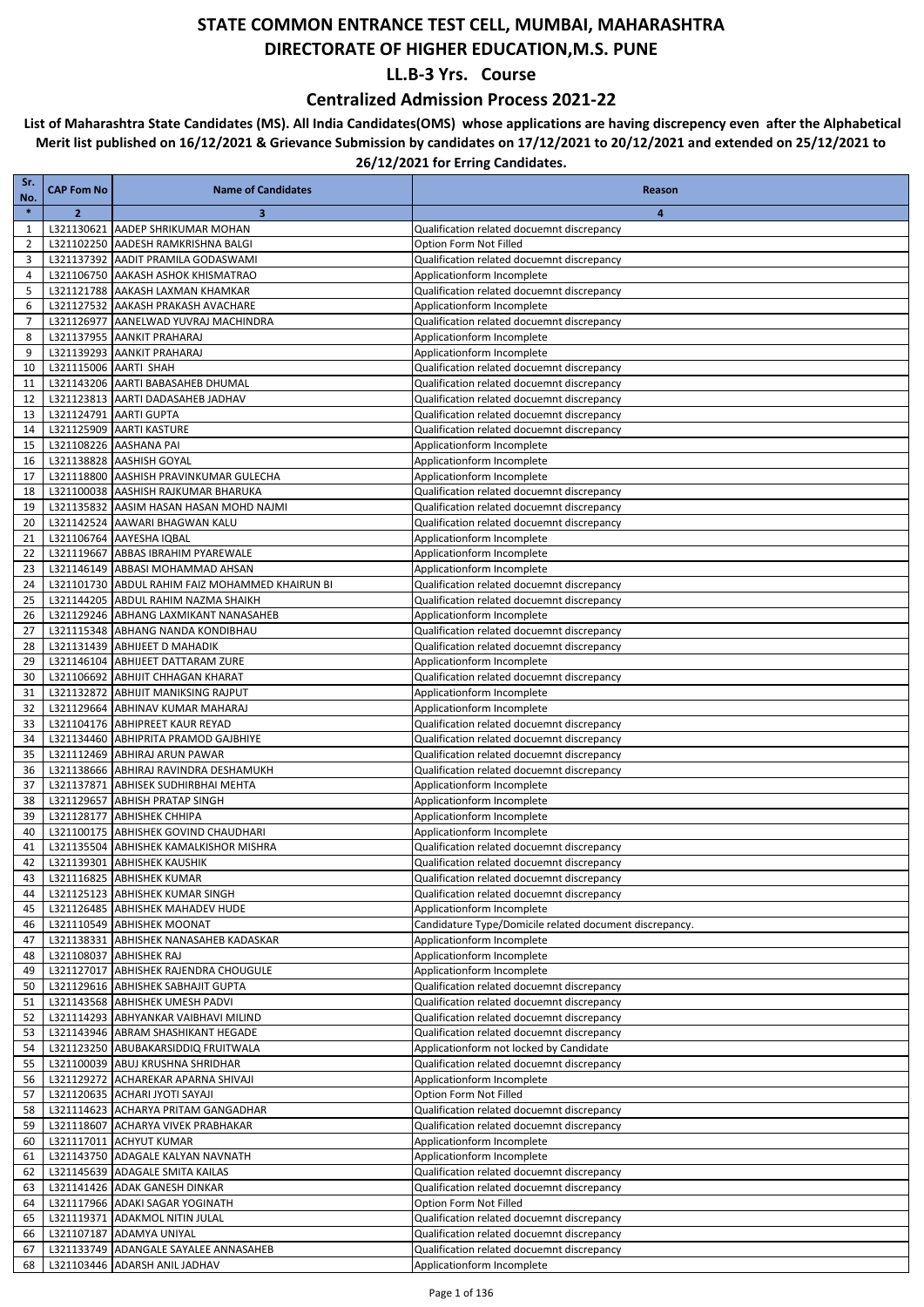### **Centralized Admission Process 2021-22**

| Sr.<br>No. | <b>CAP Fom No</b>      | <b>Name of Candidates</b>                                                        | Reason                                                                                   |
|------------|------------------------|----------------------------------------------------------------------------------|------------------------------------------------------------------------------------------|
| $\ast$     | $\overline{2}$         | 3                                                                                | 4                                                                                        |
| 69         |                        | L321132282 ADARSH ASHOK BHOSALE                                                  | Qualification related docuemnt discrepancy                                               |
| 70         |                        | L321104755 ADARSH TRIVEDI                                                        | Qualification related docuemnt discrepancy                                               |
| 71         |                        | L321113732 ADE DHIRAJKUMAR MOHANSHING                                            | Qualification related docuemnt discrepancy                                               |
| 72         |                        | L321123398 ADE RAVINDRA NAMDEV                                                   | Applicationform Incomplete                                                               |
| 73         |                        | L321132839 ADESH KRUSHNARAO KALE                                                 | Qualification related docuemnt discrepancy                                               |
| 74         |                        | L321108063 ADGAONKAR NEHA NARHARI                                                | Qualification related docuemnt discrepancy                                               |
| 75         |                        | L321144934 ADHANGLE PRITESH KAILAS                                               | Qualification related docuemnt discrepancy                                               |
| 76<br>77   |                        | L321129982 ADHATRAO SUNITA SUKHADEO<br>L321126863 ADHAV KRISHANA BALAJI          | Qualification related docuemnt discrepancy<br>Option Form Not Filled                     |
| 78         |                        | L321109979 ADHAV MITESH ASHOK                                                    | Qualification related docuemnt discrepancy                                               |
| 79         |                        | L321131589 ADHAV NAGESH PRALHAD                                                  | Applicationform Incomplete                                                               |
| 80         |                        | L321140152 ADHAV SAIRAJ KAILAS                                                   | Qualification related docuemnt discrepancy                                               |
| 81         |                        | L321139370 ADHAV SNEHA VIJAY                                                     | Qualification related docuemnt discrepancy                                               |
| 82         |                        | L321144038 ADHAV VARSHA RAMESH                                                   | Qualification related docuemnt discrepancy                                               |
| 83         |                        | L321112137 ADHEESH AGRAWAL                                                       | Qualification related docuemnt discrepancy                                               |
| 84         |                        | L321128019 ADHIKARI PRUTHVI PRADEEP                                              | Qualification related docuemnt discrepancy                                               |
| 85         |                        | L321136765 ADHIKARI SAHIB KHAN SHAHANAWAZ                                        | Qualification related docuemnt discrepancy                                               |
| 86<br>87   |                        | L321140633 ADIKANE BHUSHAN NAMDEORAO<br>L321100256 ADITI BHARADWAJ               | Option Form Not Filled                                                                   |
| 88         |                        | L321129804 ADITI MISHRA                                                          | Applicationform Incomplete<br>Applicationform Incomplete                                 |
| 89         |                        | L321112704 ADITI RAJENDRA GAIKWAD                                                | Qualification related docuemnt discrepancy                                               |
| 90         |                        | L321138068 ADITIUJGAONKAR                                                        | Applicationform Incomplete                                                               |
| 91         |                        | L321113425 ADITYA DILIP MOHITE                                                   | Applicationform Incomplete                                                               |
| 92         |                        | L321113545 ADITYA DILIP MOHITE                                                   | Qualification related docuemnt discrepancy                                               |
| 93         |                        | L321139365 ADITYA GAJANAN NAGRE                                                  | Applicationform Incomplete                                                               |
| 94         | L321141778 ADITYA JAIN |                                                                                  | Applicationform Incomplete                                                               |
| 95         |                        | L321115937 ADITYA KHOPKAR                                                        | Applicationform Incomplete                                                               |
| 96         |                        | L321122178 ADITYA MAHAVIR PATIL                                                  | Qualification related docuemnt discrepancy                                               |
| 97<br>98   |                        | L321124304 ADITYA MILIND RAJE<br>L321113472 ADITYA SALVI                         | Qualification related docuemnt discrepancy<br>Applicationform Incomplete                 |
| 99         |                        | L321119421 ADITYA SUDAM PAWAR                                                    | Qualification related docuemnt discrepancy                                               |
| 100        |                        | L321116319 ADKE POONAM RAMDAS                                                    | Applicationform Incomplete                                                               |
| 101        |                        | L321112713 ADMANE ASHWINI KESHAV                                                 | Applicationform not locked by Candidate                                                  |
| 102        |                        | L321143810 ADNANI KUNAL KISHORE                                                  | Qualification related docuemnt discrepancy                                               |
| 103        |                        | L321124672 ADOLE DEVENDRA SADASHIV                                               | Qualification related docuemnt discrepancy                                               |
| 104        |                        | L321114058 ADSUL DIPAK KONDIBA                                                   | Qualification related docuemnt discrepancy                                               |
| 105<br>106 |                        | L321133725 ADWAIT ABHAY DAHALE<br>L321145890 AFREEN NIHA UZAIR AHMED             | Applicationform Incomplete<br>Qualification related docuemnt discrepancy                 |
| 107        |                        | L321105331 AFRIN AZIZ SHAIKH                                                     | Qualification related docuemnt discrepancy                                               |
| 108        |                        | L321125496 AFSANA ABDUL KAZI                                                     | Qualification related docuemnt discrepancy                                               |
| 109        |                        | L321108459 AFSHA HAYAT                                                           | Applicationform Incomplete                                                               |
| 110        |                        | L321109080 AGALE VARSHA KACHRU                                                   | Qualification related docuemnt discrepancy                                               |
|            |                        | 111   L321128111   AGARWAL ANUSHKA RAKESH                                        | Applicationform Incomplete                                                               |
| 112        |                        | L321145325 AGARWAL DIPESH RAJKUMAR SANGEETA                                      | Qualification related docuemnt discrepancy                                               |
| 113        |                        | L321144562 AGARWAL VAISHNAVI SANJAY                                              | Qualification related docuemnt discrepancy                                               |
| 114        |                        | L321117739 AGHAV AMOL ASHOK                                                      | Qualification related docuemnt discrepancy                                               |
| 115<br>116 |                        | L321131948 AGHAV SANDESH RAMKRISHNA<br>L321137349 AGLAWE SUJATA SHANKAR          | Qualification related docuemnt discrepancy<br>Qualification related docuemnt discrepancy |
| 117        |                        | L321124387 AGNEL PILLAI                                                          | Qualification related docuemnt discrepancy                                               |
|            |                        | 118   L321130847   AGNIHOTRI YASH MAHESH                                         | Applicationform Incomplete                                                               |
| 119        |                        | L321126362 AGRAWAL ASHISH RAJESH                                                 | Qualification related docuemnt discrepancy                                               |
| 120        |                        | L321102424 AGRAWAL TEJAS LALIT                                                   | Applicationform Incomplete                                                               |
| 121        |                        | L321133872 AGRAWAL VISHAKHA MANOJ                                                | Qualification related docuemnt discrepancy                                               |
| 122        |                        | L321142684 AGRAWAL VISHAL SHANKARLAL                                             | Qualification related docuemnt discrepancy                                               |
| 123        |                        | L321141277 AGRAWAL YASHKUMAR SHIVKUMAR                                           | Applicationform Incomplete                                                               |
| 124        |                        | L321139334 AGUNDE JANARDAN KRISHNADEV                                            | Applicationform Incomplete                                                               |
| 125        |                        | L321114398 AGWANE RAJENDRA DILIP<br>126   L321120714   AHER DNYANESHWAR RAMESH   | Qualification related docuemnt discrepancy<br>Applicationform Incomplete                 |
| 127        |                        | L321111561 AHER KAVERI SHIVAJI                                                   | Applicationform Incomplete                                                               |
| 128        |                        | L321106814 AHER MILIND ASHOK                                                     | Applicationform Incomplete                                                               |
| 129        |                        | L321106812 AHER NIKHIL PRAMOD                                                    | Option Form Not Filled                                                                   |
|            |                        | 130   L321144356   AHER NIKHIL VISHWANATH                                        | Qualification related docuemnt discrepancy                                               |
| 131        |                        | L321139048 AHER PANKAJ BHAUSAHEB                                                 | Option Form Not Filled                                                                   |
| 132        |                        | L321126928 AHER RAHUL ROHIDAS                                                    | Applicationform Incomplete                                                               |
|            |                        | 133   L321136065   AHER YASH BHAUSAHEB                                           | Qualification related docuemnt discrepancy                                               |
| 134        |                        | L321145445 AHERWAR PANKAJ RAGHUNATH                                              | Option Form Not Filled                                                                   |
| 135        |                        | L321103095 AHIR JUHI JAYESH JAYESHREE<br>136   L321120188   AHIRE ADITYA SUBHASH | Qualification related docuemnt discrepancy<br>Qualification related docuemnt discrepancy |
|            |                        |                                                                                  |                                                                                          |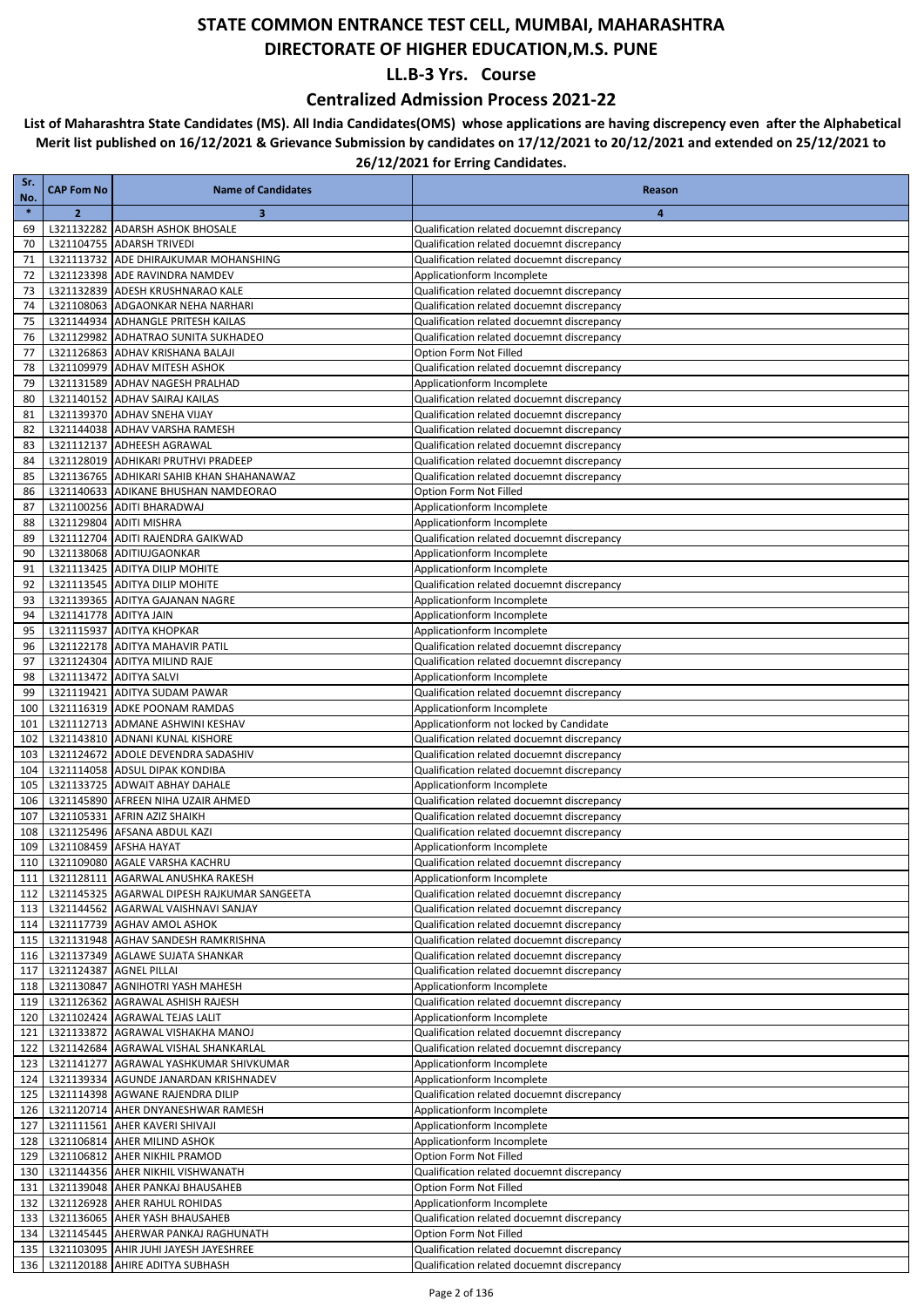### **Centralized Admission Process 2021-22**

| Sr.<br>No. | <b>CAP Fom No</b>     | <b>Name of Candidates</b>                                                  | Reason                                                                                   |
|------------|-----------------------|----------------------------------------------------------------------------|------------------------------------------------------------------------------------------|
| $\ast$     | $\overline{2}$        | 3                                                                          | 4                                                                                        |
| 137        |                       | L321109395 AHIRE ARCHANA ASHOK                                             | Qualification related docuemnt discrepancy                                               |
| 138        |                       | L321125237 AHIRE ARCHANA VISHWANATH                                        | Qualification related docuemnt discrepancy                                               |
| 139        |                       | L321129687 AHIRE ARUNA GANGARAM                                            | Applicationform Incomplete                                                               |
| 140        |                       | L321124910 AHIRE PAVAN SAHEBRAO                                            | Qualification related docuemnt discrepancy                                               |
| 141        |                       | L321110611 AHIRE SARIKA DHONDIRAM                                          | Applicationform Incomplete                                                               |
| 142        |                       | L321118167 AHIRE SHITAL SURESH                                             | Applicationform Incomplete                                                               |
| 143        |                       | L321138802 AHIRE SUBHASH KADU                                              | Applicationform Incomplete                                                               |
| 144<br>145 |                       | L321144817 AHIRE VIKAS DAWAL<br>L321128805 AHIRE VIVEK SURESH              | Qualification related docuemnt discrepancy<br>Qualification related docuemnt discrepancy |
| 146        |                       | L321139023 AHIRRAO DURGESH VIJAY                                           | Qualification related docuemnt discrepancy                                               |
| 147        |                       | L321114726 AHMED RAZA KARIM SHAIKH                                         | Applicationform Incomplete                                                               |
| 148        |                       | L321106862 AHUJA DIMPLE SATISH                                             | Qualification related docuemnt discrepancy                                               |
| 149        |                       | L321111160 AISHWARYA MANGESH SHINDE                                        | Option Form Not Filled                                                                   |
| 150        |                       | L321120375 AISHWARYA NILESH KANKARIYA                                      | Applicationform not locked by Candidate                                                  |
| 151        |                       | L321137648 AISHWARYA PATIL                                                 | Qualification related docuemnt discrepancy                                               |
| 152        |                       | L321130474 AISHWARYA PRAFULLA DESHMUKH                                     | Qualification related docuemnt discrepancy                                               |
| 153        |                       | L321116961 AISHWARYA SUNIL BORASE                                          | Qualification related docuemnt discrepancy                                               |
| 154        |                       | L321111733 AJAY JAYAWANT SAWANT                                            | Qualification related docuemnt discrepancy                                               |
| 155        |                       | L321141999 AJAY KHASHABA SAWANT                                            | Qualification related docuemnt discrepancy                                               |
| 156<br>157 |                       | L321115654 AJAY KUMAR SATISH<br>L321103478 AJAY KUMAR SHARMA               | Qualification related docuemnt discrepancy<br>Applicationform Incomplete                 |
| 158        |                       | L321144664 AJAY MADHUKAR DABHADE                                           | Qualification related docuemnt discrepancy                                               |
| 159        |                       | L321127584 AJAY TUMBADA                                                    | Qualification related docuemnt discrepancy                                               |
| 160        |                       | L321145470 AJAY VASANT MADANE                                              | Option Form Not Filled                                                                   |
| 161        |                       | L321120913 AJAY VISHWAS GAIKWAD                                            | Qualification related docuemnt discrepancy                                               |
| 162        |                       | L321134898 AJAYKUMAR BRAHMADEV PARASE                                      | Applicationform Incomplete                                                               |
| 163        |                       | L321129955 AJINKYA BHASKAR ISWALKAR                                        | Applicationform Incomplete                                                               |
| 164        |                       | L321139767 AJINKYA NARAYAN MUTHAL                                          | Qualification related docuemnt discrepancy                                               |
| 165        |                       | L321105260 AJINKYA SUNIL PATIL                                             | Applicationform Incomplete                                                               |
| 166        |                       | L321101159 AJIT ANNAPPA DORUGADE                                           | Qualification related docuemnt discrepancy                                               |
| 167        |                       | L321108081 AJIT DEORAM PATHARE                                             | Qualification related docuemnt discrepancy                                               |
| 168<br>169 |                       | L321115027 AJIT GANPAT KADAM<br>L321114459 AJIT KUMAR RAMCHANDRA YADAV     | Applicationform Incomplete<br>Applicationform Incomplete                                 |
| 170        |                       | L321134466 AJIT TARACHAND WANAVE                                           | Applicationform Incomplete                                                               |
| 171        |                       | L321143931 AJITHA RAMAVARMA THAMPAN                                        | Applicationform Incomplete                                                               |
| 172        |                       | L321134856 AJITKUMAR BABASAHEB MANGAONKAR                                  | Qualification related docuemnt discrepancy                                               |
| 173        |                       | L321116423 AJITKUMAR KASHINATHRAO KAMBLE                                   | Qualification related docuemnt discrepancy                                               |
| 174        |                       | L321110064 AJMAL KALADIA                                                   | Qualification related docuemnt discrepancy                                               |
| 175        |                       | L321108548 AJMERA VANSHIKA JASMINE                                         | Qualification related docuemnt discrepancy                                               |
| 176        |                       | L321100549 AKANKSHA SINGH                                                  | Applicationform Incomplete                                                               |
| 177        |                       | L321142743 AKARAM KALU ZORE<br>L321136286 AKASH AGARWAL                    | Applicationform Incomplete                                                               |
| 178<br>179 |                       | L321134171 AKASH BALASAHEB ABHANG                                          | Applicationform Incomplete<br>Applicationform Incomplete                                 |
| 180        |                       | L321121472 AKASH BHAUSHEBA SHENDAGE                                        | Qualification related docuemnt discrepancy                                               |
| 181        |                       | L321126274 AKASH PRAKASH JADHAV                                            | Applicationform Incomplete                                                               |
| 182        |                       | L321112460 AKASH RAJEEV                                                    | Applicationform Incomplete                                                               |
| 183        |                       | L321142083 AKASH RAJGOPAL BAHETI                                           | Applicationform Incomplete                                                               |
| 184        |                       | L321122715 AKASH RAMESH MANGTE                                             | Applicationform Incomplete                                                               |
| 185        |                       | L321106847 AKASH RAMESH SHAHI                                              | Qualification related docuemnt discrepancy                                               |
| 186        | L321107532 AKASH SONI |                                                                            | Applicationform Incomplete                                                               |
| 187        |                       | L321125030 AKASH VILAS KAMBLE                                              | Option Form Not Filled                                                                   |
| 188        |                       | L321114391 AKHIL ANIL DARGE                                                | Qualification related docuemnt discrepancy                                               |
| 189<br>190 |                       | L321124051 AKHILESH PRADEEP SHIRSAM<br>L321136475 AKKALWAR ASHUTOSH GIRISH | Qualification related docuemnt discrepancy<br>Applicationform Incomplete                 |
| 191        |                       | L321137143 AKOLKAR TUSHAR BALASAHEB                                        | Qualification related docuemnt discrepancy                                               |
| 192        |                       | L321114031 AKOTKAR SACHIN JAGANNATH                                        | Applicationform Incomplete                                                               |
| 193        | L321112423 AKSHARA S  |                                                                            | Qualification related docuemnt discrepancy                                               |
| 194        |                       | L321130254 AKSHATA VILAS CHAUDHARI                                         | Qualification related docuemnt discrepancy                                               |
| 195        |                       | L321118530 AKSHAY ANAND SAXENA                                             | Applicationform Incomplete                                                               |
| 196        |                       | L321105866 AKSHAY ANIL CHAVAN                                              | Applicationform Incomplete                                                               |
| 197        |                       | L321132067 AKSHAY AUDUMBAR DABBETWAR                                       | Applicationform Incomplete                                                               |
| 198        |                       | L321142368 AKSHAY DEEPAK BHALAVAT                                          | Qualification related docuemnt discrepancy                                               |
| 199        |                       | L321126207 AKSHAY DILIP POTE                                               | Qualification related docuemnt discrepancy                                               |
| 200        |                       | L321139247 AKSHAY GANESHRAO ASWAR                                          | Qualification related docuemnt discrepancy                                               |
| 201<br>202 |                       | L321120010 AKSHAY GIRISH SHUKLA<br>L321145021 AKSHAY KISHOR AUTE           | Qualification related docuemnt discrepancy<br>Qualification related docuemnt discrepancy |
| 203        |                       | L321142959 AKSHAY KUMAR GOSWAMI                                            | Qualification related docuemnt discrepancy                                               |
| 204        |                       | L321105665 AKSHAY LIMBAJI WAGH                                             | Option Form Not Filled                                                                   |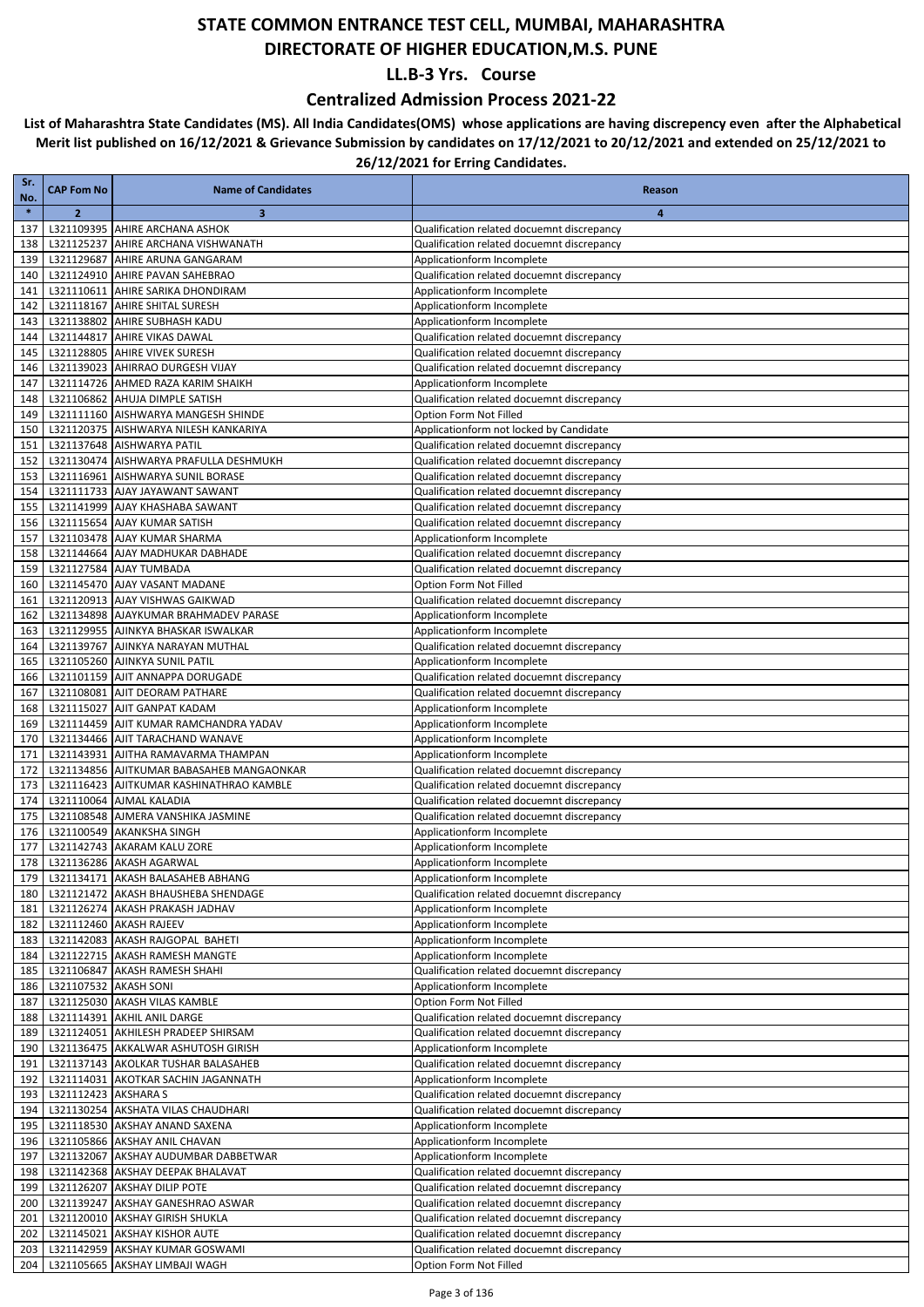### **Centralized Admission Process 2021-22**

| Sr.<br>No. | <b>CAP Fom No</b>    | <b>Name of Candidates</b>                                                        | Reason                                                                   |
|------------|----------------------|----------------------------------------------------------------------------------|--------------------------------------------------------------------------|
| $\ast$     | $\mathbf{2}$         | $\overline{\mathbf{3}}$                                                          | $\overline{\mathbf{a}}$                                                  |
| 205        |                      | L321114155 AKSHAY NAVNATH JAGTAP                                                 | Qualification related docuemnt discrepancy                               |
| 206        |                      | L321114152 AKSHAY POPAT SATHE                                                    | Applicationform Incomplete                                               |
| 207        |                      | L321117901 AKSHAY RAJKUMAR AWGHADE                                               | Applicationform Incomplete                                               |
| 208        |                      | L321125875 AKSHAY RAMDAS JADHAV                                                  | Qualification related docuemnt discrepancy                               |
| 209        |                      | L321137958 AKSHAY RAMESH SALUNKE                                                 | Qualification related docuemnt discrepancy                               |
| 210        |                      | L321107683 AKSHAY SAKHARAM NIMBALKAR                                             | Qualification related docuemnt discrepancy                               |
| 211        |                      | L321108547 AKSHAY SANTOSH BORKAR                                                 | Applicationform Incomplete                                               |
| 212        |                      | L321105317 AKSHAY SHANTARAM BANSODE                                              | Qualification related docuemnt discrepancy                               |
| 213<br>214 |                      | L321134784 AKSHAY SHIVRAJ DEVARKAR<br>L321145842 AKSHAY SURESH BAGESHWAR         | Qualification related docuemnt discrepancy<br>Applicationform Incomplete |
| 215        |                      | L321139092 AKSHAY SURESH JOGALE                                                  | Applicationform Incomplete                                               |
| 216        |                      | L321129736 AKSHAY VILAS NAYKAWADE                                                | Option Form Not Filled                                                   |
| 217        |                      | L321125370 AKSHAYKUMAR RAJIVRAO PHADKE                                           | Qualification related docuemnt discrepancy                               |
| 218        |                      | L321103991 AKSHIT CHAUDHARY                                                      | Applicationform Incomplete                                               |
| 219        |                      | L321102512 AKSHITA BOYAL                                                         | Applicationform Incomplete                                               |
| 220        |                      | L321109851 AKSHITA GETHE                                                         | Applicationform Incomplete                                               |
| 221        |                      | L321131973 ALAGESAN M                                                            | Applicationform Incomplete                                               |
| 222        |                      | L321124042 ALAMKHANE VIRAJ SACHIN                                                | Qualification related docuemnt discrepancy                               |
| 223        |                      | L321139927 ALASE MUKTIRAM MANIKRAO                                               | Qualification related docuemnt discrepancy                               |
| 224        |                      | L321117970 ALAWANE BHAKTI SANJAY                                                 | Qualification related docuemnt discrepancy                               |
| 225        |                      | L321118692 ALDAR SANGITA BALU                                                    | Applicationform Incomplete                                               |
| 226<br>227 |                      | L321118626 ALEMAO ALDRIN FEDRIC<br>L321107437 ALHADE MANOJ SHIVAJI               | Applicationform Incomplete<br>Qualification related docuemnt discrepancy |
| 228        |                      | L321126833 ALHAT AKSHAY BHAGIRATH                                                | Qualification related docuemnt discrepancy                               |
| 229        |                      | L321141733 ALHAT BHARAT NAVANATH                                                 | Applicationform Incomplete                                               |
| 230        |                      | L321115206 ALHAT SACHIN VINAYAK                                                  | Qualification related docuemnt discrepancy                               |
| 231        |                      | L321112749 ALISHA DILIP UNAVANE                                                  | Qualification related docuemnt discrepancy                               |
| 232        |                      | L321102362 ALISHA IMRAN SHAIKH                                                   | Qualification related docuemnt discrepancy                               |
| 233        |                      | L321116902 ALJILANI HABIB FAHAD                                                  | Applicationform Incomplete                                               |
| 234        |                      | L321118694 ALKA SHRAVAN KAMBLE                                                   | Qualification related docuemnt discrepancy                               |
| 235        |                      | L321145318 ALKA SOPANRAO BANSOD                                                  | Qualification related docuemnt discrepancy                               |
| 236        |                      | L321133810 ALOK KUMAR MANGALAM                                                   | Applicationform Incomplete                                               |
| 237        |                      | L321109486 ALONE ANKUSH RAJENDRA                                                 | Applicationform Incomplete                                               |
| 238        |                      | L321118286 ALSABA AYYAN<br>L321128662 ALSINA JOSEPH LOPES                        | Applicationform Incomplete                                               |
| 239<br>240 | L321126041 AMAN BEDI |                                                                                  | Applicationform Incomplete<br>Applicationform Incomplete                 |
| 241        |                      | L321109024 AMAN JAYESH PATEL                                                     | Qualification related docuemnt discrepancy                               |
| 242        |                      | L321108577 AMAN SHUKLA                                                           | Applicationform Incomplete                                               |
| 243        |                      | L321107276 AMAN YADAV                                                            | Applicationform not locked by Candidate                                  |
| 244        |                      | L321127469 AMAR ASHOK GHOSALKAR                                                  | Qualification related docuemnt discrepancy                               |
| 245        |                      | L321110074 AMAR BHIMA SHELAR                                                     | Qualification related docuemnt discrepancy                               |
| 246        |                      | L321125109 AMAR RAJKUMAR GAVALI                                                  | Applicationform Incomplete                                               |
| 247        |                      | L321108532 AMAR SANJAY CHINCHWALKAR                                              | Applicationform Incomplete                                               |
| 248        |                      | L321129360 AMAR VAMANRAO BHAGAT                                                  | Applicationform Incomplete                                               |
| 249        |                      | L321135894 AMBAD GANESH SUDHAKAR                                                 | Qualification related docuemnt discrepancy                               |
| 250        |                      | L321107806 AMBADAS RAYMALLU GAJUL                                                | Applicationform Incomplete                                               |
| 251        |                      | L321130911 AMBADE MANJUSHA BHAGWANJI                                             | Applicationform Incomplete<br>Applicationform Incomplete                 |
| 252<br>253 |                      | L321117639 AMBALKAR KANCHAN DEEPAK<br>L321121132 AMBATKAR AMITA ASHOK            | Qualification related docuemnt discrepancy                               |
| 254        |                      | L321102674 AMBATWAD RAJAN MADHAV                                                 | Applicationform Incomplete                                               |
| 255        |                      | L321112242 AMBEKAR MANGESH ANANT                                                 | Qualification related docuemnt discrepancy                               |
| 256        |                      | L321115541 AMBEKAR SAPANA WALMIK                                                 | Qualification related docuemnt discrepancy                               |
| 257        |                      | L321137390 AMBERKAR BHAGYASHREE MILIND                                           | Option Form Not Filled                                                   |
| 258        |                      | L321134000 AMBHORE RAJNANDINI ARUN                                               | Applicationform Incomplete                                               |
| 259        |                      | L321129147 AMBHORE VIDYA SADASHIV                                                | Qualification related docuemnt discrepancy                               |
| 260        |                      | L321138810 AMBIKA JADLI                                                          | Qualification related docuemnt discrepancy                               |
| 261        |                      | L321129690 AMBILDHOK SAMEER SANJAY                                               | Applicationform Incomplete                                               |
| 262        |                      | L321107641 AMBILPURE MANISHA LINGRAJ                                             | Applicationform Incomplete                                               |
| 263        |                      | L321137933 AMBILWADE SHITAL BHAGIRATH                                            | Qualification related docuemnt discrepancy                               |
| 264<br>265 |                      | L321127187   AMBODKAR VAIBHAVKUMAR SUDHAKAR<br>L321145900 AMBRE BHUSHAN RAVINDRA | Qualification related docuemnt discrepancy<br>Applicationform Incomplete |
| 266        |                      | L321136330 AMBUKAR PRACHI DEEPAK                                                 | Qualification related docuemnt discrepancy                               |
| 267        |                      | L321124238 AMBULGEKAR HELAN DHONDIRAM                                            | Qualification related docuemnt discrepancy                               |
| 268        |                      | L321144691 AMBURE DATTATRAY GANPAT                                               | Applicationform Incomplete                                               |
| 269        |                      | L321133465 AMBUSKAR ASHISH SURESH                                                | Qualification related docuemnt discrepancy                               |
| 270        |                      | L321121034 AMER KHAN AZIZ KHAN                                                   | Qualification related docuemnt discrepancy                               |
| 271        |                      | L321133188 AMEYA GANESH DEORUKHKAR                                               | Applicationform not locked by Candidate                                  |
| 272        |                      | L321116949 AMIN LIKESH SUNDAR                                                    | Applicationform Incomplete                                               |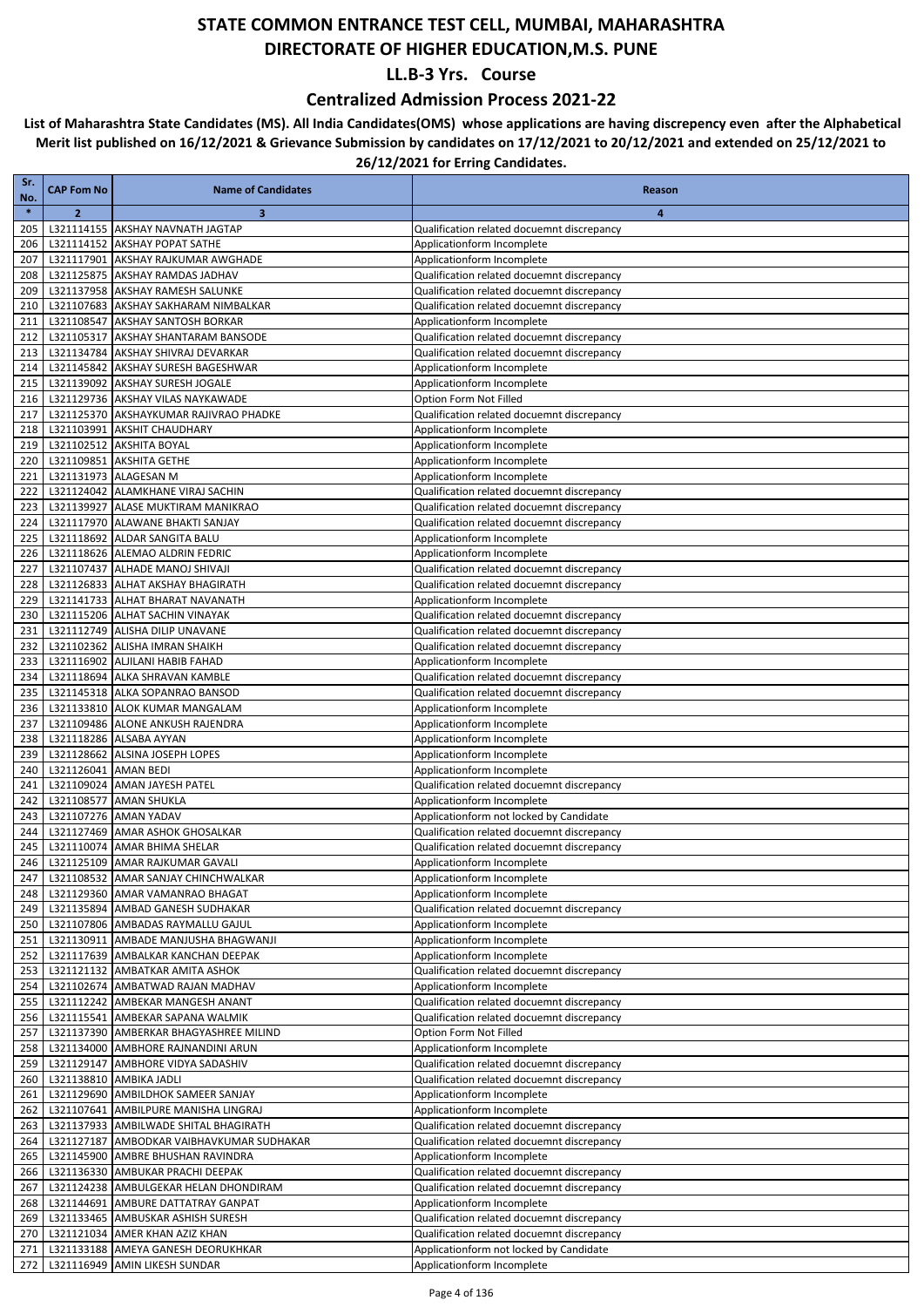### **Centralized Admission Process 2021-22**

| Sr.<br>No. | <b>CAP Fom No</b>     | <b>Name of Candidates</b>                                              | Reason                                                                                         |
|------------|-----------------------|------------------------------------------------------------------------|------------------------------------------------------------------------------------------------|
| $\ast$     | $\overline{2}$        | 3                                                                      | $\overline{\mathbf{a}}$                                                                        |
| 273        |                       | L321124622 AMIN RAFIK MAMTULE                                          | Qualification related docuemnt discrepancy                                                     |
| 274        |                       | L321143231 AMIN SHAILESHKUMAR MANILAL                                  | Qualification related docuemnt discrepancy                                                     |
| 275        |                       | L321101289 AMINA YUSUF CHALIGID                                        | Qualification related docuemnt discrepancy                                                     |
| 276        |                       | L321115700 AMIR NANA PAWSHE                                            | Applicationform Incomplete                                                                     |
| 277<br>278 |                       | L321105719 AMIT ADHIKRAO SHINDE<br>L321127751 AMIT ANIL SHINDE         | Applicationform Incomplete<br>Qualification related docuemnt discrepancy                       |
| 279        |                       | L321129420 AMIT ARUN DUDHAWDE                                          | Applicationform Incomplete                                                                     |
| 280        |                       | L321128343 AMIT BABAN KAMBLE                                           | Qualification related docuemnt discrepancy                                                     |
| 281        |                       | L321136553 AMIT DATTATRAY VARDE                                        | Qualification related docuemnt discrepancy                                                     |
| 282        |                       | L321142075 AMIT DATTATRAYA DHORE                                       | Qualification related docuemnt discrepancy                                                     |
| 283        |                       | L321146057 AMIT DAYARAM SABE                                           | Qualification related docuemnt discrepancy                                                     |
| 284        |                       | L321142136 AMIT JADHAV                                                 | Applicationform Incomplete                                                                     |
| 285        |                       | L321141315 AMIT KUMAR MISHRA                                           | Candidature Type/Domicile related document discrepancy.                                        |
| 286<br>287 | L321143279 AMIT MORE  | L321101091 AMIT MADHUKAR BHOSALE                                       | Qualification related docuemnt discrepancy<br>Qualification related docuemnt discrepancy       |
| 288        |                       | L321134651 AMIT NARAYAN KHANDAGALE                                     | Qualification related docuemnt discrepancy                                                     |
| 289        |                       | L321128753 AMIT PANDURANG KHAIRE                                       | Qualification related docuemnt discrepancy                                                     |
| 290        |                       | L321108881 AMIT SAKHARAM BHONGLE                                       | Qualification related docuemnt discrepancy                                                     |
| 291        |                       | L321109010 AMIT SHIVKANT MAHAJAN                                       | Qualification related docuemnt discrepancy                                                     |
| 292        | L321127894 AMIT SINGH |                                                                        | Applicationform Incomplete                                                                     |
| 293        |                       | L321114516 AMIT VIJAY SHINDE                                           | Applicationform Incomplete                                                                     |
| 294        |                       | L321118302 AMIT YASHWANT GORE                                          | Qualification related docuemnt discrepancy                                                     |
| 295<br>296 |                       | L321134828 AMITKUMAR DESHRAJ<br>L321121169 AMITKUMAR VISHE             | Option Form Not Filled<br>Qualification related docuemnt discrepancy                           |
| 297        |                       | L321137902 AMLE VISHWANATH BHAURAO                                     | Option Form Not Filled                                                                         |
| 298        |                       | L321142971 AMOD MARATHE                                                | Qualification related docuemnt discrepancy                                                     |
| 299        |                       | L321106995 AMOGH DUBEY                                                 | Applicationform Incomplete                                                                     |
| 300        |                       | L321145366 AMOL CHANDRAKANT DUPARGUDE                                  | Qualification related docuemnt discrepancy                                                     |
| 301        |                       | L321122382 AMOL DONGARSING RAJPUT                                      | Qualification related docuemnt discrepancy                                                     |
| 302        |                       | L321144992 AMOL HARIDAS GITE                                           | Category related document discrepancy and does not have adequate marks to be eligible as Open. |
| 303        |                       | L321107499 AMOL MADHUKAR BHANDARE                                      | Qualification related docuemnt discrepancy                                                     |
| 304<br>305 |                       | L321133250 AMOL MADHUKAR NARBAT<br>L321142685 AMOL MAHADEV INGALE      | Qualification related docuemnt discrepancy<br>Qualification related docuemnt discrepancy       |
| 306        |                       | L321139946 AMOL NAVNATH MASKE                                          | Qualification related docuemnt discrepancy                                                     |
| 307        |                       | L321143506 AMOL PANDURANG TELANGE                                      | Qualification related docuemnt discrepancy                                                     |
| 308        |                       | L321125192 AMOL RAJESH UKE                                             | Applicationform Incomplete                                                                     |
| 309        |                       | L321108092 AMOL RAMDAS MULE                                            | Qualification related docuemnt discrepancy                                                     |
| 310        |                       | L321145725 AMOL SAMBHUDEV MANE                                         | Qualification related docuemnt discrepancy                                                     |
| 311        |                       | L321108294 AMOL SHANKAR MANE<br>L321141539 AMOL SHARAD NARWADE         | Qualification related docuemnt discrepancy                                                     |
| 312<br>313 |                       | L321131598 AMOL SURESH INGALE                                          | Qualification related docuemnt discrepancy<br>Option Form Not Filled                           |
| 314        |                       | L321137717 AMOL SURYAKANT WAVHAL                                       | Qualification related docuemnt discrepancy                                                     |
|            |                       | 315   L321115460   AMOLKUMAR PANJABRAO POUL                            | Qualification related docuemnt discrepancy                                                     |
| 316        |                       | L321139989 AMREEN ANJUM MOHAMMAD JAFAR                                 | Applicationform Incomplete                                                                     |
| 317        |                       | L321119698 AMRESH RANJAN AGNIHOTRI                                     | Applicationform Incomplete                                                                     |
| 318        |                       | L321139761 AMROHI ATHAR AADIL                                          | Qualification related docuemnt discrepancy                                                     |
| 319        |                       | L321133686 AMRUTA ABHIMAAN SOLANKAR                                    | Option Form Not Filled                                                                         |
| 320<br>321 |                       | L321140809 AMRUTA ISHWAR MANJREKAR<br>L321127424 AMRUTKAR ANUJ JAGDISH | Qualification related docuemnt discrepancy<br>Qualification related docuemnt discrepancy       |
| 322        |                       | L321123504 ANABHAVANE ABHIRAJ SADANAND                                 | Applicationform Incomplete                                                                     |
| 323        |                       | L321107227 ANAMIKA ROSHNI EKKA                                         | Applicationform Incomplete                                                                     |
| 324        |                       | L321131974 ANAMIKA SINGH                                               | Applicationform Incomplete                                                                     |
| 325        |                       | L321139458 ANAND ASHISH RAJENDRA                                       | Qualification related docuemnt discrepancy                                                     |
| 326        |                       | L321101132 ANAND BHORE                                                 | Applicationform Incomplete                                                                     |
| 327        |                       | L321120987 ANAND KUMAR JHA                                             | Qualification related docuemnt discrepancy                                                     |
| 328        |                       | L321143214 ANAND KUMAR PANDEY                                          | Option Form Not Filled                                                                         |
| 329<br>330 |                       | L321121735 ANAND NIGUDKAR<br>L321118193 ANAND SAXENA                   | Qualification related docuemnt discrepancy<br>Applicationform Incomplete                       |
| 331        |                       | L321128248 ANAND SHANKAR JOSHI                                         | Qualification related docuemnt discrepancy                                                     |
| 332        |                       | L321133184 ANANDU RAVEENDRAN                                           | Applicationform Incomplete                                                                     |
| 333        |                       | L321137850 ANANT ARUN CHAVAN                                           | Qualification related docuemnt discrepancy                                                     |
| 334        |                       | L321106876 ANANTHU VENUGOPAL                                           | Qualification related docuemnt discrepancy                                                     |
| 335        |                       | L321116699 ANANTWAR CHAITANYA MUKUND                                   | Qualification related docuemnt discrepancy                                                     |
| 336        |                       | L321104377 ANANYA BOSE                                                 | Candidature Type/Domicile related document discrepancy.                                        |
| 337        |                       | L321102661 ANANYA GOEL<br>L321111361 ANAS AHMAD NAVEED AHMAD MOMIN     | Qualification related docuemnt discrepancy                                                     |
| 338<br>339 |                       | L321102238 ANBHAVANE DARSHANA CHANDRAKANT                              | Applicationform Incomplete<br>Qualification related docuemnt discrepancy                       |
|            |                       | 340   L321140310   ANCHAL YADAV                                        | Applicationform Incomplete                                                                     |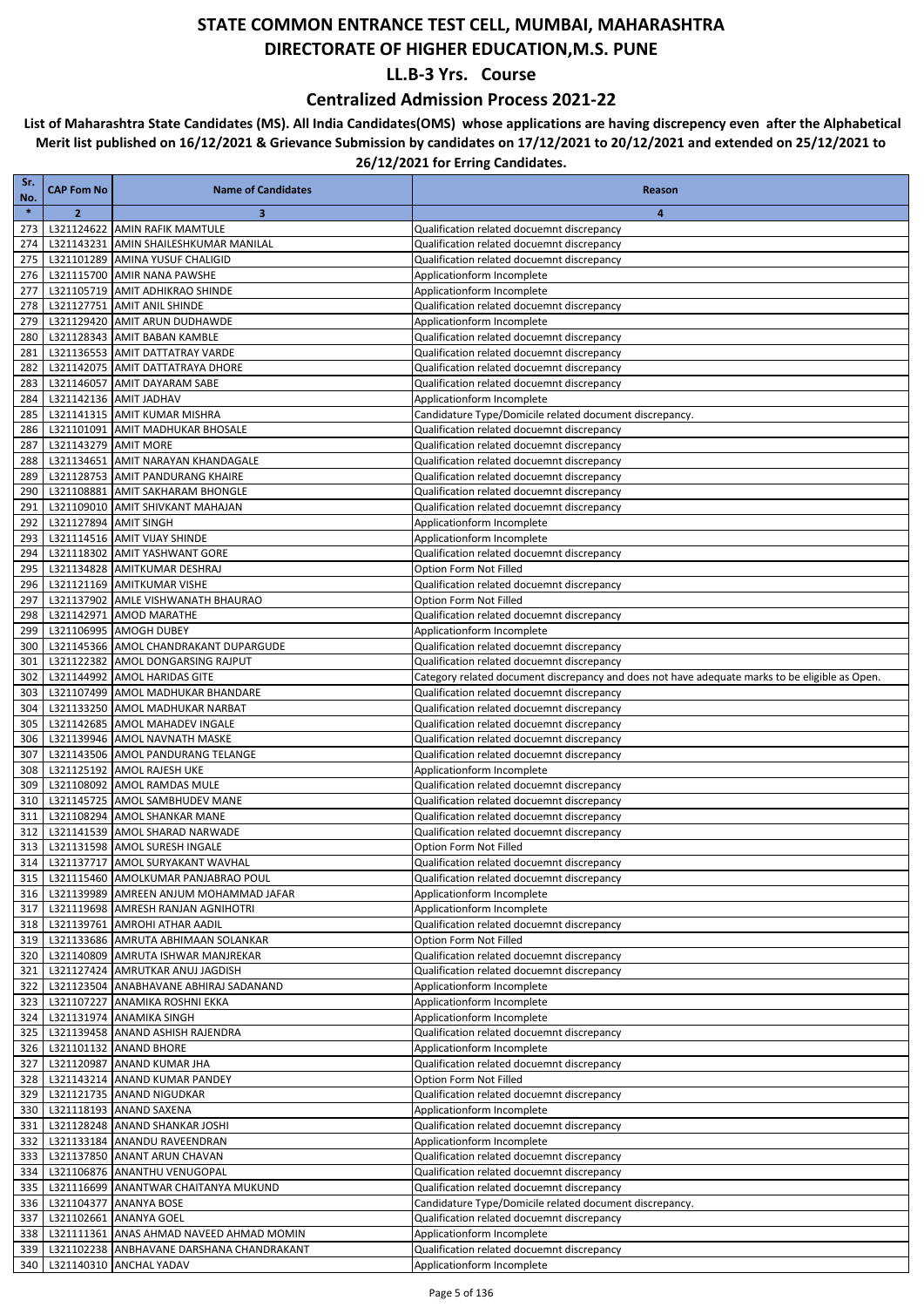### **Centralized Admission Process 2021-22**

| Sr.<br>No. | <b>CAP Fom No</b>    | <b>Name of Candidates</b>                                              | Reason                                                                                   |
|------------|----------------------|------------------------------------------------------------------------|------------------------------------------------------------------------------------------|
| $\ast$     | $\overline{2}$       | 3                                                                      | 4                                                                                        |
| 341        |                      | L321123284 ANDHALE NIKHIL ULHASARAO                                    | Qualification related docuemnt discrepancy                                               |
| 342        |                      | L321123103 ANDHALE SUMEET SAHEBRAO                                     | Qualification related docuemnt discrepancy                                               |
| 343        |                      | L321104601 ANDHALE VIJAY DATTARAO                                      | Qualification related docuemnt discrepancy                                               |
| 344        |                      | L321142485 ANDHALE VIJAY PARVATRAO                                     | Option Form Not Filled                                                                   |
| 345        |                      | L321107899 ANDIL RUSHIKESH SHRIDHARRAO                                 | Applicationform Incomplete                                                               |
| 346        |                      | L321128108 ANDREW SAMUEL                                               | Qualification related docuemnt discrepancy                                               |
| 347        |                      | L321130397 ANGADI OMKAR MAHESH                                         | Qualification related docuemnt discrepancy                                               |
| 348<br>349 |                      | L321130375 ANIKET DIPAK NAGLEKAR<br>L321113183 ANIKET SUSHIL NILANKAR  | Applicationform Incomplete<br>Qualification related docuemnt discrepancy                 |
| 350        |                      | L321141823 ANIKSHA ANIL JAISINGHANI                                    | Qualification related docuemnt discrepancy                                               |
| 351        |                      | L321142251 ANIL ANKUSH MHASKE                                          | Applicationform Incomplete                                                               |
| 352        |                      | L321118788 ANIL ASHOK JADHAV                                           | Qualification related docuemnt discrepancy                                               |
| 353        |                      | L321134733 ANIL CHANDRKANT WARE                                        | Qualification related docuemnt discrepancy                                               |
| 354        | L321121409 ANIL GOUD |                                                                        | Qualification related docuemnt discrepancy                                               |
| 355        |                      | L321109345 ANIL LAXMAN THOMBARE                                        | Qualification related docuemnt discrepancy                                               |
| 356        |                      | L321112458 ANIL MOHAN MAHINDRAKAR                                      | Applicationform Incomplete                                                               |
| 357        |                      | L321131614 ANIL NANIKRAM KANUGA                                        | Applicationform Incomplete                                                               |
| 358        |                      | L321133711 ANIL PRAKSH PAWAR                                           | Qualification related docuemnt discrepancy                                               |
| 359        |                      | L321140847 ANIL SADHURAMJI NARANJE                                     | Applicationform Incomplete                                                               |
| 360        |                      | L321116363 ANIL SHAKARAM PANDIT                                        | Applicationform Incomplete                                                               |
| 361<br>362 |                      | L321133241 ANIL SHANKAR WAGHMODE<br>L321110978 ANIL UKHARDU MARATHE    | Qualification related docuemnt discrepancy<br>Qualification related docuemnt discrepancy |
| 363        |                      | L321118398 ANIL UMASHANKAR YADAV                                       | Qualification related docuemnt discrepancy                                               |
| 364        |                      | L321146048 ANILKUMAR GOPAL KONDHALKAR                                  | Qualification related docuemnt discrepancy                                               |
| 365        |                      | L321125187 ANIRUDDHA ANANT BHAVE                                       | Applicationform Incomplete                                                               |
| 366        |                      | L321102464 ANIRUDDHA ASHOK PAKHARE                                     | Applicationform not locked by Candidate                                                  |
| 367        |                      | L321139237 ANIRUDDHA BHASKAR BONDRE                                    | Qualification related docuemnt discrepancy                                               |
| 368        |                      | L321144491 ANIRUDDHA JAYASING MANDAKE                                  | Applicationform Incomplete                                                               |
| 369        |                      | L321143286 ANITA MADHUKAR PATIL                                        | Applicationform Incomplete                                                               |
| 370        |                      | L321127984 ANITA RAMDAS PATIL                                          | Qualification related docuemnt discrepancy                                               |
| 371        |                      | L321143755 ANITA RUNJABA SONAWANE                                      | Applicationform Incomplete                                                               |
| 372        |                      | L321131826 ANITA SEWA WADTE                                            | Applicationform Incomplete                                                               |
| 373        |                      | L321112201 ANITA SHAMRAO CHUDARI                                       | Qualification related docuemnt discrepancy                                               |
| 374<br>375 |                      | L321122214 ANITA VINESH MAHINDRAKAR<br>L321130783 ANITA WAMANRAO PATIL | Qualification related docuemnt discrepancy<br>Qualification related docuemnt discrepancy |
| 376        | L321111528 ANJALI    |                                                                        | Option Form Not Filled                                                                   |
| 377        |                      | L321142568 ANJALI DEVENDRA KHANDELWAL                                  | Option Form Not Filled                                                                   |
| 378        |                      | L321117093 ANJALI GANUJI WADDE                                         | Applicationform Incomplete                                                               |
| 379        |                      | L321108265 ANJALI JOSHI                                                | Applicationform Incomplete                                                               |
| 380        |                      | L321146127 ANJALI MINDE                                                | Applicationform Incomplete                                                               |
| 381        |                      | L321138913 ANJALI SANJAY WADAJKAR                                      | Qualification related docuemnt discrepancy                                               |
| 382        |                      | L321140211 ANJALI TILAKRAM YADAV                                       | Applicationform Incomplete                                                               |
| 383        |                      | L321128606 ANJANA KOTHARI                                              | Qualification related docuemnt discrepancy                                               |
| 384        |                      | L321123318 ANJANEE AMITKUMAR BHAVSAR                                   | Applicationform Incomplete                                                               |
| 385        |                      | L321141221 ANJUM ANIS ABDUL HAMEED                                     | Qualification related docuemnt discrepancy                                               |
| 386<br>387 |                      | L321143229 ANKESH PANDIT BORASE<br>L321106846 ANKIT ANIL IDPATEANIL    | Qualification related docuemnt discrepancy<br>Applicationform Incomplete                 |
| 388        |                      | L321130711 ANKIT KARWASRA                                              | Qualification related docuemnt discrepancy                                               |
| 389        |                      | L321129268 ANKIT PRAMOD DEOKAR                                         | Qualification related docuemnt discrepancy                                               |
| 390        |                      | L321112496 ANKIT PRAMODRAO WANKHADE                                    | Option Form Not Filled                                                                   |
| 391        |                      | L321137693 ANKITA ANIL DEGAONKAR                                       | Qualification related docuemnt discrepancy                                               |
| 392        |                      | L321124697 ANKITA BALOO KAMBLE                                         | Qualification related docuemnt discrepancy                                               |
| 393        |                      | L321119454 ANKITA BHARTI                                               | Applicationform Incomplete                                                               |
| 394        |                      | L321122714 ANKITA CHANDRABHAN AHIRE                                    | Qualification related docuemnt discrepancy                                               |
| 395        |                      | L321120167 ANKITA ESHWAR PARDESHI                                      | Qualification related docuemnt discrepancy                                               |
| 396        |                      | L321143411 ANKITA MHALAPPA KOLEKAR                                     | Applicationform Incomplete                                                               |
| 397        |                      | L321138531 ANKITA NANDKISHOR GITE                                      | Qualification related docuemnt discrepancy                                               |
| 398<br>399 |                      | L321119326 ANKITA RAJU JADHAV<br>L321130362 ANKITA RETAWADE            | Qualification related docuemnt discrepancy<br>Qualification related docuemnt discrepancy |
| 400        |                      | L321139914 ANKITA VEDMUTHA                                             | Qualification related docuemnt discrepancy                                               |
| 401        |                      | L321106271 ANKITA VIKAS MAHAJAN                                        | Applicationform Incomplete                                                               |
| 402        |                      | L321144039 ANKITA VISHNU TIWARI                                        | Qualification related docuemnt discrepancy                                               |
| 403        |                      | L321145561 ANKUSH GANPAT JADHAV                                        | Applicationform Incomplete                                                               |
| 404        |                      | L321127998 ANKUSH MANIK TALEKAR                                        | Applicationform Incomplete                                                               |
| 405        |                      | L321145239 ANKUSH VIPUL SURESH                                         | Applicationform Incomplete                                                               |
| 406        |                      | L321141533 ANMOL SUNIL DHOMNE                                          | Qualification related docuemnt discrepancy                                               |
| 407        |                      | L321145193 ANNADKAT KHUSHALI JAYENDRA                                  | Applicationform Incomplete                                                               |
| 408        |                      | L321138763 ANNEWAR ROHIT RAJU                                          | Applicationform Incomplete                                                               |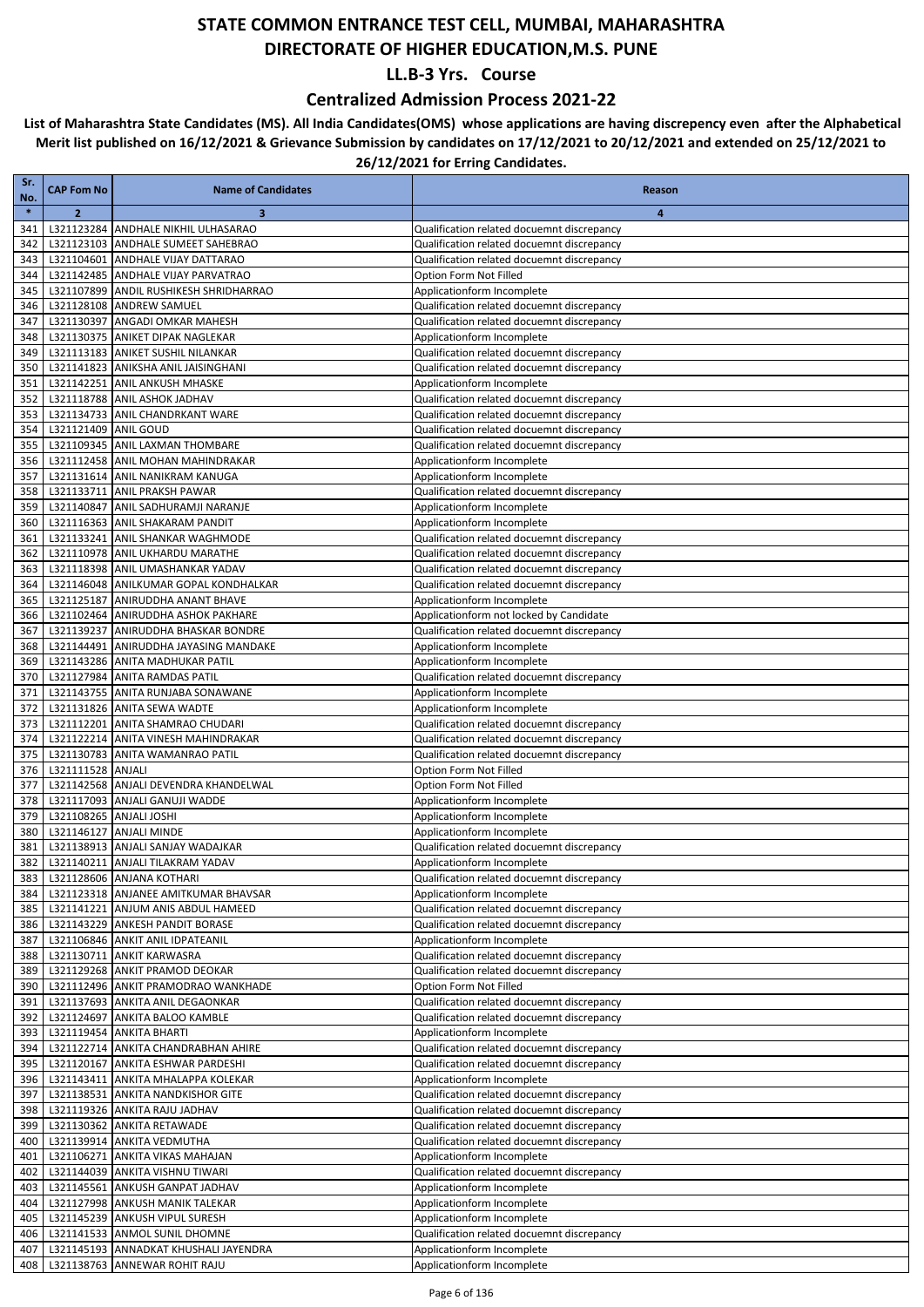### **Centralized Admission Process 2021-22**

| Sr.           | <b>CAP Fom No</b>   | <b>Name of Candidates</b>                                                       | Reason                                                                                   |
|---------------|---------------------|---------------------------------------------------------------------------------|------------------------------------------------------------------------------------------|
| No.<br>$\ast$ | $\overline{2}$      | 3                                                                               | $\overline{4}$                                                                           |
| 409           |                     | L321117385 ANOOP BHATNAGAR                                                      | Qualification related docuemnt discrepancy                                               |
| 410           |                     | L321117279 ANSARI GULAM MOHIUDDIN                                               | Applicationform Incomplete                                                               |
| 411           |                     | L321110449 ANSARI MISHKAT YUSUF AHMED                                           | Qualification related docuemnt discrepancy                                               |
| 412           |                     | L321123815 ANSARI MOHD SAKIR MANSUR ALAM                                        | Qualification related docuemnt discrepancy                                               |
| 413<br>414    |                     | L321119945 ANSARI RIYAZ AHMAD RAEES AHMAD<br>L321115591 ANSARI RIZWAN SAIFULLAH | Applicationform Incomplete<br>Qualification related docuemnt discrepancy                 |
| 415           |                     | L321112694 ANSARI SAMEER RAZAK                                                  | Applicationform Incomplete                                                               |
| 416           |                     | L321120713 ANSARI SHEEFA MD ASLAM                                               | Applicationform Incomplete                                                               |
| 417           |                     | L321134118 ANSARI WASEEL AHMED SAMIULLAH                                        | Qualification related docuemnt discrepancy                                               |
| 418           |                     | L321144108 ANSARWADKAR PRADEEP NIVRATIRAO                                       | Qualification related docuemnt discrepancy                                               |
| 419           |                     | L321108646 ANSHIKA VASHIST                                                      | Applicationform Incomplete                                                               |
| 420           |                     | L321108129 ANSHU BIYANI                                                         | Qualification related docuemnt discrepancy                                               |
| 421<br>422    |                     | L321139169 ANSHUL AGRAWAL<br>L321107708 ANSHUMALI ASHOK                         | Option Form Not Filled<br>Applicationform Incomplete                                     |
| 423           |                     | L321143534 ANUJ ANKUSH KHARMATE                                                 | Qualification related docuemnt discrepancy                                               |
| 424           |                     | L321118735 ANUJ MATUSHANKAR CHOUDHARY                                           | Qualification related docuemnt discrepancy                                               |
| 425           |                     | L321114580 ANUJA NITIN AYACHIT                                                  | Qualification related docuemnt discrepancy                                               |
| 426           |                     | L321117272 ANUKRITI SAHNI                                                       | Qualification related docuemnt discrepancy                                               |
| 427           |                     | L321105015 ANUPAM MISHRA                                                        | Applicationform Incomplete                                                               |
| 428<br>429    | L321132348 ANURADHA | L321108562 ANURADHA GUPTA                                                       | Applicationform Incomplete<br>Qualification related docuemnt discrepancy                 |
| 430           |                     | L321120133 ANURADHA KUMARI                                                      | Applicationform Incomplete                                                               |
| 431           |                     | L321114041 ANURADHA PRABHAKARAN                                                 | Qualification related docuemnt discrepancy                                               |
| 432           |                     | L321122751 ANURADHA RANJAN                                                      | Applicationform Incomplete                                                               |
| 433           |                     | L321105292 ANURADHA SHANKAR PILLAI                                              | Applicationform Incomplete                                                               |
| 434           |                     | L321126858 ANURADHA SHASHIKANT SHINDE                                           | Qualification related docuemnt discrepancy                                               |
| 435           |                     | L321110493 ANURADHA SHIVAJI VABLE                                               | Applicationform Incomplete                                                               |
| 436<br>437    |                     | L321143910 ANURAG ASHOK PATIL<br>L321143527 ANURAG SANTOSH BELOKAR              | Qualification related docuemnt discrepancy<br>Option Form Not Filled                     |
| 438           |                     | L321136207 ANUSHKA UPADHYAY                                                     | Applicationform Incomplete                                                               |
| 439           |                     | L321118406 ANUSHKANKSHA BHUPENDRA PATHAK                                        | Qualification related docuemnt discrepancy                                               |
| 440           |                     | L321134810 ANUSHRI DNYANESHWAR SAHARE                                           | Applicationform Incomplete                                                               |
| 441           |                     | L321131595 ANUSHRI VIJAY HATLE                                                  | Applicationform Incomplete                                                               |
| 442           |                     | L321121321 APARNA NARAYAN GAONKAR                                               | Applicationform Incomplete                                                               |
| 443<br>444    |                     | L321112264 APARNA RAGHUNATH NANGARE<br>L321111424 APARNA SRIKANT SHINDE         | Qualification related docuemnt discrepancy<br>Applicationform Incomplete                 |
| 445           |                     | L321111952 APOORVA APOORVA                                                      | Applicationform Incomplete                                                               |
| 446           |                     | L321121967 APOTIKAR CHAITALI JIVAN                                              | Qualification related docuemnt discrepancy                                               |
| 447           |                     | L321144097 APPASAHEB DILIP PATIL                                                | Qualification related docuemnt discrepancy                                               |
| 448           |                     | L321123397 APPASO BABANRAO RANAWARE                                             | Qualification related docuemnt discrepancy                                               |
| 449           |                     | L321108702 APRANA RAMKRUSHANA ATRAM                                             | Applicationform Incomplete                                                               |
| 450           |                     | L321124707 APURVA ANAND PAGARE                                                  | Applicationform Incomplete                                                               |
| 451<br>452    |                     | L321110066 APURVA ARUN PANGAM<br>L321115924 APURVA MADANLAL JAJU                | Qualification related docuemnt discrepancy<br>Qualification related docuemnt discrepancy |
| 453           |                     | L321145792 ARAKHARAO MANISHA SHANTARAM                                          | Qualification related docuemnt discrepancy                                               |
| 454           |                     | L321108578 ARAKHARAO RAJESH SHANTARAM                                           | Qualification related docuemnt discrepancy                                               |
| 455           |                     | L321135041 ARATI ANKUSH DHAKANE                                                 | Applicationform Incomplete                                                               |
|               |                     | 456   L321136739   ARATI RAVINDRA SHELAR                                        | Applicationform not locked by Candidate                                                  |
| 457           |                     | L321137756 ARATI SATYAWAN AMARE                                                 | Applicationform not locked by Candidate                                                  |
| 458<br>459    |                     | L321111545 ARBAZ SHAIKH<br>L321137806 ARBEENA BANO SHAIKH SALEEM                | Qualification related docuemnt discrepancy<br>Qualification related docuemnt discrepancy |
| 460           |                     | L321143554 ARCHANA BALASAHEB RAUT                                               | Applicationform Incomplete                                                               |
| 461           |                     | L321143572 ARCHANA BALASAHEB RAUT                                               | Qualification related docuemnt discrepancy                                               |
| 462           |                     | L321122583 ARCHANA FAKIRA KHANDARE                                              | Applicationform Incomplete                                                               |
| 463           |                     | L321117588 ARCHANA H BHONKAR                                                    | Applicationform Incomplete                                                               |
| 464           |                     | L321144808 ARCHANA MARUTI ADEPU                                                 | Qualification related docuemnt discrepancy                                               |
| 466           |                     | 465 L321118195 ARCHANA SHEJWAL<br>L321121971 ARCHANA SUNIL THORAT               | Qualification related docuemnt discrepancy<br>Qualification related docuemnt discrepancy |
| 467           |                     | L321108385 ARCHANA SURESH TRIBHUVAN                                             | Qualification related docuemnt discrepancy                                               |
| 468           |                     | L321100420 ARENAVARU KHAJAPPA PARASAPPA                                         | Qualification related docuemnt discrepancy                                               |
| 469           |                     | L321139216 ARJUN BALIRAM CHAVAN                                                 | Applicationform Incomplete                                                               |
| 470           |                     | L321124944 ARJUN DATTATRAY HAMDE                                                | Applicationform Incomplete                                                               |
| 471           |                     | L321109869 ARJUN DURYODHAN DEOKAR                                               | Applicationform Incomplete                                                               |
| 472           |                     | L321142400 ARJUN SHANKAR BHANGARE                                               | Qualification related docuemnt discrepancy                                               |
| 473<br>474    |                     | L321119298 ARNE SHUBHANGI RAJESH<br>L321124976 ARNICA KATHAL                    | Qualification related docuemnt discrepancy<br>Qualification related docuemnt discrepancy |
| 475           |                     | L321122679 AROTE KARAN BALASAHEB                                                | Qualification related docuemnt discrepancy                                               |
| 476           |                     | L321134305 ARPAL NILESH DAGADE                                                  | Qualification related docuemnt discrepancy                                               |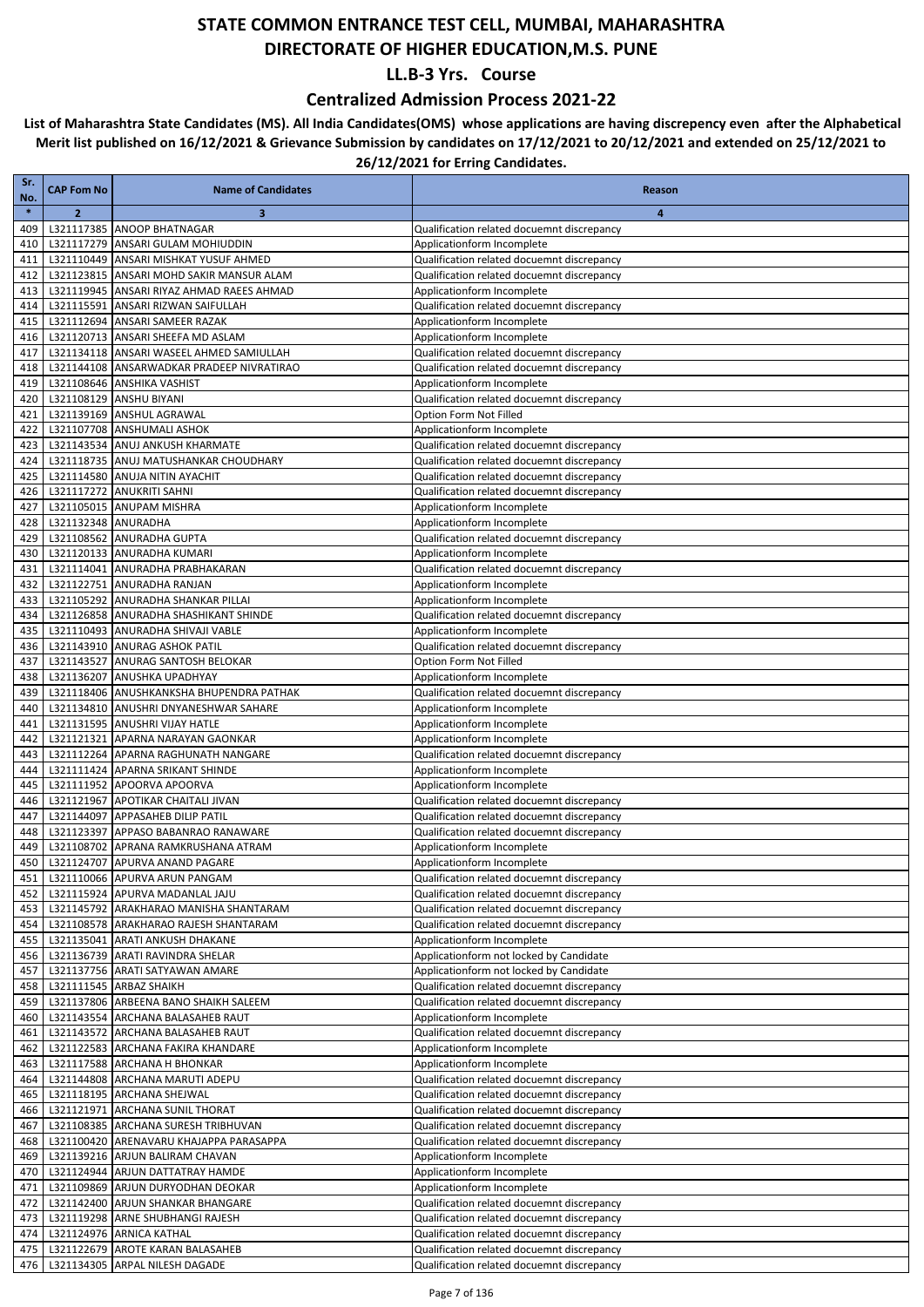### **Centralized Admission Process 2021-22**

| Sr.<br>No. | <b>CAP Fom No</b>      | <b>Name of Candidates</b>                                                  | Reason                                                                                   |
|------------|------------------------|----------------------------------------------------------------------------|------------------------------------------------------------------------------------------|
| $\ast$     | $\overline{2}$         | $\overline{\mathbf{3}}$                                                    | 4                                                                                        |
| 477        |                        | L321100757 ARSAL AKRAM ANSARI                                              | Applicationform Incomplete                                                               |
| 478        |                        | L321101234 ARSHEEN IFTIKHAR RAKHANGI                                       | Applicationform Incomplete                                                               |
| 479        |                        | L321108241 ARSHI MOHAMMED IDRIS QURESHI                                    | Qualification related docuemnt discrepancy                                               |
| 480<br>481 |                        | L321119079 ARSHNAZ NAZIR KHAN<br>L321143525 ARSHPREET SINGH BHATIA         | Option Form Not Filled                                                                   |
| 482        |                        | L321122325 ARTI KALICHARAN SHARMA                                          | Qualification related docuemnt discrepancy<br>Qualification related docuemnt discrepancy |
| 483        |                        | L321124128 ARTI VILAS TARE                                                 | Qualification related docuemnt discrepancy                                               |
| 484        |                        | L321115139 ARUN DINKAR MULE                                                | Applicationform not locked by Candidate                                                  |
| 485        |                        | L321104483 ARUN SHITALAPRASAD PAL                                          | Applicationform not locked by Candidate                                                  |
| 486        |                        | L321116851 ARUNA CHANDRAKANT BHOIR                                         | Qualification related docuemnt discrepancy                                               |
| 487        |                        | L321142705 ARUNA DINDAYAL DESHRAJ                                          | Candidature Type/Domicile related document discrepancy.                                  |
| 488        |                        | L321112731 ARUNA MANOHAR DHANAVADE                                         | Qualification related docuemnt discrepancy                                               |
| 489<br>490 |                        | L321106815 ARUNDHATI SHUKLA<br>L321109036 ARUNKUMAR GOVINDRAO HAKE         | Applicationform Incomplete<br>Applicationform Incomplete                                 |
| 491        |                        | L321125809 ARUNKUMAR GULABCHAND GUPTA                                      | Applicationform Incomplete                                                               |
| 492        |                        | L321109149 ARUNKUMAR GURUNATH SONAR                                        | Applicationform Incomplete                                                               |
| 493        | L321143089 ARUSHI JAIN |                                                                            | Option Form Not Filled                                                                   |
| 494        |                        | L321110051 ARVIND CHAPSI PATEL                                             | Qualification related docuemnt discrepancy                                               |
| 495        |                        | L321101519 ARVIND KUMAR SHARMA                                             | Candidature Type/Domicile related document discrepancy.                                  |
| 496        |                        | L321127378 ASHA ANKUSH THORAT                                              | Qualification related docuemnt discrepancy                                               |
| 497<br>498 |                        | L321143791 ASHISH ARUN GHADGE<br>L321138948 ASHISH ASHOK BHOSALE           | Applicationform Incomplete<br>Applicationform Incomplete                                 |
| 499        |                        | L321120972 ASHISH ASHOKRAO SURYAWANSHI                                     | Qualification related docuemnt discrepancy                                               |
| 500        |                        | L321141472 ASHISH CHANDRAKANT KATE                                         | Applicationform Incomplete                                                               |
| 501        |                        | L321130380 ASHISH KUMAR SINGH                                              | Applicationform Incomplete                                                               |
| 502        |                        | L321131699 ASHISH MACHINDRA KALE                                           | Qualification related docuemnt discrepancy                                               |
| 503        |                        | L321125012 ASHISH MOHAN                                                    | Qualification related docuemnt discrepancy                                               |
| 504        | L321113990 ASHISH PAL  |                                                                            | Qualification related docuemnt discrepancy                                               |
| 505<br>506 |                        | L321137090 ASHISH RAJENDRA SULAKSHANE<br>L321117870 ASHISH SHYAMKANT GUPTA | Qualification related docuemnt discrepancy<br>Qualification related docuemnt discrepancy |
| 507        |                        | L321115351 ASHISH SURESHMANI PANDEY                                        | Qualification related docuemnt discrepancy                                               |
| 508        |                        | L321108627 ASHISH TYAGI                                                    | Applicationform Incomplete                                                               |
| 509        |                        | L321118581 ASHISHKUMAR MANGALDAS JADHAV                                    | Applicationform Incomplete                                                               |
| 510        |                        | L321122955 ASHIVINI GANPATI GURAV                                          | Qualification related docuemnt discrepancy                                               |
| 511        |                        | L321135316 ASHOK AMRUTA KAMBLE                                             | Applicationform Incomplete                                                               |
| 512        |                        | L321132848 ASHOK DADARAO KENDRE                                            | Qualification related docuemnt discrepancy                                               |
| 513<br>514 |                        | L321106777 ASHOK PRABHAKAR AGHAV<br>L321143909 ASHOK RAGHUNATH CHAURE      | Applicationform Incomplete<br>Applicationform Incomplete                                 |
| 515        |                        | L321118639 ASHOK RAMESH THORAT                                             | Option Form Not Filled                                                                   |
| 516        |                        | L321121488 ASHOK SINGH CHAUHAN                                             | Qualification related docuemnt discrepancy                                               |
| 517        |                        | L321142061 ASHOK SUBHASH SABALE                                            | Qualification related docuemnt discrepancy                                               |
| 518        |                        | L321136992 ASHOK VISHNU PATIL                                              | Qualification related docuemnt discrepancy                                               |
|            |                        | 519   L321118392 ASHOKKUMAR MAHADEORAO WADIBHASME                          | Applicationform Incomplete                                                               |
| 520        |                        | L321131494 ASHPAK DASTAGIR MUJAWAR                                         | Qualification related docuemnt discrepancy                                               |
| 521<br>522 |                        | L321111851 ASHUTOSH BALASAHEB LENDE<br>L321114228 ASHUTOSH GUPTA           | Qualification related docuemnt discrepancy<br>Qualification related docuemnt discrepancy |
| 523        |                        | L321137844 ASHUTOSH GWALBANSI                                              | Qualification related docuemnt discrepancy                                               |
| 524        |                        | L321117667 ASHUTOSH NILKANTH GAIKWAD                                       | Qualification related docuemnt discrepancy                                               |
| 525        |                        | L321131248 ASHUTOSH SANTOSH SINGH                                          | Applicationform Incomplete                                                               |
| 526        |                        | L321144766 ASHVINI DEVIDASRAO BOPALE                                       | Applicationform Incomplete                                                               |
| 527        |                        | L321129277 ASHVINI RAJESH BANSOD                                           | Applicationform Incomplete                                                               |
| 528<br>529 |                        | L321133761 ASHVINI SAHEBRAO KEDARE<br>L321104415 ASHWIN SHANKAR B          | Qualification related docuemnt discrepancy<br>Applicationform Incomplete                 |
| 530        |                        | L321130674 ASHWIN SONWANE                                                  | Qualification related docuemnt discrepancy                                               |
| 531        |                        | L321129405 ASHWINI KHALANGRE                                               | Qualification related docuemnt discrepancy                                               |
| 532        |                        | L321105562 ASHWINI ANAJI SONAWANE                                          | Qualification related docuemnt discrepancy                                               |
| 533        |                        | L321143772 ASHWINI ANILSING PAWAR                                          | Qualification related docuemnt discrepancy                                               |
| 534        |                        | L321108351 ASHWINI ARUN THORAT                                             | Qualification related docuemnt discrepancy                                               |
| 535        |                        | L321101252 ASHWINI BHASAKAR ZAWARE                                         | Applicationform Incomplete                                                               |
| 536<br>537 |                        | L321143094 ASHWINI GANESH RAKH<br>L321106911 ASHWINI MACHHINDRA PACHPUTE   | Qualification related docuemnt discrepancy<br>Qualification related docuemnt discrepancy |
| 538        |                        | L321139131 ASHWINI MAHADEV KHURD                                           | Qualification related docuemnt discrepancy                                               |
| 539        |                        | L321117751 ASHWINI MUKUND THORAT                                           | Option Form Not Filled                                                                   |
| 540        |                        | L321109953 ASHWINI NIVRUTTI WAGHMARE                                       | Qualification related docuemnt discrepancy                                               |
| 541        |                        | L321136083 ASHWINI RAJANAND BHOWATE                                        | Qualification related docuemnt discrepancy                                               |
| 542        |                        | L321107992 ASHWINI SHARAD SHARMA                                           | Applicationform Incomplete                                                               |
| 543        |                        | L321126614 ASHWINI SHIRISH MOHITE                                          | Qualification related docuemnt discrepancy                                               |
| 544        |                        | L321123730 ASHWINI VAZE                                                    | Qualification related docuemnt discrepancy                                               |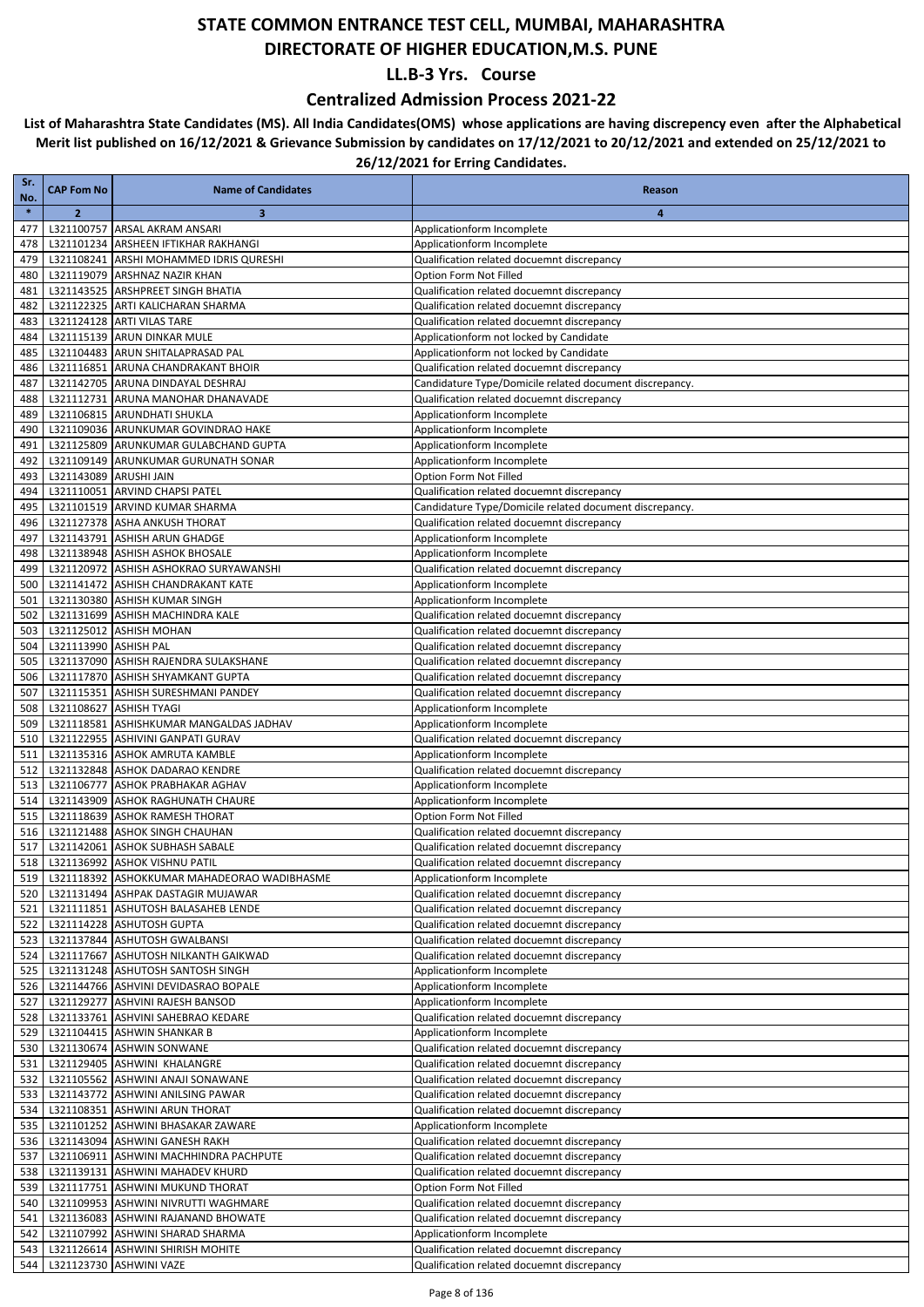### **Centralized Admission Process 2021-22**

| Sr.<br>No. | <b>CAP Fom No</b> | <b>Name of Candidates</b>                                                    | Reason                                                                                   |
|------------|-------------------|------------------------------------------------------------------------------|------------------------------------------------------------------------------------------|
| $\ast$     | $\overline{2}$    | 3                                                                            | 4                                                                                        |
| 545        |                   | L321124667 ASHWINI VIJAYKUMAR MAHANT                                         | Applicationform Incomplete                                                               |
| 546        |                   | L321122048 ASHWINI VINAYAK ATHAVALE                                          | Qualification related docuemnt discrepancy                                               |
| 547        |                   | L321125980 ASHWINIKUMAR AGNIHOTRI                                            | Qualification related docuemnt discrepancy                                               |
| 548        |                   | L321121670 ASIF RAIS QURESHI                                                 | Qualification related docuemnt discrepancy                                               |
| 549        |                   | L321133132 ASIF SIKANDAR MANER                                               | Applicationform Incomplete                                                               |
| 550        |                   | L321134127 ASMITA PAWAR                                                      | Qualification related docuemnt discrepancy                                               |
| 551<br>552 |                   | L321107600 ASPATWAR RASHMI SANGRAM<br>L321115398 ASTHA AMIN                  | Qualification related docuemnt discrepancy                                               |
| 553        |                   | L321109518 ASTHA MACCHINDRA KHAPARDE                                         | Qualification related docuemnt discrepancy<br>Applicationform Incomplete                 |
| 554        |                   | L321112304 ASWALE SONAL RAVINDRA                                             | Qualification related docuemnt discrepancy                                               |
| 555        |                   | L321115153 ASWAR VISHWAJEET BABASAHEB                                        | Qualification related docuemnt discrepancy                                               |
| 556        |                   | L321133755 ATAR SOHEL SHABBIRBHAI                                            | Qualification related docuemnt discrepancy                                               |
| 557        |                   | L321111835 ATAULLA HASAN SHAIKH                                              | Qualification related docuemnt discrepancy                                               |
| 558        |                   | L321115418 ATAUR RAHMAN SHAIKH AHMED                                         | Applicationform Incomplete                                                               |
| 559        |                   | L321138074 ATE RIMA VIJAY                                                    | Applicationform Incomplete                                                               |
| 560        |                   | L321146153 ATHANIA AFZAL MEHMOOD                                             | Applicationform Incomplete                                                               |
| 561        |                   | L321117660 ATHARVA CHENDVANKAR                                               | Qualification related docuemnt discrepancy                                               |
| 562        |                   | L321134110 ATHARVA DEVESH PATIL                                              | Qualification related docuemnt discrepancy                                               |
| 563        |                   | L321138944 ATHARVA SANJAY JOSHI                                              | Applicationform Incomplete                                                               |
| 564<br>565 |                   | L321138689 ATHAVALE PRASAD SHRIKANT<br>L321140166 ATHAVALE VASUDHA VINAYAK   | Qualification related docuemnt discrepancy<br>Qualification related docuemnt discrepancy |
| 566        |                   | L321132749 ATHAWALE PRATIK PANDITRAO                                         | Qualification related docuemnt discrepancy                                               |
| 567        |                   | L321114782 ATHAWALE RAKHI SAGAR                                              | Qualification related docuemnt discrepancy                                               |
| 568        |                   | L321129547 ATHAWALE SANJAY NAGESHWAR                                         | Qualification related docuemnt discrepancy                                               |
| 569        |                   | L321127015 ATHAWALE VIMIT VILAS                                              | Qualification related docuemnt discrepancy                                               |
| 570        |                   | L321136840 ATHAWALE VISHAL SAHEBRAO                                          | Applicationform Incomplete                                                               |
| 571        |                   | L321105995 ATKALE SARITA GANESH                                              | Qualification related docuemnt discrepancy                                               |
| 572        |                   | L321127787 ATKORE SADANAND MADHAVRAO                                         | Qualification related docuemnt discrepancy                                               |
| 573        |                   | L321144040 ATMARAM SHANKAR BHENDEGAONKAR                                     | Applicationform Incomplete                                                               |
| 574        |                   | L321144041 ATMARAM SHANKAR BHENDEGAONKAR                                     | Applicationform Incomplete                                                               |
| 575        |                   | L321145243 ATRAM REKHA DIVAKAR                                               | Qualification related docuemnt discrepancy                                               |
| 576<br>577 |                   | L321116175 ATTAR ABDULBASIT FAYYAZ<br>L321115664 ATTAR MAHAMMADFAHIM IQBAL   | Applicationform Incomplete<br>Qualification related docuemnt discrepancy                 |
| 578        |                   | L321105013 ATTAR SHAHEEN VHAIJMAHAMMAD                                       | Applicationform Incomplete                                                               |
| 579        |                   | L321112980 ATUL ASHOK HADAP                                                  | Qualification related docuemnt discrepancy                                               |
| 580        |                   | L321112747 ATUL ASHOK LANKESHWAR                                             | Qualification related docuemnt discrepancy                                               |
| 581        |                   | L321142265 ATUL ASHOK MANE                                                   | Applicationform Incomplete                                                               |
| 582        |                   | L321114080 ATUL BHIMRAO PATOLE                                               | Applicationform Incomplete                                                               |
| 583        |                   | L321141041 ATUL DATTATRAY KASHID                                             | Qualification related docuemnt discrepancy                                               |
| 584        |                   | L321113823 ATUL HARISCHANDRA PATIL                                           | Applicationform not locked by Candidate                                                  |
| 585        |                   | L321139038 ATUL MANIK JADHAV                                                 | Option Form Not Filled                                                                   |
| 586<br>587 |                   | L321110751 ATUL SOMA SABLE<br>L321116597 ATUL SURESH NARKE                   | Applicationform Incomplete<br>Qualification related docuemnt discrepancy                 |
| 588        |                   | L321135809 ATULKUMAR RAMKRISHNA WANKHEDE                                     | Qualification related docuemnt discrepancy                                               |
| 589        |                   | L321143040 AUTADE SANGRAM ANIL                                               | Qualification related docuemnt discrepancy                                               |
| 590        |                   | L321126251 AUTI OMKAR BHAUSAHEB                                              | Applicationform Incomplete                                                               |
| 591        |                   | L321128337 AUTI VIJAY MAHADEO                                                | Applicationform Incomplete                                                               |
| 592        |                   | L321121867 AVACHAR AMAR DILIP                                                | Qualification related docuemnt discrepancy                                               |
| 593        |                   | L321120321 AVACHARE AKANKSHA PRAKASH                                         | Qualification related docuemnt discrepancy                                               |
| 594        |                   | L321145471 AVADHOOT MILIND JOSHI                                             | Qualification related docuemnt discrepancy                                               |
| 595        |                   | L321105645 AVADHUT GUNAJI GUNDE                                              | Applicationform not locked by Candidate                                                  |
| 596        |                   | L321124923 AVANTIKA BALWANT RAUT                                             | Applicationform Incomplete                                                               |
| 597<br>598 |                   | L321125918 AVANTIKA SANJAY DADLIKA<br>L321143346 AVDHESHKUMAR MUNNALAL LOHAR | Qualification related docuemnt discrepancy<br>Qualification related docuemnt discrepancy |
| 599        |                   | L321136139 AVDHUT SUNIL LONDHE                                               | Qualification related docuemnt discrepancy                                               |
| 600        |                   | L321101901 AVHAD GANESH MADHUKAR                                             | Qualification related docuemnt discrepancy                                               |
| 601        |                   | L321132335 AVHAD KISAN MAHADEO                                               | Qualification related docuemnt discrepancy                                               |
| 602        |                   | L321135959 AVHAD OMKAR ARJUN                                                 | Qualification related docuemnt discrepancy                                               |
| 603        |                   | L321101488 AVHAD PRASHANT SHAHADEV                                           | Qualification related docuemnt discrepancy                                               |
| 604        |                   | L321133386 AVHAD SHIVNATH SUBHASH                                            | Qualification related docuemnt discrepancy                                               |
| 605        |                   | L321139203 AVHAD VAISHALI SURESH                                             | Qualification related docuemnt discrepancy                                               |
| 606        |                   | L321110484 AVHAD VIVEK EKNATH                                                | Qualification related docuemnt discrepancy                                               |
| 607        |                   | L321117795 AVINASH ANAND NIKAM                                               | Applicationform Incomplete                                                               |
| 608        |                   | L321110350 AVINASH ARVINDKUMAR SUTAR                                         | Qualification related docuemnt discrepancy<br>Qualification related docuemnt discrepancy |
| 609<br>610 |                   | L321121269 AVINASH ASHOK SHINDE<br>L321113743 AVINASH BHIKAJI PADGHAN        | Qualification related docuemnt discrepancy                                               |
| 611        |                   | L321107378 AVINASH BHUJANGRAO PATIL                                          | Qualification related docuemnt discrepancy                                               |
| 612        |                   | L321144163 AVINASH CHINDHU PATIL                                             | Qualification related docuemnt discrepancy                                               |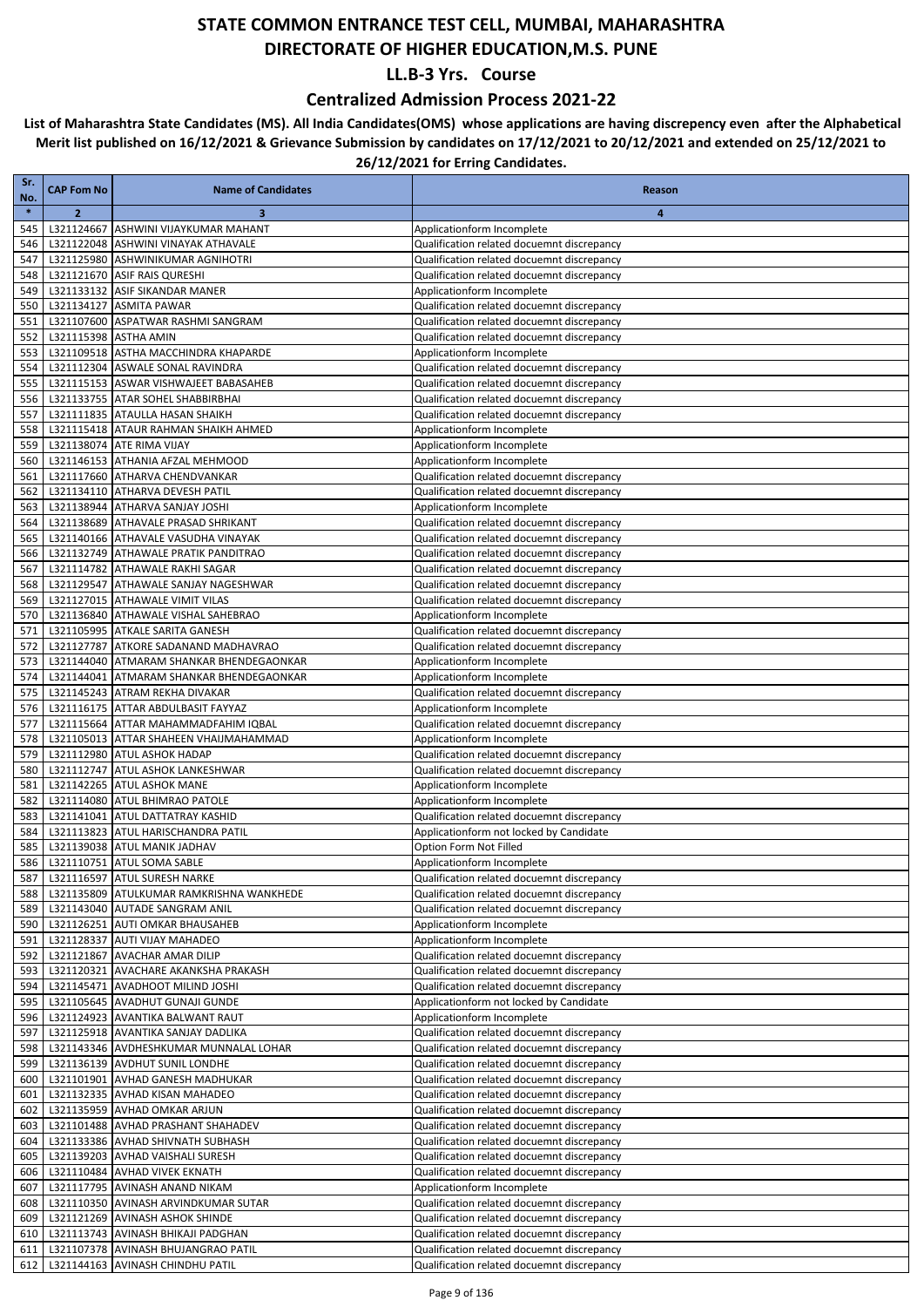### **Centralized Admission Process 2021-22**

| Sr.<br>No. | <b>CAP Fom No</b> | <b>Name of Candidates</b>                                                | Reason                                                                                   |
|------------|-------------------|--------------------------------------------------------------------------|------------------------------------------------------------------------------------------|
| $\ast$     | $\overline{2}$    | 3                                                                        | $\overline{4}$                                                                           |
| 613        |                   | L321113958 AVINASH DAMODAR SALVI                                         | Qualification related docuemnt discrepancy                                               |
| 614        |                   | L321140555 AVINASH DATTU BHOKATE                                         | Applicationform Incomplete                                                               |
| 615        |                   | L321107161 AVINASH DNYANESHWAR SHINDE                                    | Applicationform Incomplete                                                               |
| 616        |                   | L321142037 AVINASH HANSARAJ BIRADAR                                      | Applicationform Incomplete                                                               |
| 617        |                   | L321144129 AVINASH JADHAV                                                | Applicationform Incomplete                                                               |
| 618        |                   | L321129240 AVINASH JAGDEV MATAKE                                         | Applicationform Incomplete                                                               |
| 619        |                   | L321134679 AVINASH MAGANRAO KARANDIKAR                                   | Applicationform Incomplete                                                               |
| 620<br>621 |                   | L321107847 AVINASH MARUTI MARYAPGOL<br>L321114278 AVINASH VILAS UNDE     | Applicationform Incomplete<br>Applicationform Incomplete                                 |
| 622        |                   | L321108219 AVNISH YADAV                                                  | Applicationform Incomplete                                                               |
| 623        |                   | L321140210 AWACHAR PRADIP GAJANAN                                        | Qualification related docuemnt discrepancy                                               |
| 624        |                   | L321103101 AWAD MACHCHHINDRA MANIKRAO                                    | Applicationform Incomplete                                                               |
| 625        |                   | L321109308 AWAD MILIND EKNATH                                            | Qualification related docuemnt discrepancy                                               |
| 626        |                   | L321107662 AWADH NATH KESHARI                                            | Option Form Not Filled                                                                   |
| 627        |                   | L321105882 AWALE MANISHA KUMAR                                           | Qualification related docuemnt discrepancy                                               |
| 628        |                   | L321142800 AWALE PRAWARTAN DEORAO                                        | Qualification related docuemnt discrepancy                                               |
| 629        |                   | L321108429 AWANTIKA GUPTA                                                | Qualification related docuemnt discrepancy                                               |
| 630        |                   | L321140454 AWARE SEEMA MARUTI                                            | Qualification related docuemnt discrepancy                                               |
| 631        |                   | L321116694 AWASARMOL ACHYUTRAO DNYANBA                                   | Qualification related docuemnt discrepancy                                               |
| 632<br>633 |                   | L321124255 AWASARMOL GANESH PRAKASH<br>L321137260 AWASARMOL JAYA PRAKASH | Qualification related docuemnt discrepancy<br>Qualification related docuemnt discrepancy |
| 634        |                   | L321127929 AWATARE AMOL CHANDRASHEKHAR                                   | Qualification related docuemnt discrepancy                                               |
| 635        |                   | L321111378 AWATE DIPAK SHARAD                                            | Applicationform Incomplete                                                               |
| 636        |                   | L321130176 AWATE MANOJKUMAR NANDKUMAR                                    | Applicationform Incomplete                                                               |
| 637        |                   | L321144143 AWATE POOJA DADASAHEB                                         | Qualification related docuemnt discrepancy                                               |
| 638        |                   | L321126225 AWCHAR NITESH SURESH                                          | Qualification related docuemnt discrepancy                                               |
| 639        |                   | L321110567 AWSARMAL PRASHANT RAMESH PATIL                                | Qualification related docuemnt discrepancy                                               |
| 640        |                   | L321141811 AWSARMOL SUNIL BHASKAR                                        | Qualification related docuemnt discrepancy                                               |
| 641        |                   | L321112842 AYESHA BEGUM MOHAMMED HUSSAIN                                 | Applicationform Incomplete                                                               |
| 642        |                   | L321118172 AYODHYA BHALCHANDRA PATIL                                     | Qualification related docuemnt discrepancy                                               |
| 643        |                   | L321132151 AYUSH GUPTA                                                   | Applicationform Incomplete                                                               |
| 644<br>645 |                   | L321106663 AYUSHI CHADOKAR<br>L321128627 AYYAZ FAYYAZODDIN KHAN          | Applicationform Incomplete<br>Option Form Not Filled                                     |
| 646        |                   | L321137182 AZEEMUDDIN ALEEMUDDIN                                         | Qualification related docuemnt discrepancy                                               |
| 647        |                   | L321112740 AZHAR KALIM                                                   | Qualification related docuemnt discrepancy                                               |
| 648        |                   | L321118460 AZHAR SHAIKH                                                  | Applicationform Incomplete                                                               |
| 649        |                   | L321112107 AZIM ALAM ANSARI                                              | Applicationform Incomplete                                                               |
| 650        |                   | L321116121 AZMI NASRULLAH SALAMATULLAH                                   | Applicationform Incomplete                                                               |
| 651        |                   | L321110911 AZMINA KHALID PARKAR                                          | Qualification related docuemnt discrepancy                                               |
| 652        |                   | L321143599 BABAN GOVIND AMRULE                                           | Qualification related docuemnt discrepancy                                               |
| 653        |                   | L321133127 BABAR AJAY JANARDAN                                           | Applicationform Incomplete                                                               |
| 654        |                   | L321109545 BABAR KALPESH SUDAM<br>L321145811 BABAR PRAVIN VISHNU         | Qualification related docuemnt discrepancy<br>Applicationform Incomplete                 |
| 655<br>656 |                   | L321104203 BABAR SUJATA SUBRAO                                           | Applicationform Incomplete                                                               |
| 657        |                   | L321143489 BABARE NIKHIL DIGAMBAR                                        | Applicationform Incomplete                                                               |
| 658        |                   | L321142972 BABASAHEB MAHADEV DESHMUKH                                    | Applicationform Incomplete                                                               |
| 659        |                   | L321108965 BABASAHEB SIDRAM CHARATE                                      | Qualification related docuemnt discrepancy                                               |
| 660        |                   | L321131540 BABURAO HANMANT TELANGE                                       | Option Form Not Filled                                                                   |
| 661        |                   | L321142494 BABY BALKRISHNA KHANDARE                                      | Applicationform Incomplete                                                               |
| 662        |                   | L321137356 BACHATE SHRIKRUSHNA BALASAHEB                                 | Applicationform Incomplete                                                               |
| 663        |                   | L321115182 BACHEPALLIKAR CHNDRAKANT SHAMRAO                              | Qualification related docuemnt discrepancy                                               |
| 664        |                   | L321143691 BACHHAV PRAVIN ANIL                                           | Qualification related docuemnt discrepancy                                               |
| 665<br>666 |                   | L321122421 BACHHAV PRIYANKA PRAKASH<br>L321140055 BACHHAV SANDIP ANIL    | Applicationform Incomplete<br>Qualification related docuemnt discrepancy                 |
| 667        |                   | L321103078 BACHHAV SUNIL BHAURAO                                         | Applicationform Incomplete                                                               |
| 668        |                   | L321113310 BACHHAV VAISHALI ATMARAM                                      | Qualification related docuemnt discrepancy                                               |
| 669        |                   | L321125538 BACHHAV VIJAY ANANDA                                          | Qualification related docuemnt discrepancy                                               |
| 670        |                   | L321105134 BACHKAR GANESH BHAUSAHEB                                      | Qualification related docuemnt discrepancy                                               |
| 671        |                   | L321120222 BADADE AJINKYA VIJAYKUMAR                                     | Applicationform Incomplete                                                               |
| 672        |                   | L321117654 BADADE VIJAY MACHINDRA                                        | Qualification related docuemnt discrepancy                                               |
| 673        |                   | L321117852 BADADHE MANISHA HARISHCHANDRA                                 | Qualification related docuemnt discrepancy                                               |
| 674        |                   | L321127616 BADE AMOL DHONDIRAM                                           | Qualification related docuemnt discrepancy                                               |
| 675        |                   | L321122742 BADE JAYDIP DADASAHEB                                         | Applicationform Incomplete                                                               |
| 676        |                   | L321123085 BADE SAGAR JANARDAN                                           | Qualification related docuemnt discrepancy                                               |
| 677<br>678 |                   | L321120937 BADE SHRIKRISHANA SHANKARRAO<br>L321115134 BADE VIJAY VASUDEV | Qualification related docuemnt discrepancy<br>Qualification related docuemnt discrepancy |
| 679        |                   | L321125560 BADGUJAR HARSHAWARDHAN PRAMOD                                 | Qualification related docuemnt discrepancy                                               |
| 680        |                   | L321120660 BADGUJAR RIMA PRAMOD                                          | Qualification related docuemnt discrepancy                                               |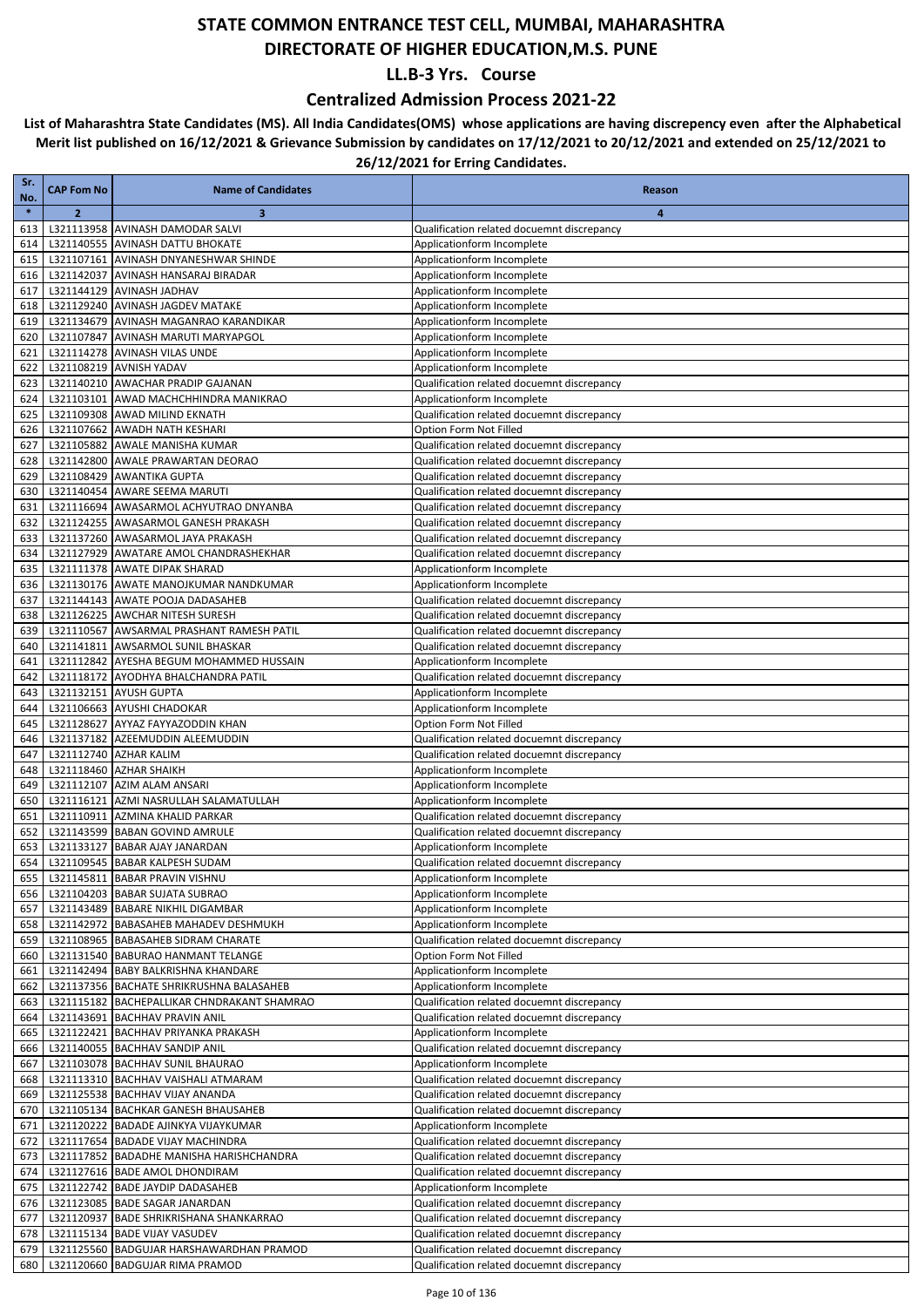### **Centralized Admission Process 2021-22**

| Sr.<br>No. | <b>CAP Fom No</b> | <b>Name of Candidates</b>                                                   | Reason                                                                                   |
|------------|-------------------|-----------------------------------------------------------------------------|------------------------------------------------------------------------------------------|
| $\ast$     | $\overline{2}$    | $\overline{\mathbf{3}}$                                                     | 4                                                                                        |
| 681        |                   | L321134489 BADLANI DHANESH VASU                                             | Applicationform Incomplete                                                               |
| 682        |                   | L321136877 BADLE NAINESH SHARADCHANDRA                                      | Applicationform Incomplete                                                               |
| 683        |                   | L321104091 BADRUDJAMA KHAN                                                  | Qualification related docuemnt discrepancy                                               |
| 684        |                   | L321125498 BAGADE DAKASHATA                                                 | Applicationform Incomplete                                                               |
| 685        |                   | L321144847 BAGADE SACHIN GHANSHYAM                                          | Qualification related docuemnt discrepancy                                               |
| 686        |                   | L321145772 BAGADE SAGAR PRAKASH                                             | Qualification related docuemnt discrepancy                                               |
| 687        |                   | L321125931 BAGAL SANTOSH DHARMRAJ                                           | Qualification related docuemnt discrepancy                                               |
| 688<br>689 |                   | L321104883 BAGAL SARAJERAO DEORAO<br>L321137261 BAGALE SUDARSHAN RAMCHANDRA | Qualification related docuemnt discrepancy<br>Qualification related docuemnt discrepancy |
| 690        |                   | L321146084 BAGDE NISHIKANT LAXMIKANT                                        | Qualification related docuemnt discrepancy                                               |
| 691        |                   | L321138684 BAGDE PRITI SANJAY                                               | Qualification related docuemnt discrepancy                                               |
| 692        |                   | L321124969 BAGESAR PRITI SURESH                                             | Option Form Not Filled                                                                   |
| 693        |                   | L321137486 BAGTHALIYA PURVI MANGALKUMAR                                     | Qualification related docuemnt discrepancy                                               |
| 694        |                   | L321132127 BAGUL AKSHAY PRADIP                                              | Qualification related docuemnt discrepancy                                               |
| 695        |                   | L321127318 BAGUL GEETANJALI PRAKASH                                         | Applicationform Incomplete                                                               |
| 696        |                   | L321140823 BAGUL PIYUSH SANJAY                                              | Applicationform Incomplete                                                               |
| 697        |                   | L321121311 BAGUL RAKESH ANANDA                                              | Applicationform Incomplete                                                               |
| 698        |                   | L321144370 BAGUL VIPUL MANISH                                               | Qualification related docuemnt discrepancy                                               |
| 699        |                   | L321140108 BAGUL VISHAL CHINDHU                                             | Qualification related docuemnt discrepancy                                               |
| 700        |                   | L321141579 BAGWAN AFROJ SULTAN                                              | Qualification related docuemnt discrepancy                                               |
| 701        |                   | L321138710 BAGWAN NASRIN AHMAD<br>L321120751 BAGWAN NAUSHAD MANJALISH       | Applicationform Incomplete                                                               |
| 702<br>703 |                   | L321144187 BAGWAN SAIFAJ FAIYAJ                                             | Qualification related docuemnt discrepancy<br>Option Form Not Filled                     |
| 704        |                   | L321128922 BAGWE PRANALI JAGDISH                                            | Applicationform Incomplete                                                               |
| 705        |                   | L321132458 BAHADARE LAXMI PRALHAD                                           | Qualification related docuemnt discrepancy                                               |
| 706        |                   | L321140642 BAHATRE WAMAN NARAYANRAO                                         | Qualification related docuemnt discrepancy                                               |
| 707        |                   | L321108258 BAHERMATH SUNIL NIJGUNAYYA                                       | Option Form Not Filled                                                                   |
| 708        |                   | L321110478 BAHIRAM BHARAT NAMDEO                                            | Qualification related docuemnt discrepancy                                               |
| 709        |                   | L321127248 BAHIRAT PRATHMESH RANGNATH                                       | Qualification related docuemnt discrepancy                                               |
| 710        |                   | L321113308 BAHL PRATIK SACHIN                                               | Qualification related docuemnt discrepancy                                               |
| 711        |                   | L321126380 BAHULEKAR AKSHAY HANMAN                                          | Qualification related docuemnt discrepancy                                               |
| 712        |                   | L321145830 BAHURUPE PARMESHWAR TULSHIRAM                                    | Qualification related docuemnt discrepancy                                               |
| 713        |                   | L321112016 BAID SEJAL SOMNATH                                               | Qualification related docuemnt discrepancy                                               |
| 714        |                   | L321110730 BAIG MUFID GULAB                                                 | Applicationform Incomplete                                                               |
| 715<br>716 |                   | L321107570 BAIKAR SHITAL BHARAT<br>L321136031 BAIKARE RAJNIKANT SAMBHAJI    | Applicationform not locked by Candidate<br>Applicationform Incomplete                    |
| 717        |                   | L321128226 BAIS RAJESHKUMAR INDRARAJSINH                                    | Applicationform Incomplete                                                               |
| 718        |                   | L321134445 BAISANE AVINASH ASHOK                                            | Option Form Not Filled                                                                   |
| 719        |                   | L321144905 BAISANE SUNIL DAULAT                                             | Qualification related docuemnt discrepancy                                               |
| 720        |                   | L321110354 BAJAD PALLAVI SADASHIV                                           | Applicationform not locked by Candidate                                                  |
| 721        |                   | L321143297 BAJARE SOMNATH MANOHAR                                           | Applicationform Incomplete                                                               |
| 722        |                   | L321111015 BAJIRAO ANNA MISAL                                               | Applicationform Incomplete                                                               |
|            |                   | 723   L321113397   BAJIRAO DINKARRAO CHAVAN                                 | Qualification related docuemnt discrepancy                                               |
| 724        |                   | L321146064 BAJIRAO SHAMARAO GAVADE                                          | Applicationform Incomplete                                                               |
| 725        |                   | L321139838 BAKADE RIYA NARESHRAO                                            | Option Form Not Filled                                                                   |
|            |                   | 726   L321140650   BALAJI AMBADAS GOP                                       | Qualification related docuemnt discrepancy                                               |
| 727        |                   | L321130659 BALAJI DATTU KAMBLE                                              | Qualification related docuemnt discrepancy<br>Applicationform Incomplete                 |
| 728<br>729 |                   | L321112729 BALAJI NAGNATH SHINDE<br>L321115634 BALASAHEB KASHINATH KALE     | Qualification related docuemnt discrepancy                                               |
| 730        |                   | L321130086 BALASAHEB RAGHUJI PAWAR                                          | Qualification related docuemnt discrepancy                                               |
| 731        |                   | L321145300 BALASAHEB VASANT SAWANT                                          | Qualification related docuemnt discrepancy                                               |
| 732        |                   | L321131757 BALASAHEB VITTHAL ATKARE                                         | Applicationform Incomplete                                                               |
| 733        |                   | L321138554 BALDOTA RUPA VILAS                                               | Qualification related docuemnt discrepancy                                               |
| 734        |                   | L321137649 BALE VINIT SHRIRANG                                              | Option Form Not Filled                                                                   |
| 735        |                   | L321127694 BALID SANDEEP BABURAO                                            | Applicationform Incomplete                                                               |
| 736        |                   | L321108062 BALIRAM SURESH SONWANE                                           | Applicationform Incomplete                                                               |
| 737        |                   | L321126661 BALKAWADE SHIVANI SUNIL                                          | Qualification related docuemnt discrepancy                                               |
| 738        |                   | L321129845   BALKHANDE NILESH PURUSHOTTAM                                   | Option Form Not Filled                                                                   |
| 739        |                   | L321139201 BALKRISHNAS GHUGE                                                | Qualification related docuemnt discrepancy                                               |
| 740        |                   | L321115148 BALLAL VIJAY BABAN                                               | Qualification related docuemnt discrepancy                                               |
| 741        |                   | L321144153 BALRAJ VICKY CHAGAN<br>L321140460 BALU GORAKSH WADATE            | Applicationform Incomplete                                                               |
| 742<br>743 |                   | L321113991 BALU KADUBA MOKALE                                               | Applicationform Incomplete<br>Qualification related docuemnt discrepancy                 |
| 744        |                   | L321144549 BALU LAXMANRAO MORE                                              | Qualification related docuemnt discrepancy                                               |
| 745        |                   | L321141083 BALU SHIVAJI KATE                                                | Applicationform Incomplete                                                               |
| 746        |                   | L321121080 BAMNE ATUL VIJAY                                                 | Qualification related docuemnt discrepancy                                               |
| 747        |                   | L321140351 BANASUDE DATTU ANNAPPA                                           | Qualification related docuemnt discrepancy                                               |
| 748        |                   | L321104024 BANAYE APURVA PRAMOD                                             | Applicationform Incomplete                                                               |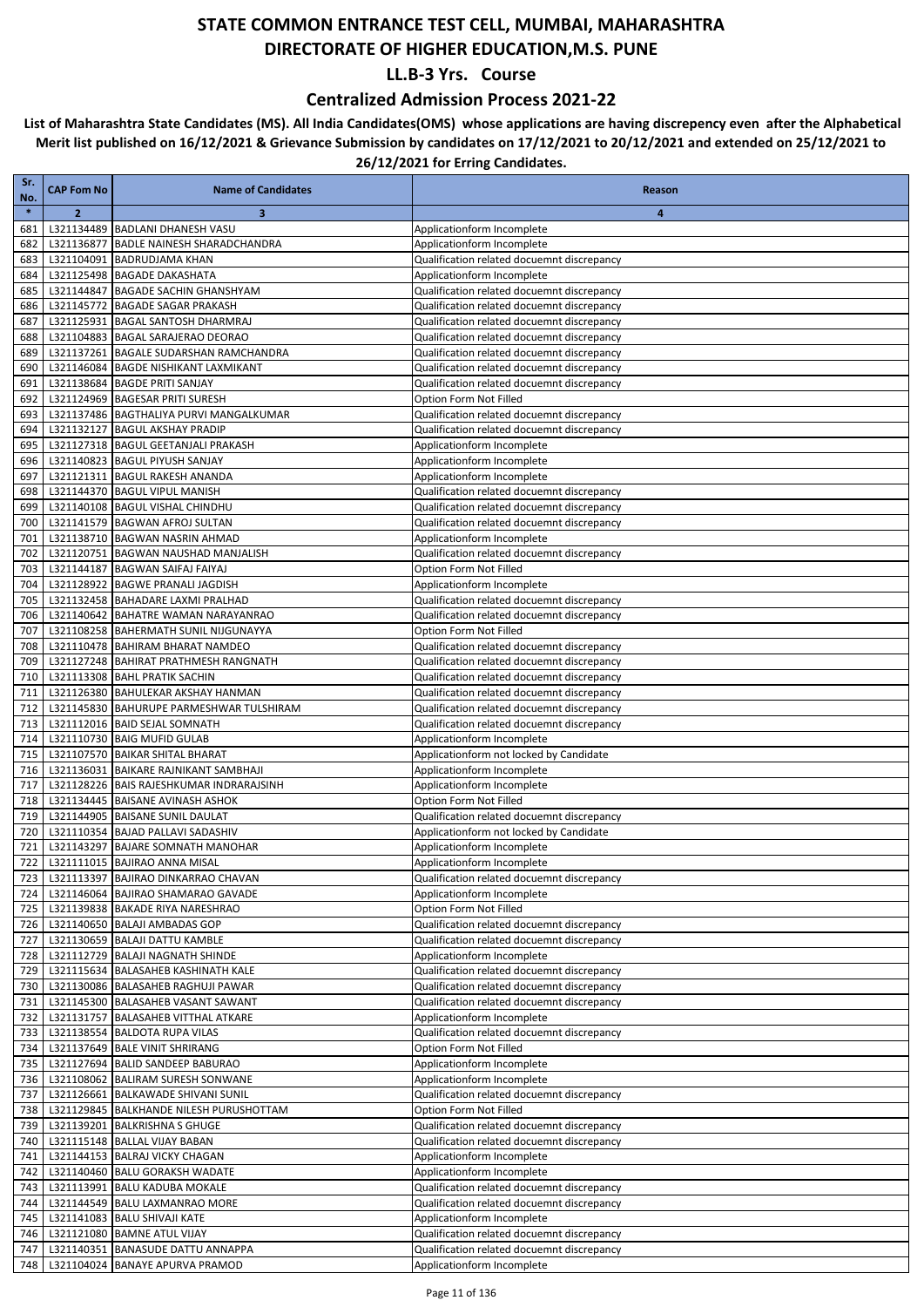### **Centralized Admission Process 2021-22**

| Sr.<br>No. | <b>CAP Fom No</b> | <b>Name of Candidates</b>                                                  | Reason                                                                                   |
|------------|-------------------|----------------------------------------------------------------------------|------------------------------------------------------------------------------------------|
| $\ast$     | $\overline{2}$    | 3                                                                          | 4                                                                                        |
| 749        |                   | L321112433 BANDAL ISHWAR KISAN                                             | Qualification related docuemnt discrepancy                                               |
| 750        |                   | L321105262 BANDAL ROHIT BALU                                               | Qualification related docuemnt discrepancy                                               |
| 751        |                   | L321127242 BANDARAM ARAVIND                                                | Qualification related docuemnt discrepancy                                               |
| 752        |                   | L321143128 BANDE BHIMRAO IRABA                                             | Qualification related docuemnt discrepancy                                               |
| 753        |                   | L321136858 BANDEWAD BALKISHAN DNYANOBA                                     | Qualification related docuemnt discrepancy                                               |
| 754<br>755 |                   | L321115323 BANDGAR KAVITA KAKASO<br>L321139878 BANDGAR SHANKAR SITARAM     | Qualification related docuemnt discrepancy<br>Qualification related docuemnt discrepancy |
| 756        |                   | L321144024 BANDGAR VIKAS VASANT                                            | Qualification related docuemnt discrepancy                                               |
| 757        |                   | L321141685 BANDPATTE RAJU TIPPANNA                                         | Qualification related docuemnt discrepancy                                               |
| 758        |                   | L321109723 BANDUKE SHIVRAJ VYENKTRAO                                       | Option Form Not Filled                                                                   |
| 759        |                   | L321142016 BANDVALKAR OMKAR GURUNATH                                       | Qualification related docuemnt discrepancy                                               |
| 760        |                   | L321122667 BANE KADAMBARI MAHESH                                           | Qualification related docuemnt discrepancy                                               |
| 761        |                   | L321144641 BANE SANJAY BHASKAR                                             | Applicationform Incomplete                                                               |
| 762<br>763 |                   | L321115657 BANGAR PRATIK SURESH<br>L321139455 BANGAR SNEHAL RAJENDRA       | Option Form Not Filled<br>Qualification related docuemnt discrepancy                     |
| 764        |                   | L321140997 BANGERA RUTHVI JAGDISH                                          | Applicationform Incomplete                                                               |
| 765        |                   | L321133023 BANKAR PRATIKSHA RANGNATH                                       | Qualification related docuemnt discrepancy                                               |
| 766        |                   | L321140632 BANKAR TEJASVI ANIL                                             | Applicationform not locked by Candidate                                                  |
| 767        |                   | L321132243 BANKAR UJWALA BABURAO                                           | Qualification related docuemnt discrepancy                                               |
| 768        |                   | L321132136 BANKAR VISHAKHA VIKAS                                           | Qualification related docuemnt discrepancy                                               |
| 769        |                   | L321131058 BANKWAD GANESH REDDY                                            | Qualification related docuemnt discrepancy                                               |
| 770        |                   | L321143875 BANODE ROSHAN RAMESH                                            | Qualification related docuemnt discrepancy                                               |
| 771<br>772 |                   | L321125642 BANSOD PALLAVI BHAURAO<br>L321142849 BANSOD PRANALI PRUTHVIRAJ  | Qualification related docuemnt discrepancy<br>Qualification related docuemnt discrepancy |
| 773        |                   | L321134777 BANSOD PRAVIN CHANDRBHAN                                        | Qualification related docuemnt discrepancy                                               |
| 774        |                   | L321140406 BANSOD PRERNA PRAMOD                                            | Qualification related docuemnt discrepancy                                               |
| 775        |                   | L321116364 BANSODE AMRUTA MADHUKAR                                         | Applicationform Incomplete                                                               |
| 776        |                   | L321124084 BANSODE ANIL ARJUN                                              | Qualification related docuemnt discrepancy                                               |
| 777        |                   | L321120158 BANSODE ANUSHKA BHASKAR                                         | Qualification related docuemnt discrepancy                                               |
| 778<br>779 |                   | L321141384 BANSODE ARJUN SHANKARRAO<br>L321115902 BANSODE AVINASH AWALA    | Qualification related docuemnt discrepancy<br>Applicationform Incomplete                 |
| 780        |                   | L321115475 BANSODE DEEPAK TUKARAM                                          | Applicationform Incomplete                                                               |
| 781        |                   | L321106903 BANSODE ROHIT RAMRAO SUREKHA                                    | Qualification related docuemnt discrepancy                                               |
| 782        |                   | L321123192 BANSODE ROHIT SUDHAKAR                                          | Qualification related docuemnt discrepancy                                               |
| 783        |                   | L321105312 BANSODE SACHIN RUDRAPPA                                         | Qualification related docuemnt discrepancy                                               |
| 784        |                   | L321116298 BANSODE SACHINKUMAR APPASAHEB                                   | Qualification related docuemnt discrepancy                                               |
| 785        |                   | L321141503 BANSODE SAMIR DILIP                                             | Qualification related docuemnt discrepancy                                               |
| 786<br>787 |                   | L321142121 BANSODE SHARAD SHANTARAM<br>L321121887 BANSODE SIDDHARTH NAGSEN | Qualification related docuemnt discrepancy<br>Qualification related docuemnt discrepancy |
| 788        |                   | L321117733 BANSODE SIDHESHWAR REVANSIDHA                                   | Qualification related docuemnt discrepancy                                               |
| 789        |                   | L321110295 BANSODE SRUSHTI MAHENDRA                                        | Applicationform Incomplete                                                               |
| 790        |                   | L321129342 BANSODE SWAPNIL BHARAT                                          | Qualification related docuemnt discrepancy                                               |
| 791        |                   | L321131148 BANSODE TILOTAMA DASHRATH                                       | Qualification related docuemnt discrepancy                                               |
| 792        |                   | L321115470 BANSODE VAIJINATH ISHWAR                                        | Qualification related docuemnt discrepancy                                               |
| 793        |                   | L321111869 BAPAT SNEHA HEMENT                                              | Applicationform Incomplete<br>Qualification related docuemnt discrepancy                 |
| 794<br>795 |                   | L321131500 BAPURAO SHAMRAO KENDALE<br>L321136382 BARABDE GOPAL VIJAY       | Qualification related docuemnt discrepancy                                               |
| 796        |                   | L321112194 BARADKAR ASHUTOSH ASHOK                                         | Qualification related docuemnt discrepancy                                               |
| 797        |                   | L321145558 BARAVKAR EKNATH ASHOK                                           | Qualification related docuemnt discrepancy                                               |
| 798        |                   | L321142726 BARAVKAR RAHUL ASHOK                                            | Qualification related docuemnt discrepancy                                               |
| 799        |                   | L321118857 BARDALE UMADEVI MAHALING                                        | Applicationform Incomplete                                                               |
| 800        |                   | L321106871 BARDE NILKANTH VAIJNATH                                         | Qualification related docuemnt discrepancy                                               |
| 801        |                   | L321143677 BARGAT AMOL PRAKASH<br>L321132900 BARJIBHE SUNITA PANDHARINATH  | Option Form Not Filled<br>Qualification related docuemnt discrepancy                     |
| 802<br>803 |                   | L321111312 BARNE SAGAR CHANDRAKANT                                         | Qualification related docuemnt discrepancy                                               |
| 804        |                   | L321133566 BARSAMWAR JYOTI UTTAM                                           | Qualification related docuemnt discrepancy                                               |
| 805        |                   | L321120789 BARVE ASHISH ASHOK                                              | Applicationform Incomplete                                                               |
| 806        |                   | L321129919 BARVE DHIRENDRA UTTAM                                           | Qualification related docuemnt discrepancy                                               |
| 807        |                   | L321106796 BARVE VIKIRAJ KESHAV                                            | Qualification related docuemnt discrepancy                                               |
| 808        |                   | L321131734 BARWAL RAJESH BABULAL                                           | Qualification related docuemnt discrepancy                                               |
| 809        |                   | L321112234 BASA TEJASHWINI CHANDRAKANT                                     | Qualification related docuemnt discrepancy                                               |
| 810<br>811 |                   | L321101940 BASRAJ ITAGI<br>L321143123 BATANPURKAR INDU SHIVAJI             | Qualification related docuemnt discrepancy<br>Qualification related docuemnt discrepancy |
| 812        |                   | L321124407 BATE SUSHILA MAROTI                                             | Qualification related docuemnt discrepancy                                               |
| 813        |                   | L321138132 BATLE ASHWINI MURLIDHAR                                         | Qualification related docuemnt discrepancy                                               |
| 814        |                   | L321120372 BATULE MAHESH ASHOK                                             | Qualification related docuemnt discrepancy                                               |
| 815        |                   | L321102236 BATULE RADHAKRISHNA BHASKAR                                     | Qualification related docuemnt discrepancy                                               |
|            |                   | 816   L321108131   BATUNGE AMEET MOHAN                                     | Applicationform Incomplete                                                               |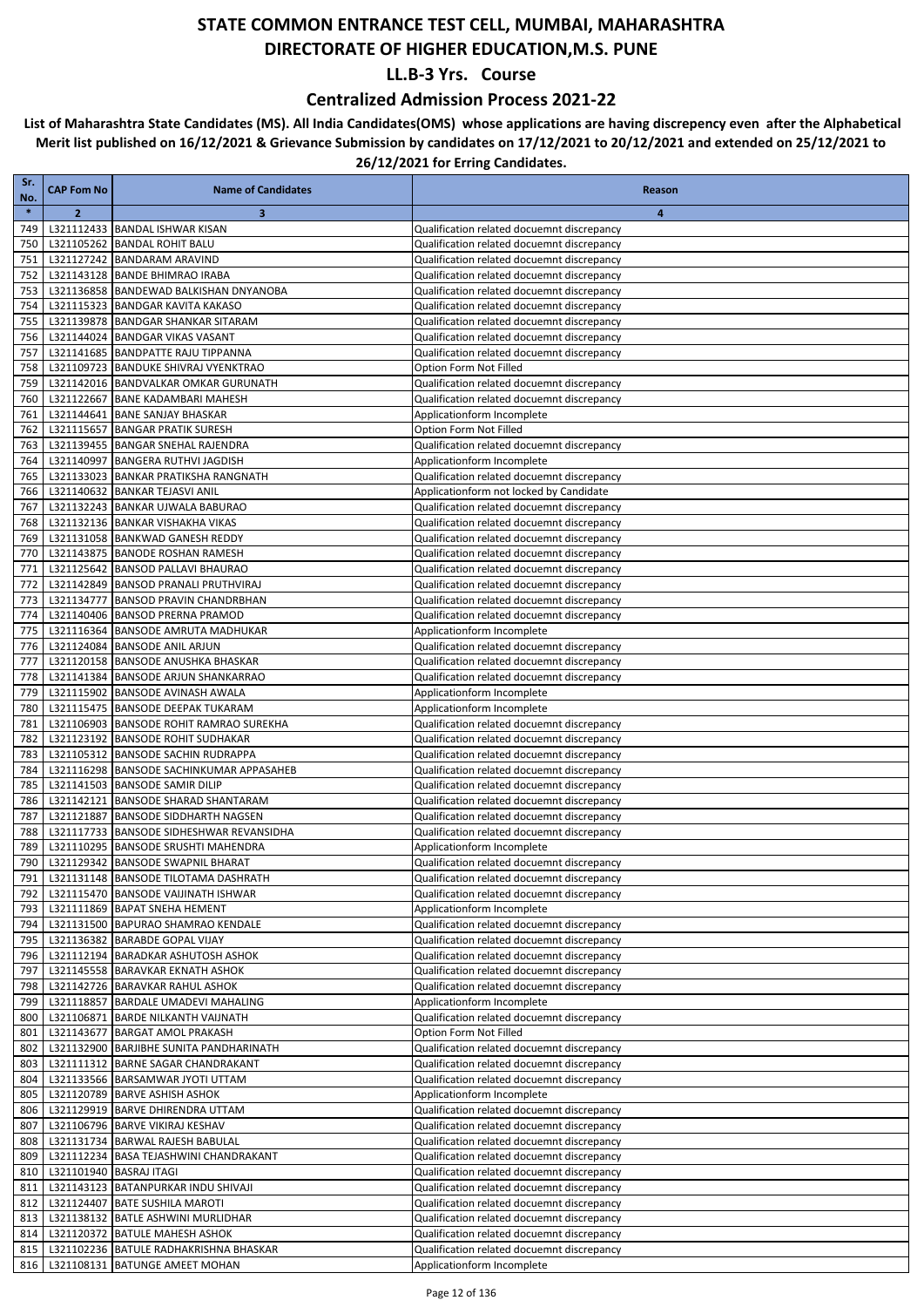### **Centralized Admission Process 2021-22**

| Sr.<br>No. | <b>CAP Fom No</b> | <b>Name of Candidates</b>                                                           | Reason                                                                                   |
|------------|-------------------|-------------------------------------------------------------------------------------|------------------------------------------------------------------------------------------|
| $\ast$     | $\overline{2}$    | 3                                                                                   | 4                                                                                        |
| 817        |                   | L321122630 BAUSKAR VIJAY DNYANADEO                                                  | Qualification related docuemnt discrepancy                                               |
| 818        |                   | L321122043 BAVACHKAR SHUBHAM RAMESH                                                 | Qualification related docuemnt discrepancy                                               |
| 819        |                   | L321114345 BAVANE VAIBHAV JANARDAN                                                  | Applicationform Incomplete                                                               |
| 820        |                   | L321146087 BAVISKAR AMOL PRABHAKAR                                                  | Qualification related docuemnt discrepancy                                               |
| 821<br>822 |                   | L321132620 BAVISKAR PRATIKSHA SAMADHAN<br>L321129273 BAWA RAJESH KUMAR              | Applicationform Incomplete<br>Applicationform Incomplete                                 |
| 823        |                   | L321119406 BAWANE SAGAR SHRIKRISHNA                                                 | Applicationform Incomplete                                                               |
| 824        |                   | L321104819 BAWANE VAIBHAV KISHOR                                                    | Applicationform Incomplete                                                               |
| 825        |                   | L321111823 BAWANKAR NITIN RAMESHJI                                                  | Qualification related docuemnt discrepancy                                               |
| 826        |                   | L321104356 BAWARI KALAWTI VASANT                                                    | Qualification related docuemnt discrepancy                                               |
| 827        |                   | L321146106 BAWISKAR NANDA DILIP                                                     | Applicationform Incomplete                                                               |
| 828        |                   | L321132318 BAWKAR PRATHAMESH SHARAD                                                 | Qualification related docuemnt discrepancy<br>Qualification related docuemnt discrepancy |
| 829<br>830 |                   | L321131200 BAYAS GAJENDRASHINH NARENDRASHINH<br>L321125343 BEDEKAR PRAMOD TULSHIRAM | Qualification related docuemnt discrepancy                                               |
| 831        |                   | L321138817 BEDRE MAYUR HANUMAN                                                      | Qualification related docuemnt discrepancy                                               |
| 832        |                   | L321123216 BEDWAL ROHIT RAMESHWAR                                                   | Applicationform Incomplete                                                               |
| 833        |                   | L321116641 BEENA SINGH                                                              | Applicationform Incomplete                                                               |
| 834        |                   | L321126600 BEG AFSANA FARID                                                         | Qualification related docuemnt discrepancy                                               |
| 835        |                   | L321135408 BEG SAJID FAIYAJ                                                         | Qualification related docuemnt discrepancy                                               |
| 836<br>837 |                   | L321128977 BEHARE ANSHUL GOPAL<br>L321136391 BEL RAKESH RAJU                        | Applicationform Incomplete<br>Qualification related docuemnt discrepancy                 |
| 838        |                   | L321144217 BELAMBE SHEETAL VYENKATESH                                               | Qualification related docuemnt discrepancy                                               |
| 839        |                   | L321131319 BELANMBE SHUBHANGI VYANKATESH                                            | Qualification related docuemnt discrepancy                                               |
| 840        |                   | L321105986 BELDAR GANESH BAPURAO                                                    | Qualification related docuemnt discrepancy                                               |
| 841        |                   | L321125452 BELDAR SAGAR BALU                                                        | Qualification related docuemnt discrepancy                                               |
| 842        |                   | L321123337 BELEKAR VARAD SUNIL                                                      | Applicationform Incomplete                                                               |
| 843<br>844 |                   | L321136386 BEMBALGE YOGIRAJ PRAKASH<br>L321121583 BENAKE BHARAT VIJAY               | Qualification related docuemnt discrepancy                                               |
| 845        |                   | L321143281 BENDALE CHETAN VASUDEV                                                   | Qualification related docuemnt discrepancy<br>Qualification related docuemnt discrepancy |
| 846        |                   | L321122091 BENDRE SURESH MAHADEO                                                    | Qualification related docuemnt discrepancy                                               |
| 847        |                   | L321134478 BENIBANGDE NITA BHIKU                                                    | Applicationform Incomplete                                                               |
| 848        |                   | L321118385 BERONICA TOPPO                                                           | Applicationform Incomplete                                                               |
| 849        |                   | L321113147 BETAWADKAR MANASI MILIND                                                 | Qualification related docuemnt discrepancy                                               |
| 850        |                   | L321113553 BETAWADKAR MILIND VASANT                                                 | Qualification related docuemnt discrepancy                                               |
| 851<br>852 |                   | L321145866 BETKAR APURVA ANANT<br>L321107329 BHABAD DHANANJAY AJINATH               | Qualification related docuemnt discrepancy<br>Qualification related docuemnt discrepancy |
| 853        |                   | L321144330 BHABAD KANCHAN SURESH                                                    | Candidature Type/Domicile related document discrepancy.                                  |
| 854        |                   | L321142890 BHADANGE GANESH SHANKAR                                                  | Qualification related docuemnt discrepancy                                               |
| 855        |                   | L321120103 BHADANGE MITHUN BALASAHEB                                                | Applicationform Incomplete                                                               |
| 856        |                   | L321140347 BHADANGE ROHIT RAJU                                                      | Applicationform Incomplete                                                               |
| 857        |                   | L321123249 BHADANGE ROHIT SHAM                                                      | Applicationform Incomplete                                                               |
| 858<br>859 |                   | L321118434 BHADANGE SAGAR UTTAM<br>L321144459 BHADKE GANESH VITTHAL                 | Qualification related docuemnt discrepancy<br>Applicationform not locked by Candidate    |
| 860        |                   | L321131608 BHADRE SATISH PRAKASH                                                    | Applicationform Incomplete                                                               |
| 861        |                   | L321113676 BHAGADE JAYASHREE TANAJI                                                 | Qualification related docuemnt discrepancy                                               |
| 862        |                   | L321132072 BHAGADE NIVRUTTI BALU                                                    | Applicationform Incomplete                                                               |
| 863        |                   | L321111500 BHAGARE GOKUL BHARAT                                                     | Qualification related docuemnt discrepancy                                               |
| 864        |                   | L321121281 BHAGAT ANKITA SUDHAKAR                                                   | Qualification related docuemnt discrepancy                                               |
| 865<br>866 |                   | L321129546 BHAGAT ARUN UTTAM<br>L321139630 BHAGAT JAYESH ANANTA                     | Applicationform Incomplete<br>Qualification related docuemnt discrepancy                 |
| 867        |                   | L321112908 BHAGAT MAYURI JIWAN                                                      | Qualification related docuemnt discrepancy                                               |
| 868        |                   | L321106345 BHAGAT MEGHANA MAHESH                                                    | Qualification related docuemnt discrepancy                                               |
| 869        |                   | L321144025 BHAGAT RAJESH HIRAMAN                                                    | Applicationform Incomplete                                                               |
| 870        |                   | L321132763 BHAGAT RITA MUKUND                                                       | Qualification related docuemnt discrepancy                                               |
| 871        |                   | L321122975   BHAGAT SHWETA NATTHUJI                                                 | Qualification related docuemnt discrepancy                                               |
| 872        |                   | L321113406 BHAGAT SUREKHA ARJUNRAO                                                  | Applicationform Incomplete                                                               |
| 873<br>874 |                   | L321139627 BHAGODIA MANASI HITESH<br>L321136110 BHAGWAN RAMRAO GADADHE              | Applicationform Incomplete<br>Qualification related docuemnt discrepancy                 |
| 875        |                   | L321110550 BHAGWAN SAKNUR                                                           | Qualification related docuemnt discrepancy                                               |
| 876        |                   | L321117040 BHAGWAT DILIP ARUN                                                       | Qualification related docuemnt discrepancy                                               |
| 877        |                   | L321114403 BHAGWAT GANESH BHIMRAO                                                   | Qualification related docuemnt discrepancy                                               |
| 878        |                   | L321117505 BHAGWAT MAHESH VASANT                                                    | Qualification related docuemnt discrepancy                                               |
| 879        |                   | L321126222 BHAGWAT MANOHAR SALVE                                                    | Qualification related docuemnt discrepancy                                               |
| 880<br>881 |                   | L321140692 BHAGWAT SANDEEP RAMNATH<br>L321114426 BHAGYALAXMI DATTARAM ARAVANDEKAR   | Applicationform Incomplete<br>Applicationform Incomplete                                 |
| 882        |                   | L321127970 BHAGYAREKHA TANAJI HINDLEKAR                                             | Qualification related docuemnt discrepancy                                               |
| 883        |                   | L321137549 BHAGYASHREE VERMA                                                        | Qualification related docuemnt discrepancy                                               |
| 884        |                   | L321118806 BHAGYASHRI DADASAHEB THOMBARE                                            | Qualification related docuemnt discrepancy                                               |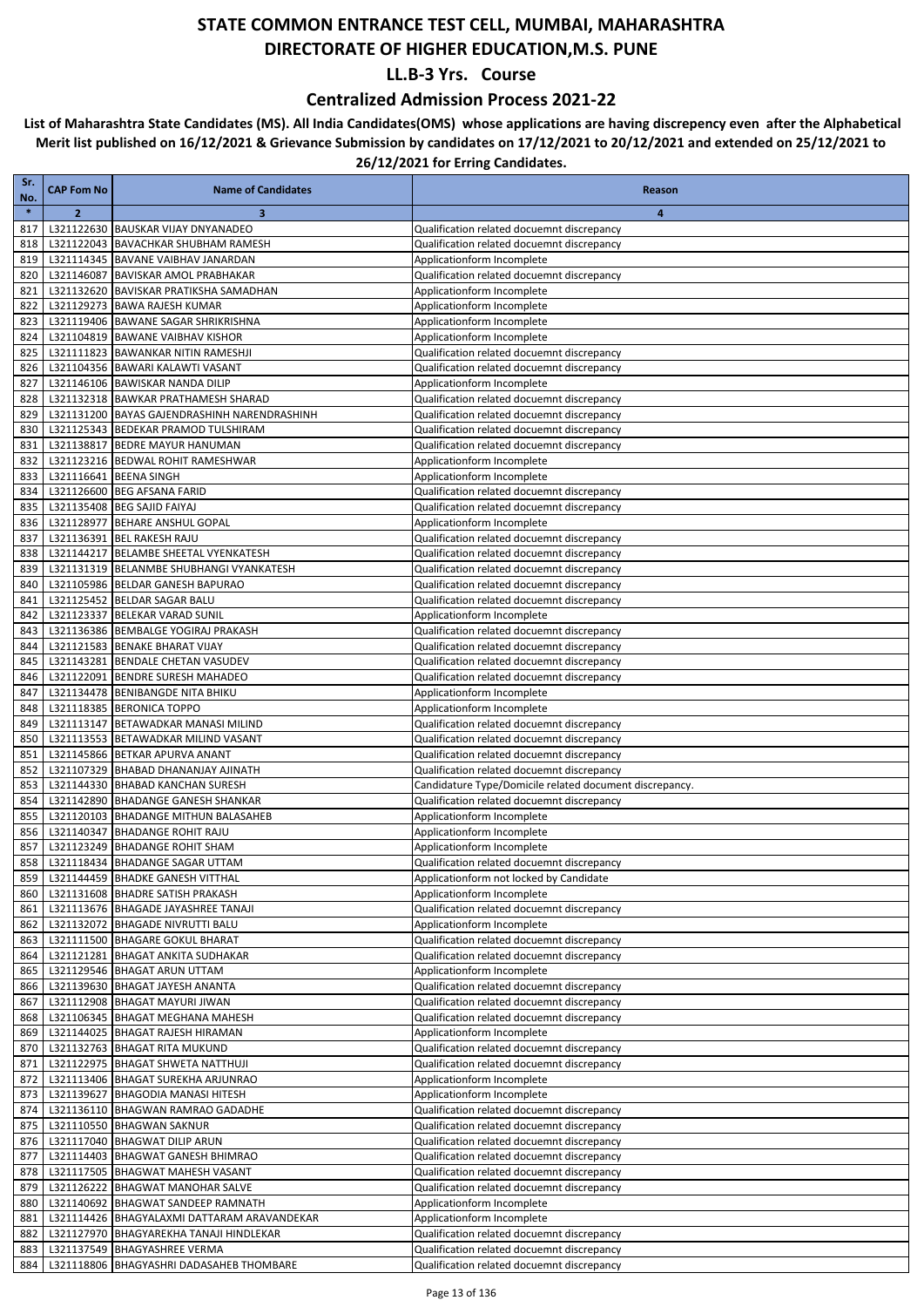### **Centralized Admission Process 2021-22**

| Sr.           | <b>CAP Fom No</b> | <b>Name of Candidates</b>                                                     | Reason                                                                                   |
|---------------|-------------------|-------------------------------------------------------------------------------|------------------------------------------------------------------------------------------|
| No.<br>$\ast$ | $\overline{2}$    | 3                                                                             | 4                                                                                        |
| 885           |                   | L321138179 BHAGYASHRI GAIKWAD                                                 | Qualification related docuemnt discrepancy                                               |
| 886           |                   | L321111435   BHAGYASHRI GANGADHAR RAUT                                        | Applicationform Incomplete                                                               |
| 887           |                   | L321118280 BHAGYASHRI SANJAYRAO DESHPANDE                                     | Option Form Not Filled                                                                   |
| 888           |                   | L321106467 BHAGYASHRI SUPADU PATIL                                            | Applicationform Incomplete                                                               |
| 889           |                   | L321125763 BHAIRAT AJAY ASHOK                                                 | Applicationform Incomplete                                                               |
| 890           |                   | L321125643   BHAISARE BRAJESH RAVIKANT                                        | Qualification related docuemnt discrepancy                                               |
| 891<br>892    |                   | L321123202 BHAISARE PRANAY PRADIP<br>L321129153 BHAIYYA BOXER                 | Qualification related docuemnt discrepancy<br>Qualification related docuemnt discrepancy |
| 893           |                   | L321135401 BHAKARE ABHILASHA TULSHIRAM                                        | Option Form Not Filled                                                                   |
| 894           |                   | L321122780 BHAKARE SNEHAL GANESH                                              | Qualification related docuemnt discrepancy                                               |
| 895           |                   | L321135312 BHAKTI GANESH DINGORE                                              | Applicationform Incomplete                                                               |
| 896           |                   | L321140863 BHAKTI OMKAR KULKARNI                                              | Qualification related docuemnt discrepancy                                               |
| 897           |                   | L321108873 BHAKTI PANKAJ BHOJWANI                                             | Qualification related docuemnt discrepancy                                               |
| 898           |                   | L321138139 BHALCHANDRA SHIVAJIRAO SONWANE                                     | Applicationform Incomplete                                                               |
| 899<br>900    |                   | L321111197 BHALEKAR VIJAYA CHINTAMAN<br>L321110463   BHALERAO ABHIJEET RAMDAS | Applicationform Incomplete<br>Applicationform not locked by Candidate                    |
| 901           |                   | L321140766 BHALERAO AKSHAY MUKUND                                             | Qualification related docuemnt discrepancy                                               |
| 902           |                   | L321123432 BHALERAO AMRAPALI ARJUN                                            | Qualification related docuemnt discrepancy                                               |
| 903           |                   | L321125262 BHALERAO ASMITA MANOJ                                              | Qualification related docuemnt discrepancy                                               |
| 904           |                   | L321143678 BHALERAO ATUL PRAKASH                                              | Qualification related docuemnt discrepancy                                               |
| 905           |                   | L321105457 BHALERAO BUDDHBHUSHAN SANJAY                                       | Qualification related docuemnt discrepancy                                               |
| 906           |                   | L321145617 BHALERAO DILIP GANPATI<br>L321134469 BHALERAO HARSHAL BHIMRAO      | Qualification related docuemnt discrepancy<br>Qualification related docuemnt discrepancy |
| 907<br>908    |                   | L321129073 BHALERAO KISHOR SONABAPU                                           | Qualification related docuemnt discrepancy                                               |
| 909           |                   | L321122694 BHALERAO KOMAL KALURAM                                             | Applicationform Incomplete                                                               |
| 910           |                   | L321130767 BHALERAO MAYA GANGARAM                                             | Qualification related docuemnt discrepancy                                               |
| 911           |                   | L321112996 BHALERAO MUKTA ANIRUDHA                                            | Qualification related docuemnt discrepancy                                               |
| 912           |                   | L321141296 BHALERAO POOJA UTTAM                                               | Qualification related docuemnt discrepancy                                               |
| 913           |                   | L321139584 BHALERAO PRASHANT BALAKRUSHNA                                      | Qualification related docuemnt discrepancy                                               |
| 914           |                   | L321115270 BHALERAO PRERNA SANJAY                                             | Qualification related docuemnt discrepancy                                               |
| 915<br>916    |                   | L321123646 BHALERAO PUSHPA MADHAV<br>L321136820 BHALERAO RAJRATNA BANSI       | Applicationform Incomplete<br>Qualification related docuemnt discrepancy                 |
| 917           |                   | L321118502 BHALERAO ROHINI SHANKAR                                            | Applicationform Incomplete                                                               |
| 918           |                   | L321109625 BHALERAO RUCHITA BALSHIRAM                                         | Qualification related docuemnt discrepancy                                               |
| 919           |                   | L321132631 BHALERAO SAGAR SANTOSH                                             | Qualification related docuemnt discrepancy                                               |
| 920           |                   | L321141800 BHALERAO SANDEEP APPA                                              | Qualification related docuemnt discrepancy                                               |
| 921           |                   | L321140264 BHALERAO SANGPAL ANNARAO                                           | Qualification related docuemnt discrepancy                                               |
| 922<br>923    |                   | L321131740 BHALERAO SANKALP SANJAY<br>L321110367 BHALERAO SANTOSH BHASKAR     | Qualification related docuemnt discrepancy<br>Applicationform Incomplete                 |
| 924           |                   | L321115482 BHALERAO SARITA EKNATH                                             | Qualification related docuemnt discrepancy                                               |
| 925           |                   | L321142551 BHALERAO SHANTANU SHARAD                                           | Qualification related docuemnt discrepancy                                               |
| 926           |                   | L321113446 BHALERAO SHUBHANGI BALU                                            | Qualification related docuemnt discrepancy                                               |
| 927           |                   | L321116094 BHALERAO SNEHAL EKNATH                                             | Qualification related docuemnt discrepancy                                               |
| 928           |                   | L321125645 BHALERAO SNEHAL JAGDISH                                            | Applicationform Incomplete                                                               |
| 929           |                   | L321132184 BHALERAO VAIBHAV DINKAR                                            | Qualification related docuemnt discrepancy                                               |
| 930<br>931    |                   | L321123584 BHALERAO VISHAL BHAGWAN<br>L321141400 BHALERAV VIJAY DEVIDAS       | Applicationform Incomplete<br>Qualification related docuemnt discrepancy                 |
| 932           |                   | L321125727 BHALKE NANDAKISHOR GULABRAO                                        | Qualification related docuemnt discrepancy                                               |
| 933           |                   | L321109939 BHALSHANKAR PREM ASHOK                                             | Applicationform Incomplete                                                               |
| 934           |                   | L321130286 BHAMBURE OMKAR SANDIP                                              | Qualification related docuemnt discrepancy                                               |
| 935           |                   | L321140839 BHAMBURKAR ANKUSH SUBHASHRAO                                       | Applicationform Incomplete                                                               |
| 936           |                   | L321104380 BHAMRA SIMRAT PARMINDER                                            | Qualification related docuemnt discrepancy                                               |
| 937           |                   | L321107268 BHAMRE SUNIL EKNATH                                                | Qualification related docuemnt discrepancy                                               |
| 938<br>939    |                   | L321124580 BHANAGE DILIP BABURAO<br>L321100850 BHAND NILESH SANTU             | Applicationform Incomplete<br>Qualification related docuemnt discrepancy                 |
| 940           |                   | L321144763 BHAND SANDEEP RAMESH                                               | Qualification related docuemnt discrepancy                                               |
| 941           |                   | L321113220 BHANDARE LAXMAN HULRAM                                             | Applicationform Incomplete                                                               |
| 942           |                   | L321129637 BHANDARE PARMESHWAR KHANDERAO                                      | Applicationform Incomplete                                                               |
| 943           |                   | L321138021 BHANDARE RADHA SHIVAJI                                             | Applicationform Incomplete                                                               |
| 944           |                   | L321125318 BHANDARE VINISHA ARUN                                              | Qualification related docuemnt discrepancy                                               |
| 945<br>946    |                   | L321108998 BHANDARI DINESH ARJUN<br>L321135012 BHANDARI PRITI MAHENDRA        | Applicationform Incomplete<br>Applicationform Incomplete                                 |
| 947           |                   | L321124420 BHANGARE TRUPTI BABAN                                              | Qualification related docuemnt discrepancy                                               |
| 948           |                   | L321129326 BHANGE RAMESHWAR GANGADHAR                                         | Qualification related docuemnt discrepancy                                               |
| 949           |                   | L321134453 BHANGE SURYANAND KALYAN                                            | Qualification related docuemnt discrepancy                                               |
| 950           |                   | L321112565 BHANGRE PAVAN SANJAY                                               | Qualification related docuemnt discrepancy                                               |
| 951           |                   | L321112871 BHANSALI PREETI KISHOR                                             | Qualification related docuemnt discrepancy                                               |
| 952           |                   | L321134625 BHANUDAS BABRUVAN REDDY                                            | Applicationform Incomplete                                                               |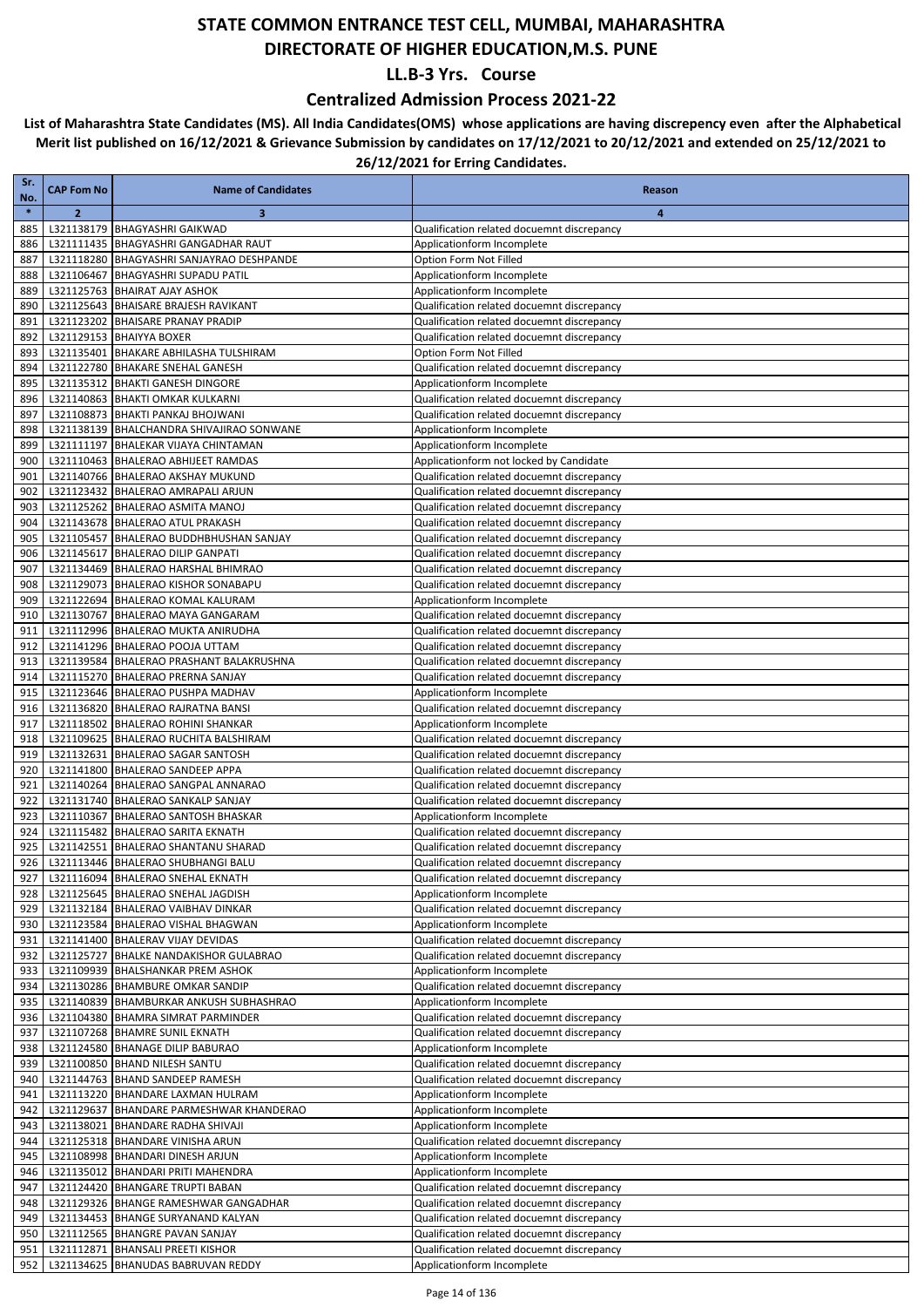### **Centralized Admission Process 2021-22**

| Sr.<br>No. | <b>CAP Fom No</b> | <b>Name of Candidates</b>                                                      | Reason                                                                                   |
|------------|-------------------|--------------------------------------------------------------------------------|------------------------------------------------------------------------------------------|
| $\ast$     | $\overline{2}$    | 3                                                                              | $\overline{4}$                                                                           |
| 953        |                   | L321112205 BHANUSHALI JANVI BHAVESH                                            | Applicationform Incomplete                                                               |
| 954        |                   | L321133857 BHANUSHALI MAHIMA KANAIYALAL                                        | Applicationform Incomplete                                                               |
| 955        |                   | L321144734 BHANUSHALI SAYALI VIJAY                                             | Qualification related docuemnt discrepancy                                               |
| 956        |                   | L321132576 BHANUSHALI TEJASWI ISHWAR                                           | Option Form Not Filled                                                                   |
| 957        |                   | L321113866 BHANVASE SURAJ BALIRAM                                              | Qualification related docuemnt discrepancy                                               |
| 958        |                   | L321146028 BHAPKAR GANESH DILIP                                                | Qualification related docuemnt discrepancy                                               |
| 959        |                   | L321143694 BHARAMGUNDE SIDDHARTH SOMNATH<br>L321142319 BHARANE SAGAR VILAS     | Qualification related docuemnt discrepancy<br>Qualification related docuemnt discrepancy |
| 960<br>961 |                   | L321132123 BHARAT AMRITRAO PATIL                                               | Applicationform Incomplete                                                               |
| 962        |                   | L321121151 BHARAT BALIRAM JAGTAP                                               | Qualification related docuemnt discrepancy                                               |
| 963        |                   | L321142904 BHARAT EKNATH JADHAV                                                | Qualification related docuemnt discrepancy                                               |
| 964        |                   | L321107849 BHARAT KISHOR CHHATTANI                                             | Applicationform Incomplete                                                               |
| 965        |                   | L321109191 BHARAT NEMGONDA PATIL                                               | Option Form Not Filled                                                                   |
| 966        |                   | L321117222 BHARAT SHIVAJI BANGAR                                               | Applicationform Incomplete                                                               |
| 967        |                   | L321134867 BHARATI ASHUTOSH YUVRAJ                                             | Applicationform Incomplete                                                               |
| 968        |                   | L321107537 BHARATI MAHADEO BHALERAO                                            | Applicationform Incomplete                                                               |
| 969        |                   | L321143207 BHARATI RAJESH HIRALAL                                              | Applicationform Incomplete                                                               |
| 970        |                   | L321143496 BHARATI SHIVRAM JADHAV                                              | Applicationform Incomplete                                                               |
| 971        |                   | L321133116 BHARATI VAIBHAV SAHADEO                                             | Qualification related docuemnt discrepancy                                               |
| 972<br>973 |                   | L321131910 BHARGANDE SAGAR DATTATRAY<br>L321114546 BHARNE PANKAJ KESHAORAO     | Qualification related docuemnt discrepancy<br>Qualification related docuemnt discrepancy |
| 974        |                   | L321117339 BHARPURE MANOJ RAVSAHEB                                             | Qualification related docuemnt discrepancy                                               |
| 975        |                   | L321115356 BHARTI GANGARAM DHING                                               | Option Form Not Filled                                                                   |
| 976        |                   | L321121015 BHARTI REENA RAMANAND                                               | Applicationform Incomplete                                                               |
| 977        |                   | L321104540 BHARTI SAHU                                                         | Applicationform Incomplete                                                               |
| 978        |                   | L321107657 BHARTI UMESH BHAUSAHEB                                              | Qualification related docuemnt discrepancy                                               |
| 979        |                   | L321121446 BHASAKHETRE MANOJ NARAYAN                                           | Applicationform Incomplete                                                               |
| 980        |                   | L321143738 BHATANE MANAJI RAGHUNATHRAO                                         | Qualification related docuemnt discrepancy                                               |
| 981        |                   | L321102384 BHATT ASHA HARSHADRAI                                               | Applicationform not locked by Candidate                                                  |
| 982        |                   | L321143546 BHATT DEVPRIYA HARISH                                               | Option Form Not Filled                                                                   |
| 983        |                   | L321140443 BHATT RAJESH DURGADUTT                                              | Applicationform Incomplete                                                               |
| 984<br>985 |                   | L321125917 BHATTEWAD SARITA JANARDAN<br>L321107671 BHAURAV RAMA MANE           | Applicationform Incomplete<br>Applicationform Incomplete                                 |
| 986        |                   | L321108968 BHAUSAHEB BABAN PATIL                                               | Qualification related docuemnt discrepancy                                               |
| 987        |                   | L321104459 BHAVANA ANIL KAKAD                                                  | Applicationform Incomplete                                                               |
| 988        |                   | L321113451 BHAVANA KAMALAKAR GHARAT                                            | Qualification related docuemnt discrepancy                                               |
| 989        |                   | L321130622 BHAVANA RAJU ROZODKAR                                               | Qualification related docuemnt discrepancy                                               |
| 990        |                   | L321113159 BHAVANA VILAS VAITY                                                 | Qualification related docuemnt discrepancy                                               |
| 991        |                   | L321120144 BHAVAR SAVITA ARJUN                                                 | Qualification related docuemnt discrepancy                                               |
| 992        |                   | L321144506 BHAVARE VINESH MAKDYA                                               | Qualification related docuemnt discrepancy                                               |
| 993        |                   | L321116384 BHAVARKAR MUKESH SARANGDHARJI                                       | Qualification related docuemnt discrepancy                                               |
| 994        |                   | L321145274 BHAVATE SAGAR VIJAYRAO                                              | Qualification related docuemnt discrepancy                                               |
| 995        |                   | L321133369 BHAVESH GOPAL KHAMBAYAT                                             | Qualification related docuemnt discrepancy                                               |
| 996<br>997 |                   | L321143777 BHAVSAR CHITRA BHALCHANDRA<br>L321137479 BHAVSAR PRANAV SADASHIV    | Qualification related docuemnt discrepancy<br>Qualification related docuemnt discrepancy |
| 998        |                   | L321125966 BHAVYA DADHICH                                                      | Applicationform Incomplete                                                               |
| 999        |                   | L321137754 BHAWANA DEVIDAS KAYAL                                               | Option Form Not Filled                                                                   |
| 1000       |                   | L321102145 BHAWNA KOTHARI                                                      | Applicationform Incomplete                                                               |
| 1001       |                   | L321114084 BHAWSAR SWATI SATISH                                                | Qualification related docuemnt discrepancy                                               |
|            |                   | 1002 L321132648 BHENDARE RAM VITTHALRAO                                        | Qualification related docuemnt discrepancy                                               |
|            |                   | 1003 L321144231 BHERE MAHESH ARUN                                              | Qualification related docuemnt discrepancy                                               |
|            |                   | 1004 L321115435 BHETE VANITA BABANRAO                                          | Option Form Not Filled                                                                   |
|            |                   | 1005 L321137808 BHIL KRUSHNA ROHIDAS                                           | Qualification related docuemnt discrepancy                                               |
|            |                   | 1006 L321128369 BHILARE ASHWINI VIJAY                                          | Qualification related docuemnt discrepancy                                               |
| 1007       |                   | L321127394 BHILL SUNIL GOPICHAND<br>1008 L321133165 BHIMRAO NARAYAN JADHAV     | Qualification related docuemnt discrepancy<br>Applicationform Incomplete                 |
|            |                   | 1009 L321108444 BHIMRAO RAGHUNATH DHAVALE                                      | Applicationform Incomplete                                                               |
|            |                   | 1010 L321117205 BHIMROT TILOKCHAND HARCHAND                                    | Qualification related docuemnt discrepancy                                               |
| 1011       |                   | L321117590 BHIMSEN BABASAHEB KIRWALE                                           | Qualification related docuemnt discrepancy                                               |
| 1012       |                   | L321128705 BHIMTE AKANKSHA VIJAYANAND                                          | Qualification related docuemnt discrepancy                                               |
| 1013       |                   | L321111399 BHINGARDEVE KAILAS NIVRUTTI SUNANDA                                 | Qualification related docuemnt discrepancy                                               |
|            |                   | 1014 L321122643 BHINGARDEVE SURYAJI BABAN                                      | Applicationform Incomplete                                                               |
|            |                   | 1015 L321126738 BHINGARDIVE SAGAR JALINDAR                                     | Qualification related docuemnt discrepancy                                               |
|            |                   | 1016 L321142161 BHINGARE MOHINI CHANDRAKANT                                    | Qualification related docuemnt discrepancy                                               |
|            |                   | 1017 L321110559 BHIRUD ROHIT SANJEEV                                           | Applicationform Incomplete                                                               |
|            |                   | 1018 L321137232 BHISE ARUN SHANKARRAO                                          | Qualification related docuemnt discrepancy                                               |
|            |                   | 1019 L321137828 BHISE GHANSHAM RAJARAM<br>1020 L321135483 BHISE KOMAL SAHEBRAO | Qualification related docuemnt discrepancy<br>Qualification related docuemnt discrepancy |
|            |                   |                                                                                |                                                                                          |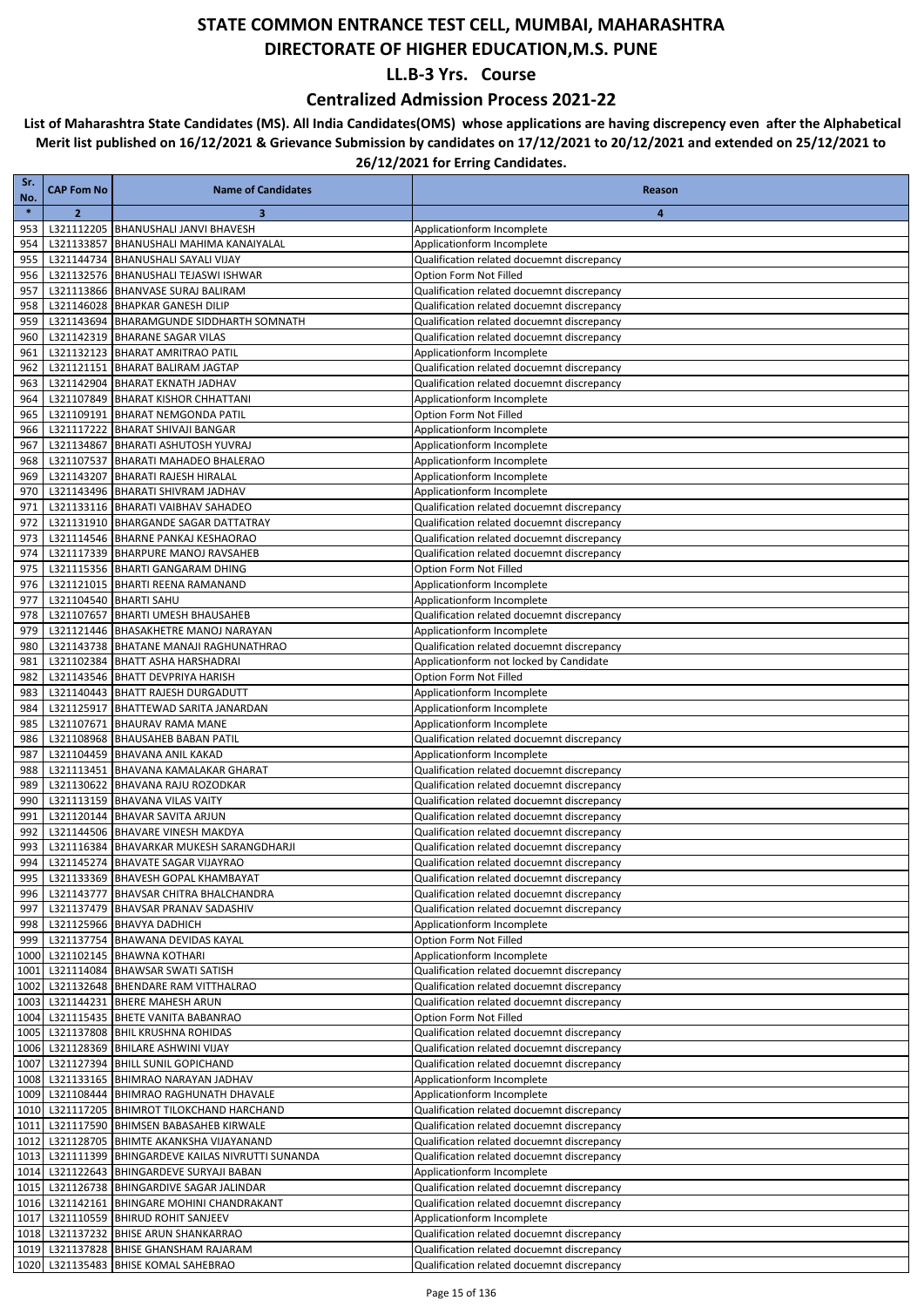### **Centralized Admission Process 2021-22**

| Sr.<br>No.   | <b>CAP Fom No</b> | <b>Name of Candidates</b>                                                           | Reason                                                                                   |
|--------------|-------------------|-------------------------------------------------------------------------------------|------------------------------------------------------------------------------------------|
| $\ast$       | $\overline{2}$    | 3                                                                                   | 4                                                                                        |
| 1021         |                   | L321139029 BHISE NALINI VASANT                                                      | Qualification related docuemnt discrepancy                                               |
| 1022         |                   | L321128489 BHISE PRATIK SANJAY                                                      | Qualification related docuemnt discrepancy                                               |
| 1023         |                   | L321106899 BHISE RAHUL SAMBHAJI                                                     | Applicationform Incomplete                                                               |
| 1024         |                   | L321135861 BHISE SANTOSH MUKUNDA                                                    | Qualification related docuemnt discrepancy                                               |
| 1025         |                   | L321120136 BHITALE NEHA BALIRAM                                                     | Qualification related docuemnt discrepancy                                               |
| 1026         |                   | L321136275 BHIVGADE PRATIK OMKARDAS                                                 | Qualification related docuemnt discrepancy                                               |
| 1027         |                   | L321131389 BHIWAPURE PARAG DIWAKAR                                                  | Qualification related docuemnt discrepancy                                               |
| 1028<br>1029 |                   | L321100368 BHOGALE ROHINI DATTATRAY<br>L321134948 BHOGLE SUHAS SHIVRAM              | Qualification related docuemnt discrepancy<br>Applicationform not locked by Candidate    |
| 1030         |                   | L321139449 BHOI TANAJI ASHOK                                                        | Applicationform Incomplete                                                               |
| 1031         |                   | L321120455 BHOIR ANKITA VINOD                                                       | Applicationform Incomplete                                                               |
| 1032         |                   | L321136424 BHOIR MANSI SUNIL SANGEETA                                               | Qualification related docuemnt discrepancy                                               |
| 1033         |                   | L321137569 BHOIR PANKAJ BALIRAM                                                     | Applicationform Incomplete                                                               |
| 1034         |                   | L321136000 BHOIR PRIYANKA BALKRUSHNA                                                | Qualification related docuemnt discrepancy                                               |
| 1035         |                   | L321134980 BHOIR RAJESH RAMCHANDRA                                                  | Qualification related docuemnt discrepancy                                               |
| 1036         |                   | L321120322 BHOIR RUPALI MAHADEV                                                     | Qualification related docuemnt discrepancy                                               |
| 1037         |                   | L321108684 BHOIR SADANAND MAHADEV                                                   | Applicationform Incomplete                                                               |
| 1038         |                   | L321121996 BHOIR SANDESH SUDHAKAR                                                   | Qualification related docuemnt discrepancy                                               |
| 1039         |                   | L321122398 BHOIR SHASHIKANT SHANTARAM                                               | Qualification related docuemnt discrepancy                                               |
| 1040         |                   | L321145744 BHOIR SIDDHARTH RAJESH                                                   | Qualification related docuemnt discrepancy<br>Qualification related docuemnt discrepancy |
| 1041<br>1042 |                   | L321142074 BHOIR YAMINI MOHANDAS<br>L321119636 BHOITE KUNAL VIKAS                   | Qualification related docuemnt discrepancy                                               |
| 1043         |                   | L321132056 BHOITE SHIVAJI ANAND                                                     | Qualification related docuemnt discrepancy                                               |
| 1044         |                   | L321114824 BHOJANE TEJASWINI PRALHAD                                                | Qualification related docuemnt discrepancy                                               |
| 1045         |                   | L321140960 BHOJRAJ HEMRAJ SONKUSARE                                                 | Option Form Not Filled                                                                   |
| 1046         |                   | L321104003 BHOKARE NIKITA ATUL                                                      | Applicationform Incomplete                                                               |
| 1047         |                   | L321100630 BHOKARE SHUBHAM SURESH                                                   | Qualification related docuemnt discrepancy                                               |
| 1048         |                   | L321139691 BHOKRE VIJAY GAUTAM                                                      | Qualification related docuemnt discrepancy                                               |
| 1049         |                   | L321139714 BHOLE BOBBY TUKARAM                                                      | Option Form Not Filled                                                                   |
| 1050         |                   | L321146160 BHOLE DIKSHA BABASAHEB                                                   | Applicationform Incomplete                                                               |
| 1051         |                   | L321116720 BHOLE RUCHA KIRAN                                                        | Qualification related docuemnt discrepancy                                               |
| 1052         |                   | L321140324 BHONDAVE PRIYANKA DNYANESHWAR<br>L321100519 BHONDVE TUSHAR SANTOSH       | Option Form Not Filled                                                                   |
| 1053<br>1054 |                   | L321136879 BHONG RAHUL LAHU                                                         | Applicationform Incomplete<br>Qualification related docuemnt discrepancy                 |
| 1055         |                   | L321132692 BHONG TUKARAM MOHAN                                                      | Qualification related docuemnt discrepancy                                               |
| 1056         |                   | L321136266 BHONG VINOD VITTHAL                                                      | Qualification related docuemnt discrepancy                                               |
| 1057         |                   | L321120176 BHONGALE JYOTI BHAURAD                                                   | Qualification related docuemnt discrepancy                                               |
| 1058         |                   | L321106101 BHONSLE INDRAJEET RAJESH                                                 | Applicationform Incomplete                                                               |
|              |                   | 1059 L321128711 BHOOMIKA AMIT VYAS                                                  | Qualification related docuemnt discrepancy                                               |
| 1060         |                   | L321141958 BHOPATRAO TEJAS MANGESH                                                  | Qualification related docuemnt discrepancy                                               |
| 1061         |                   | L321112236 BHOR MAHENDRA VITTHAL                                                    | Qualification related docuemnt discrepancy                                               |
| 1062         |                   | L321144123 BHOR SONAL BHASKAR<br>1063 L321137262 BHORE KHUSHBOO SHANKAR             | Qualification related docuemnt discrepancy<br>Qualification related docuemnt discrepancy |
|              |                   | 1064 L321135697 BHORE RAMAKANT VILAS                                                | Applicationform Incomplete                                                               |
|              |                   | 1065 L321134183 BHOSALE AJINATH RAMDAS                                              | Qualification related docuemnt discrepancy                                               |
|              |                   | 1066 L321109810 BHOSALE AMIT BHARAT                                                 | Qualification related docuemnt discrepancy                                               |
| 1067         |                   | L321137637 BHOSALE ASHUTOSH BABAN                                                   | Qualification related docuemnt discrepancy                                               |
| 1068         |                   | L321118417 BHOSALE BALU NAMDEO                                                      | Qualification related docuemnt discrepancy                                               |
|              |                   | 1069 L321111288 BHOSALE BATUBABA SHIVAJI                                            | Qualification related docuemnt discrepancy                                               |
| 1070         |                   | L321126828 BHOSALE HRISHIKESH RAJENDRA                                              | Applicationform Incomplete                                                               |
| 1071         |                   | L321108027 BHOSALE NITIN BALU                                                       | Qualification related docuemnt discrepancy                                               |
| 1072         |                   | L321132412 BHOSALE OMRAJE ASHOK                                                     | Qualification related docuemnt discrepancy                                               |
| 1073         |                   | L321136662 BHOSALE POOJA SHAMRAO<br>1074 L321143479 BHOSALE PRIYANKA DILIP          | Qualification related docuemnt discrepancy<br>Qualification related docuemnt discrepancy |
| 1075         |                   | L321100773 BHOSALE RAJASHREE HANAMANTRAO                                            | Qualification related docuemnt discrepancy                                               |
|              |                   | 1076 L321127647 BHOSALE SAMARTH KISHOR                                              | Option Form Not Filled                                                                   |
| 1077         |                   | L321111611 BHOSALE SHALINEE SANJAY                                                  | Qualification related docuemnt discrepancy                                               |
| 1078         |                   | L321120837 BHOSALE SHARAD MANIK                                                     | Qualification related docuemnt discrepancy                                               |
|              |                   | 1079 L321135534 BHOSALE SHASHIKANT ANKUSHRAO                                        | Qualification related docuemnt discrepancy                                               |
|              |                   | 1080 L321119090 BHOSALE SHRIRANG MAHESH                                             | Qualification related docuemnt discrepancy                                               |
|              |                   | 1081 L321127505 BHOSALE SNEHA GAJANAN                                               | Applicationform Incomplete                                                               |
| 1082         |                   | L321110610 BHOSALE SUNIL RATNAKARRAO                                                | Applicationform Incomplete                                                               |
|              |                   | 1083 L321123535 BHOSALE SUSHANT DINESH                                              | Qualification related docuemnt discrepancy                                               |
|              |                   | 1084 L321139129 BHOSALE SUVARNA VIJAYKUMAR                                          | Qualification related docuemnt discrepancy                                               |
|              |                   | 1085 L321128812 BHOSALE SWATI MADHUKAR<br>1086 L321123299 BHOSALE TRISHALA ANANDRAO | Qualification related docuemnt discrepancy<br>Applicationform not locked by Candidate    |
| 1087         |                   | L321137289 BHOSALE VAIBHAV DATTATRAYA                                               | Qualification related docuemnt discrepancy                                               |
|              |                   | 1088 L321117397 BHOSALE VAISHNAVI SANJAY                                            | Applicationform Incomplete                                                               |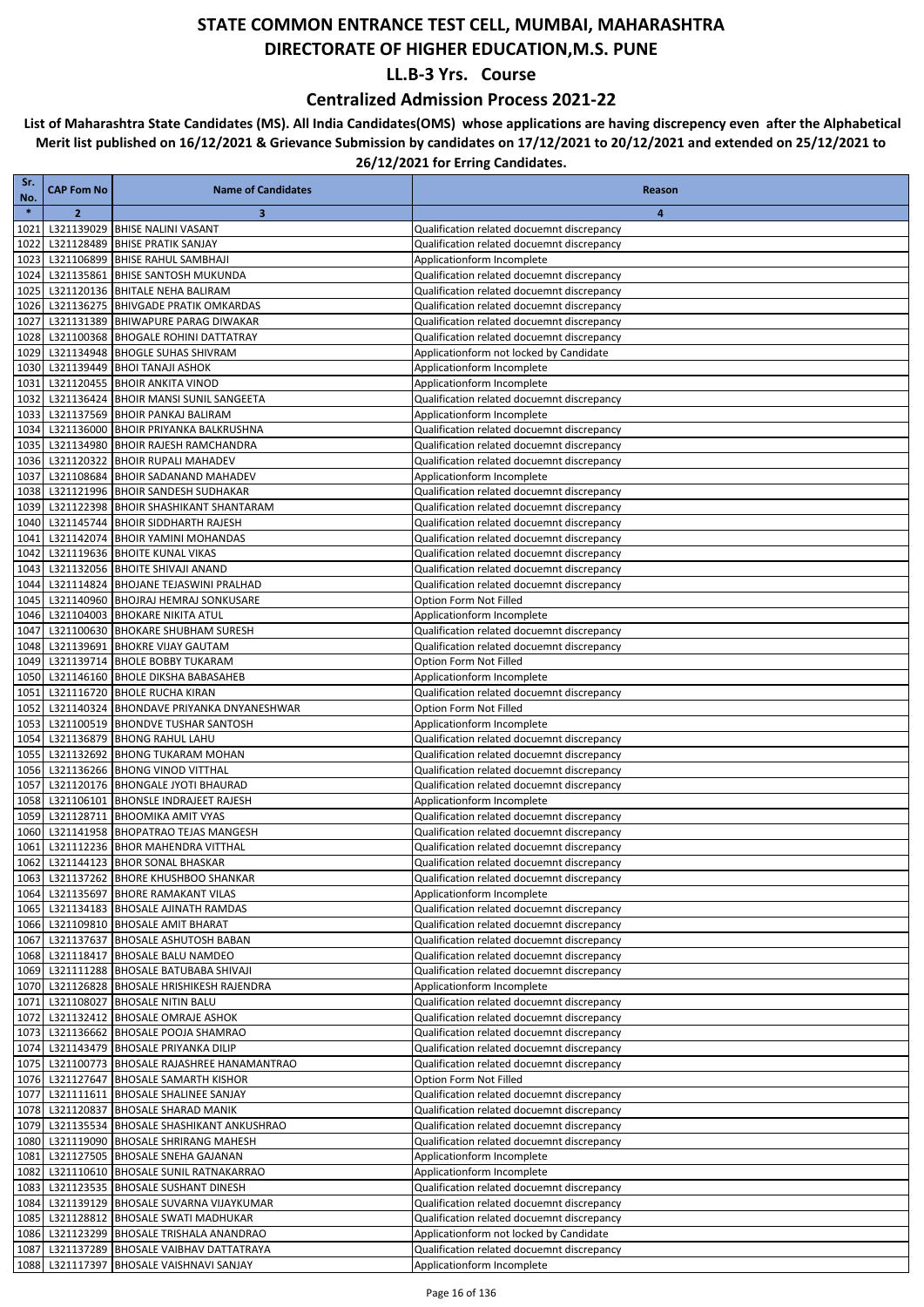### **Centralized Admission Process 2021-22**

| Sr.<br>No.   | <b>CAP Fom No</b>  | <b>Name of Candidates</b>                                                         | Reason                                                                                   |
|--------------|--------------------|-----------------------------------------------------------------------------------|------------------------------------------------------------------------------------------|
| $\ast$       | $\overline{2}$     | 3                                                                                 | 4                                                                                        |
| 1089         |                    | L321132838 BHOSALE VARSHA RAGHUNATH                                               | Qualification related docuemnt discrepancy                                               |
| 1090         |                    | L321130144 BHOSALE YOGESHWAR SHIVAJI                                              | Qualification related docuemnt discrepancy                                               |
| 1091         |                    | L321122570 BHOSKAR MEENA BHAUSAHEB                                                | Qualification related docuemnt discrepancy                                               |
| 1092         |                    | L321127890 BHOSLE AMRUTA EKNATH                                                   | Qualification related docuemnt discrepancy                                               |
| 1093         |                    | L321129618 BHOSLE SHAILENDRA DATTARAM                                             | Applicationform not locked by Candidate                                                  |
| 1094<br>1095 |                    | L321132915 BHOSLE SUDHAKAR SOPANRAO<br>L321112827 BHOSLE UDIT SANJAY              | Applicationform Incomplete<br>Qualification related docuemnt discrepancy                 |
| 1096         |                    | L321132688 BHOTE SURAJ DASHRATH                                                   | Qualification related docuemnt discrepancy                                               |
| 1097         |                    | L321131852 BHOYAR MANISHA RAJESHWAR                                               | Applicationform Incomplete                                                               |
| 1098         |                    | L321124695 BHOYAR PRIYANKA SHIVRAM                                                | Applicationform Incomplete                                                               |
| 1099         |                    | L321122883 BHOYE PRAVIN JAYRAM                                                    | Qualification related docuemnt discrepancy                                               |
| 1100         |                    | L321128778 BHOYE SUNITA PARSHURAM                                                 | Applicationform Incomplete                                                               |
| 1101         |                    | L321135376 BHOYTE SUPRIYA MAHADEV                                                 | Qualification related docuemnt discrepancy                                               |
| 1102         |                    | L321143653 BHUJBAL PRIYA RAMNATH                                                  | Qualification related docuemnt discrepancy                                               |
| 1103         |                    | L321144536 BHULE NISHAD EKNATH                                                    | Qualification related docuemnt discrepancy                                               |
| 1104         | L321110036 BHUMIKA |                                                                                   | Qualification related docuemnt discrepancy                                               |
| 1105<br>1106 |                    | L321113742 BHUMKAR MAYUR SARANG<br>L321129107 BHUPENDRA DADARAO ADE               | Qualification related docuemnt discrepancy<br>Applicationform Incomplete                 |
| 1107         |                    | L321135650 BHURE SACHIN RAMESH                                                    | Qualification related docuemnt discrepancy                                               |
| 1108         |                    | L321126982 BHUSANE DHANASHRI NAGESH                                               | Qualification related docuemnt discrepancy                                               |
| 1109         |                    | L321136199 BHUSE CHETAN CHANDRAKANT                                               | Qualification related docuemnt discrepancy                                               |
| 1110         |                    | L321113689 BHUSHAN DEHU DURGE                                                     | Applicationform Incomplete                                                               |
| 1111         |                    | L321121612 BHUSHAN SUNIL JADHAV                                                   | Qualification related docuemnt discrepancy                                               |
| 1112         |                    | L321114005 BHUSHAN SURESHRAO YADGIRE                                              | Qualification related docuemnt discrepancy                                               |
| 1113         |                    | L321132401 BHUSHAN YASHWANT CHAVAN                                                | Applicationform Incomplete                                                               |
| 1114         |                    | L321112708 BHUTEKAR SONALI ARJUN                                                  | Qualification related docuemnt discrepancy                                               |
| 1115         |                    | L321143301 BHUWARIYA VIDHI SUNIL                                                  | Qualification related docuemnt discrepancy                                               |
| 1116         |                    | L321122387 BHUYAR SHAM GAJANAN<br>L321144654 BIBE VRUSHALI SANJAY                 | Qualification related docuemnt discrepancy                                               |
| 1117<br>1118 |                    | L321145335 BICHARE DNYANESHWAR VASUDEO                                            | Qualification related docuemnt discrepancy<br>Applicationform Incomplete                 |
| 1119         |                    | L321139667 BIDGAR SUNITA BIRA                                                     | Qualification related docuemnt discrepancy                                               |
| 1120         |                    | L321127181 BIDWAI RAJENDRA BALAJIRAO                                              | Applicationform Incomplete                                                               |
| 1121         |                    | L321122446 BIJEKAR PRADNYA MORESHWAR                                              | Qualification related docuemnt discrepancy                                               |
| 1122         |                    | L321126343 BIKKAD RAJKUMAR JANARDHAN                                              | Qualification related docuemnt discrepancy                                               |
| 1123         |                    | L321121526 BILE AJIT ASHOK                                                        | Applicationform Incomplete                                                               |
| 1124         |                    | L321130614 BINAY JAISWAL                                                          | Applicationform Incomplete                                                               |
| 1125         |                    | L321132970 BINDU BATHAM                                                           | Applicationform Incomplete                                                               |
| 1126         |                    | L321137886 BINGEWAD DATTA VITTHAL                                                 | Qualification related docuemnt discrepancy                                               |
| 1127<br>1128 |                    | L321137388 BINGEWAD VIJAY SADASHIV<br>L321127980 BIRADAR ABHIRUP RAJESH           | Applicationform Incomplete<br>Qualification related docuemnt discrepancy                 |
| 1129         |                    | L321145410 BIRADAR CHANDRAKANT NIVERTIRAO                                         | Applicationform Incomplete                                                               |
| 1130         |                    | L321121647 BIRADAR GANESH BHAGWANTRAO                                             | Applicationform Incomplete                                                               |
|              |                    | 1131 L321138821 BIRADAR ROHIT GANGADHAR                                           | Qualification related docuemnt discrepancy                                               |
|              |                    | 1132 L321118771 BIRAJDAR AMOL PRADIP                                              | Applicationform Incomplete                                                               |
|              |                    | 1133 L321131622 BIRAJDAR ARVIND KALLAPPA                                          | Qualification related docuemnt discrepancy                                               |
|              |                    | 1134 L321108557 BIRAJDAR DEEPALI RAMRAO                                           | Qualification related docuemnt discrepancy                                               |
|              |                    | 1135 L321128251 BIRARI PRATIKSHA ASHOK                                            | Qualification related docuemnt discrepancy                                               |
|              |                    | 1136 L321136406 BIRARI SHUBHAM ASHOK                                              | Applicationform Incomplete                                                               |
|              |                    | 1137 L321116274 BIRARI SUMITRA DIPAK<br>1138 L321133282 BIRBITTE SAGAR BASAVARAJA | Qualification related docuemnt discrepancy<br>Qualification related docuemnt discrepancy |
|              |                    | 1139 L321132091 BIRHADE PUNAM DAMU                                                | Qualification related docuemnt discrepancy                                               |
|              |                    | 1140 L321138026 BIRHADE VIKAS DEORAM                                              | Qualification related docuemnt discrepancy                                               |
|              |                    | 1141 L321121731 BIRKALE MANOJ VISHWAMBAR                                          | Qualification related docuemnt discrepancy                                               |
|              |                    | 1142 L321133522 BIRU APPASO VAGARE                                                | Applicationform Incomplete                                                               |
|              |                    | 1143 L321110218 BISANE POURNIMA ASHOK                                             | Qualification related docuemnt discrepancy                                               |
|              |                    | 1144 L321144361 BITE VISHNU GANPATI                                               | Applicationform Incomplete                                                               |
|              |                    | 1145 L321143774 BIYANI KRISHNA KISHOR                                             | Qualification related docuemnt discrepancy                                               |
|              |                    | 1146 L321126742 BIYANI MANISH BHIKULAL                                            | Qualification related docuemnt discrepancy                                               |
|              |                    | 1147 L321132859 BOBADE JAYANT JAYDEVRAO<br>1148 L321115409 BOBADE KOMAL BABAN     | Qualification related docuemnt discrepancy<br>Qualification related docuemnt discrepancy |
|              |                    | 1149 L321137909 BOBADE ROHIT ANAND                                                | Qualification related docuemnt discrepancy                                               |
|              |                    | 1150 L321112113 BOBADE SHUBHANGI SHYAMSUNDAR                                      | Qualification related docuemnt discrepancy                                               |
|              |                    | 1151 L321145027 BOBE RAHUL RAMRAO                                                 | Applicationform Incomplete                                                               |
|              |                    | 1152 L321146046 BOCHARE MANIK RAOSAHEB                                            | Qualification related docuemnt discrepancy                                               |
|              |                    | 1153 L321134892 BODADE PUSHPA RAJDHAR                                             | Qualification related docuemnt discrepancy                                               |
|              |                    | 1154 L321139531 BODAKE SUNIL DATTATRYA                                            | Qualification related docuemnt discrepancy                                               |
|              |                    | 1155 L321110310 BODARE MALHARI BALASO                                             | Applicationform Incomplete                                                               |
|              |                    | 1156 L321139033 BODELE HEMRAJ SARAJERAO                                           | Qualification related docuemnt discrepancy                                               |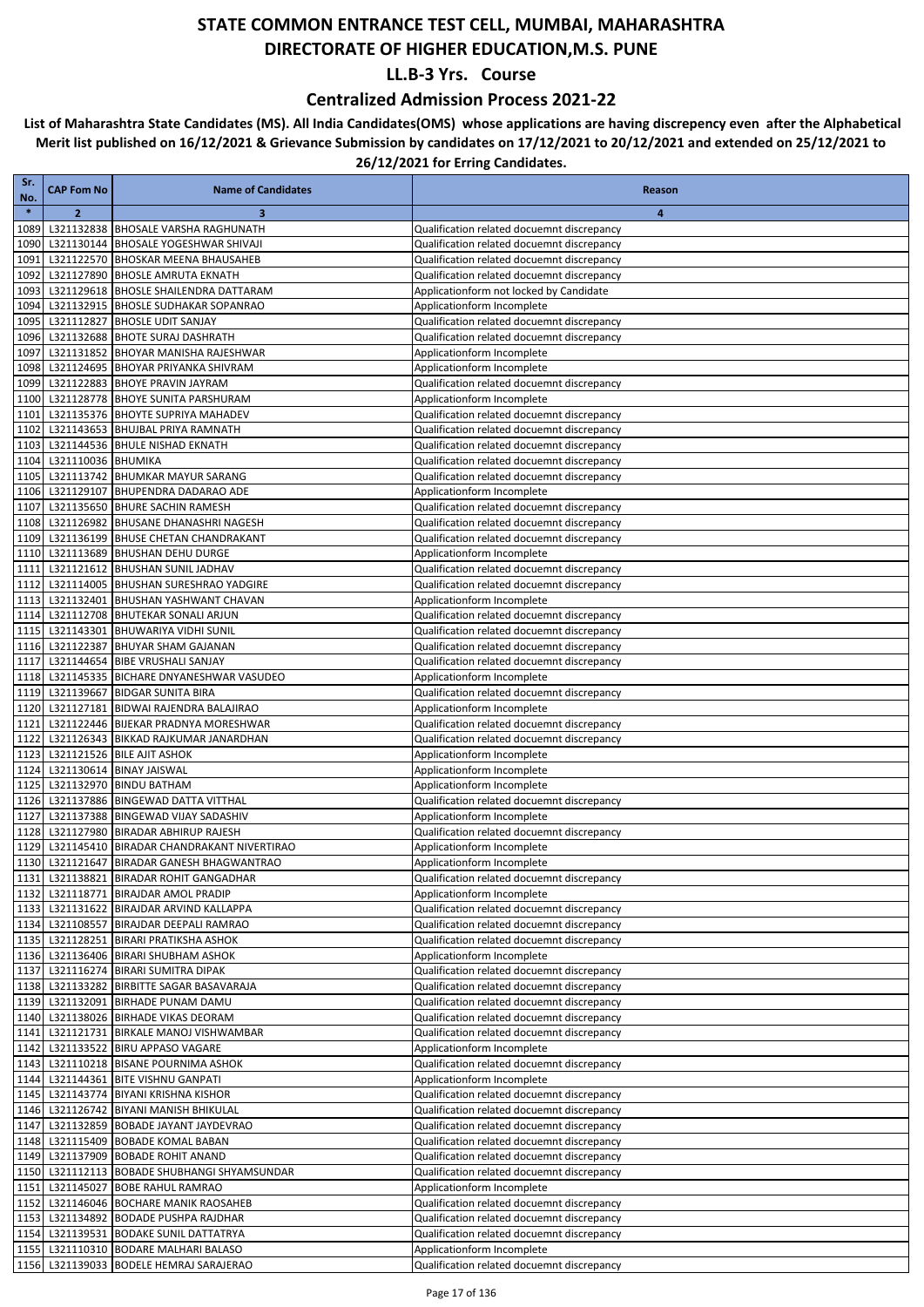### **Centralized Admission Process 2021-22**

| Sr.<br>No.   | <b>CAP Fom No</b> | <b>Name of Candidates</b>                                                          | Reason                                                                                   |
|--------------|-------------------|------------------------------------------------------------------------------------|------------------------------------------------------------------------------------------|
| $\ast$       | $\overline{2}$    | 3                                                                                  | 4                                                                                        |
| 1157         |                   | L321117726 BODKE DASHRATH SHIVRAM                                                  | Qualification related docuemnt discrepancy                                               |
| 1158         |                   | L321108473 BODKHE ANJALI BALU                                                      | Applicationform Incomplete                                                               |
| 1159         |                   | L321142419 BODKHE ROHIT TUKARAM                                                    | Option Form Not Filled                                                                   |
| 1160         |                   | L321104979 BODKHE SANJAY CHHAGAN                                                   | Applicationform Incomplete                                                               |
| 1161         |                   | L321132488 BODKHE SURESH MAHADU                                                    | Qualification related docuemnt discrepancy                                               |
| 1162         |                   | L321139835 BOHRA ARCHANA OMPRAKASH                                                 | Applicationform Incomplete                                                               |
| 1163<br>1164 |                   | L321104121 BOHRA HARDIK PRAFUL<br>L321141722 BOKADE BHAGWAT KAKASAHEB              | Applicationform Incomplete<br>Qualification related docuemnt discrepancy                 |
| 1165         |                   | L321118221 BOKARE MAHESH GOPALRAO                                                  | Qualification related docuemnt discrepancy                                               |
| 1166         |                   | L321133978 BOKARE RAHUL MAROTI                                                     | Qualification related docuemnt discrepancy                                               |
| 1167         |                   | L321144991 BOLKE SHILPA JANARDHAN                                                  | Applicationform Incomplete                                                               |
| 1168         |                   | L321132417 BOMBALE PRITI SHARAD                                                    | Qualification related docuemnt discrepancy                                               |
| 1169         |                   | L321114259 BONDADE SWATI RAJENDRA                                                  | Applicationform Incomplete                                                               |
| 1170         |                   | L321145210 BONDRE RAHUL RANGRAO                                                    | Applicationform Incomplete                                                               |
| 1171         |                   | L321142127 BONDRE SANDIP VINAYAK                                                   | Qualification related docuemnt discrepancy                                               |
| 1172         |                   | L321143891 BOPTE RUPALI GANESH                                                     | Applicationform Incomplete                                                               |
| 1173         |                   | L321127742 BORADE CHANDAN DILIP                                                    | Qualification related docuemnt discrepancy                                               |
| 1174<br>1175 |                   | L321143350 BORADE PALLAVI RAOSAHEB<br>L321109871 BORASE NILESH RAJENDRA            | Qualification related docuemnt discrepancy<br>Qualification related docuemnt discrepancy |
| 1176         |                   | L321146022 BORATE NARAYAN VYANKATRAO                                               | Applicationform Incomplete                                                               |
| 1177         |                   | L321143064 BORATE SOMINATH POPAT                                                   | Qualification related docuemnt discrepancy                                               |
| 1178         |                   | L321143748 BORDE ABHINAY PRAMOD                                                    | Option Form Not Filled                                                                   |
| 1179         |                   | L321136876 BORDE SATISH GULABRAO                                                   | Qualification related docuemnt discrepancy                                               |
| 1180         |                   | L321133772 BORHADE KAJAL KALURAM                                                   | Qualification related docuemnt discrepancy                                               |
| 1181         |                   | L321127988 BORHADE RAHUL DIGAMBAR                                                  | Qualification related docuemnt discrepancy                                               |
| 1182         |                   | L321117779 BORICHA ROHIT DHANJI                                                    | Applicationform Incomplete                                                               |
| 1183         |                   | L321134313 BORKAR NIKHIL LAXMAN                                                    | Qualification related docuemnt discrepancy                                               |
| 1184         |                   | L321125487 BOROLE MINAKSHI ULHAS                                                   | Qualification related docuemnt discrepancy                                               |
| 1185         |                   | L321138309 BORSE ROHINI KAILAS                                                     | Qualification related docuemnt discrepancy                                               |
| 1186         |                   | L321122957 BORSE SARIKA SAHEBRAO                                                   | Qualification related docuemnt discrepancy                                               |
| 1187<br>1188 |                   | L321110482 BORSE SHAM SAYAJIRAO<br>L321123876 BORSE VILAS DILEEP                   | Applicationform not locked by Candidate<br>Applicationform Incomplete                    |
| 1189         |                   | L321115025 BORSUTKAR ABHISHEK MUKUND                                               | Qualification related docuemnt discrepancy                                               |
| 1190         |                   | L321115883 BORUDE PUSHKRAJ POPAT                                                   | Option Form Not Filled                                                                   |
| 1191         |                   | L321139032 BORUDE SANKET SUBHASH                                                   | Qualification related docuemnt discrepancy                                               |
| 1192         |                   | L321145535 BORUDE SATISH SHIVCHANDRA                                               | Qualification related docuemnt discrepancy                                               |
| 1193         |                   | L321136295 BOTULE VISHAL SAGAR                                                     | Qualification related docuemnt discrepancy                                               |
| 1194         |                   | L321111924 BOYANE AMOL ANGAD                                                       | Qualification related docuemnt discrepancy                                               |
| 1195         |                   | L321124763 BOYNAR MANOJ MAROTI                                                     | Option Form Not Filled                                                                   |
| 1196         |                   | L321105836 BRAHMAPURIKAR HARSHAD SUNIL<br>L321121042 BRAHME DIKSHA VISHAL          | Applicationform Incomplete                                                               |
| 1197<br>1198 |                   | L321111441 BRAMHANE DIPAK DEVANAND                                                 | Qualification related docuemnt discrepancy<br>Applicationform Incomplete                 |
|              |                   | 1199 L321137271 BRAMHE NEELIMA ARUN                                                | Qualification related docuemnt discrepancy                                               |
|              |                   | 1200 L321119101 BRINALI BHALERAO                                                   | Qualification related docuemnt discrepancy                                               |
|              |                   | 1201 L321131249 BUCHALE NITIN PANDHARINATH                                         | Qualification related docuemnt discrepancy                                               |
|              |                   | 1202 L321115775 BUDDHABHUSHAN ASHOK KAMBLE                                         | Option Form Not Filled                                                                   |
|              |                   | 1203 L321142065 BUDHALE AMOL MAHADEV                                               | Qualification related docuemnt discrepancy                                               |
|              |                   | 1204 L321123692 BUDHAVALE SUVARNA SHRIMANT                                         | Qualification related docuemnt discrepancy                                               |
|              |                   | 1205 L321128839 BUDHEWAR VIKAS GANGARAM                                            | Applicationform Incomplete                                                               |
|              |                   | 1206 L321125611 BUGDIKATTEKAR YUVRAJ LAXMAN                                        | Applicationform Incomplete                                                               |
| 1207         |                   | L321143393 BUKANE ISHWAR SHANKAR<br>1208 L321145545 BULE SHUBHAM GAJANANRAO        | Applicationform Incomplete<br>Qualification related docuemnt discrepancy                 |
|              |                   | 1209 L321144171 BUNDELE ANKUSH MANOJ                                               | Applicationform Incomplete                                                               |
|              |                   | 1210 L321145109 BURADKAR SURAJ PRAKASH                                             | Option Form Not Filled                                                                   |
|              |                   | 1211 L321110713 BURANDE AKASH GAURISHANKAR                                         | Qualification related docuemnt discrepancy                                               |
|              |                   | 1212 L321126038 BURANDE ASHVINI ARUN                                               | Applicationform Incomplete                                                               |
|              |                   | 1213 L321108076 BURHANUDDIN MOHSIN BHARMAL                                         | Qualification related docuemnt discrepancy                                               |
|              |                   | 1214 L321120846 BURLE RAMESH BHARAT                                                | Applicationform Incomplete                                                               |
|              |                   | 1215 L321101556 CARDOZ MARTINA ANIL                                                | Applicationform Incomplete                                                               |
|              |                   | 1216 L321108991 CHABUKSWAR AKSHAY MADHUKAR                                         | Option Form Not Filled                                                                   |
|              |                   | 1217 L321125978 CHABUKSWAR RAMAL MARUTI                                            | Qualification related docuemnt discrepancy                                               |
|              |                   | 1218 L321135972 CHADCHANKAR AJAYKUMAR SADANAND                                     | Candidature Type/Domicile related document discrepancy.                                  |
|              |                   | 1219 L321129753 CHAHANDE PREETI RAMAJI<br>1220 L321110141 CHAITALI GOPINATH JANGAM | Qualification related docuemnt discrepancy<br>Qualification related docuemnt discrepancy |
|              |                   | 1221 L321109926 CHAITANYA MADHUKAR KULKARNI                                        | Applicationform Incomplete                                                               |
|              |                   | 1222 L321140445 CHAITANYA SURESH BABAR                                             | Qualification related docuemnt discrepancy                                               |
|              |                   | 1223 L321121592 CHAITANYA VIDYADHAR DESHMUKH                                       | Qualification related docuemnt discrepancy                                               |
|              |                   | 1224 L321115568 CHAKKALAKAL ANSON ANTONY                                           | Applicationform Incomplete                                                               |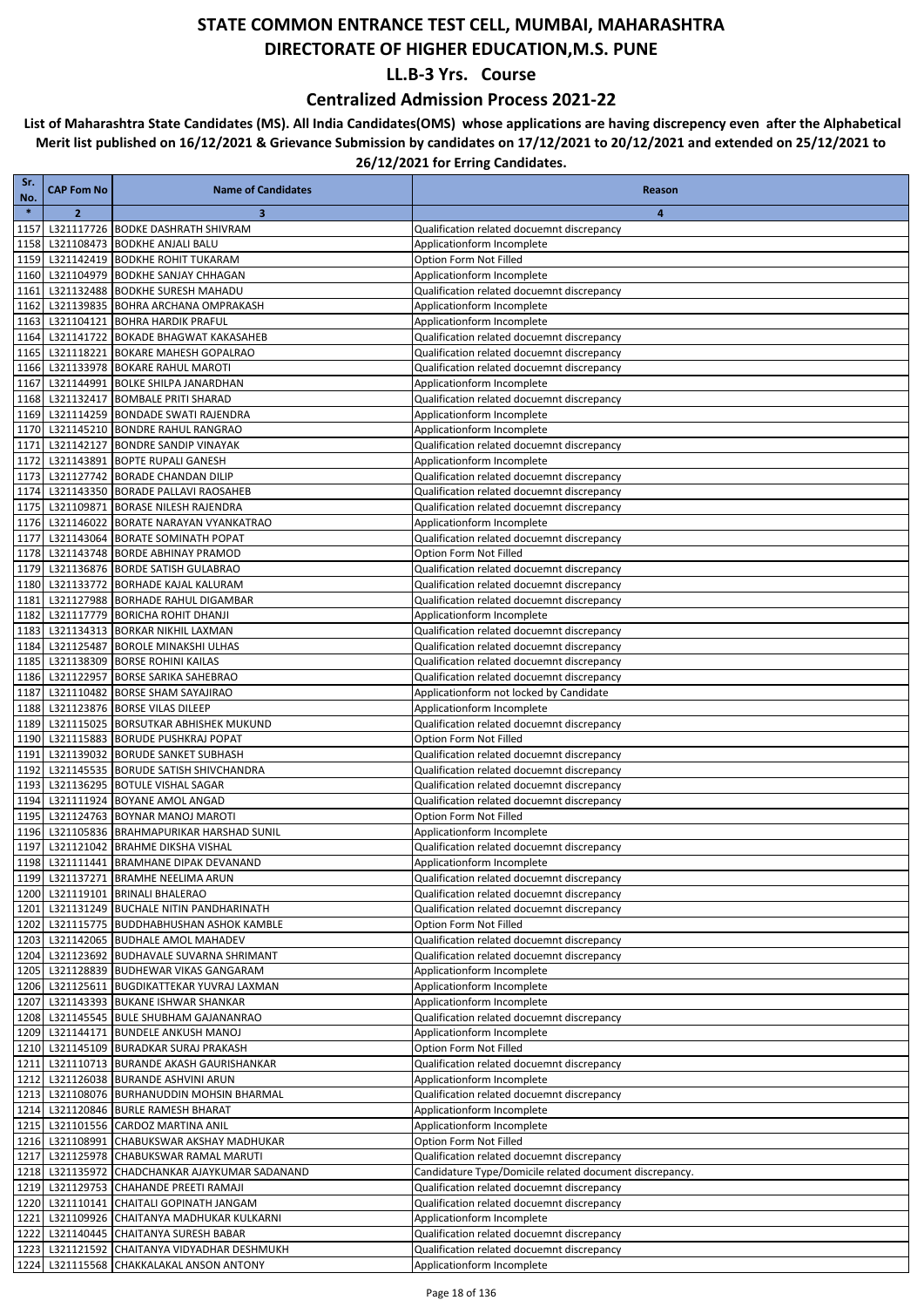### **Centralized Admission Process 2021-22**

| Sr.<br>No.   | <b>CAP Fom No</b> | <b>Name of Candidates</b>                                                                               | Reason                                                                                   |
|--------------|-------------------|---------------------------------------------------------------------------------------------------------|------------------------------------------------------------------------------------------|
| $\ast$       | $\overline{2}$    | 3                                                                                                       | 4                                                                                        |
| 1225         |                   | L321123628 CHAKOR AARTI ASHOK                                                                           | Qualification related docuemnt discrepancy                                               |
| 1226         |                   | L321119045 CHAKRANARAYAN VIKAS SIMON                                                                    | Applicationform Incomplete                                                               |
| 1227         |                   | L321110455 CHALAKE NAMRATA KASHINATH                                                                    | Applicationform Incomplete                                                               |
| 1228         |                   | L321108376 CHALKE PANDURANG RAMCHANDRA                                                                  | Applicationform Incomplete                                                               |
| 1229         |                   | L321129011 CHALWADI DILIP SUGANDHKUMAR                                                                  | Qualification related docuemnt discrepancy                                               |
| 1230         |                   | L321103633 CHAMARIYA SUMIT                                                                              | Qualification related docuemnt discrepancy                                               |
| 1231<br>1232 |                   | L321145090 CHAMBHARE VASUNDHARA SHRIHARI                                                                | Qualification related docuemnt discrepancy<br>Qualification related docuemnt discrepancy |
| 1233         |                   | L321138432 CHAME AMIT BHALCHANDRA<br>L321134797 CHANCHAL SATYANARAYAN KABRA                             | Qualification related docuemnt discrepancy                                               |
| 1234         |                   | L321133073 CHANDAK MAHESH SHANTILALJI                                                                   | Option Form Not Filled                                                                   |
| 1235         |                   | L321109983 CHANDAN YADAV                                                                                | Qualification related docuemnt discrepancy                                               |
| 1236         |                   | L321133393 CHANDANE SANJAY BANDU                                                                        | Applicationform Incomplete                                                               |
| 1237         |                   | L321121246 CHANDANSHIVE AMRAPALI BABURAO                                                                | Applicationform Incomplete                                                               |
| 1238         |                   | L321115876 CHANDANSHIVE SHEETAL MILIND                                                                  | Applicationform Incomplete                                                               |
| 1239         |                   | L321102116 CHANDELKAR ATUL EKNATH                                                                       | Applicationform Incomplete                                                               |
| 1240         |                   | L321124711 CHANDORKAR KIRAN RAJESH                                                                      | Qualification related docuemnt discrepancy                                               |
| 1241         |                   | L321129335 CHANDRABHAN SINGH DEORA                                                                      | Applicationform Incomplete                                                               |
| 1242         |                   | L321120295 CHANDRAKANT ANANDRAO YADAV                                                                   | Applicationform Incomplete                                                               |
| 1243         |                   | L321133294 CHANDRAKANT KISAN SONAWANE                                                                   | Applicationform Incomplete                                                               |
| 1244<br>1245 |                   | L321124312 CHANDRAMORE AISHWARYA SUNIL<br>L321145634 CHANDRAMORE AMIT CHANDRASHEKHAR                    | Qualification related docuemnt discrepancy<br>Qualification related docuemnt discrepancy |
| 1246         |                   | L321121230 CHANDRAMORE PRACHI PREMSAGAR                                                                 | Applicationform Incomplete                                                               |
| 1247         |                   | L321133880 CHANDRAPRAKASH GULABRAO RANERAJPUT                                                           | Applicationform Incomplete                                                               |
| 1248         |                   | L321106051 CHANDRASEN PANDURANG MALGAONKAR                                                              | Applicationform Incomplete                                                               |
| 1249         |                   | L321102961 CHANDRASHEKHAR PRADIP KAMBLE                                                                 | Qualification related docuemnt discrepancy                                               |
| 1250         |                   | L321110283 CHANDRASHILA DIPAK NIKUM                                                                     | Applicationform Incomplete                                                               |
| 1251         |                   | L321110219 CHANDRAVANSHI KRUSHNA PUNDLIKRAO                                                             | Applicationform Incomplete                                                               |
| 1252         |                   | L321112211 CHANDRAWASHINI KUMAR GAUTAM                                                                  | Qualification related docuemnt discrepancy                                               |
| 1253         |                   | L321110402 CHANDRAYAN DAHARIA                                                                           | Applicationform Incomplete                                                               |
| 1254         |                   | L321128052 CHANDRKANT BALSHIRAM LANDGE                                                                  | Qualification related docuemnt discrepancy                                               |
| 1255         |                   | L321107515 CHANDWANI KARAN KAMLESH                                                                      | Applicationform Incomplete                                                               |
| 1256<br>1257 |                   | L321110802 CHANGDEV RANGNATH SONNAR<br>L321140866 CHANSHETTI YOGESH KASHINATH                           | Applicationform Incomplete<br>Qualification related docuemnt discrepancy                 |
| 1258         |                   | L321113787 CHAPADE JANHAVI ARUN                                                                         | Applicationform not locked by Candidate                                                  |
| 1259         |                   | L321137832 CHARAPALE SEEMADEVI BAJARANG                                                                 | Option Form Not Filled                                                                   |
| 1260         |                   | L321128531 CHARE LAXMI SUBHASH                                                                          | Qualification related docuemnt discrepancy                                               |
| 1261         |                   | L321145514 CHARKULWAR SANJAYKUMAR GANGARAM                                                              | Qualification related docuemnt discrepancy                                               |
| 1262         |                   | L321145206 CHARU DINKAR NANNAWARE                                                                       | Qualification related docuemnt discrepancy                                               |
| 1263         |                   | L321124149 CHARUSHILA MAHATKAR                                                                          | Applicationform Incomplete                                                               |
| 1264         |                   | L321139577 CHAT HANMANT DNYANOBA                                                                        | Option Form Not Filled                                                                   |
| 1265         |                   | L321125001 CHATE SARASWATI ATMARAM                                                                      | Qualification related docuemnt discrepancy                                               |
| 1266         |                   | L321142167 CHATUPHALE ANAND DATTATRYA                                                                   | Qualification related docuemnt discrepancy                                               |
|              |                   | 1267 L321145763 CHAUBE VIVEK OMPRAKASH<br>1268 L321142217 CHAUDHARI BHUSHAN RAJESH                      | Applicationform Incomplete<br>Qualification related docuemnt discrepancy                 |
|              |                   | 1269 L321143823 CHAUDHARI BHUSHAN SUBHASH                                                               | Applicationform Incomplete                                                               |
|              |                   | 1270 L321110684 CHAUDHARI CHAITALI PRABHAKAR                                                            | Applicationform Incomplete                                                               |
|              |                   | 1271 L321135951 CHAUDHARI DNYANESHWAR GOVINDA                                                           | Qualification related docuemnt discrepancy                                               |
| 1272         |                   | L321124454 CHAUDHARI FARHAN AHMED ABUBAKAR                                                              | Qualification related docuemnt discrepancy                                               |
|              |                   | 1273 L321126923 CHAUDHARI HARSHAL BAPU                                                                  | Applicationform Incomplete                                                               |
|              |                   | 1274 L321125449 CHAUDHARI JYOTSNA VITTHALRAO                                                            | Qualification related docuemnt discrepancy                                               |
| 1275         |                   | L321113781 CHAUDHARI LALITA MADHUKAR                                                                    | Qualification related docuemnt discrepancy                                               |
|              |                   | 1276 L321130635 CHAUDHARI MANISHA DINESH                                                                | Qualification related docuemnt discrepancy                                               |
|              |                   | 1277 L321145596 CHAUDHARI MANOHAR PURUSHOTTAM<br>1278 L321123629 CHAUDHARI MOHD SAQUIB QUARINISAR AHMED | Applicationform Incomplete<br>Candidature Type/Domicile related document discrepancy.    |
|              |                   | 1279 L321139712 CHAUDHARI MORESHWAR RAMDAS                                                              |                                                                                          |
|              |                   | 1280 L321125532 CHAUDHARI NIKITA VIJAY                                                                  | Applicationform not locked by Candidate<br>Qualification related docuemnt discrepancy    |
| 1281         |                   | L321111450 CHAUDHARI NILESH SUNIL                                                                       | Option Form Not Filled                                                                   |
|              |                   | 1282 L321141007 CHAUDHARI NITIN BHIMRAO                                                                 | Qualification related docuemnt discrepancy                                               |
|              |                   | 1283 L321137972 CHAUDHARI PALLAVI DNYANESHWAR                                                           | Applicationform Incomplete                                                               |
| 1284         |                   | L321143187 CHAUDHARI PRANAY SUDHIR                                                                      | Qualification related docuemnt discrepancy                                               |
|              |                   | 1285 L321131729 CHAUDHARI PRANIL PRAVIN                                                                 | Qualification related docuemnt discrepancy                                               |
|              |                   | 1286 L321145402 CHAUDHARI PRITESH RAJENDRA                                                              | Qualification related docuemnt discrepancy                                               |
| 1287         |                   | L321124522 CHAUDHARI PRITI EKNATH                                                                       | Qualification related docuemnt discrepancy                                               |
|              |                   | 1288 L321107882 CHAUDHARI RUPALI BALASAHEB                                                              | Applicationform Incomplete                                                               |
|              |                   | 1289 L321122869 CHAUDHARI SANTOSH CHUNNILAL<br>1290 L321117412 CHAUDHARI SHRIRAM CHANDRAKANT            | Qualification related docuemnt discrepancy<br>Applicationform Incomplete                 |
| 1291         |                   | L321107655 CHAUDHARI SUYOG DATTATRAY                                                                    | Qualification related docuemnt discrepancy                                               |
|              |                   | 1292 L321102592 CHAUDHARI VINAY SUNIL                                                                   | Qualification related docuemnt discrepancy                                               |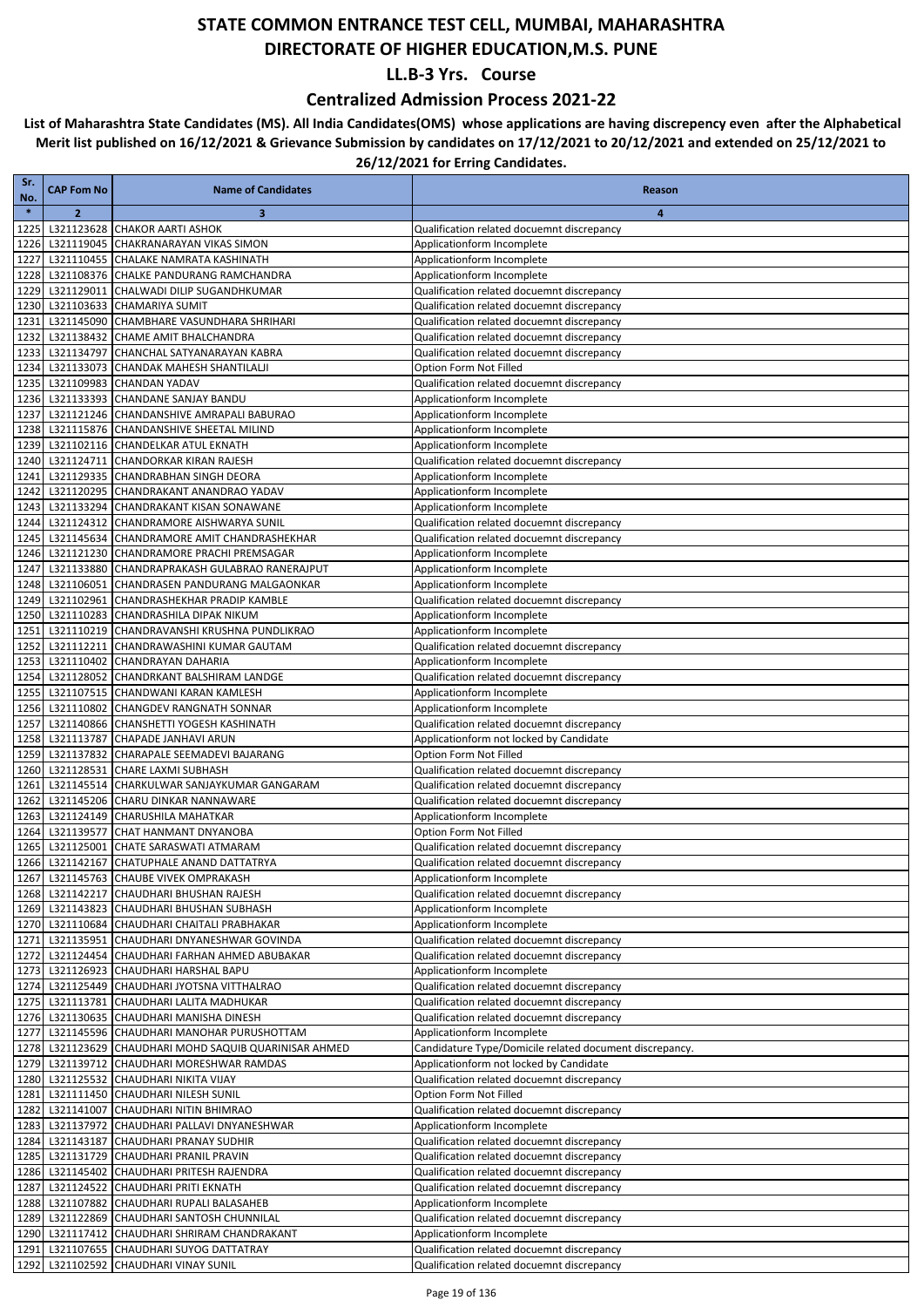### **Centralized Admission Process 2021-22**

| Sr.<br>No.   | <b>CAP Fom No</b> | <b>Name of Candidates</b>                                                       | Reason                                                                                   |
|--------------|-------------------|---------------------------------------------------------------------------------|------------------------------------------------------------------------------------------|
| $\ast$       | $\overline{2}$    | 3                                                                               | 4                                                                                        |
| 1293         |                   | L321142562 CHAUDHARI YOGENDRA KAILAS                                            | Qualification related docuemnt discrepancy                                               |
| 1294         |                   | L321110260 CHAUDHARY AARTI ASHOK ALKA                                           | Qualification related docuemnt discrepancy                                               |
| 1295         |                   | L321103007 CHAUDHARY HEENA FAQUIR HUSSAIN                                       | Qualification related docuemnt discrepancy                                               |
| 1296         |                   | L321119629 CHAUDHARY SAURABH ARJUNRAO<br>L321101321 CHAUDHARY UZMA MASOOD       | Qualification related docuemnt discrepancy                                               |
| 1297<br>1298 |                   | L321138679 CHAUHAN ARCHANA RAMKISHOR                                            | Qualification related docuemnt discrepancy<br>Qualification related docuemnt discrepancy |
| 1299         |                   | L321145435 CHAUHAN HARESH VALLABHBHAI                                           | Qualification related docuemnt discrepancy                                               |
| 1300         |                   | L321120465 CHAUHAN SUREKHA RAMJIT                                               | Applicationform Incomplete                                                               |
| 1301         |                   | L321123293 CHAUKADE RAJU ARUN                                                   | Qualification related docuemnt discrepancy                                               |
| 1302         |                   | L321102914 CHAURASIA JANVI MANOJ REENADEVI                                      | Applicationform Incomplete                                                               |
| 1303         |                   | L321104050 CHAURASIA SANDEEP KUMAR ARJUN PRASAD                                 | Qualification related docuemnt discrepancy                                               |
| 1304         |                   | L321144369 CHAURE ASHWINI SANTOSH                                               | Qualification related docuemnt discrepancy                                               |
| 1305<br>1306 |                   | L321141553 CHAURE DNYANRAJ RAMBHAU<br>L321118624 CHAURE GANESH CHAMARYA         | Qualification related docuemnt discrepancy<br>Applicationform Incomplete                 |
| 1307         |                   | L321117345 CHAURE PRIYANKA BHIKAN                                               | Option Form Not Filled                                                                   |
| 1308         |                   | L321113437 CHAURE ROHINI KASHINATH                                              | Qualification related docuemnt discrepancy                                               |
| 1309         |                   | L321108270 CHAVAN ACHAL SALIM                                                   | Qualification related docuemnt discrepancy                                               |
| 1310         |                   | L321145735 CHAVAN AISHWARYA KUMAR                                               | Qualification related docuemnt discrepancy                                               |
| 1311         |                   | L321128852 CHAVAN AISHWARYA SATISH                                              | Qualification related docuemnt discrepancy                                               |
| 1312         |                   | L321140720 CHAVAN AMOL DATTARAM                                                 | Qualification related docuemnt discrepancy                                               |
| 1313         |                   | L321135841 CHAVAN AMOL RASIKALAL<br>L321110951 CHAVAN AMOL SHANKAR              | Applicationform Incomplete<br>Qualification related docuemnt discrepancy                 |
| 1314<br>1315 |                   | L321116953 CHAVAN ANIL SANDIPAN                                                 | Qualification related docuemnt discrepancy                                               |
| 1316         |                   | L321128204 CHAVAN ARVIND PRAKASH                                                | Qualification related docuemnt discrepancy                                               |
| 1317         |                   | L321145218 CHAVAN ASHWINI KIRAN                                                 | Qualification related docuemnt discrepancy                                               |
| 1318         |                   | L321132779 CHAVAN BALAJI SOMLA                                                  | Applicationform Incomplete                                                               |
| 1319         |                   | L321119588 CHAVAN DATTA DHARMA                                                  | Qualification related docuemnt discrepancy                                               |
| 1320         |                   | L321142499 CHAVAN DATTATRAY JAGANNATH                                           | Qualification related docuemnt discrepancy                                               |
| 1321         |                   | L321142924 CHAVAN DINESH MOHAN                                                  | Qualification related docuemnt discrepancy                                               |
| 1322         |                   | L321115632 CHAVAN HARIKISHAN UTTAM                                              | Qualification related docuemnt discrepancy                                               |
| 1323<br>1324 |                   | L321134033 CHAVAN ISHWAR CHINTAMAN<br>L321124542 CHAVAN JAYESH NARAYAN          | Applicationform Incomplete<br>Applicationform Incomplete                                 |
| 1325         |                   | L321140897 CHAVAN KANCHAN ASHOK                                                 | Applicationform Incomplete                                                               |
| 1326         |                   | L321115428 CHAVAN MADHUKAR KRISHNA                                              | Applicationform Incomplete                                                               |
| 1327         |                   | L321141259 CHAVAN MEGHA HANMANT                                                 | Option Form Not Filled                                                                   |
| 1328         |                   | L321129811 CHAVAN NAMDEV BALU                                                   | Option Form Not Filled                                                                   |
| 1329         |                   | L321119058 CHAVAN NAVANATH MADHUKAR                                             | Qualification related docuemnt discrepancy                                               |
| 1330         |                   | L321115382 CHAVAN OMKAR KAILAS                                                  | Qualification related docuemnt discrepancy                                               |
| 1331<br>1332 |                   | L321114989 CHAVAN PALLAVI SHARAD<br>L321124805 CHAVAN PRADEEP BABASO            | Qualification related docuemnt discrepancy<br>Applicationform Incomplete                 |
| 1333         |                   | L321136410 CHAVAN PRADIP RAMESHWAR                                              | Qualification related docuemnt discrepancy                                               |
| 1334         |                   | L321145954 CHAVAN PRATIK SHANTILAL                                              | Applicationform Incomplete                                                               |
|              |                   | 1335 L321139615 CHAVAN PRAVIN DNYANDEV                                          | Qualification related docuemnt discrepancy                                               |
|              |                   | 1336 L321138238 CHAVAN RAHUL BABAN                                              | Qualification related docuemnt discrepancy                                               |
|              |                   | 1337 L321136583 CHAVAN RAHUL LAXMAN                                             | Qualification related docuemnt discrepancy                                               |
|              |                   | 1338 L321140385 CHAVAN RAHUL SURESH                                             | Qualification related docuemnt discrepancy                                               |
| 1339         |                   | L321126521 CHAVAN RAJU FOUJA<br>1340 L321102272 CHAVAN RAKESH RAMESH            | Qualification related docuemnt discrepancy<br>Qualification related docuemnt discrepancy |
|              |                   | 1341 L321133104 CHAVAN RAVI VILAS                                               | Applicationform Incomplete                                                               |
| 1342         |                   | L321107817 CHAVAN ROHINI SUDAM                                                  | Qualification related docuemnt discrepancy                                               |
|              |                   | 1343 L321125484 CHAVAN SACHIN MACCHINDRA                                        | Option Form Not Filled                                                                   |
|              |                   | 1344 L321146034 CHAVAN SACHIN NANASAHEB                                         | Qualification related docuemnt discrepancy                                               |
| 1345         |                   | L321122571 CHAVAN SACHIN PANDURANG                                              | Applicationform not locked by Candidate                                                  |
|              |                   | 1346 L321119300 CHAVAN SACHIN SUMANT                                            | Applicationform Incomplete                                                               |
|              |                   | 1347 L321139902 CHAVAN SANGITA ANKUSH                                           | Qualification related docuemnt discrepancy                                               |
|              |                   | 1348 L321120856 CHAVAN SATYAM RAJESH<br>1349 L321117155 CHAVAN SHEETAL RAVINDRA | Qualification related docuemnt discrepancy<br>Qualification related docuemnt discrepancy |
|              |                   | 1350 L321137303 CHAVAN SHIVDAS KISAN                                            | Applicationform Incomplete                                                               |
| 1351         |                   | L321136708 CHAVAN SHUBHAM SAUDAGAR                                              | Qualification related docuemnt discrepancy                                               |
| 1352         |                   | L321129821 CHAVAN SHWETA VASANT                                                 | Qualification related docuemnt discrepancy                                               |
|              |                   | 1353 L321138264 CHAVAN SNEHA VISHWASRAO                                         | Qualification related docuemnt discrepancy                                               |
|              |                   | 1354 L321113889 CHAVAN SUNIL BHIMA                                              | Qualification related docuemnt discrepancy                                               |
|              |                   | 1355 L321142493 CHAVAN SUNIL SHIVAJI                                            | Qualification related docuemnt discrepancy                                               |
|              |                   | 1356 L321136549 CHAVAN SURAJ VISHWANATH                                         | Qualification related docuemnt discrepancy                                               |
|              |                   | 1357 L321141896 CHAVAN TUSHAR BHIMRAO<br>1358 L321107029 CHAVAN TUSHAR YOGENDRA | Qualification related docuemnt discrepancy<br>Applicationform Incomplete                 |
|              |                   | 1359 L321110255 CHAVAN VAISHALI PRALHAD                                         | Qualification related docuemnt discrepancy                                               |
|              |                   | 1360 L321120691 CHAVAN VIDYA SUNIL                                              | Qualification related docuemnt discrepancy                                               |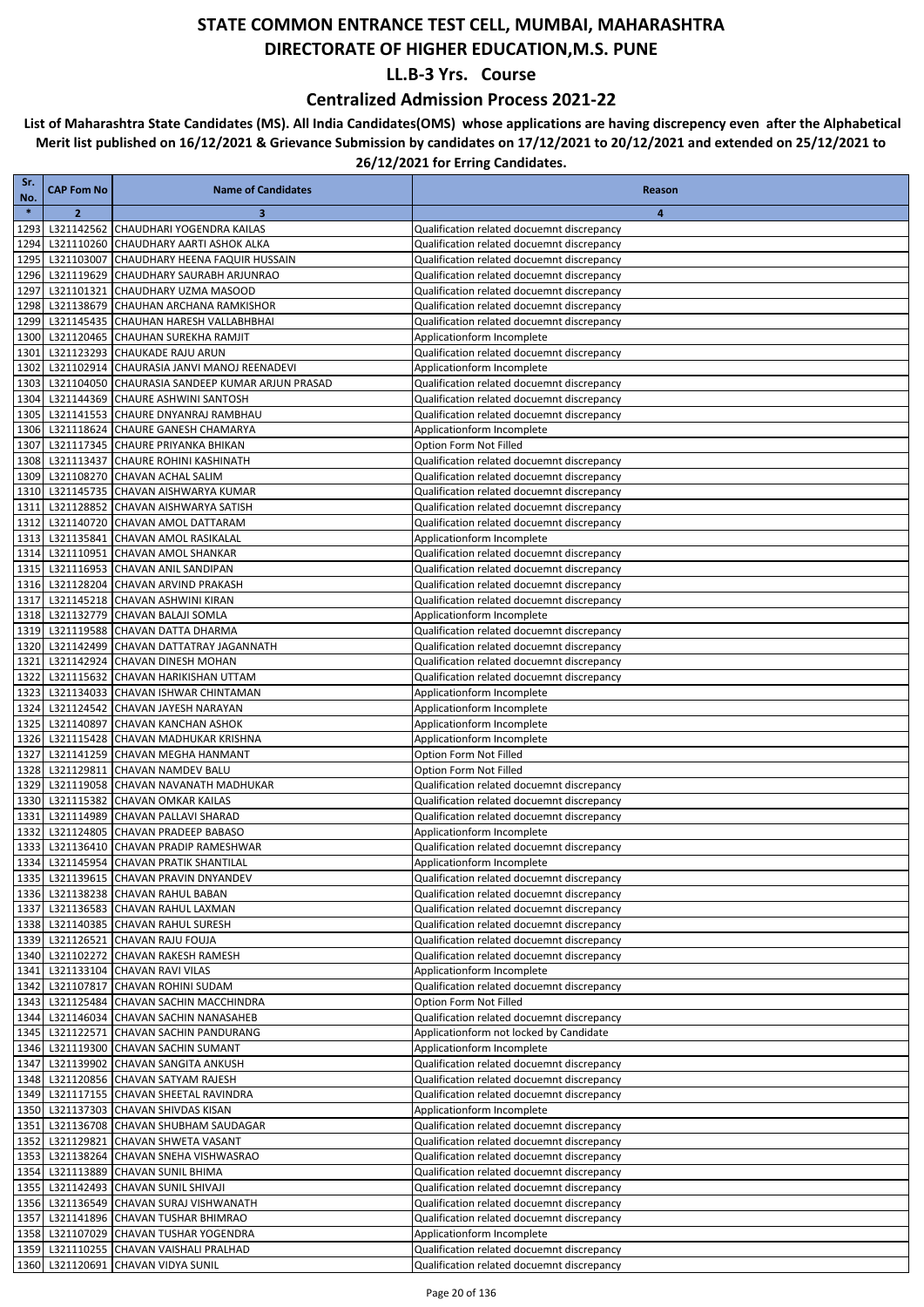### **Centralized Admission Process 2021-22**

| Sr.<br>No.   | <b>CAP Fom No</b> | <b>Name of Candidates</b>                                                         | Reason                                                                                   |
|--------------|-------------------|-----------------------------------------------------------------------------------|------------------------------------------------------------------------------------------|
| $\ast$       | $\overline{2}$    | 3                                                                                 | $\overline{\mathbf{a}}$                                                                  |
| 1361         |                   | L321143758 CHAVAN VIKAS RAMBHAU                                                   | Option Form Not Filled                                                                   |
| 1362         |                   | L321121007 CHAVAN VILAS BHOJU                                                     | Qualification related docuemnt discrepancy                                               |
| 1363         |                   | L321120973 CHAVAN VINAY BABASAHEB                                                 | Qualification related docuemnt discrepancy                                               |
| 1364         |                   | L321126545 CHAVAN VISHWAS VILAS                                                   | Qualification related docuemnt discrepancy                                               |
| 1365         |                   | L321101458 CHAVAN YOGESH SHANKARRAO                                               | Applicationform Incomplete                                                               |
| 1366         |                   | L321129201 CHAVARE AMRUTA SAHEBRAO                                                | Qualification related docuemnt discrepancy                                               |
| 1367         |                   | L321129771 CHAVHAN DHANRAJ MACHHINDRA                                             | Qualification related docuemnt discrepancy                                               |
| 1368         |                   | L321125469 CHAVHAN LALITA HIRAMAN                                                 | Qualification related docuemnt discrepancy                                               |
| 1369         |                   | L321125926 CHAVHAN NITESH DNYANESHWAR<br>L321125290 CHAVHAN PANJAB KISHAN         | Applicationform Incomplete<br>Qualification related docuemnt discrepancy                 |
| 1370<br>1371 |                   | L321132478 CHAVHAN RAJESH MADHUKAR                                                | Applicationform Incomplete                                                               |
| 1372         |                   | L321118920 CHAVHAN RAJESH SEVARAM                                                 | Qualification related docuemnt discrepancy                                               |
| 1373         |                   | L321107240 CHAVHAN ROHAN RAMESH                                                   | Applicationform Incomplete                                                               |
| 1374         |                   | L321141710 CHAVHAN RUPALI GOVARLAL                                                | Qualification related docuemnt discrepancy                                               |
| 1375         |                   | L321126625 CHAVHAN SACHIN ANIL                                                    | Qualification related docuemnt discrepancy                                               |
| 1376         |                   | L321117756 CHAVHAN SURAJ PRATAPRAO                                                | Qualification related docuemnt discrepancy                                               |
| 1377         |                   | L321123152 CHAVHAN YOGESH VASANTRAO                                               | Qualification related docuemnt discrepancy                                               |
| 1378         |                   | L321145629 CHAWAK SONALI DILIP                                                    | Qualification related docuemnt discrepancy                                               |
| 1379         |                   | L321129344 CHAWALE AJINKYA MADAN                                                  | Applicationform Incomplete                                                               |
| 1380         |                   | L321135464 CHAWARE ARTI SATISH                                                    | Qualification related docuemnt discrepancy                                               |
| 1381         |                   | L321106968 CHECHATWALA ALIASGAR JUZER                                             | Applicationform Incomplete                                                               |
| 1382         |                   | L321101867 CHENDKE CHANDRAKANT LAXMAN                                             | Applicationform Incomplete                                                               |
| 1383         |                   | L321137907 CHETAN AMOL DARKASE<br>L321113498 CHETAN DEEPAK GAWARE                 | Qualification related docuemnt discrepancy<br>Qualification related docuemnt discrepancy |
| 1384<br>1385 |                   | L321117499 CHETAN KHANDU SAVALE                                                   | Applicationform Incomplete                                                               |
| 1386         |                   | L321129525 CHETAN RAMESH TADAS                                                    | Qualification related docuemnt discrepancy                                               |
| 1387         |                   | L321145712 CHETAN RAVINDRA KADAM                                                  | Applicationform not locked by Candidate                                                  |
| 1388         |                   | L321112594 CHETAN VIKAS SARNATH                                                   | Qualification related docuemnt discrepancy                                               |
| 1389         |                   | L321145159 CHETAN VISHNU HARNAME                                                  | Qualification related docuemnt discrepancy                                               |
| 1390         |                   | L321115695 CHETANA RAJMAL JAIN                                                    | Qualification related docuemnt discrepancy                                               |
| 1391         |                   | L321116479 CHETTY YASH RATAN                                                      | Applicationform Incomplete                                                               |
| 1392         |                   | L321113058 CHHAGAN MAROTI SALVE                                                   | Qualification related docuemnt discrepancy                                               |
| 1393         |                   | L321141816 CHHATTISKAR POURNIMA HARISHCHANDRA                                     | Applicationform Incomplete                                                               |
| 1394         |                   | L321131870 CHHAYA HIRA SITARAM BHAPKAR                                            | Qualification related docuemnt discrepancy                                               |
| 1395         |                   | L321143247 CHHEDA RINKESH DILIP                                                   | Qualification related docuemnt discrepancy                                               |
| 1396         |                   | L321124342 CHIDANDAR CHINNANNA LANGARI                                            | Applicationform Incomplete                                                               |
| 1397<br>1398 |                   | L321137624 CHIDRAWAR BALAJI CHANDRAKANT<br>L321114440 CHIKALE CHNNAKKA NAMDEVAPPA | Qualification related docuemnt discrepancy<br>Qualification related docuemnt discrepancy |
| 1399         |                   | L321136688 CHIKANE PRIYANKA SHANKAR                                               | Qualification related docuemnt discrepancy                                               |
| 1400         |                   | L321145695 CHIKATE ASHWINI SHIVAJI                                                | Qualification related docuemnt discrepancy                                               |
| 1401         |                   | L321133690 CHILE NIHAR NANDKUMAR SARIKA                                           | Qualification related docuemnt discrepancy                                               |
| 1402         |                   | L321134863 CHIMLE DNYANESHWAR BALAJI                                              | Qualification related docuemnt discrepancy                                               |
|              |                   | 1403 L321109450 CHINTAN CHETAN GANDHI                                             | Qualification related docuemnt discrepancy                                               |
|              |                   | 1404 L321129428 CHIRAG ANIL DARJI                                                 | Qualification related docuemnt discrepancy                                               |
|              |                   | 1405 L321144162 CHIRANTAN NIMISH TOTE                                             | Applicationform Incomplete                                                               |
|              |                   | 1406 L321125771 CHITALE GAURAV RATNAKAR                                           | Applicationform not locked by Candidate                                                  |
| 1407         |                   | L321113131 CHITARE GAUTAMI NITIN                                                  | Qualification related docuemnt discrepancy                                               |
|              |                   | 1408 L321141666 CHITRA NANDKUMAR KOPTE<br>1409 L321121680 CHITTE SANDIP RAMESH    | Qualification related docuemnt discrepancy                                               |
|              |                   | 1410 L321121524 CHITTE YOGITA GANESH                                              | Option Form Not Filled<br>Applicationform Incomplete                                     |
| 1411         |                   | L321145355 CHODANKAR KETAN VAMAN                                                  | Qualification related docuemnt discrepancy                                               |
|              |                   | 1412 L321103942 CHOKHANDE SHIVAJI MADHUKAR                                        | Qualification related docuemnt discrepancy                                               |
| 1413         |                   | L321125062 CHOLE GITANJALI DHONDIRAM                                              | Qualification related docuemnt discrepancy                                               |
|              |                   | 1414 L321113241 CHOPADE CHINMAY SANJAY                                            | Applicationform Incomplete                                                               |
|              |                   | 1415 L321143547 CHOPADE RAKHI ULHASRAO                                            | Qualification related docuemnt discrepancy                                               |
|              |                   | 1416 L321123746 CHOPADE SACHIN MARUTI                                             | Qualification related docuemnt discrepancy                                               |
| 1417         |                   | L321111778 CHOPADE SUMIT SURESH                                                   | Qualification related docuemnt discrepancy                                               |
|              |                   | 1418 L321117589 CHOPDA KAUSTUBH HUKUMCHAND                                        | Qualification related docuemnt discrepancy                                               |
|              |                   | 1419 L321112440 CHOPKAR DIKSHA SANJAY                                             | Option Form Not Filled                                                                   |
|              |                   | 1420 L321105649 CHORDIYA NITIN RAJESH                                             | Applicationform Incomplete                                                               |
| 1421         |                   | L321126930 CHORE SAYALI GAJANAN                                                   | Applicationform Incomplete                                                               |
|              |                   | 1422 L321111264 CHORGHE RAVINA LAHU<br>L321132392 CHORGHE SHANKAR RAMCHANDRA      | Applicationform Incomplete                                                               |
| 1423         |                   | 1424 L321143857 CHORMALE SUNIL SADHASHIV                                          | Qualification related docuemnt discrepancy<br>Option Form Not Filled                     |
|              |                   | 1425 L321144398 CHOUDHARI ASHISH BALASAHEB                                        | Qualification related docuemnt discrepancy                                               |
|              |                   | 1426 L321116638 CHOUDHARI BALWANT BALAJI                                          | Applicationform Incomplete                                                               |
|              |                   | 1427 L321133309 CHOUDHARI GAJANAN BIBHISHAN                                       | Candidature Type/Domicile related document discrepancy.                                  |
|              |                   | 1428 L321132492 CHOUDHARI HARSHALI SURESH                                         | Qualification related docuemnt discrepancy                                               |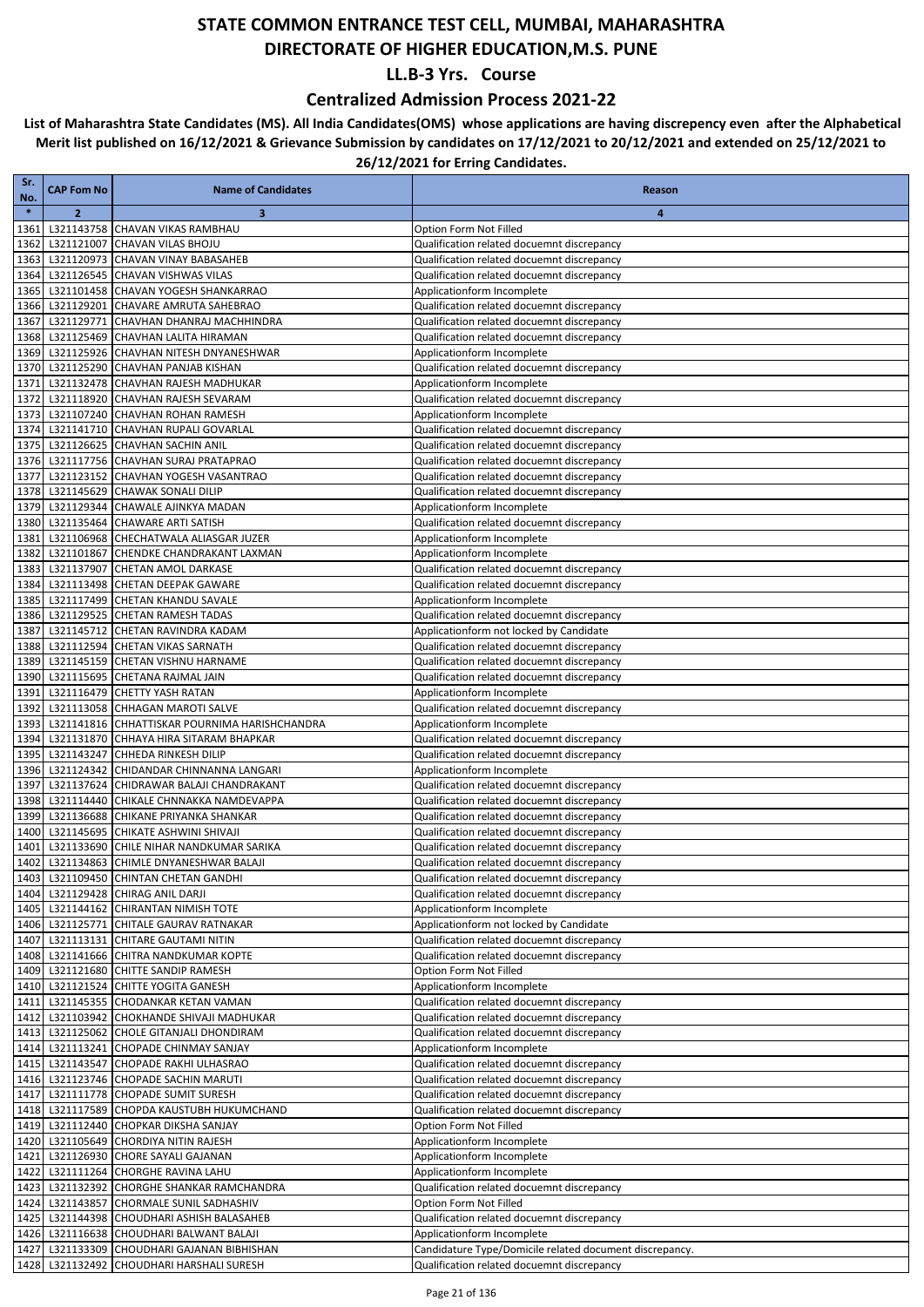### **Centralized Admission Process 2021-22**

| Sr.<br>No.   | <b>CAP Fom No</b> | <b>Name of Candidates</b>                                                         | Reason                                                                                   |
|--------------|-------------------|-----------------------------------------------------------------------------------|------------------------------------------------------------------------------------------|
| $\ast$       | $\overline{2}$    | 3                                                                                 | 4                                                                                        |
| 1429         |                   | L321146090 CHOUDHARI PARESH BALARAM                                               | Applicationform Incomplete                                                               |
| 1430         |                   | L321111669 CHOUDHARI VAISHALI PARMESHWAR                                          | Applicationform Incomplete                                                               |
| 1431         |                   | L321112785 CHOUDHARY AMIT SUBHASH                                                 | Applicationform Incomplete                                                               |
| 1432         |                   | L321121816 CHOUDHARY VINIT KALLESHWAR                                             | Applicationform Incomplete                                                               |
| 1433         |                   | L321136450 CHOUDHREE BAJRANG BHASKAR                                              | Qualification related docuemnt discrepancy                                               |
| 1434         |                   | L321142829 CHOUGULE BAYADABAI ANNAPPA                                             | Option Form Not Filled                                                                   |
| 1435<br>1436 |                   | L321119096 CHOUGULE INDRIJIT DASHRATH<br>L321104929 CHOUGULE KULBHUSHAN ANAASAHEB | Option Form Not Filled<br>Qualification related docuemnt discrepancy                     |
| 1437         |                   | L321131773 CHOUGULE POONAM LAXMAN                                                 | Qualification related docuemnt discrepancy                                               |
| 1438         |                   | L321118635 CHOUHAN PREETI RAMJEET                                                 | Qualification related docuemnt discrepancy                                               |
| 1439         |                   | L321136362 CHOURPAGAR NAJUKRAO YESHWANTRAO                                        | Qualification related docuemnt discrepancy                                               |
| 1440         |                   | L321107186 CHOUTMOL PRADEEP SUDHAKAR                                              | Applicationform Incomplete                                                               |
| 1441         |                   | L321125395 CHOWDHARY ANVITA MAHESH                                                | Applicationform Incomplete                                                               |
| 1442         |                   | L321132540 CHOWDHRI ZAIBUNNISA JAWWAD ALI                                         | Qualification related docuemnt discrepancy                                               |
| 1443         |                   | L321121135 CHUDASAMA URVASHI BALVANTRAI                                           | Qualification related docuemnt discrepancy                                               |
| 1444         |                   | L321144416 CHUNARKAR ABHILASHA BHARAT                                             | Qualification related docuemnt discrepancy                                               |
| 1445         |                   | L321139409 CHUNCHALWAD GANGADHAR TANAJI                                           | Applicationform Incomplete                                                               |
| 1446         |                   | L321112601 CLEMENT PASCOL LOPES                                                   | Qualification related docuemnt discrepancy                                               |
| 1447<br>1448 |                   | L321113611 COELHO ISAAC DOMNIC<br>L321122104 DABAKE DIPAK SHANWAR                 | Qualification related docuemnt discrepancy<br>Qualification related docuemnt discrepancy |
| 1449         |                   | L321111346 DABHABE SANJAY SITARAM                                                 | Qualification related docuemnt discrepancy                                               |
| 1450         |                   | L321130408 DABHADE HIRAMAN BALU                                                   | Qualification related docuemnt discrepancy                                               |
| 1451         |                   | L321135136 DABHADE SUNITA RAM                                                     | Qualification related docuemnt discrepancy                                               |
| 1452         |                   | L321110732 DABHADE SURAJ TEJRAO                                                   | Applicationform not locked by Candidate                                                  |
| 1453         |                   | L321104330 DABHOLE CHINMAY ULHAS NAMRATA                                          | Qualification related docuemnt discrepancy                                               |
| 1454         |                   | L321109887 DADARNE SANDIP MANOHAR                                                 | Applicationform Incomplete                                                               |
| 1455         |                   | L321121340 DADAS AMOL VINAYAK                                                     | Qualification related docuemnt discrepancy                                               |
| 1456         |                   | L321117368 DADASAHEB CHOKHARAM LAHANE                                             | Option Form Not Filled                                                                   |
| 1457         |                   | L321109082 DADMAL PRASHANT PRABHAKAR                                              | Qualification related docuemnt discrepancy                                               |
| 1458         |                   | L321120924 DAGA OM RAJENDRA                                                       | Applicationform Incomplete                                                               |
| 1459<br>1460 |                   | L321143673 DAGA SUDHIR SHRIRAM                                                    | Qualification related docuemnt discrepancy                                               |
| 1461         |                   | L321116120 DAGOR BHUVNESHWAR MANOHAR<br>L321127722 DAHAT VASANT RAMAJI            | Applicationform Incomplete<br>Applicationform Incomplete                                 |
| 1462         |                   | L321134635   DAHIFALE YOGESH BAPPASAHEB                                           | Applicationform Incomplete                                                               |
| 1463         |                   | L321141498 DAHIHANDE YUVRAJ SHRIRAM                                               | Applicationform Incomplete                                                               |
| 1464         |                   | L321133945 DAHIKAR PRAJYOT RAMESH                                                 | Qualification related docuemnt discrepancy                                               |
| 1465         |                   | L321129828 DAKHORE AKASH HARIBHAUJI                                               | Qualification related docuemnt discrepancy                                               |
| 1466         |                   | L321134016 DAKSHATA PRAMOD SHINDE                                                 | Applicationform Incomplete                                                               |
| 1467         |                   | L321144335 DALAVI SAIRAJ VIJAY                                                    | Qualification related docuemnt discrepancy                                               |
| 1468         |                   | L321108626 DALAVI TANAJI GORAKH                                                   | Qualification related docuemnt discrepancy                                               |
| 1469<br>1470 |                   | L321110909 DALIMBE CHANDRAJEET PRAKASH<br>L321107675 DALMIA RACHIT DILIP          | Applicationform Incomplete<br>Applicationform Incomplete                                 |
|              |                   | 1471 L321136848 DALU SIDDHESHWAR PANDURANG                                        | Qualification related docuemnt discrepancy                                               |
|              |                   | 1472 L321107876 DALVE BHARAT BABURAO                                              | Qualification related docuemnt discrepancy                                               |
|              |                   | 1473 L321116994 DALVI JAYASHREE VASANT                                            | Qualification related docuemnt discrepancy                                               |
|              |                   | 1474 L321128990 DALVI MAHESH ARJUN                                                | Qualification related docuemnt discrepancy                                               |
|              |                   | 1475 L321141636 DALVI OMKAR VITTHAL                                               | Applicationform Incomplete                                                               |
|              |                   | 1476 L321146053 DALVI RUPESH ARJUN                                                | Qualification related docuemnt discrepancy                                               |
|              |                   | 1477 L321106788 DALWANI ANKITA HARIRAM                                            | Applicationform Incomplete                                                               |
|              |                   | 1478 L321140195 DAMBALE PRIYANKA RAMKISHAN                                        | Applicationform Incomplete                                                               |
|              |                   | 1479 L321123650 DAMEDHAR ASHWINI MADHUKAR                                         | Applicationform Incomplete                                                               |
|              |                   | 1480 L321119716 DAMINI SHIRKE<br>1481 L321105972 DAMLE SUMEDH BHASHKARRAO         | Applicationform Incomplete<br>Option Form Not Filled                                     |
|              |                   | 1482 L321145183 DAMSE RAHUL SUDAM                                                 | Applicationform Incomplete                                                               |
|              |                   | 1483 L321145290 DAMSE SAINATH RAMCHANDRA                                          | Qualification related docuemnt discrepancy                                               |
|              |                   | 1484 L321137410 DANDADE ATUL KESHAORAO                                            | Option Form Not Filled                                                                   |
|              |                   | 1485 L321145839 DANDEKAR VAISHALI BALARAM                                         | Qualification related docuemnt discrepancy                                               |
|              |                   | 1486 L321130224 DANDGAVHALE NILESH ASHOK                                          | Applicationform not locked by Candidate                                                  |
|              |                   | 1487 L321105807 DANDGE DEEPAK DINESH                                              | Option Form Not Filled                                                                   |
|              |                   | 1488 L321140758 DANDGE KIRAN PRAKASH                                              | Qualification related docuemnt discrepancy                                               |
|              |                   | 1489 L321114834 DANDGE PRASHIL PRAKASH                                            | Applicationform Incomplete                                                               |
|              |                   | 1490 L321138099 DANDIME KOMAL RAJABHAU                                            | Applicationform not locked by Candidate                                                  |
|              |                   | 1491 L321107192 DANDWATE RUTUGANDHA SADASHIV                                      | Qualification related docuemnt discrepancy                                               |
|              |                   | 1492 L321109987 DANGARE PRATIK DINESH<br>1493 L321128308 DANGE ADIL ATAURRAHMAN   | Qualification related docuemnt discrepancy<br>Qualification related docuemnt discrepancy |
|              |                   | 1494 L321111739 DANGE JAYASHREE GANGADHAR                                         | Qualification related docuemnt discrepancy                                               |
|              |                   | 1495 L321133907 DANGE RAMJAN ALTAP                                                | Qualification related docuemnt discrepancy                                               |
|              |                   | 1496 L321121531 DANIYAL LIYAQAT KHAN                                              | Applicationform Incomplete                                                               |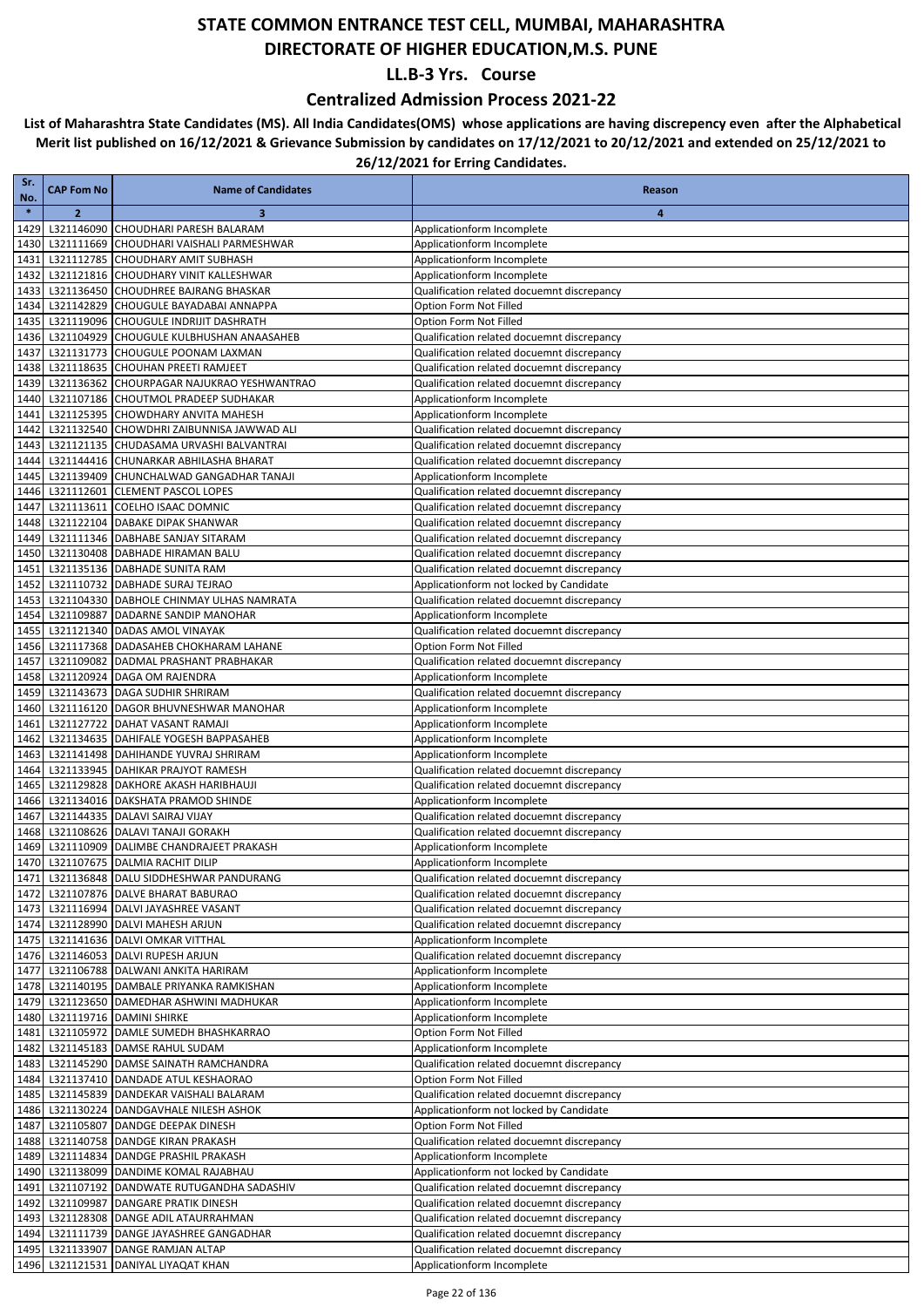### **Centralized Admission Process 2021-22**

| Sr.<br>No.   | <b>CAP Fom No</b> | <b>Name of Candidates</b>                                                          | Reason                                                                                   |
|--------------|-------------------|------------------------------------------------------------------------------------|------------------------------------------------------------------------------------------|
| $\ast$       | $\overline{2}$    | 3                                                                                  | 4                                                                                        |
| 1497         |                   | L321116071 DANKARWAR RAHUL DIWAKAR                                                 | Applicationform Incomplete                                                               |
| 1498         |                   | L321135253 DANTRAO SAMBHAJI NIVRATI                                                | Qualification related docuemnt discrepancy                                               |
| 1499         |                   | L321140340 DARADE ASHISH MADHUKAR                                                  | Applicationform Incomplete                                                               |
| 1500         |                   | L321105147 DARADE MANGAL CHANDRABHAN                                               | Qualification related docuemnt discrepancy                                               |
| 1501<br>1502 |                   | L321124939 DARADE NIRANJANA BALI<br>L321120408 DARADE PRASHANT SHIVAJI             | Applicationform Incomplete<br>Qualification related docuemnt discrepancy                 |
| 1503         |                   | L321110018 DARADE VISHAL RAMESH                                                    | Qualification related docuemnt discrepancy                                               |
| 1504         |                   | L321118589 DARAK DHEERAJ ASHOK                                                     | Qualification related docuemnt discrepancy                                               |
| 1505         |                   | L321131819 DARDA PUJA PARASMAL                                                     | Qualification related docuemnt discrepancy                                               |
| 1506         |                   | L321139431   DAREGAWE PADMAKAR RAGHUNATHRAO                                        | Applicationform Incomplete                                                               |
| 1507         |                   | L321146081 DAREKAR OMKAR BABASAHEB                                                 | Qualification related docuemnt discrepancy                                               |
| 1508         |                   | L321144228 DAREKAR PRIYANKA BAPURAO                                                | Qualification related docuemnt discrepancy                                               |
| 1509<br>1510 |                   | L321142679 DAREKAR SARIKA SURYAKANT<br>L321118511 DARGE ANIL NARAYAN               | Qualification related docuemnt discrepancy<br>Applicationform Incomplete                 |
| 1511         |                   | L321135156 DARGU RASHMI BHARAT                                                     | Qualification related docuemnt discrepancy                                               |
| 1512         |                   | L321140121 DARGUDE ABHISHEK BABANRAO                                               | Qualification related docuemnt discrepancy                                               |
| 1513         |                   | L321146037 DARJI ESHA KAMLESH                                                      | Qualification related docuemnt discrepancy                                               |
| 1514         |                   | L321136273 DARODA KISHORI RAMCHANDRA                                               | Qualification related docuemnt discrepancy                                               |
| 1515         |                   | L321145935 DARRYL PATRICK LOPES                                                    | Option Form Not Filled                                                                   |
| 1516         |                   | L321120483 DARSHAN ANANT JOSHI                                                     | Qualification related docuemnt discrepancy                                               |
| 1517         |                   | L321119657 DARSHAN RAJENDRA PARAKH                                                 | Qualification related docuemnt discrepancy                                               |
| 1518<br>1519 |                   | L321105677 DARSHAN SHARAD SONWANE<br>L321124581 DARSHANA BANDU GAYKAWAD            | Qualification related docuemnt discrepancy<br>Applicationform Incomplete                 |
| 1520         |                   | L321126151 DARSHANA UJWAL FIRKE                                                    | Applicationform Incomplete                                                               |
| 1521         |                   | L321112387 DARSHANA VIVEK KELKAR                                                   | Qualification related docuemnt discrepancy                                               |
| 1522         |                   | L321136634 DAS PRIYA RAJESH                                                        | Applicationform Incomplete                                                               |
| 1523         |                   | L321109386 DASARWAD SHRINATH VITTHALRAO                                            | Applicationform Incomplete                                                               |
| 1524         |                   | L321129656   DASHARATH JANOO HATLE                                                 | Qualification related docuemnt discrepancy                                               |
| 1525         |                   | L321109196 DASHRATH KISHAN ATHAWALE                                                | Applicationform Incomplete                                                               |
| 1526<br>1527 |                   | L321142926 DASI ARATI PADMAKAR<br>L321121509 DASTGIR MAHEBOOB HAVELI               | Qualification related docuemnt discrepancy<br>Qualification related docuemnt discrepancy |
| 1528         |                   | L321122514 DASUD PRASHANT SANDIPAN                                                 | Qualification related docuemnt discrepancy                                               |
| 1529         |                   | L321131596 DATE MAYUR RAVSAHEB                                                     | Option Form Not Filled                                                                   |
| 1530         |                   | L321127578 DATIR PRIYA RAMESH                                                      | Qualification related docuemnt discrepancy                                               |
| 1531         |                   | L321135642 DATKHILE RAHUL ROHIDAS                                                  | Qualification related docuemnt discrepancy                                               |
| 1532         |                   | L321122529 DATTA GAIKWAD                                                           | Applicationform Incomplete                                                               |
| 1533         |                   | L321121336 DATTA KISAN CHAVAN                                                      | Qualification related docuemnt discrepancy                                               |
| 1534<br>1535 |                   | L321140415 DATTA LIMBRAJ PALKAR<br>L321133679 DATTARAM RAJARAM PATOLE              | Applicationform Incomplete<br>Applicationform not locked by Candidate                    |
| 1536         |                   | L321129555 DATTARAM RAMCHANDRA TAWADE                                              | Applicationform Incomplete                                                               |
| 1537         |                   | L321124535 DATTATRAY BABAN MARGALE                                                 | Qualification related docuemnt discrepancy                                               |
| 1538         |                   | L321132346 DATTATRAY HANUMANT MARKAD                                               | Applicationform Incomplete                                                               |
|              |                   | 1539 L321116339 DATTATRAY JANAK KOLHE                                              | Qualification related docuemnt discrepancy                                               |
|              |                   | 1540 L321134404 DATTATRAYA BHIMAJI GADGE                                           | Qualification related docuemnt discrepancy                                               |
|              |                   | 1541 L321118522 DATTATRYA SONAJI WAGHMRE                                           | Qualification related docuemnt discrepancy                                               |
|              |                   | 1542 L321122475 DAULAT BALIRAM RATHOD<br>1543 L321121049 DAUNDKAR ABHISHEK UTTAM   | Qualification related docuemnt discrepancy<br>Qualification related docuemnt discrepancy |
|              |                   | 1544 L321125693 DAUNGE GANESH NANA                                                 | Applicationform Incomplete                                                               |
|              |                   | 1545 L321126435 DAVEDAR BHAGYASHRI JANARDHAN                                       | Qualification related docuemnt discrepancy                                               |
|              |                   | 1546 L321131604 DAWALE DARSHANA UMAJI                                              | Qualification related docuemnt discrepancy                                               |
|              |                   | 1547 L321120941 DAYANAND HANUMANT WAGHMODE                                         | Applicationform Incomplete                                                               |
|              |                   | 1548 L321123235 DAYMA BHARATI PRAKASH                                              | Qualification related docuemnt discrepancy                                               |
|              |                   | 1549 L321130287 DAYMA PANKAJ SANTOSHKUMAR                                          | Option Form Not Filled                                                                   |
|              |                   | 1550 L321113109 DEBNATH PRITAM PREMA<br>1551 L321122277 DEDHIA ROHAN NAVIN KALPANA | Qualification related docuemnt discrepancy<br>Qualification related docuemnt discrepancy |
|              |                   | 1552 L321106637 DEEP RATHOD                                                        | Applicationform Incomplete                                                               |
|              |                   | 1553 L321125960 DEEPA DINESH PATIL                                                 | Applicationform not locked by Candidate                                                  |
|              |                   | 1554 L321140793 DEEPA KISAN KEDAR                                                  | Qualification related docuemnt discrepancy                                               |
|              |                   | 1555 L321132090 DEEPA KUMARI                                                       | Qualification related docuemnt discrepancy                                               |
|              |                   | 1556 L321131385 DEEPA SANDIP MORE                                                  | Applicationform Incomplete                                                               |
|              |                   | 1557 L321138939 DEEPA SUKHADEO VIRKAR                                              | Applicationform Incomplete                                                               |
|              |                   | 1558 L321122990 DEEPAK ANANT DESHMUKH<br>1559 L321127388 DEEPAK BABAN ZOMBADE      | Applicationform Incomplete                                                               |
|              |                   | 1560 L321121914 DEEPAK KATARMAL                                                    | Applicationform Incomplete<br>Qualification related docuemnt discrepancy                 |
|              |                   | 1561 L321111539 DEEPAK KESHAV KULVE                                                | Applicationform Incomplete                                                               |
|              |                   | 1562 L321109883 DEEPAK KUMAR                                                       | Applicationform Incomplete                                                               |
|              |                   | 1563 L321100147 DEEPAK KUMAR PATEL                                                 | Qualification related docuemnt discrepancy                                               |
|              |                   | 1564 L321139970 DEEPAK PRABHUNATH GUPTA                                            | Qualification related docuemnt discrepancy                                               |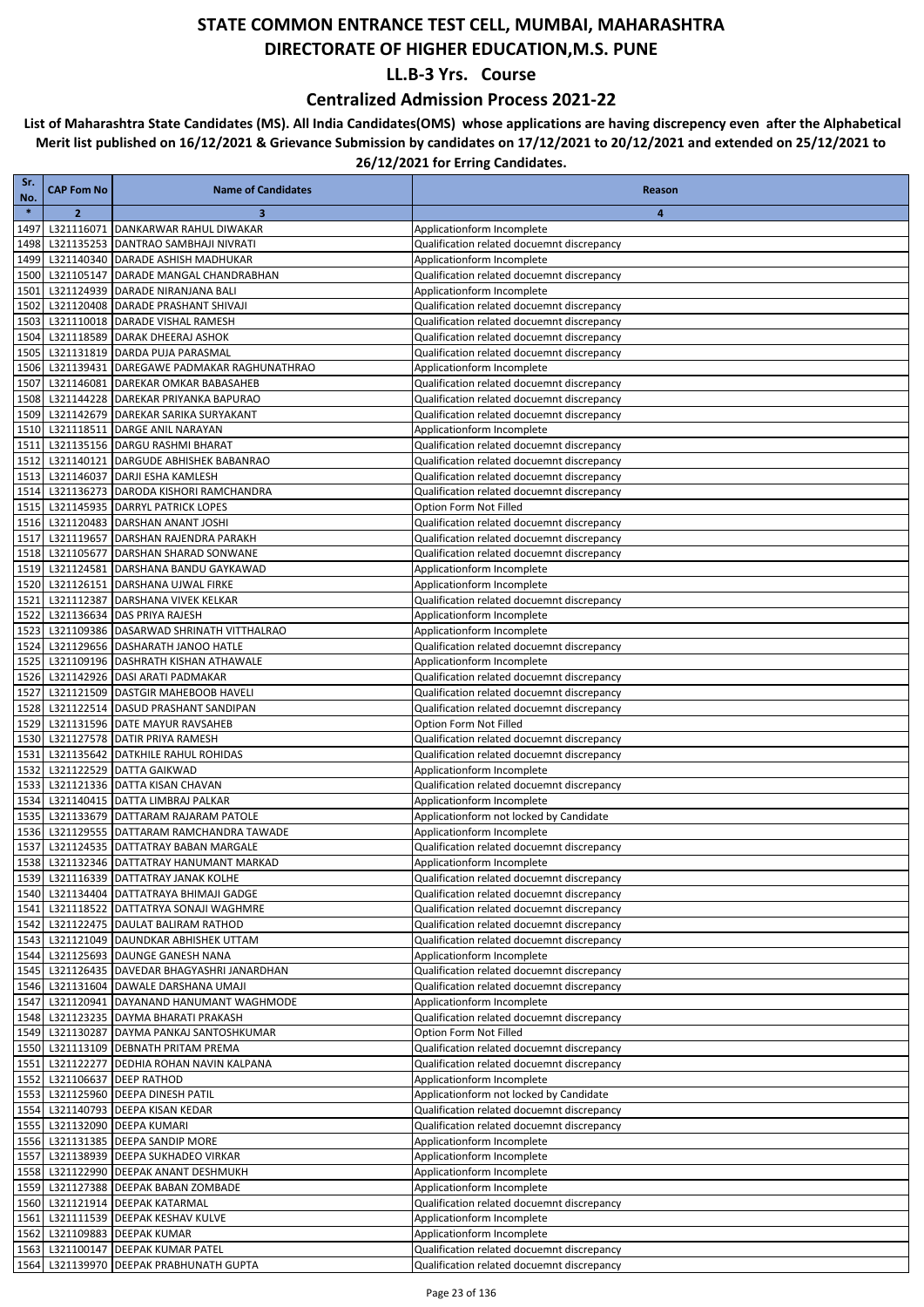### **Centralized Admission Process 2021-22**

| Sr.<br>No.   | <b>CAP Fom No</b> | <b>Name of Candidates</b>                                                               | Reason                                                                                   |
|--------------|-------------------|-----------------------------------------------------------------------------------------|------------------------------------------------------------------------------------------|
| $\ast$       | $\overline{2}$    | 3                                                                                       | 4                                                                                        |
| 1565         |                   | L321131760 DEEPAK RAMCHANDRA MASTUD                                                     | Applicationform Incomplete                                                               |
| 1566         |                   | L321103432 DEEPAK RAVINDRA MALI                                                         | Qualification related docuemnt discrepancy                                               |
| 1567         |                   | L321132295 DEEPAK SINGH DEOPA                                                           | Qualification related docuemnt discrepancy                                               |
| 1568         |                   | L321142817 DEEPAK TEJRAO MORE                                                           | Qualification related docuemnt discrepancy                                               |
| 1569<br>1570 |                   | L321123986 DEEPALI ANANT KUDALE<br>L321104638 DEEPALI ANTHONY SHAMAVAL                  | Applicationform Incomplete<br>Qualification related docuemnt discrepancy                 |
| 1571         |                   | L321101916 DEEPALI JAYSING PUJARI                                                       | Qualification related docuemnt discrepancy                                               |
| 1572         |                   | L321117940 DEEPALI LAXMAN WAGH                                                          | Applicationform Incomplete                                                               |
| 1573         |                   | L321139443 DEEPALI MAYUR BIDKAR                                                         | Qualification related docuemnt discrepancy                                               |
| 1574         |                   | L321130040 DEEPALI RAVINDRA BARATHE                                                     | Applicationform Incomplete                                                               |
| 1575         |                   | L321106639 DEEPANSHU YADAV                                                              | Qualification related docuemnt discrepancy                                               |
| 1576         |                   | L321145455   DEEPIKA JAYWANT KAMBLE                                                     | Qualification related docuemnt discrepancy                                               |
| 1577<br>1578 |                   | L321114157 DEEPIKA SHARMA                                                               | Applicationform Incomplete<br>Qualification related docuemnt discrepancy                 |
| 1579         |                   | L321113336   DEEPIKA SHRIRAM GEDAM<br>L321128703 DEEPTI SHARMA                          | Applicationform Incomplete                                                               |
| 1580         |                   | L321113192 DEKHANE CHAITANYA VINAYAK                                                    | Applicationform Incomplete                                                               |
| 1581         |                   | L321132033 DEKHANE SUSHANT SUNIL                                                        | Qualification related docuemnt discrepancy                                               |
| 1582         |                   | L321128120 DEO SIDDHESH MUKUND                                                          | Qualification related docuemnt discrepancy                                               |
| 1583         |                   | L321107088 DEO SWAPNIL RAVINDRA                                                         | Qualification related docuemnt discrepancy                                               |
| 1584         |                   | L321124496 DEOGAOKAR AKSHAY DILIPRAO                                                    | Applicationform Incomplete                                                               |
| 1585         |                   | L321137436 DEOGIRIKAR NITIN MADHUKARRAO                                                 | Qualification related docuemnt discrepancy                                               |
| 1586<br>1587 |                   | L321119065 DEOKAR SHUBHADA BANDU<br>L321119317 DEOKATE ANIKET ANIL                      | Qualification related docuemnt discrepancy<br>Qualification related docuemnt discrepancy |
| 1588         |                   | L321120878 DEOKATE ARJUN VILAS                                                          | Applicationform Incomplete                                                               |
| 1589         |                   | L321138694 DEOKATE HANUMANT MACHHINDRA                                                  | Qualification related docuemnt discrepancy                                               |
| 1590         |                   | L321126754 DEOMANE DHANJAY SAHEBRAO                                                     | Qualification related docuemnt discrepancy                                               |
| 1591         |                   | L321127081 DEONIKAR MAHESH AMBADASRAO                                                   | Applicationform Incomplete                                                               |
| 1592         |                   | L321105511 DEORE AKSHAY ISHWAR                                                          | Applicationform Incomplete                                                               |
| 1593         |                   | L321136416 DEORE AVINASH VASANTRAO                                                      | Qualification related docuemnt discrepancy                                               |
| 1594         |                   | L321139620 DEORE GAURAV SUNIL                                                           | Qualification related docuemnt discrepancy                                               |
| 1595<br>1596 |                   | L321128220 DEORE RAVINDRAKUMAR PITAMBAR<br>L321126092   DEORE SAURABH YUVARAJ           | Qualification related docuemnt discrepancy<br>Qualification related docuemnt discrepancy |
| 1597         |                   | L321145296 DEORE SAVITA SAKHARAM                                                        | Qualification related docuemnt discrepancy                                               |
| 1598         |                   | L321126523 DEORE SAVITA UTTAMRAO                                                        | Qualification related docuemnt discrepancy                                               |
| 1599         |                   | L321119837 DEORE YUVARAJ PANDHARINATH                                                   | Applicationform Incomplete                                                               |
| 1600         |                   | L321124520 DEOTALE MINAKSHI ARUN                                                        | Qualification related docuemnt discrepancy                                               |
| 1601         |                   | L321115325 DESAI NANDINI SANJAY                                                         | Qualification related docuemnt discrepancy                                               |
| 1602         |                   | L321125886 DESAI SANDEEP PANDIT                                                         | Qualification related docuemnt discrepancy                                               |
| 1603<br>1604 |                   | L321141650 DESAI SANJAY DNYANADEV<br>L321141583 DESALE KAVITA RAVINDRA                  | Qualification related docuemnt discrepancy<br>Qualification related docuemnt discrepancy |
| 1605         |                   | L321143591 DESALE MANOJ SOMNATH                                                         | Applicationform Incomplete                                                               |
| 1606         |                   | L321133475 DESALE SACHIN HARIBHAU                                                       | Qualification related docuemnt discrepancy                                               |
|              |                   | 1607 L321145404 DESALE SUBHASH SANTOSH                                                  | Qualification related docuemnt discrepancy                                               |
|              |                   | 1608 L321112348 DESAVALE PRATHAMESH VIKAS                                               | Qualification related docuemnt discrepancy                                               |
|              |                   | 1609 L321132081 DESHAMUKH KOMAL PRASHANT                                                | Qualification related docuemnt discrepancy                                               |
|              |                   | 1610 L321142955 DESHMANE VIJAYKUMAR AMBRUSHI                                            | Candidature Type/Domicile related document discrepancy.                                  |
| 1611<br>1612 |                   | L321129732 DESHMANE VISHAL SANJAYKUMAR<br>L321127620 DESHMUKH AJMAL KHALIL              | Applicationform Incomplete<br>Qualification related docuemnt discrepancy                 |
|              |                   | 1613 L321130372 DESHMUKH AKSHAY DATTARAO                                                | Candidature Type/Domicile related document discrepancy.                                  |
| 1614         |                   | L321145888 DESHMUKH BHIKANRAO PANDURANG                                                 | Applicationform Incomplete                                                               |
|              |                   | 1615 L321139915 DESHMUKH DHANANJAY MANIKRAO                                             | Applicationform Incomplete                                                               |
|              |                   | 1616 L321138851 DESHMUKH GAJANAN KHUSHALRAO                                             | Qualification related docuemnt discrepancy                                               |
| 1617         |                   | L321132926 DESHMUKH KALPANA DHONDIRAM                                                   | Qualification related docuemnt discrepancy                                               |
|              |                   | 1618 L321123806 DESHMUKH KARISHMA SANJAYRAO                                             | Applicationform Incomplete                                                               |
|              |                   | 1619 L321102419 DESHMUKH KISHOR SADANAND                                                | Qualification related docuemnt discrepancy<br>Qualification related docuemnt discrepancy |
| 1621         |                   | 1620 L321133988 DESHMUKH M ALIM M HANIF<br>L321143549   DESHMUKH MUKHAYYARAH QAISER     | Qualification related docuemnt discrepancy                                               |
| 1622         |                   | L321124289 DESHMUKH PATIL SATYARAJ BAJIRAO                                              | Qualification related docuemnt discrepancy                                               |
|              |                   | 1623 L321129748 DESHMUKH PRATIK SHIVAJI                                                 | Qualification related docuemnt discrepancy                                               |
|              |                   | 1624 L321146167 DESHMUKH RADHIKA RAJESH                                                 | Applicationform Incomplete                                                               |
|              |                   | 1625 L321128557 DESHMUKH RAJESHKUMAR HIMMATRAO                                          | Qualification related docuemnt discrepancy                                               |
|              |                   | 1626 L321125834 DESHMUKH SAROJANI SUBHASHRAO                                            | Qualification related docuemnt discrepancy                                               |
| 1627         |                   | L321106963 DESHMUKH SHARDUL PANDITRAO                                                   | Qualification related docuemnt discrepancy                                               |
|              |                   | 1628 L321125692 DESHMUKH SMITA VASANTRAO<br>1629 L321127904 DESHMUKH SONUBEGAM ATTAULLA | Qualification related docuemnt discrepancy<br>Qualification related docuemnt discrepancy |
|              |                   | 1630 L321128891 DESHMUKH SUDARSHAN SUBHASHRAO                                           | Option Form Not Filled                                                                   |
|              |                   | 1631 L321131748 DESHMUKH SURUCHI NITIN                                                  | Qualification related docuemnt discrepancy                                               |
|              |                   | 1632 L321130756 DESHMUKH SWAPNIL PRADEEPKUMAR                                           | Qualification related docuemnt discrepancy                                               |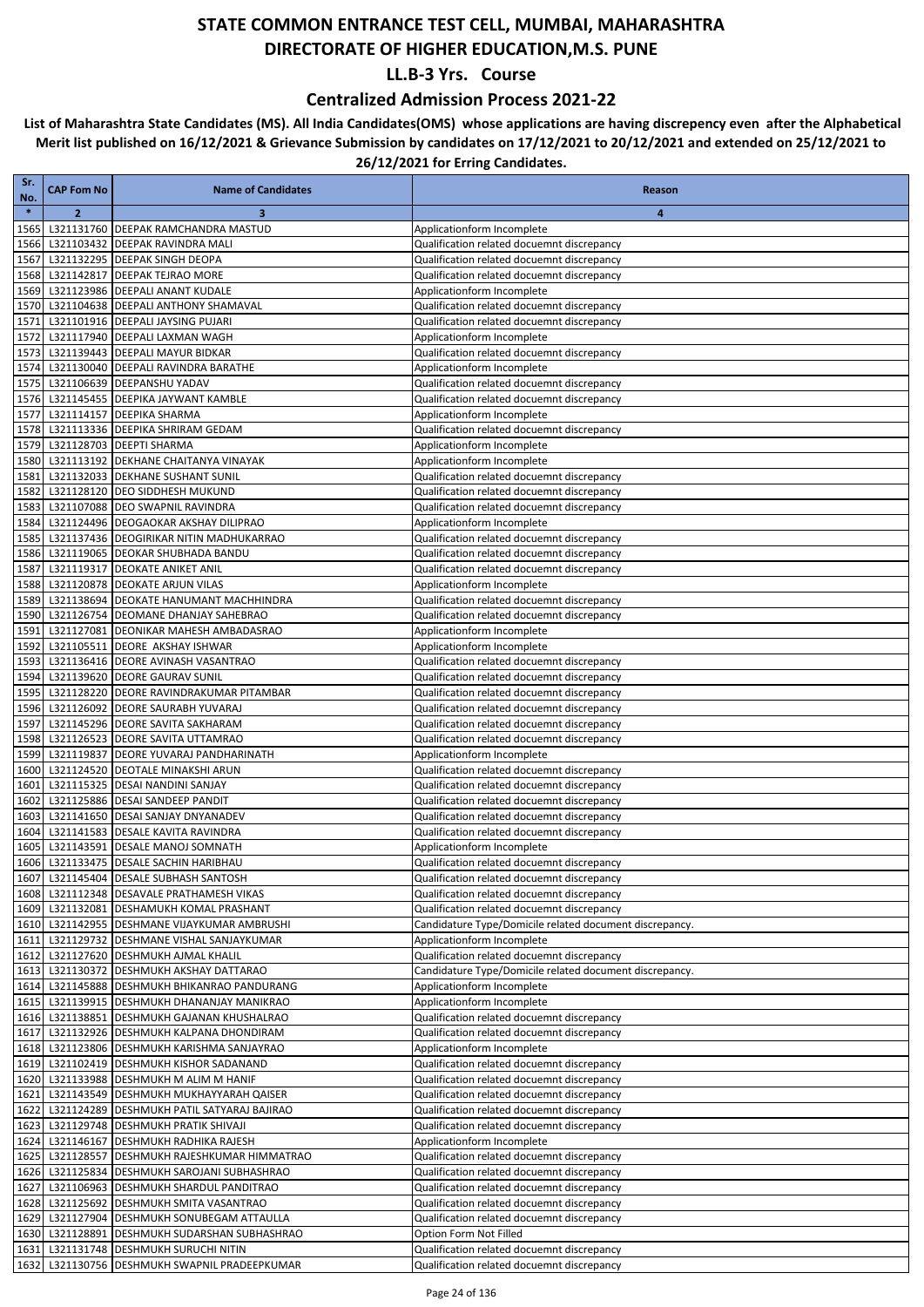### **Centralized Admission Process 2021-22**

| Sr.<br>No.   | <b>CAP Fom No</b> | <b>Name of Candidates</b>                                                              | Reason                                                                                   |
|--------------|-------------------|----------------------------------------------------------------------------------------|------------------------------------------------------------------------------------------|
| $\ast$       | $\overline{2}$    | 3                                                                                      | 4                                                                                        |
| 1633         |                   | L321144099   DESHMUKH TEJAS HANUMANT                                                   | Qualification related docuemnt discrepancy                                               |
| 1634         |                   | L321138145 DESHMUKH TUKARAM DAMODHAR                                                   | Qualification related docuemnt discrepancy                                               |
| 1635         |                   | L321113851 DESHMUKH VAISHNAVI VILAS                                                    | Applicationform Incomplete                                                               |
| 1636         |                   | L321137550 DESHMUKH VIJAY NARSINHARAO                                                  | Qualification related docuemnt discrepancy                                               |
| 1637         |                   | L321134659 DESHMUKH VIPIN VINAYAK                                                      | Qualification related docuemnt discrepancy                                               |
| 1638         |                   | L321135965 DESHMUKH VISHWAJIT VIRASEN                                                  | Qualification related docuemnt discrepancy                                               |
| 1639         |                   | L321113132 DESHMUKH VIVEK VASANTRAO                                                    | Applicationform Incomplete                                                               |
| 1640<br>1641 |                   | L321127030 DESHMUKH YOGITA PRAKASH<br>L321103971 DESHPANDE CHANDRAKANT BHAGWAN         | Qualification related docuemnt discrepancy<br>Qualification related docuemnt discrepancy |
| 1642         |                   | L321128525 DESHPANDE KALYANI PRADIP                                                    | Qualification related docuemnt discrepancy                                               |
| 1643         |                   | L321128752 DESHPANDE NIKHIL KAMALAKAR                                                  | Qualification related docuemnt discrepancy                                               |
| 1644         |                   | L321111559 DESHPANDE SAGAR NANDKUMAR                                                   | Applicationform Incomplete                                                               |
| 1645         |                   | L321117721 DESHPANDE SHIRISH ARUN                                                      | Qualification related docuemnt discrepancy                                               |
| 1646         |                   | L321120485 DEV ARJUN PATOLE                                                            | Qualification related docuemnt discrepancy                                               |
| 1647         |                   | L321108885 DEV RAKESH VISHWAKARMA                                                      | Qualification related docuemnt discrepancy                                               |
| 1648         |                   | L321111620 DEVADATTA HARI SAWANT                                                       | Qualification related docuemnt discrepancy                                               |
| 1649         |                   | L321124508 DEVADATTA VASANT SHELAKE.                                                   | Qualification related docuemnt discrepancy                                               |
|              |                   | 1650 L321126629 DEVANGAN DIPTI GOVIND                                                  | Qualification related docuemnt discrepancy                                               |
| 1651         |                   | L321107419 DEVANK MAVLANKAR                                                            | Qualification related docuemnt discrepancy                                               |
| 1652         |                   | L321123732 DEVARASHE SUJATA KHANDU                                                     | Qualification related docuemnt discrepancy                                               |
| 1653         |                   | L321118049 DEVARDEKAR SHRUTIKA RAJANIKANT                                              | Qualification related docuemnt discrepancy                                               |
| 1654         |                   | L321136377 DEVEN SHASHIKANT SAWANT                                                     | Applicationform Incomplete                                                               |
| 1655         |                   | L321102595 DEVENDRA R P PRAJAPATI                                                      | Applicationform Incomplete                                                               |
| 1656         |                   | L321121198 DEVENDRA SOBHANI                                                            | Qualification related docuemnt discrepancy                                               |
| 1657<br>1658 |                   | L321106337 DEVENDRA SURESH PATIL<br>L321123156 DEVENDRA VIJAY AHER                     | Applicationform Incomplete<br>Applicationform Incomplete                                 |
| 1659         |                   | L321108611 DEVENDRA WAKALE                                                             | Qualification related docuemnt discrepancy                                               |
| 1660         |                   | L321105799 DEVGANIA DRASHTI BABUBHAI                                                   | Applicationform Incomplete                                                               |
| 1661         |                   | L321121994 DEVHARE JYOTI SHIVAJI                                                       | Qualification related docuemnt discrepancy                                               |
| 1662         |                   | L321117326 DEVIDAS BABAN RAIKAR                                                        | Qualification related docuemnt discrepancy                                               |
| 1663         |                   | L321145157 DEVKAR AKASH PANDURANG                                                      | Qualification related docuemnt discrepancy                                               |
| 1664         |                   | L321122925   DEVKAR PALLAVI SURESH                                                     | Applicationform Incomplete                                                               |
| 1665         |                   | L321140036 DEVKAR RUSHIKESH PRAVIN                                                     | Qualification related docuemnt discrepancy                                               |
| 1666         |                   | L321122408 DEVKAR VIRAJ ARUN                                                           | Qualification related docuemnt discrepancy                                               |
| 1667         |                   | L321117020 DHABADGE ASHWINI HIRAMAN                                                    | Qualification related docuemnt discrepancy                                               |
| 1668         |                   | L321110115 DHABALE VINOD GOVIND                                                        | Qualification related docuemnt discrepancy                                               |
| 1669         |                   | L321122615 DHABE SAMPAT SOMANNA                                                        | Option Form Not Filled                                                                   |
| 1670         |                   | L321129150 DHADE PANDIT KISAN                                                          | Qualification related docuemnt discrepancy                                               |
| 1671         |                   | L321136032 DHAGE AMOL UTTAMRAO<br>L321128289 DHAGE BHAU TUKARAM                        | Applicationform Incomplete<br>Applicationform Incomplete                                 |
| 1672<br>1673 |                   | L321128964 DHAGE GANESH ASHOK                                                          | Applicationform Incomplete                                                               |
| 1674         |                   | L321114648 DHAGE PRAJAKTA SHIVAJI                                                      | Qualification related docuemnt discrepancy                                               |
|              |                   | 1675 L321101796 DHAGE PRANITA GANGADHAR                                                | Qualification related docuemnt discrepancy                                               |
|              |                   | 1676 L321118846 DHAGE SACHIN LAXMAN                                                    | Qualification related docuemnt discrepancy                                               |
|              |                   | 1677 L321116184 DHAIGUDE HEMA GAGARAM                                                  | Qualification related docuemnt discrepancy                                               |
|              |                   | 1678 L321145847 DHAIGUDE KUNDLIK ANNASAHEB                                             | Applicationform Incomplete                                                               |
|              |                   | 1679 L321136774 DHAIGUDE PRADEEP BALASAHEB                                             | Qualification related docuemnt discrepancy                                               |
|              |                   | 1680 L321140474 DHAIGUDE RESHMA SOPAN                                                  | Qualification related docuemnt discrepancy                                               |
|              |                   | 1681 L321133633 DHAK AMIT ANIL                                                         | Applicationform Incomplete                                                               |
| 1682         |                   | L321111461 DHAKANE ADITYA SUBHASH                                                      | Applicationform Incomplete                                                               |
|              |                   | 1683 L321107729 DHAKANE SANDEEP SUDHAKAR                                               | Applicationform Incomplete                                                               |
|              |                   | 1684 L321130700 DHAKPADE SHWETA GURUNATH                                               | Qualification related docuemnt discrepancy                                               |
| 1685         |                   | L321129769 DHAKRE RAVIKANT RAMKARUSHANA                                                | Qualification related docuemnt discrepancy<br>Option Form Not Filled                     |
|              |                   | 1686 L321114973 DHAMAL VITTHAL MAHADEV<br>1687 L321145365 DHAMANE DHANANJAY RAMCHANDRA | Qualification related docuemnt discrepancy                                               |
|              |                   | 1688 L321131352 DHAMECHA DHAVAL GIRISHBHAI                                             | Qualification related docuemnt discrepancy                                               |
|              |                   | 1689 L321140075 DHAMKE KIRAN NANDKUMAR                                                 | Applicationform Incomplete                                                               |
|              |                   | 1690 L321128353 DHAMMADEEP GYANOBA LOHBANDE                                            | Qualification related docuemnt discrepancy                                               |
| 1691         |                   | L321121466   DHAMMAPALI SHIVAJI KAMBLE                                                 | Qualification related docuemnt discrepancy                                               |
| 1692         |                   | L321142109   DHAMNASKAR VISHNU RAMCHANDRA                                              | Applicationform Incomplete                                                               |
|              |                   | 1693 L321122669 DHAMNE SUNANDA CHANDU GANGUBAI                                         | Qualification related docuemnt discrepancy                                               |
|              |                   | 1694 L321131171 DHAMNIKAR ESHAN PRASHANT                                               | Qualification related docuemnt discrepancy                                               |
|              |                   | 1695 L321144309 DHANADE DIVYANI DILIP                                                  | Qualification related docuemnt discrepancy                                               |
|              |                   | 1696 L321114589 DHANANJAY BALU HIRE                                                    | Option Form Not Filled                                                                   |
|              |                   | 1697 L321146126 DHANANJAY JANARDAN SIRSAT                                              | Applicationform Incomplete                                                               |
|              |                   | 1698 L321142285 DHANANJAY SAKHARAM NAROTE PATIL                                        | Option Form Not Filled                                                                   |
|              |                   | 1699 L321137793 DHANASHRI ANIL UKIDWE                                                  | Qualification related docuemnt discrepancy                                               |
|              |                   | 1700 L321136120 DHANASHRI GANPAT SURVE                                                 | Option Form Not Filled                                                                   |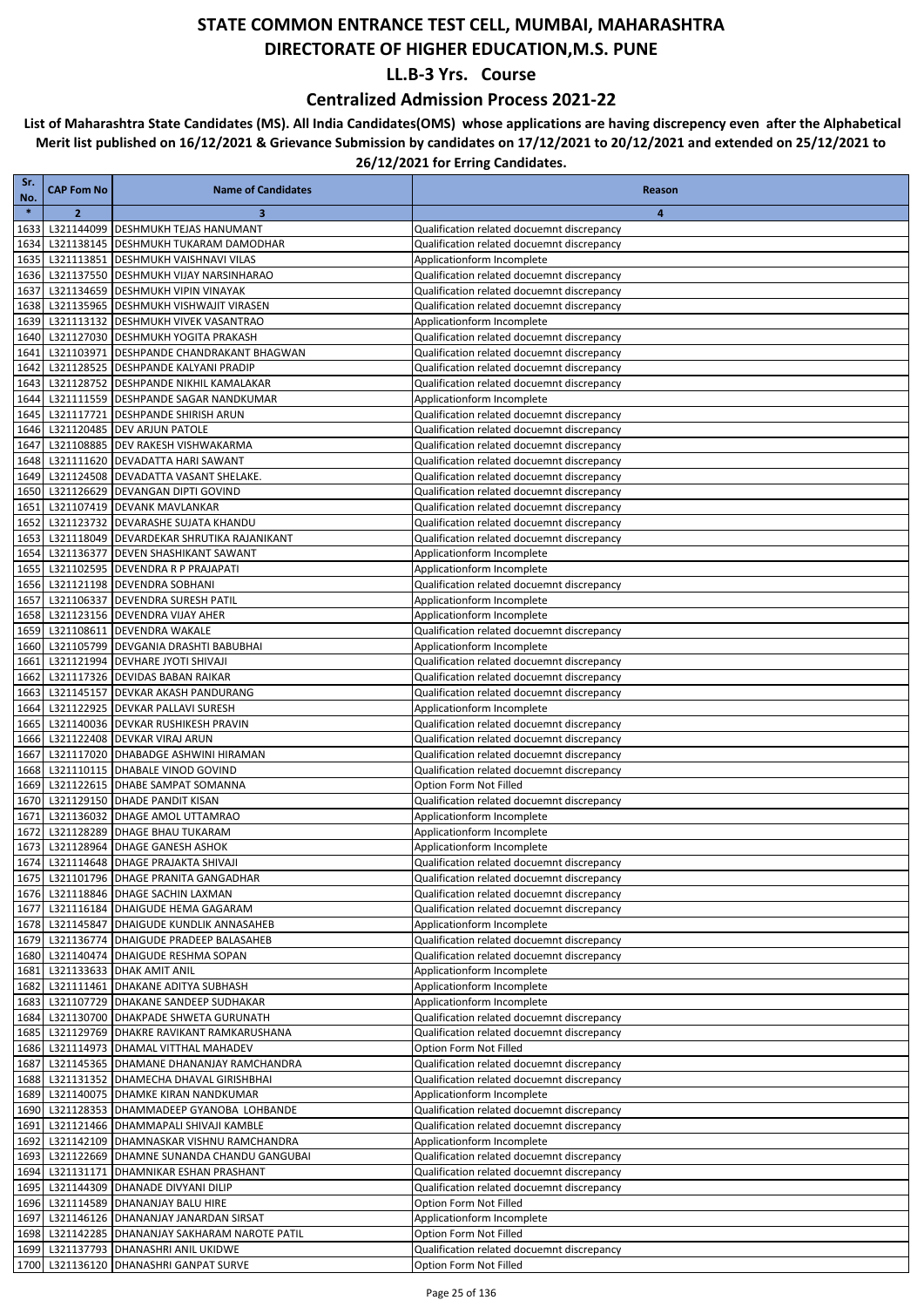### **Centralized Admission Process 2021-22**

| Sr.<br>No.   | <b>CAP Fom No</b> | <b>Name of Candidates</b>                                                           | Reason                                                                                   |
|--------------|-------------------|-------------------------------------------------------------------------------------|------------------------------------------------------------------------------------------|
| $\ast$       | $\overline{2}$    | 3                                                                                   | 4                                                                                        |
| 1701         |                   | L321106935   DHANASHRI SHASHIKANT JADHAV                                            | Option Form Not Filled                                                                   |
| 1702         |                   | L321105232 DHANAVADE CHETAN SURESH                                                  | Applicationform Incomplete                                                               |
| 1703         |                   | L321101564 DHANAVADE PRAJYOT JAGANNATH                                              | Qualification related docuemnt discrepancy                                               |
| 1704         |                   | L321111034 DHANAWADE NILESH BHAGWAN                                                 | Qualification related docuemnt discrepancy                                               |
| 1705<br>1706 |                   | L321138311   DHANAWADE SHUBHAM TUKARAM<br>L321122735 DHANDALE VILAS RAMRAO          | Applicationform Incomplete<br>Qualification related docuemnt discrepancy                 |
| 1707         |                   | L321142771 DHANDE SUHAS LAHANU                                                      | Applicationform Incomplete                                                               |
| 1708         |                   | L321133044 DHANDE VISHAL NANARAO                                                    | Qualification related docuemnt discrepancy                                               |
| 1709         |                   | L321140836 DHANDORE ABHIJIT SUDHAKAR                                                | Applicationform Incomplete                                                               |
| 1710         |                   | L321142094   DHANDORE ATUL TUKARAM                                                  | Qualification related docuemnt discrepancy                                               |
| 1711         |                   | L321128098   DHANDORE SHRIKANT RAJESH                                               | Qualification related docuemnt discrepancy                                               |
| 1712         |                   | L321132604 DHANDRAVE ALKA MILIND                                                    | Qualification related docuemnt discrepancy                                               |
| 1713<br>1714 |                   | L321143334 DHANESH KUMAR<br>L321110555 DHANGAR RAVSAHEB TARACHAND                   | Qualification related docuemnt discrepancy<br>Qualification related docuemnt discrepancy |
| 1715         |                   | L321136145   DHANGAR SANJAY PANDURANG                                               | Qualification related docuemnt discrepancy                                               |
| 1716         |                   | L321119912   DHANGARE AMOL VASANTA                                                  | Applicationform not locked by Candidate                                                  |
| 1717         |                   | L321143967 DHANI MAYUR BALKRISHNA                                                   | Qualification related docuemnt discrepancy                                               |
| 1718         |                   | L321123121 DHANORKAR KARISHMA MANOJ                                                 | Qualification related docuemnt discrepancy                                               |
| 1719         |                   | L321132330 DHANORKAR PRACHI SANJAY                                                  | Qualification related docuemnt discrepancy                                               |
| 1720         |                   | L321141124 DHANRAJ BHATYA TIRSE                                                     | Qualification related docuemnt discrepancy                                               |
| 1721<br>1722 |                   | L321137710   DHANRAJ KISANJI MOHOD<br>L321115295 DHANSADE SHILPA SANJAY             | Qualification related docuemnt discrepancy<br>Qualification related docuemnt discrepancy |
| 1723         |                   | L321114231 DHANSING GANPATSING HAJARE                                               | Qualification related docuemnt discrepancy                                               |
| 1724         |                   | L321122773   DHANVIJ VIKI RAMESH                                                    | Qualification related docuemnt discrepancy                                               |
| 1725         |                   | L321113515   DHANWATE ATISH RAMESH                                                  | Qualification related docuemnt discrepancy                                               |
| 1726         |                   | L321128006 DHARA RAJESH CHANDE                                                      | Qualification related docuemnt discrepancy                                               |
| 1727         |                   | L321125399   DHARAP AKSHAY MAHESH                                                   | Qualification related docuemnt discrepancy                                               |
| 1728<br>1729 |                   | L321129442   DHAREKAR ABHIJEET SUDHAKAR<br>L321111919 DHARGAWE ANAND ARUNRAO        | Qualification related docuemnt discrepancy<br>Applicationform Incomplete                 |
| 1730         |                   | L321144250   DHARMADHIKARI AJINKYA ASHOK                                            | Qualification related docuemnt discrepancy                                               |
| 1731         |                   | L321123857   DHARMADHIKARI LEENA DINESH                                             | Qualification related docuemnt discrepancy                                               |
| 1732         |                   | L321106018 DHARMADHIKARI PAVAN VISHNUPANT                                           | Qualification related docuemnt discrepancy                                               |
| 1733         |                   | L321122452   DHARMAPURIKAR SIDDHANT MAHESHRAO                                       | Qualification related docuemnt discrepancy                                               |
| 1734         |                   | L321143602 DHARME AJAY TUKARAM                                                      | Qualification related docuemnt discrepancy                                               |
| 1735         |                   | L321131412   DHARMENDRA SINGH CHAUHAN                                               | Qualification related docuemnt discrepancy                                               |
| 1736<br>1737 |                   | L321123109   DHARTINABHA KISANRAO GAIKWAD<br>L321134583 DHAS ARUN RAMNATH           | Qualification related docuemnt discrepancy<br>Applicationform not locked by Candidate    |
| 1738         |                   | L321112693 DHAS AVINASH SUBHASH                                                     | Qualification related docuemnt discrepancy                                               |
| 1739         |                   | L321110346 DHAVAL JITESH FOFARIA                                                    | Applicationform Incomplete                                                               |
| 1740         |                   | L321102677   DHAVAL JITESH FOFARIA                                                  | Applicationform Incomplete                                                               |
| 1741         |                   | L321102688 DHAVAL JITESH FOFARIA                                                    | Applicationform Incomplete                                                               |
| 1742         |                   | L321130645 DHAVALE RASIKA DHONDIBHAU                                                | Qualification related docuemnt discrepancy                                               |
|              |                   | 1743 L321115877 DHAVALE SHAILAJA VITTHAL<br>1744 L321141218 DHAVALE SHRADDHA NAGESH | Qualification related docuemnt discrepancy<br>Applicationform Incomplete                 |
|              |                   | 1745 L321124318 DHAVALE SHRIKANT LIMBAJI                                            | Qualification related docuemnt discrepancy                                               |
|              |                   | 1746 L321120494 DHAVALE SNEHA LAXMAN                                                | Applicationform Incomplete                                                               |
| 1747         |                   | L321119930 DHAVALE VINAYAK SHIVAJI                                                  | Qualification related docuemnt discrepancy                                               |
| 1748         |                   | L321120257 DHAVARE JAYDEEP BHAUSAHEB                                                | Qualification related docuemnt discrepancy                                               |
|              |                   | 1749 L321124219 DHAWALE ANIL GAMPU                                                  | Qualification related docuemnt discrepancy                                               |
|              |                   | 1750 L321128245 DHAWALE GAUTAM TUKARAM                                              | Applicationform Incomplete                                                               |
| 1751         |                   | L321125556 DHAWALE MAHESH MOHAN<br>1752 L321141567 DHAWALE SHAILESH SHIRISH         | Applicationform Incomplete<br>Qualification related docuemnt discrepancy                 |
| 1753         |                   | L321131259 DHAWALE SHUBHANGI DILIP                                                  | Qualification related docuemnt discrepancy                                               |
|              |                   | 1754 L321127186 DHAWARE DEEPIKA SHANKAR                                             | Qualification related docuemnt discrepancy                                               |
| 1755         |                   | L321143605 DHAWARE SUMIT SAUBA                                                      | Qualification related docuemnt discrepancy                                               |
|              |                   | 1756 L321145963 DHAYGUDE BHAGYASHREE RAMAKANT                                       | Qualification related docuemnt discrepancy                                               |
| 1757         |                   | L321139306 DHAYGUDE HARISHCHANDRA GORAKH                                            | Qualification related docuemnt discrepancy                                               |
|              |                   | 1758 L321125706 DHAYGUDE ROHAN VILAS                                                | Qualification related docuemnt discrepancy                                               |
|              |                   | 1759 L321131072 DHEERAJ BHAMBHANI<br>1760 L321119154 DHEERAJ MORE                   | Qualification related docuemnt discrepancy<br>Option Form Not Filled                     |
|              |                   | 1761 L321145322 DHEERAJ RAJARAM JAGADALE                                            | Qualification related docuemnt discrepancy                                               |
|              |                   | 1762 L321110129 DHEKALE ANKITA RAMBHAU                                              | Qualification related docuemnt discrepancy                                               |
|              |                   | 1763 L321111832 DHENGE SHIVA MUKUNDA                                                | Qualification related docuemnt discrepancy                                               |
|              |                   | 1764 L321123123 DHEPLE RUSHAMA MANIK                                                | Qualification related docuemnt discrepancy                                               |
|              |                   | 1765 L321133643 DHIKALE RUTUJA TUKARAM                                              | Qualification related docuemnt discrepancy                                               |
|              |                   | 1766 L321135750 DHIRAJ DHONDIRAM TAMBE<br>1767 L321141796 DHIRAJ GAUTAM MANE        | Qualification related docuemnt discrepancy<br>Applicationform Incomplete                 |
|              |                   | 1768 L321131988 DHIRAJ KANARAM CHOUDHARY                                            | Qualification related docuemnt discrepancy                                               |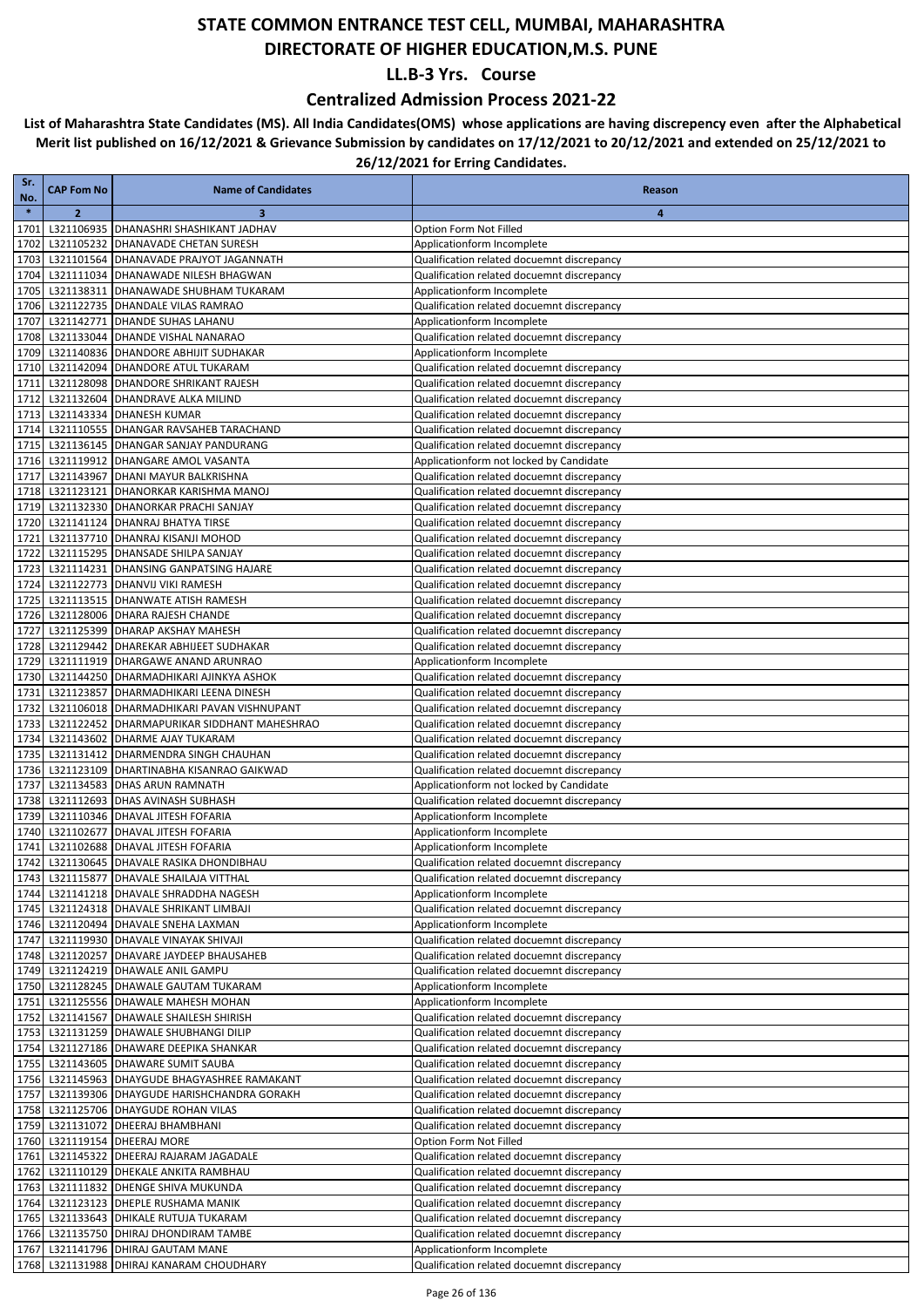### **Centralized Admission Process 2021-22**

| Sr.<br>No.   | <b>CAP Fom No</b> | <b>Name of Candidates</b>                                                | Reason                                                                                   |
|--------------|-------------------|--------------------------------------------------------------------------|------------------------------------------------------------------------------------------|
| $\ast$       | $\overline{2}$    | 3                                                                        | 4                                                                                        |
| 1769         |                   | L321114808 DHIRAJ SHIVAJI KAMBLE                                         | Qualification related docuemnt discrepancy                                               |
| 1770         |                   | L321139848   DHIRAJ SUNIL YADAV                                          | Applicationform Incomplete                                                               |
| 1771         |                   | L321106578 DHIRAJ VIJAYSINH PATIL                                        | Applicationform Incomplete                                                               |
| 1772         |                   | L321128144 DHIRAJKUMAR NARANBHAI CHAUHAN                                 | Applicationform Incomplete                                                               |
| 1773         |                   | L321104884 DHIVAR ALKA BABU                                              | Applicationform not locked by Candidate                                                  |
| 1774         |                   | L321139602 DHOBLE SANTOSH PRATAP                                         | Qualification related docuemnt discrepancy                                               |
| 1775         |                   | L321102377   DHOKANE DIPA DHONDIBA                                       | Applicationform Incomplete                                                               |
| 1776         |                   | L321128615 DHOKANE JAYA BABARAO                                          | Applicationform Incomplete                                                               |
| 1777         |                   | L321121538 DHOLE ANUPAMA BHAGWAN                                         | Qualification related docuemnt discrepancy                                               |
| 1778         |                   | L321130401 DHOLE PRAKASH TUKARAM                                         | Applicationform Incomplete                                                               |
| 1779         |                   | L321142956 DHOLE RAJRTAN PANKAJRAO                                       | Applicationform Incomplete                                                               |
| 1780         |                   | L321143883 DHOLE SHUBHAM MANOJ                                           | Qualification related docuemnt discrepancy                                               |
| 1781         |                   | L321134327 DHOLE SUJATA BABURAO                                          | Qualification related docuemnt discrepancy                                               |
| 1782<br>1783 |                   | L321130049 DHOLE YOGITA AVINASH<br>L321123590 DHONDAGE AMOL TANAJI       | Candidature Type/Domicile related document discrepancy.                                  |
| 1784         |                   | L321109360 DHONDAGE SIDDHESHWAR ATMARAM                                  | Qualification related docuemnt discrepancy<br>Qualification related docuemnt discrepancy |
| 1785         |                   | L321132718 DHONE VYANKATESH SHRIMANTRAO                                  | Qualification related docuemnt discrepancy                                               |
| 1786         |                   | L321133014 DHONNAR SANJAY EKNATH                                         | Applicationform Incomplete                                                               |
| 1787         |                   | L321104232 DHONUKSHE SUSHANT SHIVAJI                                     | Applicationform Incomplete                                                               |
| 1788         |                   | L321120181   DHOTARE SURESH GANGADHAR                                    | Qualification related docuemnt discrepancy                                               |
| 1789         |                   | L321139701 DHOTE MANOJ VIJAY                                             | Applicationform Incomplete                                                               |
| 1790         |                   | L321107716 DHOTE NIHAL HEMANT                                            | Applicationform Incomplete                                                               |
| 1791         |                   | L321104107 DHOTE PRAKASH JAIRAM                                          | Option Form Not Filled                                                                   |
| 1792         |                   | L321140016   DHOTE SHUBHANGI PRABHAKAR                                   | Applicationform not locked by Candidate                                                  |
| 1793         |                   | L321145416 DHOTRE ABHISHEK RAJENDRA                                      | Option Form Not Filled                                                                   |
| 1794         |                   | L321103715 DHOTRE PAVAN MANOJ MANALI                                     | Qualification related docuemnt discrepancy                                               |
| 1795         |                   | L321129617 DHRUVA SUDHIR PATODIA                                         | Qualification related docuemnt discrepancy                                               |
| 1796         |                   | L321114780 DHULE RAJSHRI SOMNATHAPPA                                     | Qualification related docuemnt discrepancy                                               |
| 1797         |                   | L321121365 DHULE VISHAL MILIND                                           | Qualification related docuemnt discrepancy                                               |
| 1798         |                   | L321119792   DHUMAL HARSHAL DEEPAK                                       | Qualification related docuemnt discrepancy                                               |
| 1799         |                   | L321107176 DHUMAL NITESH BABURAO                                         | Qualification related docuemnt discrepancy                                               |
| 1800         |                   | L321116587 DHUMAL SANJEEV DATTATRAYA                                     | Qualification related docuemnt discrepancy                                               |
| 1801         |                   | L321134826 DHUMALE VAIBHAV ANANDRAO                                      | Qualification related docuemnt discrepancy                                               |
| 1802         |                   | L321146003 DHUME KAMINI ROHIDAS                                          | Qualification related docuemnt discrepancy                                               |
| 1803         |                   | L321117097 DHUNDALE RAJU ARUN                                            | Qualification related docuemnt discrepancy                                               |
| 1804         |                   | L321111883 DHUNDALE VIKAS VILAS                                          | Applicationform Incomplete                                                               |
| 1805         |                   | L321125242   DHURI HIRENDRA TUKARAM                                      | Qualification related docuemnt discrepancy                                               |
| 1806         |                   | L321132579 DHURI RAJESH DNYANESHWAR                                      | Qualification related docuemnt discrepancy                                               |
| 1807         |                   | L321127290 DHURI YASH VYANKATESH                                         | Applicationform Incomplete                                                               |
| 1808         |                   | L321125379 DHURVE VINOD CHARANDAS<br>L321125443 DHWANI DEDHIA            | Qualification related docuemnt discrepancy                                               |
| 1809         |                   | L321143726 DIDEWAD DNYANESHWAR BHAGWAN                                   | Applicationform Incomplete                                                               |
| 1810         |                   | 1811 L321134120 DIDPAYE BHAGYASHREE BABARAO                              | Qualification related docuemnt discrepancy                                               |
|              |                   |                                                                          | Qualification related docuemnt discrepancy<br>Qualification related docuemnt discrepancy |
|              |                   | 1812 L321128654 DIDPAYE SUPRIYA RAM<br>1813 L321138136 DIGAMBAR MADHUKAR | Qualification related docuemnt discrepancy                                               |
|              |                   | 1814 L321110105 DIGAMBAR MADHUKAR PAWAR                                  | Qualification related docuemnt discrepancy                                               |
|              |                   | 1815 L321101004 DIGAMBER DAMU RAYASING                                   | Qualification related docuemnt discrepancy                                               |
|              |                   | 1816 L321111881 DIGGIKAR RAHUL SAIDAJI                                   | Qualification related docuemnt discrepancy                                               |
|              |                   | 1817 L321131459 DIGHE KETAN DNYANESHWAR                                  | Qualification related docuemnt discrepancy                                               |
|              |                   | 1818 L321118359 DIGHE RAHUL DATTU                                        | Qualification related docuemnt discrepancy                                               |
|              |                   | 1819 L321135885 DIGHE SATISH BHASKAR                                     | Qualification related docuemnt discrepancy                                               |
|              |                   | 1820 L321130513 DIGHE SHASHIKANT VITHOBA                                 | Qualification related docuemnt discrepancy                                               |
|              |                   | 1821 L321139183 DIGHE SWATI ASHOK                                        | Applicationform Incomplete                                                               |
| 1822         |                   | L321124180 DIKONDA MOHIT HARIDAS                                         | Qualification related docuemnt discrepancy                                               |
|              |                   | 1823 L321139642 DIKSHA BHALCHANDRA GAIKWAD                               | Applicationform Incomplete                                                               |
|              |                   | 1824 L321134294 DILBAG SINGH                                             | Applicationform Incomplete                                                               |
| 1825         |                   | L321135252 DILIP BALU KINI                                               | Qualification related docuemnt discrepancy                                               |
|              |                   | 1826 L321142363 DILIP GAWARE                                             | Qualification related docuemnt discrepancy                                               |
|              |                   | 1827 L321112322 DILIP HANUMANTA PERLA                                    | Applicationform not locked by Candidate                                                  |
|              |                   | 1828 L321145615 DILIP HARICHANDRA MAGAR                                  | Applicationform Incomplete                                                               |
|              |                   | 1829 L321144803 DILIP JAGANNATH SONAWANE                                 | Qualification related docuemnt discrepancy                                               |
|              |                   | 1830 L321127356 DILIP NARBA PAIKRAO                                      | Applicationform Incomplete                                                               |
|              |                   | 1831 L321133757 DILIP NIVRUTTI JADHAV                                    | Qualification related docuemnt discrepancy                                               |
|              |                   | 1832 L321116747 DILIP RAMARAO PATIL                                      | Applicationform Incomplete                                                               |
|              |                   | 1833 L321139839 DILIP RAMNATH HARNE                                      | Qualification related docuemnt discrepancy                                               |
|              |                   | 1834 L321113865 DILIP WAMAN PATIL                                        | Qualification related docuemnt discrepancy                                               |
|              |                   | 1835 L321111168 DILIPKUMAR UPADHAYAY                                     | Qualification related docuemnt discrepancy                                               |
|              |                   | 1836 L321145473 DILLIP KUMAR DAS                                         | Applicationform Incomplete                                                               |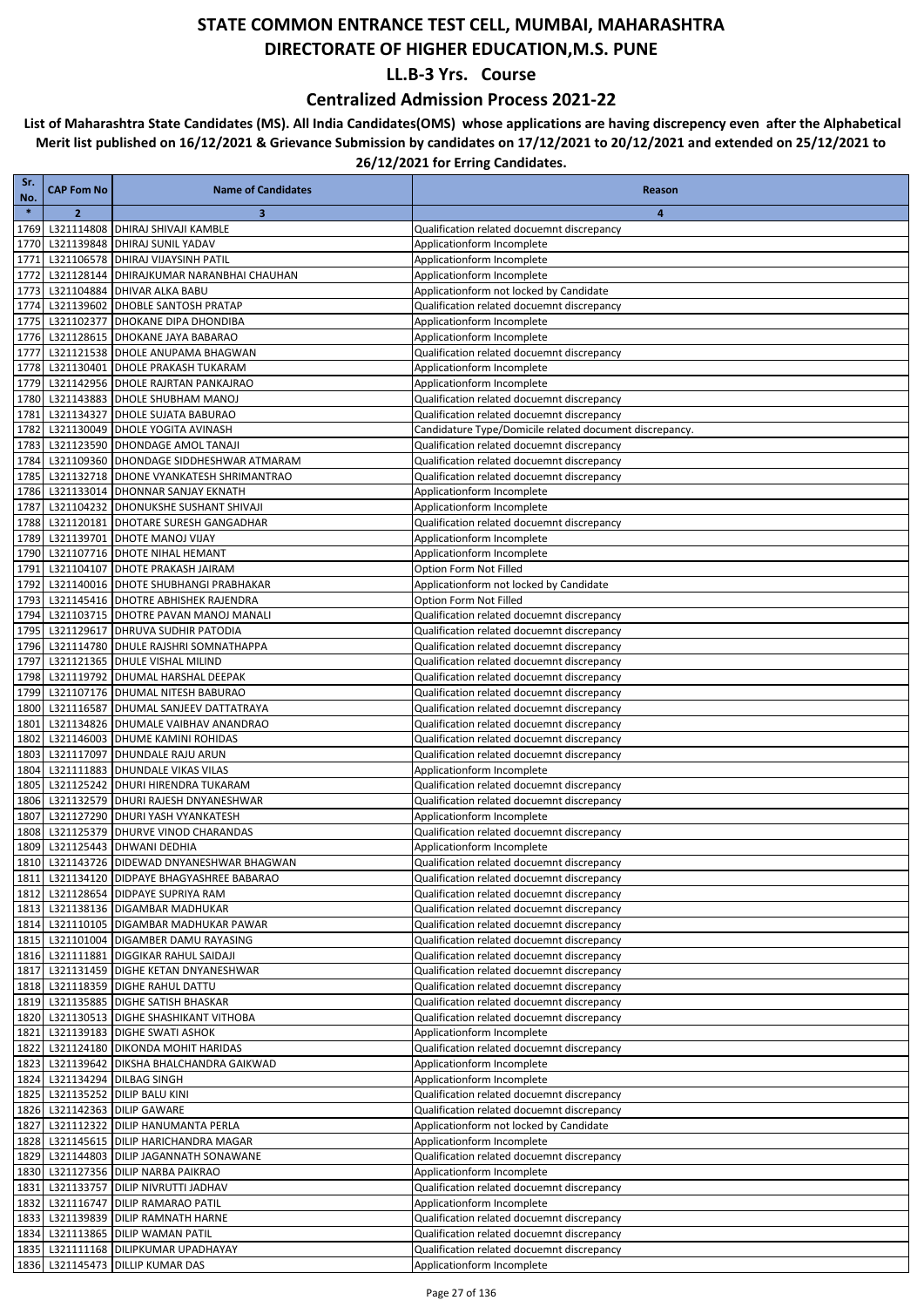#### **Centralized Admission Process 2021-22**

| Sr.<br>No.   | <b>CAP Fom No</b>           | <b>Name of Candidates</b>                                                            | Reason                                                                                   |
|--------------|-----------------------------|--------------------------------------------------------------------------------------|------------------------------------------------------------------------------------------|
| $\ast$       | $\overline{2}$              | 3                                                                                    | 4                                                                                        |
| 1837         |                             | L321145298 DILLIP KUMAR DAS                                                          | Applicationform Incomplete                                                               |
| 1838         |                             | L321144259 DILSHAD MUSHEER MERCHANT                                                  | Applicationform Incomplete                                                               |
| 1839         |                             | L321141673 DIMPAL ISHWARLAL KURIL                                                    | Applicationform Incomplete                                                               |
| 1840         |                             | L321119646 DINDE GAYATRI BHUSHAN                                                     | Applicationform Incomplete                                                               |
| 1841         |                             | L321112395 DINESH ANAND NAYAK                                                        | Applicationform Incomplete                                                               |
| 1842         |                             | L321106462 DINESH DEVIDAS TINGOTE                                                    | Applicationform Incomplete                                                               |
| 1843         |                             | L321130352 DINESH FULSING VAVLI                                                      | Applicationform Incomplete                                                               |
| 1844<br>1845 |                             | L321137627 DINESH GAUTAM KHUPATE<br>L321105351 DINESH KANAIYALAL SUTHAR              | Applicationform Incomplete<br>Applicationform Incomplete                                 |
| 1846         |                             | L321115701 DINESH RAMLAL BATTAWALE                                                   | Option Form Not Filled                                                                   |
| 1847         |                             | L321121769 DINESH REHANJYA VALVI                                                     | Applicationform Incomplete                                                               |
| 1848         |                             | L321144429 DINESH SUBHASH BORSE                                                      | Qualification related docuemnt discrepancy                                               |
| 1849         |                             | L321144987   DINESH SUBHASH LAD                                                      | Qualification related docuemnt discrepancy                                               |
| 1850         |                             | L321116382 DINESH SUBHASH MULAY                                                      | Applicationform Incomplete                                                               |
| 1851         |                             | L321124044   DINESH SURESH JADHAV                                                    | Qualification related docuemnt discrepancy                                               |
| 1852         |                             | L321121774   DINESHKUMAR RUPCHAND GAIDHANE                                           | Option Form Not Filled                                                                   |
| 1853         |                             | L321135357 DINGORE BHAKTI GANESH                                                     | Qualification related docuemnt discrepancy                                               |
| 1854         |                             | L321127028 DINKAR PRAMOD EKNATH                                                      | Qualification related docuemnt discrepancy                                               |
| 1855         |                             | L321134297   DINKAR VISHNU PRALHAD                                                   | Applicationform Incomplete                                                               |
| 1856<br>1857 |                             | L321117995 DIP DILIP BHAVSAR<br>L321129288 DIPAK BHARATRAO SHINDE                    | Qualification related docuemnt discrepancy<br>Qualification related docuemnt discrepancy |
| 1858         |                             | L321112406 DIPAK BHAULAL INGLE                                                       | Applicationform Incomplete                                                               |
| 1859         |                             | L321126841 DIPAK DAMU AAROTE                                                         | Qualification related docuemnt discrepancy                                               |
| 1860         |                             | L321131918 DIPAK DEVRAM MALI                                                         | Applicationform Incomplete                                                               |
| 1861         |                             | L321144695 DIPAK GIRDHARILAL CHAUDHARI                                               | Qualification related docuemnt discrepancy                                               |
| 1862         |                             | L321130295 DIPAK GOPAL SONAR                                                         | Qualification related docuemnt discrepancy                                               |
| 1863         |                             | L321118998   DIPAK ISHWAR NANDURKAR                                                  | Qualification related docuemnt discrepancy                                               |
| 1864         |                             | L321107102 DIPAK NANDKISHOR PATIL                                                    | Applicationform Incomplete                                                               |
| 1865         |                             | L321141893 DIPAK SHYAM VARMA                                                         | Applicationform Incomplete                                                               |
| 1866         |                             | L321145110 DIPAK SUBHASH KARGAL                                                      | Qualification related docuemnt discrepancy                                               |
| 1867         |                             | L321119387 DIPAK SURESH PINGALE                                                      | Qualification related docuemnt discrepancy                                               |
| 1868         |                             | L321109347 DIPAK ULEMALE<br>L321114455   DIPAK VITTHAL PINJARI                       | Qualification related docuemnt discrepancy<br>Qualification related docuemnt discrepancy |
| 1869<br>1870 |                             | L321144347 DIPALI DILEEP ARJUNE                                                      | Applicationform Incomplete                                                               |
| 1871         |                             | L321102393 DIPALI KESHAVRAO SHINDE                                                   | Applicationform Incomplete                                                               |
| 1872         |                             | L321114250 DIPALI NIVRUTTI PHULE                                                     | Applicationform Incomplete                                                               |
| 1873         |                             | L321132695 DIPALI SHIVAJI BANDPATTE                                                  | Applicationform not locked by Candidate                                                  |
| 1874         |                             | L321136019 DIPALI SHIVAJI RAJAGE                                                     | Applicationform Incomplete                                                               |
| 1875         |                             | L321123954   DIPANJALI KAILAS DHADVE                                                 | Qualification related docuemnt discrepancy                                               |
| 1876         |                             | L321107965 DIPESH ANIL GAJARUSHI                                                     | Applicationform Incomplete                                                               |
| 1877         |                             | L321120107 DIPESH MOHAN PANDADIA                                                     | Applicationform Incomplete                                                               |
| 1878         |                             | L321108942 DIPKE ANKUSH ASHOK                                                        | Qualification related docuemnt discrepancy                                               |
|              |                             | 1879 L321130947 DIPKE SACHIN VASANTA                                                 | Qualification related docuemnt discrepancy                                               |
|              |                             | 1880 L321109529 DIPMALA BHIMRAO JADHAV<br>1881 L321142741 DIPSINH NAGOJIRAO RAJEMANE | Applicationform Incomplete<br>Qualification related docuemnt discrepancy                 |
|              |                             | 1882 L321113325 DIPTI JAGDISH SANGHVI                                                | Applicationform not locked by Candidate                                                  |
|              |                             | 1883 L321134801 DIPTI JAYVANT KHANDIJOD                                              | Applicationform Incomplete                                                               |
|              |                             | 1884 L321109243 DIPTI WAMANRAO BORKAR                                                | Qualification related docuemnt discrepancy                                               |
|              |                             | 1885 L321137598 DISALE AKSHAY RAMESH                                                 | Qualification related docuemnt discrepancy                                               |
|              |                             | 1886 L321126608 DISALE DHANASHRI BAPUSAHEB                                           | Qualification related docuemnt discrepancy                                               |
| 1887         |                             | L321132189 DISHA SHARMA                                                              | Qualification related docuemnt discrepancy                                               |
|              |                             | 1888 L321132298 DISHANT ANIL BADGE                                                   | Qualification related docuemnt discrepancy                                               |
|              |                             | 1889 L321133983 DIVAKAR RAMESHWAR AGARWAL                                            | Option Form Not Filled                                                                   |
| 1891         |                             | 1890 L321128097 DIVASE AKSHAY BAJEERAO<br>L321139535 DIVATE NIKITA MADHUKAR          | Option Form Not Filled<br>Qualification related docuemnt discrepancy                     |
|              |                             | 1892 L321132485 DIVATE SUSHEN BHANUDAS                                               | Qualification related docuemnt discrepancy                                               |
|              |                             | 1893 L321145941 DIVEKAR JIJABAI NIVRUTTI                                             | Qualification related docuemnt discrepancy                                               |
|              |                             | 1894 L321114581 DIVYA DEWENDRA DWIVEDI                                               | Qualification related docuemnt discrepancy                                               |
|              | 1895 L321107165 DIVYA PATIL |                                                                                      | Qualification related docuemnt discrepancy                                               |
|              |                             | 1896 L321108888 DIVYA RAJESH PAPAL                                                   | Qualification related docuemnt discrepancy                                               |
| 1897         |                             | L321143432   DIVYA SUBHASH GHARAT                                                    | Qualification related docuemnt discrepancy                                               |
|              |                             | 1898 L321108728 DIVYA SURESH INGULKAR                                                | Applicationform Incomplete                                                               |
|              |                             | 1899 L321104899 DIVYAM RANJAN                                                        | Applicationform Incomplete                                                               |
|              |                             | 1900 L321138940 DIXIT DHANANJAY ANIL                                                 | Applicationform Incomplete                                                               |
|              |                             | 1901 L321114727 DIXIT KETAN SANJAY                                                   | Qualification related docuemnt discrepancy                                               |
|              |                             | 1902 L321142852 DIXIT NAROTTAM THACKER<br>1903 L321118073 DIXIT NITIN JANARDHAN      | Qualification related docuemnt discrepancy<br>Qualification related docuemnt discrepancy |
|              |                             | 1904 L321142659 DIXIT TARUN SHIVKANT                                                 | Applicationform Incomplete                                                               |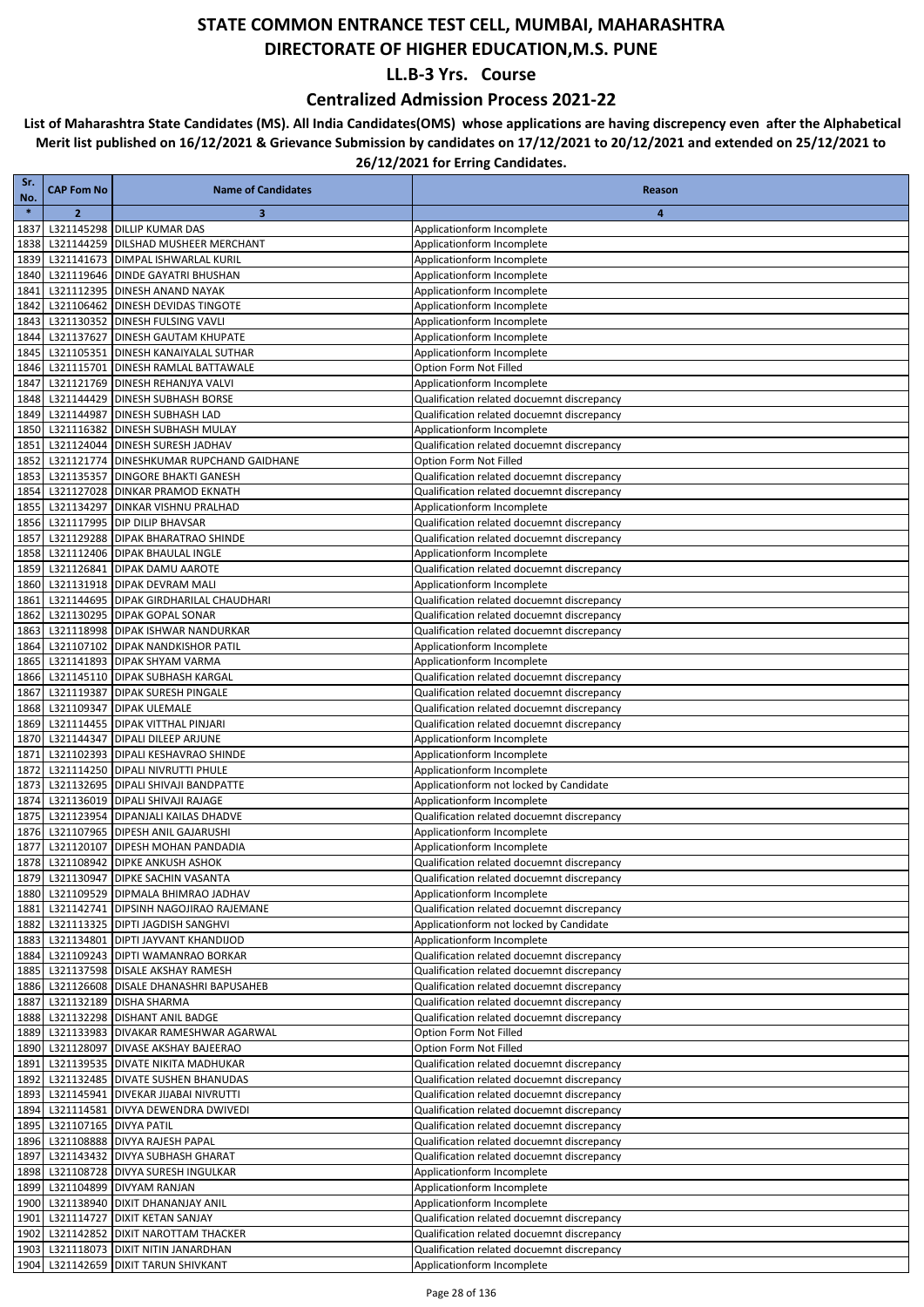### **Centralized Admission Process 2021-22**

| Sr.<br>No.   | <b>CAP Fom No</b> | <b>Name of Candidates</b>                                                          | Reason                                                                                   |
|--------------|-------------------|------------------------------------------------------------------------------------|------------------------------------------------------------------------------------------|
| $\ast$       | 2                 | 3                                                                                  | 4                                                                                        |
| 1905         |                   | L321111345   DIXIT VISHAL INDRESH                                                  | Applicationform Incomplete                                                               |
| 1906         |                   | L321107732 DIYA MARIA SOLOMON                                                      | Applicationform Incomplete                                                               |
| 1907         |                   | L321142298 DNYANESH GHANSHYAM BHAVSAR                                              | Qualification related docuemnt discrepancy                                               |
| 1908<br>1909 |                   | L321111137   DNYANESHWAR DAGADU RATHOD<br>L321126496 DNYANESHWAR DATTATRAY VARAT   | Qualification related docuemnt discrepancy<br>Qualification related docuemnt discrepancy |
|              |                   | 1910 L321109506 DNYANESHWAR LAXMAN JAGTAP                                          | Qualification related docuemnt discrepancy                                               |
| 1911         |                   | L321134007 DNYANESHWAR MURLIDHAR NETARE                                            | Applicationform Incomplete                                                               |
| 1912         |                   | L321138489 DNYANESHWAR NAGESH JUNE                                                 | Applicationform Incomplete                                                               |
|              |                   | 1913 L321125466 DNYANESHWAR NIVRUTTI INDORE                                        | Applicationform Incomplete                                                               |
| 1914         |                   | L321132234 DNYANESHWAR RAJARAMJI VITOLE                                            | Qualification related docuemnt discrepancy                                               |
| 1915         |                   | L321120516   DNYANESHWAR RAOSAHEB GAVHAD                                           | Option Form Not Filled                                                                   |
|              |                   | 1916 L321111428 DNYANESHWAR VALIBA AVHAD                                           | Option Form Not Filled                                                                   |
| 1917         |                   | L321145082 DNYNESHWAR NAVANATH SHINDE                                              | Qualification related docuemnt discrepancy                                               |
|              |                   | 1918 L321128709 DOHALE SAGAR VASUDEO<br>1919 L321142230 DOIBALE UTTAM MADHAVRAO    | Qualification related docuemnt discrepancy<br>Qualification related docuemnt discrepancy |
|              |                   | 1920 L321116998 DOIFODE ISHWAR DATTATRAYA                                          | Applicationform Incomplete                                                               |
| 1921         |                   | L321145484 DOIFODE PARAS PRABHUDAS                                                 | Option Form Not Filled                                                                   |
| 1922         |                   | L321135427 DOIJAD MANOJ SHIVAJI                                                    | Qualification related docuemnt discrepancy                                               |
| 1923         |                   | L321130932 DOIJODE AISHWARYA CHANDRASHEKHAR                                        | Qualification related docuemnt discrepancy                                               |
| 1924         |                   | L321138583 DOIJODE MADHU CHANDRASHEKHAR                                            | Qualification related docuemnt discrepancy                                               |
| 1925         |                   | L321125900 DOIPHODE SHRIRANG KAILAS                                                | Applicationform Incomplete                                                               |
|              |                   | 1926 L321107363 DOKADIA IBRAHIM HANIF                                              | Applicationform Incomplete                                                               |
| 1927<br>1928 |                   | L321127964 DOKE BABASAHEB MANOHAR<br>L321114083 DOKE MAYUR GANESH                  | Qualification related docuemnt discrepancy<br>Qualification related docuemnt discrepancy |
| 1929         |                   | L321124254 DOKE SHRIKANT VASANT                                                    | Qualification related docuemnt discrepancy                                               |
|              |                   | 1930 L321126926 DOLAS MADAN GANPATRAO                                              | Qualification related docuemnt discrepancy                                               |
| 1931         |                   | L321144271 DOLAS SHUBHAM VISHWAS                                                   | Qualification related docuemnt discrepancy                                               |
| 1932         |                   | L321112558   DOLASE CHETANA SHANKARRAO                                             | Qualification related docuemnt discrepancy                                               |
| 1933         |                   | L321130444 DOLE RUSHIKESH JANARDHAN                                                | Applicationform Incomplete                                                               |
| 1934         |                   | L321121512 DOLE SIDDHARTH ABHIMAN                                                  | Applicationform Incomplete                                                               |
| 1935         |                   | L321145624 DOLLY AKHILESH JHA                                                      | Applicationform Incomplete                                                               |
| 1936         |                   | L321107322 DOMINIC ROYD FRANKLIN                                                   | Applicationform Incomplete                                                               |
| 1937         |                   | L321133778 DONDE BHALCHANDRA VINAYAK<br>1938 L321143017 DONDE PRIYANKA CHANDRAKANT | Qualification related docuemnt discrepancy<br>Qualification related docuemnt discrepancy |
| 1939         |                   | L321145395 DONGARDIVE NITIN BABURAO                                                | Qualification related docuemnt discrepancy                                               |
|              |                   | 1940 L321117415 DONGARDIVE SHAKYAKUMAR LAXMAN                                      | Qualification related docuemnt discrepancy                                               |
| 1941         |                   | L321118513 DONGARE AJINKYA CHANDRASHEKHAR                                          | Qualification related docuemnt discrepancy                                               |
| 1942         |                   | L321110776 DONGARE PRANALI VILAS                                                   | Qualification related docuemnt discrepancy                                               |
|              |                   | 1943 L321114680 DONGARE PRIYANKA RAMESHWAR                                         | Candidature Type/Domicile related document discrepancy.                                  |
| 1944         |                   | L321136415 DONGARE SUNIL VASANT                                                    | Option Form Not Filled                                                                   |
| 1945<br>1946 |                   | L321123579 DONGARE VARSHARANI VIJAY<br>L321124656 DONGRE NITESH ANANDRAO           | Qualification related docuemnt discrepancy<br>Option Form Not Filled                     |
|              |                   | 1947 L321133112 DONGRE ROSHAN RAJENDRA                                             | Applicationform Incomplete                                                               |
|              |                   | 1948 L321114637 DONTHIREDDY BAIRAVESWARAREDDY                                      | Qualification related docuemnt discrepancy                                               |
|              |                   | 1949 L321138776 DORGE PRAVIN GORAKSHNATH                                           | Qualification related docuemnt discrepancy                                               |
|              |                   | 1950 L321111293 DORLIKAR APURVA VISHWANATH                                         | Qualification related docuemnt discrepancy                                               |
|              |                   | 1951 L321118184 DOSHI SHAILESH MANILAL                                             | Qualification related docuemnt discrepancy                                               |
|              |                   | 1952 L321102956 DOUNDE ABHILASHA RAJENDRA                                          | Qualification related docuemnt discrepancy                                               |
|              |                   | 1953 L321140138 DOUNDKAR SHWETA BALASAHEB                                          | Qualification related docuemnt discrepancy                                               |
|              |                   | 1954 L321130319 DR AMOL SADASHIV JADHAV<br>1955 L321110979 DR C P MISHRA           | Qualification related docuemnt discrepancy<br>Qualification related docuemnt discrepancy |
|              |                   | 1956 L321135555 DR PARTHO BAKSHI                                                   | Qualification related docuemnt discrepancy                                               |
|              |                   | 1957 L321113833 DR. OTURKAR UJWALA NEE UKIRDE UJWALA DATTATRAYA                    | Applicationform Incomplete                                                               |
|              |                   | 1958 L321100708 DR.DEEPA DILIP JADHAV                                              | Qualification related docuemnt discrepancy                                               |
|              |                   | 1959 L321136926 DRISHTI MAHESH HIRANI                                              | Qualification related docuemnt discrepancy                                               |
|              |                   | 1960 L321114127 DRONKAR SAKSHI RAJENDRA                                            | Applicationform Incomplete                                                               |
|              |                   | 1961 L321111167 DSA ARNOLD ALLAN                                                   | Applicationform Incomplete                                                               |
|              |                   | 1962 L321126693 DSA CLIVE CLIFFORD                                                 | Applicationform Incomplete                                                               |
|              |                   | 1963 L321142675 DUBAL SATYESHWARI SANJAY                                           | Qualification related docuemnt discrepancy                                               |
|              |                   | 1964 L321140907 DUBEY AKHILESH KUMAR<br>1965 L321144538 DUBEY ASHISH RAJESH        | Applicationform Incomplete<br>Applicationform Incomplete                                 |
|              |                   | 1966 L321120902 DUBEY ASMITA RAJESHKUMAR                                           | Applicationform Incomplete                                                               |
|              |                   | 1967 L321137312 DUBEY GEETANSH VINOD                                               | Applicationform Incomplete                                                               |
|              |                   | 1968 L321110408 DUBEY JYOTIKUMARI RAVINDRANATH                                     | Qualification related docuemnt discrepancy                                               |
|              |                   | 1969 L321138943 DUBEY NILESH NARESH                                                | Qualification related docuemnt discrepancy                                               |
|              |                   | 1970 L321143468 DUBEY NIRAJ RAJESH                                                 | Qualification related docuemnt discrepancy                                               |
| 1971         |                   | L321129807 DUBEY NITIN SUSHIL KUMAR                                                | Applicationform Incomplete                                                               |
|              |                   | 1972 L321115925 DUBEY POOJA RAJENDRA                                               | Applicationform Incomplete                                                               |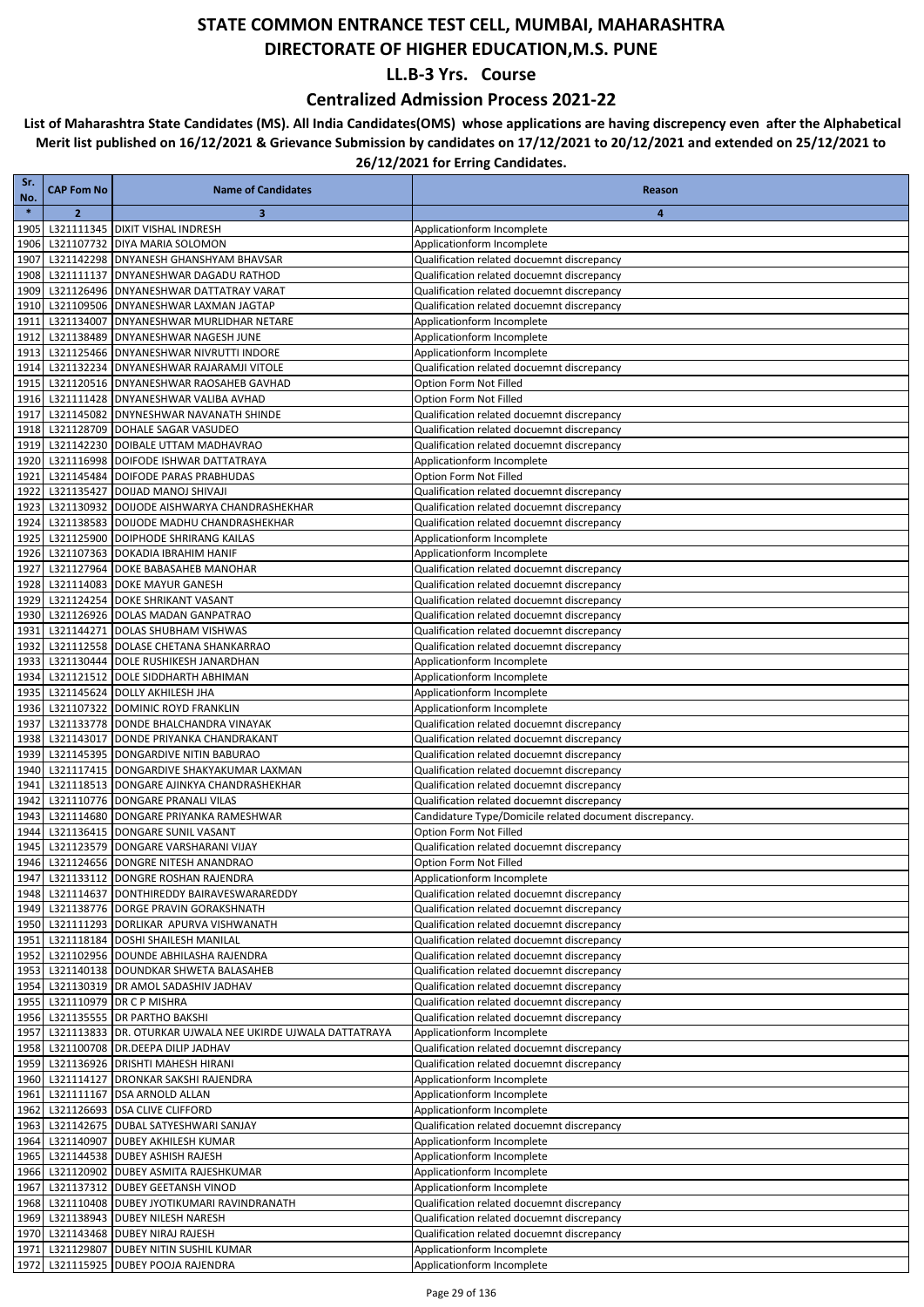### **Centralized Admission Process 2021-22**

| Sr.           | <b>CAP Fom No</b>          | <b>Name of Candidates</b>                                                        | Reason                                                                                   |
|---------------|----------------------------|----------------------------------------------------------------------------------|------------------------------------------------------------------------------------------|
| No.<br>$\ast$ | $\overline{2}$             | 3                                                                                | $\overline{4}$                                                                           |
| 1973          |                            | L321124327 DUBEY SHUBHAM DINKAR                                                  | Qualification related docuemnt discrepancy                                               |
| 1974          |                            | L321106759 DUBEY TWINKLE RAJENDRA                                                | Qualification related docuemnt discrepancy                                               |
| 1975          |                            | L321132052 DUBEY VANDANA LAXMIKANT                                               | Qualification related docuemnt discrepancy                                               |
| 1976          |                            | L321143642 DUDHAL SUMATI SHIVAJIRAO                                              | Applicationform Incomplete                                                               |
| 1977<br>1978  |                            | L321136148 DUDHATE SHITAL PANDURANG<br>L321101670 DUDHAVADKAR KAUSTUBH DATTATRAY | Applicationform Incomplete<br>Applicationform not locked by Candidate                    |
| 1979          |                            | L321107897 DUDHE RAHUL PRABHAKAR                                                 | Applicationform Incomplete                                                               |
| 1980          |                            | L321125808 DUDHMAL RAJU DEVANAND                                                 | Qualification related docuemnt discrepancy                                               |
| 1981          |                            | L321107902 DUDHSAGARE MANISHA YASHWANT                                           | Qualification related docuemnt discrepancy                                               |
| 1982          |                            | L321110634 DUDHWAD ASHWINI NAMDEV                                                | Qualification related docuemnt discrepancy                                               |
| 1983          |                            | L321137818 DUDUKA RAJESH NARAYANA                                                | Applicationform not locked by Candidate                                                  |
| 1984<br>1985  |                            | L321101297 DUKARE AKASH JAGANNATH<br>L321131994 DUKARE RENUKA PANDHARINATH       | Applicationform Incomplete<br>Applicationform Incomplete                                 |
| 1986          |                            | L321141504 DUKKA REHANA GULAM RASOOL                                             | Qualification related docuemnt discrepancy                                               |
| 1987          |                            | L321128650 DUKRE PRASAD PRAMODRAO                                                | Qualification related docuemnt discrepancy                                               |
| 1988          |                            | L321122024 DUMANE CHANDRAKANT MANOHAR                                            | Qualification related docuemnt discrepancy                                               |
| 1989          |                            | L321112534 DUMBHARE ARPITA VITTHAL                                               | Qualification related docuemnt discrepancy                                               |
| 1990          |                            | L321146076 DURGE OMKAR BASWARAJ                                                  | Qualification related docuemnt discrepancy                                               |
| 1991<br>1992  |                            | L321114281 DURGESH BAPURAO PATIL<br>L321116987 DURGESH BHARTI                    | Qualification related docuemnt discrepancy<br>Applicationform Incomplete                 |
| 1993          |                            | L321133792 DURGUDE VISHAL SATISH                                                 | Qualification related docuemnt discrepancy                                               |
| 1994          |                            | L321129182 DURRANI KAMRAN AHMED KHAN FAROOQ AHMED                                | Qualification related docuemnt discrepancy                                               |
| 1995          |                            | L321128022 DUSANE BHUSHAN GOVIND                                                 | Applicationform Incomplete                                                               |
| 1996          |                            | L321117268 DUSANE RAJAN PRABHAKAR                                                | Qualification related docuemnt discrepancy                                               |
| 1997          |                            | L321124126 DUSHING PRAMOD SHANTARAM                                              | Qualification related docuemnt discrepancy                                               |
| 1998          |                            | L321102954 DUSHING VINOD ARJUN                                                   | Qualification related docuemnt discrepancy                                               |
| 1999<br>2000  |                            | L321110765 DUSING JAI ABLUK<br>L321123933 DWARKA GANPAT AMBHORE                  | Qualification related docuemnt discrepancy<br>Qualification related docuemnt discrepancy |
| 2001          |                            | L321140244 DWARKANATH BHIMRAO BHAGAT                                             | Qualification related docuemnt discrepancy                                               |
| 2002          |                            | L321124973 EDAKE AMOL SIDARAYA                                                   | Qualification related docuemnt discrepancy                                               |
| 2003          |                            | L321121360 EGAVE SHIRISH SHANKAR                                                 | Qualification related docuemnt discrepancy                                               |
| 2004          |                            | L321127878 EKHANDE SMITA MAHAVIR                                                 | Applicationform Incomplete                                                               |
| 2005          |                            | L321103488 EKNATH WASUDEO KHEDKAR                                                | Option Form Not Filled                                                                   |
| 2006<br>2007  |                            | L321139307 EKTA SEWLANI<br>L321122531 EMEL JOSEPH ALMEIDA                        | Applicationform Incomplete<br>Qualification related docuemnt discrepancy                 |
| 2008          |                            | L321109127 FADATARE ONKAR ANNASAHEB                                              | Qualification related docuemnt discrepancy                                               |
| 2009          |                            | L321108692 FAHEEM APM                                                            | Applicationform Incomplete                                                               |
| 2010          |                            | L321125129 FAIZA TASNEEM FAYYAZ KHAN PATHAN                                      | Candidature Type/Domicile related document discrepancy.                                  |
| 2011          |                            | L321126297 FAIZAN SHAKIL KHAN                                                    | Applicationform Incomplete                                                               |
| 2012          |                            | L321106957 FAIZANUDDIN QUAZI                                                     | Option Form Not Filled                                                                   |
| 2013<br>2014  |                            | L321128671 FALAKE ROHIT DIGAMBER<br>L321141546 FANDILOLU VIVEKANAND SHAMBHULING  | Applicationform Incomplete<br>Qualification related docuemnt discrepancy                 |
|               |                            | 2015 L321138409 FARATE PRAKASH RAJARAM                                           | Applicationform Incomplete                                                               |
|               |                            | 2016 L321112547 FARHAT NASREEN MD. YOUSUF                                        | Applicationform Incomplete                                                               |
|               |                            | 2017 L321117465 FAROOQ SUJAUDDIN WAHEDUDDIN                                      | Qualification related docuemnt discrepancy                                               |
|               |                            | 2018 L321134688 FAROOQUI ARSALAN MOHD AKRAM                                      | Applicationform Incomplete                                                               |
|               |                            | 2019 L321122938 FAROOQUI DANIYAL ASEEB ULLAH                                     | Qualification related docuemnt discrepancy                                               |
|               |                            | 2020 L321144993 FARUKI ZAFAR AHMAD KAMAR AHMAD                                   | Option Form Not Filled                                                                   |
| 2021<br>2022  |                            | L321126254 FATE REWANNATH GANGADHAR<br>L321143299 FATIMA AMEEN MASTER            | Applicationform Incomplete<br>Applicationform Incomplete                                 |
|               |                            | 2023 L321120057 FATING BHUSHAN GAJANANRAO                                        | Qualification related docuemnt discrepancy                                               |
|               |                            | 2024 L321142352 FATPURE SANTOSH BABULAL                                          | Qualification related docuemnt discrepancy                                               |
|               |                            | 2025 L321112577 FAYAAZ KHAN                                                      | Qualification related docuemnt discrepancy                                               |
|               |                            | 2026 L321139373 FAZA NAFEES ANSARI                                               | Option Form Not Filled                                                                   |
|               | 2027 L321113094 FIBA       |                                                                                  | Qualification related docuemnt discrepancy                                               |
|               |                            | 2028 L321135830 FIRDAUS UDAIPURI<br>2029 L321144581 FITWE VISHAL KISHOR          | Applicationform Incomplete<br>Applicationform Incomplete                                 |
|               |                            | 2030 L321140076 FLORITA SYLVESTER TUSCANO                                        | Qualification related docuemnt discrepancy                                               |
|               |                            | 2031 L321125527 FUKE SWAPNIL NIRANJAN                                            | Applicationform Incomplete                                                               |
|               |                            | 2032 L321113019 FULESH SURESH JAIN                                               | Applicationform Incomplete                                                               |
|               |                            | 2033 L321106946 FULKAR PANKAJ RAMESHRAO                                          | Applicationform Incomplete                                                               |
|               |                            | 2034 L321137559 FUNDE MAHESH BALU                                                | Qualification related docuemnt discrepancy                                               |
|               |                            | 2035 L321132827 FUNDE PRADIP BHANUDAS                                            | Qualification related docuemnt discrepancy                                               |
| 2037          | 2036 L321123518 G SRINIVAS | L321145843 GABHANE VISHAL GAJANANRAO                                             | Qualification related docuemnt discrepancy<br>Applicationform Incomplete                 |
|               |                            | 2038 L321115799 GADADE PARIKSHIT SURENDRA                                        | Qualification related docuemnt discrepancy                                               |
|               |                            | 2039 L321141587 GADADE RUPALI KRUSHNRAO                                          | Applicationform Incomplete                                                               |
|               |                            | 2040 L321126944 GADAGE AKSHAY BALASAHEB                                          | Qualification related docuemnt discrepancy                                               |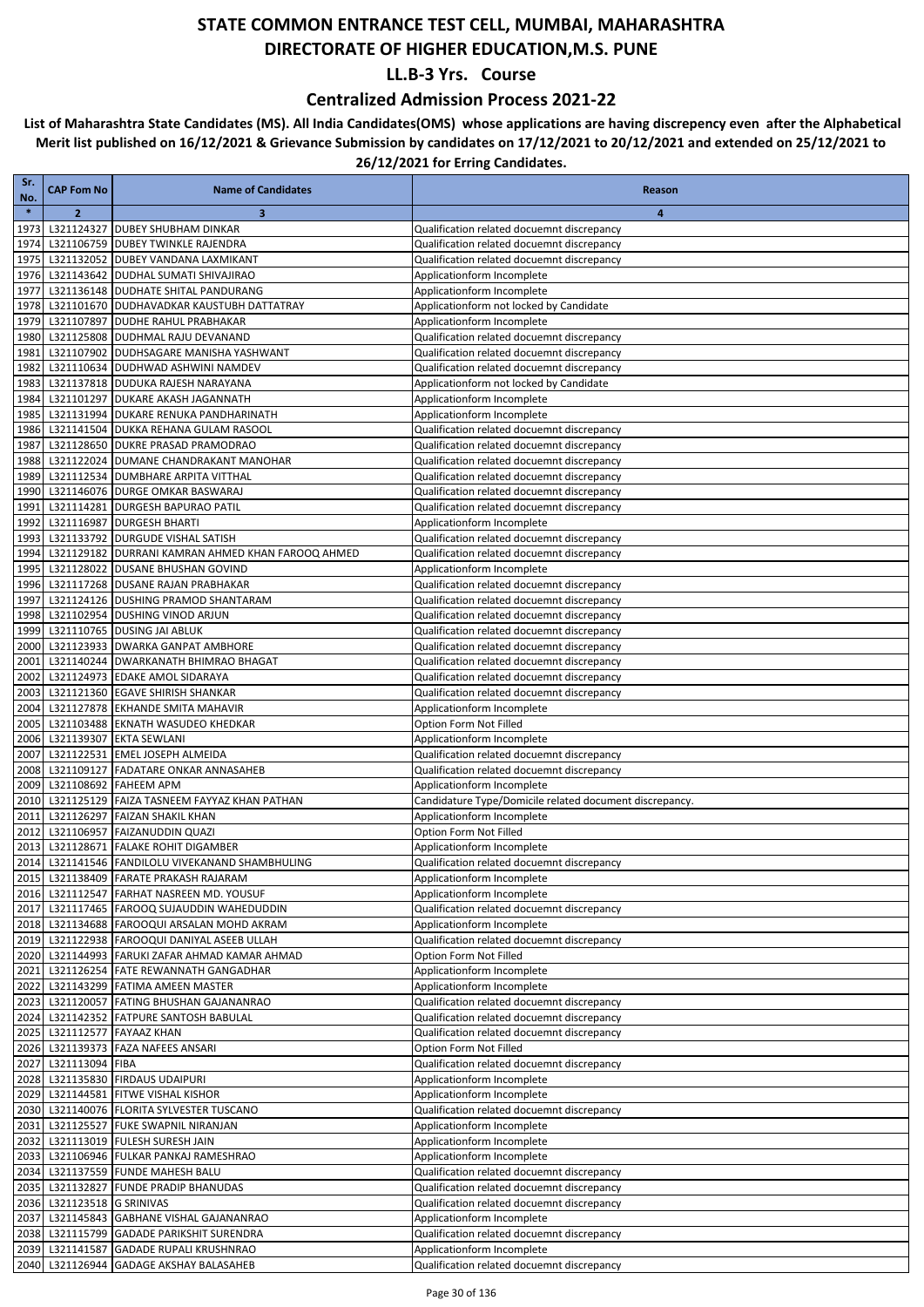### **Centralized Admission Process 2021-22**

| Sr.<br>No.   | <b>CAP Fom No</b> | <b>Name of Candidates</b>                                                           | Reason                                                                                                |
|--------------|-------------------|-------------------------------------------------------------------------------------|-------------------------------------------------------------------------------------------------------|
| $\ast$       | $\overline{2}$    | 3                                                                                   | 4                                                                                                     |
| 2041         |                   | L321141082 GADAKH MAYURI GAJANAN                                                    | Qualification related docuemnt discrepancy                                                            |
| 2042         |                   | L321103674 GADAVE LAXMI SAMPAT                                                      | Applicationform not locked by Candidate                                                               |
| 2043         |                   | L321128900 GADDAPURE AKASH SHRINIVAS                                                | Applicationform Incomplete                                                                            |
| 2044         |                   | L321141421 GADDIME DNYANESHWAR KISANRAO                                             | Applicationform Incomplete                                                                            |
| 2045         |                   | L321133719 GADE ARCHANA RAMESH                                                      | Qualification related docuemnt discrepancy                                                            |
| 2046<br>2047 |                   | L321114361 GADE RAJ SUDHIR<br>L321126354 GADE SWATI DARYABA                         | Qualification related docuemnt discrepancy<br>Candidature Type/Domicile related document discrepancy. |
| 2048         |                   | L321118938 GADEKAR KIRAN MOHAN                                                      | Applicationform Incomplete                                                                            |
| 2049         |                   | L321126839 GADEKAR KRUSHNAT KONDIBA                                                 | Qualification related docuemnt discrepancy                                                            |
| 2050         |                   | L321137000 GADEKAR RUSHIKESH ANIL                                                   | Qualification related docuemnt discrepancy                                                            |
| 2051         |                   | L321108225 GADEKAR SAMADHAN DILIP                                                   | Qualification related docuemnt discrepancy                                                            |
| 2052         |                   | L321112486 GADGE BHAGYASHRI PADMAKAR                                                | Qualification related docuemnt discrepancy                                                            |
| 2053         |                   | L321125855 GADGE SUSHAMA BABAJI                                                     | Applicationform Incomplete                                                                            |
| 2054         |                   | L321115238 GADGE SWAPNIL SUKHADEV                                                   | Qualification related docuemnt discrepancy                                                            |
| 2055<br>2056 |                   | L321133413 GADHAVE DIKSHIKA DEEPAK<br>L321146099 GADHAVE NIVEDITA PRAMOD            | Applicationform Incomplete<br>Applicationform Incomplete                                              |
| 2057         |                   | L321108809 GADHAVE VISHWAS RAMDAS                                                   | Qualification related docuemnt discrepancy                                                            |
| 2058         |                   | L321133562 GADHE RAHUL BABURAO                                                      | Option Form Not Filled                                                                                |
| 2059         |                   | L321142476 GADIKAR PRAMOD PRABHAKARRAO                                              | Qualification related docuemnt discrepancy                                                            |
| 2060         |                   | L321103594 GADKARI SUJATA VIJAY                                                     | Qualification related docuemnt discrepancy                                                            |
| 2061         |                   | L321120202 GADLING ASHISH NIRANJAN                                                  | Qualification related docuemnt discrepancy                                                            |
| 2062         |                   | L321112707 GADRAO KRISHNA CHANDRABHAN                                               | Qualification related docuemnt discrepancy                                                            |
| 2063         |                   | L321111650 GAGAT RAVI KUMAR MADANPAL                                                | Applicationform Incomplete                                                                            |
| 2064         |                   | L321126981 GAGLANI SNEH RAJENDRA<br>L321113633 GAHERVAR DIGVIJAYSINHA BHAGWANSINHA  | Qualification related docuemnt discrepancy<br>Qualification related docuemnt discrepancy              |
| 2065<br>2066 |                   | L321146056 GAIDHANE PRANALI PRABHAKAR                                               | Qualification related docuemnt discrepancy                                                            |
| 2067         |                   | L321145971 GAIDHANE VAISHALI PRABHAKAR                                              | Qualification related docuemnt discrepancy                                                            |
| 2068         |                   | L321128418 GAIDHANKAR DINESH CHANNAPPA                                              | Qualification related docuemnt discrepancy                                                            |
| 2069         |                   | L321139856 GAIGOLE SANJAY MANIKRAO                                                  | Applicationform Incomplete                                                                            |
| 2070         |                   | L321138751 GAIKAR DNYANESHWAR HARIBHAU                                              | Qualification related docuemnt discrepancy                                                            |
| 2071         |                   | L321114054 GAIKAR REKHA KAMALAKAR                                                   | Qualification related docuemnt discrepancy                                                            |
| 2072         |                   | L321117760 GAIKAWAD AMITA SHANDEO                                                   | Applicationform Incomplete                                                                            |
| 2073         |                   | L321131242 GAIKWAD AARTI RAMESH                                                     | Qualification related docuemnt discrepancy                                                            |
| 2074<br>2075 |                   | L321145392 GAIKWAD ABHIJEET BALASO<br>L321128067 GAIKWAD ADINATH DNYANESHWAR        | Qualification related docuemnt discrepancy<br>Qualification related docuemnt discrepancy              |
| 2076         |                   | L321144680 GAIKWAD AJAY PRAKASH                                                     | Qualification related docuemnt discrepancy                                                            |
| 2077         |                   | L321100819 GAIKWAD AJIT DAGADU                                                      | Applicationform Incomplete                                                                            |
| 2078         |                   | L321107914 GAIKWAD AKASH ASHOK                                                      | Qualification related docuemnt discrepancy                                                            |
| 2079         |                   | L321112437 GAIKWAD AKASH DHARMA                                                     | Applicationform Incomplete                                                                            |
| 2080         |                   | L321107267 GAIKWAD AMOL VITTHAL                                                     | Applicationform Incomplete                                                                            |
| 2081         |                   | L321108595 GAIKWAD ANKITA ASHOK                                                     | Applicationform Incomplete                                                                            |
| 2082         |                   | L321117065 GAIKWAD ANKITA ASHOK                                                     | Qualification related docuemnt discrepancy                                                            |
| 2084         |                   | 2083 L321105386 GAIKWAD ANKUSH TANAJI<br>L321106998 GAIKWAD BHAVESH JITENDRA        | Applicationform Incomplete<br>Applicationform Incomplete                                              |
|              |                   | 2085 L321106485 GAIKWAD CHAITANYA DNYANESHWAR                                       | Qualification related docuemnt discrepancy                                                            |
|              |                   | 2086 L321116105 GAIKWAD CHANCHALKUMAR MADHAV                                        | Qualification related docuemnt discrepancy                                                            |
| 2087         |                   | L321121453 GAIKWAD DASHRATH NAMDEV                                                  | Applicationform Incomplete                                                                            |
| 2088         |                   | L321137382 GAIKWAD DEEPAK NAMDEO                                                    | Applicationform Incomplete                                                                            |
| 2089         |                   | L321136665 GAIKWAD DEEPIKA SUNIL                                                    | Qualification related docuemnt discrepancy                                                            |
|              |                   | 2090 L321117911 GAIKWAD DHIRAJ DNYANESHWAR                                          | Applicationform Incomplete                                                                            |
| 2091         |                   | L321144789 GAIKWAD GIRISH RAMDAS                                                    | Qualification related docuemnt discrepancy                                                            |
| 2092         |                   | L321122314 GAIKWAD GUNVANT SANGRAM                                                  | Qualification related docuemnt discrepancy                                                            |
| 2093<br>2094 |                   | L321143181 GAIKWAD GUNWANT SADASHIV<br>L321100063 GAIKWAD HEMANT RAKHMAJI           | Qualification related docuemnt discrepancy<br>Qualification related docuemnt discrepancy              |
| 2095         |                   | L321115970 GAIKWAD IRANA MARIAPPA                                                   | Option Form Not Filled                                                                                |
|              |                   | 2096 L321126208 GAIKWAD JAYESH DILIP                                                | Applicationform Incomplete                                                                            |
| 2097         |                   | L321117333 GAIKWAD JAYESH SUBHASH                                                   | Applicationform Incomplete                                                                            |
|              |                   | 2098 L321131062 GAIKWAD JYOTSANA YUVRAJ                                             | Qualification related docuemnt discrepancy                                                            |
|              |                   | 2099 L321131662 GAIKWAD KALYANI RAMESH                                              | Option Form Not Filled                                                                                |
|              |                   | 2100 L321116649 GAIKWAD LATA LAHU                                                   | Qualification related docuemnt discrepancy                                                            |
|              |                   | 2101 L321128183 GAIKWAD MADAN DNYANOBA                                              | Qualification related docuemnt discrepancy                                                            |
| 2102         |                   | L321123101 GAIKWAD MAHESH JAGANNATH                                                 | Applicationform Incomplete                                                                            |
|              |                   | 2103 L321144673 GAIKWAD MAHESH YASHWANT<br>2104 L321145877 GAIKWAD MANISHA BABRUVAN | Qualification related docuemnt discrepancy<br>Applicationform not locked by Candidate                 |
|              |                   | 2105 L321113654 GAIKWAD MANOJ YASHWANT                                              | Option Form Not Filled                                                                                |
|              |                   | 2106 L321137263 GAIKWAD MANSARAM HARISHCHANDRA                                      | Qualification related docuemnt discrepancy                                                            |
|              |                   | 2107 L321137910 GAIKWAD MANSI NARESH                                                | Qualification related docuemnt discrepancy                                                            |
|              |                   | 2108 L321144051 GAIKWAD MEENA DADARAO                                               | Applicationform Incomplete                                                                            |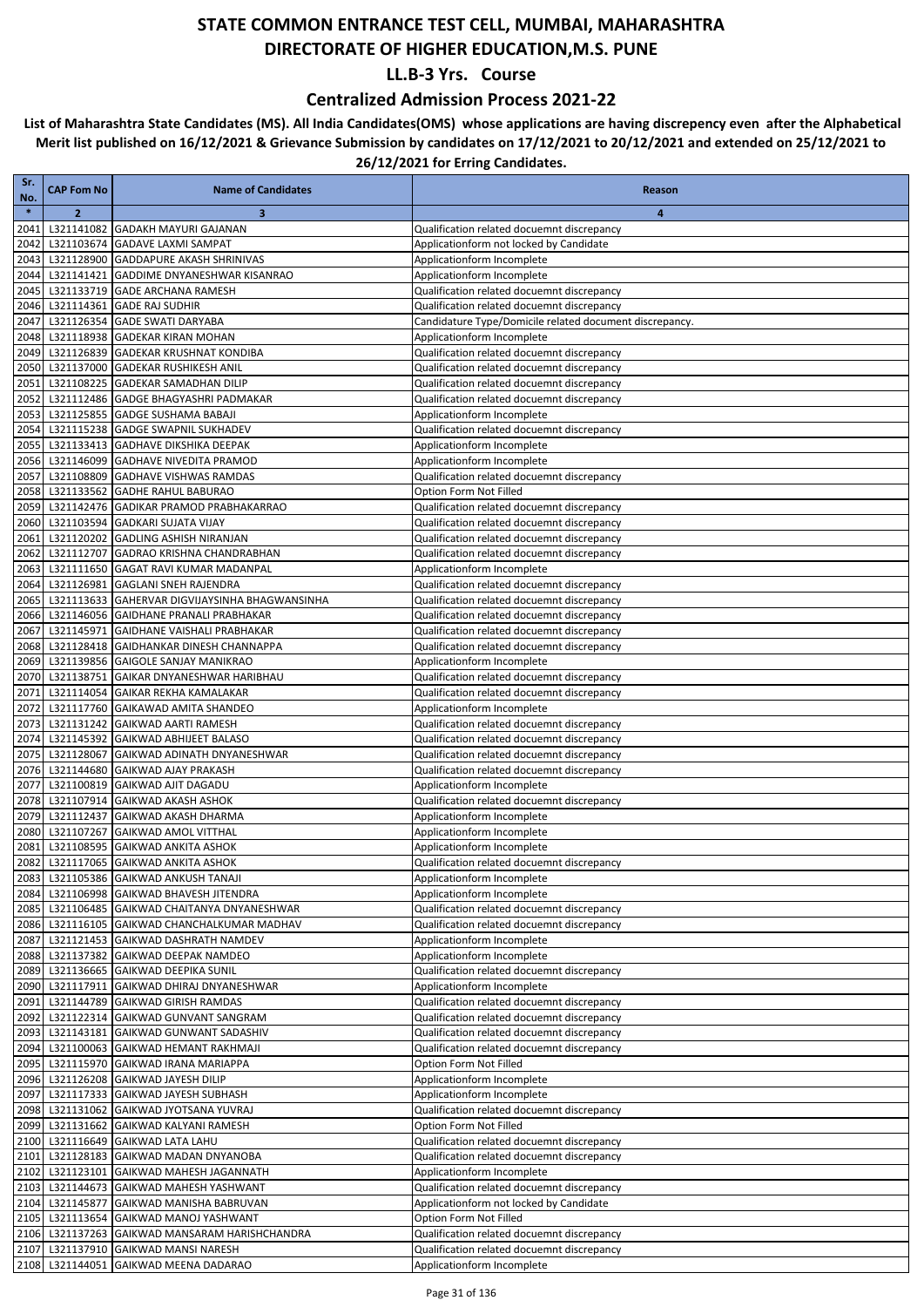### **Centralized Admission Process 2021-22**

| Sr.<br>No.   | <b>CAP Fom No</b> | <b>Name of Candidates</b>                                                        | Reason                                                                                                |
|--------------|-------------------|----------------------------------------------------------------------------------|-------------------------------------------------------------------------------------------------------|
| $\ast$       | $\overline{2}$    | 3                                                                                | 4                                                                                                     |
| 2109         |                   | L321133338 GAIKWAD NITESH VAMAN                                                  | Qualification related docuemnt discrepancy                                                            |
| 2110         |                   | L321111884 GAIKWAD NITIN KESHAV                                                  | Qualification related docuemnt discrepancy                                                            |
| 2111         |                   | L321144829 GAIKWAD PALLAVI ASHOK                                                 | Qualification related docuemnt discrepancy                                                            |
| 2112         |                   | L321139842 GAIKWAD PARMESHWAR ABHIMAN<br>L321142303 GAIKWAD PAVAN MADHUKAR       | Qualification related docuemnt discrepancy<br>Option Form Not Filled                                  |
| 2113<br>2114 |                   | L321120123 GAIKWAD PAVAN UTTAMRAO                                                | Applicationform Incomplete                                                                            |
| 2115         |                   | L321137208 GAIKWAD POOJA PRAKASH                                                 | Applicationform Incomplete                                                                            |
| 2116         |                   | L321105628 GAIKWAD PRADIP RAJKUMAR                                               | Qualification related docuemnt discrepancy                                                            |
| 2117         |                   | L321142639 GAIKWAD PRAJAKTA NITIN                                                | Qualification related docuemnt discrepancy                                                            |
| 2118         |                   | L321130610 GAIKWAD PRAJWAL ASHOK                                                 | Option Form Not Filled                                                                                |
| 2119         |                   | L321137101 GAIKWAD PRAMOD SHENFADU                                               | Qualification related docuemnt discrepancy                                                            |
| 2120<br>2121 |                   | L321124012 GAIKWAD PRASANJEET JAYDEEP<br>L321144194 GAIKWAD PRASHANT CHANDRAKANT | Candidature Type/Domicile related document discrepancy.<br>Qualification related docuemnt discrepancy |
| 2122         |                   | L321121202 GAIKWAD PRATAP VITTHAL                                                | Qualification related docuemnt discrepancy                                                            |
| 2123         |                   | L321139872 GAIKWAD PRAVIN SURESH                                                 | Qualification related docuemnt discrepancy                                                            |
| 2124         |                   | L321110764 GAIKWAD PRIYANKA SANJAY                                               | Qualification related docuemnt discrepancy                                                            |
| 2125         |                   | L321140544 GAIKWAD PRUTHAVIRAJ DILIP                                             | Applicationform Incomplete                                                                            |
| 2126         |                   | L321102342 GAIKWAD PUJA DILIP                                                    | Qualification related docuemnt discrepancy                                                            |
| 2127<br>2128 |                   | L321141422 GAIKWAD RAHUL BHARAT<br>L321140649 GAIKWAD RAHUL RAMCHANDRA           | Qualification related docuemnt discrepancy<br>Qualification related docuemnt discrepancy              |
| 2129         |                   | L321141925 GAIKWAD RAJESH ANANTA                                                 | Qualification related docuemnt discrepancy                                                            |
| 2130         |                   | L321130457 GAIKWAD RAKESH PRAKASH                                                | Qualification related docuemnt discrepancy                                                            |
| 2131         |                   | L321132716 GAIKWAD REKHA WAMANRAO                                                | Applicationform Incomplete                                                                            |
| 2132         |                   | L321131324 GAIKWAD RESHMA MAHADU                                                 | Applicationform Incomplete                                                                            |
| 2133         |                   | L321131388 GAIKWAD ROHINI UTTAM                                                  | Applicationform Incomplete                                                                            |
| 2134<br>2135 |                   | L321144773 GAIKWAD ROHIT YUVRAJ<br>L321138651 GAIKWAD RUPALI BAPURAO             | Option Form Not Filled<br>Qualification related docuemnt discrepancy                                  |
| 2136         |                   | L321130866 GAIKWAD RUTURAJ SURESH                                                | Qualification related docuemnt discrepancy                                                            |
| 2137         |                   | L321125006 GAIKWAD SAGAR PRALHAD                                                 | Qualification related docuemnt discrepancy                                                            |
| 2138         |                   | L321108959 GAIKWAD SAKSHI VIJAY                                                  | Qualification related docuemnt discrepancy                                                            |
| 2139         |                   | L321141495 GAIKWAD SAMPADA BHIMA                                                 | Qualification related docuemnt discrepancy                                                            |
| 2140         |                   | L321138061 GAIKWAD SANDEEP HANUMANT                                              | Qualification related docuemnt discrepancy                                                            |
| 2141<br>2142 |                   | L321107547 GAIKWAD SANDEEP UTTAMRAO<br>L321130414 GAIKWAD SANDESH SURYAKANT      | Qualification related docuemnt discrepancy<br>Qualification related docuemnt discrepancy              |
| 2143         |                   | L321118876 GAIKWAD SANTOSH DAGU                                                  | Qualification related docuemnt discrepancy                                                            |
| 2144         |                   | L321132765 GAIKWAD SATISH NAGNATH                                                | Qualification related docuemnt discrepancy                                                            |
| 2145         |                   | L321123946 GAIKWAD SAYAJI VILASRAO                                               | Qualification related docuemnt discrepancy                                                            |
| 2146         |                   | L321124891 GAIKWAD SHRADDHA BAPURAO                                              | Qualification related docuemnt discrepancy                                                            |
| 2147         |                   | L321127308 GAIKWAD SIDDHARTH SHAILENDRA                                          | Qualification related docuemnt discrepancy                                                            |
| 2148<br>2149 |                   | L321145551 GAIKWAD SIDDHARTH SHIVRAM<br>L321123656 GAIKWAD SIMA MADHU            | Applicationform Incomplete<br>Qualification related docuemnt discrepancy                              |
| 2150         |                   | L321145575 GAIKWAD SNEHA RAMRAO                                                  | Qualification related docuemnt discrepancy                                                            |
|              |                   | 2151 L321136628 GAIKWAD SUJATA RAMBHAU                                           | Qualification related docuemnt discrepancy                                                            |
| 2152         |                   | L321144758 GAIKWAD SUMANTKUMAR BALASAHEB                                         | Qualification related docuemnt discrepancy                                                            |
|              |                   | 2153 L321140033 GAIKWAD SUMEDH SHIVDAS                                           | Qualification related docuemnt discrepancy                                                            |
|              |                   | 2154 L321144649 GAIKWAD SUPRIYA CHANDRAKANT                                      | Qualification related docuemnt discrepancy                                                            |
| 2155         |                   | L321136151 GAIKWAD SURAJ CHANDRAKANT<br>2156 L321108198 GAIKWAD SURAJ MACHHINDRA | Qualification related docuemnt discrepancy<br>Qualification related docuemnt discrepancy              |
|              |                   | 2157 L321143394 GAIKWAD SURAJ MAHENDRA                                           | Applicationform Incomplete                                                                            |
|              |                   | 2158 L321111061 GAIKWAD SURYAKANT UMAJI                                          | Applicationform Incomplete                                                                            |
|              |                   | 2159 L321109000 GAIKWAD SUSHMITA SANTOSH                                         | Qualification related docuemnt discrepancy                                                            |
|              |                   | 2160 L321113577 GAIKWAD SWAPNIL DADASAHEB                                        | Applicationform Incomplete                                                                            |
| 2161         |                   | L321115752 GAIKWAD TEJENDRA JIBHAU<br>2162 L321145236 GAIKWAD TUKARAM BHAUSO     | Qualification related docuemnt discrepancy<br>Qualification related docuemnt discrepancy              |
|              |                   | 2163 L321142853 GAIKWAD TUSHAR RAMESH                                            | Applicationform Incomplete                                                                            |
|              |                   | 2164 L321145205 GAIKWAD UMAJI NAMDEO                                             | Qualification related docuemnt discrepancy                                                            |
|              |                   | 2165 L321132095 GAIKWAD VAIBHAO BALAJI                                           | Qualification related docuemnt discrepancy                                                            |
|              |                   | 2166 L321133693 GAIKWAD VALMIK SURESH                                            | Qualification related docuemnt discrepancy                                                            |
|              |                   | 2167 L321135078 GAIKWAD VARSHA TULSHIRAM                                         | Qualification related docuemnt discrepancy                                                            |
|              |                   | 2168 L321134711 GAIKWAD VARSHA UTTAM                                             | Qualification related docuemnt discrepancy                                                            |
|              |                   | 2169 L321146038 GAIKWAD VASANT VISHNU<br>2170 L321136437 GAIKWAD VIKAS JAYWANT   | Applicationform Incomplete<br>Qualification related docuemnt discrepancy                              |
| 2171         |                   | L321132146 GAIKWAD VISHAL LINGAPPA                                               | Option Form Not Filled                                                                                |
|              |                   | 2172 L321135069 GAIKWAD VISHAL RAJENDRAKUMAR                                     | Qualification related docuemnt discrepancy                                                            |
|              |                   | 2173 L321131256 GAIKWAD YASH BABURAO                                             | Applicationform Incomplete                                                                            |
|              |                   | 2174 L321133435 GAIWAL JAYASHRI GAJANAN                                          | Qualification related docuemnt discrepancy                                                            |
|              |                   | 2175 L321133145 GAIWAL SONAL TRIMBAK SUNITA                                      | Qualification related docuemnt discrepancy                                                            |
|              |                   | 2176 L321106776 GAJANAN BABAN SHENDKAR                                           | Applicationform Incomplete                                                                            |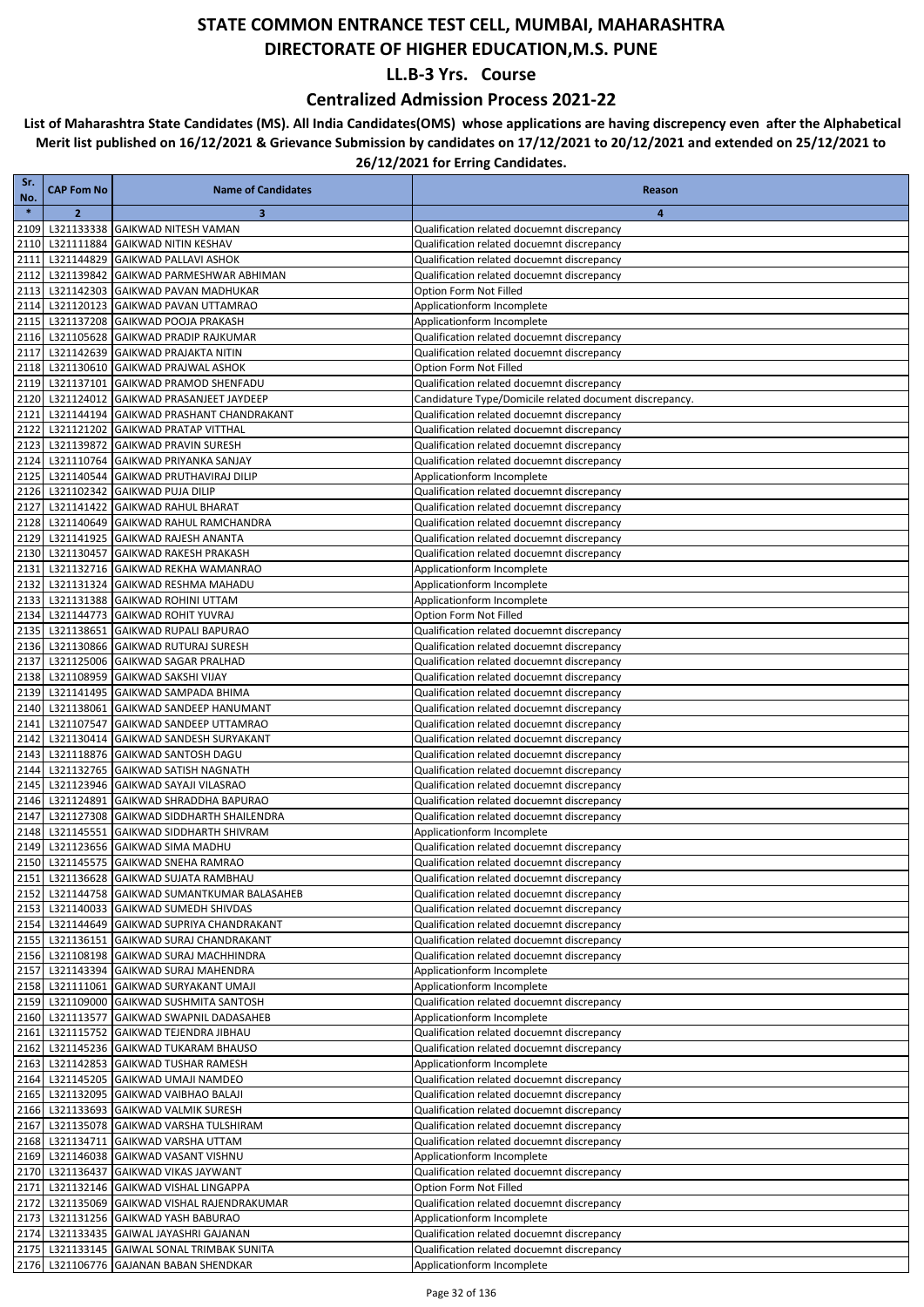### **Centralized Admission Process 2021-22**

| Sr.<br>No.   | <b>CAP Fom No</b> | <b>Name of Candidates</b>                                                                   | Reason                                                                                   |
|--------------|-------------------|---------------------------------------------------------------------------------------------|------------------------------------------------------------------------------------------|
| $\ast$       | $\overline{2}$    | 3                                                                                           | 4                                                                                        |
| 2177         |                   | L321114229 GAJANAN DNYANESHWAR MUNESHWAR                                                    | Applicationform Incomplete                                                               |
| 2178         |                   | L321127190 GAJANAN VAIJEENATH BANSODE                                                       | Applicationform Incomplete                                                               |
| 2179         |                   | L321108856 GAJANAN VISHWANATH VASMATKAR                                                     | Applicationform Incomplete                                                               |
| 2180         |                   | L321108587 GAJARUSHI DIPESH ANIL                                                            | Applicationform not locked by Candidate                                                  |
| 2181<br>2182 |                   | L321117907 GAJBHAR SATWAJI VISHWANATH<br>L321125530 GAJBHAR VARSHA PRAKASH                  | Applicationform Incomplete<br>Qualification related docuemnt discrepancy                 |
| 2183         |                   | L321134741 GAJBHIV PALASH PRAKASH                                                           | Option Form Not Filled                                                                   |
| 2184         |                   | L321135490 GAJBHIYE KALYANI SIDDHARTH                                                       | Qualification related docuemnt discrepancy                                               |
| 2185         |                   | L321127347 GAJBHIYE MAYA RAGHO                                                              | Applicationform Incomplete                                                               |
| 2186         |                   | L321103803 GAJBHIYE MILIND MANGRUJI                                                         | Qualification related docuemnt discrepancy                                               |
| 2187         |                   | L321131195 GAJBHIYE PRAFUL BALIRAM                                                          | Option Form Not Filled                                                                   |
| 2188         |                   | L321121986 GAJELE GOVIND MADHAV                                                             | Qualification related docuemnt discrepancy                                               |
| 2189<br>2190 |                   | L321108365 GAJENDRA SHRIRANG PALANGE<br>L321130283 GAJENDRA TIWARI                          | Qualification related docuemnt discrepancy<br>Qualification related docuemnt discrepancy |
| 2191         |                   | L321139585 GAJGHAT SANDEEP LAXMAN                                                           | Applicationform Incomplete                                                               |
| 2192         |                   | L321135601 GAJGHATE TRUPTI PRABHAKAR                                                        | Option Form Not Filled                                                                   |
| 2193         |                   | L321114033 GAJJAR DARSHANA JAYANTILAL                                                       | Applicationform Incomplete                                                               |
| 2194         |                   | L321138796 GALA NITIN DUNGARSHI                                                             | Qualification related docuemnt discrepancy                                               |
| 2195         |                   | L321132407 GALINDE SAGAR MAHESH                                                             | Applicationform Incomplete                                                               |
| 2196         |                   | L321131718 GALINDE SHUBHAM RAJESH                                                           | Applicationform Incomplete                                                               |
| 2197         |                   | L321125072 GAMANE TAIE JAGANNATH                                                            | Qualification related docuemnt discrepancy                                               |
| 2198<br>2199 |                   | L321134510 GAMARE ANIL SAKHARAM<br>L321127453 GAMARE ASHISH GAMARE                          | Qualification related docuemnt discrepancy<br>Applicationform Incomplete                 |
| 2200         |                   | L321140049 GAMARE SANDIP GANPAT                                                             | Qualification related docuemnt discrepancy                                               |
| 2201         |                   | L321122999 GAMIT NIRMALABEN SUDAMBHAI                                                       | Qualification related docuemnt discrepancy                                               |
| 2202         |                   | L321112608 GANBOTE DNYANESHWAR VASUDEV                                                      | Qualification related docuemnt discrepancy                                               |
| 2203         |                   | L321119240 GANBOTE SAYALI RAMESH                                                            | Qualification related docuemnt discrepancy                                               |
| 2204         |                   | L321142527 GANBOTE VARSHA VASUDEO                                                           | Qualification related docuemnt discrepancy                                               |
| 2205         |                   | L321122608 GANDHI DEVAL JAYESH                                                              | Qualification related docuemnt discrepancy                                               |
| 2206<br>2207 |                   | L321135510 GANDHI HARSHADA VIJAY<br>L321125169 GANDHI VARUN SANJAY                          | Option Form Not Filled<br>Applicationform Incomplete                                     |
| 2208         |                   | L321118914 GANDHILE PRATIK GANESH                                                           | Qualification related docuemnt discrepancy                                               |
| 2209         |                   | L321129802 GANESH ABLU JALGUNDE                                                             | Qualification related docuemnt discrepancy                                               |
| 2210         |                   | L321109451 GANESH BABAN JAYBHAY                                                             | Qualification related docuemnt discrepancy                                               |
| 2211         |                   | L321113512 GANESH BABRUWAN WAGHMARE                                                         | Applicationform Incomplete                                                               |
| 2212         |                   | L321109207 GANESH BALAJI MITHA                                                              | Applicationform Incomplete                                                               |
| 2213         |                   | L321133101 GANESH BALKRISHNA KHURDEKAR                                                      | Applicationform Incomplete                                                               |
| 2214<br>2215 |                   | L321114119 GANESH CHABUKSWAR<br>L321118625 GANESH CHAMARYA CHAURE                           | Qualification related docuemnt discrepancy<br>Applicationform Incomplete                 |
| 2216         |                   | L321118782 GANESH DEWRAO GHUGE                                                              | Qualification related docuemnt discrepancy                                               |
| 2217         |                   | L321139420 GANESH DNYANESHWAR GADE                                                          | Applicationform Incomplete                                                               |
| 2218         |                   | L321132887 GANESH GAMBHIRE                                                                  | Qualification related docuemnt discrepancy                                               |
|              |                   | 2219 L321136171 GANESH GULAB ZALTE                                                          | Applicationform not locked by Candidate                                                  |
|              |                   | 2220 L321133399 GANESH JANARDAN PATIL                                                       | Qualification related docuemnt discrepancy                                               |
|              |                   | 2221 L321132260 GANESH JANARDHANA CHANNAGIRE                                                | Qualification related docuemnt discrepancy                                               |
| 2222         |                   | L321135329 GANESH KIRAN PATEL<br>2223 L321132270 GANESH MAHADEO AUTI                        | Qualification related docuemnt discrepancy<br>Qualification related docuemnt discrepancy |
|              |                   | 2224 L321103196 GANESH MARAPPA YAMAGADDI                                                    | Qualification related docuemnt discrepancy                                               |
|              |                   | 2225 L321126710 GANESH NATHA BHOSALE                                                        | Applicationform Incomplete                                                               |
|              |                   | 2226 L321110026 GANESH PANSARE                                                              | Qualification related docuemnt discrepancy                                               |
| 2227         |                   | L321143257 GANESH PUNDLIK SHERE                                                             | Applicationform Incomplete                                                               |
|              |                   | 2228 L321110556 GANESH SANTOSHKUMAR TOTALA                                                  | Applicationform Incomplete                                                               |
|              |                   | 2229 L321109943 GANESH SITARAM KOLI                                                         | Applicationform Incomplete                                                               |
|              |                   | 2230 L321133864 GANESH SUDAM BHAPKAR<br>2231 L321130813 GANESH SUDAM KAMBLE                 | Applicationform Incomplete<br>Qualification related docuemnt discrepancy                 |
|              |                   | 2232 L321111327 GANESH TAYADE                                                               | Applicationform Incomplete                                                               |
|              |                   | 2233 L321134116 GANESH VAMANRAO SHITOLE                                                     | Qualification related docuemnt discrepancy                                               |
|              |                   | 2234 L321114192 GANESH VASANT KADAM                                                         | Qualification related docuemnt discrepancy                                               |
|              |                   | 2235 L321131530 GANESHSINGH GOPALSINGH THAKUR                                               | Qualification related docuemnt discrepancy                                               |
|              |                   | 2236 L321113828 GANGADHAR VITHALRAO LONE                                                    | Applicationform not locked by Candidate                                                  |
|              |                   | 2237 L321135616 GANGALWAD VENKAT TUKARAM                                                    | Qualification related docuemnt discrepancy                                               |
|              |                   | 2238 L321129713 GANGAMANI RAMCHANDRA MUNGALE<br>2239 L321125848 GANGAMANI RAMCHANDRA MUNGLE | Qualification related docuemnt discrepancy<br>Applicationform Incomplete                 |
|              |                   | 2240 L321126005 GANGAMANI RAMCHANDRA MUNGLE                                                 | Applicationform Incomplete                                                               |
|              |                   | 2241 L321139063 GANGAN PRANALI PRAKASH PRATIBHA                                             | Qualification related docuemnt discrepancy                                               |
|              |                   | 2242 L321114487 GANGAWANE KAVERI JAIWANTRAO                                                 | Qualification related docuemnt discrepancy                                               |
| 2243         |                   | L321102409 GANGAWATE NISHANT RAMESH                                                         | Applicationform Incomplete                                                               |
|              |                   | 2244 L321117095 GANGTHADE CHITRAKALA BALBHIM                                                | Qualification related docuemnt discrepancy                                               |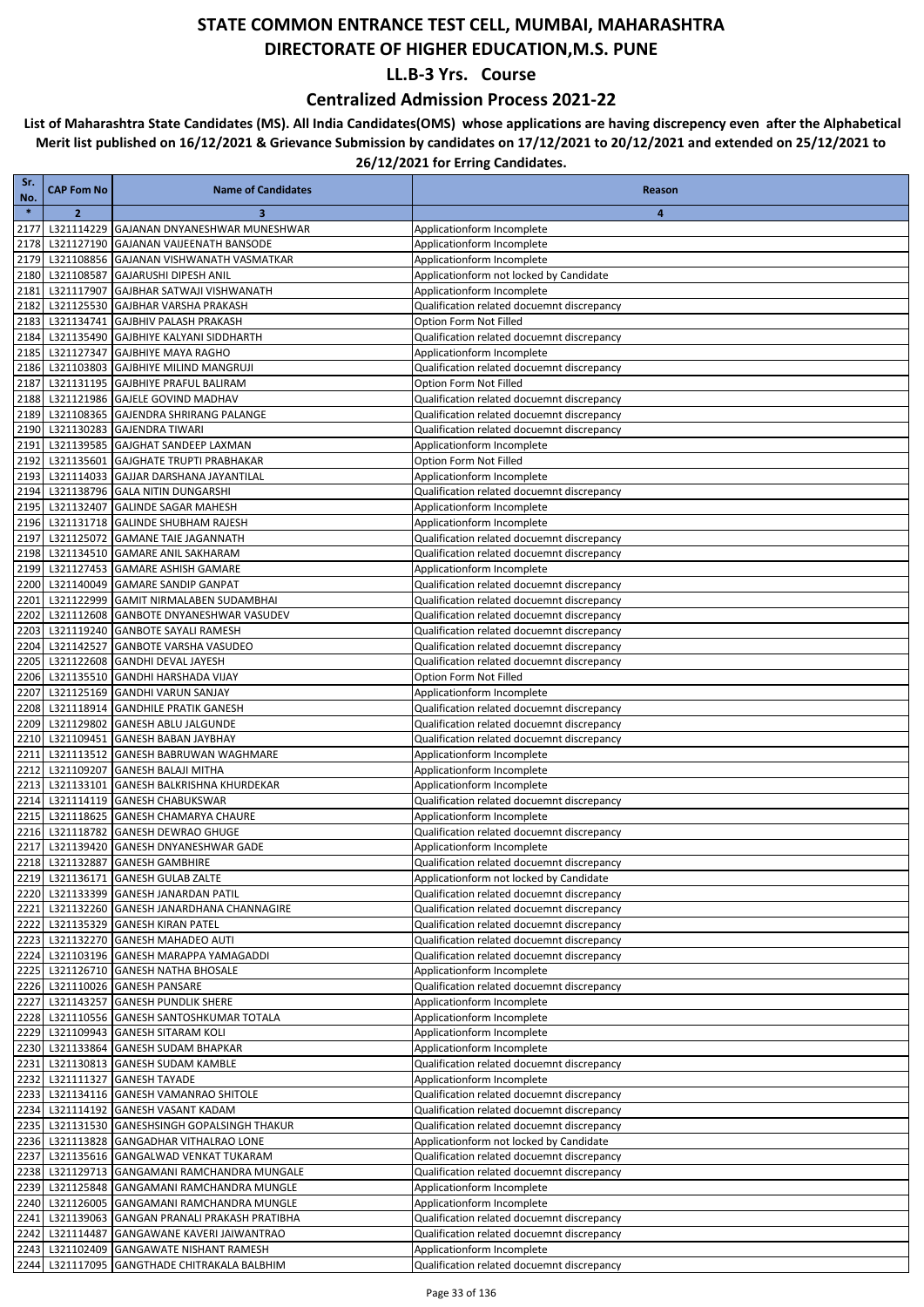### **Centralized Admission Process 2021-22**

| Sr.<br>No.   | <b>CAP Fom No</b> | <b>Name of Candidates</b>                                                              | Reason                                                                                                |
|--------------|-------------------|----------------------------------------------------------------------------------------|-------------------------------------------------------------------------------------------------------|
| $\ast$       | $\overline{2}$    | 3                                                                                      | 4                                                                                                     |
| 2245         |                   | L321125431 GANGTHADE RAJU SHIVAJI                                                      | Qualification related docuemnt discrepancy                                                            |
| 2246         |                   | L321122315 GANGURDE AKASH SOMNATH                                                      | Qualification related docuemnt discrepancy                                                            |
| 2247         |                   | L321145451 GANGURDE BHATU TANAJI                                                       | Qualification related docuemnt discrepancy                                                            |
| 2248         |                   | L321119135 GANGURDE SACHIN ASHOK                                                       | Applicationform Incomplete                                                                            |
| 2249         |                   | L321141829 GANGURDE SHITAL SHANTARAM                                                   | Qualification related docuemnt discrepancy                                                            |
| 2250         |                   | L321126204 GANGURDE SIDDHARTH CHANDRAKANT                                              | Applicationform Incomplete                                                                            |
| 2251         |                   | L321100145 GANIUL HAKIM<br>L321119245 GANJARE SATISH CHANDRAKANT                       | Qualification related docuemnt discrepancy<br>Applicationform Incomplete                              |
| 2252<br>2253 |                   | L321111401 GANJRE HEMRAJ DNYANESHWAR                                                   | Qualification related docuemnt discrepancy                                                            |
| 2254         |                   | L321112493 GANPAT GURUDAS MALIK                                                        | Applicationform not locked by Candidate                                                               |
| 2255         |                   | L321109335 GANPAT TAPESHWAR DAVE                                                       | Qualification related docuemnt discrepancy                                                            |
| 2256         |                   | L321118355 GANVIR SANDEEP DAULAT                                                       | Applicationform Incomplete                                                                            |
| 2257         |                   | L321134034 GAONKAR AMOL LAXMAN                                                         | Qualification related docuemnt discrepancy                                                            |
| 2258         |                   | L321120413 GAONKAR ARYA PRASHANT                                                       | Qualification related docuemnt discrepancy                                                            |
| 2259         |                   | L321137191 GARAD PRASHANT APPASAHEB                                                    | Applicationform Incomplete                                                                            |
| 2260         |                   | L321143874 GARALE SAKHARAM LAXMAN                                                      | Qualification related docuemnt discrepancy                                                            |
| 2261         |                   | L321135933 GARATE MAYURI MANOHAR MANISHA                                               | Qualification related docuemnt discrepancy                                                            |
| 2262         |                   | L321108345 GARDE ROHIT SADASHIV                                                        | Applicationform Incomplete                                                                            |
| 2263<br>2264 |                   | L321105889 GARGI TRIPATHI<br>L321145403 GARJE ANIKET SANJAY                            | Qualification related docuemnt discrepancy<br>Qualification related docuemnt discrepancy              |
| 2265         |                   | L321105052 GARJE ANIL KHANDU                                                           | Applicationform Incomplete                                                                            |
| 2266         |                   | L321130759 GARJE BHAGYASHRI PIRAJI                                                     | Qualification related docuemnt discrepancy                                                            |
| 2267         |                   | L321140070 GARJE DHANANJAY BABASAHEB                                                   | Qualification related docuemnt discrepancy                                                            |
| 2268         |                   | L321145498 GARJE MARUTI RAMCHANDRA                                                     | Qualification related docuemnt discrepancy                                                            |
| 2269         |                   | L321136066 GARJE NAGESH BABASAHEB                                                      | Applicationform Incomplete                                                                            |
| 2270         |                   | L321115389 GARJE NAMITA BAPU                                                           | Qualification related docuemnt discrepancy                                                            |
| 2271         |                   | L321141866 GARLE VIDYA KRISHNA                                                         | Qualification related docuemnt discrepancy                                                            |
| 2272         |                   | L321124152 GARUD DHANANJAY BHIMRAO                                                     | Qualification related docuemnt discrepancy                                                            |
| 2273         |                   | L321139886 GARUD HRISHIKESH DASHRATH                                                   | Qualification related docuemnt discrepancy                                                            |
| 2274         |                   | L321118257 GARUD VIJAY DAULAT                                                          | Applicationform Incomplete                                                                            |
| 2275         |                   | L321107205 GARUDE NITIN ANIL                                                           | Option Form Not Filled                                                                                |
| 2276<br>2277 |                   | L321125630 GARUNGE KAPIL RAM<br>L321134132 GARWE YUSUF RANNU                           | Qualification related docuemnt discrepancy<br>Applicationform Incomplete                              |
| 2278         |                   | L321143887 GASTE TEJASWINI SHAMRAO                                                     | Qualification related docuemnt discrepancy                                                            |
| 2279         |                   | L321118353 GATHE SUMEET ANANDA                                                         | Qualification related docuemnt discrepancy                                                            |
| 2280         |                   | L321142316 GATHE TAIEE RAMCHANDRA                                                      | Applicationform Incomplete                                                                            |
| 2281         |                   | L321129371 GAURANG PRAKASH SAWANT                                                      | Qualification related docuemnt discrepancy                                                            |
| 2282         |                   | L321139504 GAURANGI MEHROTRA                                                           | Qualification related docuemnt discrepancy                                                            |
| 2283         |                   | L321139316 GAURAV DATTATRAY JADHAV                                                     | Applicationform Incomplete                                                                            |
| 2284         |                   | L321118856 GAURAV DUGGAL                                                               | Qualification related docuemnt discrepancy                                                            |
| 2285         |                   | L321141570 GAURAV JAGANNATH SHIVALE                                                    | Qualification related docuemnt discrepancy                                                            |
| 2286         |                   | L321143979 GAURAV KUMAR                                                                | Qualification related docuemnt discrepancy                                                            |
|              |                   | 2287 L321120014 GAURAV MURLIDHAR MANWATKAR<br>2288 L321128171 GAURAV SHYAMKANT GAWANDE | Qualification related docuemnt discrepancy<br>Qualification related docuemnt discrepancy              |
|              |                   | 2289 L321138989 GAURAV VIJAY KOLI                                                      | Qualification related docuemnt discrepancy                                                            |
|              |                   | 2290 L321131289 GAURAV YADAV                                                           | Applicationform Incomplete                                                                            |
| 2291         |                   | L321137691 GAURI HARISH PAWAR                                                          | Qualification related docuemnt discrepancy                                                            |
| 2292         |                   | L321115385 GAURI IMRAN JANMOHAMMED                                                     | Qualification related docuemnt discrepancy                                                            |
|              |                   | 2293 L321145828 GAURI JAGANNATH SHIRBHATE                                              | Option Form Not Filled                                                                                |
|              |                   | 2294 L321136387 GAUS IASAK MAKANDAR                                                    | Qualification related docuemnt discrepancy                                                            |
| 2295         |                   | L321132255 GAUTAM DURYODHAN GAIKWAD                                                    | Applicationform Incomplete                                                                            |
|              |                   | 2296 L321135734 GAUTAM KESHAV SABLE                                                    | Qualification related docuemnt discrepancy                                                            |
| 2297         |                   | L321108576 GAUTRE SNEHAL MADHUKAR<br>2298 L321143472 GAVADE KOMAL LALASAHEB            | Qualification related docuemnt discrepancy<br>Qualification related docuemnt discrepancy              |
| 2299         |                   |                                                                                        | Qualification related docuemnt discrepancy                                                            |
|              |                   | L321144584 GAVADE RUPALI RAMCHANDRA<br>2300 L321103026 GAVALE DIPALI RAJU              | Applicationform Incomplete                                                                            |
|              |                   | 2301 L321144874 GAVALE LALCHAND DIPA                                                   | Qualification related docuemnt discrepancy                                                            |
| 2302         |                   | L321127258 GAVALI ANIKET SANJAY                                                        | Qualification related docuemnt discrepancy                                                            |
|              |                   | 2303 L321118884 GAVALI MANASI JANARDHAN                                                | Qualification related docuemnt discrepancy                                                            |
|              |                   | 2304 L321139106 GAVALI TEJASWINI CHHAGAN                                               | Applicationform Incomplete                                                                            |
|              |                   | 2305 L321136770 GAVANDI KALPANA SWAMINATH                                              | Qualification related docuemnt discrepancy                                                            |
|              |                   | 2306 L321132102 GAVANDI SUBHASH SARJERAO                                               | Qualification related docuemnt discrepancy                                                            |
|              |                   | 2307 L321146079 GAVHANE MANSI SANJAY                                                   | Applicationform Incomplete                                                                            |
|              |                   | 2308 L321124040 GAVHANE MRUNALI SANJAY                                                 | Applicationform Incomplete                                                                            |
|              |                   | 2309 L321145034 GAVHANE RAJENDRA RAMCHANDRA<br>2310 L321114582 GAVIT AMITA VIJYSING    | Candidature Type/Domicile related document discrepancy.<br>Qualification related docuemnt discrepancy |
|              |                   | 2311 L321117611 GAVIT NILESH DARU                                                      | Qualification related docuemnt discrepancy                                                            |
|              |                   | 2312 L321125664 GAVIT PRITAM MADHUKAR                                                  | Qualification related docuemnt discrepancy                                                            |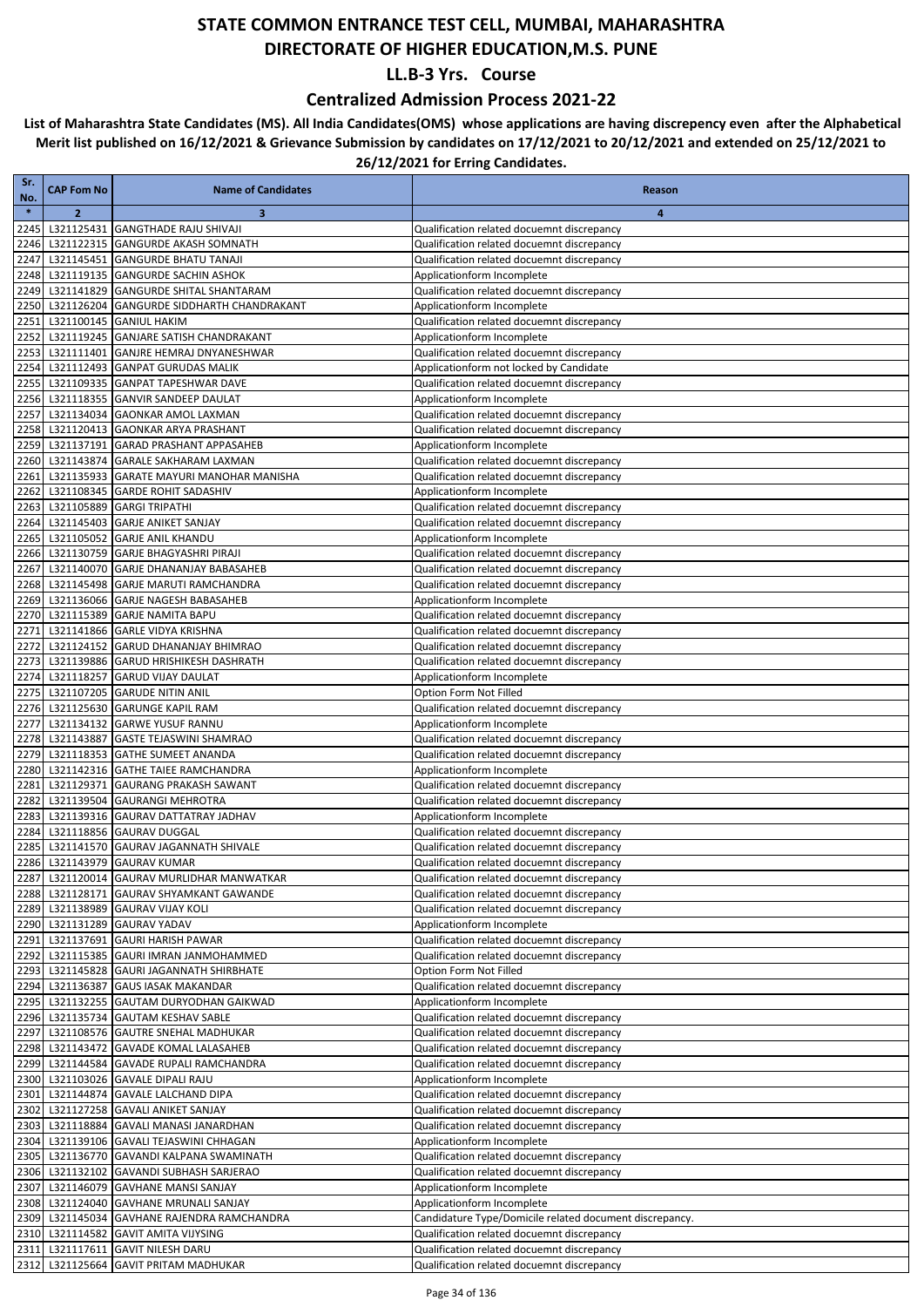### **Centralized Admission Process 2021-22**

| Sr.<br>No.   | <b>CAP Fom No</b>      | <b>Name of Candidates</b>                                                       | Reason                                                                                   |
|--------------|------------------------|---------------------------------------------------------------------------------|------------------------------------------------------------------------------------------|
| $\ast$       | $\overline{2}$         | 3                                                                               | 4                                                                                        |
| 2313         |                        | L321114541 GAVIT RAHUL SEVA                                                     | Qualification related docuemnt discrepancy                                               |
| 2314         |                        | L321115748 GAVIT SANJEEV BHANUDASRAO                                            | Qualification related docuemnt discrepancy                                               |
| 2315         |                        | L321119747 GAVIT SHAMUVEL JAIVANT                                               | Applicationform Incomplete                                                               |
| 2316         |                        | L321135722 GAVKARE NAYAN JAGDISH                                                | Applicationform Incomplete                                                               |
| 2317         |                        | L321142372 GAWADE GANESH BABAN                                                  | Qualification related docuemnt discrepancy                                               |
| 2318         |                        | L321133076 GAWADE SHITAL POPAT                                                  | Qualification related docuemnt discrepancy                                               |
| 2319         |                        | L321116596 GAWADE SHOBHA SUDAM                                                  | Qualification related docuemnt discrepancy                                               |
| 2320         |                        | L321136663 GAWADE SWATI SURESH                                                  | Applicationform Incomplete                                                               |
| 2321         |                        | L321137512 GAWAI NITIN SHANKAR<br>L321120142 GAWAI PRAFUL MADHUKAR              | Qualification related docuemnt discrepancy                                               |
| 2322<br>2323 |                        | L321111661 GAWAI RUPALI ONKAR                                                   | Qualification related docuemnt discrepancy<br>Option Form Not Filled                     |
| 2324         |                        | L321109838 GAWAI SAROJ DYANESHWAR                                               | Qualification related docuemnt discrepancy                                               |
| 2325         |                        | L321141366 GAWALE AMRAPALI DILIP                                                | Qualification related docuemnt discrepancy                                               |
| 2326         |                        | L321114377 GAWALE NITESH HARIDAS                                                | Qualification related docuemnt discrepancy                                               |
| 2327         |                        | L321141859 GAWALE RATNESH SURESH                                                | Qualification related docuemnt discrepancy                                               |
| 2328         |                        | L321144908 GAWALI ANAND DNYANESHWAR                                             | Qualification related docuemnt discrepancy                                               |
| 2329         |                        | L321144572 GAWALI DADASAHEB LAXMAN                                              | Qualification related docuemnt discrepancy                                               |
| 2330         |                        | L321125776 GAWALI KRISHNA DATTARAO                                              | Applicationform Incomplete                                                               |
| 2331         |                        | L321134886 GAWALI SHRIKANT SURYAKANT                                            | Applicationform Incomplete                                                               |
| 2332         |                        | L321143619 GAWANDE BHUSHAN SUBHASHRAO                                           | Option Form Not Filled                                                                   |
| 2333         |                        | L321135042 GAWANDE MAYURI YOGESH                                                | Option Form Not Filled                                                                   |
| 2334         |                        | L321115483 GAWANDE NIKITA ARUNRAO                                               | Qualification related docuemnt discrepancy                                               |
| 2335<br>2336 |                        | L321113818 GAWANDE SAGAR MUKUNDRAO<br>L321131112 GAWANDE SEEMA GOVARDHAN        | Qualification related docuemnt discrepancy<br>Qualification related docuemnt discrepancy |
| 2337         |                        | L321137798 GAWANDE SHUBHAM GAJANAN                                              | Qualification related docuemnt discrepancy                                               |
| 2338         |                        | L321128254 GAWANDE VAISHALI BHAGWAN                                             | Qualification related docuemnt discrepancy                                               |
| 2339         |                        | L321123069 GAWARE MANDA ASHOK                                                   | Qualification related docuemnt discrepancy                                               |
| 2340         |                        | L321130027 GAWARE SHIVAJI BABAN                                                 | Qualification related docuemnt discrepancy                                               |
| 2341         |                        | L321119537 GAWARGUR KUNDAN BHIMRAO                                              | Qualification related docuemnt discrepancy                                               |
| 2342         |                        | L321128228 GAWARGURU SATISH RAMRAO                                              | Option Form Not Filled                                                                   |
| 2343         |                        | L321141409 GAWARI TEJAS SHANKAR                                                 | Applicationform Incomplete                                                               |
| 2344         |                        | L321123681 GAWASKAR MANALI                                                      | Qualification related docuemnt discrepancy                                               |
| 2345         |                        | L321129761 GAWDE AARTI VINAYAK                                                  | Qualification related docuemnt discrepancy                                               |
| 2346         |                        | L321138681 GAYATRI BHAGCHAND JARANI                                             | Qualification related docuemnt discrepancy                                               |
| 2347<br>2348 |                        | L321145190 GAYATRI MAHAVIR PARAKH<br>L321126249 GAYKWAD PANDURANG KISHANRAO     | Qualification related docuemnt discrepancy<br>Qualification related docuemnt discrepancy |
| 2349         |                        | L321142309 GEDAM ASHVINI VITTHAL                                                | Applicationform Incomplete                                                               |
| 2350         |                        | L321120148 GEDAM DINA KISAN                                                     | Applicationform Incomplete                                                               |
| 2351         |                        | L321135055 GEDAM SUPRASHIL GANGADHAR                                            | Option Form Not Filled                                                                   |
| 2352         |                        | L321137938 GEETA KISHOR MORE                                                    | Applicationform Incomplete                                                               |
| 2353         |                        | L321139953 GEETA KISHOR TIWARI                                                  | Qualification related docuemnt discrepancy                                               |
| 2354         |                        | L321104587 GEHLOT OMPRAKASH KAPOORCHAND                                         | Applicationform Incomplete                                                               |
|              | 2355 L321104736 GFDVDV |                                                                                 | Applicationform Incomplete                                                               |
|              |                        | 2356 L321143043 GHADAGE SHYAM BABAN                                             | Applicationform Incomplete                                                               |
|              |                        | 2357 L321143311 GHADAGE SHYAM BABAN                                             | Applicationform Incomplete                                                               |
|              |                        | 2358 L321130249 GHADAGE SIDDHESH SANTOSH<br>2359 L321123875 GHADGE AKSHAY VIKAS | Qualification related docuemnt discrepancy<br>Qualification related docuemnt discrepancy |
|              |                        | 2360 L321144684 GHADGE APARNA MOHAN                                             | Applicationform Incomplete                                                               |
| 2361         |                        | L321107046 GHADGE DIPAK BHAGAVAT                                                | Qualification related docuemnt discrepancy                                               |
| 2362         |                        | L321135084 GHADGE HARSHAL KASHINATH                                             | Applicationform Incomplete                                                               |
|              |                        | 2363 L321116356 GHADGE PARIKSHIT SHAHAJI                                        | Qualification related docuemnt discrepancy                                               |
|              |                        | 2364 L321145520 GHADGE SAPANA BALASAHEB                                         | Applicationform Incomplete                                                               |
| 2365         |                        | L321133618 GHADGE SNEHAL SARJERAO                                               | Applicationform Incomplete                                                               |
|              |                        | 2366 L321122892 GHADGE SUJATA SOPANRAO                                          | Applicationform Incomplete                                                               |
|              |                        | 2367 L321131771 GHADGE SURAJ OMPRAKASH                                          | Qualification related docuemnt discrepancy                                               |
|              |                        | 2368 L321122885 GHADGE SWAPNIL YASHWANT                                         | Applicationform Incomplete                                                               |
|              |                        | 2369 L321143722 GHADGE VIDYA RAJESH                                             | Qualification related docuemnt discrepancy                                               |
| 2371         |                        | 2370 L321136923 GHADWAJE RAJENDRA RAMCHANDRA<br>L321126314 GHAG ALPA SURYAKANT  | Qualification related docuemnt discrepancy<br>Qualification related docuemnt discrepancy |
| 2372         |                        | L321127772 GHANGALE VIKAS SHANKAR                                               | Applicationform not locked by Candidate                                                  |
|              |                        | 2373 L321110773 GHANGHAV NILIMA NAMDEV                                          | Qualification related docuemnt discrepancy                                               |
|              |                        | 2374 L321134734 GHANSHYAM SHITLAPRASAD TIWARI                                   | Applicationform Incomplete                                                               |
| 2375         |                        | L321125988 GHANVAT PRATIKSHA KASHINATH                                          | Qualification related docuemnt discrepancy                                               |
|              |                        | 2376 L321124810 GHANWAT POONAM SURYABHAN                                        | Qualification related docuemnt discrepancy                                               |
|              |                        | 2377 L321102178 GHANWAT UDAY DATTATRAY                                          | Applicationform Incomplete                                                               |
|              |                        | 2378 L321127759 GHARAT DINESH RAMESH                                            | Applicationform Incomplete                                                               |
|              |                        | 2379 L321135748 GHARAT NAVNATH TRIMBAKRAO                                       | Qualification related docuemnt discrepancy                                               |
|              |                        | 2380 L321136748 GHARAT PRIYA SHARAD                                             | Qualification related docuemnt discrepancy                                               |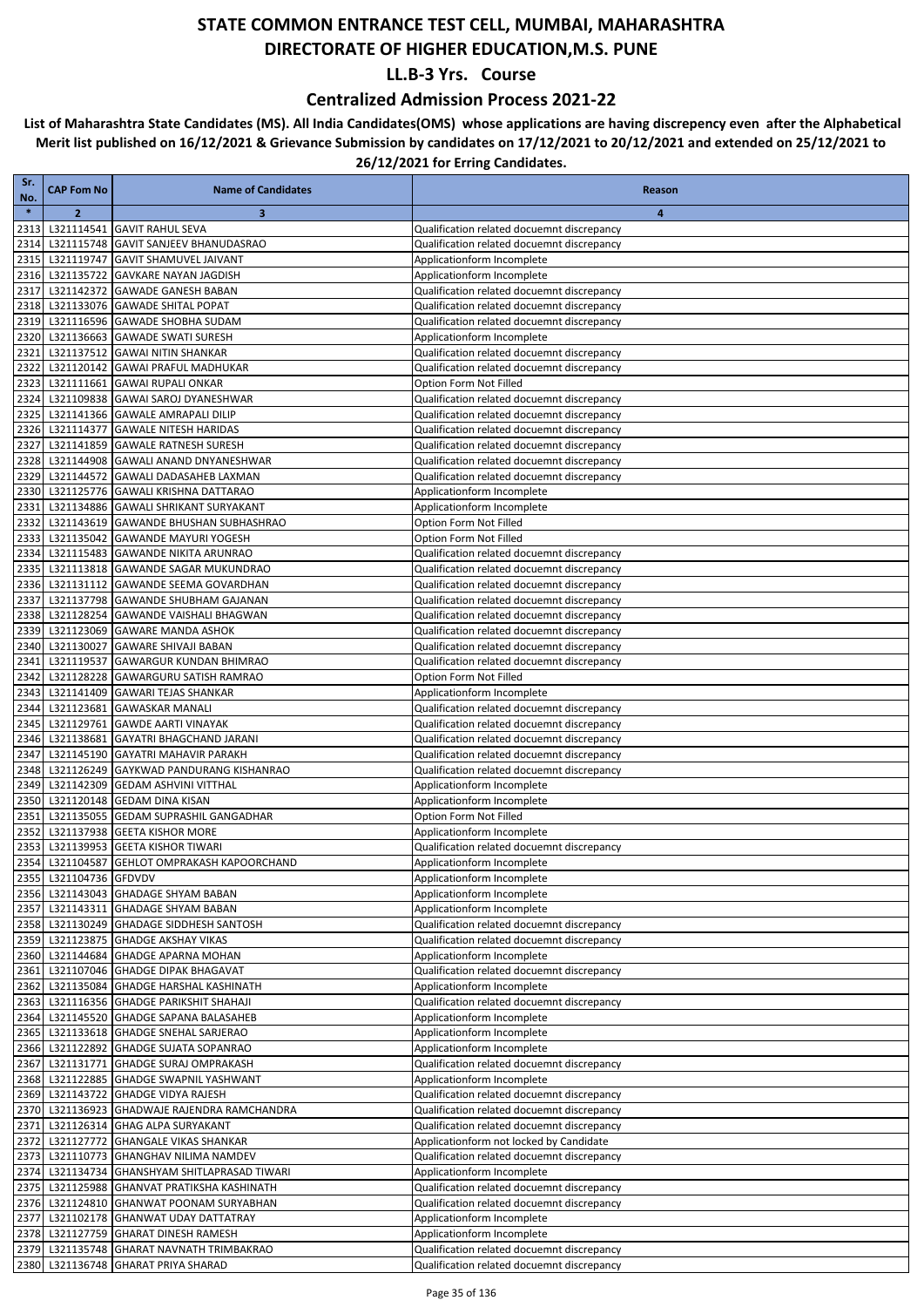### **Centralized Admission Process 2021-22**

| Sr.<br>No.   | <b>CAP Fom No</b> | <b>Name of Candidates</b>                                                    | Reason                                                                                         |
|--------------|-------------------|------------------------------------------------------------------------------|------------------------------------------------------------------------------------------------|
| $\ast$       | $\overline{2}$    | 3                                                                            | 4                                                                                              |
| 2381         |                   | L321103576 GHARAT RAKESH HARICHANDRA                                         | Qualification related docuemnt discrepancy                                                     |
| 2382         |                   | L321136384 GHARBUDE VISHNUDEO AJINATH                                        | Applicationform Incomplete                                                                     |
| 2383         |                   | L321107821 GHARDE ASHISH KALIDAS                                             | Applicationform Incomplete                                                                     |
| 2384         |                   | L321132342 GHARGE SHUBHANGI DINKAR                                           | Qualification related docuemnt discrepancy                                                     |
| 2385         |                   | L321122353 GHARPURE MANGALA MAHADEORAO                                       | Qualification related docuemnt discrepancy                                                     |
| 2386         |                   | L321118205 GHATAGE PUNAM NANDKUMAR                                           | Applicationform Incomplete                                                                     |
| 2387         |                   | L321115931 GHATE JAGDISH RAJENDRA                                            | Qualification related docuemnt discrepancy                                                     |
| 2388         |                   | L321115296 GHATE SHUBHAM KAILAS<br>L321131384 GHATE VINOD KESHAV             | Qualification related docuemnt discrepancy<br>Applicationform Incomplete                       |
| 2389<br>2390 |                   | L321134299 GHATKARI SHANKAR RAJU                                             | Qualification related docuemnt discrepancy                                                     |
| 2391         |                   | L321114995 GHATPANDE ADESH SHRIPAD                                           | Qualification related docuemnt discrepancy                                                     |
| 2392         |                   | L321114182 GHATVISAVE SIDDHARTH KACHARUBA                                    | Qualification related docuemnt discrepancy                                                     |
| 2393         |                   | L321119109 GHAVAT HEMANT BALU                                                | Applicationform Incomplete                                                                     |
| 2394         |                   | L321134026 GHAVATE MARUTI SADASHIV                                           | Qualification related docuemnt discrepancy                                                     |
| 2395         |                   | L321125092 GHAVATE TEJAS DIPAK                                               | Applicationform Incomplete                                                                     |
| 2396         |                   | L321145035 GHER NARESH BHAGWAN                                               | Qualification related docuemnt discrepancy                                                     |
| 2397         |                   | L321144697 GHEVANDE MAYA SHIVAJI                                             | Qualification related docuemnt discrepancy                                                     |
| 2398         |                   | L321116679 GHOBALE DHAMMA RAMESH                                             | Qualification related docuemnt discrepancy                                                     |
| 2399         |                   | L321144049 GHODAKE AVINASH GANESH                                            | Applicationform Incomplete                                                                     |
| 2400         |                   | L321135804 GHODAKE VISHAL VIJAYKUMAR                                         | Qualification related docuemnt discrepancy                                                     |
| 2401         |                   | L321127641 GHODAKE YALLAPPA KUMAR                                            | Qualification related docuemnt discrepancy                                                     |
| 2402         |                   | L321138148 GHODE AJAY KACHARU                                                | Applicationform Incomplete                                                                     |
| 2403<br>2404 |                   | L321118224 GHODEKAR JAYSHRI POPAT<br>L321133670 GHODEKAR SHRIKANT NAGORAO    | Applicationform Incomplete<br>Option Form Not Filled                                           |
| 2405         |                   | L321130862 GHODERAO VISHAKHA JAGDISH                                         | Qualification related docuemnt discrepancy                                                     |
| 2406         |                   | L321143885 GHODESWAR ABHIJEET BALASAHEB                                      | Qualification related docuemnt discrepancy                                                     |
| 2407         |                   | L321120055 GHODESWAR RINKU ANIL                                              | Qualification related docuemnt discrepancy                                                     |
| 2408         |                   | L321139991 GHODKE ANIL BABAN                                                 | Qualification related docuemnt discrepancy                                                     |
| 2409         |                   | L321106735 GHODKE BHAGWAN LAXMAN                                             | Qualification related docuemnt discrepancy                                                     |
| 2410         |                   | L321131064 GHODKE NIKHIL ARJUN                                               | Qualification related docuemnt discrepancy                                                     |
| 2411         |                   | L321143609 GHODKE WALMIK BALU                                                | Applicationform not locked by Candidate                                                        |
| 2412         |                   | L321124101 GHODKI SAURABH RAVINDRA                                           | Applicationform Incomplete                                                                     |
| 2413         |                   | L321112537 GHODMARE SACHIN BESRAO                                            | Qualification related docuemnt discrepancy                                                     |
| 2414         |                   | L321141414 GHOGARE ABASAHEB ASHOK                                            | Qualification related docuemnt discrepancy                                                     |
| 2415         |                   | L321142740 GHOGARE RAHUL DEVIDAS                                             | Category related document discrepancy and does not have adequate marks to be eligible as Open. |
| 2416         |                   | L321108975 GHOGARE SHILPA DATTATRAY<br>L321136067 GHOGARE SNEHAL VISHWAS     | Qualification related docuemnt discrepancy<br>Applicationform Incomplete                       |
| 2417<br>2418 |                   | L321111255 GHOLAP DEEPAK DAMODAR                                             | Applicationform Incomplete                                                                     |
| 2419         |                   | L321144860 GHOLAP RAJAN DHONDIRAM                                            | Qualification related docuemnt discrepancy                                                     |
| 2420         |                   | L321138854 GHOLAP RUTUJA BALU                                                | Qualification related docuemnt discrepancy                                                     |
| 2421         |                   | L321137220 GHONASE SHDDHESHWAR MADHAVRAO                                     | Qualification related docuemnt discrepancy                                                     |
| 2422         |                   | L321144456 GHONGADE AMOL GANESHRAO                                           | Qualification related docuemnt discrepancy                                                     |
|              |                   | 2423 L321137773 GHONGADE SANDIP ARJUN                                        | Qualification related docuemnt discrepancy                                                     |
|              |                   | 2424 L321137424 GHORMADE MOHIT VIJAY                                         | Qualification related docuemnt discrepancy                                                     |
|              |                   | 2425 L321111844 GHORPADE BALVANT CHANDRAKANT                                 | Applicationform Incomplete                                                                     |
|              |                   | 2426 L321132160 GHORPADE SACHIN MADHUKAR                                     | Qualification related docuemnt discrepancy                                                     |
|              |                   | 2427 L321100068 GHORPADE TEJASHRI RAMCHANDRA                                 | Qualification related docuemnt discrepancy                                                     |
|              |                   | 2428 L321104683 GHUG MONIKA SHANTARAM                                        | Applicationform Incomplete                                                                     |
|              |                   | 2429 L321104675 GHUGE BALAJI SAKHARAMJI                                      | Qualification related docuemnt discrepancy<br>Qualification related docuemnt discrepancy       |
|              |                   | 2430 L321136255 GHUGE DIVYA ARUN<br>2431 L321112425 GHUGE GOVIND BHAGWANRAO  | Qualification related docuemnt discrepancy                                                     |
|              |                   | 2432 L321118388 GHUGE LAXMAN KARBHARI                                        | Qualification related docuemnt discrepancy                                                     |
|              |                   | 2433 L321107538 GHUGE PRIYANKA MOHAN                                         | Qualification related docuemnt discrepancy                                                     |
|              |                   | 2434 L321145311 GHUGE RAJENDRA GOVINDRAO                                     | Qualification related docuemnt discrepancy                                                     |
|              |                   | 2435 L321133970 GHUGE SACHIN NAVANATH                                        | Qualification related docuemnt discrepancy                                                     |
|              |                   | 2436 L321107307 GHUGE SANDESH RAJESH                                         | Applicationform Incomplete                                                                     |
|              |                   | 2437 L321114203 GHUGE SANDHYA SAHEBRAO                                       | Qualification related docuemnt discrepancy                                                     |
|              |                   | 2438 L321104336 GHUGE SARITA BHIMAJI                                         | Qualification related docuemnt discrepancy                                                     |
|              |                   | 2439 L321126305 GHULE ASHITI MOHAN                                           | Applicationform Incomplete                                                                     |
|              |                   | 2440 L321113431 GHULE BALAJI DNYANESHWAR                                     | Qualification related docuemnt discrepancy                                                     |
|              |                   | 2441 L321130442 GHULE MANALI RAMESH                                          | Applicationform Incomplete                                                                     |
|              |                   | 2442 L321131206 GHULE NAYAN RAMESH                                           | Applicationform Incomplete                                                                     |
|              |                   | 2443 L321139352 GHULE PRASHANT POPATRAO<br>2444 L321111495 GHULE RAJESH ANIL | Option Form Not Filled                                                                         |
|              |                   | 2445 L321143972 GHUMARE VIKAS MARUTI                                         | Applicationform Incomplete<br>Applicationform Incomplete                                       |
|              |                   | 2446 L321131436 GHUME PREETI MANOHAR                                         | Applicationform Incomplete                                                                     |
|              |                   | 2447 L321130987 GHUMNAR DNYANESHWAR TULSHIRAM                                | Qualification related docuemnt discrepancy                                                     |
|              |                   | 2448 L321137515 GHUNE AMOL ANIL                                              | Qualification related docuemnt discrepancy                                                     |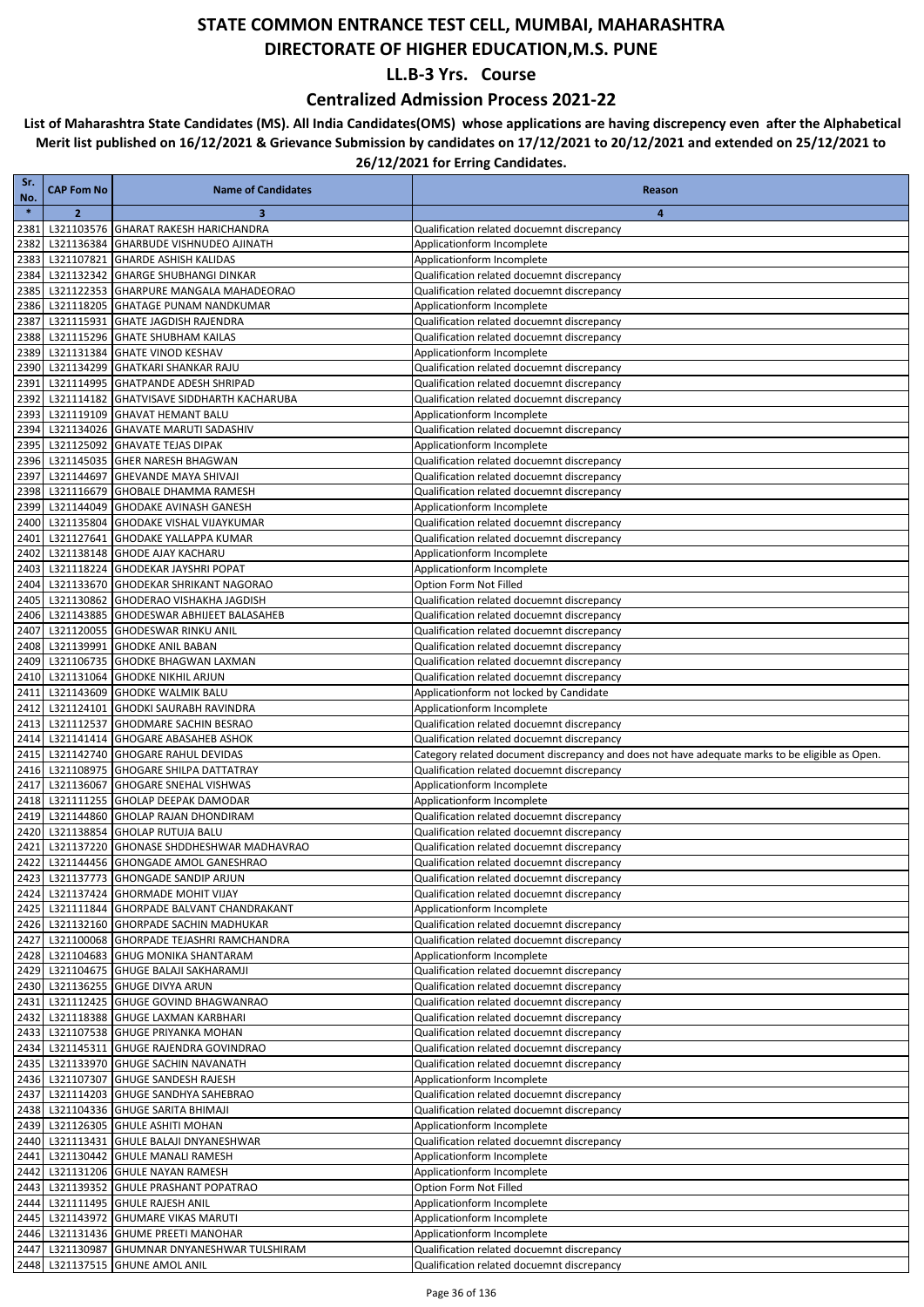### **Centralized Admission Process 2021-22**

| Sr.<br>No.   | <b>CAP Fom No</b>       | <b>Name of Candidates</b>                                                     | Reason                                                                                   |
|--------------|-------------------------|-------------------------------------------------------------------------------|------------------------------------------------------------------------------------------|
| $\ast$       | $\overline{2}$          | 3                                                                             | 4                                                                                        |
| 2449         |                         | L321129872 GHUTE SHIVAM EKNATH                                                | Qualification related docuemnt discrepancy                                               |
| 2450         |                         | L321145958 GHUTKE ASHISH CHHATRAPAL                                           | Option Form Not Filled                                                                   |
| 2451         |                         | L321132496 GINDODIYA ARPIT GOVIND                                             | Qualification related docuemnt discrepancy                                               |
| 2452         |                         | L321134068 GIRAMKAR SHYAM RAJENDRA                                            | Option Form Not Filled                                                                   |
| 2453<br>2454 |                         | L321146061 GIRE ROHAN ASHOKRAO                                                | Applicationform Incomplete                                                               |
| 2455         |                         | L321124064 GIRI ABHISHEK ASHOK<br>L321140712 GIRI DAIVASHALA PRABHU           | Qualification related docuemnt discrepancy<br>Applicationform Incomplete                 |
| 2456         |                         | L321141920 GIRI DHAVANKUMAR                                                   | Qualification related docuemnt discrepancy                                               |
| 2457         |                         | L321143700 GIRI GAJANAN SHIVSHANKAR                                           | Qualification related docuemnt discrepancy                                               |
| 2458         |                         | L321122375 GIRI HEMALATA SURESH                                               | Qualification related docuemnt discrepancy                                               |
| 2459         |                         | L321133084 GIRI MAHESH ANANT                                                  | Qualification related docuemnt discrepancy                                               |
| 2460         |                         | L321120929 GIRISH ARUN DUSANE                                                 | Qualification related docuemnt discrepancy                                               |
| 2461<br>2462 |                         | L321116354 GIRISH DANGAL MORE<br>L321109248 GIRISH GOVINDRAO NAIKADE          | Qualification related docuemnt discrepancy<br>Qualification related docuemnt discrepancy |
| 2463         |                         | L321143037 GIRISH JETHALAL RATHI                                              | Qualification related docuemnt discrepancy                                               |
| 2464         |                         | L321110651 GIRISH MITTAL                                                      | Qualification related docuemnt discrepancy                                               |
| 2465         |                         | L321141824 GIRISH VINAYAK KULKARNI                                            | Applicationform Incomplete                                                               |
| 2466         | L321140919 GIRISH ZALKE |                                                                               | Applicationform Incomplete                                                               |
| 2467         |                         | L321143713 GIRNAR MAYURI GAJANAN                                              | Applicationform Incomplete                                                               |
| 2468         |                         | L321113091 GITA UKHADU LOHAR                                                  | Qualification related docuemnt discrepancy                                               |
| 2469<br>2470 |                         | L321137228 GITTE RUSHIKESH BALAJI<br>L321143038 GODAGE SAGAR SHRIHARI         | Qualification related docuemnt discrepancy<br>Qualification related docuemnt discrepancy |
| 2471         |                         | L321143129 GODAGE VIJAY SHANTARAM                                             | Qualification related docuemnt discrepancy                                               |
| 2472         |                         | L321143868 GODASE NUTAN MANOHAR                                               | Qualification related docuemnt discrepancy                                               |
| 2473         |                         | L321130487 GODASE ROHIDAS GANPAT                                              | Qualification related docuemnt discrepancy                                               |
| 2474         |                         | L321139926 GODASE SANTOSH SURESH                                              | Qualification related docuemnt discrepancy                                               |
| 2475         |                         | L321100506 GODBOLE PRERNA DILIP                                               | Applicationform Incomplete                                                               |
| 2476         |                         | L321131509 GODE SUNANDA BALU                                                  | Applicationform Incomplete                                                               |
| 2477         |                         | L321127771 GODSE AVINASH DNYANDEO                                             | Qualification related docuemnt discrepancy                                               |
| 2478<br>2479 |                         | L321113210 GODSE UMESH BHAUSAHEB<br>L321146040 GOHIL BHAKTI VIJAY             | Qualification related docuemnt discrepancy<br>Applicationform Incomplete                 |
| 2480         |                         | L321144181 GOHIL PREETI ASHOKKUMAR                                            | Applicationform Incomplete                                                               |
| 2481         |                         | L321143188 GOJE SOMNATH HARILAL                                               | Option Form Not Filled                                                                   |
| 2482         |                         | L321144168 GOKHALE PRITAMKUMAR MOHANLAL                                       | Applicationform Incomplete                                                               |
| 2483         |                         | L321143566 GOKUL DHARAN                                                       | Qualification related docuemnt discrepancy                                               |
| 2484         |                         | L321132231 GOLAIT JYOTI PRAKASH                                               | Qualification related docuemnt discrepancy                                               |
| 2485<br>2486 |                         | L321107461 GOLE AISHWARYA SUHAS<br>L321119803 GOLE MANTHAN SUNIL              | Applicationform Incomplete<br>Qualification related docuemnt discrepancy                 |
| 2487         |                         | L321102154 GOLEWAR VINAYAK PRASHANTRAO                                        | Qualification related docuemnt discrepancy                                               |
| 2488         |                         | L321140749 GOLHAIT SAHIL RAJU                                                 | Qualification related docuemnt discrepancy                                               |
| 2489         |                         | L321129131 GOMASE NITIN SUKHADEV                                              | Applicationform Incomplete                                                               |
| 2490         |                         | L321111598 GONDAKAR PRITAM SUDHAKAR                                           | Qualification related docuemnt discrepancy                                               |
|              |                         | 2491 L321138732 GONDANE PALLAVI ARUNRAO                                       | Applicationform Incomplete                                                               |
|              |                         | 2492 L321131665 GONDHALE PRIYA SAINATH                                        | Qualification related docuemnt discrepancy                                               |
|              |                         | 2493 L321144678 GONDHALI NILESH GOPAL<br>2494 L321120512 GONDHALI POOJA LALIT | Applicationform Incomplete<br>Qualification related docuemnt discrepancy                 |
| 2495         |                         | L321137264 GONDHALI VIJAY DHONDU                                              | Qualification related docuemnt discrepancy                                               |
|              |                         | 2496 L321108016 GONDKAR ANIKET BABANRAO                                       | Applicationform not locked by Candidate                                                  |
| 2497         |                         | L321124612 GONDRE AKSHAY MAHADEV                                              | Applicationform Incomplete                                                               |
|              |                         | 2498 L321128817 GOPAL BABURAO JADHAO                                          | Applicationform Incomplete                                                               |
|              |                         | 2499 L321135631 GOPAL SUDAM BHALERAO                                          | Qualification related docuemnt discrepancy                                               |
|              |                         | 2500 L321123978 GOPALE GANESH NANA<br>L321139187 GOPHANE VINOD HARIDAS        | Qualification related docuemnt discrepancy<br>Qualification related docuemnt discrepancy |
| 2501<br>2502 |                         | L321100632 GORAD ASHUTOSH DATTATRAY                                           | Qualification related docuemnt discrepancy                                               |
| 2503         |                         | L321106727 GORAD TANAJI APPA                                                  | Applicationform Incomplete                                                               |
|              |                         | 2504 L321135864 GORAKSH VITTHAL BHUJBAL                                       | Applicationform Incomplete                                                               |
|              |                         | 2505 L321111831 GORAKSHANATH SHIVAJI AKHADE                                   | Applicationform Incomplete                                                               |
|              |                         | 2506 L321139983 GORDE SITA DIGAMBAR                                           | Qualification related docuemnt discrepancy                                               |
|              |                         | 2507 L321106766 GORE BALU TATYARAM                                            | Applicationform Incomplete                                                               |
|              |                         | 2508 L321122703 GORE PADMAKAR MOHANRAO<br>2509 L321138073 GORE PRAJAKTA DILIP | Qualification related docuemnt discrepancy<br>Qualification related docuemnt discrepancy |
|              |                         | 2510 L321108584 GORE PRAVIN RAMKRUSHNA                                        | Option Form Not Filled                                                                   |
|              |                         | 2511 L321120699 GORE ROHINI HANUMANTRAO                                       | Qualification related docuemnt discrepancy                                               |
|              |                         | 2512 L321138433 GORE SAGAR SANJAY                                             | Qualification related docuemnt discrepancy                                               |
|              |                         | 2513 L321120897 GORE VANITA PANDURANG                                         | Applicationform Incomplete                                                               |
|              |                         | 2514 L321114771 GORIVALE KALPESH ANIL                                         | Qualification related docuemnt discrepancy                                               |
|              |                         | 2515 L321120665 GOSARADE NIKHIL MARUTI                                        | Option Form Not Filled                                                                   |
|              |                         | 2516 L321116983 GOSAVI KALPESH UDAY                                           | Qualification related docuemnt discrepancy                                               |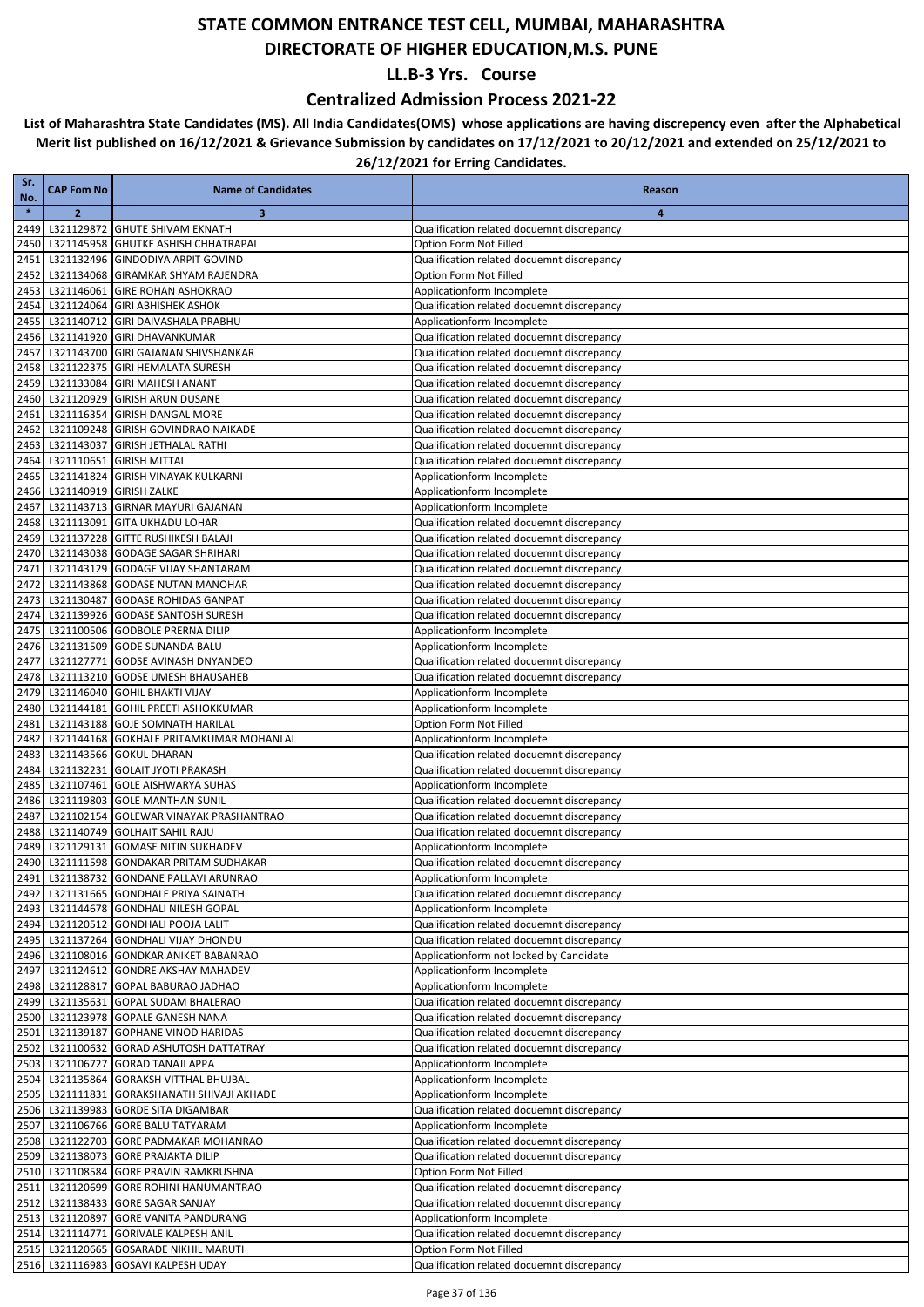### **Centralized Admission Process 2021-22**

| Sr.<br>No.   | <b>CAP Fom No</b> | <b>Name of Candidates</b>                                                      | Reason                                                                                                |
|--------------|-------------------|--------------------------------------------------------------------------------|-------------------------------------------------------------------------------------------------------|
| $\ast$       | $\overline{2}$    | 3                                                                              | 4                                                                                                     |
| 2517         |                   | L321115219 GOSAVI KIRAN BAJRANG                                                | Applicationform Incomplete                                                                            |
| 2518         |                   | L321143357 GOSAVI POOJA CHHOTUGIR                                              | Qualification related docuemnt discrepancy                                                            |
| 2519         |                   | L321136679 GOSAVI SANDIP SAMPAT                                                | Category related document discrepancy and does not have adequate marks to be eligible as Open.        |
| 2520<br>2521 |                   | L321113967 GOSAVI SUDHIR SHAHU<br>L321142818 GOSAVI SWATI SHIVRAM              | Qualification related docuemnt discrepancy<br>Candidature Type/Domicile related document discrepancy. |
| 2522         |                   | L321109469 GOSAVI VISHAL RAVI                                                  | Qualification related docuemnt discrepancy                                                            |
| 2523         |                   | L321141543 GOSWAMI JAYESH SATISHGIR                                            | Qualification related docuemnt discrepancy                                                            |
| 2524         |                   | L321145533 GOTAD SANDIP KASHINATH                                              | Qualification related docuemnt discrepancy                                                            |
| 2525         |                   | L321101530 GOTE SACHIN NARAYAN                                                 | Qualification related docuemnt discrepancy                                                            |
| 2526         |                   | L321144618 GOTHANKAR RUTUJA DILIP DAKSHATA                                     | Applicationform Incomplete                                                                            |
| 2527         |                   | L321124308 GOURKAR CHANDRIKA DHUNDIRAJ                                         | Qualification related docuemnt discrepancy                                                            |
| 2528         |                   | L321142486 GOVANDE SNEHALATA SHAMRAO                                           | Qualification related docuemnt discrepancy                                                            |
| 2529<br>2530 |                   | L321143536 GOVARDHAN KUMAVAT<br>L321131358 GOVIND KHARAT                       | Applicationform Incomplete<br>Applicationform Incomplete                                              |
| 2531         |                   | L321103071 GOWDA DAYANANDA BABU                                                | Applicationform Incomplete                                                                            |
| 2532         |                   | L321107791 GRACY SINGH PADIYAR                                                 | Applicationform Incomplete                                                                            |
| 2533         |                   | L321136916 GREESHMA MANDAR MUTHE                                               | Qualification related docuemnt discrepancy                                                            |
| 2534         |                   | L321117328 GUDDI DHULA WAGHMODE                                                | Qualification related docuemnt discrepancy                                                            |
| 2535         |                   | L321128274 GUDEWAR MAHADEO RAJU                                                | Option Form Not Filled                                                                                |
| 2536         |                   | L321128250 GUDIYA BIRBAL GIRI                                                  | Qualification related docuemnt discrepancy                                                            |
| 2537         |                   | L321145437 GUJARATHI PRATIK PRAKASH                                            | Qualification related docuemnt discrepancy                                                            |
| 2538<br>2539 |                   | L321130804 GUL TULSI CHAWLA<br>L321129633 GULAB SHESHERAO CHAVAN               | Applicationform Incomplete<br>Applicationform Incomplete                                              |
| 2540         |                   | L321131321 GULADHE ANJALI ARUN                                                 | Qualification related docuemnt discrepancy                                                            |
| 2541         |                   | L321112720 GULAVE MANDAR SUDHIR                                                | Qualification related docuemnt discrepancy                                                            |
| 2542         |                   | L321123214 GULDHEKAR RIYA SANJAY                                               | Applicationform Incomplete                                                                            |
| 2543         |                   | L321145164 GULVE AKASH SHANKAR                                                 | Applicationform Incomplete                                                                            |
| 2544         |                   | L321128602 GUND SACHIN NANASAHEB                                               | Qualification related docuemnt discrepancy                                                            |
| 2545         |                   | L321135257 GUNDRE SANDEEP NAGNATH                                              | Qualification related docuemnt discrepancy                                                            |
| 2546         |                   | L321120296 GUNGUNE BASVPRABHU SATISH                                           | Qualification related docuemnt discrepancy                                                            |
| 2547         |                   | L321140140 GUNJAL ANIL SHIVRAM                                                 | Qualification related docuemnt discrepancy                                                            |
| 2548<br>2549 |                   | L321141256 GUNJAL DNYANESHWAR BABURAO<br>L321138731 GUNJAL EKNATH GORAKH       | Qualification related docuemnt discrepancy<br>Qualification related docuemnt discrepancy              |
| 2550         |                   | L321111979 GUNJAL PRASHANT VITTHAL                                             | Qualification related docuemnt discrepancy                                                            |
| 2551         |                   | L321117461 GUNJAL RAHUL KISHOR                                                 | Category related document discrepancy and does not have adequate marks to be eligible as Open.        |
| 2552         |                   | L321144263 GUNJAL TRUPTI PANDHARINATH                                          | Qualification related docuemnt discrepancy                                                            |
| 2553         |                   | L321120030 GUNJAN CHANDRAKANT MALI                                             | Qualification related docuemnt discrepancy                                                            |
| 2554         |                   | L321133538 GUNJAN VILAS MENDHE                                                 | Qualification related docuemnt discrepancy                                                            |
| 2555         |                   | L321123595 GUNJAWATE ANIKET CHANDRAKANT                                        | Applicationform Incomplete                                                                            |
| 2556         |                   | L321102278 GUPTA AAKASH JEETENDRA                                              | Option Form Not Filled                                                                                |
| 2557<br>2558 |                   | L321129916 GUPTA ANIRUDDHA YOGENDRA PRASAD<br>L321136046 GUPTA ANITA SHREENATH | Qualification related docuemnt discrepancy                                                            |
|              |                   | 2559 L321143021 GUPTA GAYATRI PRALHAD RITA                                     | Applicationform Incomplete<br>Applicationform Incomplete                                              |
|              |                   | 2560 L321131875 GUPTA GOPI VIJAY                                               | Qualification related docuemnt discrepancy                                                            |
|              |                   | 2561 L321106520 GUPTA JYOTI SHIVSHANKAR                                        | Qualification related docuemnt discrepancy                                                            |
|              |                   | 2562 L321120715 GUPTA KAJAL PRAKASH                                            | Qualification related docuemnt discrepancy                                                            |
|              |                   | 2563 L321119476 GUPTA KAVITA VINODKUMAR                                        | Applicationform Incomplete                                                                            |
|              |                   | 2564 L321108169 GUPTA KHUSHBOO RAJENDRA                                        | Qualification related docuemnt discrepancy                                                            |
|              |                   | 2565 L321101569 GUPTA KUNDAN MAWAS                                             | Qualification related docuemnt discrepancy                                                            |
|              |                   | 2566 L321134820 GUPTA MAHESH DVIPRASAD                                         | Qualification related docuemnt discrepancy                                                            |
| 2567         |                   | L321132583 GUPTA MANOJ BASANTLAL<br>2568 L321121319 GUPTA NIDHI KAPOORCHAND    | Qualification related docuemnt discrepancy<br>Qualification related docuemnt discrepancy              |
|              |                   | 2569 L321101529 GUPTA NIRAJKUMAR RAJENDRAPRASAD                                | Qualification related docuemnt discrepancy                                                            |
|              |                   | 2570 L321127487 GUPTA PRIYA UMESH                                              | Qualification related docuemnt discrepancy                                                            |
| 2571         |                   | L321137320 GUPTA RAGINI PUNVASILAL                                             | Qualification related docuemnt discrepancy                                                            |
|              |                   | 2572 L321103937 GUPTA SACHIN BRIKESHCHAND                                      | Qualification related docuemnt discrepancy                                                            |
| 2573         |                   | L321114651 GUPTA TRILOKI RAGHUNATHPRASAD                                       | Qualification related docuemnt discrepancy                                                            |
|              |                   | 2574 L321130317 GUPTA VIVEK GHANSHYAM                                          | Option Form Not Filled                                                                                |
|              |                   | 2575 L321124396 GUPTE OM AJAY                                                  | Qualification related docuemnt discrepancy                                                            |
| 2577         |                   | 2576 L321140918 GURAV ADITYA HARISH                                            | Qualification related docuemnt discrepancy                                                            |
|              |                   | L321145071 GURAV CHAITANYA DILIP<br>2578 L321136715 GURAV GANESH DWARKANATH    | Qualification related docuemnt discrepancy<br>Qualification related docuemnt discrepancy              |
|              |                   | 2579 L321102295 GURAV MAHENDRA SURESH                                          | Qualification related docuemnt discrepancy                                                            |
|              |                   | 2580 L321113733 GURAV PRANESH RAMESH                                           | Qualification related docuemnt discrepancy                                                            |
|              |                   | 2581 L321137728 GURAV SAGAR SUDHAKAR                                           | Qualification related docuemnt discrepancy                                                            |
|              |                   | 2582 L321125186 GURAV SAKSHI VIKAS                                             | Qualification related docuemnt discrepancy                                                            |
|              |                   | 2583 L321142451 GURAV SHRADDHA ARVIND                                          | Applicationform Incomplete                                                                            |
|              |                   | 2584 L321145984 GURAV SUBHASH NARAYAN LAXMI                                    | Qualification related docuemnt discrepancy                                                            |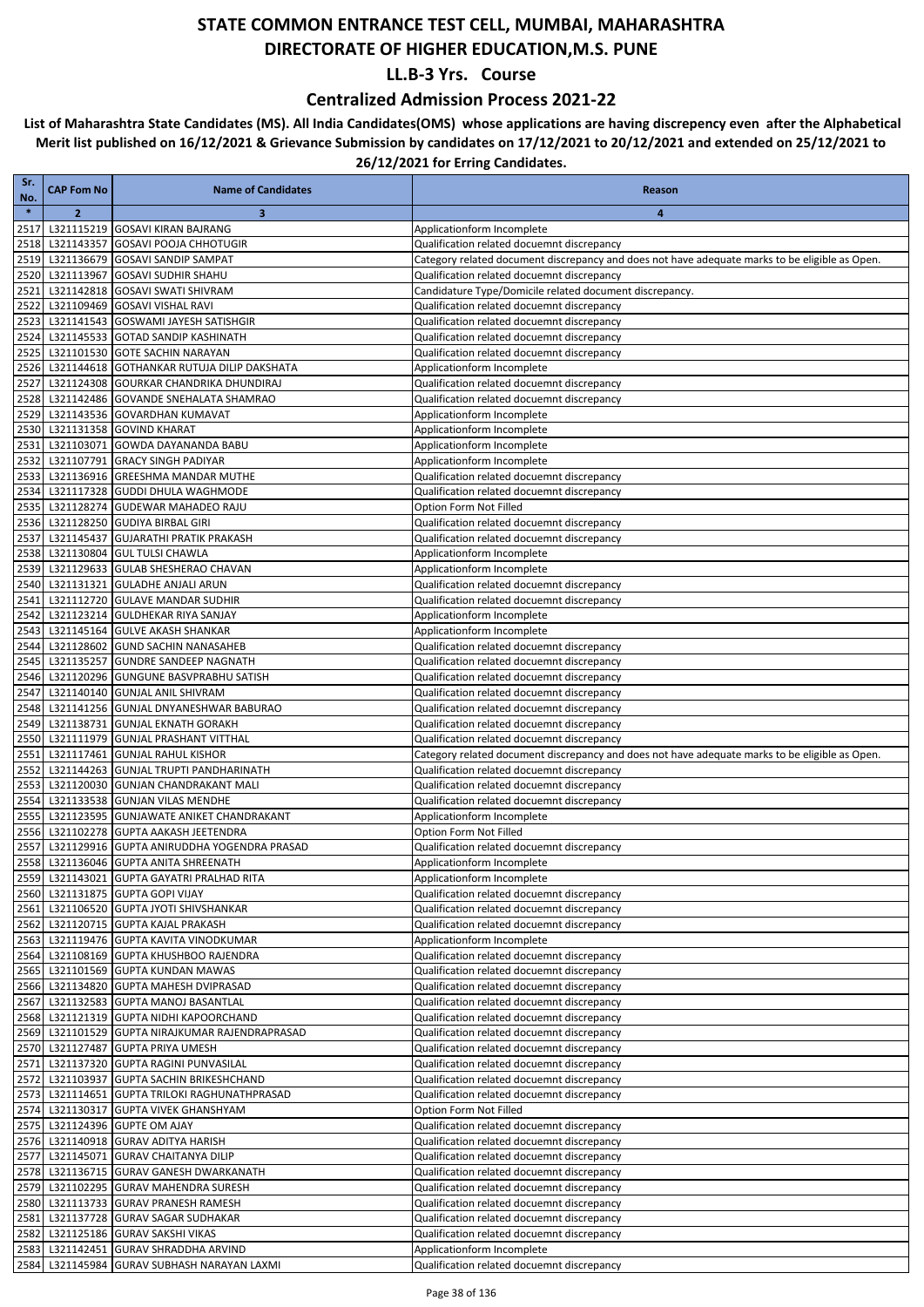### **Centralized Admission Process 2021-22**

| Sr.<br>No.   | <b>CAP Fom No</b> | <b>Name of Candidates</b>                                                               | Reason                                                                                   |
|--------------|-------------------|-----------------------------------------------------------------------------------------|------------------------------------------------------------------------------------------|
| $\ast$       | $\overline{2}$    | $\overline{\mathbf{3}}$                                                                 | 4                                                                                        |
| 2585         |                   | L321121717 GURAV VINOD ZABULAL                                                          | Qualification related docuemnt discrepancy                                               |
| 2586         |                   | L321112450 GURMEET SINGH                                                                | Qualification related docuemnt discrepancy                                               |
| 2587         |                   | L321122685 GURUDAS DAYARAM GOVARDHAN                                                    | Option Form Not Filled                                                                   |
| 2588         |                   | L321142278 GURUDEV RAMESH ARDE<br>L321126365 GUTTIKAR NEHA KRANTIKUMAR                  | Applicationform Incomplete                                                               |
| 2589<br>2590 |                   | L321143361 GWALANI NAVIN RAMESH                                                         | Qualification related docuemnt discrepancy<br>Qualification related docuemnt discrepancy |
| 2591         |                   | L321117238 GYANI DARODE                                                                 | Applicationform Incomplete                                                               |
| 2592         |                   | L321145905 HADPAD MALLIKARJUN DHONDAPPA                                                 | Qualification related docuemnt discrepancy                                               |
| 2593         |                   | L321113368 HAFIZ MAAZ BADRUDDIN                                                         | Qualification related docuemnt discrepancy                                               |
| 2594         |                   | L321123945 HAGAWANE MAYUR MARUTI                                                        | Qualification related docuemnt discrepancy                                               |
| 2595         |                   | L321118801 HAGE PRAVIN RAMESH                                                           | Applicationform Incomplete                                                               |
| 2596         |                   | L321136331 HAJARE ABHIJIT SHAMRAO                                                       | Qualification related docuemnt discrepancy                                               |
| 2597<br>2598 |                   | L321141436 HAJARE AKSHAY ANANDA                                                         | Qualification related docuemnt discrepancy                                               |
|              |                   | L321134285 HAJARE PRABHAKAR GUNDOPANT<br>2599 L321119436 HAKE SHWETA VASANT             | Applicationform Incomplete<br>Qualification related docuemnt discrepancy                 |
| 2600         |                   | L321145782 HALDER AFRIN MAFIZUL                                                         | Qualification related docuemnt discrepancy                                               |
| 2601         |                   | L321129437 HAMAND CHANDRASHEKHAR VASANTRAO                                              | Qualification related docuemnt discrepancy                                               |
| 2602         |                   | L321125490 HANAMANT BABURAO THOMBARE                                                    | Qualification related docuemnt discrepancy                                               |
| 2603         |                   | L321121286 HANCHGUDE VARSHARANI ASHOKRAO                                                | Option Form Not Filled                                                                   |
| 2604         |                   | L321146011 HANDAL BHUSHAN BHIMRAO                                                       | Qualification related docuemnt discrepancy                                               |
| 2605         |                   | L321144504 HANDE MAYUR VASANTRAO<br>L321139368 HANDE SHASHANK JAYANT                    | Qualification related docuemnt discrepancy                                               |
| 2606<br>2607 |                   | L321127141 HANGE VISHAL DATTATRYA                                                       | Option Form Not Filled<br>Qualification related docuemnt discrepancy                     |
| 2608         |                   | L321141190 HANS KUMAR                                                                   | Qualification related docuemnt discrepancy                                               |
| 2609         |                   | L321133581 HANWATE SUBHASH ANKUSH                                                       | Qualification related docuemnt discrepancy                                               |
| 2610         |                   | L321135821 HARADE RANAJI CHANDRAVIR                                                     | Applicationform Incomplete                                                               |
| 2611         |                   | L321138112 HARAL RAJABHAU BHANUDAS                                                      | Applicationform Incomplete                                                               |
| 2612         |                   | L321121459 HARDIK BHIKCHAND AGRAWAL                                                     | Qualification related docuemnt discrepancy                                               |
| 2613         |                   | L321132183   HARESH HARISHCHANDRA KHARKAR                                               | Applicationform Incomplete                                                               |
| 2614         |                   | L321127707 HARESH RAJESH TANDEL                                                         | Applicationform Incomplete                                                               |
| 2615<br>2616 |                   | L321134105 HARESHWAR ATMARAM PIMPALE<br>L321114936 HARIOM RAMSWARUP GUPTA               | Option Form Not Filled<br>Applicationform Incomplete                                     |
| 2617         |                   | L321144476 HARIRAM VITHAL PHAD                                                          | Qualification related docuemnt discrepancy                                               |
| 2618         |                   | L321136396 HARISH CHANDER BAGAI                                                         | Qualification related docuemnt discrepancy                                               |
| 2619         |                   | L321144193 HARISH MAHADU MALI                                                           | Qualification related docuemnt discrepancy                                               |
| 2620         |                   | L321126747 HARISH PRABHAKAR SAPKALE                                                     | Qualification related docuemnt discrepancy                                               |
| 2621         |                   | L321134715   HARISHCHANDRA SITARAM KELKAR                                               | Qualification related docuemnt discrepancy                                               |
| 2622         |                   | L321116722 HARJEET SINGH LAKHAN SINGH HUNDAL                                            | Qualification related docuemnt discrepancy                                               |
| 2623<br>2624 |                   | L321121638 HARNAVAL BHARAT SAHEBRAO<br>L321139109 HARNE AKSHAY MANOHAR                  | Option Form Not Filled<br>Qualification related docuemnt discrepancy                     |
| 2625         |                   | L321126069 HARNE KUSUM SHRIRAM                                                          | Applicationform Incomplete                                                               |
| 2626         |                   | L321139232 HARNE PRIYANKA DNYANDEO                                                      | Applicationform Incomplete                                                               |
|              |                   | 2627 L321138382 HARODE ABHISHEK LILADHAR                                                | Option Form Not Filled                                                                   |
|              |                   | 2628 L321142053 HARPALE PRITI MARUTI                                                    | Qualification related docuemnt discrepancy                                               |
|              |                   | 2629 L321135552 HARSH AGRAWAL                                                           | Qualification related docuemnt discrepancy                                               |
|              |                   | 2630 L321135367 HARSH KUMAR DUBEY                                                       | Applicationform Incomplete                                                               |
| 2631         |                   | L321118518 HARSH MANGAL RAJGOR<br>2632 L321118655 HARSH RATHORE                         | Qualification related docuemnt discrepancy<br>Qualification related docuemnt discrepancy |
|              |                   | 2633 L321104284 HARSH SHARMA                                                            | Applicationform Incomplete                                                               |
|              |                   | 2634 L321137641 HARSHAD JAYANT NATU                                                     | Qualification related docuemnt discrepancy                                               |
|              |                   | 2635 L321138124 HARSHAD KAMALAKAR SAPRE                                                 | Applicationform Incomplete                                                               |
|              |                   | 2636 L321141686 HARSHAD MAROTI SARODE                                                   | Applicationform Incomplete                                                               |
| 2637         |                   | L321119423   HARSHAD SHAHAJI SHELKE                                                     | Applicationform not locked by Candidate                                                  |
|              |                   | 2638 L321136608 HARSHAD SUHAS KULKARNI                                                  | Applicationform Incomplete                                                               |
|              |                   | 2639 L321126107 HARSHAL ARJUN SHIRSATH                                                  | Qualification related docuemnt discrepancy                                               |
| 2641         |                   | 2640 L321117398 HARSHAL BHARAT PATIL<br>L321138221 HARSHAL DILIP JUMDE                  | Qualification related docuemnt discrepancy<br>Qualification related docuemnt discrepancy |
|              |                   | 2642 L321145077 HARSHAL KISHOR BORNARE                                                  | Option Form Not Filled                                                                   |
|              |                   | 2643 L321122059 HARSHAL PRAKASH PADWAL                                                  | Applicationform Incomplete                                                               |
|              |                   | 2644 L321108248 HARSHAL SANJAY KANGUDE                                                  | Qualification related docuemnt discrepancy                                               |
|              |                   | 2645 L321108077 HARSHALA KRUSHNA MAHADIK                                                | Qualification related docuemnt discrepancy                                               |
|              |                   | 2646 L321111775 HARSHALA MANGESH BORKAR                                                 | Qualification related docuemnt discrepancy                                               |
|              |                   | 2647 L321117510 HARSHALI PRASKASHRAO RAUT                                               | Applicationform Incomplete                                                               |
|              |                   | 2648 L321128246 HARSHALI SUSHIL RANKHAMBE                                               | Option Form Not Filled                                                                   |
|              |                   | 2649 L321105008 HARSHANAND BHARATRAO KAMBLE<br>2650 L321117734 HARSHDEEP LAXMAN KANGALE | Applicationform Incomplete<br>Qualification related docuemnt discrepancy                 |
| 2651         |                   | L321113353 HARSHVARDHAN DANDWATE                                                        | Qualification related docuemnt discrepancy                                               |
| 2652         |                   | L321140747 HARYAN RITIKA SATYAWAN                                                       | Qualification related docuemnt discrepancy                                               |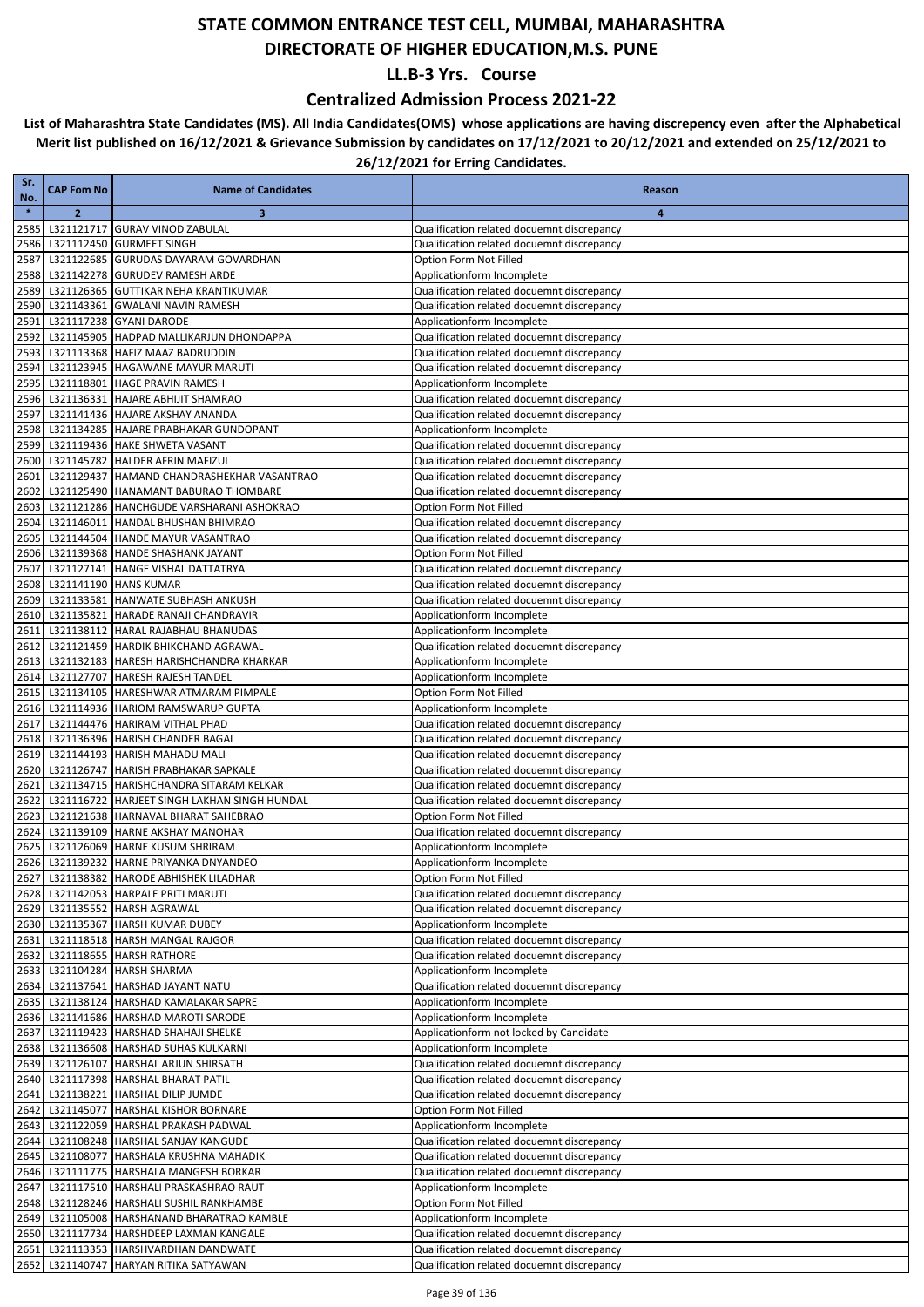### **Centralized Admission Process 2021-22**

| Sr.           | <b>CAP Fom No</b> | <b>Name of Candidates</b>                                                           | Reason                                                                                   |
|---------------|-------------------|-------------------------------------------------------------------------------------|------------------------------------------------------------------------------------------|
| No.<br>$\ast$ | $\overline{2}$    | 3                                                                                   | $\overline{\mathbf{a}}$                                                                  |
| 2653          |                   | L321102536 HATALE ANIKET KISHOR                                                     | Applicationform Incomplete                                                               |
| 2654          |                   | L321122381 HATE ROHAN ANAND                                                         | Qualification related docuemnt discrepancy                                               |
| 2655          |                   | L321146154 HATEKAR SWAPNALI BALIRAM                                                 | Applicationform Incomplete                                                               |
| 2656          |                   | L321125358 HATKAR PRASHANT MUNJAJI                                                  | Qualification related docuemnt discrepancy                                               |
| 2657          |                   | L321118705 HATKAR SACHIN BHAGWAN                                                    | Qualification related docuemnt discrepancy                                               |
| 2658          |                   | L321145259 HATTEL VICKY ASHOK                                                       | Qualification related docuemnt discrepancy                                               |
| 2659          |                   | L321131541 HAWALE BALAPPA GUNVANT                                                   | Applicationform Incomplete                                                               |
| 2660<br>2661  |                   | L321121836 HAWALE SHIVSHARAN RAMA<br>L321118402 HEEMUBHAI BABUBHAI PATEL            | Qualification related docuemnt discrepancy<br>Qualification related docuemnt discrepancy |
| 2662          |                   | L321122890 HEENA SUBHASH MANDE                                                      | Applicationform Incomplete                                                               |
| 2663          |                   | L321119899 HEETA HEMANT TARALE                                                      | Qualification related docuemnt discrepancy                                               |
| 2664          |                   | L321145316 HEGADE SHARANAPPA CHANDRAMAPPA                                           | Qualification related docuemnt discrepancy                                               |
| 2665          |                   | L321133637 HELKAR DATTATRAY SIDDHESHWAR                                             | Qualification related docuemnt discrepancy                                               |
| 2666          |                   | L321135153 HEMADE RUTUJA VIKAS                                                      | Qualification related docuemnt discrepancy                                               |
| 2667          |                   | L321122687 HEMAKSHI PATEL                                                           | Qualification related docuemnt discrepancy                                               |
| 2668<br>2669  |                   | L321114109  HEMAL RAMESH SANDIS<br>L321141575 HEMALI DABHADE                        | Qualification related docuemnt discrepancy<br>Qualification related docuemnt discrepancy |
| 2670          |                   | L321111745 HEMANGI VAIBHAV PATIL                                                    | Applicationform Incomplete                                                               |
| 2671          |                   | L321113982 HEMANT DILIP PATIL                                                       | Qualification related docuemnt discrepancy                                               |
| 2672          |                   | L321133114   HEMANT MADHAVRAO ULEMALE                                               | Applicationform Incomplete                                                               |
| 2673          |                   | L321117177 HEMANT MOHAN KAYANGUDE                                                   | Applicationform Incomplete                                                               |
| 2674          |                   | L321107320 HEMANT RADHAKISHAN KANAKE                                                | Qualification related docuemnt discrepancy                                               |
| 2675          |                   | L321134914 HEMENDRA LAXMANSINH RATHOD                                               | Qualification related docuemnt discrepancy                                               |
| 2676          |                   | L321129601 HEMLATA BHANUDAS NAIKARE                                                 | Qualification related docuemnt discrepancy                                               |
| 2677          |                   | L321115880 HEMLATA GAJANAN GONNADE<br>L321103744 HEMLATA TUKARAM VAJE               | Applicationform Incomplete<br>Qualification related docuemnt discrepancy                 |
| 2678<br>2679  |                   | L321109038 HIMANI DNYANESHWAR MAHALE                                                | Applicationform Incomplete                                                               |
| 2680          |                   | L321143803 HIMANI KHARAT                                                            | Applicationform Incomplete                                                               |
| 2681          |                   | L321143481 HIMANI SURAYAKANT TILVE                                                  | Qualification related docuemnt discrepancy                                               |
| 2682          |                   | L321125009 HIMANSHI VIMAL MASRANI                                                   | Qualification related docuemnt discrepancy                                               |
| 2683          |                   | L321110930 HIMANSHU CHOUDHARY                                                       | Applicationform Incomplete                                                               |
| 2684          |                   | L321107464 HIMANSHU KUMAR                                                           | Applicationform Incomplete                                                               |
| 2685          |                   | L321107109 HIMANSHU KUMAR                                                           | Applicationform Incomplete                                                               |
| 2686          |                   | L321144884 HIMANSHU MISRA                                                           | Qualification related docuemnt discrepancy                                               |
| 2687<br>2688  |                   | L321107555 HIMANSHU SAINI<br>L321111578 HIMANSHU VERMA                              | Applicationform Incomplete<br>Option Form Not Filled                                     |
| 2689          |                   | L321146116 HINA HASAN KHAN                                                          | Option Form Not Filled                                                                   |
| 2690          |                   | L321113950 HINDURAO MONALI MUKUND                                                   | Applicationform Incomplete                                                               |
| 2691          |                   | L321145219 HINGANE NIKHIL BALASAHEB                                                 | Qualification related docuemnt discrepancy                                               |
| 2692          |                   | L321122535 HINGANE NITESH ANKUSH                                                    | Qualification related docuemnt discrepancy                                               |
| 2693          |                   | L321106667 HINGANKAR SUNIL MANOHAR                                                  | Applicationform Incomplete                                                               |
| 2694          |                   | L321135442 HIRANI MUSKAN ASHOK LAJWANTI                                             | Qualification related docuemnt discrepancy                                               |
|               |                   | 2695 L321135341 HIRAY DEVAVRAT HEMANT                                               | Qualification related docuemnt discrepancy                                               |
|               |                   | 2696 L321139582 HIRAY PRASHANT VITHOBA<br>2697 L321133656 HIRE RITESH BALWANT       | Applicationform Incomplete<br>Qualification related docuemnt discrepancy                 |
|               |                   | 2698 L321109716 HIRE SANKALP PRAKASH                                                | Applicationform Incomplete                                                               |
|               |                   | 2699 L321124523 HIREMATH MAYUR SURENDRA                                             | Option Form Not Filled                                                                   |
|               |                   | 2700 L321103080 HIREN NARESHKUMAR SHAH                                              | Qualification related docuemnt discrepancy                                               |
|               |                   | 2701 L321116948 HITESH TIWARI                                                       | Qualification related docuemnt discrepancy                                               |
|               |                   | 2702 L321144996 HIVRALE PRAKASH NAMDEVRAO                                           | Candidature Type/Domicile related document discrepancy.                                  |
|               |                   | 2703 L321130545 HIWALE NILESH ASHOK                                                 | Qualification related docuemnt discrepancy                                               |
|               |                   | 2704 L321122461 HIWALE RATNADEEP DEVIDAS                                            | Applicationform Incomplete                                                               |
|               |                   | 2705 L321139710 HIWALE SIDDHARTH PUNDLIK<br>2706 L321113684 HOGE SONALI BHAVRAO     | Qualification related docuemnt discrepancy<br>Option Form Not Filled                     |
|               |                   | 2707 L321124844 HOLE SWAPNIL HANUMANT                                               | Applicationform Incomplete                                                               |
|               |                   | 2708 L321128834 HOLKAR SURAJ BHIMRAO                                                | Qualification related docuemnt discrepancy                                               |
|               |                   | 2709 L321127766 HOMAKAR NAVANATH VISHNUDAS                                          | Qualification related docuemnt discrepancy                                               |
|               |                   | 2710 L321108209 HONMANE PRAKASH RADHAKISAN                                          | Qualification related docuemnt discrepancy                                               |
|               |                   | 2711 L321143565 HONRAO PRATIK PRAMOD                                                | Qualification related docuemnt discrepancy                                               |
|               |                   | 2712 L321135058 HONRAO SANTOSH PRAKASH                                              | Qualification related docuemnt discrepancy                                               |
|               |                   | 2713 L321140363 HOTCHANDANI KOMAL SATRAM                                            | Option Form Not Filled                                                                   |
|               |                   | 2714 L321127287 HOWAL CHETAN SHASHIKANT<br>2715 L321131311 HRISHIKESH RAMDAS GAIKEE | Qualification related docuemnt discrepancy<br>Applicationform Incomplete                 |
|               |                   | 2716 L321120433 HRISHIKESH SHARAD PORE                                              | Qualification related docuemnt discrepancy                                               |
| 2717          |                   | L321127369 HRISHIKESH VIJAY DOLAS                                                   | Qualification related docuemnt discrepancy                                               |
|               |                   | 2718 L321103916 HRITHIK VARDHAMAN BAFANA                                            | Qualification related docuemnt discrepancy                                               |
|               |                   | 2719 L321108832 HRITIK RAGHUNATH BANGAR                                             | Applicationform Incomplete                                                               |
|               |                   | 2720 L321112267 HRITIK RANJEET POMAN                                                | Qualification related docuemnt discrepancy                                               |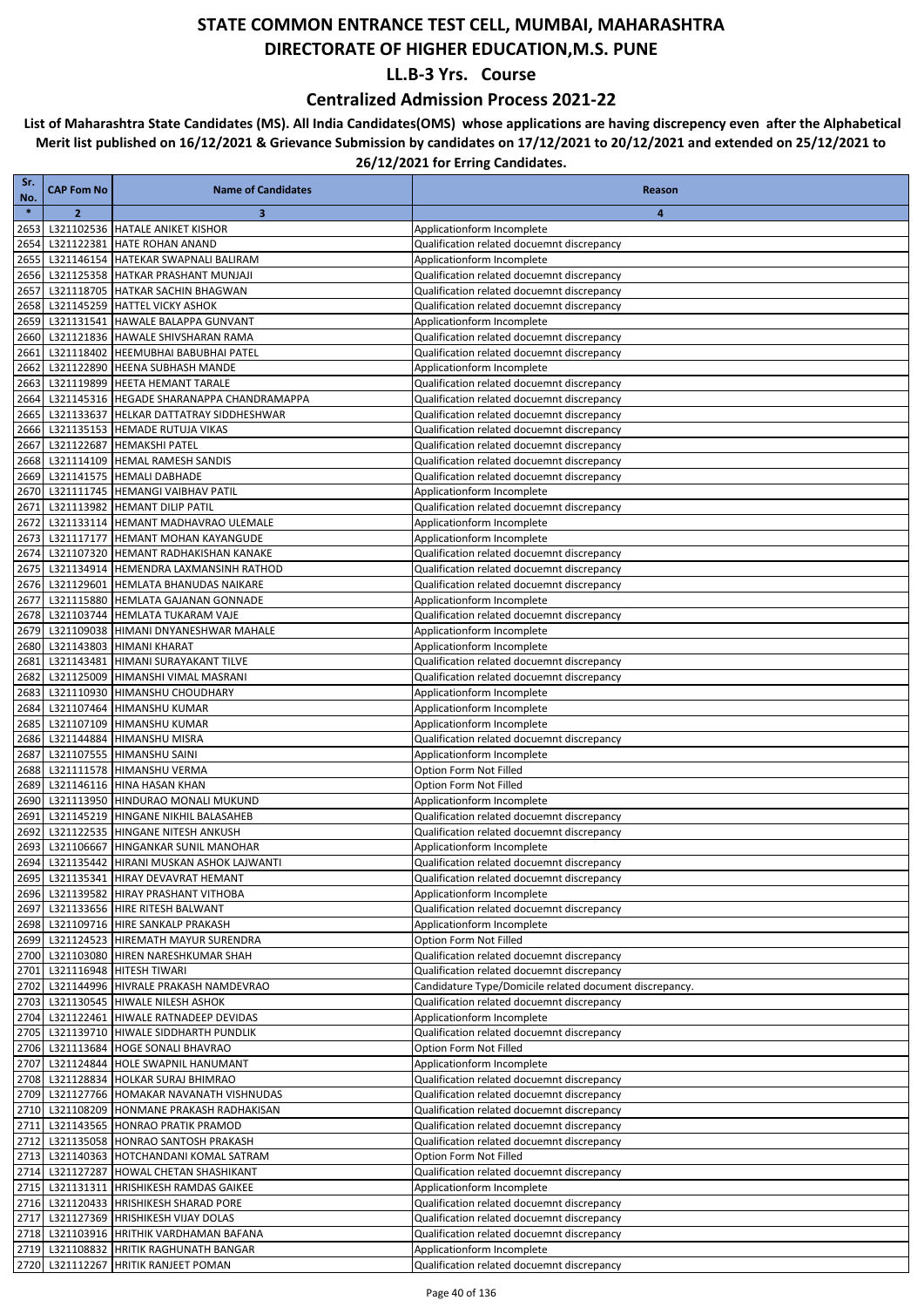### **Centralized Admission Process 2021-22**

| Sr.<br>No.   | <b>CAP Fom No</b>           | <b>Name of Candidates</b>                                                           | Reason                                                                                   |
|--------------|-----------------------------|-------------------------------------------------------------------------------------|------------------------------------------------------------------------------------------|
| $\ast$       | $\overline{2}$              | 3                                                                                   | $\overline{4}$                                                                           |
| 2721         |                             | L321137077 HRUSHIKESH KISANCHAND BADADE                                             | Applicationform Incomplete                                                               |
| 2722         |                             | L321119018 HUJARE SAGAR NETAJI                                                      | Qualification related docuemnt discrepancy                                               |
| 2723         |                             | L321145728 HULGUNDE YOGESH KUBERRAO                                                 | Applicationform Incomplete                                                               |
| 2724         |                             | L321126095 HULMAJAGE SAKSHI SANJAY                                                  | Qualification related docuemnt discrepancy                                               |
| 2725         |                             | L321127233 HUMANE SHWETA MAHADEO                                                    | Qualification related docuemnt discrepancy                                               |
| 2726         |                             | L321121969 HUMBARKAR SAKSHI SURESH                                                  | Option Form Not Filled                                                                   |
| 2727         |                             | L321124228 HUMBE PRASAD APPASAHEB                                                   | Qualification related docuemnt discrepancy                                               |
| 2728<br>2729 |                             | L321138493 HUNDEKAR ASHWINI NARAYAN<br>L321110596 HUNNURKAR ANAND SADASHIV          | Qualification related docuemnt discrepancy<br>Qualification related docuemnt discrepancy |
| 2730         |                             | L321122331 IBRAHIM ELIYAS SHAIKH                                                    | Applicationform Incomplete                                                               |
| 2731         |                             | L321137830 IGHAVE MAHESH PANDIT                                                     | Applicationform Incomplete                                                               |
| 2732         |                             | L321121972 IMRAN AMIN SHAIKH                                                        | Qualification related docuemnt discrepancy                                               |
| 2733         |                             | L321121890   IMRAN KHAN                                                             | Option Form Not Filled                                                                   |
| 2734         |                             | L321129394   IMRAN MOHAMMED HUSSAIN MULLA                                           | Applicationform Incomplete                                                               |
| 2735         |                             | L321143707 IMRAN SHAHA AYUB SHAHA                                                   | Qualification related docuemnt discrepancy                                               |
| 2736         |                             | L321146148  INAMDAR ANJUM RAJMAHAMAD                                                | Applicationform Incomplete                                                               |
| 2737         |                             | L321146125 INAMDAR ANSAR AKBAR                                                      | Applicationform Incomplete                                                               |
| 2738         |                             | L321145659 INAMDAR ANSAR SAYYED                                                     | Qualification related docuemnt discrepancy                                               |
| 2739         |                             | L321108156   INAMDAR FIROZKHAN                                                      | Qualification related docuemnt discrepancy                                               |
| 2740<br>2741 |                             | L321142110  INAMDAR MOIZ FIROZ<br>L321122153  INAMDAR NILAM DILIP                   | Qualification related docuemnt discrepancy<br>Applicationform Incomplete                 |
| 2742         |                             | L321128546  INAMDAR RAJU EKBAL                                                      | Qualification related docuemnt discrepancy                                               |
| 2743         |                             | L321126951 INAMDAR SACHIN SURESH                                                    | Applicationform Incomplete                                                               |
| 2744         |                             | L321144611   INAMDAR SULTAN MANSUB                                                  | Applicationform Incomplete                                                               |
| 2745         |                             | L321117401 INAMDAR TAUSIF RAJU                                                      | Applicationform Incomplete                                                               |
| 2746         |                             | L321104430 INDORE RUTUJA MANOHAR                                                    | Qualification related docuemnt discrepancy                                               |
| 2747         |                             | L321134517 INDRAJIT CHOKHA WAGHMARE                                                 | Applicationform Incomplete                                                               |
| 2748         |                             | L321113186  INDRAJIT PATIL                                                          | Applicationform Incomplete                                                               |
| 2749         |                             | L321145788 INDURE ARUN SAKHARAM                                                     | Applicationform not locked by Candidate                                                  |
| 2750         |                             | L321115493  INGALE BHAVESH KADU                                                     | Applicationform Incomplete                                                               |
| 2751         |                             | L321117420  INGALE DEVENDRA DILIP                                                   | Qualification related docuemnt discrepancy                                               |
| 2752         |                             | L321140440 INGALE DIGAMBAR KHANDUJI                                                 | Qualification related docuemnt discrepancy                                               |
| 2753<br>2754 |                             | L321133400  INGALE HARSHKUMAR BHAGWAN<br>L321137273  INGALE JAY SITARAM             | Qualification related docuemnt discrepancy<br>Qualification related docuemnt discrepancy |
| 2755         |                             | L321104281 INGALE MANISHA KALYAN                                                    | Qualification related docuemnt discrepancy                                               |
| 2756         |                             | L321119640 INGALE SIDHESHWAR PRAKASHRAO                                             | Qualification related docuemnt discrepancy                                               |
| 2757         |                             | L321121903 INGAVALE SANTOSH BALKRUSHNA                                              | Applicationform Incomplete                                                               |
| 2758         |                             | L321134658 INGAWALE VIJAYA NARAYAN                                                  | Option Form Not Filled                                                                   |
| 2759         |                             | L321144080  INGLE ABHIJEET SUBHASH                                                  | Qualification related docuemnt discrepancy                                               |
| 2760         |                             | L321127822 INGLE ARCHANA ANANDA                                                     | Qualification related docuemnt discrepancy                                               |
| 2761         |                             | L321140498 INGLE CHANDU UKHARDU                                                     | Qualification related docuemnt discrepancy                                               |
| 2762         |                             | L321139239 INGLE GAJANAN PANDHARINATH                                               | Applicationform Incomplete                                                               |
|              |                             | 2763 L321117910 INGLE GOKUL RAJARAMJI                                               | Qualification related docuemnt discrepancy                                               |
|              |                             | 2764 L321117176 INGLE KALPESH MADHUKAR<br>2765 L321126577 INGLE NIKITA RAJENDRA     | Qualification related docuemnt discrepancy<br>Qualification related docuemnt discrepancy |
|              |                             | 2766 L321140426 INGLE NILESH BABURAO                                                | Qualification related docuemnt discrepancy                                               |
|              |                             | 2767 L321128679 INGLE PRANAY KISAN                                                  | Qualification related docuemnt discrepancy                                               |
|              |                             | 2768 L321118925  INGLE PRASHANT BHIMRAO                                             | Applicationform Incomplete                                                               |
|              |                             | 2769 L321143612 INGLE PRIYANKA PRAKASH                                              | Applicationform Incomplete                                                               |
|              |                             | 2770 L321141376 INGLE RASHMI RAMDAS                                                 | Qualification related docuemnt discrepancy                                               |
|              |                             | 2771 L321132938 INGLE SHRADDHA KAMALAKAR                                            | Qualification related docuemnt discrepancy                                               |
|              |                             | 2772 L321129927 INGLE SUNIL RAMCHANDRA                                              | Applicationform Incomplete                                                               |
|              |                             | 2773 L321128946 INGLE TUSHAR VIJAYSING                                              | Applicationform Incomplete                                                               |
|              |                             | 2774 L321126892 INGLE VAISHALI CHANDRAKANT                                          | Qualification related docuemnt discrepancy                                               |
|              |                             | 2775 L321143186 INGOLE NILESH RANGRAO                                               | Qualification related docuemnt discrepancy                                               |
|              |                             | 2776 L321129566 INGOLE PAYAL MADHUKAR                                               | Applicationform Incomplete                                                               |
|              |                             | 2777 L321115549 INGOLE SWAPNIL MADHUKAR                                             | Applicationform Incomplete                                                               |
|              |                             | 2778 L321111415 INGROLE RAHUL SUBHASH<br>2779 L321119108 INNANI ASHUTOSH VINODKUMAR | Applicationform Incomplete<br>Qualification related docuemnt discrepancy                 |
|              |                             | 2780 L321125983   INZALKAR KRUSHIKESH SUBHASH                                       | Option Form Not Filled                                                                   |
|              |                             | 2781 L321111218   IQBAL AHMED KHAN DAWOOD KHAN                                      | Applicationform Incomplete                                                               |
|              |                             | 2782 L321107137 IQRA CHOUHAN                                                        | Applicationform Incomplete                                                               |
|              |                             | 2783 L321136340   IRAGAR PANDIT BASAPPA                                             | Applicationform Incomplete                                                               |
|              |                             | 2784 L321110640 IRSHNA PRAFUL HATHILA                                               | Option Form Not Filled                                                                   |
|              | 2785 L321104164 ISHAAN JAIN |                                                                                     | Applicationform Incomplete                                                               |
|              |                             | 2786 L321125624 ISHAN SUNIL CHANCHLANI                                              | Candidature Type/Domicile related document discrepancy.                                  |
|              |                             | 2787 L321106653 ISHITA BANSAL                                                       | Applicationform Incomplete                                                               |
|              |                             | 2788 L321127692 ISHWAR RAM YADAV                                                    | Qualification related docuemnt discrepancy                                               |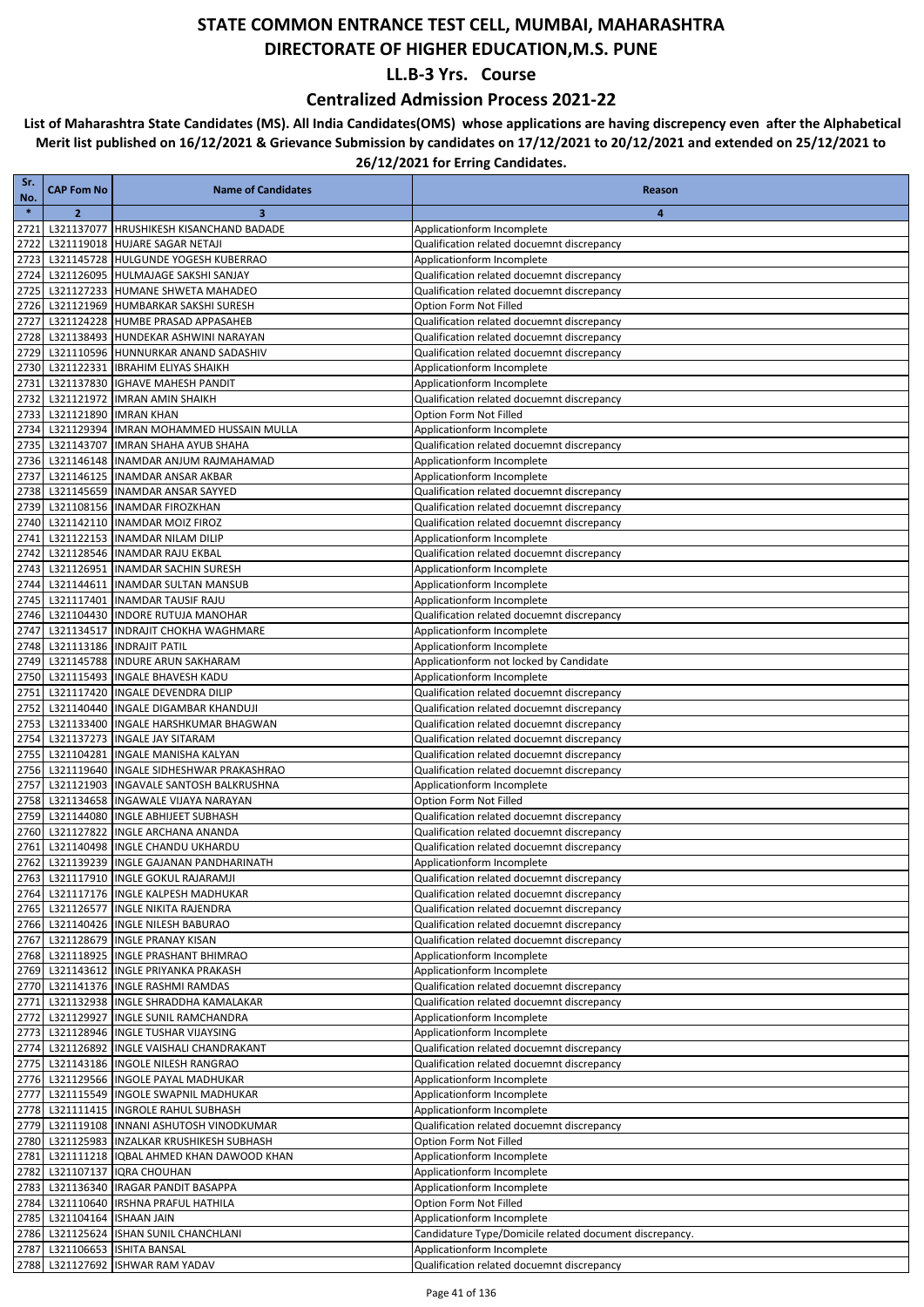### **Centralized Admission Process 2021-22**

| Sr.<br>No.   | <b>CAP Fom No</b> | <b>Name of Candidates</b>                                                          | Reason                                                                                   |
|--------------|-------------------|------------------------------------------------------------------------------------|------------------------------------------------------------------------------------------|
| $\ast$       | $\overline{2}$    | 3                                                                                  | $\overline{\mathbf{a}}$                                                                  |
| 2789         |                   | L321126819 ISRANI VINOD SURESH                                                     | Qualification related docuemnt discrepancy                                               |
| 2790         |                   | L321123384 ISWALKAR PRATIKSHA RAVINDRA                                             | Qualification related docuemnt discrepancy                                               |
| 2791         |                   | L321141989   ITGYALKAR PRITAM BHANUDASRAO                                          | Qualification related docuemnt discrepancy                                               |
| 2792         |                   | L321138469 ITHAPE SUKHADEV VINAYAK                                                 | Qualification related docuemnt discrepancy                                               |
| 2793         |                   | L321121245   ITHAPE TUSHAR VITTHAL                                                 | Qualification related docuemnt discrepancy                                               |
| 2794         |                   | L321128968 JABHADE DILSHAN SURESH                                                  | Applicationform Incomplete                                                               |
| 2795         |                   | L321127676 JACHAK RAJNIKANT HARIBHAU                                               | Applicationform Incomplete                                                               |
| 2796<br>2797 |                   | L321116432 JADE SNEHA GAUTAM<br>L321103692 JADHAO ADITYA SURENDRA                  | Applicationform Incomplete<br>Qualification related docuemnt discrepancy                 |
| 2798         |                   | L321138164 JADHAO GAUTAM TOTARAM                                                   | Qualification related docuemnt discrepancy                                               |
| 2799         |                   | L321145851 JADHAO KALYAN GAJANAN                                                   | Qualification related docuemnt discrepancy                                               |
| 2800         |                   | L321108105 JADHAO NILESH RAVINDRA                                                  | Applicationform Incomplete                                                               |
| 2801         |                   | L321108935 JADHAO POOJA SITARAM                                                    | Qualification related docuemnt discrepancy                                               |
| 2802         |                   | L321122273 JADHAO PUJA NAMDEO                                                      | Qualification related docuemnt discrepancy                                               |
| 2803         |                   | L321145968 JADHAO SUDHIR BHOPASING                                                 | Qualification related docuemnt discrepancy                                               |
| 2804         |                   | L321145200 JADHAO SUHAS DILIP                                                      | Qualification related docuemnt discrepancy                                               |
| 2805         |                   | L321144979 JADHAO VISHAL PRALHAD                                                   | Qualification related docuemnt discrepancy                                               |
| 2806         |                   | L321136245 JADHAV ABHISHEK SAHEBRAO                                                | Qualification related docuemnt discrepancy                                               |
| 2807         |                   | L321141237 JADHAV AJINKESH PRAKASH                                                 | Qualification related docuemnt discrepancy                                               |
| 2808         |                   | L321112603 JADHAV AKASH GOVIND<br>L321122088 JADHAV AKSHATA DATTA                  | Applicationform Incomplete                                                               |
| 2809<br>2810 |                   | L321141490 JADHAV AKSHAY DHANDATT                                                  | Applicationform Incomplete<br>Qualification related docuemnt discrepancy                 |
| 2811         |                   | L321103986 JADHAV AKSHAY SHIVNATH                                                  | Applicationform Incomplete                                                               |
| 2812         |                   | L321111404 JADHAV AMAR DATTARAM                                                    | Qualification related docuemnt discrepancy                                               |
| 2813         |                   | L321136671 JADHAV AMAR SITARAM                                                     | Qualification related docuemnt discrepancy                                               |
| 2814         |                   | L321130164 JADHAV AMIT KAILAS                                                      | Qualification related docuemnt discrepancy                                               |
| 2815         |                   | L321120859 JADHAV AMRUTA VASANT SUSHMA                                             | Applicationform Incomplete                                                               |
| 2816         |                   | L321110667 JADHAV ANIKET MAHENDRA                                                  | Qualification related docuemnt discrepancy                                               |
| 2817         |                   | L321120062 JADHAV ANIKET SUDARSHAN                                                 | Applicationform Incomplete                                                               |
| 2818         |                   | L321144118 JADHAV ANIL MADHUKAR                                                    | Qualification related docuemnt discrepancy                                               |
| 2819         |                   | L321123032 JADHAV APEKSHA CHINTAMAN                                                | Qualification related docuemnt discrepancy                                               |
| 2820         |                   | L321130567 JADHAV ARCHANA ANANT                                                    | Applicationform Incomplete                                                               |
| 2821         |                   | L321103785 JADHAV ASHISH PANDHARINATH                                              | Qualification related docuemnt discrepancy                                               |
| 2822<br>2823 |                   | L321131115 JADHAV ASHOK DAGADU<br>L321111981 JADHAV ASMITA ATMARAM                 | Qualification related docuemnt discrepancy<br>Qualification related docuemnt discrepancy |
| 2824         |                   | L321144224 JADHAV ATISH RAVINDRA                                                   | Qualification related docuemnt discrepancy                                               |
| 2825         |                   | L321127080 JADHAV ATUL PRABODH                                                     | Qualification related docuemnt discrepancy                                               |
| 2826         |                   | L321140356 JADHAV BHAGYASHRI PANDURANG                                             | Qualification related docuemnt discrepancy                                               |
| 2827         |                   | L321128167 JADHAV BHAIRAVNATH SAMBHAJI                                             | Qualification related docuemnt discrepancy                                               |
| 2828         |                   | L321138032 JJADHAV BHARATI RAMESH                                                  | Qualification related docuemnt discrepancy                                               |
| 2829         |                   | L321125677 JADHAV CHANDRAKANT TUKARAM                                              | Qualification related docuemnt discrepancy                                               |
| 2830         |                   | L321120412 JADHAV CHARUSHILA ARUN                                                  | Applicationform Incomplete                                                               |
|              |                   | 2831 L321132479 JADHAV CHAYA RAMESH                                                | Qualification related docuemnt discrepancy                                               |
|              |                   | 2832 L321135456 JADHAV CHETAN BHIKANRAO                                            | Qualification related docuemnt discrepancy                                               |
|              |                   | 2833 L321132442 JADHAV DAYANAND EKNATH                                             | Qualification related docuemnt discrepancy                                               |
|              |                   | 2834 L321106713 JADHAV DEVANAND GANGADHAR<br>2835 L321139240 JADHAV DHEERAJ RAMESH | Qualification related docuemnt discrepancy<br>Applicationform Incomplete                 |
|              |                   | 2836 L321119999 JADHAV DILIP LALU                                                  | Option Form Not Filled                                                                   |
|              |                   | 2837 L321121228 JADHAV DINAR PRAKASH                                               | Qualification related docuemnt discrepancy                                               |
|              |                   | 2838 L321113739 JADHAV DIPAK NAMDEV                                                | Applicationform Incomplete                                                               |
|              |                   | 2839 L321108623 JADHAV DIPESH SOMNATH                                              | Applicationform Incomplete                                                               |
|              |                   | 2840 L321135604 JADHAV DIVYA HEMANT                                                | Option Form Not Filled                                                                   |
|              |                   | 2841 L321112675 JADHAV DNYANESHWAR MARUTI                                          | Qualification related docuemnt discrepancy                                               |
| 2842         |                   | L321111985 JADHAV DNYANESHWAR SUKHDEV                                              | Qualification related docuemnt discrepancy                                               |
|              |                   | 2843 L321119285 JADHAV GAJANAN BAPURAO                                             | Qualification related docuemnt discrepancy                                               |
|              |                   | 2844 L321137227 JADHAV GAJANAN UTTAM                                               | Qualification related docuemnt discrepancy                                               |
| 2845         |                   | L321116705 JADHAV GANESH KISHOR                                                    | Applicationform not locked by Candidate                                                  |
| 2846         |                   | L321145797 JADHAV GAUTAM UDDHAV                                                    | Qualification related docuemnt discrepancy                                               |
| 2848         |                   | 2847 L321134272 JADHAV GOVIND BALAJI<br>L321112310 JADHAV HARSHAL PRAMOD           | Qualification related docuemnt discrepancy<br>Qualification related docuemnt discrepancy |
|              |                   | 2849 L321123487 JADHAV HARSHALA BABURAO                                            | Option Form Not Filled                                                                   |
|              |                   | 2850 L321112344 JADHAV HEMANT SHANTARAM                                            | Applicationform Incomplete                                                               |
| 2851         |                   | L321116325 JADHAV JAGDISH BUDHAJI                                                  | Applicationform Incomplete                                                               |
|              |                   | 2852 L321109762 JADHAV JEEVAN NARSINGRAO                                           | Applicationform Incomplete                                                               |
|              |                   | 2853 L321110590 JADHAV JOTIBA SUDHAKAR                                             | Applicationform not locked by Candidate                                                  |
|              |                   | 2854 L321122943 JADHAV JYOTI BALU                                                  | Qualification related docuemnt discrepancy                                               |
|              |                   | 2855 L321123750 JADHAV JYOTI SHIVAJI                                               | Qualification related docuemnt discrepancy                                               |
|              |                   | 2856 L321108123 JADHAV KASHINATH AMRUT                                             | Applicationform Incomplete                                                               |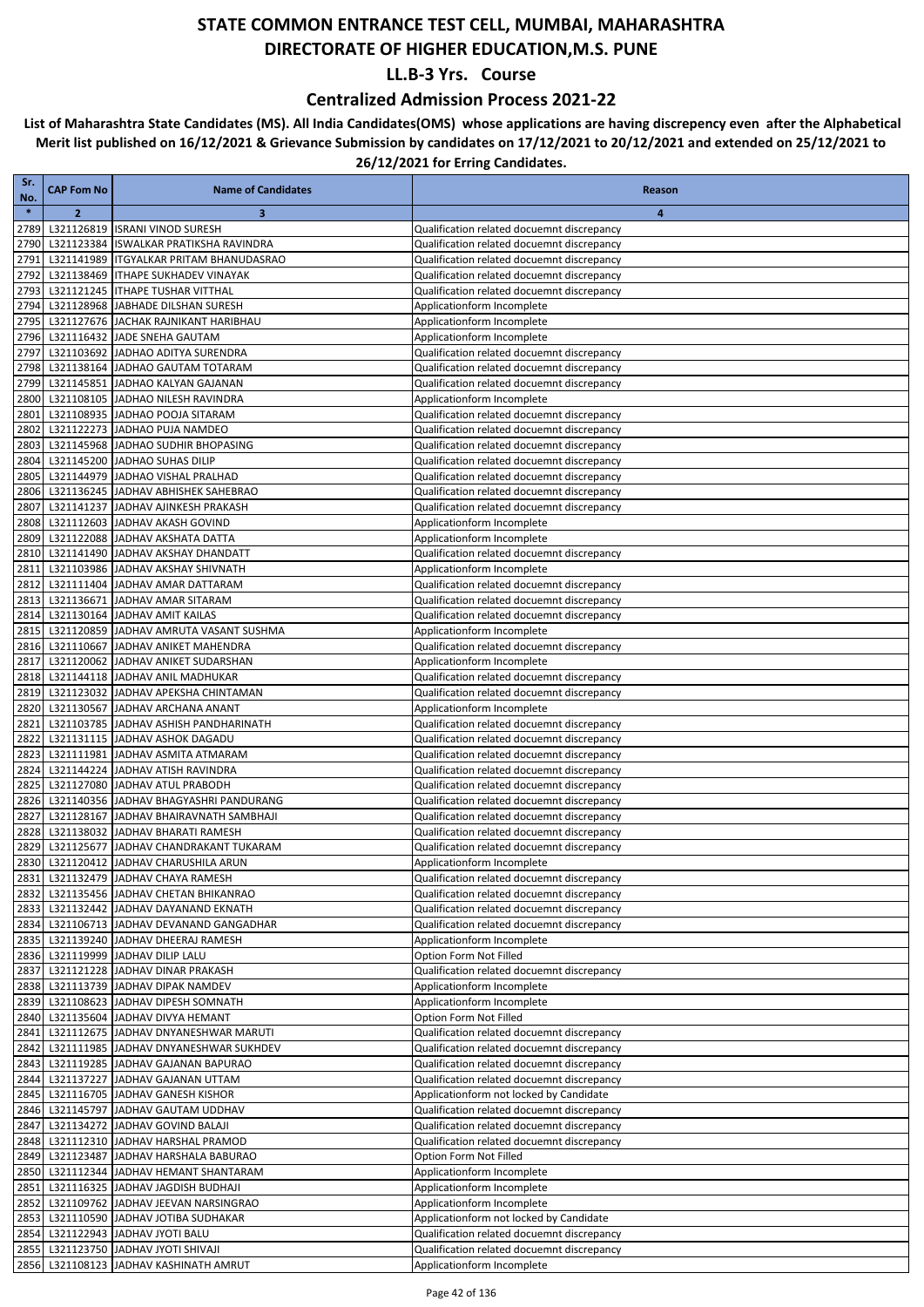### **Centralized Admission Process 2021-22**

| Sr.           | <b>CAP Fom No</b> | <b>Name of Candidates</b>                                                         | Reason                                                                                   |
|---------------|-------------------|-----------------------------------------------------------------------------------|------------------------------------------------------------------------------------------|
| No.<br>$\ast$ | $\overline{2}$    | 3                                                                                 | 4                                                                                        |
| 2857          |                   | L321117257 JADHAV KAUSHALYA RAMCHANDRA                                            | Applicationform not locked by Candidate                                                  |
| 2858          |                   | L321115563 JADHAV KINJAL SANTOSH                                                  | Qualification related docuemnt discrepancy                                               |
| 2859          |                   | L321113667 JADHAV KIRAN MARUTI                                                    | Applicationform Incomplete                                                               |
| 2860          |                   | L321138959 JADHAV KIRTI JAYSING                                                   | Qualification related docuemnt discrepancy                                               |
| 2861          |                   | L321102084 JADHAV KISHOR KALIDAS                                                  | Qualification related docuemnt discrepancy                                               |
| 2862          |                   | L321125285 JADHAV KOMAL DATTATRAY                                                 | Qualification related docuemnt discrepancy                                               |
| 2863          |                   | L321140807 JADHAV KOMAL PANDURANG<br>L321112149 JADHAV LEENA SAMBHAJI             | Qualification related docuemnt discrepancy<br>Qualification related docuemnt discrepancy |
| 2864<br>2865  |                   | L321129495 JADHAV MADHURI LAXMAN                                                  | Qualification related docuemnt discrepancy                                               |
| 2866          |                   | L321124373 JADHAV MAHENDRA SAMPAT                                                 | Qualification related docuemnt discrepancy                                               |
| 2867          |                   | L321108055 JADHAV MAHESH PRAKASH                                                  | Option Form Not Filled                                                                   |
| 2868          |                   | L321143137 JADHAV MANISH SHAHAJI                                                  | Qualification related docuemnt discrepancy                                               |
| 2869          |                   | L321145464 JADHAV MANOJ MADHAVRAO                                                 | Qualification related docuemnt discrepancy                                               |
| 2870          |                   | L321115180 JADHAV MAYA BASAVARAJ                                                  | Applicationform Incomplete                                                               |
| 2871          |                   | L321145863 JADHAV MEGHA MAHADEV                                                   | Qualification related docuemnt discrepancy                                               |
| 2872          |                   | L321128413 JADHAV MEGHA MOHAN                                                     | Qualification related docuemnt discrepancy                                               |
| 2873<br>2874  |                   | L321137049 JADHAV MINAKSHI BALU<br>L321110116 JADHAV MUKESH RAMESH                | Qualification related docuemnt discrepancy<br>Applicationform Incomplete                 |
| 2875          |                   | L321143358 JADHAV NARESH JAIRAM                                                   | Applicationform Incomplete                                                               |
| 2876          |                   | L321109305 JADHAV NAYAN DAYANAND                                                  | Qualification related docuemnt discrepancy                                               |
| 2877          |                   | L321145669 JADHAV NILESH BHIMRAO                                                  | Qualification related docuemnt discrepancy                                               |
| 2878          |                   | L321138499 JADHAV NILESH PRAKASH                                                  | Applicationform Incomplete                                                               |
| 2879          |                   | L321106162 JADHAV NITESH KONDIRAM                                                 | Applicationform Incomplete                                                               |
| 2880          |                   | L321136238 JADHAV NIVRATTI MANIKRAO                                               | Qualification related docuemnt discrepancy                                               |
| 2881          |                   | L321127833 JADHAV PARESH BABAN                                                    | Qualification related docuemnt discrepancy                                               |
| 2882          |                   | L321113332 JADHAV PRAJAKTA RAVINDRA                                               | Qualification related docuemnt discrepancy                                               |
| 2883<br>2884  |                   | L321136617 JJADHAV PRANAY MARUTI<br>L321128707 JADHAV PRASAD KUMAR                | Qualification related docuemnt discrepancy<br>Applicationform Incomplete                 |
| 2885          |                   | L321124382 JADHAV PRASAD SUNIL                                                    | Applicationform Incomplete                                                               |
| 2886          |                   | L321105218 JADHAV PRATIK ARUN                                                     | Qualification related docuemnt discrepancy                                               |
| 2887          |                   | L321129035 JADHAV PRAVIN KESHAV                                                   | Applicationform Incomplete                                                               |
| 2888          |                   | L321122497 JADHAV PRITI NARENDRA                                                  | Qualification related docuemnt discrepancy                                               |
| 2889          |                   | L321142070 JADHAV PRIYANKA SHANKAR                                                | Applicationform Incomplete                                                               |
| 2890          |                   | L321141513 JADHAV PUNIT RAMESH                                                    | Qualification related docuemnt discrepancy                                               |
| 2891          |                   | L321130990 JADHAV RAJARAM SONAJI                                                  | Qualification related docuemnt discrepancy                                               |
| 2892<br>2893  |                   | L321118054 JADHAV RAJESH ANANDRAO<br>L321101959 JADHAV RAJESH GULAB               | Applicationform Incomplete<br>Qualification related docuemnt discrepancy                 |
| 2894          |                   | L321122923 JADHAV RAKESH BALVANT                                                  | Qualification related docuemnt discrepancy                                               |
| 2895          |                   | L321141536 JADHAV RAKESH MOTIRAM                                                  | Applicationform Incomplete                                                               |
| 2896          |                   | L321125371 JADHAV RAMDAS BABANRAO                                                 | Qualification related docuemnt discrepancy                                               |
| 2897          |                   | L321126213 JADHAV RAMDAS BALU                                                     | Qualification related docuemnt discrepancy                                               |
| 2898          |                   | L321104322 JADHAV RANI SURESH                                                     | Applicationform Incomplete                                                               |
|               |                   | 2899 L321139581 JADHAV RANJIT GANESHRAO                                           | Applicationform Incomplete                                                               |
|               |                   | 2900 L321119382 JADHAV RAVINDRA GOVARDHAN                                         | Applicationform Incomplete                                                               |
|               |                   | 2901 L321133918 JADHAV REKHA SANDIPAN<br>2902 L321101610 JADHAV RHUTUJA SHANTARAM | Qualification related docuemnt discrepancy<br>Qualification related docuemnt discrepancy |
|               |                   | 2903 L321124819 JADHAV ROHAN SANJAY                                               | Qualification related docuemnt discrepancy                                               |
|               |                   | 2904 L321120216 JADHAV ROHIDAS DHONDIBA                                           | Qualification related docuemnt discrepancy                                               |
|               |                   | 2905 L321135141 JADHAV ROHIT RAM                                                  | Qualification related docuemnt discrepancy                                               |
|               |                   | 2906 L321112687 JADHAV RUPALI BHASKAR                                             | Qualification related docuemnt discrepancy                                               |
|               |                   | 2907 L321142530 JADHAV RUPALI CHANDRAKANT                                         | Applicationform Incomplete                                                               |
|               |                   | 2908 L321115245 JADHAV RUPALI DIGAMBAR                                            | Qualification related docuemnt discrepancy                                               |
|               |                   | 2909 L321108880 JADHAV SACHIN BAJIRAO                                             | Qualification related docuemnt discrepancy                                               |
|               |                   | 2910 L321134237 JADHAV SACHIN NIVAS                                               | Option Form Not Filled                                                                   |
| 2911<br>2912  |                   | L321104400 JADHAV SACHIN SHANKAR<br>L321129710 JADHAV SAGAR GANESH                | Qualification related docuemnt discrepancy<br>Applicationform Incomplete                 |
|               |                   | 2913 L321125782 JADHAV SAGAR NANDKUMAR                                            | Qualification related docuemnt discrepancy                                               |
|               |                   | 2914 L321140693 JADHAV SAGAR SAHEBRAO                                             | Qualification related docuemnt discrepancy                                               |
| 2915          |                   | L321126826 JADHAV SAGAR VISHNU                                                    | Applicationform Incomplete                                                               |
|               |                   | 2916 L321106910 JADHAV SAMADHAN POPAT                                             | Qualification related docuemnt discrepancy                                               |
| 2917          |                   | L321109799 JADHAV SAMIKSHA SUNIL                                                  | Option Form Not Filled                                                                   |
| 2918          |                   | L321117430 JADHAV SANDIP RAMCHANDRA                                               | Qualification related docuemnt discrepancy                                               |
|               |                   | 2919 L321106575 JADHAV SANDIP SHIVAJI                                             | Qualification related docuemnt discrepancy                                               |
|               |                   | 2920 L321125478 JADHAV SANJAY SHIVAJI                                             | Qualification related docuemnt discrepancy                                               |
| 2921          |                   | L321124733 JADHAV SANKET DHONDIRAM<br>2922 L321116251 JADHAV SANKET SANJAY        | Applicationform Incomplete<br>Qualification related docuemnt discrepancy                 |
|               |                   | 2923 L321130464 JADHAV SANTOSH HIRAMAN                                            | Qualification related docuemnt discrepancy                                               |
|               |                   | 2924 L321118268 JADHAV SANTOSH SURESH                                             | Qualification related docuemnt discrepancy                                               |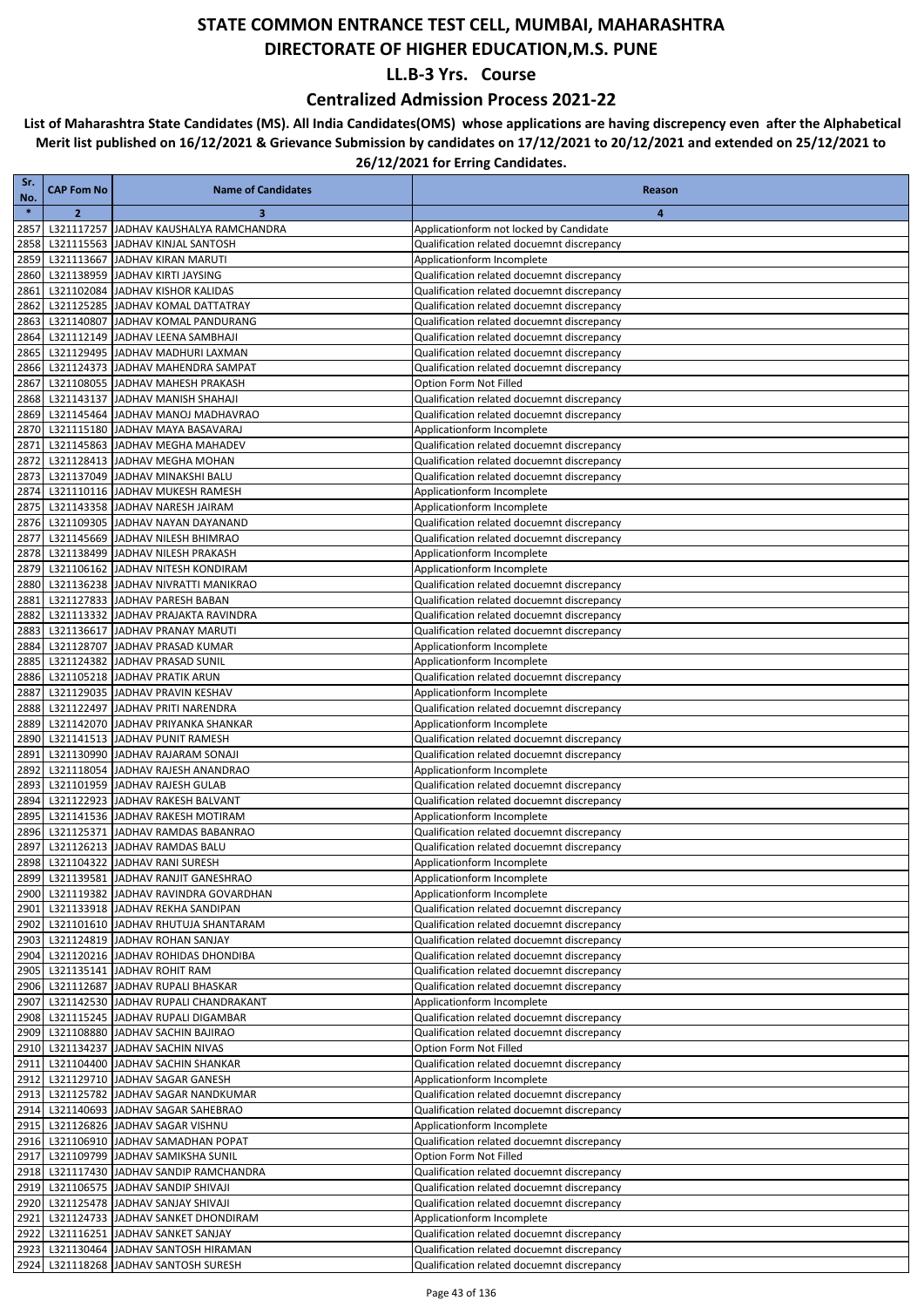### **Centralized Admission Process 2021-22**

| Sr.<br>No.   | <b>CAP Fom No</b> | <b>Name of Candidates</b>                                                         | Reason                                                                                   |
|--------------|-------------------|-----------------------------------------------------------------------------------|------------------------------------------------------------------------------------------|
| $\ast$       | $\overline{2}$    | 3                                                                                 | $\overline{4}$                                                                           |
| 2925         |                   | L321114197 JADHAV SATISH PANDURANG                                                | Applicationform Incomplete                                                               |
| 2926         |                   | L321142374 JADHAV SHANKAR RATAN                                                   | Qualification related docuemnt discrepancy                                               |
| 2927         |                   | L321108085 JADHAV SHARAD ARJUN                                                    | Applicationform Incomplete                                                               |
| 2928         |                   | L321106529 JADHAV SHASHANK SHRIPATI PRABHAVATI                                    | Qualification related docuemnt discrepancy                                               |
| 2929         |                   | L321121148 JADHAV SHITAL VALMIK                                                   | Applicationform Incomplete                                                               |
| 2930         |                   | L321111931 JADHAV SHUBHAM MADHUSUDAN                                              | Applicationform Incomplete                                                               |
| 2931         |                   | L321139806 JADHAV SHUBHLOCHANA RAMESHRAO                                          | Qualification related docuemnt discrepancy                                               |
| 2932<br>2933 |                   | L321134640 JADHAV SONALI ANKUSH<br>L321140970 JADHAV SUNIL MAHADEO                | Qualification related docuemnt discrepancy<br>Qualification related docuemnt discrepancy |
| 2934         |                   | L321129090 JADHAV SUNIL MUNJAJI                                                   | Qualification related docuemnt discrepancy                                               |
| 2935         |                   | L321136344 JADHAV SUNIL SHIVAJI                                                   | Qualification related docuemnt discrepancy                                               |
| 2936         |                   | L321127725 JADHAV SURAJ SANTOSH                                                   | Qualification related docuemnt discrepancy                                               |
| 2937         |                   | L321138979 JADHAV SURAJ VIJAYANAND                                                | Qualification related docuemnt discrepancy                                               |
| 2938         |                   | L321123673 JADHAV SURESH MADANRAO                                                 | Qualification related docuemnt discrepancy                                               |
| 2939         |                   | L321144965 JADHAV SWAPNA KAMLAKAR                                                 | Qualification related docuemnt discrepancy                                               |
| 2940         |                   | L321107188 JADHAV SWAPNALI SANTOSH                                                | Applicationform Incomplete                                                               |
| 2941         |                   | L321111005 JADHAV SWAPNIL MAHENDRA                                                | Qualification related docuemnt discrepancy                                               |
| 2942         |                   | L321123402 JADHAV SWAPNIL SIDDHARTH ASHA                                          | Qualification related docuemnt discrepancy                                               |
| 2943         |                   | L321141314 JADHAV TRUPTI DHARMAJI                                                 | Qualification related docuemnt discrepancy                                               |
| 2944         |                   | L321141333 JADHAV VIJAY JAGANNATH                                                 | Applicationform Incomplete                                                               |
| 2945<br>2946 |                   | L321145829 JADHAV VINOD KAILAS<br>L321145161 JADHAV VIRENDRA VISHNU               | Qualification related docuemnt discrepancy<br>Qualification related docuemnt discrepancy |
| 2947         |                   | L321141470 JADHAV VISHAL TRIMBAK                                                  | Qualification related docuemnt discrepancy                                               |
| 2948         |                   | L321145613 JADHAV VITHAL SHIVAJI                                                  | Qualification related docuemnt discrepancy                                               |
| 2949         |                   | L321135946 JADHAWAR SWAPNIL SATYAWAN                                              | Qualification related docuemnt discrepancy                                               |
| 2950         |                   | L321132013 JAGADALE ATUL PRATAPRAO                                                | Option Form Not Filled                                                                   |
| 2951         |                   | L321141454 JAGADISH NARAYAN KANKI                                                 | Applicationform Incomplete                                                               |
| 2952         |                   | L321137789 JAGATAP RAJRATNA SAROJ                                                 | Qualification related docuemnt discrepancy                                               |
| 2953         |                   | L321133444 JAGDALE BHANUDAS RAMKISAN                                              | Option Form Not Filled                                                                   |
| 2954         |                   | L321145559 JAGDALE MITHU NAMDEV                                                   | Applicationform not locked by Candidate                                                  |
| 2955         |                   | L321118896 JAGDISH MAHADEO CHOLE                                                  | Applicationform Incomplete                                                               |
| 2956         |                   | L321135046 JAGDISH NATHU RANE                                                     | Qualification related docuemnt discrepancy                                               |
| 2957         |                   | L321106870 JAGDISH RAMDAS KHARE                                                   | Qualification related docuemnt discrepancy                                               |
| 2958<br>2959 |                   | L321108224 JAGDISH VASANTRAO GARUD<br>L321131959 JAGE ASHISH UNMESH               | Qualification related docuemnt discrepancy<br>Applicationform Incomplete                 |
| 2960         |                   | L321125708 JAGRUTI JAYANTILAL JAIN                                                | Qualification related docuemnt discrepancy                                               |
| 2961         |                   | L321121964 JAGRUTI PRABHAKAR JADHAV                                               | Qualification related docuemnt discrepancy                                               |
| 2962         |                   | L321101965 JAGTAP ABHAY SUBHASH                                                   | Qualification related docuemnt discrepancy                                               |
| 2963         |                   | L321127036 JAGTAP ABHIJEET ASHOK                                                  | Qualification related docuemnt discrepancy                                               |
| 2964         |                   | L321140831 JAGTAP AVINASH SHIVAJI                                                 | Qualification related docuemnt discrepancy                                               |
| 2965         |                   | L321139665 JAGTAP JISHAN SHANTARAM                                                | Qualification related docuemnt discrepancy                                               |
| 2966         |                   | L321122090 JAGTAP KOMAL BALU                                                      | Qualification related docuemnt discrepancy                                               |
|              |                   | 2967 L321114128 JAGTAP MADHUKAR KHANDU                                            | Applicationform not locked by Candidate                                                  |
|              |                   | 2968 L321146047 JAGTAP PRANIT DILIP                                               | Option Form Not Filled                                                                   |
|              |                   | 2969 L321128600 JAGTAP PRAVIN BAPU                                                | Qualification related docuemnt discrepancy                                               |
|              |                   | 2970 L321118173 JAGTAP ROHAN ANIL<br>2971 L321118041 JAGTAP RUPESH MOHAN          | Qualification related docuemnt discrepancy<br>Qualification related docuemnt discrepancy |
|              |                   | 2972 L321142221 JAGTAP SACHIN RAVAN                                               | Applicationform Incomplete                                                               |
|              |                   | 2973 L321102511 JAGTAP SAGAR SUBHASH                                              | Applicationform Incomplete                                                               |
|              |                   | 2974 L321145277 JAGTAP SHASHIKANT VISHNU                                          | Qualification related docuemnt discrepancy                                               |
|              |                   | 2975 L321116474 JAGTAP SHEETAL MOHAN                                              | Qualification related docuemnt discrepancy                                               |
|              |                   | 2976 L321141189 JAGTAP SHIVDATTA ARUN                                             | Qualification related docuemnt discrepancy                                               |
|              |                   | 2977 L321142943 JAGTAP SHOBHA KHANDU                                              | Qualification related docuemnt discrepancy                                               |
|              |                   | 2978 L321133701 JAGTAP SOMINATH HANUMANT                                          | Qualification related docuemnt discrepancy                                               |
|              |                   | 2979 L321113771 JAGTAP SUNAYANA SUBHASH                                           | Applicationform Incomplete                                                               |
|              |                   | 2980 L321144441 JAGTAP VIKAS SAMBHAJI                                             | Qualification related docuemnt discrepancy                                               |
| 2981         |                   | L321133078 JAGTAP YUDHISHTEER ASHOK                                               | Qualification related docuemnt discrepancy                                               |
|              |                   | 2982 L321117027 JAGUSTE ARCHANA NILESH<br>2983 L321114344 JAHAGIRDAR SAMIR SATTAR | Qualification related docuemnt discrepancy                                               |
|              |                   | 2984 L321125245 JAHIR RAHIM KALADIYA                                              | Applicationform Incomplete<br>Qualification related docuemnt discrepancy                 |
|              |                   | 2985 L321114111 JAI RAJESH GOTHI                                                  | Applicationform Incomplete                                                               |
|              |                   | 2986 L321129320 JAID JOHAR KHAN                                                   | Applicationform Incomplete                                                               |
|              |                   | 2987 L321119505 JAIJAIRAM NARAYAN LOKHANDE                                        | Qualification related docuemnt discrepancy                                               |
|              |                   | 2988 L321105737 JAIKUMAR OMPRAKASH RIJHWANI                                       | Applicationform Incomplete                                                               |
|              |                   | 2989 L321123388 JAIN APURVA NARESH                                                | Applicationform Incomplete                                                               |
|              |                   | 2990 L321107959 JAIN DISHA RAMESH                                                 | Applicationform Incomplete                                                               |
| 2991         |                   | L321107826 JAIN GANESH KHUPCHAND                                                  | Qualification related docuemnt discrepancy                                               |
| 2992         |                   | L321128727 JAIN HETAL DILIP                                                       | Applicationform not locked by Candidate                                                  |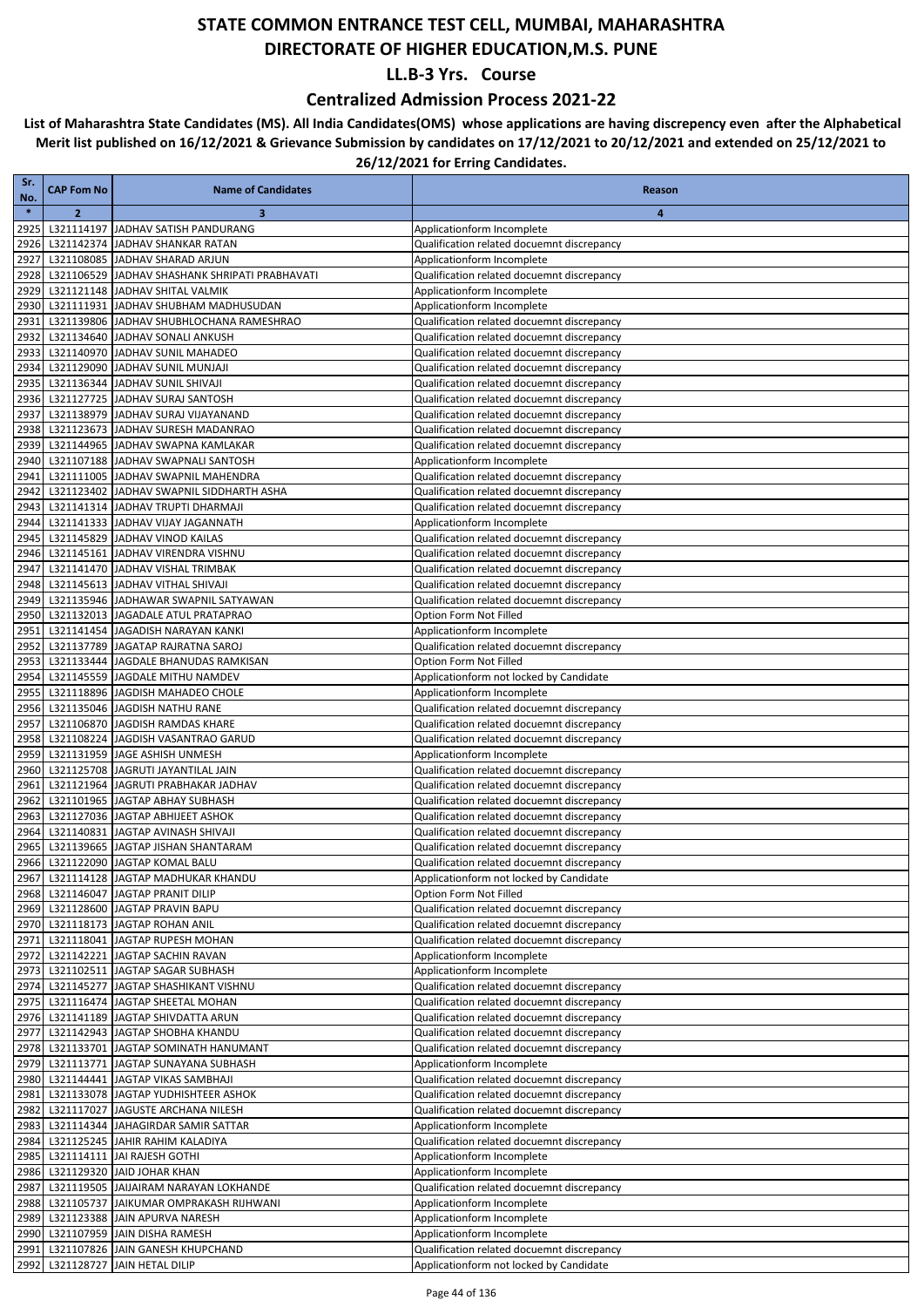#### **Centralized Admission Process 2021-22**

| Sr.<br>No.   | <b>CAP Fom No</b> | <b>Name of Candidates</b>                                                           | Reason                                                                                   |
|--------------|-------------------|-------------------------------------------------------------------------------------|------------------------------------------------------------------------------------------|
| $\ast$       | $\overline{2}$    | 3                                                                                   | $\overline{4}$                                                                           |
| 2993         |                   | L321119099 JAIN MEENAKSHI BHARAT                                                    | Candidature Type/Domicile related document discrepancy.                                  |
| 2994         |                   | L321141947 JAIN NEELAM HIRALAL ANJANA                                               | Applicationform Incomplete                                                               |
| 2995         |                   | L321106376 JAIN NISHANK KAMLESH                                                     | Applicationform Incomplete                                                               |
| 2996         |                   | L321111156 JAIN PLUKSHA PANKAJ                                                      | Qualification related docuemnt discrepancy                                               |
| 2997         |                   | L321126323 JAIN PRATIK VIRCHAND                                                     | Qualification related docuemnt discrepancy                                               |
| 2998         |                   | L321135489 JAIN RIYA SURESH<br>L321140957 JAIN RUCHIKA RAYMALJI                     | Applicationform Incomplete                                                               |
| 2999<br>3000 |                   | L321141200 JAIN SAYYAMI NARENDRAKUMAR                                               | Applicationform Incomplete<br>Qualification related docuemnt discrepancy                 |
| 3001         |                   | L321146145 JAIN SHREYANSH ASHOK                                                     | Applicationform Incomplete                                                               |
| 3002         |                   | L321109553 JJAIN SIDDHANT SHANTILAL                                                 | Option Form Not Filled                                                                   |
| 3003         |                   | L321109270 JAIN TANISH DIPENDRA                                                     | Applicationform Incomplete                                                               |
| 3004         |                   | L321144756 JAIN VIDHI BHAGWATI                                                      | Qualification related docuemnt discrepancy                                               |
| 3005         |                   | L321145919 JAIPATKAR CHETAN MADHUKAR                                                | Applicationform not locked by Candidate                                                  |
| 3006         |                   | L321120554 JAISWAL AJAY RAMSARAN                                                    | Option Form Not Filled                                                                   |
| 3007         |                   | L321107848 JAISWAL AKSHAY                                                           | Applicationform Incomplete                                                               |
| 3008         |                   | L321128020 JAISWAL ANIKESH RAMKARAN                                                 | Applicationform Incomplete                                                               |
| 3009         |                   | L321101311 JAISWAL ANURADHA RAJESH                                                  | Applicationform not locked by Candidate                                                  |
| 3010         |                   | L321136175 JAISWAL MAHENDRA ANMOL                                                   | Qualification related docuemnt discrepancy                                               |
| 3011<br>3012 |                   | L321145996 JAISWAL POONAM BAIJNATH MALTI<br>L321101866 JAISWAL SAPNA GHANSHYAM      | Qualification related docuemnt discrepancy<br>Qualification related docuemnt discrepancy |
| 3013         |                   | L321145099 JAISWAL SHASHANK CHANDAPRASAD                                            | Qualification related docuemnt discrepancy                                               |
| 3014         |                   | L321116738 JAISWAL SONIYA SURESHPRASAD                                              | Qualification related docuemnt discrepancy                                               |
| 3015         |                   | L321140171 JAISWAL VIJAYKUMAR JAGDISH                                               | Applicationform Incomplete                                                               |
| 3016         |                   | L321120721 JAISWAR JAGRUTI UMESH                                                    | Applicationform Incomplete                                                               |
| 3017         |                   | L321128993 JAISWAR PREETI DURGESH                                                   | Applicationform Incomplete                                                               |
| 3018         |                   | L321138226 JAISWAR SALONI HARINATH                                                  | Qualification related docuemnt discrepancy                                               |
| 3019         |                   | L321120307 JALAMKAR JYOTI SHIVADAS                                                  | Applicationform Incomplete                                                               |
| 3020         |                   | L321137151 JALGAONKAR MAHENDRA SMITA                                                | Applicationform Incomplete                                                               |
| 3021         |                   | L321123800 JALINDAR BAPU GAIKWAD                                                    | Applicationform Incomplete                                                               |
| 3022         |                   | L321133651 JAMADAR HEENA MAHMMAD                                                    | Qualification related docuemnt discrepancy                                               |
| 3023         |                   | L321121758 JAMALI MOHAMMAD AFNAN ZAINUDDIN<br>L321139964 JAMBARE RASHMI SAGAR       | Qualification related docuemnt discrepancy<br>Qualification related docuemnt discrepancy |
| 3024<br>3025 |                   | L321121164 JAMBHALE RUPANANDA MADHAWRAO                                             | Qualification related docuemnt discrepancy                                               |
| 3026         |                   | L321114099 JAMBHULE SHUBHAM GANPAT                                                  | Option Form Not Filled                                                                   |
| 3027         |                   | L321138347 JAMBHULKAR RINA GAUTAM                                                   | Qualification related docuemnt discrepancy                                               |
| 3028         |                   | L321145248 JAMDADE MAYUR ARUN                                                       | Qualification related docuemnt discrepancy                                               |
| 3029         |                   | L321143294 JAMDAR SACHIN NARAYAN                                                    | Qualification related docuemnt discrepancy                                               |
| 3030         |                   | L321123531 JAMGE GOVIND CHAMPATI                                                    | Qualification related docuemnt discrepancy                                               |
| 3031         |                   | L321134270 JANGADE NIKHIL YOGRAJ                                                    | Qualification related docuemnt discrepancy                                               |
| 3032         |                   | L321102522 JANGALE SUDHIR GANPAT                                                    | Applicationform Incomplete                                                               |
| 3033         |                   | L321144849 JANGALI RAMCHANDRA TUKARAM                                               | Qualification related docuemnt discrepancy                                               |
| 3034         |                   | L321134540 JANGHEL KHUSHBOO JAIKARAN<br>3035 L321101333 JANGLE SIDDHESHWAR KALYAN   | Applicationform Incomplete<br>Qualification related docuemnt discrepancy                 |
|              |                   | 3036 L321127765 JANHAVI PISAT                                                       | Applicationform Incomplete                                                               |
|              |                   | 3037 L321133220 JANI NIDHI ARUNBHAI                                                 | Applicationform Incomplete                                                               |
|              |                   | 3038 L321109649 JANJAL SANTOSH TEJRAO                                               | Qualification related docuemnt discrepancy                                               |
|              |                   | 3039 L321109521 JANKAR PRAMILA VAMAN                                                | Applicationform Incomplete                                                               |
|              |                   | 3040 L321131268 JANKAR VINAYAK SAHEBRAO                                             | Applicationform Incomplete                                                               |
|              |                   | 3041 L321136176 JANKI POPESHWAR BHOYAR                                              | Qualification related docuemnt discrepancy                                               |
|              |                   | 3042 L321106729 JANMESH MILIND SURAVKAR                                             | Qualification related docuemnt discrepancy                                               |
|              |                   | 3043 L321129569 JANRAO ANAND BHAU                                                   | Applicationform Incomplete                                                               |
|              |                   | 3044 L321131845 JANRAO SNEHAL HAJIMALANG                                            | Applicationform Incomplete                                                               |
|              |                   | 3045 L321102468 JANVEE SINGH<br>3046 L321107198 JARE KRISHNA TRIMBAK                | Applicationform Incomplete<br>Qualification related docuemnt discrepancy                 |
| 3047         |                   | L321113002 JARHAD PRAMOD BABASAHEB                                                  | Qualification related docuemnt discrepancy                                               |
|              |                   | 3048 L321144392 JARHAD PRASHANT CHAKRADHAR                                          | Qualification related docuemnt discrepancy                                               |
|              |                   | 3049 L321103096 JASMEHAR BHATIA                                                     | Qualification related docuemnt discrepancy                                               |
|              |                   | 3050 L321144523 JASMIN DATTATRAY MHATRE                                             | Applicationform Incomplete                                                               |
|              |                   | 3051 L321107842 JASPREET SINGH                                                      | Qualification related docuemnt discrepancy                                               |
| 3052         |                   | L321104037 JASWANI TARUN RAJESHKUMAR                                                | Option Form Not Filled                                                                   |
|              |                   | 3053 L321107251 JATHAR NAYAN AVINASH                                                | Applicationform Incomplete                                                               |
|              |                   | 3054 L321101266 JATIN KUMAR KAMAL SHARMA                                            | Applicationform Incomplete                                                               |
|              |                   | 3055 L321104664 JATIN RAVINDRA CHONKAR                                              | Qualification related docuemnt discrepancy                                               |
|              |                   | 3056 L321110513 JATIN SHANTILAL VADHER                                              | Applicationform Incomplete                                                               |
|              |                   | 3057 L321134851 JATTE RAHUL HIMMATRAO<br>3058 L321111185 JAVANDALE DATTATRAY LAXMAN | Qualification related docuemnt discrepancy<br>Applicationform Incomplete                 |
|              |                   | 3059 L321109873 JAVANDALE DATTATRAYA LAXMAN                                         | Applicationform Incomplete                                                               |
|              |                   | 3060 L321102804 JAVED AHMED MAQBOOL SHAIKH                                          | Applicationform Incomplete                                                               |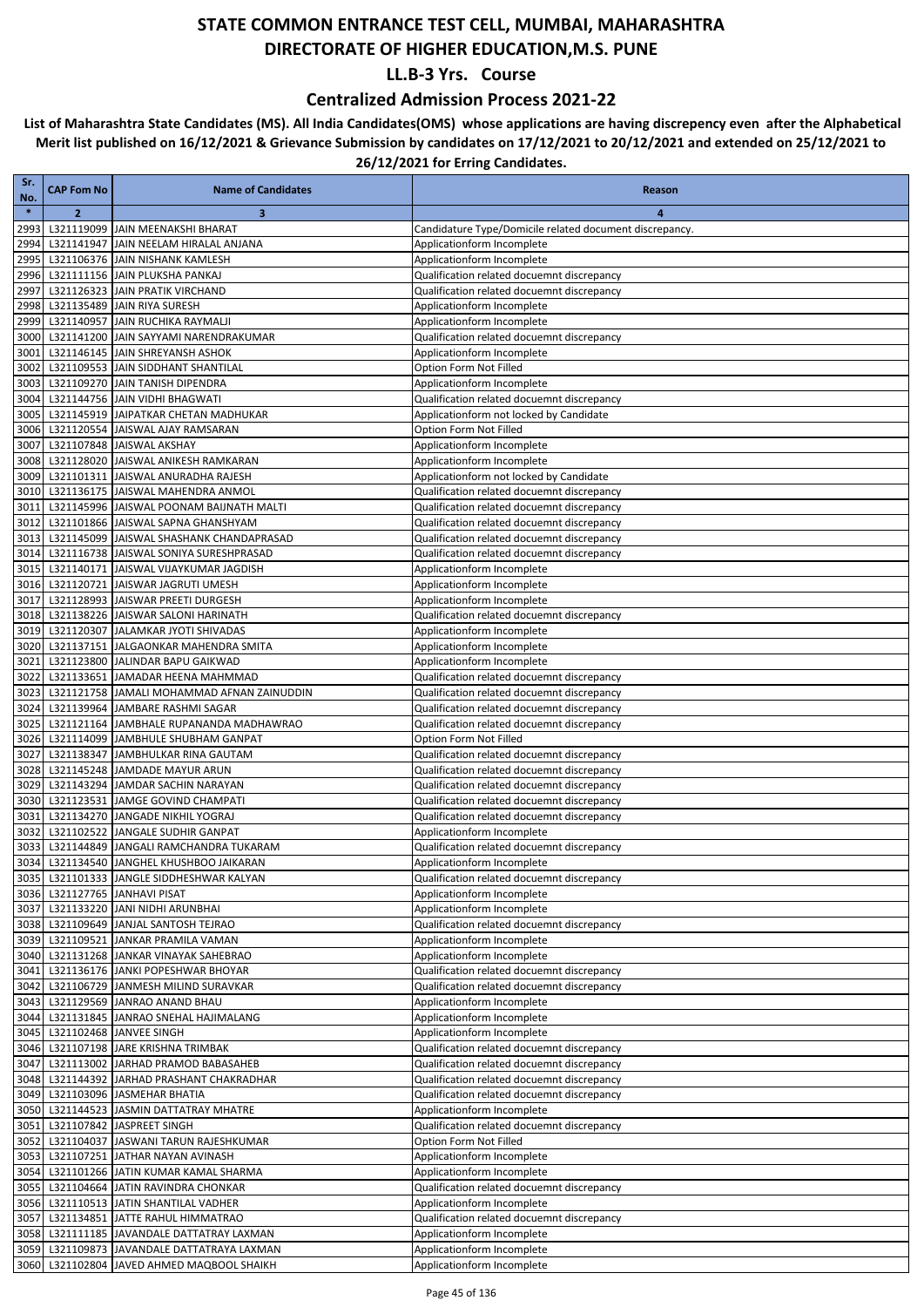### **Centralized Admission Process 2021-22**

| Sr.<br>No.   | <b>CAP Fom No</b>          | <b>Name of Candidates</b>                                                        | Reason                                                                   |
|--------------|----------------------------|----------------------------------------------------------------------------------|--------------------------------------------------------------------------|
| $\ast$       | $\overline{2}$             | 3                                                                                | 4                                                                        |
| 3061         |                            | L321138748 JAVIR SACHIN LAXMAN                                                   | Qualification related docuemnt discrepancy                               |
| 3062         |                            | L321131889 JAVIR SUNIL VITTHAL                                                   | Qualification related docuemnt discrepancy                               |
| 3063         |                            | L321108754 JAVIR VRUSHALI VILAS                                                  | Applicationform Incomplete                                               |
| 3064         |                            | L321130902 JAVLE GAUTAM SAMBHAJI                                                 | Applicationform Incomplete                                               |
| 3065         |                            | L321130586 JAWADE ANJALI SHAMRAO                                                 | Qualification related docuemnt discrepancy                               |
| 3066         |                            | L321144244 JAWADE DIPTI VINAYAK                                                  | Qualification related docuemnt discrepancy                               |
| 3067         |                            | L321101596 JAWALE SAURABH SURESH<br>L321132043 JAWALE SHUBHANGI SARJERAO         | Applicationform Incomplete                                               |
| 3068<br>3069 |                            | L321140137 JAWALE VANASHRI ASHRU                                                 | Applicationform Incomplete<br>Qualification related docuemnt discrepancy |
| 3070         |                            | L321143793 JAWALEPATIL SANTOSHKUMAR VYANKATRAO                                   | Qualification related docuemnt discrepancy                               |
| 3071         |                            | L321115497 JAWALIKAR AMEY RAVINDRA                                               | Qualification related docuemnt discrepancy                               |
| 3072         |                            | L321124664 JAWEED NADEEM MOHAMMAD YUSUF                                          | Qualification related docuemnt discrepancy                               |
| 3073         |                            | L321111463 JAWLE SHARAD DNYANESHWAR                                              | Qualification related docuemnt discrepancy                               |
| 3074         |                            | L321138570 JAY MANOJ RATHOD                                                      | Applicationform Incomplete                                               |
| 3075         |                            | L321144557 JAYA MANIK KADAK                                                      | Qualification related docuemnt discrepancy                               |
| 3076         | L321143386 JAYA SINGH      |                                                                                  | Qualification related docuemnt discrepancy                               |
| 3077         |                            | L321141272 JAYANT ANNANT NAIK                                                    | Qualification related docuemnt discrepancy                               |
| 3078         |                            | L321134197 JAYANT PANDURANG THAKUR                                               | Qualification related docuemnt discrepancy                               |
| 3079         |                            | L321141986 JAYANTO JAYDEV BAG                                                    | Qualification related docuemnt discrepancy                               |
| 3080<br>3081 |                            | L321108108 JAYAVANT NAMDEO DAGLE<br>L321131576 JAYBHAYE HEERABAI TRIMBAK         | Applicationform Incomplete<br>Applicationform Incomplete                 |
| 3082         |                            | L321122747 JAYDEEP BHAGWAT GUTTE                                                 | Qualification related docuemnt discrepancy                               |
| 3083         |                            | L321130212 JAYDEO GAIKWAD                                                        | Applicationform Incomplete                                               |
| 3084         |                            | L321131735 JAYESH JANARDAN DHASADE                                               | Qualification related docuemnt discrepancy                               |
| 3085         |                            | L321130302 JAYESH MANSARAM PAWAR                                                 | Qualification related docuemnt discrepancy                               |
| 3086         |                            | L321116338 JAYESH PARSHURAM PAGDHARE                                             | Applicationform Incomplete                                               |
| 3087         |                            | L321126428 JAYESH RAJENDRA AGARKAR                                               | Applicationform Incomplete                                               |
| 3088         |                            | L321131574 JAYESH SHARAD BONAWATE                                                | Qualification related docuemnt discrepancy                               |
| 3089         |                            | L321100305 JAYITA VERMA                                                          | Applicationform Incomplete                                               |
| 3090         |                            | L321123890 JAYPRAKASH MACCHINDRA BHOSALE                                         | Qualification related docuemnt discrepancy                               |
| 3091         |                            | L321104058 JAYSHRI PRAKASHRAO ROKDE                                              | Qualification related docuemnt discrepancy                               |
| 3092         |                            | L321125093 JAYSHRI SUKDEO TAYADE                                                 | Qualification related docuemnt discrepancy                               |
| 3093<br>3094 |                            | L321140396 JAYSING SADASHIV JADHAO<br>L321103812 JEDHE SUNIL RAMCHANDRA          | Applicationform Incomplete<br>Qualification related docuemnt discrepancy |
| 3095         |                            | L321106656 JEET SANJAY BORA                                                      | Qualification related docuemnt discrepancy                               |
| 3096         |                            | L321126476 JEETENDRA SHESHRAO PANBIHADE                                          | Applicationform Incomplete                                               |
| 3097         |                            | L321112759 JEEVAN PANDEY                                                         | Applicationform Incomplete                                               |
| 3098         |                            | L321124918 JEEVAN TATYARAM BHALERAO                                              | Qualification related docuemnt discrepancy                               |
| 3099         |                            | L321144323 JETITHOR BHAGWAT MAHADEV                                              | Option Form Not Filled                                                   |
| 3100         |                            | L321145505 JEUGHALE SACHIN GULABRAO                                              | Qualification related docuemnt discrepancy                               |
| 3101         |                            | L321120246 JEURGI PRACHI RAJSHEKHAR                                              | Qualification related docuemnt discrepancy                               |
| 3102         |                            | L321110224 JGGF JDDI DIDI                                                        | Applicationform Incomplete                                               |
|              |                            | 3103 L321105968 JHA DEEPAK KUMAR LALLAN                                          | Qualification related docuemnt discrepancy                               |
|              |                            | 3104 L321114075 JHA JYOTIKUMARI SHRAVANKUMAR PUSHPA                              | Qualification related docuemnt discrepancy                               |
|              |                            | 3105 L321122816 JIGALEKAR ARATI YESHWANTRAO<br>3106 L321104375 JIGNESH KALLEDA   | Qualification related docuemnt discrepancy<br>Applicationform Incomplete |
|              |                            | 3107 L321142495 JILANI KADAR SAYYAD                                              | Qualification related docuemnt discrepancy                               |
|              |                            | 3108 L321119823 JILLEWAR SHUBHAM RAMESH                                          | Qualification related docuemnt discrepancy                               |
|              | 3109 L321125698 JINAL JAIN |                                                                                  | Qualification related docuemnt discrepancy                               |
|              |                            | 3110 L321132242 JINAM DEEPAKKUMAR SHAH                                           | Applicationform Incomplete                                               |
| 3111         |                            | L321103087 JINIT RAJANIKANT SHAH                                                 | Applicationform Incomplete                                               |
|              |                            | 3112 L321123938 JJIOTODE CHETAN LAXMAN                                           | Option Form Not Filled                                                   |
|              |                            | 3113 L321102698 JITENDRA HARIBHAU MANE                                           | Applicationform Incomplete                                               |
|              |                            | 3114 L321100675 JITENDRA KAPAL LAKHMANIA                                         | Applicationform Incomplete                                               |
|              |                            | 3115 L321122486 JITENDRA PANCHAL                                                 | Qualification related docuemnt discrepancy                               |
|              |                            | 3116 L321133002 JITENDRA RATILAL MAGARE                                          | Qualification related docuemnt discrepancy                               |
|              |                            | 3117 L321141991 JITENDRA SURESH FEGADE<br>3118 L321115203 JITENDRA TOTARAM KOLHE | Qualification related docuemnt discrepancy                               |
|              |                            | 3119 L321138118 JITENDRAKUMAR BHAGWAN KHANDAGALE                                 | Applicationform Incomplete<br>Applicationform Incomplete                 |
|              |                            | 3120 L321132461 JITESH BABURAO JADHAV                                            | Applicationform Incomplete                                               |
| 3121         | L321107443 JITESH PATEL    |                                                                                  | Applicationform Incomplete                                               |
|              |                            | 3122 L321125040 JODH DIPAK DNYANESHWAR                                           | Applicationform Incomplete                                               |
|              |                            | 3123 L321136955 JOGADAND PRATIKSHA VILAS                                         | Qualification related docuemnt discrepancy                               |
|              |                            | 3124 L321118590 JOGAN MANGAL BABURAV                                             | Qualification related docuemnt discrepancy                               |
|              |                            | 3125 L321129447 JOGDAND AVINASH ASHOK                                            | Applicationform Incomplete                                               |
|              |                            | 3126 L321114050 JOGDAND MADAN BIBHISHAN                                          | Qualification related docuemnt discrepancy                               |
| 3127         |                            | L321118725 JOGDAND RAJKUMAR SHESHERAO                                            | Applicationform Incomplete                                               |
|              | 3128 L321143408 JOGI JANI  |                                                                                  | Applicationform Incomplete                                               |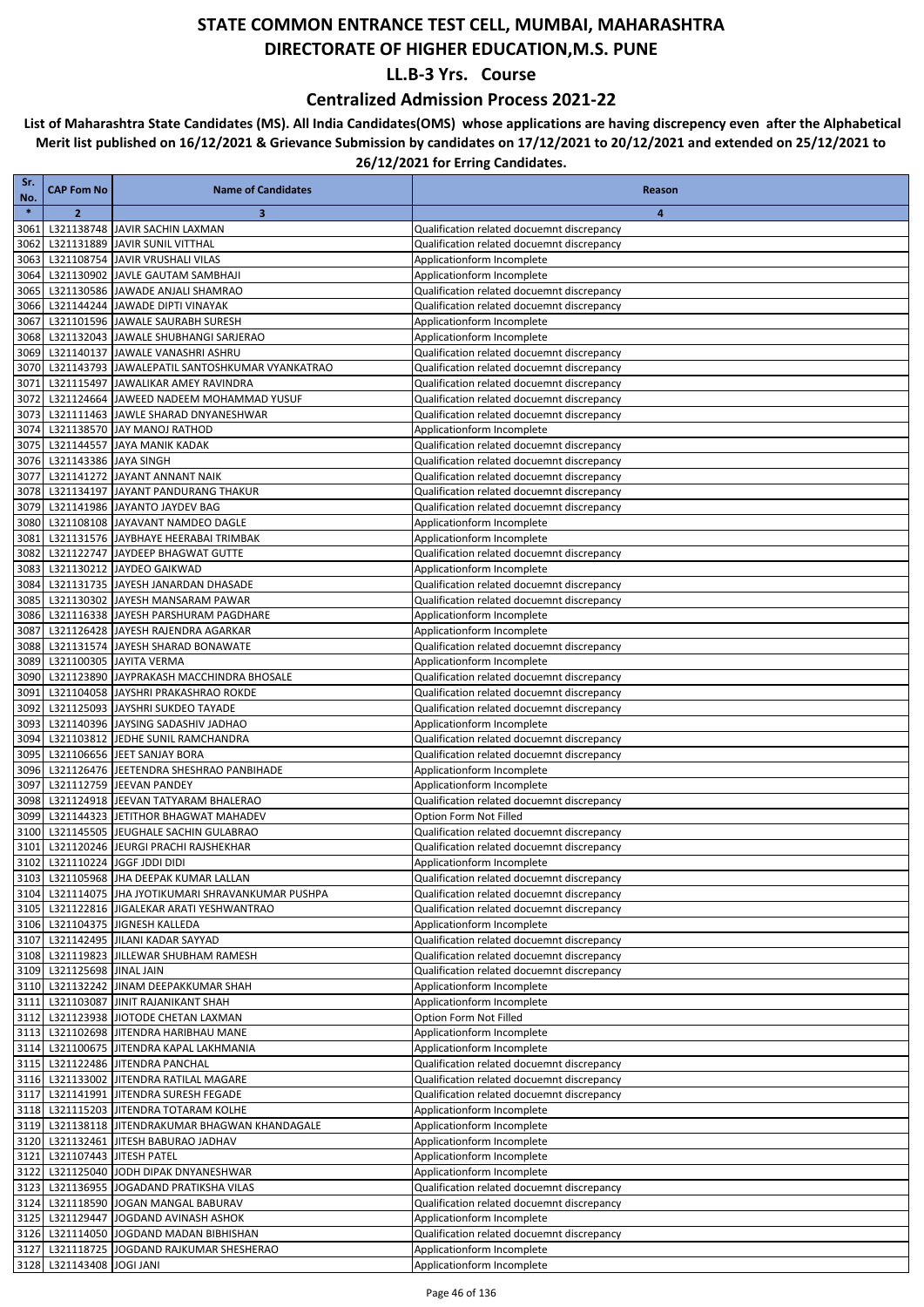### **Centralized Admission Process 2021-22**

| Sr.<br>No.   | <b>CAP Fom No</b>                                        | <b>Name of Candidates</b>                                                        | Reason                                                                                   |
|--------------|----------------------------------------------------------|----------------------------------------------------------------------------------|------------------------------------------------------------------------------------------|
| $\ast$       | $\overline{2}$                                           | 3                                                                                | $\overline{\mathbf{a}}$                                                                  |
| 3129         |                                                          | L321136033 JOGI PANKAJ PRABHAKAR                                                 | Qualification related docuemnt discrepancy                                               |
| 3130         |                                                          | L321143423 JOGI SACHIN VASUDEO                                                   | Qualification related docuemnt discrepancy                                               |
| 3131         |                                                          | L321130023 JJOHN SILVESTER PEREIRA                                               | Qualification related docuemnt discrepancy                                               |
| 3132         |                                                          | L321112717 JONDHALE BHAGWAN KISHANRAO                                            | Applicationform Incomplete                                                               |
| 3133<br>3134 |                                                          | L321116757 JONDHALE RAHUL DIGAMBARRAO<br>L321130227 JONDHLE ASHWINI YESHWANT     | Qualification related docuemnt discrepancy<br>Applicationform Incomplete                 |
| 3135         |                                                          | L321126770 JOPALE SANSKAR RAM                                                    | Option Form Not Filled                                                                   |
| 3136         |                                                          | L321142479 JORI SANTOSH GOVIND                                                   | Applicationform Incomplete                                                               |
| 3137         |                                                          | L321137738 JOSHI ADITYA GANESH                                                   | Applicationform Incomplete                                                               |
| 3138         |                                                          | L321113523 JOSHI AISHWARYA UDAY                                                  | Qualification related docuemnt discrepancy                                               |
| 3139         |                                                          | L321120020 JOSHI ASHUTOSH JASHWANTRAY                                            | Applicationform Incomplete                                                               |
| 3140         |                                                          | L321145406 JOSHI BALAVANT BHAGAVAN                                               | Qualification related docuemnt discrepancy                                               |
| 3141<br>3142 |                                                          | L321123196 JOSHI DHAVAL JAGDISHBHAI<br>L321122111 JOSHI GOPAL VASANTRAO          | Applicationform not locked by Candidate                                                  |
| 3143         |                                                          | L321145700 JOSHI HARSHAD SHAM                                                    | Applicationform Incomplete<br>Applicationform Incomplete                                 |
| 3144         |                                                          | L321145759 JOSHI HARSHADA VIKAS                                                  | Applicationform Incomplete                                                               |
| 3145         |                                                          | L321138339 JOSHI JAISHREE J                                                      | Applicationform Incomplete                                                               |
| 3146         |                                                          | L321132616 JOSHI MALHAR RAJHANS                                                  | Qualification related docuemnt discrepancy                                               |
| 3147         |                                                          | L321145436 JOSHI MANJIRI KESHAV                                                  | Qualification related docuemnt discrepancy                                               |
| 3148         |                                                          | L321146123 JOSHI MAYURI MOHAN                                                    | Applicationform Incomplete                                                               |
| 3149         |                                                          | L321128472 JOSHI MAYURI SANJAY<br>L321115545 JOSHI PINKY SUNDERLAL               | Qualification related docuemnt discrepancy                                               |
| 3150<br>3151 |                                                          | L321117125 JOSHI PRATIKSHA SHASHIKANT                                            | Applicationform Incomplete<br>Applicationform Incomplete                                 |
| 3152         |                                                          | L321108971 JOSHI RAHUL VISHWAMBAR                                                | Qualification related docuemnt discrepancy                                               |
| 3153         |                                                          | L321110772 JOSHI RAJARAM BHIMRAO                                                 | Qualification related docuemnt discrepancy                                               |
| 3154         |                                                          | L321116910 JOSHI SUVARNA SURESH                                                  | Qualification related docuemnt discrepancy                                               |
| 3155         |                                                          | L321128665 JJOSHI VAISHNAVI GOVINDPRASAD                                         | Qualification related docuemnt discrepancy                                               |
| 3156         |                                                          | L321143131 JJOSHI YOGITA LAXMAN                                                  | Option Form Not Filled                                                                   |
| 3157         |                                                          | L321122416 JOSHI YUGANDHARA PRADIP                                               | Qualification related docuemnt discrepancy                                               |
| 3158<br>3159 |                                                          | L321145398 JOT VAIBHAV VIJAY<br>L321113112 JUEE JAYANT HIRLEKAR                  | Applicationform Incomplete<br>Qualification related docuemnt discrepancy                 |
| 3160         |                                                          | L321119732 JUGNATHE NIKESH ONKAR                                                 | Qualification related docuemnt discrepancy                                               |
| 3161         |                                                          | L321104457 JUHI BHARGAVA                                                         | Qualification related docuemnt discrepancy                                               |
| 3162         |                                                          | L321113043 JUHI SHRIVASTAV                                                       | Applicationform Incomplete                                                               |
| 3163         |                                                          | L321145957 JUILEE VILAS SAWANT                                                   | Applicationform Incomplete                                                               |
| 3164         |                                                          | L321127994 JUJGAR TUSHAR BHAGWAN                                                 | Qualification related docuemnt discrepancy                                               |
| 3165         |                                                          | L321138412 JUMDE ANJALI KAILAS                                                   | Qualification related docuemnt discrepancy                                               |
| 3166<br>3167 |                                                          | L321130771 JUMNANI GAURAV SURESH<br>L321134673 JUNADE SAYYAD AFTAB               | Applicationform not locked by Candidate<br>Applicationform Incomplete                    |
| 3168         |                                                          | L321134674 JUNADE SAYYAD AFTAB                                                   | Applicationform Incomplete                                                               |
| 3169         |                                                          | L321145288 JUNAID KHAN JAWAID KHAN                                               | Qualification related docuemnt discrepancy                                               |
| 3170         |                                                          | L321104142 JUNED SHEIKH                                                          | Applicationform Incomplete                                                               |
|              |                                                          | 3171 L321106685 JUNNE MAHESH PRAKASH                                             | Qualification related docuemnt discrepancy                                               |
| 3172         |                                                          | L321145870 JUVEKAR AKSHAY LAXMAN                                                 | Applicationform Incomplete                                                               |
|              |                                                          | 3173 L321124852 JUWARE ANUSHKA MAHENDRA                                          | Option Form Not Filled                                                                   |
|              |                                                          | 3174 L321116499 JWALEKAR ULHAS MADHUKARRAO<br>3175 L321144955 JWARI SACHIN KISAN | Qualification related docuemnt discrepancy<br>Qualification related docuemnt discrepancy |
|              |                                                          | 3176 L321128217 JYOTI SHIVAJI ASHTEKAR                                           | Qualification related docuemnt discrepancy                                               |
| 3177         |                                                          | L321124638 JYOTI GANPAT DESAI                                                    | Applicationform Incomplete                                                               |
| 3178         |                                                          | L321120648 JYOTI GHANSHYAM SANGAVE                                               | Qualification related docuemnt discrepancy                                               |
|              | 3179 L321105695 JYOTI KAHAR                              |                                                                                  | Applicationform Incomplete                                                               |
|              |                                                          | 3180 L321141037 JYOTI MANIK SHARDUL                                              | Applicationform Incomplete                                                               |
|              |                                                          | 3181 L321116570 JYOTI PRALHAD JAISWAL                                            | Qualification related docuemnt discrepancy                                               |
|              | 3182 L321140901 JYOTI PRIYA<br>3183 L321131671 JYOTI RAI |                                                                                  | Qualification related docuemnt discrepancy<br>Applicationform Incomplete                 |
|              |                                                          | 3184 L321129069 JYOTI RAMESH KUTWAL                                              | Qualification related docuemnt discrepancy                                               |
|              |                                                          | 3185 L321115571 JYOTI SHANTARAM JADHAV                                           | Applicationform Incomplete                                                               |
|              |                                                          | 3186 L321129374 JYOTI SHIVAJI LANDE                                              | Option Form Not Filled                                                                   |
|              |                                                          | 3187 L321128002 JYOTI SUNIL KHARAT                                               | Applicationform Incomplete                                                               |
|              |                                                          | 3188 L321108007 JYOTI VILAS VARVATKAR                                            | Applicationform Incomplete                                                               |
|              | 3189 L321111448 JYOTI WAZE                               |                                                                                  | Applicationform not locked by Candidate                                                  |
|              |                                                          | 3190 L321120872 JYOTIRAM PARASRAM INGALE<br>L321123638 JYOTSANA UTTAM SAWANT     | Qualification related docuemnt discrepancy<br>Qualification related docuemnt discrepancy |
| 3191         |                                                          | 3192 L321109827 JYOTSNA HARISHCHANDRA MAJREKAR                                   | Qualification related docuemnt discrepancy                                               |
|              |                                                          | 3193 L321128688 KABIR SACHIN MACHINDRA                                           | Qualification related docuemnt discrepancy                                               |
|              |                                                          | 3194 L321145097 KABRA MADHUR SANTOSHKUMAR                                        | Qualification related docuemnt discrepancy                                               |
|              |                                                          | 3195 L321120619 KACHARE ARTI KALU                                                | Qualification related docuemnt discrepancy                                               |
|              |                                                          | 3196 L321130242 KACHARE BHAGVATI SUPRASAD                                        | Qualification related docuemnt discrepancy                                               |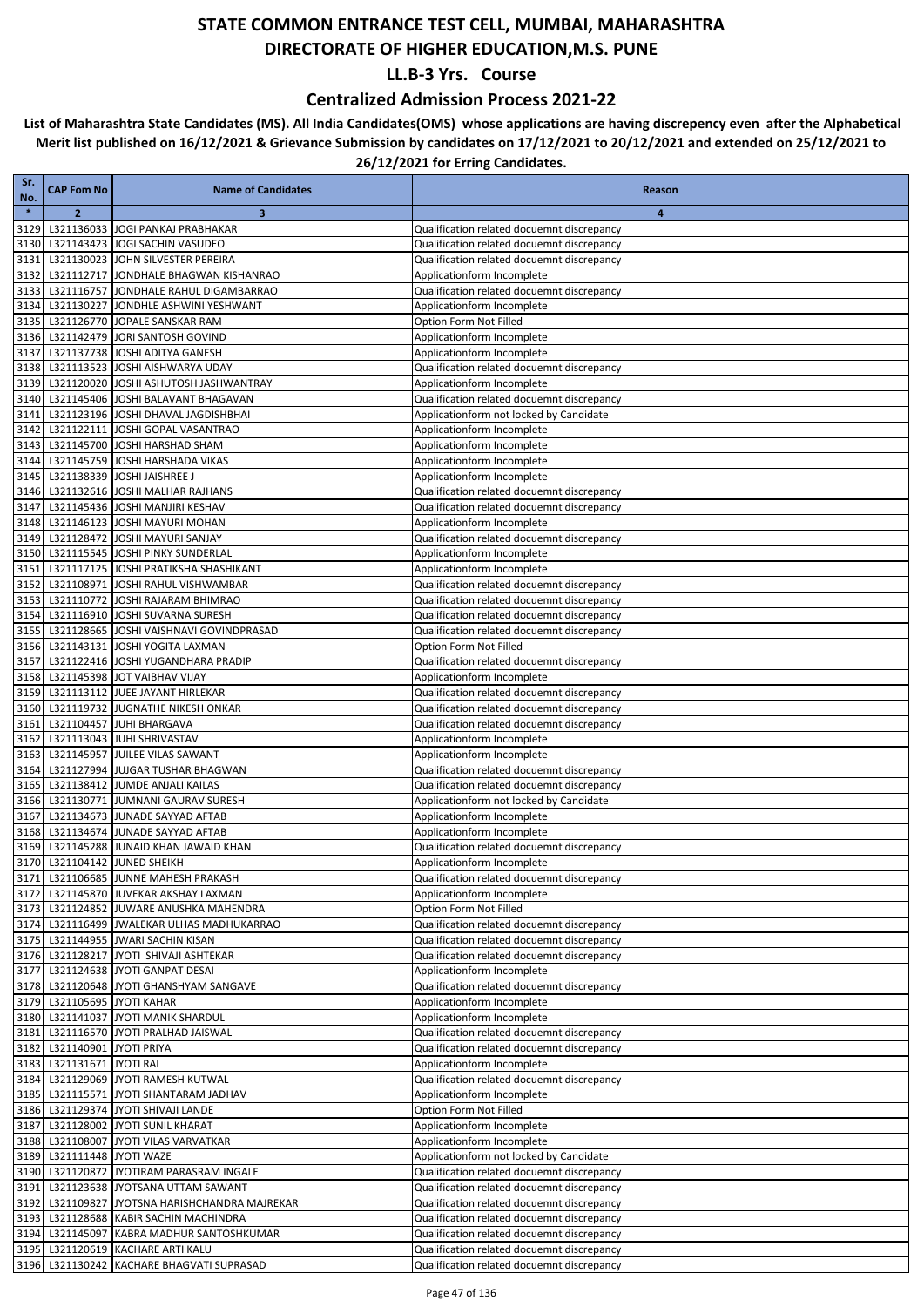### **Centralized Admission Process 2021-22**

| Sr.<br>No.   | <b>CAP Fom No</b> | <b>Name of Candidates</b>                                                           | Reason                                                                                   |
|--------------|-------------------|-------------------------------------------------------------------------------------|------------------------------------------------------------------------------------------|
| $\ast$       | $\overline{2}$    | 3                                                                                   | $\overline{\mathbf{a}}$                                                                  |
| 3197         |                   | L321107262 KACHARE SANTOSH BHIMRAO                                                  | Qualification related docuemnt discrepancy                                               |
| 3198         |                   | L321144823 KACHHWAY PRIYANJALI DEEPAK                                               | Qualification related docuemnt discrepancy                                               |
| 3199         |                   | L321140856 KADAM ABHAYRAJ SHANKARRAO                                                | Qualification related docuemnt discrepancy                                               |
| 3200         |                   | L321137718 KADAM AMIT ANKUSH                                                        | Applicationform Incomplete                                                               |
| 3201<br>3202 |                   | L321143570 KADAM CHITRA UTTAMRAO<br>L321144603 KADAM DARSHANA RAJU                  | Qualification related docuemnt discrepancy<br>Qualification related docuemnt discrepancy |
| 3203         |                   | L321131521 KADAM DEVENDRA SURYAKANT                                                 | Applicationform Incomplete                                                               |
| 3204         |                   | L321110121 KADAM DHANASHREE PRAMOD                                                  | Applicationform Incomplete                                                               |
| 3205         |                   | L321101416 KADAM DNYANESHWAR PARSHURAM                                              | Applicationform Incomplete                                                               |
| 3206         |                   | L321102777 KADAM FRANCIS JOSEPH                                                     | Applicationform not locked by Candidate                                                  |
| 3207         |                   | L321135094 KADAM JANKI LAXMANRAO                                                    | Applicationform Incomplete                                                               |
| 3208         |                   | L321105092 KADAM JITENDRA KASHIRAM                                                  | Applicationform not locked by Candidate                                                  |
| 3209         |                   | L321113303 KADAM KETAN RAVINDRA                                                     | Qualification related docuemnt discrepancy                                               |
| 3210         |                   | L321131222 KADAM LAHU SHRIRANG                                                      | Applicationform Incomplete                                                               |
| 3211         |                   | L321134082 KADAM MAYUR RAOSAHEB                                                     | Qualification related docuemnt discrepancy                                               |
| 3212<br>3213 |                   | L321138986 KADAM MONISH NAVINCHANDRA<br>L321119712 KADAM NIKHIL BHIMRAO             | Applicationform Incomplete<br>Qualification related docuemnt discrepancy                 |
| 3214         |                   | L321107360 KADAM NILESH MAHADEO                                                     | Applicationform Incomplete                                                               |
| 3215         |                   | L321127556 KADAM ONKAR AJIT                                                         | Applicationform Incomplete                                                               |
| 3216         |                   | L321100511 KADAM PRABHAKAR SITARAM                                                  | Qualification related docuemnt discrepancy                                               |
| 3217         |                   | L321116361 KADAM PRAKASH ANIL                                                       | Applicationform Incomplete                                                               |
| 3218         |                   | L321128230 KADAM PRANAV HARIBHAU                                                    | Qualification related docuemnt discrepancy                                               |
| 3219         |                   | L321123964 KADAM PRATIK TANAJI                                                      | Applicationform Incomplete                                                               |
| 3220         |                   | L321138717 KADAM PRIYANKA NAVINCHANDRA                                              | Applicationform Incomplete                                                               |
| 3221         |                   | L321131414 KADAM RAHUL RAGHUNATH                                                    | Applicationform Incomplete                                                               |
| 3222         |                   | L321108691 KADAM RAJRATNA SAHEBRAO<br>L321125255 KADAM RAMPRASAD BALASAHEB          | Qualification related docuemnt discrepancy<br>Qualification related docuemnt discrepancy |
| 3223<br>3224 |                   | L321145791 KADAM RAMPRASAD BHAGWAN                                                  | Qualification related docuemnt discrepancy                                               |
| 3225         |                   | L321132486 KADAM RUTISH PANDURANG                                                   | Applicationform Incomplete                                                               |
| 3226         |                   | L321132554 KADAM RUTISH PANDURANG                                                   | Applicationform Incomplete                                                               |
| 3227         |                   | L321114721 KADAM SAGAR SIDDHARTH                                                    | Applicationform Incomplete                                                               |
| 3228         |                   | L321134626 KADAM SANDEEP DHONDIRAM                                                  | Qualification related docuemnt discrepancy                                               |
| 3229         |                   | L321105941 KADAM SANDHYARANI SUBHASH                                                | Applicationform Incomplete                                                               |
| 3230         |                   | L321118057 KADAM SHREYA RAMAKANT                                                    | Qualification related docuemnt discrepancy                                               |
| 3231         |                   | L321136372 KADAM SIDDHI AJAY                                                        | Qualification related docuemnt discrepancy                                               |
| 3232<br>3233 |                   | L321139112 KADAM SNEHAL SHIVLING<br>L321124967 KADAM SUDARSHAN SADASHIV             | Qualification related docuemnt discrepancy<br>Option Form Not Filled                     |
| 3234         |                   | L321138369 KADAM SUNANDA SITARAM                                                    | Qualification related docuemnt discrepancy                                               |
| 3235         |                   | L321132807 KADAM SUPRIYA ARJUN                                                      | Applicationform Incomplete                                                               |
| 3236         |                   | L321133740 KADAM SWARAJ MADHAV                                                      | Qualification related docuemnt discrepancy                                               |
| 3237         |                   | L321116489 KADAM UJWALA MADHUKAR                                                    | Applicationform Incomplete                                                               |
| 3238         |                   | L321135673 KADAM VANDANA BHASKAR                                                    | Applicationform Incomplete                                                               |
|              |                   | 3239 L321101209 KADAM VIJAYMALA ANANDA                                              | Applicationform Incomplete                                                               |
|              |                   | 3240 L321113841 KADAM VIKAS MURLIDHAR                                               | Qualification related docuemnt discrepancy                                               |
|              |                   | 3241 L321109417 KADAM VIKRANT SHANTARAM                                             | Qualification related docuemnt discrepancy                                               |
|              |                   | 3242 L321117653 KADAMBARI SUBHASH NAVLE<br>3243 L321137865 KADHARE JYOTI JIJABRAO   | Applicationform Incomplete<br>Qualification related docuemnt discrepancy                 |
|              |                   | 3244 L321124080 KADHARE SIDDHARTH BHIMRAO                                           | Qualification related docuemnt discrepancy                                               |
|              |                   | 3245 L321110266 KADLAG DHANANJAY BABAN                                              | Qualification related docuemnt discrepancy                                               |
|              |                   | 3246 L321144089 KADLAG KAILAS CHANDRAKANT                                           | Qualification related docuemnt discrepancy                                               |
|              |                   | 3247 L321142776 KADRI AJAZ ALI NAZIM ALI                                            | Applicationform not locked by Candidate                                                  |
|              |                   | 3248 L321145910 KADU TEJAS SANJAY                                                   | Qualification related docuemnt discrepancy                                               |
|              |                   | 3249 L321115479 KADUKAR AKSHAY SUNIL                                                | Applicationform Incomplete                                                               |
|              |                   | 3250 L321124112 KADUS MAHESH BHAUSAHEB                                              | Option Form Not Filled                                                                   |
|              |                   | 3251 L321115717 KADUSKAR PRATIBHA PANDURANG<br>3252 L321108479 KAGDE TUKARAM NAMDEO | Qualification related docuemnt discrepancy<br>Qualification related docuemnt discrepancy |
|              |                   | 3253 L321106795 KAGNE DHIRAJ RAMCHANDRA                                             | Applicationform Incomplete                                                               |
|              |                   | 3254 L321143078 KAILAS BABURAO NIMASE                                               | Qualification related docuemnt discrepancy                                               |
|              |                   | 3255 L321130798 KAILAS RAJARAM                                                      | Applicationform Incomplete                                                               |
|              |                   | 3256 L321144838 KAILAS SHANKAR DHADVE                                               | Qualification related docuemnt discrepancy                                               |
|              |                   | 3257 L321138757 KAINTH POOJA KAUR KULDEEPSINGH                                      | Applicationform Incomplete                                                               |
|              |                   | 3258 L321131975 KAITWAD ADINATH PARVATRAO                                           | Qualification related docuemnt discrepancy                                               |
|              |                   | 3259 L321114603 KAJAL ANKUSH BHUNDE                                                 | Applicationform Incomplete                                                               |
|              |                   | 3260 L321114607 KAJAL ANKUSH BHUNDE                                                 | Applicationform Incomplete                                                               |
|              |                   | 3261 L321105601 KAJAL KISHORE<br>3262 L321107064 KAJAL KUMARI                       | Qualification related docuemnt discrepancy<br>Qualification related docuemnt discrepancy |
|              |                   | 3263 L321130428 KAJAL MAURYA                                                        | Applicationform Incomplete                                                               |
|              |                   | 3264 L321115975 KAJAL OMPRAKASH UPADHYAY                                            | Applicationform Incomplete                                                               |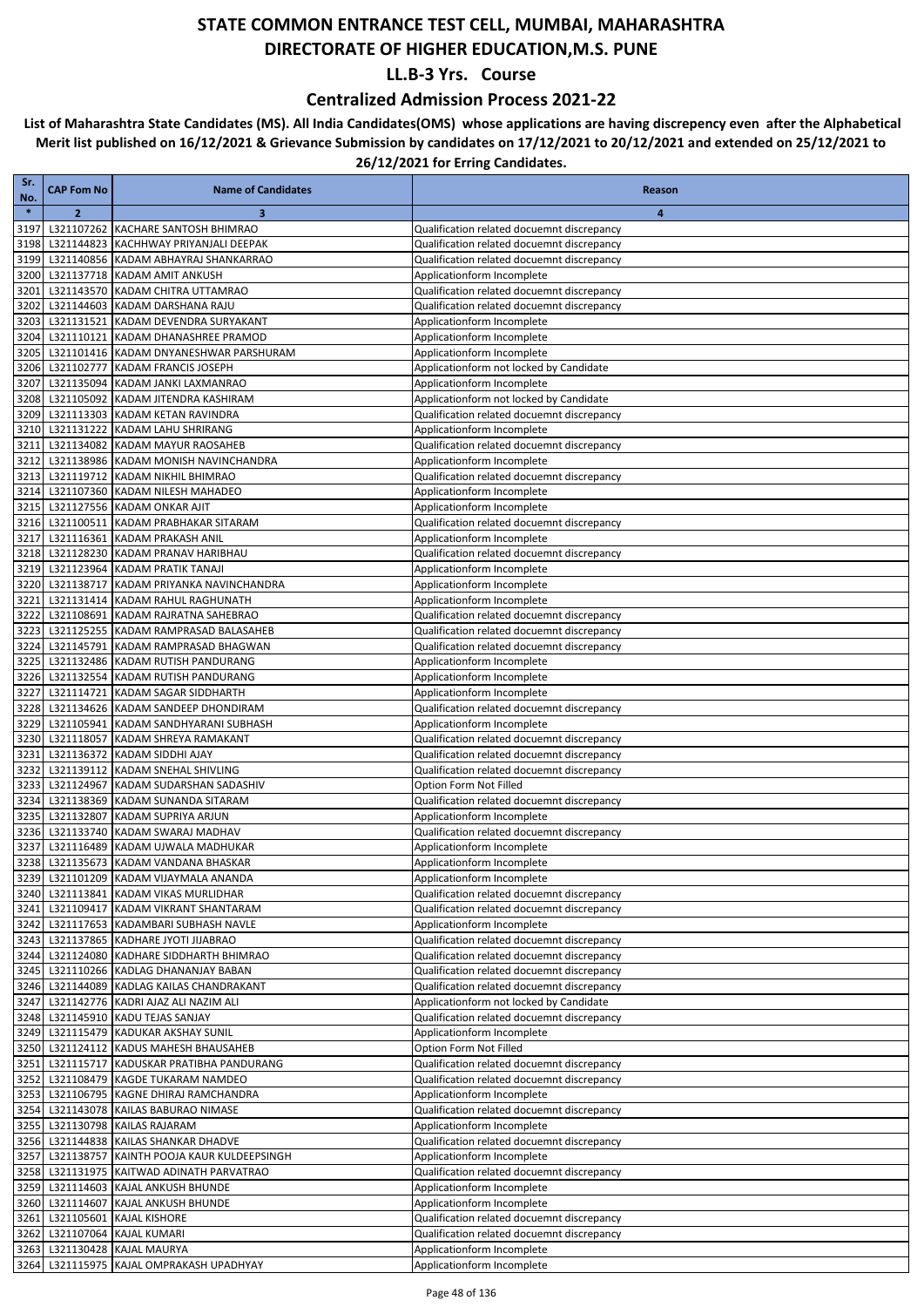### **Centralized Admission Process 2021-22**

| Sr.<br>No.   | <b>CAP Fom No</b>      | <b>Name of Candidates</b>                                                      | Reason                                                                                                |
|--------------|------------------------|--------------------------------------------------------------------------------|-------------------------------------------------------------------------------------------------------|
| $\ast$       | $\overline{2}$         | 3                                                                              | 4                                                                                                     |
| 3265         |                        | L321133232 KAJAL SANTOSH TIWARI                                                | Qualification related docuemnt discrepancy                                                            |
| 3266         |                        | L321131583 KAJAL SATISH MITHARE                                                | Applicationform Incomplete                                                                            |
| 3267         | L321101709 KAJAL SHAH  |                                                                                | Qualification related docuemnt discrepancy                                                            |
| 3268         | L321109265 KAJAL SINGH |                                                                                | Applicationform Incomplete                                                                            |
| 3269         |                        | L321124148 KAJALE HARSHAL DNYANESHWAR                                          | Qualification related docuemnt discrepancy                                                            |
| 3270<br>3271 |                        | L321144815 KAJALE PRASHANT SHIVAJI<br>L321106756 KAJALE SHUBHAM DEVIDAS        | Qualification related docuemnt discrepancy<br>Candidature Type/Domicile related document discrepancy. |
| 3272         |                        | L321122623 KAJARE CHANDAN BHAGOJI                                              | Applicationform Incomplete                                                                            |
| 3273         |                        | L321106507 KAKAD SURAJ SHIVAJI                                                 | Applicationform Incomplete                                                                            |
| 3274         |                        | L321145276 KAKAD TUSHAR DINKAR                                                 | Qualification related docuemnt discrepancy                                                            |
| 3275         |                        | L321141457 KAKADE AMOL LAXMAN                                                  | Qualification related docuemnt discrepancy                                                            |
| 3276         |                        | L321103637 KAKADE MAITHILI BHALCHANDRA                                         | Qualification related docuemnt discrepancy                                                            |
| 3277<br>3278 |                        | L321143569 KAKADE NILESH SHIVAJIRAO<br>L321145942 KAKADE NITA SAWALARAM        | Qualification related docuemnt discrepancy<br>Qualification related docuemnt discrepancy              |
| 3279         |                        | L321125689 KAKADE NITESH TANAJI                                                | Qualification related docuemnt discrepancy                                                            |
| 3280         |                        | L321123578 KAKADE RAJENDRA MANIKRAO                                            | Qualification related docuemnt discrepancy                                                            |
| 3281         |                        | L321144449 KAKADE ROHIT RAJENDRA                                               | Qualification related docuemnt discrepancy                                                            |
| 3282         |                        | L321102497 KAKADE SHUBHAM BHOLA                                                | Option Form Not Filled                                                                                |
| 3283         |                        | L321114164 KAKADE TANUJA POPAT                                                 | Qualification related docuemnt discrepancy                                                            |
| 3284         |                        | L321109725 KAKADE TRUPTI MILIND                                                | Applicationform Incomplete                                                                            |
| 3285         |                        | L321142753 KAKDE BUNTY LAXMAN                                                  | Qualification related docuemnt discrepancy                                                            |
| 3286<br>3287 |                        | L321120186 KAKDE MANISHA MADHUKAR<br>L321113575 KAKDE RAJENDRA AMBADAS         | Qualification related docuemnt discrepancy<br>Applicationform Incomplete                              |
| 3288         |                        | L321134332 KAKI BHUSHAN MAHADEO                                                | Qualification related docuemnt discrepancy                                                            |
| 3289         |                        | L321133189 KAKLIJ SWAPNIL POPATRAO                                             | Qualification related docuemnt discrepancy                                                            |
| 3290         |                        | L321104658 KALAMBE POONAM SURENDRA                                             | Qualification related docuemnt discrepancy                                                            |
| 3291         |                        | L321137853 KALAMBE SWAPNIL SIDDHARTH                                           | Qualification related docuemnt discrepancy                                                            |
| 3292         |                        | L321140328 KALAMKAR PRACHI SANJAY                                              | Qualification related docuemnt discrepancy                                                            |
| 3293         |                        | L321109670 KALAN NIKITA VINAYAK                                                | Qualification related docuemnt discrepancy                                                            |
| 3294<br>3295 |                        | L321121305 KALANE NEETA VITHOBA<br>L321141164 KALANTRE SUNIL ANNA              | Applicationform Incomplete<br>Qualification related docuemnt discrepancy                              |
| 3296         |                        | L321117226 KALASARE AMOL FAKIRA                                                | Applicationform Incomplete                                                                            |
| 3297         |                        | L321126230 KALASARE DEVANAND DNYANBA                                           | Applicationform Incomplete                                                                            |
| 3298         |                        | L321145706 KALASKAR PRAKASH MAHADEV                                            | Option Form Not Filled                                                                                |
| 3299         |                        | L321125061 KALBANDE SHILVANT SAMBHA                                            | Applicationform Incomplete                                                                            |
| 3300         |                        | L321120671 KALBHOR ANAND SHARADRAO                                             | Qualification related docuemnt discrepancy                                                            |
| 3301<br>3302 |                        | L321115491 KALE ABHIJEET SUDARSHAN<br>L321136523 KALE AJAY SHANTARAM           | Qualification related docuemnt discrepancy<br>Qualification related docuemnt discrepancy              |
| 3303         |                        | L321131797 KALE ANKITA ARJUN                                                   | Qualification related docuemnt discrepancy                                                            |
| 3304         |                        | L321103484 KALE ASHVAJIT RAMESHRAO                                             | Candidature Type/Domicile related document discrepancy.                                               |
| 3305         |                        | L321121601 KALE ASHWINI BHIMRAO                                                | Applicationform Incomplete                                                                            |
|              |                        | 3306 L321119617 KALE BHUSHAN NARAYAN                                           | Applicationform not locked by Candidate                                                               |
|              |                        | 3307 L321114654 KALE DEVANAND VINOD                                            | Applicationform Incomplete                                                                            |
|              |                        | 3308 L321108346 KALE DNYANDEV VASANT                                           | Qualification related docuemnt discrepancy                                                            |
|              |                        | 3309 L321118100 KALE GAJANAN MADHAVRAO<br>3310 L321103224 KALE GANESH RAMKISAN | Applicationform Incomplete<br>Applicationform Incomplete                                              |
| 3311         |                        | L321144380 KALE GEETA HIRAMAN                                                  | Qualification related docuemnt discrepancy                                                            |
| 3312         |                        | L321140162 KALE GUNWANT PUNJARAM                                               | Qualification related docuemnt discrepancy                                                            |
|              |                        | 3313 L321131575 KALE HRUSHIKESH GOVINDRAO                                      | Applicationform Incomplete                                                                            |
|              |                        | 3314 L321138044 KALE MADHAV PANDURANG                                          | Option Form Not Filled                                                                                |
|              |                        | 3315 L321132193 KALE MAHADEO DNYANDEO                                          | Qualification related docuemnt discrepancy                                                            |
|              |                        | 3316 L321140246 KALE MAHENDRA RAMDAS                                           | Applicationform Incomplete                                                                            |
| 3317         |                        | L321144384 KALE MAROTI SHAMRAO<br>3318 L321144599 KALE NEHA PRAKASH            | Qualification related docuemnt discrepancy<br>Qualification related docuemnt discrepancy              |
|              |                        | 3319 L321129589 KALE NITIN ASHRUBA                                             | Qualification related docuemnt discrepancy                                                            |
|              |                        | 3320 L321101196 KALE NITIN GANGADHAR                                           | Qualification related docuemnt discrepancy                                                            |
| 3321         |                        | L321134520 KALE OM SHIVAJI                                                     | Option Form Not Filled                                                                                |
| 3322         |                        | L321113659 KALE PRIYANKA SANJAY                                                | Qualification related docuemnt discrepancy                                                            |
| 3323         |                        | L321128791 KALE RAJESH RAYAJI                                                  | Applicationform Incomplete                                                                            |
|              |                        | 3324 L321115864 KALE RAMESH HARICHANDRA                                        | Applicationform Incomplete                                                                            |
|              |                        | 3325 L321106539 KALE RAVINDRA BABAJI                                           | Applicationform Incomplete                                                                            |
| 3327         |                        | 3326 L321108913 KALE RUSHIKESH YASHWANT<br>L321119728 KALE RUTUJA RAJARAM      | Applicationform Incomplete<br>Applicationform Incomplete                                              |
|              |                        | 3328 L321122069 KALE RUTUJA VIJAY                                              | Qualification related docuemnt discrepancy                                                            |
|              |                        | 3329 L321132601 KALE SACHIN KALYAN                                             | Qualification related docuemnt discrepancy                                                            |
|              |                        | 3330 L321123473 KALE SAGAR GAJANAN                                             | Qualification related docuemnt discrepancy                                                            |
|              |                        | 3331 L321106811 KALE SAKSHI ASHOK                                              | Applicationform Incomplete                                                                            |
|              |                        | 3332 L321101469 KALE SAKSHI VIJAY                                              | Qualification related docuemnt discrepancy                                                            |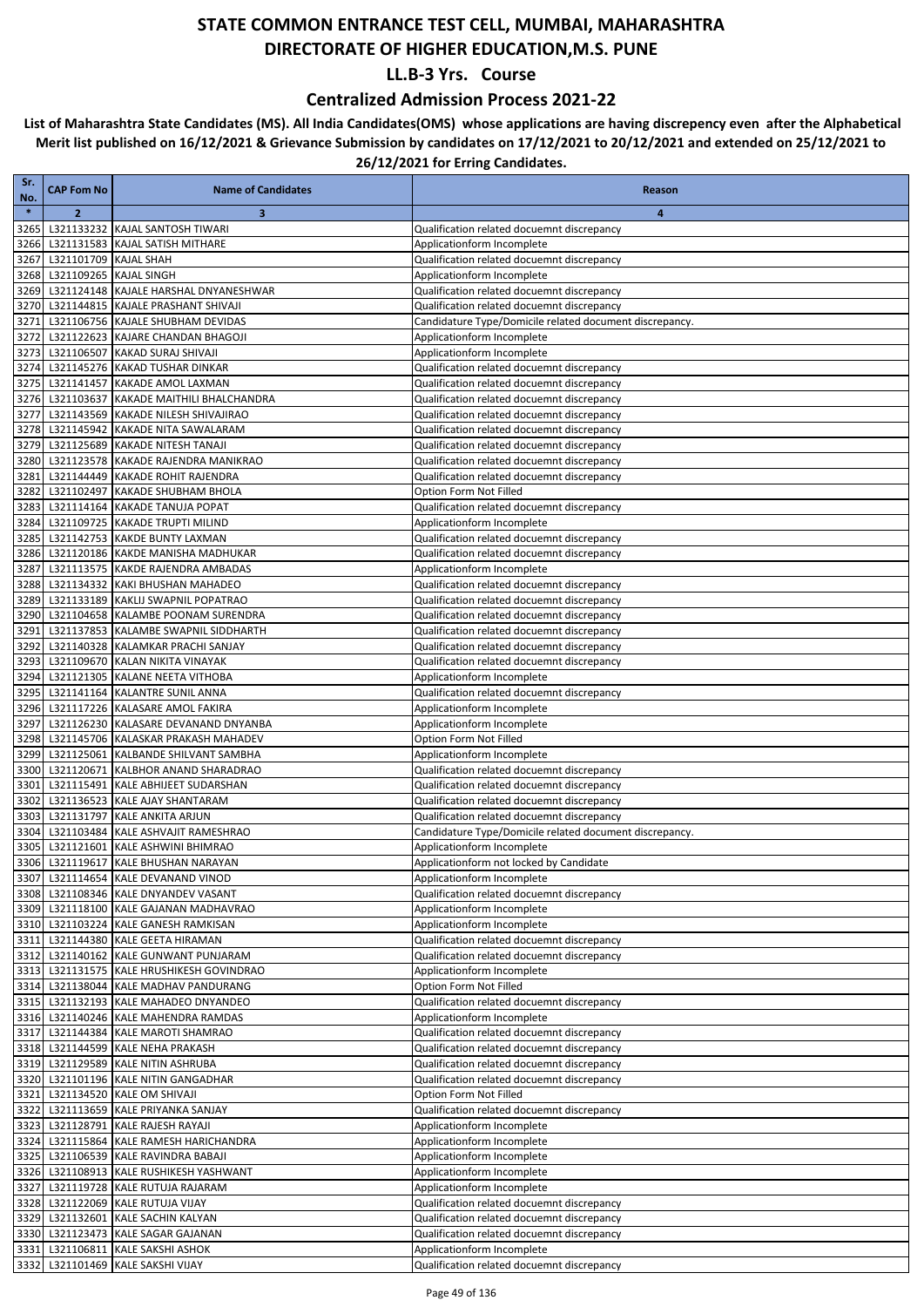#### **Centralized Admission Process 2021-22**

| Sr.<br>No.   | <b>CAP Fom No</b> | <b>Name of Candidates</b>                                                      | Reason                                                                                   |
|--------------|-------------------|--------------------------------------------------------------------------------|------------------------------------------------------------------------------------------|
| $\ast$       | $\overline{2}$    | 3                                                                              | $\overline{\mathbf{a}}$                                                                  |
| 3333         |                   | L321135182 KALE SALONI DATTATRAY                                               | Qualification related docuemnt discrepancy                                               |
| 3334         |                   | L321129740 KALE SANKET SHARADRAO                                               | Qualification related docuemnt discrepancy                                               |
| 3335         |                   | L321110771 KALE SHASHIKALA SANJAY                                              | Qualification related docuemnt discrepancy                                               |
| 3336         |                   | L321133432 KALE SHIVRAJ LAXMANRAO                                              | Qualification related docuemnt discrepancy                                               |
| 3337<br>3338 |                   | L321112492 KALE SIDHESHWAR SHIVDAS<br>L321125925 KALE SMITA PURUSHOTTAM        | Qualification related docuemnt discrepancy<br>Qualification related docuemnt discrepancy |
| 3339         |                   | L321111254 KALE SUNIL VISHNUPANT                                               | Qualification related docuemnt discrepancy                                               |
| 3340         |                   | L321133439 KALE SURESH TATERAO                                                 | Qualification related docuemnt discrepancy                                               |
| 3341         |                   | L321138159 KALE TEJASWINI KALYAN                                               | Qualification related docuemnt discrepancy                                               |
| 3342         |                   | L321121936 KALE UJVALA NIVRUTTI                                                | Qualification related docuemnt discrepancy                                               |
| 3343         |                   | L321134029 KALE VAISHNAVI RAMDAS                                               | Applicationform Incomplete                                                               |
| 3344         |                   | L321138092 KALE VEDANT SUNIL                                                   | Qualification related docuemnt discrepancy                                               |
| 3345<br>3346 |                   | L321100881 KALE VISHNU DHANAJI<br>L321140143 KALEKAR DIGVIJAY CHANDRAKANT      | Option Form Not Filled<br>Qualification related docuemnt discrepancy                     |
| 3347         |                   | L321120291 KALEKAR KIRAN MADHKAR                                               | Qualification related docuemnt discrepancy                                               |
| 3348         |                   | L321119264 KALEKAR PRIYANKA VINOD                                              | Qualification related docuemnt discrepancy                                               |
| 3349         |                   | L321140418 KALEKAR SWAPNIL ANANT                                               | Qualification related docuemnt discrepancy                                               |
| 3350         |                   | L321142814 KALKUTE ARVIND GANPATRAO                                            | Applicationform Incomplete                                                               |
| 3351         |                   | L321140834 KALOKHE KSHITIJ VIJAY                                               | Qualification related docuemnt discrepancy                                               |
| 3352         |                   | L321134701 KALOKHE MAYUR BALASAHEB                                             | Qualification related docuemnt discrepancy                                               |
| 3353         |                   | L321109690 KALPANA GAUTAM                                                      | Applicationform Incomplete<br>Applicationform Incomplete                                 |
| 3354<br>3355 |                   | L321133433 KALPANA RAMCHANDRA DHAVANE<br>L321112424 KALPANA VIJAY RAJKAR       | Qualification related docuemnt discrepancy                                               |
| 3356         |                   | L321110696 KALPESH SURESH CHAVHAN                                              | Applicationform Incomplete                                                               |
| 3357         |                   | L321124932 KALPESH VIJAY KLHANDELWAL                                           | Applicationform Incomplete                                                               |
| 3358         |                   | L321127552 KALPESH VIJAYKUMAR RAOOT                                            | Qualification related docuemnt discrepancy                                               |
| 3359         |                   | L321108956 KALSAIT ASHVINI SUDHAKAR                                            | Applicationform Incomplete                                                               |
| 3360         |                   | L321119316 KALSHETE NIKHIL RATAN                                               | Qualification related docuemnt discrepancy                                               |
| 3361         |                   | L321123643 KALWAGHE RUSHIKESH RAMESH                                           | Qualification related docuemnt discrepancy                                               |
| 3362<br>3363 |                   | L321132959 KALWALE BABU JGANNATH<br>L321119391 KALWANE RAJKUMAR SAMBHAJI       | Applicationform Incomplete<br>Applicationform Incomplete                                 |
| 3364         |                   | L321109683 KALYANI BHARAT KARE                                                 | Qualification related docuemnt discrepancy                                               |
| 3365         |                   | L321129767 KALYANI PRADEEP RAUT                                                | Qualification related docuemnt discrepancy                                               |
| 3366         |                   | L321100450 KALYANI SAMPAT ABNAVE                                               | Qualification related docuemnt discrepancy                                               |
| 3367         |                   | L321140054 KALYANI VISHNU BAGUL                                                | Qualification related docuemnt discrepancy                                               |
| 3368         |                   | L321131423 KAMALAKAR VISHWAJIT VISHWANATH                                      | Qualification related docuemnt discrepancy                                               |
| 3369         |                   | L321121948 KAMATH MOHINISH KESHAV                                              | Qualification related docuemnt discrepancy                                               |
| 3370<br>3371 |                   | L321118537 KAMATKAR NILESH TUKARAM<br>L321118367 KAMAXEE DILIP BHADANE         | Qualification related docuemnt discrepancy<br>Applicationform Incomplete                 |
| 3372         |                   | L321136060 KAMBALE BALIKA MANIKRAO                                             | Applicationform Incomplete                                                               |
| 3373         |                   | L321124395 KAMBALE MILIND HARIBHAU                                             | Qualification related docuemnt discrepancy                                               |
| 3374         |                   | L321119375 KAMBALE PRATIK TRYAMBAK                                             | Qualification related docuemnt discrepancy                                               |
|              |                   | 3375 L321117129 KAMBALE RAVINDRA VINESH                                        | Qualification related docuemnt discrepancy                                               |
|              |                   | 3376 L321140122 KAMBE SHIVARAJ ANIL                                            | Qualification related docuemnt discrepancy                                               |
|              |                   | 3377 L321146043 KAMBERE MACHHINDRA KASHINATH                                   | Applicationform Incomplete                                                               |
|              |                   | 3378 L321112463 KAMBLE AKANKSHA RAJKUMAR                                       | Qualification related docuemnt discrepancy<br>Qualification related docuemnt discrepancy |
|              |                   | 3379 L321119939 KAMBLE AKASH ANAND<br>3380 L321141079 KAMBLE AKASH PRAKASH     | Qualification related docuemnt discrepancy                                               |
| 3381         |                   | L321144188 KAMBLE AKSHAY SOMA                                                  | Qualification related docuemnt discrepancy                                               |
| 3382         |                   | L321125597 KAMBLE ANKITA ASHOK                                                 | Qualification related docuemnt discrepancy                                               |
|              |                   | 3383 L321131967 KAMBLE ANKUSH MADAN                                            | Qualification related docuemnt discrepancy                                               |
|              |                   | 3384 L321117432 KAMBLE ASHA BHIMRAO                                            | Qualification related docuemnt discrepancy                                               |
| 3385         |                   | L321130935 KAMBLE ASHOK SHANKAR                                                | Qualification related docuemnt discrepancy                                               |
|              |                   | 3386 L321112670 KAMBLE ASHWINI DUDHRAM                                         | Qualification related docuemnt discrepancy                                               |
| 3387         |                   | L321128060 KAMBLE AVINASH VILAS<br>3388 L321142544 KAMBLE BIBHISHAN RANBA      | Qualification related docuemnt discrepancy<br>Applicationform Incomplete                 |
| 3389         |                   | L321139469 KAMBLE DEEPALI MADHAVRAO                                            | Qualification related docuemnt discrepancy                                               |
| 3390         |                   | L321115897 KAMBLE DEVANAND SURESH                                              | Applicationform Incomplete                                                               |
| 3391         |                   | L321115537 KAMBLE DHARATI DATTATRAY                                            | Qualification related docuemnt discrepancy                                               |
| 3392         |                   | L321122808 KAMBLE DIKSHA SUBHASH                                               | Applicationform Incomplete                                                               |
|              |                   | 3393 L321103285 KAMBLE DINESH BABURAO                                          | Qualification related docuemnt discrepancy                                               |
|              |                   | 3394 L321144693 KAMBLE DNYANU MAHADEV                                          | Qualification related docuemnt discrepancy                                               |
| 3395         |                   | L321135460 KAMBLE GEETANJALI MADHUKAR<br>3396 L321113001 KAMBLE INDRAJIT RAVAN | Applicationform Incomplete<br>Applicationform Incomplete                                 |
|              |                   | 3397 L321104324 KAMBLE JAYSHREE GAUTAM                                         | Applicationform Incomplete                                                               |
|              |                   | 3398 L321112008 KAMBLE KIRAN DEVIDAS                                           | Qualification related docuemnt discrepancy                                               |
|              |                   | 3399 L321145824 KAMBLE KOMAL ANIL                                              | Qualification related docuemnt discrepancy                                               |
|              |                   | 3400 L321109701 KAMBLE MADHURI PRAKASH                                         | Qualification related docuemnt discrepancy                                               |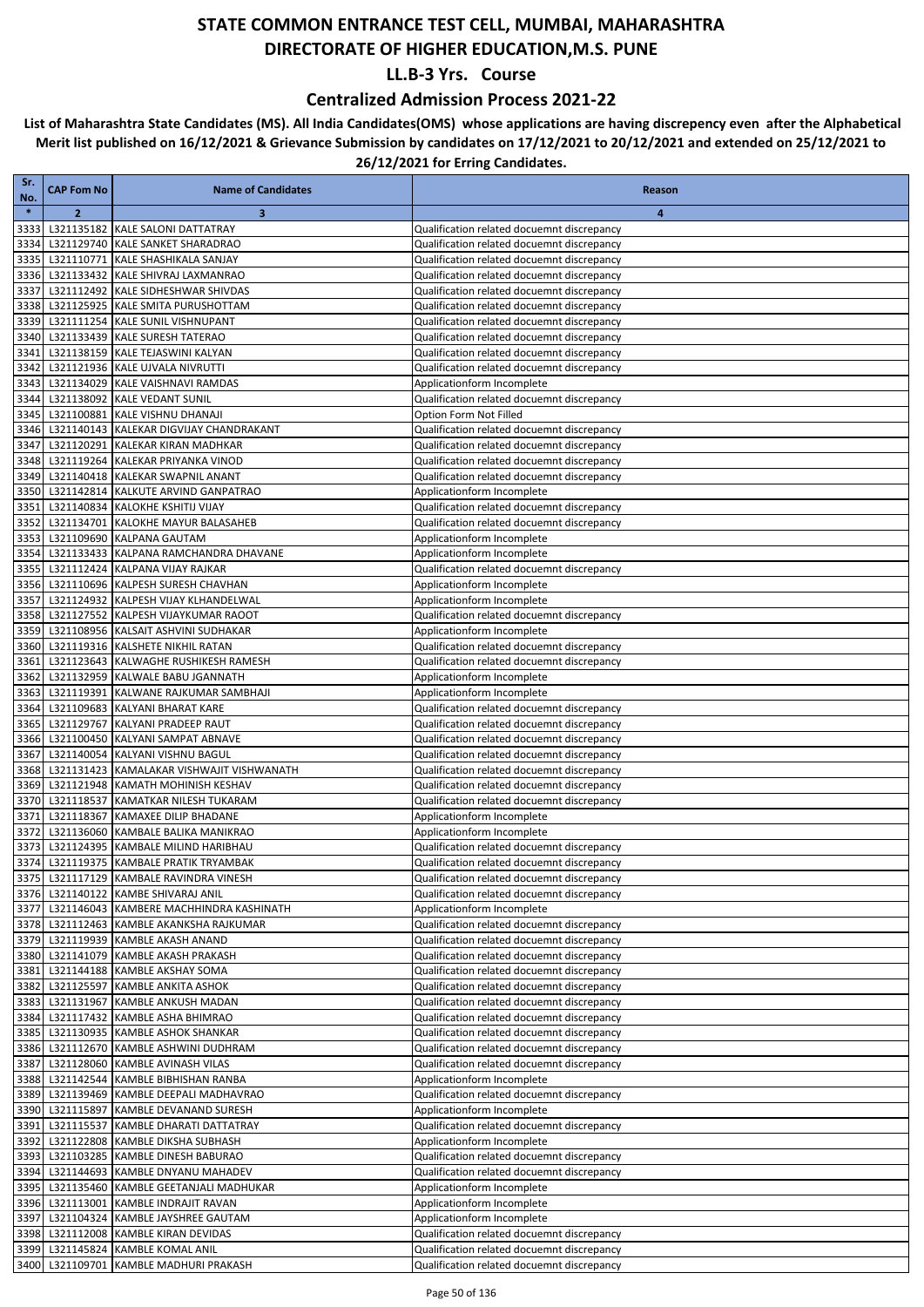### **Centralized Admission Process 2021-22**

| Sr.<br>No.   | <b>CAP Fom No</b> | <b>Name of Candidates</b>                                                             | Reason                                                                                   |
|--------------|-------------------|---------------------------------------------------------------------------------------|------------------------------------------------------------------------------------------|
| $\ast$       | $\overline{2}$    | 3                                                                                     | 4                                                                                        |
| 3401         |                   | L321138975 KAMBLE MAHADEV RAMCHANDRA                                                  | Qualification related docuemnt discrepancy                                               |
| 3402         |                   | L321131972 KAMBLE MAHESH                                                              | Applicationform Incomplete                                                               |
| 3403         |                   | L321131305 KAMBLE MANASI DILIP                                                        | Qualification related docuemnt discrepancy                                               |
| 3404         |                   | L321145789 KAMBLE MAYUR KISAN                                                         | Qualification related docuemnt discrepancy                                               |
| 3405         |                   | L321136800 KAMBLE MEGHANA MACCHINDRA                                                  | Applicationform Incomplete                                                               |
| 3406<br>3407 |                   | L321108028 KAMBLE NIKESHKUMAR NAGSEN<br>L321138003 KAMBLE NIKHIL DAMODAR              | Qualification related docuemnt discrepancy<br>Qualification related docuemnt discrepancy |
| 3408         |                   | L321123895 KAMBLE NIKHIL DAYALJI                                                      | Applicationform Incomplete                                                               |
| 3409         |                   | L321117999 KAMBLE OMKAR RAJESH                                                        | Applicationform Incomplete                                                               |
| 3410         |                   | L321125681 KAMBLE PADMAKAR SHIVAJI                                                    | Candidature Type/Domicile related document discrepancy.                                  |
| 3411         |                   | L321117977 KAMBLE PALLAVI MADHUKAR                                                    | Qualification related docuemnt discrepancy                                               |
| 3412         |                   | L321123300 KAMBLE PALLAVI RAMRAO                                                      | Qualification related docuemnt discrepancy                                               |
| 3413         |                   | L321134370 KAMBLE PRABHADEVI SADASHIV                                                 | Applicationform Incomplete                                                               |
| 3414         |                   | L321104775 KAMBLE PRADNYA LAXMAN                                                      | Applicationform Incomplete                                                               |
| 3415         |                   | L321113031 KAMBLE PRAKASH LAXMAN                                                      | Qualification related docuemnt discrepancy                                               |
| 3416         |                   | L321100119 KAMBLE PRAMOD BALIRAM                                                      | Applicationform Incomplete                                                               |
| 3417         |                   | L321143343 KAMBLE PRAMOD RAMCHANDRA                                                   | Option Form Not Filled                                                                   |
| 3418         |                   | L321108604 KAMBLE PRIYANKA SHASHIKANT                                                 | Qualification related docuemnt discrepancy                                               |
| 3419         |                   | L321112530 KAMBLE PUSHPA LAXMAN                                                       | Applicationform Incomplete                                                               |
| 3420<br>3421 |                   | L321131524 KAMBLE RACHANA RAVINDRA<br>L321145687 KAMBLE RAHUL KALLAPPA                | Qualification related docuemnt discrepancy<br>Qualification related docuemnt discrepancy |
| 3422         |                   | L321130617 KAMBLE RAHUL NIVRUTTI                                                      | Option Form Not Filled                                                                   |
| 3423         |                   | L321125494 KAMBLE RAHUL SOPANRAO                                                      | Qualification related docuemnt discrepancy                                               |
| 3424         |                   | L321139797 KAMBLE RAHUL SUBHASH                                                       | Applicationform Incomplete                                                               |
| 3425         |                   | L321109267 KAMBLE RAJESH BABURAO                                                      | Applicationform Incomplete                                                               |
| 3426         |                   | L321132655 KAMBLE RAVINDRA MARUTI                                                     | Qualification related docuemnt discrepancy                                               |
| 3427         |                   | L321144960 KAMBLE RUPALI SHESHERAO                                                    | Qualification related docuemnt discrepancy                                               |
| 3428         |                   | L321128614 KAMBLE SACHIN RAJARAM                                                      | Qualification related docuemnt discrepancy                                               |
| 3429         |                   | L321134385 KAMBLE SACHIN SAMPAT                                                       | Applicationform Incomplete                                                               |
| 3430         |                   | L321121666 KAMBLE SAMBHAJI LAXMAN                                                     | Qualification related docuemnt discrepancy                                               |
| 3431         |                   | L321140537 KAMBLE SANDIP SATISH                                                       | Qualification related docuemnt discrepancy                                               |
| 3432         |                   | L321137864 KAMBLE SANJANA DEVENDRA                                                    | Qualification related docuemnt discrepancy                                               |
| 3433         |                   | L321119681 KAMBLE SAPRESH PRAKASH                                                     | Qualification related docuemnt discrepancy                                               |
| 3434<br>3435 |                   | L321145644 KAMBLE SAVITA ASHOK<br>L321128837 KAMBLE SAYLI SANJAY                      | Applicationform Incomplete<br>Qualification related docuemnt discrepancy                 |
| 3436         |                   | L321126843 KAMBLE SHWETA DIPAK                                                        | Qualification related docuemnt discrepancy                                               |
| 3437         |                   | L321115427 KAMBLE SNEHAL VISHWANATH                                                   | Applicationform Incomplete                                                               |
| 3438         |                   | L321146105 KAMBLE SONALI BHAGWAN                                                      | Applicationform Incomplete                                                               |
| 3439         |                   | L321124936 KAMBLE SUDHIR YASHAWANT                                                    | Applicationform Incomplete                                                               |
| 3440         |                   | L321130740 KAMBLE SUJITKUMAR PRATAP                                                   | Applicationform Incomplete                                                               |
| 3441         |                   | L321132603 KAMBLE SUMEET ANANDRAO                                                     | Applicationform Incomplete                                                               |
| 3442         |                   | L321126395 KAMBLE SUPRIYA KRISHNA                                                     | Qualification related docuemnt discrepancy                                               |
|              |                   | 3443 L321133157 KAMBLE SUPRIYA SURESH                                                 | Qualification related docuemnt discrepancy                                               |
|              |                   | 3444 L321135729 KAMBLE SUSHAMA BHAGAVAN                                               | Qualification related docuemnt discrepancy                                               |
|              |                   | 3445 L321135586 KAMBLE SWARANJALI KAMDEV<br>3446 L321144616 KAMBLE TANMAYEE DURYODHAN | Option Form Not Filled                                                                   |
|              |                   | 3447 L321125218 KAMBLE TRUPTI GANPAT                                                  | Applicationform Incomplete<br>Qualification related docuemnt discrepancy                 |
|              |                   | 3448 L321140992 KAMBLE VANDANA SITARAM                                                | Qualification related docuemnt discrepancy                                               |
|              |                   | 3449 L321139244 KAMBLE VARSHA GANESHRAO                                               | Applicationform Incomplete                                                               |
|              |                   | 3450 L321111490 KAMBLE VIKRAM BAJRANG                                                 | Qualification related docuemnt discrepancy                                               |
|              |                   | 3451 L321145341 KAMBLE VIKRAM RAJU                                                    | Applicationform Incomplete                                                               |
|              |                   | 3452 L321118614 KAMBLE VISHAL VILAS                                                   | Qualification related docuemnt discrepancy                                               |
|              |                   | 3453 L321101097 KAMBLE YASHANKIT ASHOK                                                | Applicationform Incomplete                                                               |
|              |                   | 3454 L321140014 KAMBLE YASHWANT NANDKUMAR                                             | Qualification related docuemnt discrepancy                                               |
|              |                   | 3455 L321124800 KAMEKAR GANESH BISHANLAL                                              | Applicationform Incomplete                                                               |
|              |                   | 3456 L321122919 KAMILA ABDUL LATIF SHAIKH                                             | Qualification related docuemnt discrepancy                                               |
| 3457         |                   | L321103222 KAMINI VASANT KATAKARI<br>3458 L321107799 KAMLAKAR SHINDE                  | Applicationform Incomplete                                                               |
|              |                   | 3459 L321111903 KAMLESH PRAKASHRAO GHOSE                                              | Applicationform Incomplete<br>Applicationform Incomplete                                 |
|              |                   | 3460 L321132366 KAMLESH RAVJIBHAI SONDIGALA                                           | Qualification related docuemnt discrepancy                                               |
|              |                   | 3461 L321105785 KAMLESHKUMAR MANUBHAI KIRI                                            | Qualification related docuemnt discrepancy                                               |
| 3462         |                   | L321125631 KAMURTI NISHIKANT SIDDHESHWAR                                              | Applicationform Incomplete                                                               |
|              |                   | 3463 L321109483 KANADE AKASH MURLIDHAR                                                | Qualification related docuemnt discrepancy                                               |
|              |                   | 3464 L321135713 KANADE MANJIRI DEVENDRA                                               | Qualification related docuemnt discrepancy                                               |
|              |                   | 3465 L321124334 KANADE NARAYAN UMAKANT                                                | Applicationform Incomplete                                                               |
|              |                   | 3466 L321125863 KANADE SANTOSH MARUTI                                                 | Qualification related docuemnt discrepancy                                               |
| 3467         |                   | L321121921 KANADE VAISHALI LAXMAN                                                     | Qualification related docuemnt discrepancy                                               |
| 3468         |                   | L321142380 KANASE AKASH SANJAY                                                        | Qualification related docuemnt discrepancy                                               |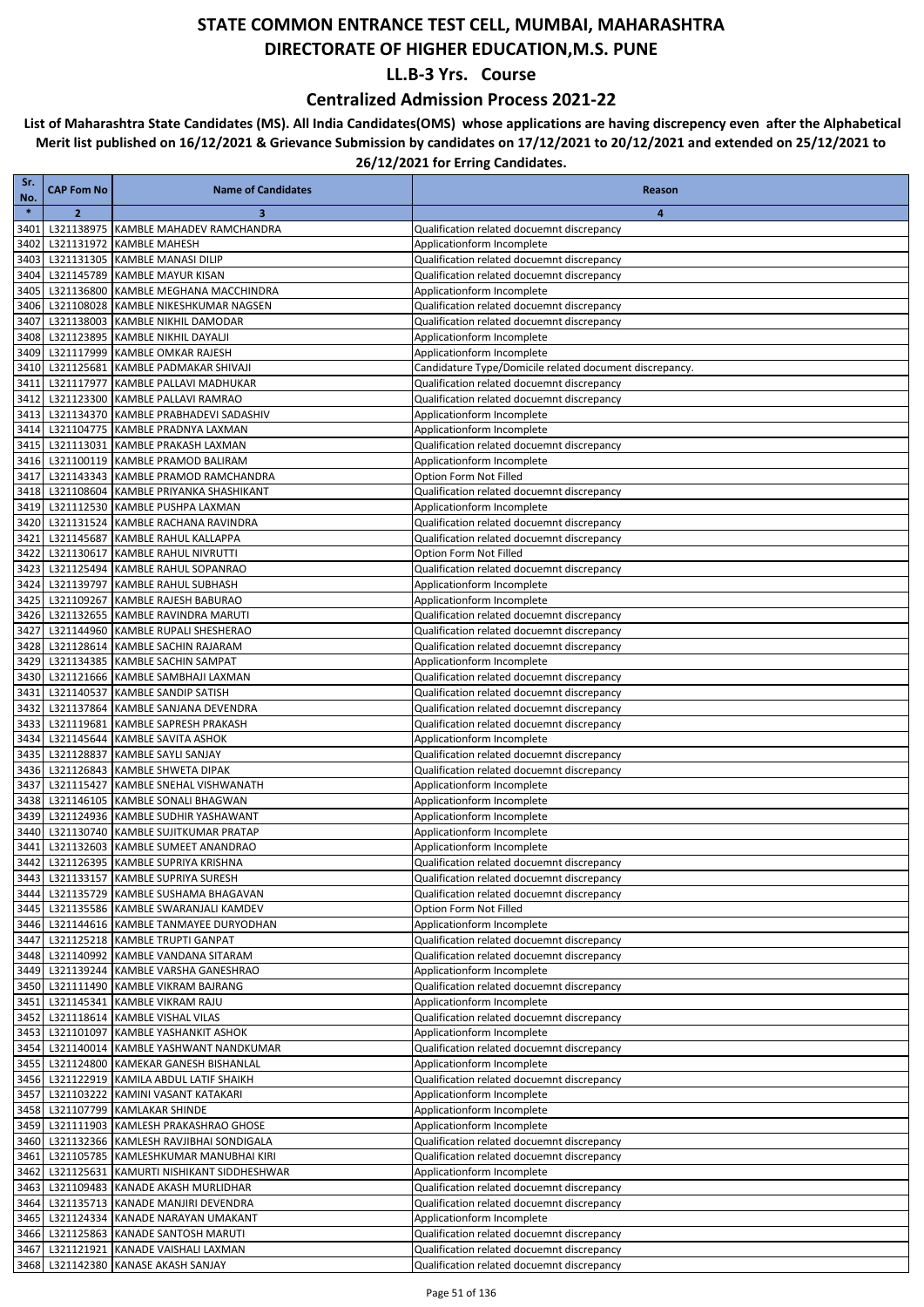### **Centralized Admission Process 2021-22**

| Sr.<br>No.   | <b>CAP Fom No</b>    | <b>Name of Candidates</b>                                                            | Reason                                                                                   |
|--------------|----------------------|--------------------------------------------------------------------------------------|------------------------------------------------------------------------------------------|
| $\ast$       | $\overline{2}$       | 3                                                                                    | 4                                                                                        |
| 3469         |                      | L321128332 KANASE AKSHAY RAJENDRA                                                    | Qualification related docuemnt discrepancy                                               |
| 3470         |                      | L321143812 KANASE MAHESH DNYANOBA                                                    | Option Form Not Filled                                                                   |
| 3471         |                      | L321134578 KANAUJIYA KAPIL MAHENDRA                                                  | Applicationform Incomplete                                                               |
| 3472         |                      | L321142090 KANCHAN ASHOK SHINDE                                                      | Applicationform Incomplete                                                               |
| 3473         |                      | L321113796 KANCHAN HARIBHAU WAGH                                                     | Qualification related docuemnt discrepancy                                               |
| 3474         |                      | L321136215 KANCHAN JAYANT MEDHE                                                      | Qualification related docuemnt discrepancy                                               |
| 3475<br>3476 |                      | L321135648 KANCHAN SHARAD MALUNJKAR<br>L321133498 KANCHAN SIVAPRAKASAM PILLAI        | Qualification related docuemnt discrepancy<br>Applicationform Incomplete                 |
| 3477         |                      | L321146024 KANCHAN SUBHASH GHUGE                                                     | Qualification related docuemnt discrepancy                                               |
| 3478         |                      | L321110294 KANCHAN YADAV                                                             | Qualification related docuemnt discrepancy                                               |
| 3479         |                      | L321144922 KANCHANKOTI AMAR VIJAY                                                    | Qualification related docuemnt discrepancy                                               |
| 3480         |                      | L321143928 KAND MAYUR RAVINDRA                                                       | Qualification related docuemnt discrepancy                                               |
| 3481         |                      | L321127209 KANDASAMY KRISHNAN DEVENDRAN                                              | Applicationform Incomplete                                                               |
| 3482         |                      | L321138324 KANGANE BALASAHEB VITTHAL                                                 | Qualification related docuemnt discrepancy                                               |
| 3483         |                      | L321128678 KANGUDE BHARAT JALINDAR                                                   | Qualification related docuemnt discrepancy                                               |
| 3484         |                      | L321140797 KANHAIYALAL SHIVBHUSHAN SHARMA                                            | Option Form Not Filled                                                                   |
| 3485         | L321108780 KANISHKA  |                                                                                      | Applicationform Incomplete                                                               |
| 3486         |                      | L321140558 KANKAL MAHENDRA RANGNATH                                                  | Qualification related docuemnt discrepancy                                               |
| 3487<br>3488 |                      | L321132947 KANTILAL JAGANNATH PATIL<br>L321118071 KANTILAL SITARAM INGLE             | Qualification related docuemnt discrepancy<br>Qualification related docuemnt discrepancy |
| 3489         | L321115131 KANUPRIYA |                                                                                      | Qualification related docuemnt discrepancy                                               |
| 3490         |                      | L321104117 KAPADE SAURABH SATISH                                                     | Applicationform Incomplete                                                               |
| 3491         |                      | L321123734 KAPADIA ANAM MOIN UL HAQ                                                  | Qualification related docuemnt discrepancy                                               |
| 3492         |                      | L321142408 KAPADNIS RAHUL KEDRAJ                                                     | Applicationform Incomplete                                                               |
| 3493         |                      | L321124164 KAPARE SARIKA APPA                                                        | Applicationform Incomplete                                                               |
| 3494         |                      | L321111794 KAPASE DNYANESHWAR SUKHDEV                                                | Applicationform Incomplete                                                               |
| 3495         |                      | L321124291 KAPIL DAGADE                                                              | Qualification related docuemnt discrepancy                                               |
| 3496         |                      | L321140826 KAPIL MADHAVRAO NARWADE                                                   | Applicationform Incomplete                                                               |
| 3497         |                      | L321120574 KAPIL SANJAY SONAWANE                                                     | Qualification related docuemnt discrepancy                                               |
| 3498         |                      | L321107128 KAPIL YASHWANT DALVI                                                      | Applicationform Incomplete                                                               |
| 3499         |                      | L321143932 KAPKAR RUTUJA VASANTA                                                     | Qualification related docuemnt discrepancy                                               |
| 3500<br>3501 |                      | L321107425 KAPSE ANKITA POPAT<br>L321123616 KAPSE MANJU MANOHARRAO                   | Qualification related docuemnt discrepancy<br>Qualification related docuemnt discrepancy |
| 3502         |                      | L321137912 KAPSE SAGAR ALESH                                                         | Qualification related docuemnt discrepancy                                               |
| 3503         |                      | L321109597 KAPSE SANKET VIJAY                                                        | Qualification related docuemnt discrepancy                                               |
| 3504         |                      | L321134335 KAPURE SANGITA NIVRUTTI                                                   | Qualification related docuemnt discrepancy                                               |
| 3505         |                      | L321142144 KARAD SNEHAL BALASAHEB                                                    | Applicationform Incomplete                                                               |
| 3506         |                      | L321142234 KARADE SUNITA SUBHASH                                                     | Applicationform Incomplete                                                               |
| 3507         |                      | L321105026 KARALE AKSHAY ARJUN                                                       | Qualification related docuemnt discrepancy                                               |
| 3508         |                      | L321134769 KARALE PRIYANKA KRISHNA                                                   | Qualification related docuemnt discrepancy                                               |
| 3509         |                      | L321112972 KARALE SATYAM RAOSAHEB                                                    | Qualification related docuemnt discrepancy                                               |
| 3510         |                      | L321113010 KARALE SHASHIKANT VIJAY                                                   | Qualification related docuemnt discrepancy                                               |
|              |                      | 3511 L321125761 KARALE SWARAJ PRAKASH<br>3512 L321123601 KARALE VAISHALI ARJUN       | Qualification related docuemnt discrepancy<br>Applicationform Incomplete                 |
|              |                      | 3513 L321120026 KARAMBALE SHREYAS TUKARAM                                            | Applicationform Incomplete                                                               |
|              |                      | 3514 L321105627 KARAN KUMAR                                                          | Qualification related docuemnt discrepancy                                               |
| 3515         |                      | L321126735 KARAN NISHCHAL KAMBLE                                                     | Qualification related docuemnt discrepancy                                               |
|              |                      | 3516 L321102428 KARAN SANGAMLAL MAURYA                                               | Qualification related docuemnt discrepancy                                               |
|              |                      | 3517 L321104845 KARAN SINGH                                                          | Applicationform Incomplete                                                               |
|              |                      | 3518 L321133324 KARAN SURESH OSTWAL                                                  | Applicationform Incomplete                                                               |
|              |                      | 3519 L321143160 KARAN SURYAKANT DUDHWADKAR                                           | Qualification related docuemnt discrepancy                                               |
|              |                      | 3520 L321106643 KARANDE ADITYA SUBHASH MANDA                                         | Qualification related docuemnt discrepancy                                               |
| 3521         |                      | L321116974 KARANDE ANJANA DADASO                                                     | Applicationform Incomplete                                                               |
|              |                      | 3522 L321133271 KARANDE JAGDISH JANARDAN                                             | Qualification related docuemnt discrepancy<br>Qualification related docuemnt discrepancy |
| 3523         |                      | L321125355 KARANDE NIKHIL HEMANT<br>3524 L321115547 KARANDE PRIYANKA SHIVAJI         | Qualification related docuemnt discrepancy                                               |
|              |                      | 3525 L321104329 KARANDE SANTOSH BALU                                                 | Qualification related docuemnt discrepancy                                               |
|              |                      | 3526 L321144940 KARANKAL SIDDHARTH BHAGWAN                                           | Qualification related docuemnt discrepancy                                               |
|              |                      | 3527 L321141562 KARANKOT MANISHA VIJAY                                               | Qualification related docuemnt discrepancy                                               |
|              |                      | 3528 L321127781 KARDAK SANJAY VINAYAK                                                | Applicationform Incomplete                                                               |
|              |                      | 3529 L321145597 KAREMORE SURAJ RAMESH                                                | Qualification related docuemnt discrepancy                                               |
|              |                      | 3530 L321144211 KARHALE UDHAORAO SHRIRANG                                            | Qualification related docuemnt discrepancy                                               |
|              |                      | 3531 L321107202 KARISHMA SHAMSHUDDIN SAYYAD                                          | Qualification related docuemnt discrepancy                                               |
|              |                      | 3532 L321125309 KARISHMA YADAV BODILE                                                | Option Form Not Filled                                                                   |
|              |                      | 3533 L321107586 KARJULE MAHESH NANDU                                                 | Qualification related docuemnt discrepancy                                               |
|              |                      | 3534 L321132759 KARKALE PANDURANG SAMBHAJI<br>3535 L321143746 KARKE KUNDALIK BABURAO | Qualification related docuemnt discrepancy<br>Applicationform Incomplete                 |
|              |                      | 3536 L321100775 KARLEKAR SANDIP VITHALRAO                                            | Qualification related docuemnt discrepancy                                               |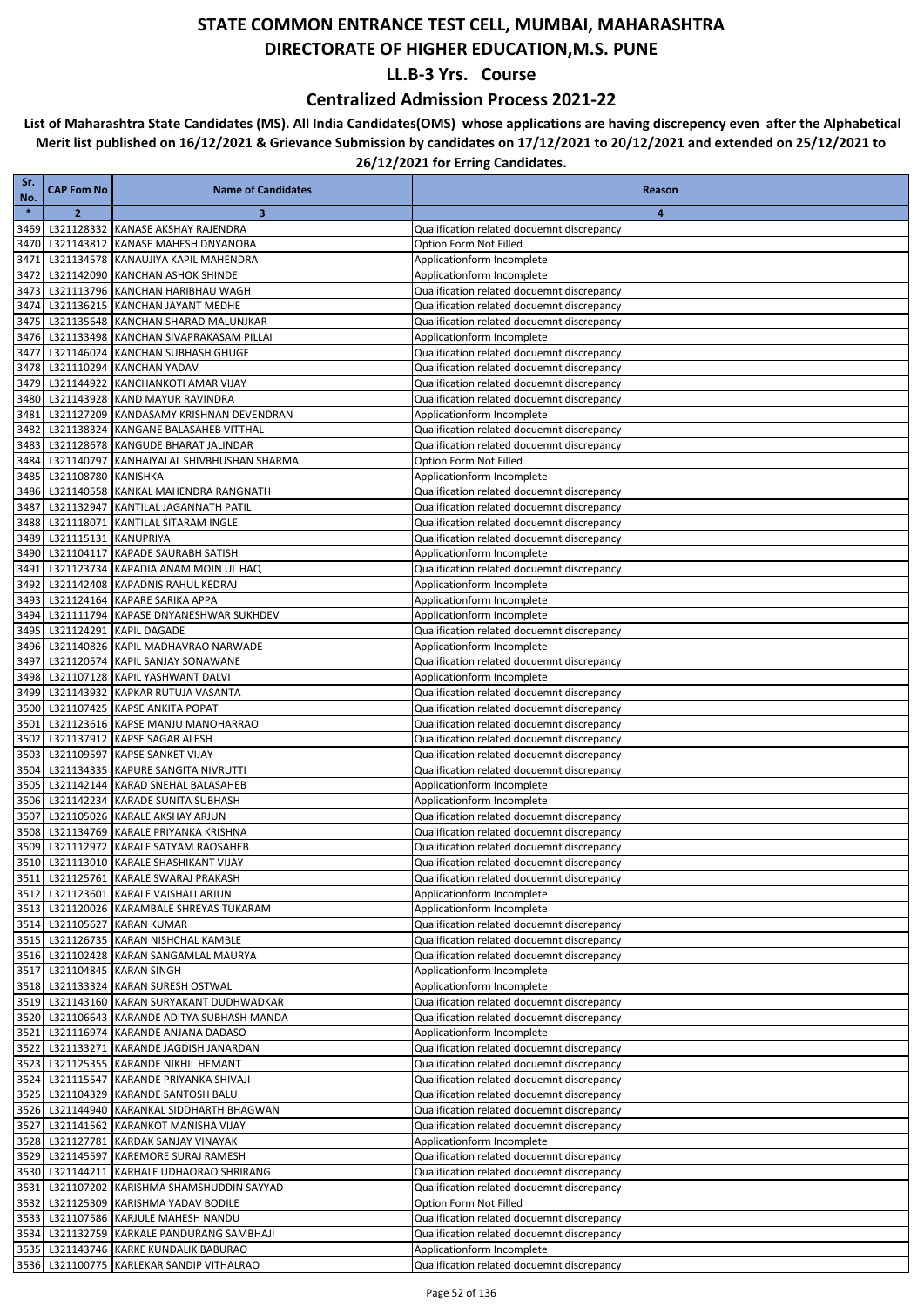### **Centralized Admission Process 2021-22**

| Sr.<br>No.   | <b>CAP Fom No</b>            | <b>Name of Candidates</b>                                                      | Reason                                                                                   |
|--------------|------------------------------|--------------------------------------------------------------------------------|------------------------------------------------------------------------------------------|
| $\ast$       | $\overline{2}$               | 3                                                                              | 4                                                                                        |
| 3537         |                              | L321118151 KARLEKAR SIDDHI PRABHAKAR                                           | Qualification related docuemnt discrepancy                                               |
| 3538         |                              | L321145415 KARLEKAR SUVARNA KASHINATHRAO                                       | Qualification related docuemnt discrepancy                                               |
| 3539         |                              | L321126243 KARLEKAR SWAPNIL VILSON                                             | Applicationform Incomplete                                                               |
| 3540         |                              | L321114358 KARMARE PRASHANT MARUTI                                             | Applicationform Incomplete                                                               |
| 3541         |                              | L321142518 KARNIKA GOYAL                                                       | Applicationform Incomplete                                                               |
| 3542         |                              | L321100635 KAROTRA JINUBEN MAHADEVABHAI                                        | Applicationform Incomplete                                                               |
| 3543         |                              | L321134369 KARPE AKASH SUNIL                                                   | Qualification related docuemnt discrepancy                                               |
| 3544         |                              | L321106734 KARTIK RAVINDRA PATKI                                               | Applicationform Incomplete                                                               |
| 3545         |                              | L321100545 KARUNA GUNDU SAWAI                                                  | Applicationform Incomplete                                                               |
| 3546         |                              | L321119075 KARURKAR PRATIK SUDAM                                               | Qualification related docuemnt discrepancy                                               |
| 3547         |                              | L321121781 KASAR AISHWARYA SHANTARAM                                           | Applicationform Incomplete                                                               |
| 3548         |                              | L321113478 KASAR AKSHAY MUKESH                                                 | Qualification related docuemnt discrepancy                                               |
| 3549<br>3550 |                              | L321145409 KASAR SAGAR NANDKUMAR<br>L321138350 KASAR SNEHALKUMAR DINESH        | Qualification related docuemnt discrepancy                                               |
| 3551         |                              | L321100598 KASAR SONAL SANTOSH                                                 | Applicationform Incomplete<br>Applicationform Incomplete                                 |
| 3552         |                              | L321127670 KASAR SUDHIR RAMESH                                                 | Applicationform Incomplete                                                               |
| 3553         |                              | L321142359 KASBE GAUTAM SHANKAR                                                | Qualification related docuemnt discrepancy                                               |
| 3554         |                              | L321112380 KASBE UTTAM KERBA                                                   | Applicationform Incomplete                                                               |
| 3555         |                              | L321145384 KASHID SUNITA SUDAM                                                 | Qualification related docuemnt discrepancy                                               |
| 3556         |                              | L321121784 KASHID TANAY SATISH                                                 | Qualification related docuemnt discrepancy                                               |
| 3557         |                              | L321107922 KASHIDE SURESH SUBHAS                                               | Qualification related docuemnt discrepancy                                               |
| 3558         |                              | L321138464 KASHILING MAHADEV DEVKAR                                            | Applicationform Incomplete                                                               |
| 3559         |                              | L321105324 KASHMIRI ARFA TABASSUM ASLAM                                        | Applicationform Incomplete                                                               |
| 3560         |                              | L321107972 KASHVI BANSAL                                                       | Applicationform Incomplete                                                               |
| 3561         |                              | L321105302 KASHYAP KUMAR VRIJNATH                                              | Applicationform not locked by Candidate                                                  |
| 3562         |                              | L321130441 KASHYAPE GHANASHYAM LAXMAN                                          | Qualification related docuemnt discrepancy                                               |
| 3563         |                              | L321129854 KASPATE VIJAY VISHNU                                                | Applicationform Incomplete                                                               |
| 3564         |                              | L321114860 KASPATE VITTHALPANT TUKARAM                                         | Applicationform Incomplete                                                               |
| 3565         |                              | L321101628 KASTURE AISHWARYA KISHOR                                            | Qualification related docuemnt discrepancy                                               |
| 3566         |                              | L321139402 KASTURI DEEPIKA                                                     | Qualification related docuemnt discrepancy                                               |
| 3567         |                              | L321110338 KASURDE RATNA EKNATH                                                | Applicationform Incomplete                                                               |
| 3568         |                              | L321132582 KASVED RANJIT SOMNATH                                               | Qualification related docuemnt discrepancy                                               |
| 3569         |                              | L321112174 KASWA SNEHAL NAVIN                                                  | Qualification related docuemnt discrepancy                                               |
| 3570         |                              | L321141758 KATE BHAVIKA PURUSHOTTAM                                            | Qualification related docuemnt discrepancy                                               |
| 3571         |                              | L321144750 KATE NITIN SUBARAO                                                  | Qualification related docuemnt discrepancy                                               |
| 3572         |                              | L321122675 KATE POOJA GORAKH                                                   | Applicationform Incomplete<br>Qualification related docuemnt discrepancy                 |
| 3573<br>3574 |                              | L321137159 KATE RAMESHWAR BHAUSAHEB<br>L321145723 KATE SANJAY BABAN            | Qualification related docuemnt discrepancy                                               |
| 3575         |                              | L321118469 KATE SURESH RAGHUNATH                                               | Qualification related docuemnt discrepancy                                               |
| 3576         |                              | L321137854 KATEKAR ROSHANI RAMDAS                                              | Qualification related docuemnt discrepancy                                               |
| 3577         |                              | L321117428 KATGADE SAGAR HARIDAS                                               | Applicationform Incomplete                                                               |
| 3578         |                              | L321136210 KATHANE PRAFUL PRAMOD                                               | Qualification related docuemnt discrepancy                                               |
|              |                              | 3579 L321137658 KATHAR ROHIT VISHVANATH                                        | Qualification related docuemnt discrepancy                                               |
|              |                              | 3580 L321107606 KATHARE ATUL PANDURANG                                         | Qualification related docuemnt discrepancy                                               |
|              |                              | 3581 L321134712 KATHARE DNYANESHWAR RAJKUMAR                                   | Qualification related docuemnt discrepancy                                               |
|              |                              | 3582 L321107333 KATHARE GAJANAN NARSINGRAO                                     | Qualification related docuemnt discrepancy                                               |
|              |                              | 3583 L321109512 KATHE MAYURESH RAMESH                                          | Qualification related docuemnt discrepancy                                               |
|              |                              | 3584 L321137223 KATKAR AJAY HARIBHAU                                           | Qualification related docuemnt discrepancy                                               |
|              |                              | 3585 L321112568 KATKAR DEEPA SHIVAJI                                           | Applicationform Incomplete                                                               |
|              |                              | 3586 L321138296 KATKAR NEHA GANESH                                             | Applicationform Incomplete                                                               |
| 3587         |                              | L321132800 KATKAR RACHANA DILIP                                                | Qualification related docuemnt discrepancy                                               |
|              |                              | 3588 L321121776 KATKAR ROHINI ROHIDAS                                          | Qualification related docuemnt discrepancy                                               |
|              |                              | 3589 L321119825 KATKAR SHASHIKANT NAMDEO                                       | Qualification related docuemnt discrepancy                                               |
|              |                              | 3590 L321109135 KATKE SAGAR MANIKRAO                                           | Qualification related docuemnt discrepancy                                               |
| 3591         |                              | L321140205 KATKHEDE BHARTI MANOHAR                                             | Option Form Not Filled                                                                   |
|              |                              | 3592 L321132165 KATLE RAHUL MURLIDHAR                                          | Applicationform Incomplete                                                               |
|              |                              | 3593 L321142739 KATLEWAD SAVITA MOHANRAO                                       | Qualification related docuemnt discrepancy                                               |
|              |                              | 3594 L321142620 KATORE DEEPTI DEORAM                                           | Qualification related docuemnt discrepancy                                               |
|              |                              | 3595 L321110199 KATRAT ALOBA BABURAO<br>3596 L321125152 KATTE PANKAJ BHAGCHAND | Qualification related docuemnt discrepancy                                               |
| 3597         |                              |                                                                                | Applicationform Incomplete                                                               |
|              |                              | L321115518 KATTE PRERANA JEEVAN                                                | Qualification related docuemnt discrepancy                                               |
|              |                              | 3598 L321127597 KATVE PAYAL ANIL<br>3599 L321132699 KAUMUDI POPAT WAJALE       | Qualification related docuemnt discrepancy<br>Qualification related docuemnt discrepancy |
|              |                              | 3600 L321108916 KAUR AMANDEEP BEER SINGH                                       | Applicationform Incomplete                                                               |
|              |                              | 3601 L321137447 KAUSHIK MORESHWAR SHAMBHARKAR                                  | Applicationform Incomplete                                                               |
|              |                              | 3602 L321127246 KAUSHIK SURESH SHINDA                                          | Qualification related docuemnt discrepancy                                               |
|              | 3603 L321108768 KAUSHIKI RAI |                                                                                | Qualification related docuemnt discrepancy                                               |
|              |                              | 3604 L321139463 KAUSTUBH LATE                                                  | Applicationform Incomplete                                                               |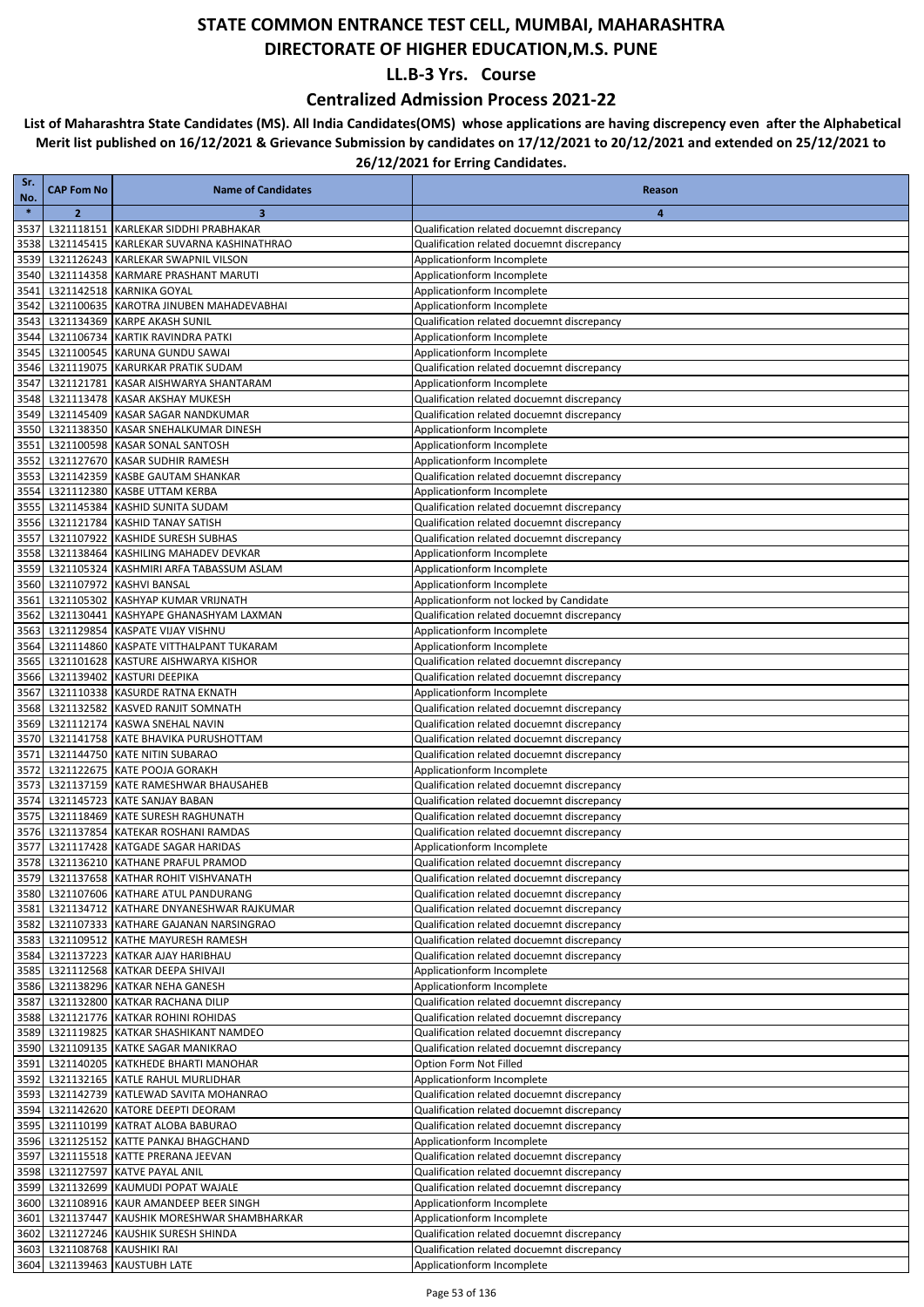### **Centralized Admission Process 2021-22**

| Sr.<br>No.   | <b>CAP Fom No</b>          | <b>Name of Candidates</b>                                                             | Reason                                                                                   |
|--------------|----------------------------|---------------------------------------------------------------------------------------|------------------------------------------------------------------------------------------|
| $\ast$       | $\overline{2}$             | 3                                                                                     | 4                                                                                        |
| 3605         |                            | L321145730 KAUSTUBH SADHU                                                             | Qualification related docuemnt discrepancy                                               |
| 3606         |                            | L321126130 KAUSTUBH SANJAY BHATANKAR                                                  | Qualification related docuemnt discrepancy                                               |
| 3607         |                            | L321140624 KAUSTUBH SUHAS PRADHAN                                                     | Applicationform Incomplete                                                               |
| 3608         |                            | L321132101 KAUTHALE SAKSHI RAMBHAU                                                    | Applicationform Incomplete                                                               |
| 3609         |                            | L321119082 KAVERI BHALCHANDRA WAYKAR                                                  | Qualification related docuemnt discrepancy                                               |
| 3610<br>3611 |                            | L321111631 KAVERI RAMCHANDRA DODMANI<br>L321137066 KAVHALE AKSHAY SANJAY              | Applicationform Incomplete<br>Qualification related docuemnt discrepancy                 |
| 3612         |                            | L321142532 KAVISH KASHMIRI                                                            | Qualification related docuemnt discrepancy                                               |
| 3613         | L321118829 KAVITA          |                                                                                       | Qualification related docuemnt discrepancy                                               |
| 3614         |                            | L321144974 KAVITA BALBHIM MOTE                                                        | Qualification related docuemnt discrepancy                                               |
| 3615         |                            | L321111730 KAVITA SHANKAR MALI                                                        | Qualification related docuemnt discrepancy                                               |
| 3616         |                            | L321106538 KAVITA SINGH                                                               | Qualification related docuemnt discrepancy                                               |
| 3617         |                            | L321145425 KAVITA VIJAY MASE                                                          | Qualification related docuemnt discrepancy                                               |
| 3618<br>3619 |                            | L321138273 KAWADE RAMDAS MADHAVRAO<br>L321126054 KAWADE SURAJ ISHWAR                  | Qualification related docuemnt discrepancy<br>Qualification related docuemnt discrepancy |
| 3620         |                            | L321136559 KAWADE TUSHAR MOHAN                                                        | Qualification related docuemnt discrepancy                                               |
| 3621         |                            | L321117192 KAWALE AMOL JIJABA                                                         | Applicationform Incomplete                                                               |
| 3622         |                            | L321129316 KAWALE DEEPAK SARJERAO                                                     | Qualification related docuemnt discrepancy                                               |
| 3623         |                            | L321108453 KAWALE SWAPNIL RAJENDRA                                                    | Qualification related docuemnt discrepancy                                               |
| 3624         |                            | L321143843 KAWALI YATIN SUDHIR                                                        | Applicationform Incomplete                                                               |
| 3625         |                            | L321143056 KAWARE PRAVIN MARUTI                                                       | Option Form Not Filled                                                                   |
| 3626<br>3627 |                            | L321133657 KAWARE TUSHAR GAJANAN<br>L321146158 KAWDEEK ROHIT BALASO                   | Applicationform Incomplete<br>Option Form Not Filled                                     |
| 3628         |                            | L321132469 KAWLE RAVINDRA MUNGASU                                                     | Qualification related docuemnt discrepancy                                               |
| 3629         |                            | L321144772 KAWTIKWAR MANGESH MADHUKARRAO                                              | Qualification related docuemnt discrepancy                                               |
| 3630         |                            | L321142603 KAYASTHA GANESH SANJAY                                                     | Qualification related docuemnt discrepancy                                               |
| 3631         |                            | L321144249 KEDAR DEEPALI SAMADHAN                                                     | Applicationform Incomplete                                                               |
| 3632         |                            | L321137566 KEDAR NAVNATH RAGHUNATH                                                    | Applicationform Incomplete                                                               |
| 3633         |                            | L321124416 KEDAR RAMAKANT SARAF                                                       | Qualification related docuemnt discrepancy                                               |
| 3634         |                            | L321145837 KEDAR SACHIN VISHNUDAS                                                     | Option Form Not Filled                                                                   |
| 3635<br>3636 |                            | L321132664 KEDAR VIVEK TANAJI<br>L321139144 KEDARE PRIYANKA RAJENDRA                  | Qualification related docuemnt discrepancy<br>Qualification related docuemnt discrepancy |
| 3637         |                            | L321133340 KEDARE SANDEEP BABAN                                                       | Qualification related docuemnt discrepancy                                               |
| 3638         |                            | L321124205 KEDARE SIDDHARTH SHANKAR                                                   | Qualification related docuemnt discrepancy                                               |
| 3639         |                            | L321144571 KEDARI AJAY ASHOK                                                          | Qualification related docuemnt discrepancy                                               |
| 3640         |                            | L321114411 KEDARI AKSHAY YAYATI                                                       | Qualification related docuemnt discrepancy                                               |
| 3641         |                            | L321119513 KEDARI OMKAR VIJAY                                                         | Qualification related docuemnt discrepancy                                               |
| 3642         |                            | L321145944 KEDARNATH RAGHUNATH KESKAR                                                 | Applicationform Incomplete                                                               |
| 3643<br>3644 |                            | L321121444 KEDIA SUDHIRKUMAR BASANT<br>L321112550 KEDIA SWATI SURESH                  | Qualification related docuemnt discrepancy<br>Applicationform not locked by Candidate    |
| 3645         |                            | L321138869 KELKAR PURUSHOTTAM RAJIV                                                   | Qualification related docuemnt discrepancy                                               |
|              |                            | 3646 L321139745 KELKAR SHILPA SANTOSH                                                 | Qualification related docuemnt discrepancy                                               |
|              |                            | 3647 L321112489 KENCHE KISHOR HAWGEERRAO                                              | Option Form Not Filled                                                                   |
|              |                            | 3648 L321141112 KENDRE BALAJI BABU                                                    | Qualification related docuemnt discrepancy                                               |
|              |                            | 3649 L321145574 KENDRE MANGESH MADHAVRAO                                              | Qualification related docuemnt discrepancy                                               |
| 3651         |                            | 3650 L321124578 KENDRE RAJKUMAR PRABHAKAR<br>L321109425 KENDRE SANTOSH VINAYAKRAO     | Qualification related docuemnt discrepancy<br>Qualification related docuemnt discrepancy |
| 3652         |                            | L321125552 KENDRE VISHNUKANT KASHINATH                                                | Qualification related docuemnt discrepancy                                               |
| 3653         |                            | L321124926 KENEKAR SHUBHAMSOMNATH                                                     | Qualification related docuemnt discrepancy                                               |
| 3654         |                            | L321141069 KENGAR JANARDHAN MAHADEO                                                   | Qualification related docuemnt discrepancy                                               |
| 3655         |                            | L321101099 KENGAR NAGESH BAPU                                                         | Qualification related docuemnt discrepancy                                               |
|              |                            | 3656 L321115988 KENGAR SAJAN VIJAY                                                    | Qualification related docuemnt discrepancy                                               |
| 3657         |                            | L321137940 KENJALE SWAPNA SANDEEP                                                     | Qualification related docuemnt discrepancy                                               |
|              |                            | 3658 L321138070 KESALE CHHAYA DNYANOBA<br>L321139467 KESAR PRAKASH SHARMA             | Qualification related docuemnt discrepancy<br>Applicationform Incomplete                 |
| 3659         |                            | 3660 L321117932 KESHARWANI SHAILENDRA PREMCHAND                                       | Qualification related docuemnt discrepancy                                               |
| 3661         |                            | L321120971 KESHAV SADASHIV JADHAV                                                     | Option Form Not Filled                                                                   |
| 3662         |                            | L321145608 KETAKI VITTHAL PATIL                                                       | Qualification related docuemnt discrepancy                                               |
| 3663         |                            | L321133062 KETAN SHAHADEO WAGHMARE                                                    | Qualification related docuemnt discrepancy                                               |
|              |                            | 3664 L321109424 KETAN VILAS BHARATE                                                   | Qualification related docuemnt discrepancy                                               |
|              |                            | 3665 L321108560 KETKI KISHOR DESHPANDE                                                | Option Form Not Filled                                                                   |
|              | 3666 L321131578 KEVAL SHAH |                                                                                       | Qualification related docuemnt discrepancy                                               |
|              |                            | 3667 L321134293 KEWALE SHITAL CHINTAMAN<br>3668 L321131511 KEWAT SUMAN SUBHASHCHANDRA | Qualification related docuemnt discrepancy<br>Qualification related docuemnt discrepancy |
|              |                            | 3669 L321142114 KEYUR BHARAT BHATIA                                                   | Qualification related docuemnt discrepancy                                               |
|              |                            | 3670 L321106922 KHADE SADANAND BHIMRAO                                                | Qualification related docuemnt discrepancy                                               |
|              |                            | 3671 L321115513 KHADE TUSHAR KISAN                                                    | Applicationform Incomplete                                                               |
|              |                            | 3672 L321116406 KHADE URMILA SADASHIV                                                 | Qualification related docuemnt discrepancy                                               |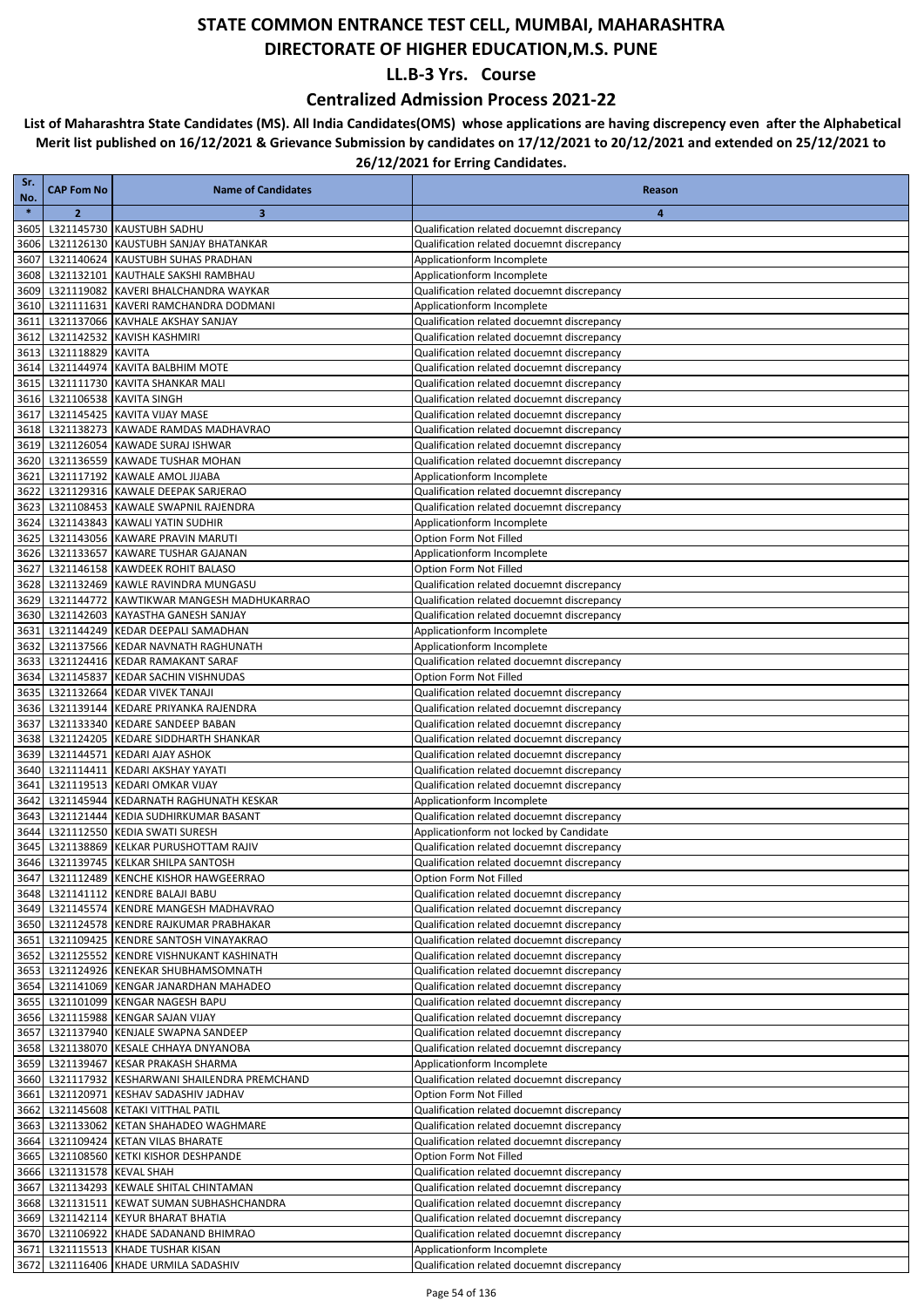### **Centralized Admission Process 2021-22**

| Sr.<br>No.   | <b>CAP Fom No</b> | <b>Name of Candidates</b>                                                             | Reason                                                                                   |
|--------------|-------------------|---------------------------------------------------------------------------------------|------------------------------------------------------------------------------------------|
| $\ast$       | $\overline{2}$    | 3                                                                                     | 4                                                                                        |
| 3673         |                   | L321116213 KHADE VISHAL ROHIDAS                                                       | Applicationform Incomplete                                                               |
| 3674         |                   | L321135393 KHADGE ANAND SHANKAR                                                       | Qualification related docuemnt discrepancy                                               |
| 3675         |                   | L321117715 KHADILKAR KHUSHABU DILIP                                                   | Qualification related docuemnt discrepancy                                               |
| 3676<br>3677 |                   | L321117786 KHADSE MAYUR RAJENDRA<br>L321114173 KHADSE VINOD SAHEBRAO                  | Option Form Not Filled<br>Applicationform Incomplete                                     |
| 3678         |                   | L321131360 KHAIRAT NEETA SHIVANAND                                                    | Applicationform Incomplete                                                               |
| 3679         |                   | L321115440 KHAIRKAR GAJENDRA DEVIDASRAO                                               | Applicationform Incomplete                                                               |
| 3680         |                   | L321134315 KHAIRNAR MANISHA RAVINDRA                                                  | Qualification related docuemnt discrepancy                                               |
| 3681         |                   | L321117305 KHAIRNAR REVATI NANDLAL                                                    | Applicationform Incomplete                                                               |
| 3682         |                   | L321144529 KHAIRNAR TUSHAR MADHUKAR                                                   | Applicationform Incomplete                                                               |
| 3683         |                   | L321145663 KHALADKAR KEDAR RAJENDRA                                                   | Qualification related docuemnt discrepancy                                               |
| 3684         |                   | L321101031 KHALADKAR NILESH MAHADEO                                                   | Applicationform Incomplete                                                               |
| 3685<br>3686 |                   | L321131843 KHALATE RAMRAJ HANUMANT<br>L321113670 KHAMBE YOGESH BHIMRAO                | Applicationform Incomplete<br>Applicationform not locked by Candidate                    |
| 3687         |                   | L321109276 KHAMKAR HARISH DATTATRAYA                                                  | Applicationform Incomplete                                                               |
| 3688         |                   | L321130109 KHAMKAR SAURABH SHASHIKANT                                                 | Qualification related docuemnt discrepancy                                               |
| 3689         |                   | L321107607 KHAN ALIHUSAIN ADIL                                                        | Qualification related docuemnt discrepancy                                               |
| 3690         |                   | L321103969 KHAN AMAN AZIMUL HAQUE                                                     | Qualification related docuemnt discrepancy                                               |
| 3691         |                   | L321146150 KHAN AYESHA SAMEER                                                         | Applicationform Incomplete                                                               |
| 3692         |                   | L321128268 KHAN AYESHA SAMI                                                           | Qualification related docuemnt discrepancy                                               |
| 3693         |                   | L321134212 KHAN FAIZ ALI                                                              | Applicationform Incomplete                                                               |
| 3694<br>3695 |                   | L321142007 KHAN FALAK FIROZ<br>L321137088 KHAN GULNAAZ BEGUM MUNAWAR                  | Qualification related docuemnt discrepancy<br>Qualification related docuemnt discrepancy |
| 3696         |                   | L321131227 KHAN HAMMAD AFSAR                                                          | Applicationform Incomplete                                                               |
| 3697         |                   | L321111961 KHAN HEENA MOHD YUNUS                                                      | Qualification related docuemnt discrepancy                                               |
| 3698         |                   | L321132272 KHAN KHALEDA VALI                                                          | Qualification related docuemnt discrepancy                                               |
| 3699         |                   | L321126717 KHAN MARIYA FATIMA                                                         | Qualification related docuemnt discrepancy                                               |
| 3700         |                   | L321104900 KHAN MARIYAM BANO SAFATULLAH                                               | Applicationform Incomplete                                                               |
| 3701         |                   | L321111943 KHAN MEHATABALAM SAMSUDDIN                                                 | Qualification related docuemnt discrepancy                                               |
| 3702         |                   | L321133131 KHAN MOHAMMAD OSAMA MOHAMMAD HANIF                                         | Qualification related docuemnt discrepancy                                               |
| 3703         |                   | L321123662 KHAN MOHAMMAD USMAN KHURSHID ALAM                                          | Applicationform Incomplete                                                               |
| 3704<br>3705 |                   | L321144451 KHAN MOHD CHAND MD FURQAN<br>L321103625 KHAN MOHD FAIZAN AZIMUL HAQUE      | Applicationform Incomplete<br>Qualification related docuemnt discrepancy                 |
| 3706         |                   | L321110974 KHAN MOHD QUAID ABDUL QUADIR                                               | Qualification related docuemnt discrepancy                                               |
| 3707         |                   | L321134204 KHAN MOHD ZUBAIR MOHD NABI                                                 | Applicationform Incomplete                                                               |
| 3708         |                   | L321113876 KHAN MOHTASHEEM AHTESHAM                                                   | Applicationform Incomplete                                                               |
| 3709         |                   | L321137317 KHAN MOIN YAQUB                                                            | Qualification related docuemnt discrepancy                                               |
| 3710         |                   | L321140754 KHAN NASRIN SULTANA MAHEMOOD KHAN                                          | Applicationform Incomplete                                                               |
| 3711         |                   | L321114223 KHAN NIDA MOHAMMED ARIF<br>L321117459 KHAN NOORJAHAN MURTAZA               | Applicationform Incomplete<br>Qualification related docuemnt discrepancy                 |
| 3712<br>3713 |                   | L321134061 KHAN RIZWANA BEGUM BHURE KHAN                                              | Applicationform Incomplete                                                               |
| 3714         |                   | L321103358 KHAN SAIFULLAKHA HABIBULLAKHA                                              | Qualification related docuemnt discrepancy                                               |
|              |                   | 3715 L321144982 KHAN SAIMA MAZHAR                                                     | Qualification related docuemnt discrepancy                                               |
|              |                   | 3716 L321111383 KHAN SAMRIN RAFIK                                                     | Qualification related docuemnt discrepancy                                               |
|              |                   | 3717 L321145072 KHAN SHAERULLAH ARIF                                                  | Applicationform Incomplete                                                               |
|              |                   | 3718 L321133215 KHAN SHAIBAZKHAN HASANKHAN                                            | Applicationform Incomplete                                                               |
|              |                   | 3719 L321122366 KHAN SHEHNAZ KADIR                                                    | Qualification related docuemnt discrepancy                                               |
|              |                   | 3720 L321131739 KHAN TASMIYA TAJMUL                                                   | Qualification related docuemnt discrepancy                                               |
|              |                   | 3721 L321140450 KHAN TAUSEEF AHD HISAMUDDIN<br>3722 L321141178 KHAN UMAR FARUKH ILAHI | Applicationform Incomplete<br>Qualification related docuemnt discrepancy                 |
|              |                   | 3723 L321135382 KHAN UZMA YUSUF                                                       | Qualification related docuemnt discrepancy                                               |
|              |                   | 3724 L321104398 KHAN YASMIN AMREJ                                                     | Qualification related docuemnt discrepancy                                               |
|              |                   | 3725 L321117252 KHANDAGALE AKSHAY ANANDA                                              | Applicationform Incomplete                                                               |
|              |                   | 3726 L321124343 KHANDAGALE RAJAT DEVRAM                                               | Applicationform Incomplete                                                               |
| 3727         |                   | L321134792 KHANDALE ANURADHA RATAN                                                    | Qualification related docuemnt discrepancy                                               |
|              |                   | 3728 L321134387 KHANDALE SANDHYA SHASHIKANT                                           | Qualification related docuemnt discrepancy                                               |
|              |                   | 3729 L321134538 KHANDARE GAJANAN DATTA                                                | Applicationform Incomplete                                                               |
|              |                   | 3730 L321114359 KHANDARE KIRAN DATTA<br>3731 L321135816 KHANDARE PRASAD SUNIL         | Applicationform Incomplete<br>Qualification related docuemnt discrepancy                 |
| 3732         |                   | L321129991 KHANDARE RENUKA BHARAT                                                     | Applicationform Incomplete                                                               |
|              |                   | 3733 L321100952 KHANDE UMESH ABHIMAN                                                  | Qualification related docuemnt discrepancy                                               |
|              |                   | 3734 L321130886 KHANDEKAR AJAY DATTATRAY                                              | Option Form Not Filled                                                                   |
|              |                   | 3735 L321132506 KHANDEKAR ANJALI BABASO                                               | Qualification related docuemnt discrepancy                                               |
|              |                   | 3736 L321136054 KHANDEKAR KALPANA CHANDRABHAN                                         | Qualification related docuemnt discrepancy                                               |
|              |                   | 3737 L321131120 KHANDEKAR PRASHANT LALKRISHNA                                         | Qualification related docuemnt discrepancy                                               |
|              |                   | 3738 L321128552 KHANDEKAR PRASHANT RAJARAM                                            | Qualification related docuemnt discrepancy                                               |
|              |                   | 3739 L321107310 KHANDEKAR SHARDUL AVINASH                                             | Qualification related docuemnt discrepancy                                               |
|              |                   | 3740 L321144924 KHANDEKAR VISHWAJIT MACCHINDRA                                        | Applicationform Incomplete                                                               |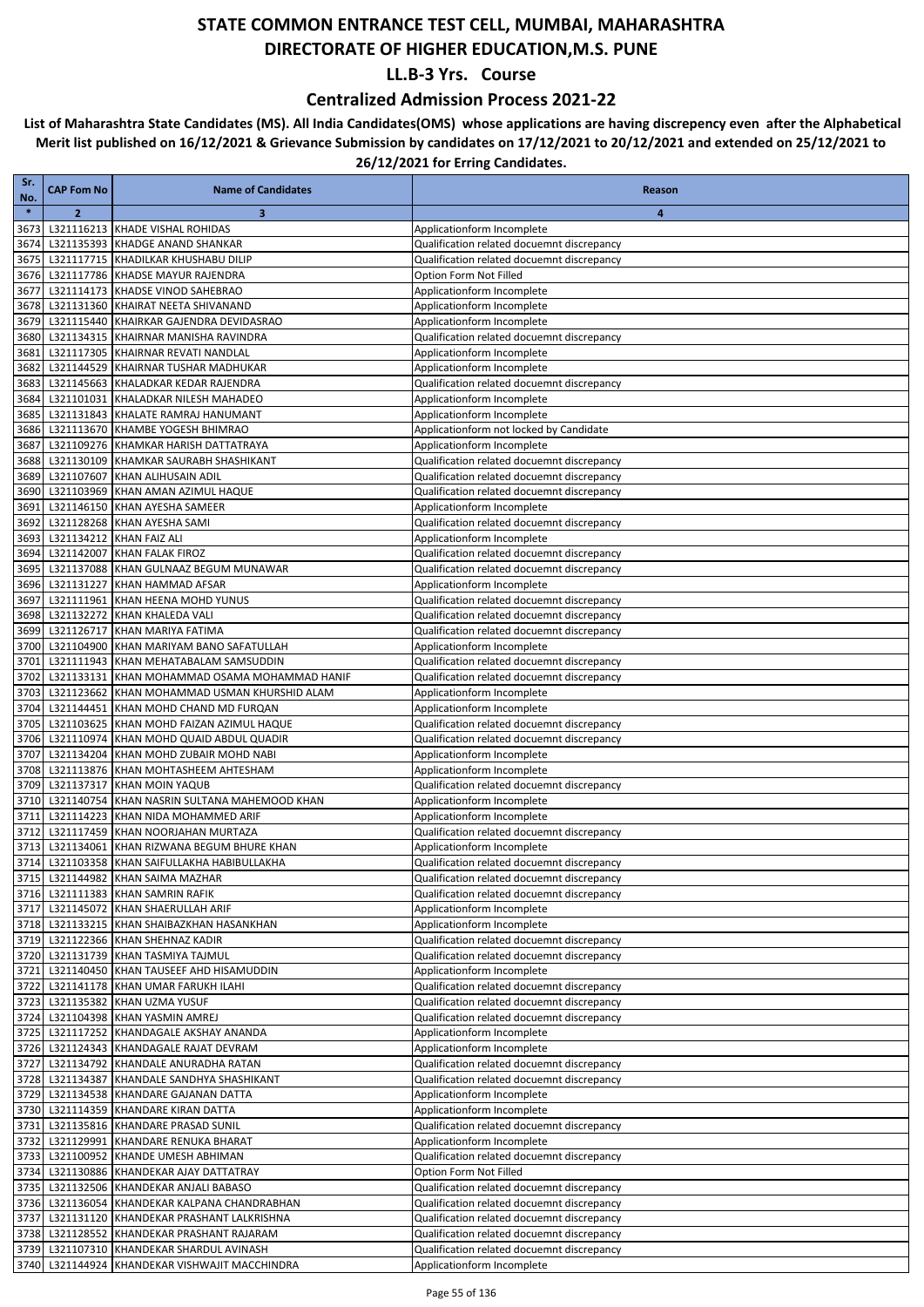### **Centralized Admission Process 2021-22**

| Sr.<br>No.   | <b>CAP Fom No</b> | <b>Name of Candidates</b>                                                                 | Reason                                                                   |
|--------------|-------------------|-------------------------------------------------------------------------------------------|--------------------------------------------------------------------------|
| $\ast$       | $\overline{2}$    | 3                                                                                         | 4                                                                        |
| 3741         |                   | L321123563 KHANDRE HEMLATA SAMBHAJIRAO                                                    | Applicationform Incomplete                                               |
| 3742         |                   | L321107179 KHANDRE SHEVANTA PRAKASH                                                       | Applicationform Incomplete                                               |
| 3743         |                   | L321142392 KHANDU BABAJI SATPUTE                                                          | Qualification related docuemnt discrepancy                               |
| 3744         |                   | L321125915 KHANFARHANA SAYYEDALI                                                          | Qualification related docuemnt discrepancy                               |
| 3745         |                   | L321138998 KHANNA KAREENA RAKESH                                                          | Qualification related docuemnt discrepancy                               |
| 3746         |                   | L321111560 KHANOLKAR ANIL PARSHURAM                                                       | Qualification related docuemnt discrepancy                               |
| 3747         |                   | L321137269 KHANOLKAR ROHAN PARMANAND                                                      | Applicationform Incomplete                                               |
| 3748<br>3749 |                   | L321107877 KHANOLKAR SAGAR CHANDRAKANT<br>L321114739 KHANOLKAR YOGESH MOHAN               | Applicationform Incomplete<br>Qualification related docuemnt discrepancy |
| 3750         |                   | L321114311 KHANORKAR ADITI ANIL                                                           | Applicationform Incomplete                                               |
| 3751         |                   | L321142951 KHANSOLE AKASH DIGAMBARRAO                                                     | Qualification related docuemnt discrepancy                               |
| 3752         |                   | L321144079 KHANVILKAR VAIBHAV RAJENDRA                                                    | Applicationform Incomplete                                               |
| 3753         |                   | L321126500 KHAPARDE GAURAV SHRIKANT                                                       | Qualification related docuemnt discrepancy                               |
| 3754         |                   | L321111589 KHARADE AKSHAY KAILAS                                                          | Applicationform Incomplete                                               |
| 3755         |                   | L321111857 KHARADE RAJENDRA MARUTI                                                        | Qualification related docuemnt discrepancy                               |
| 3756         |                   | L321135097 KHARAT AMOL NARHARI                                                            | Qualification related docuemnt discrepancy                               |
| 3757         |                   | L321108460 KHARAT KULDEEP GULAB                                                           | Option Form Not Filled                                                   |
| 3758         |                   | L321143143 KHARAT MEENAKSHI ADINATH                                                       | Qualification related docuemnt discrepancy                               |
| 3759         |                   | L321112403 KHARAT NISHANT SUBHASH                                                         | Qualification related docuemnt discrepancy                               |
| 3760         |                   | L321145202 KHARAT SNEHAL PRAKASH                                                          | Qualification related docuemnt discrepancy                               |
| 3761         |                   | L321107589 KHARAT SUPRIYA ANANDA<br>L321140293 KHARAT SUPRIYA KISAN                       | Qualification related docuemnt discrepancy                               |
| 3762<br>3763 |                   | L321140473 KHARAT SWATI SHIVDAS                                                           | Qualification related docuemnt discrepancy<br>Applicationform Incomplete |
| 3764         |                   | L321119039 KHARAT TUSHAR ARUN                                                             | Qualification related docuemnt discrepancy                               |
| 3765         |                   | L321142587 KHARAT VIDYA SHAMRAO                                                           | Applicationform Incomplete                                               |
| 3766         |                   | L321131792 KHARAT VIJAY BALAJI                                                            | Qualification related docuemnt discrepancy                               |
| 3767         |                   | L321139528 KHARAT VIJAY NAMDEO                                                            | Applicationform Incomplete                                               |
| 3768         |                   | L321130063 KHARAT VITTHAL NAMDEV                                                          | Qualification related docuemnt discrepancy                               |
| 3769         |                   | L321108719 KHARAT VIVEK VISHWANATH                                                        | Applicationform Incomplete                                               |
| 3770         |                   | L321136962 KHARDE SHUBHAM CHANDRAKANT                                                     | Qualification related docuemnt discrepancy                               |
| 3771         |                   | L321135740 KHARE KAILAS TANAJI                                                            | Qualification related docuemnt discrepancy                               |
| 3772         |                   | L321143352 KHARE KARISHMA MILIND                                                          | Applicationform Incomplete                                               |
| 3773         |                   | L321142133 KHARE SANTOSH NARAYAN                                                          | Qualification related docuemnt discrepancy                               |
| 3774         |                   | L321114385 KHARIK HARISHCHANDRA BALASAHEB<br>L321117198 KHARKAR SHUBHAM DILIPRAO          | Qualification related docuemnt discrepancy                               |
| 3775<br>3776 |                   | L321143767 KHARNARE SWAPNIL SHASHIKANT                                                    | Option Form Not Filled<br>Qualification related docuemnt discrepancy     |
| 3777         |                   | L321142384 KHATAKE AJAY JABAJI                                                            | Qualification related docuemnt discrepancy                               |
| 3778         |                   | L321138052 KHATAL AJIT BALAJI                                                             | Qualification related docuemnt discrepancy                               |
| 3779         |                   | L321125539 KHATAL SHRIKRUSHNA ASHRUBA                                                     | Qualification related docuemnt discrepancy                               |
| 3780         |                   | L321111304 KHATIB FATIMA MOHIUDDIN                                                        | Applicationform Incomplete                                               |
| 3781         |                   | L321108300 KHATIK SHAIKH MOSIM SHAIKH MUNAF                                               | Qualification related docuemnt discrepancy                               |
| 3782         |                   | L321139052 KHATIK SOYAB JAKIR                                                             | Qualification related docuemnt discrepancy                               |
|              |                   | 3783 L321126350 KHATIK SOYAB YUNUS                                                        | Qualification related docuemnt discrepancy                               |
| 3784         |                   | L321121344 KHATING SHRIKANT LAXMANRAO                                                     | Applicationform Incomplete                                               |
|              |                   | 3785 L321123519 KHATRI SUNITA                                                             | Qualification related docuemnt discrepancy                               |
|              |                   | 3786 L321122997 KHATRI TAUFIQUE ABDUL HAMID                                               | Applicationform Incomplete                                               |
| 3787         |                   | L321138111 KHATTAR RAHUL RAJESH                                                           | Applicationform Incomplete                                               |
|              |                   | 3788 L321124329 KHAVALE VISHAL DHONDIRAM<br>3789 L321106579 KHAWAJA WAHAJUDDIN SALAHUDDIN | Applicationform Incomplete<br>Applicationform Incomplete                 |
| 3790         |                   | L321111821 KHEDKAR ANTESHWAR PRABHAKAR                                                    | Applicationform Incomplete                                               |
| 3791         |                   | L321129267 KHEDKAR GITANJALI ANANT                                                        | Qualification related docuemnt discrepancy                               |
| 3792         |                   | L321113526 KHEDKAR PRASHANT SHIVNATH                                                      | Applicationform not locked by Candidate                                  |
| 3793         |                   | L321112243 KHENGRE KISHOR YASHWANTRAO                                                     | Qualification related docuemnt discrepancy                               |
|              |                   | 3794 L321113083 KHILLARE KISHOR MILIND                                                    | Qualification related docuemnt discrepancy                               |
|              |                   | 3795 L321123565 KHILLARE MANGALA BHIMRAO                                                  | Qualification related docuemnt discrepancy                               |
|              |                   | 3796 L321141523 KHILLARE MANISHA HARIBHAU                                                 | Qualification related docuemnt discrepancy                               |
|              |                   | 3797 L321121569 KHILLARI AMOL UTTAMRAO                                                    | Qualification related docuemnt discrepancy                               |
|              |                   | 3798 L321123034 KHISTI AJINKYA SURESH                                                     | Qualification related docuemnt discrepancy                               |
|              |                   | 3799 L321106407 KHOBRAGADE KISHOR BIBHISHANRAO                                            | Applicationform not locked by Candidate                                  |
|              |                   | 3800 L321130046 KHOBRAGADE MANGESH GAUTAM                                                 | Qualification related docuemnt discrepancy                               |
| 3801         |                   | L321103165 KHOBRAGADE PARAG DINESH<br>3802 L321113887 KHOGRE MAHESH GOPALRAO              | Applicationform Incomplete<br>Option Form Not Filled                     |
| 3803         |                   | L321135893 KHOKALE ASHWINI CHINTAMAN                                                      | Applicationform Incomplete                                               |
|              |                   | 3804 L321113448 KHOKALE RUPALI CHINTAMAN                                                  | Applicationform Incomplete                                               |
|              |                   | 3805 L321140757 KHOLAMBE MADHUKAR GANPAT                                                  | Qualification related docuemnt discrepancy                               |
|              |                   | 3806 L321108822 KHOLAMKAR SACHIN SADASHIV                                                 | Applicationform Incomplete                                               |
| 3807         |                   | L321108903 KHOMANE SATYAM YUVRAJ                                                          | Qualification related docuemnt discrepancy                               |
|              |                   | 3808 L321132323 KHOMNE ATUL KAILAS                                                        | Qualification related docuemnt discrepancy                               |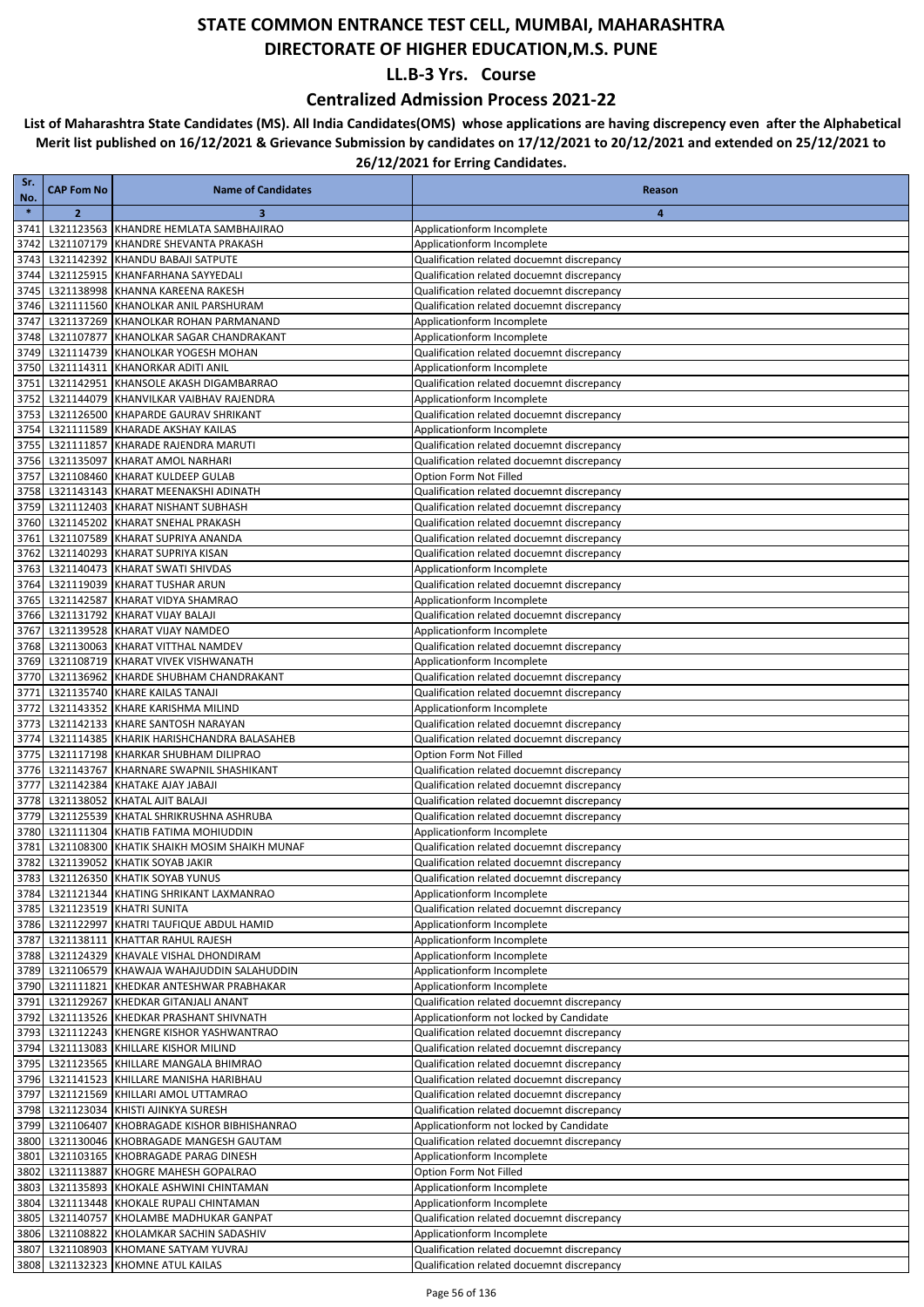### **Centralized Admission Process 2021-22**

| Sr.<br>No.   | <b>CAP Fom No</b> | <b>Name of Candidates</b>                                                        | Reason                                                                   |
|--------------|-------------------|----------------------------------------------------------------------------------|--------------------------------------------------------------------------|
| $\ast$       | $\overline{2}$    | 3                                                                                | 4                                                                        |
| 3809         |                   | L321131297 KHORNE GAJANAN RAMDAS                                                 | Qualification related docuemnt discrepancy                               |
| 3810         |                   | L321118906 KHOSDE RAHUL GANPATI                                                  | Qualification related docuemnt discrepancy                               |
| 3811         |                   | L321134631 KHOSE SOPAN RANGNATH                                                  | Qualification related docuemnt discrepancy                               |
| 3812         |                   | L321137551 KHOT RUTEJ RAMESH                                                     | Applicationform Incomplete                                               |
| 3813         |                   | L321131683 KHOT SHAHID SIDDIQUE<br>L321129526 KHUDE LAXMAN MARUTI                | Qualification related docuemnt discrepancy                               |
| 3814<br>3815 |                   | L321138301 KHUDE RUPALI KALURAM                                                  | Applicationform Incomplete<br>Qualification related docuemnt discrepancy |
| 3816         |                   | L321110107 KHUMESHWARI MADHAO CHICHMALKAR                                        | Applicationform Incomplete                                               |
| 3817         |                   | L321109475 KHUSHAL DINKAR THAWARI                                                | Applicationform Incomplete                                               |
| 3818         |                   | L321142856 KHUSHAL LIMBA THAKUR                                                  | Option Form Not Filled                                                   |
| 3819         |                   | L321102219 KHUSHBOO S VISHWAKARMA                                                | Qualification related docuemnt discrepancy                               |
| 3820         |                   | L321107056 KHUSPE SUNIL LAXMAN                                                   | Applicationform Incomplete                                               |
| 3821<br>3822 |                   | L321133541 KHYATI SHARMA<br>L321124646 KIDE GAJENDRA DHONDIBARAO                 | Qualification related docuemnt discrepancy<br>Applicationform Incomplete |
| 3823         |                   | L321118493 KILLEDAR PRASHANT ASHOK                                               | Qualification related docuemnt discrepancy                               |
| 3824         |                   | L321140174 KINAGE RITESH RAJENDRA                                                | Qualification related docuemnt discrepancy                               |
| 3825         |                   | L321137991 KINAKE MAHESH WASUDEO                                                 | Qualification related docuemnt discrepancy                               |
| 3826         |                   | L321129532 KINI REENA RAMESH                                                     | Qualification related docuemnt discrepancy                               |
| 3827         |                   | L321127173 KINIKAR ONKAR VIKAS                                                   | Qualification related docuemnt discrepancy                               |
| 3828         |                   | L321138291 KINIKAR PRAVIN JANARDHANRAO                                           | Qualification related docuemnt discrepancy                               |
| 3829<br>3830 |                   | L321105287 KIRAN ASHOK ADHAV<br>L321118763 KIRAN BABURAO FESGALE                 | Applicationform Incomplete<br>Qualification related docuemnt discrepancy |
| 3831         |                   | L321106481 KIRAN LAXMAN SHINDE                                                   | Qualification related docuemnt discrepancy                               |
| 3832         |                   | L321108419 KIRAN MADHUKAR PATNE                                                  | Qualification related docuemnt discrepancy                               |
| 3833         |                   | L321118560 KIRAN MAHADEV KAMTHE                                                  | Applicationform Incomplete                                               |
| 3834         |                   | L321141116 KIRAN PANDURANG PATIL                                                 | Applicationform Incomplete                                               |
| 3835         |                   | L321117990 KIRAN POPATRAO MADANE                                                 | Qualification related docuemnt discrepancy                               |
| 3836         |                   | L321138244 KIRAN PRABHAKAR JADHAV                                                | Qualification related docuemnt discrepancy                               |
| 3837<br>3838 |                   | L321129857 KIRAN PRAMOD TIRPUDE<br>L321112649 KIRAN RAJARAM GAVHANE              | Applicationform Incomplete<br>Qualification related docuemnt discrepancy |
| 3839         |                   | L321121745 KIRAN RAVINDRA SAWANT                                                 | Applicationform Incomplete                                               |
| 3840         |                   | L321124729 KIRAN SANTHOSH                                                        | Applicationform Incomplete                                               |
| 3841         |                   | L321134671 KIRAN SHANKAR SUPEKAR                                                 | Applicationform Incomplete                                               |
| 3842         |                   | L321142347 KIRAN SURESH SHEGOKAR                                                 | Applicationform Incomplete                                               |
| 3843         |                   | L321126289 KIRAN VASANT KADAM                                                    | Applicationform Incomplete                                               |
| 3844         |                   | L321131591 KIRAN YUVRAJ PATIL                                                    | Qualification related docuemnt discrepancy                               |
| 3845<br>3846 |                   | L321123544 KIRDAK VINOD PUNDLIKRAO<br>L321142240 KIRTI DNYANDEO TODMAL           | Applicationform Incomplete<br>Qualification related docuemnt discrepancy |
| 3847         |                   | L321114513 KIRTI KAMALAKAR JADHAV                                                | Applicationform Incomplete                                               |
| 3848         |                   | L321121268 KIRTI PRAKASH PANDIT                                                  | Applicationform Incomplete                                               |
| 3849         |                   | L321144043 KIRTI PREMDAS GAWANDE                                                 | Candidature Type/Domicile related document discrepancy.                  |
| 3850         |                   | L321128722 KIRTI VIJAY MANE                                                      | Applicationform Incomplete                                               |
|              |                   | 3851 L321139224 KIRTIBALA SHIVNARAYAN LAKARIYA                                   | Applicationform Incomplete                                               |
|              |                   | 3852 L321108246 KIRTIKUMAR PRAKASH TEMKAR<br>3853 L321122849 KISAN MOTIRAM ZADE  | Qualification related docuemnt discrepancy<br>Applicationform Incomplete |
|              |                   | 3854 L321107659 KISHOR BALU SAGATE                                               | Option Form Not Filled                                                   |
| 3855         |                   | L321124060 KISHOR CHINTAMAN MHATRE                                               | Applicationform Incomplete                                               |
|              |                   | 3856 L321135541 KISHOR CHINTAMAN MHATRE                                          | Qualification related docuemnt discrepancy                               |
|              |                   | 3857 L321104476 KISHOR MAHADEV NANAVARE                                          | Applicationform Incomplete                                               |
|              |                   | 3858 L321101597 KISHOR NAGORAO TAYDE                                             | Applicationform Incomplete                                               |
|              |                   | 3859 L321123594 KISHOR NAMDEO BHOIR<br>3860 L321118528 KISHOR RAJU WAKALE        | Applicationform Incomplete<br>Applicationform Incomplete                 |
| 3861         |                   | L321144236 KISHOR SATISH VISPUTE                                                 | Qualification related docuemnt discrepancy                               |
|              |                   | 3862 L321110794 KISHOR SHANKAR DURGE                                             | Option Form Not Filled                                                   |
|              |                   | 3863 L321104347 KISHORI ARVIND SAMANT                                            | Qualification related docuemnt discrepancy                               |
|              |                   | 3864 L321143782 KISHORKUMAR MARUTI KHADE                                         | Qualification related docuemnt discrepancy                               |
|              |                   | 3865 L321101840 KISHORKUMAR NAGORA TAYDE                                         | Applicationform Incomplete                                               |
|              |                   | 3866 L321127603 KM JYOTI AGRAHARI                                                | Qualification related docuemnt discrepancy                               |
| 3867         |                   | L321133042 KM RUCHITA MISHRA<br>3868 L321128843 KOCHE RAHUL RAMESH               | Applicationform Incomplete<br>Applicationform Incomplete                 |
|              |                   | 3869 L321133286 KOGADE NITU ARJUN                                                | Option Form Not Filled                                                   |
|              |                   | 3870 L321118375 KOHAD KANCHAN DNYANESHWAR                                        | Option Form Not Filled                                                   |
|              |                   | 3871 L321143302 KOHALE ANUP VASANT                                               | Qualification related docuemnt discrepancy                               |
|              |                   | 3872 L321104988 KOKABANKAR ASMITA GAJANAN                                        | Qualification related docuemnt discrepancy                               |
|              |                   | 3873 L321116620 KOKANE RAJESH MANIKA                                             | Qualification related docuemnt discrepancy                               |
|              |                   | 3874 L321114861 KOKANE SUMIT HIRACHAND                                           | Applicationform Incomplete                                               |
|              |                   | 3875 L321127023 KOKANE SUSHMA JANARDHAN<br>3876 L321143645 KOKANE YOGESH MANOHAR | Applicationform Incomplete<br>Applicationform Incomplete                 |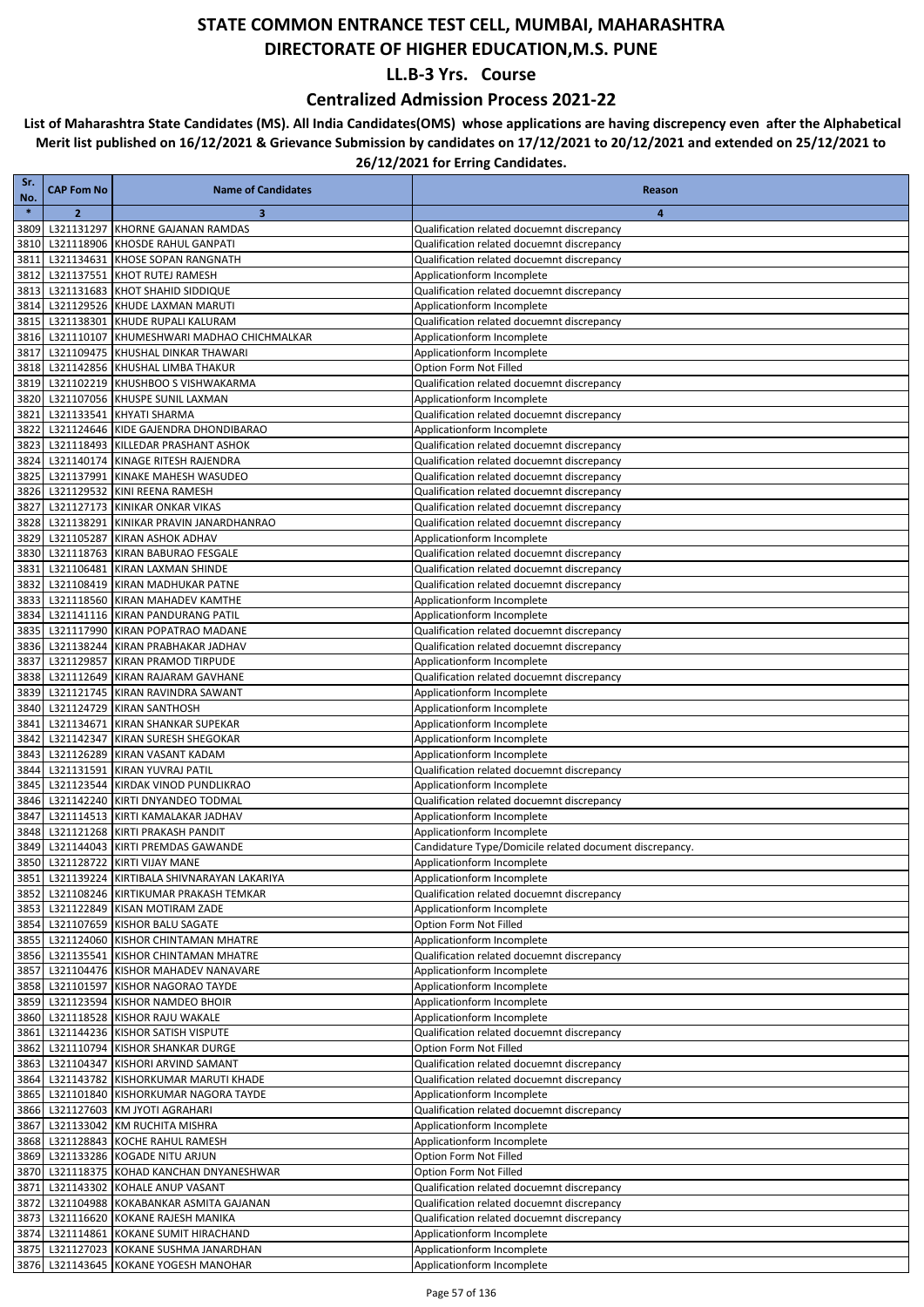### **Centralized Admission Process 2021-22**

| Sr.<br>No.   | <b>CAP Fom No</b> | <b>Name of Candidates</b>                                                                | Reason                                                                                   |
|--------------|-------------------|------------------------------------------------------------------------------------------|------------------------------------------------------------------------------------------|
| $\ast$       | $\overline{2}$    | 3                                                                                        | 4                                                                                        |
| 3877         |                   | L321107883 KOKARE RESHMA SHANTARAM                                                       | Applicationform not locked by Candidate                                                  |
| 3878         |                   | L321146164 KOKATE ASHISH BALASAHEB                                                       | Applicationform Incomplete                                                               |
| 3879         |                   | L321143319 KOKATE DATTATRAYA LIMBA                                                       | Applicationform Incomplete                                                               |
| 3880         |                   | L321122115 KOKATE GAJANAN SHYAMSUNDAR                                                    | Qualification related docuemnt discrepancy                                               |
| 3881         |                   | L321129627 KOKATE KAILAS BALU                                                            | Applicationform Incomplete                                                               |
| 3882<br>3883 |                   | L321144219 KOKATE NITIN VITTHAL<br>L321132794 KOKATE RADHIKA RAMDAS                      | Applicationform Incomplete<br>Qualification related docuemnt discrepancy                 |
| 3884         |                   | L321139663 KOKATE RANI RAMCHANDRA                                                        | Qualification related docuemnt discrepancy                                               |
| 3885         |                   | L321118199 KOKATE SANDIP VASANT                                                          | Applicationform Incomplete                                                               |
| 3886         |                   | L321101317 KOLAMBEKAR SANTOSH SUBHASH                                                    | Applicationform Incomplete                                                               |
| 3887         |                   | L321142059 KOLAPE SUNIL SUKHADEV                                                         | Qualification related docuemnt discrepancy                                               |
| 3888         |                   | L321126037 KOLASKAR SONALI TUKARAM                                                       | Qualification related docuemnt discrepancy                                               |
| 3889<br>3890 |                   | L321118730 KOLATE SHAMAL MARUTI<br>L321120364 KOLATE SURAJ RAMNATH                       | Qualification related docuemnt discrepancy<br>Qualification related docuemnt discrepancy |
| 3891         |                   | L321127825 KOLATT SREEDEV SATHEESAN                                                      | Qualification related docuemnt discrepancy                                               |
| 3892         |                   | L321143825 KOLAVALE DATTATRAYA BALU                                                      | Qualification related docuemnt discrepancy                                               |
| 3893         |                   | L321116073 KOLE MRUNAL BHASKAR                                                           | Applicationform Incomplete                                                               |
| 3894         |                   | L321104971 KOLEKAR AARTI BIBHISHAN                                                       | Qualification related docuemnt discrepancy                                               |
| 3895         |                   | L321141735 KOLEKAR MAHESH DATTATRAYA                                                     | Qualification related docuemnt discrepancy                                               |
| 3896         |                   | L321146131 KOLEKAR SHANKAR CHINTAMANI                                                    | Applicationform Incomplete                                                               |
| 3897<br>3898 |                   | L321109407 KOLEKAR TANUJA VIJAY<br>L321130698 KOLEKAR VIKAS AKARAM                       | Qualification related docuemnt discrepancy<br>Applicationform Incomplete                 |
| 3899         |                   | L321129059 KOLEKAR VISHAL UTTAM                                                          | Qualification related docuemnt discrepancy                                               |
| 3900         |                   | L321107554 KOLHAPURE SUJAY JAGANNATH                                                     | Applicationform Incomplete                                                               |
| 3901         |                   | L321144948 KOLHE RAM SHESHERAO                                                           | Qualification related docuemnt discrepancy                                               |
| 3902         |                   | L321134926 KOLHEKAR DEESHA KISHORRAO                                                     | Applicationform Incomplete                                                               |
| 3903         |                   | L321121943 KOLI GAURAV DILIP                                                             | Qualification related docuemnt discrepancy                                               |
| 3904         |                   | L321134005 KOLI HARSHAL JANARDAN                                                         | Applicationform Incomplete                                                               |
| 3905         |                   | L321133263 KOLI HUNA BHASKAR                                                             | Qualification related docuemnt discrepancy                                               |
| 3906<br>3907 |                   | L321126450 KOLI JERVIS JOHNSON<br>L321117200 KOLI KAJAL BALIRAM                          | Applicationform Incomplete<br>Qualification related docuemnt discrepancy                 |
| 3908         |                   | L321145145 KOLI NAMDEV DNYANESHWAR                                                       | Qualification related docuemnt discrepancy                                               |
| 3909         |                   | L321145871 KOLI RAJU PITAMBAR                                                            | Qualification related docuemnt discrepancy                                               |
| 3910         |                   | L321145979 KOLI SUDHAKAR ANANDA                                                          | Applicationform Incomplete                                                               |
| 3911         |                   | L321145965 KOLI YOGITA KASHINATH                                                         | Qualification related docuemnt discrepancy                                               |
| 3912         |                   | L321109027 KOLPE AMRUTA DATTATRAY                                                        | Qualification related docuemnt discrepancy                                               |
| 3913         |                   | L321118441 KOLPE VIJAYSHRI BAJRANG                                                       | Qualification related docuemnt discrepancy                                               |
| 3914<br>3915 |                   | L321140335 KOLTE MILIND RAMESH<br>L321129806 KOLTE PANDURANG NIVRUTTI                    | Qualification related docuemnt discrepancy<br>Qualification related docuemnt discrepancy |
| 3916         |                   | L321140397 KOLWANKAR VIKAS VILAS                                                         | Qualification related docuemnt discrepancy                                               |
| 3917         |                   | L321135281 KOMAL KARNIK PATEL                                                            | Qualification related docuemnt discrepancy                                               |
| 3918         |                   | L321145800 KOMAL NARAYAN RASAL                                                           | Qualification related docuemnt discrepancy                                               |
|              |                   | 3919 L321140505 KOMAL NARESH PARMAR                                                      | Qualification related docuemnt discrepancy                                               |
|              |                   | 3920 L321121166 KOMAL PRAKASH HOGADE                                                     | Applicationform Incomplete                                                               |
|              |                   | 3921 L321123135 KOMAL SANTOSH KHOBRAGADE                                                 | Applicationform Incomplete                                                               |
| 3923         |                   | 3922 L321112674 KOMAL WAGHMARE<br>L321122952 KOMLEKAR SWATI BHALCHANDRA                  | Qualification related docuemnt discrepancy<br>Applicationform Incomplete                 |
|              |                   | 3924 L321126762 KONAPURE DINESH PANDURANG                                                | Qualification related docuemnt discrepancy                                               |
| 3925         |                   | L321105900 KONDAL MAYUR DNYANESHWAR                                                      | Applicationform Incomplete                                                               |
| 3926         |                   | L321122868 KONDALWADE VIVEK PRAKASH                                                      | Qualification related docuemnt discrepancy                                               |
| 3927         |                   | L321122693 KONDAMANGALE SHIVAJI PANDHARI                                                 | Applicationform Incomplete                                                               |
| 3928         |                   | L321121822 KONDEKAR SIDDIQUE SATTAR                                                      | Applicationform Incomplete                                                               |
| 3929         |                   | L321118467 KONDHARE BALAJI SHIVAJI                                                       | Applicationform Incomplete                                                               |
|              |                   | 3930 L321128666 KONDHAWALE RESHMA DATTATRAY<br>L321107301 KONGE SACHIN SAHEBRAO          | Qualification related docuemnt discrepancy<br>Applicationform Incomplete                 |
| 3931<br>3932 |                   | L321112643 KONGE SACHIN SAHEBRAO                                                         | Applicationform Incomplete                                                               |
|              |                   | 3933 L321120820 KOR ANANT NAMDEV                                                         | Qualification related docuemnt discrepancy                                               |
|              |                   | 3934 L321108389 KORADE SONALI RAMESH                                                     | Qualification related docuemnt discrepancy                                               |
| 3935         |                   | L321113681 KORE CHAITALI SURESH                                                          | Qualification related docuemnt discrepancy                                               |
|              |                   | 3936 L321102974 KORI ANUSHRI ACHHELAL                                                    | Applicationform Incomplete                                                               |
|              |                   | 3937 L321102651 KOTANGALE SHISHUPAL PRABHUJI                                             | Applicationform not locked by Candidate                                                  |
| 3938         |                   | L321125437 KOTE POOJA ABASAHEB                                                           | Qualification related docuemnt discrepancy<br>Applicationform Incomplete                 |
|              |                   | 3939 L321118526 KOTHARI JAGDISH MITHALAL<br>3940 L321130259 KOTHARI PRITHVIRAJ KASHINATH | Qualification related docuemnt discrepancy                                               |
|              |                   | 3941 L321145417 KOTHAVALE RUSHIKESH PRAKASH                                              | Qualification related docuemnt discrepancy                                               |
|              |                   | 3942 L321126283 KOTHAWADE DEEPAK VALMIK                                                  | Applicationform Incomplete                                                               |
|              |                   | 3943 L321114744 KOTHULE AMOL BALASAHEB                                                   | Qualification related docuemnt discrepancy                                               |
|              |                   | 3944 L321126286 KOTI MOHD OSAID MOHD SHOAIB                                              | Applicationform Incomplete                                                               |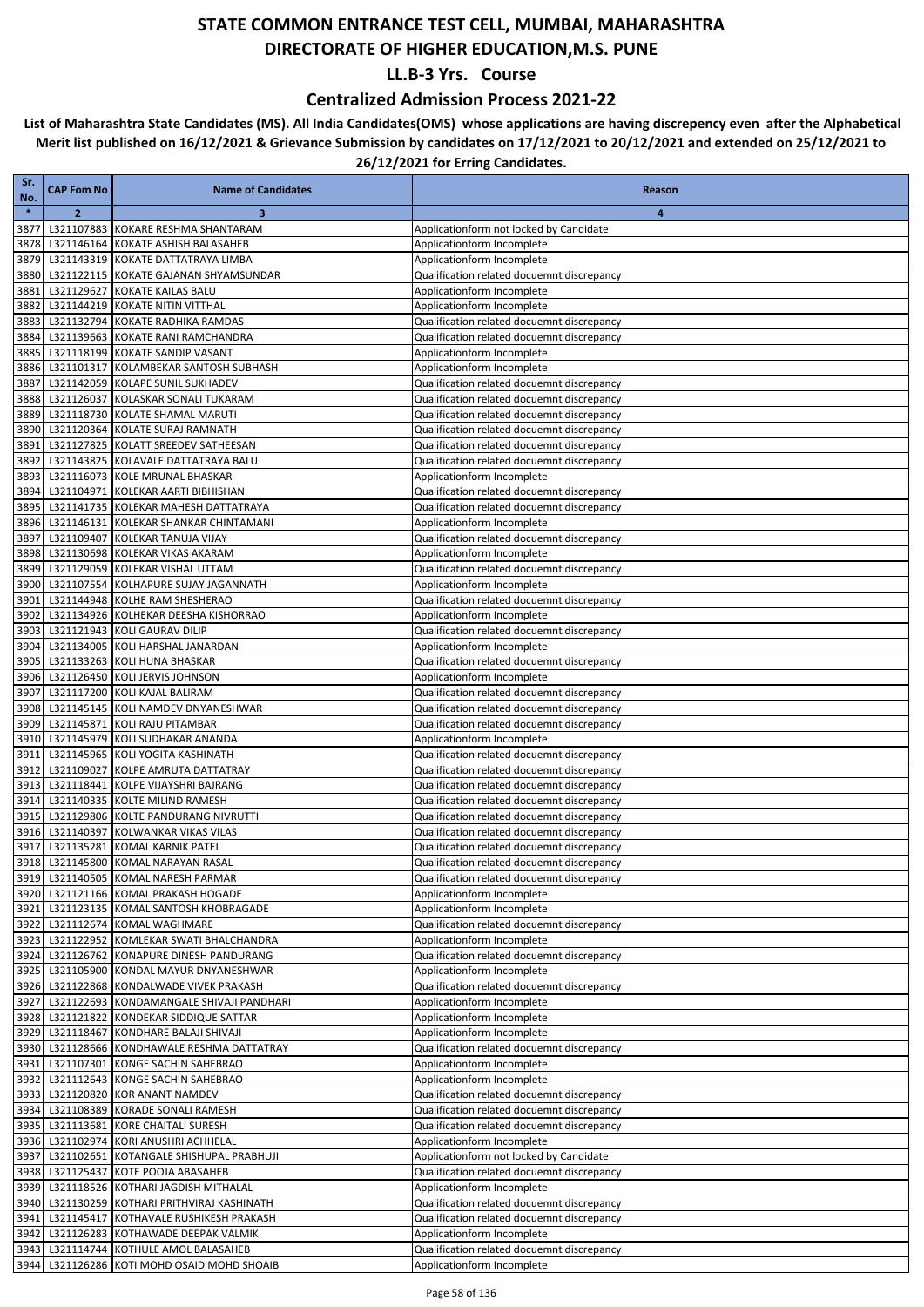### **Centralized Admission Process 2021-22**

| Sr.<br>No.   | <b>CAP Fom No</b>  | <b>Name of Candidates</b>                                                                        | Reason                                                                                   |
|--------------|--------------------|--------------------------------------------------------------------------------------------------|------------------------------------------------------------------------------------------|
| $\ast$       | $\overline{2}$     | 3                                                                                                | $\overline{4}$                                                                           |
| 3945         |                    | L321137820 KOTKAR NAVIN MADHAV                                                                   | Qualification related docuemnt discrepancy                                               |
| 3946         |                    | L321128642 KOTKAR RUPA VISHNUJI                                                                  | Option Form Not Filled                                                                   |
| 3947         |                    | L321135214 KOTTAPALLE BALAJI DATTA                                                               | Qualification related docuemnt discrepancy                                               |
| 3948         |                    | L321123231 KOTTUR RUCHITA MALLESH                                                                | Option Form Not Filled                                                                   |
| 3949         |                    | L321128883 KOTWAL ANITA SHARADCHANDRA                                                            | Qualification related docuemnt discrepancy                                               |
| 3950         |                    | L321108751 KOTWAL GOPAL JEETSINGH                                                                | Applicationform Incomplete                                                               |
| 3951         |                    | L321129485 KOUSHIK MANDAL                                                                        | Applicationform Incomplete                                                               |
| 3952<br>3953 |                    | L321136843 KOUSIK BARAT<br>L321144319 KOYATE UMESH RAMA                                          | Qualification related docuemnt discrepancy<br>Applicationform Incomplete                 |
| 3954         |                    | L321104401 KP PADMAPRIYA                                                                         | Applicationform Incomplete                                                               |
| 3955         |                    | L321104220 KRANTI GANGADHAR GAWADE                                                               | Applicationform Incomplete                                                               |
| 3956         |                    | L321105321 KRANTIKUMAR VIJAYKUMAR UCHADE                                                         | Option Form Not Filled                                                                   |
| 3957         |                    | L321121401 KRISHN SHARMA                                                                         | Applicationform Incomplete                                                               |
| 3958         |                    | L321134281 KRISHNA BHARAT SAPTE                                                                  | Qualification related docuemnt discrepancy                                               |
| 3959         |                    | L321102467 KRISHNA CHOURASIA                                                                     | Applicationform Incomplete                                                               |
| 3960         |                    | L321140924 KRISHNA PATHAK                                                                        | Qualification related docuemnt discrepancy                                               |
| 3961         |                    | L321140268 KRISHNA PRABHUNATH GUPTA                                                              | Applicationform Incomplete                                                               |
| 3962         |                    | L321110259 KRISHNA TIWARI                                                                        | Qualification related docuemnt discrepancy                                               |
| 3963         |                    | L321145814 KRISHNADEV TUKARAM HABBU                                                              | Qualification related docuemnt discrepancy                                               |
| 3964<br>3965 |                    | L321115147 KRISHNAKUMAR BADRIDAS TAORI<br>L321136312 KRISHNAPALLI NITIN ASHOK                    | Qualification related docuemnt discrepancy<br>Applicationform Incomplete                 |
| 3966         |                    | L321106694 KRITIKA DUBEY                                                                         | Applicationform Incomplete                                                               |
| 3967         |                    | L321105492 KRITIKA SHARMA                                                                        | Applicationform Incomplete                                                               |
| 3968         |                    | L321144098 KRITIKA VINOD KOHLI                                                                   | Applicationform Incomplete                                                               |
| 3969         |                    | L321135698 KRUPALI GOPAL MONDHE                                                                  | Applicationform Incomplete                                                               |
| 3970         |                    | L321127201 KRUSHANAT BAJIRAO PATIL                                                               | Option Form Not Filled                                                                   |
| 3971         |                    | L321124422 KRUSHNA GAVANAJI BHAGAWAT                                                             | Applicationform Incomplete                                                               |
| 3972         |                    | L321111391 KRUSHNANAND PRAFUL WATH                                                               | Qualification related docuemnt discrepancy                                               |
| 3973         |                    | L321125003 KRUSHNATH DHANAJI VYAVHARE                                                            | Qualification related docuemnt discrepancy                                               |
| 3974         |                    | L321145720 KRUTI SHRIVASTAV                                                                      | Applicationform Incomplete                                                               |
| 3975         |                    | L321129274 KRUTIK RAMESH KAMBLE                                                                  | Qualification related docuemnt discrepancy                                               |
| 3976<br>3977 | L321105212 KRUTIKA | L321141304 KRUTIKA GANGARAM GAIKWAD                                                              | Applicationform Incomplete                                                               |
| 3978         |                    | L321134431 KRUTIKA RAJENDRA BHUJBAL                                                              | Qualification related docuemnt discrepancy<br>Qualification related docuemnt discrepancy |
| 3979         |                    | L321123405 KRUTIKA VAISHYA                                                                       | Qualification related docuemnt discrepancy                                               |
| 3980         |                    | L321105888 KSHATRIYA LALIJAN DABALBAHADUR                                                        | Applicationform Incomplete                                                               |
| 3981         |                    | L321138254 KSHETRE PRAKASH CHHABU                                                                | Qualification related docuemnt discrepancy                                               |
| 3982         |                    | L321108641 KSHIRSAGAR MOHIT RAVINDRA                                                             | Qualification related docuemnt discrepancy                                               |
| 3983         |                    | L321122144 KSHIRSAGAR PRATIBHA GANGARAM                                                          | Qualification related docuemnt discrepancy                                               |
| 3984         |                    | L321137193 KSHIRSAGAR SHRIKANT SHAMRAO                                                           | Qualification related docuemnt discrepancy                                               |
| 3985         |                    | L321133344 KSHIRSAGAR TRUPTI RAJENDRA                                                            | Applicationform Incomplete                                                               |
| 3986         |                    | L321137278 KSHITIJA DATTATRAY SOLANKE                                                            | Qualification related docuemnt discrepancy                                               |
|              |                    | 3987 L321110471 KSHITIJA KAILAS PACHARNE                                                         | Applicationform not locked by Candidate                                                  |
|              |                    | 3988 L321126462 KUBER BHAGWAN TUKARAM<br>3989 L321119296 KUBER DINESH KAILAS                     | Qualification related docuemnt discrepancy<br>Qualification related docuemnt discrepancy |
|              |                    | 3990 L321120798 KUBERKAR NIKHIL SAIKUMAR                                                         | Applicationform Incomplete                                                               |
| 3991         |                    | L321121051 KUCHEWAR MAHESH VITTHALRAO                                                            | Applicationform Incomplete                                                               |
| 3992         |                    | L321129194 KUDALE SONAL RAMESH                                                                   | Qualification related docuemnt discrepancy                                               |
| 3993         |                    | L321132364 KUDALE UMESH VITTHAL                                                                  | Qualification related docuemnt discrepancy                                               |
|              |                    | 3994 L321143260 KUDALKAR GAYATRI DIGAMBAR                                                        | Qualification related docuemnt discrepancy                                               |
| 3995         |                    | L321112893 KUDAVE RUTUJA VILAS                                                                   | Qualification related docuemnt discrepancy                                               |
|              |                    | 3996 L321128599 KUDEKAR SHUBHANGI BARKU                                                          | Applicationform Incomplete                                                               |
| 3997         |                    | L321131564 KUDRE SANDIP RAMKISHAN                                                                | Qualification related docuemnt discrepancy                                               |
|              |                    | 3998 L321124517 KUKKADGAONKAR RAGINI RAVINDRA                                                    | Qualification related docuemnt discrepancy                                               |
| 3999         |                    | L321125973 KUKUDKAR SEEMA MAROTI                                                                 | Applicationform Incomplete                                                               |
| 4001         |                    | 4000 L321145813 KULAL NILESH MACCHINDRA<br>L321145492 KULAR RAJVINDARKAUR SURJITSINGH            | Applicationform Incomplete<br>Qualification related docuemnt discrepancy                 |
| 4002         |                    | L321126132 KULAT PRATIK VIJAY                                                                    | Qualification related docuemnt discrepancy                                               |
|              |                    | 4003 L321138713 KULKARNI AALAP MILIND                                                            | Option Form Not Filled                                                                   |
| 4004         |                    | L321132586 KULKARNI ABHAYA AVINASH                                                               | Qualification related docuemnt discrepancy                                               |
| 4005         |                    | L321119088 KULKARNI ABHIJEET LAXMIKANT                                                           | Applicationform not locked by Candidate                                                  |
|              |                    | 4006 L321142229 KULKARNI AMOGH ANILRAO                                                           | Qualification related docuemnt discrepancy                                               |
| 4007         |                    | L321127507 KULKARNI ASHVINI VASANTRAO                                                            | Applicationform Incomplete                                                               |
| 4008         |                    | L321112517 KULKARNI ASHWINI RAMESH                                                               | Qualification related docuemnt discrepancy                                               |
|              |                    | 4009 L321140066 KULKARNI CHAITANYA MADHAV                                                        | Qualification related docuemnt discrepancy                                               |
|              |                    | 4010 L321123260 KULKARNI CHANDRAKANT GANESH                                                      | Qualification related docuemnt discrepancy                                               |
| 4011         |                    | L321114610 KULKARNI CHANDRASHEKHAR GANESHRAO<br>4012 L321124946 KULKARNI CHANDRASHEKHAR MADHUKAR | Qualification related docuemnt discrepancy                                               |
|              |                    |                                                                                                  | Qualification related docuemnt discrepancy                                               |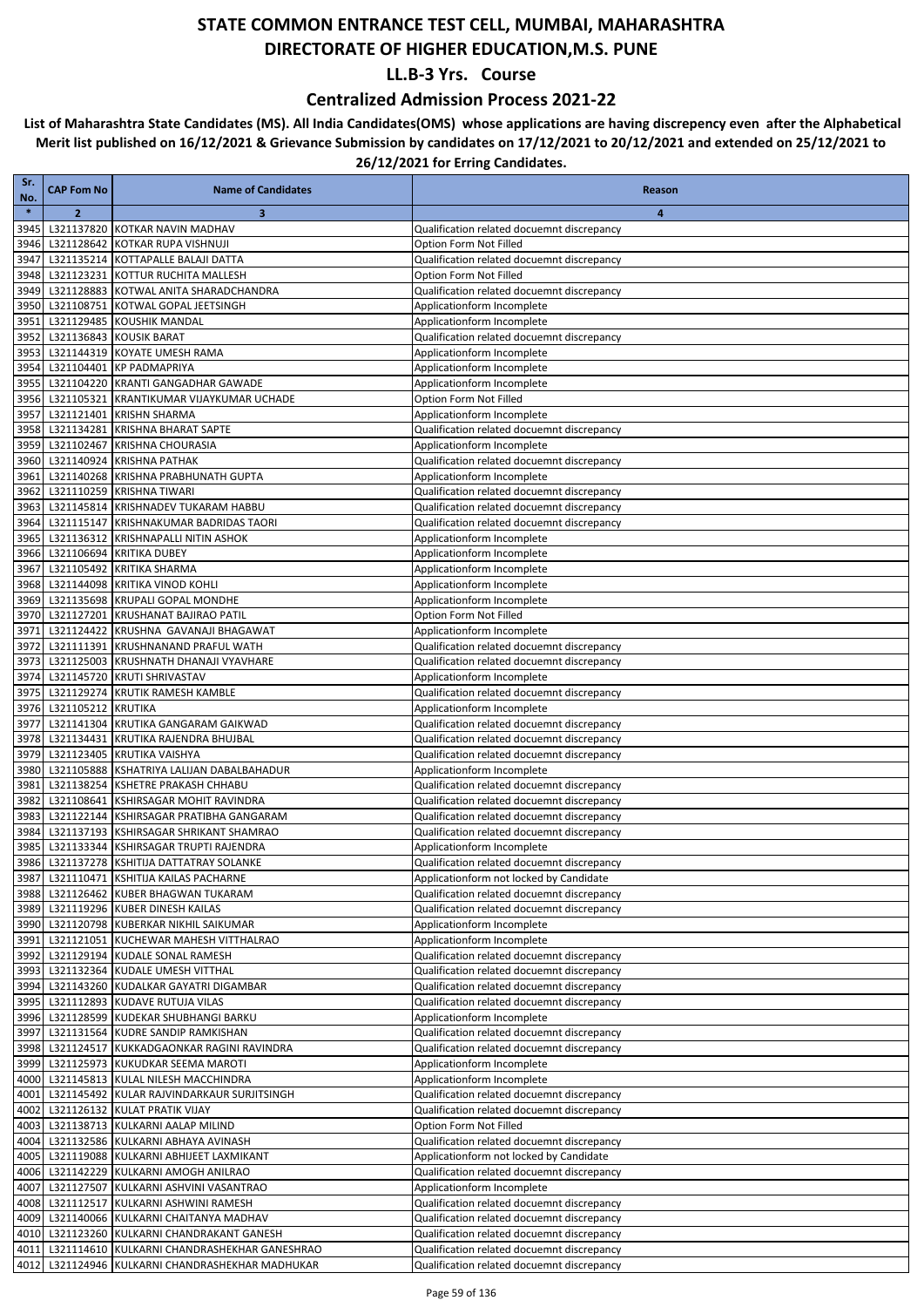### **Centralized Admission Process 2021-22**

| Sr.<br>No.   | <b>CAP Fom No</b>           | <b>Name of Candidates</b>                                                     | Reason                                                                                   |
|--------------|-----------------------------|-------------------------------------------------------------------------------|------------------------------------------------------------------------------------------|
| $\ast$       | $\overline{2}$              | 3                                                                             | 4                                                                                        |
| 4013         |                             | L321121400 KULKARNI GAJANAN ANANDRAO                                          | Applicationform Incomplete                                                               |
| 4014         |                             | L321134931 KULKARNI GAYATRI PURUSHOTTAM                                       | Qualification related docuemnt discrepancy                                               |
| 4015         |                             | L321130012 KULKARNI NILESH VIJAYKUMAR                                         | Qualification related docuemnt discrepancy                                               |
| 4016         |                             | L321108871 KULKARNI PRASHANT DATTATRAYA                                       | Qualification related docuemnt discrepancy                                               |
| 4017         |                             | L321124056 KULKARNI PRATIK UJJWAL                                             | Applicationform Incomplete                                                               |
| 4018         |                             | L321143355 KULKARNI RAKESH GURUNATH                                           | Qualification related docuemnt discrepancy                                               |
| 4019<br>4020 |                             | L321144167 KULKARNI SACHIN ANANTRAO<br>L321110768 KULKARNI SAMPRATI RAVIKIRAN | Qualification related docuemnt discrepancy<br>Qualification related docuemnt discrepancy |
| 4021         |                             | L321136116 KULKARNI SANKET SHEKHAR SHEETAL                                    | Qualification related docuemnt discrepancy                                               |
| 4022         |                             | L321106161 KULKARNI SHRIKANT MANOHAR                                          | Qualification related docuemnt discrepancy                                               |
| 4023         |                             | L321109750 KULKARNI SHYAMRAO SHESHADRIRAO                                     | Qualification related docuemnt discrepancy                                               |
| 4024         |                             | L321123761 KULKARNI TRUPTI ASHOK                                              | Qualification related docuemnt discrepancy                                               |
| 4025         |                             | L321109212 KULKARNI TUSHAR SHRIPADRAO                                         | Qualification related docuemnt discrepancy                                               |
| 4026         |                             | L321120382 KULKARNI VAIBHAV VIJAYKUMAR                                        | Applicationform Incomplete                                                               |
| 4027         |                             | L321117444 KULKARNI VINAYAK EKNATH                                            | Qualification related docuemnt discrepancy                                               |
| 4028         |                             | L321119718 KULKARNI VISHAL DHANANJAY                                          | Qualification related docuemnt discrepancy                                               |
| 4029         |                             | L321137214 KULKARNI VIVEKANAND DATTATRAYA                                     | Qualification related docuemnt discrepancy                                               |
| 4030         |                             | L321135278 KULKARNI YOGESH RAJARAM                                            | Qualification related docuemnt discrepancy                                               |
| 4031         |                             | L321130559 KULMETHE RANI WAMAN                                                | Qualification related docuemnt discrepancy                                               |
| 4032         |                             | L321117201 KULTHE GAJANAN BHIKU                                               | Qualification related docuemnt discrepancy                                               |
| 4033<br>4034 |                             | L321130764 KULTHE YOGESH TUKARAM<br>L321114733 KUMAR AKHILESH BUDDHARAM       | Qualification related docuemnt discrepancy<br>Qualification related docuemnt discrepancy |
| 4035         |                             | L321111521 KUMAR ANAND                                                        | Applicationform Incomplete                                                               |
| 4036         |                             | L321136495 KUMAR BANSODE                                                      | Qualification related docuemnt discrepancy                                               |
| 4037         |                             | L321129948 KUMAR KAMALAKAR KARPE                                              | Applicationform Incomplete                                                               |
| 4038         |                             | L321128739 KUMAR SUDHANSU                                                     | Applicationform Incomplete                                                               |
| 4039         |                             | L321144052 KUMAVAT BHUSHAN GHANASHYAM                                         | Applicationform Incomplete                                                               |
| 4040         |                             | L321143989 KUMAVAT VISHAL ANIL                                                | Qualification related docuemnt discrepancy                                               |
| 4041         |                             | L321136824 KUMAWAT KAMAL PRAKASHCHAND                                         | Qualification related docuemnt discrepancy                                               |
| 4042         |                             | L321113573 KUMAWAT VIJAYPAL BABULAL                                           | Qualification related docuemnt discrepancy                                               |
| 4043         |                             | L321132522 KUMBHAR AKSHAY SHIVAJI                                             | Applicationform Incomplete                                                               |
| 4044         |                             | L321112584 KUMBHAR DEVENDRA SUDAM                                             | Qualification related docuemnt discrepancy                                               |
| 4045         |                             | L321144218 KUMBHAR KETAN RAMESH                                               | Applicationform Incomplete                                                               |
| 4046<br>4047 |                             | L321144595 KUMBHAR PRIYANKA SONAJI<br>L321112951 KUMBHAR RANJIT VIJAY         | Qualification related docuemnt discrepancy<br>Qualification related docuemnt discrepancy |
| 4048         |                             | L321136746 KUMBHAR SANJAY RAJARAM                                             | Qualification related docuemnt discrepancy                                               |
| 4049         |                             | L321116787 KUMBHAR SHITAL VASANT                                              | Qualification related docuemnt discrepancy                                               |
| 4050         |                             | L321127310 KUMBHAR SWAPNIL KALLESHVAR                                         | Applicationform not locked by Candidate                                                  |
| 4051         |                             | L321112400 KUNAL ANIL MISAL                                                   | Qualification related docuemnt discrepancy                                               |
| 4052         |                             | L321109841 KUNAL DILIP SONAWANE                                               | Qualification related docuemnt discrepancy                                               |
| 4053         |                             | L321123471 KUNAL MANOHAR KAMBLE                                               | Qualification related docuemnt discrepancy                                               |
| 4054         |                             | L321108215 KUNAL NAVNATH DAUNDKAR                                             | Applicationform Incomplete                                                               |
|              |                             | 4055 L321116509 KUNDAN BHIMRAO MESHRAM                                        | Applicationform Incomplete                                                               |
|              |                             | 4056 L321132783 KUNKULOL JINESH BHARAT                                        | Qualification related docuemnt discrepancy                                               |
| 4057         |                             | L321138214 KUPTEKAR SAWANKUMAR VIJAYKUMAR                                     | Applicationform Incomplete                                                               |
| 4058<br>4059 |                             | L321116880 KURANE ASHWINI SAGAR<br>L321128887 KURANE SANDHYARANI SARJERAO     | Applicationform Incomplete<br>Qualification related docuemnt discrepancy                 |
| 4060         |                             | L321145573 KURANGALE PRADNYA HARIBHAU                                         | Qualification related docuemnt discrepancy                                               |
| 4061         |                             | L321145938 KUREWAD PANKAJ ASHOK                                               | Applicationform Incomplete                                                               |
| 4062         |                             | L321120823 KURHADE SATISH PRAKASH                                             | Qualification related docuemnt discrepancy                                               |
|              |                             | 4063 L321119789 KURHADE SHITAL MAHADEO                                        | Qualification related docuemnt discrepancy                                               |
|              |                             | 4064 L321131927 KURIL DIPAK MANOHAR                                           | Applicationform Incomplete                                                               |
| 4065         |                             | L321138141 KURMI RAGINI BABULAL                                               | Qualification related docuemnt discrepancy                                               |
|              |                             | 4066 L321107801 KURSANGE SANJAY GOSAI                                         | Qualification related docuemnt discrepancy                                               |
| 4067         |                             | L321145011 KURUDAMANNIL SUSHEEL MATHEW                                        | Applicationform Incomplete                                                               |
|              |                             | 4068 L321143356 KUSALKAR RESHMA PANDURANG                                     | Qualification related docuemnt discrepancy                                               |
|              |                             | 4069 L321124682 KUTE MAHESHWARI PRAKASH                                       | Qualification related docuemnt discrepancy                                               |
| 4070         |                             | L321141975 KUTE NISHANT RAMNATH<br>L321143802 KUTE RHUSHIKESH BHAUSAHEB       | Applicationform Incomplete<br>Qualification related docuemnt discrepancy                 |
| 4071<br>4072 |                             | L321125195 KUTE RUSHIKESH RAJU                                                | Qualification related docuemnt discrepancy                                               |
|              |                             | 4073 L321144814 KUWAR AAKASH RAVINDRA                                         | Candidature Type/Domicile related document discrepancy.                                  |
|              |                             | 4074 L321125963 LABANA MAMTA ASHOK                                            | Qualification related docuemnt discrepancy                                               |
| 4075         |                             | L321120753 LABDE BAPUSAHEB KADUBA                                             | Qualification related docuemnt discrepancy                                               |
|              | 4076 L321111963 LABDHI JAIN |                                                                               | Qualification related docuemnt discrepancy                                               |
|              |                             | 4077 L321145138 LACHAKE BHAGYASHREE SANJAY                                    | Qualification related docuemnt discrepancy                                               |
|              |                             | 4078 L321143961 LAD DHANASHRI SHIVAJI                                         | Option Form Not Filled                                                                   |
|              |                             | 4079 L321144058 LAD GANESH SARJERAO                                           | Qualification related docuemnt discrepancy                                               |
|              |                             | 4080 L321119071 LAD RAKESH RAVINDRA                                           | Qualification related docuemnt discrepancy                                               |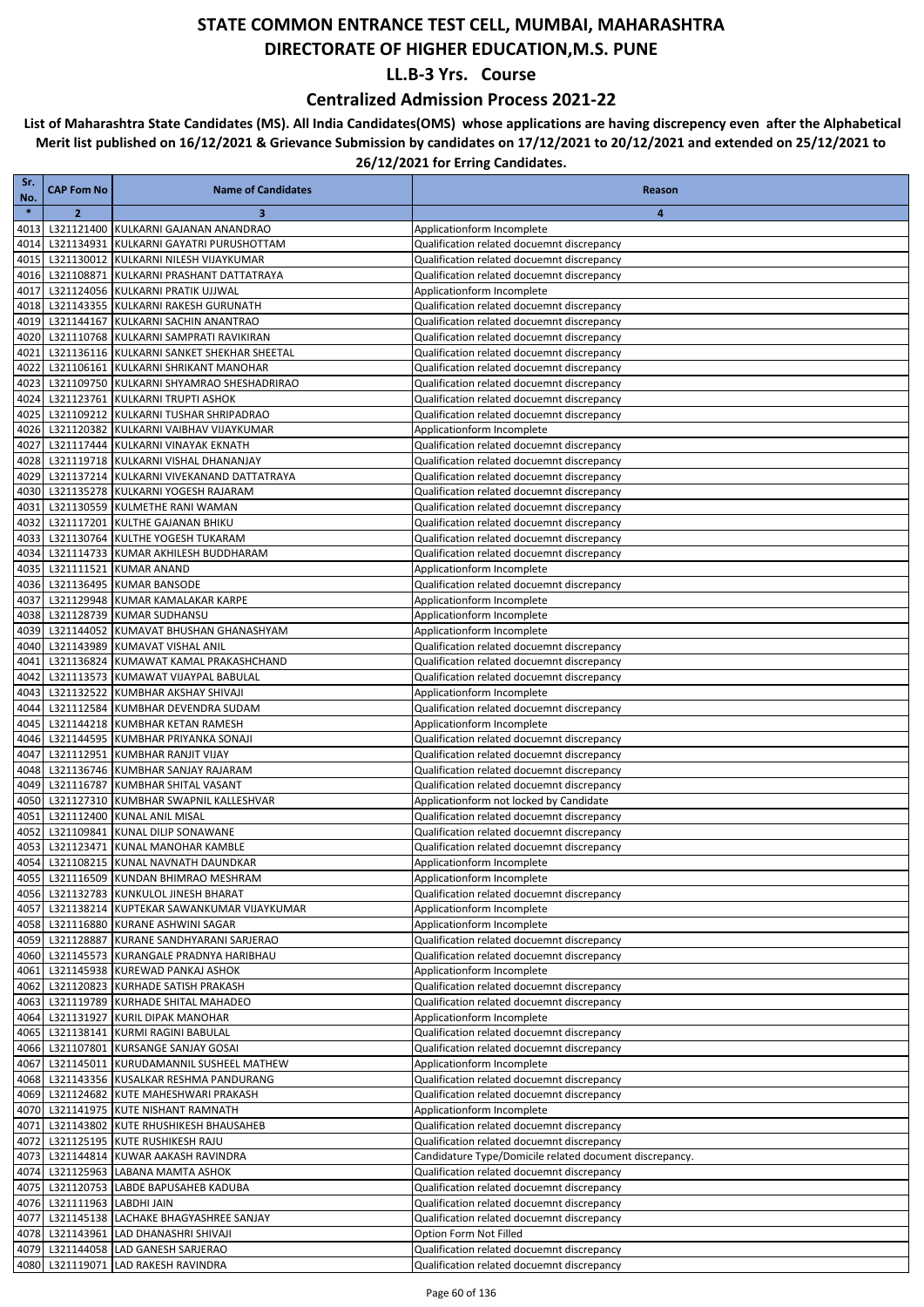### **Centralized Admission Process 2021-22**

| Sr.<br>No.   | <b>CAP Fom No</b> | <b>Name of Candidates</b>                                                         | Reason                                                                                   |
|--------------|-------------------|-----------------------------------------------------------------------------------|------------------------------------------------------------------------------------------|
| $\ast$       | $\overline{2}$    | 3                                                                                 | $\overline{\mathbf{a}}$                                                                  |
| 4081         |                   | L321107058 LAD VIKAS DAMODHAR                                                     | Qualification related docuemnt discrepancy                                               |
| 4082         |                   | L321114855 LADE SUSHILKUMAR SADARAM                                               | Qualification related docuemnt discrepancy                                               |
| 4083         |                   | L321136605 LAHAMGE DHANASHRI NAMDEVRAO                                            | Qualification related docuemnt discrepancy                                               |
| 4084         |                   | L321139215 LAHANE PANCHASHILA CHOKHARAM                                           | Option Form Not Filled                                                                   |
| 4085<br>4086 |                   | L321129151 LAHANE SIDHESHWAR VILASRAO<br>L321109697 LAHANE VIKAS GAJANAN          | Qualification related docuemnt discrepancy<br>Applicationform Incomplete                 |
| 4087         |                   | L321130355 LAHANGE DHANANJAY JAGAN                                                | Qualification related docuemnt discrepancy                                               |
| 4088         |                   | L321138356 LAHIRE SUNITA JAGANNATH                                                | Qualification related docuemnt discrepancy                                               |
| 4089         |                   | L321119239 LAHU PANDHARI TELANG                                                   | Qualification related docuemnt discrepancy                                               |
| 4090         |                   | L321144776 LAHUDKAR ATUL SUDHAKAR                                                 | Qualification related docuemnt discrepancy                                               |
| 4091         |                   | L321114968 LAKADE SUHAS SHYAMRAO                                                  | Qualification related docuemnt discrepancy                                               |
| 4092         |                   | L321133236 LAKDE AISHWARY MAHADEO                                                 | Applicationform Incomplete                                                               |
| 4093         |                   | L321114218 LAKHAN BALAJIRAO SHINDE                                                | Candidature Type/Domicile related document discrepancy.                                  |
| 4094         |                   | L321118703 LAKSHMAN GUPTA                                                         | Qualification related docuemnt discrepancy                                               |
| 4095<br>4096 |                   | L321128317 LALCHHOTE SANTOSH DALSING<br>L321127235 LALIT KRUSHNAJI MORE           | Qualification related docuemnt discrepancy<br>Qualification related docuemnt discrepancy |
| 4097         |                   | L321131046 LALIT LAXMAN SHINDE                                                    | Qualification related docuemnt discrepancy                                               |
| 4098         |                   | L321117425 LALITA ISHWAR PAWAR                                                    | Applicationform Incomplete                                                               |
| 4099         |                   | L321127113 LALITA PRAJAPATI                                                       | Applicationform Incomplete                                                               |
| 4100         |                   | L321141872 LALITA RAMDHANI PAL                                                    | Qualification related docuemnt discrepancy                                               |
| 4101         |                   | L321136540 LALITA SURESH GAYKHE                                                   | Qualification related docuemnt discrepancy                                               |
| 4102         |                   | L321109836 LALITKUMAR HIRAMANJI DHANDODE                                          | Applicationform Incomplete                                                               |
| 4103         |                   | L321108247 LALPALWALE RAVINDRA SUBHASHRAO                                         | Qualification related docuemnt discrepancy                                               |
| 4104         |                   | L321136097 LALWANI AMIT DEVENDRA                                                  | Qualification related docuemnt discrepancy                                               |
| 4106         |                   | 4105 L321135686 LALWANI LOKESHKUMAR SUBHASHCHAND<br>L321115133 LAMBE AHMED PARVEZ | Qualification related docuemnt discrepancy<br>Qualification related docuemnt discrepancy |
| 4107         |                   | L321130976 LAMBTURE NIKHIL DHYANESHWAR                                            | Qualification related docuemnt discrepancy                                               |
|              |                   | 4108 L321135124 LAMKANE POOJA MARUTI                                              | Qualification related docuemnt discrepancy                                               |
|              |                   | 4109 L321120647 LAMKHADE EKNATH MARUTI                                            | Qualification related docuemnt discrepancy                                               |
|              |                   | 4110 L321118700 LAMKHADE SUJIT POPAT                                              | Applicationform Incomplete                                                               |
| 4111         |                   | L321103515 LAMSOGE RANJEET DILIP                                                  | Qualification related docuemnt discrepancy                                               |
| 4112         |                   | L321136357 LAMTURE JAGDISH UTTAR                                                  | Applicationform Incomplete                                                               |
|              |                   | 4113 L321131679 LANDE DNYANESHWAR BALASAHEB                                       | Qualification related docuemnt discrepancy                                               |
| 4114<br>4115 |                   | L321134971 LANDE KAMLESH DINESH<br>L321129960 LANDE PRASAD JAYAWANTRAO            | Qualification related docuemnt discrepancy<br>Qualification related docuemnt discrepancy |
|              |                   | 4116 L321109269 LANDE PRASHANT SUNIL                                              | Qualification related docuemnt discrepancy                                               |
|              |                   | 4117 L321115548 LANDE PREMKUMAR PRAMOD                                            | Applicationform Incomplete                                                               |
|              |                   | 4118 L321139497 LANDE RAMDAS ANANDA                                               | Applicationform Incomplete                                                               |
|              |                   | 4119 L321142034 LANDE SUNITA SHRIKISHAN                                           | Qualification related docuemnt discrepancy                                               |
|              |                   | 4120 L321104187 LANDGE RAMJI PANDURANG                                            | Qualification related docuemnt discrepancy                                               |
| 4121         |                   | L321143915 LANDGE RUPESH KASHINATH                                                | Qualification related docuemnt discrepancy                                               |
| 4122         |                   | L321140312 LANDGE SEEMA PANDURANG                                                 | Option Form Not Filled                                                                   |
|              |                   | 4123 L321130864 LANDGE SHUBHAM TRIMBAK<br>4124 L321107269 LANDGE VIJAY MAROTRAO   | Qualification related docuemnt discrepancy<br>Qualification related docuemnt discrepancy |
|              |                   | 4125 L321125600 LANGADE OMKAR DATTATRAY                                           | Qualification related docuemnt discrepancy                                               |
|              |                   | 4126 L321110151 LANJEWAR ANUJ RAJU                                                | Applicationform Incomplete                                                               |
|              |                   | 4127 L321107498 LANKE DIPAK TRYAMBAKRAO                                           | Qualification related docuemnt discrepancy                                               |
|              |                   | 4128 L321115982 LANKESHWAR SWAPNIL SUBHASH                                        | Qualification related docuemnt discrepancy                                               |
|              |                   | 4129 L321142521 LASE VISHANT DNYANESHWAR                                          | Qualification related docuemnt discrepancy                                               |
|              |                   | 4130 L321122198 LATE GAJANAN DATTARAO                                             | Applicationform Incomplete                                                               |
|              |                   | 4131 L321137207 LATORE VINAYAK KISAN                                              | Applicationform Incomplete                                                               |
|              |                   | 4132 L321114070 LAVAKUSH SINGH<br>4133 L321126098 LAVATE OMKAR SHARAD             | Applicationform Incomplete<br>Qualification related docuemnt discrepancy                 |
|              |                   | 4134 L321102843 LAVE PRARAMBH MOHAN                                               | Qualification related docuemnt discrepancy                                               |
|              |                   | 4135 L321121808 LAVHE MAHADEO APPASO                                              | Applicationform Incomplete                                                               |
|              |                   | 4136 L321123002 LAWADKAR ABHIJIT ANKUSH                                           | Qualification related docuemnt discrepancy                                               |
|              |                   | 4137 L321126275 LAWANDE SHUBHAM GANESH                                            | Qualification related docuemnt discrepancy                                               |
|              |                   | 4138 L321122162 LAWANE SHUBHAM VIJAY                                              | Applicationform Incomplete                                                               |
|              |                   | 4139 L321133469 LAWATE SHASHIKANT PANDURANG                                       | Applicationform Incomplete                                                               |
|              |                   | 4140 L321143144 LAXMAN CHAVAN                                                     | Qualification related docuemnt discrepancy                                               |
|              |                   | 4141 L321138818 LAXMAN VIJAYKUMAR GUPTA                                           | Applicationform Incomplete                                                               |
|              |                   | 4142 L321108884 LAXMI SHEGAR<br>4143 L321100744 LAXMI SURESH BAVISE               | Applicationform Incomplete<br>Applicationform Incomplete                                 |
|              |                   | 4144 L321108853 LAXMIDHAR SHETTY                                                  | Applicationform Incomplete                                                               |
|              |                   | 4145 L321130402 LAXMIKANT KACHARU KAHAR                                           | Qualification related docuemnt discrepancy                                               |
|              |                   | 4146 L321144092 LAXMIKANT NAVINCHANDRA INGALE                                     | Qualification related docuemnt discrepancy                                               |
|              |                   | 4147 L321124066 LEENA ATMARAM PATIL                                               | Applicationform Incomplete                                                               |
|              |                   | 4148 L321119064 LEENA GAJANAN RAMTEKKAR                                           | Applicationform Incomplete                                                               |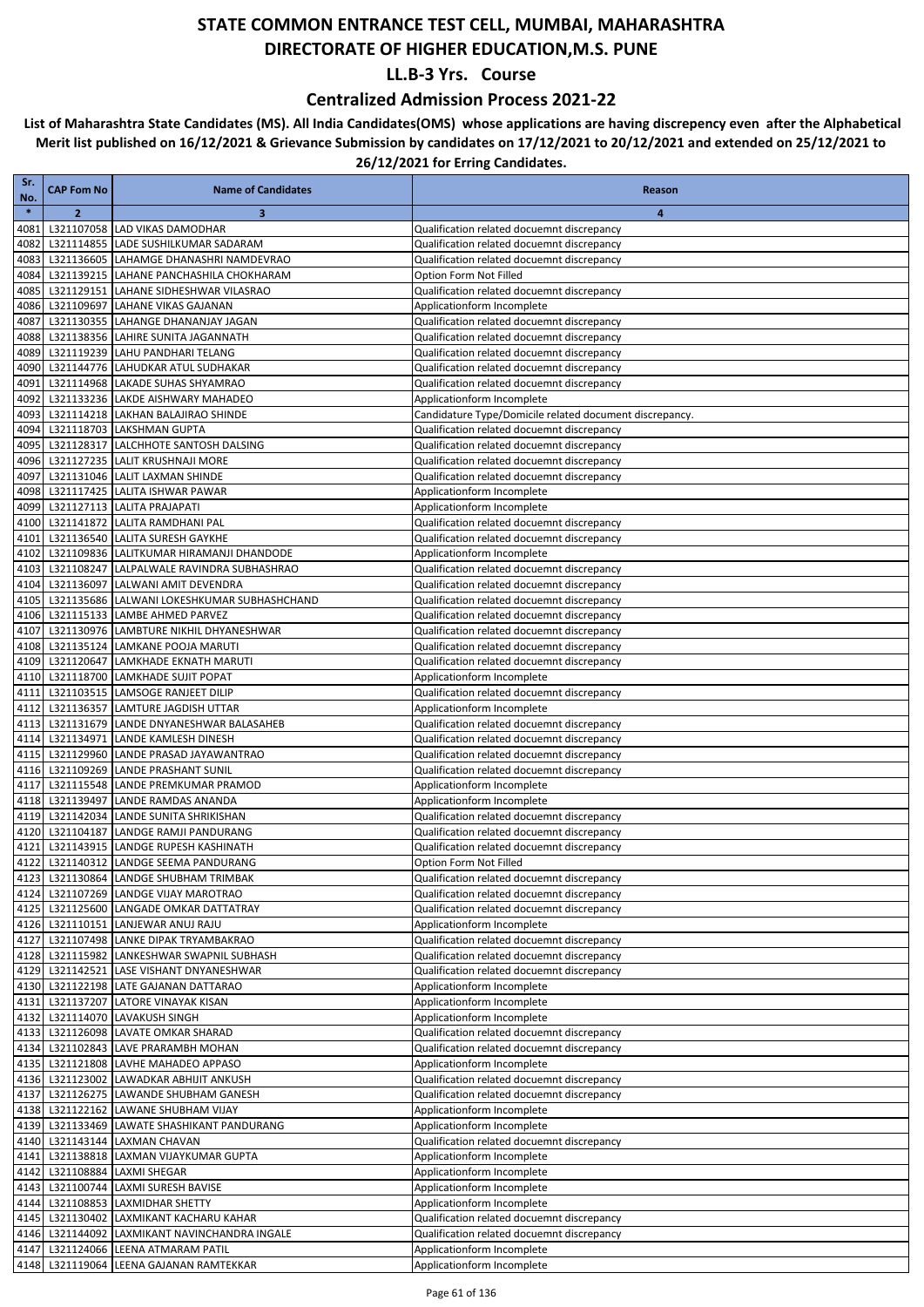### **Centralized Admission Process 2021-22**

| Sr.<br>No.   | <b>CAP Fom No</b>           | <b>Name of Candidates</b>                                                          | Reason                                                                                   |
|--------------|-----------------------------|------------------------------------------------------------------------------------|------------------------------------------------------------------------------------------|
| $\ast$       | $\overline{2}$              | 3                                                                                  | $\overline{\mathbf{a}}$                                                                  |
| 4149         |                             | L321107239 LEENA NAGESH GOKHALE                                                    | Applicationform Incomplete                                                               |
| 4150         |                             | L321109805 LEENA SHANKAR VAIDYA                                                    | Option Form Not Filled                                                                   |
| 4151         |                             | L321128354 LENGARE NITIN PRAMOD                                                    | Qualification related docuemnt discrepancy                                               |
| 4152         |                             | L321142782 LICHADE CHANDRASHEKHAR MADHAORAO                                        | Applicationform Incomplete                                                               |
| 4153         |                             | L321109033 LILADHAR BHALCHANDRA GHAVATE                                            | Applicationform not locked by Candidate                                                  |
| 4154         |                             | L321127690 LILKE CHETAN PUNJA                                                      | Qualification related docuemnt discrepancy                                               |
| 4155<br>4156 |                             | L321144178 LIMBHORE SANTOSH GOTIRAM<br>L321134032 LIMBHORE SHUBHAM DILIP           | Qualification related docuemnt discrepancy<br>Qualification related docuemnt discrepancy |
| 4157         |                             | L321119922 LIMHAN GOVIND SHANKAR                                                   | Qualification related docuemnt discrepancy                                               |
| 4158         |                             | L321127790 LINGAYAT PRASHANT DHANAJI                                               | Qualification related docuemnt discrepancy                                               |
| 4159         |                             | L321107189 LIPIKA IGATPURIKAR                                                      | Qualification related docuemnt discrepancy                                               |
| 4160         |                             | L321119062 LIPNE KARTIK PRABHAKAR                                                  | Applicationform Incomplete                                                               |
| 4161         |                             | L321128399 LIPTE ABHIJEET CHANDRAKANT                                              | Applicationform Incomplete                                                               |
| 4162         |                             | L321136590 LODHA JINEESHA SANTOSH                                                  | Qualification related docuemnt discrepancy                                               |
| 4163         |                             | L321144976 LODHE KISHOR DEVIDAS                                                    | Qualification related docuemnt discrepancy                                               |
| 4164         |                             | L321120168 LOHAKARE ANKITA LAXMAN                                                  | Qualification related docuemnt discrepancy                                               |
| 4165         |                             | L321136459 LOHAKARE SANGHARSH DILIP                                                | Qualification related docuemnt discrepancy                                               |
| 4166         |                             | L321114857 LOHAR ATUL TANAJI                                                       | Applicationform Incomplete                                                               |
| 4167         |                             | L321141059 LOHIA ASHISH ASHOKKUMAR                                                 | Qualification related docuemnt discrepancy                                               |
| 4168<br>4169 |                             | L321113222 LOKARE ANNA RAJENDRA<br>L321127423 LOKE SAGAR CHANDRASEKHAR             | Qualification related docuemnt discrepancy<br>Qualification related docuemnt discrepancy |
| 4170         |                             | L321145853 LOKESH INDRAJEET MINEKAR                                                | Qualification related docuemnt discrepancy                                               |
| 4171         |                             | L321137521 LOKESH SANJAY PARDESHI                                                  | Qualification related docuemnt discrepancy                                               |
| 4172         |                             | L321119746 LOKHANDE ARJUN MURLIDHAR                                                | Qualification related docuemnt discrepancy                                               |
| 4173         |                             | L321117585 LOKHANDE DIPALI PRAKASH                                                 | Qualification related docuemnt discrepancy                                               |
| 4174         |                             | L321136766 LOKHANDE JIJAJI NAGORAO                                                 | Qualification related docuemnt discrepancy                                               |
| 4175         |                             | L321122672 LOKHANDE MAYURI RAJU                                                    | Qualification related docuemnt discrepancy                                               |
| 4176         |                             | L321130002 LOKHANDE NARENDRA KAWADUJI                                              | Qualification related docuemnt discrepancy                                               |
| 4177         |                             | L321122476 LOKHANDE NIKITA MILIND                                                  | Qualification related docuemnt discrepancy                                               |
| 4178         |                             | L321120042 LOKHANDE PRATIBHA SUDHAKAR                                              | Qualification related docuemnt discrepancy                                               |
| 4179         |                             | L321123599 LOKHANDE PRIYANKA MAHESH                                                | Applicationform Incomplete                                                               |
| 4180         |                             | L321122138 LOKHANDE RAJESH HIRAMAN<br>L321130625 LOKHANDE SANJAY PANDURANG         | Applicationform Incomplete<br>Qualification related docuemnt discrepancy                 |
| 4181<br>4182 |                             | L321116294 LOKHANDE SWAPNIL NARAYAN                                                | Qualification related docuemnt discrepancy                                               |
| 4183         |                             | L321108533 LOKHANDE TARACAND GULAB                                                 | Option Form Not Filled                                                                   |
| 4184         |                             | L321136248 LOKHANDE VARSHA RAVINDRA                                                | Qualification related docuemnt discrepancy                                               |
| 4185         |                             | L321115530 LOKHANDE VIJAY HANUMANT                                                 | Applicationform Incomplete                                                               |
| 4186         |                             | L321111819 LOKNAR SAGAR ANIL                                                       | Qualification related docuemnt discrepancy                                               |
| 4187         |                             | L321138894 LOLAGE SUMIT VINAYAK                                                    | Qualification related docuemnt discrepancy                                               |
| 4188         |                             | L321143942 LONARE MINAL UTTAM                                                      | Qualification related docuemnt discrepancy                                               |
| 4189         |                             | L321140308 LONARE MONIKA MOHAN                                                     | Qualification related docuemnt discrepancy                                               |
| 4190         |                             | L321145832 LONDHE KUNAL JAGANNATH                                                  | Applicationform Incomplete                                                               |
|              |                             | 4191 L321145374 LONDHE RATNAPRABHA RAJARAM                                         | Qualification related docuemnt discrepancy                                               |
|              |                             | 4192 L321130418 LONDHE RAVINDRA RAMRAO<br>4193 L321142846 LONDHE SANDHYA NAMDEVRAO | Applicationform Incomplete<br>Qualification related docuemnt discrepancy                 |
|              |                             | 4194 L321123596 LONDHE SATYASHIL MAHENDRA                                          | Qualification related docuemnt discrepancy                                               |
| 4195         |                             | L321119498 LONDHE SURAJ YUVRAJ                                                     | Applicationform Incomplete                                                               |
|              |                             | 4196 L321111897 LONDHE USHA PARSHURAM                                              | Applicationform Incomplete                                                               |
|              |                             | 4197 L321106142 LONDHE VIJAY BABAN                                                 | Applicationform not locked by Candidate                                                  |
|              |                             | 4198 L321133696 LONDHE YOGESH TULSHIDAS                                            | Qualification related docuemnt discrepancy                                               |
|              |                             | 4199 L321103168 LONKAR ASHWINI YASHWANT                                            | Qualification related docuemnt discrepancy                                               |
|              |                             | 4200 L321122210 LONKAR PRASHANT VILAS                                              | Qualification related docuemnt discrepancy                                               |
| 4201         |                             | L321100578 LOVESH MAMNANI                                                          | Applicationform Incomplete                                                               |
|              | 4202 L321110939 LUCKY PATIL |                                                                                    | Applicationform Incomplete                                                               |
|              |                             | 4203 L321110874 LULEY KHUSHBOO LULEY                                               | Applicationform Incomplete                                                               |
|              |                             | 4204 L321113501 LUNAWAT POOJA SHANTILAL                                            | Applicationform Incomplete                                                               |
|              | 4206 L321119173 M MADAN     | 4205 L321143986 LUNGE YOGI NARHARI                                                 | Qualification related docuemnt discrepancy<br>Qualification related docuemnt discrepancy |
|              |                             | 4207 L321111497 M N GOPINADH                                                       | Applicationform Incomplete                                                               |
|              |                             | 4208 L321126862 M SOHAIL KHAN                                                      | Qualification related docuemnt discrepancy                                               |
|              |                             | 4209 L321127358 M V G S ANIL KUMAR                                                 | Qualification related docuemnt discrepancy                                               |
|              |                             | 4210 L321124284 M V S S N MURTHY                                                   | Qualification related docuemnt discrepancy                                               |
| 4211         |                             | L321143517 M V SHRIKANT                                                            | Applicationform Incomplete                                                               |
| 4212         |                             | L321141257 MACHALKAR RAJESH SHANTARAM                                              | Applicationform Incomplete                                                               |
|              |                             | 4213 L321142670 MACHCHHINDRA PANDURANG KADAM                                       | Applicationform Incomplete                                                               |
|              |                             | 4214 L321103609 MACHINDRA PANDURANG AVHAD                                          | Applicationform Incomplete                                                               |
|              |                             | 4215 L321137102 MADAKE LAXMAN PANDURANG                                            | Qualification related docuemnt discrepancy                                               |
|              |                             | 4216 L321128423 MADANE BHAKTI VITTHAL                                              | Qualification related docuemnt discrepancy                                               |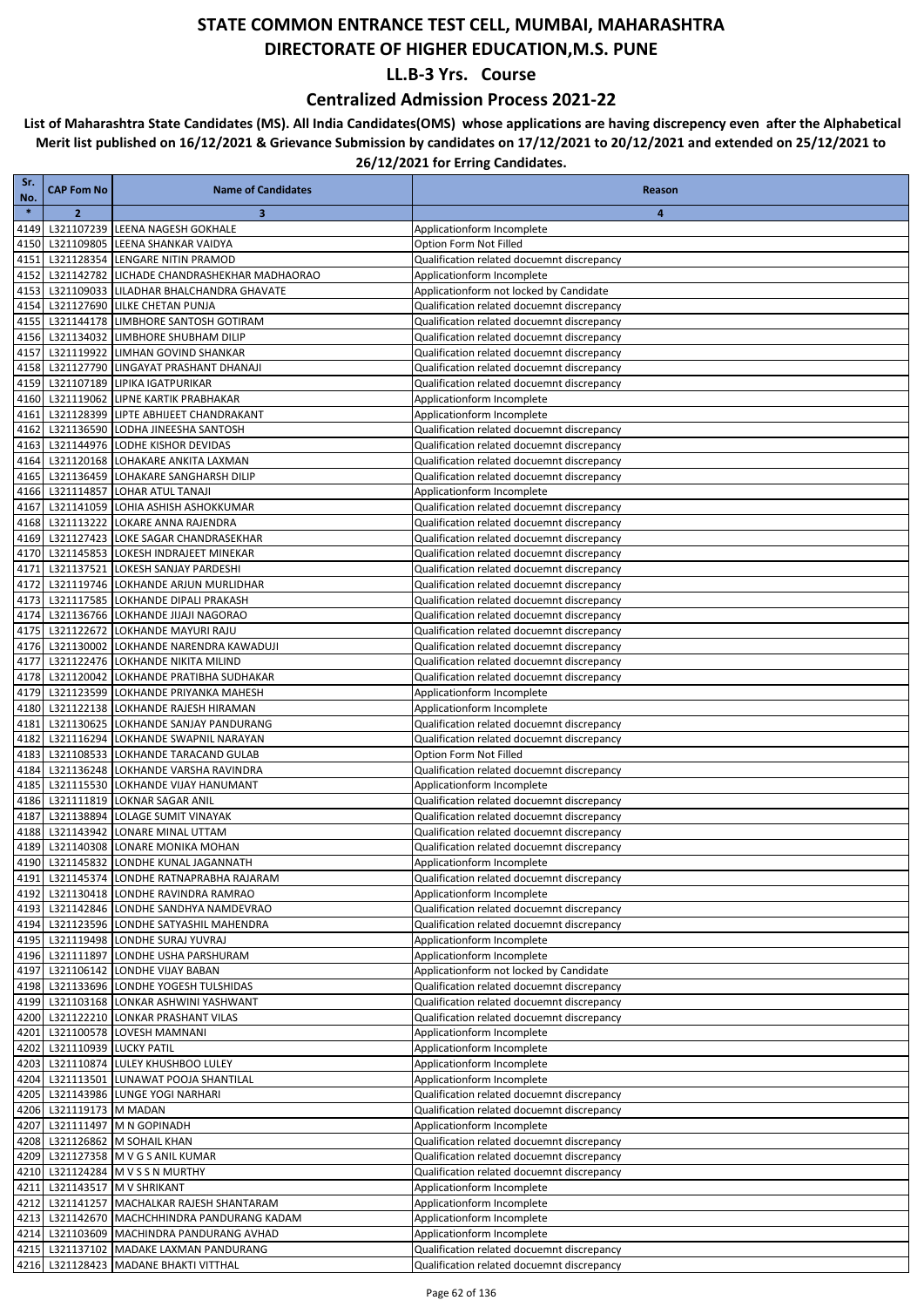### **Centralized Admission Process 2021-22**

| Sr.<br>No.   | <b>CAP Fom No</b> | <b>Name of Candidates</b>                                                               | Reason                                                                                   |
|--------------|-------------------|-----------------------------------------------------------------------------------------|------------------------------------------------------------------------------------------|
| $\ast$       | $\overline{2}$    | 3                                                                                       | 4                                                                                        |
| 4217         |                   | L321144566 MADANE SAGAR HANUMANT                                                        | Applicationform Incomplete                                                               |
| 4218         |                   | L321136099 MADANE SANDHYA NIWAS                                                         | Qualification related docuemnt discrepancy                                               |
| 4219         |                   | L321123791 MADANE SHITAL YUVARAJ                                                        | Applicationform Incomplete                                                               |
| 4220<br>4221 |                   | L321134681 MADANKAR HINA DNYANESHWAR<br>L321110251 MADDELA VIJAYKUMAR SATTAIAH          | Applicationform Incomplete<br>Qualification related docuemnt discrepancy                 |
| 4222         |                   | L321128884 MADE SHUBHAM PANDURANG                                                       | Qualification related docuemnt discrepancy                                               |
| 4223         |                   | L321145724 MADHAV LAXMAN SURYAWANSHI                                                    | Applicationform Incomplete                                                               |
| 4224         |                   | L321138649 MADHAVI JANAVI HIRALAL                                                       | Qualification related docuemnt discrepancy                                               |
| 4225         |                   | L321114103 MADHAVI MANISH TUKARAM                                                       | Applicationform not locked by Candidate                                                  |
| 4226         |                   | L321140994 MADHAVI RAHUL CHANDRAKANT                                                    | Applicationform Incomplete                                                               |
| 4227         |                   | L321139292 MADHAVI RAJENDRA HARISHCHANDRA                                               | Qualification related docuemnt discrepancy                                               |
| 4228<br>4229 |                   | L321129475 MADHAVI SAMIKSHA YUVRAJ<br>L321121443 MADHUKAR MANOHAR BHADRIKE              | Applicationform Incomplete<br>Applicationform not locked by Candidate                    |
| 4230         |                   | L321114323 MADHUKAR RAMCHANDRA THOMBARE                                                 | Qualification related docuemnt discrepancy                                               |
| 4231         |                   | L321135982 MADHURI ANANDA KHAWALE                                                       | Applicationform Incomplete                                                               |
| 4232         |                   | L321140621 MADHURI BABAJI KAMBLE                                                        | Applicationform Incomplete                                                               |
| 4233         |                   | L321121157 MADHURI DAMODAR SUPE                                                         | Applicationform Incomplete                                                               |
| 4234         |                   | L321142245 MADHURI MAHESH PARAB                                                         | Applicationform not locked by Candidate                                                  |
| 4235         |                   | L321131455 MADHURI PARAB                                                                | Option Form Not Filled                                                                   |
| 4236<br>4237 |                   | L321110735 MADHURI RAOJI WALKE<br>L321133308 MADHURI SUNIL KHANDEKAR                    | Applicationform Incomplete<br>Qualification related docuemnt discrepancy                 |
| 4238         |                   | L321140887 MADHURI VAGAL                                                                | Applicationform Incomplete                                                               |
| 4239         |                   | L321117579 MADHURI VIKAS SARNATH                                                        | Applicationform Incomplete                                                               |
| 4240         |                   | L321113248 MADKAR ADITYA DILIP                                                          | Qualification related docuemnt discrepancy                                               |
| 4241         |                   | L321128551 MADKE ARCHANA SHIVAJI                                                        | Option Form Not Filled                                                                   |
| 4242         |                   | L321100782 MADNOORKAR ROHIT SURESHRAO                                                   | Qualification related docuemnt discrepancy                                               |
| 4243         |                   | L321135404 MADRAP SANJAY KASHINATHRAO                                                   | Qualification related docuemnt discrepancy                                               |
| 4244         |                   | L321114876 MADRE ADITYA MAHADEV                                                         | Applicationform not locked by Candidate                                                  |
| 4245<br>4246 |                   | L321121705 MAGAR AKSHAYA SUBHASH<br>L321132972 MAGAR DILIP HARICHANDRA                  | Applicationform not locked by Candidate<br>Applicationform Incomplete                    |
| 4247         |                   | L321143640 MAGAR NITA MAHADEV                                                           | Qualification related docuemnt discrepancy                                               |
| 4248         |                   | L321145518 MAGAR PRITI MAHADEO                                                          | Applicationform Incomplete                                                               |
| 4249         |                   | L321142875 MAGAR PRIYANKA KIRAN                                                         | Qualification related docuemnt discrepancy                                               |
| 4250         |                   | L321143100 MAGAR ROHIT GANPAT                                                           | Qualification related docuemnt discrepancy                                               |
| 4251         |                   | L321115364 MAGAR SUJATA UTTAM                                                           | Qualification related docuemnt discrepancy                                               |
| 4252         |                   | L321105921 MAGAR YOGESH VISHWANATH                                                      | Qualification related docuemnt discrepancy                                               |
| 4253<br>4254 |                   | L321136449 MAGARE SHEKHAR RATAN<br>L321130330 MAGARE SHITAL MURLIDHAR                   | Applicationform Incomplete<br>Qualification related docuemnt discrepancy                 |
| 4255         |                   | L321142044   MAGHADE MILIND RAMDAS                                                      | Qualification related docuemnt discrepancy                                               |
| 4256         |                   | L321134420 MAGHE AKASH RAMESH                                                           | Qualification related docuemnt discrepancy                                               |
| 4257         |                   | L321140630 MAGI AJAY RAVINDRA                                                           | Qualification related docuemnt discrepancy                                               |
| 4258         |                   | L321131164 MAGNUR ARCHANA SHRIDHAR                                                      | Qualification related docuemnt discrepancy                                               |
|              |                   | 4259 L321136399 MAGRE AJAY RATAN                                                        | Applicationform Incomplete                                                               |
|              |                   | 4260 L321122574 MAGRE ARVIND PRALHAD                                                    | Qualification related docuemnt discrepancy                                               |
|              |                   | 4261 L321135618 MAGRE DHONDIBA BALAJI<br>4262 L321127662 MAGRE VIJAY KAMLAKARRAO        | Applicationform not locked by Candidate<br>Qualification related docuemnt discrepancy    |
|              |                   | 4263 L321145191 MAHABARI VASIM SHAHAUBUDDIN                                             | Qualification related docuemnt discrepancy                                               |
| 4264         |                   | L321139779 MAHADEV GOPAL PATIL                                                          | Applicationform Incomplete                                                               |
|              |                   | 4265 L321102186 MAHADEV HARIBA WAGALGAVE                                                | Applicationform Incomplete                                                               |
|              |                   | 4266 L321115247 MAHADEV YESHWANT BORUDE                                                 | Applicationform not locked by Candidate                                                  |
| 4267         |                   | L321125356 MAHADEVI VYANKATRAO BIRAJDAR                                                 | Qualification related docuemnt discrepancy                                               |
|              |                   | 4268 L321126187 MAHADIK KOMAL JAYSINGH                                                  | Qualification related docuemnt discrepancy                                               |
|              |                   | 4269 L321139661 MAHADIK PRATHAMESH SUNIL<br>4270 L321143759 MAHADIK SANGEETA SHASHIKANT | Qualification related docuemnt discrepancy<br>Applicationform Incomplete                 |
| 4271         |                   | L321142880 MAHADIK SARIKA SUBHASH SUHASINI                                              | Applicationform Incomplete                                                               |
|              |                   | 4272 L321122522 MAHADIK SUNIL DASHARATH                                                 | Qualification related docuemnt discrepancy                                               |
|              |                   | 4273 L321126218 MAHADU VYANKATRAO SURYAWANSHI                                           | Qualification related docuemnt discrepancy                                               |
|              |                   | 4274 L321106845 MAHAJAN ADITYA UDDHAVRAO                                                | Applicationform Incomplete                                                               |
|              |                   | 4275 L321128952 MAHAJAN AKSHAY UMESH                                                    | Qualification related docuemnt discrepancy                                               |
| 4276         |                   | L321121738 MAHAJAN KRISHNAKANT RAJANIKANT                                               | Qualification related docuemnt discrepancy                                               |
|              |                   | 4277 L321103523 MAHAJAN MANGESH BHIKA                                                   | Applicationform Incomplete                                                               |
|              |                   | 4278 L321134003 MAHAJAN NILESH BHASKAR<br>4279 L321113580 MAHAJAN OMKAR RAMESH          | Qualification related docuemnt discrepancy<br>Qualification related docuemnt discrepancy |
|              |                   | 4280 L321145746 MAHAJAN PARAG SAWAN                                                     | Applicationform Incomplete                                                               |
|              |                   | 4281 L321112250 MAHAJAN PRANAY RAHUL                                                    | Qualification related docuemnt discrepancy                                               |
|              |                   | 4282 L321141138 MAHAJAN RAHUL PANDURANG                                                 | Qualification related docuemnt discrepancy                                               |
|              |                   | 4283 L321129085 MAHAJAN SAVIYA SANTOSH                                                  | Qualification related docuemnt discrepancy                                               |
|              |                   | 4284 L321135465 MAHAJAN TUSHAR GULAB                                                    | Applicationform Incomplete                                                               |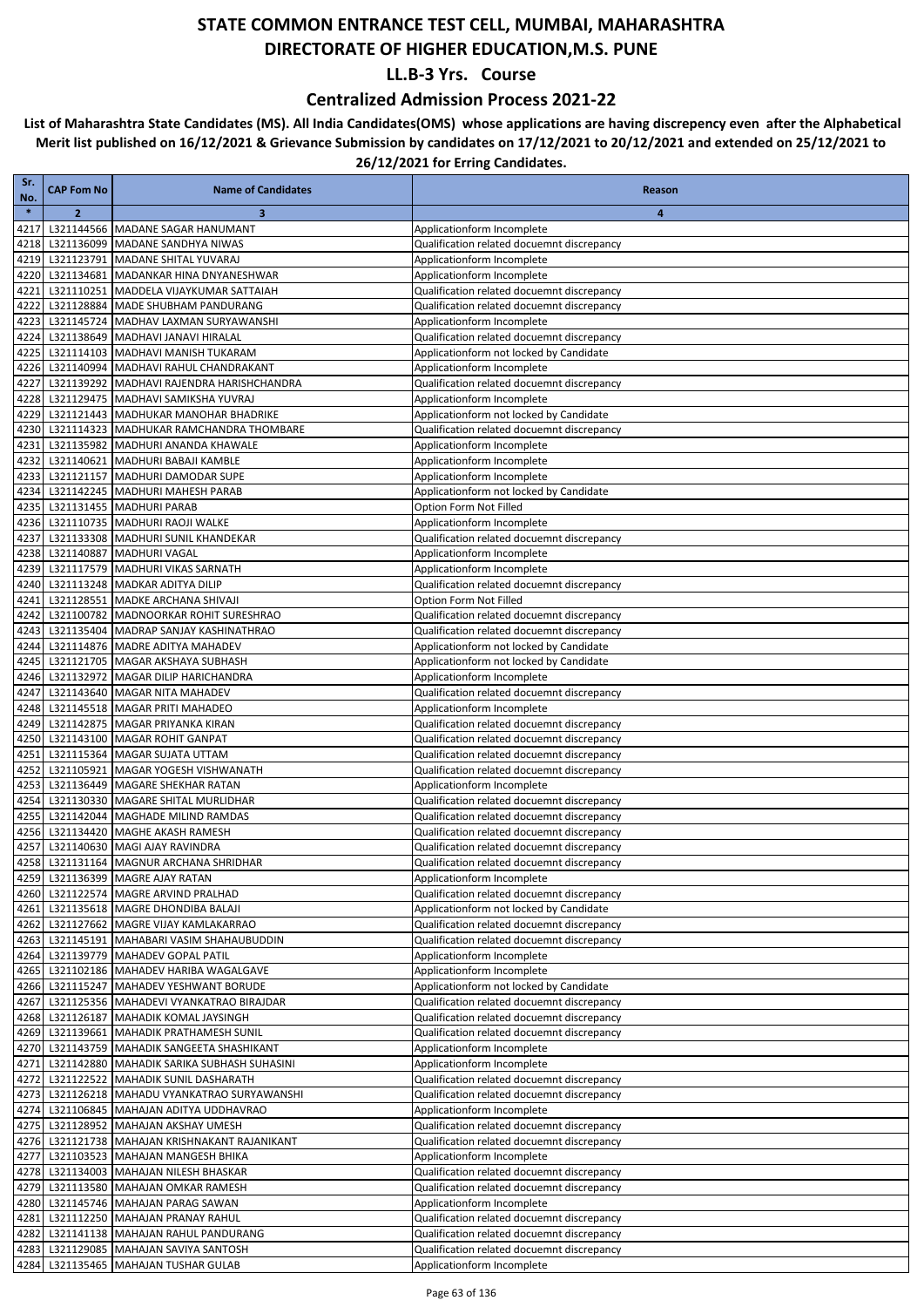### **Centralized Admission Process 2021-22**

| Sr.<br>No.   | <b>CAP Fom No</b> | <b>Name of Candidates</b>                                                       | Reason                                                                                   |
|--------------|-------------------|---------------------------------------------------------------------------------|------------------------------------------------------------------------------------------|
| $\ast$       | $\overline{2}$    | 3                                                                               | 4                                                                                        |
| 4285         |                   | L321130694 MAHAJAN YOGESH SHAMRAO                                               | Qualification related docuemnt discrepancy                                               |
| 4286         |                   | L321126999 MAHAKALE TEJSWINI RAMCHANDRA                                         | Qualification related docuemnt discrepancy                                               |
| 4287         |                   | L321111146 MAHALE AMRAPALI SUBHASH                                              | Qualification related docuemnt discrepancy                                               |
| 4288         |                   | L321119491 MAHALE AMRUTA SUBHASH<br>L321111491 MAHALE ANANDKUMAR SUBHASH        | Qualification related docuemnt discrepancy                                               |
| 4289<br>4290 |                   | L321137533 MAHALE NITEEN SURESH                                                 | Qualification related docuemnt discrepancy<br>Qualification related docuemnt discrepancy |
| 4291         |                   | L321123979   MAHALE SACHIN SURESH                                               | Qualification related docuemnt discrepancy                                               |
| 4292         |                   | L321135709 MAHALE SHITAL GANGADHAR                                              | Qualification related docuemnt discrepancy                                               |
| 4293         |                   | L321135003 MAHALE SUNIL MAVANJI                                                 | Qualification related docuemnt discrepancy                                               |
| 4294         |                   | L321127199 MAHALLE AMOL AJABRAO                                                 | Qualification related docuemnt discrepancy                                               |
| 4295         |                   | L321110592 MAHALUNGE JAGRUTI KRISHNA HIRABAI                                    | Option Form Not Filled                                                                   |
| 4296         |                   | L321140225 MAHAMUNI LAXMAN SUDHAKAR                                             | Applicationform Incomplete                                                               |
| 4297<br>4298 |                   | L321132917 MAHANANDA GULAB PAWAR<br>L321131052 MAHANAVAR CHARUSHRI SANJAY       | Qualification related docuemnt discrepancy<br>Qualification related docuemnt discrepancy |
| 4299         |                   | L321145269 MAHANKALE RAKESH AMBROSE                                             | Applicationform Incomplete                                                               |
| 4300         |                   | L321114060 MAHARANA SAGAR HIRANYA                                               | Applicationform Incomplete                                                               |
| 4301         |                   | L321109705 MAHARNAWAR VIKAS CHANDRAKANT                                         | Qualification related docuemnt discrepancy                                               |
| 4302         |                   | L321143634 MAHAVIR SOPAN KSHIRSAGAR                                             | Qualification related docuemnt discrepancy                                               |
| 4303         |                   | L321126120 MAHENDRA ANIL NANNAWARE                                              | Applicationform Incomplete                                                               |
| 4304         |                   | L321107337 MAHENDRA ASHOK KAKADE                                                | Qualification related docuemnt discrepancy                                               |
| 4305<br>4306 |                   | L321131552 MAHENDRA BHAIDAS BHOSALE<br>L321116650 MAHENDRA BHIKU SARTAPE        | Qualification related docuemnt discrepancy<br>Qualification related docuemnt discrepancy |
| 4307         |                   | L321145213 MAHENDRA DEVIDASRAO GAIKWAD                                          | Applicationform Incomplete                                                               |
| 4308         |                   | L321104889 MAHENDRA DINKAR PATIL                                                | Qualification related docuemnt discrepancy                                               |
| 4309         |                   | L321141370 MAHENDRA GOVINDA NARALE                                              | Qualification related docuemnt discrepancy                                               |
| 4310         |                   | L321114101 MAHENDRA KALYAN SHILWANT                                             | Applicationform not locked by Candidate                                                  |
| 4311         |                   | L321136034 MAHENDRA SAMPAT BANSODE                                              | Qualification related docuemnt discrepancy                                               |
| 4312         |                   | L321130325 MAHENDRA SHIVAJI PAWAR                                               | Qualification related docuemnt discrepancy                                               |
| 4313         |                   | L321115084 MAHENDRA SOWALE                                                      | Qualification related docuemnt discrepancy                                               |
| 4314<br>4315 |                   | L321129171   MAHENDRA SUBHASH HOLKAR<br>L321107147 MAHENDRA UTTAM SHINDE        | Qualification related docuemnt discrepancy<br>Qualification related docuemnt discrepancy |
| 4316         |                   | L321118695 MAHENDRA VILAS RAYSIDAM                                              | Applicationform Incomplete                                                               |
| 4317         |                   | L321145135 MAHENDRA YADAVRAO LILHARE                                            | Applicationform Incomplete                                                               |
| 4318         |                   | L321144358 MAHESH ANAND PADEKAR                                                 | Candidature Type/Domicile related document discrepancy.                                  |
| 4319         |                   | L321107843 MAHESH ASHOK BHOIR                                                   | Qualification related docuemnt discrepancy                                               |
| 4320         |                   | L321135724 MAHESH BABRUVAN JADHAV                                               | Qualification related docuemnt discrepancy                                               |
| 4321         |                   | L321121188 MAHESH BALKRISHNA INGALE                                             | Qualification related docuemnt discrepancy                                               |
| 4322<br>4323 |                   | L321119909 MAHESH BHAGAJI JADHAV<br>L321127767 MAHESH DHANANJAY GHANWAT         | Qualification related docuemnt discrepancy<br>Qualification related docuemnt discrepancy |
| 4324         |                   | L321135684 MAHESH DIGAMBAR LIMSHETTE                                            | Qualification related docuemnt discrepancy                                               |
| 4325         |                   | L321124296 MAHESH DUSYANTRAO BHORE                                              | Qualification related docuemnt discrepancy                                               |
| 4326         |                   | L321116443 MAHESH GADE                                                          | Applicationform Incomplete                                                               |
|              |                   | 4327 L321110081 MAHESH GANGADHAR BHAGATKAR                                      | Qualification related docuemnt discrepancy                                               |
| 4328         |                   | L321108339 MAHESH HANMANT BHUJABAL                                              | Applicationform Incomplete                                                               |
|              |                   | 4329 L321104291 MAHESH INDRAKANT SALVE                                          | Applicationform Incomplete                                                               |
| 4331         |                   | 4330 L321106428 MAHESH LALJI BHANUSHALI<br>L321121236 MAHESH MADHUSUDAN TONAPE  | Qualification related docuemnt discrepancy<br>Applicationform Incomplete                 |
| 4332         |                   | L321131177 MAHESH MAHADEO SAWALE                                                | Qualification related docuemnt discrepancy                                               |
|              |                   | 4333 L321113997   MAHESH NAGANATH TAMBE                                         | Qualification related docuemnt discrepancy                                               |
| 4334         |                   | L321126769 MAHESH NARAYAN MORE                                                  | Applicationform Incomplete                                                               |
|              |                   | 4335 L321110097 MAHESH RAMDAS MADANE                                            | Option Form Not Filled                                                                   |
|              |                   | 4336 L321138596 MAHESH SATAPPA PATIL                                            | Qualification related docuemnt discrepancy                                               |
| 4337         |                   | L321105576 MAHESH SHARAD SONWANE                                                | Qualification related docuemnt discrepancy                                               |
|              |                   | 4338 L321108668 MAHESHSINGH GANESHSINGH THAKUR<br>4339 L321112739 MAHFOOZ ALAM  | Applicationform Incomplete                                                               |
|              |                   | 4340 L321132930 MAHIMA MANKAD                                                   | Applicationform Incomplete<br>Applicationform Incomplete                                 |
| 4341         |                   | L321142115 MAHIRE RAVINDRA BHANUDAS                                             | Option Form Not Filled                                                                   |
|              |                   | 4342 L321132993 MAHMMAD MOHANA MOHANAWALE                                       | Qualification related docuemnt discrepancy                                               |
|              |                   | 4343 L321113964 MAHMMAD TANVEER SHAIKH ASHIK                                    | Applicationform not locked by Candidate                                                  |
|              |                   | 4344 L321113432 MAHMMAD ZAREF KHAJA                                             | Applicationform Incomplete                                                               |
|              |                   | 4345 L321132482 MAHORE NARAYAN MOTIRAM                                          | Qualification related docuemnt discrepancy                                               |
|              |                   | 4346 L321139170 MAHTAB ALAM                                                     | Qualification related docuemnt discrepancy<br>Qualification related docuemnt discrepancy |
|              |                   | 4347 L321140705 MAHULKAR MONALI RAJESH<br>4348 L321114608 MAIND GAJANAN RANGRAO | Applicationform Incomplete                                                               |
|              |                   | 4349 L321127232 MAJMUNE KARTIK MAROTI                                           | Qualification related docuemnt discrepancy                                               |
|              |                   | 4350 L321136137   MAKARAND MADHUKAR JOSHI                                       | Qualification related docuemnt discrepancy                                               |
|              |                   | 4351 L321116690 MAKHARE DISHA MITHUN                                            | Applicationform Incomplete                                                               |
|              |                   | 4352 L321131753 MAKHIJA KAILASH UDHAMDAS                                        | Qualification related docuemnt discrepancy                                               |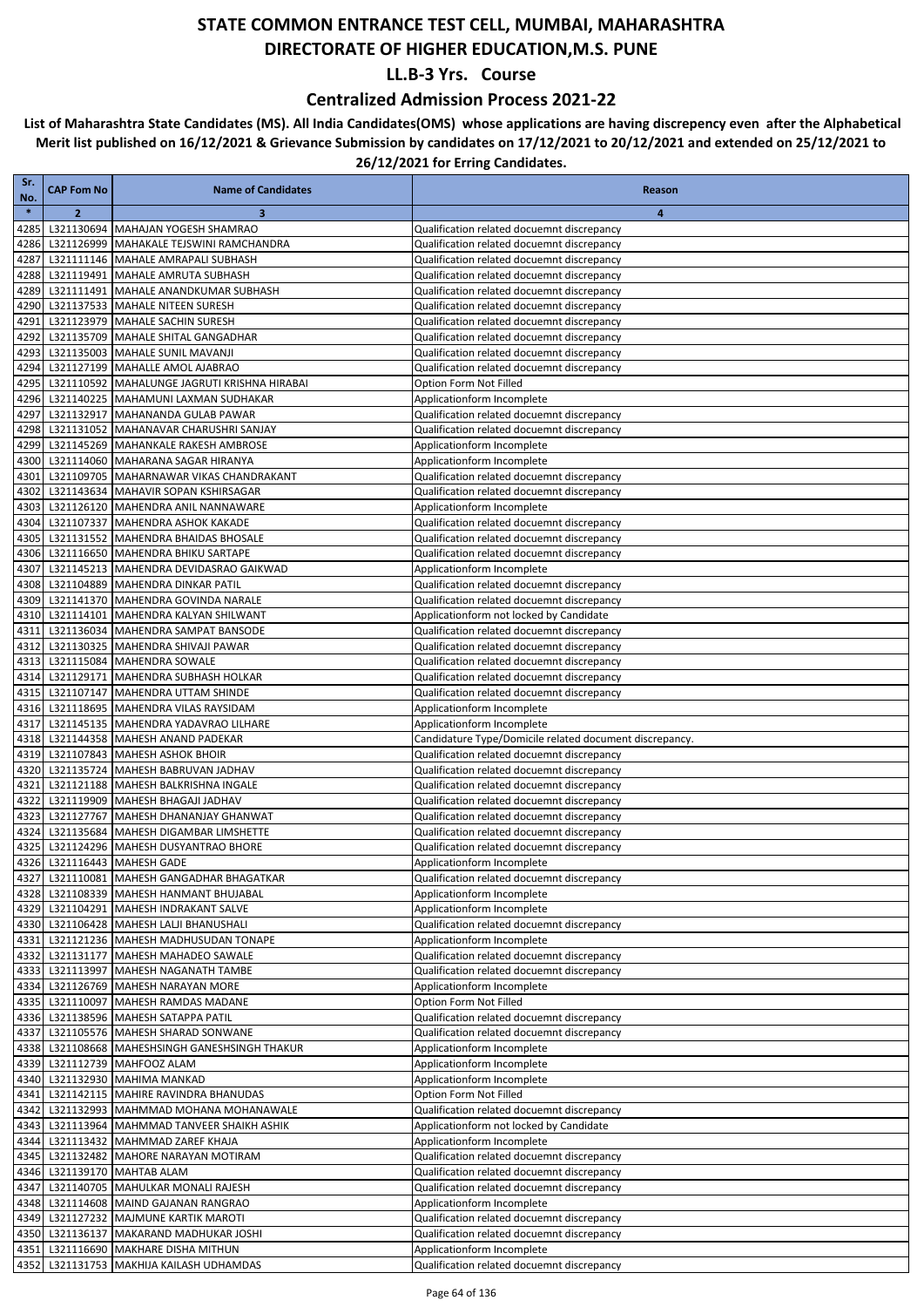### **Centralized Admission Process 2021-22**

| Sr.<br>No.   | <b>CAP Fom No</b> | <b>Name of Candidates</b>                                                          | Reason                                                                                   |
|--------------|-------------------|------------------------------------------------------------------------------------|------------------------------------------------------------------------------------------|
| $\ast$       | $\overline{2}$    | 3                                                                                  | 4                                                                                        |
| 4353         |                   | L321133854 MAKNE SHARAD SHRIPATRAO                                                 | Candidature Type/Domicile related document discrepancy.                                  |
| 4354         |                   | L321117181 MAKSUDALI MAHEBUBALI ALI                                                | Applicationform Incomplete                                                               |
| 4355         |                   | L321140878 MAKWANA AISHWARYA KISAN                                                 | Applicationform Incomplete                                                               |
| 4356         |                   | L321122185   MAKWANA KOMAL PRAVIN                                                  | Applicationform Incomplete                                                               |
| 4357         |                   | L321140594 MALDHURE GAURAV RAMESHRAO                                               | Option Form Not Filled                                                                   |
| 4358         |                   | L321144030 MALEKAR AISHWARYA PRAKASH<br>L321144956 MALELWAD PADMAWATI SUBHASH      | Qualification related docuemnt discrepancy<br>Applicationform Incomplete                 |
| 4359<br>4360 |                   | L321101786 MALGE MAHADEVI SHANKARRAO                                               | Qualification related docuemnt discrepancy                                               |
| 4361         |                   | L321143799 MALI DHANASHRI PRAKASH                                                  | Qualification related docuemnt discrepancy                                               |
| 4362         |                   | L321141604 MALI DURGA ASHOK                                                        | Qualification related docuemnt discrepancy                                               |
| 4363         |                   | L321139152 MALI JYOTI GAJANAN                                                      | Qualification related docuemnt discrepancy                                               |
| 4364         |                   | L321131613 MALI NIKHIL ANIL                                                        | Applicationform Incomplete                                                               |
| 4365         |                   | L321112060 MALI PRARIK ANANT                                                       | Qualification related docuemnt discrepancy                                               |
| 4366         |                   | L321141773 MALI RAMKRUSHNA DAGADU                                                  | Applicationform Incomplete                                                               |
| 4367         |                   | L321140200 MALI RUPA GOVIND                                                        | Applicationform Incomplete                                                               |
| 4368         |                   | L321118252 MALI SHARAD NATHU                                                       | Option Form Not Filled                                                                   |
| 4369         |                   | L321117551 MALI SHITAL EKNATH                                                      | Qualification related docuemnt discrepancy                                               |
| 4370         |                   | L321142964 MALIK ABUBAKAR AEJAZ AHMED                                              | Qualification related docuemnt discrepancy                                               |
| 4371         |                   | L321118698   MALIK ANURADHA SANJAY                                                 | Qualification related docuemnt discrepancy                                               |
| 4372<br>4373 |                   | L321105296 MALIK SANA NAWAB<br>L321124014   MALIPATIL SHIVANI ANANDRAO             | Qualification related docuemnt discrepancy<br>Qualification related docuemnt discrepancy |
| 4374         |                   | L321107807 MALKAPALLI CHANDRAKANT MALAPPA                                          | Qualification related docuemnt discrepancy                                               |
| 4375         |                   | L321144877 MALLIKARJUN BASAPPA BIRAJDAR                                            | Qualification related docuemnt discrepancy                                               |
| 4376         |                   | L321106809 MALSHIKARE PRITI NIVRUTTI                                               | Applicationform Incomplete                                                               |
| 4377         |                   | L321118474 MALU PRASAD                                                             | Applicationform Incomplete                                                               |
| 4378         |                   | L321112132 MALUNJKAR UTKARSHA DASHARATH                                            | Qualification related docuemnt discrepancy                                               |
| 4379         |                   | L321128780 MALUSARE DAYANAND SHIVAJI                                               | Qualification related docuemnt discrepancy                                               |
| 4380         |                   | L321137965 MALVANKAR SIMRAN PRASANNA                                               | Option Form Not Filled                                                                   |
| 4381         |                   | L321140019 MALVIY NITESH RAMESH                                                    | Qualification related docuemnt discrepancy                                               |
| 4382         |                   | L321145916 MALVIYA GAURAV ANIL                                                     | Applicationform Incomplete                                                               |
| 4383         |                   | L321109096 MALWATKAR MAYURI MANOJ                                                  | Applicationform Incomplete                                                               |
| 4384         |                   | L321112214   MAMIDWAR PRASHANTKUMAR GANGADHARRAO                                   | Qualification related docuemnt discrepancy                                               |
| 4385<br>4386 |                   | L321109166 MAMTA BABARAO SARODE<br>L321113421 MANAS HIRENDRA MAKWANA               | Qualification related docuemnt discrepancy<br>Qualification related docuemnt discrepancy |
| 4387         |                   | L321138002 MANASI BAVADEKAR                                                        | Applicationform Incomplete                                                               |
| 4388         |                   | L321125071 MANCHEKAR OMKAR GAHININATH                                              | Qualification related docuemnt discrepancy                                               |
| 4389         |                   | L321144151 MANDAKINEE ARUN DABHADE                                                 | Qualification related docuemnt discrepancy                                               |
| 4390         |                   | L321142724 MANDAL RAJKUMAR UPENDRA                                                 | Qualification related docuemnt discrepancy                                               |
| 4391         |                   | L321125641 MANDAOGADE ANANT YADAORAO                                               | Applicationform Incomplete                                                               |
| 4392         |                   | L321139257 MANDAR MAKARAND VAZE                                                    | Qualification related docuemnt discrepancy                                               |
| 4393         |                   | L321107254 MANDAR MOHAN KOCHAREKAR                                                 | Applicationform Incomplete                                                               |
| 4394         |                   | L321138146 MANDAR RAJEEV DESHMUKH                                                  | Applicationform Incomplete                                                               |
|              |                   | 4395 L321113180 MANDAR SITARAM KODE                                                | Qualification related docuemnt discrepancy                                               |
|              |                   | 4396 L321131849 MANDAVARE DARSHANKUMAR ISHWARLAL                                   | Qualification related docuemnt discrepancy                                               |
|              |                   | 4397 L321129152 MANDAVKAR ASMITA ANANT                                             | Applicationform Incomplete                                                               |
|              |                   | 4398 L321143101 MANDGE VISHAL HAMBIRRAO<br>4399 L321108515 MANDLE VIJENDRA BHIMRAO | Qualification related docuemnt discrepancy<br>Qualification related docuemnt discrepancy |
|              |                   | 4400 L321112012 MANDOT YAKSHA MAHIPAL                                              | Qualification related docuemnt discrepancy                                               |
| 4401         |                   | L321101543 MANE AMIT SUBHASH                                                       | Applicationform Incomplete                                                               |
| 4402         |                   | L321118830 MANE AMITA BHAUSAHEB                                                    | Qualification related docuemnt discrepancy                                               |
| 4403         |                   | L321115259 MANE ASHISH YASHWANT                                                    | Applicationform Incomplete                                                               |
| 4404         |                   | L321141205 MANE KANIFNATH HARI                                                     | Qualification related docuemnt discrepancy                                               |
| 4405         |                   | L321139093 MANE KAVITA BHARAT                                                      | Qualification related docuemnt discrepancy                                               |
|              |                   | 4406 L321107003 MANE KUNAL PRAKASH                                                 | Applicationform Incomplete                                                               |
| 4407         |                   | L321141783 MANE MAHADEV SOMANATH                                                   | Option Form Not Filled                                                                   |
|              |                   | 4408 L321110844 MANE MITESH DNYANESHWAR                                            | Qualification related docuemnt discrepancy                                               |
| 4409         |                   | L321130207 MANE NIKHIL RAJARAM                                                     | Applicationform Incomplete                                                               |
| 4410         |                   | L321122970 MANE NILESH ASHOK                                                       | Qualification related docuemnt discrepancy                                               |
| 4412         |                   | 4411 L321114932 MANE PRASAD SUNIL<br>L321117939 MANE PRATIKSHA DAYANAND            | Applicationform Incomplete<br>Qualification related docuemnt discrepancy                 |
| 4413         |                   | L321115370 MANE RUNAL RAJESH                                                       | Qualification related docuemnt discrepancy                                               |
|              |                   | 4414 L321122484 MANE SANDHYA JAYWANT                                               | Qualification related docuemnt discrepancy                                               |
| 4415         |                   | L321145731 MANE SANGRAMSINH SHANKARRAO                                             | Applicationform Incomplete                                                               |
|              |                   | 4416 L321117228 MANE SATISHKUMAR DNYANOBA                                          | Applicationform Incomplete                                                               |
|              |                   | 4417  L321123063  MANE SHREEKANT JAGANNATHRAO                                      | Applicationform not locked by Candidate                                                  |
|              |                   | 4418 L321133288 MANE SHUBHAM CHANDRAKANT                                           | Qualification related docuemnt discrepancy                                               |
| 4419         |                   | L321124607 MANE SHUBHANGI NAMDEV                                                   | Qualification related docuemnt discrepancy                                               |
|              |                   | 4420 L321130377 MANE SONU BALU                                                     | Qualification related docuemnt discrepancy                                               |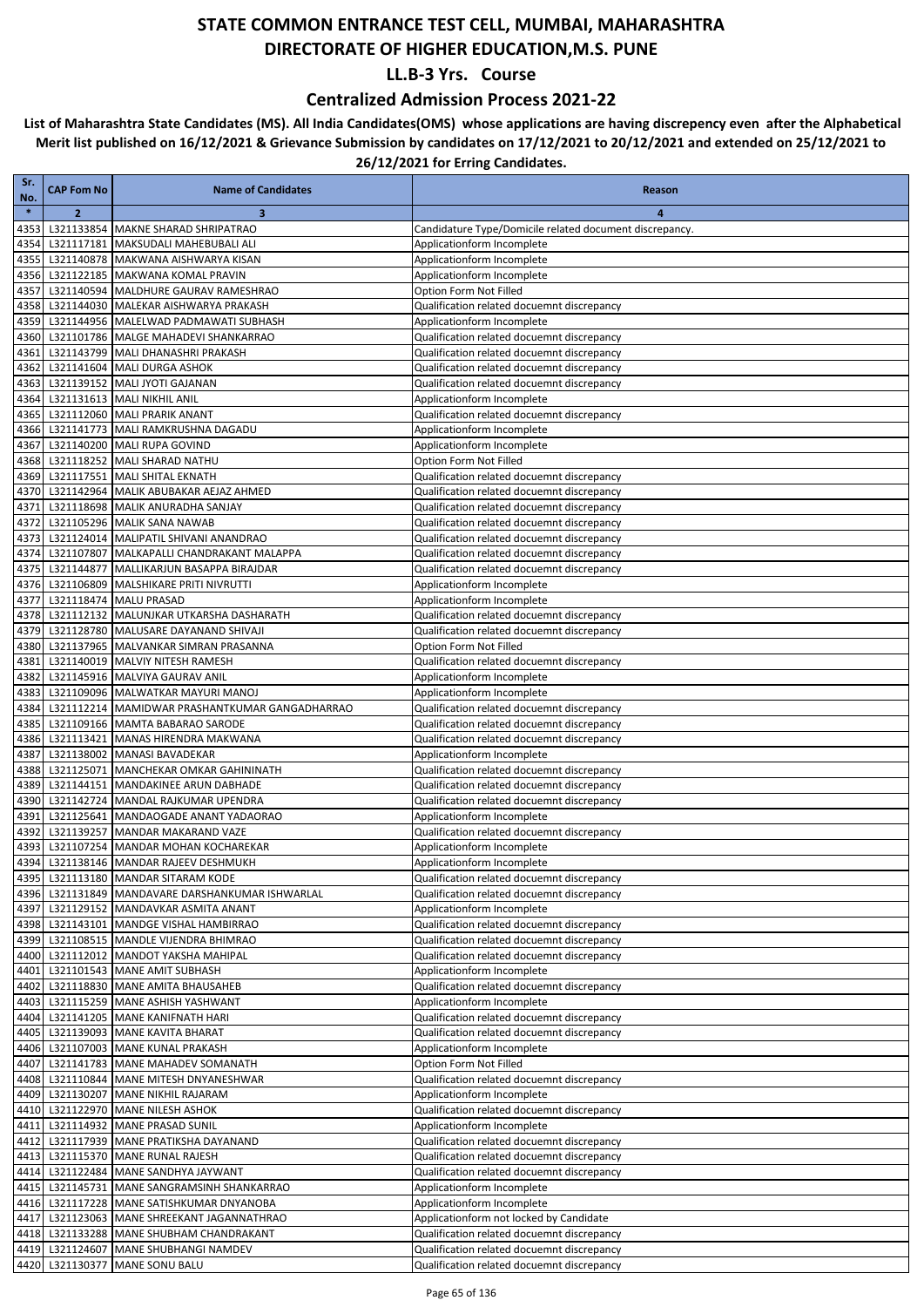### **Centralized Admission Process 2021-22**

| Sr.<br>No.   | <b>CAP Fom No</b> | <b>Name of Candidates</b>                                                     | Reason                                                                                   |
|--------------|-------------------|-------------------------------------------------------------------------------|------------------------------------------------------------------------------------------|
| $\ast$       | $\overline{2}$    | 3                                                                             | 4                                                                                        |
| 4421         |                   | L321114316 MANE SUDHIR GANPAT                                                 | Applicationform Incomplete                                                               |
| 4422         |                   | L321135321 MANE TANAJI SHRIRANG                                               | Applicationform Incomplete                                                               |
| 4423         |                   | L321142503 MANE UMESH JAYKUMAR                                                | Option Form Not Filled                                                                   |
| 4424         |                   | L321145329 MANER JAHIR JAMAL                                                  | Applicationform Incomplete                                                               |
| 4425<br>4426 |                   | L321125738 MANERE MILIND KISHANRAO<br>L321111090 MANESH BABASAHEB GITE        | Qualification related docuemnt discrepancy<br>Applicationform Incomplete                 |
| 4427         |                   | L321111059 MANESH BABASAHEB GITE                                              | Applicationform Incomplete                                                               |
| 4428         |                   | L321100265 MANGADE AKSHAY SHANTARAM                                           | Qualification related docuemnt discrepancy                                               |
| 4429         |                   | L321137546 MANGAL KELAJI                                                      | Qualification related docuemnt discrepancy                                               |
| 4430         |                   | L321116353 MANGALKAR POPAT KASHINATH                                          | Applicationform Incomplete                                                               |
| 4431         |                   | L321146080 MANGALVEDHA                                                        | Applicationform Incomplete                                                               |
| 4432         |                   | L321143575 MANGALWEDHE SANDIP ASHOK                                           | Applicationform Incomplete                                                               |
| 4433         |                   | L321100502 MANGAONKAR YASH RAJESH                                             | Option Form Not Filled                                                                   |
| 4434         |                   | L321138872 MANGE SRUSHTI JAGDISH                                              | Qualification related docuemnt discrepancy                                               |
| 4435         |                   | L321128023 MANGESH BHAURAO BHOYAR                                             | Qualification related docuemnt discrepancy                                               |
| 4436<br>4437 |                   | L321141322 MANGESH MANIKRAO KHAIRNAR<br>L321112340 MANGESH PARMESHWAR SAWANT  | Qualification related docuemnt discrepancy<br>Qualification related docuemnt discrepancy |
| 4438         |                   | L321126307 MANGESH SHIVAJI KSHIRSAGAR                                         | Applicationform Incomplete                                                               |
| 4439         |                   | L321112121 MANGESH SUDHIR MORE                                                | Qualification related docuemnt discrepancy                                               |
| 4440         |                   | L321136873 MANGLA DADARAO BONGADE                                             | Applicationform Incomplete                                                               |
| 4441         |                   | L321139163 MANGTANI MOHAN BHOJRAJ                                             | Qualification related docuemnt discrepancy                                               |
| 4442         |                   | L321137646 MANI KANT JHA                                                      | Applicationform Incomplete                                                               |
| 4443         |                   | L321127111 MANIKANDAN SUBRAMANI                                               | Qualification related docuemnt discrepancy                                               |
| 4444         |                   | L321145952 MANISH HARISH MANGHWANI                                            | Applicationform Incomplete                                                               |
| 4445         |                   | L321119457 MANISH HISARIA                                                     | Qualification related docuemnt discrepancy                                               |
| 4446         |                   | L321126021 MANISH LALLU ACHARYA                                               | Qualification related docuemnt discrepancy                                               |
| 4447         |                   | L321121636 MANISH RAJESH VISHWAKARMA<br>L321139438 MANISH RAVINDRA DESHPANDE  | Applicationform Incomplete<br>Qualification related docuemnt discrepancy                 |
| 4448<br>4449 |                   | L321123909 MANISH SHAH                                                        | Applicationform Incomplete                                                               |
| 4450         |                   | L321125535 MANISHA ANAND SAWANT                                               | Applicationform Incomplete                                                               |
| 4451         |                   | L321108469 MANISHA ANAND SAWANT                                               | Applicationform Incomplete                                                               |
| 4452         |                   | L321131055 MANISHA BHAGWAN SHINDE                                             | Applicationform Incomplete                                                               |
| 4453         |                   | L321144975 MANISHA DIGAMBAR GAWAI                                             | Option Form Not Filled                                                                   |
| 4454         |                   | L321120393 MANISHA JEEVAN BUKANE                                              | Qualification related docuemnt discrepancy                                               |
| 4455         |                   | L321101066 MANISHA KRISHNARAO KHANDRE                                         | Applicationform Incomplete                                                               |
| 4456         |                   | L321114233 MANISHA LAXMAN KAMBLE                                              | Applicationform Incomplete                                                               |
| 4457<br>4458 |                   | L321112303 MANISHA NILESH<br>L321115215 MANISHA RAJ                           | Applicationform Incomplete<br>Qualification related docuemnt discrepancy                 |
| 4459         |                   | L321104582 MANISHA SANJAY BHAGAT                                              | Qualification related docuemnt discrepancy                                               |
| 4460         |                   | L321113085 MANISHA SINGH                                                      | Qualification related docuemnt discrepancy                                               |
| 4461         |                   | L321123637 MANISHA SUKHADEV WAGHMARE                                          | Applicationform Incomplete                                                               |
| 4462         |                   | L321113724 MANISHA VIKRAMRAO BADADHE                                          | Qualification related docuemnt discrepancy                                               |
|              |                   | 4463 L321105676 MANISHA WAIGANKAR                                             | Qualification related docuemnt discrepancy                                               |
|              |                   | 4464 L321103940 MANISHAKUMARI KRISHNABIHARI SINGH                             | Applicationform Incomplete                                                               |
|              |                   | 4465 L321145779 MANISHKUMAR ARUNKUMAR KALE                                    | Qualification related docuemnt discrepancy                                               |
| 4466         |                   | L321141812 MANJAREKAR DEVESHREE VIJAY                                         | Qualification related docuemnt discrepancy                                               |
| 4467         |                   | L321135912 MANJRAMKAR SACHIN DEEPAK                                           | Qualification related docuemnt discrepancy                                               |
| 4468         |                   | L321121314 MANJREKAR AKSHAY DURGESH<br>4469 L321113904 MANKAR ABHISHEK AJAY   | Qualification related docuemnt discrepancy<br>Qualification related docuemnt discrepancy |
| 4470         |                   | L321116886 MANKAR JAISHREE SHRIKRISHNARAO                                     | Qualification related docuemnt discrepancy                                               |
| 4471         |                   | L321111209 MANKAR SATYAJIT RAMESH                                             | Qualification related docuemnt discrepancy                                               |
| 4472         |                   | L321127007 MANMOTHE VITTHAL NAMDEO                                            | Qualification related docuemnt discrepancy                                               |
| 4473         |                   | L321101854 MANOHAR BABU KACHARE                                               | Qualification related docuemnt discrepancy                                               |
|              |                   | 4474 L321130035 MANOHAR DEVRAM THAVALE                                        | Qualification related docuemnt discrepancy                                               |
| 4475         |                   | L321126780 MANOHAR PRANALI SHRIKANT                                           | Applicationform Incomplete                                                               |
| 4476         |                   | L321142883 MANOHAR SHRIDHAR KELKAR                                            | Applicationform Incomplete                                                               |
| 4477         | L321145399 MANOJ  |                                                                               | Applicationform Incomplete                                                               |
| 4478         |                   | L321145394 MANOJ BALASAHEB KHARAT<br>4479 L321112209 MANOJ JAGANNATH JAGADALE | Qualification related docuemnt discrepancy<br>Qualification related docuemnt discrepancy |
|              |                   | 4480 L321106731 MANOJ MADHUKARRAO BHAGAT                                      | Qualification related docuemnt discrepancy                                               |
| 4481         |                   | L321121487 MANOJ NETAJI NARGE                                                 | Qualification related docuemnt discrepancy                                               |
| 4482         |                   | L321121563 MANOJ PUNJARAM THOTE                                               | Qualification related docuemnt discrepancy                                               |
| 4483         |                   | L321143840 MANOJ RAMESH SHIRSATH                                              | Option Form Not Filled                                                                   |
|              |                   | 4484 L321112258 MANOJKUMAR VISHWAKARMA                                        | Qualification related docuemnt discrepancy                                               |
|              |                   | 4485 L321137618 MANORMA KUMARI SINGH                                          | Option Form Not Filled                                                                   |
|              |                   | 4486 L321133237 MANPREET SINGH                                                | Applicationform Incomplete                                                               |
| 4487         |                   | L321141767 MANSHANTA BABAN KADAM                                              | Qualification related docuemnt discrepancy                                               |
|              |                   | 4488 L321119019 MANSI ASHOK MUDIRAJ                                           | Applicationform Incomplete                                                               |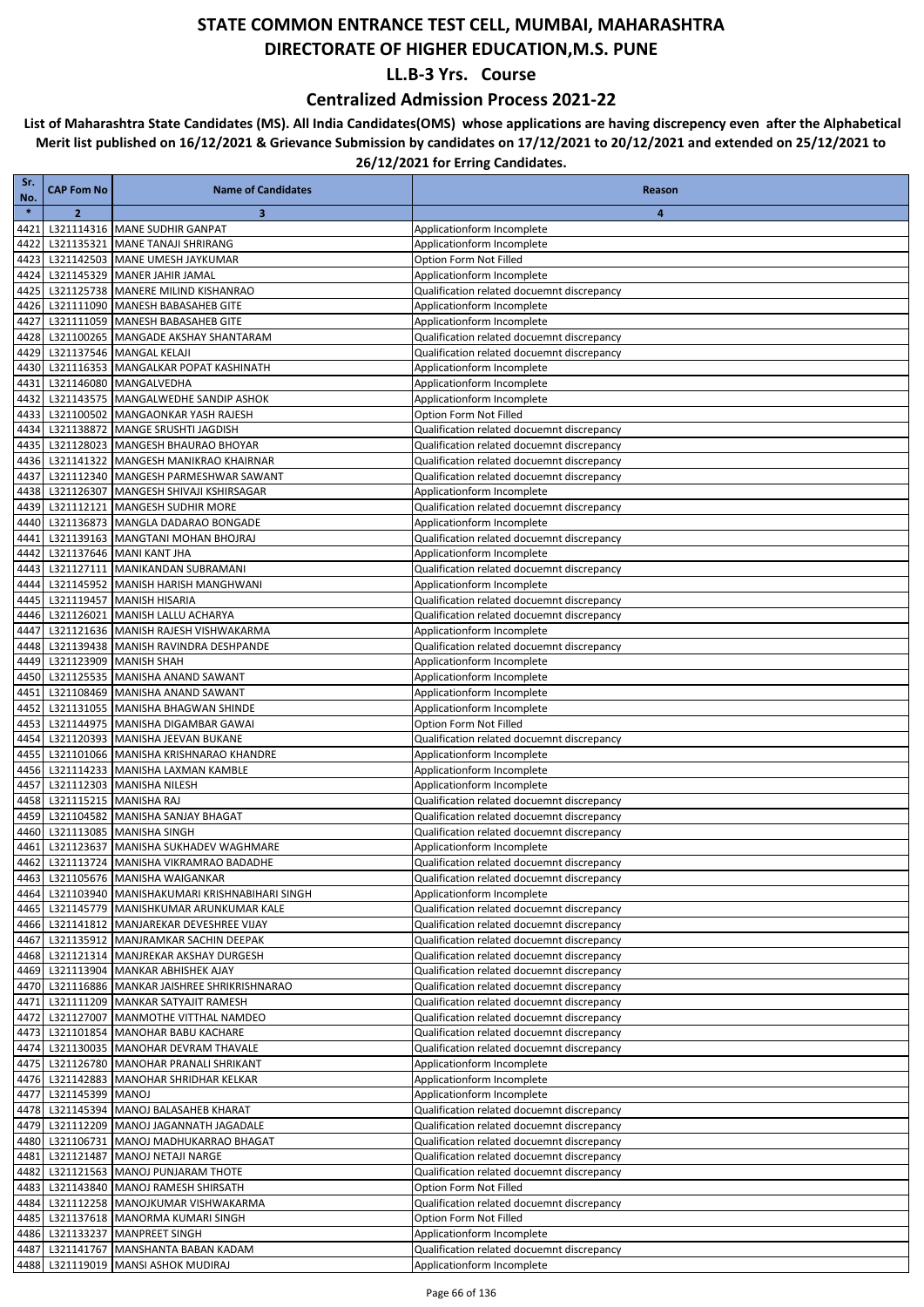### **Centralized Admission Process 2021-22**

| Sr.<br>No.   | <b>CAP Fom No</b> | <b>Name of Candidates</b>                                                       | Reason                                                                                   |
|--------------|-------------------|---------------------------------------------------------------------------------|------------------------------------------------------------------------------------------|
| $\ast$       | $\overline{2}$    | 3                                                                               | $\overline{\mathbf{a}}$                                                                  |
| 4489         |                   | L321102429 MANSI KARANDIKAR                                                     | Option Form Not Filled                                                                   |
| 4490         |                   | L321103511 MANSI RATHI                                                          | Applicationform Incomplete                                                               |
| 4491         |                   | L321108160 MANSI SUNITAMOHAN                                                    | Qualification related docuemnt discrepancy                                               |
| 4492         |                   | L321108245   MANSI TYAGI                                                        | Applicationform Incomplete                                                               |
| 4493         |                   | L321144336 MANSI WAGHMARE                                                       | Applicationform Incomplete                                                               |
| 4494         |                   | L321109372 MANSURI HUMERA ABDUL RAZZAK                                          | Option Form Not Filled                                                                   |
| 4495<br>4496 |                   | L321107568 MANTASHA MASIUZZAMAN ANSARI<br>L321106718 MANTHAN KUMAR SHARMA       | Qualification related docuemnt discrepancy                                               |
| 4497         |                   | L321136153 MANTOLKAR SAHIL PRAKASH                                              | Applicationform Incomplete<br>Qualification related docuemnt discrepancy                 |
| 4498         |                   | L321116110 MANUEL JUSTIN GEORGE                                                 | Qualification related docuemnt discrepancy                                               |
| 4499         |                   | L321112803 MANUWARE JYOTI SAHEBRAO                                              | Applicationform Incomplete                                                               |
| 4500         |                   | L321124294   MANVEER TITUS                                                      | Applicationform Incomplete                                                               |
| 4501         |                   | L321131615 MANWANI BHANU BHARATLAL                                              | Qualification related docuemnt discrepancy                                               |
| 4502         |                   | L321106206 MANWAR GAURAV UTTAMRAO                                               | Qualification related docuemnt discrepancy                                               |
| 4503         |                   | L321140128 MANWAR SUNITA UDHAORAO                                               | Applicationform Incomplete                                                               |
| 4504         |                   | L321132580 MANWAR YUKTIVANT PRAKASH                                             | Qualification related docuemnt discrepancy                                               |
| 4505         |                   | L321136021 MANWATKAR AMIT PRAMODRAO                                             | Qualification related docuemnt discrepancy                                               |
| 4506         |                   | L321119185   MANYAR SHE IMRAN SHE RAFIK                                         | Qualification related docuemnt discrepancy                                               |
| 4507         |                   | L321140643 MAPARE JAYASHRI NAGORAO                                              | Qualification related docuemnt discrepancy                                               |
| 4508         |                   | L321145933 MAPARI MUKESH BALUAPPA<br>L321146059 MARAL BHAGYASHREE BALASAHEB     | Applicationform Incomplete                                                               |
| 4509<br>4510 |                   | L321145084 MARATHE BHUSHAN SHYAM                                                | Qualification related docuemnt discrepancy<br>Qualification related docuemnt discrepancy |
| 4511         |                   | L321109154 MARATHE CHANCHAL ARUN                                                | Option Form Not Filled                                                                   |
| 4512         |                   | L321117318   MARATHE JAYESH GIRDHAR                                             | Qualification related docuemnt discrepancy                                               |
| 4513         |                   | L321133350 MARATHE PRADNYA SUSHANT                                              | Applicationform Incomplete                                                               |
| 4514         |                   | L321133520 MARATKAR SIDDHI LAXMAN                                               | Qualification related docuemnt discrepancy                                               |
| 4515         |                   | L321108353 MARDHEKAR PARADEEP PANDURANG                                         | Applicationform Incomplete                                                               |
| 4516         |                   | L321113417 MARIAM ISMAIL KAPADI                                                 | Qualification related docuemnt discrepancy                                               |
| 4517         |                   | L321118958 MARKAD DNYANESHWAR BHARAT                                            | Applicationform not locked by Candidate                                                  |
| 4518         |                   | L321127885 MARKAD HARSHA PRAKASH                                                | Qualification related docuemnt discrepancy                                               |
| 4519         |                   | L321114605 MARKAD MANISHA MAHADEO                                               | Qualification related docuemnt discrepancy                                               |
| 4520         |                   | L321137987 MARKAD PRAJAKTA CHHOTU                                               | Qualification related docuemnt discrepancy                                               |
| 4521         |                   | L321122562 MARKE BALIRAM TEJARAO                                                | Qualification related docuemnt discrepancy                                               |
| 4522<br>4523 |                   | L321125935 MARKE BHUSHAN KAILAS<br>L321108952 MARTHUVAR UDAYAKUMAR GANESHAN     | Applicationform Incomplete<br>Applicationform Incomplete                                 |
| 4524         |                   | L321113207 MARUTI SHANKAR DONGARE                                               | Qualification related docuemnt discrepancy                                               |
| 4525         |                   | L321115331 MASKE ABHISHEK KRISHNA                                               | Qualification related docuemnt discrepancy                                               |
| 4526         |                   | L321121277 MASKE ASHISH MAHADEV                                                 | Qualification related docuemnt discrepancy                                               |
| 4527         |                   | L321132719 MASKE BABASAHEB VITHALRAO                                            | Qualification related docuemnt discrepancy                                               |
| 4528         |                   | L321126261 MASKE EKTA SUNIL                                                     | Qualification related docuemnt discrepancy                                               |
| 4529         |                   | L321122958 MASKE KAJAL RAJKUMAR                                                 | Qualification related docuemnt discrepancy                                               |
| 4530         |                   | L321125975 MASKE NAMRATA SUNIL                                                  | Qualification related docuemnt discrepancy                                               |
|              |                   | 4531 L321103033 MASKE PRASENJIT KALIDAS                                         | Qualification related docuemnt discrepancy                                               |
| 4532         |                   | L321123304 MASKE SWAPNIL BHAGWAN                                                | Applicationform Incomplete                                                               |
|              |                   | 4533 L321117947 MASKE VINOD ANAND                                               | Qualification related docuemnt discrepancy                                               |
| 4535         |                   | 4534 L321125847 MASRAM ARCHANA KISANRAO<br>L321115590 MASTIM NAJEEB KHALIL      | Qualification related docuemnt discrepancy<br>Applicationform Incomplete                 |
|              |                   | 4536 L321112697 MASURKAR NARENDRA RAMESH                                        | Applicationform Incomplete                                                               |
| 4537         |                   | L321112468 MASURKAR RUPESH SURESH                                               | Qualification related docuemnt discrepancy                                               |
| 4538         |                   | L321116139 MATE JYOTI GUNAJI                                                    | Qualification related docuemnt discrepancy                                               |
|              |                   | 4539 L321142262 MATE KISHOR MUKUNDRAO                                           | Qualification related docuemnt discrepancy                                               |
|              |                   | 4540 L321142032 MATE PRERANA RAJKUMAR                                           | Applicationform Incomplete                                                               |
| 4541         |                   | L321120563 MATERE SAMADHAN RAJENDRA                                             | Option Form Not Filled                                                                   |
| 4542         |                   | L321123799   MATHPATI DNYANESHWAR GANGADHARAPPA                                 | Qualification related docuemnt discrepancy                                               |
|              |                   | 4543 L321140978 MATHPATI SHRIKANTAYYA GURULINGAYYA                              | Applicationform Incomplete                                                               |
|              |                   | 4544 L321139571 MATHPATI SUSHILKUMAR KASHINATHRAO                               | Qualification related docuemnt discrepancy                                               |
|              |                   | 4545 L321128209 MATPALLEWAR VARAD VILASRAO                                      | Qualification related docuemnt discrepancy                                               |
|              |                   | 4546 L321108960 MAURYA ARVIND LALAN                                             | Applicationform Incomplete<br>Qualification related docuemnt discrepancy                 |
| 4547<br>4548 |                   | L321111154 MAURYA RAMKUMAR LAXMANPRASAD<br>L321126647   MAVCHI ARUNA CHHOTUBHAI | Qualification related docuemnt discrepancy                                               |
|              |                   | 4549 L321116904 MAVCHI RAJESH MADHU                                             | Qualification related docuemnt discrepancy                                               |
|              |                   | 4550 L321129000 MAYA ACHYUTRAO VIDHATE                                          | Qualification related docuemnt discrepancy                                               |
| 4551         |                   | L321134494 MAYA BHUJANGRAO PATIL                                                | Qualification related docuemnt discrepancy                                               |
| 4552         |                   | L321135291 MAYA KIRAN SAPKAL                                                    | Qualification related docuemnt discrepancy                                               |
|              |                   | 4553 L321105268 MAYA SURESH PAWAR                                               | Option Form Not Filled                                                                   |
|              |                   | 4554 L321105093 MAYA VASANT MORE                                                | Qualification related docuemnt discrepancy                                               |
|              |                   | 4555 L321126296 MAYABEN SURYAKANT MUDRALE                                       | Applicationform Incomplete                                                               |
|              |                   | 4556 L321101461 MAYANK CHHEDA                                                   | Qualification related docuemnt discrepancy                                               |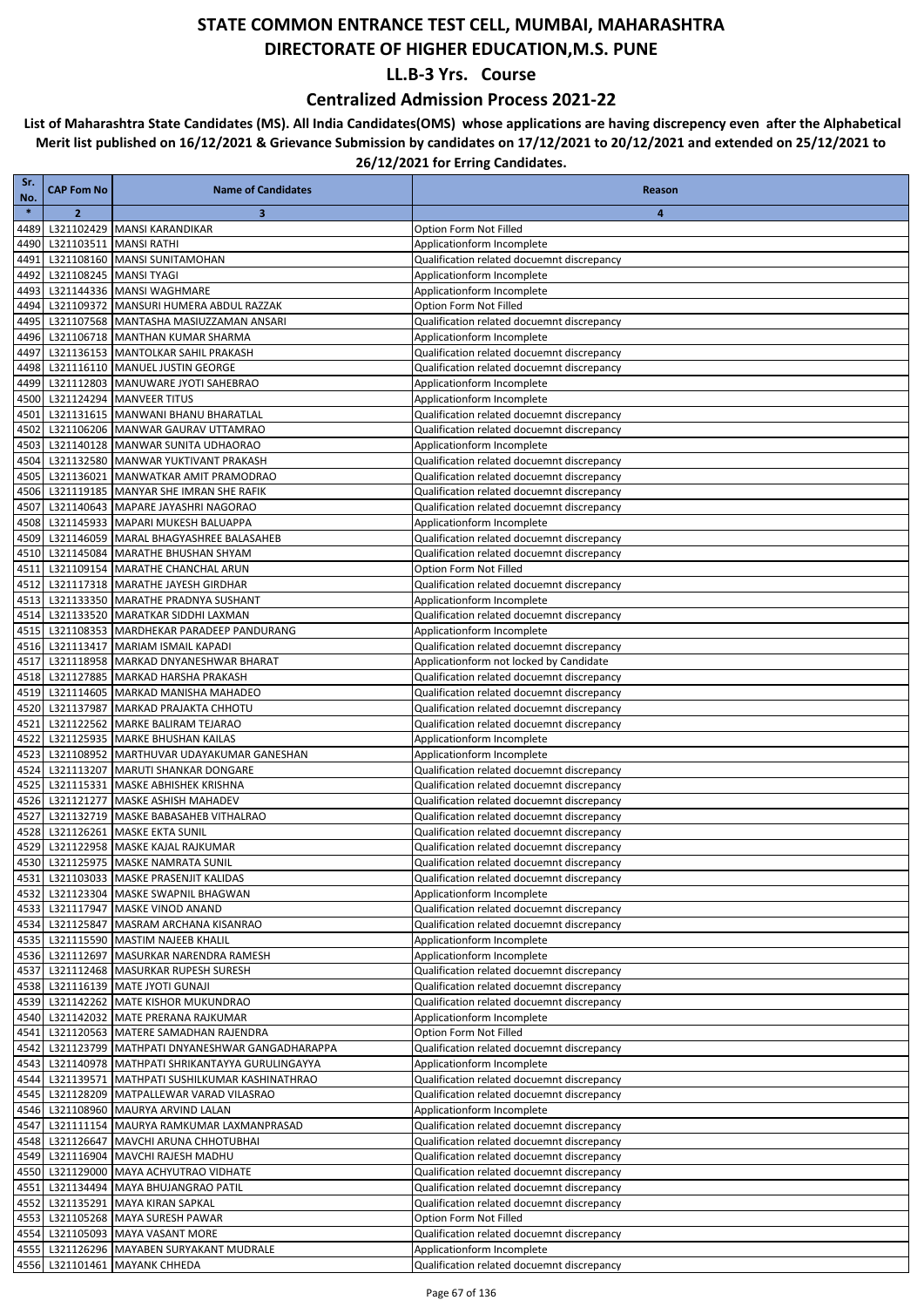### **Centralized Admission Process 2021-22**

| Sr.<br>No.   | <b>CAP Fom No</b>          | <b>Name of Candidates</b>                                                                 | Reason                                                                                   |
|--------------|----------------------------|-------------------------------------------------------------------------------------------|------------------------------------------------------------------------------------------|
| $\ast$       | $\mathbf{2}$               | 3                                                                                         | 4                                                                                        |
| 4557         |                            | L321114023 MAYEKAR VIJAY ASHOK                                                            | Applicationform Incomplete                                                               |
| 4558         |                            | L321131125 MAYUR ANNASAHEB PAGORE                                                         | Applicationform Incomplete                                                               |
| 4559         |                            | L321129237 MAYUR ASHOK AHIRRAO                                                            | Qualification related docuemnt discrepancy                                               |
| 4560         |                            | L321118481 MAYUR BHASKAR RATHOD                                                           | Qualification related docuemnt discrepancy                                               |
| 4561         |                            | L321132613 MAYUR HARISHKUMAR RANGLANI                                                     | Qualification related docuemnt discrepancy                                               |
| 4562         |                            | L321121085 MAYUR KANTILAL KADU                                                            | Applicationform Incomplete                                                               |
| 4563         |                            | L321107204 MAYUR MOHAN BUCHADE                                                            | Applicationform Incomplete                                                               |
| 4564         |                            | L321100317 MAYUR NANDKUMAR PATANGRAO                                                      | Option Form Not Filled<br>Applicationform Incomplete                                     |
| 4566         |                            | 4565 L321114463 MAYUR PRADIP PATIL<br>L321121152 MAYUR RAMESH RAUL                        | Qualification related docuemnt discrepancy                                               |
| 4567         |                            | L321144152 MAYURESH SHIVANAND DHANGONDE PATIL                                             | Applicationform Incomplete                                                               |
|              |                            | 4568 L321129138 MAYURI AMARENDRA PATIL                                                    | Qualification related docuemnt discrepancy                                               |
| 4569         |                            | L321122496   MAYURI JAGTAP                                                                | Qualification related docuemnt discrepancy                                               |
| 4570         |                            | L321111804 MAYURI JAISING KADAM                                                           | Qualification related docuemnt discrepancy                                               |
| 4571         |                            | L321106989 MD KAMRAN ASHFI                                                                | Qualification related docuemnt discrepancy                                               |
| 4572         |                            | L321106594 MD OSAMA ALAM MD RAFAT ALAM                                                    | Applicationform Incomplete                                                               |
| 4573         |                            | L321144157 MEDHA DAMAJI PHADKE                                                            | Qualification related docuemnt discrepancy                                               |
| 4574         |                            | L321111416 MEDHA SHARMA                                                                   | Qualification related docuemnt discrepancy                                               |
| 4575         |                            | L321139608 MEDHE AJAY RAMESH                                                              | Qualification related docuemnt discrepancy                                               |
| 4576         |                            | L321125721 MEENA LADDHARAM KHATWANI                                                       | Qualification related docuemnt discrepancy                                               |
| 4577         |                            | L321136220 MEENA SHYAM BACCHIRE<br>L321117123 MEENAKSHI LAXMAN DANDVEKAR                  | Applicationform Incomplete                                                               |
| 4578<br>4579 |                            | L321124068 MEENU PANDEY                                                                   | Qualification related docuemnt discrepancy<br>Qualification related docuemnt discrepancy |
| 4580         |                            | L321130490 MEERA SHANTARAM WAINGANKAR                                                     | Qualification related docuemnt discrepancy                                               |
| 4581         |                            | L321100866 MEESHA YADAV                                                                   | Applicationform Incomplete                                                               |
| 4582         |                            | L321116659 MEETA HIRJI BHANUSHALI                                                         | Qualification related docuemnt discrepancy                                               |
| 4583         |                            | L321132157 MEGHA AVINAND TORANE                                                           | Qualification related docuemnt discrepancy                                               |
| 4584         |                            | L321115306 MEGHA PANDE                                                                    | Applicationform Incomplete                                                               |
| 4585         |                            | L321101455   MEGHA PUNDLIK SATOSE                                                         | Qualification related docuemnt discrepancy                                               |
| 4586         |                            | L321133954 MEGHA SHANKAR SHAKA                                                            | Qualification related docuemnt discrepancy                                               |
| 4587         |                            | L321109522 MEGHA TANGAR                                                                   | Qualification related docuemnt discrepancy                                               |
| 4588         |                            | L321109636 MEGHNA RAJESH MANWANI                                                          | Qualification related docuemnt discrepancy                                               |
| 4589         |                            | L321127679 MEHARKURE DHIRAJ RAJERAM                                                       | Applicationform Incomplete                                                               |
| 4590<br>4591 |                            | L321110935 MEHENDIRATTA POOJA RAJENDRA<br>L321110464 MEHER ANKITA VISHWANATH              | Qualification related docuemnt discrepancy<br>Qualification related docuemnt discrepancy |
| 4592         |                            | L321105765 MEHER PRIYA YASHVANT                                                           | Qualification related docuemnt discrepancy                                               |
| 4593         |                            | L321143232 MEHTA JIGNESH CHANDRAKANT                                                      | Qualification related docuemnt discrepancy                                               |
| 4594         |                            | L321130331   MEHTA MAHENDRA DEVRAMJI                                                      | Qualification related docuemnt discrepancy                                               |
| 4595         |                            | L321136020 MEHTA SAKET SUDHIR                                                             | Qualification related docuemnt discrepancy                                               |
| 4596         |                            | L321130595 MELLISA DMONTY                                                                 | Applicationform Incomplete                                                               |
| 4597         |                            | L321121767 MEMANE GANESH PANDURANG                                                        | Qualification related docuemnt discrepancy                                               |
| 4598         |                            | L321133860 MEMANE HARSHAD SURYAKANT                                                       | Applicationform Incomplete                                                               |
|              |                            | 4599 L321127085 MENDADKAR VIDYA ANANT                                                     | Applicationform Incomplete                                                               |
|              |                            | 4600 L321133811 MENDHE DHANPAL YOGRAJ                                                     | Applicationform Incomplete                                                               |
| 4601         |                            | L321122348 MENDHE HEMLATA BHIMRAOJI                                                       | Qualification related docuemnt discrepancy<br>Applicationform Incomplete                 |
| 4602<br>4603 |                            | L321127284 MENDHE SAMIR DHARAMAPAL<br>L321129504 MENEZES RAMSON ALBERT                    | Qualification related docuemnt discrepancy                                               |
| 4604         |                            | L321101193 MENGAWADE VRUSHALI SURENDRA                                                    | Qualification related docuemnt discrepancy                                               |
|              |                            | 4605 L321138459 MERAD RUTIK CHANDRAKANT                                                   | Qualification related docuemnt discrepancy                                               |
|              |                            | 4606 L321106769 MERIYA POOJA MURLI                                                        | Qualification related docuemnt discrepancy                                               |
| 4607         |                            | L321126879 MESHRAM JITENDRA TARACHAND                                                     | Applicationform Incomplete                                                               |
|              |                            | 4608 L321131758 MESHRAM AKSHAY DIGAMBAR                                                   | Applicationform Incomplete                                                               |
| 4609         |                            | L321107097 MESHRAM AMAR ARUN                                                              | Qualification related docuemnt discrepancy                                               |
|              |                            | 4610 L321129956 MESHRAM KUNDAN BHIMRAO                                                    | Qualification related docuemnt discrepancy                                               |
|              |                            | 4611  L321135091  MESHRAM MAHESH NANDKISHOR                                               | Applicationform Incomplete                                                               |
| 4612         |                            | L321116617 MESHRAM NIKHIL SADANAND                                                        | Applicationform Incomplete                                                               |
|              |                            | 4613 L321123146 MESHRAM RITESH GAUTAM                                                     | Qualification related docuemnt discrepancy                                               |
|              |                            | 4614 L321127869 MESHRAM SAMYEK HIRALAL<br>4615 L321138056 MESHRAM SANTOSHKUMAR RADHESHYAM | Qualification related docuemnt discrepancy<br>Qualification related docuemnt discrepancy |
|              | 4616 L321138172 MESSY HOLD |                                                                                           | Applicationform Incomplete                                                               |
|              |                            | 4617 L321136048 MESTRI JAYESH JANARDAN                                                    | Applicationform Incomplete                                                               |
|              |                            | 4618 L321111859 MESTRY BALKRISHNA NANDKUMAR                                               | Applicationform Incomplete                                                               |
|              |                            | 4619 L321146015 MEVA RAM OLA                                                              | Qualification related docuemnt discrepancy                                               |
|              |                            | 4620 L321110905 MEVADA SHANTILAL KHODIDAS                                                 | Applicationform Incomplete                                                               |
|              |                            | 4621 L321124679 MHADDALKAR AVANTI ANAND                                                   | Qualification related docuemnt discrepancy                                               |
|              |                            | 4622 L321122471 MHASANE MAHESH JAYRAM                                                     | Qualification related docuemnt discrepancy                                               |
| 4623         |                            | L321111825 MHASKE ANAND ASHOK                                                             | Applicationform Incomplete                                                               |
|              |                            | 4624 L321140125 MHASKE DURGA RAMESH                                                       | Qualification related docuemnt discrepancy                                               |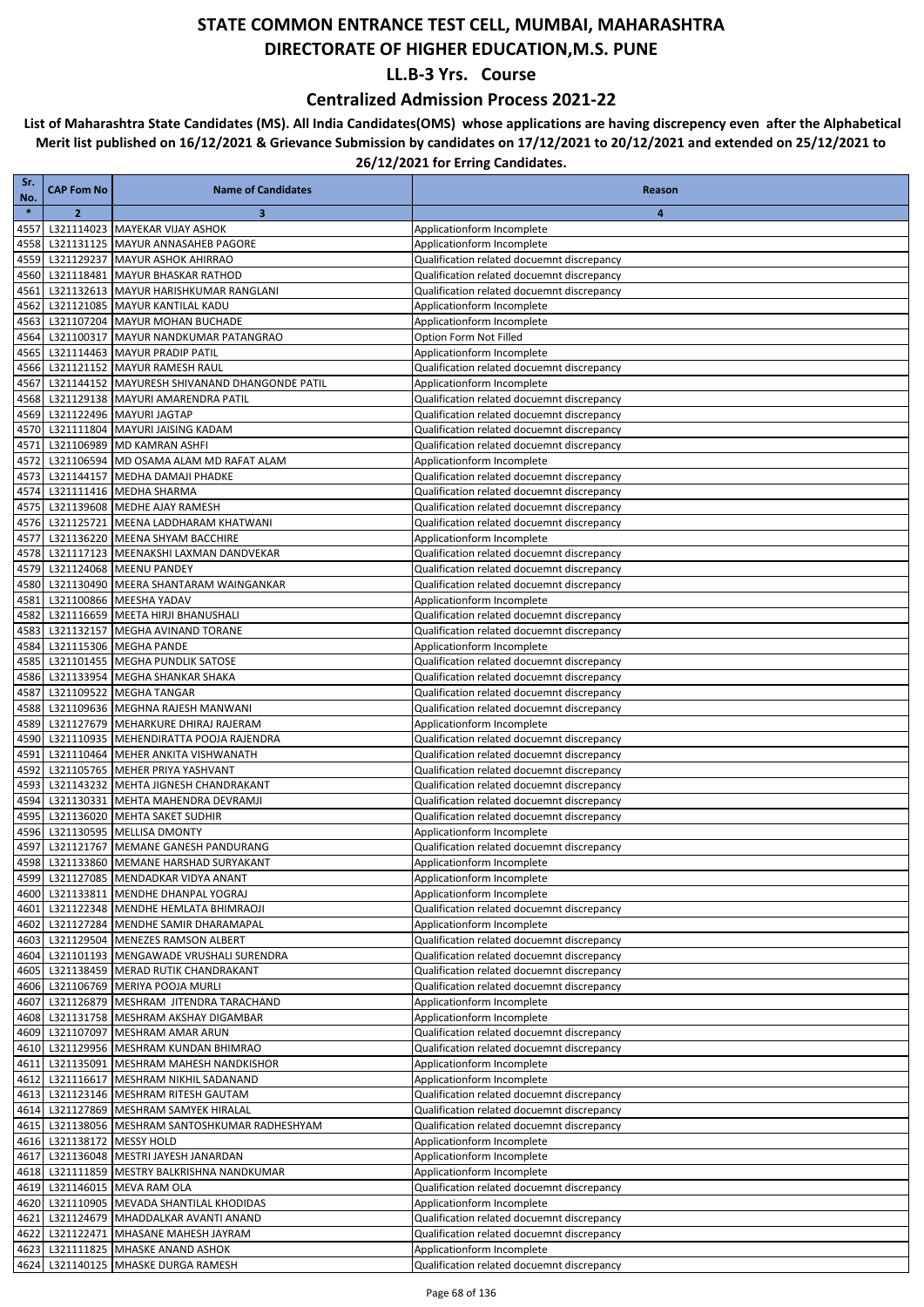### **Centralized Admission Process 2021-22**

| Sr.<br>No.   | <b>CAP Fom No</b> | <b>Name of Candidates</b>                                                                | Reason                                                                                   |
|--------------|-------------------|------------------------------------------------------------------------------------------|------------------------------------------------------------------------------------------|
| $\ast$       | $\overline{2}$    | 3                                                                                        | $\overline{\mathbf{a}}$                                                                  |
| 4625         |                   | L321130540 MHASKE JYOTSNA GORAKSHNATH                                                    | Qualification related docuemnt discrepancy                                               |
| 4626         |                   | L321110964 MHASKE MANESH TRIMBAK                                                         | Applicationform Incomplete                                                               |
| 4627         |                   | L321110360 MHASKE OMKAR ANILKUMAR                                                        | Applicationform Incomplete                                                               |
| 4628         |                   | L321119920 MHASKE PRASHANT VAIJINATH                                                     | Applicationform Incomplete                                                               |
| 4629         |                   | L321144388 MHASKE ROHIT LAHU                                                             | Qualification related docuemnt discrepancy                                               |
| 4630         |                   | L321119115 MHASKE VIJAY ATMARAM                                                          | Applicationform Incomplete                                                               |
| 4631         |                   | L321117323 MHATRE ASHWINI BALIRAM                                                        | Option Form Not Filled                                                                   |
| 4632<br>4633 |                   | L321135463 MHATRE DARSHAN VASANT<br>L321102906 MHATRE HARSHAD SURESH                     | Qualification related docuemnt discrepancy<br>Qualification related docuemnt discrepancy |
| 4634         |                   | L321134574 MHATRE KAMINI ATMARAM                                                         | Option Form Not Filled                                                                   |
| 4635         |                   | L321110407 MHATRE MANALI DEVRAJ                                                          | Applicationform Incomplete                                                               |
| 4636         |                   | L321122034 MHATRE MANGESH KASHINATH                                                      | Qualification related docuemnt discrepancy                                               |
| 4637         |                   | L321102569 MHATRE SHIVANI SHASHIKANT                                                     | Qualification related docuemnt discrepancy                                               |
| 4638         |                   | L321100419 MHATRE SWATI RAMESH                                                           | Qualification related docuemnt discrepancy                                               |
| 4639         |                   | L321137687 MHATRE TEJAL PRATIM                                                           | Applicationform Incomplete                                                               |
| 4640         |                   | L321113492 MHATRE TEJASHREE DEVRAJ                                                       | Applicationform Incomplete                                                               |
| 4641         |                   | L321135554 MHATRE VINAY LAXMAN                                                           | Qualification related docuemnt discrepancy                                               |
| 4642         |                   | L321125497 MHATRE VINOD BALIRAM                                                          | Qualification related docuemnt discrepancy                                               |
| 4643         |                   | L321123574 MHATRE VISHAL SUDHIR                                                          | Applicationform not locked by Candidate                                                  |
| 4644         |                   | L321123854 MHAVARKAR POOJA SHIVANAND<br>L321126082 MIHIR SHARMA                          | Qualification related docuemnt discrepancy                                               |
| 4645<br>4646 |                   | L321131073 MIHIR UDAY SALVI                                                              | Applicationform Incomplete<br>Applicationform Incomplete                                 |
| 4647         |                   | L321108393 MILAN MOHAN GHONE                                                             | Applicationform Incomplete                                                               |
| 4648         |                   | L321134208 MILAN VASANT MHATRE                                                           | Qualification related docuemnt discrepancy                                               |
| 4649         |                   | L321108764 MILI JYOTISHI                                                                 | Applicationform Incomplete                                                               |
| 4650         |                   | L321126241 MILIND GANGADHAR JADHAV                                                       | Qualification related docuemnt discrepancy                                               |
| 4651         |                   | L321145902 MILIND ISHWAR MESHRAM                                                         | Applicationform Incomplete                                                               |
| 4652         |                   | L321115980 MILIND PRABHAKAR SABNIS                                                       | Qualification related docuemnt discrepancy                                               |
| 4653         |                   | L321103382 MILIND RAJESHWAR THAKRE                                                       | Applicationform Incomplete                                                               |
| 4654         |                   | L321143293 MILIND RAMCHANDRA UBALE                                                       | Qualification related docuemnt discrepancy                                               |
| 4655         |                   | L321121172 MILIND RAVABA KAMBLE                                                          | Applicationform Incomplete                                                               |
| 4656         |                   | L321123659 MINAKSHI DATTATRAY DHAGE<br>L321120944 MINAL VIJAY WAGHIYA                    | Qualification related docuemnt discrepancy                                               |
| 4657<br>4658 |                   | L321117475 MINCHEKAR SUSMITA SHRAWAN                                                     | Applicationform not locked by Candidate<br>Qualification related docuemnt discrepancy    |
| 4659         |                   | L321116997 MINJ WILLIAM ROMAN                                                            | Qualification related docuemnt discrepancy                                               |
| 4660         |                   | L321130240 MINMINE SAGAR KAMLAKAR                                                        | Applicationform Incomplete                                                               |
| 4661         |                   | L321106097 MIRABAI DNYANDEV JADHAV                                                       | Qualification related docuemnt discrepancy                                               |
| 4662         |                   | L321141516 MIRZA FAIZAN GUFRAN BAIG                                                      | Applicationform Incomplete                                                               |
| 4663         |                   | L321118621 MIRZA MOHAMMED ZAKIR SHAKIL                                                   | Qualification related docuemnt discrepancy                                               |
| 4664         |                   | L321109534 MISAL ASHISH SUBHASH                                                          | Qualification related docuemnt discrepancy                                               |
| 4665         |                   | L321116890 MISAL SHIVAJI GANGARAM                                                        | Option Form Not Filled                                                                   |
| 4666         |                   | L321123940 MISAR MANJUSHA GOVINDRAO                                                      | Qualification related docuemnt discrepancy                                               |
|              |                   | 4667 L321133376 MISBAH SAEED ALI SHAIKH<br>4668 L321105140 MISHRA ANJALI RAKESH KANCHAN  | Qualification related docuemnt discrepancy<br>Applicationform Incomplete                 |
|              |                   | 4669 L321132181 MISHRA ANKIT ANAND                                                       | Applicationform Incomplete                                                               |
|              |                   | 4670 L321143464 MISHRA ASHISH CHHOTELAL                                                  | Qualification related docuemnt discrepancy                                               |
| 4671         |                   | L321121147 MISHRA DINESH SADHUSARAN                                                      | Qualification related docuemnt discrepancy                                               |
| 4672         |                   | L321138484 MISHRA RAHUL RAJESH                                                           | Qualification related docuemnt discrepancy                                               |
|              |                   | 4673 L321128864 MISHRA RANJIT MANOJ                                                      | Qualification related docuemnt discrepancy                                               |
| 4674         |                   | L321108696 MISHRA RITU NAGENDRA                                                          | Applicationform Incomplete                                                               |
|              |                   | 4675 L321125885 MISHRA ROHIT HOUSHILAPRASAD                                              | Qualification related docuemnt discrepancy                                               |
|              |                   | 4676 L321140828 MISHRA SHIKHA DEVPRAKASH ANITA                                           | Qualification related docuemnt discrepancy                                               |
| 4677         |                   | L321105173 MISHRA TRUPI VIJAY<br>4678 L321134693 MISHRA VAIBHAV ASHOKKUMAR               | Qualification related docuemnt discrepancy                                               |
|              |                   | 4679 L321130312 MISHRA VANSH SHIV                                                        | Qualification related docuemnt discrepancy                                               |
|              |                   | 4680 L321124751 MISS ANUBHUTI                                                            | Applicationform Incomplete<br>Applicationform Incomplete                                 |
|              |                   | 4681 L321135726 MITALI LAXMIDHAR PATEL                                                   | Applicationform Incomplete                                                               |
| 4682         |                   | L321107291 MODAK PRASAD CHANDRAKANT                                                      | Qualification related docuemnt discrepancy                                               |
|              |                   | 4683 L321105899 MODAKE SUPRIYA BAPU                                                      | Qualification related docuemnt discrepancy                                               |
|              |                   | 4684 L321134743 MODHAVE PRATIKSHA ARUN                                                   | Applicationform Incomplete                                                               |
|              |                   | 4685 L321127121 MOGYA KRISHNA BHIL                                                       | Qualification related docuemnt discrepancy                                               |
|              |                   | 4686 L321135213 MOHAMMAD ABRAR ALI ABDUR RAUF SHAH                                       | Qualification related docuemnt discrepancy                                               |
| 4687         |                   | L321131009 MOHAMMAD ARBAZ HUSSAIN                                                        | Candidature Type/Domicile related document discrepancy.                                  |
| 4688         |                   | L321104090 MOHAMMAD HABEEB AK                                                            | Qualification related docuemnt discrepancy                                               |
|              |                   | 4689 L321105349 MOHAMMAD KHALID KHAN<br>4690 L321136745 MOHAMMAD SAJID AKRAM SHAHID KHAN | Qualification related docuemnt discrepancy                                               |
| 4691         |                   | L321121468 MOHAMMAD UMAR NASIBULLAH                                                      | Applicationform Incomplete<br>Qualification related docuemnt discrepancy                 |
|              |                   | 4692 L321107134 MOHAMMADAJIJ BANDENAWAJ BAWASHE                                          | Option Form Not Filled                                                                   |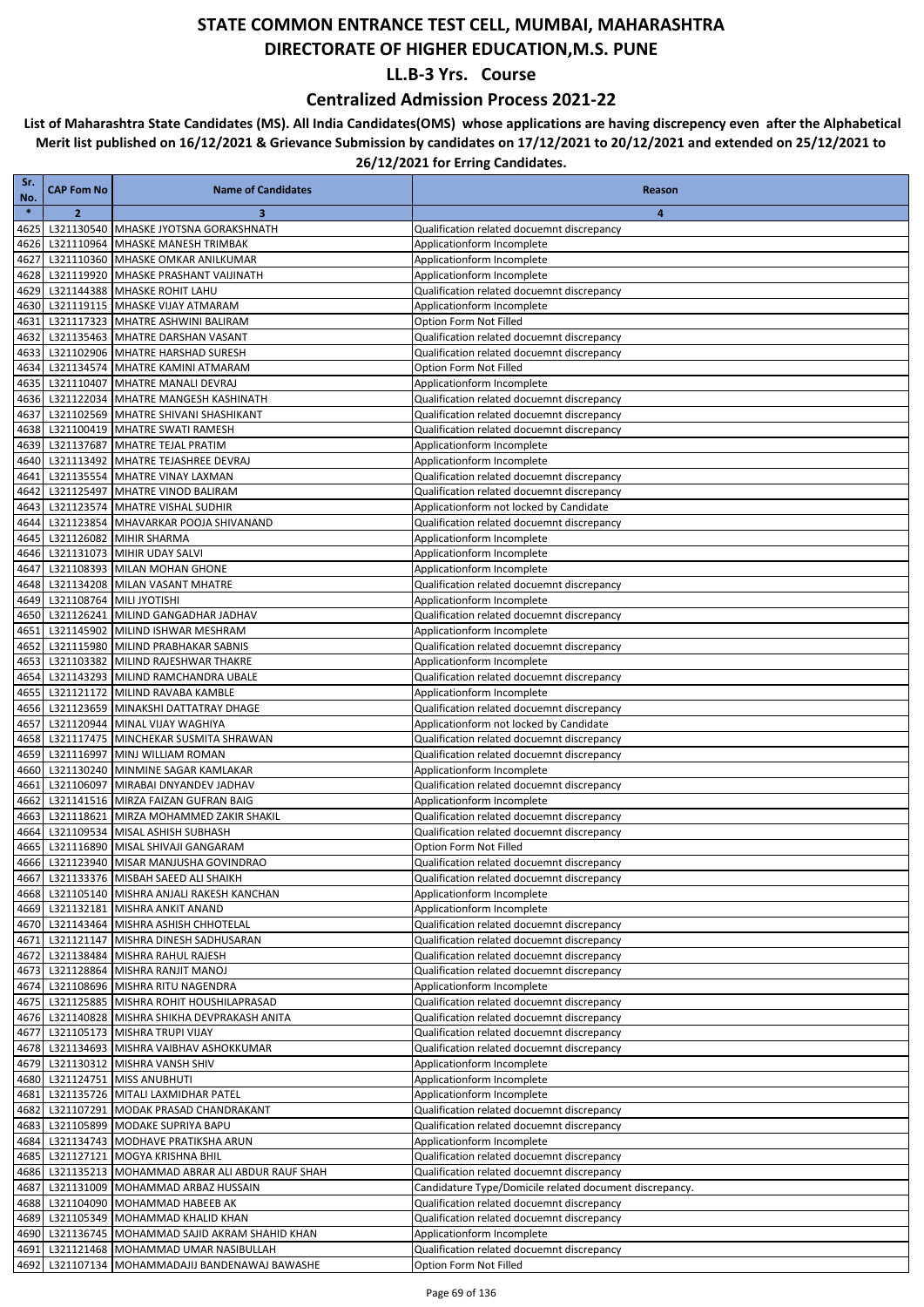### **Centralized Admission Process 2021-22**

| Sr.           | <b>CAP Fom No</b>          | <b>Name of Candidates</b>                                                         | Reason                                                                                   |
|---------------|----------------------------|-----------------------------------------------------------------------------------|------------------------------------------------------------------------------------------|
| No.<br>$\ast$ |                            |                                                                                   |                                                                                          |
| 4693          | $\overline{2}$             | 3<br>L321133704   MOHAMMADI SHAHAN M AFAQUE ADIL                                  | $\overline{4}$<br>Qualification related docuemnt discrepancy                             |
| 4694          |                            | L321126419 MOHAMMED ABDUL KAREEM                                                  | Applicationform Incomplete                                                               |
| 4695          |                            | L321130603 MOHAMMED AWAIZ MOHAMMED BASHIR                                         | Qualification related docuemnt discrepancy                                               |
| 4696          |                            | L321113657 MOHAMMED FAHAR KAUSAR ANSARI                                           | Applicationform Incomplete                                                               |
| 4697          |                            | L321119832 MOHAMMED JAWED FATEH MOHAMMED                                          | Qualification related docuemnt discrepancy                                               |
| 4698          |                            | L321142605 MOHAMMED KHALED                                                        | Qualification related docuemnt discrepancy                                               |
| 4699          |                            | L321117709 MOHAMMED MUBASHIR                                                      | Qualification related docuemnt discrepancy                                               |
| 4700          |                            | L321138181 MOHAMMED MUJTABA<br>L321116603 MOHAMMED MUJTABA HUSSAIN                | Qualification related docuemnt discrepancy                                               |
| 4701<br>4702  |                            | L321122020 MOHAMMED SADIK ASLAM CHUNAWALA                                         | Applicationform Incomplete<br>Applicationform Incomplete                                 |
| 4703          |                            | L321143801 MOHAMMED UBAID FAROOQUI                                                | Qualification related docuemnt discrepancy                                               |
| 4704          |                            | L321104071 MOHAMMED USMAN QURESHI                                                 | Qualification related docuemnt discrepancy                                               |
| 4705          |                            | L321142947 MOHAN GANGARAM BUDHEWAR                                                | Applicationform Incomplete                                                               |
|               |                            | 4706 L321125299 MOHAN RAJIV VITHALANI                                             | Applicationform Incomplete                                                               |
| 4707          |                            | L321142983 MOHD AEJAZ SHAIKH HAIDER                                               | Qualification related docuemnt discrepancy                                               |
| 4708          |                            | L321130729 MOHD ANIS MOHD ISLAM                                                   | Qualification related docuemnt discrepancy                                               |
| 4709          |                            | L321127591 MOHD AQUIB RAZA                                                        | Applicationform Incomplete                                                               |
| 4711          |                            | 4710 L321137178 MOHD ARIF KHALIL AHMAD<br>L321102875 MOHD ARSHAD NADEEM MOHD ASIF | Qualification related docuemnt discrepancy<br>Applicationform Incomplete                 |
| 4712          |                            | L321129984 MOHD FARUKH ABDUL MAJEED SHAIKH                                        | Qualification related docuemnt discrepancy                                               |
| 4713          |                            | L321106786 MOHD MUGHAIRA KHAN                                                     | Applicationform Incomplete                                                               |
|               |                            | 4714 L321135609 MOHD MUSLIM HANIF                                                 | Applicationform Incomplete                                                               |
| 4715          |                            | L321145747 MOHD OSAMA MOHD RASHID                                                 | Qualification related docuemnt discrepancy                                               |
|               |                            | 4716 L321125042 MOHD QUASIM                                                       | Applicationform Incomplete                                                               |
| 4717          |                            | L321109573 MOHD RAED FAIYAZUDDIN ANSARI                                           | Applicationform Incomplete                                                               |
|               |                            | 4718 L321112313 MOHD RIYAZ MOHD YUNUS PAREKH                                      | Applicationform Incomplete                                                               |
|               |                            | 4719 L321107063 MOHD SAALIM NOOR MOHD KHAN                                        | Applicationform Incomplete                                                               |
| 4721          | 4720 L321131334 MOHD UVAIS | L321110004 MOHD ZAID MOHD WASIM                                                   | Qualification related docuemnt discrepancy<br>Option Form Not Filled                     |
| 4722          |                            | L321113885 MOHD ZUBAIR KHAN                                                       | Applicationform Incomplete                                                               |
|               |                            | 4723 L321117575 MOHILE OSHIN SANJAY                                               | Qualification related docuemnt discrepancy                                               |
| 4724          |                            | L321142734 MOHIT MOHANLAL MADHWANI                                                | Qualification related docuemnt discrepancy                                               |
| 4725          |                            | L321143768 MOHITE AKSHAY ASHOK                                                    | Qualification related docuemnt discrepancy                                               |
|               |                            | 4726 L321127227 MOHITE AMRAPALI SHANKAR                                           | Qualification related docuemnt discrepancy                                               |
| 4727          |                            | L321144949 MOHITE DEVENDRA JAYRAM                                                 | Qualification related docuemnt discrepancy                                               |
|               |                            | 4728 L321115098 MOHITE GHANSHYAM BHAGWAN                                          | Qualification related docuemnt discrepancy                                               |
| 4729          |                            | L321126085 MOHITE KALYANI BHAGWAN<br>4730 L321116788 MOHITE KHUSHBOO GAUTAM       | Qualification related docuemnt discrepancy<br>Applicationform Incomplete                 |
| 4731          |                            | L321143274 MOHITE MINAL VIJAY                                                     | Applicationform Incomplete                                                               |
| 4732          |                            | L321145689 MOHITE PRITESH MORESHWAR                                               | Applicationform Incomplete                                                               |
| 4733          |                            | L321141389 MOHITE SAUDAGAR SADASHIV                                               | Qualification related docuemnt discrepancy                                               |
| 4734          |                            | L321134269 MOHITE SHUBHAM MARUTI                                                  | Qualification related docuemnt discrepancy                                               |
|               |                            | 4735 L321106975 MOHITE TUSHAR RAMESH                                              | Qualification related docuemnt discrepancy                                               |
|               |                            | 4736 L321140805 MOHITE VIRENDRA SAMBHAJI                                          | Qualification related docuemnt discrepancy                                               |
|               |                            | 4737 L321139805 MOHOD PALLAVI VIJAY                                               | Qualification related docuemnt discrepancy                                               |
|               |                            | 4738 L321118916 MOHOKAR NILESH TUKARAM<br>4739 L321143894 MOHSIN ASRAR SHAIKH     | Qualification related docuemnt discrepancy<br>Qualification related docuemnt discrepancy |
|               |                            | 4740 L321112760 MOHSIN KHAN ALAMNOOR KHAN                                         | Qualification related docuemnt discrepancy                                               |
|               |                            | 4741 L321121041 MOHSIN YASIN MANYAR                                               | Qualification related docuemnt discrepancy                                               |
|               |                            | 4742 L321126965 MOHURLE RUPESH SURESH                                             | Option Form Not Filled                                                                   |
|               |                            | 4743 L321110112 MOINULHASAN AMEERULHASAN KHAN                                     | Applicationform Incomplete                                                               |
|               |                            | 4744 L321130469 MOKASARE SANJAYKUMAR RAMCHANDRA                                   | Applicationform Incomplete                                                               |
|               |                            | 4745 L321132635 MOKASHE ANIL SOPANRAO                                             | Qualification related docuemnt discrepancy                                               |
|               |                            | 4746 L321117520 MOKASHI NISHIKANT RADHESHYAM                                      | Applicationform Incomplete                                                               |
|               |                            | 4747 L321109023 MOKASHI PANDURANG MADHUKAR                                        | Applicationform Incomplete                                                               |
|               |                            | 4748 L321134823 MOKSHA BHAWAR PARMAR<br>4749 L321117381 MOMAYA NIRAV CHETANKUMAR  | Qualification related docuemnt discrepancy<br>Qualification related docuemnt discrepancy |
|               |                            | 4750 L321125735 MOMIN MERAJ MOHAMMAD SAJID                                        | Qualification related docuemnt discrepancy                                               |
|               |                            | 4751 L321145616 MOMIN MIZAAB SHAHID                                               | Qualification related docuemnt discrepancy                                               |
|               |                            | 4752 L321100966 MOMIN VASHEERSHAB SULTAN                                          | Applicationform Incomplete                                                               |
|               |                            | 4753 L321131330 MONALI ANANDRAO PATIL                                             | Qualification related docuemnt discrepancy                                               |
|               |                            | 4754 L321103642 MONDKAR MANOJ SHYAMSUNDAR                                         | Qualification related docuemnt discrepancy                                               |
|               |                            | 4755 L321101270 MONICA MOTILAL BENDRE                                             | Qualification related docuemnt discrepancy                                               |
|               |                            | 4756 L321144704 MONIKA MADHUKAR KANHERKAR                                         | Option Form Not Filled                                                                   |
|               |                            | 4757 L321137860 MONISA BUSHRA MOHAMMAD SHAFI                                      | Qualification related docuemnt discrepancy                                               |
|               | 4758 L321102889 MOON       | 4759 L321134488 MOON PRIYANKA SHASHANK                                            | Qualification related docuemnt discrepancy<br>Qualification related docuemnt discrepancy |
|               |                            | 4760 L321146108 MOON SURAJ SURESHRAO                                              | Applicationform Incomplete                                                               |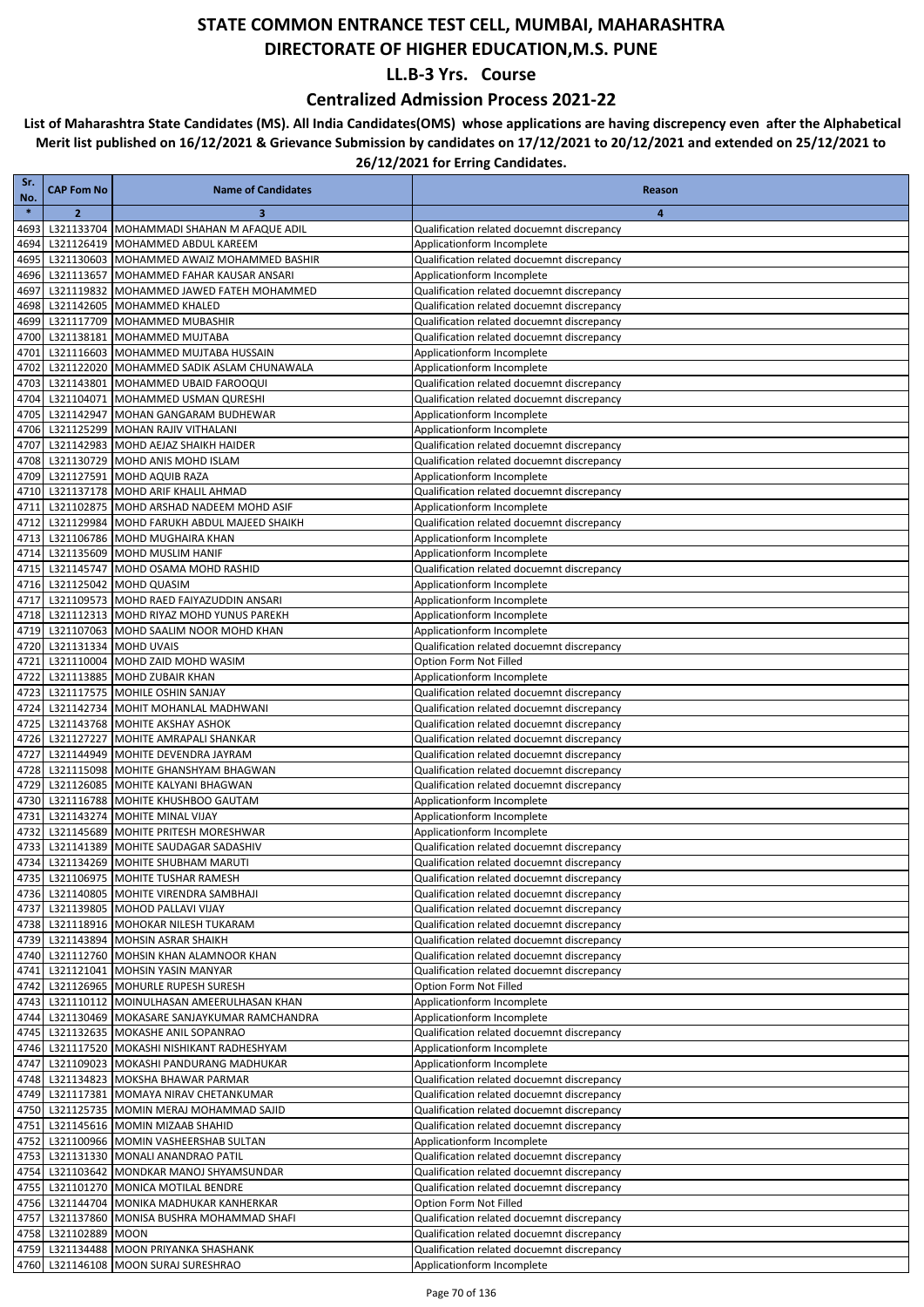### **Centralized Admission Process 2021-22**

| Sr.<br>No.   | <b>CAP Fom No</b> | <b>Name of Candidates</b>                                                       | Reason                                                                                   |
|--------------|-------------------|---------------------------------------------------------------------------------|------------------------------------------------------------------------------------------|
| $\ast$       | $\overline{2}$    | 3                                                                               | 4                                                                                        |
| 4761         |                   | L321124652 MOR KHUSHAL BHALCHANDRA                                              | Qualification related docuemnt discrepancy                                               |
| 4762         |                   | L321125110 MOR SAPANA MANGAL                                                    | Applicationform Incomplete                                                               |
| 4763         |                   | L321122647 MORE ADITYA MANOHAR                                                  | Applicationform Incomplete                                                               |
| 4764         |                   | L321144627 MORE AJIT ANANT                                                      | Option Form Not Filled                                                                   |
| 4765         |                   | L321125635 MORE AKASH SHIVAJI                                                   | Qualification related docuemnt discrepancy                                               |
| 4766         |                   | L321114897 MORE AKSHATA MOHAN                                                   | Qualification related docuemnt discrepancy                                               |
| 4767<br>4768 |                   | L321136866 MORE ASHOK SHRIRAM<br>L321136546 MORE ATUL BHAGWAT                   | Qualification related docuemnt discrepancy<br>Qualification related docuemnt discrepancy |
| 4769         |                   | L321121715   MORE CHANDRAKANT KRUSHNA                                           | Applicationform Incomplete                                                               |
| 4770         |                   | L321134348 MORE CHHOTU VANA                                                     | Option Form Not Filled                                                                   |
| 4771         |                   | L321107550 MORE DURGESHWARI SUBHASH                                             | Applicationform Incomplete                                                               |
| 4772         |                   | L321105544 MORE EKNATH DINKARRAO                                                | Applicationform Incomplete                                                               |
| 4773         |                   | L321121373 MORE GANESH DIGAMBAR                                                 | Applicationform Incomplete                                                               |
| 4774         |                   | L321116685 MORE GANGAPRASAD SURESH                                              | Qualification related docuemnt discrepancy                                               |
| 4775         |                   | L321144458 MORE GANPAT MACHHINDRA                                               | Qualification related docuemnt discrepancy                                               |
| 4776         |                   | L321131872 MORE GAURI VILAS NILAM                                               | Qualification related docuemnt discrepancy                                               |
| 4777         |                   | L321106286 MORE GAUTAM BHASKAR                                                  | Applicationform Incomplete                                                               |
| 4778         |                   | L321133924 MORE GAYATRI SHIVAJI                                                 | Qualification related docuemnt discrepancy                                               |
| 4779<br>4780 |                   | L321111109 MORE HEMA SURESH<br>L321130122 MORE HRUSHIKESH DATTATRAY             | Qualification related docuemnt discrepancy<br>Applicationform Incomplete                 |
| 4781         |                   | L321126143 MORE MAHESH TANAJI                                                   | Applicationform Incomplete                                                               |
| 4782         |                   | L321137123 MORE MANISHA YASHAWANT                                               | Qualification related docuemnt discrepancy                                               |
| 4783         |                   | L321135943 MORE MANOJ JAGANNATH                                                 | Applicationform Incomplete                                                               |
| 4784         |                   | L321110444 MORE MONIKA MOHAN                                                    | Applicationform Incomplete                                                               |
| 4785         |                   | L321140673 MORE OMKAR CHANDRAKANT                                               | Qualification related docuemnt discrepancy                                               |
| 4786         |                   | L321101546 MORE PRASHIK LALCHANDRA                                              | Qualification related docuemnt discrepancy                                               |
| 4787         |                   | L321137287 MORE PRIYANKA MAHADEO                                                | Applicationform Incomplete                                                               |
| 4788         |                   | L321141963 MORE RAHUL BHARAT                                                    | Qualification related docuemnt discrepancy                                               |
| 4789         |                   | L321141140 MORE SAINATH SHAHAJI                                                 | Applicationform Incomplete                                                               |
| 4790         |                   | L321143659 MORE SANDEEP KAILAS                                                  | Qualification related docuemnt discrepancy                                               |
| 4791         |                   | L321143614 MORE SANGEETA VITTHAL                                                | Applicationform Incomplete                                                               |
| 4792<br>4793 |                   | L321139495 MORE SANJAY BABAJI<br>L321134759 MORE SEEMA VISHNU                   | Qualification related docuemnt discrepancy<br>Qualification related docuemnt discrepancy |
| 4794         |                   | L321108341 MORE SHAILESH RAMDAS                                                 | Applicationform Incomplete                                                               |
| 4795         |                   | L321115273 MORE SHILPA SUBHASH                                                  | Qualification related docuemnt discrepancy                                               |
| 4796         |                   | L321123912 MORE SHITAL SHANTARAM                                                | Qualification related docuemnt discrepancy                                               |
| 4797         |                   | L321109835 MORE SHREYAS HARISHCHANDRA                                           | Qualification related docuemnt discrepancy                                               |
| 4798         |                   | L321108517 MORE SHRIKANT ANIL                                                   | Option Form Not Filled                                                                   |
| 4799         |                   | L321112167 MORE SIDDHARTH ASHOK                                                 | Qualification related docuemnt discrepancy                                               |
| 4800         |                   | L321117858 MORE SONALI NARAYAN                                                  | Option Form Not Filled                                                                   |
| 4801         |                   | L321145114 MORE SUBHENDRA PRAKASH                                               | Qualification related docuemnt discrepancy                                               |
| 4802         |                   | L321145972 MORE SUCHITA ANANT<br>4803 L321106858 MORE SUHAS JAGANNATH           | Qualification related docuemnt discrepancy                                               |
|              |                   | 4804 L321126315 MORE SUKANYA SADANAND                                           | Applicationform Incomplete<br>Applicationform not locked by Candidate                    |
|              |                   | 4805 L321111967 MORE SUPRIYA SHARAD                                             | Qualification related docuemnt discrepancy                                               |
| 4806         |                   | L321135060 MORE SURAJ NAMDEO                                                    | Option Form Not Filled                                                                   |
| 4807         |                   | L321139720 MORE SWAPNALI SHIVAJI                                                | Qualification related docuemnt discrepancy                                               |
| 4808         |                   | L321130315 MORE VAISHALI UKHA                                                   | Option Form Not Filled                                                                   |
| 4809         |                   | L321132484 MORE VIBHUTI SANDIP                                                  | Option Form Not Filled                                                                   |
| 4810         |                   | L321132367 MORE VIKRAM RAMCHANDRA                                               | Qualification related docuemnt discrepancy                                               |
| 4811         |                   | L321140549 MORE VISHAL SHIVAJI                                                  | Qualification related docuemnt discrepancy                                               |
| 4812         |                   | L321129469 MORE YOGITA BHAGWAT                                                  | Qualification related docuemnt discrepancy                                               |
| 4813         |                   | L321132752 MORE YOGITA RAVINDRA                                                 | Qualification related docuemnt discrepancy                                               |
|              |                   | 4814 L321112106 MORESHWAR GANAPATI TAPAS<br>4815 L321105892 MORESHWAR MAHANGARE | Qualification related docuemnt discrepancy<br>Qualification related docuemnt discrepancy |
|              |                   | 4816 L321144626 MOREY MAHENDRA KISHOR                                           | Qualification related docuemnt discrepancy                                               |
| 4817         |                   | L321120663 MOSIN MAINODDIN SHAIKH                                               | Qualification related docuemnt discrepancy                                               |
| 4818         |                   | L321121929 MOTE LAXMAN MANGESH                                                  | Qualification related docuemnt discrepancy                                               |
|              |                   | 4819 L321107930 MOTE MANGESH PRAKASH                                            | Applicationform Incomplete                                                               |
|              |                   | 4820 L321101520 MOTE PANDURANG SIDHESHWAR                                       | Qualification related docuemnt discrepancy                                               |
|              |                   | 4821 L321129591 MOTE PUNAM NAMDEV                                               | Qualification related docuemnt discrepancy                                               |
| 4822         |                   | L321105749 MOTGHARE MANISH VITTHALRAO                                           | Qualification related docuemnt discrepancy                                               |
| 4823         |                   | L321142610 MOTGHARE VAISHALI GHANSHYAM                                          | Applicationform Incomplete                                                               |
|              |                   | 4824 L321132815 MOTWANI ANJALI RAJKUMAR                                         | Qualification related docuemnt discrepancy                                               |
|              |                   | 4825 L321136670 MOX PRABHULAL VORA<br>4826 L321137494 MR GAURAV GANESH GAIKWAD  | Qualification related docuemnt discrepancy<br>Qualification related docuemnt discrepancy |
| 4827         |                   | L321115536 MR. BHAGWAN                                                          | Qualification related docuemnt discrepancy                                               |
|              |                   | 4828 L321139122 MR. MANOJ VTTHAL JADHAV                                         | Applicationform Incomplete                                                               |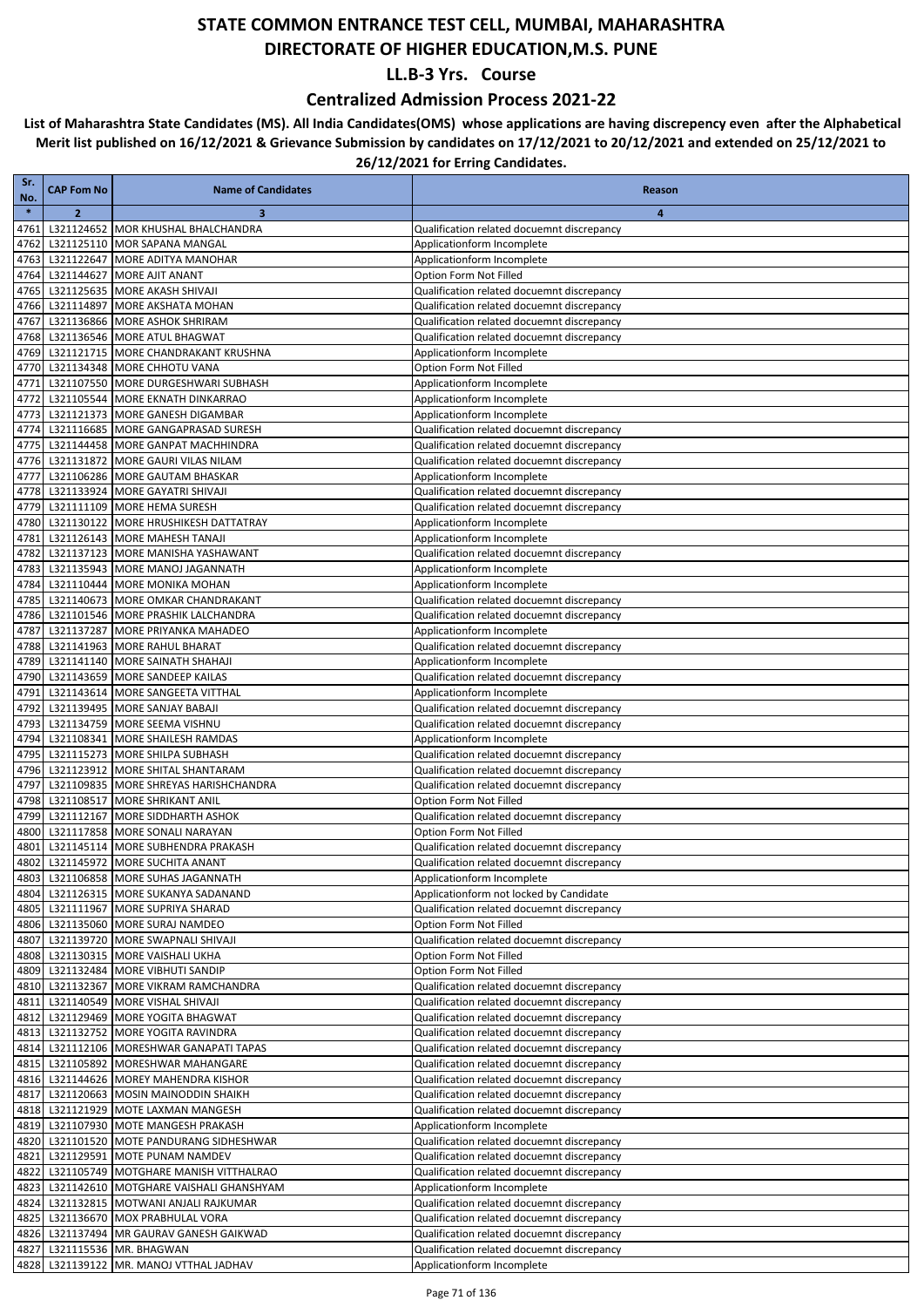### **Centralized Admission Process 2021-22**

| Sr.           | <b>CAP Fom No</b>    | <b>Name of Candidates</b>                                                    | Reason                                                                                   |
|---------------|----------------------|------------------------------------------------------------------------------|------------------------------------------------------------------------------------------|
| No.<br>$\ast$ | 2                    | 3                                                                            | 4                                                                                        |
| 4829          |                      | L321106658 MR. PAVAN MADHUKAR SOLANKE                                        | Qualification related docuemnt discrepancy                                               |
| 4830          |                      | L321109281   MR. SUSHILKUMAR BHALCHANDRA BRAMHANE                            | Qualification related docuemnt discrepancy                                               |
| 4831          |                      | L321125939 MRUDAL NANDKUMAR TASGAONKAR                                       | Qualification related docuemnt discrepancy                                               |
| 4832          |                      | L321116746 MRUNAL GAIKWAD                                                    | Applicationform Incomplete                                                               |
| 4833          |                      | L321120942 MRUNAL SHANTARAM DHOLEPATIL                                       | Qualification related docuemnt discrepancy                                               |
| 4834          |                      | L321142346 MRUNALI BHIKAJI GURAV                                             | Qualification related docuemnt discrepancy                                               |
| 4835          |                      | L321140961 MRUNALI RAJKUMAR DONGRE                                           | Qualification related docuemnt discrepancy                                               |
| 4836<br>4837  | L321144149 MS. KOMAL | L321128421 MRUTYUMJAYA KESAV GOLI                                            | Qualification related docuemnt discrepancy<br>Applicationform Incomplete                 |
| 4838          |                      | L321114730 MUDDEWAD RAVIKUMAR MADHAVRAO                                      | Qualification related docuemnt discrepancy                                               |
| 4839          |                      | L321109092 MUDGUL ABHIJIT SURESH                                             | Qualification related docuemnt discrepancy                                               |
| 4840          |                      | L321120759 MUGDHA NILESH RANADE                                              | Applicationform Incomplete                                                               |
| 4841          |                      | L321116116 MUJAHED SAYYAD                                                    | Qualification related docuemnt discrepancy                                               |
| 4842          |                      | L321123233 MUJAHEED MD MOINUDDIN                                             | Qualification related docuemnt discrepancy                                               |
| 4843          |                      | L321129977 MUJAWAR ARSHAD LIYAKAT                                            | Qualification related docuemnt discrepancy                                               |
| 4844          |                      | L321138454 MUJAWAR JAHANGIR ADAM                                             | Qualification related docuemnt discrepancy                                               |
| 4845          |                      | L321134589 MUKARE SOMANAND MANOHAR                                           | Qualification related docuemnt discrepancy                                               |
| 4846<br>4847  |                      | L321136561 MUKESH MANGILAL CHOUDHARY<br>L321131452 MUKHADE SNEHALATA SUBHASH | Qualification related docuemnt discrepancy<br>Qualification related docuemnt discrepancy |
| 4848          |                      | L321136192 MUKHTAR ISMAIL SHAIKH                                             | Qualification related docuemnt discrepancy                                               |
| 4849          |                      | L321113414 MUKKAWAR SANJEEV SUDHAKARRAO                                      | Applicationform Incomplete                                                               |
| 4850          |                      | L321140804 MUKTA PANDURANG SUPE                                              | Qualification related docuemnt discrepancy                                               |
| 4851          |                      | L321141411 MUKTIRAJ BAJIRAO BARSE                                            | Qualification related docuemnt discrepancy                                               |
| 4852          |                      | L321105089 MUKUL SINGH                                                       | Qualification related docuemnt discrepancy                                               |
| 4853          |                      | L321132221 MULANI AKABAR GULAB                                               | Qualification related docuemnt discrepancy                                               |
| 4854          |                      | L321109781 MULANI ALLARAKHA BADSHAHA                                         | Applicationform Incomplete                                                               |
| 4855          |                      | L321145060 MULANI JAVID SHOUKAT<br>L321122600 MULANI RESHMA SHAFI            | Qualification related docuemnt discrepancy                                               |
| 4856<br>4857  |                      | L321116135 MULANI SIMRAN ABDUL                                               | Qualification related docuemnt discrepancy<br>Qualification related docuemnt discrepancy |
| 4858          |                      | L321126967 MULE PRIYANKA SURESH                                              | Applicationform Incomplete                                                               |
| 4859          |                      | L321115189 MULE RUPALI VASANTRAO                                             | Qualification related docuemnt discrepancy                                               |
| 4860          |                      | L321111068 MULEY JYOTI HARICHANDRA                                           | Qualification related docuemnt discrepancy                                               |
| 4861          |                      | L321144708 MULIK ARJUN PRAKASH                                               | Qualification related docuemnt discrepancy                                               |
| 4862          |                      | L321126806 MULLA ARZEEN ASHFAQUE                                             | Qualification related docuemnt discrepancy                                               |
| 4863          |                      | L321105911 MULLA BABASAHEB AJIJ                                              | Qualification related docuemnt discrepancy                                               |
| 4864          |                      | L321112318 MULLA NABI HANIF                                                  | Qualification related docuemnt discrepancy                                               |
| 4865<br>4866  |                      | L321123481 MULLA NAJANEEN TAIMUR<br>L321127191 MULLA TABASSUM RAHIMTULLA     | Qualification related docuemnt discrepancy<br>Option Form Not Filled                     |
| 4867          |                      | L321142748 MULLANI IBRAHIM SHIKANDAR                                         | Qualification related docuemnt discrepancy                                               |
| 4868          |                      | L321130579 MULUK PRIYESH SURESH                                              | Applicationform Incomplete                                                               |
| 4869          |                      | L321101057 MULUK RUSHIKESH SUBHASH                                           | Applicationform Incomplete                                                               |
| 4870          |                      | L321127393 MULYE MINAL VISHWAS                                               | Qualification related docuemnt discrepancy                                               |
|               |                      | 4871 L321145529 MUMTAZ WAHEED KHAN                                           | Applicationform Incomplete                                                               |
| 4872          |                      | L321126910 MUNDADA DARSHAN SHRINIWASJI                                       | Qualification related docuemnt discrepancy                                               |
|               |                      | 4873 L321106537 MUNDADA MAYUR RAMESH                                         | Qualification related docuemnt discrepancy<br>Qualification related docuemnt discrepancy |
| 4874<br>4875  |                      | L321141897 MUNDE CHETAN VISHNU<br>L321134812 MUNDE JANA BHANUDAS             | Option Form Not Filled                                                                   |
|               |                      | 4876 L321141403 MUNDE KANCHAN PRAKASH                                        | Qualification related docuemnt discrepancy                                               |
| 4877          |                      | L321113597 MUNDE KISHAN SURESH                                               | Qualification related docuemnt discrepancy                                               |
| 4878          |                      | L321118748 MUNDE RAM DATTATRAYA                                              | Qualification related docuemnt discrepancy                                               |
| 4879          |                      | L321130754 MUNDHARE JYOTSANA RAMESH                                          | Qualification related docuemnt discrepancy                                               |
|               |                      | 4880 L321129865 MUNDHE AARTI MANOHAR                                         | Qualification related docuemnt discrepancy                                               |
| 4881          |                      | L321133981 MUNDHE ARUN LIMBAJI                                               | Applicationform Incomplete                                                               |
| 4882          |                      | L321116471 MUNDHE BHAGWAT VAIJENATH                                          | Qualification related docuemnt discrepancy                                               |
| 4883<br>4884  |                      | L321122662 MUNDHE BHAGYASHREE SANTOSH<br>L321128653 MUNDHE MANISHA HARIBHAU  | Qualification related docuemnt discrepancy<br>Applicationform Incomplete                 |
| 4885          |                      | L321145212 MUNDHE SWATI ASHOK                                                | Qualification related docuemnt discrepancy                                               |
|               |                      | 4886 L321133807 MUNDHE VRUSHALI ANIRUDDHA                                    | Qualification related docuemnt discrepancy                                               |
| 4887          |                      | L321122041 MUNDLIK UDAY SUBHASH                                              | Qualification related docuemnt discrepancy                                               |
| 4888          |                      | L321116210 MUNGAL RUSHIKESH GOVINDRAO                                        | Qualification related docuemnt discrepancy                                               |
| 4889          |                      | L321141522 MUNGASE DATTATRAYA BABAN                                          | Option Form Not Filled                                                                   |
| 4890          |                      | L321124954 MUNGEKAR HARSHAD AVADHUT                                          | Qualification related docuemnt discrepancy                                               |
| 4891          |                      | L321107471 MUNJAJI BELE                                                      | Applicationform Incomplete                                                               |
| 4892          |                      | L321135653 MUNJEWAR ISAK ROSHAN<br>L321135198 MUNNI MAHEBOOB SHAIKH          | Applicationform Incomplete<br>Qualification related docuemnt discrepancy                 |
| 4893          |                      | 4894 L321132843 MUNOT VIPIN VASANTLAL                                        | Applicationform Incomplete                                                               |
| 4895          |                      | L321107571 MUPPIDI JHASHUVA KUMAR RATNA                                      | Applicationform Incomplete                                                               |
|               |                      | 4896 L321115252 MURKUTE ANUPAMA DNYANADEO                                    | Qualification related docuemnt discrepancy                                               |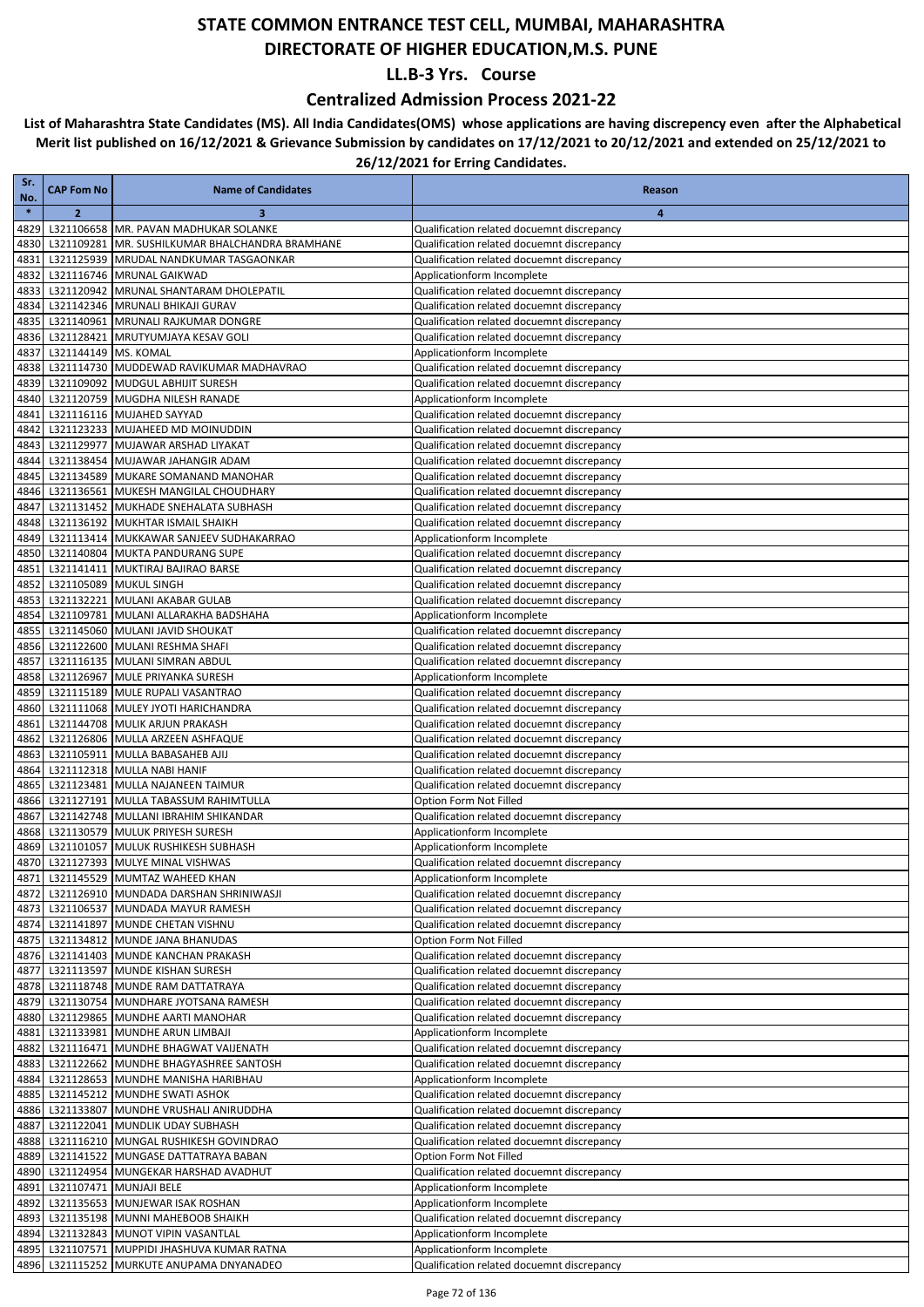### **Centralized Admission Process 2021-22**

| Sr.<br>No.   | <b>CAP Fom No</b>     | <b>Name of Candidates</b>                                                           | Reason                                                                                   |
|--------------|-----------------------|-------------------------------------------------------------------------------------|------------------------------------------------------------------------------------------|
| $\ast$       | $\overline{2}$        | 3                                                                                   | 4                                                                                        |
| 4897         |                       | L321123511 MURKUTE KANCHAN BALASAHEB                                                | Qualification related docuemnt discrepancy                                               |
| 4898         |                       | L321142826 MURKUTE PRIYANKA RAJKUMAR                                                | Applicationform Incomplete                                                               |
| 4899         |                       | L321124722 MUSALE DILIP SUKHADEV                                                    | Qualification related docuemnt discrepancy                                               |
| 4900         |                       | L321135127 MUSALE IETESHAM KHUSHAL<br>L321101230 MUSALE SARITA NILAKANTH            | Applicationform Incomplete                                                               |
| 4901<br>4902 |                       | L321118516 MUSALE VISHAL BALASAHEB                                                  | Applicationform Incomplete<br>Qualification related docuemnt discrepancy                 |
| 4903         |                       | L321102636 MUSKAAN DUTTA                                                            | Applicationform Incomplete                                                               |
| 4904         |                       | L321143280 MUSKAN AGARWAL                                                           | Qualification related docuemnt discrepancy                                               |
| 4905         |                       | L321107756 MUSKAN GANDHI                                                            | Applicationform Incomplete                                                               |
| 4906         |                       | L321112994 MUSKAN GHANSHYAM KRIPLANI                                                | Qualification related docuemnt discrepancy                                               |
| 4907         |                       | L321144607 MUSKAN RAIS SHAIKH                                                       | Qualification related docuemnt discrepancy                                               |
| 4908         |                       | L321109904 MUSTAKIM MAHMAD BARDOLIA                                                 | Applicationform Incomplete                                                               |
| 4909<br>4910 |                       | L321111957 MUTHAL MANISHA NANASAHEB<br>L321103650 MUTHE SUNIL CHANDRAKANT           | Qualification related docuemnt discrepancy<br>Applicationform Incomplete                 |
| 4911         |                       | L321132441 MUZAMMIL NAEEM SHAIKH                                                    | Qualification related docuemnt discrepancy                                               |
| 4912         |                       | L321110203 MUZAYYANA BASHEER SHAIKH                                                 | Qualification related docuemnt discrepancy                                               |
| 4913         |                       | L321137973 NABAH NAYEEM ANSARI                                                      | Qualification related docuemnt discrepancy                                               |
| 4914         |                       | L321141385 NABIN PRADHAN                                                            | Applicationform Incomplete                                                               |
| 4915         |                       | L321144690 NACHANE PRABHAKAR MAHADEO                                                | Applicationform Incomplete                                                               |
| 4916         |                       | L321137560 NADAF SAHIL RAFIK                                                        | Qualification related docuemnt discrepancy                                               |
| 4917         |                       | L321103616 NADAGUDE ADITYA AVINASH                                                  | Applicationform Incomplete                                                               |
| 4918<br>4919 |                       | L321121773 NADAR KINGSLIN JOSHUVA<br>L321144687 NADE SHESHRAO WAMANRAO              | Applicationform Incomplete<br>Qualification related docuemnt discrepancy                 |
| 4920         |                       | L321129777 NADIMAHMED SHOUKAT SAYYED                                                | Qualification related docuemnt discrepancy                                               |
| 4921         |                       | L321135038 NADIMMULLK SARFRAZ RAJJAK                                                | Qualification related docuemnt discrepancy                                               |
| 4922         | L321119308 NADIYA B S |                                                                                     | Qualification related docuemnt discrepancy                                               |
| 4923         |                       | L321135375 NADKARNI VASUDEO PRABHAKAR                                               | Qualification related docuemnt discrepancy                                               |
| 4924         |                       | L321112531 NAFISA GOUSLAJAM KOTWAL                                                  | Qualification related docuemnt discrepancy                                               |
| 4925         |                       | L321117312 NAGALKAR ANJALI RAMESH                                                   | Qualification related docuemnt discrepancy                                               |
| 4926         |                       | L321126658 NAGALKAR RAJESH MARUTI                                                   | Applicationform Incomplete                                                               |
| 4927         |                       | L321132508 NAGARDHANKAR ROSHANI BABAN                                               | Qualification related docuemnt discrepancy                                               |
| 4928<br>4929 |                       | L321106607 NAGARE SAMEER PRAMOD<br>L321137095 NAGARE VISHNU TUKARAM                 | Qualification related docuemnt discrepancy<br>Qualification related docuemnt discrepancy |
| 4930         |                       | L321134251 NAGARGOJE KISHOR JAYSING                                                 | Qualification related docuemnt discrepancy                                               |
| 4931         |                       | L321116342 NAGARGOJE PARMESHWAR PHULACHAND                                          | Option Form Not Filled                                                                   |
| 4932         |                       | L321140064 NAGARGOJE RAGHUNATH KESHAV                                               | Qualification related docuemnt discrepancy                                               |
| 4933         |                       | L321136189 NAGARGOJE RUSHIKESH BABURAO                                              | Applicationform Incomplete                                                               |
| 4934         |                       | L321105279 NAGARGOJE SEEMA DIGAMBAR                                                 | Qualification related docuemnt discrepancy                                               |
| 4935<br>4936 |                       | L321139173 NAGARKAR NISHAN SHAM<br>L321143573 NAGARKAR RAJU SURESHRAO               | Qualification related docuemnt discrepancy<br>Qualification related docuemnt discrepancy |
| 4937         |                       | L321143787 NAGE HARI PANDURANG                                                      | Qualification related docuemnt discrepancy                                               |
| 4938         |                       | L321107125 NAGENDRA BASANTGOWDA PATIL                                               | Qualification related docuemnt discrepancy                                               |
|              |                       | 4939 L321146019 NAGESH SATISH DHIWAR                                                | Qualification related docuemnt discrepancy                                               |
|              |                       | 4940 L321135802 NAGESH SURESH PATIL                                                 | Applicationform Incomplete                                                               |
|              |                       | 4941 L321127473 NAGESH VASANT SURVE                                                 | Applicationform Incomplete                                                               |
| 4942         |                       | L321134287 NAGNATH PANDHARI DAHIPHALE                                               | Qualification related docuemnt discrepancy                                               |
|              |                       | 4943 L321110045 NAGOTHANEKAR SANDESH SHASHIKANT                                     | Qualification related docuemnt discrepancy                                               |
| 4944         |                       | L321110657 NAGPAL BHARAT MANOHAR<br>4945 L321110828 NAGPAL KANWALJIT SUDARSHAN      | Applicationform Incomplete<br>Qualification related docuemnt discrepancy                 |
|              |                       | 4946 L321121780 NAGPURE SHRIKANT GANESH                                             | Applicationform Incomplete                                                               |
| 4947         |                       | L321132287 NAGRAJ NANDKUMAR PUDE                                                    | Qualification related docuemnt discrepancy                                               |
|              |                       | 4948 L321141061 NAGRALE ASHISH ARUN                                                 | Applicationform Incomplete                                                               |
|              |                       | 4949 L321133194 NAGRALE DOLLY GAJANAN                                               | Applicationform Incomplete                                                               |
|              |                       | 4950 L321144663 NAGRE DIPAK UDDHAORAO                                               | Qualification related docuemnt discrepancy                                               |
| 4951         |                       | L321113538 NAGRE SWARAJ GIRISH                                                      | Qualification related docuemnt discrepancy                                               |
|              |                       | 4952 L321133322 NAGTILAK KAVITA BALKRUSHNA                                          | Qualification related docuemnt discrepancy                                               |
| 4953         |                       | L321103049 NAGTILAK SANTOSH SHRIRANG                                                | Applicationform Incomplete                                                               |
|              |                       | 4954 L321143687 NAGULWAR CHANDRAKANT EKNATH<br>4955  L321137957   NAHDI SAUD FAISAL | Applicationform Incomplete<br>Qualification related docuemnt discrepancy                 |
|              |                       | 4956 L321120709 NAIDU UDESHWARI PRAKASH                                             | Qualification related docuemnt discrepancy                                               |
| 4957         |                       | L321102572 NAIGAONKAR VISHWAS VISHNUPANT                                            | Qualification related docuemnt discrepancy                                               |
|              |                       | 4958 L321138285 NAIK AKASH SUDHAKAR                                                 | Applicationform Incomplete                                                               |
|              |                       | 4959 L321137443 NAIK ARPITA ASHISH                                                  | Qualification related docuemnt discrepancy                                               |
|              |                       | 4960 L321116590 NAIK MITHUN NOMESHWAR                                               | Applicationform Incomplete                                                               |
|              |                       | 4961 L321136543 NAIK NACHIKET MAHADEO                                               | Qualification related docuemnt discrepancy                                               |
|              |                       | 4962 L321138881 NAIK SHUBHANGI DINKAR                                               | Qualification related docuemnt discrepancy                                               |
|              |                       | 4963 L321140626 NAIK SOMNATH DATTATRAYA<br>4964 L321143287 NAIK SONALI ARVIND       | Option Form Not Filled<br>Applicationform Incomplete                                     |
|              |                       |                                                                                     |                                                                                          |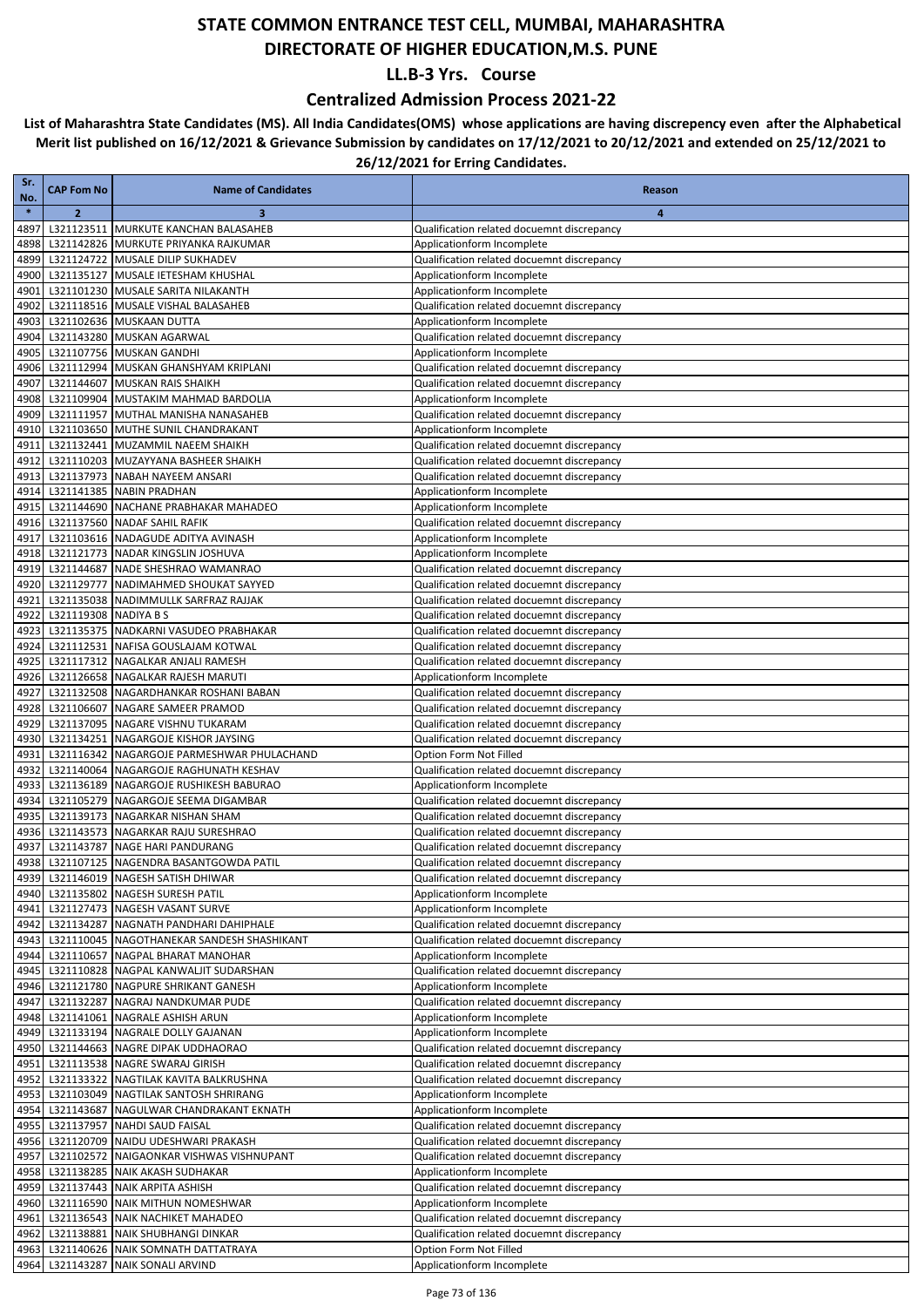### **Centralized Admission Process 2021-22**

| Sr.<br>No.   | <b>CAP Fom No</b>     | <b>Name of Candidates</b>                                                      | Reason                                                                                   |
|--------------|-----------------------|--------------------------------------------------------------------------------|------------------------------------------------------------------------------------------|
| $\ast$       | $\overline{2}$        | 3                                                                              | 4                                                                                        |
| 4965         |                       | L321143162 NAIK TEJAL JAYVANT                                                  | Qualification related docuemnt discrepancy                                               |
| 4966         |                       | L321143589 NAIKNAVARE RANJEET ABHIMANYU                                        | Applicationform Incomplete                                                               |
| 4967         |                       | L321143685 NAIKNAWARE SUNIL VIKRAM                                             | Applicationform Incomplete                                                               |
| 4968         |                       | L321130726 NAIKNAWARE VARSHARANI PANDURANG                                     | Option Form Not Filled                                                                   |
| 4969<br>4970 |                       | L321132402 NAIKODE SHESHNARAYAN SHRIRAM<br>L321138636 NAIKWAD GAJANAN RAOSAHEB | Qualification related docuemnt discrepancy<br>Qualification related docuemnt discrepancy |
| 4971         |                       | L321135318 NAINWAD NANDKISHOR VASANTRAO                                        | Qualification related docuemnt discrepancy                                               |
| 4972         |                       | L321139251 NAIR PRIYA RAMAKRISHNAN                                             | Qualification related docuemnt discrepancy                                               |
| 4973         |                       | L321141033 NAIR SHRADDHA SHIVDASAN                                             | Qualification related docuemnt discrepancy                                               |
| 4974         |                       | L321115618 NAIR SUNITA SREEDHAR                                                | Applicationform Incomplete                                                               |
| 4975         |                       | L321130039 NAJIR IBRAHIM HAKIM                                                 | Applicationform Incomplete                                                               |
| 4976         |                       | L321131647 NAKATE ANJALI RAJENDRA                                              | Option Form Not Filled                                                                   |
| 4977         |                       | L321139271 NAKTE ATISH MAHADEV                                                 | Applicationform Incomplete                                                               |
| 4978         |                       | L321140954 NAKUL RAMBHAU ZADE                                                  | Option Form Not Filled                                                                   |
| 4979         |                       | L321110431 NALAGE PRASHANT MUKTAJI                                             | Qualification related docuemnt discrepancy                                               |
| 4980<br>4981 |                       | L321125363 NALAPALLE JALBA KHANDU<br>L321144502 NALAWADE KETAN RATAN           | Qualification related docuemnt discrepancy<br>Qualification related docuemnt discrepancy |
| 4982         |                       | L321143298 NALAWADE PRATHAMESH VITHAL                                          | Qualification related docuemnt discrepancy                                               |
| 4983         |                       | L321105171 NALAWADE PRATIK HIMMATRAO                                           | Applicationform Incomplete                                                               |
| 4984         |                       | L321134523 NALBALWAR SUNIL VITHALRAO                                           | Candidature Type/Domicile related document discrepancy.                                  |
| 4985         |                       | L321115395 NALGIRKAR GOPALKRISHNA JAGANNATHRAO                                 | Qualification related docuemnt discrepancy                                               |
| 4986         |                       | L321120796 NALLA SUHASINI MALLIKAARJUNRAO                                      | Qualification related docuemnt discrepancy                                               |
| 4987         | L321105192 NAMAN JAIN |                                                                                | Applicationform Incomplete                                                               |
| 4988         |                       | L321120930 NAMBIAR VINISA VASU                                                 | Applicationform not locked by Candidate                                                  |
| 4989         |                       | L321124482 NAMIT KISHOR TARE                                                   | Qualification related docuemnt discrepancy                                               |
| 4990         |                       | L321104897 NAMITA SHETTY                                                       | Qualification related docuemnt discrepancy                                               |
| 4991<br>4992 |                       | L321109366 NAMITA VIJAYKUMAR KHADE<br>L321112978 NAMRATA ASHOK DANGE           | Qualification related docuemnt discrepancy<br>Qualification related docuemnt discrepancy |
| 4993         |                       | L321141423 NAMRATA BALKRISHNA PATIL                                            | Qualification related docuemnt discrepancy                                               |
| 4994         |                       | L321141307 NAMRATA KAMALAKAR KINI                                              | Qualification related docuemnt discrepancy                                               |
| 4995         |                       | L321107640 NAMRATA NATHA JADHAV                                                | Option Form Not Filled                                                                   |
| 4996         |                       | L321141480 NAMRATA PATIL                                                       | Qualification related docuemnt discrepancy                                               |
| 4997         |                       | L321109500 NAMRATA SURYAKANT KADAM                                             | Applicationform Incomplete                                                               |
| 4998         |                       | L321109256 NAMWAD RUDRA UMAKANT                                                | Applicationform Incomplete                                                               |
| 4999         |                       | L321134039 NANASAHEB NARAYAN LANDAGE                                           | Qualification related docuemnt discrepancy                                               |
| 5000         |                       | L321126591 NANAWARE SANJAY NAMDEO                                              | Qualification related docuemnt discrepancy                                               |
| 5001<br>5002 |                       | L321127226 NANDALE MILIND BHALCHANDRA                                          | Qualification related docuemnt discrepancy<br>Applicationform Incomplete                 |
| 5003         |                       | L321145364 NANDE PRATAP BADRINATH<br>L321144147 NANDGAONKAR ATISH RAMESH       | Applicationform Incomplete                                                               |
| 5004         |                       | L321137615 NANDINI BHASKAR SHIRURKAR                                           | Qualification related docuemnt discrepancy                                               |
| 5005         |                       | L321127311 NANDINI RAMKRISHNA KALGUNDE                                         | Applicationform Incomplete                                                               |
| 5006         |                       | L321119420 NANDINI SANGWAN                                                     | Qualification related docuemnt discrepancy                                               |
|              |                       | 5007 L321112688 NANDINI YADAV                                                  | Qualification related docuemnt discrepancy                                               |
|              |                       | 5008 L321128095 NANDKISHOR RANJWE                                              | Qualification related docuemnt discrepancy                                               |
|              |                       | 5009 L321116670 NANDKULE JAGDISH RAMESHAPPA                                    | Qualification related docuemnt discrepancy                                               |
|              |                       | 5010 L321130208 NANDKUMAR BABAN DHAMALE                                        | Applicationform Incomplete                                                               |
| 5011         |                       | L321117018 NANDKUMAR PARSHURAM JOSHI<br>L321110739 NANDU UDDHAORAO DESHMUKH    | Applicationform not locked by Candidate                                                  |
| 5012<br>5013 |                       | L321122445 NANGARE SANJAY BHAGWAN                                              | Qualification related docuemnt discrepancy<br>Qualification related docuemnt discrepancy |
|              |                       | 5014 L321143315 NANGE UDAY MAHADEO                                             | Applicationform Incomplete                                                               |
| 5015         |                       | L321137548 NANNAWRE NANDA APPA                                                 | Applicationform Incomplete                                                               |
|              |                       | 5016 L321128536 NARAWADE SAMRUDDHI DNYANESHWAR                                 | Qualification related docuemnt discrepancy                                               |
| 5017         |                       | L321126467 NARAWANE NIKITA HARIBHAU                                            | Applicationform Incomplete                                                               |
|              |                       | 5018 L321127490 NARAYAN JAGANNATH BURBURE                                      | Qualification related docuemnt discrepancy                                               |
|              |                       | 5019 L321116925 NARAYAN PANDURANG LILHARE                                      | Applicationform Incomplete                                                               |
| 5020         |                       | L321130814 NARAYANKAR SANTOSH KASHINATH                                        | Candidature Type/Domicile related document discrepancy.                                  |
| 5021<br>5022 |                       | L321139031 NARBAG NARAYAN EKNATHRAO<br>L321144477 NARBHAVAR SIDDHARTH ANIL     | Option Form Not Filled                                                                   |
| 5023         |                       | L321138773 NARE JIVAN SUDAM                                                    | Qualification related docuemnt discrepancy<br>Option Form Not Filled                     |
| 5024         |                       | L321112671 NARENDRA ADHAR BIRHADE                                              | Qualification related docuemnt discrepancy                                               |
| 5025         |                       | L321107293 NARESH CHAMPALAL SOLANKI                                            | Qualification related docuemnt discrepancy                                               |
| 5026         |                       | L321134979 NARESH LAXMAN LIMBERKAR                                             | Qualification related docuemnt discrepancy                                               |
| 5027         |                       | L321124593 NARESH PRAMOD DEODHAR                                               | Applicationform Incomplete                                                               |
|              |                       | 5028 L321145673 NARESH TRAMBAK GANGURDE                                        | Qualification related docuemnt discrepancy                                               |
| 5029         |                       | L321138078 NARKHEDE LALIT SURESH                                               | Qualification related docuemnt discrepancy                                               |
|              |                       | 5030 L321143795 NARKHEDE RAJU KASHINATH                                        | Qualification related docuemnt discrepancy                                               |
| 5031         |                       | L321133012 NAROTE AKASH MAHADEV                                                | Qualification related docuemnt discrepancy                                               |
| 5032         |                       | L321117031 NARSING GIMBYA PADVI                                                | Qualification related docuemnt discrepancy                                               |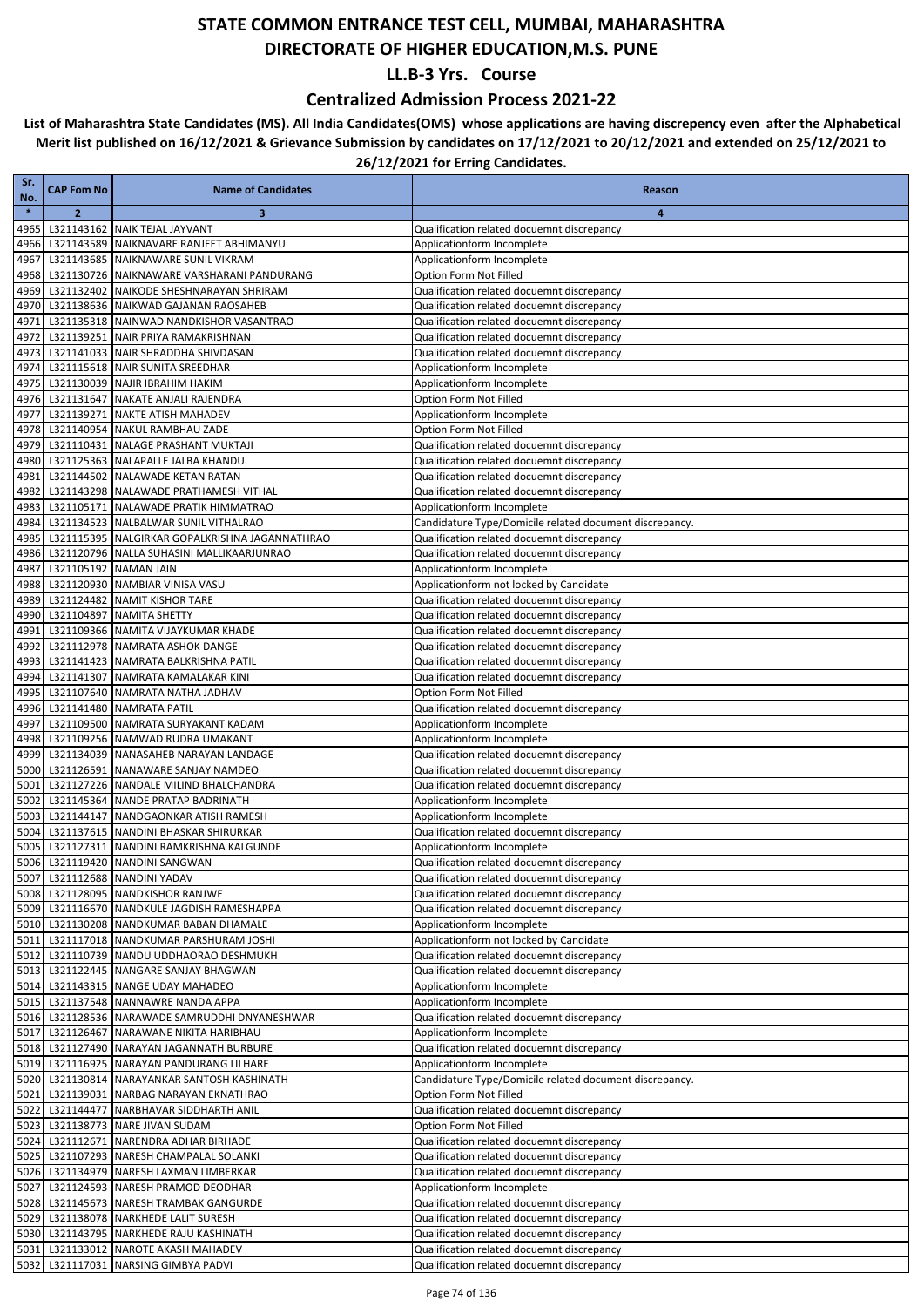### **Centralized Admission Process 2021-22**

| Sr.<br>No.   | <b>CAP Fom No</b> | <b>Name of Candidates</b>                                                  | Reason                                                                                   |
|--------------|-------------------|----------------------------------------------------------------------------|------------------------------------------------------------------------------------------|
| $\ast$       | $\overline{2}$    | 3                                                                          | 4                                                                                        |
| 5033         |                   | L321121564 NARVEKAR PRIYAL PRAVIN                                          | Option Form Not Filled                                                                   |
| 5034         |                   | L321127999 NARWADE ANIL RAJU                                               | Qualification related docuemnt discrepancy                                               |
| 5035         |                   | L321112964 NARWADE BHIMRAO SHANKAR                                         | Qualification related docuemnt discrepancy                                               |
| 5036         |                   | L321114931 NARWADE FAKIRA RAJARAM                                          | Qualification related docuemnt discrepancy                                               |
| 5037         |                   | L321119125 NARWADE KSHITIJ BHALCHANDRA                                     | Qualification related docuemnt discrepancy                                               |
| 5038         |                   | L321112147 NASARJANG GHUDUSAB SULTAN                                       | Qualification related docuemnt discrepancy                                               |
| 5039         |                   | L321125604 NASIKKAR BHUSHAN SATISH                                         | Qualification related docuemnt discrepancy                                               |
| 5040         |                   | L321114089 NATEKAR PRAVIN SADASHIV<br>L321144962 NAUSHAD RAHIMAN SHIKALKAR | Qualification related docuemnt discrepancy                                               |
| 5041<br>5042 |                   | L321144966 NAVAL KUMAR                                                     | Applicationform Incomplete<br>Applicationform Incomplete                                 |
| 5043         |                   | L321123592 NAVALE AMIT DASHRATH                                            | Qualification related docuemnt discrepancy                                               |
|              |                   | 5044 L321108854 NAVALE MAHESH SHANKAR                                      | Qualification related docuemnt discrepancy                                               |
| 5045         |                   | L321116424 NAVALE VARSHARANI BALABHIM                                      | Option Form Not Filled                                                                   |
| 5046         |                   | L321109197 NAVANATH RAMCHANDRA JAVIR                                       | Applicationform not locked by Candidate                                                  |
| 5047         |                   | L321131140 NAVATHAR VAIBHAV ANKUSH                                         | Qualification related docuemnt discrepancy                                               |
| 5048         |                   | L321143283 NAVENDU SINGH                                                   | Applicationform Incomplete                                                               |
| 5049         |                   | L321142948 NAVGHANE VIKRANT KRISHNA                                        | Qualification related docuemnt discrepancy                                               |
|              |                   | 5050 L321142043 NAVGHARE VIJAY VITHALRAO                                   | Qualification related docuemnt discrepancy                                               |
| 5051         |                   | L321115636 NAVGIRE ROHINI UMASHANKAR                                       | Qualification related docuemnt discrepancy                                               |
| 5052         |                   | L321116506 NAVNATH SHRIRANG DEVKATE                                        | Applicationform Incomplete                                                               |
| 5053<br>5054 |                   | L321113348 NAVNATH SUBHASH GHUGE<br>L321140861 NAWAB FIROJALI MUMTAJALI    | Qualification related docuemnt discrepancy<br>Qualification related docuemnt discrepancy |
| 5055         |                   | L321106960 NAWANDAR NAYANKUMAR SUBHASHCHANDRA                              | Qualification related docuemnt discrepancy                                               |
|              |                   | 5056 L321136626 NAYAN BHAUSAHEB DABHADE                                    | Qualification related docuemnt discrepancy                                               |
| 5057         |                   | L321134729 NAYAN GAJANANRAO SANAP                                          | Applicationform Incomplete                                                               |
| 5058         |                   | L321129724 NAYANA JOPALE                                                   | Qualification related docuemnt discrepancy                                               |
| 5059         |                   | L321134985 NAYANA SHANKAR PAWAR                                            | Applicationform Incomplete                                                               |
| 5060         |                   | L321125908 NAYAR RAHOOL RAGHUNATHAN                                        | Qualification related docuemnt discrepancy                                               |
| 5061         |                   | L321121642 NAYNA DASHRATH KAPSE                                            | Applicationform Incomplete                                                               |
| 5062         |                   | L321141152 NAYNA LAXMAN PATHAK                                             | Qualification related docuemnt discrepancy                                               |
| 5063         |                   | L321121700 NAZER AHMAD KHAN MUSHTAQ AHMAD KHAN                             | Applicationform Incomplete                                                               |
| 5064         |                   | L321134152 NEEL BADRINATH RAMESH                                           | Qualification related docuemnt discrepancy                                               |
| 5065<br>5066 |                   | L321125203 NEELAM RAMESH JADHAV<br>L321133177 NEELASREE DEB                | Qualification related docuemnt discrepancy<br>Option Form Not Filled                     |
| 5067         |                   | L321142963 NEERAJ PRIYAVRAT                                                | Candidature Type/Domicile related document discrepancy.                                  |
| 5068         |                   | L321111473 NEERAJ SINGH                                                    | Applicationform Incomplete                                                               |
| 5069         |                   | L321121685 NEERAJ SURANA                                                   | Qualification related docuemnt discrepancy                                               |
| 5070         |                   | L321109982 NEHA BANSAL                                                     | Qualification related docuemnt discrepancy                                               |
| 5071         |                   | L321146052 NEHA DESHMUKH                                                   | Applicationform Incomplete                                                               |
| 5072         |                   | L321134732 NEHA MANOHAR BUDH                                               | Qualification related docuemnt discrepancy                                               |
| 5073         |                   | L321109430 NEHA MANRAJ PARTEKE                                             | Applicationform Incomplete                                                               |
| 5074         |                   | L321111651 NEHA MOHMAD NASEEM SHAIKH                                       | Qualification related docuemnt discrepancy                                               |
|              |                   | 5075 L321121614 NEHA PRAFULLA GHARATKAR                                    | Qualification related docuemnt discrepancy                                               |
| 5077         |                   | 5076 L321134172 NEHA RAJENDRA WARE<br>L321109628 NEHA SANJAY GUPTA         | Qualification related docuemnt discrepancy<br>Qualification related docuemnt discrepancy |
|              |                   | 5078 L321114271 NEHA SANJAY JAIN                                           | Qualification related docuemnt discrepancy                                               |
|              |                   | 5079 L321108314 NEHA SHARMA                                                | Applicationform Incomplete                                                               |
|              |                   | 5080 L321114703 NEHA SURESH CHANDORKAR                                     | Applicationform Incomplete                                                               |
|              |                   | 5081 L321140459 NEHARE YOGESH EKNATH                                       | Qualification related docuemnt discrepancy                                               |
| 5082         |                   | L321141746 NEHERE RENUKA EKNATH                                            | Applicationform Incomplete                                                               |
|              |                   | 5083 L321126619 NEMADE DATTATREY KAILAS                                    | Applicationform Incomplete                                                               |
|              |                   | 5084 L321125619 NENE AISHWARYA MAHESH                                      | Qualification related docuemnt discrepancy                                               |
|              |                   | 5085 L321142701 NERURKAR KAJAL DIVAKAR                                     | Qualification related docuemnt discrepancy                                               |
|              |                   | 5086 L321130052 NETRA RAMDAS LOHAKARE                                      | Qualification related docuemnt discrepancy                                               |
|              |                   | 5087 L321131544 NETRA VIJAY PAWAR<br>5088 L321108452 NEVKAR RESHMA SANTOSH | Applicationform not locked by Candidate<br>Applicationform Incomplete                    |
|              |                   | 5089 L321107887 NEVRE PRATIKSHA PRAKASH                                    | Applicationform Incomplete                                                               |
|              |                   | 5090 L321126737 NEWARE BHAGYASHRI USANDA                                   | Qualification related docuemnt discrepancy                                               |
| 5091         |                   | L321130697 NEWARE LALIT DNYANESHWAR                                        | Applicationform Incomplete                                                               |
|              |                   | 5092 L321141879 NEWASE PRAVIN VIJAY                                        | Applicationform Incomplete                                                               |
|              |                   | 5093 L321137985 NEWASKAR BALU RAMCHANDRA                                   | Qualification related docuemnt discrepancy                                               |
|              |                   | 5094 L321125204 NHAVKAR SHIVCHARAN DAGADU                                  | Qualification related docuemnt discrepancy                                               |
|              |                   | 5095 L321105463 NICHAL MAYURI DIPAK                                        | Applicationform Incomplete                                                               |
|              |                   | 5096 L321126865 NICHIT DAGADU BHAGAJI                                      | Qualification related docuemnt discrepancy                                               |
|              |                   | 5097 L321129129 NIDHI DINESH SHARMA                                        | Qualification related docuemnt discrepancy                                               |
|              |                   | 5098 L321108795 NIDHI MISHRA<br>5099 L321127178 NIDHI RAJRATNA SHIRSAT     | Applicationform Incomplete<br>Applicationform Incomplete                                 |
|              |                   | 5100 L321113690 NIDHI SAWANT                                               | Qualification related docuemnt discrepancy                                               |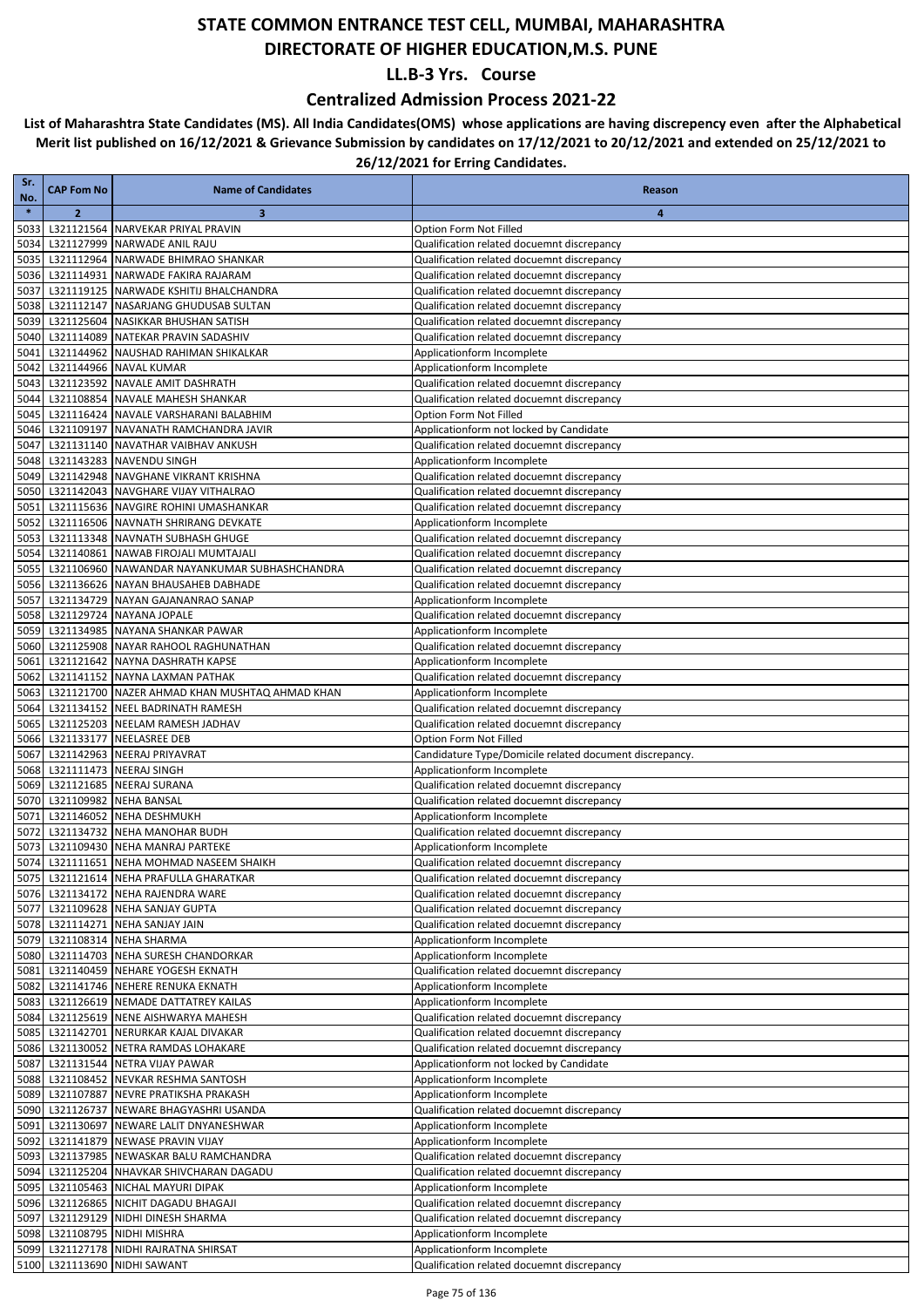### **Centralized Admission Process 2021-22**

| Sr.<br>No.   | <b>CAP Fom No</b> | <b>Name of Candidates</b>                                                             | Reason                                                                                   |
|--------------|-------------------|---------------------------------------------------------------------------------------|------------------------------------------------------------------------------------------|
| $\ast$       | $\overline{2}$    | 3                                                                                     | $\overline{4}$                                                                           |
| 5101         |                   | L321138171 NIGAL MAHESH PUNDLIK                                                       | Option Form Not Filled                                                                   |
| 5102         |                   | L321119940 NIHALANI POONAM SADHURAM                                                   | Qualification related docuemnt discrepancy                                               |
| 5103         |                   | L321112999 NIJAM ISA PATHAN                                                           | Qualification related docuemnt discrepancy                                               |
| 5104         |                   | L321133072 NIKAL RAVINDRA GOPINATH                                                    | Applicationform Incomplete                                                               |
| 5105         |                   | L321126942 NIKALE SAMPADA SUHAS                                                       | Qualification related docuemnt discrepancy                                               |
| 5106<br>5107 |                   | L321108309 NIKALJE RAJDEEP RATNADEEP<br>L321123351 NIKALJE SAVITA BABANRAO            | Qualification related docuemnt discrepancy<br>Qualification related docuemnt discrepancy |
| 5108         |                   | L321140685 NIKALJE SWAPNALI NAMDEO                                                    | Qualification related docuemnt discrepancy                                               |
| 5109         |                   | L321107031 NIKAM BHAGWAT RAJENDRA                                                     | Qualification related docuemnt discrepancy                                               |
| 5110         |                   | L321136701 NIKAM KOMAL UTTAM                                                          | Qualification related docuemnt discrepancy                                               |
| 5111         |                   | L321118814 NIKAM MAHENDRA MAHIPATI                                                    | Applicationform Incomplete                                                               |
| 5112         |                   | L321101652 NIKAM PRERNA RAJENDRA                                                      | Qualification related docuemnt discrepancy                                               |
| 5113         |                   | L321120044 NIKAM RAJSHRI BALIRAM                                                      | Applicationform Incomplete                                                               |
| 5114         |                   | L321101208 NIKAM SARIKA UTTAMRAO                                                      | Qualification related docuemnt discrepancy                                               |
| 5115         |                   | L321112405 NIKAM UJWAL DEVIDAS                                                        | Applicationform Incomplete                                                               |
| 5116<br>5117 |                   | L321134758 NIKAM VAIBHAV SAMPATRAO<br>L321140635 NIKAM VAISHALI KAUTIKRAO             | Qualification related docuemnt discrepancy<br>Applicationform not locked by Candidate    |
| 5118         |                   | L321127488 NIKAM YAMINI SUNIL                                                         | Qualification related docuemnt discrepancy                                               |
| 5119         |                   | L321104034 NIKESH PANDURANG ZADE                                                      | Qualification related docuemnt discrepancy                                               |
| 5120         |                   | L321114204 NIKHADE PRAVIN UTTAM                                                       | Applicationform not locked by Candidate                                                  |
| 5121         |                   | L321141817 NIKHAT JAHAN SHAIKH MUKADDIR                                               | Qualification related docuemnt discrepancy                                               |
| 5122         |                   | L321125396 NIKHATE TIRTHAMALA NARAYANRAO                                              | Qualification related docuemnt discrepancy                                               |
| 5123         |                   | L321138691 NIKHIL ARUN RANE                                                           | Qualification related docuemnt discrepancy                                               |
| 5124         |                   | L321113707 NIKHIL GANPAT VIRLE                                                        | Applicationform Incomplete                                                               |
| 5125         |                   | L321131473 NIKHIL HANSRAJ SHEJAWAL                                                    | Qualification related docuemnt discrepancy                                               |
| 5126         |                   | L321107767 NIKHIL KADAM                                                               | Qualification related docuemnt discrepancy                                               |
| 5127<br>5128 |                   | L321141530 NIKHIL KALIDAS DESHMUKH<br>L321146120 NIKHIL KESHAV THORAT                 | Qualification related docuemnt discrepancy<br>Qualification related docuemnt discrepancy |
| 5129         |                   | L321115365 NIKHIL KISAN KATE                                                          | Applicationform Incomplete                                                               |
| 5130         |                   | L321126420 NIKHIL MANIK SATKAR                                                        | Applicationform Incomplete                                                               |
| 5131         |                   | L321103163 NIKHIL MITTAL                                                              | Qualification related docuemnt discrepancy                                               |
| 5132         |                   | L321122341 NIKHIL NANDKISHOR LOYA                                                     | Qualification related docuemnt discrepancy                                               |
| 5133         |                   | L321135899 NIKHIL NITYASH                                                             | Qualification related docuemnt discrepancy                                               |
| 5134         |                   | L321119014 NIKHIL RAJESH PANCHAL                                                      | Qualification related docuemnt discrepancy                                               |
| 5135         |                   | L321124688 NIKHIL RAMESH SALVE                                                        | Qualification related docuemnt discrepancy                                               |
| 5136         |                   | L321145918 NIKHIL RAMESH ZINZADE                                                      | Applicationform Incomplete                                                               |
| 5137<br>5138 |                   | L321124905 NIKHIL SHIVAJI SHINDE<br>L321108230 NIKHIL SUNIL YOGITA GORE               | Qualification related docuemnt discrepancy<br>Qualification related docuemnt discrepancy |
| 5139         |                   | L321101638 NIKHIL TRIPATHI                                                            | Applicationform not locked by Candidate                                                  |
| 5140         |                   | L321107489 NIKHILESH KUMAR                                                            | Applicationform Incomplete                                                               |
| 5141         |                   | L321130353 NIKITA ARUN MAGHADE                                                        | Applicationform Incomplete                                                               |
| 5142         |                   | L321133929 NIKITA ARUN NIGADE                                                         | Applicationform Incomplete                                                               |
|              |                   | 5143 L321139606 NIKITA BHAGWAT LOKHANDE                                               | Applicationform Incomplete                                                               |
|              |                   | 5144 L321139593 NIKITA BHAGWAT LOKHANDE                                               | Applicationform Incomplete                                                               |
|              |                   | 5145 L321107256 NIKITA MHATRE                                                         | Qualification related docuemnt discrepancy                                               |
|              |                   | 5146 L321140634 NIKITA NANDKISHOR RAMTEKE                                             | Candidature Type/Domicile related document discrepancy.                                  |
|              |                   | 5147 L321123219 NIKITA NARENDRA AMBAT<br>5148 L321108134 NIKITA NIKHIL CHOUDHARY      | Applicationform Incomplete<br>Qualification related docuemnt discrepancy                 |
|              |                   | 5149 L321105346 NIKITA NITIN TAMBE                                                    | Applicationform Incomplete                                                               |
|              |                   | 5150 L321125257 NIKITA PANDEY                                                         | Option Form Not Filled                                                                   |
|              |                   | 5151 L321138836 NIKITA RAJENDRA JITEKAR                                               | Applicationform Incomplete                                                               |
|              |                   | 5152 L321135901 NIKITA SAHEBRAO BHOSALE                                               | Qualification related docuemnt discrepancy                                               |
|              |                   | 5153 L321122642 NIKITA SALUJA                                                         | Qualification related docuemnt discrepancy                                               |
|              |                   | 5154 L321131516 NIKITA SANODIYA                                                       | Qualification related docuemnt discrepancy                                               |
|              |                   | 5155 L321111926 NIKITA SANTOSH KADAM                                                  | Applicationform Incomplete                                                               |
|              |                   | 5156 L321132253 NIKITA THAKUR                                                         | Qualification related docuemnt discrepancy                                               |
|              |                   | 5157 L321139978 NIKUM SHIVANI RAVINDRABHAI<br>5158 L321145681 NIKUMBH KIRANKUMAR NANA | Qualification related docuemnt discrepancy<br>Qualification related docuemnt discrepancy |
|              |                   | 5159 L321138967 NIKUMBH SANDIP SAKHARAM                                               | Qualification related docuemnt discrepancy                                               |
|              |                   | 5160 L321133597 NIKUNJ HARSUKHLAL CHAWDA                                              | Qualification related docuemnt discrepancy                                               |
|              |                   | 5161 L321112955 NIKUNJ RAMESH TOTALA                                                  | Qualification related docuemnt discrepancy                                               |
|              |                   | 5162 L321106505 NIL CHANDRAKANT NAGINDAS                                              | Qualification related docuemnt discrepancy                                               |
|              |                   | 5163 L321115815 NILAM RAGHUNATH PATIL                                                 | Qualification related docuemnt discrepancy                                               |
|              |                   | 5164 L321141527 NILAM VISHNU KUMBHAR                                                  | Option Form Not Filled                                                                   |
|              |                   | 5165 L321113730 NILANGI DATTATRAYA SOGALE                                             | Qualification related docuemnt discrepancy                                               |
|              |                   | 5166 L321103100 NILE ABHIJIT ASHOK                                                    | Qualification related docuemnt discrepancy                                               |
|              |                   | 5167 L321108128 NILE LALIT ASHOKRAO                                                   | Qualification related docuemnt discrepancy                                               |
|              |                   | 5168 L321143624 NILE PUNAM RATILAL                                                    | Qualification related docuemnt discrepancy                                               |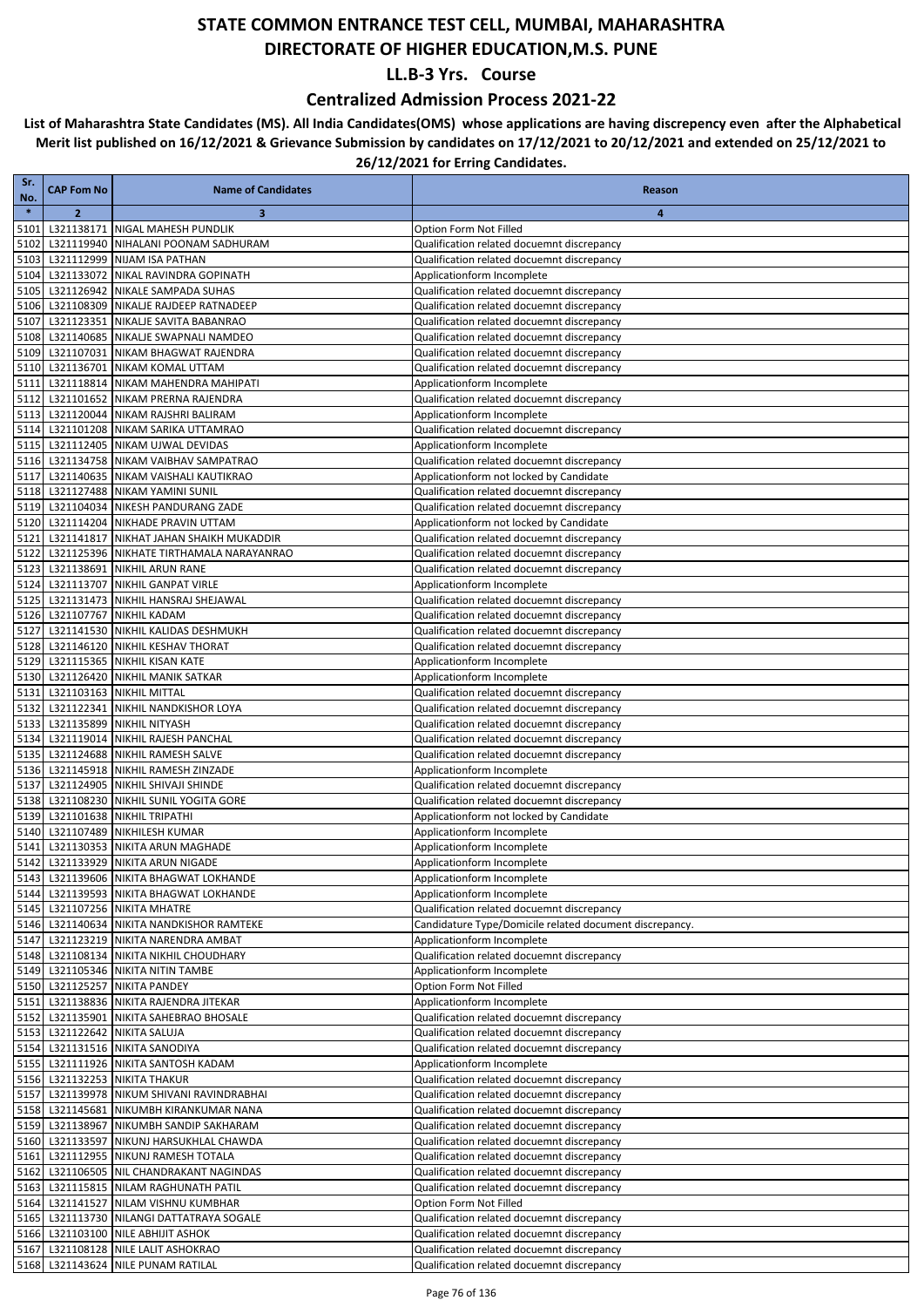### **Centralized Admission Process 2021-22**

| Sr.<br>No.   | <b>CAP Fom No</b>            | <b>Name of Candidates</b>                                                         | Reason                                                                                   |
|--------------|------------------------------|-----------------------------------------------------------------------------------|------------------------------------------------------------------------------------------|
| $\ast$       | $\overline{2}$               | $\overline{\mathbf{3}}$                                                           | 4                                                                                        |
| 5169         |                              | L321124634 NILE RAKESH VASANT                                                     | Applicationform Incomplete                                                               |
| 5170         | L321110589 NILESH            |                                                                                   | Applicationform Incomplete                                                               |
| 5171         |                              | L321130067 NILESH VINAY KUMAR MISHRA                                              | Qualification related docuemnt discrepancy                                               |
| 5172         |                              | L321124902 NILESH DEVNAYAK MISHRA                                                 | Applicationform Incomplete                                                               |
| 5173         |                              | L321134706 NILESH DHONDIRAM DARWANDAR                                             | Qualification related docuemnt discrepancy                                               |
| 5174         |                              | L321120685 NILESH DIGAMBARRAO NILWARN                                             | Qualification related docuemnt discrepancy                                               |
| 5175         |                              | L321140004 NILESH GANESHRAO GIRHE<br>L321118711 NILESH GOVARDHAN INGLE            | Applicationform Incomplete                                                               |
| 5176<br>5177 |                              | L321110379 NILESH JAGANNATH JADHAV                                                | Applicationform Incomplete<br>Applicationform Incomplete                                 |
| 5178         |                              | L321124316 NILESH KONDIRAM SAGVEKAR                                               | Applicationform Incomplete                                                               |
| 5179         |                              | L321116655 NILESH MADHUKAR SONAWANE                                               | Qualification related docuemnt discrepancy                                               |
| 5180         |                              | L321129414 NILESH MANOHAR SHIRODE                                                 | Qualification related docuemnt discrepancy                                               |
| 5181         |                              | L321100875 NILESH PRABHAKAR DIXIT                                                 | Applicationform Incomplete                                                               |
| 5182         |                              | L321112634 NILESH RAJAN KHANDARE                                                  | Applicationform Incomplete                                                               |
| 5183         |                              | L321113113 NILESH RAJU TAYADE                                                     | Applicationform Incomplete                                                               |
| 5184         |                              | L321130606 NILESH SAIDAS PAWAR                                                    | Applicationform Incomplete                                                               |
| 5185         |                              | L321137876 NILESH TAWDE                                                           | Qualification related docuemnt discrepancy                                               |
| 5186         |                              | L321124471 NILESH TOSHNIWAL                                                       | Option Form Not Filled                                                                   |
| 5187         |                              | L321110525 NILESH VASANT KAPSE                                                    | Qualification related docuemnt discrepancy                                               |
| 5188         |                              | L321107114 NILESH VIJAYNATH PANDEY                                                | Qualification related docuemnt discrepancy                                               |
| 5189         |                              | L321134544 NILESHKUMAR GANESH KHANDEKAR                                           | Applicationform not locked by Candidate                                                  |
| 5190         |                              | L321123520 NILESHKUMAR SHESHRAOJI BELSARE                                         | Qualification related docuemnt discrepancy                                               |
| 5191         |                              | L321116696 NILIMA RAVINDRA TUPVIHIRE<br>L321144408 NILKNATH PANDHARINATH TURILE   | Qualification related docuemnt discrepancy<br>Option Form Not Filled                     |
| 5192<br>5193 |                              | L321112364 NILOFAR SALIM JAMADAR                                                  | Option Form Not Filled                                                                   |
| 5194         |                              | L321125968 NIMBAKAR POOJA DEVRAM                                                  | Qualification related docuemnt discrepancy                                               |
| 5195         |                              | L321119276 NIMBALKAR SAGAR HARIDAS                                                | Qualification related docuemnt discrepancy                                               |
| 5196         |                              | L321120761 NIMESH VISHNU AUTI                                                     | Qualification related docuemnt discrepancy                                               |
| 5197         |                              | L321109846 NIMISHA MALLIKARJUN KEMBHAVI                                           | Applicationform Incomplete                                                               |
| 5198         |                              | L321139461 NIMKAR NAGESH KISANRAO                                                 | Qualification related docuemnt discrepancy                                               |
|              |                              | 5199 L321112471 NINAWE PRAKASH LAXMAN                                             | Qualification related docuemnt discrepancy                                               |
| 5200         | L321130747                   | NIRAJ DHARAMVEER AHUJA                                                            | Applicationform Incomplete                                                               |
| 5201         |                              | L321143140 NIRAJ PRAFULL KOTHARI                                                  | Applicationform Incomplete                                                               |
| 5202         |                              | L321133017 NIRAJ RAMESH JAGTAP                                                    | Applicationform Incomplete                                                               |
| 5203         |                              | L321101679 NIRANJAN P SINGH                                                       | Qualification related docuemnt discrepancy                                               |
| 5204         |                              | L321145186 NIRAV SATISH BHANUSHALI                                                | Qualification related docuemnt discrepancy                                               |
| 5205         |                              | L321131168 NIRBHUVANE SANGHAMITRA KAMALAKAR                                       | Qualification related docuemnt discrepancy                                               |
| 5206         |                              | L321101781 NIRGUDE AAKASH BHIMRAO                                                 | Qualification related docuemnt discrepancy                                               |
| 5207         |                              | L321141246 NIRMAL DINESHKUMAR RAMSINGH                                            | Applicationform Incomplete                                                               |
| 5208         |                              | L321133212 NIRMAL KUMAR CHOUDHARY                                                 | Qualification related docuemnt discrepancy                                               |
| 5209<br>5210 |                              | L321133366 NIRMAL YASHASHRI KANTILAL<br>L321131531 NIRWARE VITTHAL NAMDEORAO      | Qualification related docuemnt discrepancy<br>Qualification related docuemnt discrepancy |
|              | 5211 L321130200 NISARG PATIL |                                                                                   | Qualification related docuemnt discrepancy                                               |
|              | 5212 L321125050 NISHA        |                                                                                   | Applicationform Incomplete                                                               |
|              | 5213 L321125068 NISHA        |                                                                                   | Applicationform Incomplete                                                               |
|              |                              | 5214 L321130420 NISHA KESHAV GODBOLE                                              | Applicationform Incomplete                                                               |
|              | 5215 L321105030 NISHA KHAN   |                                                                                   | Applicationform Incomplete                                                               |
|              |                              | 5216 L321143055 NISHA OMPRAKASH GOLECHHA                                          | Qualification related docuemnt discrepancy                                               |
|              |                              | 5217 L321125618 NISHA RAMESH JANGRA                                               | Qualification related docuemnt discrepancy                                               |
|              |                              | 5218 L321116344 NISHA SHRIDHAR GHOLAP                                             | Applicationform Incomplete                                                               |
|              |                              | 5219 L321123811 NISHANT DEVIDAS THAVAI                                            | Qualification related docuemnt discrepancy                                               |
|              |                              | 5220 L321134794 NISHANT JOSHI                                                     | Candidature Type/Domicile related document discrepancy.                                  |
|              |                              | 5221 L321108720 NISHANT KUMAR YADAV                                               | Applicationform Incomplete                                                               |
| 5222         |                              | L321146165 NISHIKANT BAPUSAHEB PATIL                                              | Applicationform Incomplete                                                               |
|              |                              | 5223 L321144280 NISHIKANT MORE                                                    | Applicationform Incomplete                                                               |
|              |                              | 5224 L321141764 NITA ASHOK KASAR                                                  | Applicationform Incomplete                                                               |
| 5225         |                              | L321108755 NITA BALAKRISHNA SHETTY                                                | Applicationform Incomplete                                                               |
|              |                              | 5226 L321129290 NITANSHU RAMESH PATIL<br>5227 L321100333 NITESH PRAKASH SAWADEKAR | Qualification related docuemnt discrepancy<br>Qualification related docuemnt discrepancy |
|              |                              | 5228 L321102287 NITESHKUMAR BALARAM BOLOLU                                        | Qualification related docuemnt discrepancy                                               |
|              | 5229 L321127480 NITIKA SINGH |                                                                                   | Applicationform Incomplete                                                               |
|              |                              | 5230 L321129148 NITIN CHANGDEV DASWANT                                            | Qualification related docuemnt discrepancy                                               |
| 5231         |                              | L321146002 NITIN CHATURVEDI                                                       | Option Form Not Filled                                                                   |
| 5232         |                              | L321133424 NITIN DATTATRAYA HANDE                                                 | Applicationform Incomplete                                                               |
|              |                              | 5233 L321115648 NITIN DHONDIRAM PONDKULE                                          | Qualification related docuemnt discrepancy                                               |
|              |                              | 5234 L321131765 NITIN JANARDHAN URANKAR                                           | Applicationform Incomplete                                                               |
|              |                              | 5235 L321119531 NITIN LAXMAN INGLE                                                | Qualification related docuemnt discrepancy                                               |
|              |                              | 5236 L321106093 NITIN MOHAN LAWANDE                                               | Qualification related docuemnt discrepancy                                               |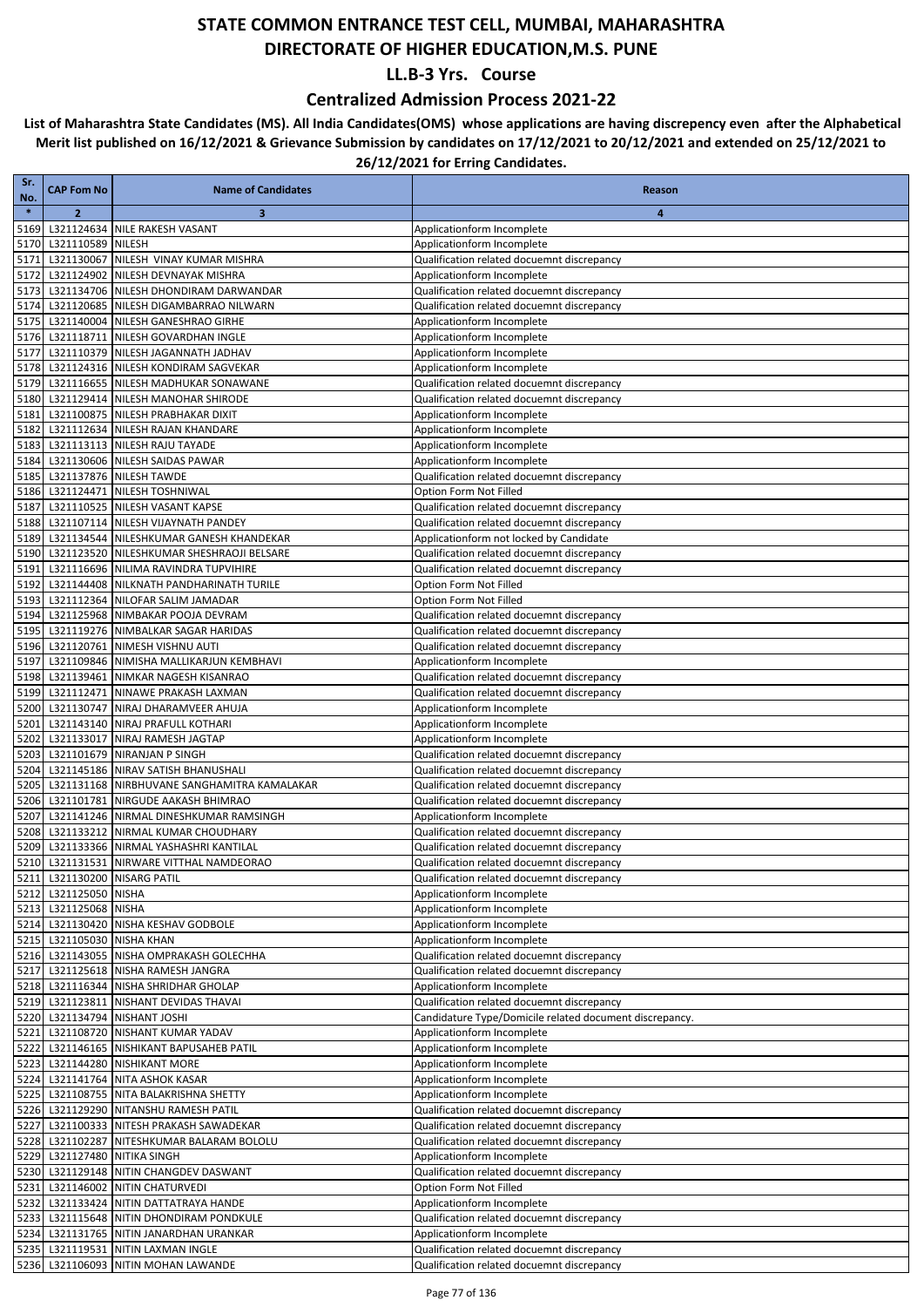### **Centralized Admission Process 2021-22**

| Sr.<br>No.   | <b>CAP Fom No</b>   | <b>Name of Candidates</b>                                                             | Reason                                                                                   |
|--------------|---------------------|---------------------------------------------------------------------------------------|------------------------------------------------------------------------------------------|
| $\ast$       | $\overline{2}$      | 3                                                                                     | 4                                                                                        |
| 5237         |                     | L321110926 NITIN NARAYAN KADAM                                                        | Qualification related docuemnt discrepancy                                               |
| 5238         |                     | L321118674 NITIN NARAYAN KADAM                                                        | Applicationform Incomplete                                                               |
| 5239         |                     | L321128880 NITIN RAMRAO PAWAR                                                         | Applicationform Incomplete                                                               |
| 5240         |                     | L321144452 NITIN SAMADHAN GAWAI                                                       | Applicationform Incomplete                                                               |
| 5241         |                     | L321110413 NITIN SAMBHAJI MANE                                                        | Qualification related docuemnt discrepancy                                               |
| 5242         |                     | L321126074 NITIN TUKARAM YADAV                                                        | Applicationform Incomplete                                                               |
| 5243         |                     | L321119694 NITIN VERMA                                                                | Qualification related docuemnt discrepancy                                               |
| 5244<br>5245 |                     | L321129263 NITINSHANTARAMPATIL<br>L321137620 NITN NARAYAN GAIKWAD                     | Qualification related docuemnt discrepancy<br>Applicationform Incomplete                 |
| 5246         |                     | L321137822 NIVANGUNE VANDANA SHANKAR                                                  | Qualification related docuemnt discrepancy                                               |
| 5247         |                     | L321125037 NIVAS MOHANRAO PATIL                                                       | Qualification related docuemnt discrepancy                                               |
| 5248         |                     | L321144471 NIVDUNGE CHETAN RANJAN                                                     | Qualification related docuemnt discrepancy                                               |
| 5249         |                     | L321138892 NIVLIKAR SHIDHANT ARJUNRAO                                                 | Qualification related docuemnt discrepancy                                               |
| 5250         |                     | L321129299 NIVRUTTI YUVARAJ PATIL                                                     | Qualification related docuemnt discrepancy                                               |
| 5251         |                     | L321109461 NIYATI VIJAY NAYEE                                                         | Qualification related docuemnt discrepancy                                               |
| 5252         |                     | L321121210 NURSUMAR SARFARAZ                                                          | Qualification related docuemnt discrepancy                                               |
| 5253         |                     | L321132897 NUTAN SHANTARAM BHOSALE                                                    | Qualification related docuemnt discrepancy                                               |
| 5254         |                     | L321141565 OGALE ROHAN SAHEBRAO                                                       | Qualification related docuemnt discrepancy                                               |
| 5255         |                     | L321145022 OHAL SUDIP SUNIL                                                           | Qualification related docuemnt discrepancy                                               |
| 5256         |                     | L321145861 OHOL JAMES ANTHONY                                                         | Applicationform Incomplete                                                               |
| 5257<br>5258 |                     | L321128114 OHOL RASHMI DEEPAK<br>L321109740 OJHA PRIYA LALTAPRASAD                    | Qualification related docuemnt discrepancy<br>Qualification related docuemnt discrepancy |
| 5259         |                     | L321132037 OLLELA CHANDRAMOULI RAJAIAH                                                | Applicationform Incomplete                                                               |
| 5260         |                     | L321135111 OM PRAKASH                                                                 | Qualification related docuemnt discrepancy                                               |
| 5261         |                     | L321138473 OMAN RESHMA DIGAMBAR                                                       | Qualification related docuemnt discrepancy                                               |
| 5262         |                     | L321105276 OMER MAHMOOD                                                               | Qualification related docuemnt discrepancy                                               |
| 5263         |                     | L321124796 OMKAR MOHAN WANDEKAR                                                       | Qualification related docuemnt discrepancy                                               |
| 5264         |                     | L321114095 OMKAR RUSHIKANT PATIL                                                      | Qualification related docuemnt discrepancy                                               |
| 5265         |                     | L321144107 OMKAR SANJAY SHINGATE                                                      | Applicationform Incomplete                                                               |
| 5266         |                     | L321108196 OMKAR SANTOSH KULKARNI                                                     | Qualification related docuemnt discrepancy                                               |
| 5267         |                     | L321137246 OMKAR SHRIRANG DESHPANDE                                                   | Option Form Not Filled                                                                   |
| 5268         |                     | L321121935 OMPRAKASH BHAURAO CHUNARKAR                                                | Qualification related docuemnt discrepancy                                               |
| 5269         |                     | L321106602 OMPRAKASH MIRZA YADAV                                                      | Qualification related docuemnt discrepancy                                               |
| 5270<br>5271 |                     | L321100789 OMPRAKASH RAMESH BURADE<br>L321100806 ONKAR BANERJEE                       | Applicationform Incomplete<br>Option Form Not Filled                                     |
| 5272         |                     | L321116170 ONKAR RAMPRASAD KABRA                                                      | Qualification related docuemnt discrepancy                                               |
| 5273         |                     | L321130780 ORKE MANOJ GAJANAN                                                         | Qualification related docuemnt discrepancy                                               |
| 5274         | L321146138 OSHO DUA |                                                                                       | Applicationform Incomplete                                                               |
| 5275         |                     | L321114799 OSTWAL CHETANA MAHENDRA                                                    | Qualification related docuemnt discrepancy                                               |
| 5276         |                     | L321135289 OVHAL ARCHANA RAMESH                                                       | Applicationform Incomplete                                                               |
| 5277         |                     | L321110603 OVHAL KALPANA SAMPAT                                                       | Applicationform Incomplete                                                               |
| 5278         |                     | L321121299 OVHAL VAIBHAV MAHENDRA                                                     | Applicationform Incomplete                                                               |
|              |                     | 5279 L321132957 OWAL SUNIL SAMBHAJI                                                   | Applicationform Incomplete                                                               |
|              |                     | 5280 L321138844 OZA JANVI NILESH                                                      | Option Form Not Filled                                                                   |
|              |                     | 5281 L321145778 OZA PRALHAD RAJENDRAKUMAR                                             | Candidature Type/Domicile related document discrepancy.                                  |
| 5282         |                     | L321123618 P SAIPRIYA PERUMAL<br>5283 L321140568 PABLE KUNAL BALKRUSHNA               | Option Form Not Filled<br>Qualification related docuemnt discrepancy                     |
|              |                     | 5284 L321108352 PACHANGE VIJAYKUMAR BALWANT                                           | Applicationform Incomplete                                                               |
|              |                     | 5285 L321117388 PACHKAWADE KISHOR SHRIRAMJI                                           | Qualification related docuemnt discrepancy                                               |
|              |                     | 5286 L321117270 PACHPIPLE AVINASH DHONDIBA                                            | Qualification related docuemnt discrepancy                                               |
| 5287         |                     | L321106303 PACHWADKAR ANUP ARUN                                                       | Applicationform Incomplete                                                               |
|              |                     | 5288 L321101537 PADALE MANOJ GANJIDHAR                                                | Qualification related docuemnt discrepancy                                               |
|              |                     | 5289 L321106973 PADALKAR SHIVANI ULHASRAO                                             | Qualification related docuemnt discrepancy                                               |
|              |                     | 5290 L321114972 PADATE VANDITA VIJAY                                                  | Applicationform Incomplete                                                               |
|              |                     | 5291 L321133774 PADAVI GANESH NEHARU                                                  | Qualification related docuemnt discrepancy                                               |
|              |                     | 5292 L321136107 PADAWALE RAJENDRA NIVRUTTI                                            | Qualification related docuemnt discrepancy                                               |
|              |                     | 5293 L321111602 PADEKAR VRUSHALI ANANDA                                               | Qualification related docuemnt discrepancy                                               |
|              |                     | 5294 L321141368 PADGHAN SANTOSH SHANKAR                                               | Option Form Not Filled                                                                   |
|              |                     | 5295 L321144954 PADHYE HEMANGI YASHWANT<br>5296 L321136957 PADILE VISHANUKANT BALIRAM | Qualification related docuemnt discrepancy<br>Qualification related docuemnt discrepancy |
|              |                     | 5297 L321119739 PADMAJA SANDEEP PATIL                                                 | Qualification related docuemnt discrepancy                                               |
|              |                     | 5298 L321131135 PADMAWAR SHWETA RATNAKAR                                              | Applicationform Incomplete                                                               |
|              |                     | 5299 L321132045 PADOLE KAJAL BHAURAO                                                  | Applicationform Incomplete                                                               |
|              |                     | 5300 L321145369 PADOLKAR TUSHAR HAMBIRRAO                                             | Qualification related docuemnt discrepancy                                               |
|              |                     | 5301 L321114370 PADUL SHUBHANGI SUBHASH                                               | Qualification related docuemnt discrepancy                                               |
|              |                     | 5302 L321132179 PADVI ANIL HILAL                                                      | Qualification related docuemnt discrepancy                                               |
|              |                     | 5303 L321106921 PADVI GAUTAM DEVISING                                                 | Qualification related docuemnt discrepancy                                               |
|              |                     | 5304 L321117642 PADVI GOKUL RAJKUMAR                                                  | Qualification related docuemnt discrepancy                                               |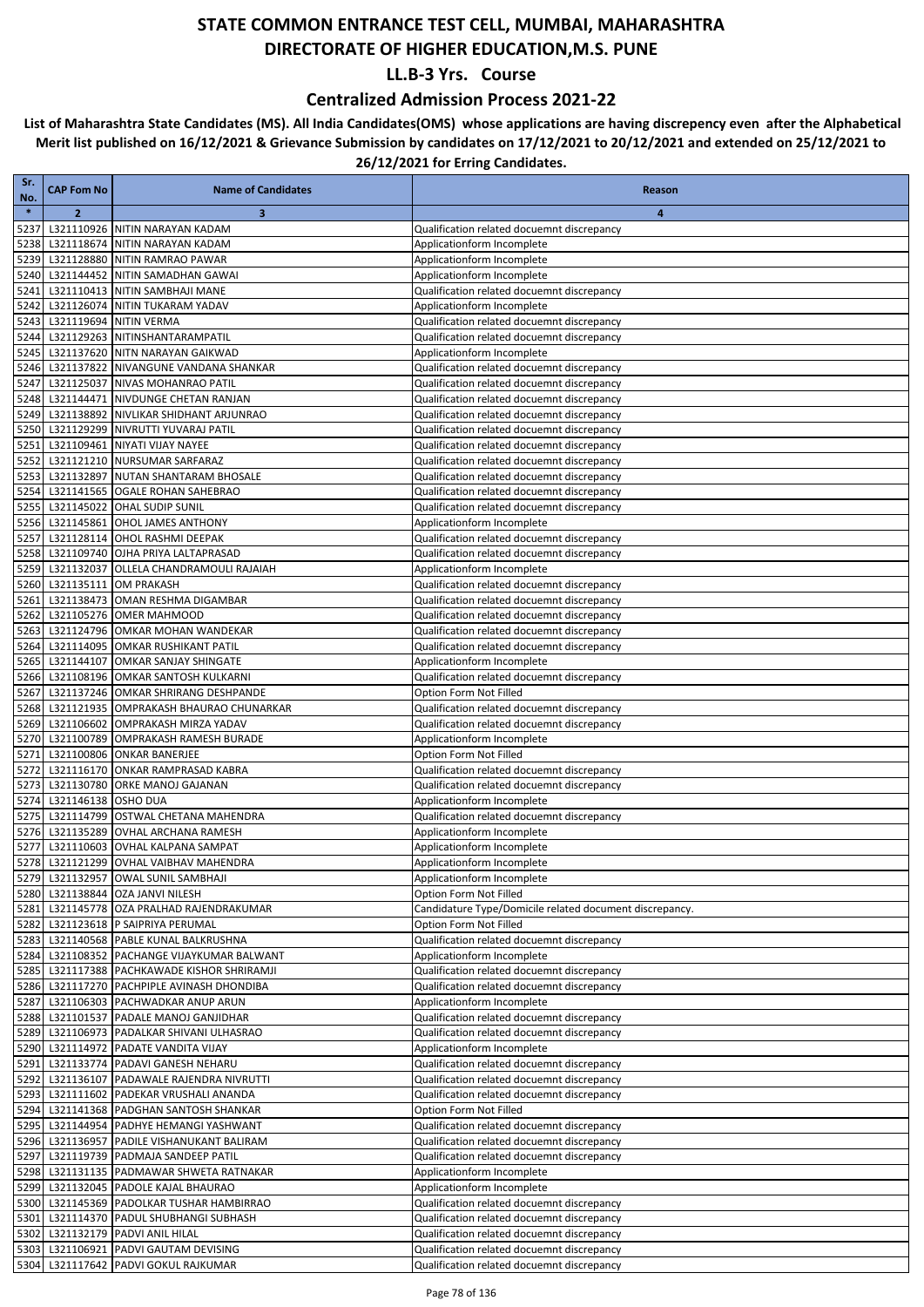### **Centralized Admission Process 2021-22**

| Sr.<br>No.   | <b>CAP Fom No</b> | <b>Name of Candidates</b>                                                                    | Reason                                                                                   |
|--------------|-------------------|----------------------------------------------------------------------------------------------|------------------------------------------------------------------------------------------|
| $\ast$       | $\overline{2}$    | 3                                                                                            | 4                                                                                        |
| 5305         |                   | L321136104 PADVI SAGAR VIKRAM                                                                | Qualification related docuemnt discrepancy                                               |
| 5306         |                   | L321114509 PADWALE BHAGESHRY RAMESH                                                          | Qualification related docuemnt discrepancy                                               |
| 5307         |                   | L321130616 PAGAR MEENA APPA                                                                  | Qualification related docuemnt discrepancy                                               |
| 5308         |                   | L321129024 PAGARE ABHISHEK RAJESH                                                            | Qualification related docuemnt discrepancy                                               |
| 5309         |                   | L321142865 PAGARE APURVA ANAND                                                               | Applicationform Incomplete                                                               |
| 5310         |                   | L321115887 PAGARE BHIMRAO RAMBHAU                                                            | Qualification related docuemnt discrepancy                                               |
| 5311         |                   | L321110362 PAGARE DEEPALI DILIP                                                              | Qualification related docuemnt discrepancy                                               |
| 5312         |                   | L321137142 PAGARE JYOTI MOHAN                                                                | Qualification related docuemnt discrepancy                                               |
| 5313         |                   | L321121179   PAGARE PANKAJ VISHWAS<br>L321130201 PAGARE PRADIP PANDHARINATH                  | Qualification related docuemnt discrepancy                                               |
| 5314<br>5315 |                   | L321135539 PAGARE PRANALI PRABHAKAR                                                          | Applicationform Incomplete<br>Qualification related docuemnt discrepancy                 |
| 5316         |                   | L321145400 PAGARE PRATIBHA BHASKAR                                                           | Applicationform Incomplete                                                               |
| 5317         |                   | L321142163   PAGARE RAHUL KAILAS                                                             | Qualification related docuemnt discrepancy                                               |
| 5318         |                   | L321124660 PAGARE RAJU PHULA                                                                 | Qualification related docuemnt discrepancy                                               |
| 5319         |                   | L321141377 PAGARE RAMNATH TATYABA                                                            | Qualification related docuemnt discrepancy                                               |
| 5320         |                   | L321133554 PAGARE SHRADDHA DNYANESHWAR                                                       | Qualification related docuemnt discrepancy                                               |
| 5321         |                   | L321145460 PAGARE SUSHMITA BALASAHEB                                                         | Qualification related docuemnt discrepancy                                               |
| 5322         |                   | L321105387 PAHURKAR SHUBHAM SANJAY                                                           | Option Form Not Filled                                                                   |
| 5323         |                   | L321128192 PAIKADE ASHOK LAXMAN                                                              | Qualification related docuemnt discrepancy                                               |
| 5324         |                   | L321144621 PAIKRAO DEVANAND BHARAT                                                           | Qualification related docuemnt discrepancy                                               |
| 5325         |                   | L321137994 PAIKRAO SIDDHANT ASHOK<br>L321139636 PAIKRAO SINDHU PRALHAD                       | Applicationform Incomplete                                                               |
| 5326<br>5327 |                   | L321102469 PAIMODE ANKITA RAMDAS                                                             | Applicationform Incomplete<br>Qualification related docuemnt discrepancy                 |
| 5328         |                   | L321118973 PAKALE RAMESH ROHIDAS                                                             | Qualification related docuemnt discrepancy                                               |
| 5329         |                   | L321111902 PAKHARE KERUBA SAKHRUJI                                                           | Qualification related docuemnt discrepancy                                               |
| 5330         |                   | L321145993 PAKHARE MEENA PANDURANG                                                           | Qualification related docuemnt discrepancy                                               |
| 5331         |                   | L321124383 PAKHARE SWATI SUNIL                                                               | Qualification related docuemnt discrepancy                                               |
| 5332         |                   | L321134545   PAKLE MAYUR TUKARAM                                                             | Applicationform Incomplete                                                               |
| 5333         |                   | L321119415 PAL ARADHANA MANIKUMAR                                                            | Qualification related docuemnt discrepancy                                               |
| 5334         |                   | L321145544 PAL DEEPAK LALCHAND                                                               | Applicationform Incomplete                                                               |
| 5335         |                   | L321116939 PAL POONAM RAGHUBIR                                                               | Applicationform Incomplete                                                               |
| 5336         |                   | L321133092 PAL RAKESH KUMAR CHANDRAPAL                                                       | Applicationform Incomplete                                                               |
| 5337         |                   | L321146139 PAL VIJAY SURAJ<br>L321139348 PALAK TRIVEDI                                       | Applicationform Incomplete                                                               |
| 5338<br>5339 |                   | L321135125 PALANDE NANDA BALAKRISHNA                                                         | Applicationform Incomplete<br>Qualification related docuemnt discrepancy                 |
| 5340         |                   | L321130867   PALASKAR YUVRAJ NIVRUTTI                                                        | Qualification related docuemnt discrepancy                                               |
| 5341         |                   | L321118859 PALIWAL SHUBHAM VIJAY                                                             | Applicationform not locked by Candidate                                                  |
| 5342         |                   | L321146112 PALKAR SNEHAL RAM                                                                 | Qualification related docuemnt discrepancy                                               |
| 5343         |                   | L321107919 PALLAVI ANNA BORVE                                                                | Qualification related docuemnt discrepancy                                               |
| 5344         |                   | L321120646 PALLAVI CHAVAN                                                                    | Qualification related docuemnt discrepancy                                               |
| 5345         |                   | L321146155 PALLAVI PRADIP PARDESHI                                                           | Applicationform Incomplete                                                               |
|              |                   | 5346 L321134302 PALLAVI SHANKAR PARUL                                                        | Qualification related docuemnt discrepancy                                               |
|              |                   | 5347 L321135708 PALLAVI TATOBA KAMBLE                                                        | Qualification related docuemnt discrepancy                                               |
|              |                   | 5348 L321112307 PALLAVI VIJAY MUSALE                                                         | Applicationform Incomplete                                                               |
|              |                   | 5349 L321119333 PALSAMBKAR PRAVIN ANAJI<br>5350 L321104354 PALSANDE PANDURANG GANPAT         | Applicationform Incomplete                                                               |
| 5351         |                   | L321133513 PALVE RUCHITA HIRACHAND                                                           | Qualification related docuemnt discrepancy<br>Qualification related docuemnt discrepancy |
| 5352         |                   | L321143497 PALVE USHA SAHEBRAO                                                               | Applicationform Incomplete                                                               |
|              |                   | 5353 L321135759 PALVI UMESH KACHARU                                                          | Qualification related docuemnt discrepancy                                               |
| 5354         |                   | L321112826 PALWE VIJAY BHIMRAO                                                               | Applicationform Incomplete                                                               |
|              |                   | 5355 L321144083 PANCHAKSHARI CHANDRAMAULI SUBHASH                                            | Qualification related docuemnt discrepancy                                               |
|              |                   | 5356 L321141485 PANCHAL KANCHAN CHANDRAKANT                                                  | Qualification related docuemnt discrepancy                                               |
| 5357         |                   | L321130893 PANCHAL RAJU SHRIRANG                                                             | Qualification related docuemnt discrepancy                                               |
|              |                   | 5358 L321135383 PANCHAL SHASHIKANT GORAKHNATH                                                | Applicationform Incomplete                                                               |
|              |                   | 5359 L321144285 PANCHAL VAIBHAV PARSHURAM                                                    | Candidature Type/Domicile related document discrepancy.                                  |
|              |                   | 5360 L321119413 PANCHANGE YUVRAJ BHIMRAO                                                     | Qualification related docuemnt discrepancy                                               |
|              |                   | 5361 L321141633 PANCHMUKH DARSHANA RAMDAS<br>5362 L321110679 PANDAGALE VARSHATAI SADASHIVRAO | Qualification related docuemnt discrepancy<br>Applicationform Incomplete                 |
| 5363         |                   | L321123478 PANDAV AMOL VINOD                                                                 | Qualification related docuemnt discrepancy                                               |
|              |                   | 5364 L321125408 PANDE KANKSHA VINODKUMAR                                                     | Qualification related docuemnt discrepancy                                               |
|              |                   | 5365 L321145652 PANDE KARAN JAIRAJ                                                           | Applicationform Incomplete                                                               |
|              |                   | 5366 L321129775 PANDE MANGESH MANOHAR                                                        | Qualification related docuemnt discrepancy                                               |
| 5367         |                   | L321133927 PANDEY ADITYA RAKESH                                                              | Qualification related docuemnt discrepancy                                               |
|              |                   | 5368 L321129549 PANDEY ASHUTOSH OMPRAKASH                                                    | Applicationform Incomplete                                                               |
|              |                   | 5369 L321122809 PANDEY MOHINI RAJESH                                                         | Applicationform Incomplete                                                               |
|              |                   | 5370 L321110430 PANDEY NILESH KUMAR PRABHUNATH KALAVATI                                      | Qualification related docuemnt discrepancy                                               |
|              |                   | 5371 L321116152 PANDEY PAYAL SANTOSH                                                         | Qualification related docuemnt discrepancy                                               |
|              |                   | 5372 L321103108 PANDEY POOJA DEVI BRIJESHKUMAR                                               | Qualification related docuemnt discrepancy                                               |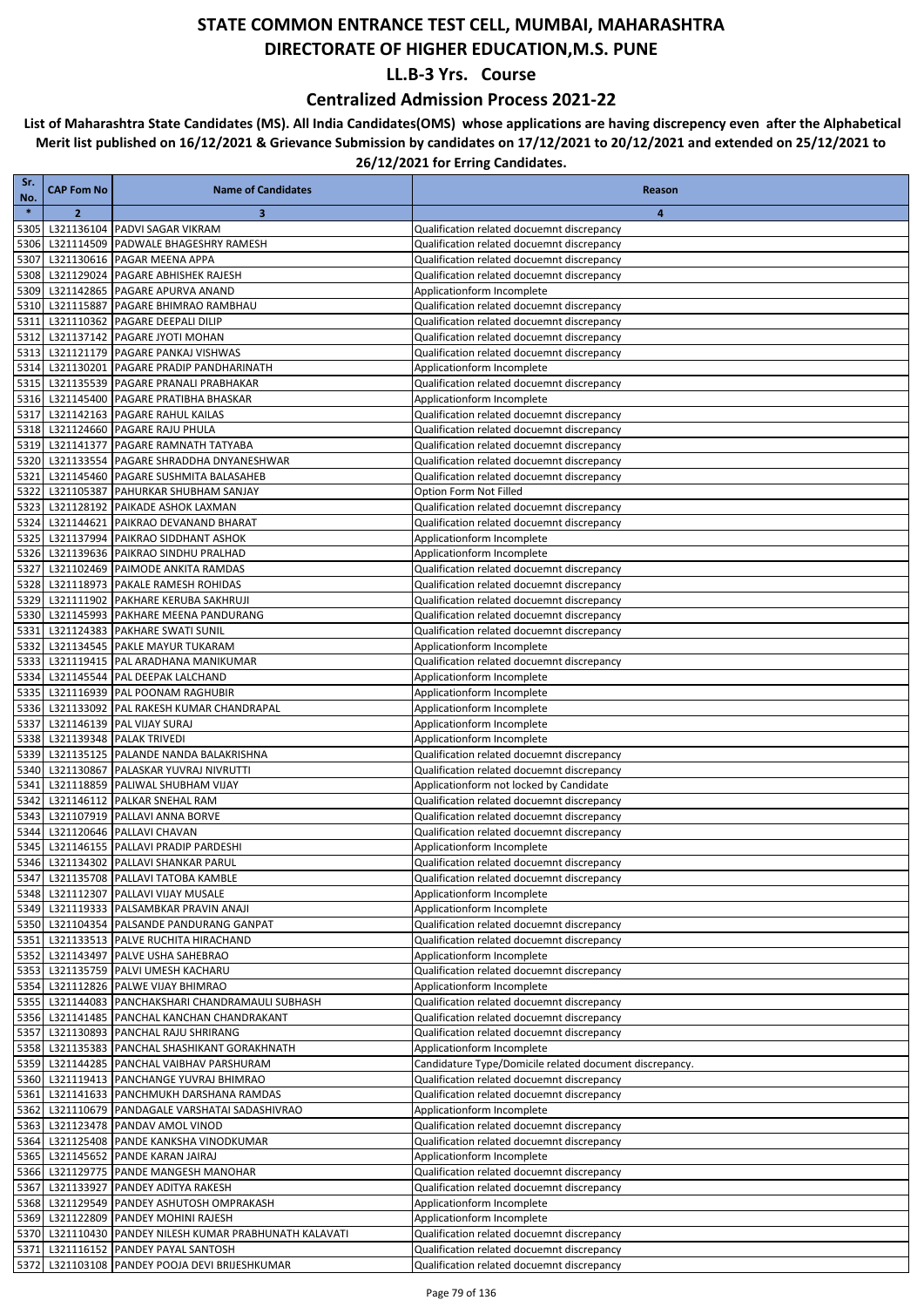### **Centralized Admission Process 2021-22**

| Sr.<br>No.   | <b>CAP Fom No</b> | <b>Name of Candidates</b>                                                                   | Reason                                                                                   |
|--------------|-------------------|---------------------------------------------------------------------------------------------|------------------------------------------------------------------------------------------|
| $\ast$       | $\overline{2}$    | 3                                                                                           | $\overline{4}$                                                                           |
| 5373         |                   | L321125584 PANDEY SUJIT VASHISHTH                                                           | Applicationform Incomplete                                                               |
| 5374         |                   | L321108138 PANDHARE GANESH SIDDHA                                                           | Applicationform Incomplete                                                               |
| 5375         |                   | L321145655 PANDHARKAR NITA ARUN                                                             | Applicationform Incomplete                                                               |
| 5376         |                   | L321118736 PANDHAWALE AMOL MAHADEV                                                          | Applicationform Incomplete                                                               |
| 5377         |                   | L321125651 PANDIT AKANKSHA SHIVAJI                                                          | Qualification related docuemnt discrepancy                                               |
| 5378         |                   | L321126430 PANDIT BABASAHEB ASHOK                                                           | Applicationform Incomplete                                                               |
| 5379         |                   | L321109061 PANDIT CHETAN HARSHKUMAR                                                         | Qualification related docuemnt discrepancy                                               |
| 5380<br>5381 |                   | L321143328 PANDIT HARSHALI RAVIKANT<br>L321136946 PANDIT MAYA RAMCHANDRA                    | Qualification related docuemnt discrepancy<br>Qualification related docuemnt discrepancy |
| 5382         |                   | L321134878 PANDIT OMKAR DADA                                                                | Qualification related docuemnt discrepancy                                               |
| 5383         |                   | L321120298 PANDIT PAWAN RAMESHWAR                                                           | Qualification related docuemnt discrepancy                                               |
| 5384         |                   | L321109467 PANDIT RAJENDRA FRANCIS                                                          | Applicationform Incomplete                                                               |
| 5385         |                   | L321143627 PANDIT SURAJ ASHOK                                                               | Qualification related docuemnt discrepancy                                               |
| 5386         |                   | L321140350 PANDIT YOGESH SHANKAR                                                            | Applicationform Incomplete                                                               |
| 5387         |                   | L321141120 PANDURANG BALBHIM JAGTAP                                                         | Qualification related docuemnt discrepancy                                               |
| 5388         |                   | L321125515 PANDURANG PRAMOD PAWAR                                                           | Applicationform Incomplete                                                               |
| 5389         |                   | L321131199 PANDURANG RAMGIR GIRI                                                            | Qualification related docuemnt discrepancy                                               |
| 5390         |                   | L321114922 PANDURANG SATISH BIRADAR                                                         | Qualification related docuemnt discrepancy                                               |
| 5391         |                   | L321116277 PANDURANG VAMAN PATIL                                                            | Applicationform Incomplete                                                               |
| 5392         |                   | L321131581 PANDYA HIMANSHU KISHOR                                                           | Applicationform Incomplete                                                               |
| 5393         |                   | L321126852 PANEKAR SAMIKSHA LAXMANRAO                                                       | Qualification related docuemnt discrepancy                                               |
| 5394<br>5395 |                   | L321136758 PANGAM DIPTI DAYANAND<br>L321108707 PANHALE SHUBHAM DHANAJI                      | Qualification related docuemnt discrepancy<br>Qualification related docuemnt discrepancy |
| 5396         |                   | L321103293 PANKAJ ANANT SHETH                                                               | Applicationform Incomplete                                                               |
| 5397         |                   | L321110718 PANKAJ EKNATH BHOIR                                                              | Applicationform Incomplete                                                               |
| 5398         |                   | L321107160 PANKAJ KUMAR SHRI KAMLESH KUMAR                                                  | Applicationform Incomplete                                                               |
| 5399         |                   | L321120100 PANKAJ PADMAKAR YEROLKAR                                                         | Candidature Type/Domicile related document discrepancy.                                  |
| 5400         |                   | L321144534 PANKAJ PANDITRAO KHARAT                                                          | Qualification related docuemnt discrepancy                                               |
| 5401         |                   | L321106863 PANKAJ PRABHUDAS BADLANI                                                         | Qualification related docuemnt discrepancy                                               |
| 5402         |                   | L321121394 PANKAJ SEVANAND GOPNARAYAN                                                       | Applicationform Incomplete                                                               |
| 5403         |                   | L321110893 PANKAJ SHANKAR MESHRAM                                                           | Option Form Not Filled                                                                   |
| 5404         |                   | L321115703 PANKAJ SHRINIWAS LADDHA                                                          | Applicationform Incomplete                                                               |
| 5405         |                   | L321137316 PANSARE DHANANJI KISHOR                                                          | Applicationform Incomplete                                                               |
| 5406         |                   | L321128687 PANSARE PRERNA DATTATRAY                                                         | Qualification related docuemnt discrepancy                                               |
| 5407         |                   | L321132638 PANSARE SUREKHA SHANKAR                                                          | Qualification related docuemnt discrepancy                                               |
| 5408         |                   | L321136884 PANSARE VINOD NATHU                                                              | Qualification related docuemnt discrepancy                                               |
| 5409<br>5410 |                   | L321126648 PARAB AKSHATA RAJENDRA<br>L321117599 PARAB PRAGATI DHANANJAY                     | Qualification related docuemnt discrepancy<br>Applicationform not locked by Candidate    |
| 5411         |                   | L321142266 PARAB PRASHANT MAHADEV                                                           | Applicationform Incomplete                                                               |
| 5412         |                   | L321124648 PARAB RUCHA BHUSHAN                                                              | Applicationform Incomplete                                                               |
| 5413         |                   | L321118119 PARAB SWAPNIL RAJARAM                                                            | Applicationform Incomplete                                                               |
| 5414         |                   | L321118177 PARAB TEJAL PRATAP                                                               | Applicationform Incomplete                                                               |
|              |                   | 5415 L321118220 PARAB VEDNATH SHRIRAM                                                       | Applicationform Incomplete                                                               |
|              |                   | 5416 L321103125 PARADAKE SANJAY KAKDYA                                                      | Applicationform Incomplete                                                               |
|              |                   | 5417 L321145897 PARADHI ARJUN DHRUWA                                                        | Option Form Not Filled                                                                   |
|              |                   | 5418 L321105985 PARAG GAJANAN NARSEKAR                                                      | Applicationform Incomplete                                                               |
|              |                   | 5419 L321137804 PARAG INDRAMAL JAIN                                                         | Qualification related docuemnt discrepancy                                               |
|              |                   | 5420 L321121588 PARAG KASBEKAR                                                              | Qualification related docuemnt discrepancy                                               |
|              |                   | 5421 L321129452 PARAG SHARAD GIRDE                                                          | Applicationform Incomplete                                                               |
|              |                   | 5422 L321108846 PARASKAR BHUWANESHWAR RAJESH<br>5423 L321116189 PARATWAR ATISHKUMAR BABURAO | Qualification related docuemnt discrepancy<br>Qualification related docuemnt discrepancy |
|              |                   | 5424 L321124980 PARBHANE BALASAHEB KISAN                                                    | Qualification related docuemnt discrepancy                                               |
|              |                   | 5425 L321113030 PARDE VISHAL LIMBRAJ                                                        | Qualification related docuemnt discrepancy                                               |
|              |                   | 5426 L321125769 PARDESHI AJINKYA VIJAY                                                      | Applicationform Incomplete                                                               |
| 5427         |                   | L321112863 PARDESHI ANKUSH SANJAY                                                           | Qualification related docuemnt discrepancy                                               |
|              |                   | 5428 L321121428 PARDESHI GANESH MALHARI                                                     | Qualification related docuemnt discrepancy                                               |
|              |                   | 5429 L321115691 PARDESHI JYOTI SURESHRAO                                                    | Qualification related docuemnt discrepancy                                               |
|              |                   | 5430 L321136299 PARDESHI MANALI SUHAS                                                       | Qualification related docuemnt discrepancy                                               |
|              |                   | 5431 L321113854 PARDESHI PRIYANKA KAILAS                                                    | Applicationform Incomplete                                                               |
| 5432         |                   | L321129729 PARDESHI SACHIN SATISHSING                                                       | Qualification related docuemnt discrepancy                                               |
|              |                   | 5433 L321118165 PARDESHI SATYAM SANTOSH                                                     | Applicationform Incomplete                                                               |
|              |                   | 5434 L321144094 PARDESHI SURESH KAILAS                                                      | Qualification related docuemnt discrepancy                                               |
|              |                   | 5435 L321137523 PARDESHI VISHAL KAILAS                                                      | Qualification related docuemnt discrepancy                                               |
|              |                   | 5436 L321127609 PAREEK DEEPIKA RAMESH<br>5437 L321143389 PAREEK DIVYANK GAJANAND            | Qualification related docuemnt discrepancy<br>Option Form Not Filled                     |
|              |                   | 5438 L321141396 PAREKH PUNIT NIRAJ                                                          | Qualification related docuemnt discrepancy                                               |
|              |                   | 5439 L321138984 PARESH KISAN SABUNKAR                                                       | Qualification related docuemnt discrepancy                                               |
|              |                   | 5440 L321130575 PARESH NARAYAN RAO                                                          | Applicationform Incomplete                                                               |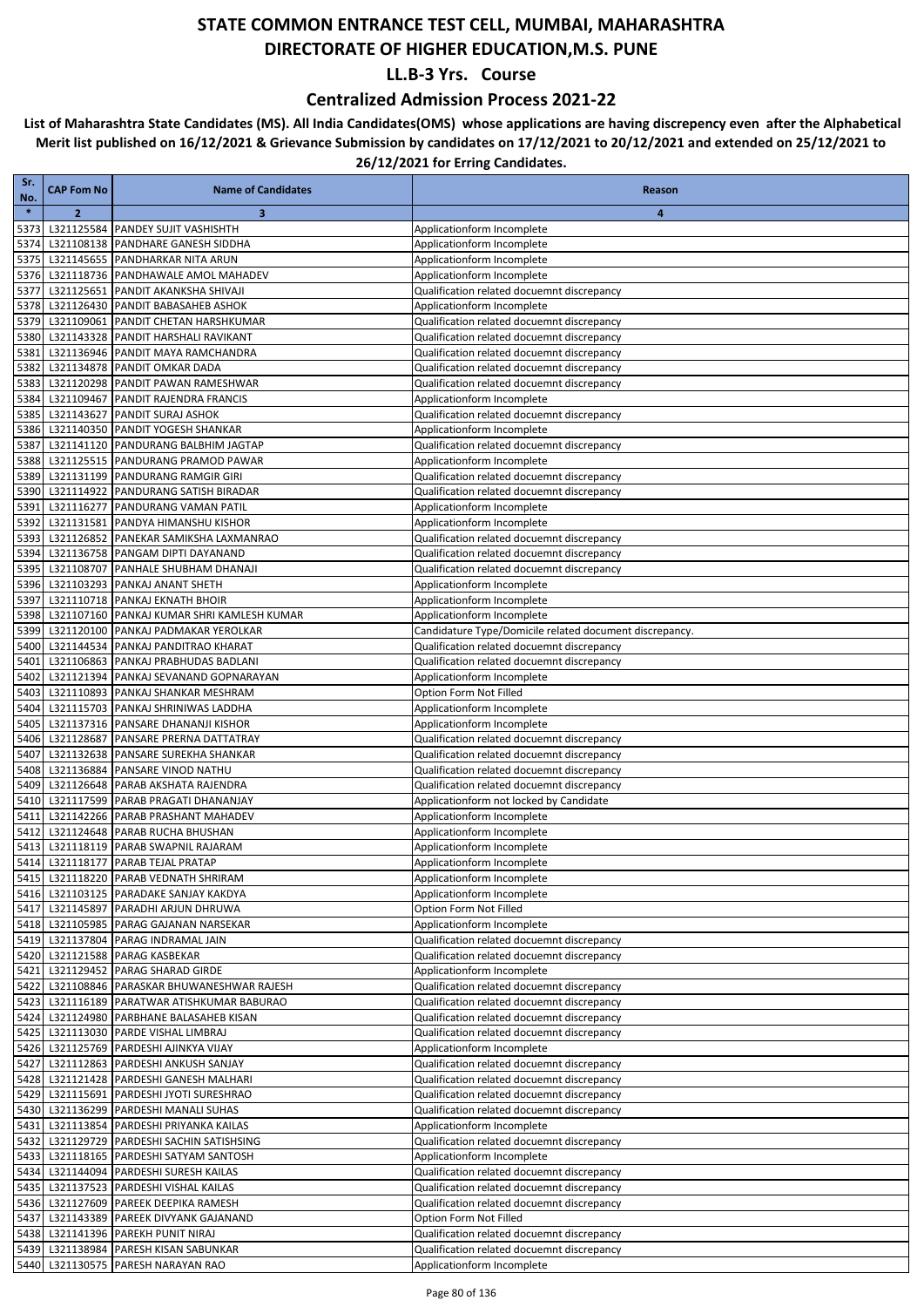### **Centralized Admission Process 2021-22**

| Sr.<br>No.   | <b>CAP Fom No</b>     | <b>Name of Candidates</b>                                                              | Reason                                                                   |
|--------------|-----------------------|----------------------------------------------------------------------------------------|--------------------------------------------------------------------------|
| $\ast$       | $\overline{2}$        | 3                                                                                      | $\overline{4}$                                                           |
| 5441         |                       | L321122204 PARESH PRAKASH PARULEKAR                                                    | Option Form Not Filled                                                   |
| 5442         |                       | L321125732 PARESH RAJU PUNWATKAR                                                       | Applicationform Incomplete                                               |
| 5443         |                       | L321113127 PARGE RAMDAS JAGANNATH                                                      | Qualification related docuemnt discrepancy                               |
| 5444         |                       | L321108594 PARIHAR KIRAN NARAYANLAL                                                    | Qualification related docuemnt discrepancy                               |
| 5445         |                       | L321145896 PARIK AKSHAY RAMESH                                                         | Applicationform Incomplete                                               |
| 5446         |                       | L321103116 PARINA MAHENDRA GOGRI                                                       | Qualification related docuemnt discrepancy                               |
| 5447         |                       | L321129994 PARKALE PRITI ASHOK<br>L321114501 PARKAR EKTA HEMANT                        | Qualification related docuemnt discrepancy                               |
| 5448<br>5449 |                       | L321120415 PARKAR SUSHAMA KRISHNA                                                      | Applicationform Incomplete<br>Applicationform Incomplete                 |
| 5450         |                       | L321142289 PARKHI VAISHALI SUDHAKAR                                                    | Qualification related docuemnt discrepancy                               |
| 5451         |                       | L321136095 PARMAR AMAN ALARAKH                                                         | Applicationform Incomplete                                               |
| 5452         |                       | L321131323 PARMAR NUSHRAT SULEMAN                                                      | Qualification related docuemnt discrepancy                               |
| 5453         |                       | L321131707 PARMARTH AMOL MUKUND                                                        | Applicationform Incomplete                                               |
| 5454         |                       | L321145444 PARMESHWAR KRUSHNA SANGLE                                                   | Applicationform Incomplete                                               |
| 5455         |                       | L321124704 PARSAVLE NAMRATA VAIJANATH                                                  | Option Form Not Filled                                                   |
| 5456         |                       | L321132515 PARSE KULDIP MANOHAR                                                        | Qualification related docuemnt discrepancy                               |
| 5457         |                       | L321119487 PARSHE MANASI BIPIN                                                         | Qualification related docuemnt discrepancy                               |
| 5458         |                       | L321145913 PARSODE ROSHAN KESRI                                                        | Option Form Not Filled                                                   |
| 5459         |                       | L321117964 PARTE RAJESHRI RAJENDRA                                                     | Qualification related docuemnt discrepancy                               |
| 5460         | L321108130 PARTH SHAH |                                                                                        | Qualification related docuemnt discrepancy                               |
| 5461         |                       | L321131483 PARTOLE JAYDEEP ARVIND                                                      | Qualification related docuemnt discrepancy                               |
| 5462         |                       | L321138012 PARULEKAR ABHAY RAVINDRA<br>L321107720 PARVEZ JAKIR SHAIKH                  | Qualification related docuemnt discrepancy                               |
| 5463<br>5464 |                       | L321140260 PARYANI PRIYA ASHOKKUMAR                                                    | Applicationform Incomplete<br>Qualification related docuemnt discrepancy |
| 5465         |                       | L321129707 PASHTE MUKESHKUMAR TUKARAM                                                  | Qualification related docuemnt discrepancy                               |
| 5466         |                       | L321110191 PASHTE VISHAL TUKARAM                                                       | Qualification related docuemnt discrepancy                               |
| 5467         |                       | L321123342 PASI HEMLATA HANSRAJ                                                        | Applicationform Incomplete                                               |
| 5468         |                       | L321137181 PASI SATISH RAMSURAT MALTI                                                  | Qualification related docuemnt discrepancy                               |
| 5469         |                       | L321116965 PASWAN NEHA RAM BIHARI SHIV KUMARI                                          | Qualification related docuemnt discrepancy                               |
| 5470         |                       | L321114963 PATALPURE ROHIT BABURAO                                                     | Applicationform Incomplete                                               |
| 5471         |                       | L321138847 PATANGE MOHINI ANIL                                                         | Qualification related docuemnt discrepancy                               |
| 5472         |                       | L321138874 PATANKAR AMAR VISHWANATH                                                    | Applicationform Incomplete                                               |
| 5473         |                       | L321117336 PATANKAR SANDEEP GOVIND                                                     | Qualification related docuemnt discrepancy                               |
| 5474         |                       | L321107774 PATARE BHAUSAHEB RAMKRUSHNA                                                 | Option Form Not Filled                                                   |
| 5475         |                       | L321123008 PATARI PUJA YASHWANT                                                        | Qualification related docuemnt discrepancy                               |
| 5476         |                       | L321138568 PATEL A KARIM A RAHEMAN                                                     | Applicationform Incomplete                                               |
| 5477<br>5478 |                       | L321104503 PATEL AMITKUMAR HARINATH<br>L321141054 PATEL DEEPA SHIVNARAYAN              | Qualification related docuemnt discrepancy<br>Applicationform Incomplete |
| 5479         |                       | L321119085 PATEL JABAJ SULTAN                                                          | Qualification related docuemnt discrepancy                               |
| 5480         |                       | L321129361 PATEL JANVI MAHESH                                                          | Applicationform Incomplete                                               |
| 5481         |                       | L321130779 PATEL MOIN VAHAB                                                            | Qualification related docuemnt discrepancy                               |
| 5482         |                       | L321145475 PATEL MUSTAFA BALAM                                                         | Qualification related docuemnt discrepancy                               |
|              |                       | 5483 L321138207 PATEL NIKITABEN JAYANTILAL                                             | Qualification related docuemnt discrepancy                               |
|              |                       | 5484 L321114835 PATEL SANKET RAMESH                                                    | Qualification related docuemnt discrepancy                               |
|              |                       | 5485 L321140204 PATEL SHAIKH SHAKEEL AHMED MOINUDDIN                                   | Qualification related docuemnt discrepancy                               |
|              |                       | 5486 L321141808 PATEL SIMRAN JAHANGIR                                                  | Qualification related docuemnt discrepancy                               |
|              |                       | 5487 L321133136 PATEL TAUSIF TABREZ ABDUL GAFFAR                                       | Qualification related docuemnt discrepancy                               |
|              |                       | 5488 L321126140 PATHADE GANESH HIRAMAN                                                 | Qualification related docuemnt discrepancy                               |
|              |                       | 5489 L321134633 PATHADE GOVIND NARAYAN                                                 | Qualification related docuemnt discrepancy                               |
|              |                       | 5490 L321114291 PATHADE KRISHNA ASHOK                                                  | Applicationform Incomplete                                               |
|              |                       | 5491 L321138521 PATHADE VISHANT RAJESH<br>5492 L321131944 PATHAK AMIT RAJESHWAR        | Applicationform Incomplete<br>Qualification related docuemnt discrepancy |
|              |                       | 5493 L321129307 PATHAK GANESH BRIJESH                                                  | Applicationform Incomplete                                               |
|              |                       | 5494 L321136155 PATHAK OMKAR AJIT                                                      | Qualification related docuemnt discrepancy                               |
|              |                       | 5495 L321145019 PATHAK PRATIKSHA ANIL                                                  | Applicationform Incomplete                                               |
|              |                       | 5496 L321114110 PATHAK SHUBHAM SUSHIL                                                  | Option Form Not Filled                                                   |
|              |                       | 5497 L321106679 PATHAK SUMIT PRAMOD                                                    | Qualification related docuemnt discrepancy                               |
|              |                       | 5498 L321143237 PATHAN AAQUIB KHAN SALEEM KHAN                                         | Qualification related docuemnt discrepancy                               |
|              |                       | 5499 L321123217 PATHAN ABRAR ANIS                                                      | Applicationform Incomplete                                               |
|              |                       | 5500 L321120735 PATHAN ADIBA LATIF                                                     | Applicationform Incomplete                                               |
|              |                       | 5501 L321125858 PATHAN AEJAJKHA FEROZKHA                                               | Option Form Not Filled                                                   |
|              |                       | 5502 L321126383 PATHAN AFRIN SHAHID                                                    | Qualification related docuemnt discrepancy                               |
|              |                       | 5503 L321126677 PATHAN AHABAJKHAN AYYUBKHAN                                            | Qualification related docuemnt discrepancy                               |
|              |                       | 5504 L321140470 PATHAN AMJADKHAN ROUPKHAN                                              | Applicationform Incomplete                                               |
|              |                       | 5505 L321109880 PATHAN HASAN KHAN WAJID KHAN<br>5506 L321107957 PATHAN ILIYAJ SALIMKHA | Qualification related docuemnt discrepancy<br>Applicationform Incomplete |
|              |                       | 5507 L321132781 PATHAN IMRAN KHAN AYYUB KHAN                                           | Applicationform Incomplete                                               |
|              |                       | 5508 L321140245 PATHAN KAVISH ASIFKHAN                                                 | Option Form Not Filled                                                   |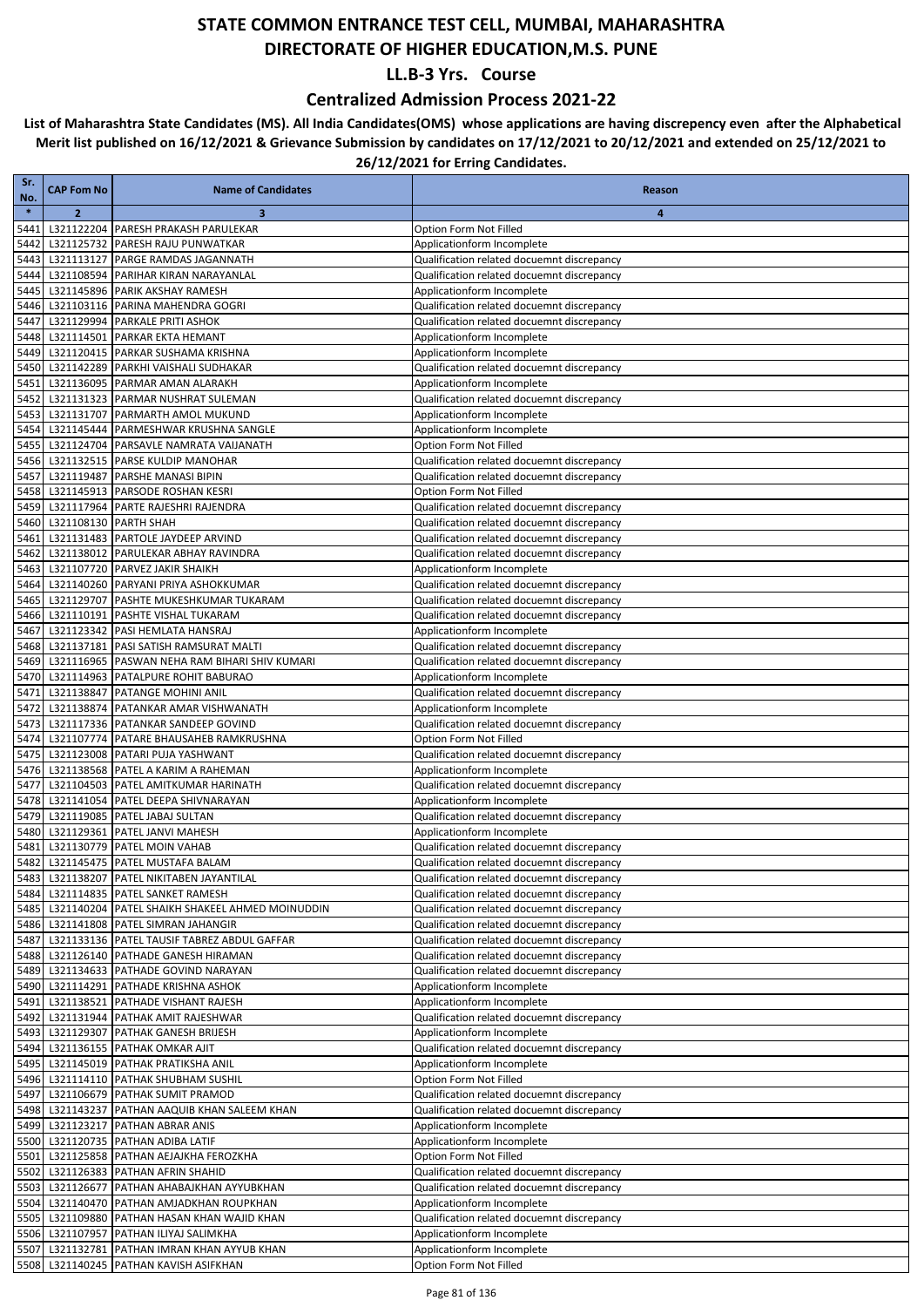### **Centralized Admission Process 2021-22**

| Sr.<br>No.   | <b>CAP Fom No</b> | <b>Name of Candidates</b>                                                     | Reason                                                                                   |
|--------------|-------------------|-------------------------------------------------------------------------------|------------------------------------------------------------------------------------------|
| $\ast$       | $\overline{2}$    | 3                                                                             | 4                                                                                        |
| 5509         |                   | L321114419 PATHAN MAHAMMAD RAFIK MAHITAB                                      | Qualification related docuemnt discrepancy                                               |
| 5510         |                   | L321121201 PATHAN MAKSOODAHMAD KHAJASAHEB                                     | Qualification related docuemnt discrepancy                                               |
| 5511         |                   | L321124983 PATHAN MANORKHA RASHID KHA                                         | Candidature Type/Domicile related document discrepancy.                                  |
| 5512         |                   | L321105848 PATHAN NAZEEM KHAN SHABBIR KHAN                                    | Qualification related docuemnt discrepancy                                               |
| 5513         |                   | L321136600 PATHAN SALMANKHAN                                                  | Qualification related docuemnt discrepancy                                               |
| 5514         |                   | L321137196 PATHAN SURAJ NISAR                                                 | Qualification related docuemnt discrepancy                                               |
| 5515         |                   | L321111174 PATHAN TAHER TAYYAB                                                | Qualification related docuemnt discrepancy                                               |
| 5516<br>5517 |                   | L321128907 PATHAN TOFIK GHUDUKHAN<br>L321119639 PATHARDE AKSHAY NARESH        | Option Form Not Filled<br>Option Form Not Filled                                         |
| 5518         |                   | L321140364   PATHARE BHARATI DATTATRAYA                                       | Qualification related docuemnt discrepancy                                               |
| 5519         |                   | L321106791 PATHARE KRUSHIKESH RAJU                                            | Qualification related docuemnt discrepancy                                               |
| 5520         |                   | L321142407 PATHAVA DINESH NARAYAN                                             | Applicationform not locked by Candidate                                                  |
| 5521         |                   | L321142012 PATIL AADITYA YASHAWANT                                            | Qualification related docuemnt discrepancy                                               |
| 5522         |                   | L321124546   PATIL ABHIJEET CHANDRAKANT                                       | Qualification related docuemnt discrepancy                                               |
| 5523         |                   | L321124797 PATIL ABHISHEK VIJAY                                               | Option Form Not Filled                                                                   |
| 5524         |                   | L321106242 PATIL ADITYA PENTU                                                 | Applicationform Incomplete                                                               |
| 5525         |                   | L321125528 PATIL ADVAIT SANJAY                                                | Qualification related docuemnt discrepancy                                               |
| 5526         |                   | L321124548 PATIL AKASH VIJAY                                                  | Qualification related docuemnt discrepancy                                               |
| 5527         |                   | L321107243 PATIL AKHILESH VISHWAS                                             | Qualification related docuemnt discrepancy                                               |
| 5528         |                   | L321134200 PATIL AKSHAY ANIL                                                  | Qualification related docuemnt discrepancy                                               |
| 5529         |                   | L321146094 PATIL AKSHAY YUVRAJ                                                | Qualification related docuemnt discrepancy                                               |
| 5530         |                   | L321145932 PATIL AMBAREESH RAJENDRA AAKANKSHA                                 | Applicationform Incomplete                                                               |
| 5531         |                   | L321108377 PATIL AMIT ANAND                                                   | Applicationform Incomplete                                                               |
| 5532<br>5533 |                   | L321124400 PATIL ANIKET NANASO<br>L321145020 PATIL ANIL NAMDEO                | Qualification related docuemnt discrepancy<br>Qualification related docuemnt discrepancy |
| 5534         |                   | L321132300 PATIL ANITA MORESHWAR                                              | Applicationform Incomplete                                                               |
| 5535         |                   | L321143031 PATIL ANKIT SUNILDATT                                              | Qualification related docuemnt discrepancy                                               |
| 5536         |                   | L321128040 PATIL ARCHITA APPASAHEB                                            | Qualification related docuemnt discrepancy                                               |
| 5537         |                   | L321124776 PATIL ASHISH SHASHIKANT                                            | Qualification related docuemnt discrepancy                                               |
| 5538         |                   | L321112311 PATIL ASHISH SHIVAJI                                               | Qualification related docuemnt discrepancy                                               |
| 5539         |                   | L321142508 PATIL ASHWINI BHAGWAN                                              | Qualification related docuemnt discrepancy                                               |
| 5540         |                   | L321135158 PATIL ASHWINI VISHNU                                               | Qualification related docuemnt discrepancy                                               |
| 5541         |                   | L321126820 PATIL ASHWINIKUMAR ANNA                                            | Applicationform Incomplete                                                               |
| 5542         |                   | L321136073   PATIL BHAGYASHREE NAVNATH                                        | Applicationform Incomplete                                                               |
| 5543         |                   | L321140026 PATIL BHAGYASHRI BHAGAWAN                                          | Qualification related docuemnt discrepancy                                               |
| 5544         |                   | L321142254 PATIL BHAIRAVANATH HANMANT                                         | Candidature Type/Domicile related document discrepancy.                                  |
| 5545         |                   | L321144204 PATIL BHARAT SURESH                                                | Applicationform Incomplete                                                               |
| 5546<br>5547 |                   | L321112849 PATIL BHARTI SUDHAKAR<br>L321141266 PATIL BHAUSAHEB BALAVANT       | Applicationform Incomplete<br>Applicationform Incomplete                                 |
| 5548         |                   | L321116301 PATIL BHUSHAN ASHOK                                                | Qualification related docuemnt discrepancy                                               |
| 5549         |                   | L321135297 PATIL BHUSHAN PRABHAKAR                                            | Qualification related docuemnt discrepancy                                               |
| 5550         |                   | L321137982 PATIL CHANDRAKANT DAULAT                                           | Qualification related docuemnt discrepancy                                               |
|              |                   | 5551 L321120417 PATIL CHARUSHILA TANAJIRAO                                    | Option Form Not Filled                                                                   |
|              |                   | 5552 L321115003 PATIL CHETAN TARACHAND                                        | Qualification related docuemnt discrepancy                                               |
|              |                   | 5553 L321120791 PATIL DEEPAK SADASHIV                                         | Qualification related docuemnt discrepancy                                               |
|              |                   | 5554 L321145078 PATIL DHANASHRI CHANDRAKANT                                   | Qualification related docuemnt discrepancy                                               |
| 5555         |                   | L321120396 PATIL DHANSHRI MANOHAR                                             | Qualification related docuemnt discrepancy                                               |
|              |                   | 5556 L321141347 PATIL DHIRAJ BHAIYYASAHEB                                     | Qualification related docuemnt discrepancy                                               |
|              |                   | 5557 L321145362 PATIL DHIRAJ KANHAIYALAL                                      | Qualification related docuemnt discrepancy                                               |
|              |                   | 5558 L321104671 PATIL DHIRAJ MANOHAR                                          | Qualification related docuemnt discrepancy                                               |
|              |                   | 5559 L321131475 PATIL DIGMBAR LAXAMAN<br>5560 L321141157 PATIL DIPALI RAMESH  | Qualification related docuemnt discrepancy                                               |
|              |                   |                                                                               | Qualification related docuemnt discrepancy                                               |
|              |                   | 5561 L321129044 PATIL DIPTI SAVINDRA<br>5562 L321140892 PATIL GAURAV RAVINDRA | Qualification related docuemnt discrepancy<br>Qualification related docuemnt discrepancy |
|              |                   | 5563 L321145411 PATIL GHANSHAM SUNIL                                          | Qualification related docuemnt discrepancy                                               |
|              |                   | 5564 L321108325 PATIL HARSHADA SUBHASH                                        | Applicationform Incomplete                                                               |
|              |                   | 5565 L321123587 PATIL HIRALAL LALCHAND                                        | Qualification related docuemnt discrepancy                                               |
|              |                   | 5566 L321131482 PATIL HITESH GOKUL                                            | Qualification related docuemnt discrepancy                                               |
|              |                   | 5567 L321123576 PATIL JAYSHRI RAMKRISHNA                                      | Qualification related docuemnt discrepancy                                               |
|              |                   | 5568 L321117821 PATIL JENISHA ARUN                                            | Qualification related docuemnt discrepancy                                               |
|              |                   | 5569 L321105924 PATIL KAJAL PUNDALIK                                          | Qualification related docuemnt discrepancy                                               |
|              |                   | 5570 L321140366 PATIL KAVERI PANDURANG                                        | Qualification related docuemnt discrepancy                                               |
|              |                   | 5571 L321142514 PATIL KAVITA BHIMRAO                                          | Applicationform Incomplete                                                               |
|              |                   | 5572 L321130856 PATIL KAVITA KASHINATH                                        | Qualification related docuemnt discrepancy                                               |
|              |                   | 5573 L321125718 PATIL KAVITA RAMESH                                           | Qualification related docuemnt discrepancy                                               |
|              |                   | 5574 L321110524 PATIL KIRAN SHIVAJI                                           | Candidature Type/Domicile related document discrepancy.                                  |
|              |                   | 5575 L321129680 PATIL KIRAN SHIVAJI<br>5576 L321115140 PATIL KISHORI BABU     | Applicationform Incomplete<br>Qualification related docuemnt discrepancy                 |
|              |                   |                                                                               |                                                                                          |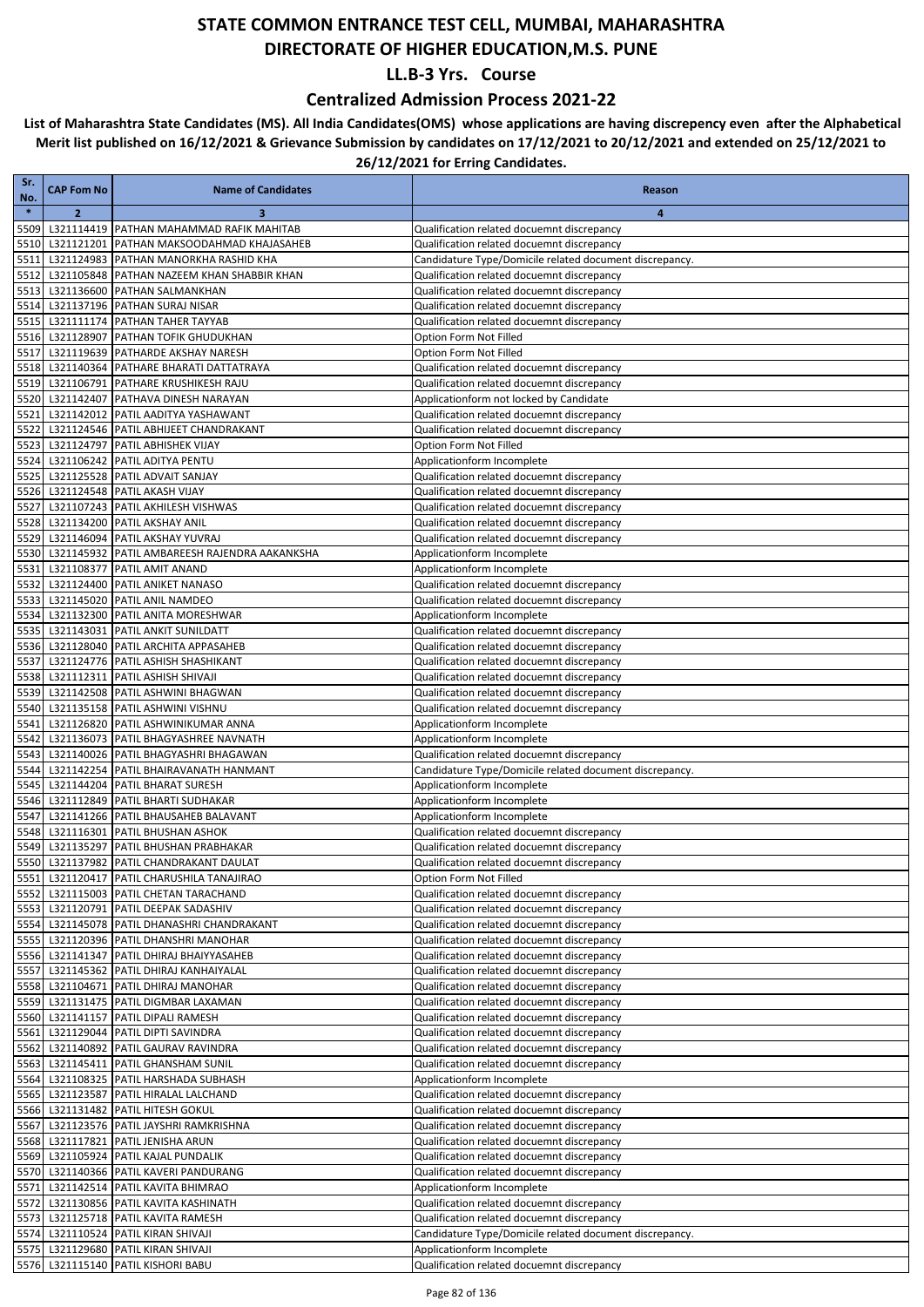### **Centralized Admission Process 2021-22**

| Sr.<br>No.   | <b>CAP Fom No</b> | <b>Name of Candidates</b>                                                         | Reason                                                                                   |
|--------------|-------------------|-----------------------------------------------------------------------------------|------------------------------------------------------------------------------------------|
| $\ast$       | $\overline{2}$    | $\overline{\mathbf{3}}$                                                           | 4                                                                                        |
| 5577         |                   | L321117413 PATIL KRISHNA SAMBHAJI                                                 | Qualification related docuemnt discrepancy                                               |
| 5578         |                   | L321145500 PATIL KRISHNAKANT MALHARI                                              | Qualification related docuemnt discrepancy                                               |
| 5579         |                   | L321130029 PATIL KULWANT KHUSHAL                                                  | Qualification related docuemnt discrepancy                                               |
| 5580         |                   | L321131756 PATIL KUMAR ARUN                                                       | Option Form Not Filled                                                                   |
| 5581         |                   | L321122102 PATIL KUSUM MANOHAR                                                    | Applicationform Incomplete                                                               |
| 5582         |                   | L321116704 PATIL LEENA SUHAS                                                      | Applicationform Incomplete                                                               |
| 5583         |                   | L321133495 PATIL MAHESH MOHANRAO                                                  | Qualification related docuemnt discrepancy                                               |
| 5584         |                   | L321124887 PATIL MANALI ANIL<br>L321141554 PATIL MANASI MAHENDRASING              | Qualification related docuemnt discrepancy                                               |
| 5585<br>5586 |                   | L321104429 PATIL MANDAKINI NIMBA                                                  | Qualification related docuemnt discrepancy<br>Qualification related docuemnt discrepancy |
| 5587         |                   | L321124614 PATIL MANGESH PURUSHOTTAM                                              | Applicationform Incomplete                                                               |
| 5588         |                   | L321105790 PATIL MANJUSHA RAMKISHAN                                               | Qualification related docuemnt discrepancy                                               |
| 5589         |                   | L321141528 PATIL MAYUR MALLIKARJUN                                                | Qualification related docuemnt discrepancy                                               |
| 5590         |                   | L321107130 PATIL MAYUR VILAS                                                      | Qualification related docuemnt discrepancy                                               |
| 5591         |                   | L321145793 PATIL MEGHA BALIRAM                                                    | Qualification related docuemnt discrepancy                                               |
| 5592         |                   | L321104253 PATIL NARENDRA CHANDRASHEKHAR                                          | Applicationform Incomplete                                                               |
| 5593         |                   | L321101936 PATIL NIDHI SANJAY                                                     | Qualification related docuemnt discrepancy                                               |
| 5594         |                   | L321139969 PATIL NIKHIL PRALHAD                                                   | Qualification related docuemnt discrepancy                                               |
| 5595         |                   | L321135392 PATIL NIKHIL SURESH                                                    | Qualification related docuemnt discrepancy                                               |
| 5596         |                   | L321107082 PATIL NITESH MADHUKAR                                                  | Applicationform Incomplete                                                               |
| 5597         |                   | L321143833 PATIL PANKAJ BHARATRAO<br>L321120428 PATIL PARESH DILIP                | Applicationform Incomplete                                                               |
| 5598<br>5599 |                   | L321109032 PATIL PARMESHWAR BALASAHEB                                             | Qualification related docuemnt discrepancy<br>Applicationform not locked by Candidate    |
| 5600         |                   | L321137623 PATIL POOJA ISHWAR                                                     | Qualification related docuemnt discrepancy                                               |
| 5601         |                   | L321122513 PATIL POOJA SUBHASH                                                    | Option Form Not Filled                                                                   |
| 5602         |                   | L321105804 PATIL PRADEEP MADHUKAR                                                 | Applicationform Incomplete                                                               |
| 5603         |                   | L321139349 PATIL PRAKASH MALLAPPA                                                 | Qualification related docuemnt discrepancy                                               |
| 5604         |                   | L321135495 PATIL PRANIT TULSHIDAS                                                 | Qualification related docuemnt discrepancy                                               |
| 5605         |                   | L321145093 PATIL PRASHANT CHANDRAHAR                                              | Qualification related docuemnt discrepancy                                               |
| 5606         |                   | L321121927 PATIL PRASHIL AKARAM                                                   | Qualification related docuemnt discrepancy                                               |
| 5607         |                   | L321104657 PATIL PRATIBHA PANDHARINATH                                            | Applicationform Incomplete                                                               |
| 5608         |                   | L321120595 PATIL PRATIK ASHOK                                                     | Applicationform not locked by Candidate                                                  |
| 5609         |                   | L321134229 PATIL PRIYANKA ASHOK                                                   | Qualification related docuemnt discrepancy                                               |
| 5610<br>5611 |                   | L321125140 PATIL PRIYANKA RAMESH<br>L321145680 PATIL PRIYANKA SUNIL               | Applicationform Incomplete<br>Qualification related docuemnt discrepancy                 |
| 5612         |                   | L321139517   PATIL PRUTHVIRAJ MOHANRAO                                            | Option Form Not Filled                                                                   |
| 5613         |                   | L321138822 PATIL PUJA CHATUR                                                      | Applicationform Incomplete                                                               |
| 5614         |                   | L321133834 PATIL PUNDLIK RAMESHRAO                                                | Qualification related docuemnt discrepancy                                               |
| 5615         |                   | L321141261 PATIL PURUSHOTTAM NANAJI                                               | Qualification related docuemnt discrepancy                                               |
| 5616         |                   | L321100891 PATIL RACHANA ASHOK                                                    | Applicationform Incomplete                                                               |
| 5617         |                   | L321114388 PATIL RAHUL ARAVIND                                                    | Applicationform Incomplete                                                               |
| 5618         |                   | L321143516 PATIL RAHUL PREMSING                                                   | Applicationform Incomplete                                                               |
|              |                   | 5619 L321135485 PATIL RAHUL VILAS                                                 | Qualification related docuemnt discrepancy                                               |
|              |                   | 5620 L321125815 PATIL RATNESH SHAM                                                | Qualification related docuemnt discrepancy                                               |
|              |                   | 5621 L321140015 PATIL RAVINDRA PRAKASH<br>5622 L321128829 PATIL ROHAN CHANDRAKANT | Option Form Not Filled                                                                   |
|              |                   | 5623 L321131982 PATIL ROHAN UTTAM                                                 | Qualification related docuemnt discrepancy<br>Qualification related docuemnt discrepancy |
|              |                   | 5624 L321131895 PATIL RUPESH VILAS                                                | Applicationform Incomplete                                                               |
|              |                   | 5625 L321131977 PATIL RUSHIKESH SURESH                                            | Option Form Not Filled                                                                   |
|              |                   | 5626 L321140432 PATIL RUSHIKESH VISHNU                                            | Qualification related docuemnt discrepancy                                               |
|              |                   | 5627 L321125296 PATIL SACHIN JANARDAN                                             | Qualification related docuemnt discrepancy                                               |
|              |                   | 5628 L321118689 PATIL SACHIN T                                                    | Applicationform Incomplete                                                               |
|              |                   | 5629 L321137803 PATIL SAGAR ARJUN                                                 | Qualification related docuemnt discrepancy                                               |
|              |                   | 5630 L321144692 PATIL SAGAR BHAURAO                                               | Qualification related docuemnt discrepancy                                               |
|              |                   | 5631 L321114647 PATIL SAGAR PRAKASH                                               | Option Form Not Filled                                                                   |
|              |                   | 5632 L321102585 PATIL SAKSHI TUKARAM                                              | Qualification related docuemnt discrepancy                                               |
|              |                   | 5633 L321144014 PATIL SALONI SHAILENDRA<br>5634 L321126596 PATIL SAMADHAN APPA    | Applicationform Incomplete<br>Qualification related docuemnt discrepancy                 |
|              |                   | 5635 L321127282 PATIL SAMADHAN SHANKAR                                            | Applicationform Incomplete                                                               |
|              |                   | 5636 L321145339 PATIL SAMDHAN PANDIT                                              | Qualification related docuemnt discrepancy                                               |
|              |                   | 5637 L321135519 PATIL SANDHYA JITENDRA                                            | Qualification related docuemnt discrepancy                                               |
|              |                   | 5638 L321143697 PATIL SANDIP NAMDEV                                               | Option Form Not Filled                                                                   |
|              |                   | 5639 L321109728 PATIL SANDIP SURESH                                               | Qualification related docuemnt discrepancy                                               |
|              |                   | 5640 L321125232 PATIL SANDIP SURESH                                               | Qualification related docuemnt discrepancy                                               |
|              |                   | 5641 L321129580 PATIL SANGITA BHIMRAO                                             | Qualification related docuemnt discrepancy                                               |
|              |                   | 5642 L321140191 PATIL SANJAY ANNASO                                               | Applicationform Incomplete                                                               |
|              |                   | 5643 L321126901 PATIL SANJAY VISHWANATH                                           | Applicationform Incomplete                                                               |
|              |                   | 5644 L321113694 PATIL SANKET MOHAN                                                | Qualification related docuemnt discrepancy                                               |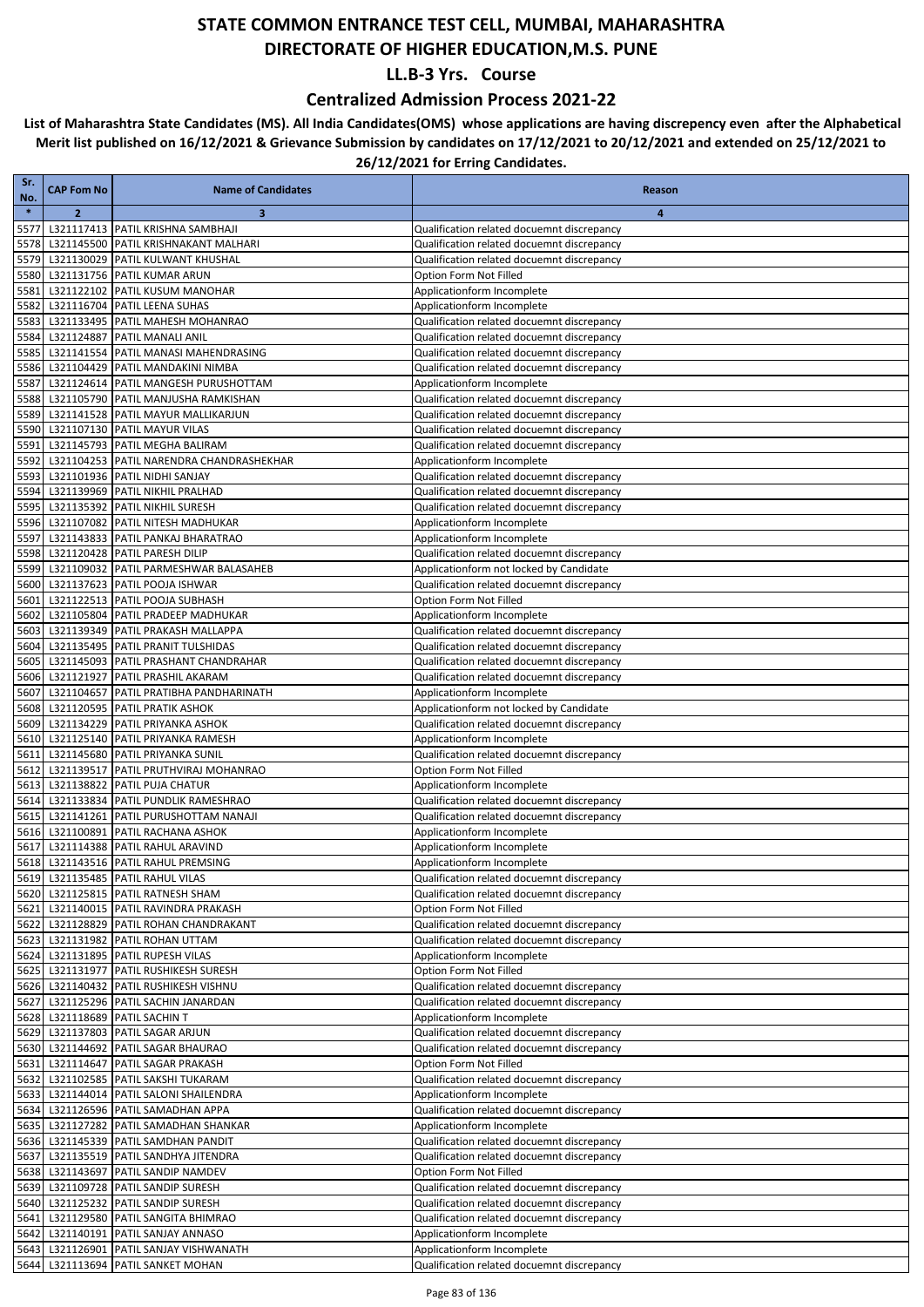### **Centralized Admission Process 2021-22**

| Sr.<br>No.   | <b>CAP Fom No</b> | <b>Name of Candidates</b>                                                         | Reason                                                                                   |
|--------------|-------------------|-----------------------------------------------------------------------------------|------------------------------------------------------------------------------------------|
| $\ast$       | $\mathbf{2}$      | 3                                                                                 | $\overline{\mathbf{a}}$                                                                  |
| 5645         |                   | L321107777 PATIL SANKET VILAS                                                     | Qualification related docuemnt discrepancy                                               |
| 5646         |                   | L321144868 PATIL SHAILA VASANT                                                    | Qualification related docuemnt discrepancy                                               |
| 5647         |                   | L321141614 PATIL SHAMATBI ABDUL                                                   | Applicationform Incomplete                                                               |
| 5648         |                   | L321115090 PATIL SHASHIKANT GAJANAN                                               | Qualification related docuemnt discrepancy                                               |
| 5649         |                   | L321128358 PATIL SHITAL SHIVAJI                                                   | Qualification related docuemnt discrepancy                                               |
| 5650         |                   | L321141558 PATIL SHRIKANT BABRUWAN                                                | Qualification related docuemnt discrepancy                                               |
| 5651         |                   | L321103521 PATIL SHRUTI NARESH                                                    | Qualification related docuemnt discrepancy                                               |
| 5652         |                   | L321107014 PATIL SHUBHAM MADHUKAR                                                 | Qualification related docuemnt discrepancy                                               |
| 5653         |                   | L321116807 PATIL SHUBHAM POPAT                                                    | Qualification related docuemnt discrepancy                                               |
| 5654<br>5655 |                   | L321117260 PATIL SHUBHANGI KAILAS<br>L321108541 PATIL SNEHA RAJENDRA              | Qualification related docuemnt discrepancy<br>Applicationform Incomplete                 |
|              |                   | 5656 L321135705 PATIL SONAL PANDURANG                                             | Qualification related docuemnt discrepancy                                               |
| 5657         |                   | L321129507 PATIL SUFIYA SADIK                                                     | Qualification related docuemnt discrepancy                                               |
| 5658         |                   | L321145462 PATIL SUHAS WAMAN                                                      | Applicationform Incomplete                                                               |
| 5659         |                   | L321131550 PATIL SUJATA RAGHUNATH                                                 | Option Form Not Filled                                                                   |
| 5660         |                   | L321142306 PATIL SUPRIYA ADHIKRAO                                                 | Qualification related docuemnt discrepancy                                               |
| 5661         |                   | L321126488 PATIL SURAJ PRAKASH                                                    | Option Form Not Filled                                                                   |
| 5662         |                   | L321139900 PATIL SUSHMA ASHOK                                                     | Applicationform Incomplete                                                               |
| 5663         |                   | L321132529 PATIL SWAPNIL YASHWANT                                                 | Applicationform Incomplete                                                               |
| 5664         |                   | L321127757 PATIL TEJASWINI APPASAHEB                                              | Qualification related docuemnt discrepancy                                               |
| 5665         |                   | L321129102 PATIL TRUPTI ANNA                                                      | Applicationform Incomplete                                                               |
| 5666         |                   | L321133763 PATIL TRUPTI JALANDRANATH                                              | Applicationform Incomplete                                                               |
| 5667         |                   | L321134129 PATIL VAIBHAV BHIMRAO                                                  | Applicationform Incomplete                                                               |
| 5668         |                   | L321125300 PATIL VAISHALI HANMANTRAO                                              | Qualification related docuemnt discrepancy                                               |
| 5669         |                   | L321119802 PATIL VAISHALI VITTHAL                                                 | Qualification related docuemnt discrepancy                                               |
| 5670         |                   | L321112351 PATIL VAISHNAV UDAY SHALAKA                                            | Qualification related docuemnt discrepancy                                               |
| 5671         |                   | L321121168 PATIL VICKY KESHAO<br>L321142965 PATIL VIJAY NINA                      | Qualification related docuemnt discrepancy<br>Qualification related docuemnt discrepancy |
| 5672<br>5673 |                   | L321132967 PATIL VIRENDRASING FULSING                                             | Applicationform Incomplete                                                               |
| 5674         |                   | L321110384 PATIL VISHAL MADHUKAR                                                  | Applicationform Incomplete                                                               |
| 5675         |                   | L321135845 PATIL VIVEK PRABHAKARRAO                                               | Qualification related docuemnt discrepancy                                               |
| 5676         |                   | L321127887 PATIL WALMIK JIJABRAO                                                  | Qualification related docuemnt discrepancy                                               |
| 5677         |                   | L321145643 PATIL YATISH VASANT                                                    | Applicationform Incomplete                                                               |
| 5678         |                   | L321125235 PATIL YOGESH BAPU                                                      | Qualification related docuemnt discrepancy                                               |
| 5679         |                   | L321108996 PATIL YOGESH RAMESH                                                    | Qualification related docuemnt discrepancy                                               |
| 5680         |                   | L321142279 PATKAR ANANT SHAHU SHARVARI                                            | Qualification related docuemnt discrepancy                                               |
| 5681         |                   | L321142462 PATKAR ANUSHKA SANTOSH                                                 | Applicationform Incomplete                                                               |
| 5682         |                   | L321145150 PATKAR PRIYANKA MAHADEO                                                | Candidature Type/Domicile related document discrepancy.                                  |
| 5683         |                   | L321104215   PATKAR SWATI SITARAM                                                 | Applicationform Incomplete                                                               |
| 5684         |                   | L321125094 PATKI OMKAR YASHWANT                                                   | Qualification related docuemnt discrepancy                                               |
| 5685         |                   | L321122893 PATLE DILIP DIVALYA                                                    | Qualification related docuemnt discrepancy                                               |
| 5686         |                   | L321113974 PATMASE DIGVIJAY SUDHIR                                                | Applicationform Incomplete                                                               |
|              |                   | 5687 L321129675 PATNE VAISHNOVI RAJENDRA<br>5688 L321137296 PATNI AYESHA YUSUF    | Applicationform Incomplete<br>Qualification related docuemnt discrepancy                 |
|              |                   | 5689 L321138306 PATNI SUFAIL SALEEM                                               | Qualification related docuemnt discrepancy                                               |
|              |                   | 5690 L321120586 PATNI YOGESH RAMANLAL                                             | Qualification related docuemnt discrepancy                                               |
| 5691         |                   | L321108109 PATOLE ANITA HARIBA                                                    | Qualification related docuemnt discrepancy                                               |
| 5692         |                   | L321123510 PATOLE SHARAD EKNATH                                                   | Qualification related docuemnt discrepancy                                               |
|              |                   | 5693 L321145605 PATTEBAHADUR PRAFULLA PRABHAKAR                                   | Applicationform Incomplete                                                               |
|              |                   | 5694 L321137041 PATTEKAR PRAKASH SAMPATRAO                                        | Qualification related docuemnt discrepancy                                               |
|              |                   | 5695 L321122853 PATWARDHAN PRAJAKTA SHRIKANT                                      | Candidature Type/Domicile related document discrepancy.                                  |
|              |                   | 5696 L321105727 PAVAN BALKRUSHNA GILBILE                                          | Applicationform Incomplete                                                               |
| 5697         |                   | L321121970 PAVAN CHANDRAKANT GURAV                                                | Qualification related docuemnt discrepancy                                               |
|              |                   | 5698 L321124768 PAVAN DEVIDAS BHOIR                                               | Qualification related docuemnt discrepancy                                               |
|              |                   | 5699 L321119709 PAVAN MADHUKAR YENDHE                                             | Qualification related docuemnt discrepancy                                               |
|              |                   | 5700 L321105593 PAVAN SAMBHAJI KAMBLE                                             | Option Form Not Filled                                                                   |
|              |                   | 5701 L321133920 PAVAN SHRIKANT CHOUDHARI                                          | Applicationform Incomplete                                                               |
|              |                   | 5702 L321138241 PAVAN YASHAVANT NAIK                                              | Qualification related docuemnt discrepancy                                               |
|              |                   | 5703 L321131626 PAWADE AKSHAY VIJAYRAO                                            | Applicationform Incomplete                                                               |
|              |                   | 5704 L321133173 PAWALE PALLAVI BHAGAWAN<br>5705 L321139520 PAWALE PRIYANKA VASANT | Qualification related docuemnt discrepancy<br>Qualification related docuemnt discrepancy |
|              |                   | 5706 L321119179 PAWAN RAMESH JAGTAP                                               | Qualification related docuemnt discrepancy                                               |
|              |                   | 5707 L321125713 PAWAN SHRIMANT JAGTAP                                             | Qualification related docuemnt discrepancy                                               |
|              |                   | 5708 L321106695 PAWAN VINOD RATHOD                                                | Applicationform Incomplete                                                               |
|              |                   | 5709 L321131727 PAWAR ABHISHEK BALASAHEB                                          | Qualification related docuemnt discrepancy                                               |
|              |                   | 5710 L321139950 PAWAR AJINKYA RAMRAO                                              | Qualification related docuemnt discrepancy                                               |
|              |                   | 5711 L321100500 PAWAR AKASH BALASASEB                                             | Applicationform Incomplete                                                               |
|              |                   | 5712 L321145262 PAWAR AMOL JIVRAJ                                                 | Qualification related docuemnt discrepancy                                               |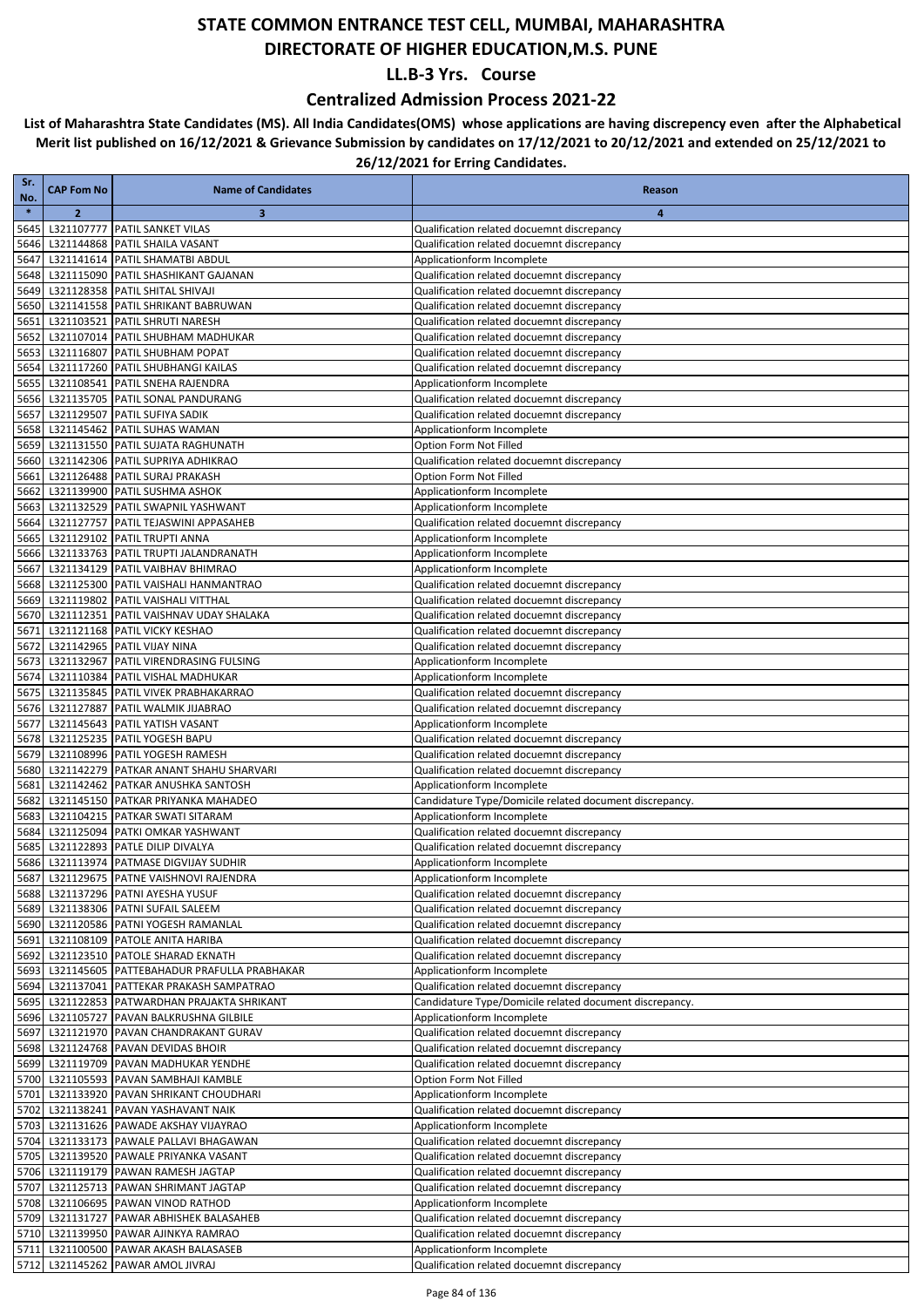### **Centralized Admission Process 2021-22**

| Sr.<br>No.   | <b>CAP Fom No</b> | <b>Name of Candidates</b>                                                           | Reason                                                                                   |
|--------------|-------------------|-------------------------------------------------------------------------------------|------------------------------------------------------------------------------------------|
| $\ast$       | $\overline{2}$    | 3                                                                                   | 4                                                                                        |
| 5713         |                   | L321146114 PAWAR ARUNDHATI ARJUN                                                    | Qualification related docuemnt discrepancy                                               |
| 5714         |                   | L321124386 PAWAR ASHOK SUGRIV                                                       | Qualification related docuemnt discrepancy                                               |
| 5715         |                   | L321122941 PAWAR ASHWINI SUDHAKAR                                                   | Qualification related docuemnt discrepancy                                               |
| 5716         |                   | L321107873 PAWAR AVINASH ONKAR                                                      | Applicationform Incomplete                                                               |
| 5717         |                   | L321126224 PAWAR BHAGHYASHRI VIJAY                                                  | Qualification related docuemnt discrepancy                                               |
| 5718         |                   | L321135506 PAWAR CHAITALI NARAYAN                                                   | Qualification related docuemnt discrepancy                                               |
| 5719<br>5720 |                   | L321118935 PAWAR DEVIDAS KASHINATH<br>L321104374 PAWAR DINESH RAJKUMAR              | Qualification related docuemnt discrepancy<br>Qualification related docuemnt discrepancy |
| 5721         |                   | L321121957 PAWAR DIPMALA BUDHA                                                      | Qualification related docuemnt discrepancy                                               |
| 5722         |                   | L321113612 PAWAR DNYANESHWAR PRATAP                                                 | Qualification related docuemnt discrepancy                                               |
| 5723         |                   | L321142095 PAWAR DURGESHKUMAR SUBHASH                                               | Option Form Not Filled                                                                   |
| 5724         |                   | L321128545 PAWAR GANESH POPAT                                                       | Applicationform Incomplete                                                               |
| 5725         |                   | L321106646 PAWAR GAYATRI ANIL                                                       | Qualification related docuemnt discrepancy                                               |
| 5726         |                   | L321140172 PAWAR GORAKH TUKARAM                                                     | Qualification related docuemnt discrepancy                                               |
| 5727         |                   | L321125509 PAWAR HANUMANT SHIVAJI                                                   | Qualification related docuemnt discrepancy                                               |
| 5728         |                   | L321140679 PAWAR HARSHAD NETAJI                                                     | Qualification related docuemnt discrepancy                                               |
| 5729         |                   | L321122068 PAWAR HEMA KAILAS                                                        | Applicationform Incomplete                                                               |
| 5730         |                   | L321113205 PAWAR HEMANT ASHOK                                                       | Qualification related docuemnt discrepancy                                               |
| 5731<br>5732 |                   | L321112095 PAWAR HEMANT MUKUND<br>L321134001 PAWAR JAISHREE BABASAHEB               | Applicationform Incomplete<br>Qualification related docuemnt discrepancy                 |
| 5733         |                   | L321103003 PAWAR JANHAVI SANJAY                                                     | Qualification related docuemnt discrepancy                                               |
| 5734         |                   | L321130608 PAWAR JAYSHREE ABASAHEB                                                  | Qualification related docuemnt discrepancy                                               |
| 5735         |                   | L321140373 PAWAR KALYANI DEVRAM                                                     | Qualification related docuemnt discrepancy                                               |
| 5736         |                   | L321131092 PAWAR KIRAN SANTOSH                                                      | Applicationform Incomplete                                                               |
| 5737         |                   | L321144855 PAWAR KISHOR LAHU                                                        | Applicationform Incomplete                                                               |
| 5738         |                   | L321135508 PAWAR KOMAL BHARAT                                                       | Option Form Not Filled                                                                   |
| 5739         |                   | L321133028 PAWAR MAHADEV NARHARI                                                    | Qualification related docuemnt discrepancy                                               |
| 5740         |                   | L321116850 PAWAR MAHESH RAVINATH                                                    | Option Form Not Filled                                                                   |
| 5741         |                   | L321103639 PAWAR MAHESH SHIVAJI                                                     | Option Form Not Filled                                                                   |
| 5742         |                   | L321129040 PAWAR NARENDRA BHAUSAHEB                                                 | Qualification related docuemnt discrepancy                                               |
| 5743<br>5744 |                   | L321112071 PAWAR NAWANATH DEVIDAS<br>L321121651 PAWAR NIDHI VILAS                   | Qualification related docuemnt discrepancy                                               |
| 5745         |                   | L321125280 PAWAR NILESH DADARAO                                                     | Applicationform Incomplete<br>Qualification related docuemnt discrepancy                 |
| 5746         |                   | L321136341 PAWAR OMKAR DHANRAJ                                                      | Qualification related docuemnt discrepancy                                               |
| 5747         |                   | L321138404 PAWAR POOJA NITIN                                                        | Qualification related docuemnt discrepancy                                               |
| 5748         |                   | L321139995 PAWAR PRADNYA VINAYAK                                                    | Qualification related docuemnt discrepancy                                               |
| 5749         |                   | L321146074 PAWAR PRAJAKTA SANJAY                                                    | Applicationform Incomplete                                                               |
| 5750         |                   | L321145101 PAWAR PRAJAKTA SHANTARAM                                                 | Qualification related docuemnt discrepancy                                               |
| 5751         |                   | L321140428 PAWAR PRALHAD KASHINATH                                                  | Qualification related docuemnt discrepancy                                               |
| 5752         |                   | L321130918 PAWAR PRASHANT CHANDRAKANT                                               | Qualification related docuemnt discrepancy                                               |
| 5753<br>5754 |                   | L321145527 PAWAR PRAVINKUMAR SURESH<br>L321145739 PAWAR RAHUL MOHANRAO              | Qualification related docuemnt discrepancy<br>Qualification related docuemnt discrepancy |
|              |                   | 5755 L321134597 PAWAR RAJENDRA MANIKSA                                              | Qualification related docuemnt discrepancy                                               |
|              |                   | 5756 L321121493 PAWAR RAKESH SURESH                                                 | Qualification related docuemnt discrepancy                                               |
|              |                   | 5757 L321126655 PAWAR RANI DATTATRAYA                                               | Qualification related docuemnt discrepancy                                               |
|              |                   | 5758 L321144865 PAWAR ROHINI KACHARUJI                                              | Qualification related docuemnt discrepancy                                               |
|              |                   | 5759 L321112509 PAWAR ROHIT BABASO                                                  | Qualification related docuemnt discrepancy                                               |
|              |                   | 5760 L321117168 PAWAR SACHIN ARJUN                                                  | Qualification related docuemnt discrepancy                                               |
|              |                   | 5761 L321102642 PAWAR SACHIN ASHOKRAO                                               | Qualification related docuemnt discrepancy                                               |
|              |                   | 5762 L321140047 PAWAR SACHIN BALASO                                                 | Qualification related docuemnt discrepancy                                               |
|              |                   | 5763 L321123498 PAWAR SACHIN TULSHIRAM                                              | Qualification related docuemnt discrepancy                                               |
|              |                   | 5764 L321121810 PAWAR SAGAR DILIP                                                   | Qualification related docuemnt discrepancy                                               |
|              |                   | 5765 L321134890 PAWAR SAGAR RAVINDRA<br>5766 L321121090 PAWAR SAMIKSHA GOPINATH     | Option Form Not Filled<br>Qualification related docuemnt discrepancy                     |
|              |                   | 5767 L321145750 PAWAR SANDEEP BABU                                                  | Qualification related docuemnt discrepancy                                               |
|              |                   | 5768 L321117662 PAWAR SANGITA DIGAMBAR                                              | Qualification related docuemnt discrepancy                                               |
|              |                   | 5769 L321108024 PAWAR SANTOSH LAXMANRAO                                             | Applicationform Incomplete                                                               |
|              |                   | 5770 L321138268 PAWAR SANTOSH YUVRAJ                                                | Applicationform Incomplete                                                               |
|              |                   | 5771 L321139681 PAWAR SARIKA ANKUSH                                                 | Applicationform Incomplete                                                               |
|              |                   | 5772 L321100387 PAWAR SEJAL ABHAY                                                   | Qualification related docuemnt discrepancy                                               |
|              |                   | 5773 L321121318 PAWAR SHARAD LAXMAN                                                 | Qualification related docuemnt discrepancy                                               |
|              |                   | 5774 L321129669 PAWAR SHARAD SHIVAJI                                                | Applicationform Incomplete                                                               |
|              |                   | 5775 L321128267 PAWAR SHARADSING SAHEBSING                                          | Qualification related docuemnt discrepancy                                               |
|              |                   | 5776 L321120592 PAWAR SHASHIKANT SHANKAR<br>5777 L321140027 PAWAR SHIVAM SHIVAJIRAO | Option Form Not Filled<br>Qualification related docuemnt discrepancy                     |
|              |                   | 5778 L321130187 PAWAR SHRADDHA DEVICHAND                                            | Qualification related docuemnt discrepancy                                               |
|              |                   | 5779 L321145734 PAWAR SHRIKANT BHILLU                                               | Applicationform Incomplete                                                               |
|              |                   | 5780 L321117528 PAWAR SHRIKANT GAUTAM                                               | Option Form Not Filled                                                                   |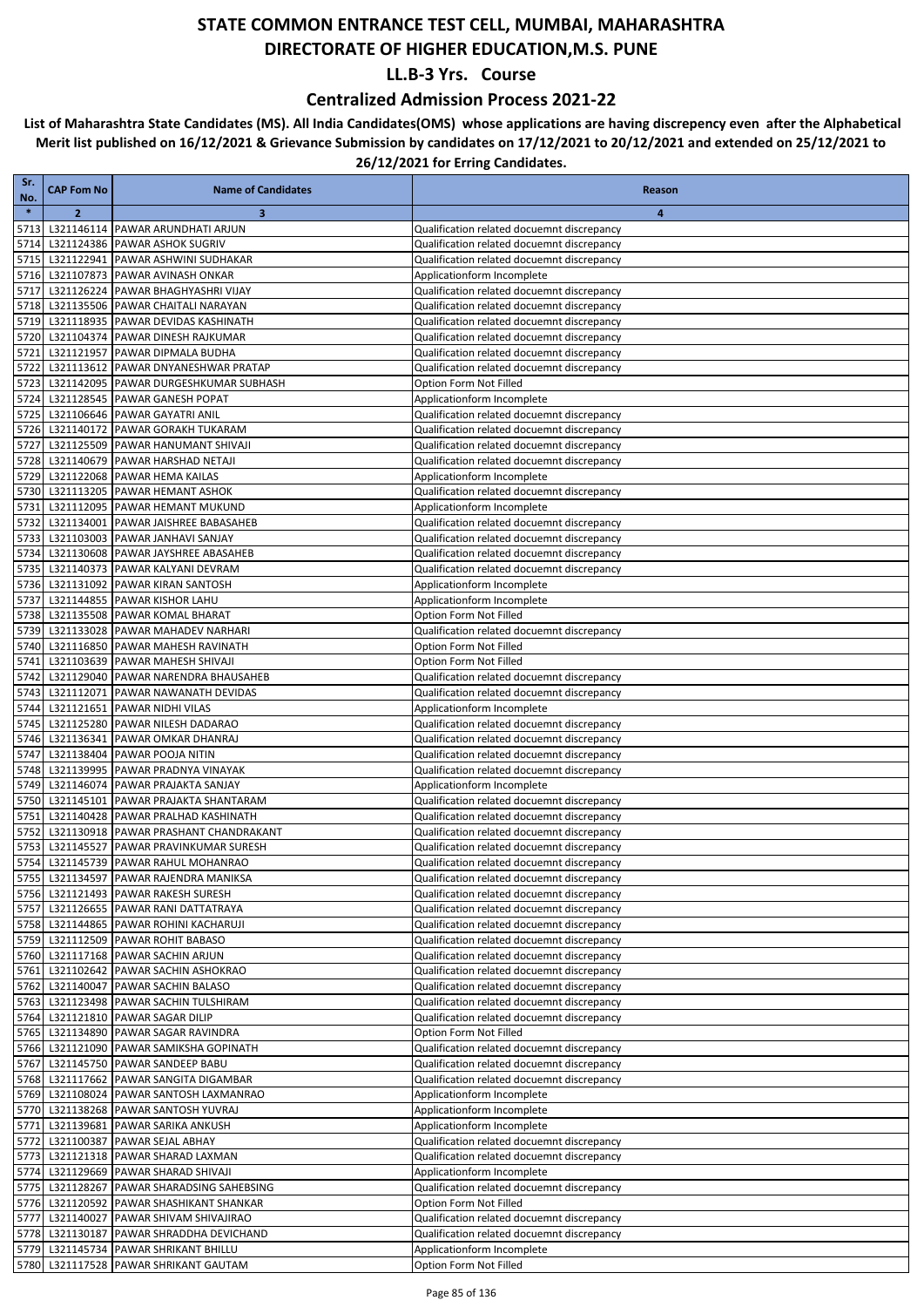### **Centralized Admission Process 2021-22**

| Sr.<br>No.   | <b>CAP Fom No</b>    | <b>Name of Candidates</b>                                                         | Reason                                                                                   |
|--------------|----------------------|-----------------------------------------------------------------------------------|------------------------------------------------------------------------------------------|
| $\ast$       | $\overline{2}$       | 3                                                                                 | $\overline{\mathbf{a}}$                                                                  |
| 5781         |                      | L321108320 PAWAR SIDHESHWAR MEGHRAJ                                               | Applicationform Incomplete                                                               |
| 5782         |                      | L321140023 PAWAR SONAL SHAMRAO                                                    | Applicationform Incomplete                                                               |
| 5783         |                      | L321100346 PAWAR SUDESH SUDHAKAR                                                  | Qualification related docuemnt discrepancy                                               |
| 5784         |                      | L321141093 PAWAR SUMEET MAHADEV                                                   | Applicationform Incomplete                                                               |
| 5785         |                      | L321137030 PAWAR SUMIT DAMUBHAI                                                   | Qualification related docuemnt discrepancy                                               |
| 5786         |                      | L321120439 PAWAR SUNIL PARASNATH                                                  | Qualification related docuemnt discrepancy                                               |
| 5787<br>5788 |                      | L321128660 PAWAR SURAJ NARAYAN                                                    | Qualification related docuemnt discrepancy                                               |
| 5789         |                      | L321131951 PAWAR SUREKHA ONKAR<br>L321133419 PAWAR SUSHANT JAYSING                | Qualification related docuemnt discrepancy<br>Qualification related docuemnt discrepancy |
| 5790         |                      | L321117650 PAWAR SUSHILA VITTHAL                                                  | Qualification related docuemnt discrepancy                                               |
| 5791         |                      | L321140384 PAWAR SWATI SIDDHARTH                                                  | Qualification related docuemnt discrepancy                                               |
| 5792         |                      | L321124390 PAWAR TUSHAR NARSING                                                   | Qualification related docuemnt discrepancy                                               |
| 5793         |                      | L321113369 PAWAR TUSHAR SURESH                                                    | Qualification related docuemnt discrepancy                                               |
| 5794         |                      | L321142557 PAWAR VIJAY MADHUKAR                                                   | Qualification related docuemnt discrepancy                                               |
| 5795         |                      | L321127587 PAWAR VILAS SOBA                                                       | Qualification related docuemnt discrepancy                                               |
| 5796         |                      | L321137267 PAWAR VINOD SHESHERAO                                                  | Qualification related docuemnt discrepancy                                               |
| 5797         |                      | L321140111   PAWAR VISHAL SURESHRAO                                               | Qualification related docuemnt discrepancy                                               |
| 5798         |                      | L321136929 PAWAR VIVEK SURESH                                                     | Qualification related docuemnt discrepancy                                               |
| 5799         |                      | L321106671 PAWAR YALLAMA SUJINDAR                                                 | Applicationform Incomplete                                                               |
| 5800         |                      | L321139407 PAWAR YUVRAJ SUNIL                                                     | Qualification related docuemnt discrepancy                                               |
| 5801         |                      | L321131627 PAWARA ASHOK SHIVAJI                                                   | Qualification related docuemnt discrepancy                                               |
| 5802<br>5803 |                      | L321128163 PAWARA BHAIDAS JETHYA<br>L321136338 PAWARA JAGDISH SAYSING             | Qualification related docuemnt discrepancy<br>Qualification related docuemnt discrepancy |
| 5804         |                      | L321140247 PAWARA KAVITA SHIRISH                                                  | Qualification related docuemnt discrepancy                                               |
| 5805         |                      | L321136444 PAWARA KISAN NARSING                                                   | Qualification related docuemnt discrepancy                                               |
| 5806         |                      | L321120698 PAWARA MAHESH TARACHAND                                                | Qualification related docuemnt discrepancy                                               |
| 5807         |                      | L321106959 PAWARA RAMDAS SAYKA                                                    | Applicationform Incomplete                                                               |
| 5808         |                      | L321111135 PAWARA RAVINDRA FADA                                                   | Qualification related docuemnt discrepancy                                               |
| 5809         |                      | L321123639 PAWARA SANJAY RUNYA                                                    | Qualification related docuemnt discrepancy                                               |
| 5810         |                      | L321131399 PAYAL NITIN CHANGDEO                                                   | Qualification related docuemnt discrepancy                                               |
| 5811         | L321107871 PAYAL TAK |                                                                                   | Applicationform Incomplete                                                               |
| 5812         |                      | L321142068 PAYGHAN ATUL SUDHAKAR                                                  | Qualification related docuemnt discrepancy                                               |
| 5813         |                      | L321127098 PAZARE PRASHANT DADARAO                                                | Qualification related docuemnt discrepancy                                               |
| 5814         |                      | L321108862 PEDNEKAR SMITA SUNIL                                                   | Qualification related docuemnt discrepancy                                               |
| 5815         |                      | L321101534 PEDNEKAR SURAJ RAVINDRA                                                | Applicationform Incomplete                                                               |
| 5816         |                      | L321107906 PEKHALE CHAITALI BALASAHEB                                             | Qualification related docuemnt discrepancy                                               |
| 5817<br>5818 |                      | L321126382 PENDHARKAR ASHVINI DILIPRAO<br>L321122283 PENDOR DIPAK HANMANTU        | Qualification related docuemnt discrepancy<br>Applicationform Incomplete                 |
| 5819         |                      | L321134178 PESHWE NILESH KRISHNARAO                                               | Qualification related docuemnt discrepancy                                               |
| 5820         |                      | L321139442 PETARE VIJAY KACHARU                                                   | Applicationform Incomplete                                                               |
| 5821         |                      | L321128323 PETHE SMITA SAMBHAJI                                                   | Applicationform Incomplete                                                               |
| 5822         |                      | L321135579 PHAD DATTA SHRIHARI                                                    | Qualification related docuemnt discrepancy                                               |
|              |                      | 5823 L321137365 PHAD VARSHA NIVRUTTI                                              | Qualification related docuemnt discrepancy                                               |
|              |                      | 5824 L321138160 PHADAKE SUJATA BHASKAR                                            | Applicationform Incomplete                                                               |
|              |                      | 5825 L321133528 PHADTARE PAYAL PANDURANG                                          | Qualification related docuemnt discrepancy                                               |
|              |                      | 5826 L321130631 PHALKE ASHWINI SHIVAJI                                            | Qualification related docuemnt discrepancy                                               |
| 5827         |                      | L321144850 PHALKE SHUBHAM YESHWANT                                                | Applicationform Incomplete                                                               |
|              |                      | 5828 L321139320 PHALSAMKAR HITESH SADASHIV                                        | Applicationform Incomplete                                                               |
|              |                      | 5829 L321101495 PHARANDE GOPICHAND DHANAJIRAO                                     | Applicationform Incomplete<br>Qualification related docuemnt discrepancy                 |
| 5831         |                      | 5830 L321121530 PHARANDE SMITA TANAJI<br>L321145333 PHATAK RENUKA AVINASH         | Applicationform Incomplete                                                               |
|              |                      | 5832 L321111071 PHUTANE SUHAS VISHWANATH                                          | Applicationform Incomplete                                                               |
|              |                      | 5833 L321129615 PILANKAR PRABHAKAR YESHWANT                                       | Applicationform Incomplete                                                               |
|              |                      | 5834 L321109324 PILLAI SRIKALA RAMCHANDRAN                                        | Applicationform not locked by Candidate                                                  |
|              |                      | 5835 L321144658 PILLAY SHASHANK PRABHUDAS                                         | Qualification related docuemnt discrepancy                                               |
|              |                      | 5836 L321131316 PIMENTA ROSHAN GREGORY                                            | Applicationform Incomplete                                                               |
| 5837         |                      | L321119692 PIMPALAPURE ANURAG ANANT                                               | Option Form Not Filled                                                                   |
|              |                      | 5838 L321141719 PIMPALKAR GANESH RAJARAM                                          | Qualification related docuemnt discrepancy                                               |
|              |                      | 5839 L321126486 PIMPALSHENDE NILESH EKNATH                                        | Option Form Not Filled                                                                   |
|              |                      | 5840 L321128492 PIMPLE MEGHA RAMESH                                               | Applicationform Incomplete                                                               |
| 5841         |                      | L321130178   PINGALE KALPANA SHASHIKANT                                           | Option Form Not Filled                                                                   |
|              |                      | 5842 L321109703 PINGALE MAHESHKUMAR DNYANESHWAR                                   | Qualification related docuemnt discrepancy                                               |
| 5843         |                      | L321138467   PINGALE POOJA DASHARATH                                              | Qualification related docuemnt discrepancy                                               |
|              |                      | 5844 L321133529 PINGALE SOMNATH SHANTARAM                                         | Qualification related docuemnt discrepancy                                               |
|              |                      | 5845 L321132968 PINJARI MASTAN PASHUMIYA<br>5846 L321122987 PINJARI RAHIM GULAJAR | Applicationform Incomplete<br>Qualification related docuemnt discrepancy                 |
| 5847         |                      | L321129996 PINJARKAR KAJAL RAJU                                                   | Qualification related docuemnt discrepancy                                               |
|              |                      | 5848 L321116165 PINJARKAR NILESH RAMDAS                                           | Qualification related docuemnt discrepancy                                               |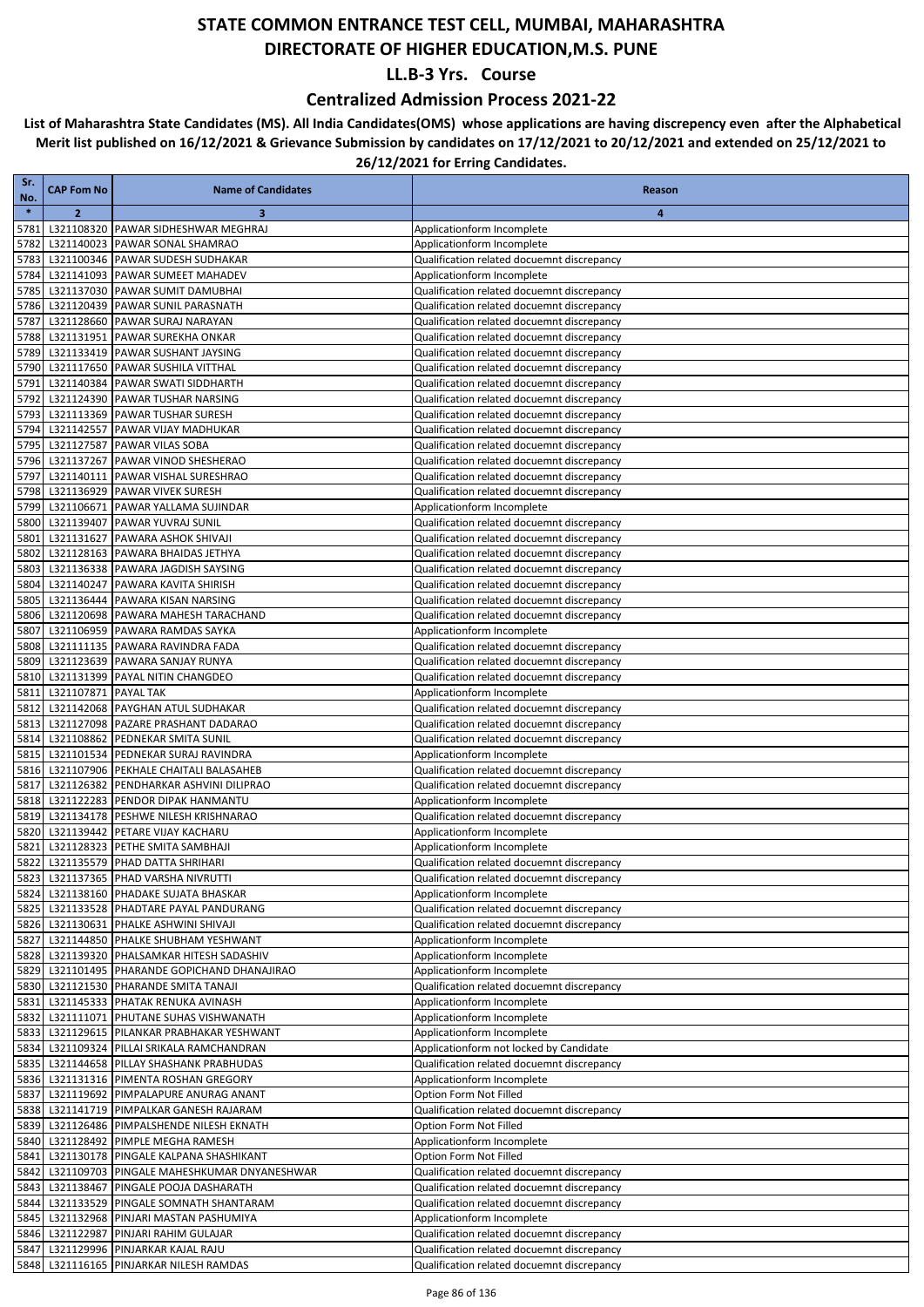### **Centralized Admission Process 2021-22**

| Sr.<br>No.   | <b>CAP Fom No</b> | <b>Name of Candidates</b>                                                      | Reason                                                                                   |
|--------------|-------------------|--------------------------------------------------------------------------------|------------------------------------------------------------------------------------------|
| $\ast$       | $\overline{2}$    | 3                                                                              | $\overline{\mathbf{a}}$                                                                  |
| 5849         |                   | L321139698 PINTU DHRUVRAJ KANOUJIYA                                            | Applicationform Incomplete                                                               |
| 5850         |                   | L321144742 PIRZADE MOHAMMED SAFWAN AQUILODDIN                                  | Qualification related docuemnt discrepancy                                               |
| 5851         |                   | L321140303   PISAL SAURABH GANPAT                                              | Qualification related docuemnt discrepancy                                               |
| 5852         |                   | L321107480 PISE JAYESHKUMAR ARUNBHAI                                           | Qualification related docuemnt discrepancy                                               |
| 5853         |                   | L321143092 PISE SNEHAL GAJENDRA                                                | Qualification related docuemnt discrepancy                                               |
| 5854         |                   | L321136486 PITALE SHUBHAM GANESH SANIKA<br>L321110942 PITAMBARE SUPRIYA KIRAN  | Qualification related docuemnt discrepancy                                               |
| 5855<br>5856 |                   | L321145132 PITHE PRATIBHA RAMDAS                                               | Qualification related docuemnt discrepancy<br>Qualification related docuemnt discrepancy |
| 5857         |                   | L321129041   PIYUSH PANDITRAO WANKHADE                                         | Qualification related docuemnt discrepancy                                               |
| 5858         |                   | L321135882 PIYUSH RAJKUMAR GABHALE                                             | Qualification related docuemnt discrepancy                                               |
| 5859         |                   | L321134104 POCHHEI ASHISH VITTHALRAO                                           | Option Form Not Filled                                                                   |
| 5860         |                   | L321131928 POGALWAR SATISH PRALHAD                                             | Applicationform Incomplete                                                               |
| 5861         |                   | L321126508 POGHE KOMAL RAMESHWAR                                               | Qualification related docuemnt discrepancy                                               |
| 5862         |                   | L321127481 POKALE KASHMIRA RAVINDRA                                            | Applicationform Incomplete                                                               |
| 5863         |                   | L321125080 POKALE RAM RANGNATH                                                 | Qualification related docuemnt discrepancy                                               |
| 5864         |                   | L321102401 POKHARKAR BHANUDAS JAYWANT                                          | Qualification related docuemnt discrepancy                                               |
| 5865         |                   | L321143689 POKHARKAR DIPAK GANGARAM                                            | Option Form Not Filled                                                                   |
| 5866<br>5867 |                   | L321135016 POL LATARANI LAXMAN<br>L321145988 POL SOMNATH ARJUN                 | Qualification related docuemnt discrepancy<br>Qualification related docuemnt discrepancy |
| 5868         |                   | L321113716 POLEKAR RASIKA RAJENDRA                                             | Applicationform Incomplete                                                               |
| 5869         |                   | L321139417 POMAN BHAGYASHREE TANAJI                                            | Applicationform Incomplete                                                               |
| 5870         |                   | L321139530 POMAN SWATI GOVIND                                                  | Qualification related docuemnt discrepancy                                               |
| 5871         |                   | L321137411 POMEDKAR BHIMRAO KALERAM                                            | Applicationform Incomplete                                                               |
| 5872         |                   | L321127288 POOJA AGRAWAL                                                       | Qualification related docuemnt discrepancy                                               |
| 5873         |                   | L321136732 POOJA DANSINGH SINGH                                                | Applicationform Incomplete                                                               |
| 5874         |                   | L321127013 POOJA DNYANESHWAR NAVPUTE                                           | Applicationform Incomplete                                                               |
| 5875         |                   | L321134035 POOJA KASHINATH SHEMBALE                                            | Qualification related docuemnt discrepancy                                               |
| 5876         |                   | L321145760 POOJA KONDIBA KHARATMOL                                             | Qualification related docuemnt discrepancy                                               |
| 5877         |                   | L321142806 POOJA MADHUKAR DUDHAWADE                                            | Qualification related docuemnt discrepancy                                               |
| 5878         |                   | L321142848 POOJA MOHAN SONONE                                                  | Applicationform Incomplete                                                               |
| 5879<br>5880 |                   | L321131858 POOJA NARAYAN LAD<br>L321126885 POOJA NARAYANDAS BAIRAGI            | Qualification related docuemnt discrepancy<br>Qualification related docuemnt discrepancy |
| 5881         |                   | L321111354 POOJA SAMPAT GADE                                                   | Applicationform Incomplete                                                               |
| 5882         |                   | L321144662 POOJA SANJAY INGALE                                                 | Option Form Not Filled                                                                   |
| 5883         |                   | L321109915 POOJA SANTOSH PAWAR                                                 | Applicationform Incomplete                                                               |
| 5884         |                   | L321142261 POOJA SHANKAR SONTAKKE                                              | Qualification related docuemnt discrepancy                                               |
| 5885         |                   | L321107053 POOJA SINGH                                                         | Applicationform Incomplete                                                               |
| 5886         |                   | L321137890 POOJA SONAWANE                                                      | Applicationform Incomplete                                                               |
| 5887         |                   | L321139942 POOJA SUHAS MARCHANDE                                               | Applicationform Incomplete                                                               |
| 5888         |                   | L321108647 POOJA VILAS PATIL<br>L321137371 POONAM BHIMAJI PALVE                | Option Form Not Filled                                                                   |
| 5889<br>5890 |                   | L321137614 POONAM DATTARAM BANE                                                | Candidature Type/Domicile related document discrepancy.<br>Applicationform Incomplete    |
|              |                   | 5891 L321119228 POONAM NAMDEO KURUDKAR                                         | Applicationform Incomplete                                                               |
| 5892         |                   | L321118960 POONAM SAWANT                                                       | Applicationform not locked by Candidate                                                  |
|              |                   | 5893 L321122433 POONAM SINGH                                                   | Qualification related docuemnt discrepancy                                               |
|              |                   | 5894 L321104240 POONAM VASANT WARE                                             | Qualification related docuemnt discrepancy                                               |
| 5895         |                   | L321105592 POPALWAD MADHAVI PRAKASH                                            | Applicationform Incomplete                                                               |
|              |                   | 5896 L321119810 POPHALE CHETAN SUNIL                                           | Qualification related docuemnt discrepancy                                               |
| 5897         |                   | L321106527 POPHALE DEEPALI KONDIBARAO                                          | Qualification related docuemnt discrepancy                                               |
| 5898         |                   | L321124029 POPHALE PANKAJ RAMCHANDRA                                           | Applicationform not locked by Candidate                                                  |
|              |                   | 5899 L321145237 POPTANI NIKHIL CHETAN                                          | Qualification related docuemnt discrepancy                                               |
| 5901         |                   | 5900 L321131007 PORE GORAK CHANDRASEN<br>L321100352 POREDDY KARTHIK THIRUPATHI | Applicationform Incomplete<br>Applicationform Incomplete                                 |
| 5902         |                   | L321139965 POSAM DHIRAJ VITHOBA                                                | Applicationform Incomplete                                                               |
|              |                   | 5903 L321135562 POTDAR KAUSTUBH ANIL                                           | Applicationform Incomplete                                                               |
| 5904         |                   | L321131257 POTDAR SANGITA NILKANTH                                             | Qualification related docuemnt discrepancy                                               |
| 5905         |                   | L321127870 POTDAR SIDDHARTH RAVINDRA                                           | Qualification related docuemnt discrepancy                                               |
|              |                   | 5906 L321117861 POTDUKHE MANISHA NAMDEO                                        | Applicationform Incomplete                                                               |
| 5907         |                   | L321146136 POTE MEENAL VASANT                                                  | Applicationform Incomplete                                                               |
| 5908         |                   | L321107287 POTE VIKAS CHANDRAKANT                                              | Applicationform Incomplete                                                               |
|              |                   | 5909 L321106875 POTHULAPALLI VENKATRAJU                                        | Applicationform Incomplete                                                               |
|              |                   | 5910 L321143680 POTRAJE RAJENDRA GANGADHAR                                     | Qualification related docuemnt discrepancy                                               |
| 5911         |                   | L321133605 POUL DIPALI VYANKATRAO                                              | Qualification related docuemnt discrepancy                                               |
| 5912         |                   | L321114677 POURNIMA KASHINATH KOLI                                             | Applicationform Incomplete<br>Qualification related docuemnt discrepancy                 |
|              |                   | 5913 L321125607 POWAR PALLAVI RAJENDRA<br>5914 L321100583 PRAANSHOO GOYAL      | Option Form Not Filled                                                                   |
|              |                   | 5915 L321100198 PRABHAT SHUKLA                                                 | Applicationform Incomplete                                                               |
|              |                   | 5916 L321145751 PRABHUDAS BIRJU BISANDARE                                      | Qualification related docuemnt discrepancy                                               |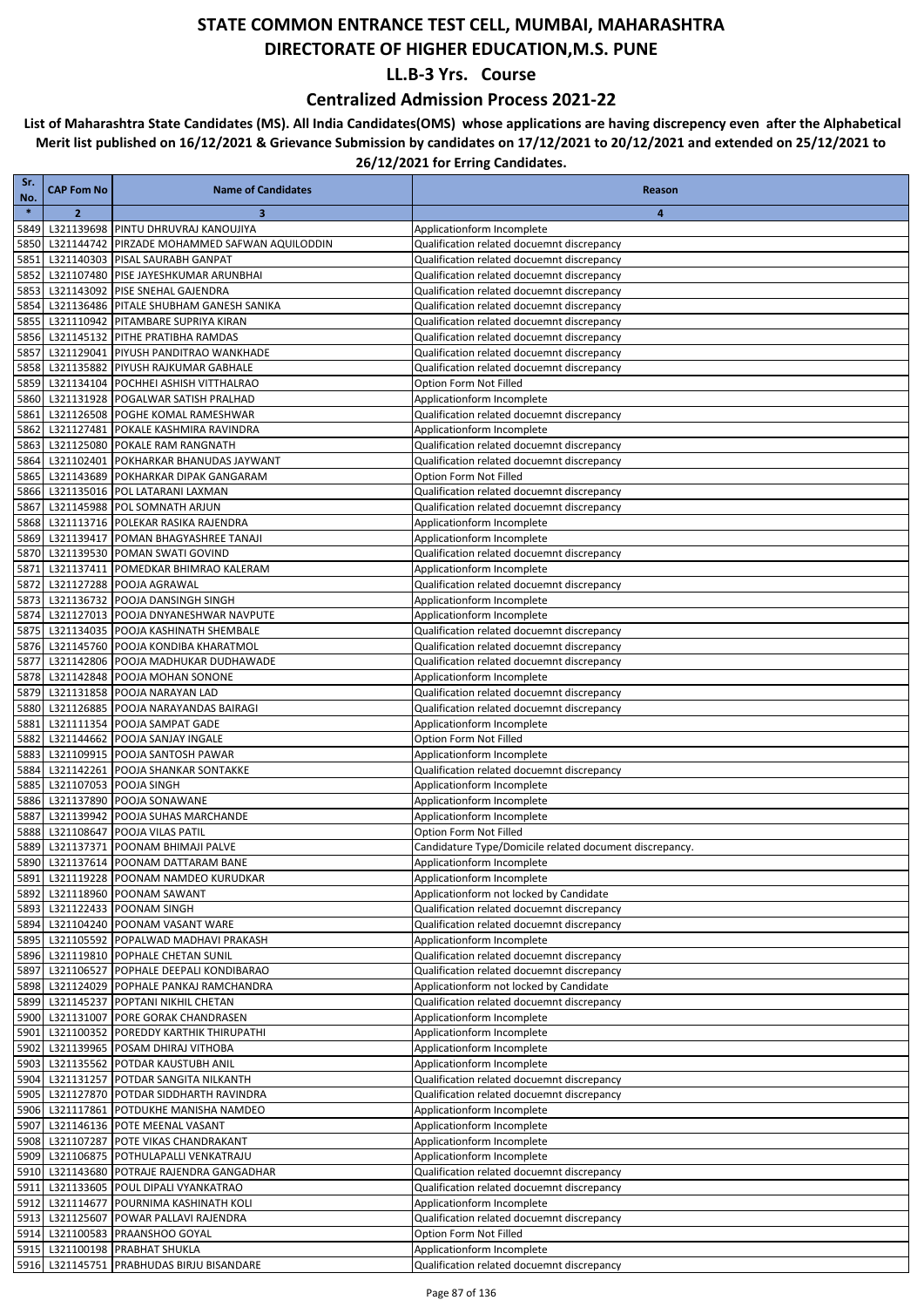### **Centralized Admission Process 2021-22**

| Sr.<br>No.   | <b>CAP Fom No</b> | <b>Name of Candidates</b>                                                        | Reason                                                                                   |
|--------------|-------------------|----------------------------------------------------------------------------------|------------------------------------------------------------------------------------------|
| $\ast$       | $\overline{2}$    | 3                                                                                | 4                                                                                        |
| 5917         |                   | L321105796 PRACHI DUBEY                                                          | Qualification related docuemnt discrepancy                                               |
| 5918         |                   | L321111659 PRACHI HAMKAR                                                         | Applicationform Incomplete                                                               |
| 5919         |                   | L321142686 PRACHI KARNAWAT                                                       | Qualification related docuemnt discrepancy                                               |
| 5920         |                   | L321124609 PRACHI NITIN TAWADE                                                   | Option Form Not Filled                                                                   |
| 5921<br>5922 |                   | L321145014 PRACHI RAMAKANT CHAVAN                                                | Applicationform not locked by Candidate                                                  |
| 5923         |                   | L321105356 PRADEEP ASHOK GAIKWAD<br>L321139051 PRADEEP LINGWAT                   | Qualification related docuemnt discrepancy<br>Applicationform not locked by Candidate    |
| 5924         |                   | L321131842 PRADEEP MANIKRAO DHAWALE                                              | Qualification related docuemnt discrepancy                                               |
| 5925         |                   | L321127889 PRADEEPKUMAR BOHRA                                                    | Qualification related docuemnt discrepancy                                               |
| 5926         |                   | L321121078 PRADHAN ROHIT MANIK                                                   | Qualification related docuemnt discrepancy                                               |
| 5927         |                   | L321141364 PRADHAN SURAJ EKALABYA                                                | Option Form Not Filled                                                                   |
| 5928         |                   | L321134922 PRADIP KHETSHI SHAH                                                   | Applicationform Incomplete                                                               |
| 5929<br>5930 |                   | L321111050 PRADIP SIRSAT<br>L321103589 PRADIP VITTHAL MITKAL                     | Qualification related docuemnt discrepancy                                               |
| 5931         |                   | L321124544 PRADNYA ASHOK KOTKAR                                                  | Applicationform Incomplete<br>Qualification related docuemnt discrepancy                 |
| 5932         |                   | L321135840 PRADNYA GAUTAM OVHAL                                                  | Qualification related docuemnt discrepancy                                               |
| 5933         |                   | L321126108 PRADNYA LAXMAN JADHAV                                                 | Qualification related docuemnt discrepancy                                               |
| 5934         |                   | L321122777 PRADNYA NANAJI URADE                                                  | Qualification related docuemnt discrepancy                                               |
| 5935         |                   | L321139617 PRADNYA PRAKASH SAWANT                                                | Applicationform Incomplete                                                               |
| 5936         |                   | L321107142 PRADNYA SHRIRAM SHITUT                                                | Qualification related docuemnt discrepancy                                               |
| 5937         |                   | L321107140 PRADUMNA GIRI                                                         | Qualification related docuemnt discrepancy                                               |
| 5938<br>5939 |                   | L321128769 PRAFUL BHAGWAN KHANDARE<br>L321124418 PRAFULL KISHOR INGALE           | Applicationform Incomplete<br>Applicationform Incomplete                                 |
| 5940         |                   | L321109159 PRAFULL UTTAMRAO RAIBHOLE                                             | Qualification related docuemnt discrepancy                                               |
| 5941         |                   | L321141600 PRAFULLA EKNATH CHAUDHARI                                             | Applicationform Incomplete                                                               |
| 5942         |                   | L321106974 PRAFULLA HANUMAN SURVE                                                | Qualification related docuemnt discrepancy                                               |
| 5943         |                   | L321111262 PRAFULLA UTTAMRAO PAWAR                                               | Qualification related docuemnt discrepancy                                               |
| 5944         |                   | L321129756 PRAGATI DINKAR KENJALE                                                | Applicationform Incomplete                                                               |
| 5945         |                   | L321130555 PRAGATI JAGANNATH GAIKWAD                                             | Applicationform Incomplete                                                               |
| 5946<br>5947 |                   | L321139715 PRAGATI MOHAN KHARE<br>L321108731 PRAGGYA SABARWAL                    | Qualification related docuemnt discrepancy<br>Option Form Not Filled                     |
| 5948         |                   | L321116041 PRAGYA BHARDWAJ                                                       | Applicationform Incomplete                                                               |
| 5949         |                   | L321105777 PRAGYA GUPTA                                                          | Applicationform Incomplete                                                               |
| 5950         |                   | L321107881 PRAJAKTA AGAL                                                         | Applicationform Incomplete                                                               |
| 5951         |                   | L321136895 PRAJAKTA BALASAHEB SHINDE                                             | Applicationform Incomplete                                                               |
| 5952         |                   | L321130857 PRAJAKTA BHAURAO MESHRAM                                              | Applicationform Incomplete                                                               |
| 5953         |                   | L321109580 PRAJAKTA JAYRAM LOKARE                                                | Qualification related docuemnt discrepancy                                               |
| 5954<br>5955 |                   | L321108563 PRAJAKTA MADHUKAR RAUT<br>L321128189 PRAJAKTA NAGORAO AMBADE          | Qualification related docuemnt discrepancy<br>Applicationform Incomplete                 |
| 5956         |                   | L321144145 PRAJAKTA SHIVNATH GHAGAS                                              | Qualification related docuemnt discrepancy                                               |
| 5957         |                   | L321118192 PRAJAPATI DEEPIKA JOGENDRA NIRMALA                                    | Option Form Not Filled                                                                   |
| 5958         |                   | L321131962 PRAJAPATI RAJESH RAMESH                                               | Qualification related docuemnt discrepancy                                               |
|              |                   | 5959 L321109428 PRAJAPATI RAKESHCHANDRA RAMBUJH                                  | Applicationform Incomplete                                                               |
|              |                   | 5960 L321145367 PRAJAPATI SHACHINDRA JOKHANPRASAD                                | Qualification related docuemnt discrepancy                                               |
|              |                   | 5961 L321122856 PRAKASH JAGANNATH SAWANT                                         | Qualification related docuemnt discrepancy                                               |
| 5963         |                   | 5962 L321139196 PRAKASH MARUTI PAWAR<br>L321126159 PRAKASH PANDURANG SHINDE      | Qualification related docuemnt discrepancy<br>Qualification related docuemnt discrepancy |
|              |                   | 5964 L321112491 PRAKASH PUNA BARI                                                | Applicationform Incomplete                                                               |
| 5965         |                   | L321109112 PRAKASH RAMESHRAO KAMBLE                                              | Qualification related docuemnt discrepancy                                               |
| 5966         |                   | L321135848 PRAKASH SHANKAR BANDAL                                                | Qualification related docuemnt discrepancy                                               |
| 5967         |                   | L321128050 PRAKASH SURYASING UKHALDE                                             | Qualification related docuemnt discrepancy                                               |
|              |                   | 5968 L321137483 PRAKASH VILAS MAGAR                                              | Qualification related docuemnt discrepancy                                               |
| 5969         |                   | L321140229 PRAKASH WAMAN PAWASKAR                                                | Qualification related docuemnt discrepancy                                               |
| 5970         |                   | L321140938 PRAMOD BASVANTA KHAIRAT<br>L321146071 PRAMOD EKNATH DALVI             | Qualification related docuemnt discrepancy<br>Option Form Not Filled                     |
| 5971<br>5972 |                   | L321123283 PRAMOD HANAMANT MANE                                                  | Applicationform Incomplete                                                               |
|              |                   | 5973 L321123201 PRAMOD HANAMANT MANE                                             | Applicationform Incomplete                                                               |
|              |                   | 5974 L321118672 PRAMOD HANAMANT MANE                                             | Applicationform Incomplete                                                               |
| 5975         |                   | L321123774 PRAMOD HAROLD D'SOUZA                                                 | Applicationform Incomplete                                                               |
|              |                   | 5976 L321127881 PRAMOD KUMAR SHARMA                                              | Applicationform Incomplete                                                               |
| 5977         |                   | L321120157 PRAMOD KUMAR UPADHYAY                                                 | Applicationform Incomplete                                                               |
| 5978         |                   | L321123742 PRAMOD MANE                                                           | Applicationform Incomplete                                                               |
|              |                   | 5979 L321127714 PRAMOD NAMDEV SHINDE<br>5980 L321125518 PRAMOD PURUSHOTTAM PATIL | Qualification related docuemnt discrepancy<br>Applicationform Incomplete                 |
|              |                   | 5981 L321113184 PRAMOD TULSHIRAM PAWAR                                           | Qualification related docuemnt discrepancy                                               |
|              |                   | 5982 L321144932 PRAMOD VILAS POL                                                 | Applicationform Incomplete                                                               |
|              |                   | 5983 L321108378 PRAMOD VITHAL DALVI                                              | Applicationform Incomplete                                                               |
|              |                   | 5984 L321108384 PRAMODKUMAR BHAGWANDAS JAJU                                      | Qualification related docuemnt discrepancy                                               |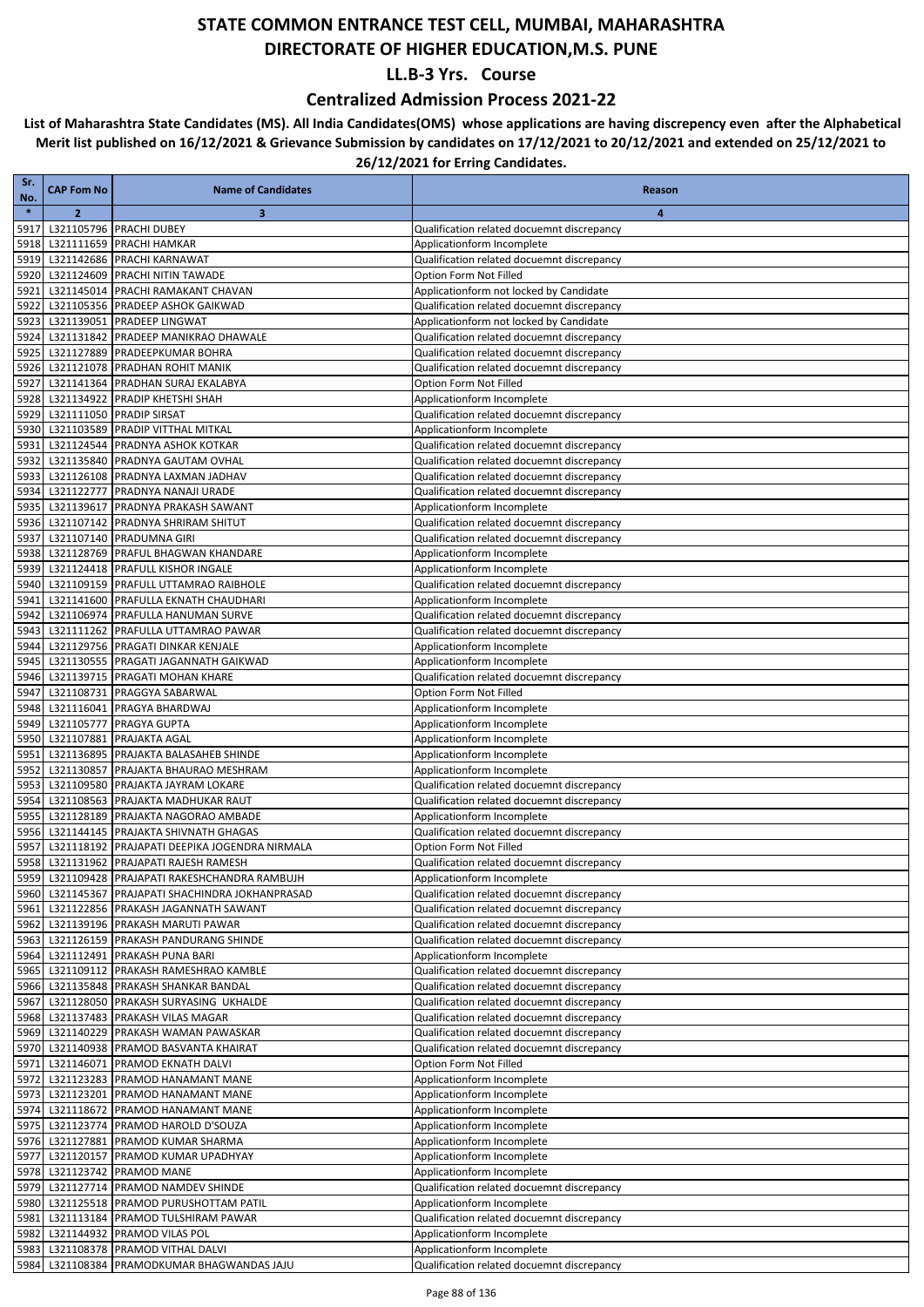### **Centralized Admission Process 2021-22**

| Sr.<br>No.   | <b>CAP Fom No</b> | <b>Name of Candidates</b>                                                          | Reason                                                                                   |
|--------------|-------------------|------------------------------------------------------------------------------------|------------------------------------------------------------------------------------------|
| $\ast$       | $\overline{2}$    | 3                                                                                  | 4                                                                                        |
| 5985         |                   | L321120522 PRANALI MANOHAR SATHE                                                   | Qualification related docuemnt discrepancy                                               |
| 5986         |                   | L321125406 PRANALI PRAKASH MESHRAM                                                 | Applicationform Incomplete                                                               |
| 5987         |                   | L321101336 PRANALI RAMESH MORE                                                     | Qualification related docuemnt discrepancy                                               |
| 5988         |                   | L321108113 PRANALI SUBHASH GURAV                                                   | Qualification related docuemnt discrepancy                                               |
| 5989<br>5990 |                   | L321134876 PRANALI VIJAY KHAIRE<br>L321104080 PRANAV SRI KRISHNA B                 | Qualification related docuemnt discrepancy<br>Applicationform Incomplete                 |
| 5991         |                   | L321119892 PRANAY CHONDHE                                                          | Qualification related docuemnt discrepancy                                               |
| 5992         |                   | L321111836 PRANAY JAIN                                                             | Qualification related docuemnt discrepancy                                               |
| 5993         |                   | L321118713 PRANJAL RAJENDRA LOHAKARE                                               | Applicationform not locked by Candidate                                                  |
| 5994         |                   | L321116333 PRANJALI DINKARRAO PACHGADE                                             | Qualification related docuemnt discrepancy                                               |
| 5995         |                   | L321127634 PRASAD CHANDAN SUBHASH                                                  | Qualification related docuemnt discrepancy                                               |
| 5996         |                   | L321143595 PRASAD GOLE                                                             | Applicationform Incomplete                                                               |
| 5997<br>5998 |                   | L321143009 PRASAD KRISHNAKANT ATHAWALE<br>L321127375 PRASAD NAMDEO HOLE            | Option Form Not Filled<br>Applicationform Incomplete                                     |
| 5999         |                   | L321127923 PRASAD NANDESHWAR PUJARI                                                | Qualification related docuemnt discrepancy                                               |
| 6000         |                   | L321116728 PRASAD NEELAM BIKAU                                                     | Qualification related docuemnt discrepancy                                               |
| 6001         |                   | L321131710 PRASAD POPATRAO DAREKAR                                                 | Qualification related docuemnt discrepancy                                               |
| 6002         |                   | L321133514 PRASAD PRAKASH ADHANGALE                                                | Applicationform not locked by Candidate                                                  |
| 6003         |                   | L321124977   PRASAD PRAKASH BAGWE                                                  | Qualification related docuemnt discrepancy                                               |
| 6004         |                   | L321131137 PRASAD RAMESHRAO SHINGOTE                                               | Qualification related docuemnt discrepancy                                               |
| 6005<br>6006 |                   | L321146062 PRASAD VILAS NAIK<br>L321136527 PRASEN SIDHARTH BHARSHANKAR             | Applicationform Incomplete<br>Applicationform Incomplete                                 |
| 6007         |                   | L321118637 PRASHANT ANKUSH ZAGADE                                                  | Qualification related docuemnt discrepancy                                               |
| 6008         |                   | L321107753 PRASHANT APPASAHEB SATPUTE                                              | Applicationform Incomplete                                                               |
| 6009         |                   | L321113354 PRASHANT ARJUN BARGAL                                                   | Qualification related docuemnt discrepancy                                               |
| 6010         |                   | L321120227 PRASHANT BAPURAO KHANDARE                                               | Qualification related docuemnt discrepancy                                               |
| 6011         |                   | L321117234 PRASHANT BHIMRAO DHIWARE                                                | Qualification related docuemnt discrepancy                                               |
| 6012         |                   | L321110498 PRASHANT DIGAMBAR KEDARI                                                | Qualification related docuemnt discrepancy                                               |
| 6013         |                   | L321108686 PRASHANT HARIBHAU DARADE                                                | Option Form Not Filled                                                                   |
| 6014<br>6015 |                   | L321138588 PRASHANT HIRALAL PATIL<br>L321140218 PRASHANT KESHAORAO BRAMHEKAR       | Qualification related docuemnt discrepancy<br>Option Form Not Filled                     |
| 6016         |                   | L321124115 PRASHANT MADHUKAR DHOLE                                                 | Qualification related docuemnt discrepancy                                               |
| 6017         |                   | L321146147 PRASHANT PANJABARO SALVE                                                | Applicationform Incomplete                                                               |
| 6018         |                   | L321145907 PRASHANT PATIL                                                          | Applicationform Incomplete                                                               |
| 6019         |                   | L321106835   PRASHANT PRADIP SAGVEKAR                                              | Qualification related docuemnt discrepancy                                               |
| 6020         |                   | L321136808 PRASHANT PRAKASH SONAWANE                                               | Qualification related docuemnt discrepancy                                               |
| 6021<br>6022 |                   | L321145503 PRASHANT PRATAPRAO KADAM<br>L321128656 PRASHANT PUNDLIK WALDE           | Applicationform Incomplete<br>Applicationform Incomplete                                 |
| 6023         |                   | L321128593 PRASHANT RAMESH SONEWANE                                                | Option Form Not Filled                                                                   |
| 6024         |                   | L321108447 PRASHANT SADASHIV KANADE                                                | Applicationform Incomplete                                                               |
| 6025         |                   | L321140698 PRASHANT SAMARATH YADAV                                                 | Qualification related docuemnt discrepancy                                               |
| 6026         |                   | L321132820 PRASHANT SANJAY KRIPLANI                                                | Qualification related docuemnt discrepancy                                               |
|              |                   | 6027 L321134774 PRASHANT SINGH                                                     | Qualification related docuemnt discrepancy                                               |
|              |                   | 6028 L321142549 PRASHANT VERMA                                                     | Qualification related docuemnt discrepancy                                               |
|              |                   | 6029 L321123801 PRATAP SHIVRAM JADHAV                                              | Qualification related docuemnt discrepancy                                               |
|              |                   | 6030 L321111946 PRATHAMESH C SAJANNAVAR<br>6031 L321132851 PRATHAMESH JAMBHALE     | Qualification related docuemnt discrepancy<br>Applicationform Incomplete                 |
|              |                   | 6032 L321139099 PRATIBHA ARJUN PIMPLE                                              | Qualification related docuemnt discrepancy                                               |
|              |                   | 6033 L321120451 PRATIBHA BABAN PAWAR                                               | Applicationform Incomplete                                                               |
|              |                   | 6034 L321129541 PRATIBHA INDRAJEET YADAV                                           | Option Form Not Filled                                                                   |
|              |                   | 6035 L321111352 PRATIBHA KHANDUJI YANDE                                            | Qualification related docuemnt discrepancy                                               |
|              |                   | 6036 L321124536 PRATIBHA KUMARI                                                    | Qualification related docuemnt discrepancy                                               |
|              |                   | 6037 L321121778 PRATIDNYA SANTOSH MOHOLKAR                                         | Qualification related docuemnt discrepancy                                               |
|              |                   | 6038 L321109592 PRATIK BABURAO BAGADE<br>6039 L321104806 PRATIK GAJANAN MAYEKAR    | Qualification related docuemnt discrepancy<br>Qualification related docuemnt discrepancy |
|              |                   | 6040 L321138599 PRATIK MANOJ GIRI                                                  | Qualification related docuemnt discrepancy                                               |
|              |                   | 6041 L321107563 PRATIK RAJENDRA PINGALE                                            | Qualification related docuemnt discrepancy                                               |
|              |                   | 6042 L321137385 PRATIK ROHIT TOPRANI                                               | Qualification related docuemnt discrepancy                                               |
|              |                   | 6043 L321119525 PRATIK SUNIL WALZADE                                               | Qualification related docuemnt discrepancy                                               |
|              |                   | 6044 L321139276 PRATIK SURESH MHATRE                                               | Applicationform Incomplete                                                               |
|              |                   | 6045 L321123218 PRATIK VENKAT SABLE                                                | Qualification related docuemnt discrepancy                                               |
|              |                   | 6046 L321136801 PRATIK WILSON PANDIT<br>6047 L321117700 PRATIKSHA BALKRUSHNA MULIK | Applicationform Incomplete<br>Applicationform Incomplete                                 |
|              |                   | 6048 L321108090 PRATIKSHA BHASKAR KALE                                             | Qualification related docuemnt discrepancy                                               |
|              |                   | 6049 L321100194 PRATIKSHA KRUSHNARAO JADHAV                                        | Qualification related docuemnt discrepancy                                               |
|              |                   | 6050 L321113224 PRATIKSHA KUMARI                                                   | Qualification related docuemnt discrepancy                                               |
|              |                   | 6051 L321136264 PRATIKSHA MAHENDRA GUNJAL                                          | Qualification related docuemnt discrepancy                                               |
|              |                   | 6052 L321106335 PRATIKSHA MURLIDHAR KAMBLE                                         | Qualification related docuemnt discrepancy                                               |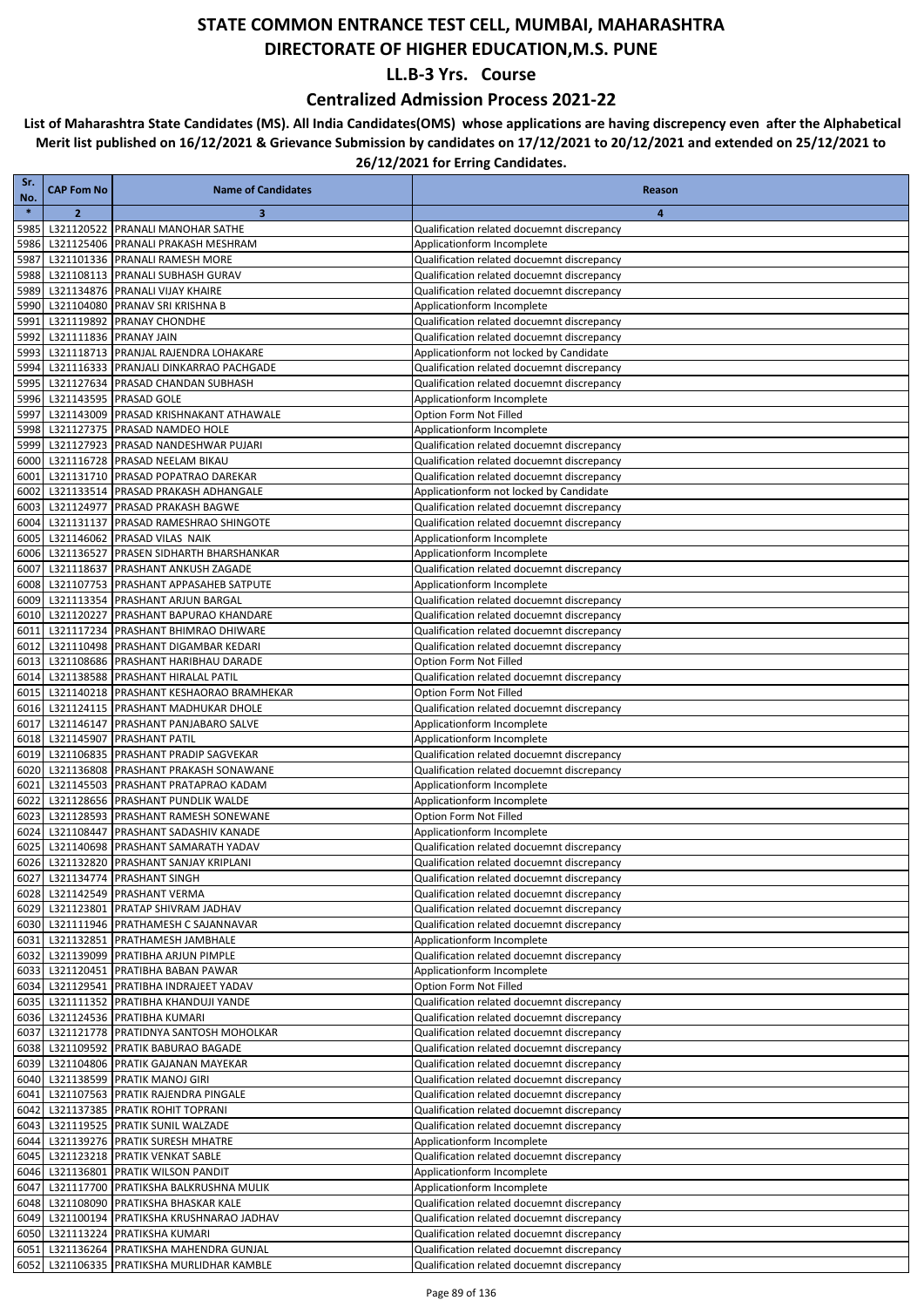### **Centralized Admission Process 2021-22**

| Sr.<br>No.   | <b>CAP Fom No</b>           | <b>Name of Candidates</b>                                                           | Reason                                                                                   |
|--------------|-----------------------------|-------------------------------------------------------------------------------------|------------------------------------------------------------------------------------------|
| $\ast$       | $\overline{2}$              | 3                                                                                   | $\overline{4}$                                                                           |
| 6053         |                             | L321141099 PRATIKSHA PANJABRAO SHINDE                                               | Applicationform Incomplete                                                               |
| 6054         |                             | L321130778 PRATIKSHA SHIVAJIRAO RAUTRAO                                             | Applicationform Incomplete                                                               |
| 6055         |                             | L321144870 PRATIKSHA UTTAMRAO UNHALE                                                | Applicationform Incomplete                                                               |
| 6056         |                             | L321120692 PRATIMA GUPTA                                                            | Applicationform Incomplete                                                               |
| 6057         |                             | L321116938 PRATIMA PADGHAN                                                          | Applicationform Incomplete                                                               |
| 6058         |                             | L321104493 PRATISH KUMAR                                                            | Applicationform Incomplete                                                               |
| 6059         |                             | L321143495 PRAVEEN BHAGWAN UBALE<br>L321107874 PRAVEEN MISHRA                       | Qualification related docuemnt discrepancy<br>Qualification related docuemnt discrepancy |
| 6060<br>6061 |                             | L321136012 PRAVEEN VINAYAK DARKUNDE                                                 | Applicationform Incomplete                                                               |
| 6062         |                             | L321114436 PRAVESH VIJAY SOMKUWAR                                                   | Applicationform Incomplete                                                               |
| 6063         |                             | L321112655 PRAVIN ADINATH MANE                                                      | Qualification related docuemnt discrepancy                                               |
| 6064         |                             | L321146086 PRAVIN ANNASAHEB GHUGE                                                   | Applicationform Incomplete                                                               |
| 6065         |                             | L321145989 PRAVIN BHANUDAS SHINDE                                                   | Qualification related docuemnt discrepancy                                               |
| 6066         |                             | L321103705 PRAVIN GANESH SHUKLA                                                     | Applicationform Incomplete                                                               |
| 6067         |                             | L321144279 PRAVIN POPAT PISAL                                                       | Qualification related docuemnt discrepancy                                               |
| 6068         |                             | L321131431 PRAVIN SHANKAR RAIPURE                                                   | Qualification related docuemnt discrepancy                                               |
| 6069         |                             | L321131400 PRAVIN TANAJI CHAVAN                                                     | Applicationform Incomplete                                                               |
| 6070         |                             | L321138076 PRAVINA MUKUND SAKPAL                                                    | Qualification related docuemnt discrepancy                                               |
| 6071         |                             | L321121027 PRAVINKUMAR ANILKUMAR JAISWAL                                            | Applicationform Incomplete                                                               |
| 6072<br>6073 |                             | L321112482 PRAWEEN KUMAR<br>L321143029 PREETAM UMESH YADAV                          | Applicationform Incomplete<br>Qualification related docuemnt discrepancy                 |
| 6074         |                             | L321113391 PREETI ANIL HALADE                                                       | Applicationform Incomplete                                                               |
| 6075         |                             | L321138187 PREETI CHANDGUDE                                                         | Qualification related docuemnt discrepancy                                               |
| 6076         |                             | L321107905 PREETI CHAUDHARY                                                         | Qualification related docuemnt discrepancy                                               |
| 6077         |                             | L321131823 PREETI DURGESH DUBEY                                                     | Qualification related docuemnt discrepancy                                               |
| 6078         |                             | L321124038 PREETI MAHADEV POOJARI                                                   | Applicationform Incomplete                                                               |
| 6079         | L321113745 PREETI PATIL     |                                                                                     | Qualification related docuemnt discrepancy                                               |
| 6080         |                             | L321104318 PREETI UDDHAV NARVADE                                                    | Option Form Not Filled                                                                   |
| 6081         |                             | L321118594 PREKSHA DEOL                                                             | Applicationform Incomplete                                                               |
| 6082         |                             | L321104612 PREM KISHOR DABI                                                         | Applicationform not locked by Candidate                                                  |
| 6083         |                             | L321111114 PREMANSAI MEPU                                                           | Option Form Not Filled                                                                   |
| 6084         |                             | L321142453 PRERANA RATNASINHA INDALKAR                                              | Qualification related docuemnt discrepancy                                               |
| 6085<br>6086 |                             | L321115874 PRERNA PRAKASH KENI<br>L321143881 PRERNA SRIVASTAVA                      | Qualification related docuemnt discrepancy<br>Qualification related docuemnt discrepancy |
| 6087         |                             | L321116631 PRINCE KUMAR                                                             | Applicationform Incomplete                                                               |
| 6088         |                             | L321135319 PRITEE DIGAMBAR NANEKAR                                                  | Applicationform Incomplete                                                               |
| 6089         | L321105275 PRITESH KOLI     |                                                                                     | Applicationform Incomplete                                                               |
| 6090         |                             | L321106416 PRITESH KUWAR                                                            | Qualification related docuemnt discrepancy                                               |
| 6091         |                             | L321127188 PRITHVIRAJ DATTATRAY KHANDAGALE                                          | Qualification related docuemnt discrepancy                                               |
| 6092         |                             | L321135634 PRITI SONAVANE                                                           | Qualification related docuemnt discrepancy                                               |
| 6093         |                             | L321126929 PRIYA LOTAN BAISANE                                                      | Qualification related docuemnt discrepancy                                               |
| 6094         |                             | L321121634 PRIYA PIYUSH MEHTA                                                       | Qualification related docuemnt discrepancy                                               |
|              |                             | 6095 L321131584 PRIYA PRABHAKAR KSHIIRSAGAR<br>6096 L321125256 PRIYA PRASHANT PAWAR | Qualification related docuemnt discrepancy<br>Qualification related docuemnt discrepancy |
|              |                             | 6097 L321118821 PRIYA RAJENDRA SINGH                                                | Qualification related docuemnt discrepancy                                               |
|              |                             | 6098 L321137155 PRIYA SHARAD GHARAT                                                 | Applicationform Incomplete                                                               |
|              |                             | 6099 L321145178 PRIYA UTTAMRAO CHAVHAN                                              | Applicationform Incomplete                                                               |
|              |                             | 6100 L321132462 PRIYADARSHINI SUBHASH PATIL                                         | Applicationform not locked by Candidate                                                  |
|              | 6101 L321118412 PRIYAL JAIN |                                                                                     | Option Form Not Filled                                                                   |
|              |                             | 6102 L321127304 PRIYANKA DNYANESHWAR INDULKAR                                       | Qualification related docuemnt discrepancy                                               |
|              |                             | 6103 L321132507 PRIYANKA ANANDA WASHIVALE                                           | Qualification related docuemnt discrepancy                                               |
|              |                             | 6104 L321111776 PRIYANKA CHANDRAKANT NAIK                                           | Qualification related docuemnt discrepancy                                               |
|              |                             | 6105 L321145142 PRIYANKA DHANAJI RAJGURU                                            | Qualification related docuemnt discrepancy                                               |
|              |                             | 6106 L321132920 PRIYANKA DIGAMBAR KAPUSKAR<br>L321139414 PRIYANKA DNYANESHWAR GOVE  | Qualification related docuemnt discrepancy<br>Qualification related docuemnt discrepancy |
| 6107         |                             | 6108 L321137571 PRIYANKA KISHOR GHARAT                                              | Applicationform Incomplete                                                               |
|              |                             | 6109 L321143439 PRIYANKA MAHADEV DAVANE                                             | Applicationform Incomplete                                                               |
|              |                             | 6110 L321102307 PRIYANKA MAYUR PATWARDHAN                                           | Applicationform Incomplete                                                               |
|              |                             | 6111 L321113219 PRIYANKA MORE                                                       | Qualification related docuemnt discrepancy                                               |
|              |                             | 6112 L321125734 PRIYANKA MUKHLAL SHAW                                               | Qualification related docuemnt discrepancy                                               |
|              |                             | 6113 L321113475 PRIYANKA RAMESH JILLEWAR                                            | Qualification related docuemnt discrepancy                                               |
|              |                             | 6114 L321128151 PRIYANKA ROHIDAS BHALSHANKAR                                        | Applicationform Incomplete                                                               |
|              |                             | 6115 L321108561 PRIYANKA SARSAR                                                     | Qualification related docuemnt discrepancy                                               |
|              |                             | 6116 L321107302 PRIYANKA SHANKAR ARUDE                                              | Qualification related docuemnt discrepancy                                               |
|              |                             | 6117 L321139263 PRIYANKA SHASHIKANT ADHANGLE                                        | Qualification related docuemnt discrepancy                                               |
|              |                             | 6118 L321127724 PRIYANKA SHIVAJI JADHAV<br>6119 L321125302 PRIYANKA UDAYSING PAWAR  | Applicationform Incomplete<br>Option Form Not Filled                                     |
|              |                             | 6120 L321126209 PRIYANKA VITTHAL NAVGHANE                                           | Applicationform Incomplete                                                               |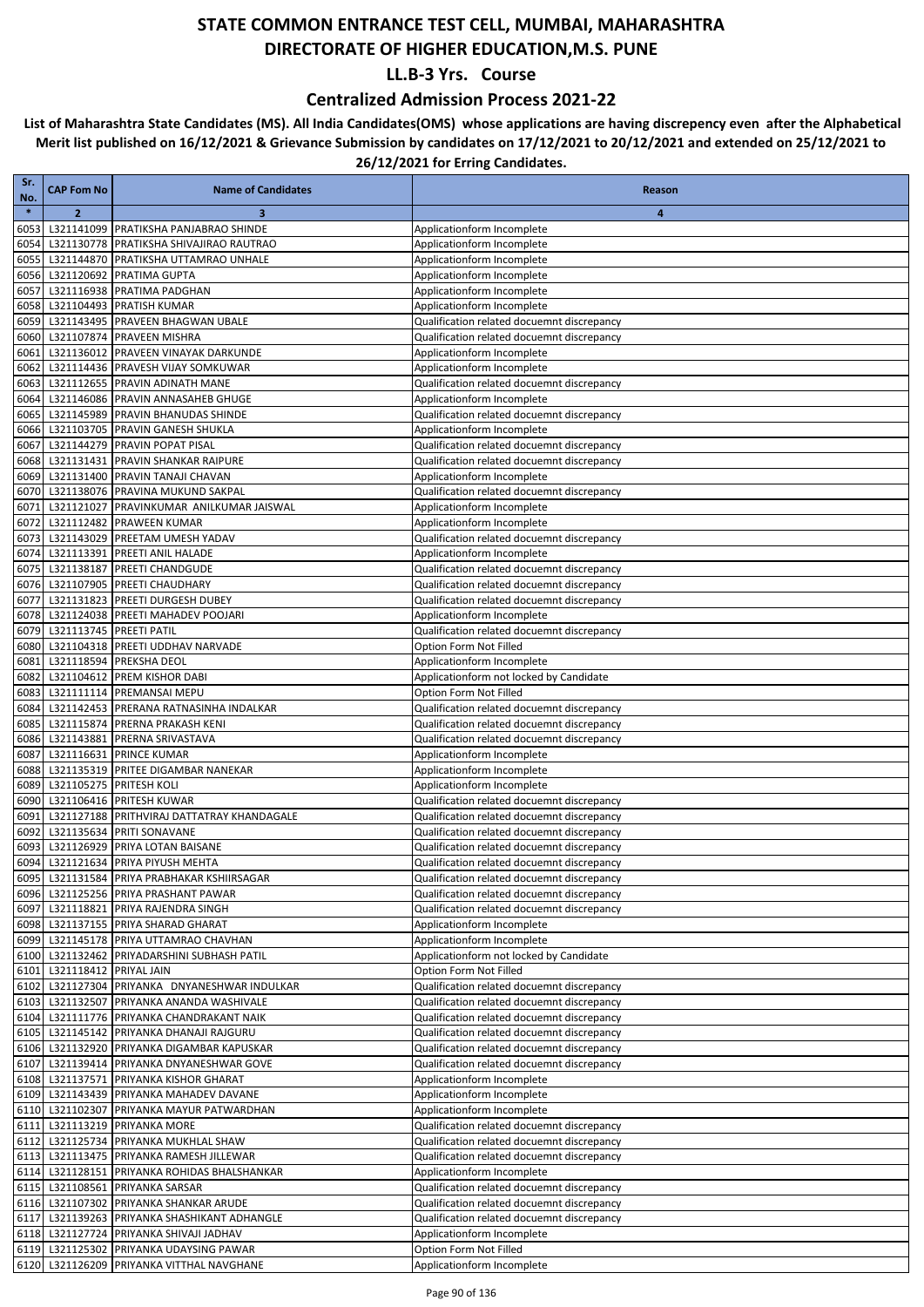### **Centralized Admission Process 2021-22**

| Sr.<br>No. | <b>CAP Fom No</b>            | <b>Name of Candidates</b>                                                  | Reason                                                                                   |
|------------|------------------------------|----------------------------------------------------------------------------|------------------------------------------------------------------------------------------|
| $\ast$     | $\overline{2}$               | 3                                                                          | 4                                                                                        |
| 6121       |                              | L321107759 PRIYANSHI YADAV                                                 | Applicationform Incomplete                                                               |
| 6122       |                              | L321141032 PRIYESH BALARAM KAMBLE                                          | Qualification related docuemnt discrepancy                                               |
| 6123       |                              | L321116967 PRUTHVIRAJ SUMERSINGH PARDESHI                                  | Qualification related docuemnt discrepancy                                               |
| 6124       |                              | L321131084 PRUTHVIRAJ UDAY GAIKWAD                                         | Qualification related docuemnt discrepancy                                               |
| 6125       |                              | L321112091 PUJA PRAMOD JADHAV                                              | Applicationform Incomplete                                                               |
|            |                              | 6126 L321110415 PUJARI PRATHAMESH RAGHUNATH                                | Applicationform Incomplete                                                               |
| 6127       |                              | L321124278 PUJARWAD SANDHYARANI RAJESH                                     | Qualification related docuemnt discrepancy                                               |
| 6128       |                              | L321127048 PULKIT ARORA<br>6129 L321142215 PUNAM BHAGAWAT WAGHMARE         | Applicationform not locked by Candidate<br>Qualification related docuemnt discrepancy    |
|            |                              | 6130 L321142089 PUNAM JIJABRAO CHAVAN                                      | Qualification related docuemnt discrepancy                                               |
| 6131       |                              | L321131539 PUNDE SANJAYKUMAR SAKHARAM                                      | Qualification related docuemnt discrepancy                                               |
|            |                              | 6132 L321123744 PUNDE SUNANDA SUBHASH                                      | Qualification related docuemnt discrepancy                                               |
| 6133       |                              | L321106937 PUNDE VISHAL BHAURAO                                            | Qualification related docuemnt discrepancy                                               |
| 6134       |                              | L321145743 PUNDEKAR ROMIL DADARAO                                          | Qualification related docuemnt discrepancy                                               |
|            |                              | 6135 L321123466 PUNDGE DINESH DNYANBA                                      | Qualification related docuemnt discrepancy                                               |
| 6136       |                              | L321141238 PUNDGE JYOTI BHIMRAO                                            | Applicationform Incomplete                                                               |
| 6137       |                              | L321141705 PUNDKAR NEHA BANDU                                              | Applicationform Incomplete                                                               |
| 6138       |                              | L321125313 PUNEET ALAG                                                     | Applicationform Incomplete                                                               |
| 6139       |                              | L321105535 PUNEET PAWAN BAGRECHA                                           | Qualification related docuemnt discrepancy                                               |
|            |                              | 6140 L321110214 PUNIT NARSHI PATEL                                         | Qualification related docuemnt discrepancy                                               |
| 6141       |                              | L321143974 PUNJE MAYUR ANANDRAO                                            | Qualification related docuemnt discrepancy                                               |
| 6142       |                              | L321114167 PURI SNEHAL SATYAPRAKASH                                        | Qualification related docuemnt discrepancy                                               |
|            |                              | 6143 L321124806 PUROHIT DURGA MAHAVIR                                      | Qualification related docuemnt discrepancy                                               |
|            |                              | 6144 L321106391 PUROHIT VIASHNAVI CHANDRAKANT                              | Qualification related docuemnt discrepancy                                               |
| 6145       |                              | L321102739 PURSNANI EKTA MOHAN<br>6146 L321129515 PURSWANI RAJU GHANSHYAM  | Qualification related docuemnt discrepancy<br>Applicationform Incomplete                 |
| 6147       |                              | L321113643 PURUSHOTTAM PAGARE                                              | Applicationform Incomplete                                                               |
|            |                              | 6148 L321113555 PURVA MANOJ JAIN                                           | Applicationform Incomplete                                                               |
|            |                              | 6149 L321116242 PURVI MAHESH TAYAL                                         | Option Form Not Filled                                                                   |
|            |                              | 6150 L321144674   PUSHKARAJ SANJAY GANGAL                                  | Qualification related docuemnt discrepancy                                               |
| 6151       |                              | L321129399 PUSHPA ANANT PATIL                                              | Applicationform Incomplete                                                               |
| 6152       |                              | L321127426 PUSHPA KASHINATH BHURKE                                         | Qualification related docuemnt discrepancy                                               |
|            |                              | 6153 L321125521 PUYED PRAKASH DATTARAM                                     | Qualification related docuemnt discrepancy                                               |
|            |                              | 6154 L321122312 QAZI MARIYA ALAMGIR                                        | Qualification related docuemnt discrepancy                                               |
|            |                              | 6155 L321139824 QURAISHI YASIN M AYYUB                                     | Applicationform Incomplete                                                               |
|            |                              | 6156 L321133421 QURESHI ISHTIYAQUE AHMED MUSHTAQUE AHMED                   | Qualification related docuemnt discrepancy                                               |
|            |                              | 6157 L321141610 QURESHI MOHD AQIB ATIQ                                     | Applicationform not locked by Candidate                                                  |
|            |                              | 6158 L321105781 QURESHI MOHD SAIF MANZOOR AHMED                            | Applicationform Incomplete                                                               |
|            |                              | 6159 L321117548 RACHAMWAR ANJALI BALAPRASAD                                | Qualification related docuemnt discrepancy                                               |
| 6161       | 6160 L321103993 RACHIT SETHI | L321136053 RADE RINA HARIDAS                                               | Qualification related docuemnt discrepancy<br>Qualification related docuemnt discrepancy |
| 6162       |                              | L321118924 RADHA CHANDRASEN RAUT                                           | Qualification related docuemnt discrepancy                                               |
|            |                              | 6163 L321129609 RADHA MOHAN JHA                                            | Applicationform Incomplete                                                               |
|            |                              | 6164 L321145820 RADHIKA KALISHANKAR JAISWAL                                | Applicationform Incomplete                                                               |
|            |                              | 6165 L321130734 RADHIKA RAMNIWAS DAYMA                                     | Applicationform Incomplete                                                               |
|            |                              | 6166 L321109569 RAGESH NAND                                                | Applicationform Incomplete                                                               |
|            |                              | 6167 L321109964 RAGHAV SINGH RATHORE                                       | Applicationform Incomplete                                                               |
|            | 6168 L321128370 RAGHUKS      |                                                                            | Qualification related docuemnt discrepancy                                               |
|            |                              | 6169 L321102259 RAGHUNATH SHANTARAM PHALSAMKAR                             | Applicationform not locked by Candidate                                                  |
|            |                              | 6170 L321131290 RAGHUVIR HARSHANK KASHINATH JYOTI                          | Qualification related docuemnt discrepancy                                               |
|            |                              | 6171 L321146058 RAGJI PRATHAMESH DAMODAR                                   | Applicationform Incomplete                                                               |
|            |                              | 6172 L321130849 RAHANE GANESH GORAKSHANATH                                 | Qualification related docuemnt discrepancy                                               |
|            |                              | 6173 L321105043 RAHANGDALE PALLAVI PRITILAL                                | Qualification related docuemnt discrepancy                                               |
|            |                              | 6174 L321131958 RAHATE VISHAL NARESH                                       | Applicationform Incomplete                                                               |
|            |                              | 6175 L321105345 RAHATE VIVEK PRAMOD                                        | Option Form Not Filled                                                                   |
|            |                              | 6176 L321146098 RAHATKAR VISHAL VITHALRAO                                  | Applicationform Incomplete                                                               |
|            |                              | 6177 L321130085 RAHUL ANJANNA NILOLU<br>6178 L321135433 RAHUL BRIJLAL GIRI | Applicationform Incomplete<br>Qualification related docuemnt discrepancy                 |
|            |                              | 6179 L321142005 RAHUL CHANDU PAUNIKAR                                      | Option Form Not Filled                                                                   |
|            |                              | 6180 L321132315 RAHUL DATTATRAYA GADGE                                     | Qualification related docuemnt discrepancy                                               |
|            |                              | 6181 L321121055 RAHUL DEORAO GOLE                                          | Qualification related docuemnt discrepancy                                               |
|            |                              | 6182 L321139120 RAHUL DHINGRA                                              | Qualification related docuemnt discrepancy                                               |
|            |                              | 6183 L321124871 RAHUL DIGAMBAR RISWADKAR                                   | Option Form Not Filled                                                                   |
|            |                              | 6184 L321106591 RAHUL EKNATH HANDGE                                        | Applicationform Incomplete                                                               |
|            |                              | 6185 L321117593 RAHUL GAJIDIN YADAV                                        | Qualification related docuemnt discrepancy                                               |
|            |                              | 6186 L321126894 RAHUL GARIBLAL GOUR                                        | Qualification related docuemnt discrepancy                                               |
|            |                              | 6187 L321132738 RAHUL GUNGA BATE                                           | Applicationform Incomplete                                                               |
|            |                              | 6188 L321144484 RAHUL GUNVANT DONGARGAONKAR                                | Qualification related docuemnt discrepancy                                               |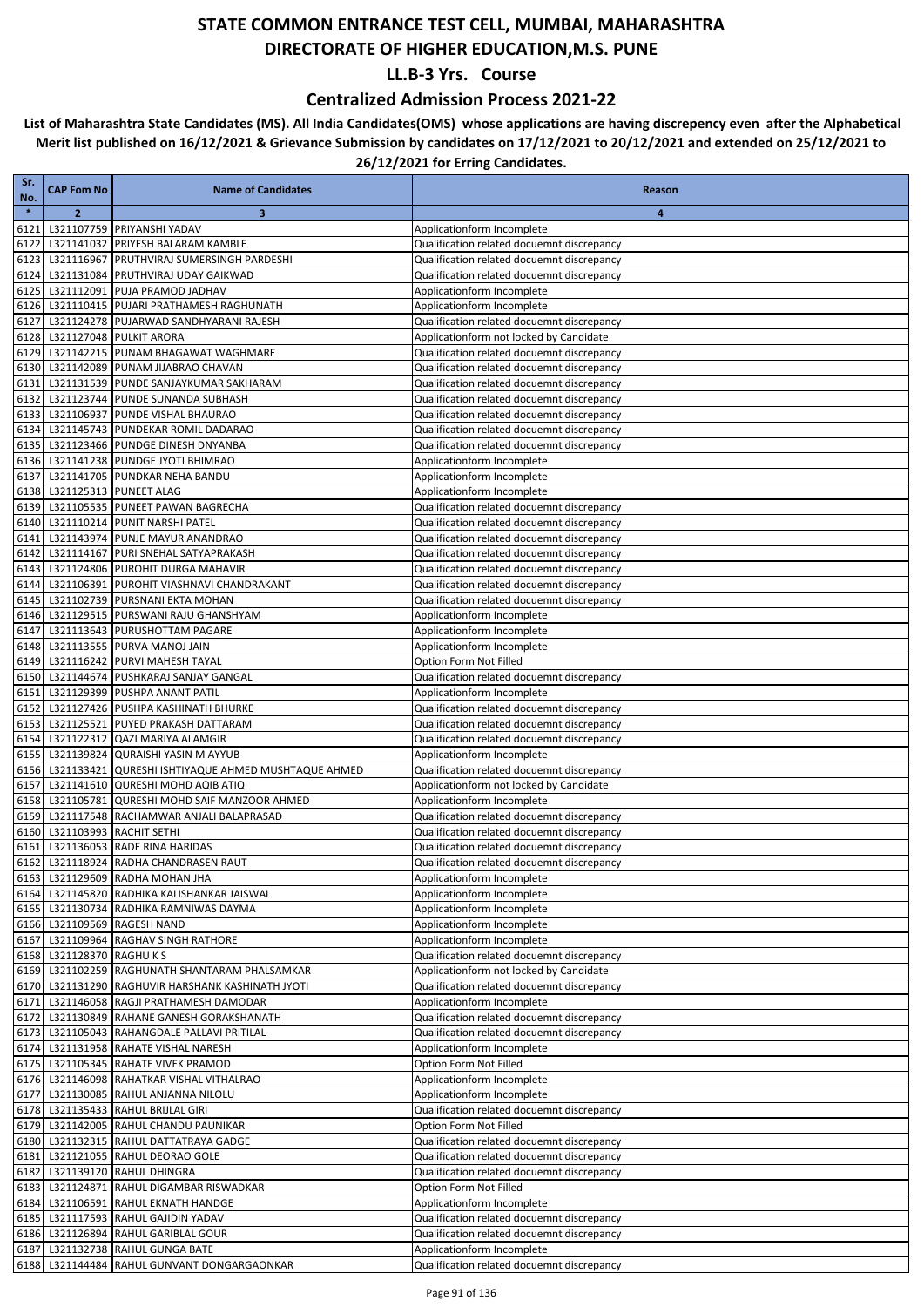### **Centralized Admission Process 2021-22**

| Sr.<br>No.   | <b>CAP Fom No</b> | <b>Name of Candidates</b>                                                          | Reason                                                                                   |
|--------------|-------------------|------------------------------------------------------------------------------------|------------------------------------------------------------------------------------------|
| $\ast$       | $\overline{2}$    | 3                                                                                  | $\overline{\mathbf{a}}$                                                                  |
| 6189         |                   | L321118386 RAHUL KASHINATH SHEWALE                                                 | Qualification related docuemnt discrepancy                                               |
| 6190         |                   | L321139393 RAHUL KIRAN JADHAV                                                      | Qualification related docuemnt discrepancy                                               |
| 6191         |                   | L321129861 RAHUL KISAN GAIKWAD                                                     | Applicationform Incomplete                                                               |
| 6192         |                   | L321111149 RAHUL KISHANRAO KINALKAR                                                | Qualification related docuemnt discrepancy                                               |
| 6193         |                   | L321131891 RAHUL KISHOR BORHADE                                                    | Qualification related docuemnt discrepancy                                               |
| 6194         |                   | L321110941 RAHUL KUMAR SAHU                                                        | Applicationform Incomplete                                                               |
| 6195         |                   | L321144146 RAHUL KUMAR SINDALKAR                                                   | Qualification related docuemnt discrepancy                                               |
| 6196<br>6197 |                   | L321145105 RAHUL KUNDALIK GAIKWAD<br>L321138791 RAHUL MADHAVRAO KASBE              | Qualification related docuemnt discrepancy<br>Applicationform Incomplete                 |
| 6198         |                   | L321115651 RAHUL MEHROTRA                                                          | Applicationform Incomplete                                                               |
| 6199         |                   | L321128746 RAHUL MURLIDHAR SURADKAR                                                | Applicationform Incomplete                                                               |
| 6200         |                   | L321113936 RAHUL PANCHAL                                                           | Applicationform Incomplete                                                               |
| 6201         |                   | L321140379 RAHUL POPAT THUBE                                                       | Applicationform Incomplete                                                               |
| 6202         |                   | L321107898 RAHUL PRALHAD MANE                                                      | Qualification related docuemnt discrepancy                                               |
| 6203         |                   | L321138127 RAHUL RAJENDRA KOLHATI                                                  | Applicationform Incomplete                                                               |
| 6204         |                   | L321135583 RAHUL RAMESH PARAB                                                      | Applicationform Incomplete                                                               |
| 6205         |                   | L321112654 RAHUL RAMJATAN MOURYA                                                   | Qualification related docuemnt discrepancy                                               |
| 6206         |                   | L321119510 RAHUL ROHIDAS KHEDKAR                                                   | Option Form Not Filled                                                                   |
| 6207         |                   | L321141390 RAHUL SHAHAJI KAKADE                                                    | Applicationform Incomplete                                                               |
| 6208         |                   | L321137622 RAHUL SUNIL BHAGAT                                                      | Qualification related docuemnt discrepancy                                               |
| 6209         |                   | L321134852 RAHUL SUNIL JAGTAP                                                      | Qualification related docuemnt discrepancy                                               |
| 6210         |                   | L321133321 RAHUL VASANTRAO DABLE                                                   | Qualification related docuemnt discrepancy                                               |
| 6211<br>6212 |                   | L321135140 RAI RESHMA RAMESH<br>L321143866 RAIBOLE ANURAG ASHOK                    | Applicationform not locked by Candidate<br>Qualification related docuemnt discrepancy    |
| 6213         |                   | L321131956 RAICHEL VINCENT                                                         | Applicationform Incomplete                                                               |
| 6214         |                   | L321133005 RAIKAR ASHVIN RAGHUNATH                                                 | Qualification related docuemnt discrepancy                                               |
| 6215         |                   | L321131903 RAIPURE AMOSH DIWAKAR                                                   | Qualification related docuemnt discrepancy                                               |
| 6216         |                   | L321143238 RAIPURE RUPALI SHAMRAO                                                  | Applicationform Incomplete                                                               |
| 6217         |                   | L321129470 RAJANI MAHADEV DUDHAL                                                   | Applicationform Incomplete                                                               |
| 6218         |                   | L321113618 RAJAS MILIND KALANTRI                                                   | Qualification related docuemnt discrepancy                                               |
| 6219         |                   | L321121087 RAJASHREE KISAN HOLE                                                    | Qualification related docuemnt discrepancy                                               |
| 6220         |                   | L321109876 RAJASHRI RAJENDRA PAROPKARI                                             | Qualification related docuemnt discrepancy                                               |
| 6221         |                   | L321131198 RAJAT AGRAWAL                                                           | Qualification related docuemnt discrepancy                                               |
| 6222         |                   | L321140243 RAJAT RAJESHKUMAR JAIN                                                  | Qualification related docuemnt discrepancy                                               |
| 6223         |                   | L321143228 RAJAT SAWARKAR                                                          | Qualification related docuemnt discrepancy                                               |
| 6224         |                   | L321105422 RAJBHAR SUHEL KUMAR SHAMBHU                                             | Applicationform Incomplete                                                               |
| 6225<br>6226 |                   | L321144906 RAJBIMBISAR SURESH KHELKAR<br>L321108823 RAJDEEP RAJENDRA KATHALE       | Qualification related docuemnt discrepancy<br>Qualification related docuemnt discrepancy |
| 6227         |                   | L321111810 RAJDEV ADINATH SUBHASH                                                  | Qualification related docuemnt discrepancy                                               |
| 6228         |                   | L321124698 RAJE BHOSALE AAKASH GULABRAO                                            | Qualification related docuemnt discrepancy                                               |
| 6229         |                   | L321113592 RAJEEV RAMESHWAR CHOUDHARY                                              | Applicationform Incomplete                                                               |
| 6230         |                   | L321123278 RAJENDRA ARUN PATIL                                                     | Qualification related docuemnt discrepancy                                               |
|              |                   | 6231 L321136531 RAJENDRA LAXMANRAO SANGHAVI                                        | Applicationform Incomplete                                                               |
| 6232         |                   | L321135103 RAJENDRA SADANAND PATIL                                                 | Qualification related docuemnt discrepancy                                               |
|              |                   | 6233 L321105477 RAJENDRA SAMPAT YEOLE                                              | Applicationform Incomplete                                                               |
|              |                   | 6234 L321141028 RAJENDRA SHIVAJI NIKAM                                             | Applicationform Incomplete                                                               |
|              |                   | 6235 L321132969 RAJESH BALARAM KURRI                                               | Applicationform Incomplete                                                               |
|              |                   | 6236 L321114590 RAJESH BALASAHEB DORKAR                                            | Qualification related docuemnt discrepancy                                               |
|              |                   | 6237 L321110534 RAJESH BHASKAR SHETTY                                              | Applicationform Incomplete                                                               |
|              |                   | 6238 L321107011 RAJESH DATTATRAY KHATPE                                            | Applicationform Incomplete                                                               |
|              |                   | 6239 L321120992 RAJESH GOPAL METKAR<br>6240 L321113582 RAJESH GURUMUKH TAREJA      | Qualification related docuemnt discrepancy<br>Qualification related docuemnt discrepancy |
|              |                   | 6241 L321119466 RAJESH HARISHWAR LOKHANDE                                          | Applicationform Incomplete                                                               |
|              |                   | 6242 L321136111 RAJESH KRISHNAJI MALUSARE                                          | Qualification related docuemnt discrepancy                                               |
|              |                   | 6243 L321144446 RAJESH KUMAR                                                       | Option Form Not Filled                                                                   |
|              |                   | 6244 L321142324 RAJESH MOTIRAM GUJAR                                               | Candidature Type/Domicile related document discrepancy.                                  |
|              |                   | 6245 L321135525 RAJESH PANJABRAO KUDE                                              | Applicationform Incomplete                                                               |
|              |                   | 6246 L321118207 RAJESH SHAHADEO SANAP                                              | Qualification related docuemnt discrepancy                                               |
|              |                   | 6247 L321108829 RAJESH SINGH                                                       | Qualification related docuemnt discrepancy                                               |
|              |                   | 6248 L321115943 RAJESH SUKHANAND BHOSALE                                           | Applicationform Incomplete                                                               |
|              |                   | 6249 L321141634 RAJESH TIWARI                                                      | Qualification related docuemnt discrepancy                                               |
|              |                   | 6250 L321132393 RAJESH TUKARAM BHOPI                                               | Applicationform Incomplete                                                               |
|              |                   | 6251 L321117472 RAJESH TUKARAM KIRWALE                                             | Applicationform Incomplete                                                               |
|              |                   | 6252 L321117173 RAJESHRI SHIVAJI BHAGWAT                                           | Qualification related docuemnt discrepancy                                               |
|              |                   | 6253 L321111780 RAJGURU HITESH LAXMILAL<br>6254 L321145563 RAJIV RAMAKANT HIREKHAN | Qualification related docuemnt discrepancy<br>Qualification related docuemnt discrepancy |
|              |                   | 6255 L321125081 RAJIV SUKHDEV JAGTAP                                               | Applicationform Incomplete                                                               |
|              |                   | 6256 L321138442 RAJKUMAR ASHOK BIRADAR                                             | Qualification related docuemnt discrepancy                                               |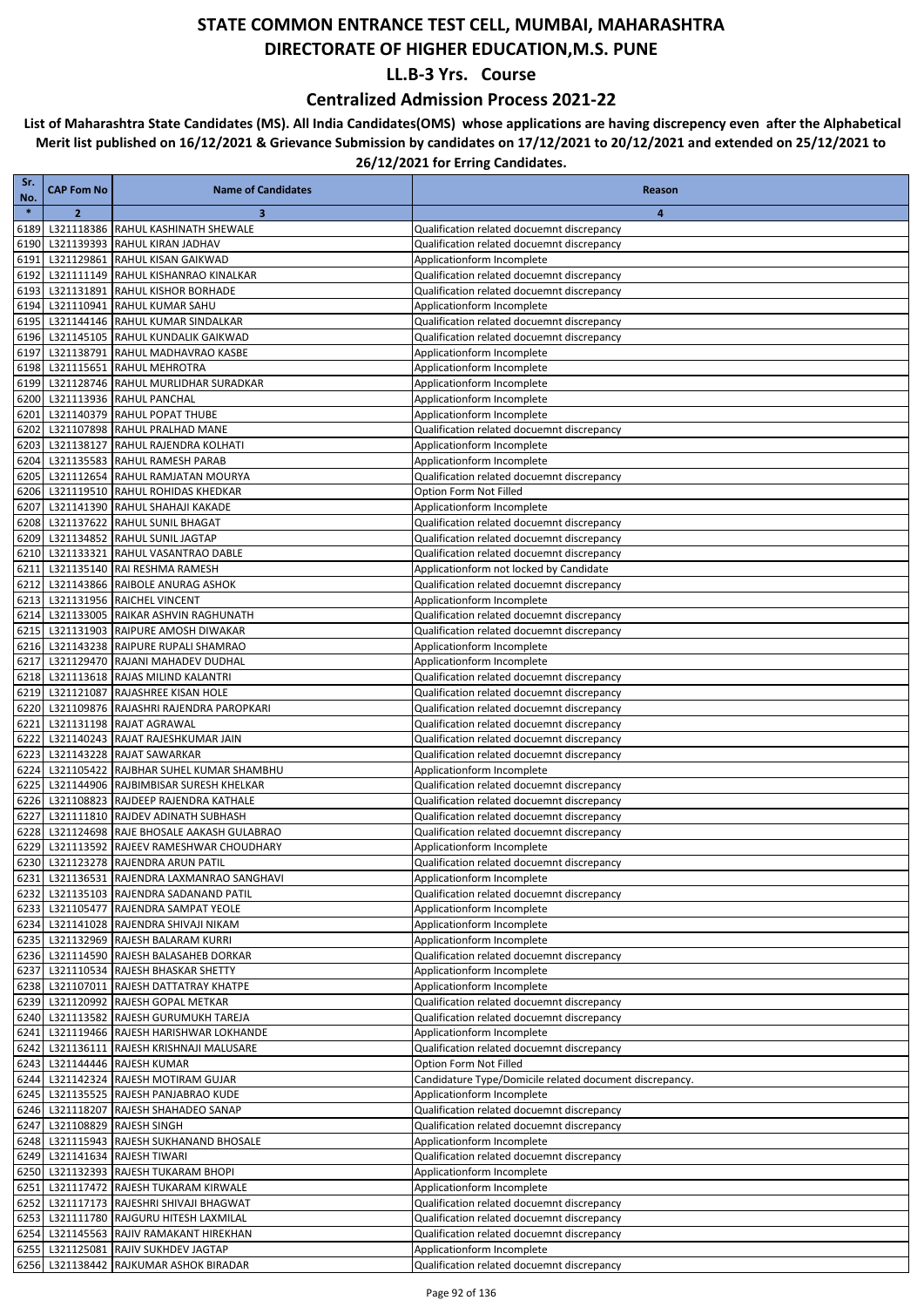### **Centralized Admission Process 2021-22**

| Sr.<br>No.   | <b>CAP Fom No</b>     | <b>Name of Candidates</b>                                                      | Reason                                                                                   |
|--------------|-----------------------|--------------------------------------------------------------------------------|------------------------------------------------------------------------------------------|
| $\ast$       | $\overline{2}$        | 3                                                                              | 4                                                                                        |
| 6257         |                       | L321114177 RAJKUMAR BALAJI TELANGE                                             | Qualification related docuemnt discrepancy                                               |
| 6258         |                       | L321135147 RAJKUMAR MILIND GADADE                                              | Applicationform Incomplete                                                               |
| 6259         |                       | L321118178 RAJKUMAR TANAJIRAO SAWANT                                           | Applicationform Incomplete                                                               |
| 6260         |                       | L321113374 RAJLAXMI VILAS SAWANT                                               | Qualification related docuemnt discrepancy                                               |
| 6261         |                       | L321109564 RAJNIKANT JAIDEO DEKATE                                             | Applicationform not locked by Candidate                                                  |
| 6262         |                       | L321115420 RAJOPADHYE MANISH BHALCHANDRA                                       | Applicationform Incomplete                                                               |
| 6263         |                       | L321142500 RAJPURE RAJU PRAKASH                                                | Qualification related docuemnt discrepancy                                               |
| 6264<br>6265 |                       | L321123496 RAJPUT ARJUNSINGH OMKARSINGH<br>L321120782 RAJPUT GAYATRI SHIVSING  | Qualification related docuemnt discrepancy<br>Qualification related docuemnt discrepancy |
|              |                       | 6266 L321139021 RAJPUT KANCHAN PRATAPSINGH                                     | Qualification related docuemnt discrepancy                                               |
| 6267         |                       | L321142816 RAJPUT POOJA BAGESH                                                 | Applicationform Incomplete                                                               |
| 6268         |                       | L321130639 RAJPUT PRADEEP GOKUL                                                | Qualification related docuemnt discrepancy                                               |
| 6269         |                       | L321118393 RAJPUT SONALI KARANSING                                             | Applicationform Incomplete                                                               |
| 6270         |                       | L321143063 RAJRATNA BHIMRAO BELKHEDE                                           | Qualification related docuemnt discrepancy                                               |
| 6271         |                       | L321123083 RAJRATNA SUNIL KAMBLE                                               | Qualification related docuemnt discrepancy                                               |
| 6272         |                       | L321117616 RAJSHEKHAR RAJESH BALLE                                             | Qualification related docuemnt discrepancy                                               |
| 6273         | L321116774 RAJU       |                                                                                | Applicationform Incomplete                                                               |
|              |                       | 6274 L321110409 RAJU NARAYAN BAVISKAR                                          | Applicationform Incomplete                                                               |
| 6275         |                       | L321132937 RAJU PRABHAKAR NALAWADE                                             | Option Form Not Filled                                                                   |
| 6276         |                       | L321130020 RAJURE RASHMI KAILASSING                                            | Applicationform Incomplete                                                               |
| 6277         |                       | L321112989 RAJURWAR NARAYAN MADHUKAR<br>L321141499 RAJWANI LIPIKA VINOD        | Qualification related docuemnt discrepancy                                               |
| 6278<br>6279 |                       | L321137894 RAKESH CHANDRAKANT GAIKWAD                                          | Qualification related docuemnt discrepancy<br>Option Form Not Filled                     |
|              |                       | 6280 L321142108 RAKESH DALURAM MHATRE                                          | Applicationform Incomplete                                                               |
| 6281         |                       | L321132397 RAKESH KUMAR                                                        | Applicationform Incomplete                                                               |
| 6282         |                       | L321114962 RAKESH MOGALAPPA SHEVATI                                            | Applicationform Incomplete                                                               |
| 6283         |                       | L321108303 RAKESH RAJENDRA SAGWEKAR                                            | Qualification related docuemnt discrepancy                                               |
| 6284         |                       | L321137355 RAKESH VISHNU GAIKWAD                                               | Applicationform Incomplete                                                               |
| 6285         | L321120104 RAKHI RAUT |                                                                                | Qualification related docuemnt discrepancy                                               |
| 6286         |                       | L321119361 RAKSHE NITIN PRATAPRAO                                              | Qualification related docuemnt discrepancy                                               |
| 6287         |                       | L321139907 RAM ARJUN GAVAS                                                     | Qualification related docuemnt discrepancy                                               |
| 6288         | L321121771 RAMA       |                                                                                | Applicationform Incomplete                                                               |
| 6289         | L321121759 RAMA       |                                                                                | Applicationform Incomplete                                                               |
| 6290         |                       | L321124684 RAMACHANDRAN E                                                      | Qualification related docuemnt discrepancy                                               |
| 6291<br>6292 |                       | L321141053 RAMANAND MORESHWAR KALASKAR<br>L321131657 RAMAVANSHI NANDA SUPADU   | Qualification related docuemnt discrepancy<br>Applicationform Incomplete                 |
| 6293         |                       | L321137988 RAMAVAT BHAGYASHREE CHANDANDAS                                      | Qualification related docuemnt discrepancy                                               |
| 6294         |                       | L321112581 RAMCHANDRA SHIVAJI BHANDEKAR                                        | Qualification related docuemnt discrepancy                                               |
| 6295         |                       | L321116989 RAMESH DHONDIRAM MALI                                               | Qualification related docuemnt discrepancy                                               |
| 6296         |                       | L321102038 RAMESH GHANU PAWAR                                                  | Applicationform Incomplete                                                               |
| 6297         |                       | L321143195 RAMESHWAR DATTATRAY BADE                                            | Qualification related docuemnt discrepancy                                               |
| 6298         |                       | L321121161 RAMESHWAR PANDURANG AHIRE                                           | Qualification related docuemnt discrepancy                                               |
|              |                       | 6299 L321117914 RAMESHWAR SUKHDEV SALUNKE                                      | Qualification related docuemnt discrepancy                                               |
|              |                       | 6300 L321115909 RAMGUDE VISHAL BHIKAJI                                         | Applicationform Incomplete                                                               |
|              |                       | 6301 L321146118 RAMKRISHNA SOPAN JAGDALE                                       | Option Form Not Filled                                                                   |
|              |                       | 6302 L321135126 RAMNANI HITESH CHANDU                                          | Qualification related docuemnt discrepancy                                               |
| 6303         |                       | L321141628 RAMNATH MARUTI GARJE                                                | Qualification related docuemnt discrepancy                                               |
|              |                       | 6304 L321103822 RAMRAJE SMRUTI YUVRAJ<br>6305 L321126624 RAMTEKE MANISH DINESH | Qualification related docuemnt discrepancy<br>Qualification related docuemnt discrepancy |
|              |                       | 6306 L321127581 RAMTEKE NARENDRA RAMESH                                        | Qualification related docuemnt discrepancy                                               |
| 6307         |                       | L321133451 RAMTEKE PRANAY ASHOK                                                | Option Form Not Filled                                                                   |
|              |                       | 6308 L321143324 RAMTEKE PRIYANKA PREMDAS                                       | Qualification related docuemnt discrepancy                                               |
|              |                       | 6309 L321126269 RAMTEKE SANDIP SUDHAKAR                                        | Applicationform Incomplete                                                               |
|              |                       | 6310 L321139030 RANADE BALAJI RAGHUNATH                                        | Qualification related docuemnt discrepancy                                               |
|              |                       | 6311 L321142768 RANANAWARE AMOL BHIVA                                          | Qualification related docuemnt discrepancy                                               |
|              |                       | 6312 L321114306 RANDEEP PUNIA                                                  | Qualification related docuemnt discrepancy                                               |
|              |                       | 6313 L321125576 RANDHAWAN CHAITALI PANDURANG                                   | Qualification related docuemnt discrepancy                                               |
|              |                       | 6314 L321145059 RANDHIVE RAMESH SHAMRAO                                        | Qualification related docuemnt discrepancy                                               |
|              |                       | 6315 L321106686 RANDIVE DAYANAND AABA                                          | Qualification related docuemnt discrepancy                                               |
|              |                       | 6316 L321100386 RANDIVE PRAVIN BHIKAJI                                         | Qualification related docuemnt discrepancy                                               |
|              |                       | 6317 L321130865 RANDIVE SURESH RAJARAM                                         | Qualification related docuemnt discrepancy                                               |
|              |                       | 6318 L321120579 RANE ABHISHEK BHIVA<br>6319 L321139157 RANE AMIT VITHAL        | Applicationform Incomplete<br>Qualification related docuemnt discrepancy                 |
|              |                       | 6320 L321136494 RANE BHUSHAN SURENDRA                                          | Qualification related docuemnt discrepancy                                               |
| 6321         |                       | L321144722 RANE POONAM VINAYAK                                                 | Applicationform Incomplete                                                               |
|              |                       | 6322 L321107793 RANE PRANAY SUBHASH                                            | Applicationform not locked by Candidate                                                  |
|              |                       | 6323 L321123928 RANE SHRADDHA PRAKSH                                           | Qualification related docuemnt discrepancy                                               |
|              |                       | 6324 L321111479 RANGARI DHANUPRIYA SOPAN                                       | Applicationform Incomplete                                                               |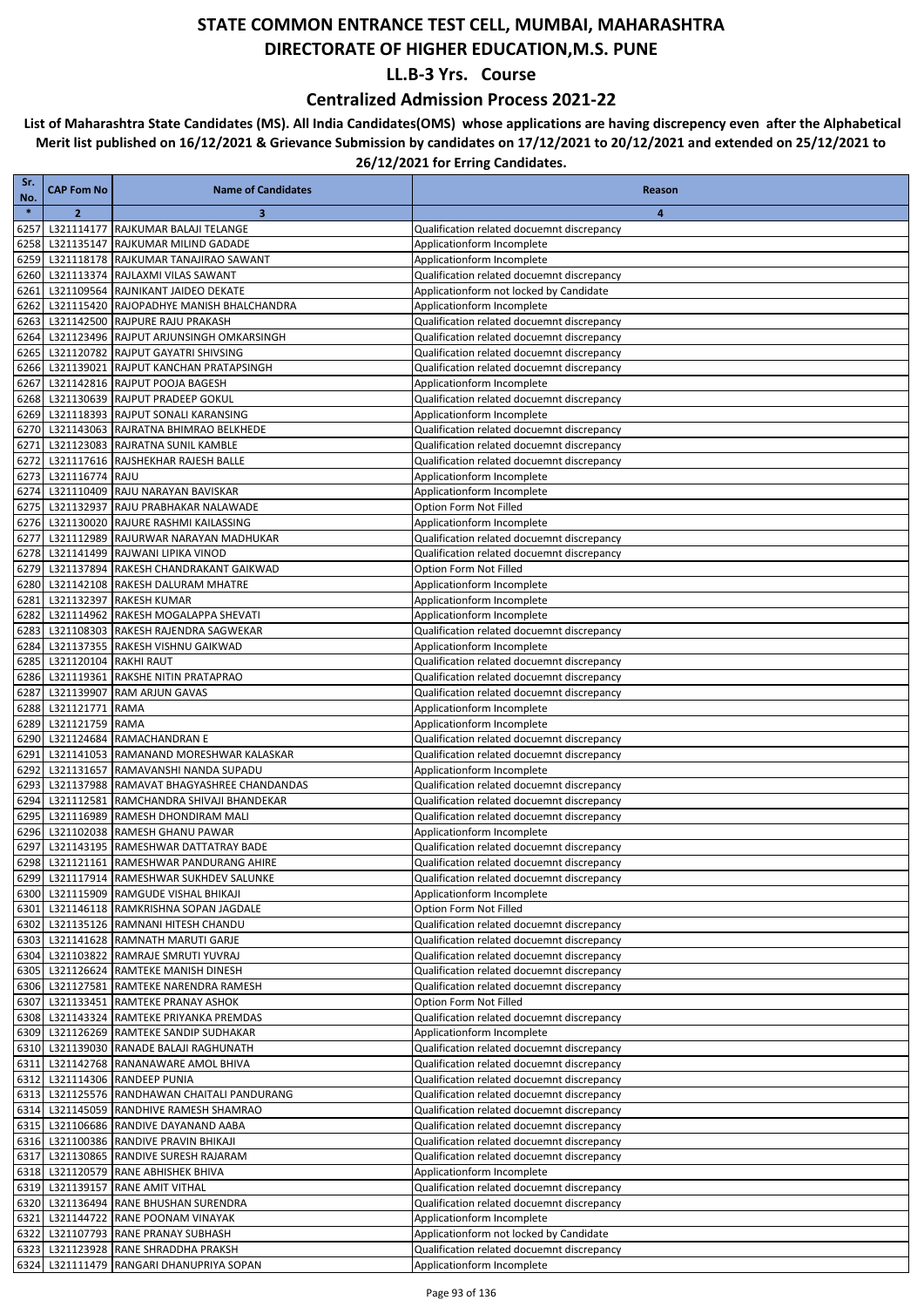### **Centralized Admission Process 2021-22**

| Sr.<br>No.   | <b>CAP Fom No</b> | <b>Name of Candidates</b>                                                        | Reason                                                                                   |
|--------------|-------------------|----------------------------------------------------------------------------------|------------------------------------------------------------------------------------------|
| $\ast$       | $\overline{2}$    | 3                                                                                | 4                                                                                        |
| 6325         |                   | L321120952 RANGARI RASHMI PARMANAND                                              | Applicationform Incomplete                                                               |
| 6326         |                   | L321145850 RANGAVKAR SUMIT KESHAV                                                | Applicationform Incomplete                                                               |
| 6327         |                   | L321117071 RANGIRE PRITI GULAB<br>L321142417 RANI DNYANESHWAR CHAVAN             | Applicationform not locked by Candidate                                                  |
| 6328<br>6329 |                   | L321118936 RANI LAXMAN MUSALE                                                    | Qualification related docuemnt discrepancy<br>Qualification related docuemnt discrepancy |
| 6330         |                   | L321116307 RANJANA CHANDRAKANT SHEDGE                                            | Applicationform Incomplete                                                               |
| 6331         |                   | L321142653 RANJANA HEMANT DHANU                                                  | Applicationform Incomplete                                                               |
| 6332         |                   | L321107171 RANJANA JAGANNATH AHIRE                                               | Qualification related docuemnt discrepancy                                               |
| 6333         |                   | L321145405 RANJANA KHIMJI GOHIL                                                  | Applicationform Incomplete                                                               |
| 6334         |                   | L321121375 RANJANA MALHARI CHAVAN                                                | Applicationform Incomplete                                                               |
| 6335         |                   | L321134829 RANJIT SUNDARDR                                                       | Applicationform Incomplete                                                               |
| 6336<br>6337 |                   | L321143784 RANPISE RAHUL SADASHIV<br>L321135089 RANPISE SAGAR ASHOK              | Qualification related docuemnt discrepancy<br>Option Form Not Filled                     |
| 6338         |                   | L321116260 RANSING MANISHA NAGNATH                                               | Qualification related docuemnt discrepancy                                               |
| 6339         |                   | L321143551 RANSING PRITAM NAMDEV                                                 | Qualification related docuemnt discrepancy                                               |
| 6340         |                   | L321145528 RANSINGH PRAVIN BHAUSAHEB                                             | Qualification related docuemnt discrepancy                                               |
| 6341         |                   | L321143783 RANSURE PRASHANT NAGNATH                                              | Applicationform not locked by Candidate                                                  |
| 6342         |                   | L321101377 RANU CHOUHAN                                                          | Applicationform not locked by Candidate                                                  |
| 6343         |                   | L321130940 RANUTAI MADHAVRAO DEVKATTE                                            | Qualification related docuemnt discrepancy                                               |
| 6344         |                   | L321124377 RANVIR BHAGOJI GANGADHAR                                              | Qualification related docuemnt discrepancy                                               |
| 6345<br>6346 |                   | L321134957 RANVIR SACHIN TUKARAM<br>L321122545 RAO MADHURI SHYAMLAL              | Applicationform Incomplete<br>Qualification related docuemnt discrepancy                 |
| 6347         |                   | L321122262 RAO PRITI KRISHNA KUMAR                                               | Qualification related docuemnt discrepancy                                               |
| 6348         |                   | L321131141 RAO SANKET SANJAY                                                     | Qualification related docuemnt discrepancy                                               |
| 6349         |                   | L321103835 RAORANE NAYNA NANDKUMAR                                               | Applicationform Incomplete                                                               |
| 6350         |                   | L321143097 RAORANE TANMAY SHASHIKANT                                             | Qualification related docuemnt discrepancy                                               |
| 6351         |                   | L321122707 RASAL MANISHA KAILAS                                                  | Applicationform Incomplete                                                               |
| 6352         |                   | L321121033 RASAL PRASAD LAXMIKANT                                                | Qualification related docuemnt discrepancy                                               |
| 6353         |                   | L321135798 RASALE NISHANT DAMODHAR                                               | Qualification related docuemnt discrepancy                                               |
| 6354         |                   | L321129205 RASANE PRATIK SANJAY                                                  | Qualification related docuemnt discrepancy                                               |
| 6355<br>6356 |                   | L321124718 RASGOTRA DEEP MEHER SINGH SATNAM SINGH<br>L321111425 RASHI NITIN BANG | Qualification related docuemnt discrepancy<br>Qualification related docuemnt discrepancy |
| 6357         |                   | L321117037 RASHINKAR ASAWARI SANJAY                                              | Qualification related docuemnt discrepancy                                               |
| 6358         |                   | L321128247 RASHMI ABHIJEET GHULE                                                 | Applicationform Incomplete                                                               |
| 6359         |                   | L321136907 RASHMI MANOHAR BHATIA                                                 | Qualification related docuemnt discrepancy                                               |
| 6360         |                   | L321113735 RASHMI MISHRA PRAKASH CHANDRA                                         | Applicationform Incomplete                                                               |
| 6361         |                   | L321110348 RASHMI MORE                                                           | Qualification related docuemnt discrepancy                                               |
| 6362         |                   | L321139792 RASHMI OMKAR KARDE                                                    | Applicationform Incomplete                                                               |
| 6363<br>6364 |                   | L321135670 RASHMI SHARADRAO UPADHYE<br>L321107010 RASHMI SINGH                   | Applicationform Incomplete<br>Qualification related docuemnt discrepancy                 |
| 6365         |                   | L321116532 RASHNA BULSARA                                                        | Qualification related docuemnt discrepancy                                               |
| 6366         |                   | L321128831 RASIKA MUKUND SURADKAR                                                | Applicationform Incomplete                                                               |
|              |                   | 6367 L321101548 RASKAR ANIKET VIJAY                                              | Qualification related docuemnt discrepancy                                               |
|              |                   | 6368 L321136393 RASKAR GANESH EKNATH                                             | Qualification related docuemnt discrepancy                                               |
|              |                   | 6369 L321137462 RASKAR SHITAL TANAJI                                             | Qualification related docuemnt discrepancy                                               |
|              |                   | 6370 L321144328 RASKAR SHUBHAM VIJAY                                             | Qualification related docuemnt discrepancy                                               |
|              |                   | 6371 L321111092 RASVE KARAN BHAGWAN                                              | Applicationform Incomplete                                                               |
|              |                   | 6372 L321142429 RATHI SHIVAM SHIRISH<br>6373 L321103502 RATHOD AJAY HIRALAL      | Qualification related docuemnt discrepancy<br>Qualification related docuemnt discrepancy |
|              |                   | 6374 L321122231 RATHOD ARJUN NARAYAN                                             | Applicationform Incomplete                                                               |
|              |                   | 6375 L321124589 RATHOD BABULAL SHANKAR                                           | Qualification related docuemnt discrepancy                                               |
|              |                   | 6376 L321122066 RATHOD BHARAT PRALHAD                                            | Qualification related docuemnt discrepancy                                               |
|              |                   | 6377 L321144721 RATHOD BHIMRAO PRALHAD                                           | Qualification related docuemnt discrepancy                                               |
|              |                   | 6378 L321134843 RATHOD DIKSHA VASUDEO                                            | Applicationform Incomplete                                                               |
|              |                   | 6379 L321139374 RATHOD DILIP ROHIDAS                                             | Qualification related docuemnt discrepancy                                               |
|              |                   | 6380 L321100994 RATHOD DIPIKA DHANSING                                           | Qualification related docuemnt discrepancy                                               |
| 6381         |                   | L321139574 RATHOD HEENA NARENDRA                                                 | Applicationform Incomplete                                                               |
|              |                   | 6382 L321115696 RATHOD ISHWARLAL UKHA<br>6383 L321107979 RATHOD KUNDAN BALU      | Qualification related docuemnt discrepancy<br>Applicationform Incomplete                 |
| 6384         |                   | L321120306 RATHOD MADHURI BABAN                                                  | Qualification related docuemnt discrepancy                                               |
|              |                   | 6385 L321140792 RATHOD MOHAN RAMDAS                                              | Applicationform Incomplete                                                               |
|              |                   | 6386 L321129461 RATHOD MONICA SUDHAKAR                                           | Qualification related docuemnt discrepancy                                               |
|              |                   | 6387 L321113464 RATHOD NEETA RAMESH                                              | Qualification related docuemnt discrepancy                                               |
|              |                   | 6388 L321104390 RATHOD PRAPFUL GORAKH                                            | Qualification related docuemnt discrepancy                                               |
|              |                   | 6389 L321143318 RATHOD PRATIK HARISHCHANDRA                                      | Qualification related docuemnt discrepancy                                               |
|              |                   | 6390 L321122520 RATHOD PRATIKSHA HIMMAT                                          | Qualification related docuemnt discrepancy                                               |
|              |                   | 6391 L321108747 RATHOD PRIYANKA UDDHAV<br>6392 L321122935 RATHOD RAJANI BABUSING | Applicationform Incomplete<br>Qualification related docuemnt discrepancy                 |
|              |                   |                                                                                  |                                                                                          |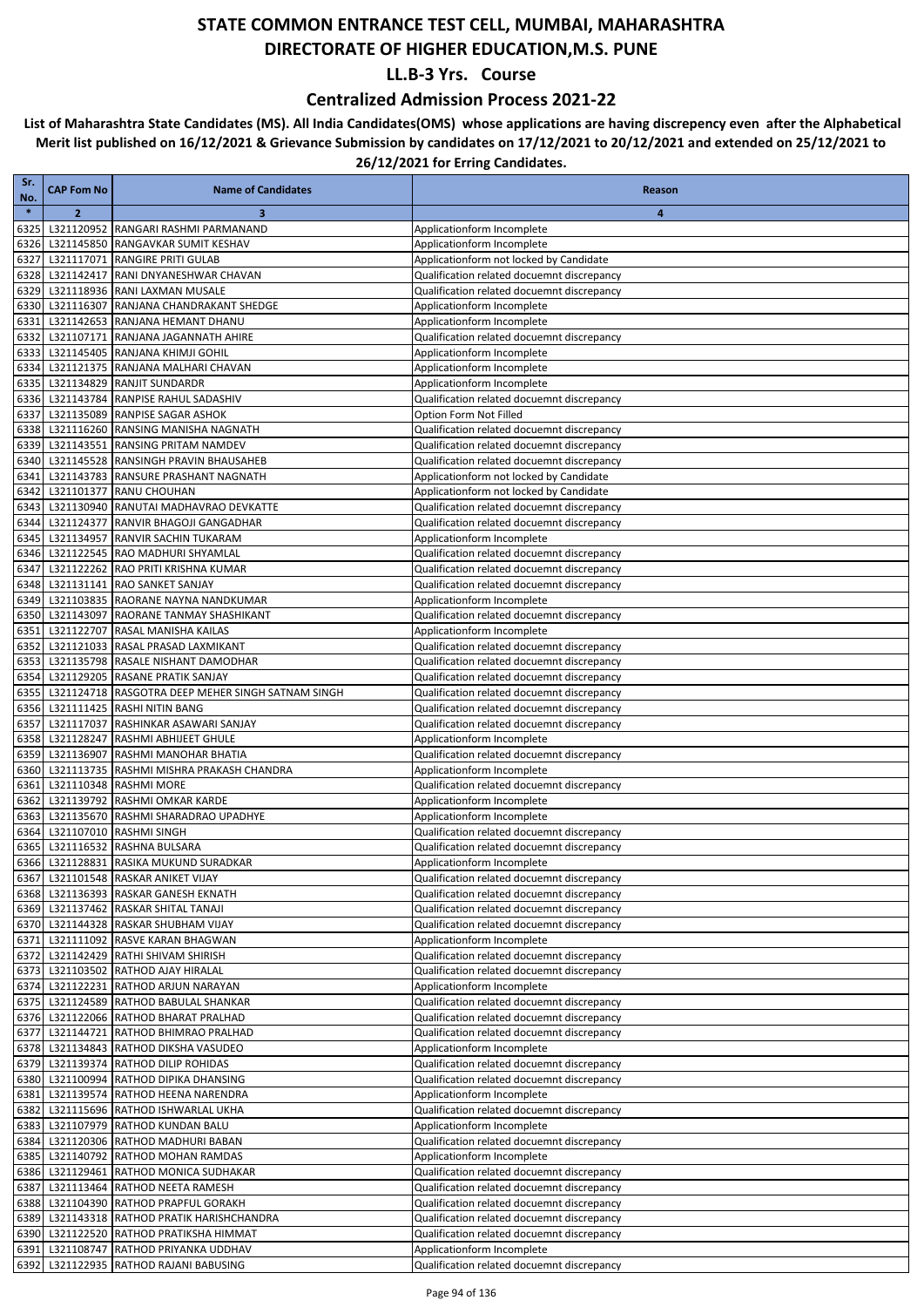### **Centralized Admission Process 2021-22**

| Sr.<br>No.   | <b>CAP Fom No</b>          | <b>Name of Candidates</b>                                                   | Reason                                                                                   |
|--------------|----------------------------|-----------------------------------------------------------------------------|------------------------------------------------------------------------------------------|
| $\ast$       | $\mathbf{2}$               | 3                                                                           | $\overline{\mathbf{a}}$                                                                  |
| 6393         |                            | L321139597 RATHOD RAMESHWAR NAMDEV                                          | Qualification related docuemnt discrepancy                                               |
| 6394         |                            | L321133561 RATHOD RAVINDRA HEMA                                             | Qualification related docuemnt discrepancy                                               |
| 6395         |                            | L321129348 RATHOD SANDEEP RANGNATH                                          | Qualification related docuemnt discrepancy                                               |
| 6396         |                            | L321110192 RATHOD SANDIP BABURAO                                            | Qualification related docuemnt discrepancy                                               |
| 6397         |                            | L321101558 RATHOD SHIVMURTI TUKARAM<br>L321137100 RATHOD SUBHASH DHARMASING | Qualification related docuemnt discrepancy<br>Qualification related docuemnt discrepancy |
| 6398<br>6399 |                            | L321134847 RATHOD SUNIL MARUTI                                              | Qualification related docuemnt discrepancy                                               |
| 6400         |                            | L321128487 RATHOD SUSHAMA THAVARU                                           | Qualification related docuemnt discrepancy                                               |
| 6401         |                            | L321129833 RATHOD USHA PREMSING                                             | Qualification related docuemnt discrepancy                                               |
| 6402         |                            | L321106782 RATHOD VAISHALI PRATAP                                           | Applicationform not locked by Candidate                                                  |
| 6403         |                            | L321140313 RATHOD VISHAL BANDUJI                                            | Qualification related docuemnt discrepancy                                               |
| 6404         |                            | L321129929 RATHOD YOGITA GABRU                                              | Qualification related docuemnt discrepancy                                               |
| 6405         |                            | L321127914 RATHOR RAJESH SHIVNARAYAN                                        | Qualification related docuemnt discrepancy                                               |
| 6406<br>6407 |                            | L321146103 RATIKA PRAMOD PATIL<br>L321123862 RATNADEEP UDDHAV LONDHE        | Applicationform Incomplete<br>Qualification related docuemnt discrepancy                 |
| 6408         |                            | L321122840 RATNAKAR RAMESH AHIRE                                            | Qualification related docuemnt discrepancy                                               |
| 6409         |                            | L321114265 RATNAMALA RAMCHANDRA VEKHANDE                                    | Option Form Not Filled                                                                   |
| 6410         |                            | L321140009 RATNAPARKHE POOJA DAMODAR                                        | Applicationform Incomplete                                                               |
| 6411         |                            | L321137901 RATNESH MASIH                                                    | Option Form Not Filled                                                                   |
| 6412         |                            | L321109169 RAUNAQ BALI                                                      | Applicationform Incomplete                                                               |
| 6413         |                            | L321135360 RAUSHAN KUMAR                                                    | Applicationform Incomplete                                                               |
| 6414         |                            | L321131068 RAUT ABHISHEK HANUMANT                                           | Applicationform Incomplete                                                               |
| 6415<br>6416 |                            | L321120212 RAUT AJAY NARAYAN<br>L321144548 RAUT AKASH SHRIRAM               | Qualification related docuemnt discrepancy<br>Qualification related docuemnt discrepancy |
| 6417         |                            | L321145390 RAUT ANKITA PARMESHWAR                                           | Qualification related docuemnt discrepancy                                               |
| 6418         |                            | L321108790 RAUT ASHWINI JAGANNATH                                           | Qualification related docuemnt discrepancy                                               |
| 6419         |                            | L321133275 RAUT ATUL BALSHIRAM                                              | Qualification related docuemnt discrepancy                                               |
| 6420         |                            | L321145504 RAUT CHITRA RAVJI                                                | Qualification related docuemnt discrepancy                                               |
| 6421         |                            | L321109141 RAUT HERAMB DEEPAKRAO                                            | Qualification related docuemnt discrepancy                                               |
| 6422         |                            | L321107559 RAUT HRUSHIKESH GOVINDA                                          | Applicationform Incomplete                                                               |
| 6423         |                            | L321100123 RAUT KASTURI SATISHKUMAR                                         | Qualification related docuemnt discrepancy                                               |
| 6424         |                            | L321130988 RAUT KUNAL VILAS                                                 | Qualification related docuemnt discrepancy                                               |
| 6425<br>6426 |                            | L321118454 RAUT MANGESH HEMANT<br>L321123424 RAUT NAVNATH RANGNATHRAO       | Qualification related docuemnt discrepancy<br>Qualification related docuemnt discrepancy |
| 6427         |                            | L321145047 RAUT PANKAJ ASHOKRAO                                             | Applicationform Incomplete                                                               |
| 6428         |                            | L321132596 RAUT PRATIBHA MADHUKARRAO                                        | Qualification related docuemnt discrepancy                                               |
| 6429         |                            | L321114065 RAUT PRUTHVIRAJ BABARAO                                          | Applicationform Incomplete                                                               |
| 6430         |                            | L321132747 RAUT SAKSHI SANTKUMAR                                            | Applicationform Incomplete                                                               |
| 6431         |                            | L321141670 RAUT SHARIQUE NAEEM                                              | Qualification related docuemnt discrepancy                                               |
| 6432         |                            | L321141494 RAUT SHRIKANT SHANKARRAO                                         | Qualification related docuemnt discrepancy                                               |
| 6433<br>6434 |                            | L321136469 RAUT SNEHAL ASHOK<br>L321134972 RAUT SUMIT SAKHARAM              | Qualification related docuemnt discrepancy<br>Applicationform Incomplete                 |
|              |                            | 6435 L321137295 RAUT VAISHNAVI SHEKHAR                                      | Qualification related docuemnt discrepancy                                               |
|              |                            | 6436 L321140424 RAUT VIDYA SOPAN                                            | Qualification related docuemnt discrepancy                                               |
| 6437         |                            | L321124728 RAUT VIKAS RAMCHANDRA                                            | Qualification related docuemnt discrepancy                                               |
|              |                            | 6438 L321107253 RAUTRAY SANDIP BABAN                                        | Applicationform Incomplete                                                               |
|              |                            | 6439 L321111642 RAVANCHAVARE ASHA SURESH                                    | Applicationform Incomplete                                                               |
|              |                            | 6440 L321118246 RAVI BHUSHAN PRASAD                                         | Applicationform Incomplete                                                               |
|              | 6441 L321130078 RAVI KUMAR |                                                                             | Applicationform Incomplete                                                               |
| 6442         |                            | L321145481 RAVI PRAKASH PANDEY                                              | Applicationform Incomplete                                                               |
|              |                            | 6443 L321127965 RAVI SHIVAJI DHANWATE<br>6444 L321142295 RAVI VILAS TALE    | Applicationform Incomplete<br>Applicationform Incomplete                                 |
|              |                            | 6445 L321118380 RAVIKANT RUDRASHARAN TIWARI                                 | Qualification related docuemnt discrepancy                                               |
|              |                            | 6446 L321130326 RAVIKANT SHEKAR ANCHAN                                      | Qualification related docuemnt discrepancy                                               |
|              |                            | 6447 L321134932 RAVIKUMAR CHOUDHARY                                         | Applicationform Incomplete                                                               |
|              |                            | 6448 L321109235 RAVINDAR LINGAYAT                                           | Applicationform Incomplete                                                               |
|              |                            | 6449 L321130148 RAVINDRA CHINTAMAN NETKE                                    | Applicationform Incomplete                                                               |
|              |                            | 6450 L321137184 RAVINDRA BABAN SALUNKHE                                     | Qualification related docuemnt discrepancy                                               |
| 6451         |                            | L321143510 RAVINDRA BHOMAJI GUNJAL                                          | Qualification related docuemnt discrepancy                                               |
| 6452         |                            | L321137639 RAVINDRA GANGARAM GAWADE                                         | Qualification related docuemnt discrepancy                                               |
|              |                            | 6453 L321138725 RAVINDRA KAMBLE<br>6454 L321118086 RAVINDRA LAXMAN DABHADE  | Qualification related docuemnt discrepancy<br>Qualification related docuemnt discrepancy |
|              |                            | 6455 L321117110 RAVINDRA MANIK KIRTE                                        | Applicationform Incomplete                                                               |
|              |                            | 6456 L321135340 RAVINDRA SHAMRAO NICHALE                                    | Qualification related docuemnt discrepancy                                               |
|              |                            | 6457 L321124850 RAVINDRA SHIVRAM KAMBLE                                     | Applicationform Incomplete                                                               |
|              |                            | 6458 L321111103 RAVINDRA SUKHDEO WAYAL                                      | Qualification related docuemnt discrepancy                                               |
|              |                            | 6459 L321125775 RAVINDRAKUMAR RAMRAO INDURKAR                               | Qualification related docuemnt discrepancy                                               |
|              |                            | 6460 L321107665 RAVIRAJ BALU THOMBRE                                        | Applicationform Incomplete                                                               |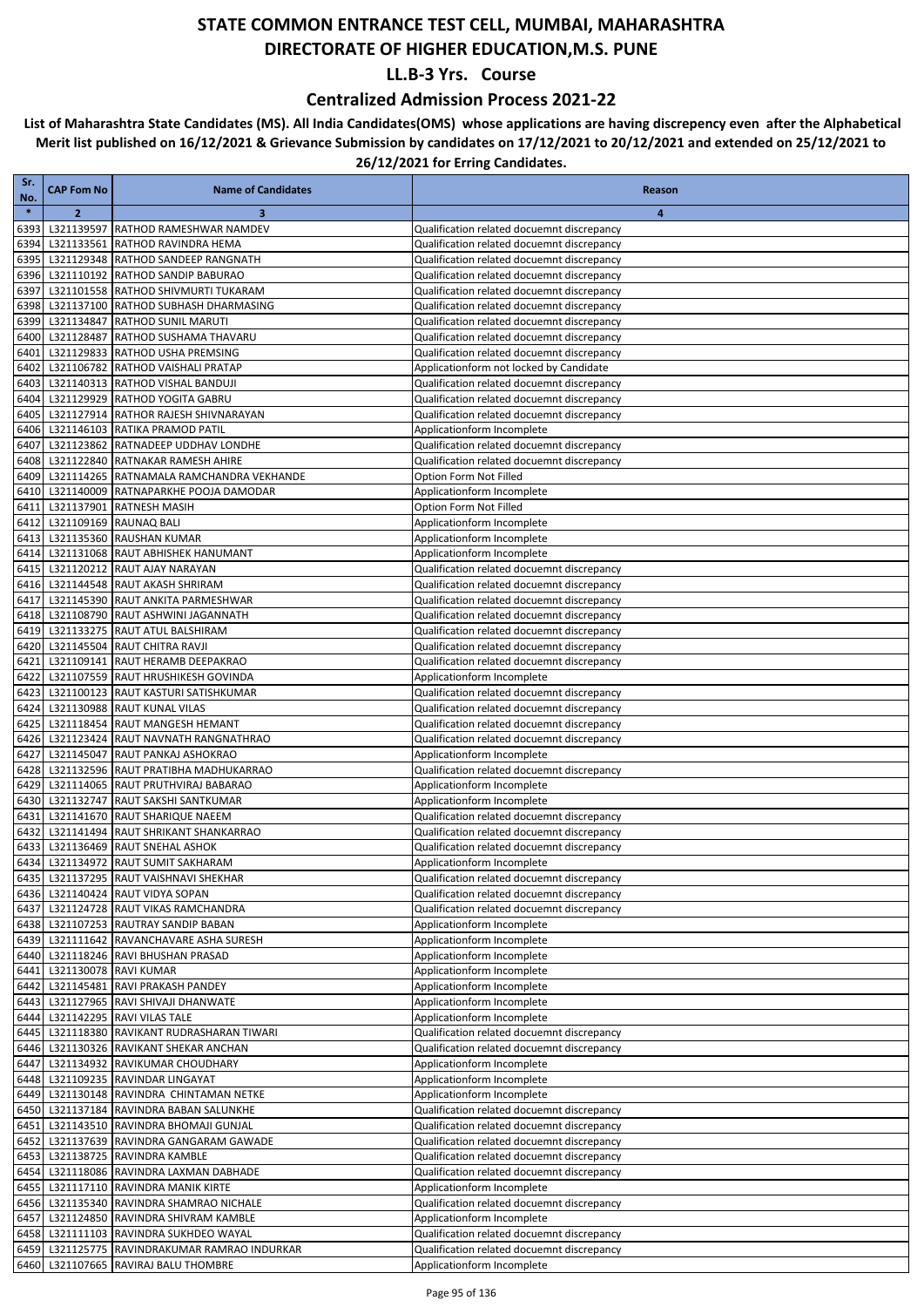### **Centralized Admission Process 2021-22**

| Sr.<br>No.   | <b>CAP Fom No</b>          | <b>Name of Candidates</b>                                                 | Reason                                                                                                |
|--------------|----------------------------|---------------------------------------------------------------------------|-------------------------------------------------------------------------------------------------------|
| $\ast$       | $\overline{2}$             | 3                                                                         | $\overline{4}$                                                                                        |
| 6461         |                            | L321119900 RAVIRAJ DASHRATH LABHADE                                       | Qualification related docuemnt discrepancy                                                            |
| 6462         |                            | L321144378 RAVIRAJ VIKRAM BHOJANE                                         | Qualification related docuemnt discrepancy                                                            |
| 6463         |                            | L321106464 RAVIRAJ VISHNU JADHAV                                          | Qualification related docuemnt discrepancy                                                            |
| 6464         |                            | L321119188 RAWAT SACHIN HIRASINGH                                         | Applicationform Incomplete                                                                            |
| 6465         |                            | L321142259 RAWOOL GOPAL SABA                                              | Applicationform Incomplete                                                                            |
| 6466         |                            | L321136558 RAYKAR SACHIN DATTATRAY                                        | Applicationform Incomplete                                                                            |
| 6467         |                            | L321115485 RAYKAR SUPRIYA PANDURANG                                       | Qualification related docuemnt discrepancy                                                            |
| 6468<br>6469 |                            | L321117055 REDE VISHAL VITTHAL<br>L321102999 REENA MALLIKARJUN NARAYANKAR | Qualification related docuemnt discrepancy<br>Qualification related docuemnt discrepancy              |
| 6470         |                            | L321141017 REENA RAVISHANKAR PANDEY                                       | Qualification related docuemnt discrepancy                                                            |
| 6471         |                            | L321122576 REENAL KHANDELWAL                                              | Qualification related docuemnt discrepancy                                                            |
| 6472         |                            | L321138745 REKHA ANIL LOKHANDE                                            | Qualification related docuemnt discrepancy                                                            |
| 6473         |                            | L321139795 REKHA MADHAV KAULAGI                                           | Qualification related docuemnt discrepancy                                                            |
| 6474         |                            | L321128564 REKHA RAJARAM KAVITKAR                                         | Qualification related docuemnt discrepancy                                                            |
| 6475         |                            | L321117073 RENITA RAPHAEL PEREIRA                                         | Applicationform Incomplete                                                                            |
| 6476         | L321122310 RENJINI R       |                                                                           | Qualification related docuemnt discrepancy                                                            |
| 6477         |                            | L321124427 RENU TIWARI                                                    | Qualification related docuemnt discrepancy                                                            |
| 6478         |                            | L321101887 RENUSHE YOGESH CHANDRAKANT                                     | Applicationform Incomplete                                                                            |
| 6479         |                            | L321122690 RESHMA ANNA MORE                                               | Qualification related docuemnt discrepancy                                                            |
| 6480<br>6481 |                            | L321143934 RESHMA MAHIPATI BARAD<br>L321101160 RESHMA PANDIT CHOUDHARI    | Candidature Type/Domicile related document discrepancy.<br>Qualification related docuemnt discrepancy |
| 6482         |                            | L321127451 RESHMA SANJAY CHAVHAN                                          | Applicationform Incomplete                                                                            |
| 6483         |                            | L321127574 RESHMA SHIVAJI MORE                                            | Qualification related docuemnt discrepancy                                                            |
| 6484         |                            | L321141658 REVANWAR PALLAVI DEEPAKRAO                                     | Qualification related docuemnt discrepancy                                                            |
| 6485         |                            | L321108896 RHISHIKESH SANJAY PATIL                                        | Qualification related docuemnt discrepancy                                                            |
| 6486         | L321142704 RIA RASTOGI     |                                                                           | Applicationform Incomplete                                                                            |
| 6487         |                            | L321106598 RIA ROCHWANI                                                   | Applicationform Incomplete                                                                            |
| 6488         |                            | L321115615 RIDDHI KIRIT DEDHIA                                            | Qualification related docuemnt discrepancy                                                            |
| 6489         |                            | L321108482 RIDDHI KISHOR TRIVEDI                                          | Qualification related docuemnt discrepancy                                                            |
| 6490         |                            | L321101575 RIDDHI PANDEY                                                  | Applicationform Incomplete                                                                            |
| 6491         |                            | L321129973 RISHABH KUMAR                                                  | Applicationform Incomplete                                                                            |
| 6492         |                            | L321140410 RISHABH RAJESHKUMAR JAIN                                       | Qualification related docuemnt discrepancy                                                            |
| 6493<br>6494 |                            | L321136504 RISHABHKUMAR PRAMODNATH TIWARI<br>L321118572 RISHAV KUMAR      | Qualification related docuemnt discrepancy<br>Applicationform Incomplete                              |
| 6495         |                            | L321119129 RISHI VIJAY CHHABRIA                                           | Applicationform Incomplete                                                                            |
| 6496         |                            | L321121237 RISHIKANT MISHRA                                               | Qualification related docuemnt discrepancy                                                            |
| 6497         |                            | L321117304 RISHIKESH SHINGARE                                             | Qualification related docuemnt discrepancy                                                            |
| 6498         |                            | L321106566 RITAM DUTTA                                                    | Applicationform Incomplete                                                                            |
| 6499         |                            | L321144499 RITESH DADARAO AMBHORE                                         | Qualification related docuemnt discrepancy                                                            |
| 6500         |                            | L321129899 RITESH SHAH                                                    | Qualification related docuemnt discrepancy                                                            |
| 6501         |                            | L321103960 RITIK JAISWAL                                                  | Qualification related docuemnt discrepancy                                                            |
| 6502         | L321106907 RITIK SINGH     |                                                                           | Applicationform Incomplete                                                                            |
|              |                            | 6503 L321105153 RITIKA LAXMAN IYER                                        | Applicationform Incomplete                                                                            |
|              |                            | 6504 L321141892 RITU APPASO JAMDADE                                       | Applicationform Incomplete<br>Qualification related docuemnt discrepancy                              |
|              |                            | 6505 L321139034 RITU SINNARKAR<br>6506 L321127463 RIYA AGARWAL            | Qualification related docuemnt discrepancy                                                            |
|              | 6507 L321101045 RIYA SINGH |                                                                           | Applicationform Incomplete                                                                            |
|              |                            | 6508 L321136305 RIYA SUKACHAND SARODE                                     | Qualification related docuemnt discrepancy                                                            |
|              | 6509 L321131449 RIYAZ BAIG |                                                                           | Qualification related docuemnt discrepancy                                                            |
|              |                            | 6510 L321110079 RIZVI SAHRISH FATIMA KAIFI                                | Qualification related docuemnt discrepancy                                                            |
|              |                            | 6511 L321114991 RIZWAN RAFIQ SHAIKH                                       | Applicationform Incomplete                                                                            |
|              |                            | 6512 L321130528 RODE UMAL SACHIN                                          | Option Form Not Filled                                                                                |
|              |                            | 6513 L321121032 RODGE ARUN ANNA                                           | Qualification related docuemnt discrepancy                                                            |
|              |                            | 6514 L321145431 RODRIGUES ROSHNI FIONA GERALD                             | Option Form Not Filled                                                                                |
|              |                            | 6515 L321140879 ROHAN ARUN KADAM                                          | Applicationform Incomplete                                                                            |
|              |                            | 6516 L321124036 ROHAN ASHOK NAIK                                          | Qualification related docuemnt discrepancy                                                            |
|              |                            | 6517 L321109907 ROHAN DHOMANE<br>6518 L321127045 ROHAN DIWAN KADAM        | Qualification related docuemnt discrepancy                                                            |
|              |                            | 6519 L321143800 ROHAN RAJENDRA LOBHI                                      | Qualification related docuemnt discrepancy<br>Applicationform Incomplete                              |
|              |                            | 6520 L321101769 ROHAN SHIVAJI NAIKWADI                                    | Applicationform not locked by Candidate                                                               |
|              |                            | 6521 L321108184 ROHAN VASANTRAO JAGTAP                                    | Qualification related docuemnt discrepancy                                                            |
|              |                            | 6522 L321112172 ROHANE SAURABH BANDUJI                                    | Qualification related docuemnt discrepancy                                                            |
|              |                            | 6523 L321144651 ROHILE PRASAD SADANAND                                    | Qualification related docuemnt discrepancy                                                            |
|              |                            | 6524 L321105293 ROHINI BAPURAO PATHADE                                    | Applicationform Incomplete                                                                            |
|              |                            | 6525 L321119205 ROHINI DATTU SURYAWANSHI                                  | Qualification related docuemnt discrepancy                                                            |
|              |                            | 6526 L321133121 ROHINI GORAKHNATH RASAL                                   | Qualification related docuemnt discrepancy                                                            |
|              |                            | 6527 L321132271 ROHINI NARAYAN DESHMUKH                                   | Applicationform Incomplete                                                                            |
|              |                            | 6528 L321143919 ROHINI SACHIN KUNJEER                                     | Qualification related docuemnt discrepancy                                                            |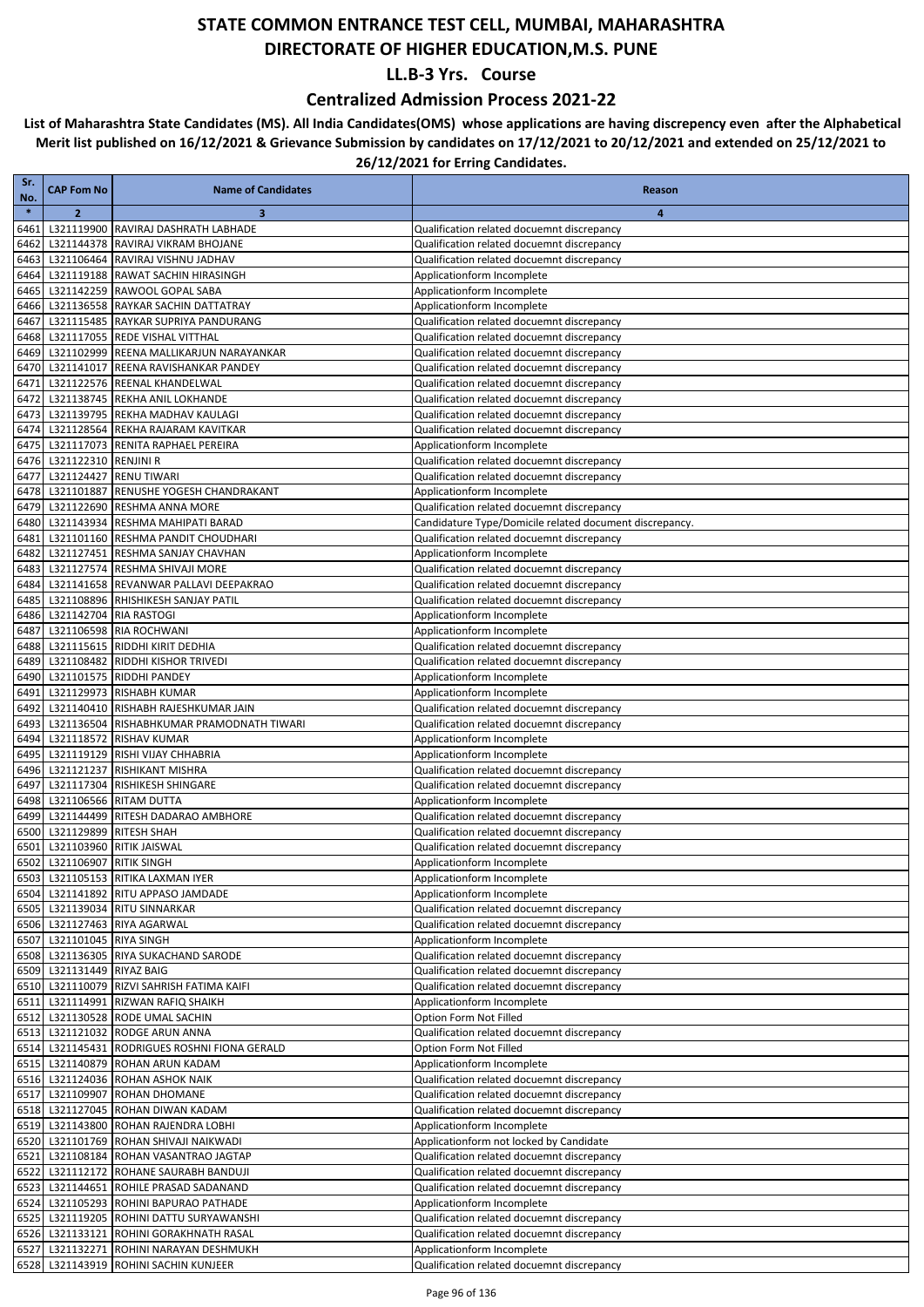### **Centralized Admission Process 2021-22**

| Sr.<br>No.   | <b>CAP Fom No</b>          | <b>Name of Candidates</b>                                                                   | Reason                                                                                |
|--------------|----------------------------|---------------------------------------------------------------------------------------------|---------------------------------------------------------------------------------------|
| $\ast$       | $\overline{2}$             | 3                                                                                           | 4                                                                                     |
| 6529         |                            | L321109659 ROHINI SUNDER MEHER                                                              | Qualification related docuemnt discrepancy                                            |
| 6530         |                            | L321109460 ROHINKAR SUNIL PADMAKARRAO                                                       | Applicationform Incomplete                                                            |
| 6531         |                            | L321113535 ROHIT ASHOK NETKE                                                                | Qualification related docuemnt discrepancy                                            |
| 6532         |                            | L321133176 ROHIT ATMARAM YADAV                                                              | Applicationform Incomplete                                                            |
| 6533         |                            | L321129451 ROHIT NAHESH DHUMAL                                                              | Applicationform Incomplete                                                            |
| 6534         |                            | L321133535 ROHIT RAJESH VIRANI                                                              | Applicationform Incomplete                                                            |
| 6535<br>6536 |                            | L321137423 ROHIT RAJURAO ANNEWAR                                                            | Applicationform Incomplete                                                            |
| 6537         |                            | L321131605 ROHIT RAMDAS GHUGE<br>L321135020 ROHIT SHASHIKANT BHOSALE                        | Qualification related docuemnt discrepancy<br>Applicationform Incomplete              |
| 6538         |                            | L321108762 ROHIT SUBHASH CHANDANSHIVE                                                       | Applicationform Incomplete                                                            |
| 6539         |                            | L321135947 ROKADE KADAMBARI SHARAD                                                          | Option Form Not Filled                                                                |
| 6540         |                            | L321106276 ROKADE MAYURI KARBHARI                                                           | Qualification related docuemnt discrepancy                                            |
| 6541         |                            | L321120946 ROKADE PAURNIMA BABURAV                                                          | Qualification related docuemnt discrepancy                                            |
| 6542         |                            | L321127073 ROKADE RUPALI CHANDRASEN                                                         | Applicationform Incomplete                                                            |
| 6543         |                            | L321143366 ROKADE SAINATH KERU                                                              | Applicationform Incomplete                                                            |
| 6544         |                            | L321105538 ROKADE SHUBHAM TARACHAND                                                         | Qualification related docuemnt discrepancy                                            |
| 6545         |                            | L321112014 ROKADE SIDDHARTH RAJARAM                                                         | Applicationform Incomplete                                                            |
| 6546         |                            | L321133952 RONAK NARESH VARMA                                                               | Qualification related docuemnt discrepancy                                            |
| 6547         |                            | L321141957 RONTE SAINATH LAXMANRAO                                                          | Qualification related docuemnt discrepancy                                            |
| 6548<br>6549 |                            | L321122154 ROOPALI NILKANTH HUMANE<br>L321137010 ROSHAN HARESHVAR HUNGE                     | Applicationform Incomplete<br>Qualification related docuemnt discrepancy              |
| 6550         |                            | L321115773 ROSHAN KUMAR                                                                     | Applicationform Incomplete                                                            |
| 6551         |                            | L321118524 ROSHAN LAXMAN SHELAR                                                             | Applicationform Incomplete                                                            |
| 6552         |                            | L321113513 ROSHANA HARISHCHANDRA MHATRE                                                     | Qualification related docuemnt discrepancy                                            |
| 6553         |                            | L321124083 ROSHANI VASUDEORAO CHAVHAN                                                       | Qualification related docuemnt discrepancy                                            |
| 6554         |                            | L321128811 ROSHNI LAHU NIKAM                                                                | Qualification related docuemnt discrepancy                                            |
| 6555         |                            | L321131507 ROTE HARSHVARDHAN VISHNU                                                         | Qualification related docuemnt discrepancy                                            |
| 6556         |                            | L321123700 ROTHAM JOHN DSOUZA                                                               | Qualification related docuemnt discrepancy                                            |
| 6557         |                            | L321129392 ROUNDHAL BANSHI POPAT                                                            | Qualification related docuemnt discrepancy                                            |
| 6558         |                            | L321119351 ROY ARUSHI SOUGAT                                                                | Qualification related docuemnt discrepancy                                            |
| 6559         |                            | L321143081 ROY MUKTADEVI AJAYKUMAR                                                          | Applicationform Incomplete                                                            |
| 6560<br>6561 |                            | L321121026 RUBEENA TAHSEEN MOHD FAZAL AHMED SOFI<br>L321123171 RUBEENABANO SHAHBUDDINAHAMAD | Qualification related docuemnt discrepancy<br>Applicationform Incomplete              |
| 6562         |                            | L321123389 RUCHA GOKHALE                                                                    | Qualification related docuemnt discrepancy                                            |
| 6563         |                            | L321114549 RUCHI SURENDRANATH MISHRA                                                        | Applicationform Incomplete                                                            |
| 6564         |                            | L321130686 RUCHIK RAMESH YEOLE                                                              | Qualification related docuemnt discrepancy                                            |
| 6565         |                            | L321115738 RUCHIKA VIJAY SHARMALE                                                           | Qualification related docuemnt discrepancy                                            |
| 6566         |                            | L321138968 RUCHIKUMARI RAMESH JHA                                                           | Qualification related docuemnt discrepancy                                            |
| 6567         |                            | L321143480 RUCHITA RAVINDRA KADAM                                                           | Qualification related docuemnt discrepancy                                            |
| 6568         |                            | L321111408 RUCHITA SANTOSH BHAGAT                                                           | Option Form Not Filled                                                                |
| 6569         |                            | L321106948 RUGWED RAJENDRA SHELAR                                                           | Applicationform Incomplete                                                            |
| 6570         |                            | L321122726 RUHUL AMIN QURESHI                                                               | Qualification related docuemnt discrepancy                                            |
|              | 6572 L321123679 RUPA SINGH | 6571 L321132662 RUIKAR SHIVANI VIJAYJ                                                       | Applicationform Incomplete                                                            |
|              |                            | 6573 L321120363 RUPALI ABHIMAN PAWAR                                                        | Candidature Type/Domicile related document discrepancy.<br>Applicationform Incomplete |
|              |                            | 6574 L321140024 RUPALI BABURAO RANDIVE                                                      | Qualification related docuemnt discrepancy                                            |
|              |                            | 6575 L321140050 RUPALI DIWAKAR MHATRE                                                       | Qualification related docuemnt discrepancy                                            |
|              |                            | 6576 L321135294 RUPALI HASIRAM PAWARA                                                       | Applicationform Incomplete                                                            |
|              |                            | 6577 L321138925 RUPALI JALINDAR JARAD                                                       | Qualification related docuemnt discrepancy                                            |
|              |                            | 6578 L321141590 RUPALI JIJI SAWANT                                                          | Applicationform Incomplete                                                            |
|              |                            | 6579 L321126195 RUPALI MADHUKAR KARAD                                                       | Qualification related docuemnt discrepancy                                            |
|              |                            | 6580 L321108125 RUPALI NAMDEO GUJAR                                                         | Candidature Type/Domicile related document discrepancy.                               |
|              |                            | 6581 L321108404 RUPALI PRALHAD DEVKAR<br>6582 L321105971 RUPALI RAMESH NAUKUDKAR            | Qualification related docuemnt discrepancy<br>Applicationform Incomplete              |
|              |                            | 6583 L321106724 RUPALI SAHEBRAO SANAP                                                       | Applicationform Incomplete                                                            |
|              |                            | 6584 L321115268 RUPAREL ROHAN KETAN                                                         | Qualification related docuemnt discrepancy                                            |
|              |                            | 6585 L321108186 RUPARELIA KRISHNA RAJAN                                                     | Applicationform Incomplete                                                            |
|              |                            | 6586 L321116288 RUPAS KASHIRAM KALKATTE                                                     | Applicationform Incomplete                                                            |
|              |                            | 6587 L321110569 RUPESH ASHOK ZAREKAR                                                        | Qualification related docuemnt discrepancy                                            |
|              |                            | 6588 L321117391 RUPESH HARICHANDRA THAKARE                                                  | Applicationform Incomplete                                                            |
|              |                            | 6589 L321115239 RUPESH NAVNATH KHILADKAR                                                    | Qualification related docuemnt discrepancy                                            |
|              |                            | 6590 L321100327 RUPESH SURESHCHANDRA BARSHING                                               | Applicationform Incomplete                                                            |
|              |                            | 6591 L321140935 RUPESH VISHWANATH PATIL                                                     | Applicationform Incomplete                                                            |
|              |                            | 6592 L321114262 RUPESH VITHOBA TEKODE                                                       | Applicationform Incomplete                                                            |
|              |                            | 6593 L321143033 RUPNAR JALINDAR MAHADEV                                                     | Qualification related docuemnt discrepancy                                            |
|              |                            | 6594 L321110959 RUPNAR NAGESH SUBHASH<br>6595 L321105368 RUPNAR RAMESH BHANUDAS             | Qualification related docuemnt discrepancy<br>Applicationform Incomplete              |
|              |                            | 6596 L321110235 RUPNAWAR MAYUR DADASO                                                       | Qualification related docuemnt discrepancy                                            |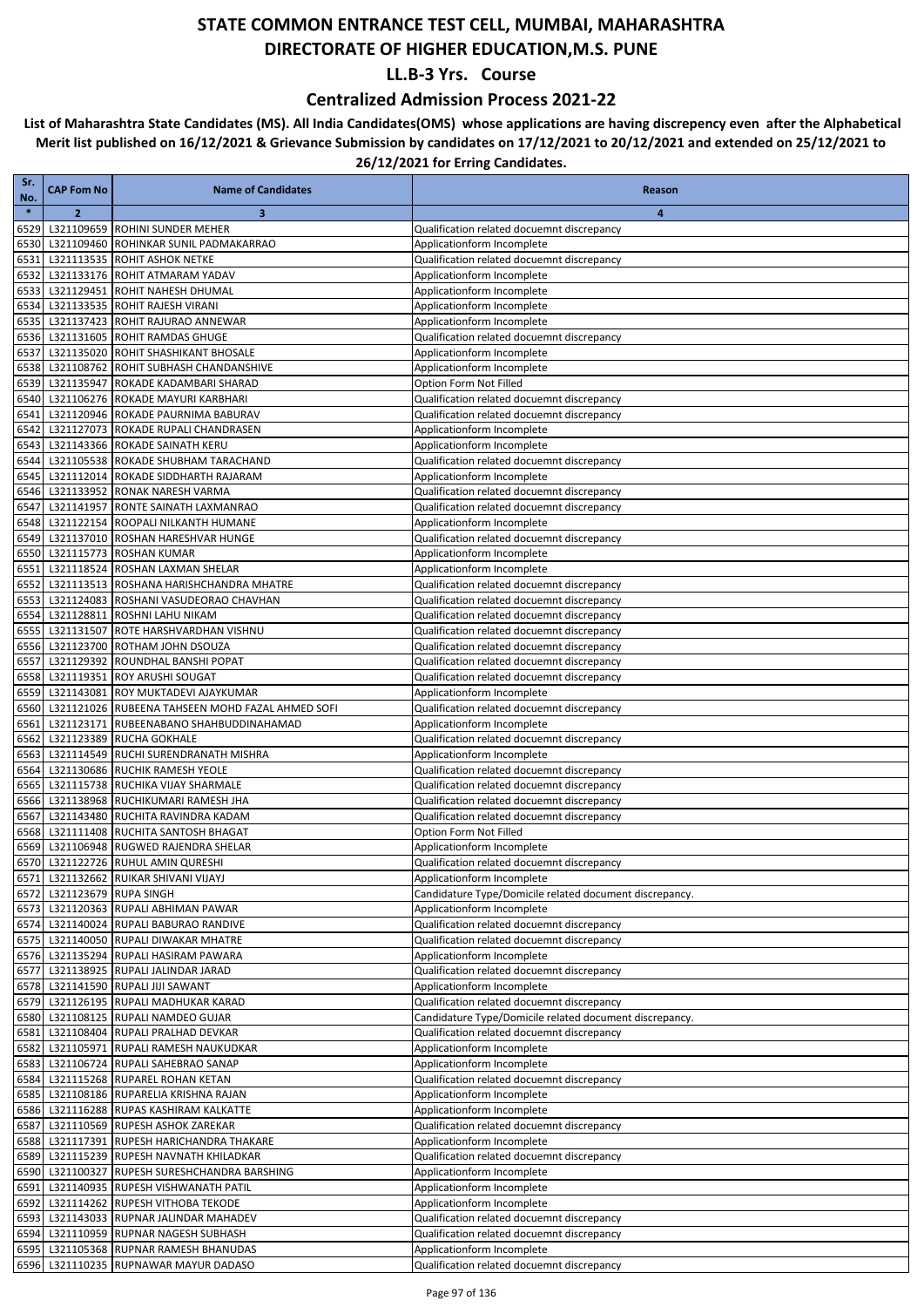### **Centralized Admission Process 2021-22**

| Sr.<br>No.   | <b>CAP Fom No</b> | <b>Name of Candidates</b>                                                   | Reason                                                                                   |
|--------------|-------------------|-----------------------------------------------------------------------------|------------------------------------------------------------------------------------------|
| $\ast$       | $\overline{2}$    | 3                                                                           | 4                                                                                        |
| 6597         |                   | L321142694 RUSHABH JAYANTRAO PATIL                                          | Qualification related docuemnt discrepancy                                               |
| 6598         |                   | L321135339 RUSHIKESH DIGAMBAR KHARADE                                       | Qualification related docuemnt discrepancy                                               |
| 6599         |                   | L321108422 RUSHIKESH JALINDAR KAMBLE                                        | Applicationform Incomplete                                                               |
| 6600         |                   | L321118558 RUSHIKESH KHANKALE                                               | Applicationform Incomplete                                                               |
| 6601         |                   | L321121681 RUSHIKESH MILIND SHETH                                           | Applicationform Incomplete                                                               |
| 6602<br>6603 |                   | L321128187 RUSHIKESH MOHAN DHAGE<br>L321102531 RUSHIKESH PRAKASH KHARSHIKAR | Qualification related docuemnt discrepancy<br>Qualification related docuemnt discrepancy |
| 6604         |                   | L321113677 RUSHIKESH SURESH TAPASE                                          | Qualification related docuemnt discrepancy                                               |
| 6605         |                   | L321142349 RUSHIKESH VASANT PATIL                                           | Qualification related docuemnt discrepancy                                               |
| 6606         |                   | L321126617 RUSHIKESH VASUDEO KALE                                           | Applicationform Incomplete                                                               |
| 6607         |                   | L321130491 RUTUJA CHAVAN                                                    | Applicationform Incomplete                                                               |
| 6608         |                   | L321140848 RUTUJA SURYAKANT NALE                                            | Qualification related docuemnt discrepancy                                               |
| 6609         |                   | L321136246 RUTURAJ NARAYAN BHOKARE                                          | Qualification related docuemnt discrepancy                                               |
| 6610         |                   | L321126842 RUTWIJ SHRIKANT SAWANT                                           | Applicationform Incomplete                                                               |
| 6611         |                   | L321144235 SAACHI PILINJA                                                   | Qualification related docuemnt discrepancy                                               |
| 6612         |                   | L321107977 SAAD ISHTIYAQUE KHAN                                             | Applicationform Incomplete                                                               |
| 6613         |                   | L321106574 SAANIYAA MULAY                                                   | Applicationform Incomplete                                                               |
| 6614         |                   | L321100876 SAAWARNI SHARMA                                                  | Applicationform Incomplete                                                               |
| 6615<br>6616 |                   | L321116970 SABA KAUSAR NISAR AHMAD<br>L321125661 SABALE ASHOK GOPINATH      | Applicationform Incomplete<br>Qualification related docuemnt discrepancy                 |
| 6617         |                   | L321136461 SABALE DIKSHA ARJUN                                              | Qualification related docuemnt discrepancy                                               |
| 6618         |                   | L321112598 SABALE JAYADIP PRADIP                                            | Qualification related docuemnt discrepancy                                               |
| 6619         |                   | L321145284 SABALE SHASHANKA AAPASAHEB                                       | Qualification related docuemnt discrepancy                                               |
| 6620         |                   | L321126326 SABALE VISHAL DHONDIBA                                           | Applicationform Incomplete                                                               |
| 6621         |                   | L321132609 SABINA SUNIL MACHADO                                             | Qualification related docuemnt discrepancy                                               |
| 6622         |                   | L321107715 SABIR SATTAR MAHAT                                               | Applicationform Incomplete                                                               |
| 6623         |                   | L321139197 SABITA KUMARI                                                    | Applicationform Incomplete                                                               |
| 6624         |                   | L321141191 SABLE ABHIMANYU ANIL                                             | Qualification related docuemnt discrepancy                                               |
| 6625         |                   | L321130843 SABLE AKASH SIDDHARTH                                            | Applicationform Incomplete                                                               |
| 6626         |                   | L321141035 SABLE NILESH BALASAHEB                                           | Qualification related docuemnt discrepancy                                               |
| 6627         |                   | L321109910 SABLE PRIYANKA VENKAT                                            | Qualification related docuemnt discrepancy                                               |
| 6628<br>6629 |                   | L321114466 SABLE SURESH KALU<br>L321133869 SABLE SUYOG BHIMRAO              | Applicationform Incomplete<br>Qualification related docuemnt discrepancy                 |
| 6630         |                   | L321137703 SABLE VILAS BHIMSEN                                              | Qualification related docuemnt discrepancy                                               |
| 6631         |                   | L321135707 SABLE VISHAL NARAYAN                                             | Qualification related docuemnt discrepancy                                               |
| 6632         |                   | L321133170 SABRE SHIMPA N G                                                 | Applicationform Incomplete                                                               |
| 6633         |                   | L321107493 SACH KAUR MIGLANI                                                | Applicationform Incomplete                                                               |
| 6634         |                   | L321103207 SACHIN ANANT JAWAKE                                              | Qualification related docuemnt discrepancy                                               |
| 6635         |                   | L321118349 SACHIN ASHOK SURYAWANSHI                                         | Qualification related docuemnt discrepancy                                               |
| 6636         |                   | L321137712 SACHIN BABAN RITHE                                               | Applicationform Incomplete                                                               |
| 6637         |                   | L321137519 SACHIN BABASAHEB MULE                                            | Qualification related docuemnt discrepancy                                               |
| 6638         |                   | L321109211 SACHIN BABULAL YADAV                                             | Qualification related docuemnt discrepancy                                               |
|              |                   | 6639 L321118963 SACHIN BABURAO NALAWADE                                     | Qualification related docuemnt discrepancy                                               |
|              |                   | 6640 L321145568 SACHIN BALU SALKAR<br>6641 L321108244 SACHIN BATAU TIRANKAR | Applicationform Incomplete<br>Applicationform Incomplete                                 |
|              |                   | 6642 L321130551 SACHIN BHIMRAO GHANGHAV                                     | Qualification related docuemnt discrepancy                                               |
|              |                   | 6643 L321126390 SACHIN BHIMRAO GHANGHAV                                     | Applicationform Incomplete                                                               |
|              |                   | 6644 L321114933 SACHIN DADA DANANE                                          | Qualification related docuemnt discrepancy                                               |
|              |                   | 6645 L321114307 SACHIN DATTATRYA SAKHARE                                    | Applicationform Incomplete                                                               |
|              |                   | 6646 L321128815 SACHIN DNYANDEV NANNAWARE                                   | Applicationform Incomplete                                                               |
|              |                   | 6647 L321143968 SACHIN GOVIND PETHE                                         | Qualification related docuemnt discrepancy                                               |
|              |                   | 6648 L321137889 SACHIN JADHAV                                               | Qualification related docuemnt discrepancy                                               |
|              |                   | 6649 L321113838 SACHIN LAXMAN RAWOOL                                        | Qualification related docuemnt discrepancy                                               |
|              |                   | 6650 L321145934 SACHIN POPATLAL NAWALAKHA                                   | Qualification related docuemnt discrepancy                                               |
|              |                   | 6651 L321134751 SACHIN RAJITRAM YADAV                                       | Applicationform Incomplete                                                               |
|              |                   | 6652 L321107321 SACHIN RAMDAS GONDE<br>6653 L321135327 SACHIN RAMESH CHAVAN | Option Form Not Filled<br>Applicationform Incomplete                                     |
|              |                   | 6654 L321128148 SACHIN RAMESHRAO PATIL                                      | Qualification related docuemnt discrepancy                                               |
|              |                   | 6655 L321113273 SACHIN SHANKAR MAGDUM                                       | Qualification related docuemnt discrepancy                                               |
|              |                   | 6656 L321138501 SACHIN SHIVAJI BORGAONKAR                                   | Qualification related docuemnt discrepancy                                               |
|              |                   | 6657 L321142728 SACHIN SUDAM SHINDE                                         | Option Form Not Filled                                                                   |
|              |                   | 6658 L321117846 SACHIN SURENDRA SHELAR                                      | Applicationform Incomplete                                                               |
|              |                   | 6659 L321127818 SACHIN TUKARAM INGLE                                        | Candidature Type/Domicile related document discrepancy.                                  |
|              |                   | 6660 L321107223 SACHIN ULHAS SONAWANE                                       | Applicationform Incomplete                                                               |
|              |                   | 6661 L321107236 SACHIN UTTAMCHAND MISTRY                                    | Qualification related docuemnt discrepancy                                               |
|              |                   | 6662 L321121212 SACHIN V DIPNAIK                                            | Applicationform Incomplete                                                               |
|              |                   | 6663 L321126576 SACHIN VASANT MOTE                                          | Option Form Not Filled                                                                   |
|              |                   | 6664 L321114138 SACHIN VIJAY GAIKWAD                                        | Qualification related docuemnt discrepancy                                               |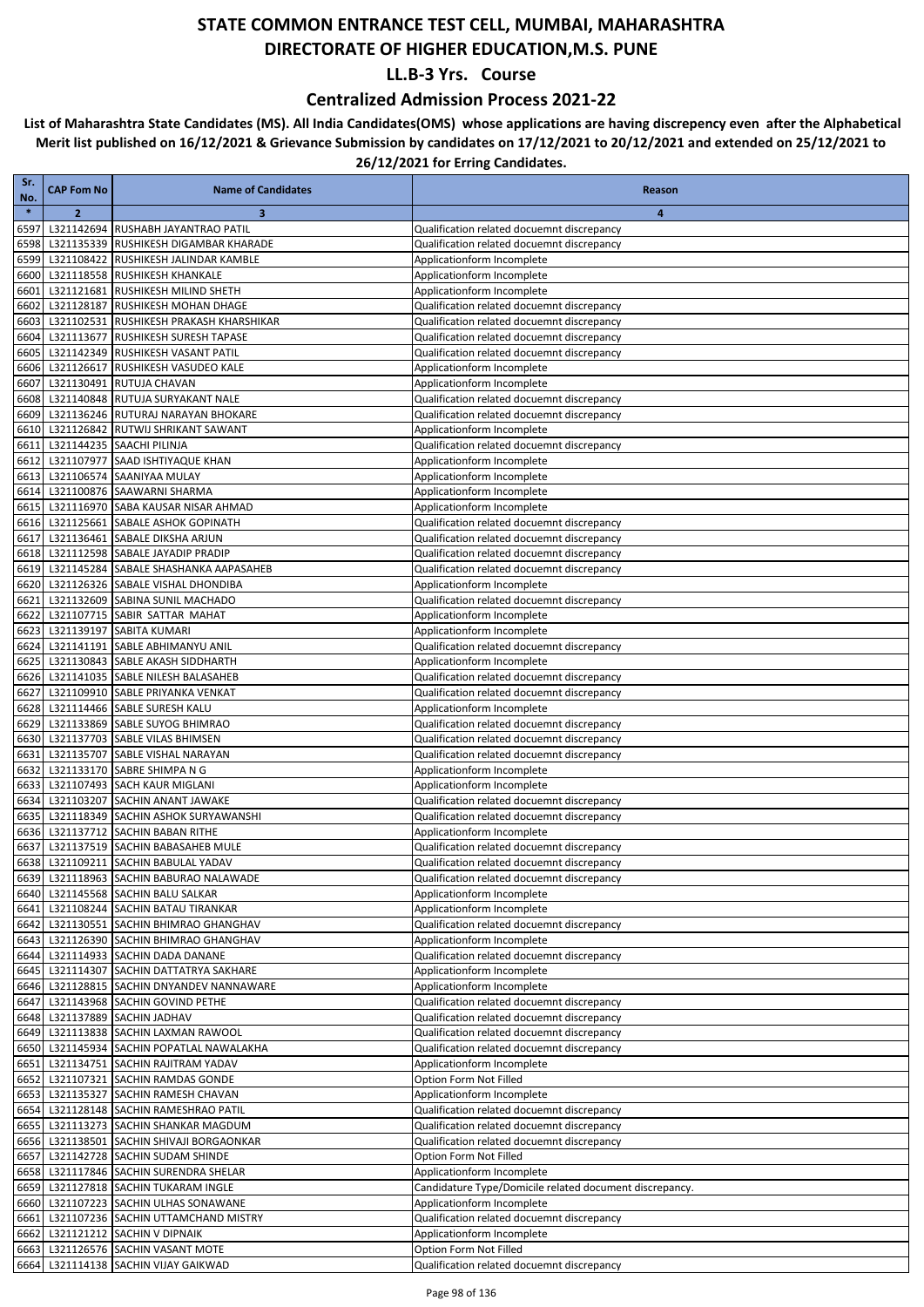### **Centralized Admission Process 2021-22**

| Sr.<br>No.   | <b>CAP Fom No</b>            | <b>Name of Candidates</b>                                                        | Reason                                                                                   |
|--------------|------------------------------|----------------------------------------------------------------------------------|------------------------------------------------------------------------------------------|
| $\ast$       | $\overline{2}$               | 3                                                                                | $\overline{\mathbf{a}}$                                                                  |
| 6665         |                              | L321117801 SACHIN VIJAY NAIKNAWARE                                               | Qualification related docuemnt discrepancy                                               |
| 6666         |                              | L321124846 SACHIN VILAS SAWANT                                                   | Qualification related docuemnt discrepancy                                               |
| 6667         |                              | L321124415 SACHIN VINAYAK SHIVALKAR                                              | Qualification related docuemnt discrepancy                                               |
| 6668         |                              | L321120331 SADAFULE SACHIN KHANDU                                                | Applicationform Incomplete                                                               |
| 6669         |                              | L321129862 SADANAND BALU RAUT                                                    | Qualification related docuemnt discrepancy                                               |
| 6670         |                              | L321144044 SADAPHAL PRASAD DNYANESHWAR                                           | Qualification related docuemnt discrepancy                                               |
| 6671         |                              | L321136361 SADAR RAHUL SITARAM                                                   | Qualification related docuemnt discrepancy                                               |
| 6672         |                              | L321119496 SADARAO GANGASAGAR POTAJI                                             | Applicationform Incomplete                                                               |
| 6673         |                              | L321105022 SADARE GAYATRI ARVIND<br>L321104230 SADASHIV ANIL KALAL               | Applicationform not locked by Candidate<br>Qualification related docuemnt discrepancy    |
| 6674<br>6675 |                              | L321132171 SADASHIV RAHUL KUDTADKAR                                              | Option Form Not Filled                                                                   |
|              |                              | 6676 L321117656 SADAWARTE MINAL RAHUL                                            | Qualification related docuemnt discrepancy                                               |
| 6677         |                              | L321145209 SADAWARTE YOGESH BHIVDAS                                              | Qualification related docuemnt discrepancy                                               |
| 6678         |                              | L321124198 SADDAM FAKIR SAYYAD                                                   | Qualification related docuemnt discrepancy                                               |
| 6679         |                              | L321144537 SADHANA ASHOK GAIKWAD                                                 | Qualification related docuemnt discrepancy                                               |
| 6680         |                              | L321142922 SADHANA DAMODAR KARALE                                                | Qualification related docuemnt discrepancy                                               |
| 6681         |                              | L321133519 SADHANA SINGH                                                         | Option Form Not Filled                                                                   |
| 6682         |                              | L321107912 SADIQ ISMAIL MULLA                                                    | Option Form Not Filled                                                                   |
| 6683         | L321115105 SAFA AFREEN       |                                                                                  | Qualification related docuemnt discrepancy                                               |
| 6684         |                              | L321139742 SAGAR ARJUN SALVE                                                     | Applicationform Incomplete                                                               |
| 6685         |                              | L321113218 SAGAR ASHOK JADHAV                                                    | Applicationform Incomplete                                                               |
| 6686         |                              | L321134317 SAGAR BALASAHEB MURTADAK                                              | Option Form Not Filled                                                                   |
| 6687         |                              | L321114365 SAGAR BHALCHANDRA KACHI                                               | Applicationform Incomplete                                                               |
| 6688         |                              | L321109120 SAGAR BHARAT AVHAD                                                    | Qualification related docuemnt discrepancy                                               |
| 6689<br>6690 |                              | L321107909 SAGAR BIPINCHANDRA RUPARELIA<br>L321143491 SAGAR CHANDRAKANT ZENDE    | Applicationform Incomplete<br>Qualification related docuemnt discrepancy                 |
| 6691         |                              | L321133788 SAGAR DATTA DOIPHODE                                                  | Option Form Not Filled                                                                   |
| 6692         |                              | L321109341 SAGAR KABUGADE                                                        | Applicationform Incomplete                                                               |
| 6693         |                              | L321146144 SAGAR KISAN ABHANG                                                    | Applicationform Incomplete                                                               |
| 6694         |                              | L321129974 SAGAR KISHOR DHRUV                                                    | Applicationform Incomplete                                                               |
| 6695         |                              | L321112726 SAGAR MADHUKAR KUVALEKAR                                              | Qualification related docuemnt discrepancy                                               |
| 6696         |                              | L321120914 SAGAR MOHAN KATKAR                                                    | Option Form Not Filled                                                                   |
| 6697         |                              | L321129593 SAGAR MOHAN WAVHAL                                                    | Qualification related docuemnt discrepancy                                               |
| 6698         |                              | L321127589 SAGAR NIVRUTTI WAGHMARE                                               | Applicationform Incomplete                                                               |
| 6699         | L321104399 SAGAR PATIL       |                                                                                  | Qualification related docuemnt discrepancy                                               |
| 6700         |                              | L321129365 SAGAR POPAT GAJGHATE                                                  | Applicationform Incomplete                                                               |
| 6701         |                              | L321131883 SAGAR PRAKASH SHIVDAS<br>L321123610 SAGAR PRITISH DILIPRAO            | Qualification related docuemnt discrepancy<br>Applicationform Incomplete                 |
| 6702<br>6703 |                              | L321107656 SAGAR RAAJ KANDU                                                      | Qualification related docuemnt discrepancy                                               |
| 6704         |                              | L321118613 SAGAR RADHAKISAN WALKE                                                | Qualification related docuemnt discrepancy                                               |
| 6705         |                              | L321118940 SAGAR RAYCHAND BHALERAO                                               | Applicationform Incomplete                                                               |
| 6706         |                              | L321119516 SAGAR SAJAN PAGARE                                                    | Qualification related docuemnt discrepancy                                               |
|              |                              | 6707 L321133611 SAGAR SHRIKRUSHNA TAYADE                                         | Applicationform Incomplete                                                               |
|              |                              | 6708 L321141898 SAGAR SUBHASH KUTE                                               | Applicationform Incomplete                                                               |
|              |                              | 6709 L321141795 SAGAR SUNIL TAYADE                                               | Option Form Not Filled                                                                   |
|              |                              | 6710 L321132357 SAGAR SURESH GARUDE                                              | Qualification related docuemnt discrepancy                                               |
| 6711         |                              | L321124413 SAGAR SURESH GUNJAVATE                                                | Qualification related docuemnt discrepancy                                               |
|              |                              | 6712 L321126827 SAGAR VIJAY GANGURDE                                             | Applicationform Incomplete                                                               |
|              |                              | 6713 L321110787 SAGAR VIJAY MAL7                                                 | Applicationform Incomplete                                                               |
|              |                              | 6714 L321124968 SAGAR VISHNU CHABUKSWAR                                          | Qualification related docuemnt discrepancy                                               |
|              |                              | 6715 L321107579 SAGAR VITTHAL KHEDEKAR<br>6716 L321137681 SAGARE KAVIRAJ SANTOSH | Qualification related docuemnt discrepancy<br>Qualification related docuemnt discrepancy |
| 6717         |                              | L321146159 SAGARE NITA BALU                                                      | Applicationform Incomplete                                                               |
|              |                              | 6718 L321139829 SAGAT LAXMI SHRIRAM                                              | Option Form Not Filled                                                                   |
|              |                              | 6719 L321140796 SAGWEKAR PRASANNA NARENDRA                                       | Option Form Not Filled                                                                   |
|              |                              | 6720 L321145803 SAHANI KIRAN PRADIPKUMAR                                         | Applicationform Incomplete                                                               |
| 6721         |                              | L321104552 SAHARE AKASH DILIP                                                    | Qualification related docuemnt discrepancy                                               |
|              |                              | 6722 L321112325 SAHARE NIKITA NATTHU                                             | Qualification related docuemnt discrepancy                                               |
|              |                              | 6723 L321138618 SAHARE SANDHYA BALKRUSHNA                                        | Option Form Not Filled                                                                   |
|              |                              | 6724 L321145674 SAHEBRAO SHIVAJI KACHARE                                         | Qualification related docuemnt discrepancy                                               |
|              | 6725 L321123232 SAHIL        |                                                                                  | Applicationform Incomplete                                                               |
|              | 6726 L321102887 SAHIL BAHETI |                                                                                  | Applicationform Incomplete                                                               |
| 6727         |                              | L321124573 SAHIL MAHENDRA GAIKWAD                                                | Qualification related docuemnt discrepancy                                               |
|              |                              | 6728 L321100786 SAHIL MAHENDRAKUMAR PARMAR                                       | Qualification related docuemnt discrepancy                                               |
|              |                              | 6729 L321107326 SAHIL NITIN PANASKAR<br>6730 L321107840 SAHIL SIKANDER SHAIKH    | Qualification related docuemnt discrepancy<br>Qualification related docuemnt discrepancy |
| 6731         |                              | L321106719 SAHIL WAGHMARE                                                        | Applicationform Incomplete                                                               |
|              |                              | 6732 L321131059 SAHU MANJU MAHESH                                                | Qualification related docuemnt discrepancy                                               |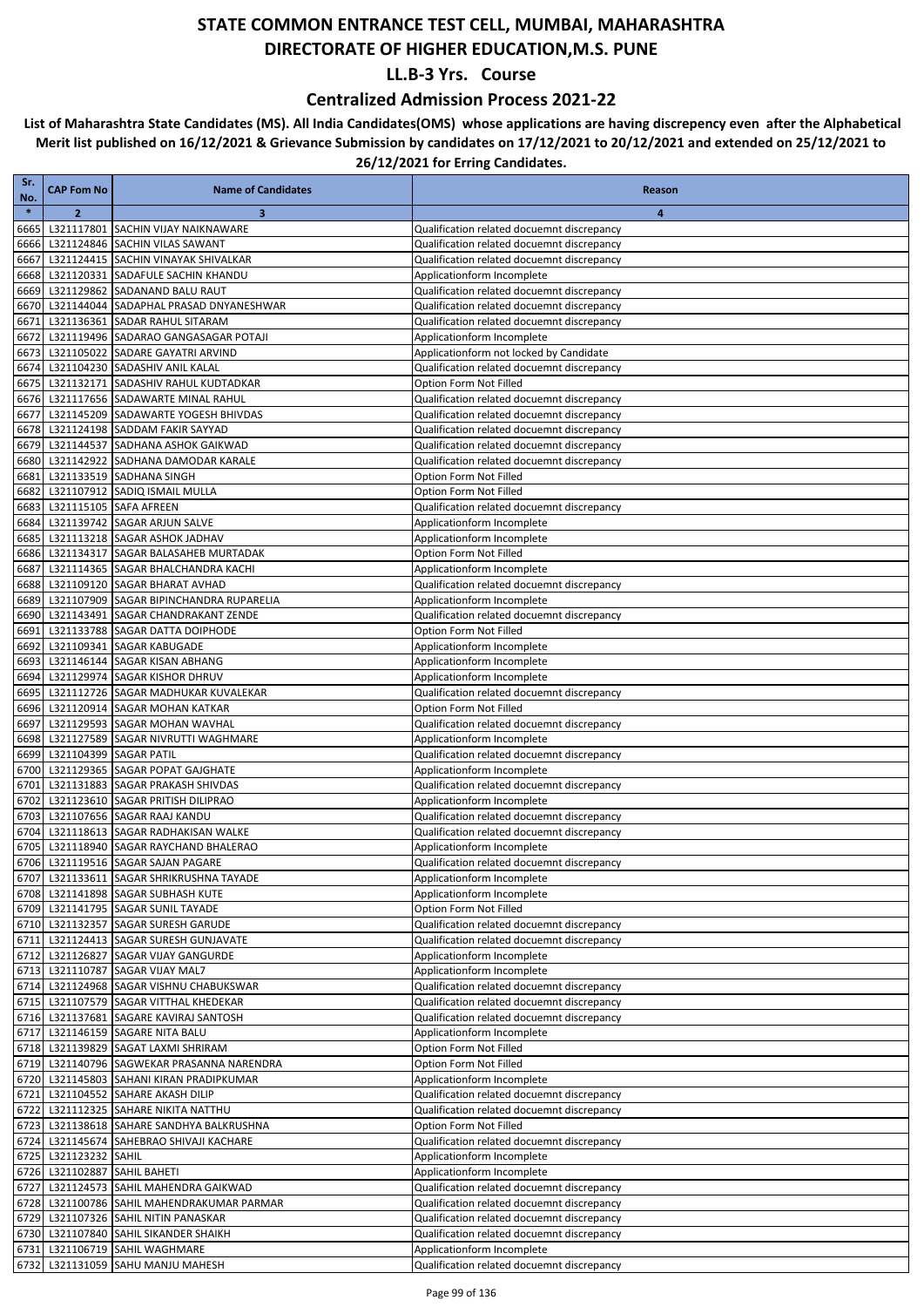### **Centralized Admission Process 2021-22**

| Sr.<br>No.   | <b>CAP Fom No</b> | <b>Name of Candidates</b>                                                      | Reason                                                                                   |
|--------------|-------------------|--------------------------------------------------------------------------------|------------------------------------------------------------------------------------------|
| $\ast$       | $\mathbf{2}$      | 3                                                                              | $\overline{\mathbf{a}}$                                                                  |
| 6733         |                   | L321116442 SAI PRAKASH SANAS                                                   | Applicationform Incomplete                                                               |
| 6734         |                   | L321117119 SAI ULVEKAR                                                         | Applicationform Incomplete                                                               |
| 6735         |                   | L321141557 SAIAKSHATA MAHADEV MORUDKAR                                         | Applicationform not locked by Candidate                                                  |
| 6736         |                   | L321141648 SAIFEE MOMINA ANWAR AHMED                                           | Qualification related docuemnt discrepancy                                               |
| 6737         |                   | L321129385 SAINATH BAPU GAWADE                                                 | Applicationform Incomplete                                                               |
| 6738<br>6739 |                   | L321103158 SAINATH RAVINDRA PANSARE<br>L321122968 SAINDANE DIPIKA SAHEBRAO     | Qualification related docuemnt discrepancy<br>Qualification related docuemnt discrepancy |
| 6740         |                   | L321144512 SAITWAL PRASHANT KISHOR                                             | Qualification related docuemnt discrepancy                                               |
| 6741         |                   | L321145031 SAITWAL YOGESH KISHOR                                               | Option Form Not Filled                                                                   |
| 6742         |                   | L321131383 SAIYAD SIKANDAR SAIYAD MURTUJA                                      | Applicationform Incomplete                                                               |
| 6743         |                   | L321124966 SAIYED MANSOOR YAQUBALLI                                            | Applicationform not locked by Candidate                                                  |
| 6744         |                   | L321141969 SAJIDA SAYED                                                        | Qualification related docuemnt discrepancy                                               |
| 6745         |                   | L321120886 SAJJAN MANESH LINGURAM                                              | Qualification related docuemnt discrepancy                                               |
| 6746         |                   | L321137292 SAKAT PALLAVI SATYAWAN                                              | Option Form Not Filled                                                                   |
| 6747<br>6748 |                   | L321134962 SAKHALKAR SURABHI ARUN<br>L321128137 SAKHARE MANOJ ANILAPPA         | Qualification related docuemnt discrepancy<br>Qualification related docuemnt discrepancy |
| 6749         |                   | L321127668 SAKHARE PRASAD CHANDRASEN                                           | Qualification related docuemnt discrepancy                                               |
| 6750         |                   | L321143461 SAKHARE RAJASHRI PRAKASH                                            | Qualification related docuemnt discrepancy                                               |
| 6751         |                   | L321117089 SAKHARE SWATI DNYANOBA                                              | Qualification related docuemnt discrepancy                                               |
| 6752         |                   | L321145334 SAKHARE TUSHAR SANJAY                                               | Qualification related docuemnt discrepancy                                               |
| 6753         |                   | L321129703 SAKHRE SHANTA SADASHIV                                              | Applicationform Incomplete                                                               |
| 6754         |                   | L321118197 SAKORE SATYAWAN DNYANESHWAR                                         | Qualification related docuemnt discrepancy                                               |
| 6755         |                   | L321131573 SAKPAL APEKSHA ANANT                                                | Applicationform Incomplete                                                               |
| 6756         |                   | L321135957 SAKSHI DEULWAR                                                      | Qualification related docuemnt discrepancy                                               |
| 6757<br>6758 |                   | L321108877 SAKSHI JAGAN KAMBLE<br>L321107238 SAKSHI WAGHMARE                   | Qualification related docuemnt discrepancy<br>Qualification related docuemnt discrepancy |
| 6759         |                   | L321133295 SAKUNDE AMOL PANDURANG                                              | Qualification related docuemnt discrepancy                                               |
| 6760         |                   | L321134686 SAKUNDE POONAM LAXMAN                                               | Qualification related docuemnt discrepancy                                               |
| 6761         |                   | L321145804 SALAVE PRIYANKA BALAKRUSHNA                                         | Qualification related docuemnt discrepancy                                               |
| 6762         |                   | L321115577 SALEGAONKAR SANTOSH SURSHRAO                                        | Qualification related docuemnt discrepancy                                               |
| 6763         |                   | L321142232 SALEHA ANJUM ANSAR KHAN                                             | Option Form Not Filled                                                                   |
| 6764         |                   | L321114470 SALI DURGANATH RAMNATH                                              | Qualification related docuemnt discrepancy                                               |
| 6765         |                   | L321114970 SALI MAYUR PRAKASH                                                  | Applicationform Incomplete                                                               |
| 6766<br>6767 |                   | L321144423 SALI ROHIT DEEPAK<br>L321115514 SALIM KHAN SATTAR KHAN              | Qualification related docuemnt discrepancy<br>Qualification related docuemnt discrepancy |
| 6768         |                   | L321104467 SALIM SHAFI PATHAN                                                  | Qualification related docuemnt discrepancy                                               |
| 6769         |                   | L321138963 SALMAN MANZOOR HASAN                                                | Applicationform Incomplete                                                               |
| 6770         |                   | L321145430 SALMANI MOHD ZEESHAN SALEEM AHMED                                   | Applicationform Incomplete                                                               |
| 6771         |                   | L321111088 SALMANUDDIN KHAN                                                    | Qualification related docuemnt discrepancy                                               |
| 6772         |                   | L321142822 SALOMY DINESH SHAH                                                  | Qualification related docuemnt discrepancy                                               |
| 6773         |                   | L321137946 SALUNKE BALAJI BHARAT                                               | Qualification related docuemnt discrepancy                                               |
| 6774         |                   | L321145396 SALUNKE DAULAT SHYAMRAO                                             | Candidature Type/Domicile related document discrepancy.                                  |
|              |                   | 6775 L321128458 SALUNKE KIRTI RAMESH                                           | Qualification related docuemnt discrepancy                                               |
| 6777         |                   | 6776 L321145879 SALUNKE LAXMI VASANT<br>L321120818 SALUNKE PRAVIN KALURAM      | Qualification related docuemnt discrepancy<br>Applicationform Incomplete                 |
|              |                   | 6778 L321106283 SALUNKE RESHMA AMRUT                                           | Qualification related docuemnt discrepancy                                               |
|              |                   | 6779 L321129462 SALUNKE RESHMA ARUN                                            | Qualification related docuemnt discrepancy                                               |
|              |                   | 6780 L321143632 SALUNKE SAGAR JAGDISH                                          | Qualification related docuemnt discrepancy                                               |
|              |                   | 6781 L321133905 SALUNKE SHANKAR MANIKRAO                                       | Qualification related docuemnt discrepancy                                               |
| 6782         |                   | L321121881 SALUNKE VINOD SOPAN                                                 | Qualification related docuemnt discrepancy                                               |
|              |                   | 6783 L321145654 SALUNKHE AKSHAY RAJENDRA                                       | Qualification related docuemnt discrepancy                                               |
|              |                   | 6784 L321141721 SALUNKHE ARATI PRASHANT                                        | Qualification related docuemnt discrepancy                                               |
|              |                   | 6785 L321106953 SALUNKHE ARATI RAMCHANDRA                                      | Qualification related docuemnt discrepancy                                               |
|              |                   | 6786 L321144396 SALUNKHE DIGVIJAY ASHOK<br>6787 L321107250 SALUNKHE ISHA ANIL  | Qualification related docuemnt discrepancy<br>Applicationform Incomplete                 |
|              |                   | 6788 L321104666 SALUNKHE MAYURI MOHAN                                          | Qualification related docuemnt discrepancy                                               |
|              |                   | 6789 L321140683 SALUNKHE POONAM POPAT                                          | Qualification related docuemnt discrepancy                                               |
|              |                   | 6790 L321130114 SALVE AMRAPALI ARUN                                            | Qualification related docuemnt discrepancy                                               |
| 6791         |                   | L321139650 SALVE BALAJI ANKUSH                                                 | Applicationform Incomplete                                                               |
| 6792         |                   | L321101643 SALVE GAUTAM SUKHDEO                                                | Qualification related docuemnt discrepancy                                               |
|              |                   | 6793 L321137968 SALVE MEGHA ASHOK                                              | Qualification related docuemnt discrepancy                                               |
|              |                   | 6794 L321127987 SALVE NALINI SHANTARAM                                         | Qualification related docuemnt discrepancy                                               |
| 6795         |                   | L321114280 SALVE NIKHIL RAJENDRA                                               | Applicationform Incomplete                                                               |
|              |                   | 6796 L321146036 SALVE PRASHANT PANJABRAO<br>6797 L321129144 SALVE RATAN NAMDEO | Applicationform Incomplete<br>Qualification related docuemnt discrepancy                 |
|              |                   | 6798 L321133676 SALVE RESHMA VALU                                              | Qualification related docuemnt discrepancy                                               |
|              |                   | 6799 L321137497 SALVE RITIKA RAJESH                                            | Option Form Not Filled                                                                   |
|              |                   | 6800 L321117620 SALVE ROHIT VASANT                                             | Applicationform Incomplete                                                               |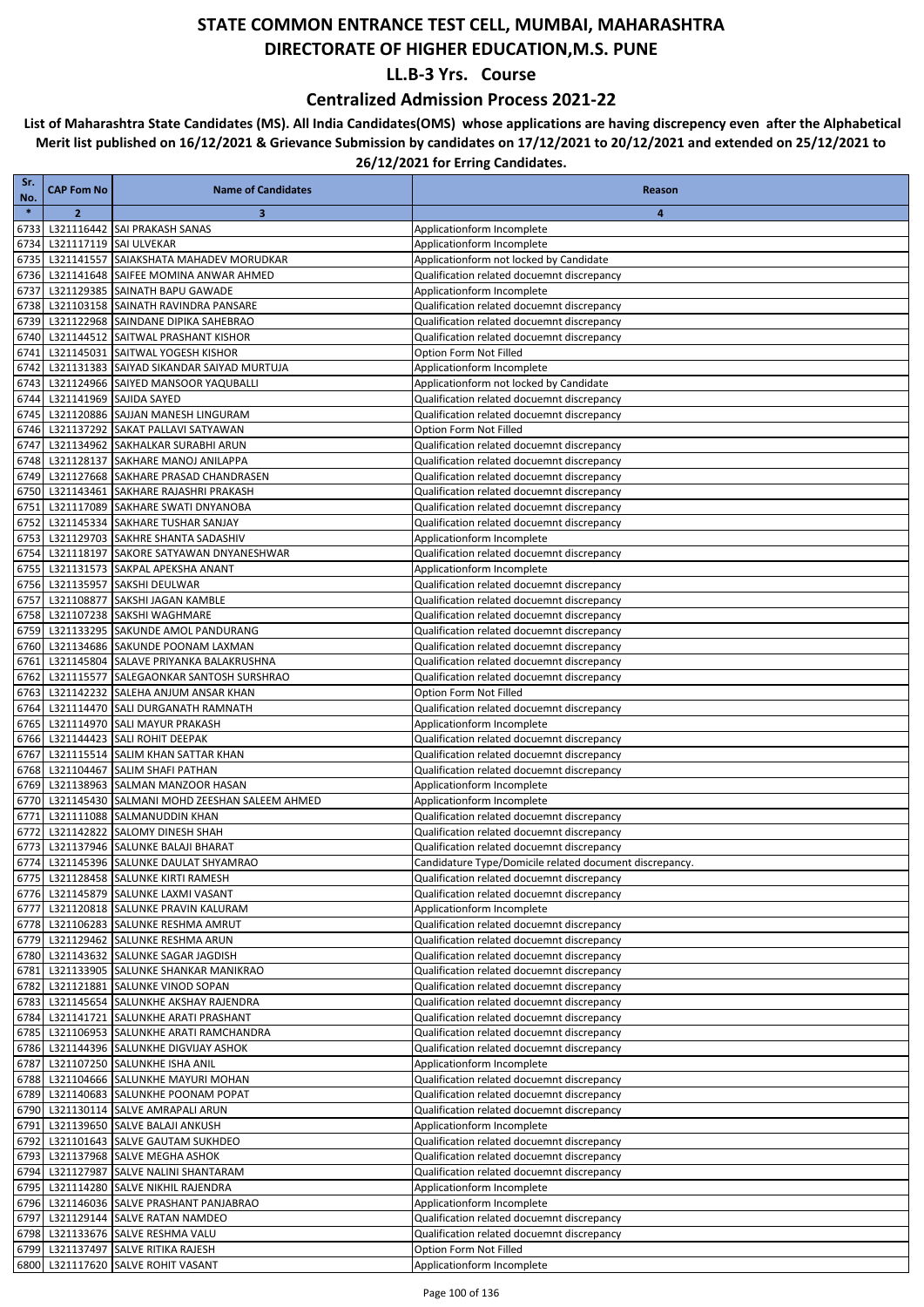### **Centralized Admission Process 2021-22**

| Sr.<br>No.   | <b>CAP Fom No</b>    | <b>Name of Candidates</b>                                                   | Reason                                                                                   |
|--------------|----------------------|-----------------------------------------------------------------------------|------------------------------------------------------------------------------------------|
| $\ast$       | $\overline{2}$       | 3                                                                           | 4                                                                                        |
| 6801         |                      | L321137764 SALVE SHRADDHA ARUN                                              | Applicationform Incomplete                                                               |
| 6802         |                      | L321118039 SALVE SUYOG ASHOK                                                | Applicationform Incomplete                                                               |
| 6803         |                      | L321111158 SALVE VAISHALI VIKAS                                             | Qualification related docuemnt discrepancy                                               |
| 6804         |                      | L321124246 SALVE VEENA DADU                                                 | Qualification related docuemnt discrepancy                                               |
| 6805         |                      | L321103333 SALVI HARSHADA RAJENDRA                                          | Qualification related docuemnt discrepancy                                               |
| 6806         |                      | L321104237 SALVI MAYUR VIDHYDHAR                                            | Qualification related docuemnt discrepancy                                               |
| 6807         |                      | L321141271 SALVI PRASAD SUDHIR                                              | Qualification related docuemnt discrepancy                                               |
| 6808<br>6809 |                      | L321126313 SALVI SWAPNIL BAJRANG<br>L321136269 SALVI VISHAL BABURAO         | Applicationform not locked by Candidate<br>Qualification related docuemnt discrepancy    |
| 6810         |                      | L321144247 SAMADHAN NANA MALI                                               | Qualification related docuemnt discrepancy                                               |
| 6811         |                      | L321107325 SAMADHAN SARADAR KEDAR                                           | Qualification related docuemnt discrepancy                                               |
| 6812         |                      | L321124947 SAMANT VAIBHAV SHIVRAM                                           | Qualification related docuemnt discrepancy                                               |
| 6813         |                      | L321142992 SAMARTH BALASAHEB GAIKWAD                                        | Qualification related docuemnt discrepancy                                               |
| 6814         |                      | L321139160 SAMATA VILAS KIROTE                                              | Applicationform Incomplete                                                               |
| 6815         |                      | L321103873 SAMEER BAJRANG DEOKAR                                            | Qualification related docuemnt discrepancy                                               |
| 6816         |                      | L321132568 SAMEER JAGANNATH MUDRAS                                          | Applicationform Incomplete                                                               |
| 6817         |                      | L321129963 SAMEER PANDURANG PATIL                                           | Qualification related docuemnt discrepancy                                               |
| 6818         |                      | L321125291 SAMEER PRABHAKAR GANGAN                                          | Qualification related docuemnt discrepancy                                               |
| 6819         |                      | L321134524 SAMEER RAMESH LANJEWAR                                           | Applicationform Incomplete                                                               |
| 6820         |                      | L321121624 SAMEER SAHADEV SONAWALE                                          | Applicationform Incomplete                                                               |
| 6821<br>6822 |                      | L321100512 SAMEER SUDHIR KURUM<br>L321143006 SAMIKSHA DINKAR DASGAONKAR     | Qualification related docuemnt discrepancy<br>Applicationform Incomplete                 |
| 6823         |                      | L321144131 SAMIKSHA DINKAR DASGAONKAR                                       | Applicationform Incomplete                                                               |
| 6824         |                      | L321123924 SAMIKSHA GIRIDHAR REDKAR                                         | Qualification related docuemnt discrepancy                                               |
| 6825         |                      | L321128208 SAMIM NOOR MOHAMMAD SAMARI                                       | Applicationform Incomplete                                                               |
| 6826         | L321111759 SAMIR RAJ |                                                                             | Applicationform Incomplete                                                               |
| 6827         |                      | L321121053 SAMPADA BABASAHEB SADAWARTE                                      | Qualification related docuemnt discrepancy                                               |
| 6828         |                      | L321142102 SAMPADA SANTOSH KEDAR                                            | Qualification related docuemnt discrepancy                                               |
| 6829         |                      | L321139729 SAMRAT PRABHAKAR NARKAR                                          | Applicationform Incomplete                                                               |
| 6830         |                      | L321100454 SAMRIDHI DUTTA                                                   | Applicationform Incomplete                                                               |
| 6831         |                      | L321106929 SAMRUDDHI SUBHASH PATIL                                          | Qualification related docuemnt discrepancy                                               |
| 6832         |                      | L321103020 SAMRUDDHI YASHVANT KANEKAR                                       | Qualification related docuemnt discrepancy                                               |
| 6833<br>6834 |                      | L321105049 SAMSUL AKHTAR<br>L321116362 SANAF VISHAL SUNIL                   | Qualification related docuemnt discrepancy<br>Qualification related docuemnt discrepancy |
| 6835         |                      | L321144329 SANAP DNYANESHWAR VASANT                                         | Qualification related docuemnt discrepancy                                               |
| 6836         |                      | L321133455 SANAP GOPAL DHANANJAY                                            | Option Form Not Filled                                                                   |
| 6837         |                      | L321130611 SANAP RAHUL HANMANT                                              | Qualification related docuemnt discrepancy                                               |
| 6838         |                      | L321112359 SANAP SANDEEP KARBHARI                                           | Applicationform Incomplete                                                               |
| 6839         |                      | L321105194 SANAP SUSHIL CHANDRABHAN                                         | Qualification related docuemnt discrepancy                                               |
| 6840         |                      | L321124459 SANAS SONALI BAPU                                                | Applicationform Incomplete                                                               |
| 6841         |                      | L321136191 SANAS YOGESH EKNATH                                              | Applicationform Incomplete                                                               |
| 6842         |                      | L321110134 SANAT ABHAY BOKIL                                                | Applicationform Incomplete                                                               |
|              |                      | 6843 L321107936 SANCHETI PRATHAMESH DHARAMRAJ                               | Qualification related docuemnt discrepancy                                               |
|              |                      | 6844 L321106696 SANDEEP AUGUSTINE DMELLO<br>6845 L321129564 SANDEEP KADTAN  | Qualification related docuemnt discrepancy<br>Qualification related docuemnt discrepancy |
| 6846         |                      | L321104011 SANDEEP KUMAR JAGDAMBA SINGH                                     | Applicationform Incomplete                                                               |
| 6847         |                      | L321122584 SANDEEP MALU VARKUTE                                             | Qualification related docuemnt discrepancy                                               |
|              |                      | 6848 L321126991 SANDEEP MANOHAR GHODAJKAR                                   | Qualification related docuemnt discrepancy                                               |
| 6849         |                      | L321109049 SANDEEP NANAKCHAND NAGPAL                                        | Applicationform Incomplete                                                               |
| 6850         |                      | L321109355 SANDEEP NARAYAN SHIRKE                                           | Applicationform Incomplete                                                               |
| 6851         |                      | L321113977 SANDEEP PANDEY                                                   | Qualification related docuemnt discrepancy                                               |
| 6852         |                      | L321134677 SANDEEP PRABHUNATH GUPTA                                         | Qualification related docuemnt discrepancy                                               |
| 6853         |                      | L321116194 SANDEEP SANJAY CHOPDE                                            | Qualification related docuemnt discrepancy                                               |
|              |                      | 6854 L321137250 SANDEEP SHRIKANT SALVI                                      | Qualification related docuemnt discrepancy                                               |
|              |                      | 6855 L321119072 SANDEEP SHUKLA<br>6856 L321121829 SANDEEP SOPAN SHINDE      | Qualification related docuemnt discrepancy<br>Applicationform Incomplete                 |
| 6857         |                      | L321112599 SANDEEP TATYABA KADAM                                            | Applicationform Incomplete                                                               |
| 6858         |                      | L321129422 SANDESH BAJIRAO SHINDE                                           | Applicationform Incomplete                                                               |
|              |                      | 6859 L321104233 SANDESH PANDHARINATH GAIKWAD                                | Applicationform not locked by Candidate                                                  |
|              |                      | 6860 L321123690 SANDESH PANDURANG SURSE                                     | Applicationform Incomplete                                                               |
|              |                      | 6861 L321131747 SANDESH RAHUL JAWANJAL                                      | Applicationform Incomplete                                                               |
|              |                      | 6862 L321129340 SANDESH SANJAY PAWAR                                        | Applicationform Incomplete                                                               |
| 6863         |                      | L321138996 SANDESH SHIVSHANKAR JAISWAL                                      | Option Form Not Filled                                                                   |
|              |                      | 6864 L321107654 SANDESH TUKARAM KSHIRSAGAR                                  | Qualification related docuemnt discrepancy                                               |
|              |                      | 6865 L321107623 SANDHU MONALI RAJENDRA                                      | Qualification related docuemnt discrepancy                                               |
|              |                      | 6866 L321138259 SANDHU SARABJYOT SINGH CHARANSINGH                          | Qualification related docuemnt discrepancy                                               |
| 6867         |                      | L321113808 SANDHYA ARJUN SATARDEKAR<br>6868 L321140974 SANDHYA ASHOK DHUTRE | Qualification related docuemnt discrepancy<br>Qualification related docuemnt discrepancy |
|              |                      |                                                                             |                                                                                          |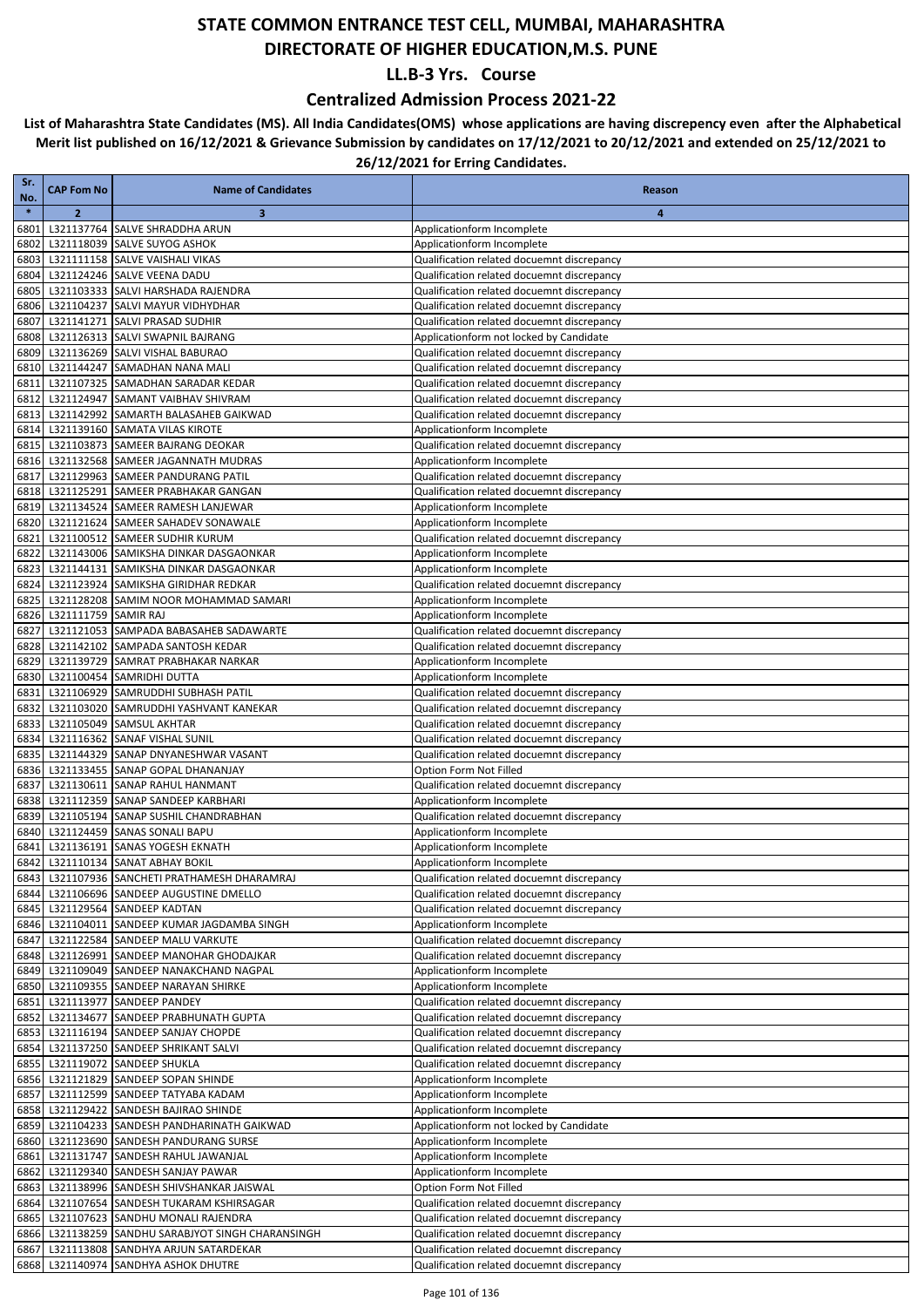### **Centralized Admission Process 2021-22**

| Sr.<br>No.   | <b>CAP Fom No</b> | <b>Name of Candidates</b>                                                          | Reason                                                                                   |
|--------------|-------------------|------------------------------------------------------------------------------------|------------------------------------------------------------------------------------------|
| $\ast$       | $\overline{2}$    | 3                                                                                  | 4                                                                                        |
| 6869         |                   | L321137916 SANDHYA SHAMSHANKAR RAJHANS                                             | Qualification related docuemnt discrepancy                                               |
| 6870         |                   | L321144913 SANDHYA VINAYAK NANAWARE                                                | Qualification related docuemnt discrepancy                                               |
| 6871         |                   | L321124433 SANDIP ARUN PATIL                                                       | Candidature Type/Domicile related document discrepancy.                                  |
| 6872         |                   | L321134795 SANDIP BAPURAO NARSALE                                                  | Qualification related docuemnt discrepancy                                               |
| 6873<br>6874 |                   | L321141684 SANDIP BHAGWANRAO RASAL<br>L321138788 SANDIP BHIMRAO DHAINJE            | Applicationform Incomplete<br>Qualification related docuemnt discrepancy                 |
| 6875         |                   | L321120694 SANDIP CHANDRABHAN DIGRASE                                              | Qualification related docuemnt discrepancy                                               |
| 6876         |                   | L321128937 SANDIP DHARMRAJ AHIER                                                   | Applicationform Incomplete                                                               |
| 6877         |                   | L321126003 SANDIP DILIP LONDHE                                                     | Qualification related docuemnt discrepancy                                               |
| 6878         |                   | L321136482 SANDIP GANGADHAR GADEKAR                                                | Applicationform Incomplete                                                               |
| 6879         |                   | L321146143 SANDIP KESHAV MAGARE                                                    | Qualification related docuemnt discrepancy                                               |
| 6880         |                   | L321107526 SANDIP KOMALSINGH RAJPUT                                                | Applicationform Incomplete                                                               |
| 6881         |                   | L321141926 SANDIP NIVRUTTI SURYAWANSHI                                             | Qualification related docuemnt discrepancy                                               |
| 6882<br>6883 |                   | L321132720 SANDIP PANDURANG SUTAR<br>L321128084 SANDIP RAJU PATIL                  | Qualification related docuemnt discrepancy<br>Applicationform Incomplete                 |
| 6884         |                   | L321132034 SANDIP RAMESH JADHAV                                                    | Qualification related docuemnt discrepancy                                               |
| 6885         |                   | L321127269 SANDIP SAHEBRAO ATHAWALE                                                | Qualification related docuemnt discrepancy                                               |
| 6886         |                   | L321136257 SANDIP SHANKAR CHAVAN                                                   | Qualification related docuemnt discrepancy                                               |
| 6887         |                   | L321122234 SANDIP TANHAJI SABLE                                                    | Qualification related docuemnt discrepancy                                               |
| 6888         |                   | L321121429 SANDIP VASANT TAMBE                                                     | Qualification related docuemnt discrepancy                                               |
| 6889         |                   | L321145282 SANDLOD DEEPAK GANGADHAR                                                | Qualification related docuemnt discrepancy                                               |
| 6890         |                   | L321120058 SANDVE RUPA KESHAV                                                      | Qualification related docuemnt discrepancy                                               |
| 6891         |                   | L321102692 SANGALE DURGESH ANIL<br>L321102905 SANGALE RAHUL RAVIKANT               | Qualification related docuemnt discrepancy                                               |
| 6892<br>6893 |                   | L321145508 SANGALE RUPESH BABANRAO                                                 | Applicationform Incomplete<br>Qualification related docuemnt discrepancy                 |
| 6894         |                   | L321145600 SANGALE SUDHIR JANARDHAN                                                | Qualification related docuemnt discrepancy                                               |
| 6895         |                   | L321142470 SANGALE SURAJ MANIK                                                     | Applicationform Incomplete                                                               |
| 6896         |                   | L321102878 SANGALE TEJAS RAVIKANT                                                  | Applicationform Incomplete                                                               |
| 6897         |                   | L321118601 SANGEETA SINGH                                                          | Applicationform Incomplete                                                               |
| 6898         |                   | L321140182 SANGEETA SURENDRASINH RATHOD                                            | Qualification related docuemnt discrepancy                                               |
| 6899         |                   | L321108102 SANGEETHA ARUL                                                          | Qualification related docuemnt discrepancy                                               |
| 6900         |                   | L321121528 SANGEETHA VASUDEVAN                                                     | Qualification related docuemnt discrepancy                                               |
| 6901<br>6902 |                   | L321142189 SANGHAMITRA GANGADHARRAO KOKATE<br>L321127177 SANGHAVI VRUKSHA HIMANSHU | Applicationform Incomplete<br>Qualification related docuemnt discrepancy                 |
| 6903         |                   | L321119100 SANGHRAJ SOMNATH MASHAL                                                 | Qualification related docuemnt discrepancy                                               |
| 6904         |                   | L321145808 SANGITA ARJUNRAO JADHAV                                                 | Qualification related docuemnt discrepancy                                               |
| 6905         |                   | L321130530 SANGITA ATMARAM GUTTE                                                   | Qualification related docuemnt discrepancy                                               |
| 6906         |                   | L321117167 SANGITA PANDURANG NANAWARE                                              | Qualification related docuemnt discrepancy                                               |
| 6907         |                   | L321109578 SANGITA PRAKASH KADAM                                                   | Applicationform Incomplete                                                               |
| 6908         |                   | L321114987 SANGITA TANAJI LALGE                                                    | Qualification related docuemnt discrepancy                                               |
| 6909         |                   | L321139514 SANGLE SUREKHA ANANDA                                                   | Applicationform Incomplete                                                               |
| 6910         |                   | L321121280 SANGLUDKAR SHRIKANT VASANT<br>6911 L321133769 SANGOLE ANKITA RADHESHYAM | Applicationform Incomplete<br>Qualification related docuemnt discrepancy                 |
|              |                   | 6912 L321126912 SANGRAM ARVIND KAMBLE                                              | Applicationform Incomplete                                                               |
|              |                   | 6913 L321119226 SANGRAM GANPATI WAGHMARE                                           | Qualification related docuemnt discrepancy                                               |
|              |                   | 6914 L321121897 SANGWADKAR ADITYA GAUTAM                                           | Qualification related docuemnt discrepancy                                               |
|              |                   | 6915 L321124630 SANHITA SUNIL SAKPAL                                               | Qualification related docuemnt discrepancy                                               |
|              |                   | 6916 L321134136 SANIRAJ BABASAHEB MHASKE                                           | Applicationform Incomplete                                                               |
|              |                   | 6917 L321107354 SANJANA SANDEEP JAGE                                               | Qualification related docuemnt discrepancy                                               |
|              |                   | 6918 L321103422 SANJANA SENGAR                                                     | Applicationform Incomplete                                                               |
|              |                   | 6919 L321139071 SANJAY BANSI MUNTODE<br>6920 L321127252 SANJAY BHIMAJI SHELAR      | Applicationform Incomplete<br>Qualification related docuemnt discrepancy                 |
| 6921         |                   | L321130389 SANJAY GOHANE                                                           | Qualification related docuemnt discrepancy                                               |
|              |                   | 6922 L321141903 SANJAY GOPICHAND PATIL                                             | Qualification related docuemnt discrepancy                                               |
|              |                   | 6923 L321121484 SANJAY HEERALAL GUPTA                                              | Qualification related docuemnt discrepancy                                               |
|              |                   | 6924 L321111998 SANJAY JANARDAN WANKHADE                                           | Applicationform Incomplete                                                               |
|              |                   | 6925 L321114002 SANJAY KALURAM GOREGAONKAR                                         | Applicationform Incomplete                                                               |
|              |                   | 6926 L321110825 SANJAY KANTILAL DOSHI                                              | Qualification related docuemnt discrepancy                                               |
|              |                   | 6927 L321105469 SANJAY KUMAR GUPTA                                                 | Applicationform Incomplete                                                               |
|              |                   | 6928 L321104247 SANJAY MOHAN KAMBLE                                                | Applicationform Incomplete                                                               |
|              |                   | 6929 L321109290 SANJAY NAGESH THAKUR<br>6930 L321130533 SANJAY PANDHARINATH BORSE  | Qualification related docuemnt discrepancy<br>Qualification related docuemnt discrepancy |
|              |                   | 6931 L321104832 SANJAY RAMCHANDRA JADHAV                                           | Applicationform Incomplete                                                               |
|              |                   | 6932 L321107069 SANJAY RAMESH BHOIR                                                | Qualification related docuemnt discrepancy                                               |
|              |                   | 6933 L321138029 SANJAY RANGNATH GAIKAR                                             | Option Form Not Filled                                                                   |
|              |                   | 6934 L321106859 SANJAY SURESH PRADHAN                                              | Applicationform Incomplete                                                               |
|              |                   | 6935 L321145964 SANJAY VAMAN JOSHI                                                 | Qualification related docuemnt discrepancy                                               |
|              |                   | 6936 L321110441 SANJAY VIJAY SATHE                                                 | Qualification related docuemnt discrepancy                                               |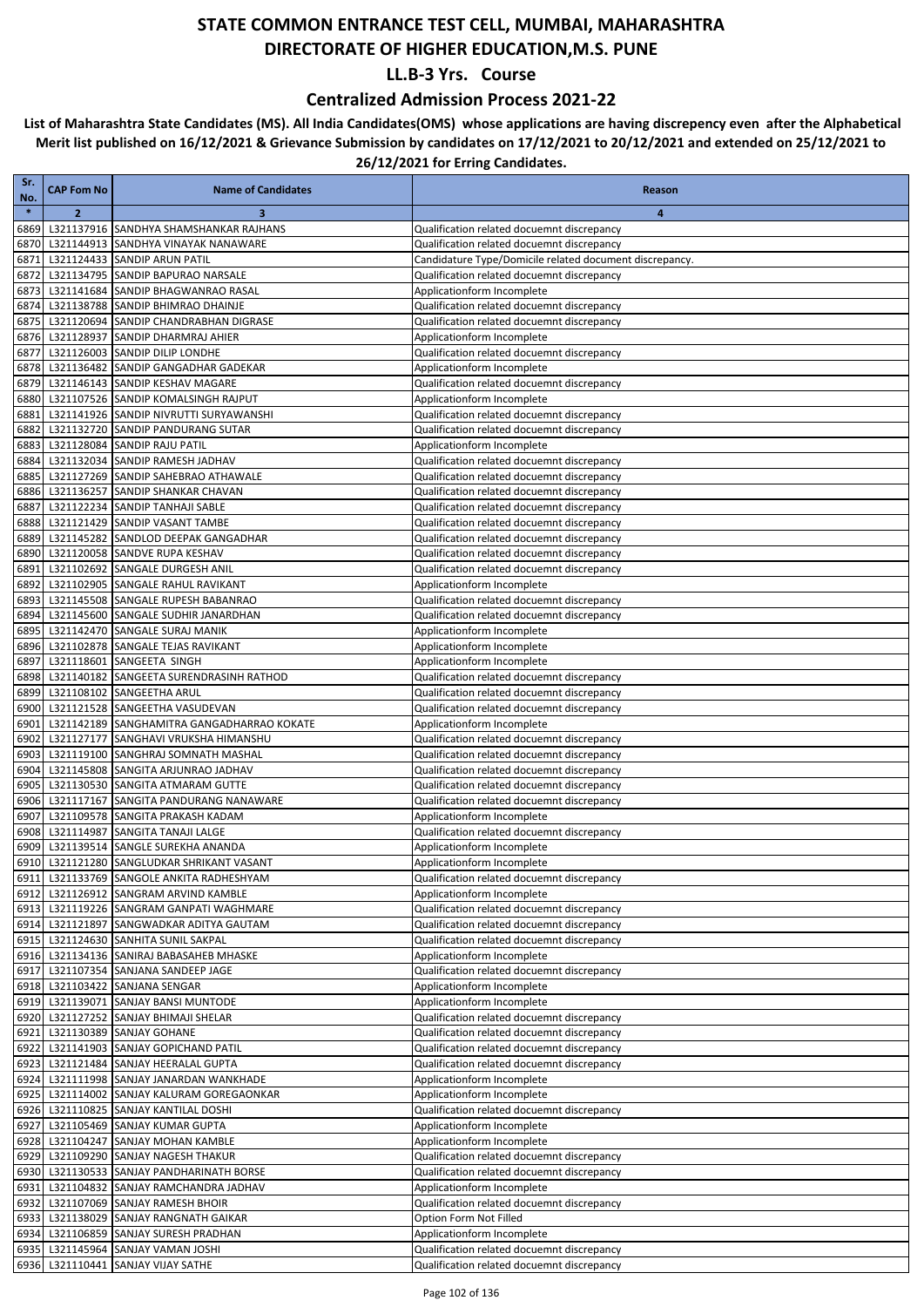### **Centralized Admission Process 2021-22**

| Sr.<br>No.   | <b>CAP Fom No</b>     | <b>Name of Candidates</b>                                                           | Reason                                                                                   |
|--------------|-----------------------|-------------------------------------------------------------------------------------|------------------------------------------------------------------------------------------|
| $\ast$       | $\overline{2}$        | 3                                                                                   | 4                                                                                        |
| 6937         |                       | L321145493 SANJAYKUMAR PANDHARINATH AHIRRAO                                         | Qualification related docuemnt discrepancy                                               |
| 6938         |                       | L321129043 SANJIVANI RAMCHANDRA KUMARE                                              | Option Form Not Filled                                                                   |
| 6939         |                       | L321140803 SANJIWANI ASHOK SHENDE                                                   | Applicationform Incomplete                                                               |
| 6940         |                       | L321141825 SANJOG NARAYANRAO KALDANTE<br>L321140228 SANJU PRALHAD PHULKAR           | Qualification related docuemnt discrepancy                                               |
| 6941<br>6942 | L321140727 SANJU SHAH |                                                                                     | Applicationform Incomplete<br>Applicationform Incomplete                                 |
| 6943         | L321144409 SANJU SHAH |                                                                                     | Applicationform Incomplete                                                               |
| 6944         |                       | L321113456 SANKALP MANOJ FULZELE                                                    | Applicationform Incomplete                                                               |
| 6945         |                       | L321112462 SANKET DILIP SONAVANE                                                    | Qualification related docuemnt discrepancy                                               |
|              |                       | 6946 L321138677 SANKET BALASAHEB ARGADE                                             | Qualification related docuemnt discrepancy                                               |
| 6947         |                       | L321123149 SANKET DEEPAK DIXIT                                                      | Qualification related docuemnt discrepancy                                               |
| 6948         |                       | L321109605 SANKET DILIP SHIRKE                                                      | Applicationform not locked by Candidate                                                  |
| 6949         |                       | L321139178 SANKET PATIL                                                             | Applicationform Incomplete                                                               |
|              |                       | 6950 L321116648 SANKET SAMBHAJI SHITOLE                                             | Qualification related docuemnt discrepancy                                               |
| 6951<br>6952 |                       | L321143500 SANKET SUBHASH BORKAR<br>L321146157 SANKET SUBHASH BORKAR                | Applicationform Incomplete<br>Qualification related docuemnt discrepancy                 |
| 6953         |                       | L321107752 SANKET SUDHAKAR TANDEL                                                   | Applicationform Incomplete                                                               |
| 6954         |                       | L321124744 SANKET SURESH SATAM                                                      | Applicationform Incomplete                                                               |
| 6955         |                       | L321108488 SANKET SURESH THAKARE                                                    | Applicationform Incomplete                                                               |
| 6956         |                       | L321137644 SANKET TANAJI CHOUGULE                                                   | Qualification related docuemnt discrepancy                                               |
| 6957         |                       | L321138453 SANKHE VAISHNAVI VIJAY                                                   | Qualification related docuemnt discrepancy                                               |
| 6958         |                       | L321110445 SANTOSH BHANUDAS KAPADNE                                                 | Qualification related docuemnt discrepancy                                               |
| 6959         |                       | L321127068 SANTOSH CHANDRAKANT PATIL                                                | Qualification related docuemnt discrepancy                                               |
| 6960         |                       | L321114481 SANTOSH CHHABILDAS SURPAM                                                | Qualification related docuemnt discrepancy                                               |
| 6961<br>6962 |                       | L321139300 SANTOSH DATTA GOTE<br>L321123597 SANTOSH KACHRU ADHAV                    | Applicationform Incomplete<br>Applicationform Incomplete                                 |
| 6963         |                       | L321144256 SANTOSH KUMAR GANPAT GAIKWAD                                             | Qualification related docuemnt discrepancy                                               |
| 6964         |                       | L321146017 SANTOSH KUMAR SINGH                                                      | Qualification related docuemnt discrepancy                                               |
| 6965         |                       | L321101467 SANTOSH LAXMAN RAUT                                                      | Applicationform Incomplete                                                               |
| 6966         |                       | L321120462 SANTOSH PRABHAKAR HARSHE                                                 | Qualification related docuemnt discrepancy                                               |
| 6967         |                       | L321117814 SANTOSH PUNDLIK CHAUDHARI                                                | Qualification related docuemnt discrepancy                                               |
|              |                       | 6968 L321109158 SANTOSH RAJKUMAR MALLAH                                             | Option Form Not Filled                                                                   |
|              |                       | 6969 L321131639 SANTOSH RAJU SHARMA                                                 | Option Form Not Filled                                                                   |
|              |                       | 6970 L321119200 SANTOSH SATYAWAN DEWOOLKAR                                          | Applicationform Incomplete                                                               |
| 6971<br>6972 |                       | L321140030 SANTOSH SHANTARAM THANGE<br>L321133914 SANTOSH TUKARAM SABALE            | Qualification related docuemnt discrepancy<br>Qualification related docuemnt discrepancy |
| 6973         |                       | L321138075 SANTOSH TUKARAM WANI                                                     | Applicationform Incomplete                                                               |
| 6974         |                       | L321121273 SANTOSH VASANT SIDID                                                     | Applicationform Incomplete                                                               |
|              |                       | 6975 L321113477 SANTOSH VIJAY NIKAM                                                 | Qualification related docuemnt discrepancy                                               |
| 6976         |                       | L321127775 SANTOSH VISHNU CHABUKSWAR                                                | Qualification related docuemnt discrepancy                                               |
| 6977         |                       | L321116767 SANTOSH YADAV                                                            | Qualification related docuemnt discrepancy                                               |
| 6978         |                       | L321127491 SANTOSHKUMAR PAL                                                         | Qualification related docuemnt discrepancy                                               |
|              |                       | 6979 L321132723 SANWAR MAL JAT                                                      | Qualification related docuemnt discrepancy                                               |
|              |                       | 6980 L321107012 SANYOGITA PRABHAKAR POWAR<br>6981 L321130967 SANYUKTA SUBHASH PARAB | Applicationform Incomplete<br>Qualification related docuemnt discrepancy                 |
|              |                       | 6982 L321128932 SAPAKALE RAHUL GAUTAM                                               | Qualification related docuemnt discrepancy                                               |
|              |                       | 6983 L321117547 SAPANA DNYANDEO THORVE                                              | Qualification related docuemnt discrepancy                                               |
|              |                       | 6984 L321110028 SAPANA VALMIK AMBEKAR                                               | Applicationform Incomplete                                                               |
|              |                       | 6985 L321123682 SAPATE RUPALI RAMESH                                                | Qualification related docuemnt discrepancy                                               |
|              |                       | 6986 L321117993 SAPKAL CHANDRAKALA CHHAGAN                                          | Applicationform Incomplete                                                               |
|              |                       | 6987 L321119306 SAPKAL MAHANANDA DAMODAR                                            | Qualification related docuemnt discrepancy                                               |
|              |                       | 6988 L321124099 SAPKAL PRAJKTA BALVANT                                              | Applicationform Incomplete                                                               |
|              |                       | 6989 L321117696 SAPKAL PRASAD SURESH                                                | Qualification related docuemnt discrepancy                                               |
| 6991         |                       | 6990 L321121296 SAPKAL SAMRAT BHIMRAO<br>L321138035 SAPKAL SAURABH SANJAY           | Applicationform Incomplete<br>Qualification related docuemnt discrepancy                 |
|              |                       | 6992 L321138936 SAPKALE MAHENDRA PRAKASHCHCHANDRA                                   | Qualification related docuemnt discrepancy                                               |
|              |                       | 6993 L321128198 SAPKALE MANISHA ASHOK                                               | Qualification related docuemnt discrepancy                                               |
|              |                       | 6994 L321136983 SAPKALE SAGAR MADHUKAR                                              | Qualification related docuemnt discrepancy                                               |
|              |                       | 6995 L321102415 SAPLE SUYOG LAXMAN                                                  | Option Form Not Filled                                                                   |
|              |                       | 6996 L321128286 SAPNA HEMANT GODAMBE                                                | Qualification related docuemnt discrepancy                                               |
|              |                       | 6997 L321114626 SAPNA SHANTARAM JADHAV                                              | Qualification related docuemnt discrepancy                                               |
|              |                       | 6998 L321131984 SAPNA SURESH SURYAWANSHI                                            | Applicationform Incomplete                                                               |
|              |                       | 6999 L321144465 SAPTE VILAS MOHAN                                                   | Applicationform Incomplete                                                               |
|              |                       | 7000 L321144947 SAQUIB RAMEEZ WAKEEL AHMAD                                          | Qualification related docuemnt discrepancy<br>Option Form Not Filled                     |
|              |                       | 7001 L321135996 SARABJEET KAUR GUJRAL<br>7002 L321141128 SARADE YUVRAJ POPAT        | Qualification related docuemnt discrepancy                                               |
|              |                       | 7003 L321107038 SARAF MILIND DIPAKRAO                                               | Qualification related docuemnt discrepancy                                               |
|              |                       | 7004 L321117348 SARANG PRAKASH NIKAM                                                | Qualification related docuemnt discrepancy                                               |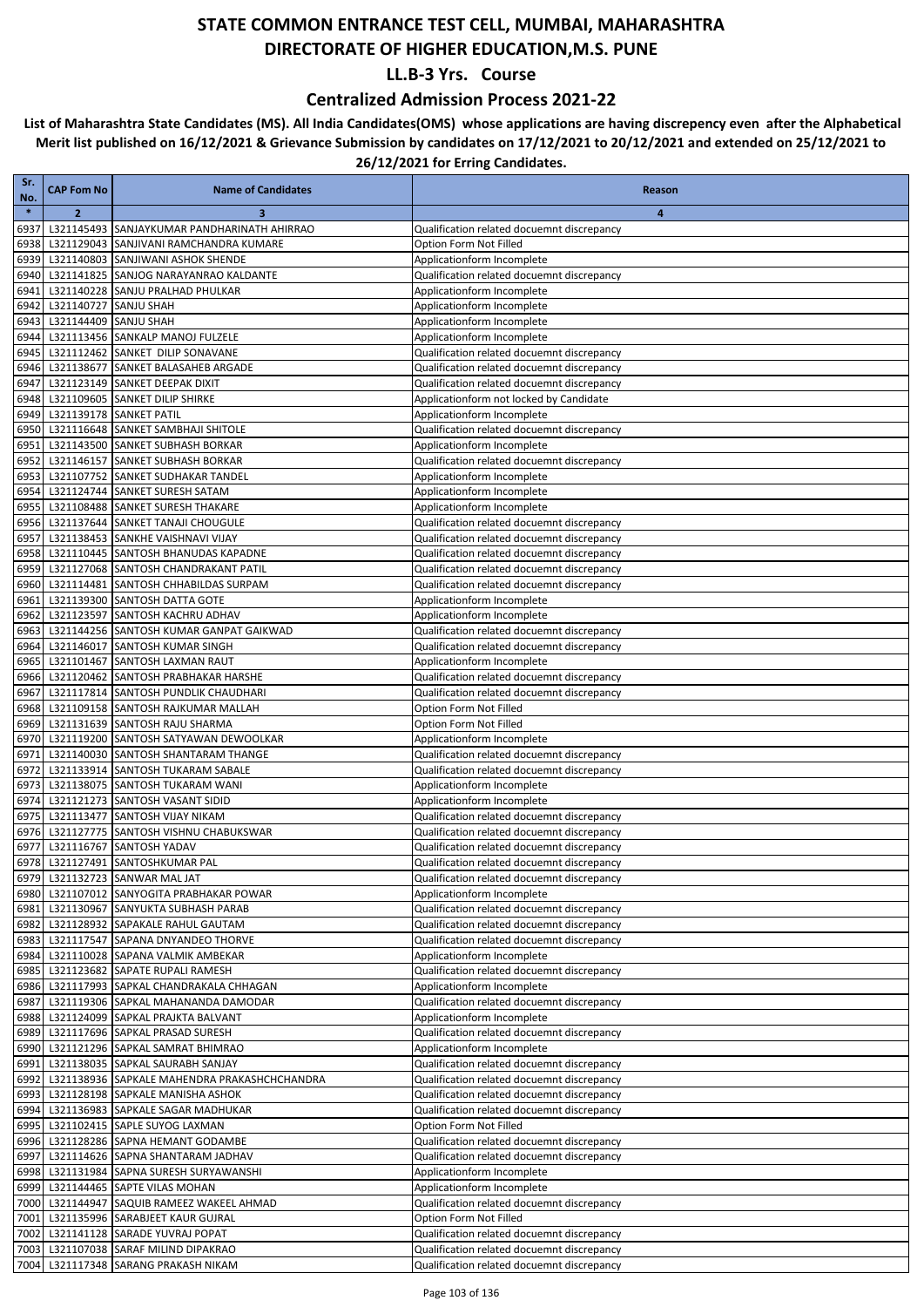### **Centralized Admission Process 2021-22**

| Sr.           | <b>CAP Fom No</b>  | <b>Name of Candidates</b>                                                               | Reason                                                                                   |
|---------------|--------------------|-----------------------------------------------------------------------------------------|------------------------------------------------------------------------------------------|
| No.<br>$\ast$ | $\overline{2}$     | 3                                                                                       | $\overline{\mathbf{4}}$                                                                  |
| 7005          |                    | L321120509 SARANGDHAR CHAYABAI CHANDRAKANT                                              | Qualification related docuemnt discrepancy                                               |
| 7006          |                    | L321126821 SARAPE ABHIJIT KARTIKSWAMI                                                   | Qualification related docuemnt discrepancy                                               |
| 7007          |                    | L321134336 SARDAR HARDEEPKAUR GANGANSINGH                                               | Qualification related docuemnt discrepancy                                               |
| 7008          |                    | L321139865 SARDAR HARSHALA MADHUKAR                                                     | Qualification related docuemnt discrepancy                                               |
| 7009          |                    | L321106826 SAREEPUTTA SANJAY GAIKWAD                                                    | Qualification related docuemnt discrepancy                                               |
| 7010          |                    | L321105506 SARGAR PRATIK PRAKASH                                                        | Applicationform Incomplete                                                               |
| 7011<br>7012  |                    | L321137825 SARIKA CHANDRAKANT JAYKAR<br>L321121662 SARIKA RAJENDRA THORAT               | Qualification related docuemnt discrepancy<br>Applicationform Incomplete                 |
| 7013          |                    | L321131065 SARITA DHANRAJ WANI                                                          | Qualification related docuemnt discrepancy                                               |
| 7014          |                    | L321114314 SARKATE KARUNIK PARASHAR                                                     | Applicationform Incomplete                                                               |
| 7015          |                    | L321121599 SARODE BHAYASAHEB GANPATI                                                    | Qualification related docuemnt discrepancy                                               |
| 7016          |                    | L321131270 SARODE PAVAN SUBHASH                                                         | Option Form Not Filled                                                                   |
| 7017          |                    | L321127292 SARODE PRATIBHA GAUTAM                                                       | Applicationform Incomplete                                                               |
| 7018          |                    | L321121323 SARODE SHRADDHA MADHUKAR                                                     | Applicationform Incomplete                                                               |
| 7019          |                    | L321113408 SAROJ SHRINIVAS PATIL                                                        | Qualification related docuemnt discrepancy                                               |
| 7020<br>7021  |                    | L321140914 SAROJA JANARDAN KAMBLE<br>L321111654 SARSAMBI SNEHAL TUKARAM                 | Applicationform Incomplete<br>Applicationform Incomplete                                 |
| 7022          |                    | L321145450 SARSWATI BABURAO SHINDE                                                      | Qualification related docuemnt discrepancy                                               |
| 7023          |                    | L321121220 SARTAPE KANCHAN ANAND                                                        | Qualification related docuemnt discrepancy                                               |
| 7024          |                    | L321118550 SARTAPE PALLAVI RAJENDRA                                                     | Qualification related docuemnt discrepancy                                               |
| 7025          |                    | L321107346 SARTHAK JADHAV                                                               | Qualification related docuemnt discrepancy                                               |
| 7026          |                    | L321140133 SARTHAK VISHWAS BHOSALE                                                      | Applicationform Incomplete                                                               |
| 7027          |                    | L321133408 SARVADE NITA LAXMAN                                                          | Applicationform Incomplete                                                               |
| 7028<br>7029  |                    | L321109365 SARVAGOD ASHOK CHANDRAKANT<br>L321143329 SARVE SHRIGANESH NATTHU             | Qualification related docuemnt discrepancy<br>Qualification related docuemnt discrepancy |
| 7030          |                    | L321124940 SARVESH DESHMUKH                                                             | Applicationform Incomplete                                                               |
| 7031          |                    | L321100209 SARVIND KUMAR JAISWAR                                                        | Applicationform Incomplete                                                               |
| 7032          |                    | L321145666 SARWGODE SATISH SHRIPATI                                                     | Qualification related docuemnt discrepancy                                               |
| 7033          |                    | L321134528 SASANE RAJAN VISHNU                                                          | Applicationform Incomplete                                                               |
| 7034          |                    | L321137984 SASE SUSHMEET RAJENDRA                                                       | Applicationform Incomplete                                                               |
| 7035          |                    | L321141358 SASTE PRIYANKA MADHUKAR                                                      | Qualification related docuemnt discrepancy                                               |
| 7036          |                    | L321120758 SATAM RUPAL CHANDRAKANT                                                      | Applicationform Incomplete                                                               |
| 7037<br>7038  |                    | L321146146 SATARDEKAR GANESH KASHINATH<br>L321121803 SATARDEKAR TRUPTI UTTAM            | Applicationform Incomplete<br>Qualification related docuemnt discrepancy                 |
| 7039          |                    | L321129135 SATAV PRATIKSHA PRAMOD                                                       | Qualification related docuemnt discrepancy                                               |
|               |                    | 7040 L321141465 SATDIVE DIPEEKA ASHOK                                                   | Qualification related docuemnt discrepancy                                               |
| 7041          |                    | L321144951 SATHAWANE PAYAL DILIP                                                        | Candidature Type/Domicile related document discrepancy.                                  |
| 7042          |                    | L321142560 SATHE ASHVINI CHANDRAKANT                                                    | Qualification related docuemnt discrepancy                                               |
|               |                    | 7043 L321141502 SATHE DIKSHA MASU                                                       | Qualification related docuemnt discrepancy                                               |
| 7044          |                    | L321131838 SATHE HARESH MAHADEV                                                         | Qualification related docuemnt discrepancy                                               |
| 7045<br>7046  |                    | L321139094 SATHE PRACHI YUVRAJ<br>L321131632 SATHE PRAJAKTA BALAJI                      | Qualification related docuemnt discrepancy<br>Applicationform Incomplete                 |
|               |                    | 7047 L321144395 SATHE PRATIBHA RAOSAHEB                                                 | Applicationform Incomplete                                                               |
|               |                    | 7048 L321107815 SATHE ROHINI MANOHAR                                                    | Qualification related docuemnt discrepancy                                               |
|               |                    | 7049 L321110104 SATHE TANAJI SAMBHAJI                                                   | Qualification related docuemnt discrepancy                                               |
|               |                    | 7050 L321120768 SATISH ASHOKRAO SHEJUL                                                  | Qualification related docuemnt discrepancy                                               |
| 7051          |                    | L321110414 SATISH DINKAR NIKAM                                                          | Qualification related docuemnt discrepancy                                               |
|               |                    | 7052 L321105281 SATISH MAURYA                                                           | Applicationform Incomplete                                                               |
|               |                    | 7053 L321104301 SATISH NAGRALE                                                          | Qualification related docuemnt discrepancy                                               |
|               |                    | 7054 L321139472 SATISH RAMESH PAWAR                                                     | Option Form Not Filled                                                                   |
|               |                    | 7055 L321116565 SATISH SUKWANTA TALEKAR<br>7056 L321117049 SATISH SURYAKANT MAHADESHWAR | Applicationform Incomplete<br>Applicationform Incomplete                                 |
| 7057          |                    | L321117785 SATISH TEDYA VALVI                                                           | Applicationform Incomplete                                                               |
|               |                    | 7058 L321128339 SATISH UTTAMRAO SOLANKE                                                 | Qualification related docuemnt discrepancy                                               |
|               |                    | 7059 L321118548 SATISHKUMAR RAMNATH TANDALE                                             | Qualification related docuemnt discrepancy                                               |
|               |                    | 7060 L321116583 SATPUTE AVIRAT GIRIDHARI                                                | Applicationform Incomplete                                                               |
|               |                    | 7061 L321106552 SATPUTE DHANARAJ KARBHARI                                               | Qualification related docuemnt discrepancy                                               |
|               |                    | 7062 L321109523 SATPUTE KAVITA KULBHUSHAN                                               | Applicationform Incomplete                                                               |
|               |                    | 7063 L321143455 SATPUTE LAXMI GANESH<br>7064 L321142145 SATPUTE PRANALI NAVNATH         | Qualification related docuemnt discrepancy<br>Option Form Not Filled                     |
|               |                    | 7065 L321133010 SATPUTE PRATIK SHRIRANG                                                 | Qualification related docuemnt discrepancy                                               |
|               |                    | 7066 L321110621 SATPUTE SUNITA DHONDIBA                                                 | Option Form Not Filled                                                                   |
|               |                    | 7067 L321142766 SATPUTE VISHAL PRAKASH                                                  | Applicationform Incomplete                                                               |
|               |                    | 7068 L321139635 SATYAJIT RAMCHANDRA SATAM                                               | Qualification related docuemnt discrepancy                                               |
|               |                    | 7069 L321137633 SATYAM SURENDRA SHUKLA                                                  | Applicationform Incomplete                                                               |
|               |                    | 7070 L321146122 SATYASHIL UDDHAORAO PATIL                                               | Applicationform Incomplete                                                               |
| 7071          | L321110983 SATYAVJ |                                                                                         | Applicationform Incomplete                                                               |
|               |                    | 7072 L321145755 SAUDAGAR RAZIYA ZAMEER                                                  | Qualification related docuemnt discrepancy                                               |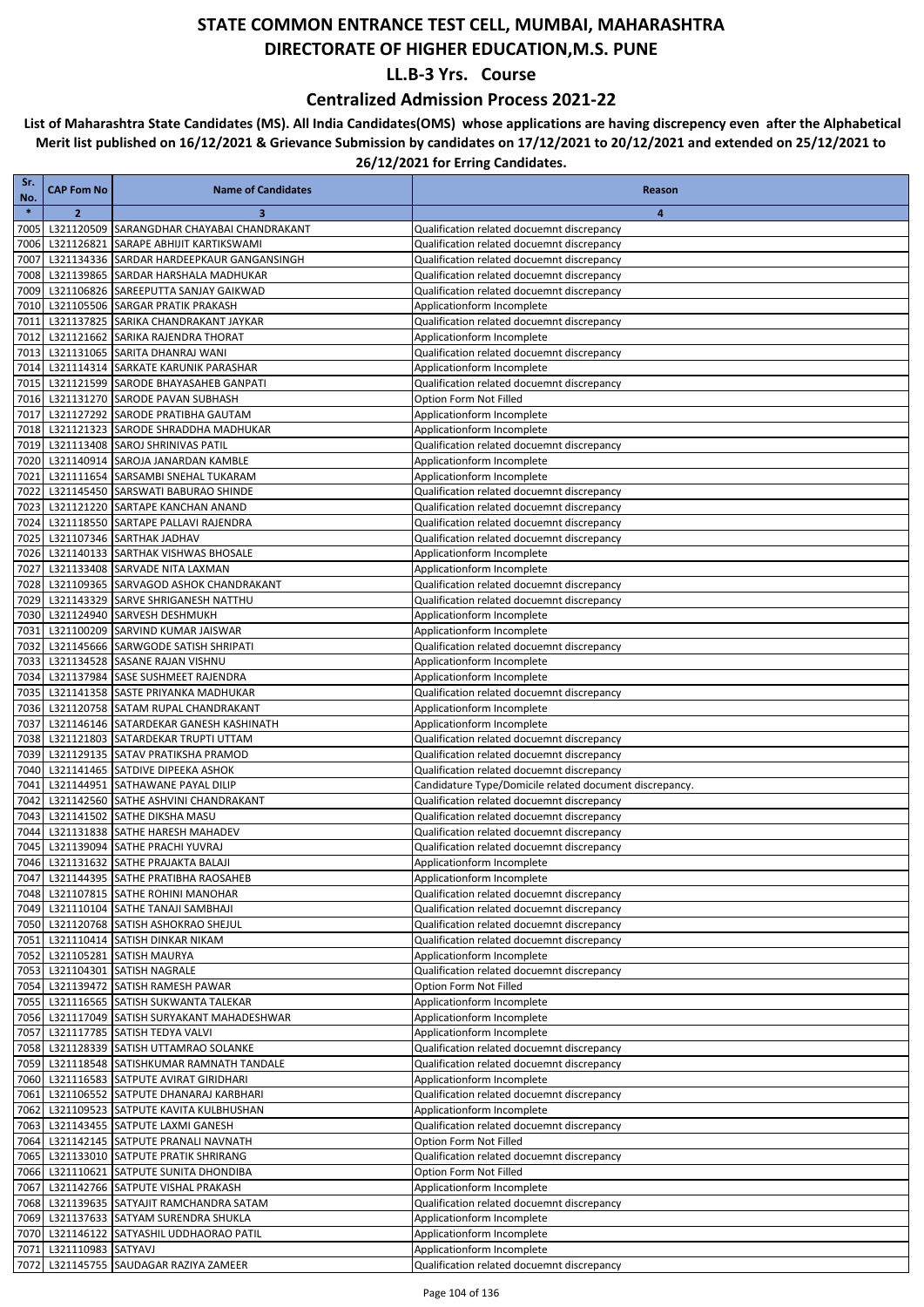### **Centralized Admission Process 2021-22**

| Sr.<br>No.   | <b>CAP Fom No</b> | <b>Name of Candidates</b>                                                            | Reason                                                                                   |
|--------------|-------------------|--------------------------------------------------------------------------------------|------------------------------------------------------------------------------------------|
| $\ast$       | $\overline{2}$    | 3                                                                                    | 4                                                                                        |
| 7073         |                   | L321103967 SAULAKHE RUPALI ASHOK                                                     | Applicationform Incomplete                                                               |
| 7074         |                   | L321104646 SAUMIL TIWARI                                                             | Applicationform Incomplete                                                               |
| 7075         |                   | L321137761 SAURABH DHANPAL LOKHANDE                                                  | Qualification related docuemnt discrepancy                                               |
| 7076         |                   | L321110080 SAURABH MANI TRIPATHI                                                     | Applicationform Incomplete                                                               |
| 7077<br>7078 |                   | L321107916 SAURABH PATEL<br>L321120128 SAURABH PRAKASH RAYAKAR                       | Applicationform Incomplete<br>Qualification related docuemnt discrepancy                 |
| 7079         |                   | L321106919 SAURABH PRAMOD BOTHE                                                      | Applicationform Incomplete                                                               |
| 7080         |                   | L321143918 SAURABH SHRIKRUSHNA KATURE                                                | Qualification related docuemnt discrepancy                                               |
| 7081         |                   | L321128569 SAURAV GUPTA                                                              | Qualification related docuemnt discrepancy                                               |
| 7082         |                   | L321117058 SAURAV SUNIL PATIL                                                        | Applicationform not locked by Candidate                                                  |
| 7083         |                   | L321139524 SAVALAJKAR SANDEEP YASHWANT                                               | Applicationform Incomplete                                                               |
| 7084         |                   | L321119032 SAVALE HARSHADA SAYAJI                                                    | Qualification related docuemnt discrepancy                                               |
| 7085         |                   | L321140490 SAVALE RANJANA YUVARAJ                                                    | Qualification related docuemnt discrepancy                                               |
| 7086<br>7087 |                   | L321112702 SAVALE TEJAS ARVIND<br>L321101396 SAVANE SAVITA VISHWANATH                | Qualification related docuemnt discrepancy<br>Applicationform not locked by Candidate    |
| 7088         |                   | L321115678 SAVANKAR SAKSHI GANESHRAO                                                 | Qualification related docuemnt discrepancy                                               |
|              |                   | 7089 L321137463 SAVE SHWETA SUBHASH                                                  | Qualification related docuemnt discrepancy                                               |
| 7090         |                   | L321103883 SAVITA ANANDA PATHARE                                                     | Qualification related docuemnt discrepancy                                               |
| 7091         |                   | L321103514 SAVITA DESHMUKH                                                           | Applicationform Incomplete                                                               |
| 7092         |                   | L321114115 SAVITA MANGALDAS TALEKAR                                                  | Qualification related docuemnt discrepancy                                               |
|              |                   | 7093 L321140360 SAVITA SHANKARRAO MOON                                               | Candidature Type/Domicile related document discrepancy.                                  |
| 7094         |                   | L321127640 SAVITA SURENDRA GADE                                                      | Qualification related docuemnt discrepancy                                               |
| 7096         |                   | 7095 L321127504 SAVITA TUKARAM KALE<br>L321107300 SAVLA ESHA VIMAL                   | Qualification related docuemnt discrepancy<br>Applicationform Incomplete                 |
| 7097         |                   | L321114639 SAWADATKAR PANDURANG GULABRAO                                             | Qualification related docuemnt discrepancy                                               |
|              |                   | 7098 L321146032 SAWADEKAR RAHUL PRABHAKAR                                            | Qualification related docuemnt discrepancy                                               |
|              |                   | 7099 L321105884 SAWAI HARSHDEEP SUDHAKAR                                             | Applicationform Incomplete                                                               |
|              |                   | 7100 L321125211 SAWALE ANKUSH RAMESH                                                 | Applicationform Incomplete                                                               |
| 7101         |                   | L321143712 SAWALE PRIYANKA PRABHAKAR                                                 | Applicationform Incomplete                                                               |
| 7102         |                   | L321142402 SAWALE SARALA NAMDEO                                                      | Applicationform Incomplete                                                               |
|              |                   | 7103 L321124662 SAWALGI VAIBHAV KALLAPPA                                             | Applicationform Incomplete                                                               |
| 7104         |                   | L321124696 SAWANT ANIL SUDAM                                                         | Applicationform Incomplete                                                               |
|              |                   | 7105 L321144910 SAWANT CHAITANYA HANUMANT<br>7106 L321123829 SAWANT JITESH MORESHWAR | Qualification related docuemnt discrepancy<br>Qualification related docuemnt discrepancy |
| 7107         |                   | L321145990 SAWANT KANIFNATH VITTHAL                                                  | Option Form Not Filled                                                                   |
|              |                   | 7108 L321120613 SAWANT LAXIMAN MADHAVRAO                                             | Qualification related docuemnt discrepancy                                               |
|              |                   | 7109 L321131418 SAWANT MILIND SUDAM                                                  | Qualification related docuemnt discrepancy                                               |
| 7110         |                   | L321120644 SAWANT NAMITA MAHADEO                                                     | Qualification related docuemnt discrepancy                                               |
| 7111         |                   | L321134610 SAWANT PRAJAKTA NANDADIP                                                  | Qualification related docuemnt discrepancy                                               |
| 7112         |                   | L321116879 SAWANT PRAJAKTA SUNIL                                                     | Applicationform Incomplete                                                               |
| 7113<br>7114 |                   | L321144376 SAWANT PRAKASH SUBHASH<br>L321135048 SAWANT SAGAR YASHWANT                | Qualification related docuemnt discrepancy<br>Applicationform Incomplete                 |
|              |                   | 7115 L321123310 SAWANT SANGITA SAKHARAM                                              | Applicationform Incomplete                                                               |
|              |                   | 7116 L321132782 SAWANT SHRIPAD MOHAN                                                 | Applicationform Incomplete                                                               |
|              |                   | 7117 L321141724 SAWANT SIDHANT SUNIL                                                 | Qualification related docuemnt discrepancy                                               |
|              |                   | 7118 L321129145 SAWANT SONALI MAHESH                                                 | Qualification related docuemnt discrepancy                                               |
|              |                   | 7119 L321145960 SAWANT SOURABH BHARAT                                                | Option Form Not Filled                                                                   |
|              |                   | 7120 L321118769 SAWANT SUDAM SAMBHAJI                                                | Option Form Not Filled                                                                   |
|              |                   | 7121 L321141695 SAWANT SUPRIYA MAHADEV                                               | Applicationform Incomplete                                                               |
|              |                   | 7122 L321144453 SAWANT SURESH SOPANRAO                                               | Qualification related docuemnt discrepancy                                               |
|              |                   | 7123 L321140375 SAWANT TEJASWINI SUNIL<br>7124 L321116769 SAWANT TRUPTI RAJENDRA     | Option Form Not Filled<br>Applicationform Incomplete                                     |
|              |                   | 7125 L321130605 SAWARKAR ATUL MADANRAO                                               | Option Form Not Filled                                                                   |
|              |                   | 7126 L321143681 SAWATE GOPAL BHAURAO                                                 | Applicationform Incomplete                                                               |
|              |                   | 7127 L321143420 SAWATKAR JUI SURESH                                                  | Applicationform Incomplete                                                               |
|              |                   | 7128 L321140937 SAWE MAKARAND DHANANJAY                                              | Qualification related docuemnt discrepancy                                               |
|              |                   | 7129 L321118143 SAWKARE KIRAN RAMDAS                                                 | Option Form Not Filled                                                                   |
|              |                   | 7130 L321115343 SAWTAR KRUSHNA BHAGWAT                                               | Qualification related docuemnt discrepancy                                               |
|              |                   | 7131 L321142365 SAYALI ASHOK JADHAV                                                  | Qualification related docuemnt discrepancy                                               |
|              |                   | 7132 L321109807 SAYALI GANPAT VANGA<br>7133 L321112518 SAYALI MANIK AVAGHADE         | Qualification related docuemnt discrepancy<br>Option Form Not Filled                     |
|              |                   | 7134 L321134869 SAYALI PHALKE                                                        | Qualification related docuemnt discrepancy                                               |
|              |                   | 7135 L321140982 SAYALI RAJESH KHARAD                                                 | Qualification related docuemnt discrepancy                                               |
|              |                   | 7136 L321135202 SAYALI SUNIL MULEY                                                   | Qualification related docuemnt discrepancy                                               |
|              |                   | 7137 L321142438 SAYED FAIZAN MOHD HANIF                                              | Qualification related docuemnt discrepancy                                               |
|              |                   | 7138 L321141945 SAYED JAVED MAHMOOD JAFRY                                            | Qualification related docuemnt discrepancy                                               |
|              |                   | 7139 L321140905 SAYED KUMAYL ABBAS NAWAB HAIDER GULZAR                               | Qualification related docuemnt discrepancy                                               |
|              |                   | 7140 L321116536 SAYED NASER MOSIN                                                    | Qualification related docuemnt discrepancy                                               |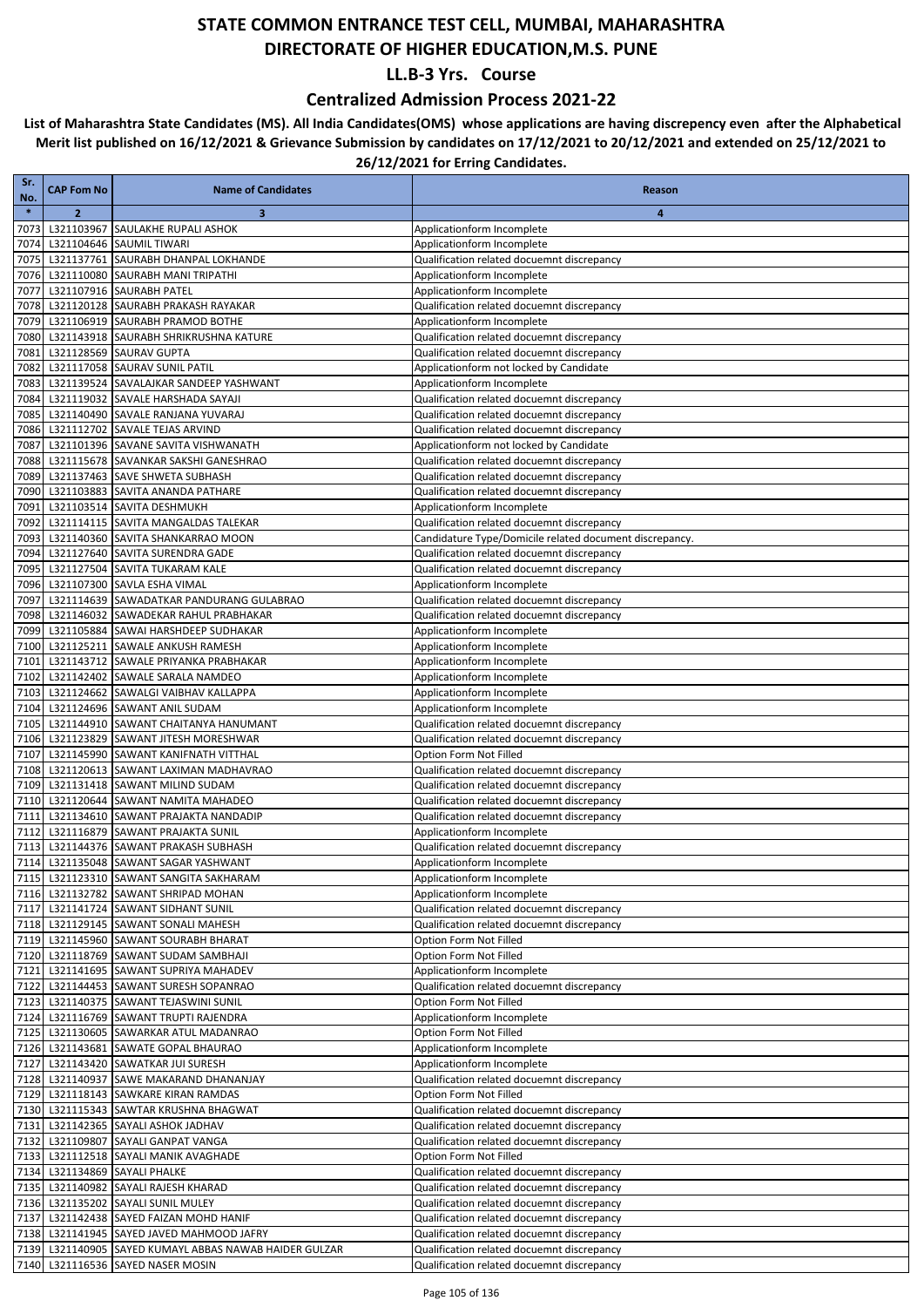### **Centralized Admission Process 2021-22**

| Sr.           | <b>CAP Fom No</b> | <b>Name of Candidates</b>                                                           | Reason                                                                                   |
|---------------|-------------------|-------------------------------------------------------------------------------------|------------------------------------------------------------------------------------------|
| No.<br>$\ast$ | $\overline{2}$    | 3                                                                                   | 4                                                                                        |
| 7141          |                   | L321127515 SAYED TASLIM ZAFAR AHMED                                                 | Qualification related docuemnt discrepancy                                               |
| 7142          |                   | L321141606 SAYED ZAFAR ALI SHAUKAT ALI                                              | Qualification related docuemnt discrepancy                                               |
| 7143          |                   | L321105752 SAYYAD ABDUL RAJJAK RAHIMAT ALI                                          | Applicationform Incomplete                                                               |
| 7144          |                   | L321127208 SAYYAD ISMAIL USMANGANI                                                  | Qualification related docuemnt discrepancy                                               |
| 7145<br>7146  |                   | L321142906 SAYYAD NASIR SIKANDAR<br>L321119794 SAYYAD NISAR GAUS                    | Qualification related docuemnt discrepancy<br>Qualification related docuemnt discrepancy |
| 7147          |                   | L321120506 SAYYAD SADAT SATTARSAHEB                                                 | Applicationform Incomplete                                                               |
|               |                   | 7148 L321124031 SAYYAD SALIM CHANDMIYA                                              | Applicationform Incomplete                                                               |
| 7149          |                   | L321122723 SAYYED AASIM SHABBIRALI                                                  | Qualification related docuemnt discrepancy                                               |
|               |                   | 7150 L321127667 SAYYED ABDUL SAMEER ABDUL QUADEER                                   | Qualification related docuemnt discrepancy                                               |
| 7151          |                   | L321137619 SAYYED AFTAB AHMED                                                       | Qualification related docuemnt discrepancy                                               |
|               |                   | 7152 L321125814 SAYYED ANAS AHMED SHAKIL AHMED                                      | Qualification related docuemnt discrepancy                                               |
|               |                   | 7153 L321110373 SAYYED FAYAJ BABAMIYA<br>7154 L321122290 SAYYED GAUS IDRIS HASHMI   | Applicationform Incomplete<br>Qualification related docuemnt discrepancy                 |
|               |                   | 7155 L321135968 SAYYED HAMEED SAYYD MAHMODSAAB                                      | Qualification related docuemnt discrepancy                                               |
|               |                   | 7156 L321104119 SAYYED HEENA BANO HAFIZ AHMAD                                       | Option Form Not Filled                                                                   |
| 7157          |                   | L321112238 SAYYED LATIFA BANO KADAR                                                 | Qualification related docuemnt discrepancy                                               |
|               |                   | 7158 L321122451 SAYYED LIYAKAT ANWAR                                                | Qualification related docuemnt discrepancy                                               |
|               |                   | 7159 L321144428 SAYYED SAIF ALI EKHLAQUE AHMED                                      | Qualification related docuemnt discrepancy                                               |
| 7161          |                   | 7160 L321108660 SAYYED SHOEB ALI JAHANGIR ALI<br>L321126032 SAYYED TABISH JAKIR     | Qualification related docuemnt discrepancy<br>Applicationform Incomplete                 |
|               |                   | 7162 L321111011 SAYYED WASIM MASTAN                                                 | Applicationform Incomplete                                                               |
|               |                   | 7163 L321114753 SEEMA BABASAHEB WAGHMARE                                            | Applicationform Incomplete                                                               |
| 7164          |                   | L321106890 SEEMA BAPU AUTI                                                          | Applicationform Incomplete                                                               |
|               |                   | 7165 L321108543 SEEMA BHIMRAO SHINDE                                                | Qualification related docuemnt discrepancy                                               |
|               |                   | 7166 L321124196 SEEMA KEJRIWAL                                                      | Qualification related docuemnt discrepancy                                               |
| 7167          |                   | L321117688 SEEMA METAJI RUPNAWAR                                                    | Applicationform Incomplete                                                               |
|               |                   | 7168 L321145892 SEEMA NANDKUMAR GOLE<br>7169 L321114901 SEEMA SUDAM PAWAR           | Qualification related docuemnt discrepancy<br>Qualification related docuemnt discrepancy |
|               |                   | 7170 L321111675 SEEMA VITTHAL DAMODARE                                              | Qualification related docuemnt discrepancy                                               |
|               |                   | 7171 L321114815 SEEMA YUVRAJ LONDHE                                                 | Applicationform Incomplete                                                               |
|               |                   | 7172 L321107292 SEENU DEVJI PAWAR                                                   | Qualification related docuemnt discrepancy                                               |
|               |                   | 7173 L321117418 SEETA NARENDRAKUMAR SHUKLA                                          | Qualification related docuemnt discrepancy                                               |
| 7174          |                   | L321110980 SEETA VISHWANATH GUPTA                                                   | Qualification related docuemnt discrepancy                                               |
|               |                   | 7175 L321111681 SEHGAL DEVENDER CHANDER<br>7176 L321104634 SEJAL TEJBALI KANNAUJIYA | Qualification related docuemnt discrepancy<br>Applicationform Incomplete                 |
| 7177          |                   | L321124439 SELAM CHANDRAKANT DHARAMRAJ                                              | Qualification related docuemnt discrepancy                                               |
|               |                   | 7178 L321112684 SELIA MANOOR                                                        | Qualification related docuemnt discrepancy                                               |
|               |                   | 7179 L321137180 SELOKAR BHAGYASHRI SHANKAR                                          | Qualification related docuemnt discrepancy                                               |
|               |                   | 7180 L321133466 SENDOLE MOHAMMED DANISH ABDUL KARIM                                 | Applicationform Incomplete                                                               |
| 7181          |                   | L321136496 SENTHILKUMAR D<br>L321136481 SENTHILKUMAR D                              | Applicationform Incomplete                                                               |
| 7182          |                   | 7183 L321137093 SHABA ABDUL GAFFAR AHMED                                            | Applicationform Incomplete<br>Qualification related docuemnt discrepancy                 |
|               |                   | 7184 L321137238 SHABANA MOHAMMED HANIF MAHAPULE                                     | Applicationform Incomplete                                                               |
|               |                   | 7185 L321105065 SHAFIQUE KHAN                                                       | Qualification related docuemnt discrepancy                                               |
|               |                   | 7186 L321114180 SHAGHAF QURESHI                                                     | Applicationform Incomplete                                                               |
|               |                   | 7187 L321129719 SHAH AANGI DIPESH                                                   | Qualification related docuemnt discrepancy                                               |
|               |                   | 7188 L321125565 SHAH ASHWINI CHANDRASHEKHAR                                         | Applicationform Incomplete                                                               |
|               |                   | 7189 L321120764 SHAH CHARMI SUNIL                                                   | Qualification related docuemnt discrepancy                                               |
|               |                   | 7190 L321124463 SHAH DEEPESH RAJENDRA<br>7191 L321129622 SHAH DIVYA RAJESH          | Qualification related docuemnt discrepancy<br>Qualification related docuemnt discrepancy |
|               |                   | 7192 L321106627 SHAH GAURAV PRAVINKUMAR                                             | Applicationform Incomplete                                                               |
|               |                   | 7193 L321114346 SHAH POOJA SUDHIR                                                   | Option Form Not Filled                                                                   |
|               |                   | 7194 L321135824 SHAH RIDDHI DILIP                                                   | Qualification related docuemnt discrepancy                                               |
|               |                   | 7195 L321141165 SHAH RUMIT AMRUTLAL                                                 | Qualification related docuemnt discrepancy                                               |
|               |                   | 7196 L321129077 SHAH SABA MOHD NAZAKAT                                              | Qualification related docuemnt discrepancy                                               |
|               |                   | 7197 L321113791 SHAH SAHEBA MOHAMMAD SHAKIL<br>7198 L321134628 SHAH TANVI JITENDRA  | Qualification related docuemnt discrepancy<br>Applicationform Incomplete                 |
|               |                   | 7199 L321106008 SHAHABAZ NASIR SAYYAD                                               | Qualification related docuemnt discrepancy                                               |
|               |                   | 7200 L321135910 SHAHALAM SHAIKH                                                     | Applicationform Incomplete                                                               |
|               |                   | 7201 L321122092 SHAHANE GANESH PRAMODRAO                                            | Qualification related docuemnt discrepancy                                               |
|               |                   | 7202 L321134511 SHAHEEN JABBAR SHAIKH                                               | Qualification related docuemnt discrepancy                                               |
|               |                   | 7203 L321133328 SHAHEEN PARVEEN MOHD.AYUB RAIN                                      | Applicationform Incomplete                                                               |
|               |                   | 7204 L321132505 SHAHIR MANJUSHA DATTATRYA<br>7205 L321111953 SHAHU MANSI TILLICHAND | Qualification related docuemnt discrepancy<br>Option Form Not Filled                     |
|               |                   | 7206 L321127254 SHAHU SIMRAN SOHAN                                                  | Qualification related docuemnt discrepancy                                               |
|               |                   | 7207 L321135348 SHAIK THORAIYYAH ZUSH SHIMALAIN                                     | Option Form Not Filled                                                                   |
|               |                   | 7208 L321119140 SHAIKH AADIL SALIM                                                  | Applicationform Incomplete                                                               |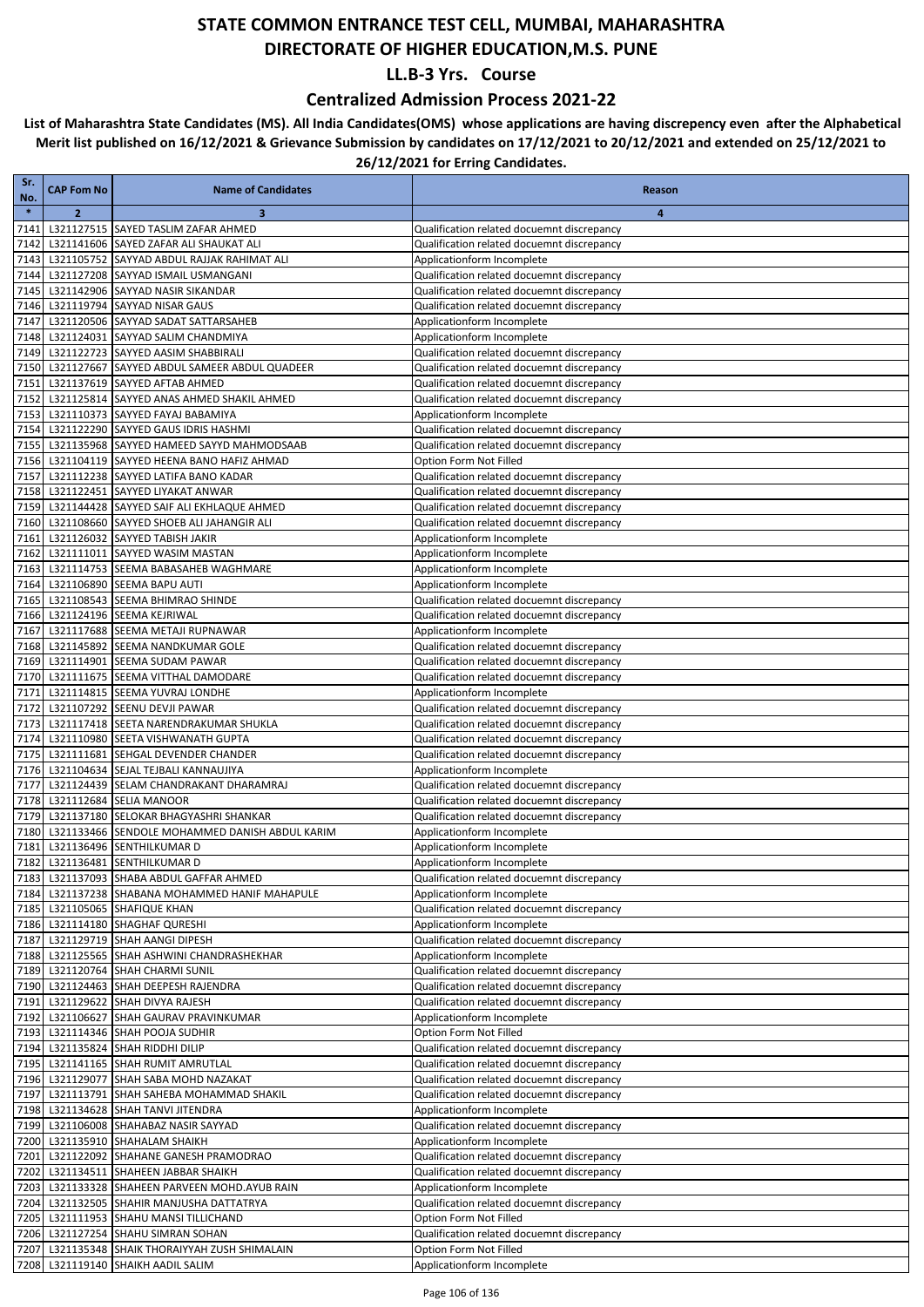### **Centralized Admission Process 2021-22**

| Sr.<br>No.   | <b>CAP Fom No</b> | <b>Name of Candidates</b>                                                               | Reason                                                                                   |
|--------------|-------------------|-----------------------------------------------------------------------------------------|------------------------------------------------------------------------------------------|
| $\ast$       | $\overline{2}$    | 3                                                                                       | $\overline{4}$                                                                           |
| 7209         |                   | L321143861 SHAIKH AAFREEN ABDUL GAFOOR                                                  | Qualification related docuemnt discrepancy                                               |
| 7210         |                   | L321123533 SHAIKH AASEPH SHAIKH MAHEBUB                                                 | Applicationform Incomplete                                                               |
| 7211         |                   | L321108497 SHAIKH AASMA AHMED                                                           | Qualification related docuemnt discrepancy                                               |
| 7212         |                   | L321121689 SHAIKH ABBAS SHAIKH CHAND                                                    | Qualification related docuemnt discrepancy                                               |
| 7213         |                   | L321142616 SHAIKH ABDUL KARIM ILYAS                                                     | Qualification related docuemnt discrepancy                                               |
| 7214         |                   | L321130400 SHAIKH ABDUL SAMAD MOHAMMED YUSUF<br>L321120017 SHAIKH ABDULRAHEMAN IMAMSAB  | Qualification related docuemnt discrepancy                                               |
| 7215<br>7216 |                   | L321146025 SHAIKH ABID MOHAMMED ASAD                                                    | Qualification related docuemnt discrepancy<br>Qualification related docuemnt discrepancy |
| 7217         |                   | L321118476 SHAIKH ABRAR AHMED IBRAHIM                                                   | Qualification related docuemnt discrepancy                                               |
| 7218         |                   | L321139822 SHAIKH AJIJ MEHBUB                                                           | Qualification related docuemnt discrepancy                                               |
| 7219         |                   | L321127215 SHAIKH AKHTAR ABDUL RAHEMAN                                                  | Qualification related docuemnt discrepancy                                               |
| 7220         |                   | L321127734 SHAIKH ALEEM                                                                 | Qualification related docuemnt discrepancy                                               |
| 7221         |                   | L321140728 SHAIKH AMIR SUHAIL                                                           | Qualification related docuemnt discrepancy                                               |
| 7222         |                   | L321136479 SHAIKH ANSAR HASAN                                                           | Qualification related docuemnt discrepancy                                               |
| 7223         |                   | L321143969 SHAIKH ARBAZ SHAIKH BHIKAN                                                   | Applicationform Incomplete                                                               |
| 7224         |                   | L321128699 SHAIKH ARSHAD SHAIKH AYYUB                                                   | Qualification related docuemnt discrepancy                                               |
| 7225         |                   | L321112776 SHAIKH ASAD ASLAM                                                            | Qualification related docuemnt discrepancy                                               |
| 7226         |                   | L321112331 SHAIKH ASFARA MOHD KHALID HUSAIN                                             | Qualification related docuemnt discrepancy<br>Option Form Not Filled                     |
| 7227<br>7228 |                   | L321134381 SHAIKH ASHFAQUDDIN RAZIUDDIN<br>L321111150 SHAIKH ASIF AHMED                 | Applicationform Incomplete                                                               |
| 7229         |                   | L321143382 SHAIKH ASIF IBRAHIM                                                          | Applicationform Incomplete                                                               |
| 7230         |                   | L321141510 SHAIKH ASIYA JAVED                                                           | Qualification related docuemnt discrepancy                                               |
| 7231         |                   | L321115313 SHAIKH AWEZ SADIK                                                            | Qualification related docuemnt discrepancy                                               |
| 7232         |                   | L321109059 SHAIKH BILAL ABDUL KHAYUM                                                    | Option Form Not Filled                                                                   |
| 7233         |                   | L321126714 SHAIKH CHANDBADSHAHA KASIM                                                   | Qualification related docuemnt discrepancy                                               |
| 7234         |                   | L321145801 SHAIKH DANISH AHMED AMIR                                                     | Applicationform Incomplete                                                               |
| 7235         |                   | L321140910 SHAIKH DAULATUNNISA MOHAMMED KALIM                                           | Applicationform Incomplete                                                               |
| 7236         |                   | L321113970 SHAIKH ERAMSABA IQBAL                                                        | Qualification related docuemnt discrepancy                                               |
| 7237         |                   | L321127575 SHAIKH FAROOQUE SHAIKH RAHIM                                                 | Qualification related docuemnt discrepancy                                               |
| 7238         |                   | L321139614 SHAIKH FARZANA NAZIR AHMED                                                   | Qualification related docuemnt discrepancy                                               |
| 7239<br>7240 |                   | L321135366 SHAIKH FEROZ RAHEMANSAB<br>L321145708 SHAIKH GAUSMAHAMAD TAHIR               | Qualification related docuemnt discrepancy<br>Qualification related docuemnt discrepancy |
| 7241         |                   | L321143577 SHAIKH GULAM GAUSE                                                           | Qualification related docuemnt discrepancy                                               |
| 7242         |                   | L321135047 SHAIKH HEENA ISMAIL                                                          | Qualification related docuemnt discrepancy                                               |
| 7243         |                   | L321112925 SHAIKH HEENA PERVEEN MEHMOOD                                                 | Applicationform Incomplete                                                               |
| 7244         |                   | L321102725 SHAIKH IJAJ IQBAL                                                            | Qualification related docuemnt discrepancy                                               |
| 7245         |                   | L321121183 SHAIKH IMRAN ABDUL RAUF                                                      | Applicationform Incomplete                                                               |
| 7246         |                   | L321127253 SHAIKH IMRAN SK GANI                                                         | Applicationform Incomplete                                                               |
| 7247         |                   | L321125489 SHAIKH IRFAN MOHAMAD FAROOKH                                                 | Applicationform Incomplete                                                               |
| 7248         |                   | L321112346 SHAIKH IRFAN SHAIKH NAZIR                                                    | Applicationform not locked by Candidate                                                  |
| 7249         |                   | L321123210 SHAIKH IRSHAD SHAIKH MAHEBOOB<br>L321144882 SHAIKH ISHRAT SULTANA ABDUL RAUF | Applicationform Incomplete<br>Qualification related docuemnt discrepancy                 |
| 7250         |                   | 7251 L321146121 SHAIKH ISUFABEE GAFFAR                                                  | Qualification related docuemnt discrepancy                                               |
|              |                   | 7252 L321138552 SHAIKH JABER SHAIKH YOUSUF                                              | Applicationform Incomplete                                                               |
|              |                   | 7253 L321126888 SHAIKH JABIN HABIB                                                      | Qualification related docuemnt discrepancy                                               |
|              |                   | 7254 L321144591 SHAIKH JAHUR MUSTAFA                                                    | Qualification related docuemnt discrepancy                                               |
|              |                   | 7255 L321127744 SHAIKH JALALODDIN SHE HASHMODDIN                                        | Qualification related docuemnt discrepancy                                               |
|              |                   | 7256 L321121621 SHAIKH JAMEER USMAN                                                     | Applicationform Incomplete                                                               |
| 7257         |                   | L321118828 SHAIKH JUNED SHAIKH TAHASIL                                                  | Qualification related docuemnt discrepancy                                               |
|              |                   | 7258 L321120088 SHAIKH KALEEM SHAIKH ABDUL RAHIM                                        | Qualification related docuemnt discrepancy                                               |
|              |                   | 7259 L321115682 SHAIKH KAUSSAIN RAFIK                                                   | Qualification related docuemnt discrepancy                                               |
|              |                   | 7260 L321107144 SHAIKH LUBNA LADLESAHAB                                                 | Qualification related docuemnt discrepancy                                               |
|              |                   | 7261 L321141850 SHAIKH MAHAMADHASARAT MAHAMADRAIS<br>L321116605 SHAIKH MAHEMOOD AHMED   | Qualification related docuemnt discrepancy<br>Qualification related docuemnt discrepancy |
| 7262         |                   | 7263 L321114776 SHAIKH MAHIBUB MUSA                                                     | Qualification related docuemnt discrepancy                                               |
|              |                   | 7264 L321126493 SHAIKH MANSUR ABDUL RASHID                                              | Qualification related docuemnt discrepancy                                               |
| 7265         |                   | L321144402 SHAIKH MARIYAM SULEMAN                                                       | Qualification related docuemnt discrepancy                                               |
|              |                   | 7266 L321135105 SHAIKH MARUF BASHIR                                                     | Qualification related docuemnt discrepancy                                               |
|              |                   | 7267 L321123605 SHAIKH MATIN MUKTAR                                                     | Applicationform Incomplete                                                               |
|              |                   | 7268 L321124147 SHAIKH MAZHAR MAHEBOOB                                                  | Applicationform Incomplete                                                               |
| 7269         |                   | L321120631 SHAIKH MEHMOOD NASRODDIN                                                     | Qualification related docuemnt discrepancy                                               |
|              |                   | 7270 L321120838 SHAIKH MISBA RIYAZ                                                      | Qualification related docuemnt discrepancy                                               |
| 7271         |                   | L321146008 SHAIKH MOHAMMAD ADNAN AQUEEL AHMAD                                           | Applicationform Incomplete                                                               |
| 7272         |                   | L321101824 SHAIKH MOHAMMAD NAVLAKH                                                      | Applicationform Incomplete                                                               |
|              |                   | 7273 L321121059 SHAIKH MOHAMMAD PARVEZ ARSHAD<br>7274 L321132302 SHAIKH MOHAMMED AHMED  | Qualification related docuemnt discrepancy<br>Applicationform Incomplete                 |
|              |                   | 7275 L321113158 SHAIKH MOHAMMED ARSALAN ABUL FAIZ                                       | Applicationform Incomplete                                                               |
|              |                   | 7276 L321128293 SHAIKH MOHAMMED GHOUSE SK. HUSSAIN                                      | Applicationform Incomplete                                                               |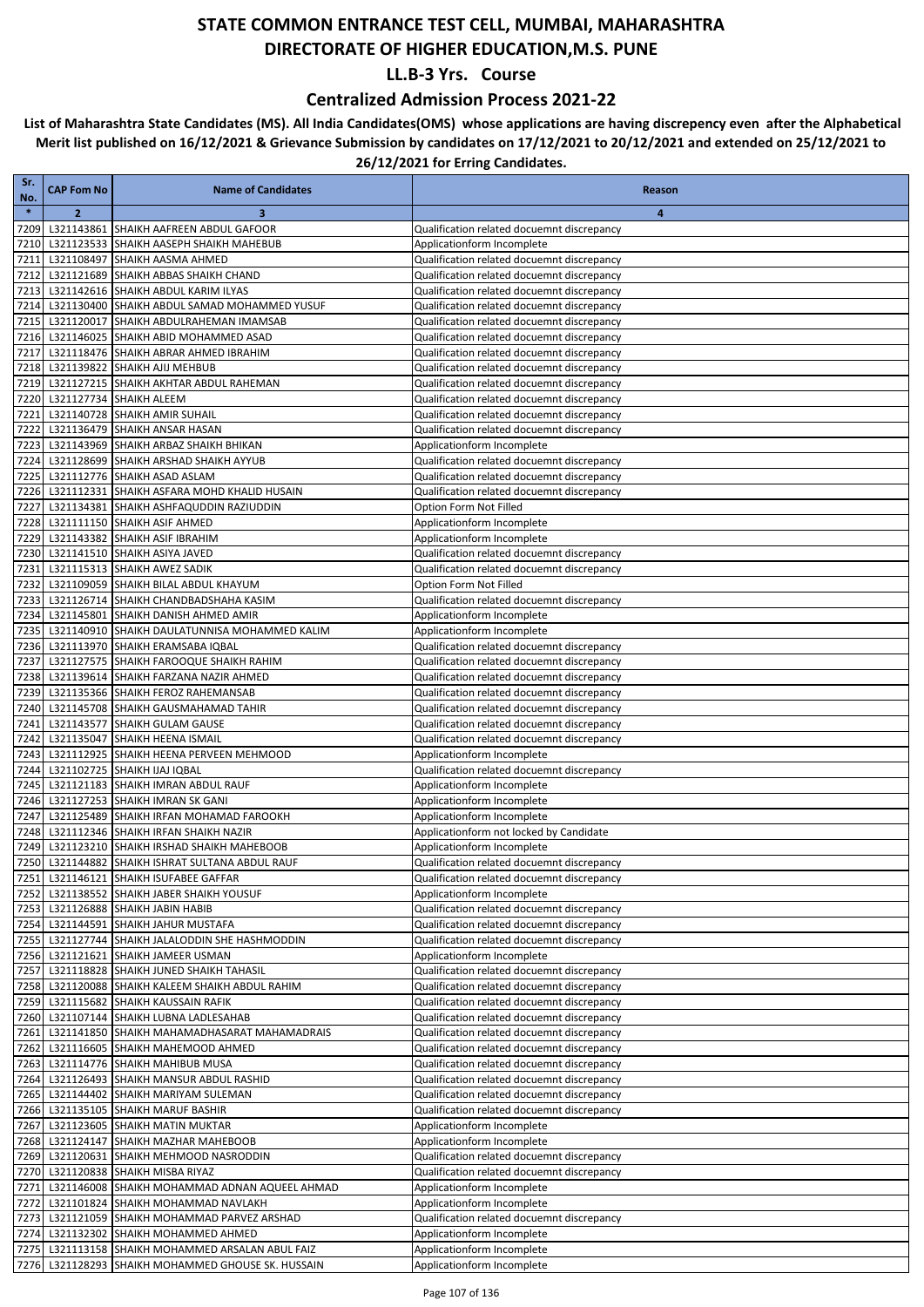### **Centralized Admission Process 2021-22**

| Sr.<br>No.   | <b>CAP Fom No</b> | <b>Name of Candidates</b>                                                     | Reason                                                                                   |
|--------------|-------------------|-------------------------------------------------------------------------------|------------------------------------------------------------------------------------------|
| $\ast$       | $\overline{2}$    | 3                                                                             | 4                                                                                        |
| 7277         |                   | L321112868 SHAIKH MOHD MUJEEB KHALIQUR REHMAN                                 | Applicationform Incomplete                                                               |
| 7278         |                   | L321141692 SHAIKH MOHD ZAID ASHFAQUE                                          | Applicationform Incomplete                                                               |
| 7279         |                   | L321118105 SHAIKH MOHD.SHOAIB ZAKIR HASAN                                     | Qualification related docuemnt discrepancy                                               |
| 7280         |                   | L321124531 SHAIKH MOHSIN ABDULLA ABDUL                                        | Applicationform Incomplete                                                               |
| 7281         |                   | L321123183 SHAIKH MOHSIN KHALIL                                               | Qualification related docuemnt discrepancy                                               |
| 7282         |                   | L321137625 SHAIKH MOSIN AHMED                                                 | Qualification related docuemnt discrepancy                                               |
| 7283         |                   | L321138843 SHAIKH MUNAWWAR SIKANDAR<br>L321130799 SHAIKH MUNNA SALIM          | Option Form Not Filled                                                                   |
| 7284<br>7285 |                   | L321134154 SHAIKH MUSHTAQ KHALIL                                              | Applicationform Incomplete<br>Applicationform Incomplete                                 |
| 7286         |                   | L321124050 SHAIKH MUSKAN RASUL AHMED                                          | Qualification related docuemnt discrepancy                                               |
| 7287         |                   | L321111021 SHAIKH MUSTAFAIZ AHMAD ALTAF AHMAD                                 | Applicationform Incomplete                                                               |
| 7288         |                   | L321121606 SHAIKH MUZAKKIR MUNIR                                              | Option Form Not Filled                                                                   |
| 7289         |                   | L321118045 SHAIKH NAFISA BANO ZAKIR HASAN                                     | Qualification related docuemnt discrepancy                                               |
| 7290         |                   | L321144751 SHAIKH NASIR SHAIKH NAJIR                                          | Qualification related docuemnt discrepancy                                               |
| 7291         |                   | L321138110 SHAIKH NAYUM PASHA                                                 | Qualification related docuemnt discrepancy                                               |
| 7292         |                   | L321141393 SHAIKH NAZIRA NISAR                                                | Applicationform Incomplete                                                               |
| 7293         |                   | L321128770 SHAIKH NEHA MOHD ARIF                                              | Qualification related docuemnt discrepancy                                               |
| 7294         |                   | L321123187 SHAIKH NOORJAHAN MOHD SALIM                                        | Applicationform Incomplete                                                               |
| 7295         |                   | L321123824 SHAIKH RASHID CHAND                                                | Applicationform Incomplete                                                               |
| 7296<br>7297 |                   | L321139607 SHAIKH REHANA BEGUM MEHMOOD AHMED<br>L321113916 SHAIKH RIHAN       | Applicationform Incomplete<br>Qualification related docuemnt discrepancy                 |
| 7298         |                   | L321114171 SHAIKH RIZWAN ABUL HASAN                                           | Applicationform Incomplete                                                               |
| 7299         |                   | L321114144 SHAIKH RUKHSAR SALEEH                                              | Qualification related docuemnt discrepancy                                               |
| 7300         |                   | L321140945 SHAIKH SADAF                                                       | Qualification related docuemnt discrepancy                                               |
| 7301         |                   | L321137315 SHAIKH SADDAM SADIK                                                | Qualification related docuemnt discrepancy                                               |
| 7302         |                   | L321139044 SHAIKH SADDAM SHABBIR                                              | Qualification related docuemnt discrepancy                                               |
| 7303         |                   | L321139135 SHAIKH SAHEL SHAIKH SHAMIM                                         | Qualification related docuemnt discrepancy                                               |
| 7304         |                   | L321123174 SHAIKH SAIF ZAHEER                                                 | Qualification related docuemnt discrepancy                                               |
| 7305         |                   | L321117867 SHAIKH SAJID IBRAHIM                                               | Qualification related docuemnt discrepancy                                               |
| 7306         |                   | L321112832 SHAIKH SAKEB SADIK                                                 | Qualification related docuemnt discrepancy                                               |
| 7307         |                   | L321115221 SHAIKH SAMEER AKRAM                                                | Qualification related docuemnt discrepancy                                               |
| 7308         |                   | L321144821 SHAIKH SAMIR GAPHUR                                                | Applicationform Incomplete                                                               |
| 7309<br>7310 |                   | L321132331 SHAIKH SAMIR SHAIKH SHARIF<br>L321140084 SHAIKH SANA RAHIM         | Applicationform Incomplete<br>Applicationform Incomplete                                 |
| 7311         |                   | L321110062 SHAIKH SAQLAIN MOHAMED WASEEM                                      | Applicationform Incomplete                                                               |
| 7312         |                   | L321121024 SHAIKH SAYYADPASHA VAZIR                                           | Qualification related docuemnt discrepancy                                               |
| 7313         |                   | L321131779 SHAIKH SEEMA FIRDOUS ISAKH                                         | Applicationform Incomplete                                                               |
| 7314         |                   | L321122815 SHAIKH SHABANA HUSEN                                               | Qualification related docuemnt discrepancy                                               |
| 7315         |                   | L321117400 SHAIKH SHABNAM IQBAL                                               | Applicationform Incomplete                                                               |
| 7316         |                   | L321116326 SHAIKH SHADAB SHAFEE KHURSHED BANU                                 | Applicationform Incomplete                                                               |
| 7317         |                   | L321130841 SHAIKH SHAHEENASADAF YUSUF                                         | Option Form Not Filled                                                                   |
| 7318         |                   | L321142322 SHAIKH SHAHEJADIBANO MAHEBOOB                                      | Qualification related docuemnt discrepancy                                               |
|              |                   | 7319 L321138938 SHAIKH SHAHNOOR RAFIQUE                                       | Qualification related docuemnt discrepancy                                               |
|              |                   | 7320 L321122263 SHAIKH SHAIMA SOHRAB ALI                                      | Applicationform Incomplete                                                               |
|              |                   | 7321 L321109118 SHAIKH SHAKIL SK BHIKAN ??? ???? ???? ????                    | Applicationform Incomplete                                                               |
|              |                   | 7322 L321136221 SHAIKH SHOAIB ALI<br>7323 L321108928 SHAIKH SHOAIB ANSARUDDIN | Qualification related docuemnt discrepancy<br>Qualification related docuemnt discrepancy |
|              |                   | 7324 L321125579 SHAIKH SHOAIB SHAIKH MAHEMOOD                                 | Applicationform Incomplete                                                               |
|              |                   | 7325 L321117855 SHAIKH SHOAIB YUSUF                                           | Qualification related docuemnt discrepancy                                               |
|              |                   | 7326 L321105499 SHAIKH SIDDHIK SHAIKH HAMID                                   | Applicationform Incomplete                                                               |
| 7327         |                   | L321107504 SHAIKH SOHAIL RASHID                                               | Applicationform Incomplete                                                               |
|              |                   | 7328 L321127239 SHAIKH SOHEL A RAJAK                                          | Qualification related docuemnt discrepancy                                               |
|              |                   | 7329 L321145310 SHAIKH SUMAIYA SHADULLA                                       | Applicationform Incomplete                                                               |
|              |                   | 7330 L321109420 SHAIKH TASNEEM ABDUL RAUF                                     | Applicationform Incomplete                                                               |
|              |                   | 7331 L321144812 SHAIKH TAUSIF SHAIKH LATIF                                    | Qualification related docuemnt discrepancy                                               |
|              |                   | 7332 L321112131 SHAIKH TOUFIK EJAJ                                            | Qualification related docuemnt discrepancy                                               |
|              |                   | 7333 L321105927 SHAIKH TOUFIK SALIM                                           | Qualification related docuemnt discrepancy                                               |
|              |                   | 7334 L321119024 SHAIKH TOUSEEF KHALIL<br>7335 L321108126 SHAIKH TOUSIF SALIM  | Qualification related docuemnt discrepancy<br>Applicationform Incomplete                 |
|              |                   | 7336 L321110599 SHAIKH UBEDHUSSAIN AMJAT                                      | Applicationform Incomplete                                                               |
|              |                   | 7337 L321123918 SHAIKH VAHID USMAN                                            | Applicationform Incomplete                                                               |
|              |                   | 7338 L321122249 SHAIKH WASEEM RAJA SHAIKH MAQSOOD                             | Applicationform Incomplete                                                               |
|              |                   | 7339 L321104386 SHAIKH WASIM HAKIM                                            | Qualification related docuemnt discrepancy                                               |
|              |                   | 7340 L321128047 SHAIKH ZAHIRUDDIN MOHAMMED IQBAL                              | Qualification related docuemnt discrepancy                                               |
|              |                   | 7341 L321116014 SHAIKH ZAMEER SHAIKH ZAKIR                                    | Qualification related docuemnt discrepancy                                               |
|              |                   | 7342 L321145737 SHAIKH ZIYA ABRAR ZAFAR                                       | Option Form Not Filled                                                                   |
|              |                   | 7343 L321116433 SHAILAJA BARATE                                               | Qualification related docuemnt discrepancy                                               |
|              |                   | 7344 L321133626 SHAILAJA SUBHASH JAGDALE                                      | Qualification related docuemnt discrepancy                                               |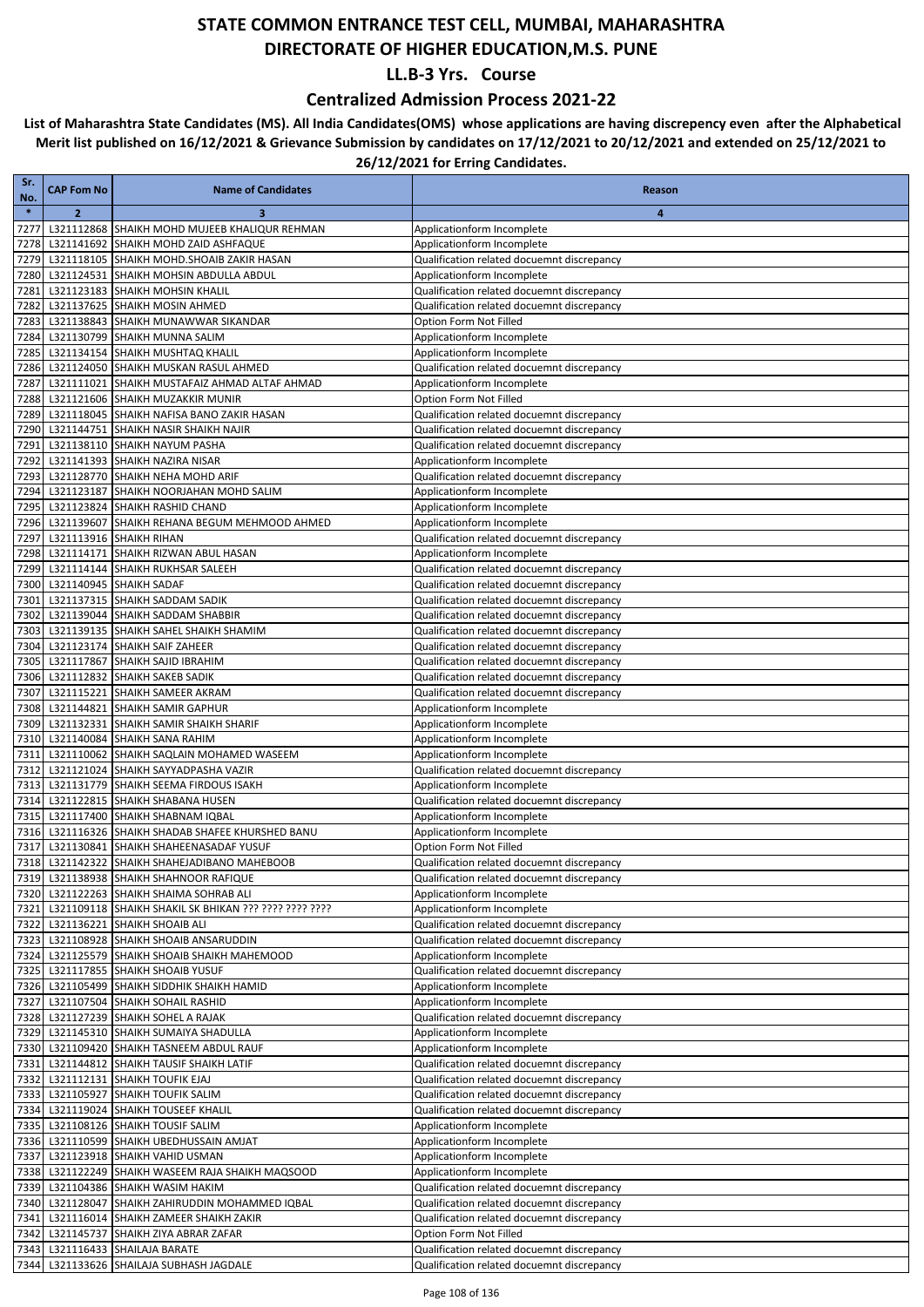### **Centralized Admission Process 2021-22**

| Sr.<br>No.   | <b>CAP Fom No</b> | <b>Name of Candidates</b>                                                            | Reason                                                                                         |
|--------------|-------------------|--------------------------------------------------------------------------------------|------------------------------------------------------------------------------------------------|
| $\ast$       | $\overline{2}$    | $\overline{\mathbf{3}}$                                                              | 4                                                                                              |
| 7345         |                   | L321143305 SHAILEE KETAN SHAH                                                        | Qualification related docuemnt discrepancy                                                     |
| 7346         |                   | L321121698 SHAILENDRA SHIVSHANKAR KOTE                                               | Option Form Not Filled                                                                         |
| 7347         |                   | L321140132 SHAILESH GIRDHAR DHANDE                                                   | Option Form Not Filled                                                                         |
| 7348         |                   | L321122504 SHAILESH GULABHANDRA JAISWAL                                              | Applicationform Incomplete                                                                     |
| 7349         |                   | L321122238 SHAILESH KISANRAO MAHAJAN                                                 | Qualification related docuemnt discrepancy                                                     |
| 7350         |                   | L321121316 SHAILESH NANA BHOIR                                                       | Qualification related docuemnt discrepancy                                                     |
| 7351         |                   | L321113672 SHAILESH SHUKLA                                                           | Applicationform Incomplete                                                                     |
| 7352         |                   | L321135545 SHAILESH SRINIVASRAO DHUTEKAR<br>L321111944 SHAILESH SUDHAKAR CHAUDHARI   | Qualification related docuemnt discrepancy                                                     |
| 7353<br>7354 |                   | L321115114 SHAILESH SUDHAKAR RANADIVE                                                | Qualification related docuemnt discrepancy<br>Option Form Not Filled                           |
| 7355         |                   | L321137585 SHAINAZ BANO SHAIKH                                                       | Applicationform not locked by Candidate                                                        |
|              |                   | 7356 L321146134 SHALIKRAM PATIL                                                      | Applicationform Incomplete                                                                     |
| 7357         |                   | L321118957 SHALINI DIGAMBARRAO LAKADE                                                | Applicationform Incomplete                                                                     |
| 7358         |                   | L321141118 SHAM RAMRAO KHOND                                                         | Qualification related docuemnt discrepancy                                                     |
| 7359         |                   | L321145586 SHAM VISHNU WAGHMARE                                                      | Qualification related docuemnt discrepancy                                                     |
| 7360         |                   | L321124235 SHAMKUMAR KEJUJI SONULE                                                   | Category related document discrepancy and does not have adequate marks to be eligible as Open. |
| 7361         |                   | L321101445 SHAMKUWAR VIKAS JAGDISH                                                   | Applicationform Incomplete                                                                     |
| 7362         |                   | L321109117 SHANKAR SAMBHAJIRAO CHANDAPURE                                            | Option Form Not Filled                                                                         |
| 7363         |                   | L321106532 SHANKAR VASMANE                                                           | Applicationform Incomplete                                                                     |
| 7364         |                   | L321124869 SHANTANU ARUN AHER                                                        | Qualification related docuemnt discrepancy                                                     |
| 7365         |                   | L321100551 SHANTANU ROOJ<br>L321134360 SHANTARAM MUGUTRAO PAWAR                      | Qualification related docuemnt discrepancy<br>Qualification related docuemnt discrepancy       |
| 7366<br>7367 |                   | L321142487 SHANTILAL HIRAMAN SURYAWANSHI                                             | Qualification related docuemnt discrepancy                                                     |
| 7368         |                   | L321108969 SHAON DUTTA                                                               | Qualification related docuemnt discrepancy                                                     |
| 7369         |                   | L321117315 SHARAD BAPU SALUNKHE                                                      | Applicationform Incomplete                                                                     |
| 7370         |                   | L321136353 SHARAD CHANGADEV DHARADE                                                  | Applicationform Incomplete                                                                     |
| 7371         |                   | L321114364 SHARAD MACHINDRA VIKHE                                                    | Applicationform Incomplete                                                                     |
| 7372         |                   | L321120054 SHARAD MURLIDHAR SALVE                                                    | Applicationform Incomplete                                                                     |
| 7373         |                   | L321135808 SHARAD RANJITRAO UDHAN                                                    | Qualification related docuemnt discrepancy                                                     |
| 7374         |                   | L321109905 SHARAD SALUNKE                                                            | Applicationform Incomplete                                                                     |
| 7375         |                   | L321123816 SHARAD SHANKAR MEMANE                                                     | Qualification related docuemnt discrepancy                                                     |
| 7376         |                   | L321118812 SHARAD SHYAM BHASME                                                       | Qualification related docuemnt discrepancy                                                     |
| 7377         |                   | L321142832 SHARAD SINNARKAR                                                          | Qualification related docuemnt discrepancy                                                     |
| 7378<br>7379 |                   | L321142647 SHARADCHANDAR KANTIRAM SANAP<br>L321124515 SHARADCHANDRA NAGESHRAO JOSHI  | Applicationform Incomplete<br>Qualification related docuemnt discrepancy                       |
| 7380         |                   | L321134214 SHARDA SANDIPAN GANDLE                                                    | Qualification related docuemnt discrepancy                                                     |
| 7381         |                   | L321127501 SHARDA VERMA                                                              | Applicationform Incomplete                                                                     |
| 7382         |                   | L321140971 SHARDABAI ASHRUBA AMBAKAR                                                 | Qualification related docuemnt discrepancy                                                     |
| 7383         |                   | L321134624 SHARIFF FARZANA BEGUN MOHAMMED                                            | Qualification related docuemnt discrepancy                                                     |
| 7384         |                   | L321115144 SHARIQ ABDUS SAMI CHAUDHARY                                               | Qualification related docuemnt discrepancy                                                     |
| 7385         |                   | L321136492 SHARMA AJIT ASHOK                                                         | Qualification related docuemnt discrepancy                                                     |
| 7386         |                   | L321141287 SHARMA AMIT BHAVANISHANKAR                                                | Qualification related docuemnt discrepancy                                                     |
|              |                   | 7387 L321114353 SHARMA AMITKUMAR DEVNATH                                             | Qualification related docuemnt discrepancy                                                     |
|              |                   | 7388 L321131863 SHARMA CHANDAN RAMNIHAL                                              | Applicationform Incomplete                                                                     |
|              |                   | 7389 L321119984 SHARMA DINESH INDER                                                  | Applicationform Incomplete                                                                     |
| 7391         |                   | 7390 L321118904 SHARMA GUNJA BANWARILAL<br>L321136293 SHARMA JAY ASHOK               | Applicationform Incomplete<br>Applicationform Incomplete                                       |
| 7392         |                   | L321138992 SHARMA KRITIKA DEVENDRA                                                   | Qualification related docuemnt discrepancy                                                     |
| 7393         |                   | L321124713 SHARMA MAYA GHANSHYAM                                                     | Qualification related docuemnt discrepancy                                                     |
|              |                   | 7394 L321113940 SHARMA PAWAN SHRAWANKUMAR                                            | Applicationform Incomplete                                                                     |
|              |                   | 7395 L321136318 SHARMA PRACHI MITHILESH                                              | Qualification related docuemnt discrepancy                                                     |
|              |                   | 7396 L321137743 SHARMA RAHUL ANIL                                                    | Qualification related docuemnt discrepancy                                                     |
|              |                   | 7397 L321118664 SHARMA RAJEEV RAMKRISHAN                                             | Qualification related docuemnt discrepancy                                                     |
|              |                   | 7398 L321118140 SHARMA RANI SURESH                                                   | Qualification related docuemnt discrepancy                                                     |
|              |                   | 7399 L321136132 SHARMA RAVINDRAKUMAR FULCHAND                                        | Qualification related docuemnt discrepancy                                                     |
|              |                   | 7400 L321124826 SHARMA RUSHIKESH DHANRAJ                                             | Qualification related docuemnt discrepancy                                                     |
| 7401<br>7402 |                   | L321130344 SHARMA SANJAYKUMAR MURARILAL<br>L321145868 SHARMA SATYANARAYAN BHAGWANDAS | Qualification related docuemnt discrepancy<br>Applicationform Incomplete                       |
|              |                   | 7403 L321111618 SHARMA SEJAL                                                         | Applicationform Incomplete                                                                     |
|              |                   | 7404 L321143701 SHARMA TIRTHARAJ HEMNARAYAN                                          | Qualification related docuemnt discrepancy                                                     |
|              |                   | 7405 L321142275 SHASHANK NANASAHEB WAGHMARE                                          | Qualification related docuemnt discrepancy                                                     |
|              |                   | 7406 L321127652 SHASHANK PATHAK                                                      | Applicationform Incomplete                                                                     |
|              |                   | 7407 L321111906 SHASHI MISHRA                                                        | Qualification related docuemnt discrepancy                                                     |
|              |                   | 7408 L321106628 SHASHIKANT ANKUSH NIGUDE                                             | Qualification related docuemnt discrepancy                                                     |
|              |                   | 7409 L321143994 SHASHIKANT BABAN PATIL                                               | Applicationform Incomplete                                                                     |
|              |                   | 7410 L321114100 SHASHIKANT KUSHWAHA                                                  | Applicationform Incomplete                                                                     |
|              |                   | 7411 L321123630 SHASHIKANT PANDURANG PAWAR                                           | Applicationform Incomplete                                                                     |
|              |                   | 7412 L321107679 SHASHIKANT RAMCHANDRA YEYEELWAD                                      | Applicationform Incomplete                                                                     |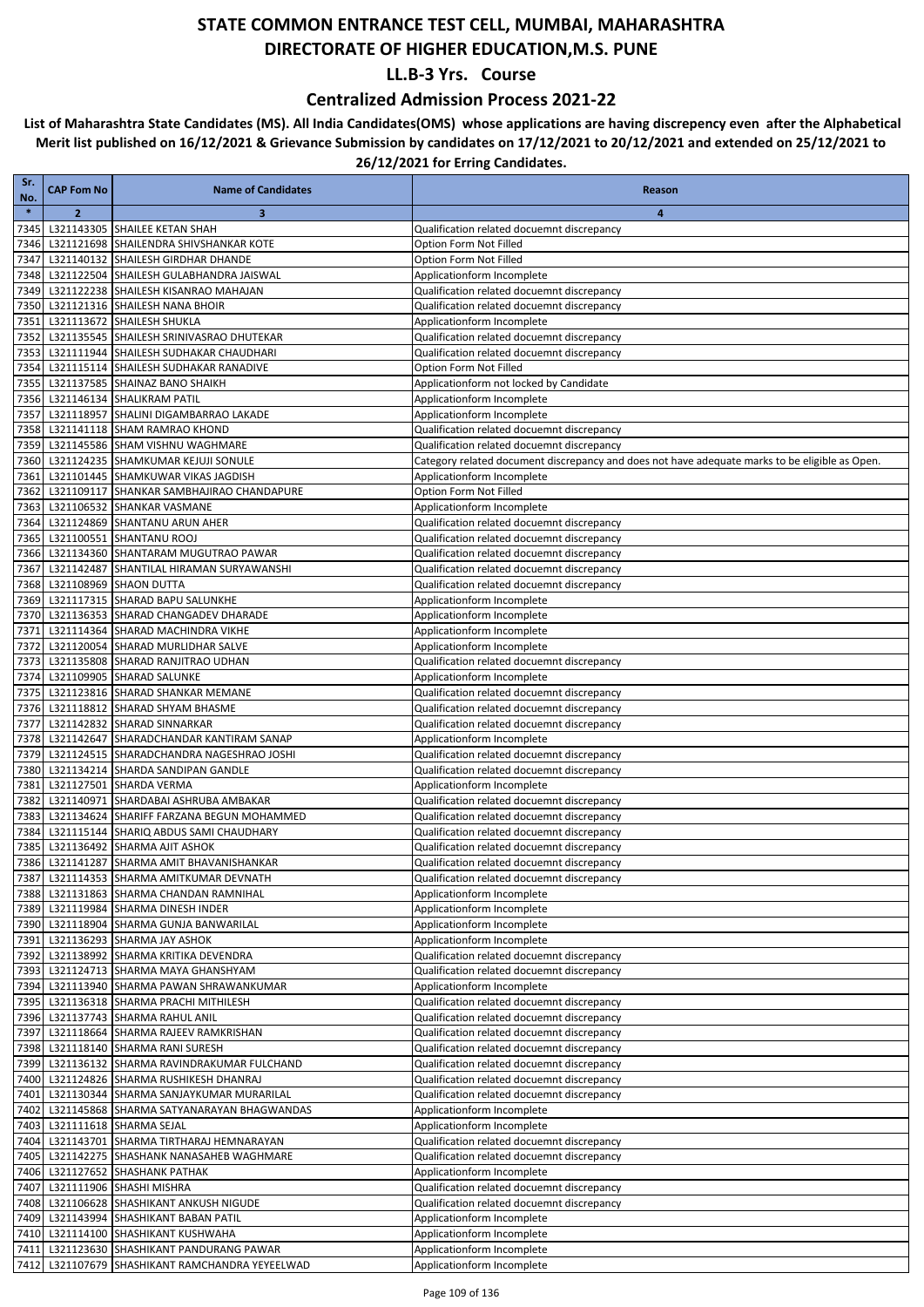### **Centralized Admission Process 2021-22**

| Sr.<br>No.   | <b>CAP Fom No</b> | <b>Name of Candidates</b>                                                 | Reason                                                                                   |
|--------------|-------------------|---------------------------------------------------------------------------|------------------------------------------------------------------------------------------|
| $\ast$       | $\overline{2}$    | 3                                                                         | 4                                                                                        |
| 7413         |                   | L321101810 SHASTRI INDIRA VIJAY                                           | Qualification related docuemnt discrepancy                                               |
| 7414         |                   | L321106951 SHASWAT PANDEY                                                 | Applicationform Incomplete                                                               |
| 7415         |                   | L321134832 SHAURYAVEER SINGH CHAUHAN                                      | Candidature Type/Domicile related document discrepancy.                                  |
| 7416<br>7417 |                   | L321140696 SHEDAGE DIGAMBAR KRISHNA<br>L321113227 SHEDAGE RAHUL NATHURAM  | Qualification related docuemnt discrepancy<br>Option Form Not Filled                     |
| 7418         |                   | L321113209 SHEEJA DEVASIA                                                 | Qualification related docuemnt discrepancy                                               |
| 7419         |                   | L321120349 SHEELA VIJAY PAWAR                                             | Qualification related docuemnt discrepancy                                               |
| 7420         |                   | L321113229 SHEETAL DAMODAR MHATRE                                         | Applicationform Incomplete                                                               |
| 7421         |                   | L321130926 SHEETAL PANDURANG PAGADE                                       | Qualification related docuemnt discrepancy                                               |
| 7422         |                   | L321133401 SHEETAL RAMKISAN DHAKANE                                       | Applicationform Incomplete                                                               |
| 7423         |                   | L321129455 SHEFALI GOYAL SINGLA                                           | Applicationform Incomplete                                                               |
| 7424         |                   | L321111703 SHEIKH ARIF RASHID                                             | Applicationform Incomplete                                                               |
| 7425<br>7426 |                   | L321105705 SHEIKH KHAJA AMIR<br>L321125585 SHEIKH NILOFAR RAHIM           | Applicationform Incomplete<br>Qualification related docuemnt discrepancy                 |
| 7427         |                   | L321111939 SHEIKH RUBYBANO CHHANGOO                                       | Qualification related docuemnt discrepancy                                               |
| 7428         |                   | L321116266 SHEIKH SHAMIR DAUD                                             | Applicationform Incomplete                                                               |
| 7429         |                   | L321117202 SHEIKH SHOHEB ABDULLA                                          | Qualification related docuemnt discrepancy                                               |
| 7430         |                   | L321123735 SHEJAWALE RATNADEEP PIRAJIRAO                                  | Candidature Type/Domicile related document discrepancy.                                  |
| 7431         |                   | L321108321 SHEJUL RAHUL DATTATRAY                                         | Applicationform Incomplete                                                               |
| 7432         |                   | L321143590 SHEJULE GAUTAM GYANUJI                                         | Qualification related docuemnt discrepancy                                               |
| 7433         |                   | L321118584 SHEJULE JIVAN DEVIDAS                                          | Applicationform Incomplete                                                               |
| 7434         |                   | L321141222 SHEJULE MAROTI TRYAMBAK                                        | Qualification related docuemnt discrepancy                                               |
| 7435<br>7436 |                   | L321138846 SHEJULE SUVARNA PRAMOD<br>L321119345 SHEJWAL RUPALI NAMDEV     | Applicationform Incomplete<br>Qualification related docuemnt discrepancy                 |
| 7437         |                   | L321139509 SHEKH AREF SHABBIR                                             | Applicationform not locked by Candidate                                                  |
| 7438         |                   | L321108261 SHEKH RUKSAR DILAWAR                                           | Qualification related docuemnt discrepancy                                               |
| 7439         |                   | L321125353 SHEKH SHAFIQ SHEKH UMAR                                        | Option Form Not Filled                                                                   |
| 7440         |                   | L321132316 SHEKHANI MOHAMMED YASEEN ABDUL QADIR                           | Option Form Not Filled                                                                   |
| 7441         |                   | L321112616 SHEKHAR LAGAMAPPA KAMBLE                                       | Qualification related docuemnt discrepancy                                               |
| 7442         |                   | L321121077 SHEKHAR SHAHAJI SALUNKE                                        | Qualification related docuemnt discrepancy                                               |
| 7443         |                   | L321124989 SHEKHER RAJARAM GHOGRE                                         | Applicationform Incomplete                                                               |
| 7444<br>7445 |                   | L321144390 SHELAKE GOPAL SHRIRAM<br>L321123503 SHELAKE PUJA RAJENDRA      | Qualification related docuemnt discrepancy<br>Applicationform Incomplete                 |
| 7446         |                   | L321107272 SHELAR ASHISH ASHOK                                            | Qualification related docuemnt discrepancy                                               |
| 7447         |                   | L321145356 SHELAR ASHWINI MANGALDAS                                       | Applicationform Incomplete                                                               |
| 7448         |                   | L321141804 SHELAR GEETANJALI SHANKAR                                      | Qualification related docuemnt discrepancy                                               |
| 7449         |                   | L321116671 SHELAR KISHOR MAHADU GEETA                                     | Applicationform Incomplete                                                               |
| 7450         |                   | L321110532 SHELAR MAHENDRA MACHCHHINDRA                                   | Applicationform Incomplete                                                               |
| 7451         |                   | L321133213 SHELAR PANKAJ NATHURAM                                         | Qualification related docuemnt discrepancy                                               |
| 7452         |                   | L321130410 SHELAR SANJAY SHANKAR                                          | Applicationform Incomplete                                                               |
| 7453<br>7454 |                   | L321122762 SHELAR SHITAL RAMCHANDRA<br>L321120988 SHELAR SHUBHANGI YUVRAJ | Qualification related docuemnt discrepancy<br>Qualification related docuemnt discrepancy |
|              |                   | 7455 L321126199 SHELKE AJAY LAHU                                          | Qualification related docuemnt discrepancy                                               |
|              |                   | 7456 L321145714 SHELKE AKSHAY RAMHARI                                     | Qualification related docuemnt discrepancy                                               |
|              |                   | 7457 L321119037 SHELKE ANAND RAIBHAN                                      | Qualification related docuemnt discrepancy                                               |
|              |                   | 7458 L321126328 SHELKE BIRU KEDARI                                        | Applicationform not locked by Candidate                                                  |
|              |                   | 7459 L321114200 SHELKE CHANDANI ATMARAM                                   | Applicationform Incomplete                                                               |
|              |                   | 7460 L321115021 SHELKE DIPAK MANSARAM                                     | Qualification related docuemnt discrepancy                                               |
|              |                   | 7461 L321119973 SHELKE EKNATH TOTARAM                                     | Applicationform Incomplete                                                               |
|              |                   | 7462 L321120441 SHELKE KUNAL GOTIRAM                                      | Applicationform Incomplete                                                               |
| 7463         |                   | L321125851 SHELKE MAHESH GOKUL<br>7464 L321113830 SHELKE PRASAD RAMHARI   | Qualification related docuemnt discrepancy<br>Qualification related docuemnt discrepancy |
| 7465         |                   | L321137437 SHELKE PRITI DATTATRAY                                         | Qualification related docuemnt discrepancy                                               |
|              |                   | 7466 L321108204 SHELKE PRIYANKA PRAKASH                                   | Qualification related docuemnt discrepancy                                               |
| 7467         |                   | L321125415 SHELKE RANJIT BABANRAO                                         | Qualification related docuemnt discrepancy                                               |
|              |                   | 7468 L321137631 SHELKE SHRADDHA PRABHAKAR                                 | Qualification related docuemnt discrepancy                                               |
|              |                   | 7469 L321145108 SHELKE SWAPNIL PITAMBAR                                   | Applicationform Incomplete                                                               |
|              |                   | 7470 L321111732 SHELKIKAR SHRIKANT NAMDEVRAO                              | Qualification related docuemnt discrepancy                                               |
|              |                   | 7471 L321106354 SHELKIKAR SHRINATH NAMDEVRAO                              | Qualification related docuemnt discrepancy                                               |
| 7472         |                   | L321141455 SHEMBADE AMAR SURYAKANT                                        | Qualification related docuemnt discrepancy                                               |
| 7473         |                   | L321131027 SHENDE AMOL JANARDHAN<br>7474 L321141250 SHENDE HRUTUJA PRADIP | Qualification related docuemnt discrepancy<br>Qualification related docuemnt discrepancy |
| 7475         |                   | L321105145 SHENDE MADHURA SHIRISH                                         | Qualification related docuemnt discrepancy                                               |
|              |                   | 7476 L321143433 SHENDE NAGESH BHAURAO                                     | Qualification related docuemnt discrepancy                                               |
|              |                   | 7477 L321145950 SHENDE OMPRAKASH BHAYYALAL                                | Qualification related docuemnt discrepancy                                               |
|              |                   | 7478 L321141194 SHENDE PAWAN BALAJI                                       | Applicationform Incomplete                                                               |
|              |                   | 7479 L321129645 SHENDE SUKESHINI ISHWAR                                   | Option Form Not Filled                                                                   |
|              |                   | 7480 L321124001 SHENDE UJELA GOPICHAND                                    | Applicationform Incomplete                                                               |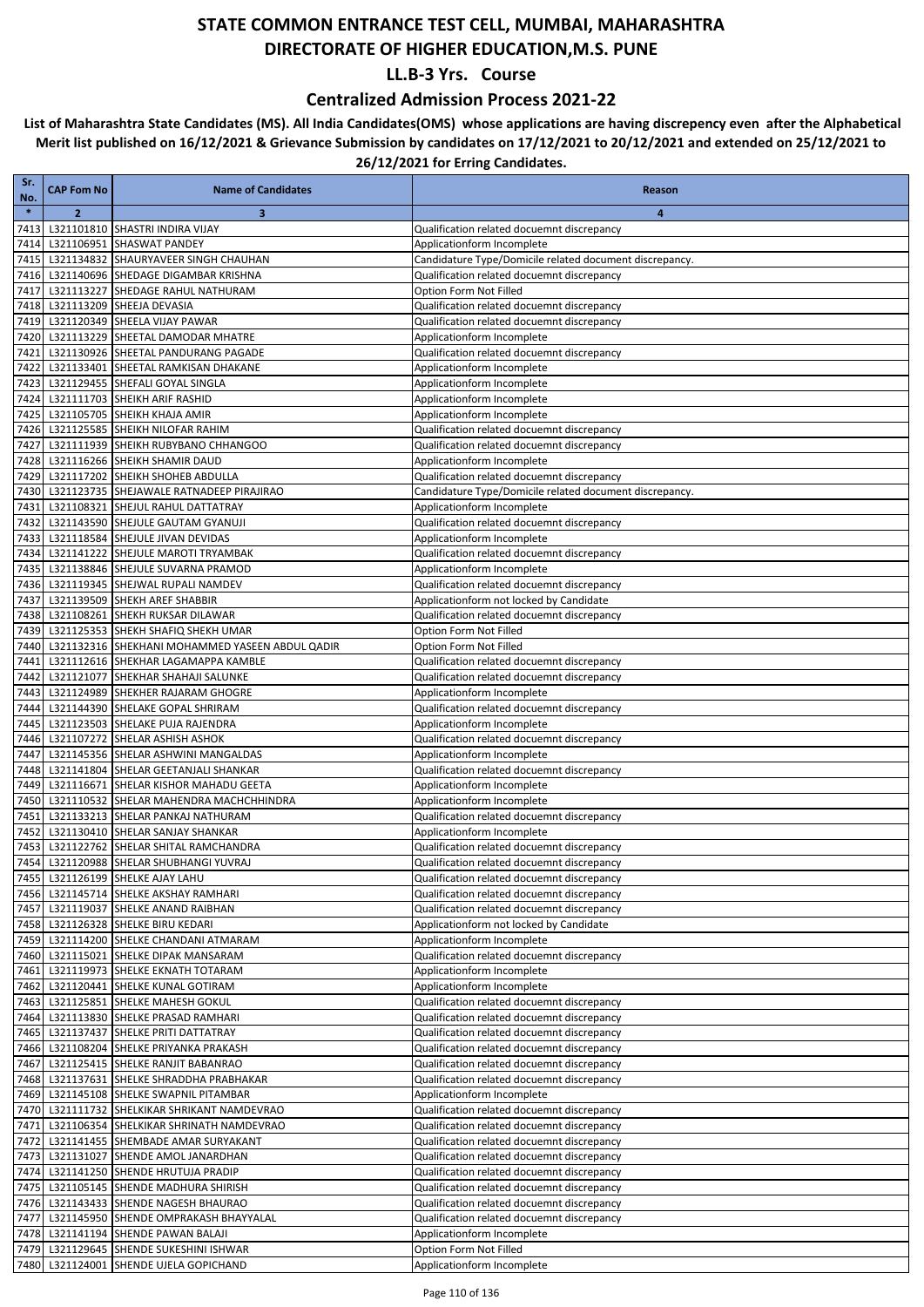### **Centralized Admission Process 2021-22**

| Sr.<br>No.   | <b>CAP Fom No</b> | <b>Name of Candidates</b>                                                           | Reason                                                                   |
|--------------|-------------------|-------------------------------------------------------------------------------------|--------------------------------------------------------------------------|
| $\ast$       | $\overline{2}$    | 3                                                                                   | 4                                                                        |
| 7481         |                   | L321119769 SHENDE VARSHA RAMCHANDRA                                                 | Qualification related docuemnt discrepancy                               |
| 7482         |                   | L321106757 SHENEKAR PRAVIN SHIVAJI                                                  | Applicationform Incomplete                                               |
| 7483         |                   | L321132480 SHERE RAJU JIJASAHEB                                                     | Qualification related docuemnt discrepancy                               |
| 7484         |                   | L321139541 SHEREKAR HIMALI GAJANAN                                                  | Qualification related docuemnt discrepancy                               |
| 7485         |                   | L321135455 SHERIKAR SUNIL GURUSIDDHAPPA                                             | Qualification related docuemnt discrepancy                               |
| 7486<br>7487 |                   | L321123248 SHERYL SATHURINE LOBO<br>L321111614 SHETASANDI RAJSHEKHAR MARUTI         | Qualification related docuemnt discrepancy<br>Applicationform Incomplete |
| 7488         |                   | L321127605 SHETE ADINATH SAHEBRAO                                                   | Qualification related docuemnt discrepancy                               |
| 7489         |                   | L321145152 SHETE SHRADDHA PRASAD                                                    | Applicationform Incomplete                                               |
| 7490         |                   | L321137128 SHETE SNEHAL RAJENDRA                                                    | Qualification related docuemnt discrepancy                               |
| 7491         |                   | L321105879 SHETH SIDDHI BIPIN                                                       | Applicationform Incomplete                                               |
| 7492         |                   | L321124631 SHETH URVARY VIREN                                                       | Option Form Not Filled                                                   |
| 7493         |                   | L321135551 SHETTY AVINASH SHANKAR                                                   | Qualification related docuemnt discrepancy                               |
| 7494         |                   | L321102284 SHETTY GAYATRI SANTOSH                                                   | Qualification related docuemnt discrepancy                               |
| 7495         |                   | L321131778 SHETTY LAVANYA KARUNAKAR JYOTI                                           | Applicationform Incomplete                                               |
| 7496         |                   | L321100096 SHETYE RUPALI KRISHNA                                                    | Qualification related docuemnt discrepancy                               |
| 7497         |                   | L321128361 SHETYE SIMRAN TRIBHUNAND                                                 | Qualification related docuemnt discrepancy                               |
| 7498         |                   | L321123137 SHEVKARI JAYESH GANPAT                                                   | Applicationform Incomplete                                               |
| 7499         |                   | L321117549 SHEWALE ANKIT KIRAN<br>L321109457 SHEWALE HARSHALI PANDIT                | Qualification related docuemnt discrepancy                               |
| 7500         |                   |                                                                                     | Qualification related docuemnt discrepancy                               |
| 7501<br>7502 |                   | L321107553 SHEWALE VISHAL DAYARAM<br>L321120783 SHIAKH JAVED SK GHANI               | Applicationform Incomplete<br>Qualification related docuemnt discrepancy |
| 7503         |                   | L321104748 SHIFA BANO KHAN                                                          | Qualification related docuemnt discrepancy                               |
| 7504         |                   | L321101413 SHIFANAZ JAMEER AHEMAD SHEIKH                                            | Qualification related docuemnt discrepancy                               |
| 7505         |                   | L321111055 SHIGWAN JIGANESH MOHAN                                                   | Applicationform Incomplete                                               |
| 7506         |                   | L321107213 SHIKHA SANGODKAR                                                         | Qualification related docuemnt discrepancy                               |
| 7507         |                   | L321102948 SHIKHAR PATHAK                                                           | Applicationform not locked by Candidate                                  |
| 7508         |                   | L321138543 SHIKHIL KUMA AMBASTHA                                                    | Applicationform Incomplete                                               |
| 7509         |                   | L321109418 SHILPA DEVDATTA JADHAV                                                   | Qualification related docuemnt discrepancy                               |
| 7510         |                   | L321134657 SHILPA NAGESH DESHMUKH                                                   | Option Form Not Filled                                                   |
| 7511         |                   | L321127064 SHILPA SADANAND HATE                                                     | Qualification related docuemnt discrepancy                               |
| 7512         |                   | L321119397 SHILPA SAHADEV PARAB                                                     | Qualification related docuemnt discrepancy                               |
| 7513<br>7514 |                   | L321144981 SHILPA VISHWANATH MUNDHE<br>L321113827 SHILWANT ABHISHEK NANDKUMAR       | Option Form Not Filled                                                   |
| 7515         |                   | L321106793 SHILWANT LAXMAN ACHARYA                                                  | Applicationform Incomplete<br>Qualification related docuemnt discrepancy |
| 7516         |                   | L321122724 SHIMPI DATTATRAYA NIVRUTTI                                               | Qualification related docuemnt discrepancy                               |
| 7517         |                   | L321118400 SHIMPI SMITA SANJAY                                                      | Qualification related docuemnt discrepancy                               |
| 7518         |                   | L321124043 SHINDE ABHISHEK PRASHANT                                                 | Qualification related docuemnt discrepancy                               |
| 7519         |                   | L321115453 SHINDE AKASH CHANDRAKANT                                                 | Qualification related docuemnt discrepancy                               |
| 7520         |                   | L321131409 SHINDE AKASH GAJANAN                                                     | Qualification related docuemnt discrepancy                               |
| 7521         |                   | L321118903 SHINDE AKASH SUDHIR                                                      | Qualification related docuemnt discrepancy                               |
| 7522         |                   | L321144560 SHINDE ANIKET SHAHAJI                                                    | Qualification related docuemnt discrepancy                               |
|              |                   | 7523 L321129836 SHINDE ANITA SHIVAJI                                                | Qualification related docuemnt discrepancy                               |
|              |                   | 7524 L321128069 SHINDE ASHA SHANTARAM                                               | Qualification related docuemnt discrepancy                               |
|              |                   | 7525 L321116963 SHINDE ASHISH KALYANRAO                                             | Qualification related docuemnt discrepancy                               |
|              |                   | 7526 L321136096 SHINDE ASHISH UTTAMRAO<br>7527 L321139885 SHINDE BABASAHEB MADHUKAR | Qualification related docuemnt discrepancy<br>Applicationform Incomplete |
| 7528         |                   | L321119771 SHINDE BAJIRAO VALMIK                                                    | Qualification related docuemnt discrepancy                               |
|              |                   | 7529 L321128630 SHINDE BALAJI NAGNATH                                               | Qualification related docuemnt discrepancy                               |
|              |                   | 7530 L321140012 SHINDE CHETAN VIJAY                                                 | Qualification related docuemnt discrepancy                               |
| 7531         |                   | L321104544 SHINDE DEVISINGH NARAYANRAO                                              | Qualification related docuemnt discrepancy                               |
| 7532         |                   | L321110225 SHINDE DHARTIRAJ BHIMRAO                                                 | Qualification related docuemnt discrepancy                               |
|              |                   | 7533 L321105253 SHINDE DINKAR BABURAO                                               | Qualification related docuemnt discrepancy                               |
|              |                   | 7534 L321142186 SHINDE DURGA SHYAMRAO                                               | Applicationform Incomplete                                               |
|              |                   | 7535 L321126266 SHINDE EKNATH NARAYAN                                               | Qualification related docuemnt discrepancy                               |
|              |                   | 7536 L321102979 SHINDE GANESH BHARAT                                                | Qualification related docuemnt discrepancy                               |
| 7537         |                   | L321108357 SHINDE GANESH SHRIRANG                                                   | Applicationform Incomplete                                               |
|              |                   | 7538 L321145635 SHINDE GIRISH VIJAY                                                 | Option Form Not Filled                                                   |
|              |                   | 7539 L321126882 SHINDE JAGDISH BHIMSING<br>7540 L321145428 SHINDE JAYWANT GAJANAN   | Applicationform Incomplete<br>Applicationform not locked by Candidate    |
|              |                   | 7541 L321100570 SHINDE KHANDERAO JAGANNATH                                          | Applicationform Incomplete                                               |
|              |                   | 7542 L321109445 SHINDE KIRAN SURENDRA                                               | Qualification related docuemnt discrepancy                               |
|              |                   | 7543 L321138556 SHINDE LAHU AMBADAS                                                 | Qualification related docuemnt discrepancy                               |
|              |                   | 7544 L321114338 SHINDE MADHURI MARUTI                                               | Qualification related docuemnt discrepancy                               |
|              |                   | 7545 L321123173 SHINDE MAHADEO JAGADEO                                              | Qualification related docuemnt discrepancy                               |
|              |                   | 7546 L321132569 SHINDE MANJUSHA ANNA                                                | Qualification related docuemnt discrepancy                               |
|              |                   | 7547 L321140306 SHINDE MANOJ PRAKASH                                                | Qualification related docuemnt discrepancy                               |
|              |                   | 7548 L321140353 SHINDE MILIND MAHENDRA                                              | Applicationform not locked by Candidate                                  |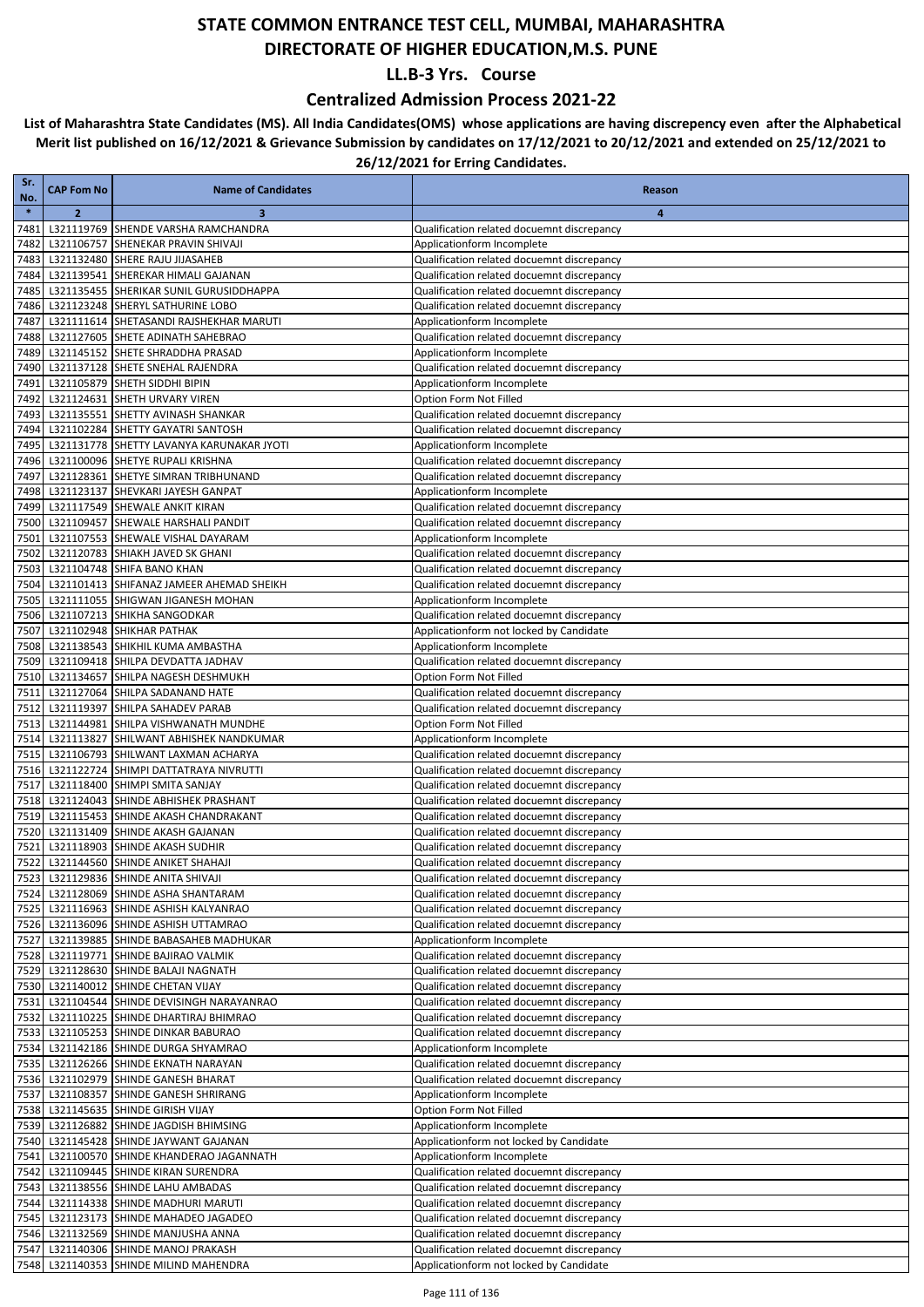### **Centralized Admission Process 2021-22**

| Sr.<br>No.   | <b>CAP Fom No</b> | <b>Name of Candidates</b>                                                                   | Reason                                                                                   |
|--------------|-------------------|---------------------------------------------------------------------------------------------|------------------------------------------------------------------------------------------|
| $\ast$       | $\overline{2}$    | 3                                                                                           | 4                                                                                        |
| 7549         |                   | L321140126 SHINDE MILIND VAIJANATH                                                          | Qualification related docuemnt discrepancy                                               |
| 7550         |                   | L321101690 SHINDE MINAKSHI VITTHAL                                                          | Applicationform Incomplete                                                               |
| 7551         |                   | L321141300 SHINDE NALINI SHANTARAM                                                          | Qualification related docuemnt discrepancy                                               |
| 7552         |                   | L321142342 SHINDE NAVANATH BHAUSO                                                           | Qualification related docuemnt discrepancy                                               |
| 7553<br>7554 |                   | L321125373 SHINDE NEHA GORAKHNATH                                                           | Applicationform Incomplete                                                               |
| 7555         |                   | L321128796 SHINDE PADMAJA RAJARAM<br>L321144745 SHINDE PANDURANG SOPAN                      | Qualification related docuemnt discrepancy<br>Qualification related docuemnt discrepancy |
| 7556         |                   | L321137362 SHINDE PANKAJ BHASKARRAO                                                         | Applicationform Incomplete                                                               |
| 7557         |                   | L321139156 SHINDE PRANALI PRADIP                                                            | Qualification related docuemnt discrepancy                                               |
| 7558         |                   | L321129554 SHINDE PRASAD BAPUSAHEB                                                          | Qualification related docuemnt discrepancy                                               |
| 7559         |                   | L321106175 SHINDE PRASHANT DEORAM                                                           | Applicationform Incomplete                                                               |
| 7560         |                   | L321111551 SHINDE PRASHANT RAJENDRA                                                         | Qualification related docuemnt discrepancy                                               |
| 7561<br>7562 |                   | L321114649 SHINDE PRAVIN KESHAVRAO<br>L321142752 SHINDE PRITI LAVAKUSH                      | Qualification related docuemnt discrepancy<br>Applicationform Incomplete                 |
| 7563         |                   | L321142830 SHINDE PRIYANKA CHANDRAKANT                                                      | Qualification related docuemnt discrepancy                                               |
| 7564         |                   | L321145981 SHINDE PRIYANKA MAHENDRA                                                         | Applicationform Incomplete                                                               |
| 7565         |                   | L321122771 SHINDE PRIYANKA PRADIPRAO                                                        | Qualification related docuemnt discrepancy                                               |
| 7566         |                   | L321143993 SHINDE RAJENDRA BABAN                                                            | Qualification related docuemnt discrepancy                                               |
| 7567         |                   | L321135484 SHINDE RAJESH NARAYAN                                                            | Qualification related docuemnt discrepancy                                               |
| 7568         |                   | L321103528 SHINDE ROBIN NANDU                                                               | Qualification related docuemnt discrepancy                                               |
| 7569<br>7570 |                   | L321103417 SHINDE ROHIT ANIL<br>L321104687 SHINDE ROHIT RAOSAHEB                            | Applicationform Incomplete<br>Qualification related docuemnt discrepancy                 |
| 7571         |                   | L321106962 SHINDE RUPESH RAVINDRA                                                           | Qualification related docuemnt discrepancy                                               |
| 7572         |                   | L321103767 SHINDE RUTUJA ANKUSH                                                             | Applicationform Incomplete                                                               |
| 7573         |                   | L321121381 SHINDE RUTURAJ SHIVAJI                                                           | Applicationform Incomplete                                                               |
| 7574         |                   | L321128260 SHINDE SAMRUDH SANJAY                                                            | Qualification related docuemnt discrepancy                                               |
| 7575         |                   | L321143995 SHINDE SANDIP VASANTRAO                                                          | Applicationform Incomplete                                                               |
| 7576<br>7577 |                   | L321106198 SHINDE SANJAY ASHOK                                                              | Qualification related docuemnt discrepancy                                               |
| 7578         |                   | L321144876 SHINDE SANTOSH ABAJI<br>L321129870 SHINDE SANTOSH BABU                           | Applicationform Incomplete<br>Qualification related docuemnt discrepancy                 |
| 7579         |                   | L321102425 SHINDE SANTOSH BALWANT                                                           | Applicationform Incomplete                                                               |
| 7580         |                   | L321107768 SHINDE SHAILESH SUNIL                                                            | Applicationform Incomplete                                                               |
| 7581         |                   | L321141469 SHINDE SHANKAR DEVJI                                                             | Qualification related docuemnt discrepancy                                               |
| 7582         |                   | L321145221 SHINDE SHASHIKANT NARSINGRAO                                                     | Applicationform Incomplete                                                               |
| 7583         |                   | L321117530 SHINDE SHITAL RAVI                                                               | Qualification related docuemnt discrepancy                                               |
| 7584<br>7585 |                   | L321128652 SHINDE SHIVANI SHEKHAR<br>L321114328 SHINDE SHUBHAM DATTATRAY                    | Applicationform Incomplete<br>Applicationform Incomplete                                 |
| 7586         |                   | L321139164 SHINDE SIDDHESH KESHAVRAO                                                        | Option Form Not Filled                                                                   |
| 7587         |                   | L321127234 SHINDE SUJATA BABASAHEB                                                          | Applicationform Incomplete                                                               |
| 7588         |                   | L321122106 SHINDE SUNIL CHAPU                                                               | Qualification related docuemnt discrepancy                                               |
| 7589         |                   | L321115739 SHINDE SURAJ VISHNU                                                              | Qualification related docuemnt discrepancy                                               |
| 7590         |                   | L321115143 SHINDE SUSHANT PANDURANG                                                         | Qualification related docuemnt discrepancy                                               |
| 7592         |                   | 7591 L321113516 SHINDE SWAPNIL DATTARAM<br>L321130669 SHINDE TUSHAR SHINDE                  | Option Form Not Filled                                                                   |
|              |                   | 7593 L321119029 SHINDE VAIBHAV GANGADHAR                                                    | Applicationform Incomplete<br>Qualification related docuemnt discrepancy                 |
|              |                   | 7594 L321145278 SHINDE VAISHALI JAGANNATH                                                   | Qualification related docuemnt discrepancy                                               |
| 7595         |                   | L321109634 SHINDE VAISHALI VITTHAL                                                          | Qualification related docuemnt discrepancy                                               |
|              |                   | 7596 L321111676 SHINDE VAISHNAVI MAHADEV                                                    | Applicationform Incomplete                                                               |
| 7597         |                   | L321137136 SHINDE VAISHNAVI SADANAND                                                        | Qualification related docuemnt discrepancy                                               |
| 7598         |                   | L321115546 SHINDE VILAS POPAT                                                               | Qualification related docuemnt discrepancy                                               |
|              |                   | 7599 L321144629 SHINDE VINIT ASHOK<br>7600 L321122569 SHINDE VINOD PARSHURAM                | Qualification related docuemnt discrepancy<br>Qualification related docuemnt discrepancy |
| 7601         |                   | L321137669 SHINDE VISHAL ARJUN                                                              | Qualification related docuemnt discrepancy                                               |
| 7602         |                   | L321117068 SHINDE VISHAL DILIP                                                              | Qualification related docuemnt discrepancy                                               |
| 7603         |                   | L321108030 SHINDE VISHAL VAIJANATH                                                          | Qualification related docuemnt discrepancy                                               |
|              |                   | 7604 L321129068 SHINE SHRAVANI RAJENDRA                                                     | Applicationform Incomplete                                                               |
|              |                   | 7605 L321131800 SHINGADE KAVITA VITTHAL                                                     | Applicationform Incomplete                                                               |
| 7606         |                   | L321124799 SHINGADE VAIBHAV TUKARAM                                                         | Qualification related docuemnt discrepancy                                               |
|              |                   | 7607 L321136115 SHINGARE SIDDHARTH SADASHIVRAO<br>7608 L321123534 SHINGARE SWAPNIL RAJENDRA | Qualification related docuemnt discrepancy<br>Applicationform Incomplete                 |
|              |                   | 7609 L321122895 SHINGATE MEENA DILIP                                                        | Qualification related docuemnt discrepancy                                               |
|              |                   | 7610 L321112302 SHINTRE SAURABH DILIP                                                       | Applicationform Incomplete                                                               |
|              |                   | 7611 L321125477 SHIPE AVINASH ROHIDAS                                                       | Qualification related docuemnt discrepancy                                               |
|              |                   | 7612 L321119543 SHIRALE VINOD ANANDA                                                        | Qualification related docuemnt discrepancy                                               |
|              |                   | 7613 L321116488 SHIRALKAR SHRIRAM VIKRAM                                                    | Qualification related docuemnt discrepancy                                               |
|              |                   | 7614 L321134996 SHIRDHONE VISHAL APPASO<br>7615 L321113455 SHIREEN BANO ASLAM KHAN BELDAR   | Qualification related docuemnt discrepancy<br>Option Form Not Filled                     |
|              |                   | 7616 L321109382 SHIRGIRE VIVEK PRAKASH                                                      | Qualification related docuemnt discrepancy                                               |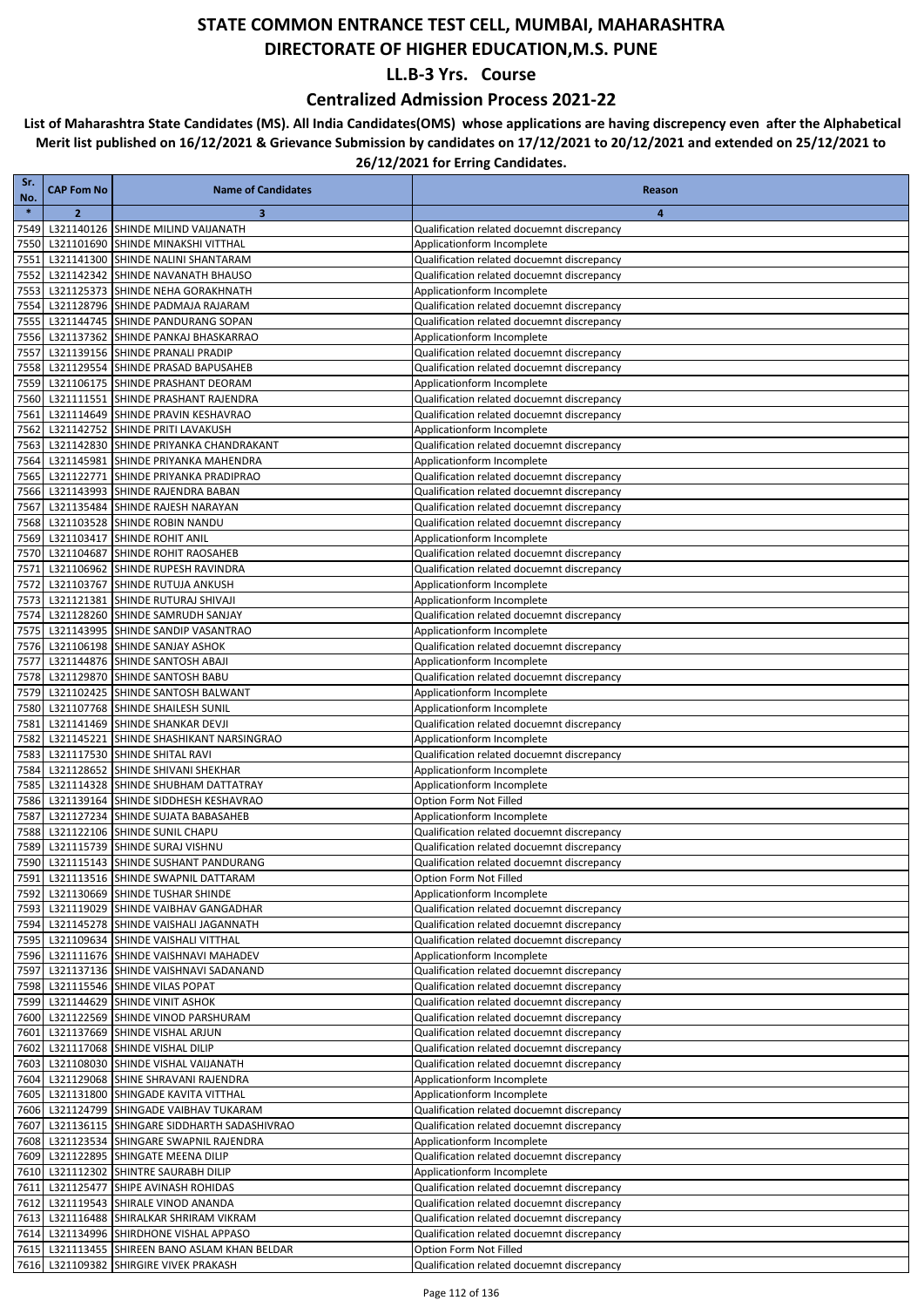### **Centralized Admission Process 2021-22**

| Sr.<br>No.   | <b>CAP Fom No</b>          | <b>Name of Candidates</b>                                                              | Reason                                                                                   |
|--------------|----------------------------|----------------------------------------------------------------------------------------|------------------------------------------------------------------------------------------|
| $\ast$       | $\overline{2}$             | 3                                                                                      | 4                                                                                        |
| 7617         |                            | L321120442 SHIRKE MARUTI MAHADEV                                                       | Qualification related docuemnt discrepancy                                               |
| 7618         |                            | L321110078 SHIRKE RAJESH SURESH                                                        | Qualification related docuemnt discrepancy                                               |
| 7619         |                            | L321121224 SHIRKE RUTUJA NITIN                                                         | Option Form Not Filled                                                                   |
| 7620         |                            | L321106274 SHIRODKAR PRIYAL PRADEEP                                                    | Qualification related docuemnt discrepancy                                               |
| 7621         |                            | L321112965 SHIROLE DEVIDAS DHANAJI                                                     | Applicationform not locked by Candidate                                                  |
| 7622         |                            | L321125605 SHIRSALE NIKHIL BHAGWAN                                                     | Qualification related docuemnt discrepancy                                               |
| 7623<br>7624 |                            | L321135905 SHIRSAT KEDAR KISHOR<br>L321122350 SHIRSAT MADHURA DURGANAND                | Applicationform Incomplete<br>Applicationform Incomplete                                 |
| 7625         |                            | L321139298 SHIRSAT VAIBHAV DIWAKAR                                                     | Qualification related docuemnt discrepancy                                               |
| 7626         |                            | L321103202 SHIRSAT VISHAL SHRIKANT                                                     | Applicationform Incomplete                                                               |
| 7627         |                            | L321139053 SHIRSATH ASHISH MADHUSUDAN                                                  | Qualification related docuemnt discrepancy                                               |
| 7628         |                            | L321115392 SHIRSATH RAVINDRAKUMAR KALIDAS                                              | Applicationform Incomplete                                                               |
| 7629         |                            | L321142008 SHIRSATH VIJAY PITAMBAR                                                     | Candidature Type/Domicile related document discrepancy.                                  |
| 7630         |                            | L321124251 SHITAL ATMARAM RASAL                                                        | Qualification related docuemnt discrepancy                                               |
| 7631         |                            | L321132659 SHITAL GULAB PATIL                                                          | Qualification related docuemnt discrepancy                                               |
| 7632         |                            | L321127585 SHITAL PANDURANG BISKITE                                                    | Qualification related docuemnt discrepancy                                               |
| 7633         |                            | L321109901 SHITAL VASANT KUMBHAR                                                       | Applicationform Incomplete                                                               |
|              |                            | 7634 L321125603 SHITALKUMAR PRABHAKAR TAWAR                                            | Qualification related docuemnt discrepancy                                               |
| 7635         |                            | L321126883 SHITOLE RUSHIKESH SUBHASH                                                   | Qualification related docuemnt discrepancy                                               |
| 7636<br>7637 |                            | L321145864 SHITOLE SURAJ SUBHASH<br>L321127016 SHIVA NEERAJ SHARMA                     | Applicationform Incomplete<br>Qualification related docuemnt discrepancy                 |
| 7638         |                            | L321117540 SHIVADE SANDHYA RAJENDRA                                                    | Qualification related docuemnt discrepancy                                               |
| 7639         |                            | L321145914 SHIVAJI PANDHARINATH FARANDE                                                | Applicationform Incomplete                                                               |
|              |                            | 7640 L321145881 SHIVAJI PANDURANG JADHAV                                               | Applicationform Incomplete                                                               |
| 7641         |                            | L321123810 SHIVAJI RAMCHANDAR DHARAMKAMBLE                                             | Qualification related docuemnt discrepancy                                               |
| 7642         |                            | L321107492 SHIVALE SNEHA RAM                                                           | Applicationform Incomplete                                                               |
| 7643         |                            | L321122825 SHIVALKAR VIGHNESH ULHAS                                                    | Qualification related docuemnt discrepancy                                               |
| 7644         | L321100721 SHIVAM          |                                                                                        | Applicationform Incomplete                                                               |
| 7645         |                            | L321140232 SHIVAM AVADHESH TIWARI                                                      | Qualification related docuemnt discrepancy                                               |
| 7646         |                            | L321103379 SHIVAM BANSAL                                                               | Applicationform Incomplete                                                               |
| 7647         |                            | L321109083 SHIVAM GUPTA                                                                | Qualification related docuemnt discrepancy                                               |
| 7648         |                            | L321107398 SHIVAM MISHRA<br>L321112801 SHIVAM SHYAM KONDUR                             | Applicationform Incomplete                                                               |
| 7649<br>7650 |                            | L321125904 SHIVANAND MADHAVRAO KORE                                                    | Applicationform Incomplete<br>Applicationform Incomplete                                 |
| 7651         |                            | L321112782 SHIVANI BHARDWAJ                                                            | Applicationform Incomplete                                                               |
| 7652         |                            | L321102220 SHIVANI KUMARI                                                              | Applicationform Incomplete                                                               |
| 7653         |                            | L321126549 SHIVANI LAXMIKANT MACHILE                                                   | Qualification related docuemnt discrepancy                                               |
| 7654         |                            | L321144652 SHIVANI SINGH                                                               | Option Form Not Filled                                                                   |
|              |                            | 7655 L321138589 SHIVANKAR PAVAN VINODRAO                                               | Qualification related docuemnt discrepancy                                               |
|              |                            | 7656 L321104226 SHIVANSH MAHENDRA                                                      | Qualification related docuemnt discrepancy                                               |
| 7657         |                            | L321133833 SHIVARKAR SANDIP MHASU                                                      | Applicationform Incomplete                                                               |
| 7658         |                            | L321140319 SHIVASHARAN NIRMALA ANNAPPA                                                 | Qualification related docuemnt discrepancy                                               |
|              |                            | 7659 L321105491 SHIVBHAGAT MEGHA VIJAY                                                 | Qualification related docuemnt discrepancy                                               |
|              |                            | 7660 L321120871 SHIVGAN RAJENDRA SAKHARAM<br>7661 L321103493 SHIVPRASAD NAGRAJU PILLAY | Applicationform Incomplete<br>Qualification related docuemnt discrepancy                 |
|              |                            | 7662 L321105822 SHIVRAJ CHANDAR RATHOD                                                 | Applicationform Incomplete                                                               |
| 7663         |                            | L321104029 SHIVRAM DAGADU THOMBARE                                                     | Qualification related docuemnt discrepancy                                               |
|              |                            | 7664 L321128437 SHIVSHANKAR BHAGAVATIPRASAD GUPTA                                      | Applicationform Incomplete                                                               |
|              |                            | 7665 L321131957 SHIVSHANKAR SONAL TIWARI                                               | Qualification related docuemnt discrepancy                                               |
|              |                            | 7666 L321122209 SHIVSHARAN SHUBHAM PRAVIN                                              | Qualification related docuemnt discrepancy                                               |
| 7667         |                            | L321124144 SHIWAJI DHONDUJI CHAWARE                                                    | Qualification related docuemnt discrepancy                                               |
|              |                            | 7668 L321113427 SHIWANKAR RAMAN PRABHAKAR                                              | Applicationform Incomplete                                                               |
|              | 7669 L321143194 SHOBI KHAN |                                                                                        | Applicationform Incomplete                                                               |
|              |                            | 7670 L321143413 SHOEB AHMAD BELAL AHMAD                                                | Applicationform Incomplete                                                               |
| 7671         |                            | L321145354 SHONETTE GILROY MISQUITTA                                                   | Qualification related docuemnt discrepancy                                               |
| 7672         |                            | L321114326 SHRADDHA BHAIRU MANE<br>7673 L321129132 SHRADDHA CHETAN MHAPUSKAR           | Qualification related docuemnt discrepancy<br>Qualification related docuemnt discrepancy |
|              |                            | 7674 L321112159 SHRADDHA KASAR                                                         | Qualification related docuemnt discrepancy                                               |
|              |                            | 7675 L321115099 SHRADDHA KHANDARE                                                      | Qualification related docuemnt discrepancy                                               |
|              |                            | 7676 L321146050 SHRADDHA NAGESH KHOPE                                                  | Qualification related docuemnt discrepancy                                               |
|              |                            | 7677 L321124070 SHRADDHA RAMPRATAP VISHWAKARMA                                         | Qualification related docuemnt discrepancy                                               |
|              |                            | 7678 L321145651 SHRADDHA YADAV                                                         | Qualification related docuemnt discrepancy                                               |
|              |                            | 7679 L321131813 SHRADHA KAILAS KHEDKAR                                                 | Applicationform Incomplete                                                               |
|              |                            | 7680 L321139985 SHRAVAGE AMIT KALYAN                                                   | Qualification related docuemnt discrepancy                                               |
| 7681         |                            | L321106593 SHRAVANI ANIRUDDHA KULKARNI                                                 | Qualification related docuemnt discrepancy                                               |
|              |                            | 7682 L321139311 SHREEM CHOUBEY                                                         | Applicationform Incomplete                                                               |
|              |                            | 7683 L321105842 SHREERAM DNYANESHWAR PATIL                                             | Qualification related docuemnt discrepancy                                               |
|              |                            | 7684 L321103613 SHRESHTHA BHARDWAJ                                                     | Option Form Not Filled                                                                   |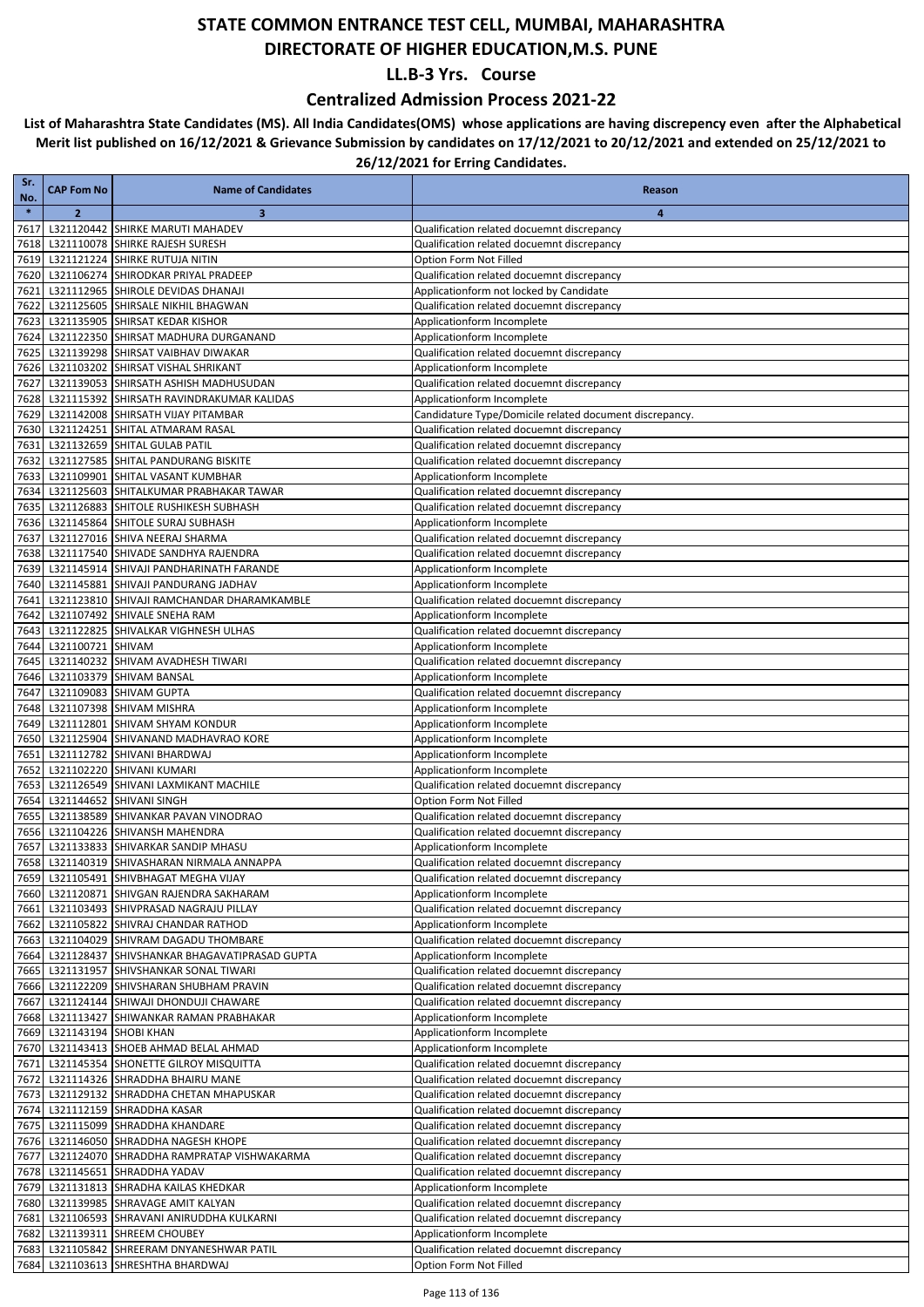### **Centralized Admission Process 2021-22**

| Sr.           | <b>CAP Fom No</b> | <b>Name of Candidates</b>                                                                  | Reason                                                                                   |
|---------------|-------------------|--------------------------------------------------------------------------------------------|------------------------------------------------------------------------------------------|
| No.<br>$\ast$ | 2                 | 3                                                                                          | $\overline{\mathbf{a}}$                                                                  |
| 7685          |                   | L321115327 SHRESTH YADAV                                                                   | Qualification related docuemnt discrepancy                                               |
| 7686          |                   | L321106942 SHREYA RAJIV GANDHI                                                             | Applicationform Incomplete                                                               |
| 7687          |                   | L321113697 SHREYA BARMAN                                                                   | Applicationform Incomplete                                                               |
| 7688          |                   | L321124509 SHREYA DEVENDRA GORDE                                                           | Qualification related docuemnt discrepancy                                               |
| 7689          |                   | L321134380 SHREYA SANDEEP PALVANKAR                                                        | Applicationform Incomplete                                                               |
| 7690          |                   | L321123577 SHREYA SANJAY VYAS                                                              | Qualification related docuemnt discrepancy                                               |
| 7691          |                   | L321146161 SHREYA SHARMA                                                                   | Applicationform Incomplete                                                               |
| 7692          |                   | L321131347 SHREYA SHETTY<br>L321130733 SHREYA SHIVAJI SANGALE                              | Qualification related docuemnt discrepancy                                               |
| 7693<br>7694  |                   | L321129333 SHREYA SHRIPAD DESHPANDE                                                        | Qualification related docuemnt discrepancy<br>Qualification related docuemnt discrepancy |
| 7695          |                   | L321104698 SHREYA TANDON                                                                   | Qualification related docuemnt discrepancy                                               |
| 7696          |                   | L321120980 SHREYA VIJAY MORE                                                               | Applicationform Incomplete                                                               |
| 7697          |                   | L321141031 SHREYAS LAXMAN JADHAV                                                           | Qualification related docuemnt discrepancy                                               |
| 7698          |                   | L321139672 SHRIDHAR PANDHURANG DHAIGUDE                                                    | Applicationform not locked by Candidate                                                  |
| 7699          |                   | L321137121 SHRIDHAR PUNDLIK BANDGAR                                                        | Qualification related docuemnt discrepancy                                               |
| 7700          |                   | L321106159 SHRIKANT ANANDA MUDGAL                                                          | Qualification related docuemnt discrepancy                                               |
| 7701          |                   | L321100874 SHRIKANT ARUN SHINDE                                                            | Qualification related docuemnt discrepancy                                               |
| 7702          |                   | L321122393 SHRIKANT BALASAHEB METKARI                                                      | Qualification related docuemnt discrepancy                                               |
| 7703          |                   | L321102509 SHRIKANT CHANDRAKANT CHENDKE                                                    | Applicationform Incomplete                                                               |
| 7704          |                   | L321123586 SHRIKANT GOVINDRAO KULKARNI<br>L321106849 SHRIKANT RAGHUNATH PAWAR              | Qualification related docuemnt discrepancy<br>Qualification related docuemnt discrepancy |
| 7705<br>7706  |                   | L321126887 SHRIKRISHANA MUNJAJI MURALE                                                     | Option Form Not Filled                                                                   |
| 7707          |                   | L321124401 SHRINATH SHRIKANT MUNNOLI                                                       | Applicationform Incomplete                                                               |
| 7708          |                   | L321135180 SHRINGARE GUNJAN SITARAM                                                        | Applicationform Incomplete                                                               |
| 7709          |                   | L321103935 SHRIPAD ANIL WANGE                                                              | Qualification related docuemnt discrepancy                                               |
| 7710          |                   | L321145163 SHRIPRASAD NARAYAN GUJARE                                                       | Qualification related docuemnt discrepancy                                               |
| 7711          |                   | L321133314 SHRIRAJ KANTILAL RAUT                                                           | Qualification related docuemnt discrepancy                                               |
| 7712          |                   | L321137442 SHRIRAM ANILRAO DESHPANDE                                                       | Qualification related docuemnt discrepancy                                               |
| 7713          |                   | L321123428 SHRIRAM GORAKH POTARE                                                           | Qualification related docuemnt discrepancy                                               |
| 7714          |                   | L321134879 SHRIRAME RAMESHWAR BABU                                                         | Qualification related docuemnt discrepancy                                               |
| 7715          |                   | L321135274 SHRIRANG VISHWANATH VAIDYA                                                      | Qualification related docuemnt discrepancy                                               |
| 7716<br>7717  |                   | L321144576 SHRIRAO DINESH VASANTRAO<br>L321118431 SHRIVAS SURENDRA PRAYAGNARAYAN           | Qualification related docuemnt discrepancy<br>Qualification related docuemnt discrepancy |
| 7718          |                   | L321143138 SHRIVAS YOGESH SUNDARLAL                                                        | Qualification related docuemnt discrepancy                                               |
| 7719          |                   | L321102493 SHRIVASTAV KANCHAN UMASHANKAR                                                   | Applicationform not locked by Candidate                                                  |
| 7720          |                   | L321134342 SHRIYA RAMESHCHANDRATIWARI                                                      | Qualification related docuemnt discrepancy                                               |
| 7721          | L321143441 SHRUTI |                                                                                            | Applicationform Incomplete                                                               |
| 7722          |                   | L321117827 SHRUTI ATUL SALAGARE                                                            | Applicationform Incomplete                                                               |
| 7723          |                   | L321127468 SHRUTI BOUDH                                                                    | Qualification related docuemnt discrepancy                                               |
| 7724          |                   | L321141090 SHRUTI MANOHAR KANADE                                                           | Qualification related docuemnt discrepancy                                               |
| 7725          |                   | L321111701 SHRUTI MAYURESH KAMAT                                                           | Qualification related docuemnt discrepancy                                               |
| 7726          |                   | L321108060 SHRUTI PANDEY                                                                   | Applicationform Incomplete                                                               |
|               |                   | 7727 L321105747 SHRUTI RAJIV JADHAV<br>7728 L321132743 SHRUTI SANJIVKUMAR BANSODE          | Qualification related docuemnt discrepancy<br>Qualification related docuemnt discrepancy |
|               |                   | 7729 L321107964 SHRUTI SHARMA                                                              | Applicationform Incomplete                                                               |
|               |                   | 7730 L321141325 SHRUTIKA BABASAHEB SORATE                                                  | Qualification related docuemnt discrepancy                                               |
|               |                   | 7731 L321145826 SHRUTIKA JAYWANT KAMBLE                                                    | Qualification related docuemnt discrepancy                                               |
|               |                   | 7732 L321133844 SHRUTIKA SUBHASH GIRAP                                                     | Qualification related docuemnt discrepancy                                               |
| 7733          |                   | L321110922 SHUBHAM BALIRAM BHOSALE                                                         | Applicationform Incomplete                                                               |
|               |                   | 7734 L321140488 SHUBHAM DATTATRAY GALANGE                                                  | Qualification related docuemnt discrepancy                                               |
|               |                   | 7735 L321133591 SHUBHAM DEWANGAN                                                           | Option Form Not Filled                                                                   |
|               |                   | 7736 L321115263 SHUBHAM DILIP AHUJA                                                        | Qualification related docuemnt discrepancy                                               |
| 7737          |                   | L321118714 SHUBHAM DNYANESHWAR GOVE<br>7738 L321133610 SHUBHAM HANUMANTRAO DESHMUKH        | Qualification related docuemnt discrepancy<br>Qualification related docuemnt discrepancy |
|               |                   | 7739 L321132875 SHUBHAM HEMANT GAIKWAD                                                     | Qualification related docuemnt discrepancy                                               |
|               |                   | 7740 L321119506 SHUBHAM JAKHOTIA                                                           | Qualification related docuemnt discrepancy                                               |
| 7741          |                   | L321146077 SHUBHAM MADAN WAYSE                                                             | Applicationform Incomplete                                                               |
|               |                   | 7742 L321134953 SHUBHAM MANOHAR SHIGVAN                                                    | Applicationform Incomplete                                                               |
| 7743          |                   | L321110544 SHUBHAM MANOJ JAISINGHANI                                                       | Option Form Not Filled                                                                   |
|               |                   | 7744 L321142917 SHUBHAM MORESHWAR NAGAPURE                                                 | Qualification related docuemnt discrepancy                                               |
|               |                   | 7745 L321106763 SHUBHAM PANDAY                                                             | Applicationform Incomplete                                                               |
|               |                   | 7746 L321126019 SHUBHAM RAJENDRA ROKADE                                                    | Qualification related docuemnt discrepancy                                               |
| 7747          |                   | L321127011 SHUBHAM SANDEEP NARVEKAR                                                        | Applicationform Incomplete                                                               |
|               |                   | 7748 L321111921 SHUBHAM SARJERAO PANGUDE                                                   | Applicationform Incomplete                                                               |
|               |                   | 7749 L321107588 SHUBHAM SATYANARAYAN MUNDADA<br>7750 L321122200 SHUBHAM SHASHIKANT PRASADE | Applicationform Incomplete<br>Applicationform Incomplete                                 |
|               |                   | 7751 L321106652 SHUBHAM SUBHASH CHOUDHARY                                                  | Qualification related docuemnt discrepancy                                               |
|               |                   | 7752 L321109948 SHUBHAMSING JIVANSING PATIL                                                | Qualification related docuemnt discrepancy                                               |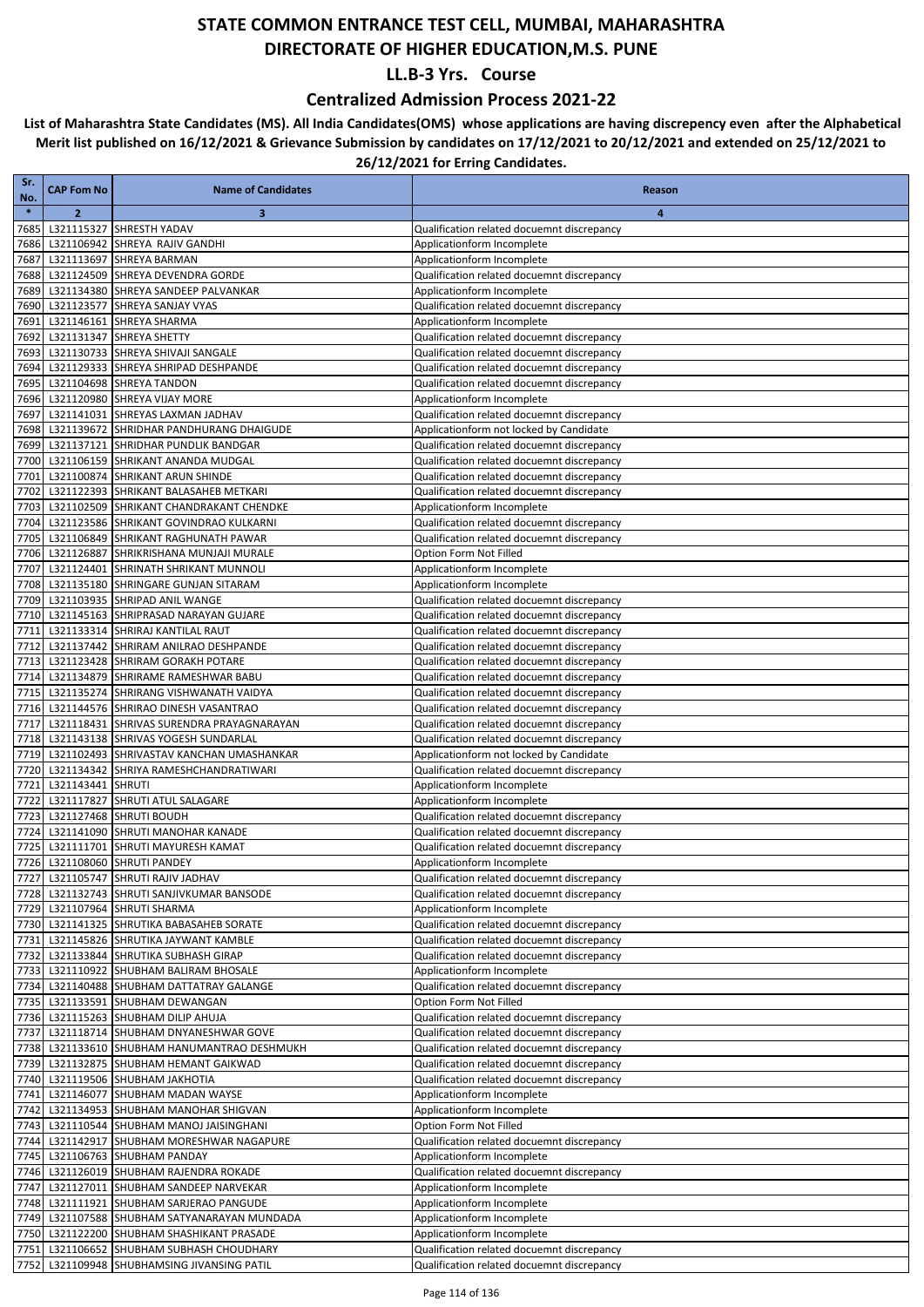### **Centralized Admission Process 2021-22**

| Sr.<br>No.   | <b>CAP Fom No</b>           | <b>Name of Candidates</b>                                                                     | Reason                                                                                   |
|--------------|-----------------------------|-----------------------------------------------------------------------------------------------|------------------------------------------------------------------------------------------|
| $\ast$       | $\overline{2}$              | $\overline{\mathbf{3}}$                                                                       | $\overline{4}$                                                                           |
| 7753         |                             | L321141603 SHUBHANGI CHIMAJI KEKANE                                                           | Applicationform Incomplete                                                               |
| 7754         |                             | L321119023 SHUBHANGI DATTATRAYA KARPE                                                         | Applicationform Incomplete                                                               |
| 7755         |                             | L321142954 SHUBHANGI KISAN JAWALE                                                             | Qualification related docuemnt discrepancy                                               |
| 7756         |                             | L321138823 SHUBHANGI SINGH                                                                    | Applicationform Incomplete                                                               |
| 7757         |                             | L321131477 SHUBHRA SONI                                                                       | Option Form Not Filled                                                                   |
| 7758         |                             | L321138083 SHUCHI NALIN MAJHU                                                                 | Qualification related docuemnt discrepancy                                               |
| 7759         |                             | L321122376 SHUKLA DEEPAK CHHOTELAL                                                            | Applicationform Incomplete                                                               |
| 7760<br>7761 |                             | L321119788 SHUKLA RAKESH BHANUPRATAP<br>L321145315 SHUKLA SAPNA UMESH                         | Qualification related docuemnt discrepancy<br>Applicationform Incomplete                 |
| 7762         |                             | L321145424 SHUKLA VISHAL VIRENDRAKUMAR                                                        | Applicationform Incomplete                                                               |
|              |                             | 7763 L321145488 SHUSHMITA ARVIND SAGAR                                                        | Qualification related docuemnt discrepancy                                               |
| 7764         |                             | L321133000 SHWETA ASHISH MEHTA                                                                | Qualification related docuemnt discrepancy                                               |
| 7765         |                             | L321143175 SHWETA BHAGWAN BHAGWAT                                                             | Qualification related docuemnt discrepancy                                               |
|              |                             | 7766 L321120149 SHWETA BHANUDAS YADAV                                                         | Qualification related docuemnt discrepancy                                               |
| 7767         |                             | L321125599 SHWETA DIGAMBAR DANDWATE                                                           | Qualification related docuemnt discrepancy                                               |
| 7768         |                             | L321106436 SHWETA DNYANESHWAR GOVE                                                            | Qualification related docuemnt discrepancy                                               |
|              |                             | 7769 L321143380 SHWETA DNYANESHWAR MOKAL                                                      | Applicationform Incomplete                                                               |
| 7770         |                             | L321110557 SHWETA KISHORJI FANDI                                                              | Qualification related docuemnt discrepancy                                               |
| 7771         |                             | L321133699 SHWETA MADHAV RAUT                                                                 | Qualification related docuemnt discrepancy                                               |
| 7772<br>7773 |                             | L321145131 SHWETA MOHAN BHALERAO<br>L321128868 SHWETA RAMDAS KAKADE                           | Qualification related docuemnt discrepancy<br>Qualification related docuemnt discrepancy |
| 7774         |                             | L321139739 SHWETA SUDHAKAR BARATHE                                                            | Qualification related docuemnt discrepancy                                               |
| 7775         |                             | L321138280 SHWETAL VASANT WARE                                                                | Qualification related docuemnt discrepancy                                               |
| 7776         |                             | L321144614 SHYAM RAJARAM YADAV                                                                | Qualification related docuemnt discrepancy                                               |
| 7777         |                             | L321133889 SHYAMAL MULCHAND CHAMATKAR                                                         | Applicationform Incomplete                                                               |
| 7778         |                             | L321105271 SHYAMBIHARI JAISWAR                                                                | Qualification related docuemnt discrepancy                                               |
| 7779         |                             | L321129309 SHYAMKRISHNA RAGHVENDRA DUBEY                                                      | Candidature Type/Domicile related document discrepancy.                                  |
|              |                             | 7780 L321110995 SIDDARTH TYAGI                                                                | Qualification related docuemnt discrepancy                                               |
| 7781         |                             | L321123484 SIDDHANT KULKARNI                                                                  | Qualification related docuemnt discrepancy                                               |
| 7782         |                             | L321146109 SIDDHANT RAJENDRA KADAM                                                            | Qualification related docuemnt discrepancy                                               |
|              |                             | 7783 L321134885 SIDDHANT VIRSINGH PARCHHA                                                     | Applicationform Incomplete                                                               |
| 7784         |                             | L321119143 SIDDHARTH BHIMRAO SHINDE                                                           | Applicationform Incomplete                                                               |
| 7785<br>7786 |                             | L321139960 SIDDHARTH DAMODAR BIRARI<br>L321105366 SIDDHARTH JAGANNATH SAWANT                  | Qualification related docuemnt discrepancy<br>Applicationform not locked by Candidate    |
| 7787         |                             | L321110117 SIDDHARTH KASLIWAL                                                                 | Qualification related docuemnt discrepancy                                               |
|              |                             | 7788 L321109630 SIDDHARTH MANGESH BIRJE                                                       | Applicationform Incomplete                                                               |
| 7789         |                             | L321121866 SIDDHARTHA YASHVANT UNHALE                                                         | Option Form Not Filled                                                                   |
|              |                             | 7790 L321112877 SIDDHESH JAGDISH SHARMA                                                       | Applicationform Incomplete                                                               |
| 7791         |                             | L321123508 SIDDHESH SUDAN SAWANT                                                              | Qualification related docuemnt discrepancy                                               |
| 7792         |                             | L321104032 SIDDHESH SURENDRA KADAM                                                            | Applicationform not locked by Candidate                                                  |
| 7793         |                             | L321110477 SIDDHESH THAKUR                                                                    | Qualification related docuemnt discrepancy                                               |
| 7794         |                             | L321141663 SIDDHI AJIT SHINDE                                                                 | Qualification related docuemnt discrepancy                                               |
|              |                             | 7795 L321130825 SIDDHI BHATTAD                                                                | Qualification related docuemnt discrepancy                                               |
|              |                             | 7796 L321128282 SIDDHI SHASHIKANT SAWANT                                                      | Qualification related docuemnt discrepancy                                               |
|              |                             | 7797 L321113820 SIDDHI SHEKHAR WAINGANKAR                                                     | Option Form Not Filled                                                                   |
|              |                             | 7798 L321107735 SIDDHI SUNIL SOMWANSHI<br>7799 L321114071 SIDDHI VINAYAK WAGH                 | Qualification related docuemnt discrepancy<br>Qualification related docuemnt discrepancy |
|              |                             | 7800 L321138435 SIDDHIKI SARFARAJODDIN MUMTAJODIN                                             | Qualification related docuemnt discrepancy                                               |
|              |                             | 7801 L321139280 SIDDIQUI MOHAMMAD ARIF ABDUL REHMAN                                           | Applicationform Incomplete                                                               |
|              |                             | 7802 L321142011 SIDDIQUI MOHD RIYAZUDDIN                                                      | Qualification related docuemnt discrepancy                                               |
|              |                             | 7803 L321121221 SIDDIQUI MOHD TAHA MOHD KHALID                                                | Option Form Not Filled                                                                   |
|              |                             | 7804 L321137527 SIMA VISHWANATH NIKAM                                                         | Applicationform not locked by Candidate                                                  |
|              |                             | 7805 L321120524 SIMANTINI DHONDE                                                              | Applicationform Incomplete                                                               |
|              | 7806 L321130480 SIMMI TYAGI |                                                                                               | Option Form Not Filled                                                                   |
|              |                             | 7807 L321143269 SIMMY MOAN SEBASTIAN                                                          | Qualification related docuemnt discrepancy                                               |
|              |                             | 7808 L321122411 SINARE SANTOSH RAJKUMAR                                                       | Qualification related docuemnt discrepancy                                               |
|              |                             | 7809 L321109752 SINGH AMAN SHITLAPRASAD<br>7810 L321146141 SINGH ANSHUMANT PRATAP RAVI PARATP | Qualification related docuemnt discrepancy<br>Applicationform Incomplete                 |
|              |                             | 7811 L321138680 SINGH ASHUTOSH JEETENDRA                                                      | Qualification related docuemnt discrepancy                                               |
|              |                             | 7812 L321133727 SINGH ATUL RAVINDRA                                                           | Qualification related docuemnt discrepancy                                               |
|              |                             | 7813 L321140903 SINGH DEEPAK FATEH BAHADUR                                                    | Applicationform not locked by Candidate                                                  |
|              |                             | 7814 L321139270 SINGH DHANANJAY JAYPRAKASH                                                    | Qualification related docuemnt discrepancy                                               |
|              |                             | 7815 L321141448 SINGH DHEERAJKUMAR PREMBAHADUR                                                | Qualification related docuemnt discrepancy                                               |
|              |                             | 7816 L321120704 SINGH DINESH RAMESHBAHADUR                                                    | Qualification related docuemnt discrepancy                                               |
|              |                             | 7817 L321116569 SINGH HEENA GANESH                                                            | Applicationform Incomplete                                                               |
|              |                             | 7818 L321133244 SINGH JITEN DHARAMRAJ                                                         | Applicationform Incomplete                                                               |
|              |                             | 7819 L321112741 SINGH MANALI UMANATH                                                          | Qualification related docuemnt discrepancy                                               |
|              |                             | 7820 L321104216 SINGH MANISHAKUMARI KRUSHNABIHARI                                             | Applicationform Incomplete                                                               |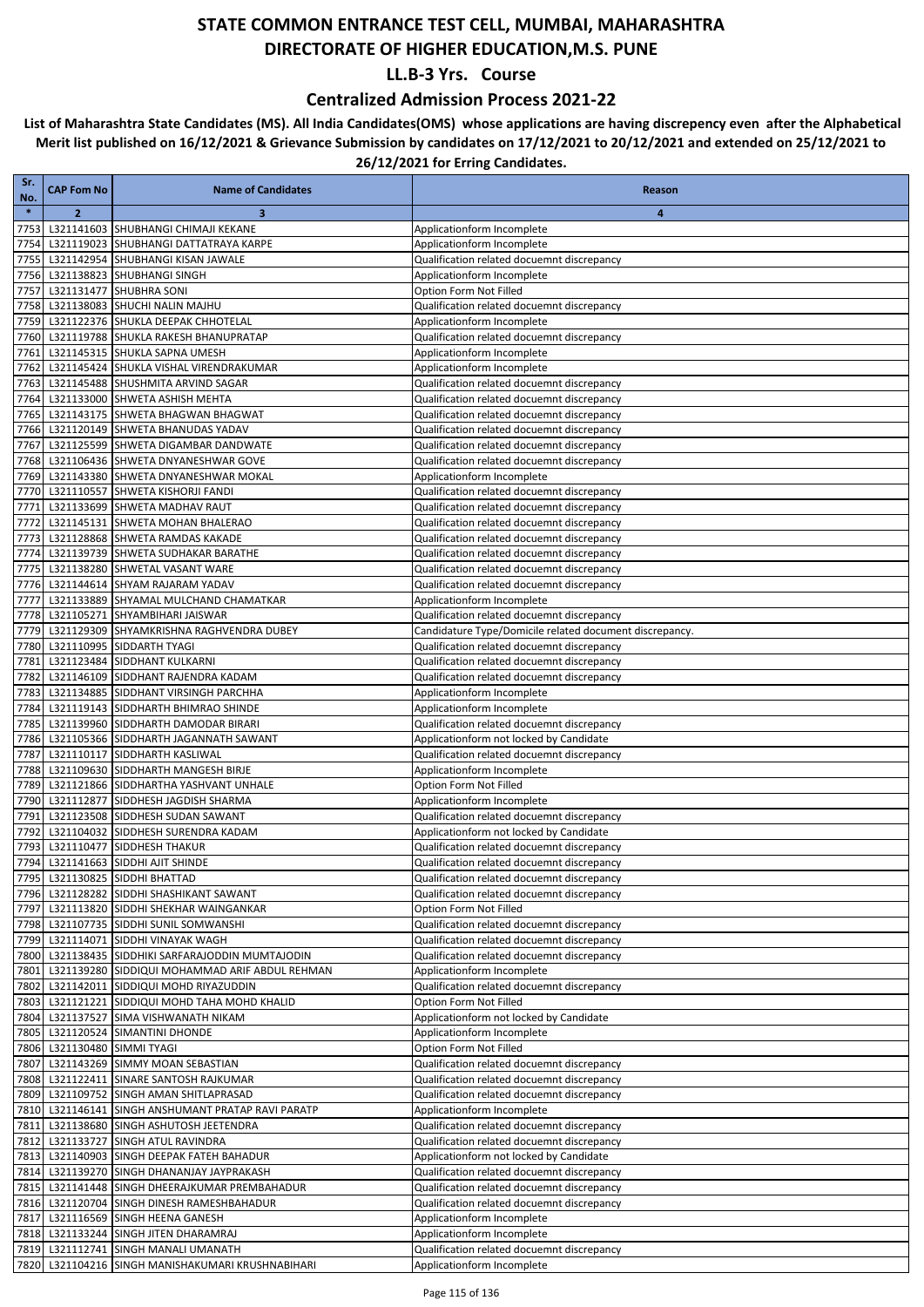### **Centralized Admission Process 2021-22**

| Sr.<br>No.   | <b>CAP Fom No</b> | <b>Name of Candidates</b>                                                            | Reason                                                                                   |
|--------------|-------------------|--------------------------------------------------------------------------------------|------------------------------------------------------------------------------------------|
| $\ast$       | $\overline{2}$    | 3                                                                                    | 4                                                                                        |
| 7821         |                   | L321118156 SINGH PRIYANKA DINESH                                                     | Qualification related docuemnt discrepancy                                               |
| 7822         |                   | L321143476 SINGH PRIYANKA SHANKAR                                                    | Applicationform Incomplete                                                               |
| 7823         |                   | L321110775 SINGH RASHMI HARIBANSH                                                    | Applicationform Incomplete                                                               |
| 7824         |                   | L321104283 SINGH RAVIRAJ PHOOL KUMAR                                                 | Option Form Not Filled                                                                   |
| 7825         |                   | L321114367 SINGH SANDEEP RAMCHANDRA                                                  | Qualification related docuemnt discrepancy                                               |
| 7826         |                   | L321145810 SINGH SHILPA ANILKAUMAR                                                   | Qualification related docuemnt discrepancy                                               |
| 7827         |                   | L321108044 SINGH SUPRIYA SHIVSAHAY                                                   | Qualification related docuemnt discrepancy                                               |
| 7828<br>7829 |                   | L321124265 SINGH SURAJ SATISH<br>L321108337 SINGH SWAPNIL SANTOSH                    | Qualification related docuemnt discrepancy<br>Qualification related docuemnt discrepancy |
| 7830         |                   | L321130874 SINGH VIKRANT DINESH                                                      | Qualification related docuemnt discrepancy                                               |
| 7831         |                   | L321120459 SINHA SIDDHARTH SHYAMALKUMAR                                              | Qualification related docuemnt discrepancy                                               |
| 7832         |                   | L321111569 SIRKHOT MUZAMMIL ABDUL MAJEED                                             | Qualification related docuemnt discrepancy                                               |
| 7833         |                   | L321141048 SIRSAT ANKITA SHIVAJIRAO                                                  | Applicationform Incomplete                                                               |
| 7834         |                   | L321136641 SISAL NEETA BHAGWAN                                                       | Applicationform Incomplete                                                               |
| 7835         |                   | L321116991 SIVASUBRAMANIAN K                                                         | Qualification related docuemnt discrepancy                                               |
| 7836         |                   | L321117490 SK AKBAR SK HUSAIN                                                        | Applicationform Incomplete                                                               |
| 7837         |                   | L321113365 SK MOIJ SK NOOR                                                           | Qualification related docuemnt discrepancy                                               |
| 7838         |                   | L321125045 SMITA BELMARE                                                             | Applicationform Incomplete                                                               |
| 7839         |                   | L321114061 SMITA MADHUKARRAV GUNJAL                                                  | Qualification related docuemnt discrepancy                                               |
| 7840         |                   | L321106282 SMITA SANJAY NAIKWADI                                                     | Applicationform Incomplete                                                               |
| 7841         |                   | L321111483 SMITA SHIVAJI PATIL                                                       | Qualification related docuemnt discrepancy                                               |
| 7842         |                   | L321143509 SMITA SUNIL KULKARNI                                                      | Qualification related docuemnt discrepancy                                               |
| 7843         |                   | L321139548 SMRITI SAJEEV                                                             | Applicationform Incomplete                                                               |
| 7844         |                   | L321127340 SMRITI SINGH                                                              | Applicationform Incomplete                                                               |
| 7845         |                   | L321103534 SMRITIKA KESRI                                                            | Applicationform Incomplete                                                               |
| 7846         |                   | L321121525 SNEHA ATUL GHORPADE                                                       | Qualification related docuemnt discrepancy<br>Option Form Not Filled                     |
| 7847<br>7848 |                   | L321111124 SNEHAL GOVINDRAO TAMGADE<br>L321108158 SNEHAL NAVNATH GULVE               | Qualification related docuemnt discrepancy                                               |
| 7849         |                   | L321102017 SNEHAL SUBHASH SHINDE                                                     | Applicationform Incomplete                                                               |
| 7850         |                   | L321139392 SNEHAL VIRENDRA JADHAV                                                    | Applicationform Incomplete                                                               |
| 7851         |                   | L321143504 SNETA JADHAV                                                              | Applicationform Incomplete                                                               |
| 7852         |                   | L321114848 SODMISE MAHENDRA JAGANNATH                                                | Applicationform Incomplete                                                               |
| 7853         |                   | L321135574 SODNAR SANTOSH RAMA                                                       | Qualification related docuemnt discrepancy                                               |
| 7854         |                   | L321136954 SOHALE SATWANT BAPUSAHEB                                                  | Applicationform Incomplete                                                               |
| 7855         |                   | L321100321 SOHEL SHAKIL BINBIKER                                                     | Qualification related docuemnt discrepancy                                               |
| 7856         |                   | L321103813 SOKATE PRATHAMESH CHANDRAKANT                                             | Qualification related docuemnt discrepancy                                               |
| 7857         |                   | L321138674 SOLANKE SATISH RAMRAO                                                     | Qualification related docuemnt discrepancy                                               |
| 7858         |                   | L321141144 SOLANKE TUSHAR GOVARDHAN                                                  | Qualification related docuemnt discrepancy                                               |
| 7859         |                   | L321111323 SOLANKI NEEL MANOJ                                                        | Qualification related docuemnt discrepancy                                               |
| 7860         |                   | L321115965 SOLANKI SAGAR PRADEEP                                                     | Qualification related docuemnt discrepancy                                               |
| 7861         |                   | L321102298 SOLAV AMOL GANESH                                                         | Option Form Not Filled                                                                   |
| 7862         |                   | L321134760 SOLKAR MOHSINA HUSAIN                                                     | Qualification related docuemnt discrepancy                                               |
|              |                   | 7863 L321117954 SOLKAR PRASHANT DASHARATH<br>7864 L321139666 SOLUNKE AVINASH RADHAJI | Applicationform Incomplete<br>Qualification related docuemnt discrepancy                 |
|              |                   | 7865 L321143524 SOLUNKE DIGVIJAY BHAUSAHEB                                           | Applicationform Incomplete                                                               |
|              |                   | 7866 L321129837 SOMANATH BHAUSAHEB SONAR                                             | Qualification related docuemnt discrepancy                                               |
|              |                   | 7867 L321121678 SOMESH BHARAT RATHOD                                                 | Applicationform Incomplete                                                               |
|              |                   | 7868 L321113201 SOMNATH ARJUN SONTAKALE                                              | Qualification related docuemnt discrepancy                                               |
|              |                   | 7869 L321119392 SOMNATH GANESHRAO LINGADE                                            | Qualification related docuemnt discrepancy                                               |
|              |                   | 7870 L321135430 SOMNATH JAGANNATH BOBADE                                             | Qualification related docuemnt discrepancy                                               |
| 7871         |                   | L321108923 SOMNATH SHIVAJI SUDRIK                                                    | Applicationform Incomplete                                                               |
|              |                   | 7872 L321136533 SOMVANSHI KAMLESH SUBHASH                                            | Qualification related docuemnt discrepancy                                               |
|              |                   | 7873 L321110999 SOMVANSHI MAHADEV RAJENDRA                                           | Applicationform Incomplete                                                               |
|              |                   | 7874 L321118563 SOMYA ANAND                                                          | Applicationform Incomplete                                                               |
|              |                   | 7875 L321102703 SONAKAR NIKITA                                                       | Applicationform Incomplete                                                               |
|              |                   | 7876 L321131898 SONAKSHI AGARWAL                                                     | Qualification related docuemnt discrepancy                                               |
|              |                   | 7877 L321103882 SONAKSHI GAUR                                                        | Qualification related docuemnt discrepancy                                               |
|              |                   | 7878 L321109590 SONAL BALASO SHENDE                                                  | Applicationform Incomplete                                                               |
|              |                   | 7879 L321114801 SONAL BANSAL<br>7880 L321131629 SONALE RAHUL WAMANRAO                | Qualification related docuemnt discrepancy<br>Qualification related docuemnt discrepancy |
|              |                   | 7881 L321104353 SONALI BHASKAR BAVASKAR                                              | Applicationform Incomplete                                                               |
|              |                   | 7882 L321126424 SONALI DATTATRAY KUSARE                                              | Qualification related docuemnt discrepancy                                               |
| 7883         |                   | L321114371 SONALI JAYHIND SHINDE                                                     | Candidature Type/Domicile related document discrepancy.                                  |
|              |                   | 7884 L321112983 SONALI KARUSH                                                        | Applicationform Incomplete                                                               |
|              |                   | 7885 L321121372 SONALI LAXMAN PARANDWAL                                              | Applicationform Incomplete                                                               |
|              |                   | 7886 L321109238 SONALI PRAMOD JADHAV                                                 | Qualification related docuemnt discrepancy                                               |
| 7887         |                   | L321115505 SONALI RAMESH KORADE                                                      | Applicationform Incomplete                                                               |
|              |                   | 7888 L321135904 SONALI SAHEBRAO GAIKWAD                                              | Applicationform Incomplete                                                               |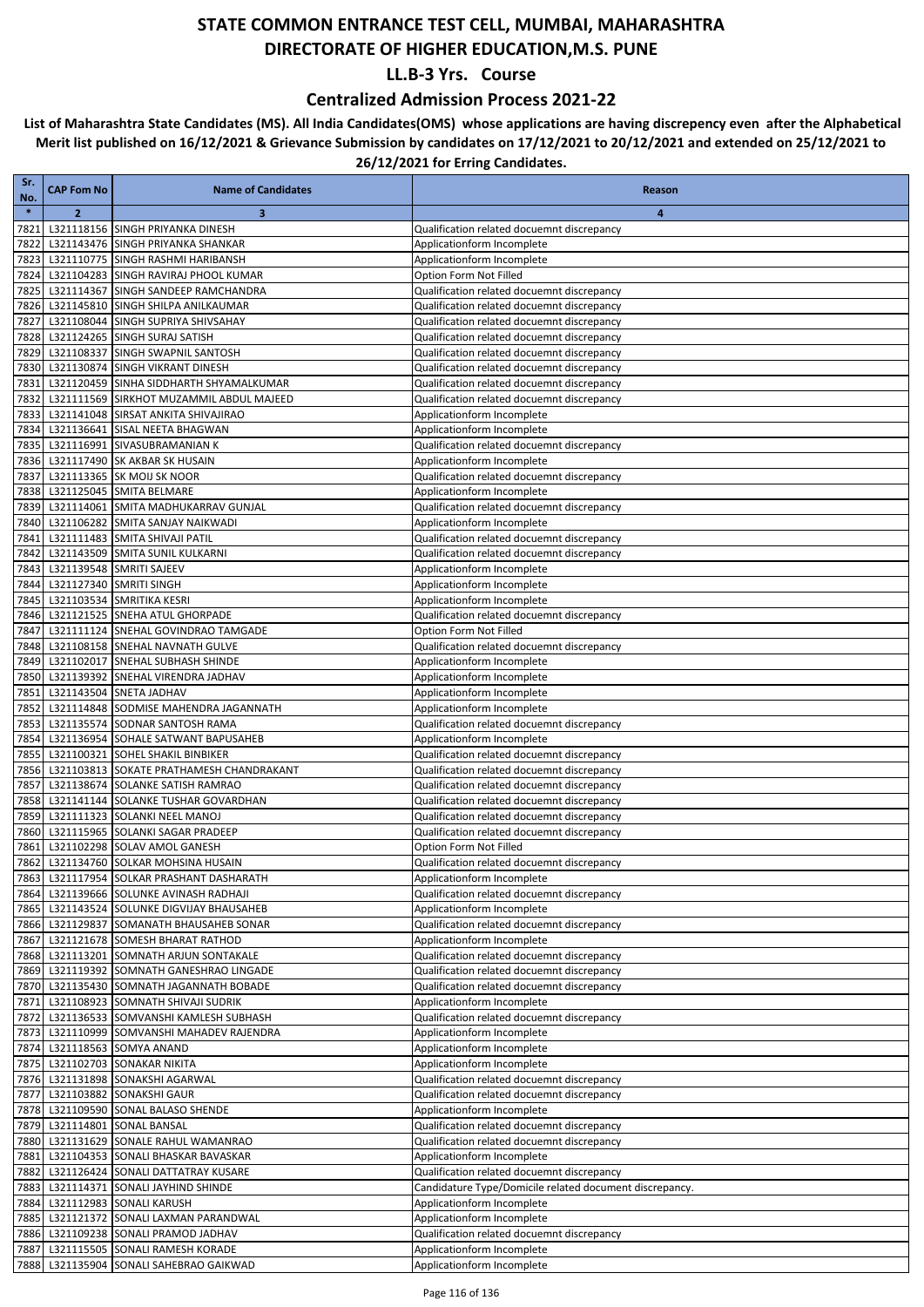### **Centralized Admission Process 2021-22**

| Sr.<br>No.   | <b>CAP Fom No</b> | <b>Name of Candidates</b>                                                        | Reason                                                                                   |
|--------------|-------------------|----------------------------------------------------------------------------------|------------------------------------------------------------------------------------------|
| $\ast$       | $\overline{2}$    | 3                                                                                | 4                                                                                        |
| 7889         |                   | L321121478 SONALI SANJEEV DESHMUKH                                               | Applicationform Incomplete                                                               |
| 7890         |                   | L321128728 SONALI SHIVAJI GHULE                                                  | Option Form Not Filled                                                                   |
| 7891         |                   | L321127731 SONALI SHRIDHAR GHAG                                                  | Qualification related docuemnt discrepancy                                               |
| 7892         |                   | L321145658 SONALI SHYAM BHINGARDIVE                                              | Qualification related docuemnt discrepancy                                               |
| 7893         |                   | L321137796 SONALI VAIJINATH DAWKARE                                              | Qualification related docuemnt discrepancy                                               |
| 7894         |                   | L321142654 SONALKAR SACHIN ARUN                                                  | Qualification related docuemnt discrepancy                                               |
| 7895<br>7896 |                   | L321146042 SONAM ASHOK AWCHAR<br>L321145353 SONAM RAJORIA                        | Qualification related docuemnt discrepancy                                               |
| 7897         |                   | L321131877 SONAR AKSHAY PRAVIN                                                   | Applicationform not locked by Candidate<br>Qualification related docuemnt discrepancy    |
| 7898         |                   | L321142444 SONAR GANESH PRABHAKAR                                                | Qualification related docuemnt discrepancy                                               |
| 7899         |                   | L321128848 SONAR SUNIL SURESH                                                    | Qualification related docuemnt discrepancy                                               |
| 7900         |                   | L321145151 SONAVALE SHIVANI MANOHAR                                              | Qualification related docuemnt discrepancy                                               |
| 7901         |                   | L321128783 SONAVANE RAHUL KASHINATH                                              | Qualification related docuemnt discrepancy                                               |
| 7902         |                   | L321137919 SONAVANE RAJENDRA NAMDEO                                              | Applicationform Incomplete                                                               |
| 7903         |                   | L321143978 SONAWANE ABHISHEK VILAS                                               | Qualification related docuemnt discrepancy                                               |
| 7904         |                   | L321127462 SONAWANE ADHIKAR YUVARAJ                                              | Qualification related docuemnt discrepancy                                               |
| 7905         |                   | L321134165 SONAWANE AJAY PANDURANG                                               | Applicationform Incomplete                                                               |
| 7906<br>7907 |                   | L321140037 SONAWANE ANAND DIGAMBAR<br>L321131109 SONAWANE ARATI KRISHNA          | Qualification related docuemnt discrepancy<br>Qualification related docuemnt discrepancy |
| 7908         |                   | L321120009 SONAWANE BHARAT WAMAN                                                 | Qualification related docuemnt discrepancy                                               |
| 7909         |                   | L321122117 SONAWANE BHUSHAN SUPADU                                               | Qualification related docuemnt discrepancy                                               |
| 7910         |                   | L321142630 SONAWANE CHAITALI VIJAY                                               | Qualification related docuemnt discrepancy                                               |
| 7911         |                   | L321125895 SONAWANE CHETAN DINKAR                                                | Applicationform Incomplete                                                               |
| 7912         |                   | L321138561 SONAWANE GAUTAMI SUDHAKAR                                             | Qualification related docuemnt discrepancy                                               |
| 7913         |                   | L321106742 SONAWANE ICHCHHARAM SITARAM                                           | Qualification related docuemnt discrepancy                                               |
| 7914         |                   | L321122590 SONAWANE KALPNA HILAL                                                 | Qualification related docuemnt discrepancy                                               |
| 7915         |                   | L321130351 SONAWANE KALYANI VIKRAM                                               | Qualification related docuemnt discrepancy                                               |
| 7916         |                   | L321126613 SONAWANE KOMAL ABHIMANYU                                              | Qualification related docuemnt discrepancy                                               |
| 7917         |                   | L321139040 SONAWANE MAHESH EKNATH                                                | Qualification related docuemnt discrepancy                                               |
| 7918         |                   | L321109686 SONAWANE MAYUR BALU                                                   | Option Form Not Filled                                                                   |
| 7919<br>7920 |                   | L321102697 SONAWANE PRABHAKAR NANA<br>L321109161 SONAWANE PRASHANT CHANDRAKANT   | Qualification related docuemnt discrepancy<br>Qualification related docuemnt discrepancy |
| 7921         |                   | L321106850 SONAWANE PRAVIN NANDKUMAR                                             | Applicationform Incomplete                                                               |
| 7922         |                   | L321140830 SONAWANE PRIYANKA SHAMKANT                                            | Qualification related docuemnt discrepancy                                               |
| 7923         |                   | L321143973 SONAWANE PRIYANKA SOMANATH                                            | Applicationform Incomplete                                                               |
| 7924         |                   | L321115731 SONAWANE RAJENDRA TUKARAM                                             | Option Form Not Filled                                                                   |
| 7925         |                   | L321122152 SONAWANE RUPESH HIRAJI                                                | Qualification related docuemnt discrepancy                                               |
| 7926         |                   | L321108773 SONAWANE SAMATA SATISH                                                | Qualification related docuemnt discrepancy                                               |
| 7927         |                   | L321144027 SONAWANE SANDIP DEVNATH                                               | Applicationform Incomplete                                                               |
| 7928         |                   | L321133884 SONAWANE SANTOSH CHANDRAKANT                                          | Qualification related docuemnt discrepancy                                               |
| 7929         |                   | L321143576 SONAWANE SAURABH SANJAY<br>7930 L321107647 SONAWANE SHUBHAM GANESH    | Option Form Not Filled<br>Applicationform Incomplete                                     |
|              |                   | 7931 L321113089 SONAWANE SURAJ ASHOK                                             | Option Form Not Filled                                                                   |
| 7932         |                   | L321108142 SONAWANE SUYOG TULSHIDAS                                              | Applicationform Incomplete                                                               |
|              |                   | 7933 L321138278 SONAWANE URMILA PUNDLIK                                          | Qualification related docuemnt discrepancy                                               |
|              |                   | 7934 L321144332 SONAWANE VAIBHAV MAHESHKUMAR                                     | Qualification related docuemnt discrepancy                                               |
| 7935         |                   | L321127632 SONAWANE VIDYA VINOD                                                  | Applicationform Incomplete                                                               |
|              |                   | 7936 L321134728 SONAWANE VRUSHALI BANDU                                          | Applicationform Incomplete                                                               |
| 7937         |                   | L321122851 SONDE PRAJAKTA NAVANATH                                               | Qualification related docuemnt discrepancy                                               |
| 7938         |                   | L321136636 SONI BAIJULAL RAMESHWAR                                               | Qualification related docuemnt discrepancy                                               |
| 7939         |                   | L321110644 SONI JITENDRA RAMASHANKAR<br>7940 L321142657 SONI MANSI VIJAY         | Qualification related docuemnt discrepancy<br>Qualification related docuemnt discrepancy |
| 7941         |                   | L321114625 SONIA MONDAL                                                          | Applicationform Incomplete                                                               |
| 7942         |                   | L321127385 SONIKA NANDKISHOR KUTE                                                | Applicationform Incomplete                                                               |
| 7943         |                   | L321114160 SONIYA SURESH AMBEKAR                                                 | Qualification related docuemnt discrepancy                                               |
| 7944         |                   | L321109510 SONKAMBLE ABHIJIT APPASAHEB                                           | Qualification related docuemnt discrepancy                                               |
|              |                   | 7945 L321146152 SONKAMBLE DHANRAJ NAGORAO                                        | Applicationform Incomplete                                                               |
|              |                   | 7946 L321124560 SONKAMBLE JAYAMALA NAGORAO                                       | Candidature Type/Domicile related document discrepancy.                                  |
| 7947         |                   | L321129826 SONKAMBLE POOJATAI PANDURANG                                          | Qualification related docuemnt discrepancy                                               |
| 7948         |                   | L321132961 SONKAMBLE PRAMOD PANDHARINATH                                         | Option Form Not Filled                                                                   |
|              |                   | 7949 L321145857 SONKAMBLE RAHUL CHANDRAMOHAN                                     | Qualification related docuemnt discrepancy                                               |
|              |                   | 7950 L321143716 SONKAMBLE RAJDEEP SAINATH                                        | Option Form Not Filled                                                                   |
| 7951<br>7952 |                   | L321121988 SONKAMBLE RAJNIKANT GOVINDRAO<br>L321119737 SONKAMBLE SEEMA KHANDERAO | Applicationform Incomplete<br>Qualification related docuemnt discrepancy                 |
| 7953         |                   | L321130994 SONKAMBLE SHRIDHAR EKNATH                                             | Qualification related docuemnt discrepancy                                               |
|              |                   | 7954 L321125928 SONKAMBLE SUPRIYA NAGORAO                                        | Option Form Not Filled                                                                   |
|              |                   | 7955 L321129625 SONKAMBLE VINOD PANDIT                                           | Applicationform Incomplete                                                               |
|              |                   | 7956 L321134858 SONKAMBLE VINOD SUDAM                                            | Qualification related docuemnt discrepancy                                               |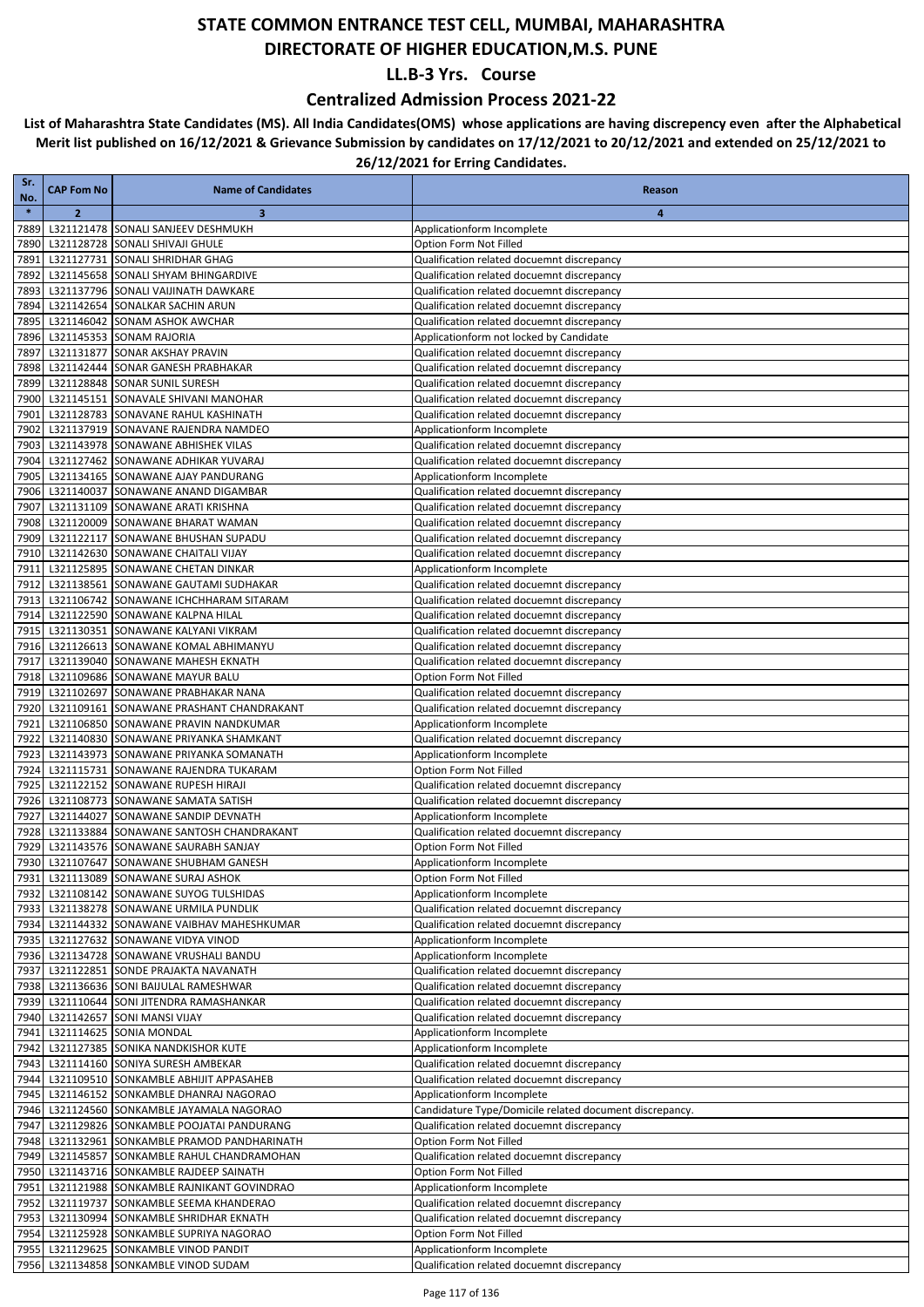### **Centralized Admission Process 2021-22**

| Sr.<br>No.   | <b>CAP Fom No</b>     | <b>Name of Candidates</b>                                                             | Reason                                                                   |
|--------------|-----------------------|---------------------------------------------------------------------------------------|--------------------------------------------------------------------------|
| $\ast$       | $\overline{2}$        | 3                                                                                     | $\overline{4}$                                                           |
| 7957         |                       | L321127145 SONKULE RUPESH RAMCHANDRA                                                  | Qualification related docuemnt discrepancy                               |
| 7958         |                       | L321132279 SONONE GAJENDRA BHANUDAS                                                   | Applicationform Incomplete                                               |
| 7959         |                       | L321109188 SONONE RAVINDRA NINAJI                                                     | Applicationform Incomplete                                               |
| 7960         |                       | L321108699 SONTAKKE JAYA NARAYAN                                                      | Qualification related docuemnt discrepancy                               |
| 7961         |                       | L321119344 SONTAKKE NAMANAND UTTAMRAO                                                 | Applicationform Incomplete                                               |
| 7962         |                       | L321129418 SONTAKKE POOJA WAMANRAO                                                    | Applicationform Incomplete                                               |
| 7963<br>7964 |                       | L321127638 SONTAKKE PRADNYA SATISH<br>L321101431 SONU RAMSEVAK CHOUDHARY              | Qualification related docuemnt discrepancy<br>Applicationform Incomplete |
| 7965         |                       | L321142351 SONUNE SANDIP SHRIRAM                                                      | Qualification related docuemnt discrepancy                               |
| 7966         |                       | L321107733 SONWALKAR DADASO RAJARAM                                                   | Qualification related docuemnt discrepancy                               |
| 7967         |                       | L321145992 SONWALKAR MADHURI KASHINATH                                                | Qualification related docuemnt discrepancy                               |
| 7968         |                       | L321141623 SONWANE ANJALI VIKAS                                                       | Qualification related docuemnt discrepancy                               |
| 7969         |                       | L321121405 SONWANE PRITAM KACHARU                                                     | Option Form Not Filled                                                   |
| 7970         |                       | L321122507 SONWANE RAJLAXMI PRAMOD                                                    | Qualification related docuemnt discrepancy                               |
| 7971         |                       | L321115311 SONWANE SHANKAR CHANDRAKANT                                                | Applicationform Incomplete                                               |
| 7972         |                       | L321123425 SONWANE TAMRAJ SHARAD                                                      | Qualification related docuemnt discrepancy                               |
| 7973         |                       | L321145010 SOPAN BABASAHEB BHUMKAR                                                    | Applicationform Incomplete                                               |
| 7974         |                       | L321144444 SOPAN JAGANNATH SARGAR                                                     | Qualification related docuemnt discrepancy                               |
| 7975         |                       | L321139410 SOPAN MAROTIRAO GUNDALE                                                    | Qualification related docuemnt discrepancy                               |
| 7976<br>7977 |                       | L321142573 SOPPARWAR PRAVIN RAMESH<br>L321141631 SORDE VIKRAM HARIDAS                 | Applicationform Incomplete<br>Qualification related docuemnt discrepancy |
| 7978         |                       | L321133783 SORTE SANKESH SATISH                                                       | Qualification related docuemnt discrepancy                               |
| 7979         |                       | L321101130 SOUMYA GUPTA                                                               | Applicationform Incomplete                                               |
| 7980         |                       | L321108004 SOUMYA SHEKHAR                                                             | Applicationform Incomplete                                               |
| 7981         |                       | L321139167 SOUNDARIYA KARUPPASAMY                                                     | Applicationform Incomplete                                               |
| 7982         |                       | L321121332 SOURABH BHANUDAS KOLI                                                      | Qualification related docuemnt discrepancy                               |
| 7983         |                       | L321107234 SOURABH GIRI                                                               | Qualification related docuemnt discrepancy                               |
| 7984         |                       | L321134809 SOURABH SUNIL DANGE                                                        | Qualification related docuemnt discrepancy                               |
| 7985         | L321116179 SPRIHA PAL |                                                                                       | Applicationform Incomplete                                               |
| 7986         |                       | L321134638 SRIDHAR KUMAR PADHI                                                        | Applicationform Incomplete                                               |
| 7987         | L321110845 SRISHTI.   |                                                                                       | Applicationform Incomplete                                               |
| 7988         |                       | L321111606 SRISHTI JITENDRA LELE                                                      | Applicationform Incomplete                                               |
| 7989<br>7990 |                       | L321136885 SRUSHTI DILIP SALVI<br>L321136168 SRUSHTI SUBHASH JOSHI                    | Qualification related docuemnt discrepancy<br>Applicationform Incomplete |
| 7991         |                       | L321134485 SRUTIKA MACHHINDRA DONGARE                                                 | Qualification related docuemnt discrepancy                               |
| 7992         |                       | L321109894 STANISLAUS TERENCE BENEDICT                                                | Qualification related docuemnt discrepancy                               |
| 7993         |                       | L321124317 SUARNA NILESH PRAVINCHAND                                                  | Qualification related docuemnt discrepancy                               |
| 7994         |                       | L321110008 SUBHASH FAKIRCHAND MUNDHARE                                                | Qualification related docuemnt discrepancy                               |
| 7995         |                       | L321137880 SUBHASH KASHINATH PAWAR                                                    | Applicationform Incomplete                                               |
| 7996         |                       | L321129598 SUBHASH NAGNATH                                                            | Qualification related docuemnt discrepancy                               |
| 7997         |                       | L321120255 SUBHECHHA GUHA                                                             | Qualification related docuemnt discrepancy                               |
| 7998         |                       | L321125324 SUBODH JAJU                                                                | Applicationform Incomplete                                               |
|              |                       | 7999 L321119251 SUBODH MAHENDRA JADHAV                                                | Qualification related docuemnt discrepancy                               |
|              |                       | 8000 L321105572 SUBROJIT BAUL                                                         | Qualification related docuemnt discrepancy                               |
|              |                       | 8001 L321109837 SUCHIT BABURAO KULKARNI<br>8002 L321126173 SUCHIT KULKARNI            | Applicationform Incomplete                                               |
|              |                       | 8003 L321145590 SUCHITA DATTARAM DALVI                                                | Applicationform Incomplete<br>Applicationform Incomplete                 |
|              |                       | 8004 L321144071 SUCHITA PANDURANG KUDE                                                | Qualification related docuemnt discrepancy                               |
|              |                       | 8005 L321137377 SUCHITA PATIL                                                         | Applicationform Incomplete                                               |
|              |                       | 8006 L321139366 SUDAKE RAJENDRA CHANDRABHAN                                           | Qualification related docuemnt discrepancy                               |
| 8007         |                       | L321134836 SUDARSHAN REDDY C.                                                         | Applicationform Incomplete                                               |
|              |                       | 8008 L321136889 SUDARSHAN SHIVAJIRAO SIRSAT                                           | Applicationform Incomplete                                               |
|              |                       | 8009 L321109081 SUDEEP NAYAK                                                          | Qualification related docuemnt discrepancy                               |
|              |                       | 8010 L321112504 SUDESH YADAV                                                          | Qualification related docuemnt discrepancy                               |
| 8011         |                       | L321138294 SUDHA JAGANNATH DIWATE                                                     | Applicationform Incomplete                                               |
|              |                       | 8012 L321113955 SUDHA KUMARI RAJENDRA PRASAD PRAJAPATI                                | Qualification related docuemnt discrepancy                               |
|              |                       | 8013 L321115821 SUDHAKAR DASHARATH KORE                                               | Applicationform Incomplete                                               |
|              |                       | 8014 L321121657 SUDHIR DNYNESHWAR SALUNKE<br>8015 L321136547 SUDHIR GOPALRAO ATHAWALE | Applicationform Incomplete<br>Option Form Not Filled                     |
|              |                       | 8016 L321112114 SUDHIR ISHWAR GUPTA                                                   | Qualification related docuemnt discrepancy                               |
| 8017         |                       | L321117987 SUDKU SWATI BHALCHANDRA                                                    | Qualification related docuemnt discrepancy                               |
|              |                       | 8018 L321112695 SUFYAN AHMAD ATEEQUE AHMAD                                            | Qualification related docuemnt discrepancy                               |
|              |                       | 8019 L321102903 SUGANDH SINGHAL                                                       | Applicationform Incomplete                                               |
|              |                       | 8020 L321125842 SUGANDHA LAXMAN JANKAR                                                | Qualification related docuemnt discrepancy                               |
|              |                       | 8021 L321140155 SUHAS BHASKAR PURALKAR                                                | Qualification related docuemnt discrepancy                               |
|              |                       | 8022 L321124055 SUHAS MADHUKAR KORE                                                   | Qualification related docuemnt discrepancy                               |
|              |                       | 8023 L321121656 SUHAS SURESH GAIKWAD                                                  | Qualification related docuemnt discrepancy                               |
|              |                       | 8024 L321126760 SUHAS YASHWANT TANTAK                                                 | Qualification related docuemnt discrepancy                               |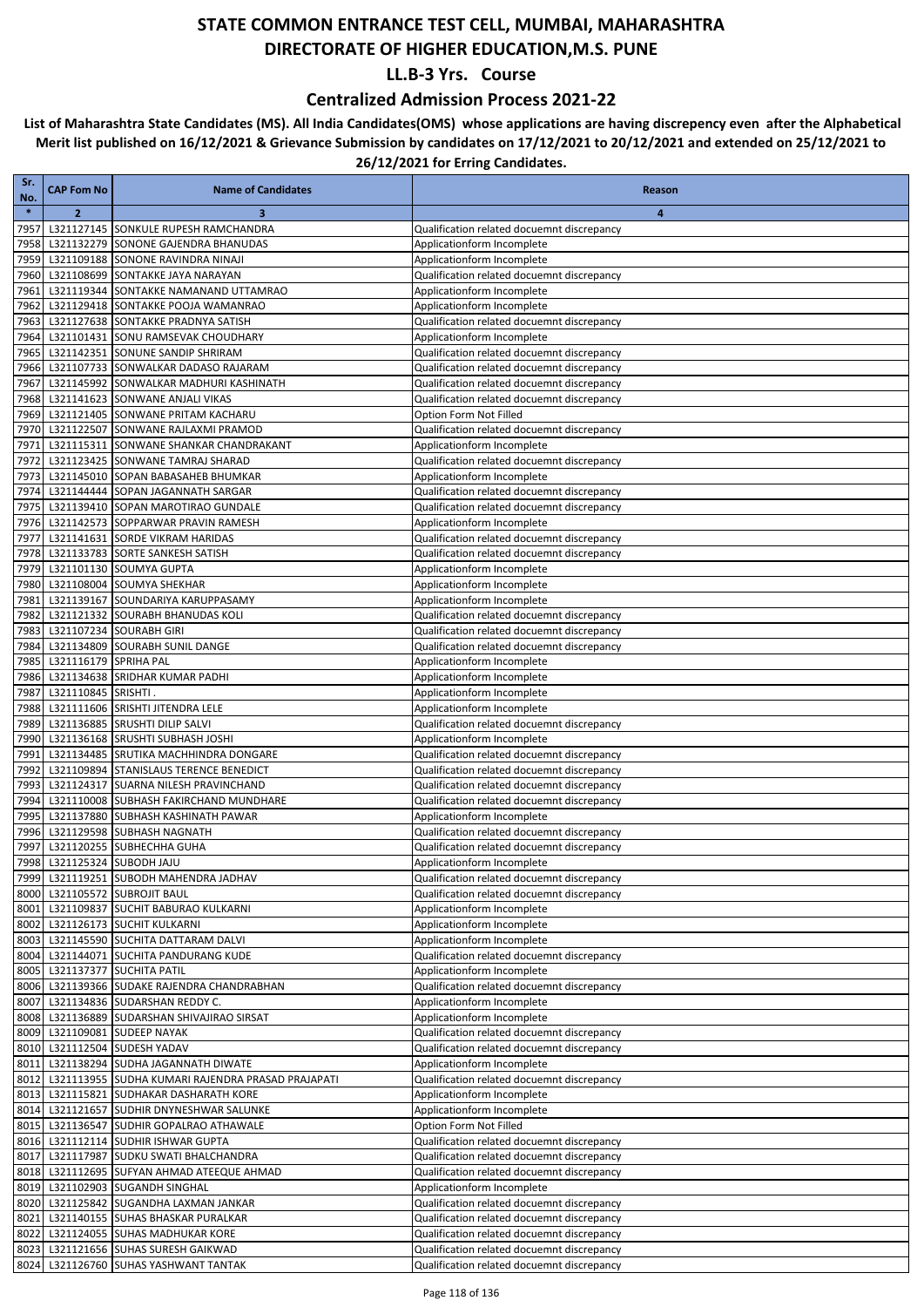### **Centralized Admission Process 2021-22**

| Sr.<br>No.   | <b>CAP Fom No</b>          | <b>Name of Candidates</b>                                                        | Reason                                                                                   |
|--------------|----------------------------|----------------------------------------------------------------------------------|------------------------------------------------------------------------------------------|
| $\ast$       | $\overline{2}$             | 3                                                                                | $\overline{4}$                                                                           |
| 8025         |                            | L321102534 SUJAL PRAVINCHANDRA DEWALIA                                           | Applicationform Incomplete                                                               |
| 8026         |                            | L321108268 SUJATA CHANDRAKANT KUMBHAR                                            | Qualification related docuemnt discrepancy                                               |
| 8027         |                            | L321104381 SUJATA PARASHRAM KHANDARE                                             | Qualification related docuemnt discrepancy                                               |
| 8028         |                            | L321143724 SUJATA RAGHUNATH WANKHEDE                                             | Applicationform Incomplete                                                               |
| 8029         |                            | L321139896 SUJATA S BANKAR                                                       | Qualification related docuemnt discrepancy                                               |
| 8030         |                            | L321133614 SUJATA VISHWANATH SHINDE                                              | Option Form Not Filled                                                                   |
| 8031         |                            | L321120482 SUJAY NARKHEDE                                                        | Qualification related docuemnt discrepancy                                               |
| 8032         |                            | L321118044 SUJEETKUMAR ISHWARLAL AHIRE                                           | Qualification related docuemnt discrepancy                                               |
| 8033         | L321107702 SUJIT           |                                                                                  | Applicationform Incomplete                                                               |
| 8034         |                            | L321102630 SUJIT RAMDAULAT PANDEY                                                | Applicationform Incomplete                                                               |
| 8035         |                            | L321142887 SUJIT RAVINDRA NAGANE<br>L321129395 SUJIT SANTOSH POTE                | Qualification related docuemnt discrepancy                                               |
| 8036<br>8037 |                            | L321102535 SUJIT VILASRAO DESHMUKH                                               | Applicationform Incomplete<br>Applicationform not locked by Candidate                    |
| 8038         |                            | L321118321 SUJITKUMAR SHIVAJI PATIL                                              | Qualification related docuemnt discrepancy                                               |
| 8039         |                            | L321125524 SUKATE MAHESHKUMAR PRAKASHKUMAR                                       | Qualification related docuemnt discrepancy                                               |
| 8040         |                            | L321107121 SULBHA CHANDRAKANT ZENDE                                              | Qualification related docuemnt discrepancy                                               |
| 8041         |                            | L321130953 SULBHA CHANDRAMUNI JANJAL                                             | Applicationform Incomplete                                                               |
| 8042         |                            | L321136937 SULKE TUSHAR LAXMAN                                                   | Qualification related docuemnt discrepancy                                               |
| 8043         |                            | L321138728 SUMAIYYA BANO SALIM SHAH                                              | Applicationform Incomplete                                                               |
| 8044         |                            | L321124830 SUMAN KANT BHARATI                                                    | Option Form Not Filled                                                                   |
| 8045         |                            | L321103266 SUMAN LAKSHMAN TIWARI                                                 | Qualification related docuemnt discrepancy                                               |
| 8046         |                            | L321121987 SUMEDH DINKAR PAWAR                                                   | Qualification related docuemnt discrepancy                                               |
| 8047         |                            | L321118549 SUMEDHA UNIYAL                                                        | Applicationform Incomplete                                                               |
| 8048         |                            | L321101425 SUMEET JAYANT MANE                                                    | Qualification related docuemnt discrepancy                                               |
| 8049         |                            | L321124590 SUMEET RATAN CHAUHAN                                                  | Qualification related docuemnt discrepancy                                               |
| 8050         |                            | L321121954 SUMESHRA REENA AMARSI                                                 | Qualification related docuemnt discrepancy                                               |
| 8051         |                            | L321123770 SUMIT HANUMANT KHADAP                                                 | Qualification related docuemnt discrepancy                                               |
| 8052<br>8053 |                            | L321109401 SUMIT MILIND MAKASARE<br>L321102789 SUMIT MOHANRAO WAGHMARE           | Qualification related docuemnt discrepancy<br>Qualification related docuemnt discrepancy |
| 8054         |                            | L321114616 SUMIT SANJAY KALAMKAR                                                 | Applicationform Incomplete                                                               |
| 8055         |                            | L321102021 SUMIT SURYAKANT ALLADWAD                                              | Applicationform Incomplete                                                               |
| 8056         |                            | L321137715 SUMIT VINAYAK SIRSAT                                                  | Applicationform Incomplete                                                               |
| 8057         |                            | L321138250 SUMITA PANDURANG KHAMBE                                               | Qualification related docuemnt discrepancy                                               |
| 8058         |                            | L321125813 SUMITRA BHANWARLAL BISU                                               | Qualification related docuemnt discrepancy                                               |
| 8059         |                            | L321106736 SUNETRA PANDURANG JAKHADI                                             | Qualification related docuemnt discrepancy                                               |
| 8060         | L321118176 SUNIL           |                                                                                  | Qualification related docuemnt discrepancy                                               |
| 8061         |                            | L321139179 SUNIL ANANDA WAGHMARE                                                 | Qualification related docuemnt discrepancy                                               |
| 8062         |                            | L321116598 SUNIL BABASAHEB GHADAGE                                               | Applicationform Incomplete                                                               |
| 8063         |                            | L321102790 SUNIL BALIRAM MHATRE                                                  | Applicationform Incomplete                                                               |
| 8064         | L321112968 SUNIL BURLE     |                                                                                  | Qualification related docuemnt discrepancy                                               |
| 8065         |                            | L321109020 SUNIL HANSRAJ BACHHAV                                                 | Applicationform Incomplete                                                               |
| 8066         |                            | L321132061 SUNIL KHANDERAO SHELKE                                                | Qualification related docuemnt discrepancy                                               |
|              |                            | 8067 L321129676 SUNIL PRAKASH THAKUR<br>8068 L321101024 SUNIL RAMKRISHNA GADHAVE | Qualification related docuemnt discrepancy<br>Qualification related docuemnt discrepancy |
|              |                            | 8069 L321114472 SUNIL SAMBHAJI PATIL                                             | Qualification related docuemnt discrepancy                                               |
|              |                            | 8070 L321113490 SUNIL SHAMRAO JADHAV                                             | Qualification related docuemnt discrepancy                                               |
|              |                            | 8071 L321107032 SUNIL SHAMSUNDAR BAWANE                                          | Qualification related docuemnt discrepancy                                               |
|              |                            | 8072 L321118384 SUNIL SUDAM KAMBLE                                               | Qualification related docuemnt discrepancy                                               |
|              |                            | 8073 L321100044 SUNITA AVINASH NASHIKKAR                                         | Qualification related docuemnt discrepancy                                               |
|              |                            | 8074 L321145999 SUNITA DHANESH BHALERAO                                          | Option Form Not Filled                                                                   |
| 8075         |                            | L321138807 SUNITA KAILAS TONDWAL                                                 | Option Form Not Filled                                                                   |
|              |                            | 8076 L321135059 SUNITA KUMARI                                                    | Qualification related docuemnt discrepancy                                               |
|              | 8077 L321104985 SUNNY GOEL |                                                                                  | Applicationform not locked by Candidate                                                  |
|              |                            | 8078 L321108993 SUNNY MAHADEV PADWAL                                             | Qualification related docuemnt discrepancy                                               |
|              |                            | 8079 L321110374 SUNNY SURYAKANT KANGUTKAR                                        | Applicationform Incomplete                                                               |
|              |                            | 8080 L321125181 SUPEKAR NUTAN RANGNATH                                           | Qualification related docuemnt discrepancy                                               |
| 8081         |                            | L321138739 SUPNAR DEVRAO DATTARAO                                                | Qualification related docuemnt discrepancy                                               |
| 8082         |                            | L321117979 SUPRIYA SANJAY MANDGE<br>8083 L321110174 SUPRIYA ANKUSH GAIKWAD       | Qualification related docuemnt discrepancy<br>Qualification related docuemnt discrepancy |
| 8084         |                            | L321145845 SUPRIYA BHARAT DHAWARE                                                | Qualification related docuemnt discrepancy                                               |
|              |                            | 8085 L321139922 SUPRIYA BHIVA AMBRE                                              | Applicationform Incomplete                                                               |
|              |                            | 8086 L321126034 SUPRIYA NARAYAN CHANNE                                           | Applicationform Incomplete                                                               |
| 8087         |                            | L321100569 SUPRIYA VILAS TARE                                                    | Qualification related docuemnt discrepancy                                               |
|              |                            | 8088 L321134887 SUPRIYA YUVRAJ GAJARE                                            | Applicationform Incomplete                                                               |
|              |                            | 8089 L321143066 SUPSANDE VAIBHAV SUDHIR                                          | Applicationform Incomplete                                                               |
|              |                            | 8090 L321133539 SURADKAR RAHUL DAGDU                                             | Applicationform Incomplete                                                               |
| 8091         |                            | L321132517 SURADKAR SHUBHAM RAHUL                                                | Qualification related docuemnt discrepancy                                               |
|              |                            | 8092 L321141425 SURAJ DHRUO TELANG                                               | Applicationform Incomplete                                                               |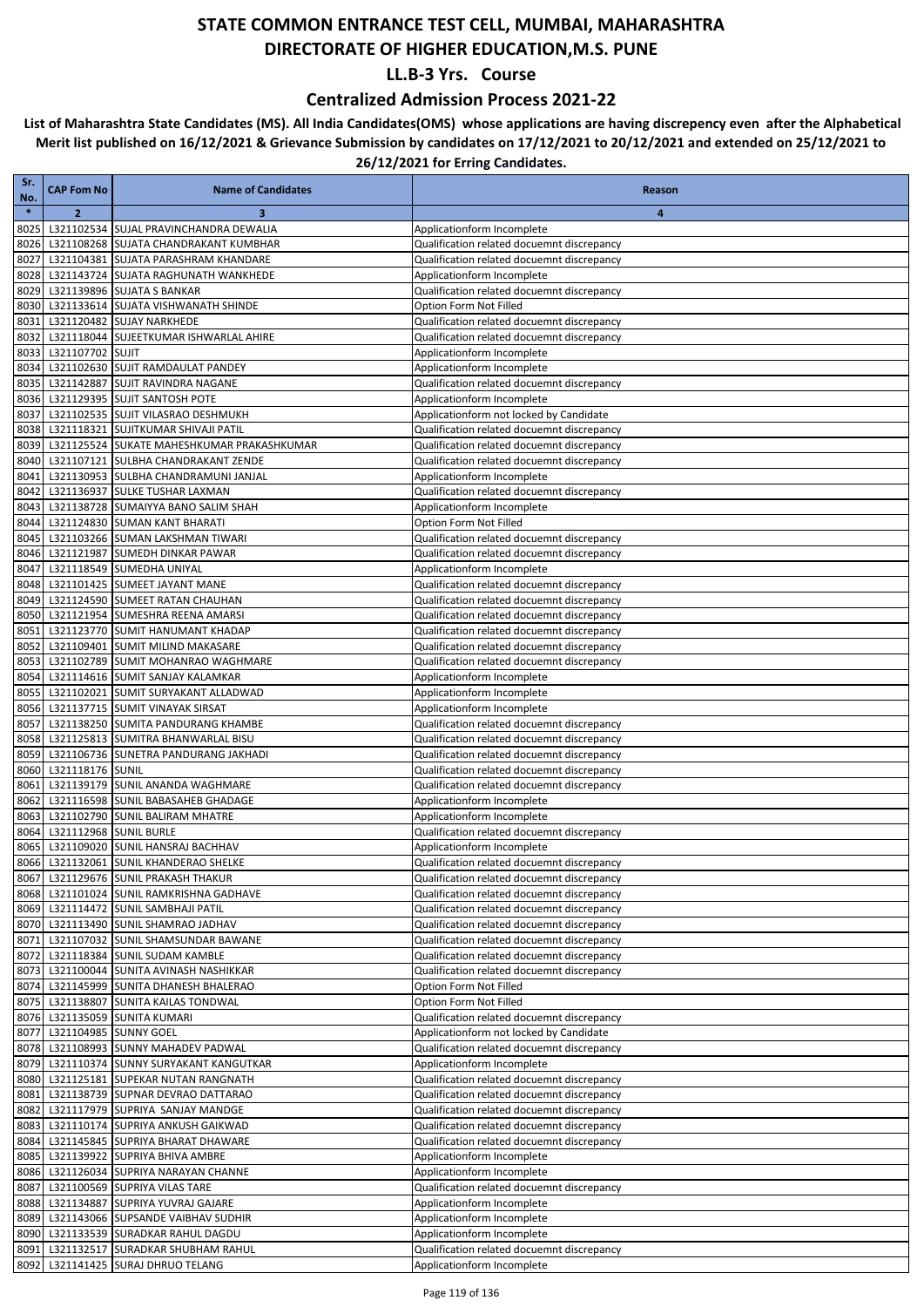### **Centralized Admission Process 2021-22**

| Sr.<br>No.   | <b>CAP Fom No</b> | <b>Name of Candidates</b>                                                                 | Reason                                                                                   |
|--------------|-------------------|-------------------------------------------------------------------------------------------|------------------------------------------------------------------------------------------|
| $\ast$       | $\overline{2}$    | 3                                                                                         | 4                                                                                        |
| 8093         |                   | L321141556 SURAJ GORAKHNATH DHUMAL                                                        | Qualification related docuemnt discrepancy                                               |
| 8094         |                   | L321102699 SURAJ HATTE                                                                    | Qualification related docuemnt discrepancy                                               |
| 8095         |                   | L321103999 SURAJ KAMBLE                                                                   | Qualification related docuemnt discrepancy                                               |
| 8096         |                   | L321103605 SURAJ LALMANI VISHWAKARMA                                                      | Applicationform Incomplete                                                               |
| 8097<br>8098 |                   | L321137567 SURAJ MADAN NIMBALKAR<br>L321111223 SURAJ MAROTI BHAD                          | Qualification related docuemnt discrepancy<br>Applicationform Incomplete                 |
| 8099         |                   | L321103979 SURAJ NARAYAN MOURYA                                                           | Qualification related docuemnt discrepancy                                               |
| 8100         |                   | L321136109 SURAJ SAHEBRAO KOTE                                                            | Qualification related docuemnt discrepancy                                               |
| 8101         |                   | L321129337 SURAJ SHESHERAO FATAK                                                          | Qualification related docuemnt discrepancy                                               |
| 8102         |                   | L321113803 SURAJ SHIVDAS ZADE                                                             | Option Form Not Filled                                                                   |
| 8103         |                   | L321146162 SURAJ SHIVRAJ KODE                                                             | Qualification related docuemnt discrepancy                                               |
| 8104         |                   | L321107846 SURAJ YASHWANT KARANDE                                                         | Qualification related docuemnt discrepancy                                               |
| 8105<br>8106 |                   | L321135317 SURANGE BHUSHAN BHAIRU<br>L321138408 SUREKHA VASANT TARAL                      | Qualification related docuemnt discrepancy<br>Qualification related docuemnt discrepancy |
| 8107         |                   | L321109929 SURENDRA AMBARNATH SHIRSEKAR                                                   | Applicationform Incomplete                                                               |
| 8108         |                   | L321106145 SURENDRA CHOUDHARY                                                             | Qualification related docuemnt discrepancy                                               |
| 8109         |                   | L321140277 SURENDRA OMPRAKASH SINGH                                                       | Qualification related docuemnt discrepancy                                               |
|              |                   | 8110 L321110039 SURENDRA PRAKASH SUKADE                                                   | Qualification related docuemnt discrepancy                                               |
| 8111         |                   | L321135117 SURESH BHAGWAN KHADE                                                           | Qualification related docuemnt discrepancy                                               |
| 8112         |                   | L321123686 SURESH DATTATRAY GAONKAR                                                       | Qualification related docuemnt discrepancy                                               |
| 8114         |                   | 8113 L321126917 SURESH KISAN JADHAV<br>L321143821 SURESH POSANNA TORREM                   | Qualification related docuemnt discrepancy<br>Option Form Not Filled                     |
| 8115         |                   | L321123333 SURESH PRALHAD RAUT                                                            | Applicationform Incomplete                                                               |
|              |                   | 8116 L321114014 SURESH SELVARAJ                                                           | Applicationform Incomplete                                                               |
| 8117         |                   | L321113162 SURINDAR PARASNATH JAYSWAR                                                     | Qualification related docuemnt discrepancy                                               |
| 8118         |                   | L321127099 SURNAR MAHADEV MAROTI                                                          | Qualification related docuemnt discrepancy                                               |
| 8119         |                   | L321135784 SURTI JALPESH UMESH                                                            | Option Form Not Filled                                                                   |
| 8120         |                   | L321102444 SURUCHI KHANDELWAL                                                             | Applicationform not locked by Candidate                                                  |
| 8121<br>8122 |                   | L321118834 SURVASE DINESH SHIVSHANKAR<br>L321144720 SURVASE KANCHAN CHANDRAKANT           | Qualification related docuemnt discrepancy<br>Qualification related docuemnt discrepancy |
| 8123         |                   | L321146021 SURVASE KISHOR SAHEBA                                                          | Applicationform Incomplete                                                               |
| 8124         |                   | L321133296 SURVASE SAMADHAN BHARAT                                                        | Applicationform Incomplete                                                               |
| 8125         |                   | L321107835 SURVE PALLAVI KISHOR                                                           | Qualification related docuemnt discrepancy                                               |
| 8126         |                   | L321116077 SURVE PURVA SURESH                                                             | Qualification related docuemnt discrepancy                                               |
| 8127         |                   | L321127842 SURVE SUGANDHA PREMANAND                                                       | Applicationform Incomplete                                                               |
| 8128         |                   | L321117395 SURVE VICKRAM VISHNUDAS<br>L321132836 SURWADE SHARDA PRALHAD                   | Qualification related docuemnt discrepancy                                               |
| 8129<br>8130 |                   | L321130812 SURWADE VIVEK RAVINDRA                                                         | Qualification related docuemnt discrepancy<br>Qualification related docuemnt discrepancy |
| 8131         |                   | L321106664 SURWASE PREMNATH VAIJINATH                                                     | Option Form Not Filled                                                                   |
| 8132         |                   | L321125130 SURWASE PRIYANKA BHIMRAO                                                       | Qualification related docuemnt discrepancy                                               |
| 8133         |                   | L321103870 SURYAKANT UTTAM NIKAM                                                          | Qualification related docuemnt discrepancy                                               |
| 8134         |                   | L321106600 SURYAVANSHI JUHI UMESH                                                         | Qualification related docuemnt discrepancy                                               |
|              |                   | 8135 L321118858 SURYAVANSHI PRAGATI NAVNATH                                               | Qualification related docuemnt discrepancy                                               |
|              |                   | 8136 L321130735 SURYAVANSHI SNEHAL CHANDRAKANT<br>8137 L321116768 SURYAWANSHI AJAY EKNATH | Qualification related docuemnt discrepancy<br>Qualification related docuemnt discrepancy |
|              |                   | 8138 L321122420 SURYAWANSHI AKASH BHAGWAN                                                 | Qualification related docuemnt discrepancy                                               |
| 8139         |                   | L321134543 SURYAWANSHI DEEPALI SANDEEP                                                    | Qualification related docuemnt discrepancy                                               |
|              |                   | 8140 L321143306 SURYAWANSHI DIGAMBAR KISHANRAO                                            | Qualification related docuemnt discrepancy                                               |
|              |                   | 8141 L321123795 SURYAWANSHI KARISHMA SUNIL                                                | Qualification related docuemnt discrepancy                                               |
| 8142         |                   | L321120006 SURYAWANSHI MINABAI LIMBAJI                                                    | Qualification related docuemnt discrepancy                                               |
| 8143         |                   | L321112361 SURYAWANSHI PRATIKSHA PRASHANT                                                 | Applicationform Incomplete                                                               |
| 8145         |                   | 8144 L321127498 SURYAWANSHI PRERANA PRAKASH<br>L321122682 SURYAWANSHI RAJENDRA PUNDLIK    | Qualification related docuemnt discrepancy<br>Applicationform Incomplete                 |
|              |                   | 8146 L321131937 SURYAWANSHI RAMCHANDRA SAKHARAM                                           | Applicationform Incomplete                                                               |
| 8147         |                   | L321121083 SURYAWANSHI SACHIN BALANATH                                                    | Applicationform Incomplete                                                               |
|              |                   | 8148 L321141301 SURYAWANSHI SAGAR BHAUSINGH                                               | Applicationform Incomplete                                                               |
|              |                   | 8149 L321123573 SURYAWANSHI SAHADEV BHASKAR                                               | Qualification related docuemnt discrepancy                                               |
|              |                   | 8150 L321136376 SURYAWANSHI SHIVRAJ MANMATH                                               | Qualification related docuemnt discrepancy                                               |
| 8151         |                   | L321144901 SURYAWANSHI SHIVRAJ SUBHASH                                                    | Option Form Not Filled                                                                   |
| 8152         |                   | L321117960 SURYAWANSHI SUMEDH SAKHARAM<br>8153 L321125479 SURYAWASHI SUNIL UMAKANT        | Qualification related docuemnt discrepancy<br>Applicationform Incomplete                 |
|              |                   | 8154 L321129613 SURYWANSHI BUDDHABHUSHAN BHIMRAO                                          | Applicationform Incomplete                                                               |
|              |                   | 8155 L321136164 SURYWANSHI HITESH RAJENDRA                                                | Qualification related docuemnt discrepancy                                               |
|              |                   | 8156 L321116082 SURYWANSHI RESHIM SANJAY                                                  | Qualification related docuemnt discrepancy                                               |
|              |                   | 8157 L321123548 SUSHAMA ANIL KAWALE                                                       | Qualification related docuemnt discrepancy                                               |
|              |                   | 8158 L321113843 SUSHAMA DATTARAM GIDYE                                                    | Qualification related docuemnt discrepancy                                               |
|              |                   | 8159 L321126084 SUSHAMA MADHAVRAO KORE<br>8160 L321108149 SUSHAMA RAMAJI UIKE             | Applicationform Incomplete<br>Qualification related docuemnt discrepancy                 |
|              |                   |                                                                                           |                                                                                          |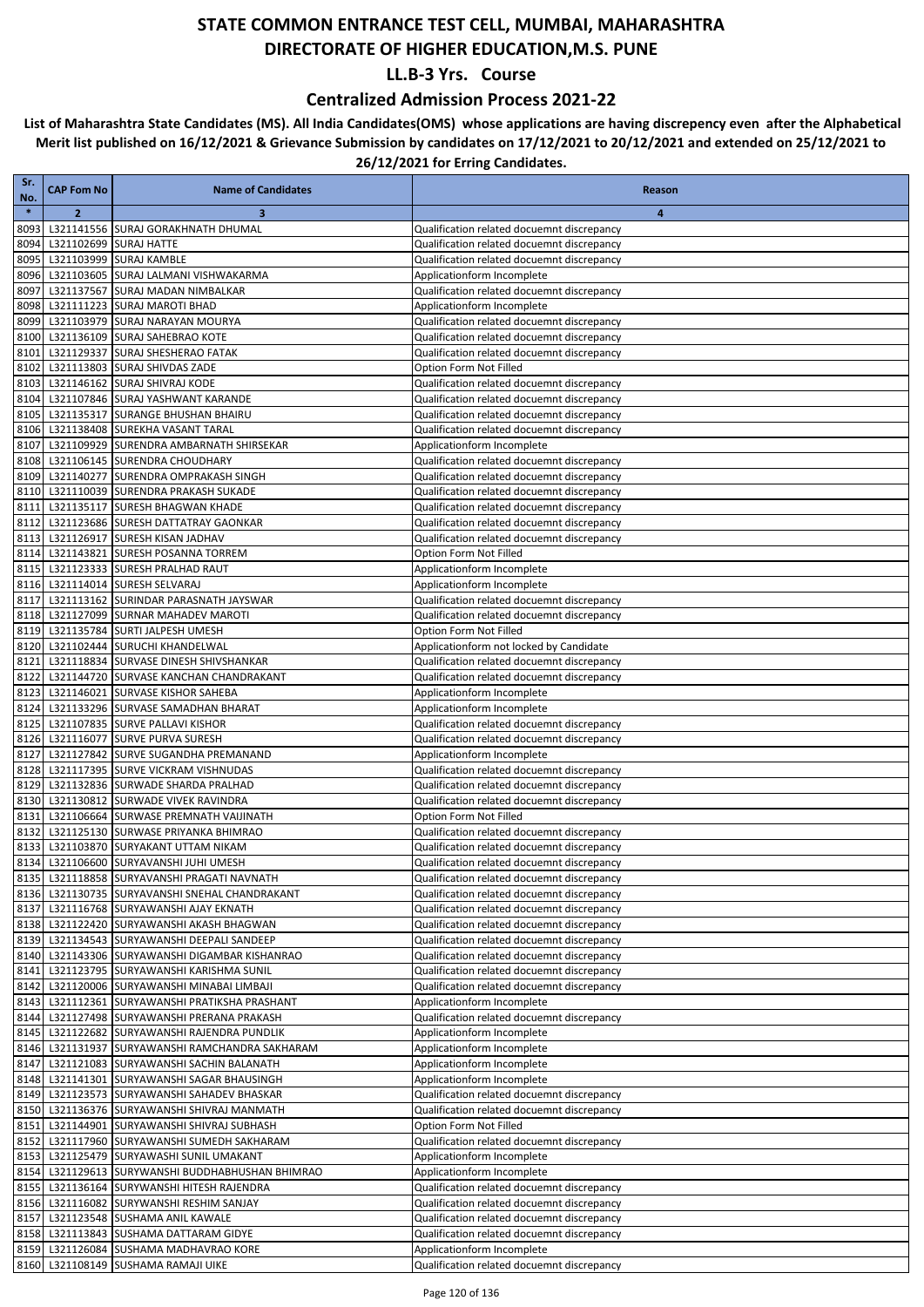### **Centralized Admission Process 2021-22**

| Sr.<br>No.   | <b>CAP Fom No</b> | <b>Name of Candidates</b>                                                              | Reason                                                                                   |
|--------------|-------------------|----------------------------------------------------------------------------------------|------------------------------------------------------------------------------------------|
| $\ast$       | $\overline{2}$    | 3                                                                                      | 4                                                                                        |
| 8161         |                   | L321114044 SUSHANT BALKRISHAN MORE                                                     | Qualification related docuemnt discrepancy                                               |
| 8162         |                   | L321128513 SUSHANT BHAGVAN KADAM                                                       | Applicationform Incomplete                                                               |
| 8163         |                   | L321125820 SUSHANT GOPAL PAWAR                                                         | Qualification related docuemnt discrepancy                                               |
| 8164         |                   | L321120887 SUSHANT RAJENDRA KORPADE                                                    | Qualification related docuemnt discrepancy                                               |
| 8165         |                   | L321120636 SUSHANT VIJU SHINDE                                                         | Applicationform Incomplete                                                               |
| 8166<br>8167 |                   | L321107866 SUSHEEL RAMJIT CHAUBEY<br>L321114493 SUSHIL LOMESH AMBEKAR                  | Applicationform Incomplete<br>Qualification related docuemnt discrepancy                 |
| 8168         |                   | L321130709 SUSHIL NARAYAN SOMWANSHI                                                    | Qualification related docuemnt discrepancy                                               |
| 8169         |                   | L321141646 SUSHIL SUDAM MORE                                                           | Qualification related docuemnt discrepancy                                               |
| 8170         |                   | L321117102 SUSHILKUMAR YASHWANT SHINDE                                                 | Qualification related docuemnt discrepancy                                               |
| 8171         |                   | L321132126 SUSHMA JANARDHAN SHEGAONKAR                                                 | Applicationform Incomplete                                                               |
| 8172         |                   | L321138383 SUSHMA SATYANARAYAN ANDHE                                                   | Qualification related docuemnt discrepancy                                               |
| 8173         |                   | L321117895 SUSHRUT PANDURANG KOTOLIKAR                                                 | Applicationform Incomplete                                                               |
| 8174<br>8175 |                   | L321124369 SUSLADE AJAY SARJERAO<br>L321107392 SUSLADE RAHUL DHIRAJ                    | Qualification related docuemnt discrepancy<br>Applicationform Incomplete                 |
| 8176         |                   | L321102331 SUTAR AKASH SANTOSH                                                         | Applicationform Incomplete                                                               |
| 8177         |                   | L321107814 SUTAR ATUL DAMODAR                                                          | Applicationform Incomplete                                                               |
| 8178         |                   | L321137579 SUTAR CHAITALI WAMAN                                                        | Applicationform Incomplete                                                               |
| 8179         |                   | L321118617 SUTAR JAYSHRI RAJARAM                                                       | Applicationform Incomplete                                                               |
| 8180         |                   | L321140585 SUTAR KISHOR SHASHIKANT                                                     | Applicationform Incomplete                                                               |
| 8181         |                   | L321107943 SUTAR RAMU MONESH                                                           | Qualification related docuemnt discrepancy                                               |
| 8182<br>8183 |                   | L321136956 SUTAR SHARMILA SHIVAJI<br>L321105175 SUTAR SHRIRAM CHANDRAKANT              | Qualification related docuemnt discrepancy<br>Option Form Not Filled                     |
| 8184         |                   | L321142033 SUTAR VINAYAK SHANKARRAO                                                    | Qualification related docuemnt discrepancy                                               |
| 8185         |                   | L321126167 SUTARE PREM MANIK                                                           | Qualification related docuemnt discrepancy                                               |
| 8186         |                   | L321118204 SUTONE PRASHANT BALKRUSHNA                                                  | Qualification related docuemnt discrepancy                                               |
| 8187         |                   | L321131768 SUVARNA BALOBA SATHE                                                        | Applicationform Incomplete                                                               |
| 8188         |                   | L321127127 SUVARNA HANMANT YADAV                                                       | Applicationform Incomplete                                                               |
| 8189         |                   | L321142160 SUVARNA POPAT KAMBLE                                                        | Qualification related docuemnt discrepancy                                               |
| 8190<br>8191 |                   | L321107438 SUVARNA PRAKASH ADHANGALE<br>L321139470 SUVARNA SURYAKANT PACHEGAONKAR      | Qualification related docuemnt discrepancy<br>Applicationform Incomplete                 |
| 8192         |                   | L321136085 SUYASH SHRIKANT SATHE                                                       | Qualification related docuemnt discrepancy                                               |
| 8193         |                   | L321132787 SWAMI KIRANKUMAR IRAYYA                                                     | Applicationform not locked by Candidate                                                  |
| 8194         |                   | L321103704 SWAMI NAGNATH VISHWANATH                                                    | Applicationform Incomplete                                                               |
| 8195         |                   | L321140578 SWAMI REWATI GANPATRAO                                                      | Applicationform Incomplete                                                               |
| 8196         |                   | L321105046 SWAMI UMAKANT SADASHIV                                                      | Qualification related docuemnt discrepancy                                               |
| 8197         |                   | L321144612 SWAMI VIJAY DILIP                                                           | Applicationform Incomplete                                                               |
| 8198<br>8199 |                   | L321141216 SWAMI VIJAY KHOBRAGADE<br>L321103162 SWAPNA RAJARAM BANSODE                 | Applicationform Incomplete<br>Qualification related docuemnt discrepancy                 |
| 8200         |                   | L321122329 SWAPNA RAMANATH SHINDE                                                      | Qualification related docuemnt discrepancy                                               |
| 8201         |                   | L321145931 SWAPNALI CHANDRAKANT SHINDE                                                 | Qualification related docuemnt discrepancy                                               |
| 8202         |                   | L321131698 SWAPNIL D BHOWATE                                                           | Qualification related docuemnt discrepancy                                               |
|              |                   | 8203 L321114802 SWAPNIL DEORAM TAMHANE                                                 | Qualification related docuemnt discrepancy                                               |
|              |                   | 8204 L321113789 SWAPNIL DHAKU DOIPHODE                                                 | Qualification related docuemnt discrepancy                                               |
|              |                   | 8205 L321135903 SWAPNIL KRISHNAJI GAJBHIYE                                             | Qualification related docuemnt discrepancy                                               |
| 8207         |                   | 8206 L321141117 SWAPNIL LAXMAN JADHAV<br>L321113804 SWAPNIL MURLIDHAR KOTWAL           | Qualification related docuemnt discrepancy<br>Applicationform Incomplete                 |
| 8208         |                   | L321137930 SWAPNIL NARWADE                                                             | Applicationform Incomplete                                                               |
|              |                   | 8209 L321131799 SWAPNIL PANDHARINATH MOTLING                                           | Qualification related docuemnt discrepancy                                               |
|              |                   | 8210 L321135645 SWAPNIL PARIHAR                                                        | Option Form Not Filled                                                                   |
| 8211         |                   | L321144827 SWAPNIL RAJKUMAR JADHAV                                                     | Qualification related docuemnt discrepancy                                               |
|              |                   | 8212 L321142671 SWAPNIL RAJU GOHOKAR                                                   | Qualification related docuemnt discrepancy                                               |
|              |                   | 8213 L321137466 SWAPNIL SAHEBRAO GORE                                                  | Applicationform Incomplete                                                               |
|              |                   | 8214 L321116271 SWAPNIL SAHEBRAO TURUKMANE<br>8215 L321125868 SWAPNIL SAMBHAJI BAMHANE | Qualification related docuemnt discrepancy<br>Qualification related docuemnt discrepancy |
|              |                   | 8216 L321119556 SWAPNIL SUHAS UTEKAR                                                   | Candidature Type/Domicile related document discrepancy.                                  |
|              |                   | 8217 L321132995 SWAPNIL SUNIL KAMBLE                                                   | Qualification related docuemnt discrepancy                                               |
|              |                   | 8218 L321136025 SWAPNIL SURESH MAHAJAN                                                 | Applicationform Incomplete                                                               |
|              |                   | 8219 L321141309 SWAPNIL. SAHEBRAO NETKE                                                | Applicationform Incomplete                                                               |
|              |                   | 8220 L321118521 SWARALI KOTGIRE                                                        | Qualification related docuemnt discrepancy                                               |
|              |                   | 8221 L321136214 SWARUPA SATYANARAYAN ANDHE                                             | Qualification related docuemnt discrepancy                                               |
| 8222         |                   | L321114333 SWATI BABURAO KHOBRAGADE<br>8223 L321118599 SWATI BHARAT KHUTWAD            | Qualification related docuemnt discrepancy<br>Qualification related docuemnt discrepancy |
|              |                   | 8224 L321144526 SWATI NATHRAO GAIKWAD                                                  | Qualification related docuemnt discrepancy                                               |
|              |                   | 8225 L321133796 SWATI PRABHAKAR GORULE                                                 | Qualification related docuemnt discrepancy                                               |
|              |                   | 8226 L321119341 SWATI PRABHAKARRAO JAMBHULKAR                                          | Option Form Not Filled                                                                   |
|              |                   | 8227 L321119119 SWATI RAGHU BORATE                                                     | Applicationform Incomplete                                                               |
|              |                   | 8228 L321140985 SWATI RATAN BAGUL                                                      | Qualification related docuemnt discrepancy                                               |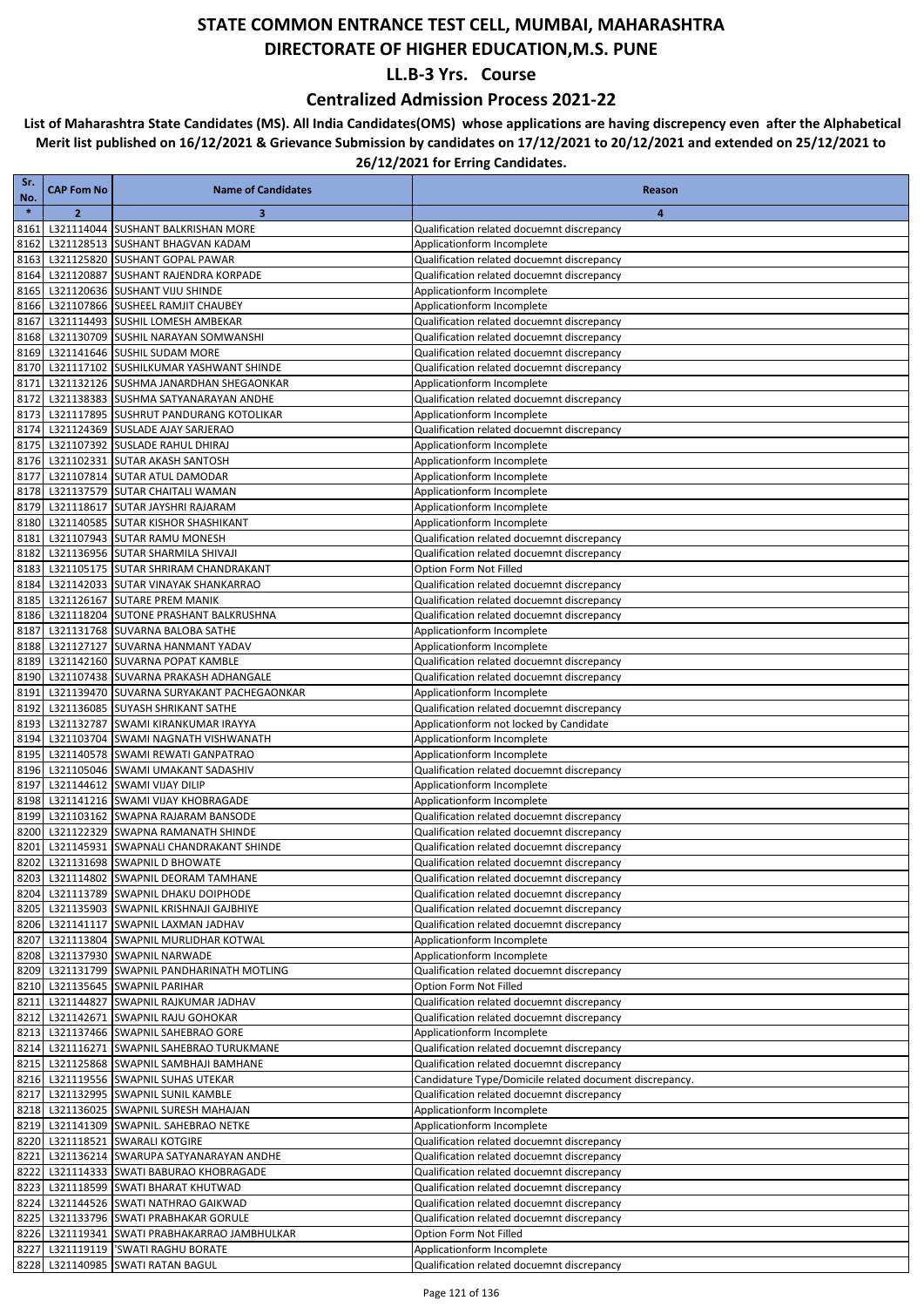### **Centralized Admission Process 2021-22**

| Sr.<br>No.   | <b>CAP Fom No</b> | <b>Name of Candidates</b>                                                        | Reason                                                                                         |
|--------------|-------------------|----------------------------------------------------------------------------------|------------------------------------------------------------------------------------------------|
| $\ast$       | $\overline{2}$    | 3                                                                                | 4                                                                                              |
| 8229         |                   | L321138362 SWATI SUBHASH KOLI                                                    | Applicationform Incomplete                                                                     |
| 8230         |                   | L321120454 SWATI SUHAS SAWALE                                                    | Qualification related docuemnt discrepancy                                                     |
| 8231         |                   | L321134414 SWATI UTTAM MANE                                                      | Qualification related docuemnt discrepancy                                                     |
| 8232         |                   | L321112512 SWETA SINGH                                                           | Applicationform Incomplete                                                                     |
| 8233         |                   | L321136644 SYED AKBAR SYED AIJAZ                                                 | Option Form Not Filled                                                                         |
| 8234         |                   | L321118899 SYED AMIN SYED RAHIM                                                  | Applicationform Incomplete                                                                     |
| 8235         |                   | L321123026 SYED ANJUM SULTANA                                                    | Option Form Not Filled                                                                         |
| 8236<br>8237 |                   | L321103451 SYED AYAZ KHIZER<br>L321129063 SYED AZHARUDDIN                        | Applicationform Incomplete<br>Applicationform Incomplete                                       |
| 8238         |                   | L321121457 SYED MD ATIK                                                          | Qualification related docuemnt discrepancy                                                     |
| 8239         |                   | L321134698 SYED NOORALI SYED SHERALI                                             | Applicationform Incomplete                                                                     |
| 8240         |                   | L321135811 SYED NOORUL DANISH SYED NOORUL IQBAL                                  | Qualification related docuemnt discrepancy                                                     |
| 8241         |                   | L321102110 SYED TAFAZZUL ALI SYED MOHSIN ALI                                     | Applicationform Incomplete                                                                     |
| 8242         |                   | L321133728 SYED WAHEED AHMED GULAB HUSSAIN                                       | Qualification related docuemnt discrepancy                                                     |
| 8243         |                   | L321107048 SYED YOUSUF SYED SULTAN                                               | Qualification related docuemnt discrepancy                                                     |
| 8244         |                   | L321127573 SYED ZAHED HUSSAIN SYED MUZAFFER HUSSAIN                              | Applicationform Incomplete                                                                     |
| 8245         |                   | L321134849 TABASSUM SIDDIQUE                                                     | Applicationform Incomplete                                                                     |
| 8246         |                   | L321128486 TABINDA FIRDOS MOHAMMAD ZUBAIR                                        | Option Form Not Filled                                                                         |
| 8247         |                   | L321102083   TADAVI BASHARAT ABDUL                                               | Applicationform Incomplete                                                                     |
| 8248         |                   | L321119625 TADAVI MANOJ LUKMAN                                                   | Qualification related docuemnt discrepancy                                                     |
| 8249         |                   | L321128342 TADAVI SAMIR ISMAIL                                                   | Applicationform Incomplete                                                                     |
| 8250         |                   | L321131634 TADAVI SAMPAT FULSING<br>L321122113 TADAVI SOHEL RAHIMAN              | Applicationform Incomplete<br>Applicationform Incomplete                                       |
| 8251<br>8252 |                   | L321119749 TADKHELE DATTAJI ATMARAM                                              | Applicationform Incomplete                                                                     |
| 8253         |                   | L321114631 TADVI CHINTAMAN SIPA                                                  | Qualification related docuemnt discrepancy                                                     |
| 8254         |                   | L321145729 TADVI ESHWAR RITA                                                     | Qualification related docuemnt discrepancy                                                     |
| 8255         |                   | L321141592 TADVI LATIF RAHIM                                                     | Applicationform Incomplete                                                                     |
| 8256         |                   | L321128501 TADVI MUSKAN SARFARAJ                                                 | Qualification related docuemnt discrepancy                                                     |
| 8257         |                   | L321128129 TADVI NAZMA SIKANDAR KHAN                                             | Qualification related docuemnt discrepancy                                                     |
| 8258         |                   | L321119595 TADVI RAVINDRA HANYA                                                  | Qualification related docuemnt discrepancy                                                     |
| 8259         |                   | L321141311 TADVI YUVRAJ MOHAN                                                    | Qualification related docuemnt discrepancy                                                     |
| 8260         |                   | L321139364 TAGAD RUSHIKESH SARJERAO                                              | Applicationform Incomplete                                                                     |
| 8261         |                   | L321103877 TAGADE NITESH SUNIL                                                   | Qualification related docuemnt discrepancy                                                     |
| 8262         |                   | L321120472 TAHIRALI RAJU MASALEWALE                                              | Applicationform Incomplete                                                                     |
| 8263         |                   | L321121694 TAHSEEN RAZA JUNAID AHMED                                             | Qualification related docuemnt discrepancy                                                     |
| 8264         |                   | L321118379 TAK ARCHANA NANDKISHOR                                                | Applicationform Incomplete                                                                     |
| 8265<br>8266 |                   | L321122944 TAKALKAR POONAM ANANDA<br>L321134388 TAKATE RAHUL SANTU               | Applicationform Incomplete<br>Applicationform Incomplete                                       |
| 8267         |                   | L321131405 TAKAWALE APARNA ARVIND                                                | Applicationform Incomplete                                                                     |
| 8268         |                   | L321131156 TAKTODE SANGITA VASANTRAO                                             | Applicationform Incomplete                                                                     |
| 8269         |                   | L321128426 TALEGAONKAR SAYALI RAVI                                               | Qualification related docuemnt discrepancy                                                     |
| 8270         |                   | L321142273 TALEKAR ARCHANA NANDKUMAR                                             | Qualification related docuemnt discrepancy                                                     |
|              |                   | 8271 L321137015 TALEKAR SHARAD VISHWANATH                                        | Qualification related docuemnt discrepancy                                                     |
|              |                   | 8272 L321130817 TALIB RIZWAN SAYYED                                              | Qualification related docuemnt discrepancy                                                     |
|              |                   | 8273 L321143688 TALIKOTE MALHARI NARAYAN                                         | Qualification related docuemnt discrepancy                                                     |
|              |                   | 8274 L321135478 TALIKUTE BALAJI RAMA                                             | Qualification related docuemnt discrepancy                                                     |
|              |                   | 8275 L321137226 TAMAICHEKAR HIMALAY VINOD                                        | Category related document discrepancy and does not have adequate marks to be eligible as Open. |
|              |                   | 8276 L321140209 TAMBADE RATNABAI DATTATRAY                                       | Qualification related docuemnt discrepancy                                                     |
|              |                   | 8277 L321120048 TAMBARE SACHIN HARI                                              | Qualification related docuemnt discrepancy                                                     |
|              |                   | 8278 L321114957 TAMBE AMRAPALI ASHOK                                             | Qualification related docuemnt discrepancy                                                     |
|              |                   | 8279 L321102980 TAMBE DATTATRAY BHAGWAN<br>8280 L321119959 TAMBE RAJESH YASHWANT | Qualification related docuemnt discrepancy<br>Qualification related docuemnt discrepancy       |
|              |                   | 8281 L321136010 TAMBE RAJU MALHARI                                               | Applicationform Incomplete                                                                     |
|              |                   | 8282 L321140843 TAMBE SHASHIKALA GOVIND                                          | Option Form Not Filled                                                                         |
|              |                   | 8283 L321112736 TAMBE SHRUTIKA ANANT                                             | Qualification related docuemnt discrepancy                                                     |
|              |                   | 8284 L321112899 TAMBE SHWETA VIKRAM                                              | Qualification related docuemnt discrepancy                                                     |
|              |                   | 8285 L321123930 TAMBE SUBODH GUNAJI                                              | Applicationform Incomplete                                                                     |
|              |                   | 8286 L321110762 TAMBOLI ASIF KHAMRODDIN                                          | Applicationform Incomplete                                                                     |
|              |                   | 8287 L321115760 TAMBOLI AZHARUDDIN DILSHAD                                       | Qualification related docuemnt discrepancy                                                     |
|              |                   | 8288 L321134013 TAMBOLI DIGAMBAR SURESH                                          | Applicationform Incomplete                                                                     |
|              |                   | 8289 L321124102 TAMBOLI TASLEEM MOHD YUSUF                                       | Applicationform Incomplete                                                                     |
|              |                   | 8290 L321108909 TAMHANE SEEMA RANGNATH                                           | Qualification related docuemnt discrepancy                                                     |
| 8291         |                   | L321102874 TAMHANE SUPRIT NANDKISHOR                                             | Applicationform Incomplete                                                                     |
|              |                   | 8292 L321130725 TAMKAR DIPALI SAMPAT                                             | Qualification related docuemnt discrepancy                                                     |
|              |                   | 8293 L321121627 TAMNAR YOGESH DATTATRAY<br>8294 L321106581 TANAGANA LOLASHREE    | Applicationform Incomplete<br>Qualification related docuemnt discrepancy                       |
|              |                   | 8295 L321124903 TANAJI BABRUVAN KOLTHE                                           | Applicationform Incomplete                                                                     |
|              |                   | 8296 L321118063 TANDALE AMOL BABASAHEB                                           | Applicationform Incomplete                                                                     |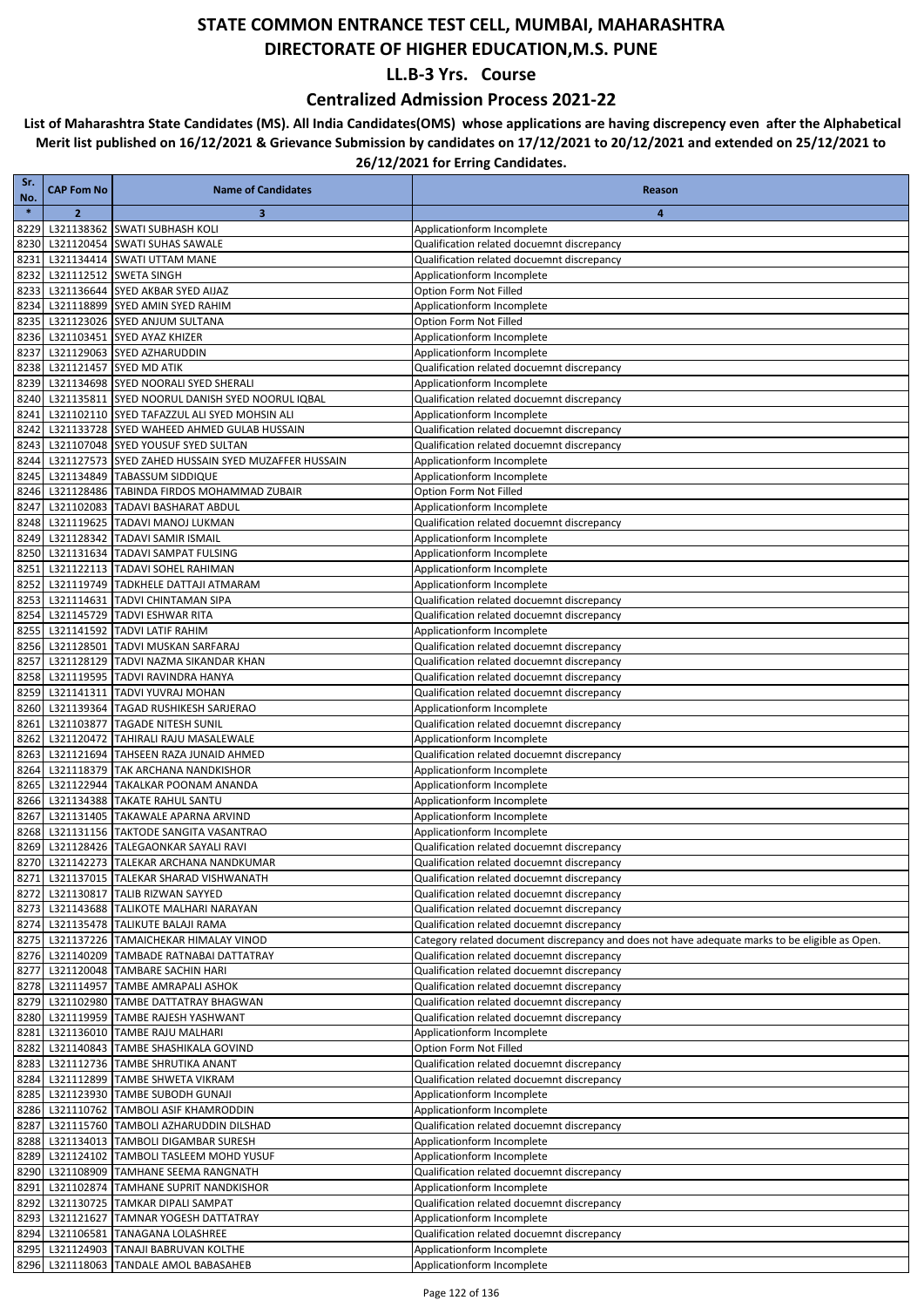### **Centralized Admission Process 2021-22**

| Sr.<br>No.   | <b>CAP Fom No</b>     | <b>Name of Candidates</b>                                                         | Reason                                                                                   |
|--------------|-----------------------|-----------------------------------------------------------------------------------|------------------------------------------------------------------------------------------|
| $\ast$       | $\overline{2}$        | 3                                                                                 | $\overline{4}$                                                                           |
| 8297         |                       | L321145231 TANDALE CHARUDATTA RAMESH                                              | Qualification related docuemnt discrepancy                                               |
| 8298         |                       | L321139747 TANDALEPATIL SHAMBHURAJE GANESH                                        | Applicationform Incomplete                                                               |
| 8299         |                       | L321112751 TANDEKAR SACHIN YASHWANT                                               | Qualification related docuemnt discrepancy                                               |
| 8300         |                       | L321106609 TANEJA RAHUL RAJESH                                                    | Qualification related docuemnt discrepancy                                               |
| 8301         |                       | L321106881 TANEJA ROHAN RAJESH                                                    | Qualification related docuemnt discrepancy                                               |
| 8302         |                       | L321120934 TANMAY NARENDRA JAWALE                                                 | Qualification related docuemnt discrepancy                                               |
| 8303<br>8304 |                       | L321122120 TANTARPALE KIRAN DNYANESHWAR<br>L321121719 TANUJA VALMIK KHANDARE      | Qualification related docuemnt discrepancy<br>Applicationform Incomplete                 |
| 8305         |                       | L321134300 TANVI HEMANT NIKALE SONALI                                             | Qualification related docuemnt discrepancy                                               |
| 8306         |                       | L321134558 TANVI RAJENDRA TAWTE                                                   | Qualification related docuemnt discrepancy                                               |
| 8307         |                       | L321143444 TANVI RAMESH SHIRKE                                                    | Qualification related docuemnt discrepancy                                               |
| 8308         |                       | L321133634 TANVIR SHAIKH                                                          | Qualification related docuemnt discrepancy                                               |
| 8309         |                       | L321105462 TANVIR TAMBOLI                                                         | Qualification related docuemnt discrepancy                                               |
| 8310         |                       | L321139273 TANYA AGRAWAL                                                          | Applicationform Incomplete                                                               |
| 8311         |                       | L321126020 TANYA CHUGH                                                            | Qualification related docuemnt discrepancy                                               |
| 8312         | L321121772 TANYA KALA |                                                                                   | Applicationform Incomplete                                                               |
| 8313         |                       | L321114894 TAPAN SAMANT                                                           | Qualification related docuemnt discrepancy                                               |
| 8314         |                       | L321131714 TAPDIYA SANTOSH GOPALDAS                                               | Qualification related docuemnt discrepancy                                               |
| 8315<br>8316 |                       | L321131817 TAPRE ASHISH MAHADA<br>L321140711 TAPRE GAYATRI GOPAL                  | Qualification related docuemnt discrepancy<br>Option Form Not Filled                     |
| 8317         |                       | L321140610 TARADE HANMANT SUBHASH                                                 | Qualification related docuemnt discrepancy                                               |
| 8318         |                       | L321108621 TARALKAR VISHAL PANDHARINATH                                           | Applicationform Incomplete                                                               |
| 8319         |                       | L321135437 TARAN PRADEEP BALSARA                                                  | Qualification related docuemnt discrepancy                                               |
| 8320         |                       | L321111048 TARE YOGESH BHALCHANDRA                                                | Applicationform Incomplete                                                               |
| 8321         |                       | L321144480 TARGUDE MADAV KESHAV                                                   | Qualification related docuemnt discrepancy                                               |
| 8322         |                       | L321128912 TARMALE BHARTI GANPAT                                                  | Qualification related docuemnt discrepancy                                               |
| 8323         |                       | L321108264 TARUNKUMAR PRABHAKAR PARDHI                                            | Qualification related docuemnt discrepancy                                               |
| 8324         |                       | L321121119 TARWANI KIRAN PRAKASH                                                  | Qualification related docuemnt discrepancy                                               |
| 8325         |                       | L321117629 TATE DILIP GANGADHAR                                                   | Qualification related docuemnt discrepancy                                               |
| 8326         |                       | L321118429 TATE NILESH SHAILESH                                                   | Qualification related docuemnt discrepancy                                               |
| 8327         |                       | L321125330 TATEKAR ANIKET ASHOK                                                   | Qualification related docuemnt discrepancy                                               |
| 8328<br>8329 |                       | L321141302 TATKARE SAMIKSHA SHRIKANT SFURTI<br>L321140677 TAUR MADHAV DNYANESHWAR | Applicationform not locked by Candidate<br>Qualification related docuemnt discrepancy    |
| 8330         |                       | L321122279 TAUSEEF KHAN RASHEED KHAN                                              | Applicationform Incomplete                                                               |
| 8331         |                       | L321118932 TAWALE SAGAR GOUTAM                                                    | Qualification related docuemnt discrepancy                                               |
| 8332         |                       | L321133710 TAWARE DEVIPRASAD SHRIKRISHNA                                          | Qualification related docuemnt discrepancy                                               |
| 8333         |                       | L321145969 TAYADE ABHIJEET ANANDRAO                                               | Applicationform Incomplete                                                               |
| 8334         |                       | L321135973 TAYADE AMOL AMBADAS                                                    | Applicationform Incomplete                                                               |
| 8335         |                       | L321118310 TAYADE CHANDRAKANT PANDIT                                              | Qualification related docuemnt discrepancy                                               |
| 8336         |                       | L321135161 TAYADE DEEPAK GOPAL                                                    | Applicationform Incomplete                                                               |
| 8337         |                       | L321119717 TAYADE DHAMMAPAL DEVIDAS                                               | Applicationform Incomplete                                                               |
| 8338         |                       | L321143980 TAYADE NILIMA RAVINDRA<br>8339 L321136878 TAYADE RAMESH MAROTRAO       | Qualification related docuemnt discrepancy<br>Qualification related docuemnt discrepancy |
|              |                       | 8340 L321141525 TAYADE SANKET BALDEO                                              | Qualification related docuemnt discrepancy                                               |
|              |                       | 8341 L321115198 TAYADE SHASHIKANT TULSHIRAM                                       | Qualification related docuemnt discrepancy                                               |
|              |                       | 8342 L321118211 TAYADE SHITAL SURESH                                              | Applicationform Incomplete                                                               |
|              |                       | 8343 L321108366 TAYADE VIKRAM LILADHAR                                            | Applicationform Incomplete                                                               |
|              |                       | 8344 L321108655 TAYADE YOGITA RAJENDRA                                            | Qualification related docuemnt discrepancy                                               |
|              |                       | 8345 L321120342 TAYDE SANTOSH KESHAVRAO                                           | Qualification related docuemnt discrepancy                                               |
|              |                       | 8346 L321124194 TAYDE UJWALA HARIBHAU                                             | Qualification related docuemnt discrepancy                                               |
| 8347         |                       | L321132200 TEJAAS BAPUSAHEB MUNOAT                                                | Applicationform Incomplete                                                               |
|              |                       | 8348 L321115611 TEJALE PRAVIN VINAYAK                                             | Qualification related docuemnt discrepancy                                               |
|              |                       | 8349 L321128967 TEJAS BABURAO SUTAR                                               | Applicationform Incomplete                                                               |
| 8351         |                       | 8350 L321145852 TEJAS INDRABHAN DHAWADE<br>L321127446 TEJAS SAWANT                | Applicationform Incomplete<br>Applicationform Incomplete                                 |
|              |                       | 8352 L321100884 TEJAS SUBHASH KANWADE                                             | Qualification related docuemnt discrepancy                                               |
| 8353         |                       | L321127039 TEJAS TUKARAM JADHAV                                                   | Applicationform Incomplete                                                               |
|              |                       | 8354 L321102277 TEJAS TULSHIRAM JADHAV                                            | Applicationform Incomplete                                                               |
|              |                       | 8355 L321111159 TEJAS VIJAY KONDE                                                 | Qualification related docuemnt discrepancy                                               |
|              |                       | 8356 L321121189 TEJAS YADAVRAO RAJPUT                                             | Qualification related docuemnt discrepancy                                               |
| 8357         |                       | L321127909 TEJASWINI DHARMVEER JADHAV                                             | Qualification related docuemnt discrepancy                                               |
|              |                       | 8358 L321129465 TEJASWINI RAJENDRA PATIL                                          | Qualification related docuemnt discrepancy                                               |
|              |                       | 8359 L321137794 TEJASWINI SHRIKANT BAGUL                                          | Qualification related docuemnt discrepancy                                               |
|              |                       | 8360 L321107481 TEJOVALAY UTTAM SONWANE                                           | Qualification related docuemnt discrepancy                                               |
|              |                       | 8361 L321107836 TEKSING RAMDHAN ADE                                               | Applicationform Incomplete                                                               |
|              |                       | 8362 L321136335 TEKWAR AMOL SHIVLING<br>8363 L321140309 TELANG AJIT CHANDBA       | Applicationform Incomplete<br>Qualification related docuemnt discrepancy                 |
|              |                       | 8364 L321124991 TELANG ASHIKA RAJENDRA                                            | Qualification related docuemnt discrepancy                                               |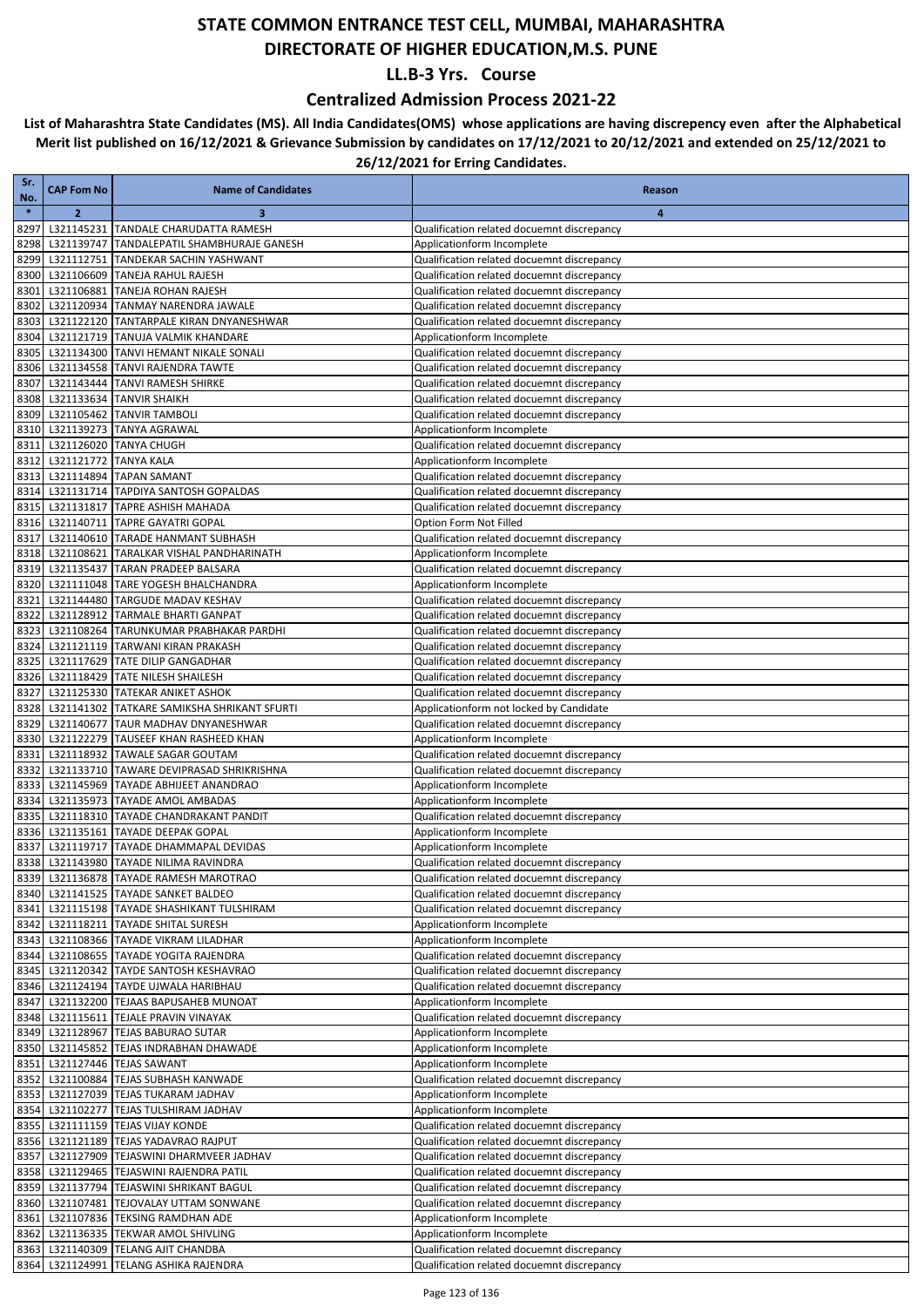### **Centralized Admission Process 2021-22**

| Sr.<br>No.   | <b>CAP Fom No</b> | <b>Name of Candidates</b>                                                              | Reason                                                                                   |
|--------------|-------------------|----------------------------------------------------------------------------------------|------------------------------------------------------------------------------------------|
| $\ast$       | $\overline{2}$    | 3                                                                                      | 4                                                                                        |
| 8365         |                   | L321109746 TELANGE HIMALAY MAHADEV                                                     | Applicationform Incomplete                                                               |
| 8366         |                   | L321131136  TELANGE NIKHIL SHARAD                                                      | Qualification related docuemnt discrepancy                                               |
| 8367         |                   | L321144216 TELAVANE RISHI SUDHIR                                                       | Qualification related docuemnt discrepancy                                               |
| 8368         |                   | L321130890 TELGOTE PRAJAY VIJAYRAO                                                     | Qualification related docuemnt discrepancy                                               |
| 8369<br>8370 |                   | L321103276 TEMBHURKAR ANIKET JOGIRAJ<br>L321101473 TEMRE JAYANT GOPALRAO               | Qualification related docuemnt discrepancy<br>Applicationform Incomplete                 |
| 8371         |                   | L321105915 TENGASKAR TUSHAR DEVIDAS                                                    | Applicationform Incomplete                                                               |
| 8372         | L321100001 TEST1  |                                                                                        | Applicationform not locked by Candidate                                                  |
| 8373         |                   | L321127880 THADKE ONKAR CHANDRAKANT                                                    | Qualification related docuemnt discrepancy                                               |
| 8374         |                   | L321144731 THAKARE CHETAN MAHADEORAO                                                   | Qualification related docuemnt discrepancy                                               |
| 8375         |                   | L321143737 THAKARE GAURESH MANGAL                                                      | Qualification related docuemnt discrepancy                                               |
| 8376         |                   | L321123254 THAKARE GOPAL JADHAV                                                        | Option Form Not Filled                                                                   |
| 8377<br>8378 |                   | L321131920 THAKARE KOMAL RAMRAOJI<br>L321103708 THAKARE PIYUSH GAJANAN                 | Applicationform Incomplete<br>Qualification related docuemnt discrepancy                 |
| 8379         |                   | L321107604 THAKARE RADHIKA SUKHDEV                                                     | Qualification related docuemnt discrepancy                                               |
| 8380         |                   | L321131337 THAKARE RAKESH MORESHWAR                                                    | Applicationform Incomplete                                                               |
| 8381         |                   | L321133635   THAKARE SAMIKSHA MAHADEORAO                                               | Qualification related docuemnt discrepancy                                               |
| 8382         |                   | L321118025 THAKARE SHIVANI ASHWINKUMAR                                                 | Qualification related docuemnt discrepancy                                               |
| 8383         |                   | L321136650 THAKARE SIMA GOVINDRAO                                                      | Qualification related docuemnt discrepancy                                               |
| 8384         |                   | L321144899 THAKARE TULSHIDAS GOPINATH<br>L321130696 THAKARE VINOD MADHAORAO            | Applicationform Incomplete<br>Qualification related docuemnt discrepancy                 |
| 8385<br>8386 |                   | L321131547 THAKKAR KUNNAL RAJENDRA                                                     | Qualification related docuemnt discrepancy                                               |
| 8387         |                   | L321130271 THAKRE SOURABH DASHRATH                                                     | Qualification related docuemnt discrepancy                                               |
| 8388         |                   | L321119735 THAKUR ABOLI PADMAKAR                                                       | Applicationform Incomplete                                                               |
| 8389         |                   | L321144461 THAKUR AKSHADA ASHOK                                                        | Qualification related docuemnt discrepancy                                               |
| 8390         |                   | L321132209 THAKUR ANKITA SUBHASH                                                       | Qualification related docuemnt discrepancy                                               |
| 8391         |                   | L321121287 THAKUR CHINTAMAN JAYWANT                                                    | Applicationform Incomplete                                                               |
| 8392<br>8393 |                   | L321145332 THAKUR HEMANT SURESH<br>L321110827 THAKUR JAGDISH SHAMRAO                   | Qualification related docuemnt discrepancy<br>Qualification related docuemnt discrepancy |
| 8394         |                   | L321126685 THAKUR KUNAL NANDALAL                                                       | Qualification related docuemnt discrepancy                                               |
| 8395         |                   | L321123719 THAKUR MADHUSUDAN AMARNATH                                                  | Qualification related docuemnt discrepancy                                               |
| 8396         |                   | L321101536 THAKUR MUNZARIN KASAM                                                       | Qualification related docuemnt discrepancy                                               |
| 8397         |                   | L321142420 THAKUR PADMINI RATANSINGH                                                   | Qualification related docuemnt discrepancy                                               |
| 8398         |                   | L321136001 THAKUR POOJA KALICHARAN                                                     | Applicationform Incomplete                                                               |
| 8399         |                   | L321145495 THAKUR ROHIT RAJESH<br>L321121145 THAKUR SAYLI SUNIL                        | Qualification related docuemnt discrepancy                                               |
| 8400<br>8401 |                   | L321136101 THAKUR UTTAM SANTOSH                                                        | Qualification related docuemnt discrepancy<br>Qualification related docuemnt discrepancy |
| 8402         |                   | L321146073 THAKUR VILAS LAXMAN                                                         | Qualification related docuemnt discrepancy                                               |
| 8403         |                   | L321132739 THALARI SANDEEP RAJ                                                         | Qualification related docuemnt discrepancy                                               |
| 8404         |                   | L321130030 THANAMBIR JITIN PANDURANG                                                   | Qualification related docuemnt discrepancy                                               |
| 8405         |                   | L321129992 THANGE TUSHAR ANNA                                                          | Qualification related docuemnt discrepancy                                               |
| 8406         |                   | L321125418 THARUNIKA BALAKRISHNA NAIK                                                  | Applicationform Incomplete                                                               |
|              |                   | 8407 L321146135 THENGADE JAGDISH NAGORAO<br>8408 L321105541 THENGALE AUDUMBAR DIGAMBAR | Qualification related docuemnt discrepancy<br>Qualification related docuemnt discrepancy |
|              |                   | 8409 L321136027 THEVAR SELVAGANAPATHY NITHYAKRISHNAN                                   | Applicationform Incomplete                                                               |
|              |                   | 8410 L321132238 THIGALE SAMIKSHA SUBHASH                                               | Qualification related docuemnt discrepancy                                               |
| 8411         |                   | L321116092 THOKE VISHWANATH NAGORAO                                                    | Applicationform Incomplete                                                               |
| 8412         |                   | L321130899 THOMBARE AMOL RAMCHANDRA                                                    | Qualification related docuemnt discrepancy                                               |
|              |                   | 8413 L321106703 THOMBARE ASHWINI DEVIDAS                                               | Qualification related docuemnt discrepancy                                               |
|              |                   | 8414 L321143263 THOMBARE VISHAL NANDKUMAR                                              | Option Form Not Filled                                                                   |
|              |                   | 8415 L321143391 THOMBRE AKSHAY BABURAO<br>8416 L321145925 THOMBRE SANDIP NILKANTH      | Applicationform Incomplete<br>Qualification related docuemnt discrepancy                 |
| 8417         |                   | L321145252 THORAT AAKASH NAMDEORAO                                                     | Qualification related docuemnt discrepancy                                               |
|              |                   | 8418 L321109550 THORAT ASHWINI DATTATRAY                                               | Applicationform Incomplete                                                               |
|              |                   | 8419 L321127062 THORAT ISHWAR DATTATRAY                                                | Qualification related docuemnt discrepancy                                               |
|              |                   | 8420 L321114048 THORAT KAILAS BABAN                                                    | Qualification related docuemnt discrepancy                                               |
|              |                   | 8421 L321130275 THORAT KOMAL GOPINATH                                                  | Applicationform Incomplete                                                               |
| 8422         |                   | L321121171 THORAT MADHURI KISAN<br>8423 L321121333 THORAT MUKUL RAMESH                 | Applicationform Incomplete<br>Qualification related docuemnt discrepancy                 |
|              |                   | 8424 L321117804 THORAT NITESH PRAKASH                                                  | Option Form Not Filled                                                                   |
|              |                   | 8425 L321117955 THORAT PRAGATI DILIP                                                   | Qualification related docuemnt discrepancy                                               |
|              |                   | 8426 L321134850 THORAT PRAKASH SAKHARAM                                                | Qualification related docuemnt discrepancy                                               |
|              |                   | 8427 L321142228 THORAT PRALHAD NAMDEO                                                  | Applicationform Incomplete                                                               |
|              |                   | 8428 L321120359 THORAT PRASHANT SHYAM                                                  | Qualification related docuemnt discrepancy                                               |
|              |                   | 8429 L321119994 THORAT PRIYANKA SHASHIKANT                                             | Qualification related docuemnt discrepancy                                               |
|              |                   | 8430 L321137291 THORAT RASHMI SATISH<br>8431 L321140983 THORAT SACHIN PANDURANG        | Qualification related docuemnt discrepancy<br>Applicationform Incomplete                 |
|              |                   | 8432 L321110082 THORAT VANDANA KASHINATH                                               | Qualification related docuemnt discrepancy                                               |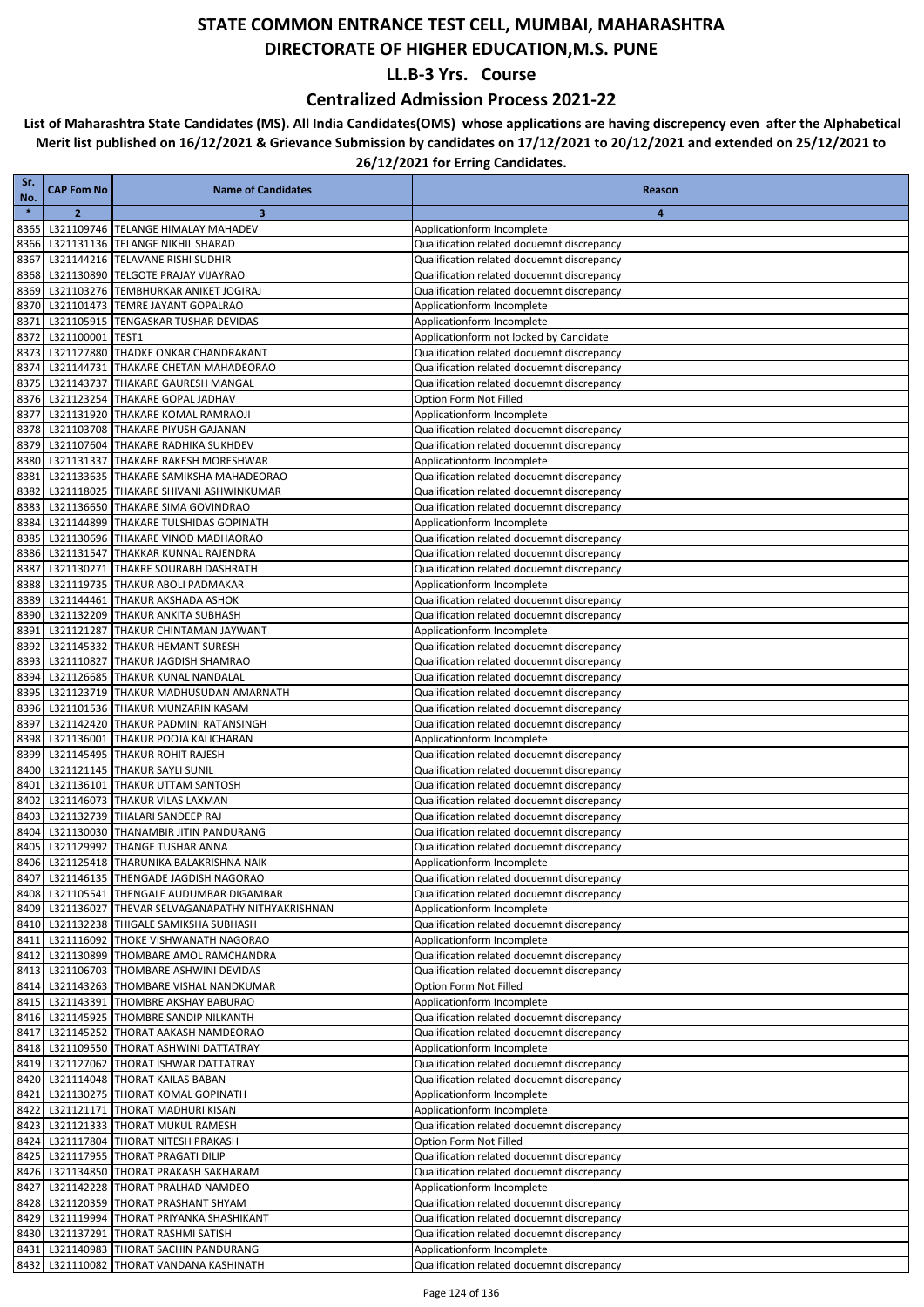### **Centralized Admission Process 2021-22**

| Sr.<br>No.   | <b>CAP Fom No</b>            | <b>Name of Candidates</b>                                                    | Reason                                                                                   |
|--------------|------------------------------|------------------------------------------------------------------------------|------------------------------------------------------------------------------------------|
| $\ast$       | $\overline{2}$               | 3                                                                            | $\overline{4}$                                                                           |
| 8433         |                              | L321126518 THORAT VARSHA VIJAY                                               | Qualification related docuemnt discrepancy                                               |
| 8434         |                              | L321137840 THORAT VIDULA HARISHCHANDRA                                       | Qualification related docuemnt discrepancy                                               |
| 8435         |                              | L321143873 THORAT VIJAY DATTU                                                | Applicationform Incomplete                                                               |
| 8436         |                              | L321108598 THORE UMESH UDDHAV                                                | Option Form Not Filled                                                                   |
| 8437         |                              | L321131990 THORVE DHANANJAY NETAJI                                           | Qualification related docuemnt discrepancy                                               |
| 8438         |                              | L321131570 THOSAR ROHIT BALKRISHNA                                           | Qualification related docuemnt discrepancy                                               |
| 8439         |                              | L321137407 THUL AVINASH RAJANAND<br>L321138664 TIDAKE SACHENDRA MOTIRAM      | Qualification related docuemnt discrepancy                                               |
| 8440<br>8441 |                              | L321133071 TIDAKE VIVEKANAND PANDURANG                                       | Qualification related docuemnt discrepancy<br>Qualification related docuemnt discrepancy |
| 8442         |                              | L321143176 TIDKE PRADEEP RAGHUNATHRAO                                        | Qualification related docuemnt discrepancy                                               |
| 8443         |                              | L321127551 TIKHE AJINKYA DATTATRAY                                           | Applicationform Incomplete                                                               |
| 8444         |                              | L321140559 TILORE ARJUN RAMESH                                               | Applicationform Incomplete                                                               |
| 8445         |                              | L321122302 TINGARE NANDKUMAR ARUN                                            | Qualification related docuemnt discrepancy                                               |
| 8446         |                              | L321132023 TINGARE SHASHIKANT MALLIKARJUN                                    | Applicationform Incomplete                                                               |
| 8447         |                              | L321114088 TIPARSE NAGESH DEVRAO                                             | Qualification related docuemnt discrepancy                                               |
| 8448         |                              | L321122575 TIRKAR AAKANKSHA SHIVDAS                                          | Qualification related docuemnt discrepancy                                               |
| 8449         |                              | L321140234 TIRKUNDE ANIRUDDHA BHALCHANDRA                                    | Qualification related docuemnt discrepancy                                               |
| 8450         |                              | L321104741 TIRPUDE MAITRI RAJKUMAR                                           | Qualification related docuemnt discrepancy                                               |
| 8451         |                              | L321116322 TIWARI ANJALI RAVI                                                | Qualification related docuemnt discrepancy                                               |
| 8452<br>8453 |                              | L321135529 TIWARI ANKIT SHYAMSHANKAR<br>L321128788 TIWARI ANURAG PRITHVIRAJ  | Qualification related docuemnt discrepancy<br>Qualification related docuemnt discrepancy |
| 8454         |                              | L321132201 TIWARI HARSH UMESH                                                | Applicationform Incomplete                                                               |
| 8455         |                              | L321139791 TIWARI JAYASHREE ARUNPRASAD                                       | Applicationform Incomplete                                                               |
| 8456         |                              | L321120580 TIWARI NEHA ANIL                                                  | Option Form Not Filled                                                                   |
| 8457         |                              | L321120801 TIWARI RAJESHKUMAR DEVIPRASAD                                     | Applicationform Incomplete                                                               |
| 8458         |                              | L321127050 TIWARI RANJEY DWARIKA                                             | Applicationform Incomplete                                                               |
| 8459         |                              | L321110973 TIWARI ROHIT                                                      | Qualification related docuemnt discrepancy                                               |
| 8460         |                              | L321143351 TIWARI UJALA CHANDRAKUMAR                                         | Option Form Not Filled                                                                   |
| 8461         |                              | L321139085 TIWARI VARSHA SANTOSH KUMAR                                       | Qualification related docuemnt discrepancy                                               |
| 8462         |                              | L321116275 TIWARI VINITA RAVINDRANATH                                        | Qualification related docuemnt discrepancy                                               |
| 8463         |                              | L321118022 TODKAR PRADNYA DATTATRAY                                          | Qualification related docuemnt discrepancy                                               |
| 8464<br>8465 |                              | L321142057  TODMAL KIRTI DNYANDEO<br>L321141833   TOHID RASHID SHAIKH        | Applicationform Incomplete                                                               |
| 8466         |                              | L321109863   TOHIDA SHAUKAT MULLA                                            | Applicationform Incomplete<br>Option Form Not Filled                                     |
| 8467         |                              | L321124685   TOMAKE JYOTI VINAYAK                                            | Qualification related docuemnt discrepancy                                               |
| 8468         |                              | L321114276 TOMAR JITENDRA KARTAR SINGH                                       | Applicationform not locked by Candidate                                                  |
| 8469         |                              | L321118746 TOMPE GITA ASHOK                                                  | Qualification related docuemnt discrepancy                                               |
| 8470         |                              | L321139903 TONAPE MOHINI RAJU                                                | Option Form Not Filled                                                                   |
| 8471         |                              | L321134070 TONGE RAHUL BANDU                                                 | Qualification related docuemnt discrepancy                                               |
| 8472         |                              | L321144841 TORANE RAJENDRA DATTATRAYA                                        | Qualification related docuemnt discrepancy                                               |
| 8473         |                              | L321124915 TORANE SHUBHAKANT KAMALAKANT                                      | Qualification related docuemnt discrepancy                                               |
| 8474         |                              | L321106909 TOSHNIWAL ANIRUDDHA SHIVPRASAD                                    | Applicationform Incomplete                                                               |
|              |                              | 8475 L321104976 TOTRE JYOTSNA BANSI<br>8476 L321112198 TOUHID NOOR PATEL     | Qualification related docuemnt discrepancy<br>Qualification related docuemnt discrepancy |
|              |                              | 8477 L321141915 TRIBHUVAN NIVRUTTI BORKAR                                    | Qualification related docuemnt discrepancy                                               |
|              |                              | 8478 L321136782 TRIBHUWAN ASHWINI TUKARAM                                    | Qualification related docuemnt discrepancy                                               |
|              |                              | 8479 L321136619 TRIBHUWAN TUKARAM GOVIND                                     | Option Form Not Filled                                                                   |
|              |                              | 8480 L321118745 TRIBHUWAN VIKRAM SOMNATH                                     | Qualification related docuemnt discrepancy                                               |
|              | 8481 L321134519 TRIPTI DUBEY |                                                                              | Applicationform Incomplete                                                               |
|              |                              | 8482 L321128495 TRIVEDI ANAND JAYANTILAL                                     | Applicationform Incomplete                                                               |
|              |                              | 8483 L321143027 TRIVEDI PRITI BINDACHARAN                                    | Qualification related docuemnt discrepancy                                               |
|              |                              | 8484 L321113481 TRIVEDI RIDDHI                                               | Applicationform Incomplete                                                               |
|              |                              | 8485 L321114046 TRUPTI GANPAT KAMBLE<br>8486 L321115160 TRUPTI GANPAT KAMBLE | Applicationform Incomplete                                                               |
|              |                              | 8487 L321112781 TRUPTI SIDDHESH DALVI                                        | Applicationform Incomplete<br>Qualification related docuemnt discrepancy                 |
|              |                              | 8488 L321122281 TRUPTI VINAYAK MANERIKAR                                     | Qualification related docuemnt discrepancy                                               |
|              |                              | 8489 L321118676 TRUPTI YOGESH GUPTA                                          | Qualification related docuemnt discrepancy                                               |
|              |                              | 8490 L321116789 TRYAMBAK SAHADEWRAO INGLE                                    | Qualification related docuemnt discrepancy                                               |
|              |                              | 8491 L321122537 TUGAVE GURUDEVI SHIVARAJ                                     | Applicationform not locked by Candidate                                                  |
|              |                              | 8492 L321126341 TUKARAM KASHINATH PANHALKAR                                  | Applicationform Incomplete                                                               |
|              |                              | 8493 L321141334 TUKARAM MAROTI ICHNAR                                        | Qualification related docuemnt discrepancy                                               |
|              |                              | 8494 L321126113 TUKRUL JITENDRA BALKRISHNA                                   | Qualification related docuemnt discrepancy                                               |
| 8495         |                              | L321126774 TULSE RAHUL YESHWANT                                              | Applicationform Incomplete                                                               |
|              |                              | 8496 L321141460 TUPE AKSHADA KUMAR                                           | Applicationform Incomplete                                                               |
|              |                              | 8497 L321109247 TUPE ASHWINI UTTAM                                           | Applicationform Incomplete                                                               |
|              |                              | 8498 L321127147 TUPE PRADIP ANNA<br>8499 L321140184 TUPE SACHIN SHANKAR      | Applicationform Incomplete<br>Qualification related docuemnt discrepancy                 |
|              |                              | 8500 L321108042 TUPE SAHIL ANIL                                              | Qualification related docuemnt discrepancy                                               |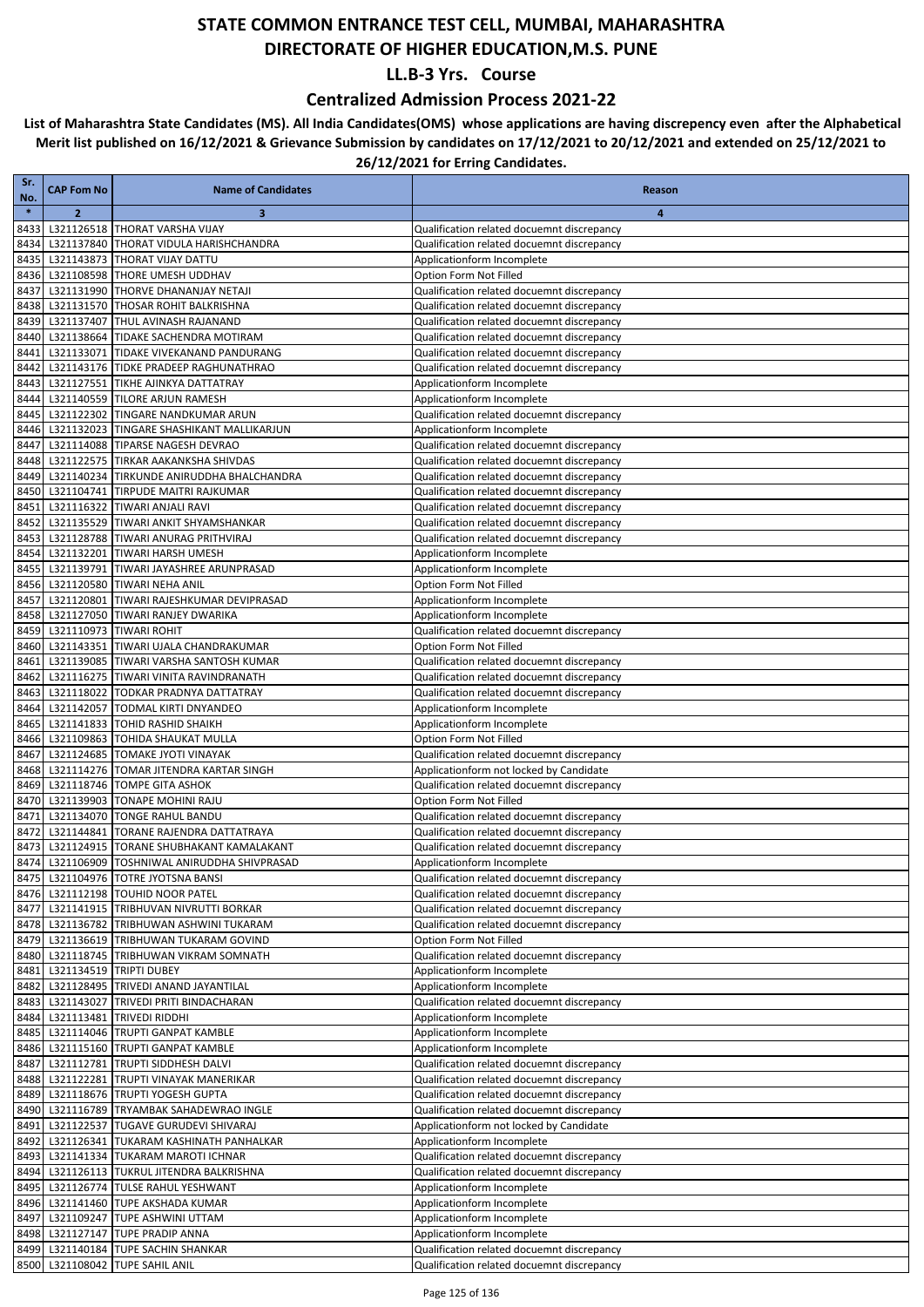### **Centralized Admission Process 2021-22**

| Sr.<br>No.   | <b>CAP Fom No</b> | <b>Name of Candidates</b>                                                                 | Reason                                                                                   |
|--------------|-------------------|-------------------------------------------------------------------------------------------|------------------------------------------------------------------------------------------|
| $\ast$       | $\overline{2}$    | 3                                                                                         | 4                                                                                        |
| 8501         |                   | L321134390 TUPE SUDHA RAGHO                                                               | Qualification related docuemnt discrepancy                                               |
| 8502         |                   | L321130889 TUPE SWAPNIL DILIP                                                             | Applicationform Incomplete                                                               |
| 8503         |                   | L321142335 TUPPAD SHRUTIKA SHRISHAIL                                                      | Applicationform Incomplete                                                               |
| 8504         |                   | L321139869 TURANKAR RUPALI MAROTI                                                         | Qualification related docuemnt discrepancy                                               |
| 8505         |                   | L321108729 TURERAO PARMESHWAR SANTOSH                                                     | Qualification related docuemnt discrepancy                                               |
| 8506<br>8507 |                   | L321121570 TURUKMANE MAHENDRA LAXMAN<br>L321107009 TUSHAR BHIMASHANKAR ZALAKE             | Applicationform Incomplete                                                               |
| 8508         |                   | L321118281 TUSHAR DAHIYA                                                                  | Applicationform Incomplete<br>Qualification related docuemnt discrepancy                 |
| 8509         |                   | L321143822 TUSHAR DINKAR NANNAWARE                                                        | Qualification related docuemnt discrepancy                                               |
| 8510         |                   | L321145646 TUSHAR GANGADHARRAO PATANGE                                                    | Qualification related docuemnt discrepancy                                               |
| 8511         |                   | L321112535 TUSHAR GAYKE                                                                   | Qualification related docuemnt discrepancy                                               |
| 8512         |                   | L321145524 TUSHAR NIVRUTTI PATIL                                                          | Qualification related docuemnt discrepancy                                               |
| 8513         |                   | L321126180 TUSHAR PRADIPRAO SHIVNEKAR                                                     | Option Form Not Filled                                                                   |
| 8514         |                   | L321129959 TUSHAR RAJARAM POL                                                             | Applicationform Incomplete                                                               |
| 8515         |                   | L321112794 TUSHAR SURENDRA PATINGE                                                        | Applicationform Incomplete                                                               |
| 8516<br>8517 |                   | L321109304 TUSHAR VASUDEV TURE<br>L321113267 TWINKAL PRADIPRAO RAUT                       | Applicationform Incomplete                                                               |
| 8518         |                   | L321144744 UBALE ANUP RAMESH                                                              | Qualification related docuemnt discrepancy<br>Qualification related docuemnt discrepancy |
| 8519         |                   | L321119403 UBALE AVINASH ANIL                                                             | Option Form Not Filled                                                                   |
| 8520         |                   | L321124997 UBALE KAPIL VASANT                                                             | Applicationform Incomplete                                                               |
| 8521         |                   | L321106389 UBALE MEENA CHHAGAN                                                            | Qualification related docuemnt discrepancy                                               |
| 8522         |                   | L321137996 UBALE NIKHIL JAYWANT                                                           | Applicationform Incomplete                                                               |
| 8523         |                   | L321131245 UBALE PRATIK SANJAY                                                            | Qualification related docuemnt discrepancy                                               |
| 8524         |                   | L321145583 UBALE SACHIN SHAMRAO                                                           | Qualification related docuemnt discrepancy                                               |
| 8525         |                   | L321101871 UDAMLE SHIVAJI ROHIDAS                                                         | Applicationform Incomplete                                                               |
| 8526         |                   | L321112582 UDAY GAUTAM                                                                    | Applicationform Incomplete                                                               |
| 8527<br>8528 |                   | L321125175 UDAY RAJESH SAWANT<br>L321122757 UDDHAR BHUSHAN VINODRAO                       | Qualification related docuemnt discrepancy<br>Applicationform Incomplete                 |
| 8529         |                   | L321124052 UDIT MANOJ SINGH                                                               | Qualification related docuemnt discrepancy                                               |
| 8530         |                   | L321109219 UGHADE POOJA RAJKUMAR                                                          | Applicationform Incomplete                                                               |
| 8531         |                   | L321129852 UGHADE SANTOSH BHASKAR                                                         | Qualification related docuemnt discrepancy                                               |
| 8532         |                   | L321101783 UGHADE SAURABH MARUTI                                                          | Qualification related docuemnt discrepancy                                               |
| 8533         |                   | L321108663 UJANKAR MUKUND POPAT                                                           | Qualification related docuemnt discrepancy                                               |
| 8534         |                   | L321128869 UJGARE SIDDHARTH BALBHIM                                                       | Option Form Not Filled                                                                   |
| 8535         |                   | L321116869 UJWAL GOWARDHAN SHAHARE<br>L321128249 UJWALA DABERAO                           | Qualification related docuemnt discrepancy                                               |
| 8536<br>8537 |                   | L321128913 UJWALA KASHINATH NERKAR                                                        | Qualification related docuemnt discrepancy<br>Applicationform Incomplete                 |
| 8538         |                   | L321130139 UJWALA VISHWANATH SOUNDANKAR                                                   | Qualification related docuemnt discrepancy                                               |
|              |                   | 8539 L321145465 UKARANDE RAVINDRA TAYAMANI                                                | Applicationform Incomplete                                                               |
| 8540         |                   | L321131406 UKEY USHA HARIDAS                                                              | Option Form Not Filled                                                                   |
| 8541         |                   | L321145306 UKIRDE NAVNATH BABAN                                                           | Applicationform Incomplete                                                               |
| 8542         |                   | L321109151 ULAGADDE TANAJI GUNVANT                                                        | Qualification related docuemnt discrepancy                                               |
|              |                   | 8543 L321113169 ULHAS RAMESHRAO KULKARNI                                                  | Applicationform Incomplete                                                               |
|              |                   | 8544 L321120873 UMA SADASHIV SONAWANE                                                     | Applicationform Incomplete                                                               |
|              |                   | 8545 L321138039 UMALE KIRAN RAMDHAN                                                       | Applicationform Incomplete                                                               |
| 8547         |                   | 8546 L321141241 UMALE RUSHIKESH MADHUKAR<br>L321133199 UMANG BAPU SALUNKE                 | Applicationform Incomplete<br>Qualification related docuemnt discrepancy                 |
|              |                   | 8548 L321132049 UMANG MULCHAND SAROJ                                                      | Applicationform Incomplete                                                               |
|              |                   | 8549 L321145250 UMAP SHUBHAM FULCHAND                                                     | Qualification related docuemnt discrepancy                                               |
|              |                   | 8550 L321144340 UMBARE MAHADEV LAXMAN                                                     | Qualification related docuemnt discrepancy                                               |
| 8551         |                   | L321112494 UMESH ANANDRAO PATIL                                                           | Applicationform Incomplete                                                               |
| 8552         |                   | L321136432 UMESH AVINASH CHAVAN                                                           | Applicationform Incomplete                                                               |
| 8553         |                   | L321132142 UMESH GANESH KENI                                                              | Applicationform Incomplete                                                               |
|              |                   | 8554 L321117143 UMESH MANOHAR PATIL                                                       | Applicationform Incomplete                                                               |
| 8555         |                   | L321142427 UMESH PANDURANG GORAD<br>8556 L321143015 UMESH SHANKAR KUPEKAR                 | Qualification related docuemnt discrepancy<br>Qualification related docuemnt discrepancy |
| 8557         |                   | L321137923 UMESH VASANT GAIKWAD                                                           | Qualification related docuemnt discrepancy                                               |
|              |                   | 8558 L321133233 UMRE ABHISHEK SANJAY                                                      | Applicationform Incomplete                                                               |
|              |                   | 8559 L321108858 UMRE RAMDAS SHYAMRAO                                                      | Applicationform Incomplete                                                               |
|              |                   | 8560 L321106887 UNDE PANKAJ GENBHAU                                                       | Qualification related docuemnt discrepancy                                               |
|              |                   | 8561 L321141027 UNDE TUSHAR SAHEBRAO                                                      | Applicationform Incomplete                                                               |
| 8562         |                   | L321117712 UNDRE AVINASH NANASAHEB                                                        | Applicationform Incomplete                                                               |
|              |                   | 8563 L321143234 UNNATI ARUN JADHAV                                                        | Qualification related docuemnt discrepancy                                               |
|              |                   | 8564 L321139331 UPADE PRAMOD MADHUKAR                                                     | Applicationform Incomplete                                                               |
|              |                   | 8565 L321145015 UPADHYAY ABHISHEK VISHWANATH<br>8566 L321134100 UPADHYAY KULDEEP SAHEBLAL | Applicationform Incomplete<br>Qualification related docuemnt discrepancy                 |
|              |                   | 8567 L321127489 UPADHYAYA CHANDAN SHYAMBAHADUR                                            | Applicationform Incomplete                                                               |
|              |                   | 8568 L321133586 UPADHYAYA NEERAJ SABHAJEET                                                | Qualification related docuemnt discrepancy                                               |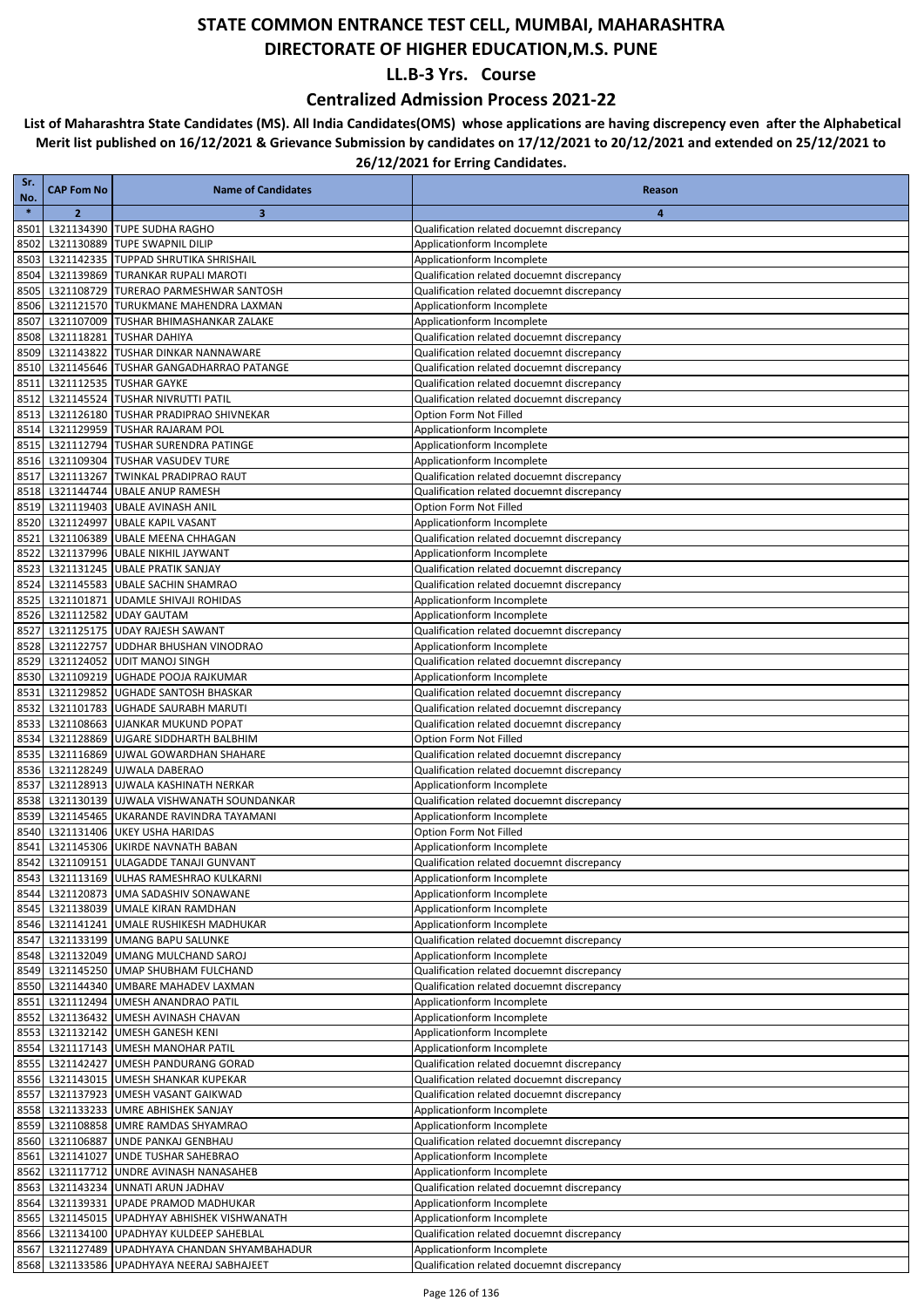### **Centralized Admission Process 2021-22**

| Sr.           | <b>CAP Fom No</b> | <b>Name of Candidates</b>                                                                       | Reason                                                                                   |
|---------------|-------------------|-------------------------------------------------------------------------------------------------|------------------------------------------------------------------------------------------|
| No.<br>$\ast$ |                   |                                                                                                 | $\overline{4}$                                                                           |
| 8569          | $\overline{2}$    | 3<br>L321102183 UPASANA SINGH                                                                   | Qualification related docuemnt discrepancy                                               |
| 8570          |                   | L321107357 UPENDRA SHENDE                                                                       | Applicationform Incomplete                                                               |
| 8571          |                   | L321113287 URGUNDE DHIRAJ VIJAYKUMAR                                                            | Option Form Not Filled                                                                   |
| 8572          |                   | L321100384 URMI WAGHELA                                                                         | Qualification related docuemnt discrepancy                                               |
| 8573          |                   | L321139217 URMILA SADANAND MALI                                                                 | Qualification related docuemnt discrepancy                                               |
| 8574          |                   | L321111364 URMILA VITHALRAO PATIL                                                               | Option Form Not Filled                                                                   |
| 8575          |                   | L321146068 URVI HARSHADRAY YADAV                                                                | Qualification related docuemnt discrepancy                                               |
| 8576<br>8577  |                   | L321139343 USARE RAHUL BHAGWAN<br>L321116381 USHA BHARAT BHAPKAR                                | Qualification related docuemnt discrepancy<br>Qualification related docuemnt discrepancy |
| 8578          |                   | L321127536 USHA NARAYANRAO GAINWAD                                                              | Qualification related docuemnt discrepancy                                               |
| 8579          |                   | L321117922 USHA PRABHAKAR RAUT                                                                  | Qualification related docuemnt discrepancy                                               |
| 8580          |                   | L321145867 USHA SUDAM SAKATE                                                                    | Qualification related docuemnt discrepancy                                               |
| 8581          |                   | L321123170 UTEKAR SANSKRUTI SUNIL                                                               | Qualification related docuemnt discrepancy                                               |
| 8582          |                   | L321117214 UTKAR GANPATI KISANRAO                                                               | Qualification related docuemnt discrepancy                                               |
| 8583          |                   | L321135858 UTKARSH HARIDAS BHANWALKAR                                                           | Applicationform Incomplete                                                               |
| 8584<br>8585  |                   | L321131834 UTKARSH MAHENDRA BHUTADA<br>L321123164 UTKARSH SURESH DEOKAR                         | Qualification related docuemnt discrepancy<br>Applicationform Incomplete                 |
| 8586          |                   | L321122673 UTTURE SUDHIR MAHADEO                                                                | Qualification related docuemnt discrepancy                                               |
| 8587          |                   | L321127563 UZAIR ARIF CHOWDHARY                                                                 | Qualification related docuemnt discrepancy                                               |
| 8588          |                   | L321105744 UZMA AFTAB ALAM MALLICK                                                              | Option Form Not Filled                                                                   |
| 8589          |                   | L321104249 VAGISHA KASHYAP                                                                      | Qualification related docuemnt discrepancy                                               |
| 8590          |                   | L321118643 VAGISHA KUMAR                                                                        | Applicationform Incomplete                                                               |
| 8591<br>8592  |                   | L321131637 VAIBHAV VITTHALRAO DIXIT<br>L321142328 VAIBHAV DNYANESHWAR KAMBLE                    | Qualification related docuemnt discrepancy<br>Qualification related docuemnt discrepancy |
| 8593          |                   | L321120993 VAIBHAV EKNATH NARAWADE                                                              | Qualification related docuemnt discrepancy                                               |
| 8594          |                   | L321107669 VAIBHAV GANDHI                                                                       | Applicationform Incomplete                                                               |
| 8595          |                   | L321116064 VAIBHAV KHARADKAR                                                                    | Applicationform Incomplete                                                               |
| 8596          |                   | L321101669 VAIBHAV KISHOR BAWANE                                                                | Applicationform Incomplete                                                               |
| 8597          |                   | L321102011 VAIBHAV KISHOR BAWANE                                                                | Applicationform Incomplete                                                               |
| 8598          |                   | L321110873 VAIBHAV MADHAVRAO DHERE                                                              | Qualification related docuemnt discrepancy                                               |
| 8599          |                   | L321142203 VAIBHAV MANGESH TORNE                                                                | Applicationform Incomplete                                                               |
| 8600<br>8601  |                   | L321120965 VAIBHAV NANDKUMAR VEDPATHAK<br>L321125295 VAIBHAV RAMESH BHARSAKLE                   | Qualification related docuemnt discrepancy<br>Applicationform Incomplete                 |
| 8602          |                   | L321135717 VAIBHAV SADASHIV MOHITE                                                              | Applicationform Incomplete                                                               |
| 8603          |                   | L321120920 VAIBHAV SANJAY POL                                                                   | Qualification related docuemnt discrepancy                                               |
| 8604          |                   | L321119388 VAIBHAV SHAHAJI ATOLE                                                                | Qualification related docuemnt discrepancy                                               |
| 8605          |                   | L321106471 VAIBHAV SUREAHRAO JAYALE                                                             | Applicationform Incomplete                                                               |
| 8606          |                   | L321102311 VAIBHAV VIJAY NISTANE                                                                | Applicationform Incomplete                                                               |
| 8607<br>8608  |                   | L321137280 VAIBHAV VIJAY TONGE<br>L321140317 VAIBHAV WARHADE                                    | Applicationform Incomplete<br>Qualification related docuemnt discrepancy                 |
| 8609          |                   | L321124566 VAIDYA ABHISHEK CHARUHAS                                                             | Qualification related docuemnt discrepancy                                               |
| 8610          |                   | L321120221 VAIDYA KIRTI DNYANESHWAR                                                             | Qualification related docuemnt discrepancy                                               |
|               |                   | 8611 L321123657 VAIDYA SNEHA SANJAY                                                             | Qualification related docuemnt discrepancy                                               |
|               |                   | 8612 L321106991 VAIJAYANTI VAIJANATH SADBHAIYYA                                                 | Applicationform Incomplete                                                               |
|               |                   | 8613 L321109142 VAIRAGADE SHIVALI DILIP                                                         | Qualification related docuemnt discrepancy                                               |
|               |                   | 8614 L321137543 VAISHALI ASHOK JADHAV                                                           | Qualification related docuemnt discrepancy                                               |
|               |                   | 8615 L321121555 VAISHALI BABASAHEB SHETE<br>8616 L321110140 VAISHALI GIRJAPURE                  | Applicationform Incomplete<br>Qualification related docuemnt discrepancy                 |
|               |                   | 8617 L321126851 VAISHALI JAGANNATH GADE                                                         | Qualification related docuemnt discrepancy                                               |
|               |                   | 8618 L321144748 VAISHALI JAYRAM LONE                                                            | Qualification related docuemnt discrepancy                                               |
|               |                   | 8619 L321136595 VAISHALI MAHADEV KASBE                                                          | Qualification related docuemnt discrepancy                                               |
|               |                   | 8620 L321131462 VAISHALI PATIL                                                                  | Qualification related docuemnt discrepancy                                               |
| 8621          |                   | L321104116 VAISHALI PRIYESH MOKAL                                                               | Qualification related docuemnt discrepancy                                               |
|               |                   | 8622 L321144508 VAISHALI RAJENDRA SHELAR<br>8623 L321119572 VAISHALI SANJAY LALAGE              | Applicationform Incomplete<br>Qualification related docuemnt discrepancy                 |
|               |                   | 8624 L321126027 VAISHALI SANTOSH JADHAV                                                         | Applicationform Incomplete                                                               |
|               |                   | 8625 L321107174 VAISHALI SHANKAR JAIKAR                                                         | Qualification related docuemnt discrepancy                                               |
|               |                   | 8626 L321131010 VAISHALI VASANT NANDAN                                                          | Option Form Not Filled                                                                   |
| 8627          |                   | L321120779 VAISHALI VIJAY KUMAR GANDIGUDE                                                       | Applicationform Incomplete                                                               |
|               |                   | 8628 L321109517 VAISHALI WAMAN SONAVANE                                                         | Applicationform Incomplete                                                               |
|               |                   | 8629 L321138783 VAISHNAV DHIRAJ NAGINDAS                                                        | Qualification related docuemnt discrepancy                                               |
|               |                   | 8630 L321129867 VAISHNAV HIMANSHU SHRI RAJENDRAKUMAR<br>8631 L321146113 VAISHNAVI SAWKAR GUNJAL | Applicationform Incomplete<br>Qualification related docuemnt discrepancy                 |
|               |                   | 8632 L321126373 VAITKAR SEEMA SHRIRAM                                                           | Qualification related docuemnt discrepancy                                               |
|               |                   | 8633 L321123492 VAJALE PRIYANKA PANDURANG                                                       | Qualification related docuemnt discrepancy                                               |
|               |                   | 8634 L321144127 VAKHARIA RUTUL CHANDRAKANT                                                      | Qualification related docuemnt discrepancy                                               |
|               |                   | 8635 L321107275 VALASE SHEETAL ASHOK                                                            | Applicationform Incomplete                                                               |
|               |                   | 8636 L321134028 VALECHA CHANDNI MAHESH                                                          | Qualification related docuemnt discrepancy                                               |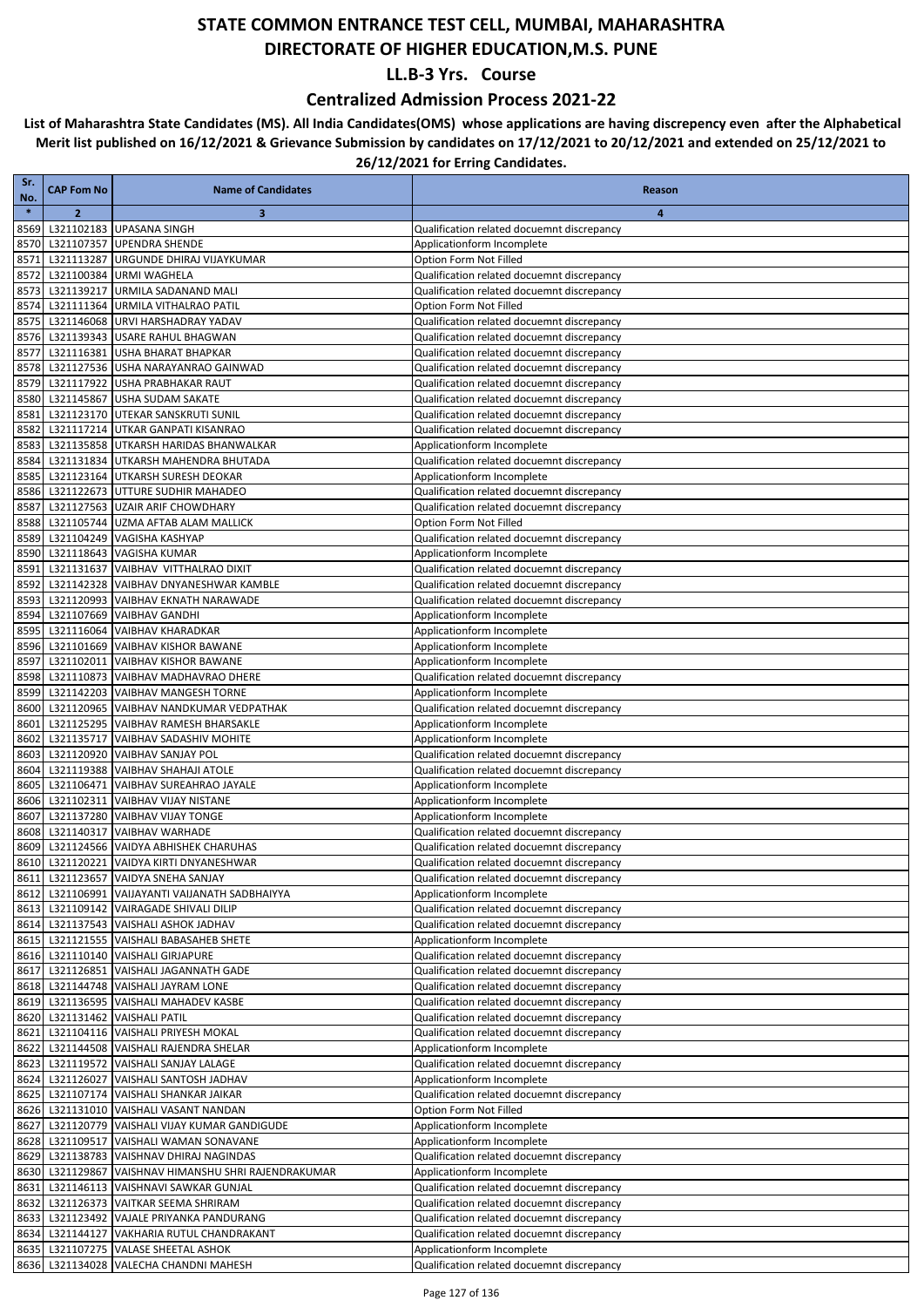### **Centralized Admission Process 2021-22**

| Sr.           | <b>CAP Fom No</b> | <b>Name of Candidates</b>                                                                | Reason                                                                                   |
|---------------|-------------------|------------------------------------------------------------------------------------------|------------------------------------------------------------------------------------------|
| No.<br>$\ast$ | $\overline{2}$    | 3                                                                                        | 4                                                                                        |
| 8637          |                   | L321145707 VALECHA SANJAY MAHESH                                                         | Qualification related docuemnt discrepancy                                               |
| 8638          |                   | L321125663 VALGE MUKTA RAMDAS                                                            | Applicationform Incomplete                                                               |
| 8639          |                   | L321107776 VALMIK PRALHADRAO JAGADE                                                      | Qualification related docuemnt discrepancy                                               |
| 8640          |                   | L321114064 VALSE SANKET KISHANRAO                                                        | Applicationform Incomplete                                                               |
| 8641          |                   | L321141391 VALTE ROHIT MANIKRAO                                                          | Qualification related docuemnt discrepancy                                               |
| 8642          |                   | L321104875 VALVI ARVINDSINH GANPAT                                                       | Applicationform Incomplete                                                               |
| 8643<br>8644  |                   | L321126417 VALVI HEMANT SURJI<br>L321144492 VALVI MAHESH RAJESH                          | Qualification related docuemnt discrepancy<br>Qualification related docuemnt discrepancy |
| 8645          |                   | L321144261 VALVI RANJIT DILWARSING                                                       | Qualification related docuemnt discrepancy                                               |
| 8646          |                   | L321145074 VALVI REKHA RAYA                                                              | Qualification related docuemnt discrepancy                                               |
| 8647          |                   | L321127649 VALVI USHA SUKYA                                                              | Qualification related docuemnt discrepancy                                               |
| 8648          |                   | L321122946 VAMAN ASHOK KAMBLE                                                            | Applicationform Incomplete                                                               |
| 8649          |                   | L321124681 VAMAN BHAGVAN CHAVAN                                                          | Qualification related docuemnt discrepancy                                               |
| 8650          |                   | L321128942 VAMAN DOULAT SUKALE                                                           | Qualification related docuemnt discrepancy                                               |
| 8651<br>8652  |                   | L321144125 VANASHETTE SHRINATH GOPINATH<br>L321115866 VANDAN BABURAO SHINDE              | Qualification related docuemnt discrepancy<br>Qualification related docuemnt discrepancy |
| 8653          |                   | L321134708 VANDANA ASARAM ABHINAVE                                                       | Applicationform Incomplete                                                               |
|               |                   | 8654 L321140948 VANDANA SUHAS KANASE                                                     | Qualification related docuemnt discrepancy                                               |
| 8655          |                   | L321127231 VANDANA SURESH BHAMARE                                                        | Applicationform Incomplete                                                               |
| 8656          |                   | L321134158 VANDANA VIJAYRAO BHANDARE                                                     | Qualification related docuemnt discrepancy                                               |
|               |                   | 8657 L321116281 VANDANA VIVEK MAYALU                                                     | Applicationform Incomplete                                                               |
| 8658          |                   | L321107889 VANEL CHINTAN DANJI                                                           | Applicationform Incomplete                                                               |
| 8659<br>8660  |                   | L321128222 VANJARE DEEPAK BIBHISHAN<br>L321142010 VANJARI PRAMOD ANANDRAO                | Qualification related docuemnt discrepancy<br>Applicationform Incomplete                 |
| 8661          |                   | L321123242 VANKADI YASHVI BALABHAI                                                       | Applicationform not locked by Candidate                                                  |
| 8662          |                   | L321136402 VANKALAS SAGAR YASHWANT                                                       | Qualification related docuemnt discrepancy                                               |
| 8663          |                   | L321114207 VANMALA KESHAORAO GUJAR                                                       | Qualification related docuemnt discrepancy                                               |
| 8664          |                   | L321139516 VANMALI ROSHAN VILAS                                                          | Qualification related docuemnt discrepancy                                               |
| 8665          |                   | L321121348 VANSHIKA BHAT                                                                 | Applicationform Incomplete                                                               |
| 8666          |                   | L321104148 VANSHIKA GUPTA<br>L321107743 VANSHIKA PRAKASH RADE                            | Applicationform Incomplete                                                               |
| 8667<br>8668  |                   | L321103206 VANSHIKA RANJAN                                                               | Qualification related docuemnt discrepancy<br>Applicationform Incomplete                 |
| 8669          |                   | L321132509 VARADA SUBHASH CHANDRACHOOD                                                   | Qualification related docuemnt discrepancy                                               |
| 8670          |                   | L321102704 VARADE NIKITA RAJENDRA                                                        | Qualification related docuemnt discrepancy                                               |
| 8671          |                   | L321145337 VARADE RANI SUBHASH                                                           | Applicationform Incomplete                                                               |
| 8672          |                   | L321113181 VARADRAJ JADHAV                                                               | Applicationform Incomplete                                                               |
| 8673          |                   | L321132373 VARMA PRITEE DINDAYAL                                                         | Applicationform Incomplete                                                               |
| 8674          |                   | L321105280 VARMA PRIYANKA RAMJANAK<br>L321123148 VARPE PRADEEP GOPINATH                  | Qualification related docuemnt discrepancy<br>Qualification related docuemnt discrepancy |
| 8675<br>8676  |                   | L321101502 VARSALE HARSHALA SHAM                                                         | Qualification related docuemnt discrepancy                                               |
| 8677          |                   | L321107949 VARSHA ARUN CHANDANE                                                          | Qualification related docuemnt discrepancy                                               |
|               |                   | 8678 L321139799 VARSHA BABARAO SARODE                                                    | Qualification related docuemnt discrepancy                                               |
|               |                   | 8679 L321117053 VARSHA BHASKARRAO VAIDYA                                                 | Qualification related docuemnt discrepancy                                               |
|               |                   | 8680 L321113403 VARSHA DNYANESHWAR GAIKWAD                                               | Qualification related docuemnt discrepancy                                               |
|               |                   | 8681 L321135104 VARSHA GANPATRAO HANWATE                                                 | Applicationform Incomplete                                                               |
|               |                   | 8682 L321141186 VARSHA POPATRAO BHINGARDIVE<br>8683 L321130395 VARSHA PRABHAKAR DESHMUKH | Applicationform Incomplete<br>Qualification related docuemnt discrepancy                 |
|               |                   | 8684 L321101804 VARSHA RAM PATIL                                                         | Qualification related docuemnt discrepancy                                               |
|               |                   | 8685 L321142697 VARSHA SHATRUGUNE CHOUGULE                                               | Applicationform Incomplete                                                               |
|               |                   | 8686 L321140325 VARSHA SIDDHARTH PAWAR                                                   | Qualification related docuemnt discrepancy                                               |
| 8687          |                   | L321122150 VARSHA SURESH GHODASKAR                                                       | Option Form Not Filled                                                                   |
|               |                   | 8688 L321112063 VARSHA TRIPATHI                                                          | Qualification related docuemnt discrepancy                                               |
|               |                   | 8689 L321141843 VARSHAK KUMAR SHARMA                                                     | Qualification related docuemnt discrepancy                                               |
|               |                   | 8690 L321128700 VARSHARANI VASANTRAO JOSHI<br>L321104520 VARSHARANI VASUDEO THORAT       | Qualification related docuemnt discrepancy<br>Qualification related docuemnt discrepancy |
| 8691<br>8692  |                   | L321129848 VARTAK AMIT HARISHCHANDRA                                                     | Qualification related docuemnt discrepancy                                               |
|               |                   | 8693 L321133893 VARUN PANDIT RAO KALE                                                    | Applicationform Incomplete                                                               |
|               |                   | 8694 L321127959 VARUN SUDHIN CHOPRA                                                      | Qualification related docuemnt discrepancy                                               |
|               |                   | 8695 L321141477 VASANT CHOKHLA CHAVHAN                                                   | Applicationform Incomplete                                                               |
|               |                   | 8696 L321136102 VASANT PRATAP BABAR                                                      | Qualification related docuemnt discrepancy                                               |
|               |                   | 8697 L321136090 VASAVA VIKASHKUMAR MULJIBHAI                                             | Applicationform Incomplete                                                               |
|               |                   | 8698 L321127705 VASAVE HEMANT BHIMSING<br>8699 L321133426 VASAVE JEKAMSING RAYSING       | Qualification related docuemnt discrepancy<br>Qualification related docuemnt discrepancy |
|               |                   | 8700 L321124908 VASAVE KARMA KALSHA                                                      | Qualification related docuemnt discrepancy                                               |
|               |                   | 8701 L321127868 VASAVE MAGAN IRAMA                                                       | Qualification related docuemnt discrepancy                                               |
|               |                   | 8702 L321136963 VASAVE PRAVIN DARASING                                                   | Qualification related docuemnt discrepancy                                               |
|               |                   | 8703 L321105607 VASAVE RAMDAS RAYA                                                       | Qualification related docuemnt discrepancy                                               |
|               |                   | 8704 L321121764 VASAVE RAVINDRA FULSING                                                  | Qualification related docuemnt discrepancy                                               |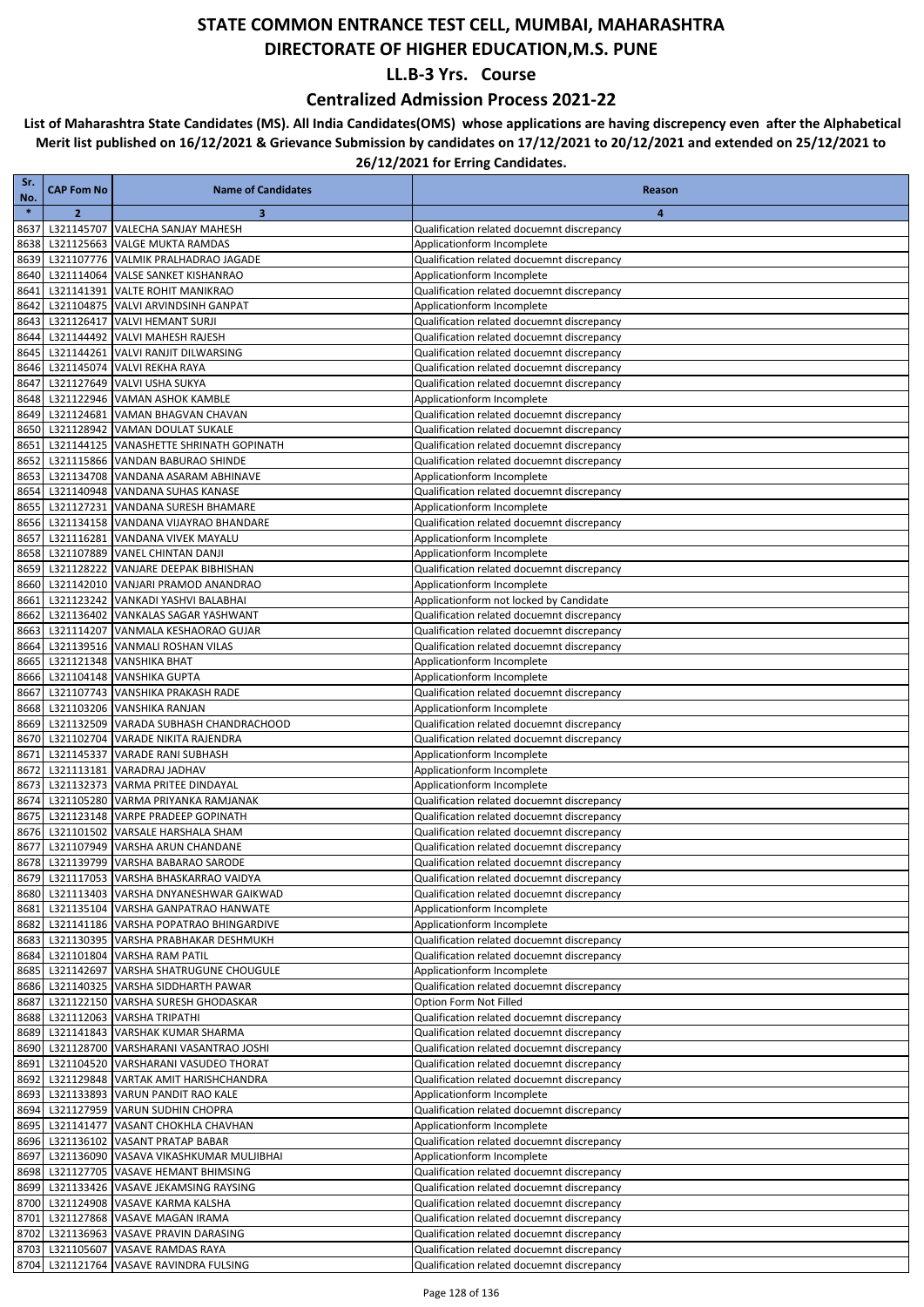### **Centralized Admission Process 2021-22**

| Sr.<br>No.   | <b>CAP Fom No</b>           | <b>Name of Candidates</b>                                                            | Reason                                                                                   |
|--------------|-----------------------------|--------------------------------------------------------------------------------------|------------------------------------------------------------------------------------------|
| $\ast$       | $\overline{2}$              | 3                                                                                    | $\overline{\mathbf{a}}$                                                                  |
| 8705         |                             | L321108151 VASAVE ROSHANI GEMJI                                                      | Applicationform not locked by Candidate                                                  |
| 8706         |                             | L321145052 VASAVE SANDIP BAJYA                                                       | Qualification related docuemnt discrepancy                                               |
| 8707         |                             | L321129181 VASAVE VIRSING ROTA                                                       | Qualification related docuemnt discrepancy                                               |
| 8708         |                             | L321111752 VAYDANDE MADHUKAR VITTHAL                                                 | Qualification related docuemnt discrepancy                                               |
| 8709         |                             | L321103149 VAZE CHAITAL MAMTA                                                        | Applicationform Incomplete                                                               |
| 8710         |                             | L321137050 VCP SAFDAR AHAB                                                           | Qualification related docuemnt discrepancy                                               |
| 8711         |                             | L321124516 VEDANGI ASHOK RAWOOL                                                      | Qualification related docuemnt discrepancy                                               |
| 8712         |                             | L321110539 VEDANT RAVI LALWANI                                                       | Qualification related docuemnt discrepancy                                               |
| 8713<br>8714 |                             | L321115072 VEDIKA ASHOK KORGAONKAR<br>L321126955 VEDPATHAK SANDEEP DASHARATH         | Qualification related docuemnt discrepancy                                               |
| 8715         |                             | L321131675 VEDPRAKASH TIWARI                                                         | Applicationform not locked by Candidate<br>Applicationform Incomplete                    |
| 8716         |                             | L321131142 VEENA RAVINDRA RAWAL                                                      | Qualification related docuemnt discrepancy                                               |
| 8717         |                             | L321138378 VEENA SOUNAK BANERJEE                                                     | Qualification related docuemnt discrepancy                                               |
| 8718         |                             | L321125105 VEER MAYADEVI RAGHU                                                       | Applicationform Incomplete                                                               |
| 8719         |                             | L321124037 VEER VAISHNAVI ABASAHEB                                                   | Qualification related docuemnt discrepancy                                               |
| 8720         |                             | L321132453 VEER VIPUL PRADIP                                                         | Qualification related docuemnt discrepancy                                               |
| 8721         |                             | L321107913 VEERA MEET MAHESH                                                         | Applicationform Incomplete                                                               |
| 8722         |                             | L321126996 VEKHANDE GAJENDRA BHUDHAJI                                                | Qualification related docuemnt discrepancy                                               |
| 8723         |                             | L321128985 VELANKAR SANTOSH SHRIDHAR                                                 | Applicationform Incomplete                                                               |
| 8724         |                             | L321134398 VELHAL SONALI SANGAM                                                      | Qualification related docuemnt discrepancy                                               |
| 8725         |                             | L321114336 VHADGAR AKASH DADAHARI                                                    | Qualification related docuemnt discrepancy                                               |
| 8726         |                             | L321106499 VICKY NAGNATH KALE                                                        | Qualification related docuemnt discrepancy                                               |
| 8727<br>8728 |                             | L321117729 VIDEKAR CHAITANYA DATTATRAY<br>L321109972 VIDYA BHALCHANDRA DALVI         | Option Form Not Filled<br>Qualification related docuemnt discrepancy                     |
| 8729         |                             | L321115558 VIDYA SATTU KAMBLE                                                        | Qualification related docuemnt discrepancy                                               |
| 8730         |                             | L321141171 VIDYA SHENOY                                                              | Qualification related docuemnt discrepancy                                               |
| 8731         |                             | L321133584 VIDYA SHRIPAD NAIK                                                        | Applicationform Incomplete                                                               |
| 8732         |                             | L321105334 VIDYASHIL PRABHAKAR SHAMBHARKAR                                           | Qualification related docuemnt discrepancy                                               |
| 8733         |                             | L321137944 VIGHNESH V KOCHREKAR                                                      | Option Form Not Filled                                                                   |
| 8734         |                             | L321124452 VIJAY ATMARAM MHASKE                                                      | Applicationform Incomplete                                                               |
| 8735         |                             | L321122351 VIJAY BALASAHEB DESHMUKH                                                  | Qualification related docuemnt discrepancy                                               |
| 8736         |                             | L321109503 VIJAY BANDGAR                                                             | Qualification related docuemnt discrepancy                                               |
| 8737         |                             | L321114402 VIJAY CHHANDLAL GADILOHAR                                                 | Qualification related docuemnt discrepancy                                               |
| 8738         |                             | L321125222 VIJAY DILIP SONDE                                                         | Applicationform Incomplete                                                               |
| 8739         |                             | L321136124 VIJAY JIJASAHEB JADHAV<br>L321119478 VIJAY KISAN SHELAR                   | Qualification related docuemnt discrepancy                                               |
| 8740<br>8741 |                             | L321136194 VIJAY LALCHAND GUPTA                                                      | Qualification related docuemnt discrepancy<br>Qualification related docuemnt discrepancy |
| 8742         |                             | L321115806 VIJAY LAXMAN KAPILE                                                       | Qualification related docuemnt discrepancy                                               |
| 8743         |                             | L321141359 VIJAY NARAYAN KESARKAR                                                    | Option Form Not Filled                                                                   |
|              |                             | 8744 L321105748 VIJAY RAJKUMAR DARADE                                                | Applicationform Incomplete                                                               |
| 8745         |                             | L321118258 VIJAY RAMCHANDRA KOLAMBE                                                  | Applicationform Incomplete                                                               |
| 8746         |                             | L321143933 VIJAY SATYAWAN MORE                                                       | Qualification related docuemnt discrepancy                                               |
|              |                             | 8747 L321122462 VIJAY SHANKAR KAJARI                                                 | Qualification related docuemnt discrepancy                                               |
|              |                             | 8748 L321123220 VIJAY SHRIKRUSHNA MALOKAR                                            | Qualification related docuemnt discrepancy                                               |
|              |                             | 8749 L321139115 VIJAY SHRISHAIL CHABUKSWAR                                           | Applicationform not locked by Candidate                                                  |
|              |                             | 8750 L321135406 VIJAY SITARAM PATHAK                                                 | Qualification related docuemnt discrepancy                                               |
|              |                             | 8751 L321140668 VIJAY TEJRAO SHENDE                                                  | Option Form Not Filled                                                                   |
|              |                             | 8752 L321106176 VIJAY VISHWANATH NIKALJE<br>8753 L321127497 VIJAYKUMAR BABURAO PHULE | Applicationform Incomplete<br>Applicationform Incomplete                                 |
|              |                             | 8754 L321127499 VIJAYKUMAR BABURAO PHULE                                             | Applicationform Incomplete                                                               |
|              |                             | 8755 L321128284 VIJAYKUMAR RAMDAS MANE                                               | Applicationform Incomplete                                                               |
|              |                             | 8756 L321125077 VIJAYRAJ UTTAMRAO KANGTHIKAR                                         | Qualification related docuemnt discrepancy                                               |
|              |                             | 8757 L321116448 VIJAYSHRI GAUTAM GAIKWAD                                             | Applicationform Incomplete                                                               |
|              |                             | 8758 L321118012 VIKARI SIDDHI SURYAKANT                                              | Qualification related docuemnt discrepancy                                               |
|              |                             | 8759 L321137249 VIKAS ABHYANKAR                                                      | Candidature Type/Domicile related document discrepancy.                                  |
|              |                             | 8760 L321137795 VIKAS BHARATI                                                        | Applicationform Incomplete                                                               |
|              |                             | 8761 L321104259 VIKAS DHANAJI KAMBLE                                                 | Applicationform Incomplete                                                               |
|              |                             | 8762 L321138222 VIKAS KANHAIYALA PATEL                                               | Applicationform Incomplete                                                               |
|              | 8763 L321142353 VIKAS MASKE |                                                                                      | Qualification related docuemnt discrepancy                                               |
|              |                             | 8764 L321123420 VIKAS NANDKISHOR YADAV                                               | Applicationform Incomplete                                                               |
|              |                             | 8765 L321122700 VIKAS PUROHIT<br>8766 L321134762 VIKAS RAMDULAR GUPTA                | Applicationform Incomplete<br>Applicationform not locked by Candidate                    |
|              |                             | 8767 L321110750 VIKAS SHANKAR GHANGALE                                               | Applicationform Incomplete                                                               |
|              |                             | 8768 L321126364 VIKAS SHANKAR RATHOD                                                 | Qualification related docuemnt discrepancy                                               |
|              |                             | 8769 L321137532 VIKAS SHRIRAM JUNAGARE                                               | Applicationform Incomplete                                                               |
|              |                             | 8770 L321142387 VIKAS SIDDHARTH SHIRSAT                                              | Applicationform Incomplete                                                               |
| 8771         |                             | L321143587 VIKESH SUMARYA PAWARA                                                     | Qualification related docuemnt discrepancy                                               |
|              |                             | 8772 L321145672 VIKHAR VAIJANTA MACCHINDRANATHA                                      | Qualification related docuemnt discrepancy                                               |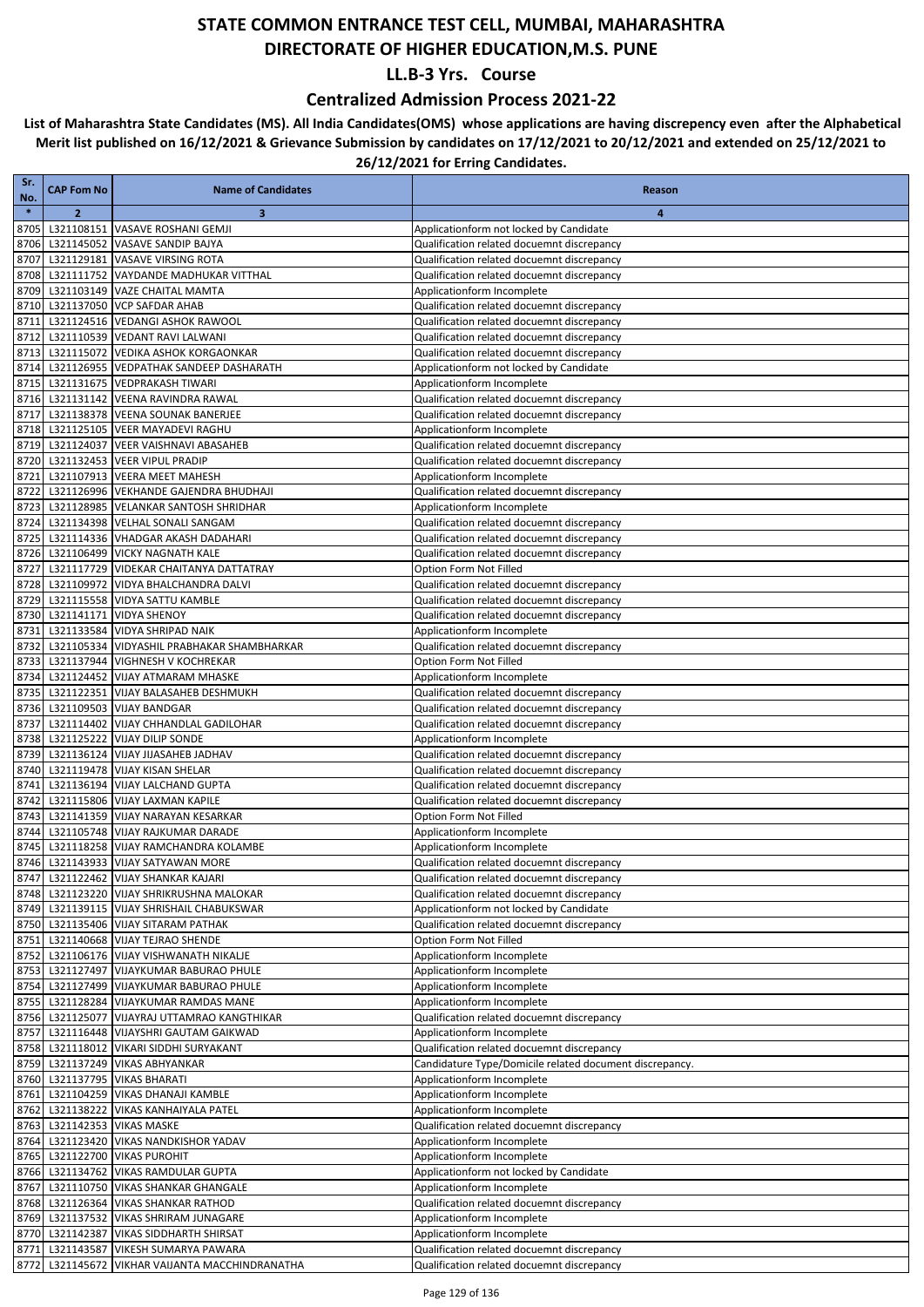### **Centralized Admission Process 2021-22**

| Sr.           | <b>CAP Fom No</b>           | <b>Name of Candidates</b>                                                                 | Reason                                                                                   |
|---------------|-----------------------------|-------------------------------------------------------------------------------------------|------------------------------------------------------------------------------------------|
| No.<br>$\ast$ | $\overline{2}$              | 3                                                                                         | 4                                                                                        |
| 8773          |                             | L321105613 VIKRAM BHIM SARDAR                                                             | Qualification related docuemnt discrepancy                                               |
| 8774          |                             | L321119995 VIKRAM DATTATRAYA KALE                                                         | Qualification related docuemnt discrepancy                                               |
| 8775          |                             | L321116926 VIKRAM KRISHNA MANE                                                            | Qualification related docuemnt discrepancy                                               |
| 8776          |                             | L321144403 VIKRAM PARMANAND MAHADULE                                                      | Applicationform Incomplete                                                               |
| 8777          |                             | L321128336 VIKRAM RAGHUVIR KAMBLE                                                         | Applicationform Incomplete                                                               |
| 8778          |                             | L321141595 VIKRAM SUBHASH SHIVSHARAN                                                      | Applicationform Incomplete                                                               |
| 8779          |                             | L321118087 VIKRAM TANHAJIRAO GORDE                                                        | Applicationform Incomplete                                                               |
| 8780<br>8781  |                             | L321137029 VIKRAM VINAYAK CHAVAN<br>L321139954 VIKRANT ATMARAM WARGAONKAR                 | Applicationform Incomplete<br>Qualification related docuemnt discrepancy                 |
| 8782          |                             | L321110563 VIKRANT SUBHASH CHAVAN                                                         | Qualification related docuemnt discrepancy                                               |
| 8783          |                             | L321138590 VIKRANT SUNIL UNAWANE                                                          | Applicationform Incomplete                                                               |
| 8784          |                             | L321126333 VIKRANT UDAYSING PAWAR                                                         | Qualification related docuemnt discrepancy                                               |
| 8785          |                             | L321122844 VILAS ASHOK JABADE                                                             | Qualification related docuemnt discrepancy                                               |
| 8786          |                             | L321145478 VILAS BALAJI GARKHEDE                                                          | Qualification related docuemnt discrepancy                                               |
| 8787          |                             | L321111331 VILAS BHIKU SHINDE                                                             | Qualification related docuemnt discrepancy                                               |
| 8788          |                             | L321131654 VILAS ISHWARLAL GAGRE<br>L321121499 VILAS MICHAEL ALMEIDA                      | Qualification related docuemnt discrepancy                                               |
| 8789<br>8790  |                             | L321135643 VILAS PRAKASH JAGTAP                                                           | Qualification related docuemnt discrepancy<br>Qualification related docuemnt discrepancy |
| 8791          |                             | L321104895 VILAS RAJENDRA KUREWAR                                                         | Applicationform Incomplete                                                               |
| 8792          |                             | L321127953 VILAS VITTHAL WARGHADE                                                         | Qualification related docuemnt discrepancy                                               |
| 8793          |                             | L321109599 VIMAL ANKUSH NIKAM                                                             | Qualification related docuemnt discrepancy                                               |
| 8794          |                             | L321129730 VIMAL PURUSHOTTAM DAKHANE                                                      | Applicationform Incomplete                                                               |
| 8795          |                             | L321141874 VINAY ASHOK SONAWANE                                                           | Qualification related docuemnt discrepancy                                               |
| 8796          |                             | L321127172 VINAY JAIRAJ KALYANI                                                           | Option Form Not Filled                                                                   |
| 8797          |                             | L321141355 VINAY JAYRAM PHADTARE                                                          | Qualification related docuemnt discrepancy                                               |
| 8798          |                             | L321116147 VINAYAK ASHOKRAO VAZE                                                          | Option Form Not Filled                                                                   |
| 8799<br>8800  |                             | L321126221 VINAYAK KAPOOR<br>L321116346 VINAYAKSINGH VIRENDRASINGH THAKUR                 | Applicationform Incomplete<br>Qualification related docuemnt discrepancy                 |
| 8801          |                             | L321109502 VINDA SANJAY PAI                                                               | Applicationform Incomplete                                                               |
| 8802          | L321139126 VINEETA RAI      |                                                                                           | Applicationform not locked by Candidate                                                  |
| 8803          |                             | L321109738 VINITA GANPAT TEMKAR                                                           | Qualification related docuemnt discrepancy                                               |
| 8804          |                             | L321145245 VINNU NANDINI MURLIDHAR                                                        | Qualification related docuemnt discrepancy                                               |
| 8805          |                             | L321124222 VINOD BHIMRAO PATTEBAHADUR                                                     | Qualification related docuemnt discrepancy                                               |
| 8806          |                             | L321140951 VINOD CHOUDHARI                                                                | Qualification related docuemnt discrepancy                                               |
| 8807          |                             | L321140744 VINOD DAGADU BABAR                                                             | Applicationform Incomplete                                                               |
| 8808          |                             | L321141981 VINOD DAYARAM JADHAO<br>L321121579 VINOD KASHINATH TUPE                        | Qualification related docuemnt discrepancy                                               |
| 8809<br>8810  |                             | L321105854 VINOD MURLIDHAR GARJE                                                          | Applicationform Incomplete<br>Applicationform Incomplete                                 |
| 8811          |                             | L321112256 VINOD NAMDEO FULMALI                                                           | Qualification related docuemnt discrepancy                                               |
| 8812          |                             | L321111595 VINOD PAKHARE                                                                  | Applicationform Incomplete                                                               |
| 8813          |                             | L321140598 VINOD PRALHAD TODSAM                                                           | Qualification related docuemnt discrepancy                                               |
|               |                             | 8814 L321107260 VINOD PURUSHOTTAM LANJUDKAR                                               | Qualification related docuemnt discrepancy                                               |
|               |                             | 8815 L321113379 VINOD RAMDAS NARWADE                                                      | Qualification related docuemnt discrepancy                                               |
|               |                             | 8816 L321128714 VINOD WAMANRAO ABHYANKAR                                                  | Qualification related docuemnt discrepancy                                               |
|               |                             | 8817 L321132686 VINODKUMAR SUKHADEO DEOKATE<br>8818 L321140782 VIPASHANA SHIVMURTI KAMBLE | Qualification related docuemnt discrepancy<br>Applicationform Incomplete                 |
|               | 8819 L321104951 VIPRAY KALA |                                                                                           | Qualification related docuemnt discrepancy                                               |
|               |                             | 8820 L321118743 VIPUL BHARAT MAKWANA                                                      | Qualification related docuemnt discrepancy                                               |
| 8821          |                             | L321110579 VIPULKUMAR NAROTTAMBHAI PRAJAPATI                                              | Qualification related docuemnt discrepancy                                               |
| 8822          |                             | L321118764 VIRAJ ASHOK KAWDIYA                                                            | Applicationform not locked by Candidate                                                  |
|               |                             | 8823 L321133365 VIRAJ PRAKASH SHIRODKAR                                                   | Qualification related docuemnt discrepancy                                               |
|               |                             | 8824 L321122225 VIRAJ SUDHIR KOKATE                                                       | Applicationform Incomplete                                                               |
|               |                             | 8825 L321133034 VIRAJ SURESH LAGAD                                                        | Qualification related docuemnt discrepancy                                               |
|               |                             | 8826 L321111580 VIRAJ VINAYAK PATHAK                                                      | Qualification related docuemnt discrepancy                                               |
| 8827          |                             | L321123012 VIRANI PRIYA HASMUKH<br>8828 L321120881 VIRENDRA KUMAR VERMA                   | Qualification related docuemnt discrepancy<br>Applicationform Incomplete                 |
|               |                             | 8829 L321104827 VISARIA MAYURI CHANDRAKANT                                                | Qualification related docuemnt discrepancy                                               |
|               |                             | 8830 L321145986 VISARIYA JAY CHANDRAKANT                                                  | Option Form Not Filled                                                                   |
| 8831          |                             | L321116594 VISHAKHA DEEPAK JADHAV                                                         | Option Form Not Filled                                                                   |
|               |                             | 8832 L321104197 VISHAKHA PADMASHEEL DHALE                                                 | Applicationform Incomplete                                                               |
|               |                             | 8833 L321145129 VISHAKHA RAM GADEKAR                                                      | Applicationform Incomplete                                                               |
|               |                             | 8834 L321114458 VISHAL ANIL VANJARI                                                       | Applicationform not locked by Candidate                                                  |
|               |                             | 8835 L321109886 VISHAL BANDUJI RATHOD                                                     | Applicationform Incomplete                                                               |
|               |                             | 8836 L321124637 VISHAL DINESH DEORE                                                       | Applicationform Incomplete                                                               |
| 8837          |                             | L321104022 VISHAL DUBEY                                                                   | Qualification related docuemnt discrepancy<br>Qualification related docuemnt discrepancy |
|               |                             | 8838 L321105496 VISHAL GAIKWAD<br>8839 L321135271 VISHAL LALASAHEB SONAWANE               | Applicationform Incomplete                                                               |
|               |                             | 8840 L321139425 VISHAL POPATRAO JAGTAP                                                    | Qualification related docuemnt discrepancy                                               |
|               |                             |                                                                                           |                                                                                          |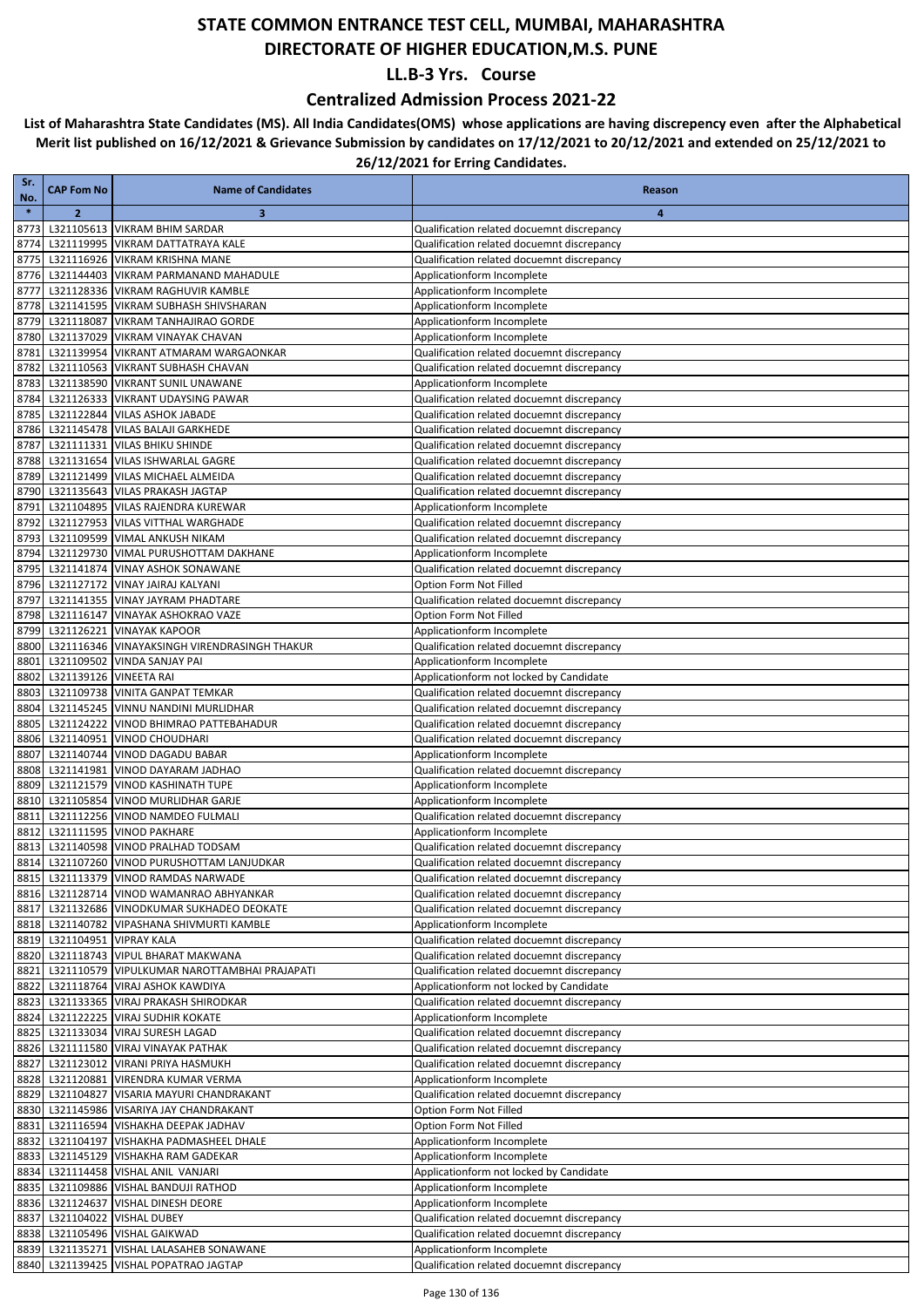### **Centralized Admission Process 2021-22**

| Sr.<br>No.   | <b>CAP Fom No</b>      | <b>Name of Candidates</b>                                                                        | Reason                                                                                   |
|--------------|------------------------|--------------------------------------------------------------------------------------------------|------------------------------------------------------------------------------------------|
| $\ast$       | $\overline{2}$         | 3                                                                                                | $\overline{\mathbf{a}}$                                                                  |
| 8841         |                        | L321146132 VISHAL PORJE                                                                          | Applicationform Incomplete                                                               |
| 8842         |                        | L321120366 VISHAL RAJU SORTE                                                                     | Applicationform not locked by Candidate                                                  |
| 8843         |                        | L321119634 VISHAL RAMESH LANDE                                                                   | Applicationform not locked by Candidate                                                  |
| 8844         |                        | L321108555 VISHAL RAVINDRA AGHAME                                                                | Option Form Not Filled                                                                   |
| 8845         |                        | L321110929 VISHAL RAVINDRA KADAV                                                                 | Qualification related docuemnt discrepancy                                               |
| 8846         |                        | L321101992 VISHAL SABHAKARRAO DESHMUKH                                                           | Qualification related docuemnt discrepancy                                               |
| 8847         |                        | L321112316 VISHAL SALVE                                                                          | Qualification related docuemnt discrepancy                                               |
| 8848<br>8849 |                        | L321130170 VISHAL SANJAY GHISADI<br>L321107075 VISHAL SHARMA                                     | Qualification related docuemnt discrepancy<br>Qualification related docuemnt discrepancy |
| 8850         |                        | L321105373 VISHAL SHEKHAR                                                                        | Applicationform Incomplete                                                               |
| 8851         | L321132210 VISHAL VEER |                                                                                                  | Qualification related docuemnt discrepancy                                               |
| 8852         |                        | L321125593 VISHAL VIJAY SAMAL                                                                    | Applicationform Incomplete                                                               |
| 8853         |                        | L321141310 VISHAL VIJAY YADAV                                                                    | Applicationform Incomplete                                                               |
| 8854         |                        | L321130472 VISHAL VISHNU GAIKWAD                                                                 | Qualification related docuemnt discrepancy                                               |
| 8855         |                        | L321144659 VISHE DATTATRAY PANDURANG                                                             | Qualification related docuemnt discrepancy                                               |
| 8856         |                        | L321103306 VISHE EKNATH LAHU                                                                     | Applicationform Incomplete                                                               |
| 8857         |                        | L321108855 VISHESH KUMAR                                                                         | Applicationform Incomplete                                                               |
| 8858         |                        | L321133838 VISHESH PATIL                                                                         | Applicationform Incomplete                                                               |
| 8859         |                        | L321107110 VISHNU GANESHRAO JADHAV                                                               | Qualification related docuemnt discrepancy                                               |
| 8860<br>8861 |                        | L321107383 VISHNU LINGAPPA AMBILPURE<br>L321127770 VISHNU MAHADEV GUNDRE                         | Qualification related docuemnt discrepancy<br>Qualification related docuemnt discrepancy |
| 8862         |                        | L321105141 VISHNU UDAYAN                                                                         | Qualification related docuemnt discrepancy                                               |
| 8863         |                        | L321125252 VISHNUPANT DATTATRAY KUMBHAR                                                          | Qualification related docuemnt discrepancy                                               |
| 8864         |                        | L321137283 VISHVAJIT ASHOK AHIRE                                                                 | Applicationform Incomplete                                                               |
| 8865         |                        | L321125589 VISHWAKARMA ABHISHEK KRIPASHANKAR                                                     | Applicationform Incomplete                                                               |
| 8866         |                        | L321137561 VISHWAKARMA AKASH MANOJ                                                               | Qualification related docuemnt discrepancy                                               |
| 8867         |                        | L321123125 VISHWAKARMA DURGAVATI RAMKHILAVAN                                                     | Qualification related docuemnt discrepancy                                               |
| 8868         |                        | L321104254 VISHWAKARMA NANDLAL RAJPATI                                                           | Qualification related docuemnt discrepancy                                               |
| 8869         |                        | L321118480 VISHWAKARMA POOJA MUKHRAM                                                             | Applicationform Incomplete                                                               |
| 8870         |                        | L321115848 VISHWAKARMA RITIKA JAYNATH                                                            | Qualification related docuemnt discrepancy                                               |
| 8871         |                        | L321144984 VISHWAKARMA SHEETAL RAJESH                                                            | Qualification related docuemnt discrepancy                                               |
| 8872<br>8873 |                        | L321142772 VISHWAKARMA SUBHASH SHITLAPRASAD<br>L321121194 VISHWAPAL DILIP PAWAR                  | Qualification related docuemnt discrepancy<br>Qualification related docuemnt discrepancy |
| 8874         |                        | L321111640 VISHWAS MOHAN SONKAMBLE                                                               | Qualification related docuemnt discrepancy                                               |
| 8875         |                        | L321143842 VISPUTE BHUSHAN SHYAM                                                                 | Option Form Not Filled                                                                   |
| 8876         |                        | L321129768 VISPUTE MINAKSHI SUBHASH                                                              | Qualification related docuemnt discrepancy                                               |
| 8877         |                        | L321128649 VISPUTE SAGAR SUHAS                                                                   | Applicationform Incomplete                                                               |
| 8878         |                        | L321116731 VISPUTE SONALI PRAKASH                                                                | Qualification related docuemnt discrepancy                                               |
| 8879         |                        | L321104913 VITASTA PANDEY                                                                        | Applicationform Incomplete                                                               |
| 8880         |                        | L321144666 VITNOR KARNASAHEB DADASAHEB                                                           | Qualification related docuemnt discrepancy                                               |
| 8881         |                        | L321120822 VITTHAL MAHADEV BHORKADE                                                              | Applicationform Incomplete                                                               |
| 8882         |                        | L321111237 VITTHAL SAMPAT GUJAR<br>8883 L321129559 VIVEK ANAND KAMBLE                            | Qualification related docuemnt discrepancy<br>Qualification related docuemnt discrepancy |
| 8884         | L321142821 VIVEK DANGI |                                                                                                  | Qualification related docuemnt discrepancy                                               |
|              |                        | 8885 L321139312 VIVEK EKNATH DURDHAWALE                                                          | Qualification related docuemnt discrepancy                                               |
|              |                        | 8886 L321145582 VIVEK GOPAL YADAV                                                                | Qualification related docuemnt discrepancy                                               |
| 8887         |                        | L321117603 VIVEK JANARDAN SAWANT                                                                 | Qualification related docuemnt discrepancy                                               |
|              |                        | 8888 L321101204 VIVEK RAMESH WADHWANI                                                            | Applicationform Incomplete                                                               |
| 8889         |                        | L321136244 VIVEK RATNAKAR TODARMAL                                                               | Applicationform Incomplete                                                               |
|              |                        | 8890 L321143559 VIVEK SARJERAO JAGTAP                                                            | Qualification related docuemnt discrepancy                                               |
| 8891         |                        | L321106261 VIVEK SHASHIKANT PATIL                                                                | Qualification related docuemnt discrepancy                                               |
| 8892         |                        | L321119873 VIVEK SHIVAJI BHOSALE<br>L321104489 VIVEKANAND M BANKOLLI                             | Qualification related docuemnt discrepancy                                               |
| 8893         |                        | 8894 L321128787 VORA AKSHIT BRIJLAL                                                              | Qualification related docuemnt discrepancy<br>Applicationform Incomplete                 |
|              |                        | 8895 L321100232 VORA BHAVIKA JAGDISH                                                             | Qualification related docuemnt discrepancy                                               |
|              |                        | 8896 L321135553 VORA RIYA DIVYAKANT                                                              | Qualification related docuemnt discrepancy                                               |
| 8897         |                        | L321125930 VRATESH ARVIND KALMEGH                                                                | Qualification related docuemnt discrepancy                                               |
|              |                        | 8898 L321103176 VRISHABH DNYANESHWAR GHULE                                                       | Qualification related docuemnt discrepancy                                               |
|              |                        | 8899 L321141343 VRUSHABH DNYANESHWAR TUPKARI                                                     | Applicationform Incomplete                                                               |
|              |                        | 8900 L321125884 VRUSHABH RAJU GADILKAR                                                           | Qualification related docuemnt discrepancy                                               |
| 8901         |                        | L321121005 VRUSHABH RAMESRAO FURKUNDE                                                            | Applicationform Incomplete                                                               |
| 8902         |                        | L321143637 VRUSHALI GAJANAN UDAPURE                                                              | Qualification related docuemnt discrepancy                                               |
| 8903         |                        | L321132008 VRUSHALI RAJENDRA DONDE                                                               | Qualification related docuemnt discrepancy                                               |
|              |                        | 8904 L321136637 VRUSHALI RAMESH SAHARE<br>8905   L321133499   VYANKATESH SURYAKANT RUDRAKANTHWAR | Qualification related docuemnt discrepancy<br>Applicationform Incomplete                 |
|              |                        | 8906 L321139675 VYAPARI MEGHA SUBHASH                                                            | Qualification related docuemnt discrepancy                                               |
| 8907         |                        | L321145693 VYAS ASHISH DINESH                                                                    | Qualification related docuemnt discrepancy                                               |
|              |                        | 8908 L321110616 VYAS PUSHPAK SURESH                                                              | Applicationform not locked by Candidate                                                  |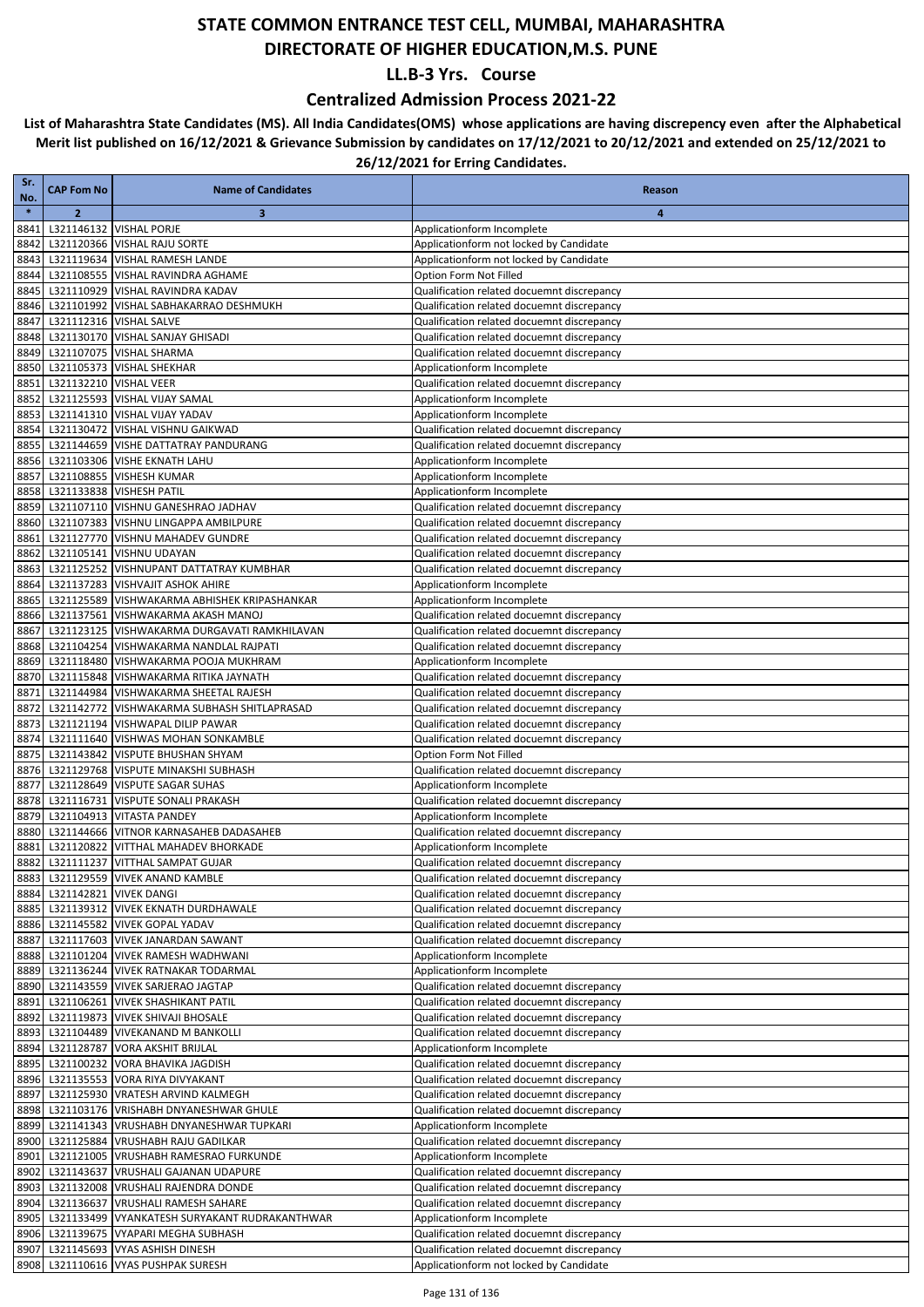### **Centralized Admission Process 2021-22**

| Sr.          | <b>CAP Fom No</b> | <b>Name of Candidates</b>                                                      | Reason                                                                                   |
|--------------|-------------------|--------------------------------------------------------------------------------|------------------------------------------------------------------------------------------|
| No.          |                   |                                                                                |                                                                                          |
| $\ast$       | $\overline{2}$    | 3                                                                              | $\overline{\mathbf{4}}$                                                                  |
| 8909<br>8910 |                   | L321141354 VYAVHARE KIRAN APPASAHEB<br>L321144586 WABALE CHAITALI SANJAY       | Qualification related docuemnt discrepancy<br>Qualification related docuemnt discrepancy |
| 8911         |                   | L321127521 WABALE MINAL GORAKSHA                                               | Applicationform Incomplete                                                               |
| 8912         |                   | L321127383 WABHITKAR ANURAG VISHWESHWAR                                        | Applicationform Incomplete                                                               |
| 8913         |                   | L321108022 WABLE ARCHANA JAYSING                                               | Qualification related docuemnt discrepancy                                               |
| 8914         |                   | L321138840 WADASKAR VRUSHALI DILIP                                             | Qualification related docuemnt discrepancy                                               |
| 8915         |                   | L321123849 WADATE SURESH KHASHABA                                              | Applicationform Incomplete                                                               |
| 8916         |                   | L321143629 WADEKAR HANMANT MASHNAJI                                            | Option Form Not Filled                                                                   |
| 8917         |                   | L321141202 WADEKAR MANOHAR SADASHIV                                            | Qualification related docuemnt discrepancy                                               |
| 8918         |                   | L321145143 WADEWALE OMKAR BAPURAO                                              | Qualification related docuemnt discrepancy                                               |
| 8919         |                   | L321110853 WADGAWKAR DEVIDAS KHANDU                                            | Qualification related docuemnt discrepancy                                               |
| 8920<br>8921 |                   | L321111740 WADGHULE SUREKHA BABAN<br>L321136616 WADHE PANKAJ SUDHAKAR          | Qualification related docuemnt discrepancy<br>Applicationform Incomplete                 |
| 8922         |                   | L321124530 WADIBHASME PARUL NARESH                                             | Option Form Not Filled                                                                   |
| 8923         |                   | L321145956 WADKAR SACHIN KRUSHNA                                               | Qualification related docuemnt discrepancy                                               |
| 8924         |                   | L321111896 WADODE INDAL RAMCHANDRA                                             | Qualification related docuemnt discrepancy                                               |
| 8925         |                   | L321140296 WAGAJ ARCHANA VISHNU                                                | Qualification related docuemnt discrepancy                                               |
| 8926         |                   | L321140472 WAGAMBRE PANKAJ SADASHIV                                            | Qualification related docuemnt discrepancy                                               |
| 8927         |                   | L321100188 WAGAR RUSHIKESH GIRIDHARI                                           | Applicationform Incomplete                                                               |
| 8928         |                   | L321133946 WAGH ADESH RAMESHWAR                                                | Qualification related docuemnt discrepancy                                               |
| 8929         |                   | L321131478 WAGH AJAY BALASAHEB                                                 | Qualification related docuemnt discrepancy                                               |
| 8930<br>8931 |                   | L321121951 WAGH AMOL RADHAKISAN<br>L321123864 WAGH ASHWINI DATTATRAY           | Qualification related docuemnt discrepancy<br>Qualification related docuemnt discrepancy |
| 8932         |                   | L321126941 WAGH GANESH DEVIDAS                                                 | Option Form Not Filled                                                                   |
| 8933         |                   | L321142148 WAGH GAYATRI SANJAY                                                 | Applicationform Incomplete                                                               |
| 8934         |                   | L321115127 WAGH GAYATRI YADAV                                                  | Qualification related docuemnt discrepancy                                               |
| 8935         |                   | L321120414 WAGH KALYANI GORAKHNATH                                             | Qualification related docuemnt discrepancy                                               |
| 8936         |                   | L321128261 WAGH MAYUR SANJIVAN                                                 | Applicationform Incomplete                                                               |
| 8937         |                   | L321138835 WAGH MILIND SHIVAJI                                                 | Qualification related docuemnt discrepancy                                               |
| 8938         |                   | L321118726 WAGH NITESH VIJAY                                                   | Applicationform not locked by Candidate                                                  |
| 8939         |                   | L321101106 WAGH NITIN VIKRAMRAO<br>L321115256 WAGH PRAVIN JAGDEV               | Qualification related docuemnt discrepancy                                               |
| 8940<br>8941 |                   | L321107164 WAGH RAMESH BHASKAR                                                 | Qualification related docuemnt discrepancy<br>Applicationform Incomplete                 |
| 8942         |                   | L321100741 WAGH RAVINDRA RAMDAS                                                | Applicationform Incomplete                                                               |
| 8943         |                   | L321121115 WAGH ROHIT YUVRAJ                                                   | Qualification related docuemnt discrepancy                                               |
| 8944         |                   | L321142658 WAGH SACHIN BARSU                                                   | Qualification related docuemnt discrepancy                                               |
| 8945         |                   | L321125582 WAGH SAGAR BHAGINATH                                                | Qualification related docuemnt discrepancy                                               |
| 8946         |                   | L321144430 WAGH SANKET DILIP                                                   | Qualification related docuemnt discrepancy                                               |
| 8947         |                   | L321134368 WAGH SHRISHTI VIJAY                                                 | Qualification related docuemnt discrepancy                                               |
| 8948<br>8949 |                   | L321117891 WAGH VAIBHAV SURYBHAN<br>L321131053 WAGH VARSHA CHANDRAKANT         | Qualification related docuemnt discrepancy<br>Qualification related docuemnt discrepancy |
|              |                   | 8950 L321111062 WAGH VINOD SUDHAKAR                                            | Qualification related docuemnt discrepancy                                               |
|              |                   | 8951 L321117863 WAGH VISHAL KISAN                                              | Applicationform Incomplete                                                               |
|              |                   | 8952 L321144185 WAGHALE CHAITALI PURUSHOTTAM                                   | Applicationform Incomplete                                                               |
|              |                   | 8953 L321140580 WAGHALE PALLAVI PRABHAKAR                                      | Qualification related docuemnt discrepancy                                               |
| 8954         |                   | L321114030 WAGHAMARE NITIN VISHVAS                                             | Qualification related docuemnt discrepancy                                               |
|              |                   | 8955 L321117994 WAGHAMARE SAPANA RAJESH                                        | Applicationform Incomplete                                                               |
|              |                   | 8956 L321134174 WAGHAMARE VRUSHALI DADASO                                      | Qualification related docuemnt discrepancy                                               |
| 8957         |                   | L321143223 WAGHDARIKAR ANKITA BALAJI<br>8958 L321116567 WAGHELA HARSHAD HEMANT | Qualification related docuemnt discrepancy<br>Applicationform Incomplete                 |
|              |                   | 8959 L321104564 WAGHMARE AKASH SAHEBRAO                                        | Qualification related docuemnt discrepancy                                               |
|              |                   | 8960 L321145033 WAGHMARE AKASH SUDHAKAR                                        | Qualification related docuemnt discrepancy                                               |
| 8961         |                   | L321135700 WAGHMARE AKSHAY SHIVAJIRAO                                          | Qualification related docuemnt discrepancy                                               |
|              |                   | 8962 L321121690 WAGHMARE AMIT BALARAM                                          | Qualification related docuemnt discrepancy                                               |
|              |                   | 8963 L321138046 WAGHMARE AMOL SHRIRANG                                         | Applicationform Incomplete                                                               |
|              |                   | 8964 L321127274 WAGHMARE AMRAPAL SHANKAR                                       | Applicationform Incomplete                                                               |
|              |                   | 8965 L321122078 WAGHMARE ANKITA SUBHASH                                        | Qualification related docuemnt discrepancy                                               |
|              |                   | 8966 L321107490 WAGHMARE ANURAG NARESHRAO                                      | Qualification related docuemnt discrepancy                                               |
| 8967         |                   | L321143028 WAGHMARE ATUL CHANDRAKANT<br>8968 L321139800 WAGHMARE DATTA NATHA   | Qualification related docuemnt discrepancy<br>Option Form Not Filled                     |
|              |                   | 8969 L321131652 WAGHMARE GANESH VIJAYRAO                                       | Applicationform Incomplete                                                               |
| 8970         |                   | L321119515 WAGHMARE GAUTAM LAXMAN                                              | Qualification related docuemnt discrepancy                                               |
| 8971         |                   | L321103047 WAGHMARE MAHADEV SURYAKANT                                          | Qualification related docuemnt discrepancy                                               |
| 8972         |                   | L321115113 WAGHMARE MEGHA MARUTI                                               | Qualification related docuemnt discrepancy                                               |
| 8973         |                   | L321129189 WAGHMARE MILIND CHINTAMAN                                           | Applicationform Incomplete                                                               |
|              |                   | 8974 L321117132 WAGHMARE MILIND DAJIRAM                                        | Applicationform Incomplete                                                               |
|              |                   | 8975 L321126059 WAGHMARE NILESH MADHUKAR                                       | Applicationform Incomplete                                                               |
|              |                   | 8976 L321125513 WAGHMARE NISHA SHRIKRUSHNA                                     | Applicationform Incomplete                                                               |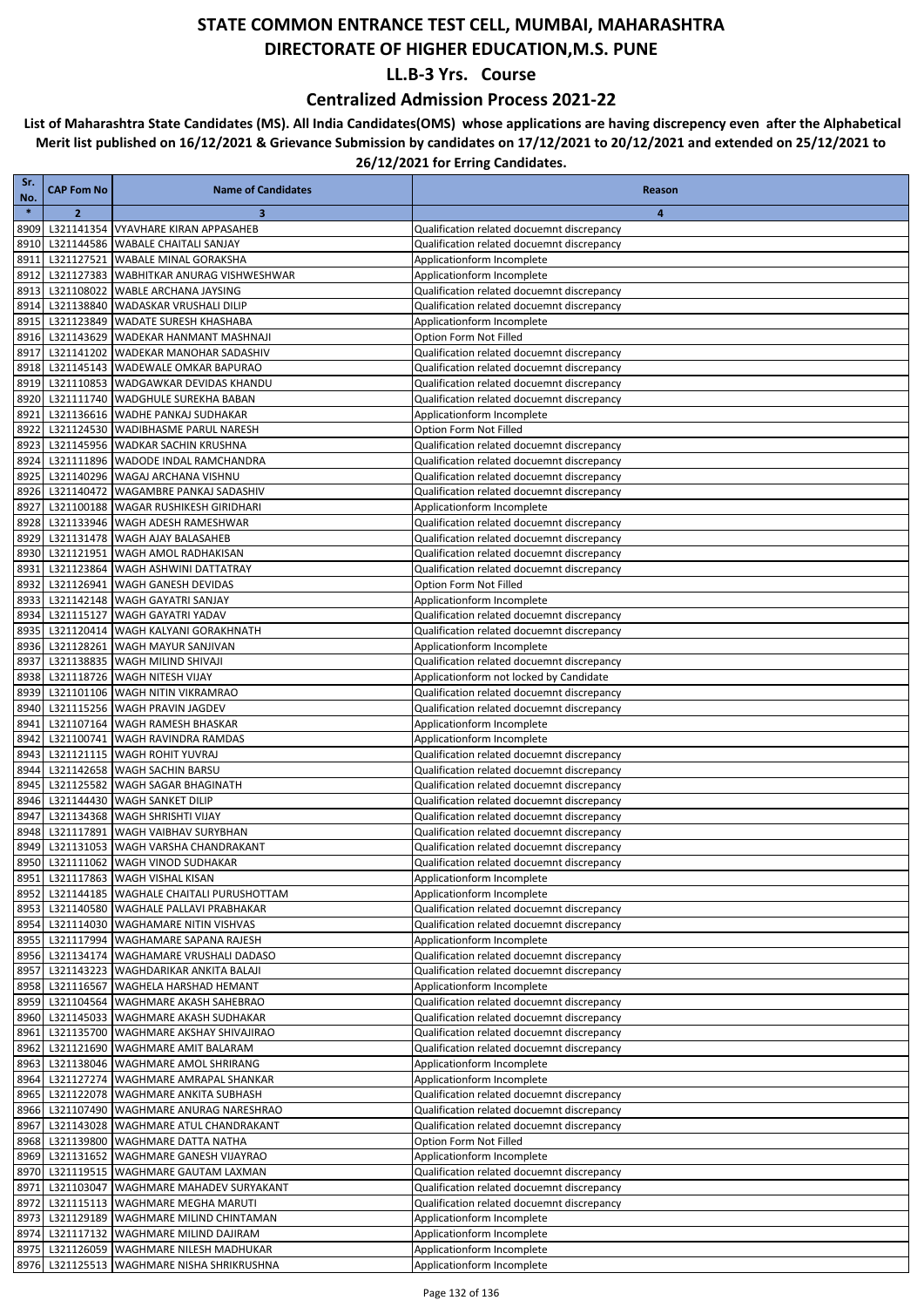### **Centralized Admission Process 2021-22**

| Sr.<br>No.   | <b>CAP Fom No</b> | <b>Name of Candidates</b>                                                                 | Reason                                                                                   |
|--------------|-------------------|-------------------------------------------------------------------------------------------|------------------------------------------------------------------------------------------|
| $\ast$       | $\overline{2}$    | 3                                                                                         | 4                                                                                        |
| 8977         |                   | L321117934 WAGHMARE NITIN BALU                                                            | Qualification related docuemnt discrepancy                                               |
| 8978         |                   | L321119116 WAGHMARE PRANALI HANUMANT                                                      | Qualification related docuemnt discrepancy                                               |
| 8979         |                   | L321136057 WAGHMARE PRANOTI ASHOK                                                         | Applicationform Incomplete                                                               |
| 8980         |                   | L321122983 WAGHMARE PRATIK VASANT                                                         | Applicationform Incomplete                                                               |
| 8981         |                   | L321135323 WAGHMARE PRATIKSHA VIJAY                                                       | Applicationform Incomplete                                                               |
| 8982         |                   | L321107332 WAGHMARE PRIYA SHYAM                                                           | Qualification related docuemnt discrepancy                                               |
| 8983<br>8984 |                   | L321140437 WAGHMARE RAHUL JALANDHAR<br>L321136532 WAGHMARE RAJSHRI DINKAR                 | Option Form Not Filled<br>Applicationform Incomplete                                     |
| 8985         |                   | L321116957 WAGHMARE SADANAND BABURAO                                                      | Qualification related docuemnt discrepancy                                               |
| 8986         |                   | L321133298 WAGHMARE SAMADHAN YADAVRAO                                                     | Applicationform Incomplete                                                               |
| 8987         |                   | L321130332 WAGHMARE SANDESH BABURAO                                                       | Applicationform Incomplete                                                               |
| 8988         |                   | L321114887 WAGHMARE SANJANA MOHAN                                                         | Qualification related docuemnt discrepancy                                               |
| 8989         |                   | L321143847 WAGHMARE SANTOSH DATTATRAY                                                     | Option Form Not Filled                                                                   |
| 8990         |                   | L321121840 WAGHMARE SANTOSH POPAT                                                         | Applicationform Incomplete                                                               |
| 8991         |                   | L321138928 WAGHMARE SAVITA ASHOK                                                          | Applicationform Incomplete                                                               |
| 8992         |                   | L321138024 WAGHMARE SHITAL RAMKISAN                                                       | Qualification related docuemnt discrepancy                                               |
| 8993         |                   | L321122055 WAGHMARE SHOBHA ISHWAR                                                         | Qualification related docuemnt discrepancy                                               |
| 8994         |                   | L321131551 WAGHMARE SNEHAL DNYANOBA                                                       | Option Form Not Filled                                                                   |
| 8995<br>8996 |                   | L321113540 WAGHMARE SUBHASH BHAUSAHEB<br>L321103250 WAGHMARE SUDHIR SHRINIVAS             | Qualification related docuemnt discrepancy<br>Qualification related docuemnt discrepancy |
| 8997         |                   | L321145835 WAGHMARE SURAJ SHANKARRAO                                                      | Applicationform Incomplete                                                               |
| 8998         |                   | L321135268 WAGHMARE SUREKHA SURESH                                                        | Qualification related docuemnt discrepancy                                               |
| 8999         |                   | L321141240 WAGHMARE SURESH NANA                                                           | Applicationform Incomplete                                                               |
| 9000         |                   | L321135796 WAGHMARE TRUPTI VIJAY                                                          | Qualification related docuemnt discrepancy                                               |
| 9001         |                   | L321111543 WAGHMARE VIJAY MADHAV                                                          | Qualification related docuemnt discrepancy                                               |
| 9002         |                   | L321107727 WAGHMARE VISHVESHWARI DAJIRAM                                                  | Applicationform Incomplete                                                               |
| 9003         |                   | L321128784 WAGHMODE TANAJI LAXMAN                                                         | Applicationform Incomplete                                                               |
| 9004         |                   | L321134707 WAGHMODE VISHAL SHIVAJI                                                        | Applicationform Incomplete                                                               |
| 9005         |                   | L321132141 WAGHMODE VITTHAL NARAYAN                                                       | Qualification related docuemnt discrepancy                                               |
| 9006<br>9007 |                   | L321138935 WAGHULE ANAND GANGADHAR<br>L321123417 WAHULE SHARADA RANGNATH                  | Applicationform Incomplete<br>Qualification related docuemnt discrepancy                 |
| 9008         |                   | L321106168 WAJGE KISHOR SHIVAJI                                                           | Qualification related docuemnt discrepancy                                               |
| 9009         |                   | L321131514 WAKADE ASHISH KAILAS                                                           | Applicationform Incomplete                                                               |
| 9010         |                   | L321122546 WAKCHAURE VAISHALI DAGADU                                                      | Qualification related docuemnt discrepancy                                               |
| 9011         |                   | L321140065 WAKDE SANDHYA RAMDAS                                                           | Qualification related docuemnt discrepancy                                               |
| 9012         |                   | L321135874 WAKHURE MANISHA MACHINDRA                                                      | Qualification related docuemnt discrepancy                                               |
| 9013         |                   | L321134958 WAKLE PRASHANT KAILAS                                                          | Qualification related docuemnt discrepancy                                               |
| 9014         |                   | L321122434 WAKODE NETRAO RAMDAS                                                           | Applicationform Incomplete                                                               |
| 9015         |                   | L321126692 WAKPANJAR UJWALA BHIMRAO                                                       | Qualification related docuemnt discrepancy                                               |
| 9016<br>9017 |                   | L321144154 WAKSHE UDAYRAJ DNYANESHWAR<br>L321135076 WAKTE PRANITKUMAR APPASAHEB           | Qualification related docuemnt discrepancy<br>Qualification related docuemnt discrepancy |
| 9018         |                   | L321133567 WAKURDEKAR JOTIRMAY SHASHIKANT                                                 | Applicationform Incomplete                                                               |
|              |                   | 9019 L321108599 WALANJ RESHMA RAMESH                                                      | Qualification related docuemnt discrepancy                                               |
|              |                   | 9020 L321140119 WALE PRATIK SITARAM                                                       | Option Form Not Filled                                                                   |
| 9021         |                   | L321127160 WALKE PATIL GHANSHYAM                                                          | Option Form Not Filled                                                                   |
| 9022         |                   | L321119677 WALUNJ NIKHIL SANJAY                                                           | Applicationform Incomplete                                                               |
| 9023         |                   | L321136319 WALUNJ OMKAR SANJAY                                                            | Qualification related docuemnt discrepancy                                               |
|              |                   | 9024 L321142412 WALUNJ SHRIDHAR DNYANESHWAR                                               | Qualification related docuemnt discrepancy                                               |
|              |                   | 9025 L321145959 WALUNJAKAR VISHAL PRADIP                                                  | Qualification related docuemnt discrepancy                                               |
|              |                   | 9026 L321145819 WAMEQ KHAN                                                                | Qualification related docuemnt discrepancy<br>Qualification related docuemnt discrepancy |
| 9027         |                   | L321106284 WANAKHEDE CHETAN BHIKA<br>9028 L321122645 WANAVE SHANKAR VISHNUPANT            | Qualification related docuemnt discrepancy                                               |
| 9029         |                   | L321127027 WANE YASH SUDHIR                                                               | Applicationform Incomplete                                                               |
|              |                   | 9030 L321118983 WANI AKASH ASHOK                                                          | Qualification related docuemnt discrepancy                                               |
|              |                   | 9031 L321135915 WANI SAMARTHA ANIL                                                        | Qualification related docuemnt discrepancy                                               |
|              |                   | 9032 L321109415 WANI SANTOSH TUAKARAM                                                     | Applicationform Incomplete                                                               |
|              |                   | 9033 L321117402 WANJARI SHRADDHA PRAKASH                                                  | Applicationform Incomplete                                                               |
|              |                   | 9034 L321112987 WANJARKHEDKAR NIKHIL VISHVJEET                                            | Qualification related docuemnt discrepancy                                               |
|              |                   | 9035 L321131105 WANKAR DNYANESHWAR ARJUN                                                  | Qualification related docuemnt discrepancy                                               |
|              |                   | 9036 L321129829 WANKHADE AMIT ASHOKRAO                                                    | Applicationform Incomplete                                                               |
|              |                   | 9037 L321140252 WANKHADE MRUNAL EKNATH                                                    | Applicationform Incomplete                                                               |
|              |                   | 9038 L321136659 WANKHADE NITINKUMAR WASUDEO<br>9039 L321107123 WANKHADE RUSHIKESH GAJANAN | Option Form Not Filled<br>Qualification related docuemnt discrepancy                     |
|              |                   | 9040 L321114374 WANKHADE SEEMA BHAGWAN                                                    | Applicationform Incomplete                                                               |
|              |                   | 9041 L321120975 WANKHADE SHUBHAM MANOHAR                                                  | Qualification related docuemnt discrepancy                                               |
|              |                   | 9042 L321131563 WANKHADE VIJAY MAHESH                                                     | Applicationform Incomplete                                                               |
| 9043         |                   | L321143272 WANKHEDE RAJASHREE SHATRUGHNA                                                  | Qualification related docuemnt discrepancy                                               |
|              |                   | 9044 L321125367 WANKHEDE SAGAR KISHOR                                                     | Qualification related docuemnt discrepancy                                               |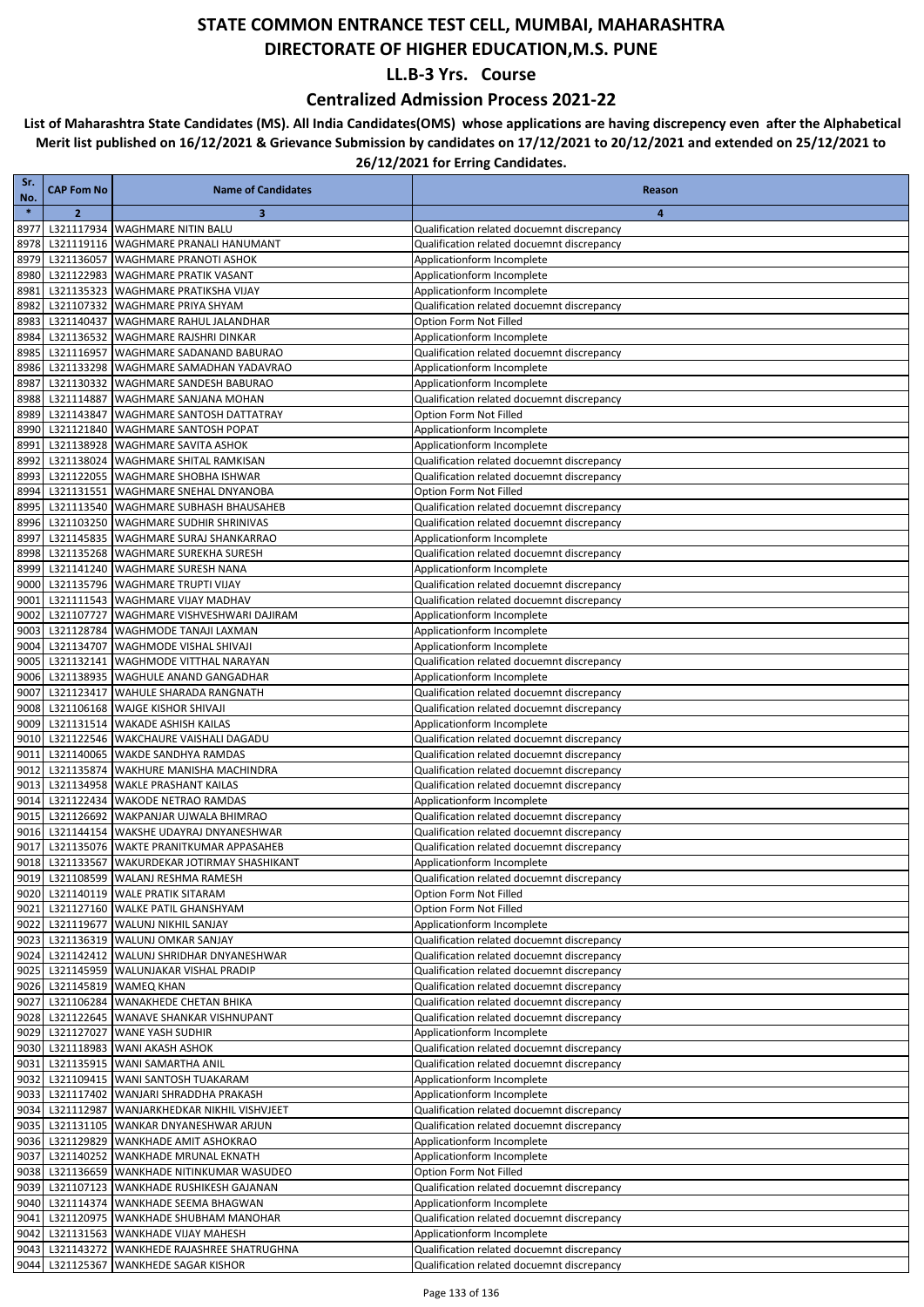### **Centralized Admission Process 2021-22**

| Sr.<br>No.   | <b>CAP Fom No</b>           | <b>Name of Candidates</b>                                                          | Reason                                                                                   |
|--------------|-----------------------------|------------------------------------------------------------------------------------|------------------------------------------------------------------------------------------|
| $\ast$       | $\overline{2}$              | 3                                                                                  | $\overline{4}$                                                                           |
| 9045         |                             | L321113938 WANKHEDE SANJAY KESHAVRAO                                               | Qualification related docuemnt discrepancy                                               |
| 9046         |                             | L321121184 WANKHEDE SANKET DIGAMBAR                                                | Applicationform Incomplete                                                               |
| 9047         |                             | L321123820 WANKHEDE SHUBHADA DEVIDAS                                               | Qualification related docuemnt discrepancy                                               |
| 9048         |                             | L321126053 WANKHEDE VISHAL SAMADHAN                                                | Qualification related docuemnt discrepancy                                               |
| 9049         |                             | L321108491 WANKHEDE YOGITA MILIND                                                  | Applicationform Incomplete                                                               |
| 9050         |                             | L321132565 WARADE PRATIBHA DHANAJI                                                 | Qualification related docuemnt discrepancy                                               |
| 9051         |                             | L321122084 WARE PRASHANT SHIVAJI                                                   | Option Form Not Filled                                                                   |
| 9052<br>9053 |                             | L321113168 WARE PRATIK SANTOSH<br>L321128706 WARE RUPALI SUDAM                     | Applicationform Incomplete<br>Qualification related docuemnt discrepancy                 |
| 9054         |                             | L321109691 WARGHAT SATISH DHARMAJI                                                 | Applicationform Incomplete                                                               |
| 9055         |                             | L321141698 WARKHADE BHALCHANDRA ASHOK                                              | Qualification related docuemnt discrepancy                                               |
| 9056         |                             | L321135568 WARUNGASE AMOL GHANSHYAM                                                | Qualification related docuemnt discrepancy                                               |
| 9057         |                             | L321107925 WASE SAMATA KHUSHAL                                                     | Option Form Not Filled                                                                   |
| 9058         |                             | L321124788 WASEEM KHAN GHAREEB KHAN                                                | Applicationform Incomplete                                                               |
| 9059         |                             | L321143811 WASEKAR GANESH VITTHAL                                                  | Applicationform Incomplete                                                               |
| 9060         |                             | L321143353 WASIM KHAN KHALIL KHAN                                                  | Qualification related docuemnt discrepancy                                               |
| 9061         |                             | L321115856 WATANE TEJSHVINI RAJENDRA                                               | Qualification related docuemnt discrepancy                                               |
| 9062         |                             | L321144528 WATHORE VARSHA SUKHDEORAO                                               | Qualification related docuemnt discrepancy                                               |
| 9063         |                             | L321146089 WATODE PADMA LIMBAJI                                                    | Applicationform Incomplete                                                               |
| 9064         |                             | L321130600 WAVHAL PRALHAD SAVLARAM                                                 | Applicationform Incomplete<br>Qualification related docuemnt discrepancy                 |
| 9065<br>9066 |                             | L321141094 WAVRE DIPAK SHALIKRAM<br>L321122140 WAWALE BANDU SATWA                  | Qualification related docuemnt discrepancy                                               |
| 9067         |                             | L321123739 WAWARE SAVITA KISAN                                                     | Qualification related docuemnt discrepancy                                               |
| 9068         |                             | L321105845 WAYAL DIPTI DNYANESHWAR                                                 | Applicationform Incomplete                                                               |
| 9069         |                             | L321130250 WAYAL SANKET PRAMOD                                                     | Qualification related docuemnt discrepancy                                               |
| 9070         |                             | L321141081 WAYAZADE MAYUR DILIP                                                    | Applicationform Incomplete                                                               |
| 9071         |                             | L321145611 WAYDANDE SAGAR PRABHAKAR                                                | Qualification related docuemnt discrepancy                                               |
| 9072         |                             | L321114026 WAYDANDE VISHAL DATTATRAY                                               | Applicationform Incomplete                                                               |
| 9073         |                             | L321143059 WAYWALE JANAK NAGORAO                                                   | Qualification related docuemnt discrepancy                                               |
| 9074         |                             | L321124941 WILSON DEVASAHAYAM                                                      | Qualification related docuemnt discrepancy                                               |
| 9075         |                             | L321146142 YADAV AJAY NAGENDRA                                                     | Qualification related docuemnt discrepancy                                               |
| 9076         |                             | L321126895 YADAV DHANANJAY DATTATRAY<br>L321106816 YADAV DHIRENDRA KUMAR UMANATH   | Qualification related docuemnt discrepancy                                               |
| 9077<br>9078 |                             | L321113033 YADAV GEETA DEVI SHITALA PRASAD                                         | Applicationform Incomplete<br>Qualification related docuemnt discrepancy                 |
| 9079         |                             | L321108752 YADAV KAILASH BHANUDAS                                                  | Qualification related docuemnt discrepancy                                               |
| 9080         |                             | L321142162 YADAV KALPANATH RAMDHANI                                                | Qualification related docuemnt discrepancy                                               |
| 9081         |                             | L321119035 YADAV KARISHMA SURYAKESH                                                | Qualification related docuemnt discrepancy                                               |
| 9082         |                             | L321110048 YADAV KIRAN SURESH KUMAR                                                | Applicationform Incomplete                                                               |
| 9083         |                             | L321143535 YADAV KIRANKUMARI BABURAM                                               | Applicationform Incomplete                                                               |
| 9084         |                             | L321125853 YADAV LEENA MELARAM                                                     | Qualification related docuemnt discrepancy                                               |
| 9085         |                             | L321125271 YADAV MANDAR SAMBHAJI                                                   | Qualification related docuemnt discrepancy                                               |
| 9086         |                             | L321106716 YADAV MANISH MAHESH MUNNIDEVI                                           | Applicationform Incomplete                                                               |
|              |                             | 9087 L321126959 YADAV MANISHA LALSAHAB<br>9088 L321121415 YADAV MAYUR GAUTAM       | Qualification related docuemnt discrepancy                                               |
|              |                             | 9089 L321111688 YADAV PARMANANDINI KALPNATH                                        | Applicationform Incomplete<br>Qualification related docuemnt discrepancy                 |
|              |                             | 9090 L321110560 YADAV POOJA DAYARAM                                                | Qualification related docuemnt discrepancy                                               |
| 9091         |                             | L321108002 YADAV PRASANNA SUNIL                                                    | Qualification related docuemnt discrepancy                                               |
| 9092         |                             | L321131911 YADAV PRATIKSHA RAJENDRA                                                | Qualification related docuemnt discrepancy                                               |
|              |                             | 9093 L321131594 YADAV PRIYANKA RAJKUMAR                                            | Qualification related docuemnt discrepancy                                               |
|              |                             | 9094 L321116868 YADAV RAJENDRA SHRIRANG                                            | Qualification related docuemnt discrepancy                                               |
| 9095         |                             | L321123104 YADAV RAJNARAYAN                                                        | Qualification related docuemnt discrepancy                                               |
|              |                             | 9096 L321115846 YADAV RAKESH RAMAKANT                                              | Qualification related docuemnt discrepancy                                               |
| 9097         |                             | L321101547 YADAV RAKESH VIJAY BAHADUR                                              | Qualification related docuemnt discrepancy                                               |
|              |                             | 9098 L321132728 YADAV RAVINA NANHELAL<br>9099 L321125024 YADAV RAVINDRA SHIVPRASAD | Qualification related docuemnt discrepancy<br>Qualification related docuemnt discrepancy |
|              |                             | 9100 L321124877 YADAV RITESH MUNNALAL                                              | Applicationform Incomplete                                                               |
| 9101         |                             | L321119665 YADAV RUPESH KASHINATH                                                  | Qualification related docuemnt discrepancy                                               |
|              |                             | 9102 L321141701 YADAV RUTUJA DATTATRAY                                             | Qualification related docuemnt discrepancy                                               |
|              |                             | 9103 L321104939 YADAV YASH DHANAJI                                                 | Qualification related docuemnt discrepancy                                               |
|              |                             | 9104 L321107068 YADNYA ISSAVE                                                      | Applicationform Incomplete                                                               |
|              |                             | 9105 L321106945 YANDE PRATHAMESH SANDESH                                           | Qualification related docuemnt discrepancy                                               |
|              | 9106 L321125333 YASH NAGIA  |                                                                                    | Qualification related docuemnt discrepancy                                               |
|              |                             | 9107 L321121104 YASH SATISH CHOUBE                                                 | Applicationform Incomplete                                                               |
|              |                             | 9108 L321122512 YASH SUSHIL PUPPALA                                                | Qualification related docuemnt discrepancy                                               |
|              | 9109 L321126186 YASH TIWARI |                                                                                    | Qualification related docuemnt discrepancy                                               |
|              |                             | 9110 L321135793 YASHPAL KAMBLE<br>9111 L321119683 YASHRAJ NAIN                     | Applicationform Incomplete<br>Qualification related docuemnt discrepancy                 |
|              |                             | 9112 L321130770 YASHWANT NARADLAL PRAJAPATI                                        | Qualification related docuemnt discrepancy                                               |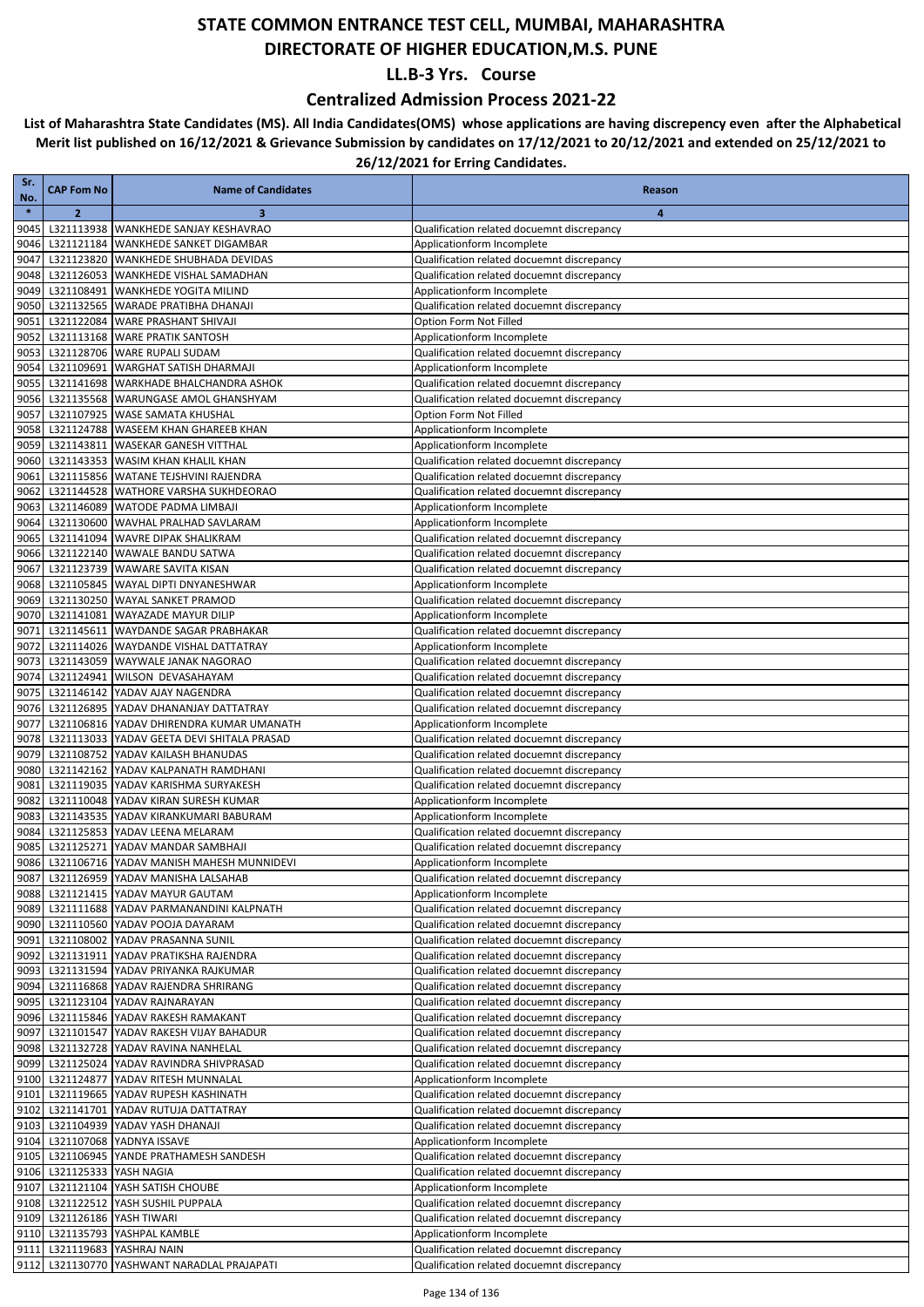### **Centralized Admission Process 2021-22**

| Sr.<br>No.   | <b>CAP Fom No</b>          | <b>Name of Candidates</b>                                                              | Reason                                                                                   |
|--------------|----------------------------|----------------------------------------------------------------------------------------|------------------------------------------------------------------------------------------|
| $\ast$       | $\mathbf{2}$               | 3                                                                                      | 4                                                                                        |
| 9113         |                            | L321122557 YASMEEN SIKANDAR NADAF                                                      | Qualification related docuemnt discrepancy                                               |
| 9114         |                            | L321146130 YASMIN BEGUM MIRASHA                                                        | Qualification related docuemnt discrepancy                                               |
| 9115         |                            | L321144672 YEDGE BABAN BHAGUJI                                                         | Applicationform Incomplete                                                               |
| 9116         |                            | L321127430 YELKAR PRASHANT MEGHNATH                                                    | Applicationform Incomplete                                                               |
| 9117         |                            | L321103972 YELKAR TEJASHVI DINESH                                                      | Applicationform Incomplete                                                               |
| 9118         |                            | L321144802 YELMAME DEEPIKA SURESH                                                      | Qualification related docuemnt discrepancy                                               |
| 9119         |                            | L321115332 YELUGULA VIJAYALAKSHMI LAKSHMAN KUSUM                                       | Applicationform Incomplete                                                               |
| 9120<br>9121 |                            | L321113668 YENAKPHALE MADHAV GANGADHAR<br>L321130991 YEOLE BHARAT NAMDEORAO            | Qualification related docuemnt discrepancy<br>Qualification related docuemnt discrepancy |
| 9122         |                            | L321131379 YEOLE GANESH BHAGWAN                                                        | Qualification related docuemnt discrepancy                                               |
| 9123         |                            | L321118871 YEOLE MAHESH ARUN                                                           | Applicationform Incomplete                                                               |
|              |                            | 9124 L321144930 YEOLE MINAL CHANDRAKANT                                                | Applicationform Incomplete                                                               |
| 9125         |                            | L321135480 YEOTKAR ASHVINI ARUN                                                        | Qualification related docuemnt discrepancy                                               |
| 9126         |                            | L321138262 YERMAL DNYANESHWAR THAKAJI                                                  | Qualification related docuemnt discrepancy                                               |
| 9127         |                            | L321103487 YESARE RUTUJA RAJARAM                                                       | Applicationform Incomplete                                                               |
| 9128         |                            | L321145555 YESHWANTE ASHOK KACHRU                                                      | Qualification related docuemnt discrepancy                                               |
| 9129         |                            | L321126076 YEUL ADESH MOHANRAO                                                         | Qualification related docuemnt discrepancy                                               |
|              |                            | 9130 L321121288 YEWALE DAMINI BALU                                                     | Qualification related docuemnt discrepancy                                               |
| 9131         |                            | L321133776 YEWALE PRASAD AUDUMBAR                                                      | Qualification related docuemnt discrepancy                                               |
| 9132<br>9133 |                            | L321130654 YEWTE MALPPA NARAYAN<br>L321145149 YOGENDRA PANDURANG THAKARE               | Qualification related docuemnt discrepancy                                               |
| 9134         |                            | L321125172 YOGESH PUNJA SANAP                                                          | Applicationform Incomplete<br>Qualification related docuemnt discrepancy                 |
| 9135         |                            | L321110177 YOGESH ANKUSH PAWAR                                                         | Applicationform Incomplete                                                               |
|              |                            | 9136 L321132992 YOGESH ASHOK MORE                                                      | Applicationform Incomplete                                                               |
| 9137         |                            | L321121330 YOGESH BALU GHAITADKE                                                       | Qualification related docuemnt discrepancy                                               |
| 9138         |                            | L321141372 YOGESH BHALCHANDRA MULEY                                                    | Option Form Not Filled                                                                   |
| 9139         |                            | L321119458 YOGESH DHONDURAM KADAM                                                      | Applicationform Incomplete                                                               |
| 9140         |                            | L321109874 YOGESH GOPAL TIKUDAVE                                                       | Applicationform Incomplete                                                               |
| 9141         |                            | L321101318 YOGESH HANUMANT SABLE                                                       | Qualification related docuemnt discrepancy                                               |
| 9142         |                            | L321114427 YOGESH JADHAV                                                               | Applicationform Incomplete                                                               |
| 9143         |                            | L321126554 YOGESH KESHAORAO ADHAU                                                      | Qualification related docuemnt discrepancy                                               |
| 9144<br>9145 |                            | L321137386 YOGESH KESHAVRAO KOTASTHANE<br>L321113678 YOGESH KUMAR SINGH                | Qualification related docuemnt discrepancy<br>Applicationform Incomplete                 |
| 9146         |                            | L321107258 YOGESH LATE                                                                 | Applicationform Incomplete                                                               |
| 9147         |                            | L321122167 YOGESH LAXMAN CHAVAN                                                        | Qualification related docuemnt discrepancy                                               |
| 9148         |                            | L321121376 YOGESH LAXMAN LIMJE                                                         | Qualification related docuemnt discrepancy                                               |
| 9149         |                            | L321133536 YOGESH MADHUKAR LONDHE                                                      | Qualification related docuemnt discrepancy                                               |
| 9150         |                            | L321123898 YOGESH MADHUKAR THAKUR                                                      | Applicationform Incomplete                                                               |
| 9151         |                            | L321108572 YOGESH MOHANIRAJ NEHE                                                       | Qualification related docuemnt discrepancy                                               |
| 9152         |                            | L321130561 YOGESH MOTIRAM PATIL                                                        | Qualification related docuemnt discrepancy                                               |
| 9153         |                            | L321121426 YOGESH NAMDEO INGLE                                                         | Qualification related docuemnt discrepancy                                               |
| 9154         |                            | L321127566 YOGESH RAGHUNATH PATIL                                                      | Qualification related docuemnt discrepancy                                               |
|              |                            | 9155 L321111774 YOGESH RAJENDRA JADHAV<br>9156 L321118255 YOGESH SAKHARAM AHIRE        | Qualification related docuemnt discrepancy<br>Qualification related docuemnt discrepancy |
|              |                            | 9157 L321128949 YOGESH SANJAY LADDHA                                                   | Applicationform Incomplete                                                               |
|              |                            | 9158 L321128737 YOGESH SUDHAKAR GHUMARE                                                | Qualification related docuemnt discrepancy                                               |
|              |                            | 9159 L321135599 YOGESH SUNDAR PARKAR                                                   | Applicationform Incomplete                                                               |
|              |                            | 9160 L321114082 YOGESHKUMAR RAJPATI SINGH                                              | Applicationform Incomplete                                                               |
|              | 9161 L321132465 YOGITA     |                                                                                        | Qualification related docuemnt discrepancy                                               |
|              |                            | 9162 L321109655 YOGITA RAMESH PATIL                                                    | Qualification related docuemnt discrepancy                                               |
|              |                            | 9163 L321124665 YOGITA SAMEER RANADIVE                                                 | Qualification related docuemnt discrepancy                                               |
|              |                            | 9164 L321134739 YOOGANDHARA PATIL                                                      | Qualification related docuemnt discrepancy                                               |
|              |                            | 9165 L321122884 YUKTA JAISWAL                                                          | Qualification related docuemnt discrepancy                                               |
|              | 9167 L321117902 YUSUF KHAN | 9166 L321141987 YUKTA VIJAYRAJ MORE                                                    | Qualification related docuemnt discrepancy<br>Qualification related docuemnt discrepancy |
|              |                            | 9168 L321118318 YUVRAJ BHARATGIRI GOSAVI                                               | Applicationform Incomplete                                                               |
|              |                            | 9169 L321119635 ZADE VISHAL GANESH                                                     | Qualification related docuemnt discrepancy                                               |
|              |                            | 9170 L321128128 ZAFARULLAH GULAM RAB                                                   | Option Form Not Filled                                                                   |
| 9171         |                            | L321145287 ZAGADE MAHESH DILIP                                                         | Applicationform Incomplete                                                               |
|              |                            | 9172 L321115893 ZAINAB SHABBIR LAKDAWALA                                               | Qualification related docuemnt discrepancy                                               |
|              |                            | 9173 L321132027 ZAKADE VIKRANT CHANDRAKANT                                             | Qualification related docuemnt discrepancy                                               |
|              |                            | 9174 L321113862 ZALWAR MAYUR RAJESH                                                    | Qualification related docuemnt discrepancy                                               |
|              |                            | 9175 L321142599 ZAMEER RAJASHAB BAGALKOT                                               | Qualification related docuemnt discrepancy                                               |
|              |                            | 9176 L321110523 ZAMEERODDIN TAMBOLI                                                    | Option Form Not Filled                                                                   |
|              |                            | 9177 L321133099 ZANJURNE MAHESHWAR BALASAHEB<br>9178 L321121673 ZANKAR PAVAN BALASAHEB | Qualification related docuemnt discrepancy<br>Qualification related docuemnt discrepancy |
|              |                            | 9179 L321122506 ZANKAR RUPALI BALASAHEB                                                | Qualification related docuemnt discrepancy                                               |
|              |                            | 9180 L321142142 ZANKE VAISHALI ARWINDRA                                                | Qualification related docuemnt discrepancy                                               |